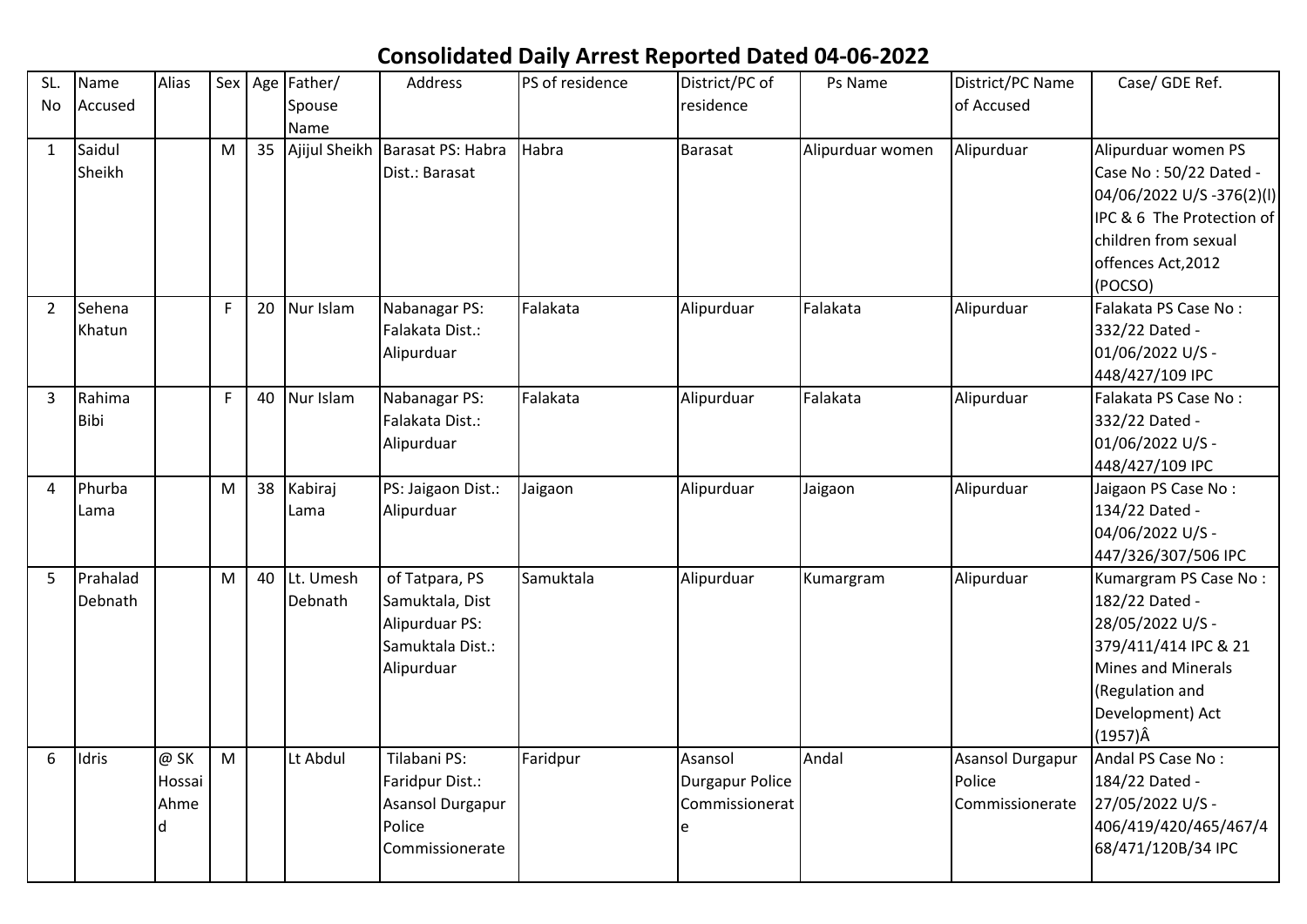|    | Ajay Singh         |       | M  | 40              | S/o-Late<br>Ram Karan<br>Singh | Kalikapur Sayar<br>para, Near shiv<br><b>Mandir PS:</b><br>Asansole south<br>Dist.: Asansol<br><b>Durgapur Police</b><br>Commissionerate | Asansole south | Asansol<br><b>Durgapur Police</b><br>Commissionerat<br>e | Asansole south | <b>Asansol Durgapur</b><br>Police<br>Commissionerate | Asansole south PS Case<br>No: 227/22 Dated -<br>03/06/2022 U/S -<br>341/323/325/308/506/3<br>4 IPC |
|----|--------------------|-------|----|-----------------|--------------------------------|------------------------------------------------------------------------------------------------------------------------------------------|----------------|----------------------------------------------------------|----------------|------------------------------------------------------|----------------------------------------------------------------------------------------------------|
| 8  | Biswanah<br>Mondal | Mintu | M  |                 | Lt.<br>Harekrishna<br>Mondal   | Majiara PS:<br>Barabani Dist.:<br>Asansol Durgapur<br>Police<br>Commissionerate                                                          | Barabani       | Asansol<br><b>Durgapur Police</b><br>Commissionerat<br>e | Barabani       | Asansol Durgapur<br>Police<br>Commissionerate        | Barabani PS Case No:<br>115/22 Dated -<br>04/06/2022 U/S-46A(C)<br>Bengal Excise Act, 1909         |
| 9  | Suman<br>Sinha     |       | M  | 34              | Shyamal                        | Sagarbhanga PS:<br>Kumar Sinha Coke oven Dist.:<br>Asansol Durgapur<br>Police<br>Commissionerate                                         | Coke oven      | Asansol<br><b>Durgapur Police</b><br>Commissionerat      | Coke oven      | <b>Asansol Durgapur</b><br>Police<br>Commissionerate | Coke oven PS Case No:<br>98/22 Dated -<br>04/06/2022 U/S -<br>498A/306 IPC                         |
| 10 | Mandira<br>Roy     |       | F. | 20              | <b>Jugal Roy</b>               | <b>Vidyasagar Pally</b><br>PS: Coke oven<br>Dist.: Asansol<br><b>Durgapur Police</b><br>Commissionerate                                  | Coke oven      | Asansol<br><b>Durgapur Police</b><br>Commissionerat<br>e | Coke oven      | <b>Asansol Durgapur</b><br>Police<br>Commissionerate | Coke oven PS Case No:<br>84/22 Dated -<br>05/05/2022 U/S -306/34<br><b>IPC</b>                     |
| 11 | Malati<br>Roy      |       | F. | 38              | Jugal Roy                      | Vidyasagar Pally<br>PS: Coke oven<br>Dist.: Asansol<br><b>Durgapur Police</b><br>Commissionerate                                         | Coke oven      | Asansol<br><b>Durgapur Police</b><br>Commissionerat<br>e | Coke oven      | <b>Asansol Durgapur</b><br>Police<br>Commissionerate | Coke oven PS Case No:<br>84/22 Dated -<br>05/05/2022 U/S -306/34<br><b>IPC</b>                     |
| 12 | Basanta<br>Mondal  |       | M  | 30 <sup>°</sup> | Lt. Jagadish<br>Mondal         | Mohonpur Metali<br>PS: Barjora Dist.:<br><b>Bankura</b>                                                                                  | Barjora        | Bankura                                                  | Coke oven      | <b>Asansol Durgapur</b><br>Police<br>Commissionerate | Coke oven PS Case No:<br>97/22 Dated -<br>03/06/2022 U/S -<br>341/323/325/506/34 IPC               |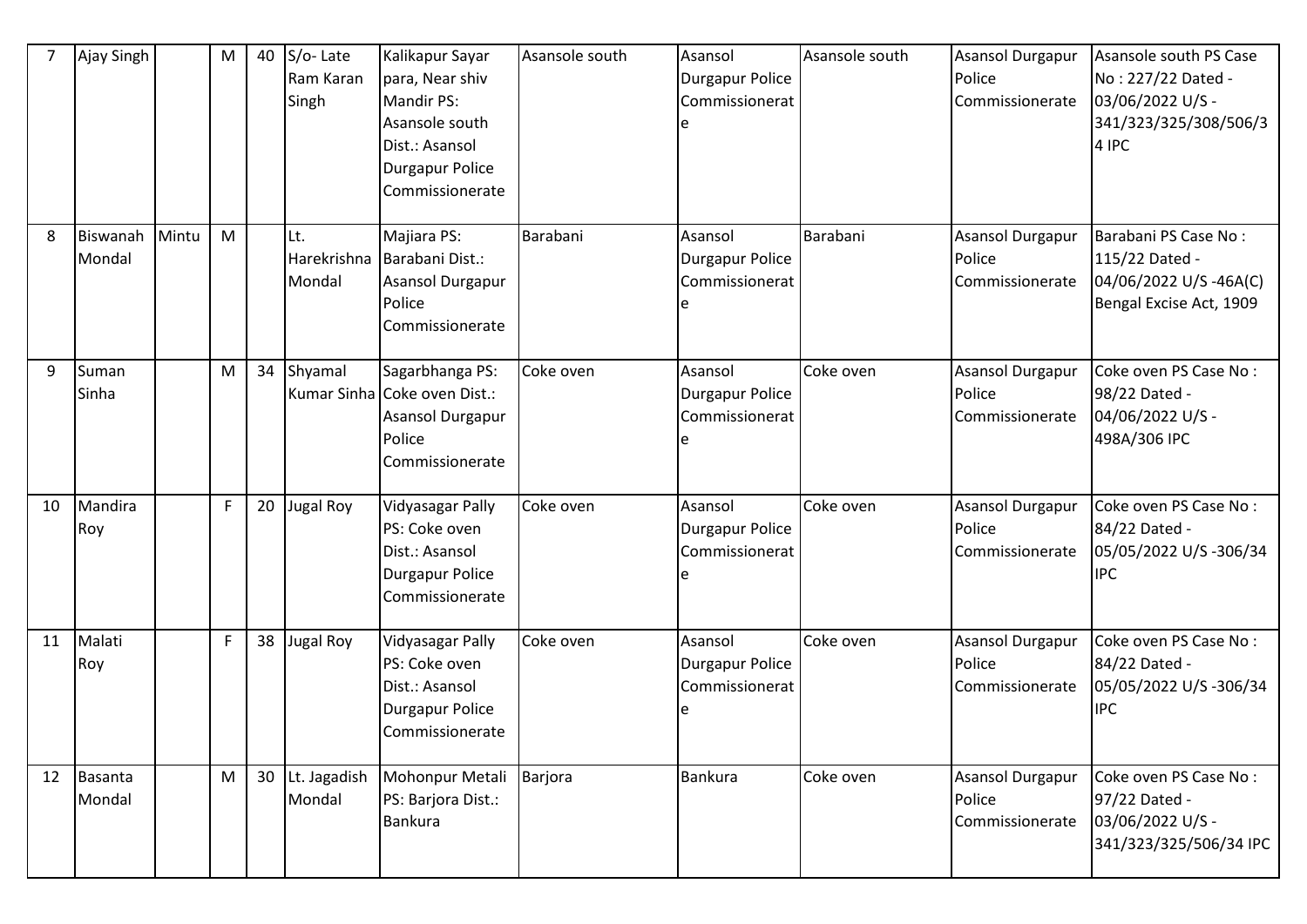| 13 | Sanjib<br>Mahato                | M | 22 | Gena<br>Mahato         | Cinema Road PS:<br>Coke oven Dist.:<br>Asansol Durgapur<br>Police<br>Commissionerate                           | Coke oven | Asansol<br><b>Durgapur Police</b><br>Commissionerat      | Coke oven | Asansol Durgapur<br>Police<br>Commissionerate        | Coke oven PS Case No:<br>78/22 Dated -<br>21/04/2022 U/S -<br>354A/506/509/34 IPC                                                                              |
|----|---------------------------------|---|----|------------------------|----------------------------------------------------------------------------------------------------------------|-----------|----------------------------------------------------------|-----------|------------------------------------------------------|----------------------------------------------------------------------------------------------------------------------------------------------------------------|
| 14 | Sujata<br>Mukherje              | F |    | Pabitra<br>Mukherjee   | PS: Durgapur Dist.: Durgapur<br>Asansol Durgapur<br>Police<br>Commissionerate                                  |           | Asansol<br><b>Durgapur Police</b><br>Commissionerat<br>e | Durgapur  | Asansol Durgapur<br>Police<br>Commissionerate        | Durgapur PS Case No:<br>242/22 Dated -<br>29/05/2022 U/S -363/365<br><b>IPC</b>                                                                                |
| 15 | Manindar<br>Singh               | M | 48 | Singh                  | Å late Dilbag Narsingbandh<br>Shaw Road PS:<br>Hirapur Dist.:<br>Asansol Durgapur<br>Police<br>Commissionerate | Hirapur   | Asansol<br><b>Durgapur Police</b><br>Commissionerat      | Hirapur   | Asansol Durgapur<br>Police<br>Commissionerate        | Hirapur PS Case No:<br>207/22 Dated -<br>04/06/2022 U/S -46 (A)<br>Bengal Excise Act, 1909                                                                     |
| 16 | <b>Tarekesh</b><br>war<br>ShawÂ | M | 63 | It<br>Rambilas<br>Shaw | Narsingbandh<br>Mallick Para, Â PS:<br>Hirapur Dist.:<br><b>Asansol Durgapur</b><br>Police<br>Commissionerate  | Hirapur   | Asansol<br><b>Durgapur Police</b><br>Commissionerat      | Hirapur   | Asansol Durgapur<br>Police<br>Commissionerate        | Hirapur PS Case No:<br>206/22 Dated -<br>04/06/2022 U/S -46 (A)<br>Bengal Excise Act, 1909                                                                     |
| 17 | Arun<br>BauriÂ                  |   | 28 | <b>Bauri</b>           | Late Monilal Chapried Bauri<br>Para PS: Hirapur<br>Dist.: Asansol<br>Durgapur Police<br>Commissionerate        | Hirapur   | Asansol<br><b>Durgapur Police</b><br>Commissionerat<br>e | Hirapur   | Asansol Durgapur<br>Police<br>Commissionerate        | Hirapur PS Case No:<br>208/22 Dated -<br>04/06/2022 U/S -25 (1B)<br>(a) Arms Act, 1959                                                                         |
| 18 | Amar Arya Singh                 |   | 27 | Suresh Arya<br>@ Singh | Upper Road Sabji<br>Gaddi, PS: Hirapur<br>Dist.: Asansol<br>Durgapur Police<br>Commissionerate                 | Hirapur   | Asansol<br><b>Durgapur Police</b><br>Commissionerat      | Hirapur   | <b>Asansol Durgapur</b><br>Police<br>Commissionerate | Hirapur PS Case No:<br>205/22 Dated -<br>03/06/2022 U/S-376<br>$(2)(n)/376$ (3) IPC The<br>Protection of children<br>from sexual offences<br>Act, 2012 (POCSO) |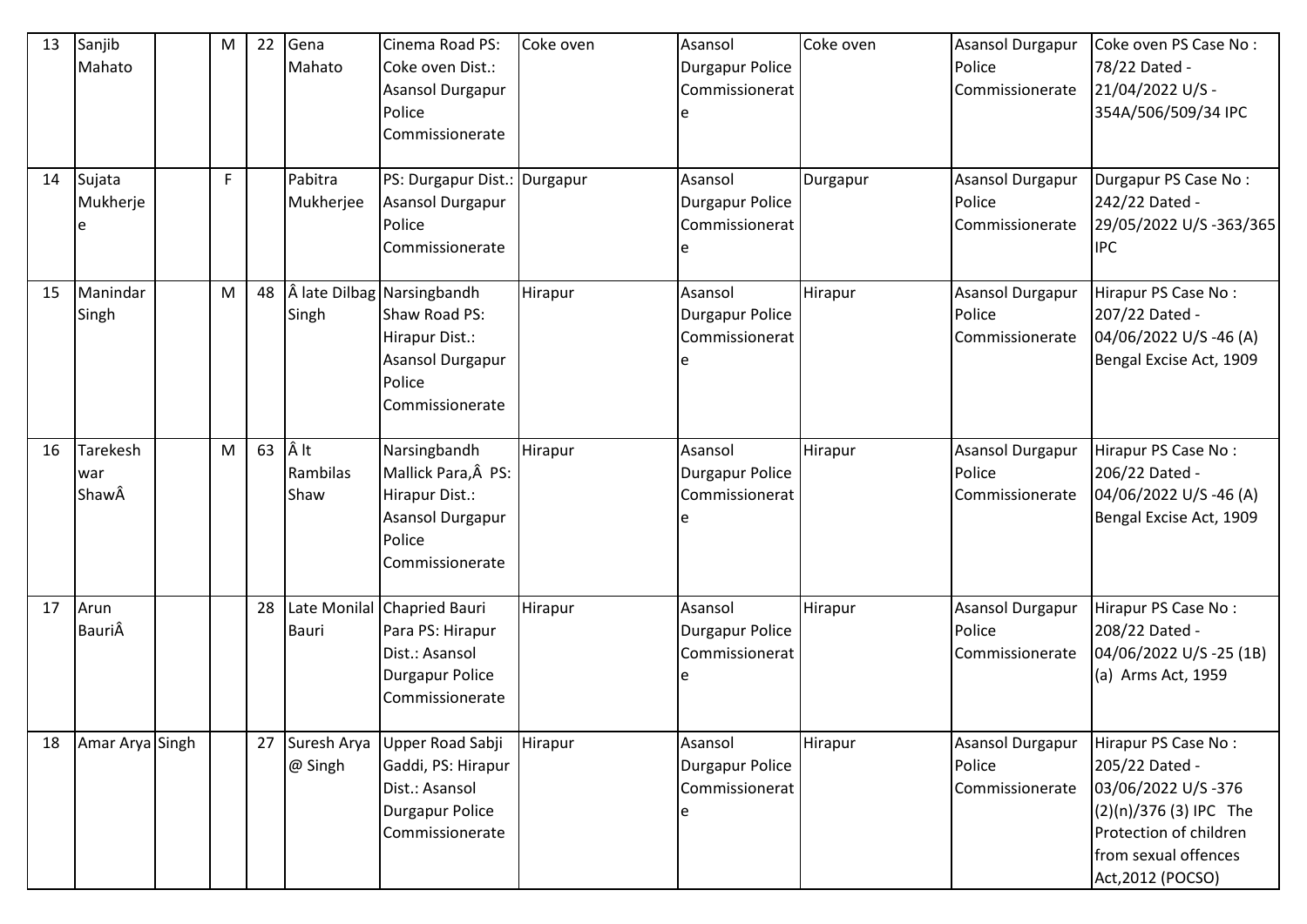| 19 | Shankar<br>Shaw        | M | 40 | Madan<br>Sahw      | Akhanbagan Koiri<br>Para PS: Kulti<br>Dist.: Asansol<br><b>Durgapur Police</b><br>Commissionerate             | Kulti    | Asansol<br>Durgapur Police<br>Commissionerat        | Kulti    | Asansol Durgapur<br>Police<br>Commissionerate        | Kulti PS Case No: 339/22<br>Dated - 03/06/2022 U/S -<br>399/402 IPC                          |
|----|------------------------|---|----|--------------------|---------------------------------------------------------------------------------------------------------------|----------|-----------------------------------------------------|----------|------------------------------------------------------|----------------------------------------------------------------------------------------------|
| 20 | <b>Barun</b><br>Mahato | M |    | Mahato             | Shiv Shankar Ranitala PS: Kulti<br>Dist.: Asansol<br>Durgapur Police<br>Commissionerate                       | Kulti    | Asansol<br><b>Durgapur Police</b><br>Commissionerat | Kulti    | <b>Asansol Durgapur</b><br>Police<br>Commissionerate | Kulti PS Case No: 342/22<br>Dated - 04/06/2022 U/S -<br>46(A)(b) Bengal Excise<br>Act, 1909  |
| 21 | Shiv<br>Kumar<br>Kewat | M |    | Lt. Janki<br>Kewat | <b>Baltoria Upper</b><br>Dhawra, Barakar<br>PS: Kulti Dist.:<br>Asansol Durgapur<br>Police<br>Commissionerate | Kulti    | Asansol<br><b>Durgapur Police</b><br>Commissionerat | Kulti    | <b>Asansol Durgapur</b><br>Police<br>Commissionerate | Kulti PS Case No: 343/22<br>Dated - 04/06/2022 U/S -<br>46 (A)(b) Bengal Excise<br>Act, 1909 |
| 22 | Ranjit<br>Yadav        | M |    | Sadama<br>Yadav    | Lachipur gate<br>Khatal PS: Kulti<br>Dist.: Asansol<br><b>Durgapur Police</b><br>Commissionerate              | Kulti    | Asansol<br><b>Durgapur Police</b><br>Commissionerat | Kulti    | Asansol Durgapur<br>Police<br>Commissionerate        | Kulti PS Case No: 345/22<br>Dated - 04/06/2022 U/S -<br>46(A)(b) Bengal Excise<br>Act, 1909  |
| 23 | Raju Shaw              | M |    | Lt. Raghu<br>Shaw  | Sitalpur 04 No.<br>Bazar PS: Kulti<br>Dist.: Asansol<br><b>Durgapur Police</b><br>Commissionerate             | Kulti    | Asansol<br><b>Durgapur Police</b><br>Commissionerat | Kulti    | Asansol Durgapur<br>Police<br>Commissionerate        | Kulti PS Case No: 346/22<br>Dated - 04/06/2022 U/S -<br>46(A)(b) Bengal Excise<br>Act, 1909  |
| 24 | Sk Sajan               | M |    | Sk Jahangir        | PS: Raniganj Dist.:<br>Asansol Durgapur<br>Police<br>Commissionerate                                          | Raniganj | Asansol<br>Durgapur Police<br>Commissionerat<br>e   | Raniganj | Asansol Durgapur<br>Police<br>Commissionerate        | Raniganj PS Case No:<br>36/22 Dated -<br>11/01/2022 U/S-379 IPC                              |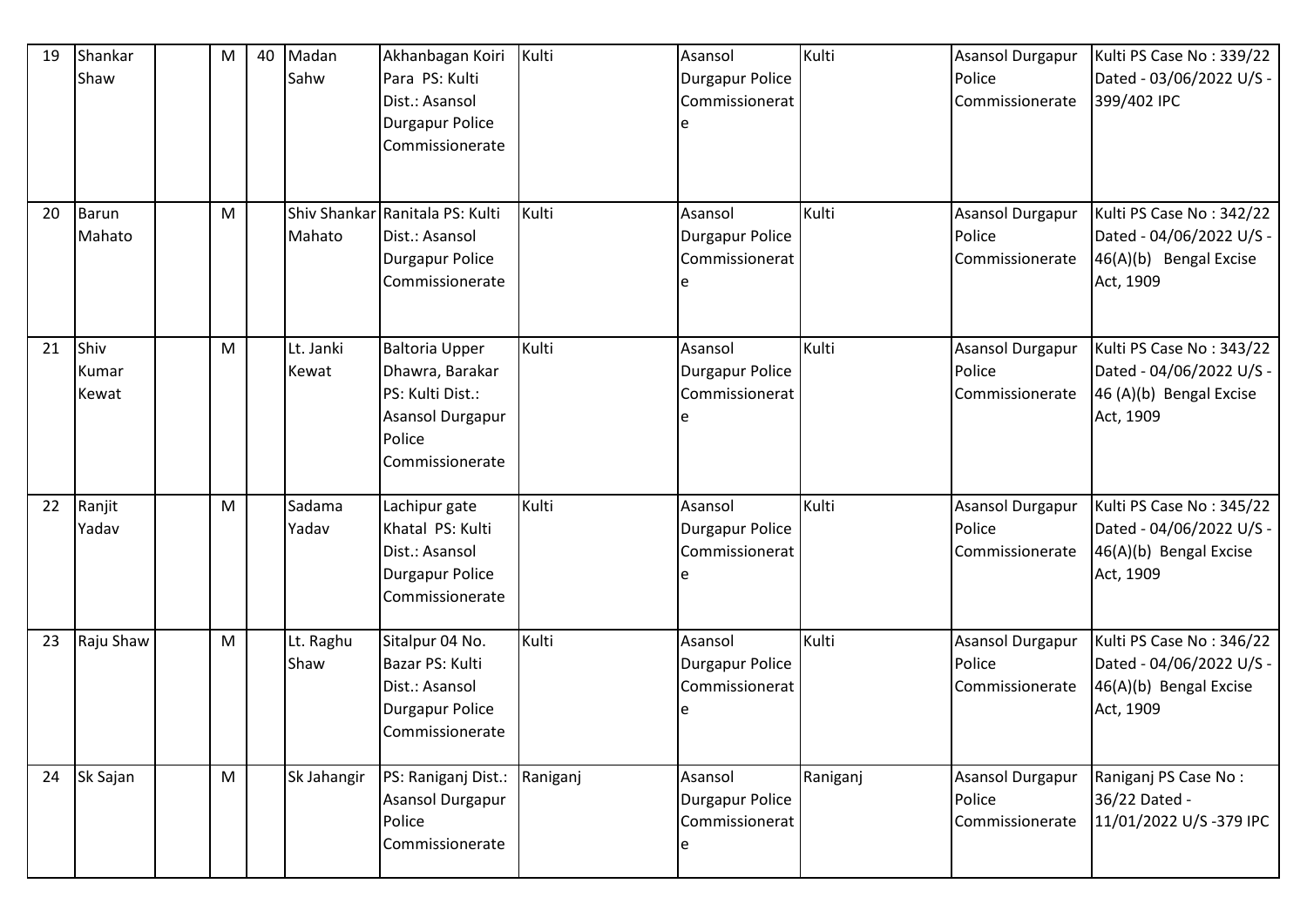| 25 | Hiru Mudi Kora            | M | 43 | <b>Birbal Mudi</b>                            | Kotsal PS: Salanpur Salanpur<br>Dist.: Asansol<br><b>Durgapur Police</b><br>Commissionerate      |                | Asansol<br><b>Durgapur Police</b><br>Commissionerat | Salanpur      | <b>Asansol Durgapur</b><br>Police<br>Commissionerate | Salanpur PS Case No:<br>127/22 Dated -<br>04/06/2022 U/S-46A(C)<br>Bengal Excise Act, 1909         |
|----|---------------------------|---|----|-----------------------------------------------|--------------------------------------------------------------------------------------------------|----------------|-----------------------------------------------------|---------------|------------------------------------------------------|----------------------------------------------------------------------------------------------------|
| 26 | Subodh<br>Mudi            | M | 29 | Lt.<br>Monbhula<br>Mudi                       | Kotsal PS: Salanpur Salanpur<br>Dist.: Asansol<br><b>Durgapur Police</b><br>Commissionerate      |                | Asansol<br><b>Durgapur Police</b><br>Commissionerat | Salanpur      | <b>Asansol Durgapur</b><br>Police<br>Commissionerate | Salanpur PS Case No:<br>127/22 Dated -<br>04/06/2022 U/S-46A(C)<br>Bengal Excise Act, 1909         |
| 27 | Abbas<br>Molla            | M | 28 | Mojaffar<br>Molla                             | Badulara Molla<br>Para PS: Bankura<br>Dist.: Bankura                                             | <b>Bankura</b> | <b>Bankura</b>                                      | Bankura       | <b>Bankura</b>                                       | Bankura PS Case No:<br>159/22 Dated -<br>21/04/2022 U/S-379 IPC                                    |
| 28 | <b>Adil Sarif</b><br>Khan | M |    | Ismail Khan                                   | PS: Bishnupur<br>Dist.: Diamond<br><b>Harbour Police</b><br><b>District</b>                      | Bishnupur      | Diamond<br><b>Harbour Police</b><br><b>District</b> | Bishnupur     | <b>Diamond Harbour</b><br><b>Police District</b>     | Bishnupur PS Case No:<br>52/22 Dated -<br>26/01/2022 U/S-498/365<br><b>IPC</b>                     |
| 29 | Sajal<br>Mondal           | M |    | Ajit Mondal                                   | PS: Gangajalghati<br>Dist.: Bankura                                                              | Gangajalghati  | Bankura                                             | Gangajalghati | <b>Bankura</b>                                       | Gangajalghati PS Case No<br>44/22 Dated -<br>11/05/2022 U/S -<br>341/323/325/307/506<br><b>IPC</b> |
| 30 | Akash<br><b>Bauri</b>     | M | 19 | Sumonta @ Barjora,<br>Simanta<br><b>Bauri</b> | Moraegora PS:<br>Barjora Dist.:<br><b>Bankura</b>                                                | Barjora        | <b>Bankura</b>                                      | Onda          | <b>Bankura</b>                                       | Onda PS Case No: 79/22<br>Dated - 04/06/2022 U/S -<br>363/365/506 IPC                              |
| 31 | Alamgir<br>Mondal         | M | 23 | Lt Abdul<br>Kasem<br>Mondal                   | Of Vill+PO<br>Padmalavpur, PS<br>Amdanga, North<br>24 Parganas. PS:<br>Amdanga Dist.:<br>Barasat | Amdanga        | <b>Barasat</b>                                      | Amdanga       | <b>Barasat</b>                                       | Amdanga PS Case No:<br>145/22 Dated -<br>10/04/2022 U/S-493/376<br><b>IPC</b>                      |
| 32 | Mokbul<br>Molla           |   |    | <b>Kuddus</b><br>Molla                        | PS: Ashoknagar<br>Dist.: Barasat                                                                 | Ashoknagar     | <b>Barasat</b>                                      | Ashoknagar    | <b>Barasat</b>                                       | Ashoknagar PS Case No:<br>395/22 Dated -<br>11/05/2022 U/S -<br>292A/509 IPC                       |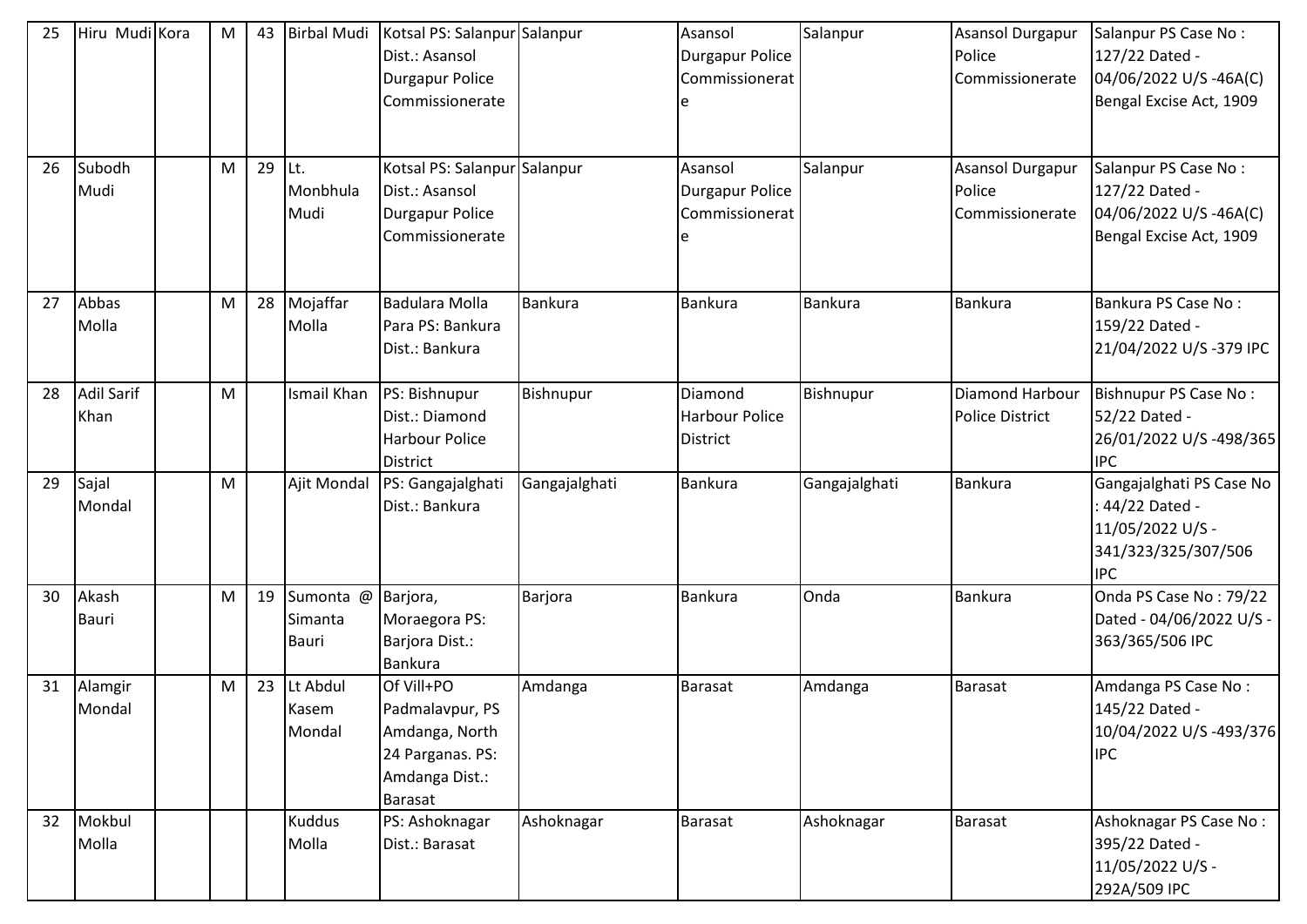| 33 | Prarthana<br>Das |   |    | Sindhu Das                               | PS: Ashoknagar<br>Dist.: Barasat                                                                                                                        | Ashoknagar     | <b>Barasat</b> | Ashoknagar     | <b>Barasat</b> | Ashoknagar PS Case No:<br>503/22 Dated -<br>04/06/2022 U/S -<br>448/326/308/506/354/3                                                                                         |
|----|------------------|---|----|------------------------------------------|---------------------------------------------------------------------------------------------------------------------------------------------------------|----------------|----------------|----------------|----------------|-------------------------------------------------------------------------------------------------------------------------------------------------------------------------------|
|    |                  |   |    |                                          |                                                                                                                                                         |                |                |                |                | 4/379/IPC                                                                                                                                                                     |
| 34 | Urmila Pal       |   |    | Gopal Pal                                | PS: Ashoknagar<br>Dist.: Barasat                                                                                                                        | Ashoknagar     | <b>Barasat</b> | Ashoknagar     | <b>Barasat</b> | Ashoknagar PS Case No:<br>503/22 Dated -<br>04/06/2022 U/S -<br>448/326/308/506/354/3<br>4/379/IPC                                                                            |
| 35 | Pankaj<br>Lahiri | M | 34 | Late<br>Dhirendrana Barasat<br>th Lahiri | PS: Barasat Dist.:                                                                                                                                      | Barasat        | <b>Barasat</b> | <b>Barasat</b> | <b>Barasat</b> | Barasat PS Case No:<br>305/22 Dated -<br>08/05/2022 U/S-420/406<br><b>IPC</b>                                                                                                 |
| 36 | Dhananjay<br>Roy | M | 38 | Late Ratan<br><b>Kumar Roy</b>           | PS: Barasat Dist.:<br><b>Barasat</b>                                                                                                                    | <b>Barasat</b> | <b>Barasat</b> | <b>Barasat</b> | Barasat        | Barasat PS Case No:<br>361/22 Dated -<br>02/06/2022 U/S -<br>376(2)(i)/323/506/441/4<br>48 IPC & 4 The<br>Protection of children<br>from sexual offences<br>Act, 2012 (POCSO) |
| 37 | Subal Dey        | M |    | Late Santosh Chandrapur,<br>Dey          | Jubalighata, P.O<br>Digha, P.S.<br>Duttapukur A/P<br>Kishanmarket<br>Kalikapur, P.S<br>Narendrapur,<br>South 24 Pgs PS:<br>Duttapukur Dist.:<br>Barasat | Duttapukur     | Barasat        | Duttapukur     | <b>Barasat</b> | Duttapukur PS Case No:<br>530/22 Dated -<br>25/05/2022 U/S -365 IPC                                                                                                           |
| 38 | Gobinda<br>Saha  | M | 26 | S/o-ashok<br>Saha                        | Habra Sreenagar,<br>PS-Habra, Dist-<br>North 24<br>Parganas. PS:<br>Habra Dist.:<br><b>Barasat</b>                                                      | Habra          | <b>Barasat</b> | Habra          | <b>Barasat</b> | Habra PS Case No:<br>162/22 Dated -<br>18/02/2022 U/S -<br>354D/509 IPC                                                                                                       |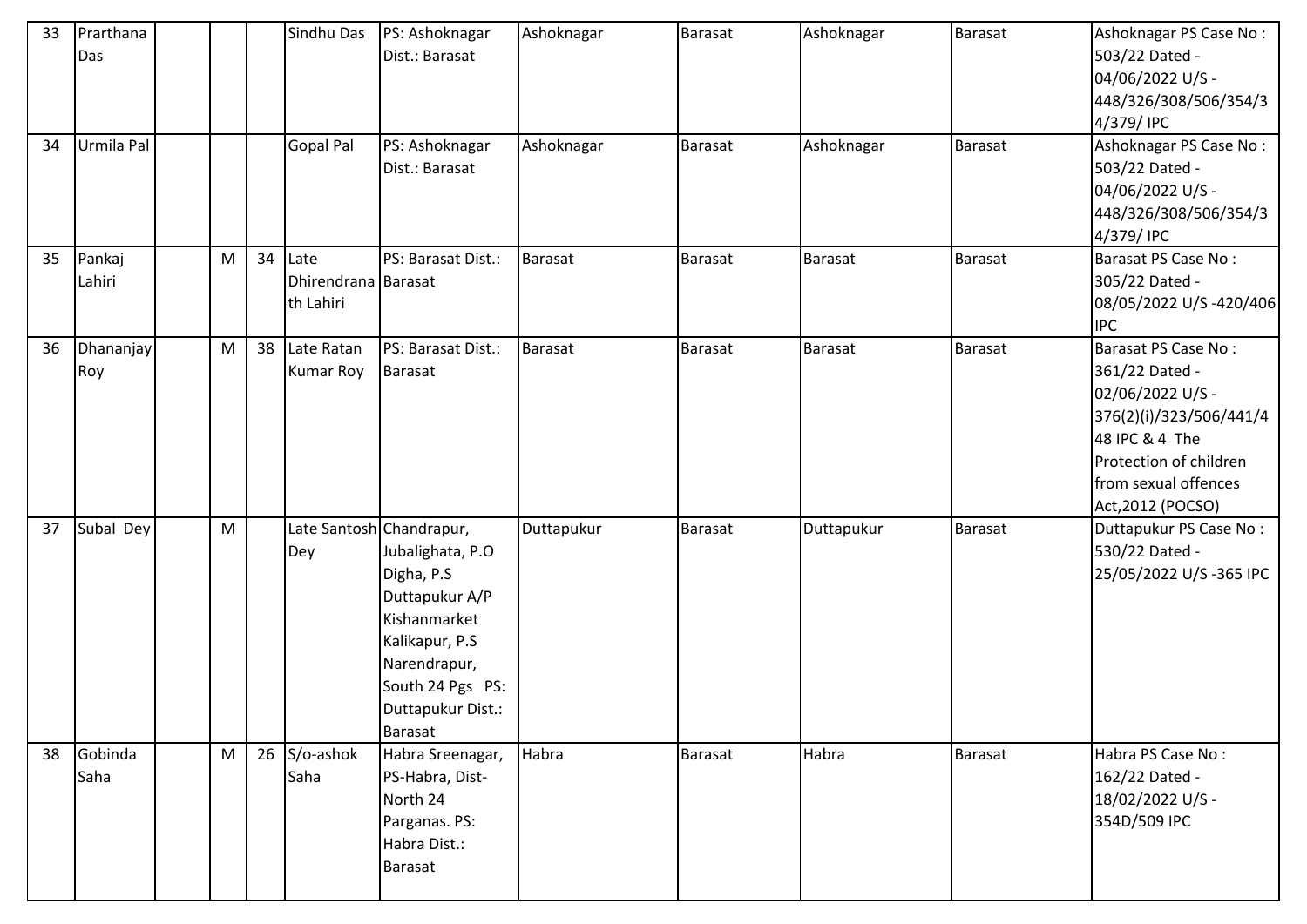| 39 | Joydeb<br>Roy            |       | M |    | Kajol Roy                              | PS: Sasan Dist.:<br><b>Barasat</b>                                                                                                                                            | Sasan       | Barasat                                      | Sasan       | Barasat         | Sasan PS Case No:<br>107/22 Dated -<br>04/06/2022 U/S -<br>498A/302/406 IPC                             |
|----|--------------------------|-------|---|----|----------------------------------------|-------------------------------------------------------------------------------------------------------------------------------------------------------------------------------|-------------|----------------------------------------------|-------------|-----------------|---------------------------------------------------------------------------------------------------------|
| 40 | Sumit<br>Yadav           | Takla | M | 27 |                                        | Gopal Yadav 105, Chappar<br>Mahal, Sadar<br><b>Bazar PS-</b><br>Barrackpore, Dist.<br>North 24 Parganas<br>PS: Barrackpore<br>Dist.: Barrackpore<br>Police<br>Commissionerate | Barrackpore | Barrackpore<br>Police<br>Commissionerat<br>e | Barrackpore | Commissionerate | Barrackpore Police   Barrackpore PS Case No :<br>103/18 Dated -<br>14/09/2018 U/S-399/402<br><b>IPC</b> |
| 41 | Gobinda<br><b>Biswas</b> |       | M |    | 32 S/o-Lt.<br>Niramal<br><b>Biswas</b> | of Natungram<br>Ram Krishna Pally,<br>PO-Shyamnagar,<br>PS- Jagaddal, Dist-<br>North 24<br>Parganas. PS:<br>Jagaddal Dist.:<br><b>Barrackpore Police</b><br>Commissionerate   | Jagaddal    | Barrackpore<br>Police<br>Commissionerat<br>e | Jagaddal    | Commissionerate | Barrackpore Police Jagaddal PS Case No:<br>310/22 Dated -<br>12/05/2022 U/S -399/402<br><b>IPC</b>      |
| 42 | Chandan<br>Das           |       | M | 22 | S/o-Sunil<br>Das                       | Of Natungram<br>Ram Krishna Pally,<br>PO-Shyamnagar,<br>PS- Jagaddal, Dist-<br>North 24<br>Parganas. PS:<br>Jagaddal Dist.:<br><b>Barrackpore Police</b><br>Commissionerate   | Jagaddal    | Barrackpore<br>Police<br>Commissionerat<br>e | Jagaddal    | Commissionerate | Barrackpore Police Jagaddal PS Case No:<br>310/22 Dated -<br>12/05/2022 U/S -399/402<br><b>IPC</b>      |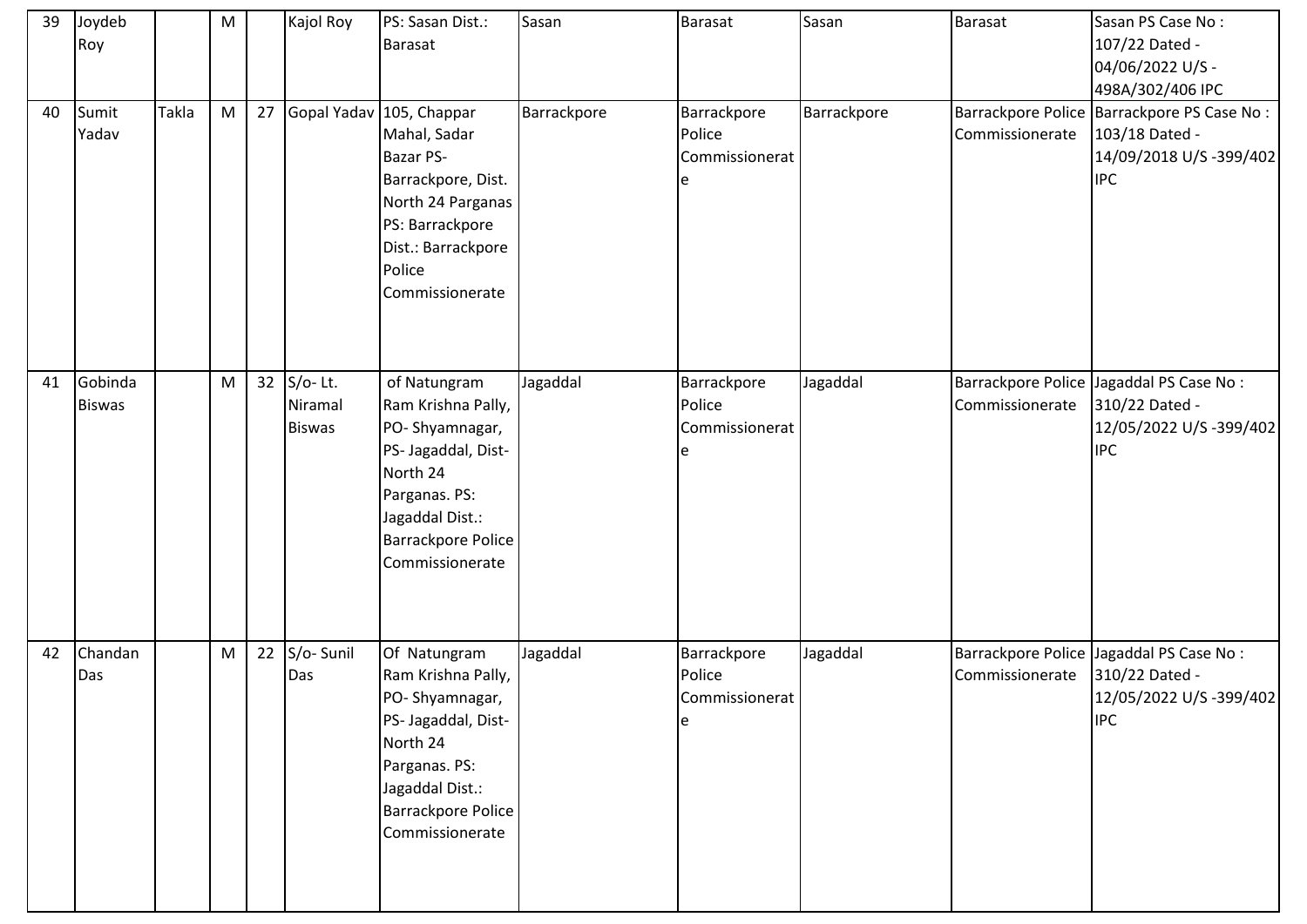| 43 | Abhijit<br>Dostidar    |   |    | Biplab<br>Dostidar       | Sajirhat, Sahid<br><b>Bandhu Nagar</b><br>Colony, Block-B, PS-<br>New Barrackpore.<br>PS: New<br>barrackpore Dist.:<br><b>Barrackpore Police</b><br>Commissionerate | New barrackpore | Barrackpore<br>Police<br>Commissionerat | Nimta   | Barrackpore Police Nimta PS Case No:<br>Commissionerate | 324/22 Dated -<br>04/06/2022 U/S-399/402<br><b>IPC</b>                                            |
|----|------------------------|---|----|--------------------------|---------------------------------------------------------------------------------------------------------------------------------------------------------------------|-----------------|-----------------------------------------|---------|---------------------------------------------------------|---------------------------------------------------------------------------------------------------|
| 44 | Saharul<br>Mondal      |   |    | Sahauddin<br>Mondal      | Rautara, Biswas<br>Para, PS-Deganga,<br>(N) 24 Pgs PS:<br>Deganga Dist.:<br><b>Barasat</b>                                                                          | Deganga         | <b>Barasat</b>                          | Nimta   | Commissionerate                                         | Barrackpore Police Nimta PS Case No:<br>324/22 Dated -<br>04/06/2022 U/S-399/402<br><b>IPC</b>    |
| 45 | Aminur<br>Mollah       |   |    | Abul Kasem<br>Mollah     | Khamar Nayabad,<br>PS-Sason, (N) 24<br>Pgs PS: Sasan Dist.:<br><b>Barasat</b>                                                                                       | Sasan           | <b>Barasat</b>                          | Nimta   | Commissionerate                                         | Barrackpore Police Nimta PS Case No:<br>324/22 Dated -<br>04/06/2022 U/S-399/402<br><b>IPC</b>    |
| 46 | Nehal<br>Khan          | M |    | Md Aasif<br>Khan         | Idgah mohalla<br>Garulia PS:<br>Noapara Dist.:<br>Barrackpore Police<br>Commissionerate                                                                             | Noapara         | Barrackpore<br>Police<br>Commissionerat | Noapara | Commissionerate                                         | Barrackpore Police Noapara PS Case No:<br>178/22 Dated -<br>04/06/2022 U/S -399/402<br><b>IPC</b> |
| 47 | Suman<br><b>Biswas</b> | M | 29 | Narayan<br><b>Biswas</b> | Lenin Nagar<br>Pukurpar PS:<br>Noapara Dist.:<br><b>Barrackpore Police</b><br>Commissionerate                                                                       | Noapara         | Barrackpore<br>Police<br>Commissionerat | Noapara | Commissionerate   178/22 Dated -                        | Barrackpore Police Noapara PS Case No:<br>04/06/2022 U/S -399/402<br><b>IPC</b>                   |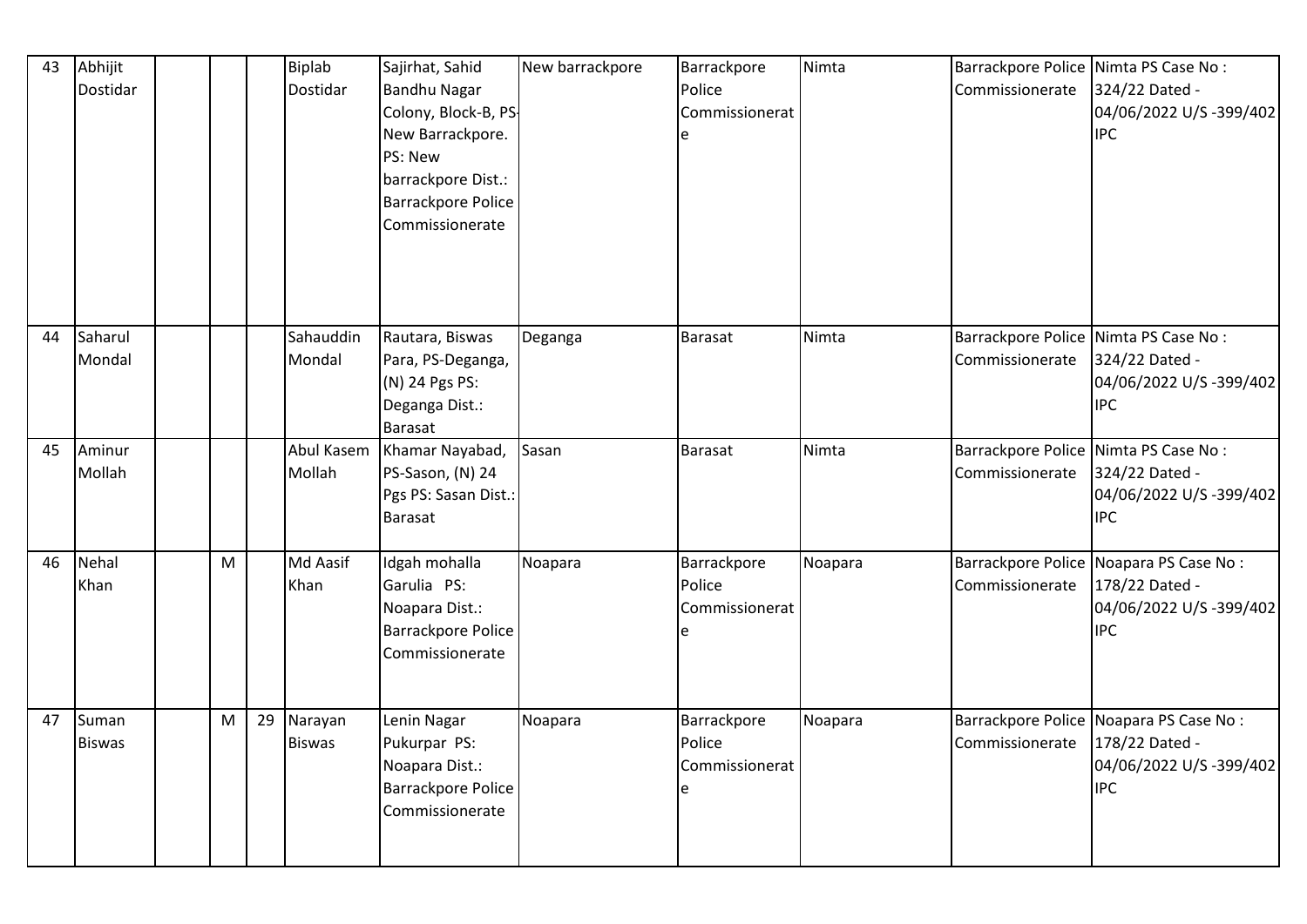| 48 | Koushik<br><b>Biswas</b> |       |   | Kalu Biswas              | Shyamnagar<br>Jhulantala PS:<br>Jagaddal Dist.:<br><b>Barrackpore Police</b><br>Commissionerate     | Jagaddal        | Barrackpore<br>Police<br>Commissionerat | Noapara  | Commissionerate                       | Barrackpore Police Noapara PS Case No :<br>178/22 Dated -<br>04/06/2022 U/S -399/402<br><b>IPC</b> |
|----|--------------------------|-------|---|--------------------------|-----------------------------------------------------------------------------------------------------|-----------------|-----------------------------------------|----------|---------------------------------------|----------------------------------------------------------------------------------------------------|
| 49 | Sanjay<br>Dutta          |       |   | Lt Tarak<br>Dutta        | Natun gram<br>Ghoshpara Road<br>PS: Jagaddal Dist.:<br><b>Barrackpore Police</b><br>Commissionerate | Jagaddal        | Barrackpore<br>Police<br>Commissionerat | Noapara  | Commissionerate                       | Barrackpore Police Noapara PS Case No:<br>178/22 Dated -<br>04/06/2022 U/S -399/402<br><b>IPC</b>  |
| 50 | Ajit<br>Chowdhur         |       | M | Lt. Ramnath<br>Chowdhury | PS: Jagaddal Dist.:<br><b>Barrackpore Police</b><br>Commissionerate                                 | Jagaddal        | Barrackpore<br>Police<br>Commissionerat | Titagarh | Commissionerate                       | Barrackpore Police Titagarh PS Case No:<br>373/22 Dated -<br>04/06/2022 U/S -399/402<br><b>IPC</b> |
| 51 | Kunal Roy                |       |   | Manoj Roy                | PS: Jagaddal Dist.:<br><b>Barrackpore Police</b><br>Commissionerate                                 | Jagaddal        | Barrackpore<br>Police<br>Commissionerat | Titagarh | Barrackpore Police<br>Commissionerate | Titagarh PS Case No:<br>373/22 Dated -<br>04/06/2022 U/S -399/402<br><b>IPC</b>                    |
| 52 | Om Ram                   |       |   | Rao                      | Shib Shankar PS: Jagaddal Dist.:<br><b>Barrackpore Police</b><br>Commissionerate                    | Jagaddal        | Barrackpore<br>Police<br>Commissionerat | Titagarh | Commissionerate                       | Barrackpore Police Titagarh PS Case No:<br>373/22 Dated -<br>04/06/2022 U/S -399/402<br><b>IPC</b> |
| 53 | Hatem<br>Sardar          | Hatim |   | Hasa Sardar              | PS: Titagarh Dist.:<br><b>Barrackpore Police</b><br>Commissionerate                                 | <b>Titagarh</b> | Barrackpore<br>Police<br>Commissionerat | Titagarh | Barrackpore Police<br>Commissionerate | Titagarh PS Case No:<br>373/22 Dated -<br>04/06/2022 U/S -399/402<br><b>IPC</b>                    |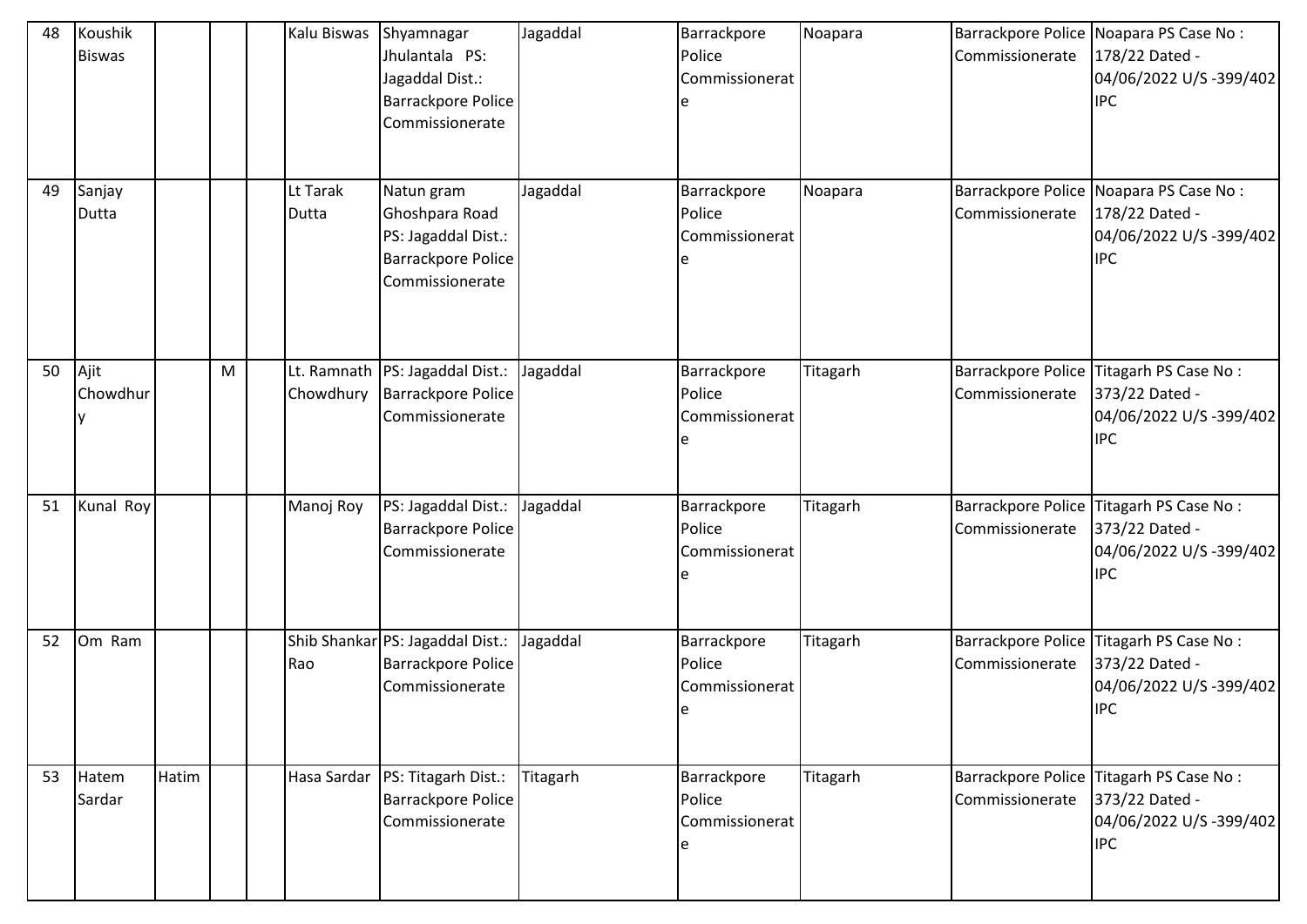| 54 | Imran Ali       | Immu |   |    | 25 S/o Yakub               | Vill-Mallickpur,         | Baruipur | <b>Baruipur Police</b> | <b>Baruipur</b> | <b>Baruipur Police</b> | Baruipur PS Case No:    |
|----|-----------------|------|---|----|----------------------------|--------------------------|----------|------------------------|-----------------|------------------------|-------------------------|
|    | Mondal          |      |   |    | Ali Mondal                 | Ganimia Road             |          | <b>District</b>        |                 | <b>District</b>        | 812/22 Dated -          |
|    |                 |      |   |    |                            | Near Tarun               |          |                        |                 |                        | 12/05/2022 U/S -399/402 |
|    |                 |      |   |    |                            | Sangha, PO-              |          |                        |                 |                        | <b>IPC</b>              |
|    |                 |      |   |    |                            | Mallickpur, PS-          |          |                        |                 |                        |                         |
|    |                 |      |   |    |                            | Baruipur, Dist-          |          |                        |                 |                        |                         |
|    |                 |      |   |    |                            | South 24 Pgs PS:         |          |                        |                 |                        |                         |
|    |                 |      |   |    |                            | <b>Baruipur Dist.:</b>   |          |                        |                 |                        |                         |
|    |                 |      |   |    |                            | <b>Baruipur Police</b>   |          |                        |                 |                        |                         |
|    |                 |      |   |    |                            | <b>District</b>          |          |                        |                 |                        |                         |
| 55 | Imran           |      |   |    | 18 S/o Nazib               | Vill-Mallickpur,         | Baruipur | <b>Baruipur Police</b> | Baruipur        | <b>Baruipur Police</b> | Baruipur PS Case No:    |
|    | Khan            |      |   |    | Khan                       | Ganimia Road             |          | <b>District</b>        |                 | <b>District</b>        | 812/22 Dated -          |
|    |                 |      |   |    |                            | Near Tarun               |          |                        |                 |                        | 12/05/2022 U/S -399/402 |
|    |                 |      |   |    |                            | Sangha, PO-              |          |                        |                 |                        | <b>IPC</b>              |
|    |                 |      |   |    |                            | Mallickpur, PS-          |          |                        |                 |                        |                         |
|    |                 |      |   |    |                            | Baruipur, Dist-          |          |                        |                 |                        |                         |
|    |                 |      |   |    |                            | South 24 Pgs PS:         |          |                        |                 |                        |                         |
|    |                 |      |   |    |                            | Baruipur Dist.:          |          |                        |                 |                        |                         |
|    |                 |      |   |    |                            | <b>Baruipur Police</b>   |          |                        |                 |                        |                         |
|    |                 |      |   |    |                            | <b>District</b>          |          |                        |                 |                        |                         |
| 56 | Morselim        |      | M |    | Noor                       | Harbhangi, PS-           | Basanti  | <b>Baruipur Police</b> | Basanti         | <b>Baruipur Police</b> | Basanti PS Case No:     |
|    | Molla           |      |   |    | Hossen                     | Basanti PS: Basanti      |          | <b>District</b>        |                 | <b>District</b>        | 405/22 Dated -          |
|    |                 |      |   |    |                            | Dist.: Baruipur          |          |                        |                 |                        | 04/06/2022 U/S -        |
|    |                 |      |   |    |                            | <b>Police District</b>   |          |                        |                 |                        | 302/201/34/120B IPC     |
|    |                 |      |   |    |                            |                          |          |                        |                 |                        |                         |
| 57 | Abu Siddik Nono |      | M | 45 | Lt Jolil Molla Nalmuri, PS |                          | Bhangar  | <b>Baruipur Police</b> | Bhangar         | <b>Baruipur Police</b> | Bhangar PS Case No:     |
|    | Molla           |      |   |    |                            | Bhangore South           |          | <b>District</b>        |                 | <b>District</b>        | 326/22 Dated -          |
|    |                 |      |   |    |                            | 24 Pgs PS: Bhangar       |          |                        |                 |                        | 31/05/2022 U/S -        |
|    |                 |      |   |    |                            | Dist.: Baruipur          |          |                        |                 |                        | 384/427/34 IPC          |
|    |                 |      |   |    |                            | Police District          |          |                        |                 |                        |                         |
|    |                 |      |   |    |                            |                          |          |                        |                 |                        |                         |
| 58 | Johorali        |      | M |    | 30 Afjal Sk                | Dewanpara                | Canning  | <b>Baruipur Police</b> | Canning         | <b>Baruipur Police</b> | Canning PS Case No:     |
|    | <b>Sk</b>       |      |   |    |                            | <b>Ghutiary Shrif PS</b> |          | <b>District</b>        |                 | District               | 46/22 Dated -           |
|    |                 |      |   |    |                            | Jibantala PS:            |          |                        |                 |                        | 01/02/2022 U/S -399/402 |
|    |                 |      |   |    |                            | Canning Dist.:           |          |                        |                 |                        | <b>IPC</b>              |
|    |                 |      |   |    |                            | <b>Baruipur Police</b>   |          |                        |                 |                        |                         |
|    |                 |      |   |    |                            | District                 |          |                        |                 |                        |                         |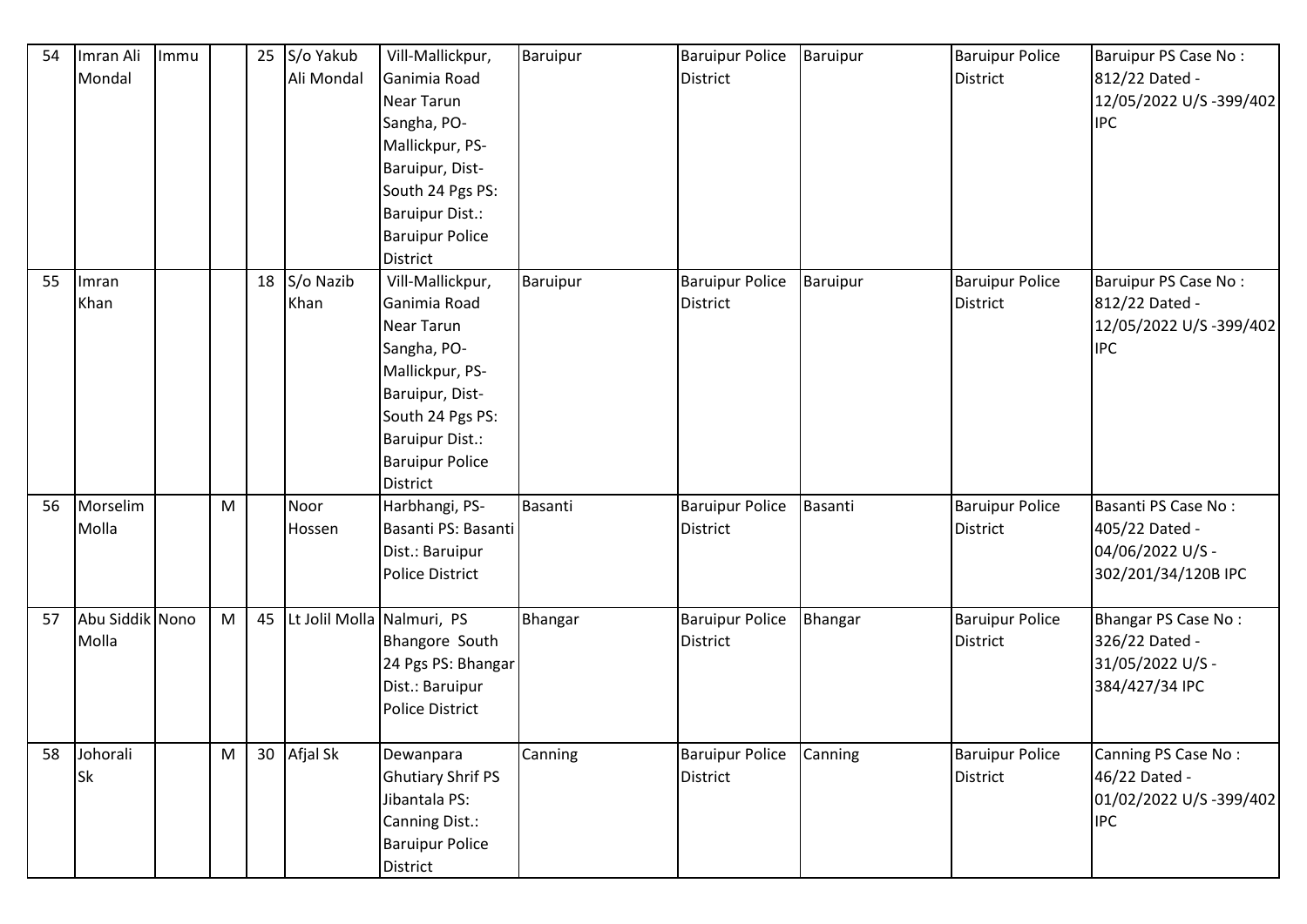| 59 | Sagar<br>Sarkar    |             | M | 39 |                                 | Badal Sarkar   PS: Jibantala Dist.:<br><b>Baruipur Police</b><br><b>District</b>                                                                        | Jibantala   | <b>Baruipur Police</b><br><b>District</b> | Jibantala   | <b>Baruipur Police</b><br><b>District</b> | Jibantala PS Case No:<br>205/22 Dated -<br>04/06/2022 U/S-14of IPC                                                                                       |
|----|--------------------|-------------|---|----|---------------------------------|---------------------------------------------------------------------------------------------------------------------------------------------------------|-------------|-------------------------------------------|-------------|-------------------------------------------|----------------------------------------------------------------------------------------------------------------------------------------------------------|
| 60 | Mira<br>Sarkar     |             |   | 27 |                                 | Sagar Sarkar   PS: Jibantala Dist.:<br><b>Baruipur Police</b><br><b>District</b>                                                                        | Jibantala   | <b>Baruipur Police</b><br><b>District</b> | Jibantala   | <b>Baruipur Police</b><br><b>District</b> | Jibantala PS Case No:<br>205/22 Dated -<br>04/06/2022 U/S-14of IPC                                                                                       |
| 61 | Mofijul<br>Molla   | <b>Budo</b> | M | 25 | S/o. Surat<br>Molla             | Kharamba PS. KLC, Kolkata leather<br>Kolkata PS: Kolkata complex<br>leather complex<br>Dist.: Kolkata                                                   |             | Kolkata                                   | Narendrapur | <b>Baruipur Police</b><br><b>District</b> | Narendrapur PS Case No:<br>475/22 Dated -<br>13/05/2022 U/S -399/402<br>IPC & 25(i)(a) Arms Act,<br>1959                                                 |
| 62 | Biswajit<br>Mondal |             | M | 40 | $S$ /o. Lt.<br>Ananta<br>Mondal | Dakhin Tihuria,<br>Nayabad,<br>Kheyadaha-I, PS.<br>Narendrapur,<br>South 24 Pgs. PS:<br>Narendrapur Dist.:<br><b>Baruipur Police</b><br><b>District</b> | Narendrapur | <b>Baruipur Police</b><br><b>District</b> | Narendrapur | <b>Baruipur Police</b><br><b>District</b> | Narendrapur PS Case No:<br>609/22 Dated -<br>04/06/2022 U/S - 18 of<br>The East Kolkata<br><b>Wetlands (Conservation</b><br>and Management) Act,<br>2006 |
| 63 | Sanu<br>Manna      |             | M | 22 | S/o. Balai<br>Manna             | Dakhin Tihuria,<br>Nayabad,<br>Kheyadaha-I, PS.<br>Narendrapur,<br>South 24 Pgs. PS:<br>Narendrapur Dist.:<br><b>Baruipur Police</b><br><b>District</b> | Narendrapur | <b>Baruipur Police</b><br><b>District</b> | Narendrapur | <b>Baruipur Police</b><br><b>District</b> | Narendrapur PS Case No:<br>609/22 Dated -<br>04/06/2022 U/S - 18 of<br>The East Kolkata<br><b>Wetlands (Conservation</b><br>and Management) Act,<br>2006 |
| 64 | Sandip<br>Barman   |             | M | 28 | S/o. Debu<br>Barman             | Dakhin Tihuria,<br>Nayabad,<br>Kheyadaha-I, PS.<br>Narendrapur,<br>South 24 Pgs. PS:<br>Narendrapur Dist.:<br><b>Baruipur Police</b><br>District        | Narendrapur | <b>Baruipur Police</b><br><b>District</b> | Narendrapur | <b>Baruipur Police</b><br><b>District</b> | Narendrapur PS Case No:<br>609/22 Dated -<br>04/06/2022 U/S - 18 of<br>The East Kolkata<br><b>Wetlands (Conservation</b><br>and Management) Act,<br>2006 |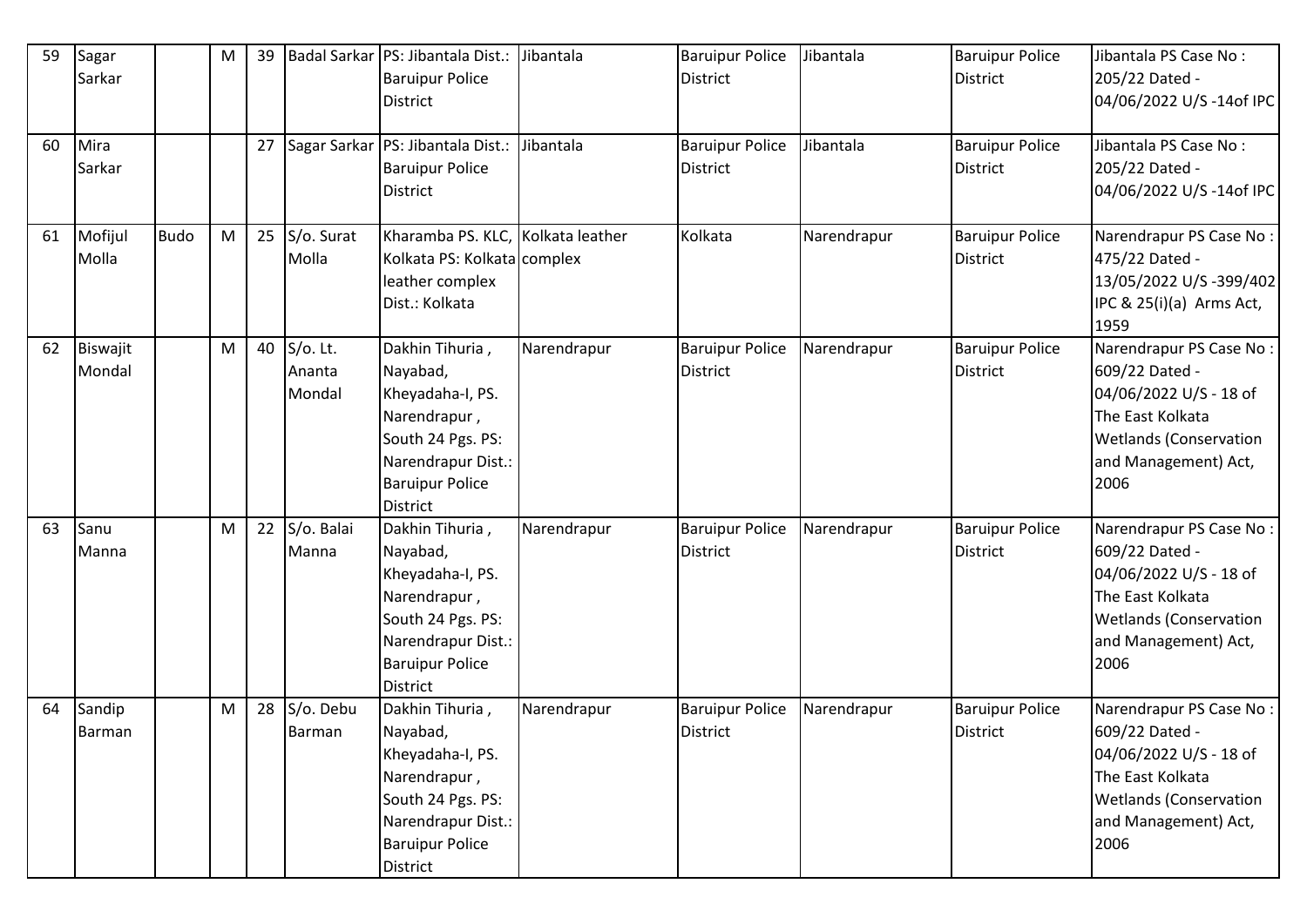| 65 | Ranjan<br>Halder             | M | 42 | S/o. Gour<br>Halder         | Dakhin Tihuria,<br>Nayabad,<br>Kheyadaha-I, PS.<br>Narendrapur,<br>South 24 Pgs. PS:<br>Narendrapur Dist.:<br><b>Baruipur Police</b><br><b>District</b> | Narendrapur      | <b>Baruipur Police</b><br><b>District</b> | Narendrapur    | <b>Baruipur Police</b><br><b>District</b> | Narendrapur PS Case No:<br>609/22 Dated -<br>04/06/2022 U/S - 18 of<br>The East Kolkata<br><b>Wetlands (Conservation</b><br>and Management) Act,<br>2006 |
|----|------------------------------|---|----|-----------------------------|---------------------------------------------------------------------------------------------------------------------------------------------------------|------------------|-------------------------------------------|----------------|-------------------------------------------|----------------------------------------------------------------------------------------------------------------------------------------------------------|
| 66 | Hannan<br>Ali Gayen          |   | 48 | S/o. Jubbar<br>Ali Gayen    | VillKumarsah,<br>Majherpara,<br>PO+PS Canning,<br>South 24 Pgs. PS:<br>Sonarpur Dist.:<br><b>Baruipur Police</b><br><b>District</b>                     | Sonarpur         | <b>Baruipur Police</b><br><b>District</b> | Sonarpur       | <b>Baruipur Police</b><br><b>District</b> | Sonarpur PS Case No:<br>545/22 Dated -<br>20/05/2022 U/S-380 IPC                                                                                         |
| 67 | Monowar<br>Hossain<br>Mistry | M |    | Anowar<br>Hossain<br>Mistry | Paschim<br>Dandirhat, PS<br>Basirhat, 24 Pgs<br>(N) PS: Bashirhat<br>Dist.: Basirhat                                                                    | <b>Bashirhat</b> | <b>Basirhat</b>                           | <b>Baduria</b> | <b>Basirhat</b>                           | Baduria PS Case No:<br>354/22 Dated -<br>04/06/2022 U/S-399/402<br>IPC & 25(i)(a)/27 Arms<br>Act, 1959                                                   |
| 68 | Anarul<br>Gazi               | M |    | Lt Fajer Ali<br>Gazi        | Katiahat<br>Majherpara, PS<br>Baduria, 24 Pgs (N)<br>PS: Baduria Dist.:<br><b>Basirhat</b>                                                              | <b>Baduria</b>   | <b>Basirhat</b>                           | <b>Baduria</b> | <b>Basirhat</b>                           | Baduria PS Case No:<br>354/22 Dated -<br>04/06/2022 U/S -399/402<br>IPC & 25(i)(a)/27 Arms<br>Act, 1959                                                  |
| 69 | Rahul<br>Sarkar              | M |    | Sarbat<br>Sarder            | Paschim Joynagar, Baduria<br>PS Baduria, 24 Pgs<br>(N) PS: Baduria<br>Dist.: Basirhat                                                                   |                  | <b>Basirhat</b>                           | Baduria        | Basirhat                                  | Baduria PS Case No:<br>354/22 Dated -<br>04/06/2022 U/S -399/402<br>IPC & 25(i)(a)/27 Arms<br>Act, 1959                                                  |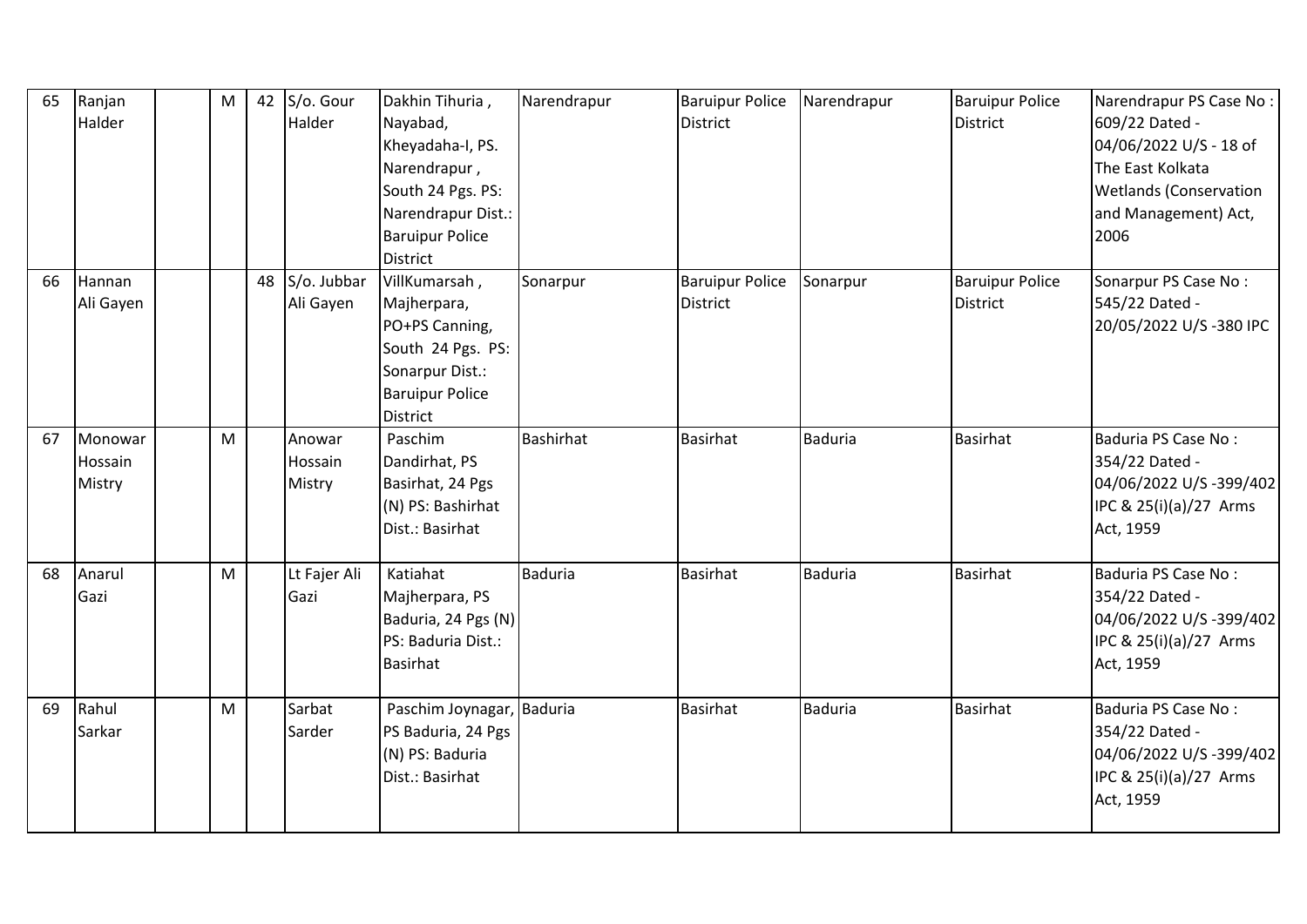| 70 | Md Ismail     |              | M |    | Lt. Abdul<br>Zolil | Near BP No.- 3/3-S Bashirhat<br>under BOP- |                  | <b>Basirhat</b> | Bashirhat        | <b>Basirhat</b> | <b>Bashirhat PS Case No:</b><br>361/22 Dated - |
|----|---------------|--------------|---|----|--------------------|--------------------------------------------|------------------|-----------------|------------------|-----------------|------------------------------------------------|
|    |               |              |   |    |                    | Ghojadanga, PS-                            |                  |                 |                  |                 | 04/06/2022 U/S-14                              |
|    |               |              |   |    |                    | Basirhat, Dist-                            |                  |                 |                  |                 | Foreigners Act, 1946Â                          |
|    |               |              |   |    |                    | North 24                                   |                  |                 |                  |                 |                                                |
|    |               |              |   |    |                    | Parganas. PS:                              |                  |                 |                  |                 |                                                |
|    |               |              |   |    |                    | <b>Bashirhat Dist.:</b>                    |                  |                 |                  |                 |                                                |
|    |               |              |   |    |                    | <b>Basirhat</b>                            |                  |                 |                  |                 |                                                |
| 71 | Syed          |              |   |    | Lt. Syed           | Vill-Tarulia, PO-                          | Bashirhat        | <b>Basirhat</b> | Bashirhat        | <b>Basirhat</b> | <b>Bashirhat PS Case No:</b>                   |
|    | Abdul         |              |   |    | Abdul Najib        | Jhirul, PS-                                |                  |                 |                  |                 | 114/22 Dated -                                 |
|    | Kader         |              |   |    |                    | Dubrajpur, Dist.-                          |                  |                 |                  |                 | 22/02/2022 U/S -                               |
|    |               |              |   |    |                    | Birbhum. PS:                               |                  |                 |                  |                 | 341/323/325/379/420/4                          |
|    |               |              |   |    |                    | <b>Bashirhat Dist.:</b>                    |                  |                 |                  |                 | 06/34 IPC                                      |
|    |               |              |   |    |                    | Basirhat                                   |                  |                 |                  |                 |                                                |
| 72 | Syed          |              | M |    | Syed Abdul         | Vill-Tarulia, PO-                          | <b>Bashirhat</b> | <b>Basirhat</b> | <b>Bashirhat</b> | <b>Basirhat</b> | <b>Bashirhat PS Case No:</b>                   |
|    | Abdul         |              |   |    | Kader              | Jhirul, PS-                                |                  |                 |                  |                 | 114/22 Dated -                                 |
|    | Sattar        |              |   |    |                    | Dubrajpur, Dist.-                          |                  |                 |                  |                 | 22/02/2022 U/S -                               |
|    |               |              |   |    |                    | Birbhum. PS:                               |                  |                 |                  |                 | 341/323/325/379/420/4                          |
|    |               |              |   |    |                    | Bashirhat Dist.:                           |                  |                 |                  |                 | 06/34 IPC                                      |
|    |               |              |   |    |                    | Basirhat                                   |                  |                 |                  |                 |                                                |
| 73 | Syed          |              | M |    | <b>Syed Abdul</b>  | Vill-Tarulia, PO-                          | <b>Bashirhat</b> | <b>Basirhat</b> | <b>Bashirhat</b> | <b>Basirhat</b> | <b>Bashirhat PS Case No:</b>                   |
|    | Abdus         |              |   |    | Kader              | Jhirul, PS-                                |                  |                 |                  |                 | 114/22 Dated -                                 |
|    | Salam         |              |   |    |                    | Dubrajpur, Dist.-                          |                  |                 |                  |                 | 22/02/2022 U/S -                               |
|    |               |              |   |    |                    | Birbhum. PS:                               |                  |                 |                  |                 | 341/323/325/379/420/4                          |
|    |               |              |   |    |                    | <b>Bashirhat Dist.:</b>                    |                  |                 |                  |                 | 06/34 IPC                                      |
|    |               |              |   |    |                    | Basirhat                                   |                  |                 |                  |                 |                                                |
| 74 | Md            |              | M | 32 |                    | Mohd Eliyas Hasnabad Tri-                  | Hasnabad         | <b>Basirhat</b> | Hasnabad         | <b>Basirhat</b> | Hasnabad PS Case No:                           |
|    | Yaqub         |              |   |    | Khan               | junction of river                          |                  |                 |                  |                 | 279/22 Dated -                                 |
|    | Khan          |              |   |    |                    | Ichhamati under                            |                  |                 |                  |                 | 04/06/2022 U/S-14A                             |
|    |               |              |   |    |                    | PS-Hasnabad PS:                            |                  |                 |                  |                 | Foreigners Act, 1946Â                          |
|    |               |              |   |    |                    | Hasnabad Dist.:<br><b>Basirhat</b>         |                  |                 |                  |                 |                                                |
| 75 | <b>Bikash</b> | Bijesh       | M | 27 | Ramesh             | Dholkhali Muslim                           | Sandeshkhali     | <b>Basirhat</b> | Sandeshkhali     | <b>Basirhat</b> | Sandeshkhali PS                                |
|    | Mridha        | Mridh        |   |    | Mridha             | Para, PS-                                  |                  |                 |                  |                 |                                                |
|    |               | a $@$        |   |    |                    | Sandeshkhali, Dist-                        |                  |                 |                  |                 |                                                |
|    |               | <b>Babus</b> |   |    |                    | North 24 Parganas                          |                  |                 |                  |                 |                                                |
|    |               | ona          |   |    |                    | PS: Sandeshkhali                           |                  |                 |                  |                 |                                                |
|    |               |              |   |    |                    | Dist.: Basirhat                            |                  |                 |                  |                 |                                                |
|    |               |              |   |    |                    |                                            |                  |                 |                  |                 |                                                |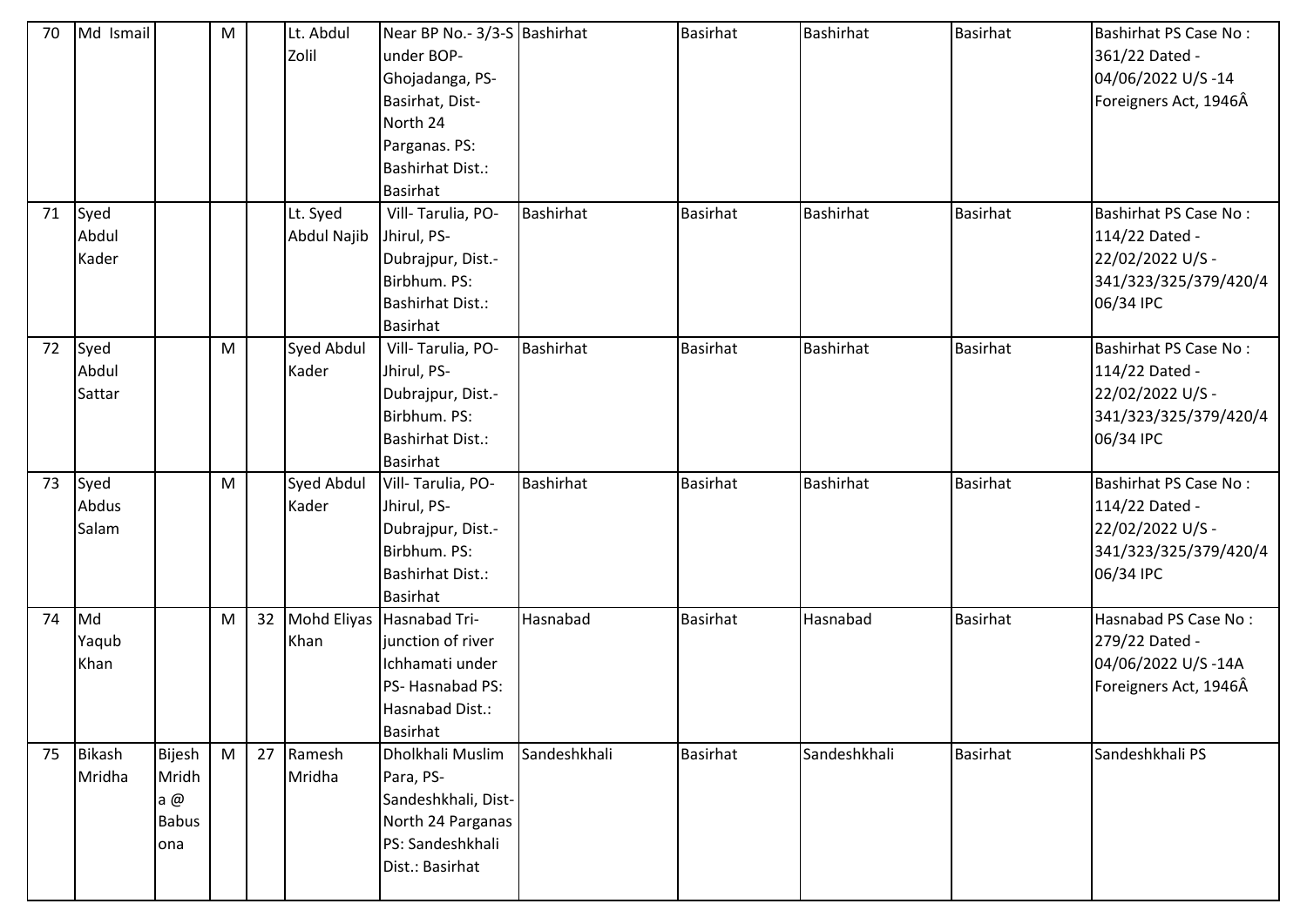| 76 | Tanvi                 |        | F | 24 | Salam<br>Khalifa               | PS: Swarupnagar<br>Dist.: Basirhat                                         | Swarupnagar    | <b>Basirhat</b> | Swarupnagar    | <b>Basirhat</b> | Swarupnagar PS Case No:<br>579/22 Dated -<br>04/06/2022 U/S-188 IPC<br>& 14 Foreigners Act,<br>1946Â & 12 Passport<br>(Entry into India) Act,<br>1920Â |
|----|-----------------------|--------|---|----|--------------------------------|----------------------------------------------------------------------------|----------------|-----------------|----------------|-----------------|--------------------------------------------------------------------------------------------------------------------------------------------------------|
| 77 | Tapash<br>Dey         |        | M | 51 | Late<br>Mahadeb<br>Chandra Dey | PS: Swarupnagar<br>Dist.: Basirhat                                         | Swarupnagar    | <b>Basirhat</b> | Swarupnagar    | <b>Basirhat</b> | Swarupnagar PS Case No:<br>579/22 Dated -<br>04/06/2022 U/S-188 IPC<br>& 14 Foreigners Act,<br>1946Â & 12 Passport<br>(Entry into India) Act,<br>1920Â |
| 78 | Sk Kamal              |        | M | 24 | Sk.<br>Safikuddin              | Islampur,<br>Pashimpara, Word<br>No-07 PS:<br>Dubrajpore Dist.:<br>Birbhum | Dubrajpore     | Birbhum         | Dubrajpore     | Birbhum         | Dubrajpore PS Case No:<br>87/22 Dated -<br>05/05/2022 U/S -399/402<br><b>IPC</b>                                                                       |
| 79 | Faijur<br>Rahaman     | Palash | M |    | Late Firai Sk                  | Butterbandh Md.<br>Bazar Birbhum PS:<br>Mahammad bazar<br>Dist.: Birbhum   | Mahammad bazar | Birbhum         | Mahammad bazar | Birbhum         | Mahammad bazar PS<br>Case No: 165/22 Dated -<br>27/05/2022 U/S -<br>341/325/307/34 IPC                                                                 |
| 80 | Rocky<br>Mehena       |        | M | 27 | Kalam<br>Mehena                | <b>Bhadiswar PS:</b><br>Murarai Dist.:<br>Birbhum                          | Murarai        | Birbhum         | Murarai        | Birbhum         | Murarai PS Case No:<br>34/22 Dated -<br>18/02/2022 U/S -399/402<br>IPC & 25(1-b)(a)/35 Arms<br>Act, 1959                                               |
| 81 | Alok<br>Sarkar        | Rana   | M | 41 | Kalipada<br>Sarkar             | Murarai PS:<br>Murarai Dist.:<br>Birbhum                                   | Murarai        | Birbhum         | Murarai        | Birbhum         | Murarai PS                                                                                                                                             |
| 82 | <b>Subhas</b><br>Mete |        | M |    |                                | Lt Rabi Mete MOHANPUR PS:<br>Nanoor Dist.:<br>Birbhum                      | Nanoor         | Birbhum         | Nanoor         | Birbhum         | Nanoor PS Case No:<br>59/22 Dated -<br>04/06/2022 U/S -<br>46A(C)BE IPC                                                                                |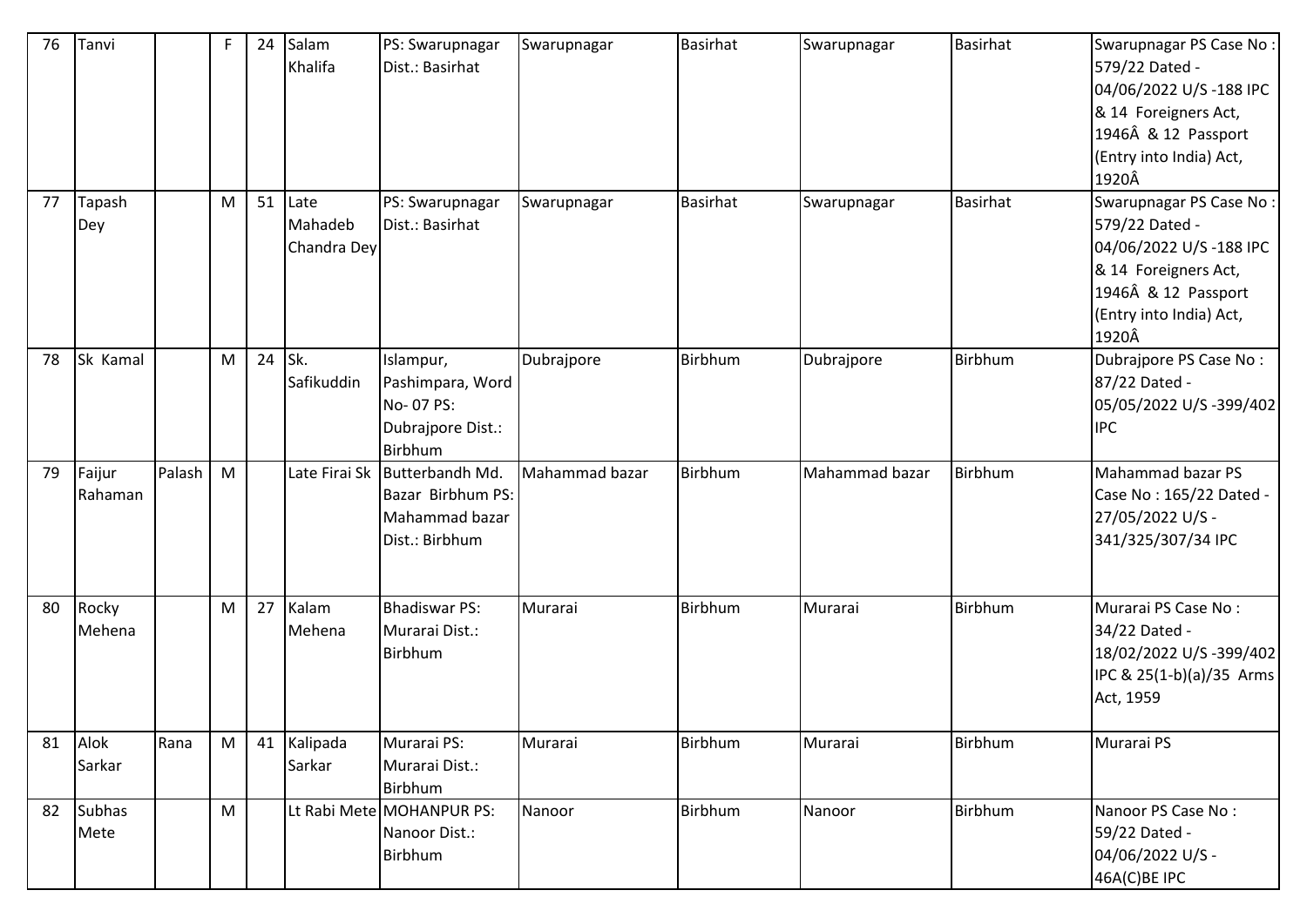| 83 | Kitabul Sk              | M | 40 | Abdul<br>Hossain            | NATUNDANGAPAR Nanoor<br>A PS: Nanoor Dist.:<br>Birbhum                                                                                        |               | Birbhum                                  | Nanoor        | Birbhum                                  | Nanoor PS Case No:<br>57/22 Dated -<br>29/05/2022 U/S -4/5/6ES<br><b>IPC</b>                                                                                |
|----|-------------------------|---|----|-----------------------------|-----------------------------------------------------------------------------------------------------------------------------------------------|---------------|------------------------------------------|---------------|------------------------------------------|-------------------------------------------------------------------------------------------------------------------------------------------------------------|
| 84 | Surahab<br>Sk           | M |    | 33 Rafik Sk                 | NATUNDANGAPAR Nanoor<br>A PS: Nanoor Dist.:<br>Birbhum                                                                                        |               | Birbhum                                  | Nanoor        | Birbhum                                  | Nanoor PS Case No:<br>57/22 Dated -<br>29/05/2022 U/S -4/5/6ES<br><b>IPC</b>                                                                                |
| 85 | Sekh<br>Hasibul         | M |    | 27 Sk Hapijul               | Sattor PS: Panrui<br>Dist.: Birbhum                                                                                                           | Panrui        | Birbhum                                  | Shantiniketan | Birbhum                                  | Shantiniketan PS Case No<br>: 101/22 Dated -<br>04/06/2022 U/S-399/402<br><b>IPC</b>                                                                        |
| 86 | Rahul Sk                | M | 27 | <b>Sk Sukur</b>             | Muluk, Goyeshpur<br>PS: Bolpur Dist.:<br>Birbhum                                                                                              | <b>Bolpur</b> | Birbhum                                  | Shantiniketan | <b>Birbhum</b>                           | Shantiniketan PS Case No<br>: 101/22 Dated -<br>04/06/2022 U/S -399/402<br><b>IPC</b>                                                                       |
| 87 | Rana Sk                 | M | 30 | Anarul<br>Haque             | Kankhuria PS: Suri<br>Dist.: Birbhum                                                                                                          | Suri          | Birbhum                                  | Suri          | Birbhum                                  | Suri PS Case No: 233/22<br>Dated - 10/05/2022 U/S -<br>399/402 IPC                                                                                          |
| 88 | Sushil<br><b>Biswas</b> | M |    | Lt. Sudhir<br><b>Biswas</b> | Parmadan, P.O â€" Bagdah<br>Naldugari, P.S –<br>Bagdah, North 24<br>Parganas PS:<br>Bagdah Dist.:<br><b>Bongaon Police</b><br><b>District</b> |               | <b>Bongaon Police</b><br><b>District</b> | Bagdah        | Bongaon Police<br><b>District</b>        | Bagdah PS Case No:<br>406/22 Dated -<br>04/06/2022 U/S -<br>448/427/506 IPC & 4/5<br>Maintenance and Welfare<br>of Parents and Senior<br>Citizens Act, 2007 |
| 89 | Swapan<br>Mondal        | M |    | Lt. Suklal<br>Mondal        | Andulpota, P.O<br>– Mongalganj,<br>P.S â€" Bagdah,<br>North 24 Parganas<br>PS: Bagdah Dist.:<br><b>Bongaon Police</b><br><b>District</b>      | Bagdah        | <b>Bongaon Police</b><br><b>District</b> | Bagdah        | <b>Bongaon Police</b><br><b>District</b> | Bagdah PS Case No:<br>405/22 Dated -<br>03/06/2022 U/S-498A<br><b>IPC</b>                                                                                   |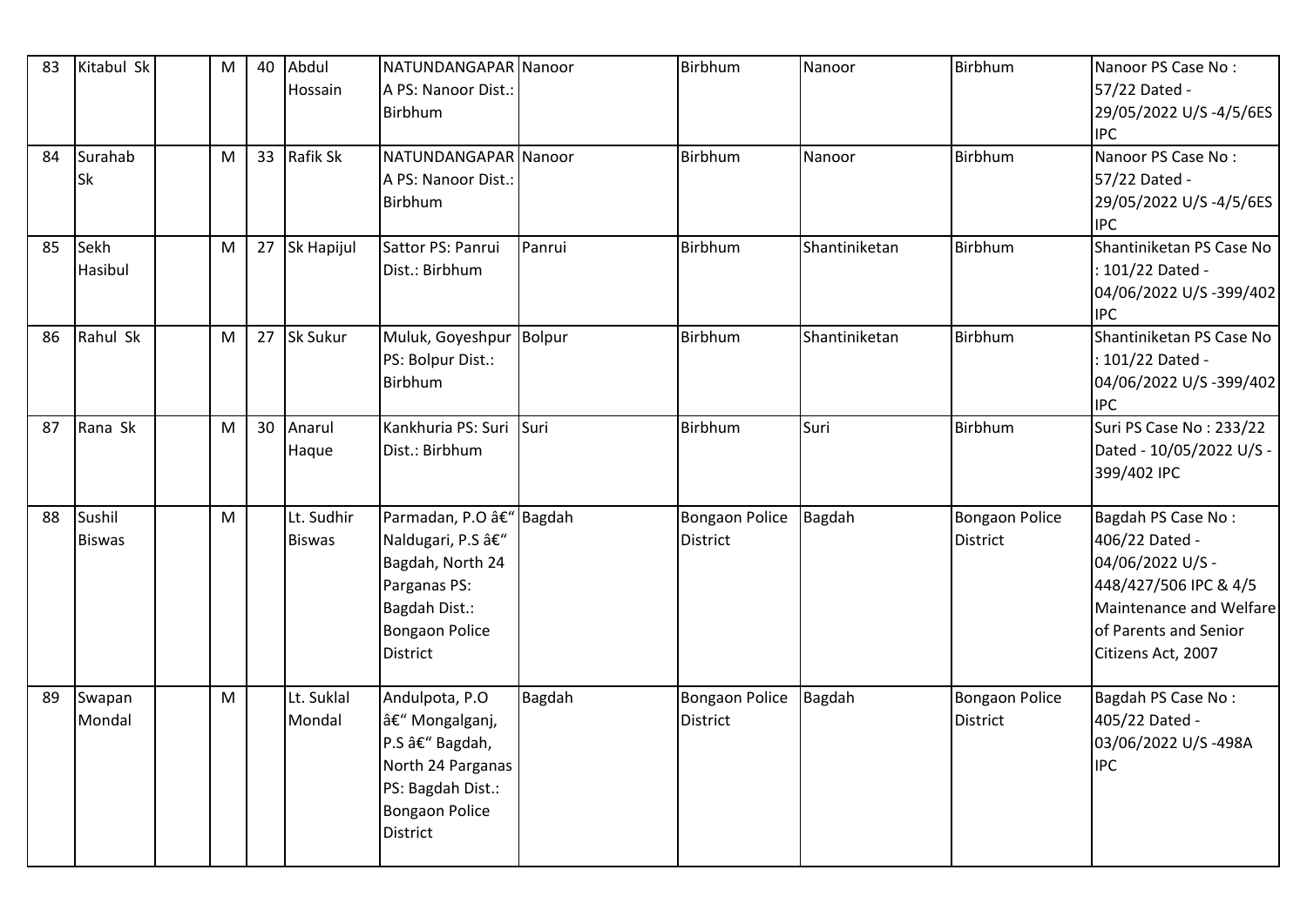| 90<br>91 | Chiranjit<br><b>Biswas</b><br><b>Bishu</b><br><b>Biswas</b> | Chiran<br>Kulu |   | 21 | Mukunda<br><b>Biswas</b><br>Late Jaydeb<br><b>Biswas</b> | Debgarh, Natun<br>colony, PS-<br>Bongaon, Dist- (N)<br>24 Pgs PS:<br>Bongaon Dist.:<br>Bongaon Police<br><b>District</b><br>PS: Petropole<br>Dist.: Bongaon            | Bongaon<br>Petropole | Bongaon Police<br><b>District</b><br><b>Bongaon Police</b><br><b>District</b> | Bongaon<br>Petropole | <b>Bongaon Police</b><br><b>District</b><br><b>Bongaon Police</b><br><b>District</b> | Bongaon PS Case No:<br>252/22 Dated -<br>12/03/2022 U/S -<br>447/323/325/379/34 IPC<br>Petropole PS Case No:<br>21/22 Dated - |
|----------|-------------------------------------------------------------|----------------|---|----|----------------------------------------------------------|------------------------------------------------------------------------------------------------------------------------------------------------------------------------|----------------------|-------------------------------------------------------------------------------|----------------------|--------------------------------------------------------------------------------------|-------------------------------------------------------------------------------------------------------------------------------|
|          | <b>Biswas</b>                                               |                |   |    |                                                          | Police District                                                                                                                                                        |                      |                                                                               |                      |                                                                                      | 18/01/2022 U/S -399/402<br><b>IPC</b>                                                                                         |
| 92       | Birendra<br>Rabidas                                         | Laltu          | M | 30 | Lt. Laxman<br>Rabidas                                    | Kantapukur<br>Mondalbagan,<br>$P.O+P.S.$ :-<br>Chandannagar,<br>Dist.:- Hooghly PS:<br>Chandannagar<br>Dist.:<br>Chandannagar<br>Police<br>Commissionerate             | Chandannagar         | Chandannagar<br>Police<br>Commissionerat<br>le                                | Chandannagar         | Chandannagar<br>Police<br>Commissionerate                                            | Chandannagar PS Case No<br>: 136/22 Dated -<br>04/06/2022 U/S -399/402<br><b>IPC</b>                                          |
| 93       | Biswajit<br>Sarkar                                          | Nata           | M | 21 | Susanta<br>Sarkar                                        | Kantapukur<br>Garerdhar,<br>Chowmatha,<br>$P.O+P.S.$ :-<br>Chandannagar,<br>Dist.:- Hooghly PS:<br>Chandannagar<br>Dist.:<br>Chandannagar<br>Police<br>Commissionerate | Chandannagar         | Chandannagar<br>Police<br>Commissionerat<br>e                                 | Chandannagar         | Chandannagar<br>Police<br>Commissionerate                                            | Chandannagar PS Case No<br>: 136/22 Dated -<br>04/06/2022 U/S -399/402<br><b>IPC</b>                                          |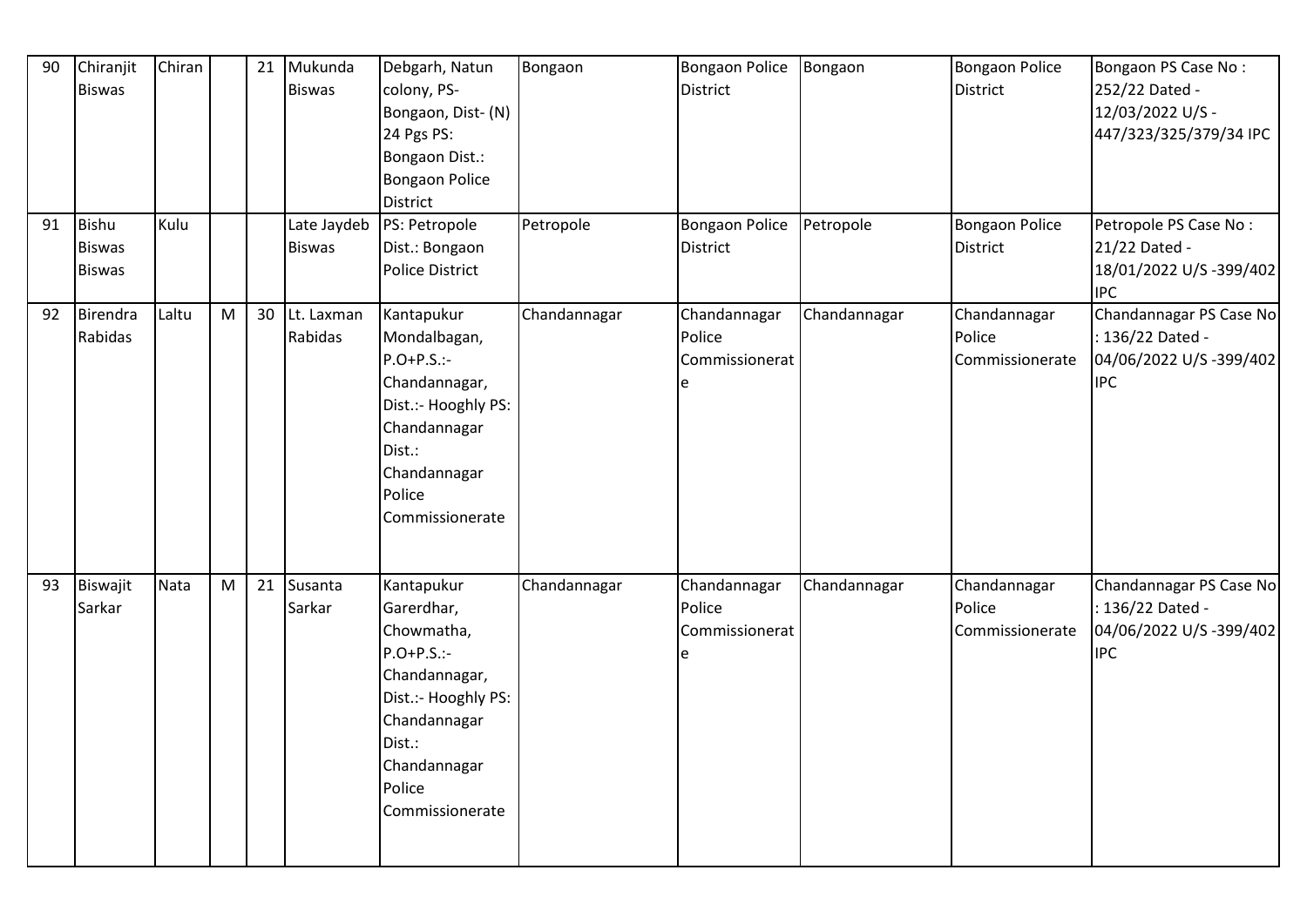| 94 | Sourav<br>Dey       | Chotka          | M |    | 23 Monsha Dey Ganjerbazar | Sitalatala,<br>$P.O+P.S.$ :-<br>Chandannagar,<br>Dist.:- Hooghly PS:<br>Chandannagar<br>Dist.:<br>Chandannagar<br>Police<br>Commissionerate | Chandannagar | Chandannagar<br>Police<br>Commissionerat<br>e | Chandannagar | Chandannagar<br>Police<br>Commissionerate | Chandannagar PS Case No<br>: 136/22 Dated -<br>04/06/2022 U/S -399/402<br><b>IPC</b> |
|----|---------------------|-----------------|---|----|---------------------------|---------------------------------------------------------------------------------------------------------------------------------------------|--------------|-----------------------------------------------|--------------|-------------------------------------------|--------------------------------------------------------------------------------------|
| 95 | Shoib<br>Hossain    | Pagla<br>Sultan | M | 23 | Ansari                    | Sofi Ahamed Adisaptagram<br>Mithapukur, PS<br>Mogra, (H) PS:<br>Chinsurah Dist.:<br>Chandannagar<br>Police<br>Commissionerate               | Chinsurah    | Chandannagar<br>Police<br>Commissionerat<br>e | Chinsurah    | Chandannagar<br>Police<br>Commissionerate | Chinsurah PS Case No:<br>286/22 Dated -<br>04/06/2022 U/S -399/402<br><b>IPC</b>     |
| 96 | Arjun<br>Singh      |                 | M |    | 18 Badal Singh            | Bandel<br>Gurudwara, PS<br>CHN, (H) PS:<br>Chinsurah Dist.:<br>Chandannagar<br>Police<br>Commissionerate                                    | Chinsurah    | Chandannagar<br>Police<br>Commissionerat<br>е | Chinsurah    | Chandannagar<br>Police<br>Commissionerate | Chinsurah PS Case No:<br>286/22 Dated -<br>04/06/2022 U/S -399/402<br><b>IPC</b>     |
| 97 | Problem<br>Kr Majhi |                 | M |    | 22 Bijay Majhi            | Bandel Jhupri,<br>Sitala Mandir, PS<br>CHN, (HPS:<br>Chinsurah Dist.:<br>Chandannagar<br>Police<br>Commissionerate                          | Chinsurah    | Chandannagar<br>Police<br>Commissionerat<br>e | Chinsurah    | Chandannagar<br>Police<br>Commissionerate | Chinsurah PS Case No:<br>286/22 Dated -<br>04/06/2022 U/S -399/402<br><b>IPC</b>     |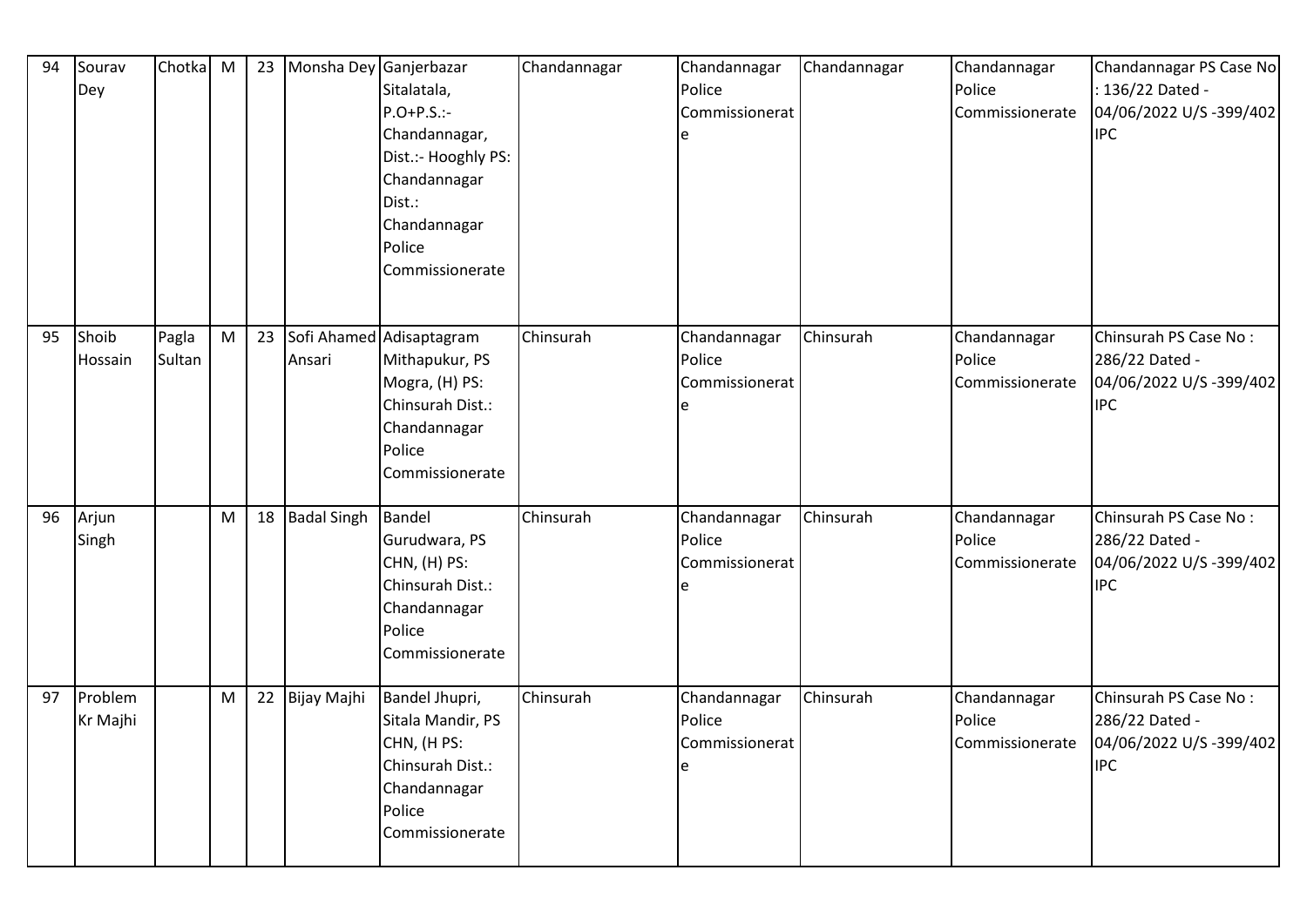| 98  | Guddu<br>Swami    |       | M | 20     | Lt Prakash<br>Swami | Bandel Aambagan, Chinsurah<br>PS CHN, (H) PS:<br>Chinsurah Dist.:<br>Chandannagar<br>Police<br>Commissionerate                      |           | Chandannagar<br>Police<br>Commissionerat<br>e | Chinsurah | Chandannagar<br>Police<br>Commissionerate | Chinsurah PS Case No:<br>286/22 Dated -<br>04/06/2022 U/S-399/402<br><b>IPC</b>                                                           |
|-----|-------------------|-------|---|--------|---------------------|-------------------------------------------------------------------------------------------------------------------------------------|-----------|-----------------------------------------------|-----------|-------------------------------------------|-------------------------------------------------------------------------------------------------------------------------------------------|
| 99  | Sukanta<br>Halder |       | M | 51     | Late Arun<br>Halder | Moti Bagan, PS<br>CHN, (H) PS:<br>Chinsurah Dist.:<br>Chandannagar<br>Police<br>Commissionerate                                     | Chinsurah | Chandannagar<br>Police<br>Commissionerat<br>e | Chinsurah | Chandannagar<br>Police<br>Commissionerate | Chinsurah PS Warrant No<br>$= 263$                                                                                                        |
| 100 | Amit<br>Ghosh     | Kablu | M | 42     | Sankar<br>Ghosh     | Hooghly Ghat near Chinsurah<br>Electric office, PS<br>CHN, (H) PS:<br>Chinsurah Dist.:<br>Chandannagar<br>Police<br>Commissionerate |           | Chandannagar<br>Police<br>Commissionerat<br>e | Chinsurah | Chandannagar<br>Police<br>Commissionerate | Chinsurah PS Warrant No<br>$= 246$                                                                                                        |
| 101 | Arindam<br>Das    |       | M | 43 Lt. | Abhimanyu<br>Das    | Vill+P.O Belpukur,<br>PS Kulpi Dist. 24<br>PGS (S) PS:<br>Dankuni Dist.:<br>Chandannagar<br>Police<br>Commissionerate               | Dankuni   | Chandannagar<br>Police<br>Commissionerat<br>e | Dankuni   | Chandannagar<br>Police<br>Commissionerate | Dankuni PS Case No:<br>197/22 Dated -<br>04/06/2022 U/S -<br>279/427/337 IPC & 184<br>Motor Vehicles Act, 1988<br>(Relevant Provisions) Â |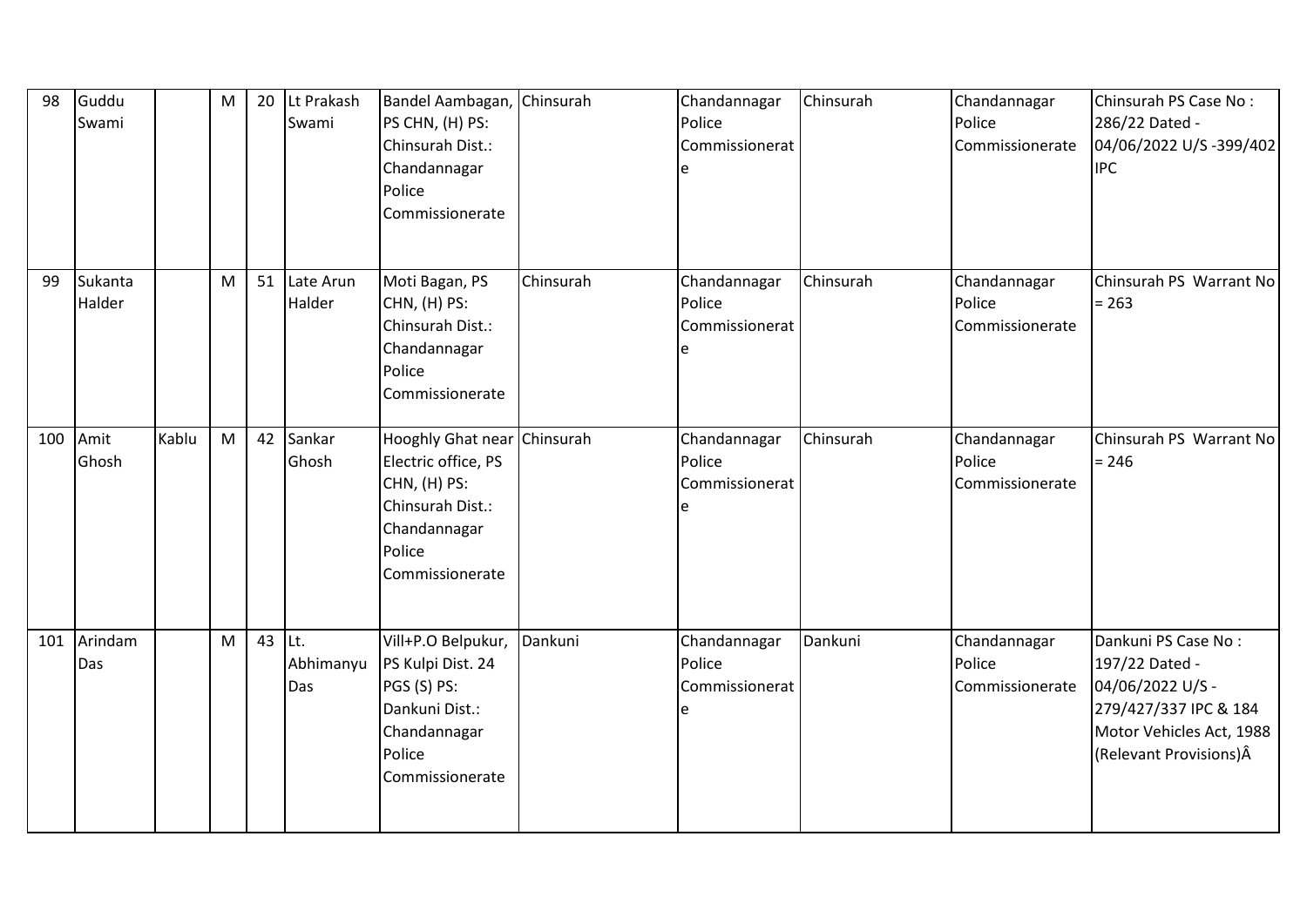| 102 | Kanu<br>Pradhan |              | M | 34 | Bhagirathi<br>Pradhan | 68, Akhrabati<br>Lane, Ward No.<br>11, PS-Serampore,<br>Hooghly PS:<br>Srirampore Dist.:<br>Chandannagar<br>Police<br>Commissionerate            | Srirampore | Chandannagar<br>Police<br>Commissionerat<br>e  | Srirampore | Chandannagar<br>Police<br>Commissionerate | Srirampore PS Case No:<br>182/22 Dated -<br>04/06/2022 U/S -<br>326/307/506 IPC   |
|-----|-----------------|--------------|---|----|-----------------------|--------------------------------------------------------------------------------------------------------------------------------------------------|------------|------------------------------------------------|------------|-------------------------------------------|-----------------------------------------------------------------------------------|
| 103 | Anand<br>Sha    | Rahul<br>Sha | M | 28 | Lal Mohan<br>Sha      | 5 No Bazar By Lane Srirampore<br>PS-Serampore,<br>Hooghly PS:<br>Srirampore Dist.:<br>Chandannagar<br>Police<br>Commissionerate                  |            | Chandannagar<br>Police<br>Commissionerat<br>le | Srirampore | Chandannagar<br>Police<br>Commissionerate | Srirampore PS Case No:<br>183/22 Dated -<br>04/06/2022 U/S -399/402<br><b>IPC</b> |
| 104 | Biswajit<br>Das | Kanai        | M | 30 | Bholanath<br>Das      | Raja Bagan,<br>Sabedatala, PO-<br>Baidyabati, PS-<br>Serampore,<br>Hooghly PS:<br>Srirampore Dist.:<br>Chandannagar<br>Police<br>Commissionerate | Srirampore | Chandannagar<br>Police<br>Commissionerat<br>le | Srirampore | Chandannagar<br>Police<br>Commissionerate | Srirampore PS Case No:<br>183/22 Dated -<br>04/06/2022 U/S -399/402<br><b>IPC</b> |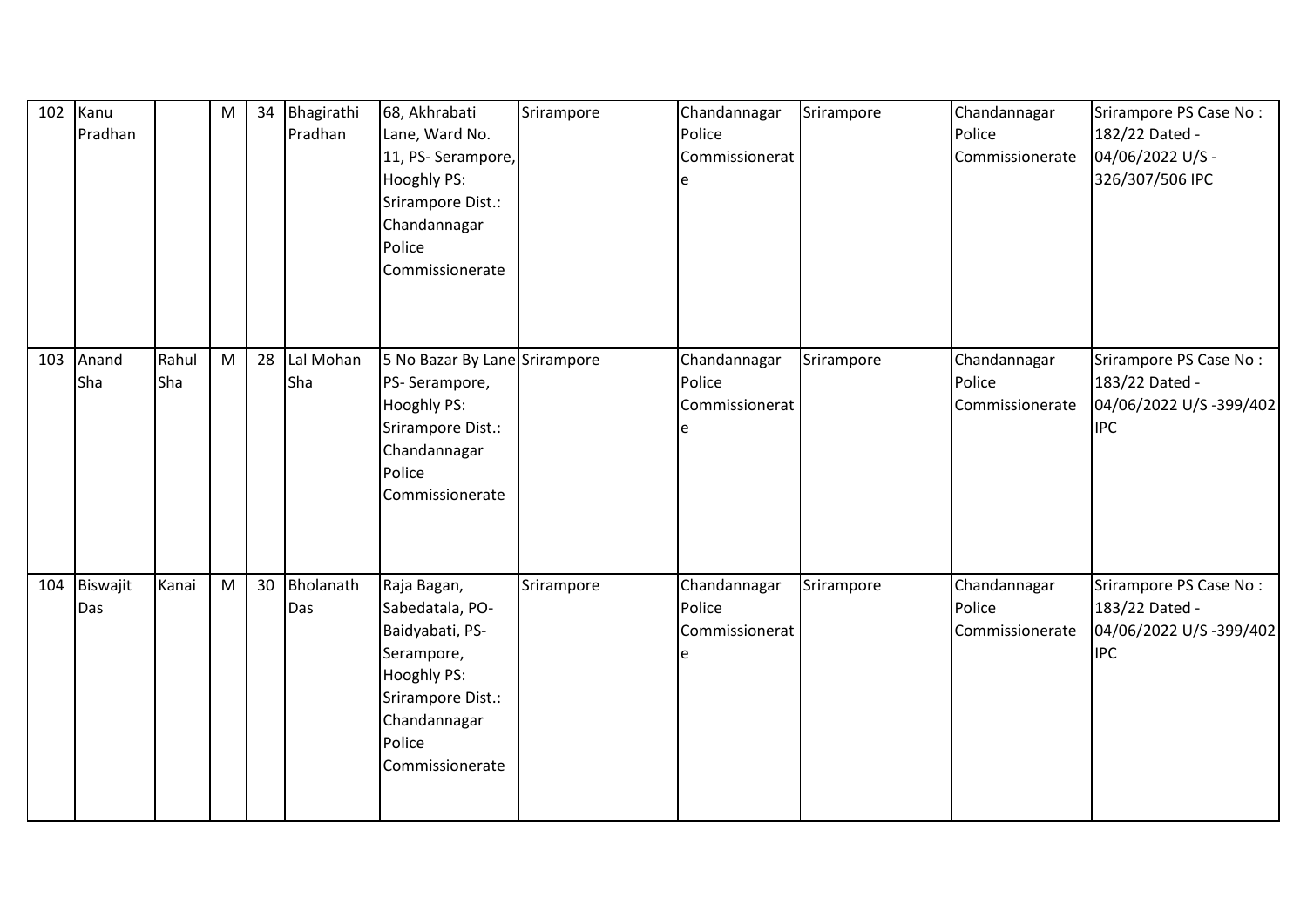| 105 | Md Zafir            |      | M | 50 |                      | Abdul Gafur H/O Pradip Shaw<br>at 10 No. T.C.<br>Goswami Street,<br>PS-Serampore,<br><b>Hooghly PS:</b><br>Srirampore Dist.:<br>Chandannagar<br>Police<br>Commissionerate | Srirampore | Chandannagar<br>Police<br>Commissionerat<br>e | Srirampore | Chandannagar<br>Police<br>Commissionerate | Srirampore PS Case No:<br>183/22 Dated -<br>04/06/2022 U/S -399/402<br><b>IPC</b>           |
|-----|---------------------|------|---|----|----------------------|---------------------------------------------------------------------------------------------------------------------------------------------------------------------------|------------|-----------------------------------------------|------------|-------------------------------------------|---------------------------------------------------------------------------------------------|
| 106 | Sachin<br>Singh     |      | M | 25 | Janai Singh          | 122/A, R.B. Sarani, Srirampore<br>PS-Serampore,<br>Hooghly PS:<br>Srirampore Dist.:<br>Chandannagar<br>Police<br>Commissionerate                                          |            | Chandannagar<br>Police<br>Commissionerat      | Srirampore | Chandannagar<br>Police<br>Commissionerate | Srirampore PS Case No:<br>183/22 Dated -<br>04/06/2022 U/S -399/402<br><b>IPC</b>           |
| 107 | Siltu<br>Ghosh      | Naku | M | 19 | Shyamal<br>Ghosh     | Rajar Bagan,<br>Power House, PO-<br>Baidyabati, PS-<br>Seramore,<br><b>Hooghly PS:</b><br>Srirampore Dist.:<br>Chandannagar<br>Police<br>Commissionerate                  | Srirampore | Chandannagar<br>Police<br>Commissionerat      | Srirampore | Chandannagar<br>Police<br>Commissionerate | Srirampore PS Case No:<br>183/22 Dated -<br>04/06/2022 U/S -399/402<br><b>IPC</b>           |
|     | 108 Biswajit<br>Rai |      |   |    | S/o Lt.<br>Monoj Rai | PS: Uttarpara Dist.: Uttarpara<br>Chandannagar<br>Police<br>Commissionerate                                                                                               |            | Chandannagar<br>Police<br>Commissionerat<br>e | Uttarpara  | Chandannagar<br>Police<br>Commissionerate | Uttarpara PS Case No:<br>190/22 Dated -<br>04/06/2022 U/S-46A(C)<br>Bengal Excise Act, 1909 |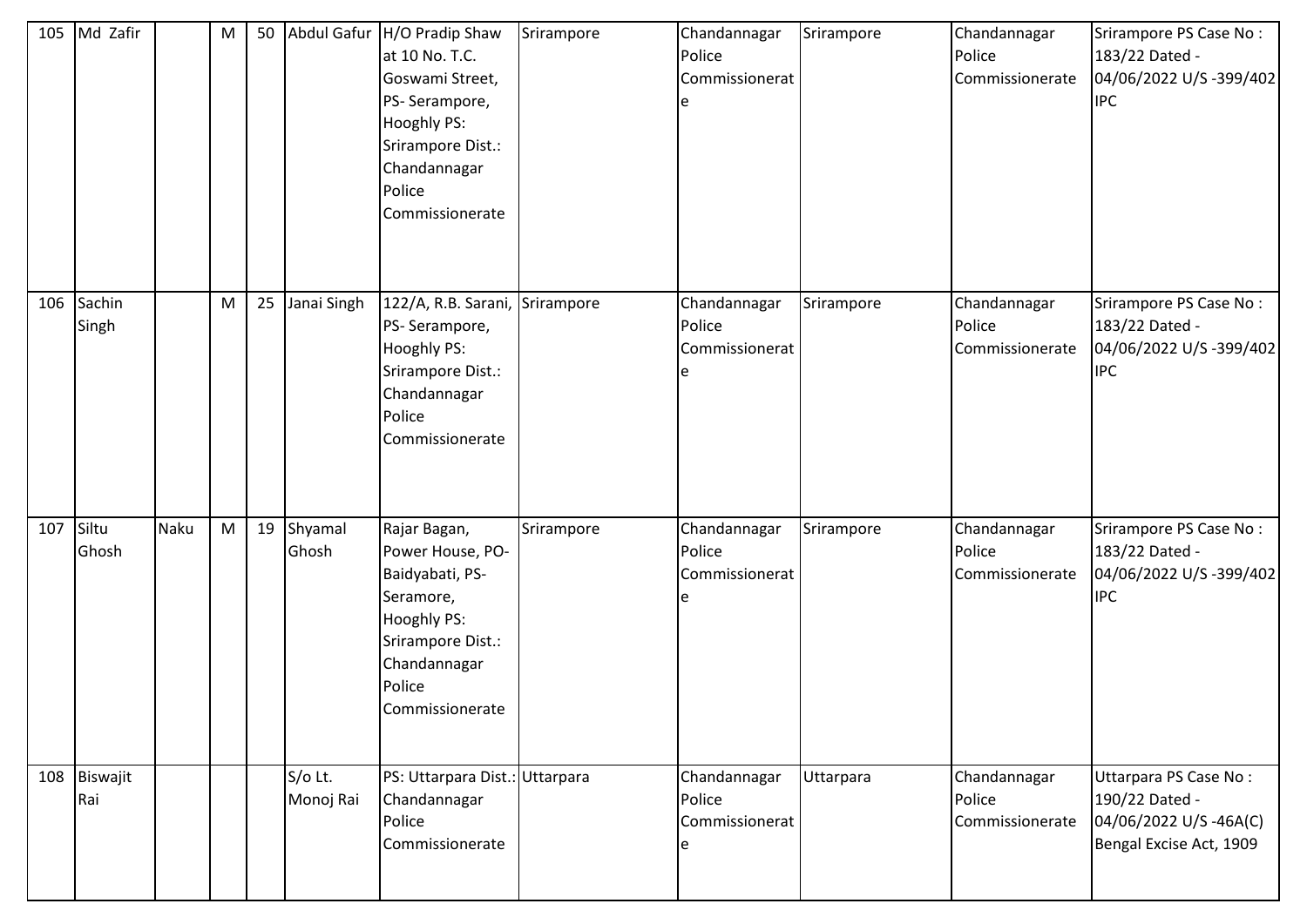| 109 | Arjun<br>Rajbhar     |   |                | S/o Ashok<br>Rajbhar             | PS: Uttarpara Dist.: Uttarpara<br>Chandannagar<br>Police<br>Commissionerate                   |             | Chandannagar<br>Police<br>Commissionerat | Uttarpara        | Chandannagar<br>Police<br>Commissionerate | Uttarpara PS Case No:<br>180/22 Dated -<br>27/05/2022 U/S-399/402<br><b>IPC</b>                                                                               |
|-----|----------------------|---|----------------|----------------------------------|-----------------------------------------------------------------------------------------------|-------------|------------------------------------------|------------------|-------------------------------------------|---------------------------------------------------------------------------------------------------------------------------------------------------------------|
| 110 | Debojyoti<br>Ghoshal |   |                | $S/O$ Lt.<br>Srimanta<br>Ghoshal | PS: Uttarpara Dist.: Uttarpara<br>Chandannagar<br>Police<br>Commissionerate                   |             | Chandannagar<br>Police<br>Commissionerat | Uttarpara        | Chandannagar<br>Police<br>Commissionerate | Uttarpara PS Warrant No<br>$= 120/2022$                                                                                                                       |
| 111 | Sukanta<br>Sarkar    | M | 38             | Lt.sukumar<br>Sarkar             | Bangchatra<br>Road, W/No<br>11.Tallitala(1st<br>lane) PS: Cooch<br>behar Dist.:<br>Coochbehar | Cooch behar | Coochbehar                               | Coochbehar women | Coochbehar                                | Coochbehar women PS<br>Case No: 72/22 Dated -<br>04/06/2022 U/S-498(A)<br><b>IPC</b>                                                                          |
| 112 | Akhil Ch<br>Das      | M |                | 56 Lt. Kampu<br>Ch Das           | Of Panigram PS:<br>Mathabhanga<br>Dist.: Coochbehar                                           | Mathabhanga | Coochbehar                               | Mathabhanga      | Coochbehar                                | Mathabhanga PS Case No<br>: 291/22 Dated -<br>27/05/2022 U/S-306/34<br><b>IPC</b>                                                                             |
| 113 | Naresh<br>Barman     | M | 55 $\vert$ Lt. | Amarchan<br>Barman               | PS: Pundibari Dist.: Pundibari<br>Coochbehar                                                  |             | Coochbehar                               | Pundibari        | Coochbehar                                | Pundibari PS Case No:<br>294/22 Dated -<br>04/06/2022 U/S -<br>341/506/34 IPC & 08 The<br>Protection of children<br>from sexual offences<br>Act, 2012 (POCSO) |
|     | 114 Uttam<br>Sarkar  | M |                | Anil Sarkar                      | PS: Tufanganj<br>Dist.: Coochbehar                                                            | Tufanganj   | Coochbehar                               | Tufanganj        | Coochbehar                                | Tufanganj PS Case No:<br>68/22 Dated -<br>20/01/2022 U/S-379 IPC                                                                                              |
| 115 | Nabo Das             | M | 21             | Lt. Nilkanta<br>Das              | Lalpur PS: Hilli<br>Dist.: Dakshin<br>Dinajpur                                                | Hilli       | Dakshin<br>Dinajpur                      | Hilli            | Dakshin Dinajpur                          | Hilli PS Case No: 130/22<br>Dated - 27/05/2022 U/S -<br>399/402 IPC                                                                                           |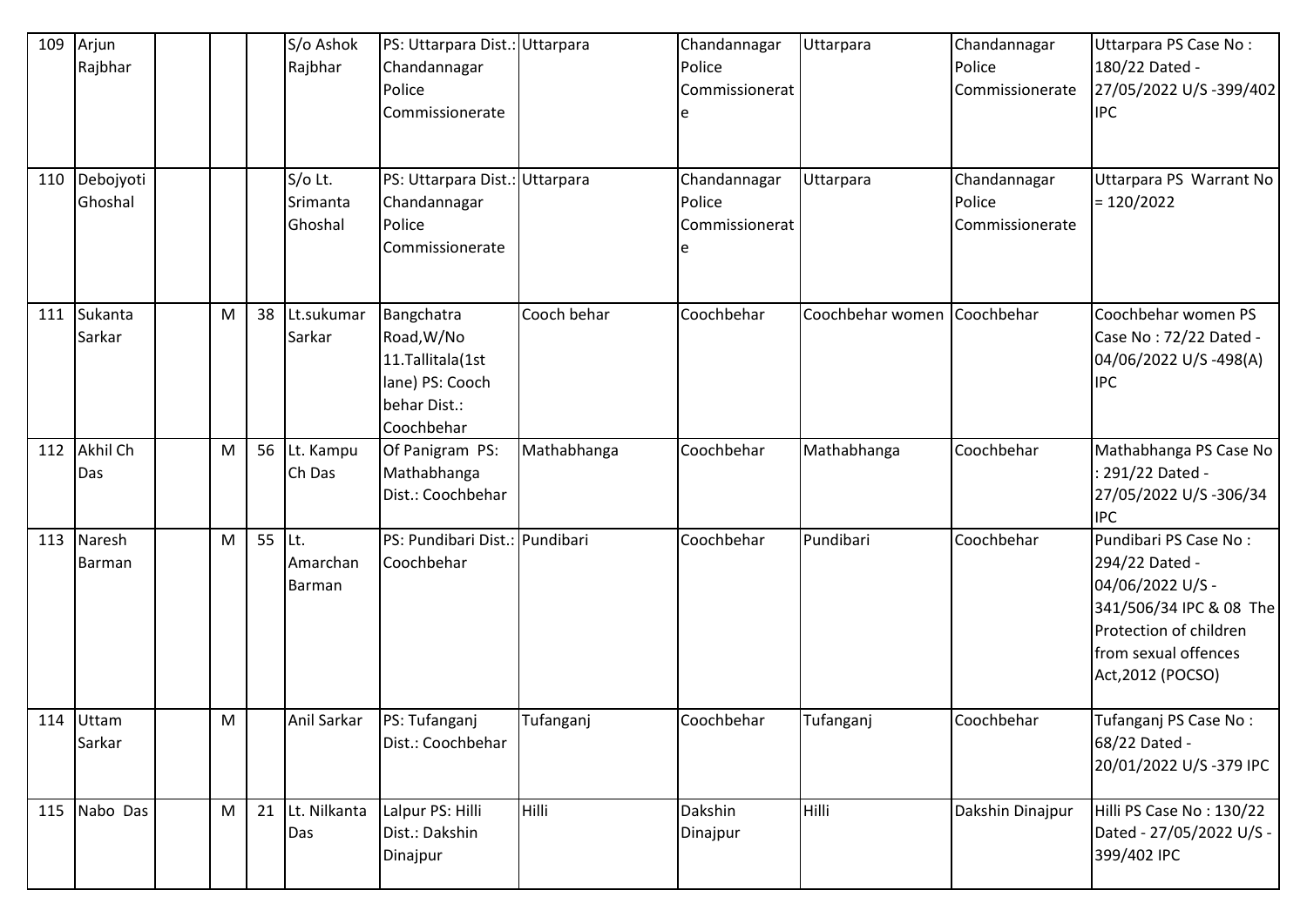| 116 | Ersad             |       | M | 18       | Abdul              | Kandaha PS:               | Kushmandi | Dakshin         | Kushmandi | Dakshin Dinajpur       | Kushmandi PS Case No:    |
|-----|-------------------|-------|---|----------|--------------------|---------------------------|-----------|-----------------|-----------|------------------------|--------------------------|
|     | Rabbi             |       |   |          | Mannan             | Kushmandi Dist.:          |           | Dinajpur        |           |                        | 130/22 Dated -           |
|     |                   |       |   |          |                    | Dakshin Dinajpur          |           |                 |           |                        | 03/06/2022 U/S -         |
|     |                   |       |   |          |                    |                           |           |                 |           |                        | 448/323/325/34 IPC       |
| 117 | Pintu Das         |       | M | $27$ Lt. |                    | Malancha PS:              | Balurghat | Dakshin         | Kushmandi | Dakshin Dinajpur       | Kushmandi PS Case No:    |
|     |                   |       |   |          | Chittranjan        | <b>Balurghat Dist.:</b>   |           | Dinajpur        |           |                        | 95/22 Dated -            |
|     |                   |       |   |          | Das                | Dakshin Dinajpur          |           |                 |           |                        | 21/04/2022 U/S-279/427   |
|     |                   |       |   |          |                    |                           |           |                 |           |                        | <b>IPC</b>               |
| 118 | <b>Adil Sarif</b> |       | M |          | <b>Ismail Khan</b> | PS: Bishnupur             | Bishnupur | Diamond         | Bishnupur | Diamond Harbour        | Bishnupur PS Case No:    |
|     | Khan              |       |   |          |                    | Dist.: Diamond            |           | Harbour Police  |           | <b>Police District</b> | 52/22 Dated -            |
|     |                   |       |   |          |                    | <b>Harbour Police</b>     |           | <b>District</b> |           |                        | 26/01/2022 U/S-498/365   |
|     |                   |       |   |          |                    | <b>District</b>           |           |                 |           |                        | <b>IPC</b>               |
| 119 | Pintu             |       | M | 39       | Niranjan           | PS: Falta Dist.:          | Falta     | Diamond         | Falta     | Diamond Harbour        | Falta PS Case No: 86/22  |
|     | <b>Banik</b>      |       |   |          | <b>Banik</b>       | Diamond Harbour           |           | Harbour Police  |           | <b>Police District</b> | Dated - 12/04/2022 U/S - |
|     |                   |       |   |          |                    | <b>Police District</b>    |           | <b>District</b> |           |                        | 143/448/427/380 IPC      |
|     |                   |       |   |          |                    |                           |           |                 |           |                        |                          |
| 120 | Somenath          |       | M | 35       | Basudev            | PS: Falta Dist.:          | Falta     | <b>Diamond</b>  | Falta     | Diamond Harbour        | Falta PS Case No: 134/22 |
|     | Mistry            |       |   |          | Mistry             | Diamond Harbour           |           | Harbour Police  |           | <b>Police District</b> | Dated - 04/06/2022 U/S - |
|     |                   |       |   |          |                    | <b>Police District</b>    |           | <b>District</b> |           |                        | 380 IPC                  |
|     |                   |       |   |          |                    |                           |           |                 |           |                        |                          |
| 121 | Manik             |       | M |          | Madhab             | PS: Ramnagar              | Ramnagar  | Purba           | Ramnagar  | Purba Mednipore        | Ramnagar PS Case No:     |
|     | Jana              |       |   |          | Jana               | Dist.: Purba              |           | Mednipore       |           |                        | 232/22 Dated -           |
|     |                   |       |   |          |                    | Mednipore                 |           |                 |           |                        | 04/06/2022 U/S -         |
|     |                   |       |   |          |                    |                           |           |                 |           |                        | 356/379/34 IPC           |
| 122 | Pintu             |       | M |          | Lt. Paresh         | PS: Ramnagar              | Ramnagar  | Purba           | Ramnagar  | Purba Mednipore        | Ramnagar PS Case No:     |
|     | Mandal            |       |   |          | Chandra            | Dist.: Purba              |           | Mednipore       |           |                        | 233/22 Dated -           |
|     |                   |       |   |          | Mandal             | Mednipore                 |           |                 |           |                        | 04/06/2022 U/S -         |
|     |                   |       |   |          |                    |                           |           |                 |           |                        | 447/341/323/325/307/3    |
|     |                   |       |   |          |                    |                           |           |                 |           |                        | 54B/379/506/34 IPC       |
| 123 | Prabir            | Laltu | M | $32$ Lt. |                    | Maheshdari                | Usthi     | Diamond         | Usthi     | <b>Diamond Harbour</b> | Usthi PS Case No: 240/22 |
|     | Mondal            |       |   |          |                    | Manaranjan Mondalpara PS: |           | Harbour Police  |           | <b>Police District</b> | Dated - 04/06/2022 U/S - |
|     |                   |       |   |          | Mondal             | Usthi Dist.:              |           | <b>District</b> |           |                        | 46A Bengal Excise Act,   |
|     |                   |       |   |          |                    | Diamond Harbour           |           |                 |           |                        | 1909                     |
|     |                   |       |   |          |                    | <b>Police District</b>    |           |                 |           |                        |                          |
|     |                   |       |   |          |                    |                           |           |                 |           |                        |                          |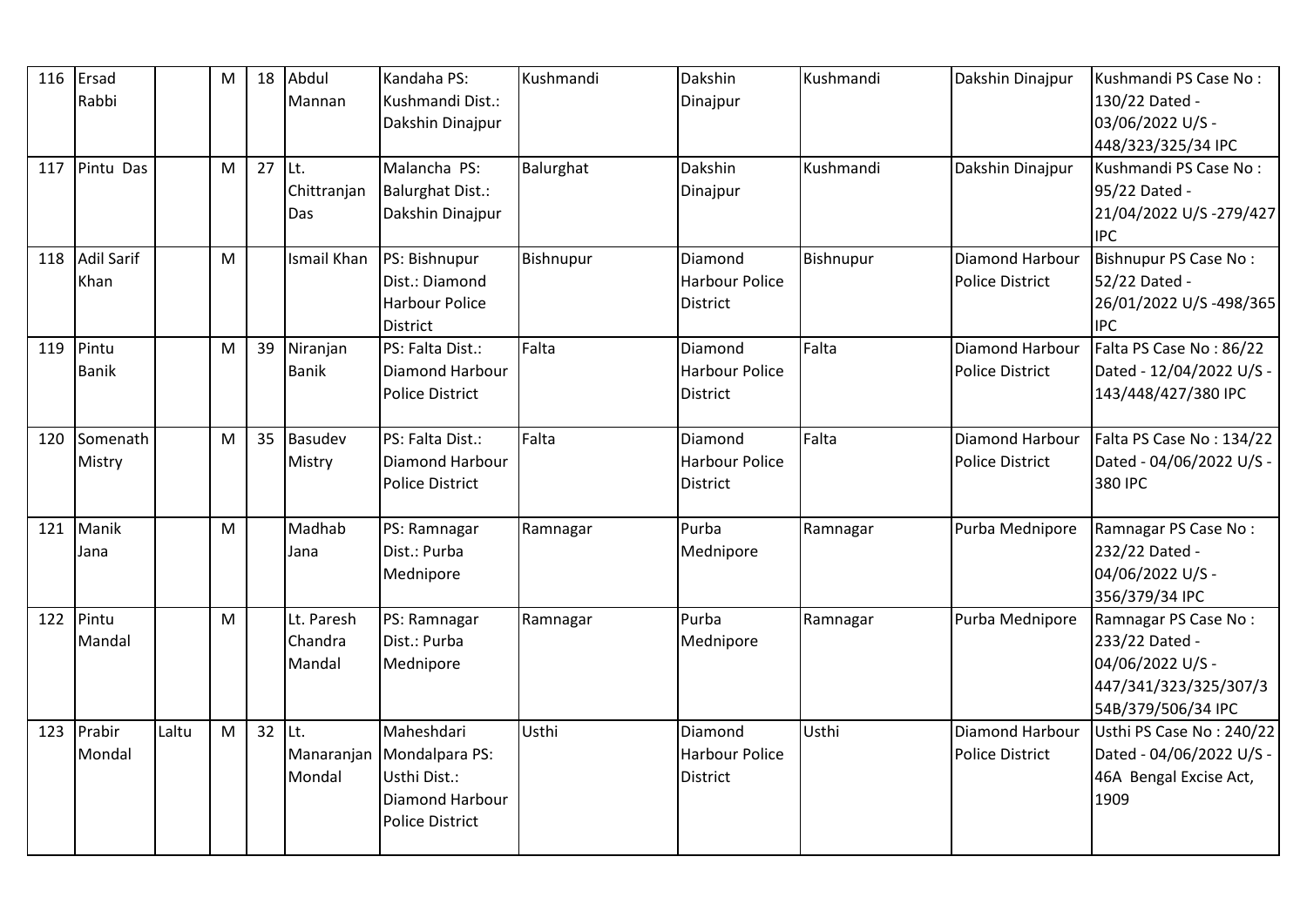| 124 | Keyamat      | ${\sf M}$ |    |           | Late Sowkat Pallyshree, Ward | Arambagh | <b>Hooghly Rural</b> | Arambagh | <b>Hooghly Rural</b> | Arambagh PS Case No:      |
|-----|--------------|-----------|----|-----------|------------------------------|----------|----------------------|----------|----------------------|---------------------------|
|     | Khan         |           |    | Khan      | no.-06, PS-                  |          |                      |          |                      | 158/22 Dated -            |
|     |              |           |    |           | Arambagh, Dist.-             |          |                      |          |                      | 04/06/2022 U/S-46 A (c)   |
|     |              |           |    |           | Hooghly PS:                  |          |                      |          |                      | Bengal Excise Act, 1909   |
|     |              |           |    |           | Arambagh Dist.:              |          |                      |          |                      |                           |
|     |              |           |    |           | <b>Hooghly Rural</b>         |          |                      |          |                      |                           |
|     | 125 Subhajit |           | 21 | Subhajit  | Pallyshree, Ward             | Arambagh | <b>Hooghly Rural</b> | Arambagh | <b>Hooghly Rural</b> | Arambagh PS Case No:      |
|     | Dolui        |           |    | Dolui     | no.-06, PS-                  |          |                      |          |                      | 158/22 Dated -            |
|     |              |           |    |           | Arambagh, Dist.-             |          |                      |          |                      | 04/06/2022 U/S-46 A (c)   |
|     |              |           |    |           | <b>Hooghly PS:</b>           |          |                      |          |                      | Bengal Excise Act, 1909   |
|     |              |           |    |           | Arambagh Dist.:              |          |                      |          |                      |                           |
|     |              |           |    |           | <b>Hooghly Rural</b>         |          |                      |          |                      |                           |
| 126 | Srikanta     | M         |    | Lt.       | Paschim Para PS              | Pursurah | <b>Hooghly Rural</b> | Arambagh | <b>Hooghly Rural</b> | Arambagh PS Case No:      |
|     | Kunti        |           |    | Nabakumar | – Pursurah, Dist.            |          |                      |          |                      | 157/22 Dated -            |
|     |              |           |    | Kunti     | â€" Hooghly PS:              |          |                      |          |                      | 04/06/2022 U/S -          |
|     |              |           |    |           | Pursurah Dist.:              |          |                      |          |                      | 379/411/34 IPC & 21(1)    |
|     |              |           |    |           | <b>Hooghly Rural</b>         |          |                      |          |                      | <b>Mines and Minerals</b> |
|     |              |           |    |           |                              |          |                      |          |                      | (Regulation and           |
|     |              |           |    |           |                              |          |                      |          |                      | Development) Act          |
|     |              |           |    |           |                              |          |                      |          |                      | $(1957)\hat{A}$           |
|     | 127 Golak    | M         |    | Suranjan  | Vill. –                      | Pursurah | <b>Hooghly Rural</b> | Arambagh | <b>Hooghly Rural</b> | Arambagh PS Case No:      |
|     | Raut         |           |    | Raut      | Ranabagpur PS â€"            |          |                      |          |                      | 157/22 Dated -            |
|     |              |           |    |           | Pursurah, Dist. –            |          |                      |          |                      | 04/06/2022 U/S -          |
|     |              |           |    |           | Hooghly PS:                  |          |                      |          |                      | 379/411/34 IPC & 21(1)    |
|     |              |           |    |           | Pursurah Dist.:              |          |                      |          |                      | Mines and Minerals        |
|     |              |           |    |           | <b>Hooghly Rural</b>         |          |                      |          |                      | (Regulation and           |
|     |              |           |    |           |                              |          |                      |          |                      | Development) Act          |
|     |              |           |    |           |                              |          |                      |          |                      | $(1957)\hat{A}$           |
| 128 | Shyamal      | M         |    | Sukumar   | Vill. –                      | Pursurah | <b>Hooghly Rural</b> | Arambagh | <b>Hooghly Rural</b> | Arambagh PS Case No:      |
|     | Samanta      |           |    | Samanta   | Ranabagpur PS â€"            |          |                      |          |                      | 157/22 Dated -            |
|     |              |           |    |           | Pursurah, Dist. –            |          |                      |          |                      | 04/06/2022 U/S -          |
|     |              |           |    |           | Hooghly PS:                  |          |                      |          |                      | 379/411/34 IPC & 21(1)    |
|     |              |           |    |           | Pursurah Dist.:              |          |                      |          |                      | <b>Mines and Minerals</b> |
|     |              |           |    |           | <b>Hooghly Rural</b>         |          |                      |          |                      | (Regulation and           |
|     |              |           |    |           |                              |          |                      |          |                      | Development) Act          |
|     |              |           |    |           |                              |          |                      |          |                      | $(1957)\hat{A}$           |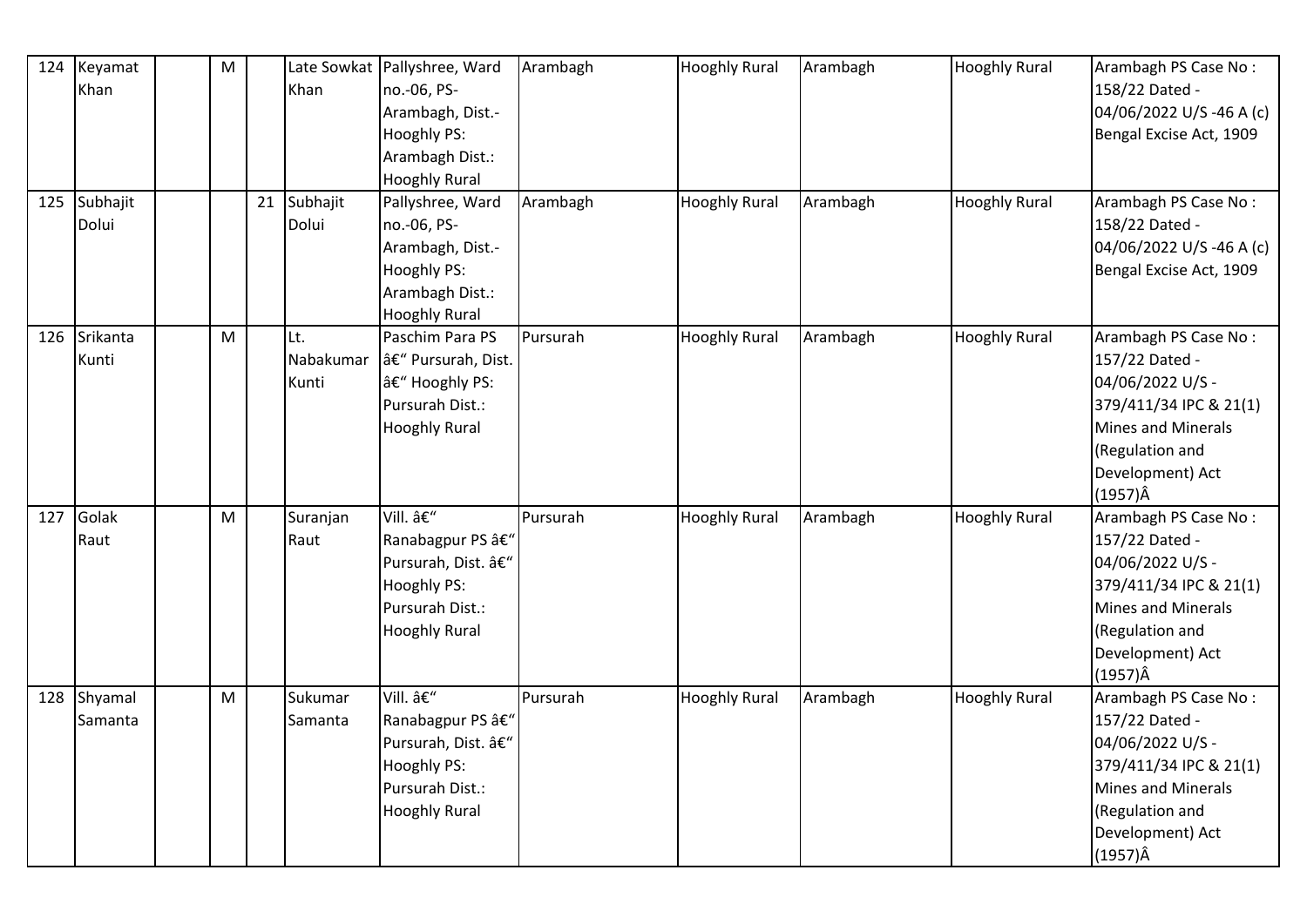| 129 | Paritosh<br>Maity      | M | Lt. Sufal<br>Maity           | Vill. – Alati PS<br>â€" Pursurah, Dist.<br>– Hooghly PS:<br>Pursurah Dist.:<br><b>Hooghly Rural</b>          | Pursurah | <b>Hooghly Rural</b> | Arambagh | <b>Hooghly Rural</b> | Arambagh PS Case No:<br>157/22 Dated -<br>04/06/2022 U/S -<br>379/411/34 IPC & 21(1)<br><b>Mines and Minerals</b><br>(Regulation and<br>Development) Act<br>$(1957)\hat{A}$ |
|-----|------------------------|---|------------------------------|--------------------------------------------------------------------------------------------------------------|----------|----------------------|----------|----------------------|-----------------------------------------------------------------------------------------------------------------------------------------------------------------------------|
| 130 | Muchiram<br>Guchait    | M | Lt.<br>Jagabandhu<br>Guchait | Vill. –<br>Krishnabati PS â€"<br>Pursurah, Dist. –<br>Hooghly PS:<br>Pursurah Dist.:<br><b>Hooghly Rural</b> | Pursurah | <b>Hooghly Rural</b> | Arambagh | <b>Hooghly Rural</b> | Arambagh PS Case No:<br>157/22 Dated -<br>04/06/2022 U/S -<br>379/411/34 IPC & 21(1)<br><b>Mines and Minerals</b><br>(Regulation and<br>Development) Act<br>$(1957)\hat{A}$ |
| 131 | Srikanta<br>Pandit     | M | Lt. Ratan<br>Pandit          | Vill. – Alati PS<br>– Pursurah, Dist.<br>â€" Hooghly PS:<br>Pursurah Dist.:<br><b>Hooghly Rural</b>          | Pursurah | <b>Hooghly Rural</b> | Arambagh | <b>Hooghly Rural</b> | Arambagh PS Case No:<br>157/22 Dated -<br>04/06/2022 U/S -<br>379/411/34 IPC & 21(1)<br><b>Mines and Minerals</b><br>(Regulation and<br>Development) Act<br>$(1957)\hat{A}$ |
| 132 | Bijay<br>Malik         | M | Lt. Gour<br>Malik            | Vill. – Dibatpur<br>PS – Pursurah,<br>Dist. – Hooghly<br>PS: Pursurah Dist.:<br><b>Hooghly Rural</b>         | Pursurah | <b>Hooghly Rural</b> | Arambagh | <b>Hooghly Rural</b> | Arambagh PS Case No:<br>157/22 Dated -<br>04/06/2022 U/S -<br>379/411/34 IPC & 21(1)<br><b>Mines and Minerals</b><br>(Regulation and<br>Development) Act<br>$(1957)\hat{A}$ |
|     | 133 $\sqrt{2}$<br>Raut | M | Niranjan<br>Raut             | Vill. –<br>Ranabagpur PS –<br>Pursurah, Dist. –<br>Hooghly PS:<br>Pursurah Dist.:<br><b>Hooghly Rural</b>    | Pursurah | <b>Hooghly Rural</b> | Arambagh | <b>Hooghly Rural</b> | Arambagh PS Case No:<br>157/22 Dated -<br>04/06/2022 U/S -<br>379/411/34 IPC & 21(1)<br>Mines and Minerals<br>(Regulation and<br>Development) Act<br>$(1957)\hat{A}$        |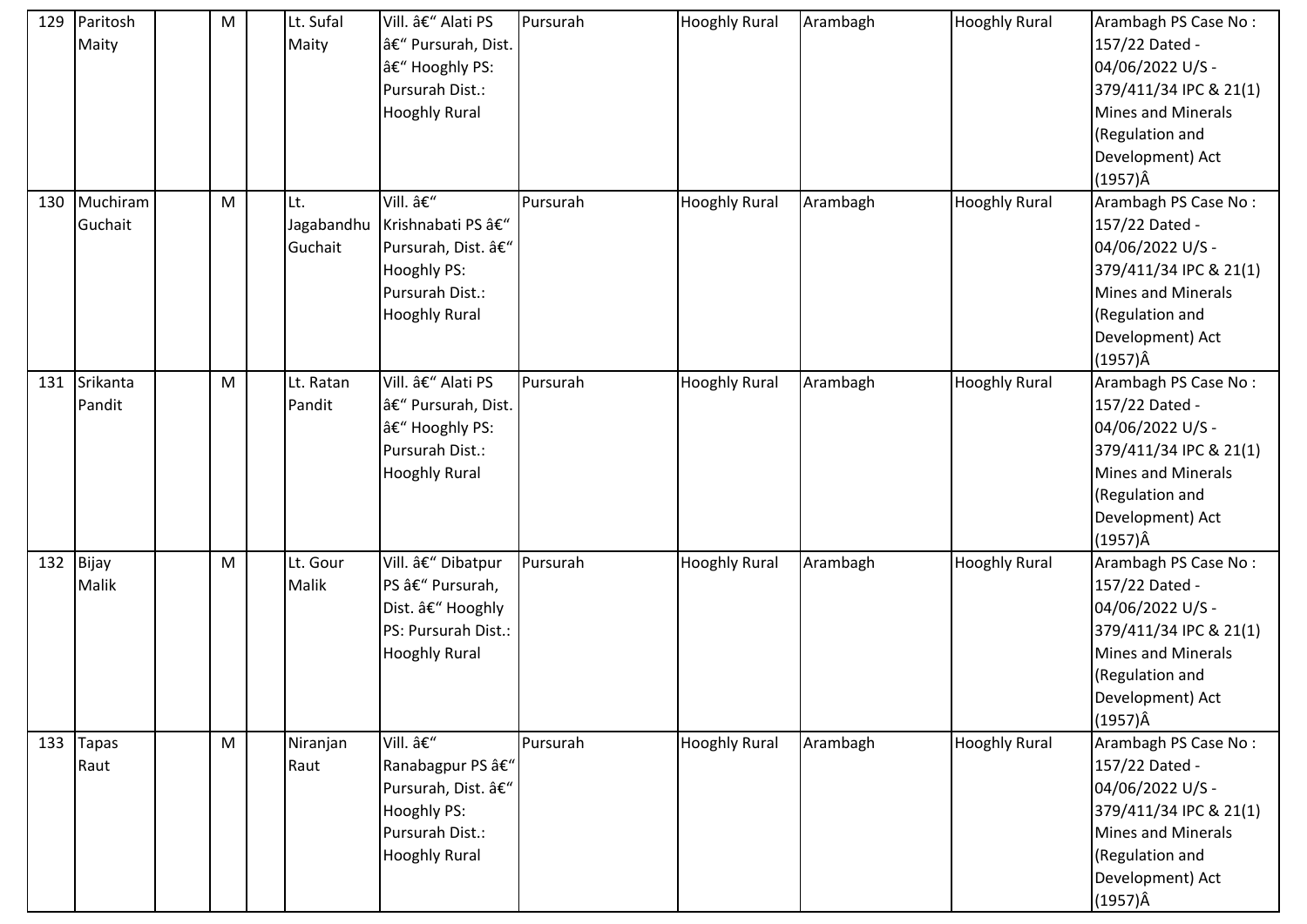| 134      | Satya<br>Pandit          | M |          | Lt. Sambhu<br>Pandit        | Vill. – Alati PS<br>â€" Pursurah, Dist.<br>â€" Hooghly PS:<br>Pursurah Dist.:<br><b>Hooghly Rural</b> | Pursurah | <b>Hooghly Rural</b>   | Arambagh        | <b>Hooghly Rural</b> | Arambagh PS Case No:<br>157/22 Dated -<br>04/06/2022 U/S -<br>379/411/34 IPC & 21(1)<br>Mines and Minerals<br>(Regulation and<br>Development) Act<br>$(1957)\hat{A}$ |
|----------|--------------------------|---|----------|-----------------------------|-------------------------------------------------------------------------------------------------------|----------|------------------------|-----------------|----------------------|----------------------------------------------------------------------------------------------------------------------------------------------------------------------|
| 135      | Baidyanat Bandi<br>h Roy | M | $28$ Lt. | Sachikanta<br>Roy           | Vill – Udna, PS<br>– Khanakul, Dist.<br>â€" Hooghly PS:<br>Khanakul Dist.:<br><b>Hooghly Rural</b>    | Khanakul | <b>Hooghly Rural</b>   | Khanakul        | <b>Hooghly Rural</b> | Khanakul PS Case No:<br>250/22 Dated -<br>04/06/2022 U/S -<br>468A/323/325 IPC                                                                                       |
| 136      | <b>Bhim</b><br>Hansda    | M | 40       | Parse<br>Hansda             | Vill Khanyan, PS<br>Pandua, Dist<br><b>Hooghly PS:</b><br>Pandua Dist.:<br><b>Hooghly Rural</b>       | Pandua   | <b>Hooghly Rural</b>   | Pandua          | <b>Hooghly Rural</b> | Pandua PS Warrant No =<br>192                                                                                                                                        |
| 137      | Arjun<br>Hansda          | M | 45       | Parse<br>Hansda             | Vill Khanyan, PS<br>Pandua, Dist<br><b>Hooghly PS:</b><br>Pandua Dist.:<br><b>Hooghly Rural</b>       | Pandua   | <b>Hooghly Rural</b>   | Pandua          | <b>Hooghly Rural</b> | Pandua PS Warrant No =<br>193                                                                                                                                        |
| 138      | Bhulu<br>Mahato          | M | 37       | Madan<br>Mahato             | Baikunthapur,<br><b>Bhedua PS:</b><br>Ausgram Dist.:<br>Purba Burdwan                                 | Ausgram  | Purba Burdwan Pursurah |                 | <b>Hooghly Rural</b> | Pursurah PS Case No:<br>80/22 Dated -<br>01/06/2022 U/S -<br>279/337/338/427 IPC                                                                                     |
| 139      | Md<br>Sanwar             | M | 22       | Md Maskur                   | Nimtala Mogra<br>P.O+ P.S- Mogra<br>PS: Mogra Dist.:<br><b>Hooghly Rural</b>                          | Mogra    | <b>Hooghly Rural</b>   | Bandel g.r.p.s. | Howrah G.R.P.        | Bandel g.r.p.s. PS Case No<br>: 14/22 Dated -<br>04/06/2022 U/S -46A(c)<br>Bengal Excise Act, 1909                                                                   |
| 140 Ajit | Kumar                    |   |          | Ashok<br><b>Kumar Sinha</b> |                                                                                                       |          | <b>Basirhat</b>        | Howrah g.r.p.s. | Howrah G.R.P.        | Howrah g.r.p.s. PS Case<br>No: 45/22 Dated -<br>04/06/2022 U/S-46 A(C)<br>BE Bengal Excise Act,<br>1909                                                              |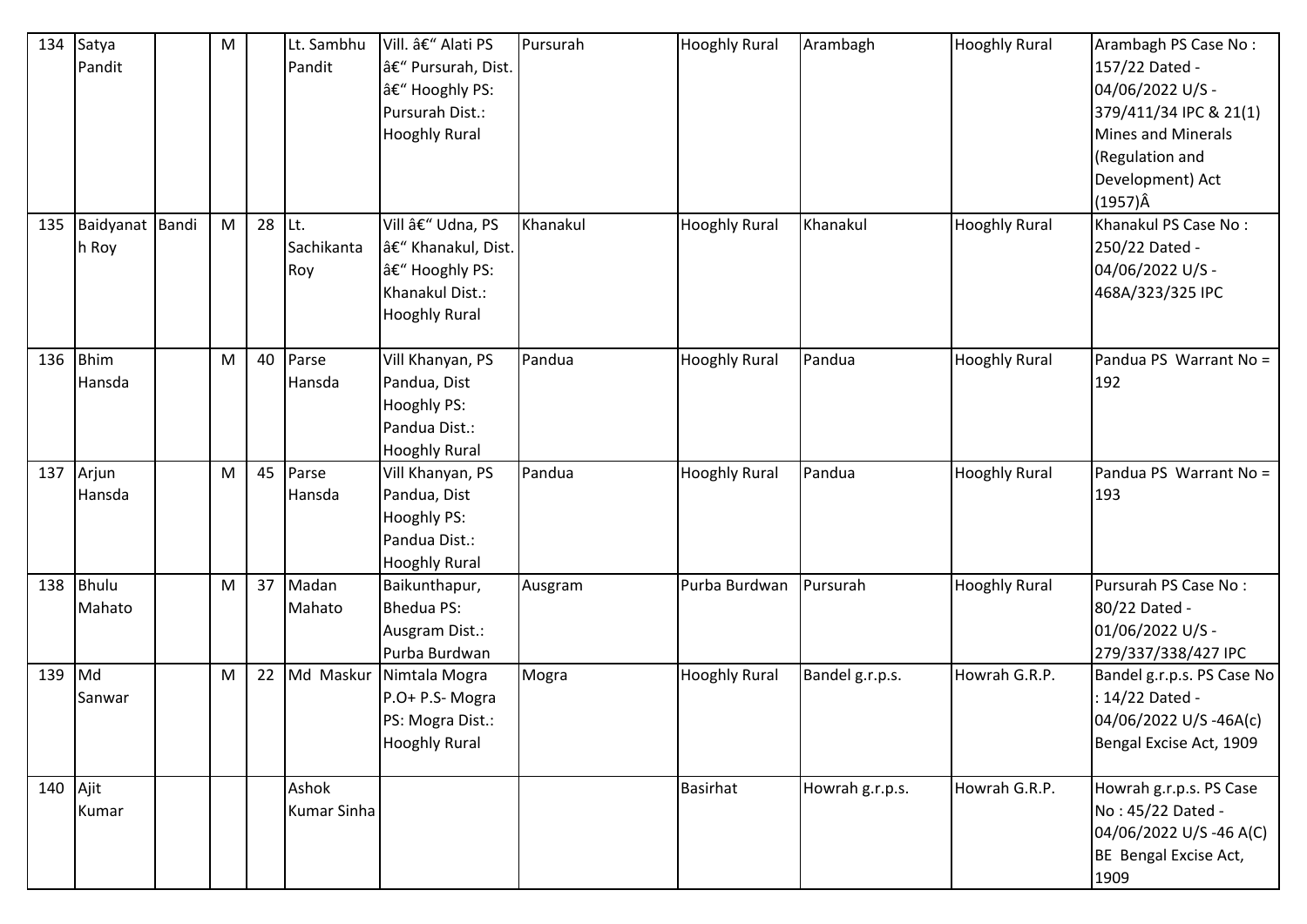| 141 | Rajesh<br>Seth         | ${\sf M}$ |    | 31 $S/O-$ Lt.<br>Chandra<br>Seth   | Khatik Bazar PS:<br>Srirampore Dist.:<br>Chandannagar<br>Police<br>Commissionerate                                        | Srirampore | Chandannagar<br>Police<br>Commissionerat      | Sheoraphuli g.r.p.s.             | Howrah G.R.P.                           | Sheoraphuli g.r.p.s. PS<br>Case No: 06/22 Dated -<br>05/04/2022 U/S -399/402<br><b>IPC</b>                                            |
|-----|------------------------|-----------|----|------------------------------------|---------------------------------------------------------------------------------------------------------------------------|------------|-----------------------------------------------|----------------------------------|-----------------------------------------|---------------------------------------------------------------------------------------------------------------------------------------|
|     | 142 Shakti<br>Chowdhur | M         | 48 | $S/O-Lt.$<br>Gouranga<br>Chowdhury | Banamali<br>Mukherjee Ghat<br>PS: Srirampore<br>Dist.:<br>Chandannagar<br>Police<br>Commissionerate                       | Srirampore | Chandannagar<br>Police<br>Commissionerat<br>e | Sheoraphuli g.r.p.s.             | Howrah G.R.P.                           | Sheoraphuli g.r.p.s. PS<br>Case No: 06/22 Dated -<br>05/04/2022 U/S -399/402<br><b>IPC</b>                                            |
| 143 | Durlab<br>Barman       | M         | 20 | S/o- Pradip<br>Barman              | Mankundu Palpara Bhadreswar<br>PS: Bhadreswar<br>Dist.:<br>Chandannagar<br>Police<br>Commissionerate                      |            | Chandannagar<br>Police<br>Commissionerat      | Sheoraphuli g.r.p.s.             | Howrah G.R.P.                           | Sheoraphuli g.r.p.s. PS<br>Case No: 06/22 Dated -<br>05/04/2022 U/S -399/402<br><b>IPC</b>                                            |
| 144 | Malay<br>Saha          | M         | 54 | Balaram<br>Saha                    | PS: Nimta Dist.:<br><b>Barrackpore Police</b><br>Commissionerate                                                          | Nimta      | Barrackpore<br>Police<br>Commissionerat<br>e  | Howrah cyber crime Howrah Police | Commissionerate                         | Howrah cyber crime PS<br>Case No: 10/22 Dated -<br>14/03/2022 U/S -<br>419/420/120B IPC                                               |
| 145 | Sumanta<br>Das         | M         | 20 | Hemanta<br>Das                     | Ramchandrapur,<br><b>Halder Para</b><br>Sankrail Howrah<br>PS: Sankrail Dist.:<br><b>Howrah Police</b><br>Commissionerate | Sankrail   | <b>Howrah Police</b><br>Commissionerat        | Sankrail                         | <b>Howrah Police</b><br>Commissionerate | Sankrail PS Case No:<br>595/22 Dated -<br>04/06/2022 U/S-4 The<br>Protection of children<br>from sexual offences<br>Act, 2012 (POCSO) |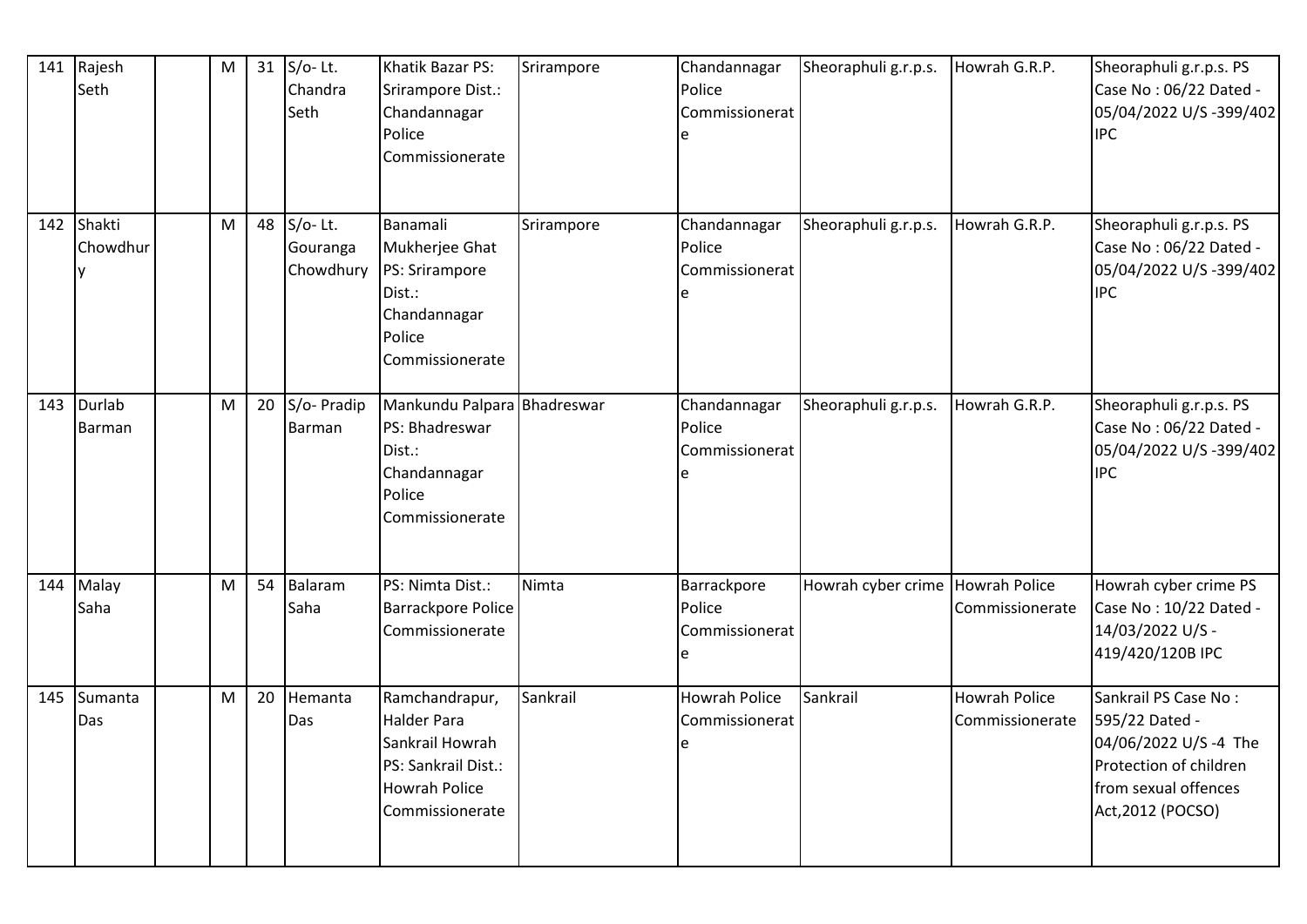| 146 | Sk Maidul                   |   | 36              | Sk Ali<br>Hossain | Of Gandharbapur<br>Mukti sangha jala,<br>P.S Sankrail Dist :-<br>Howrah Sankrail<br>Howrah PS:<br>Sankrail Dist.:<br>Howrah Police<br>Commissionerate                   | Sankrail | <b>Howrah Police</b><br>Commissionerat<br>e | Sankrail | <b>Howrah Police</b><br>Commissionerate | Sankrail PS Case No:<br>598/22 Dated -<br>04/06/2022 U/S -3/4 The<br><b>West Bengal Gambling</b><br>and Prize Competitions<br>Act, 1957 |
|-----|-----------------------------|---|-----------------|-------------------|-------------------------------------------------------------------------------------------------------------------------------------------------------------------------|----------|---------------------------------------------|----------|-----------------------------------------|-----------------------------------------------------------------------------------------------------------------------------------------|
| 147 | Subhankar<br>Mondal         |   | 30 <sup>°</sup> | Mohan<br>Mondal   | Of sarenga<br>kalatala, P.S.<br>Sankrail Dist :-<br>Howrah Sankrail<br>Howrah PS:<br>Sankrail Dist.:<br>Howrah Police<br>Commissionerate                                | Sankrail | <b>Howrah Police</b><br>Commissionerat<br>e | Sankrail | <b>Howrah Police</b><br>Commissionerate | Sankrail PS Case No:<br>598/22 Dated -<br>04/06/2022 U/S -3/4 The<br><b>West Bengal Gambling</b><br>and Prize Competitions<br>Act, 1957 |
|     | 148 Rofique<br><b>Sk</b>    |   | 35              | Kalo Sk           | Of Gandharbapur<br>Sk Para, P.S<br>Sankrail Dist :-<br>Howrah. under<br>arrest and<br>Sankrail Howrah<br>PS: Sankrail Dist.:<br><b>Howrah Police</b><br>Commissionerate | Sankrail | <b>Howrah Police</b><br>Commissionerat      | Sankrail | <b>Howrah Police</b><br>Commissionerate | Sankrail PS Case No:<br>598/22 Dated -<br>04/06/2022 U/S -3/4 The<br><b>West Bengal Gambling</b><br>and Prize Competitions<br>Act, 1957 |
|     | 149 Aslam<br><b>Mallick</b> | M |                 | Mallick           | 22 Abdul Halim Sankrail Jalar Dhar<br><b>Mallick Para</b><br>Sankrail Howrah<br>PS: Sankrail Dist.:<br><b>Howrah Police</b><br>Commissionerate                          | Sankrail | <b>Howrah Police</b><br>Commissionerat<br>e | Sankrail | <b>Howrah Police</b><br>Commissionerate | Sankrail PS Case No:<br>582/22 Dated -<br>30/05/2022 U/S-399/402<br><b>IPC</b>                                                          |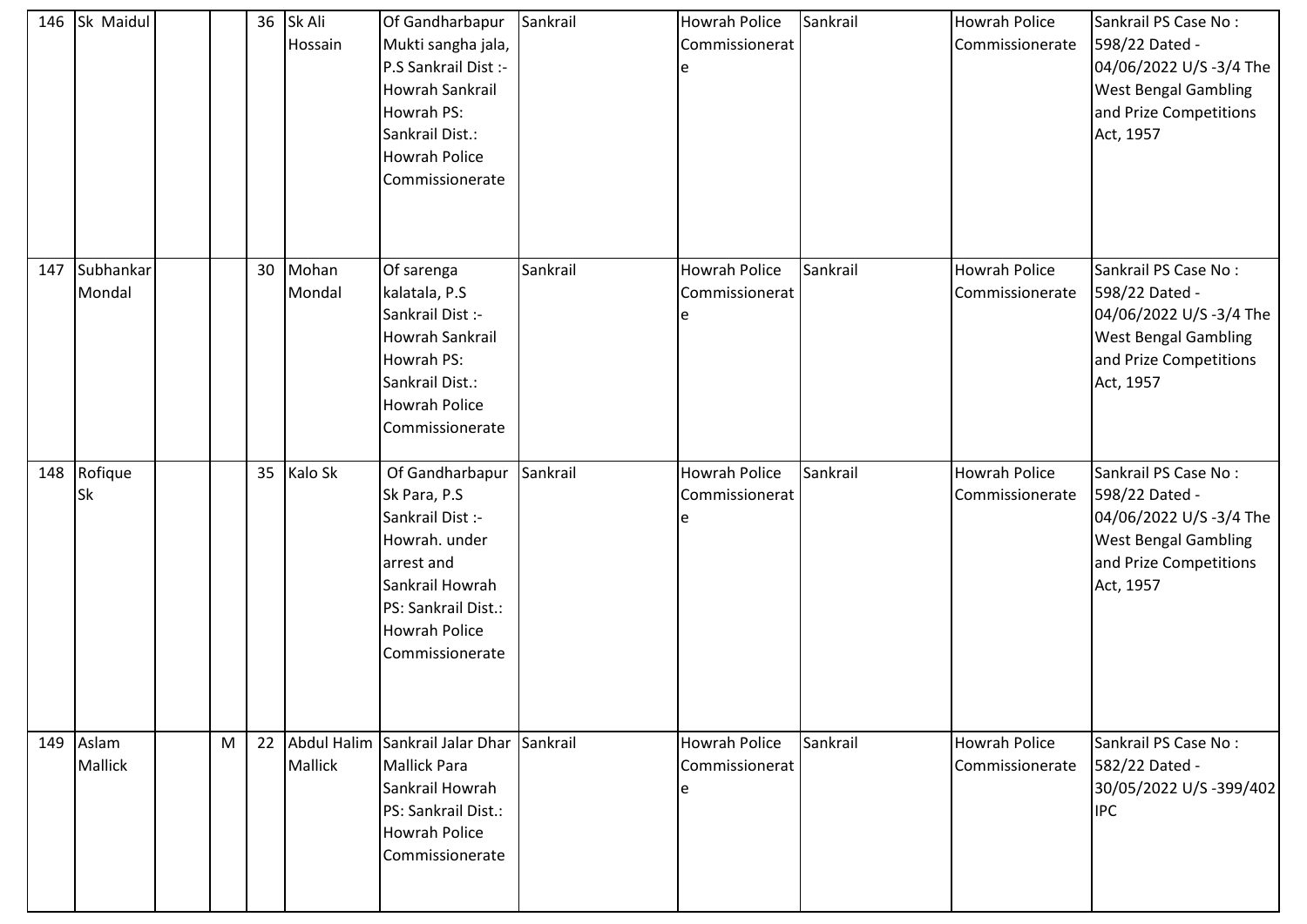| 150<br>151 | Manasara<br>m Das<br>Sk Jhantu | Sk.<br>Sabijul     | M<br>M | 33 | $ $ Lt.<br>Krishnendu<br>Das<br>Sk | Karkari<br>Maheshana, PS-<br>Chhatra, Dist-<br>Bankura PS:<br>Bagnan Dist.:<br><b>Howrah Rural</b><br>Lt. Barjahan   PS: Rajapur Dist.:<br><b>Howrah Rural</b> | Bagnan<br>Rajapur | Howrah Rural<br><b>Howrah Rural</b> | Bagnan<br>Rajapur | <b>Howrah Rural</b><br><b>Howrah Rural</b> | Bagnan PS Case No:<br>284/22 Dated -<br>04/06/2022 U/S -<br>279/304A/427 IPC<br>Rajapur PS Case No:<br>43/22 Dated - |
|------------|--------------------------------|--------------------|--------|----|------------------------------------|----------------------------------------------------------------------------------------------------------------------------------------------------------------|-------------------|-------------------------------------|-------------------|--------------------------------------------|----------------------------------------------------------------------------------------------------------------------|
|            |                                |                    |        |    |                                    |                                                                                                                                                                |                   |                                     |                   |                                            | 26/02/2022 U/S -<br>341/325/354B/506/509/<br><b>34 IPC</b>                                                           |
| 152        | Sonu<br>Show                   | Rakes<br>h<br>Show | M      | 21 | Om Prakash Bahir<br>Show           | Gangarampur PS:<br>Uluberia Dist.:<br><b>Howrah Rural</b>                                                                                                      | Uluberia          | <b>Howrah Rural</b>                 | Uluberia          | <b>Howrah Rural</b>                        | Uluberia PS Case No:<br>78/22 Dated -<br>24/03/2022 U/S -399/402<br>IPC & 3/4 Explosive<br>Substances Act, 1908Â     |
| 153        | Indrajit<br>Chiraman           |                    | M      | 19 | Paresh<br>Chiramang                | Near mecheda<br>Railway Station PS:<br>Kolaghat Dist.:<br>Purba Mednipore                                                                                      | Kolaghat          | Purba<br>Mednipore                  | Uluberia          | <b>Howrah Rural</b>                        | Uluberia PS Case No:<br>78/22 Dated -<br>24/03/2022 U/S -399/402<br>IPC & 3/4 Explosive<br>Substances Act, 1908Â     |
| 154        | Shokeen<br>Khan                |                    | M      | 29 | Israil                             | Vill-Shree Ram<br>Nagar, Ajmer<br>Road,<br>Jaipur(Rajasthan)                                                                                                   |                   | <b>Basirhat</b>                     | Chakulia          | <b>Islampur Police</b><br><b>District</b>  | Chakulia PS Case No:<br>159/22 Dated -<br>31/05/2022 U/S -<br>279/388/427 IPC                                        |
| 155        | Sariful Sk                     |                    |        |    | Mohabat<br>Islam                   | PS: Ranitala Dist.:<br>Murshidabad                                                                                                                             | Ranitala          | Murshidabad                         | Islampore         | Murshidabad                                | Islampore PS Case No:<br>211/22 Dated -<br>12/05/2022 U/S -399/402<br><b>IPC</b>                                     |
| 156        | Amir Sk                        |                    |        |    | Muntaj Sk                          | PS: Ranitala Dist.:<br>Murshidabad                                                                                                                             | Ranitala          | Murshidabad                         | Islampore         | Murshidabad                                | Islampore PS Case No:<br>211/22 Dated -<br>12/05/2022 U/S -399/402<br><b>IPC</b>                                     |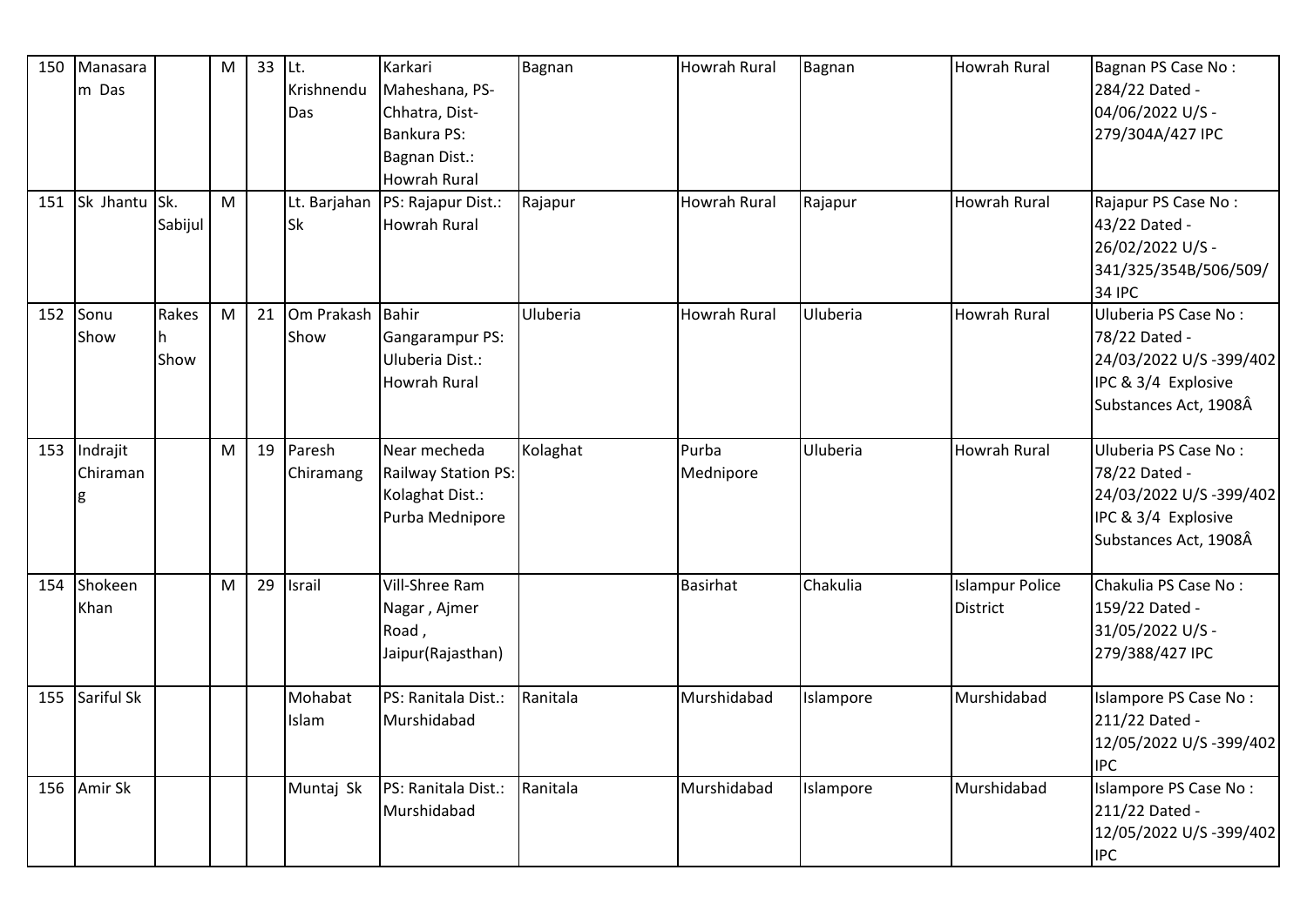| 157 | Selim Sk |   | Ali Hossain    | PS: Islampore               | Islampore | Murshidabad     | Islampore  | Murshidabad | Islampore PS Case No:   |
|-----|----------|---|----------------|-----------------------------|-----------|-----------------|------------|-------------|-------------------------|
|     |          |   | Mondal         | Dist.: Murshidabad          |           |                 |            |             | 239/22 Dated -          |
|     |          |   |                |                             |           |                 |            |             | 01/06/2022 U/S -        |
|     |          |   |                |                             |           |                 |            |             | 498A/323/325/506/34     |
|     |          |   |                |                             |           |                 |            |             | IPC & 3/4 Dowry         |
|     |          |   |                |                             |           |                 |            |             | Prohibition Act, 1961Â  |
| 158 | Dijen    |   | Dinabandhu     | PS: Islampore               | Islampore | Murshidabad     | Islampore  | Murshidabad | Islampore PS Case No:   |
|     | Karmakar |   | Karmakar       | Dist.: Murshidabad          |           |                 |            |             | 249/22 Dated -          |
|     |          |   |                |                             |           |                 |            |             | 03/06/2022 U/S -        |
|     |          |   |                |                             |           |                 |            |             | 341/323/325/307/427/5   |
|     |          |   |                |                             |           |                 |            |             | 06/3 IPC                |
| 159 | Sanjoy   |   | Dinabandhu     | PS: Islampore               | Islampore | Murshidabad     | Islampore  | Murshidabad | Islampore PS Case No:   |
|     | Karmakar |   | Karmakar       | Dist.: Murshidabad          |           |                 |            |             | 249/22 Dated -          |
|     |          |   |                |                             |           |                 |            |             | 03/06/2022 U/S -        |
|     |          |   |                |                             |           |                 |            |             | 341/323/325/307/427/5   |
|     |          |   |                |                             |           |                 |            |             | 06/3 IPC                |
| 160 | Indu     |   | <b>Babulal</b> | PS: Islampore               | Islampore | Murshidabad     | Islampore  | Murshidabad | Islampore PS Case No:   |
|     | Bhusan   |   | Mondal         | Dist.: Murshidabad          |           |                 |            |             | 251/22 Dated -          |
|     | Mondal   |   |                |                             |           |                 |            |             | 04/06/2022 U/S-46       |
|     |          |   |                |                             |           |                 |            |             | Bengal Excise Act, 1909 |
| 161 | Sova     | M | Lt. Mangra     | Chamurchi TG,               | Banarhat  | Jalpaiguri      | Banarhat   | Jalpaiguri  | Banarhat PS Case No:    |
|     | Oraon    |   | Oraon          | Suntalabari, PS-            |           |                 |            |             | 184/22 Dated -          |
|     |          |   |                | Banarhat, Dist-             |           |                 |            |             | 04/06/2022 U/S-448/326  |
|     |          |   |                | Jalpaiguri PS:              |           |                 |            |             | <b>IPC</b>              |
|     |          |   |                | <b>Banarhat Dist.:</b>      |           |                 |            |             |                         |
|     |          |   |                | Jalpaiguri                  |           |                 |            |             |                         |
| 162 | Ratan    | M |                | Lt Hari Uriya Lakhipara TG, | Banarhat  | Jalpaiguri      | Banarhat   | Jalpaiguri  | Banarhat PS Case No:    |
|     | Uriya    |   |                | Bigha Line, PS              |           |                 |            |             | 185/22 Dated -          |
|     |          |   |                | Banarhat, Dist              |           |                 |            |             | 04/06/2022 U/S -        |
|     |          |   |                | Jalpaiguri PS:              |           |                 |            |             | 448/325/326/354B/427/   |
|     |          |   |                | <b>Banarhat Dist.:</b>      |           |                 |            |             | <b>34 IPC</b>           |
|     |          |   |                | Jalpaiguri                  |           |                 |            |             |                         |
| 163 | Inamul   |   | Salim Ansari   | Undro, Handadih,            |           | <b>Basirhat</b> | Jalpaiguri | Jalpaiguri  | Jalpaiguri PS Case No:  |
|     | Ansari   |   |                | PS Giridh, Dist             |           |                 |            |             | 354/22 Dated -          |
|     |          |   |                | Giridh, Jharkhand           |           |                 |            |             | 04/06/2022 U/S-379/411  |
|     |          |   |                |                             |           |                 |            |             | <b>IPC</b>              |
|     |          |   |                |                             |           |                 |            |             |                         |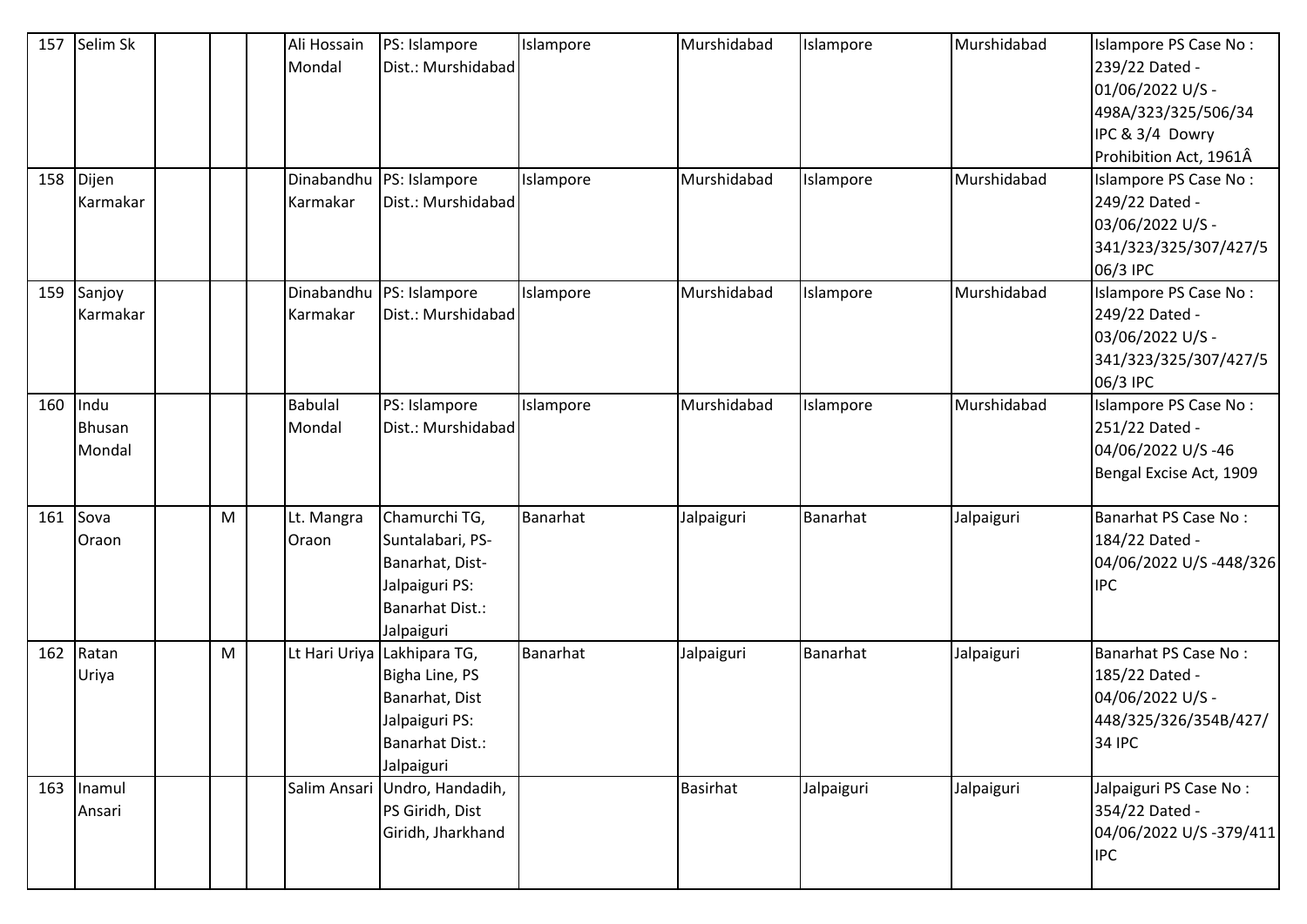| 164 | Sumot<br>Roy       | M | 45 | Roy                    | Lt Biswanath Petkatti Nich<br>Colony, Near<br>Jatridokan, PS<br>Maynaguri, Dist.<br>Jalpaiguri PS:<br>Moynaguri Dist.:<br>Jalpaiguri | Moynaguri | Jalpaiguri                         | Moynaguri | Jalpaiguri                         | Moynaguri PS Case No:<br>222/22 Dated -<br>04/06/2022 U/S -<br>498A/325/307 IPC |
|-----|--------------------|---|----|------------------------|--------------------------------------------------------------------------------------------------------------------------------------|-----------|------------------------------------|-----------|------------------------------------|---------------------------------------------------------------------------------|
| 165 | Tapan<br>Sarkar    | M | 58 | Dayanath<br>Sarkar     | Paitka Khocha,<br>Near Laximirhat,<br>Domohani II, PS<br>Maynaguri, Dist.<br>Jalpaiguri PS:<br>Moynaguri Dist.:<br>Jalpaiguri        | Moynaguri | Jalpaiguri                         | Moynaguri | Jalpaiguri                         | Moynaguri PS Case No:<br>220/22 Dated -<br>04/06/2022 U/S-46 IPC                |
| 166 | Abhinash<br>Roy    | M | 50 | Mano<br>Mohan Roy      | Ratherhat,<br>Bhangarhat, PS-<br>Maynaguri, Dist-<br>Jalpaiguri PS:<br>Moynaguri Dist.:<br>Jalpaiguri                                | Moynaguri | Jalpaiguri                         | Moynaguri | Jalpaiguri                         | Moynaguri PS Case No:<br>221/22 Dated -<br>04/06/2022 U/S-385 IPC               |
| 167 | Asadul Sk          | M | 53 | Lt. Nawsad<br>Ali @ Sk | Merupur PS: Suti<br>Dist.: Jangipur<br><b>Police District</b>                                                                        | Suti      | Jangipur Police<br><b>District</b> | Suti      | Jangipur Police<br><b>District</b> | Suti PS Case No: 255/22<br>Dated - 08/05/2022 U/S -<br>325/326/307/354/34 IPC   |
| 168 | <b>Bakkar Ali</b>  | M | 30 | Lt. Nawsad<br>Ali @ Sk | Merupur PS: Suti<br>Dist.: Jangipur<br><b>Police District</b>                                                                        | Suti      | Jangipur Police<br><b>District</b> | Suti      | Jangipur Police<br><b>District</b> | Suti PS Case No: 255/22<br>Dated - 08/05/2022 U/S -<br>325/326/307/354/34 IPC   |
| 169 | Bhagirath<br>Digar | M | 30 | Satyaban<br>Digar      | <b>DIHIKHEARD PS:</b><br>Nayagram Dist.:<br>Jhargram                                                                                 | Nayagram  | Jhargram                           | Nayagram  | Jhargram                           | Nayagram PS Case No:<br>53/22 Dated -<br>27/05/2022 U/S -<br>363/365/120B IPC   |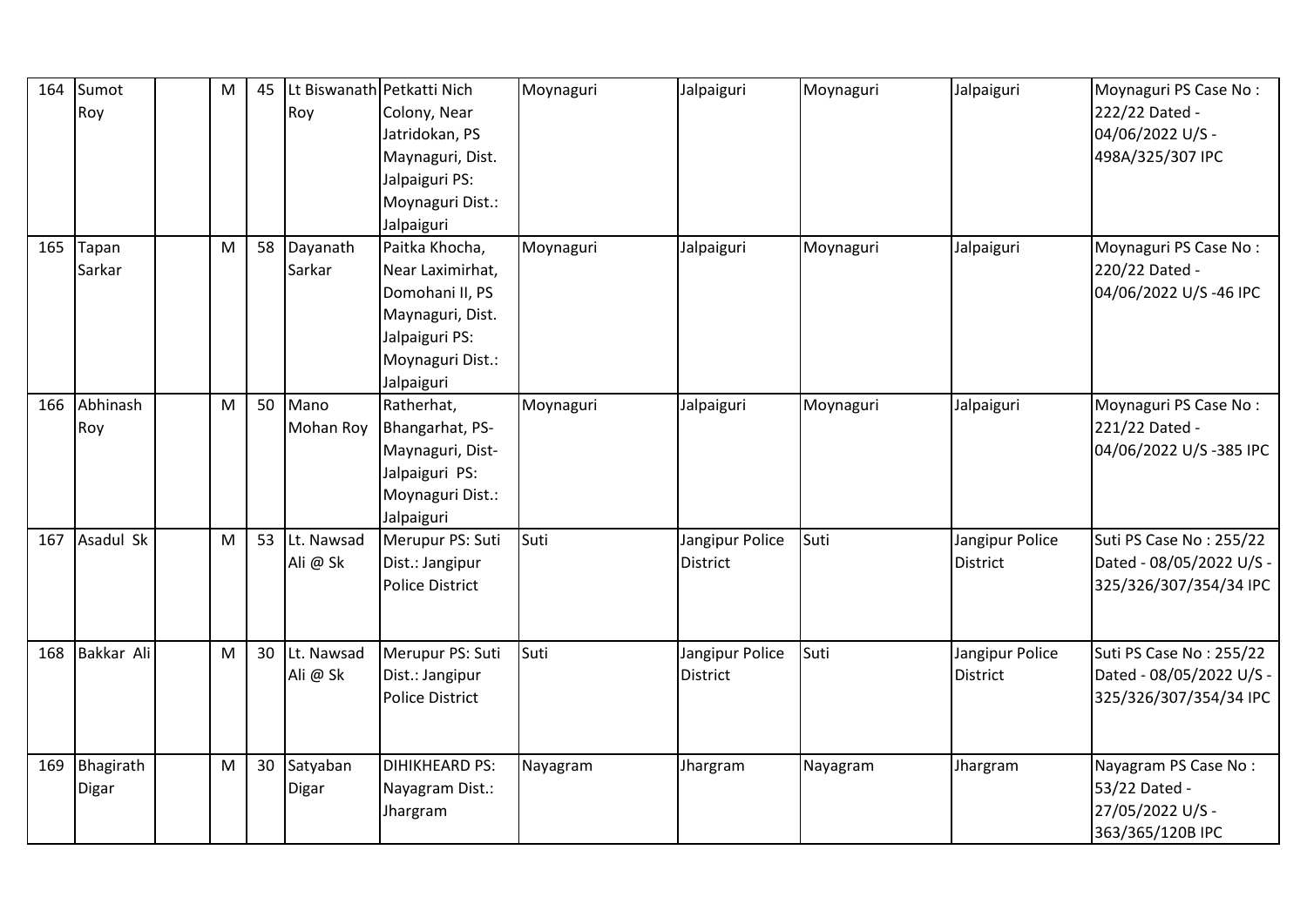| 170 | Sumanta<br>Das      | M | 20 | Hemanta<br>Das    | Ramchandrapur,<br>Halder Para<br>Sankrail Howrah<br>PS: Sankrail Dist.:<br>Howrah Police<br>Commissionerate                                                             | Sankrail | <b>Howrah Police</b><br>Commissionerat      | Sankrail | <b>Howrah Police</b><br>Commissionerate | Sankrail PS Case No:<br>595/22 Dated -<br>04/06/2022 U/S-4 The<br>Protection of children<br>from sexual offences<br>Act, 2012 (POCSO)   |
|-----|---------------------|---|----|-------------------|-------------------------------------------------------------------------------------------------------------------------------------------------------------------------|----------|---------------------------------------------|----------|-----------------------------------------|-----------------------------------------------------------------------------------------------------------------------------------------|
| 171 | Sk Maidul           |   | 36 | Sk Ali<br>Hossain | Of Gandharbapur<br>Mukti sangha jala,<br>P.S Sankrail Dist :-<br>Howrah Sankrail<br>Howrah PS:<br>Sankrail Dist.:<br><b>Howrah Police</b><br>Commissionerate            | Sankrail | <b>Howrah Police</b><br>Commissionerat<br>e | Sankrail | <b>Howrah Police</b><br>Commissionerate | Sankrail PS Case No:<br>598/22 Dated -<br>04/06/2022 U/S -3/4 The<br><b>West Bengal Gambling</b><br>and Prize Competitions<br>Act, 1957 |
| 172 | Subhankar<br>Mondal |   | 30 | Mohan<br>Mondal   | Of sarenga<br>kalatala, P.S<br>Sankrail Dist :-<br>Howrah Sankrail<br>Howrah PS:<br>Sankrail Dist.:<br>Howrah Police<br>Commissionerate                                 | Sankrail | Howrah Police<br>Commissionerat             | Sankrail | <b>Howrah Police</b><br>Commissionerate | Sankrail PS Case No:<br>598/22 Dated -<br>04/06/2022 U/S -3/4 The<br><b>West Bengal Gambling</b><br>and Prize Competitions<br>Act, 1957 |
|     | 173 Rofique<br>Sk   |   |    | 35 Kalo Sk        | Of Gandharbapur<br>Sk Para, P.S<br>Sankrail Dist :-<br>Howrah. under<br>arrest and<br>Sankrail Howrah<br>PS: Sankrail Dist.:<br><b>Howrah Police</b><br>Commissionerate | Sankrail | <b>Howrah Police</b><br>Commissionerat<br>e | Sankrail | <b>Howrah Police</b><br>Commissionerate | Sankrail PS Case No:<br>598/22 Dated -<br>04/06/2022 U/S -3/4 The<br><b>West Bengal Gambling</b><br>and Prize Competitions<br>Act, 1957 |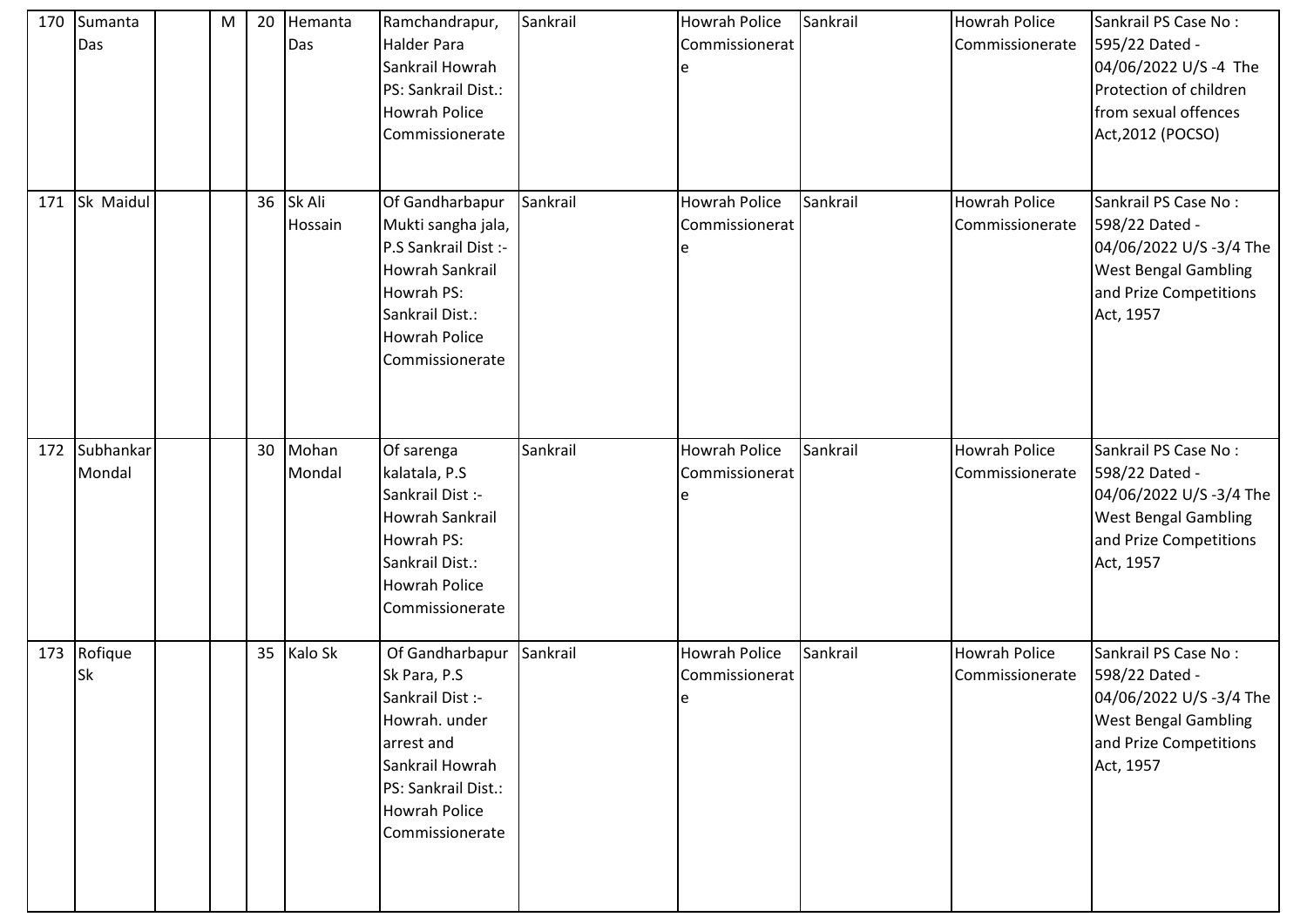|     | 174 Aslam<br><b>Mallick</b> |                               | M  | 22 | Mallick               | Abdul Halim Sankrail Jalar Dhar<br>Mallick Para<br>Sankrail Howrah<br>PS: Sankrail Dist.:<br><b>Howrah Police</b><br>Commissionerate | Sankrail  | <b>Howrah Police</b><br>Commissionerat<br>e | Sankrail  | <b>Howrah Police</b><br>Commissionerate | Sankrail PS Case No:<br>582/22 Dated -<br>30/05/2022 U/S-399/402<br><b>IPC</b>    |
|-----|-----------------------------|-------------------------------|----|----|-----------------------|--------------------------------------------------------------------------------------------------------------------------------------|-----------|---------------------------------------------|-----------|-----------------------------------------|-----------------------------------------------------------------------------------|
| 175 | Nima<br>Wangdi<br>Sherpa    |                               |    | 22 | S/o Sonam<br>Sherpa   | of Upper Echhay<br>Sherpa Gaon 13th<br>Mile was arrested.<br>PS: Kalimpong<br>Dist.: Kalimpong                                       | Kalimpong | Kalimpong                                   | Kalimpong | Kalimpong                               | Kalimpong PS Case No:<br>149/22 Dated -<br>04/06/2022 U/S -<br>341/323/326/34 IPC |
| 176 | Modhu<br>Mondal             | Mamt<br>aj                    | F. |    | W/o Ali<br>Mondal     | Malipota (Uttar<br>Pukhuria), PS<br>Chapra, Nadia PS:<br>Chapra Dist.:<br>Krishnanagar<br><b>Police District</b>                     | Chapra    | Krishnanagar<br><b>Police District</b>      | Chapra    | Krishnanagar<br><b>Police District</b>  | Chapra PS Case No:<br>329/22 Dated -<br>04/06/2022 U/S -<br>448/326/307/34 IPC    |
| 177 | Salima<br>Mondal            |                               |    |    | W/o Sirajul<br>Mondal | Malipota (Uttar<br>Pukhuria), PS<br>Chapra, Nadia PS:<br>Chapra Dist.:<br>Krishnanagar<br><b>Police District</b>                     | Chapra    | Krishnanagar<br><b>Police District</b>      | Chapra    | Krishnanagar<br><b>Police District</b>  | Chapra PS Case No:<br>329/22 Dated -<br>04/06/2022 U/S -<br>448/326/307/34 IPC    |
|     | 178 Samim<br>Molla          |                               | M  |    | S/o Babu<br>Molla     | PS: Chapra Dist.:<br>Krishnanagar<br><b>Police District</b>                                                                          | Chapra    | Krishnanagar<br><b>Police District</b>      | Chapra    | Krishnanagar<br>Police District         | Chapra PS Case No:<br>313/22 Dated -<br>23/05/2022 U/S -<br>363/365/323/34 IPC    |
| 179 | Kajiman<br>Bibi             | $\circledcirc$<br>Kajem<br>an |    |    | W/o Babu<br>Molla     | Bangaljhi Daspara,<br>PS Chapra, Nadia<br>PS: Chapra Dist.:<br>Krishnanagar<br><b>Police District</b>                                | Chapra    | Krishnanagar<br><b>Police District</b>      | Chapra    | Krishnanagar<br>Police District         | Chapra PS Case No:<br>313/22 Dated -<br>23/05/2022 U/S -<br>363/365/323/34 IPC    |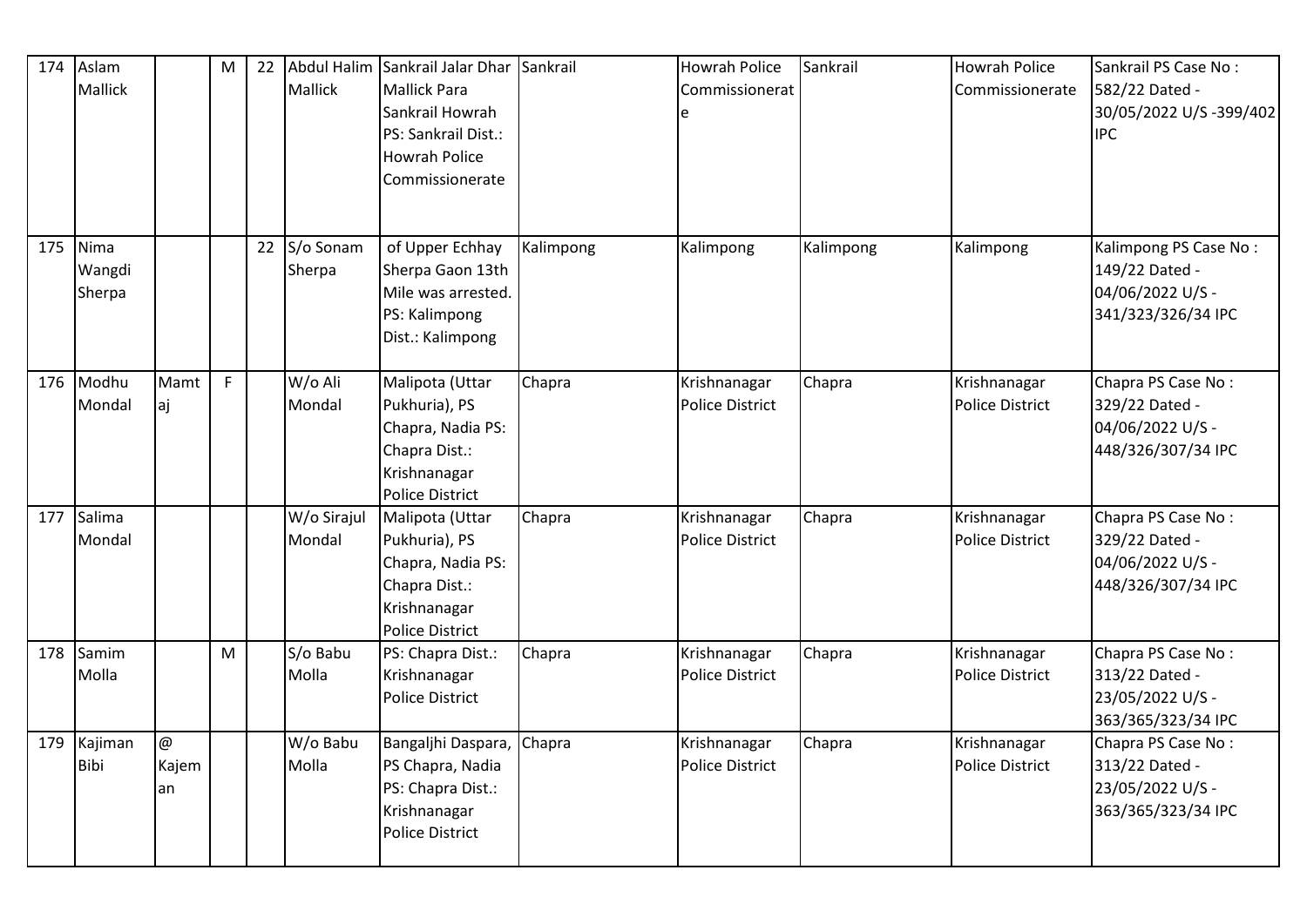| 180 | Chanchal<br>Sarkar | $\circledcirc$<br>Anime<br>sh | M | 27 | S/o-Anil<br>Sarkar          | Of Betai Dakshin<br>Jitpur, PO-Betai,<br>PS-Tehatta, Nadia<br>PS: Tehatta Dist.:<br>Krishnanagar<br><b>Police District</b> | Tehatta      | Krishnanagar<br><b>Police District</b> | <b>Dhubulia</b> | Krishnanagar<br>Police District        | Dhubulia PS Case No:<br>207/22 Dated -<br>31/05/2022 U/S-306 IPC                                                                     |
|-----|--------------------|-------------------------------|---|----|-----------------------------|----------------------------------------------------------------------------------------------------------------------------|--------------|----------------------------------------|-----------------|----------------------------------------|--------------------------------------------------------------------------------------------------------------------------------------|
| 181 | Sentu<br>Shah      | Sentu<br>Islam<br>Shah        | M | 32 | Najrul Shah                 | Sundalpur<br>Dilarpara PS:<br>Hogalberia Dist.:<br>Krishnanagar<br><b>Police District</b>                                  | Hogalberia   | Krishnanagar<br><b>Police District</b> | Hogalberia      | Krishnanagar<br><b>Police District</b> | Hogalberia PS Case No:<br>180/22 Dated -<br>01/06/2022 U/S -<br>341/326/307/34 IPC                                                   |
| 182 | Bhim<br>Dutta      |                               | M |    | Sunil Dutta                 | Tungi Karpara PS:<br>Krishnaganj Dist.:<br>Krishnanagar<br><b>Police District</b>                                          | Krishnaganj  | Krishnanagar<br>Police District        | Krishnaganj     | Krishnanagar<br><b>Police District</b> | Krishnaganj PS Case No:<br>184/22 Dated -<br>27/05/2022 U/S -<br>21(C)/29 Narcotic Drugs<br>and Psychotropic<br>Substances Act, 1985 |
| 183 | Bapan<br>Ghosh     |                               | M | 25 | Jotin Ghosh                 | Of Jahangirpur<br>Khaspara, P.O<br>Jahangirpur PS:<br>Krishnanagar Dist.:<br>Krishnanagar<br><b>Police District</b>        | Krishnanagar | Krishnanagar<br><b>Police District</b> | Krishnanagar    | Krishnanagar<br><b>Police District</b> | Krishnanagar PS Case No:<br>560/22 Dated -<br>04/06/2022 U/S -<br>506/354B/379 IPC                                                   |
| 184 | Mantu<br>Chowdhur  |                               | M | 39 | <b>Birnath</b><br>Chowdhury | Sambhunagar<br>Chowdhurypara,<br>PS: Krishnanagar<br>Dist.: Krishnanagar<br><b>Police District</b>                         | Krishnanagar | Krishnanagar<br><b>Police District</b> | Krishnanagar    | Krishnanagar<br><b>Police District</b> | Krishnanagar PS Case No:<br>434/22 Dated -<br>01/05/2022 U/S -<br>341/325/308/34 IPC                                                 |
| 185 | Jogesh<br>Roy      | Jagu                          | M | 37 |                             | Lt. Arjun Roy Anadinagar PS:<br>Krishnanagar Dist.:<br>Krishnanagar<br><b>Police District</b>                              | Krishnanagar | Krishnanagar<br><b>Police District</b> | Krishnanagar    | Krishnanagar<br><b>Police District</b> | Krishnanagar PS Case No:<br>837/22 U/S -                                                                                             |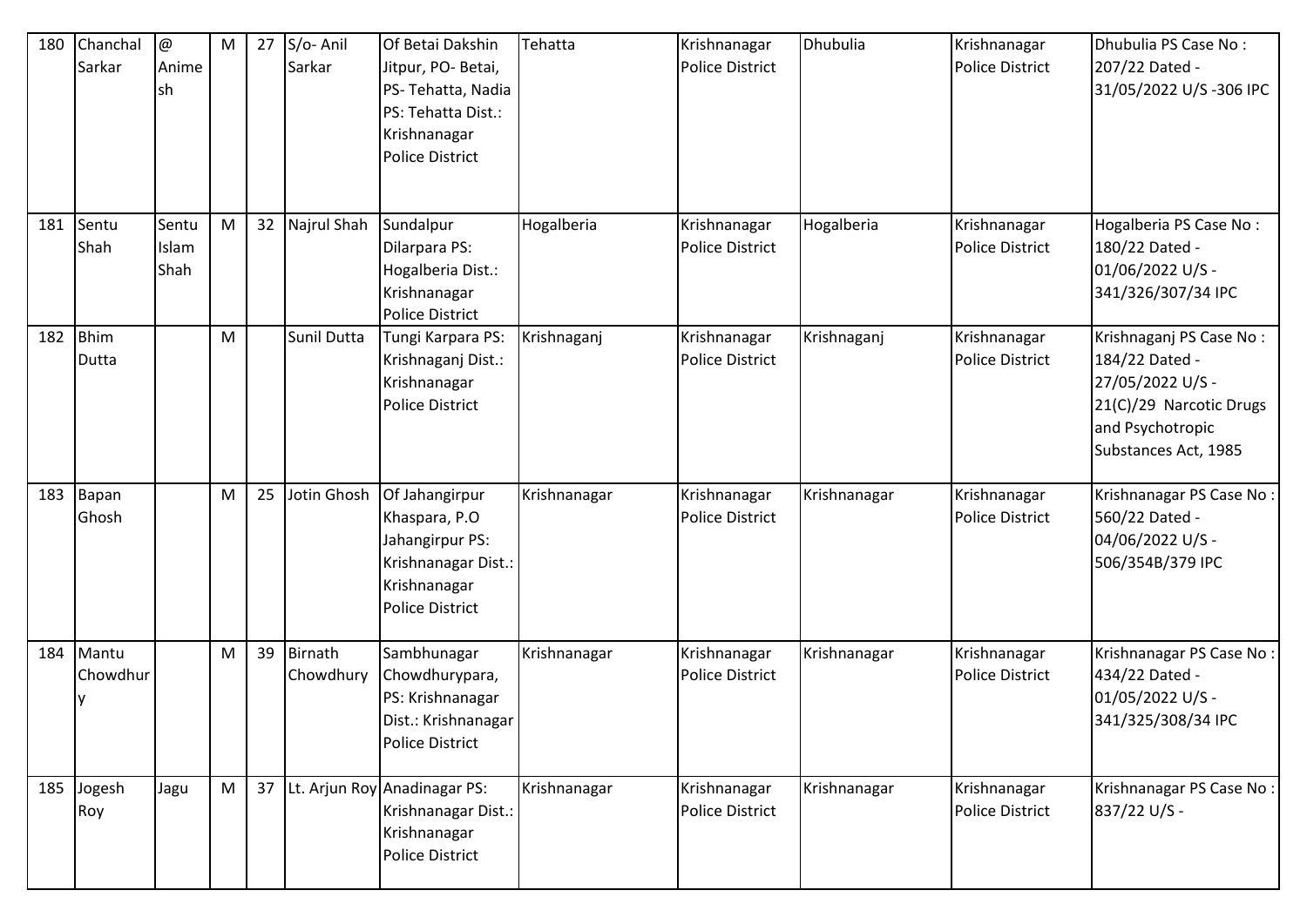| 186 | Rajdeep<br>Little<br>Sarkar | Lital | M | 30 | Lt. Nirmal<br>Sarkar       | College Street,<br>Krishnagar PS:<br>Krishnanagar Dist.:<br>Krishnanagar<br>Police District                                             | Krishnanagar | Krishnanagar<br><b>Police District</b> | Krishnanagar | Krishnanagar<br><b>Police District</b> | Krishnanagar PS Case No:<br>556/22 Dated -<br>02/06/2022 U/S -325/308<br><b>IPC</b>                                                   |
|-----|-----------------------------|-------|---|----|----------------------------|-----------------------------------------------------------------------------------------------------------------------------------------|--------------|----------------------------------------|--------------|----------------------------------------|---------------------------------------------------------------------------------------------------------------------------------------|
| 187 | Prabir Kr.<br>Das           |       | M | 54 | Lt. Ramesh<br>Ch. Das      | Rathtala 3 no. mail Krishnanagar<br>Ranaprotap road<br>near Santi Mandir,<br>PS: Krishnanagar<br>Dist.: Krishnanagar<br>Police District |              | Krishnanagar<br><b>Police District</b> | Krishnanagar | Krishnanagar<br><b>Police District</b> | Krishnanagar PS                                                                                                                       |
| 188 | Sanjoy<br>Ghosh             |       | M | 36 | Sadhan<br>Ghosh            | Char Gadkhali,<br>Ghosh Para,<br>Dakshin, PS<br>Nabadwip, Nadia<br>PS: Nabadwip<br>Dist.: Krishnanagar<br>Police District               | Nabadwip     | Krishnanagar<br><b>Police District</b> | Nabadwip     | Krishnanagar<br><b>Police District</b> | Nabadwip PS Case No:<br>235/22 Dated -<br>03/06/2022 U/S -<br>341/323/325/307/506/3<br>4 IPC                                          |
| 189 | Hriday<br>Ghosh             |       | M | 35 | Lt. Jaganath<br>Ghosh Both | Char Gadkhali,<br>Ghosh Para,<br>Dakshin, PS<br>Nabadwip, Nadia<br>PS: Nabadwip<br>Dist.: Krishnanagar<br>Police District               | Nabadwip     | Krishnanagar<br><b>Police District</b> | Nabadwip     | Krishnanagar<br><b>Police District</b> | Nabadwip PS Case No:<br>235/22 Dated -<br>03/06/2022 U/S -<br>341/323/325/307/506/3<br>4 IPC                                          |
|     | 190 Jayanta<br>Debnath      |       | M |    | 53 Manindra<br>Debnath     | Badrapara Ghumti, Nabadwip<br>PS Nabadwip, Dist.-<br>Nadia PS:<br>Nabadwip Dist.:<br>Krishnanagar<br>Police District                    |              | Krishnanagar<br><b>Police District</b> | Nabadwip     | Krishnanagar<br>Police District        | Nabadwip PS Case No:<br>238/22 Dated -<br>04/06/2022 U/S -<br>20(b)(ii)(C) Narcotic<br>Drugs and Psychotropic<br>Substances Act, 1985 |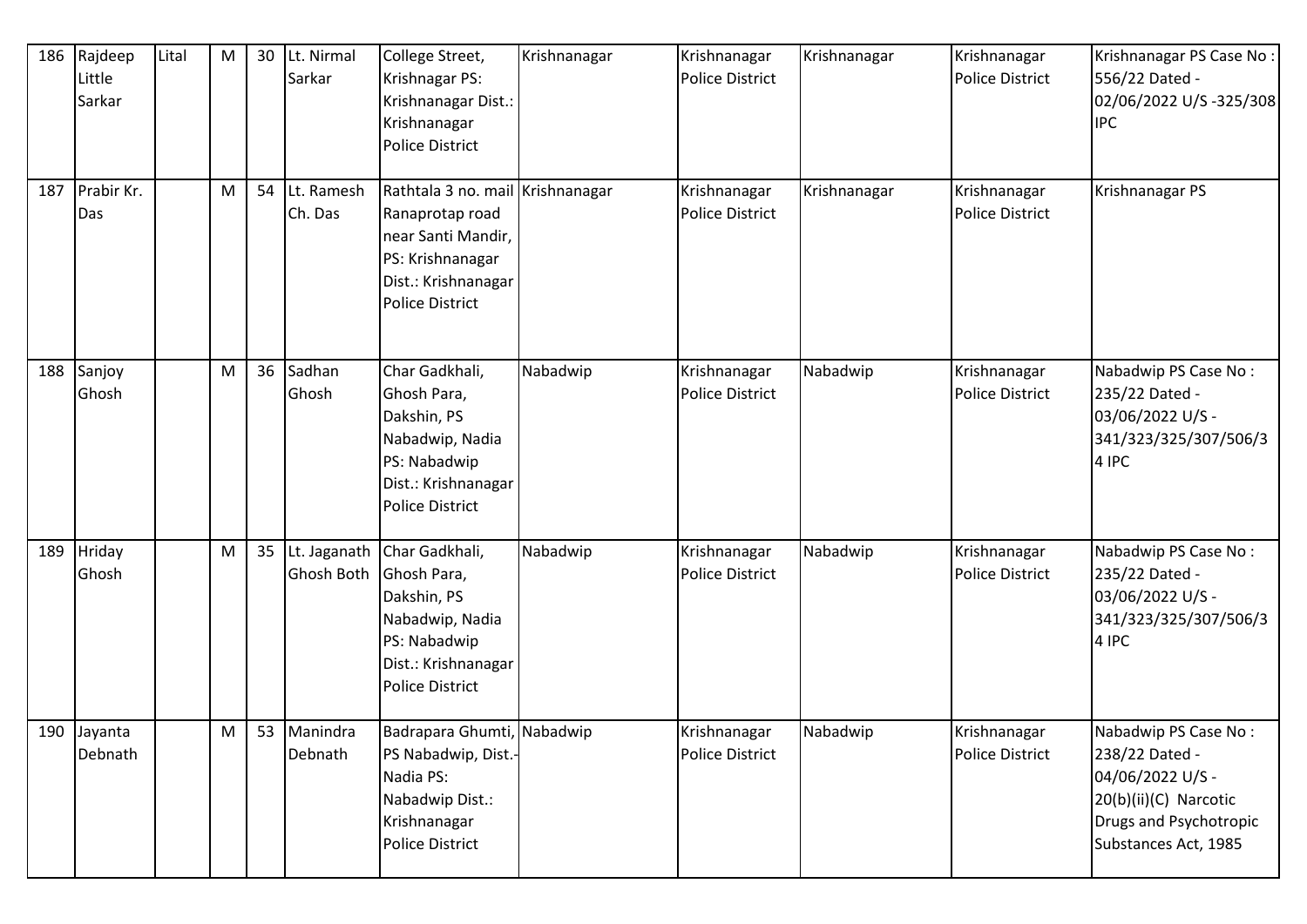| 191 | Sabir Ali | ${\sf M}$ |    | Abed Ali | PS: Nakashipara        | Nakashipara | Krishnanagar           | Nakashipara | Krishnanagar           | Nakashipara PS Case No: |
|-----|-----------|-----------|----|----------|------------------------|-------------|------------------------|-------------|------------------------|-------------------------|
|     |           |           |    |          | Dist.: Krishnanagar    |             | <b>Police District</b> |             | <b>Police District</b> | 426/22 Dated -          |
|     |           |           |    |          | <b>Police District</b> |             |                        |             |                        | 04/06/2022 U/S -        |
|     |           |           |    |          |                        |             |                        |             |                        | 379/411/413/414/34 IPC  |
|     |           |           |    |          |                        |             |                        |             |                        | & 21 Mines and Minerals |
|     |           |           |    |          |                        |             |                        |             |                        | (Regulation and         |
|     |           |           |    |          |                        |             |                        |             |                        | Development) Act        |
|     |           |           |    |          |                        |             |                        |             |                        | (1957)Â & 4(D) The      |
|     |           |           |    |          |                        |             |                        |             |                        | West Bengal Land        |
|     |           |           |    |          |                        |             |                        |             |                        | Reforms Act, 1955       |
| 192 | Ahad Sk   | M         | 36 | Jamir Sk | PS: Nakashipara        | Nakashipara | Krishnanagar           | Nakashipara | Krishnanagar           | Nakashipara PS Case No: |
|     |           |           |    |          | Dist.: Krishnanagar    |             | <b>Police District</b> |             | <b>Police District</b> | 426/22 Dated -          |
|     |           |           |    |          | <b>Police District</b> |             |                        |             |                        | 04/06/2022 U/S -        |
|     |           |           |    |          |                        |             |                        |             |                        | 379/411/413/414/34 IPC  |
|     |           |           |    |          |                        |             |                        |             |                        | & 21 Mines and Minerals |
|     |           |           |    |          |                        |             |                        |             |                        | (Regulation and         |
|     |           |           |    |          |                        |             |                        |             |                        | Development) Act        |
|     |           |           |    |          |                        |             |                        |             |                        | (1957)Â & 4(D) The      |
|     |           |           |    |          |                        |             |                        |             |                        | West Bengal Land        |
|     |           |           |    |          |                        |             |                        |             |                        | Reforms Act, 1955       |
| 193 | Ashim     | M         |    | Aditya   | PS: Nakashipara        | Nakashipara | Krishnanagar           | Nakashipara | Krishnanagar           | Nakashipara PS Case No: |
|     | Sikder    |           |    | Sikder   | Dist.: Krishnanagar    |             | <b>Police District</b> |             | <b>Police District</b> | 426/22 Dated -          |
|     |           |           |    |          | Police District        |             |                        |             |                        | 04/06/2022 U/S -        |
|     |           |           |    |          |                        |             |                        |             |                        | 379/411/413/414/34 IPC  |
|     |           |           |    |          |                        |             |                        |             |                        | & 21 Mines and Minerals |
|     |           |           |    |          |                        |             |                        |             |                        | (Regulation and         |
|     |           |           |    |          |                        |             |                        |             |                        | Development) Act        |
|     |           |           |    |          |                        |             |                        |             |                        | (1957)Â & 4(D) The      |
|     |           |           |    |          |                        |             |                        |             |                        | West Bengal Land        |
|     |           |           |    |          |                        |             |                        |             |                        | Reforms Act, 1955       |
|     | 194 Sujan | M         |    | Tokbir   | PS: Nakashipara        | Nakashipara | Krishnanagar           | Nakashipara | Krishnanagar           | Nakashipara PS Case No: |
|     | Mallick   |           |    | Mallick  | Dist.: Krishnanagar    |             | <b>Police District</b> |             | <b>Police District</b> | 426/22 Dated -          |
|     |           |           |    |          | <b>Police District</b> |             |                        |             |                        | 04/06/2022 U/S -        |
|     |           |           |    |          |                        |             |                        |             |                        | 379/411/413/414/34 IPC  |
|     |           |           |    |          |                        |             |                        |             |                        | & 21 Mines and Minerals |
|     |           |           |    |          |                        |             |                        |             |                        | (Regulation and         |
|     |           |           |    |          |                        |             |                        |             |                        | Development) Act        |
|     |           |           |    |          |                        |             |                        |             |                        | (1957)Â & 4(D) The      |
|     |           |           |    |          |                        |             |                        |             |                        | West Bengal Land        |
|     |           |           |    |          |                        |             |                        |             |                        | Reforms Act, 1955       |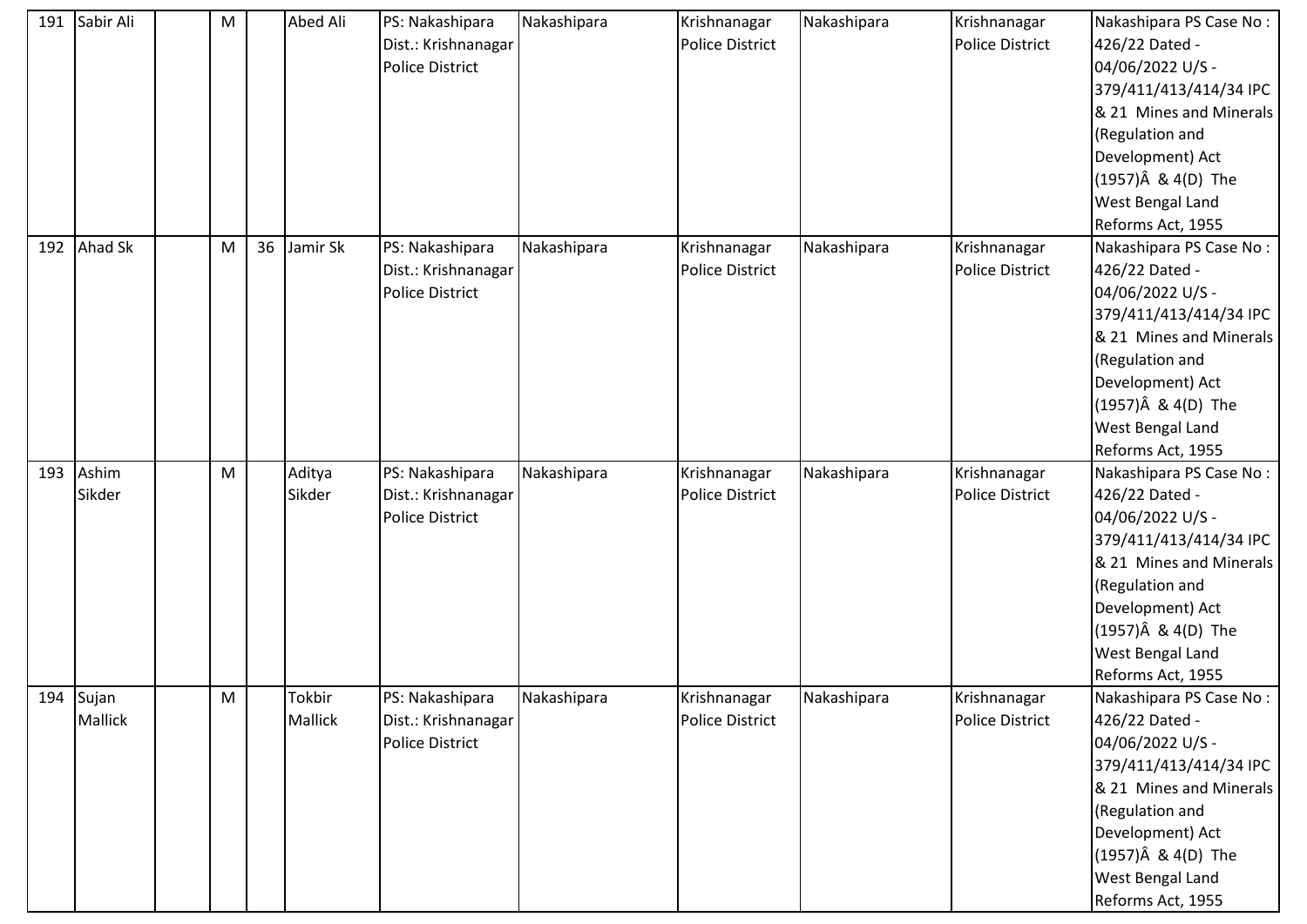| 195 | Munjur<br><b>Mallick</b> | M |    | Jannabi<br>Mallick | PS: Nakashipara<br>Dist.: Krishnanagar<br><b>Police District</b>                                    | Nakashipara   | Krishnanagar<br><b>Police District</b> | Nakashipara   | Krishnanagar<br>Police District        | Nakashipara PS Case No:<br>426/22 Dated -<br>04/06/2022 U/S -<br>379/411/413/414/34 IPC<br>& 21 Mines and Minerals<br>(Regulation and<br>Development) Act |
|-----|--------------------------|---|----|--------------------|-----------------------------------------------------------------------------------------------------|---------------|----------------------------------------|---------------|----------------------------------------|-----------------------------------------------------------------------------------------------------------------------------------------------------------|
|     |                          |   |    |                    |                                                                                                     |               |                                        |               |                                        | (1957)Â & 4(D) The<br><b>West Bengal Land</b><br>Reforms Act, 1955                                                                                        |
| 196 | Mintu Sk                 | M |    | Siraj Sk           | PS: Nakashipara<br>Dist.: Krishnanagar<br><b>Police District</b>                                    | Nakashipara   | Krishnanagar<br><b>Police District</b> | Nakashipara   | Krishnanagar<br><b>Police District</b> | Nakashipara PS Case No:<br>419/22 Dated -<br>02/06/2022 U/S-399/402<br><b>IPC</b>                                                                         |
| 197 | Amir<br>Sohel            | M |    |                    | Abdul Gaffar PS: Nakashipara<br>Dist.: Krishnanagar<br><b>Police District</b>                       | Nakashipara   | Krishnanagar<br><b>Police District</b> | Nakashipara   | Krishnanagar<br>Police District        | Nakashipara PS Case No:<br>419/22 Dated -<br>02/06/2022 U/S-399/402<br><b>IPC</b>                                                                         |
| 198 | Bipul<br>Halder          | M |    |                    | Bimal Halder PS: Nakashipara<br>Dist.: Krishnanagar<br><b>Police District</b>                       | Nakashipara   | Krishnanagar<br><b>Police District</b> | Nakashipara   | Krishnanagar<br><b>Police District</b> | Nakashipara PS Case No:<br>419/22 Dated -<br>02/06/2022 U/S-399/402<br><b>IPC</b>                                                                         |
| 199 | Kalim<br><b>Mallick</b>  | M |    | Pachha<br>Mallick  | PS: Nakashipara<br>Dist.: Krishnanagar<br><b>Police District</b>                                    | Nakashipara   | Krishnanagar<br><b>Police District</b> | Nakashipara   | Krishnanagar<br><b>Police District</b> | Nakashipara PS Case No:<br>419/22 Dated -<br>02/06/2022 U/S-399/402<br><b>IPC</b>                                                                         |
| 200 | Dilip Das                | M | 32 | Shridam Das        | Bareya PS<br>Palashipara, Nadia<br>PS: Palashipara<br>Dist.: Krishnanagar<br><b>Police District</b> | Palashipara   | Krishnanagar<br><b>Police District</b> | Palashipara   | Krishnanagar<br>Police District        | Palashipara PS                                                                                                                                            |
| 201 | Mithun<br>Mandal         | M |    | Dijen<br>Mandal    | 17 mile PS:<br>Baishnabnagar<br>Dist.: Malda                                                        | Baishnabnagar | Malda                                  | Baishnabnagar | Malda                                  | Baishnabnagar PS Case<br>No: 479/22 Dated -<br>04/06/2022 U/S-46<br>Bengal Excise Act, 1909                                                               |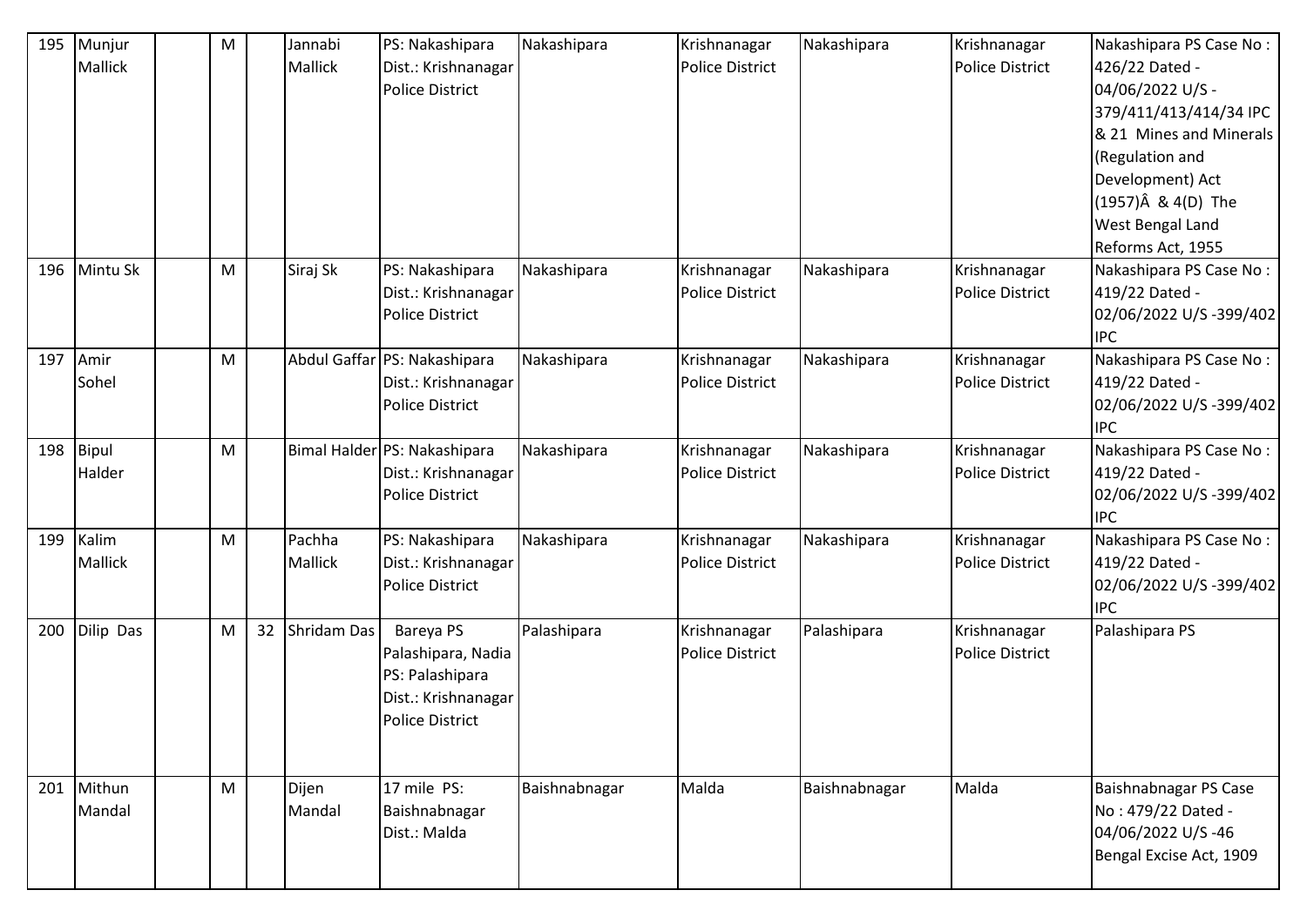| 202 | Jamed<br>Singha    |   |    | Lt. Ratan<br>Singha     | Sabdalpur PS:<br>Baishnabnagar<br>Dist.: Malda                             | Baishnabnagar | Malda                                  | Baishnabnagar | Malda | Baishnabnagar PS Case<br>No: 480/22 Dated -<br>04/06/2022 U/S-46<br>Bengal Excise Act, 1909                   |
|-----|--------------------|---|----|-------------------------|----------------------------------------------------------------------------|---------------|----------------------------------------|---------------|-------|---------------------------------------------------------------------------------------------------------------|
| 203 | Abdul<br>Najim     | M |    | <b>Rintu Sk</b>         | Joyenpur PS:<br>Baishnabnagar<br>Dist.: Malda                              | Baishnabnagar | Malda                                  | Baishnabnagar | Malda | Baishnabnagar PS Case<br>No: 441/22 Dated -<br>24/05/2022 U/S -279/427<br><b>IPC</b>                          |
| 204 | Bijay<br>Mandal    | M |    | Lt. Srish<br>Mandal     | Laxmipur PS:<br>Baishnabnagar<br>Dist.: Malda                              | Baishnabnagar | Malda                                  | Baishnabnagar | Malda | Baishnabnagar PS Case<br>No: 438/22 Dated -<br>24/05/2022 U/S -<br>447/323/325/307/354/3<br>79/34 IPC         |
| 205 | Niranjan<br>Mandal | M |    | Lt. Khoka<br>Mandal     | Jotchaipara PS:<br>Baishnabnagar<br>Dist.: Malda                           | Baishnabnagar | Malda                                  | Baishnabnagar | Malda | Baishnabnagar PS Case<br>No: 300/22 Dated -<br>10/04/2022 U/S -<br>448/323/324/325/326/3<br>07/354/506/34 IPC |
| 206 | Susanta<br>Mandal  | M |    | Bijay<br>Mandal         | Hadinagar PS:<br>Baishnabnagar<br>Dist.: Malda                             | Baishnabnagar | Malda                                  | Baishnabnagar | Malda | Baishnabnagar PS Case<br>No: 401/22 Dated -<br>15/05/2022 U/S -<br>323/325/326/307/34 IPC                     |
| 207 | Milan Sk           | M |    | Dukru Sk                | <b>Totapur PS:</b><br>Farakka Dist.:<br>Jangipur Police<br><b>District</b> | Farakka       | Jangipur Police<br><b>District</b>     | Baishnabnagar | Malda | Baishnabnagar PS Case<br>No: 461/22 Dated -<br>31/05/2022 U/S-279/338<br><b>IPC</b>                           |
| 208 | Oliulla Sk         | M |    | Jamiruddin<br><b>Sk</b> | Nawapara, Nadia,<br>PS: Kaligunj Dist.:<br>Krishnanagar<br>Police District | Kaligunj      | Krishnanagar<br><b>Police District</b> | Baishnabnagar | Malda | Baishnabnagar PS Case<br>No: 414/22 Dated -<br>18/05/2022 U/S -<br>419/420/465/468/471<br><b>IPC</b>          |
| 209 | Gopal<br>Swarnakar | M | 55 | Lt. Mahesh<br>Swarnakar | Dakatpukur PS:<br>Bamangola Dist.:<br>Malda                                | Bamangola     | Malda                                  | Bamangola     | Malda | Bamangola PS Case No:<br>118/22 Dated -<br>29/04/2022 U/S -<br>448/326/323/354/379/5<br>06/34 IPC             |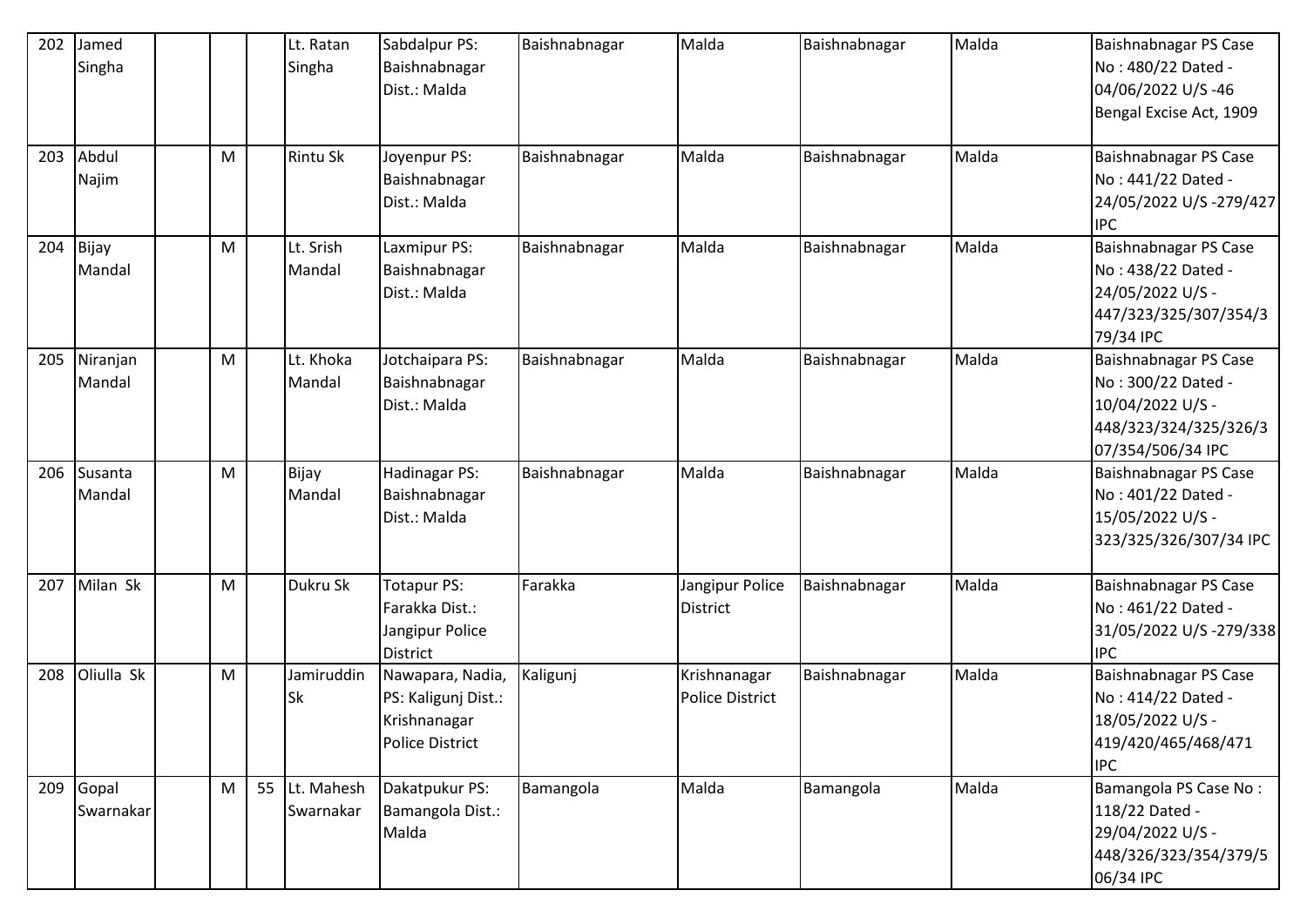| 210 | Subash<br>Roy              |                | M | 38     | Taranikanta<br>Roy                  | Beldanga PS:<br>Bamangola Dist.:<br>Malda                                 | Bamangola     | Malda | Bamangola     | Malda | Bamangola PS Case No:<br>127/22 Dated -<br>18/05/2022 U/S -<br>341/325/34 IPC                     |
|-----|----------------------------|----------------|---|--------|-------------------------------------|---------------------------------------------------------------------------|---------------|-------|---------------|-------|---------------------------------------------------------------------------------------------------|
| 211 | Taranikant<br>a Roy        |                | M |        | 57 Lt. Tarapada Beldanga PS:<br>Roy | Bamangola Dist.:<br>Malda                                                 | Bamangola     | Malda | Bamangola     | Malda | Bamangola PS Case No:<br>127/22 Dated -<br>18/05/2022 U/S -<br>341/325/34 IPC                     |
| 212 | Sujit<br>Mandal            |                | M | 22     | Krishan<br>Mandal                   | Mahendratola PS: Bhutni<br>Bhutni Dist.:<br>Malda                         |               | Malda | <b>Bhutni</b> | Malda | Bhutni PS Case No: 77/22<br>Dated - 16/05/2022 U/S -<br>363/365/34 IPC                            |
| 213 | Krishan<br>Mandal          |                | M | 51     | Lt. Premlal<br>Mandal               | Mahendratola PS: Bhutni<br>Bhutni Dist.:<br>Malda                         |               | Malda | <b>Bhutni</b> | Malda | Bhutni PS Case No: 77/22<br>Dated - 16/05/2022 U/S -<br>363/365/34 IPC                            |
| 214 | Biswadee<br>p Mandal t     | <b>Biswaji</b> | M | 34     | <b>Bidu</b>                         | Bidubhusha Mahanandapally<br>n Mandal @ PS: English bazar<br>Dist.: Malda | English bazar | Malda | English bazar | Malda | English bazar PS Case No:<br>847/22 Dated -<br>02/06/2022 U/S -<br>341/325/326/379/506/3<br>4 IPC |
| 215 | Kamal<br>Ghosh             |                | M | 33     | Biman Kr.<br>Ghosh                  | Railway Barrack<br>colony PS: English<br>bazar Dist.: Malda               | English bazar | Malda | English bazar | Malda | English bazar PS Case No:<br>847/22 Dated -<br>02/06/2022 U/S -<br>341/325/326/379/506/3<br>4 IPC |
| 216 | Bishnu<br>Sarkar           |                | M | 36     |                                     | Fekan Sarkar Bagbari Bandh<br>Road PS: English<br>bazar Dist.: Malda      | English bazar | Malda | English bazar | Malda | English bazar PS Case No:<br>868/22 Dated -<br>03/06/2022 U/S -<br>341/323/354/506 IPC            |
| 217 | Shib<br>Prosanna<br>Mandal |                | M | 27 Lt. | Bishnupada<br>Mandal                | Amrity Raigram<br>PS: English bazar<br>Dist.: Malda                       | English bazar | Malda | English bazar | Malda | English bazar PS Case No:<br>772/22 Dated -<br>18/05/2022 U/S -<br>279/304A IPC                   |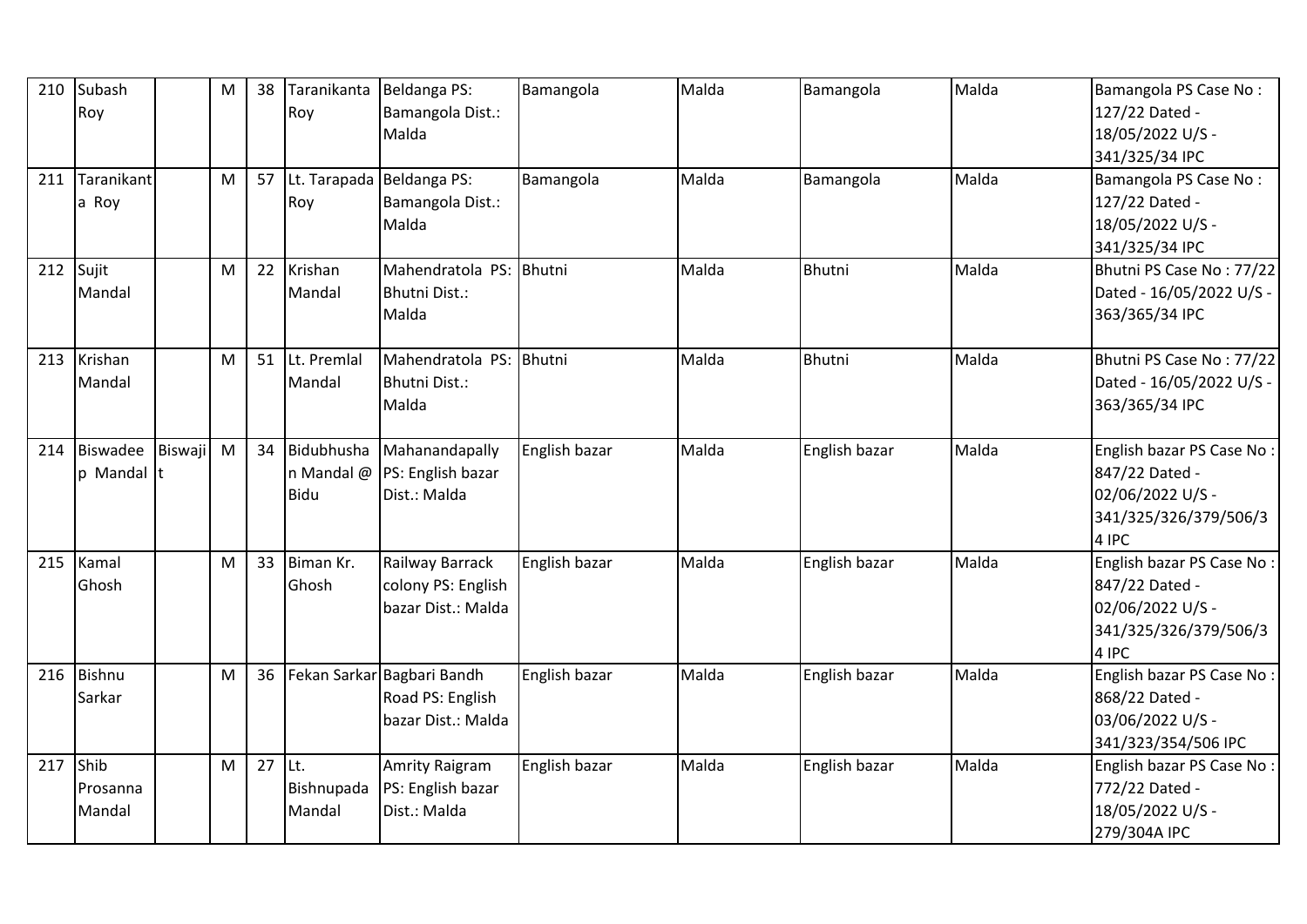| 218 | Ratan<br>Barman      | М | 48 | Late<br>Panchanan<br>Barman | Gour Road near<br>Malda Police Line,<br>PS-English Bazar,<br>Dist. Malda PS:<br>English bazar<br>women Dist.:<br>Malda | English bazar women | Malda                | English bazar | Malda | English bazar PS Case No:<br>870/22 Dated -<br>04/06/2022 U/S -46(A)<br>Bengal Excise Act, 1909            |
|-----|----------------------|---|----|-----------------------------|------------------------------------------------------------------------------------------------------------------------|---------------------|----------------------|---------------|-------|------------------------------------------------------------------------------------------------------------|
| 219 | Joydev<br>Das        | M | 43 | Late                        | Mahanandapally,<br>Kalipada Das PO. Jhaljhalia, PS-<br>English Bazar, Dist.<br>Malda PS: English<br>bazar Dist.: Malda | English bazar       | Malda                | English bazar | Malda | English bazar PS Case No:<br>871/22 Dated -<br>04/06/2022 U/S -46(A)<br>Bengal Excise Act, 1909            |
| 220 | Arif Sk              | M | 19 | Late Afrajul<br>Hoque       | Sujapur Chashpara Kaliachak<br>PS: Kaliachak Dist.:<br>Malda                                                           |                     | Malda                | English bazar | Malda | English bazar PS Case No:<br>877/22 Dated -<br>04/06/2022 U/S-399/402<br>IPC & 25/27/35 Arms<br>Act, 1959  |
| 221 | Sariful<br>Sarkar    |   | 32 |                             | Selim Sarkar Panchtara PS:<br><b>Gurap Dist.:</b><br><b>Hooghly Rural</b>                                              | Gurap               | <b>Hooghly Rural</b> | English bazar | Malda | English bazar PS Case No:<br>877/22 Dated -<br>04/06/2022 U/S-399/402<br>IPC & 25/27/35 Arms<br>Act, 1959  |
| 222 | Md Kalu<br><b>Sk</b> | M | 25 |                             | Md. Altao Sk Pathorghata, PS.<br>Matigara Dist.<br>Darjeeling PS:<br>Darjeeling Dist.:<br>Darjeeling                   | Darjeeling          | Darjeeling           | English bazar | Malda | English bazar PS Case No:<br>877/22 Dated -<br>04/06/2022 U/S-399/402<br>IPC & 25/27/35 Arms<br>Act, 1959  |
| 223 | Md Golam<br>Khan     | M | 33 | Late Ambaj<br>Khan          | <b>Bakhorpur PS:</b><br>Kaliachak Dist.:<br>Malda                                                                      | Kaliachak           | Malda                | English bazar | Malda | English bazar PS Case No:<br>877/22 Dated -<br>04/06/2022 U/S -399/402<br>IPC & 25/27/35 Arms<br>Act, 1959 |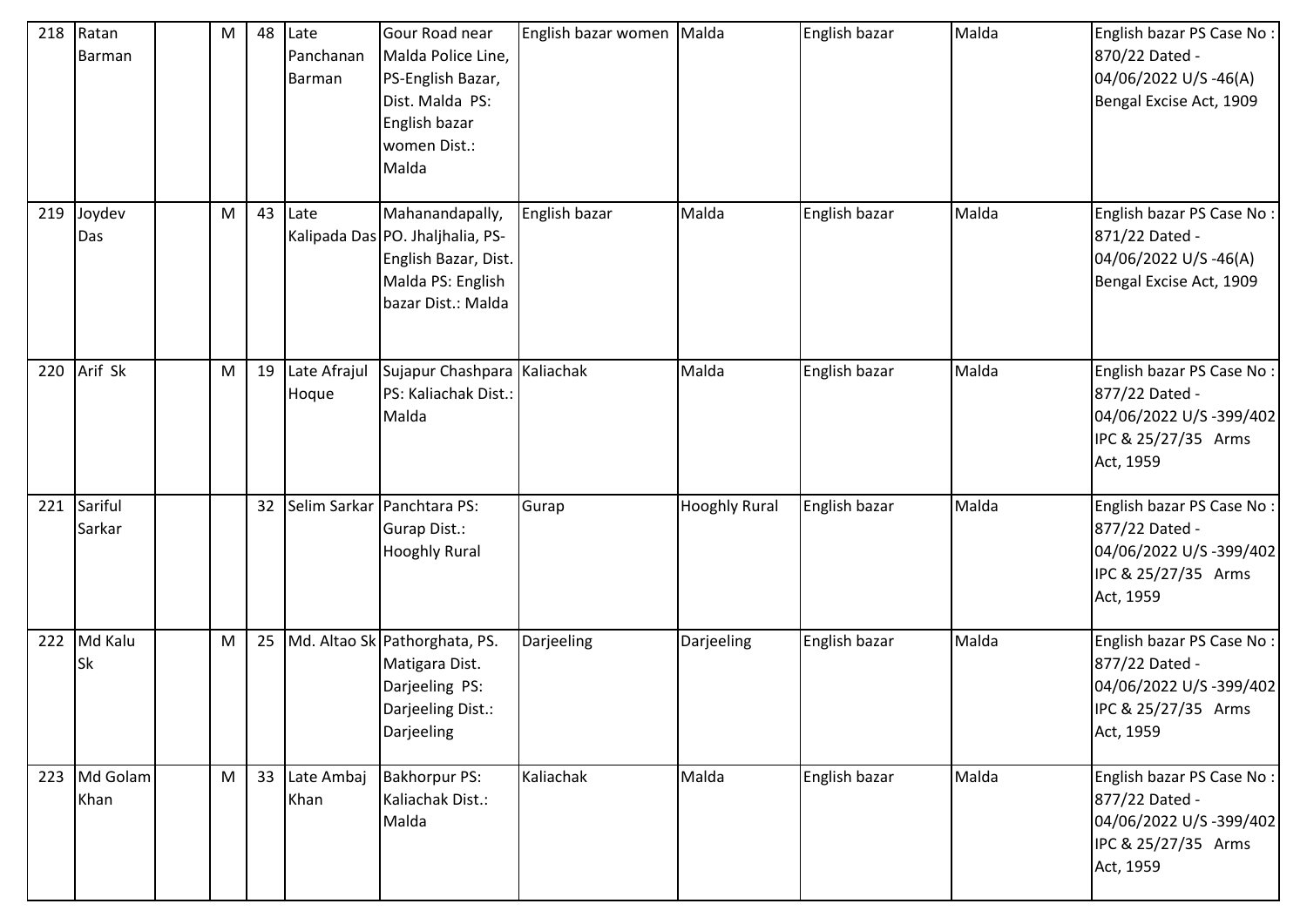| 224 | Kanai<br>Mohara       | M | 26 | Samir<br>Mahara           | Mathurapur,<br>Kaharpara PS:<br>Manickchak Dist.:<br>Malda                 | Manickchak    | Malda           | English bazar          | Malda | English bazar PS Case No:<br>877/22 Dated -<br>04/06/2022 U/S -399/402<br>IPC & 25/27/35 Arms<br>Act, 1959                            |
|-----|-----------------------|---|----|---------------------------|----------------------------------------------------------------------------|---------------|-----------------|------------------------|-------|---------------------------------------------------------------------------------------------------------------------------------------|
| 225 | Etak<br>Hembram       | M | 18 | Late Narul<br>Hembram     | Laxmipur, PS.<br>Ranga Jharkhand                                           |               | <b>Basirhat</b> | English bazar          | Malda | English bazar PS Case No:<br>877/22 Dated -<br>04/06/2022 U/S -399/402<br>IPC & 25/27/35 Arms<br>Act, 1959                            |
| 226 | Sanat<br><b>Bagdi</b> | M | 30 | Tanu Bagdi                | Goar Mahali, PO.<br>Mahadipur PS:<br>English bazar Dist.:<br>Malda         | English bazar | Malda           | English bazar          | Malda | English bazar PS Case No:<br>877/22 Dated -<br>04/06/2022 U/S -399/402<br>IPC & 25/27/35 Arms<br>Act, 1959                            |
| 227 | Sintu<br>Mandal       | M | 27 | Late<br>Gobinda<br>Mandal | Manikchak No. 02<br>Bridge PS:<br>Manickchak Dist.:<br>Malda               | Manickchak    | Malda           | English bazar          | Malda | English bazar PS Case No:<br>785/22 Dated -<br>20/05/2022 U/S-449/302<br><b>IPC</b>                                                   |
| 228 | Anowar<br><b>Sk</b>   | M | 38 | Lt.taleb Sk               | PS: English bazar<br>Dist.: Malda                                          | English bazar | Malda           | English bazar<br>women | Malda | English bazar women PS<br>Case No: 139/22 Dated -<br>03/06/2022 U/S -<br>498A/325/307/34 IPC &<br>3/4 Dowry Prohibition<br>Act, 1961Â |
| 229 | Dilip<br>Sarkar       | M | 42 | Balaram<br>Sarkar         | Moyna PS Gazole<br>District Malda PS:<br>Gajole Dist.: Malda               | Gajole        | Malda           | Gajole                 | Malda | Gajole PS Case No:<br>389/22 Dated -<br>26/05/2022 U/S -<br>498A/323/325/308/34<br>IPC & 04 of Dowry<br>Prohibition Act, 1961Â        |
| 230 | Nimai<br>Tudu         | M | 50 | Rameswor<br>Tudu          | Mission Jamdanga<br>PS Gazole District<br>Malda PS: Gajole<br>Dist.: Malda | Gajole        | Malda           | Gajole                 | Malda | Gajole PS Case No:<br>384/22 Dated -<br>23/05/2022 U/S -<br>448/325/308/354/427<br><b>IPC</b>                                         |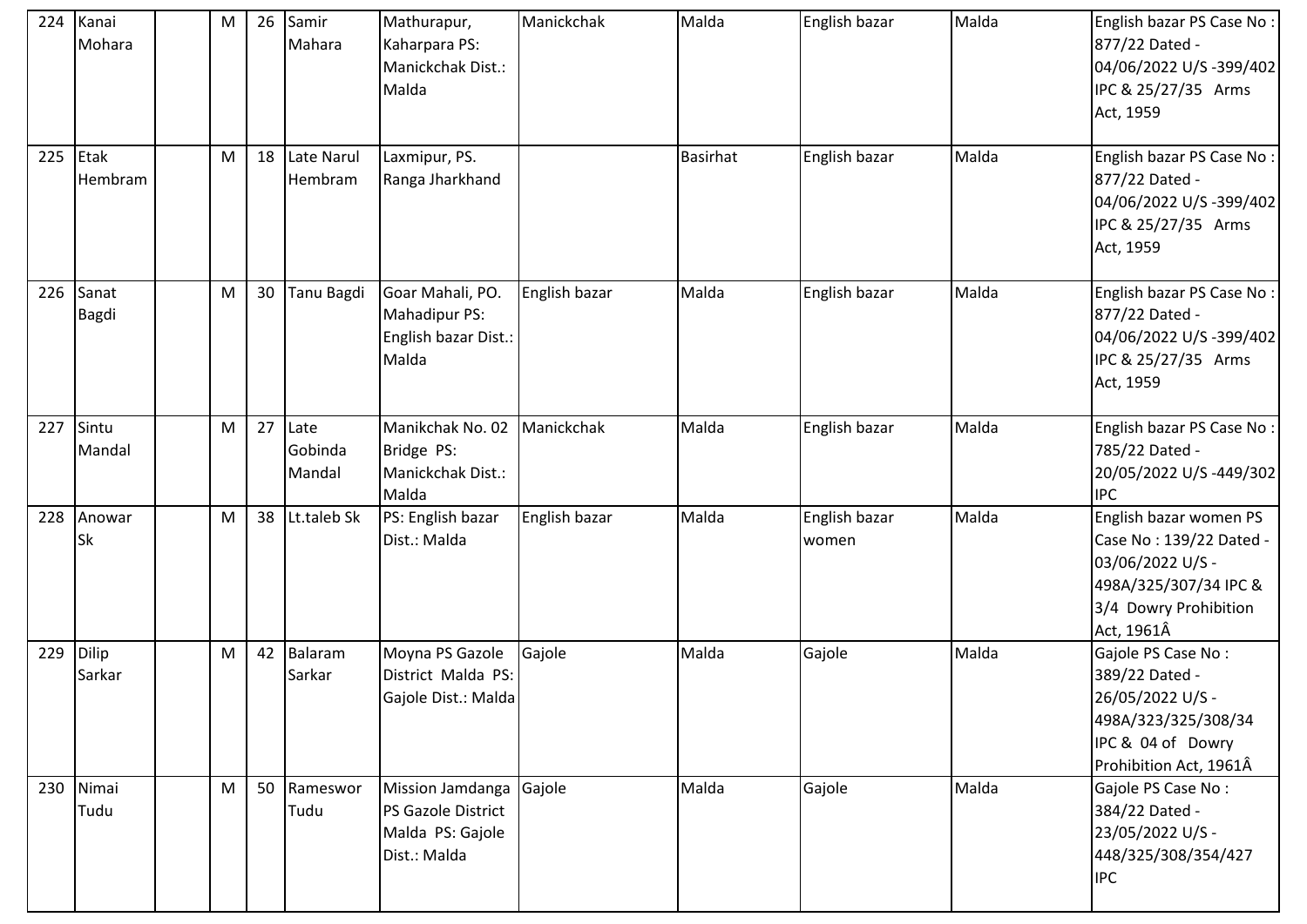| 231<br>232 | Jiaul<br>Hoque<br>Bifal<br>Mandal | M<br>M | 40<br>23 | Fosiruddin<br>Ahomed<br><b>Dines</b><br>Mandal | Thalipukur PS<br><b>Gazole District</b><br>Malda PS: Gajole<br>Dist.: Malda<br><b>Bilaikandar PS</b><br><b>Gazole District</b><br>Malda PS: Gajole<br>Dist.: Malda | Gajole<br>Gajole | Malda<br>Malda | Gajole<br>Gajole | Malda<br>Malda | Gajole PS Case No:<br>422/22 Dated -<br>04/06/2022 U/S-46<br>Bengal Excise Act, 1909<br>Gajole PS Case No:<br>424/22 Dated -<br>04/06/2022 U/S -25(1-<br>$B)(a)$ of Arms Act, 1959 |
|------------|-----------------------------------|--------|----------|------------------------------------------------|--------------------------------------------------------------------------------------------------------------------------------------------------------------------|------------------|----------------|------------------|----------------|------------------------------------------------------------------------------------------------------------------------------------------------------------------------------------|
| 233        | <b>Ainul Sk</b>                   | M      |          | Mofijuddin<br><b>Sk</b>                        | Dharara, PO-<br>Fatekhani, PS-<br>Kaliachak, Dist-<br>Malda PS:<br>Kaliachak Dist.:<br>Malda                                                                       | Kaliachak        | Malda          | Kaliachak        | Malda          | Kaliachak PS Case No:<br>591/22 Dated -<br>04/06/2022 U/S -<br>498(A)323/325/307/34<br><b>IPC</b>                                                                                  |
| 234        | Md Israil<br><b>Sk</b>            | M      |          | Amirul                                         | vill- Brahmattor,<br>Po- Choto Sujapur,<br>PS-Kaliachak,<br>Malda PS:<br>Kaliachak Dist.:<br>Malda                                                                 | Kaliachak        | Malda          | Kaliachak        | Malda          | Kaliachak PS Case No:<br>593/22 Dated -<br>04/06/2022 U/S -<br>379/411/413/414 IPC                                                                                                 |
| 235        | Soleman<br><b>Sk</b>              |        |          | Hazi<br>Giasuddin                              | Gharialichak, PS<br>Kaliachak Malda<br>PS: Kaliachak Dist.:<br>Malda                                                                                               | Kaliachak        | Malda          | Kaliachak        | Malda          | Kaliachak PS Case No:<br>594/22 Dated -<br>04/06/2022 U/S-25<br>Arms Act, 1959                                                                                                     |
| 236        | Ananda<br>Ghosh                   | M      |          | h Ghosh                                        | Dhiredranat Joteparam, PS<br>Kaliachak Malda<br>PS: Kaliachak Dist.:<br>Malda                                                                                      | Kaliachak        | Malda          | Kaliachak        | Malda          | Kaliachak PS Case No:<br>595/22 Dated -<br>04/06/2022 U/S -46(A)<br>Bengal Excise Act, 1909                                                                                        |
| 237        | Dilwar<br>Hossain                 | M      | 45       | Tafajjal<br>Hossain                            | Enayetpur PS:<br>Manickchak Dist.:<br>Malda                                                                                                                        | Manickchak       | Malda          | Manickchak       | Malda          | Manickchak PS Case No:<br>257/22 Dated -<br>01/06/2022 U/S -<br>447/341/325/326/379/5<br>06/34 IPC                                                                                 |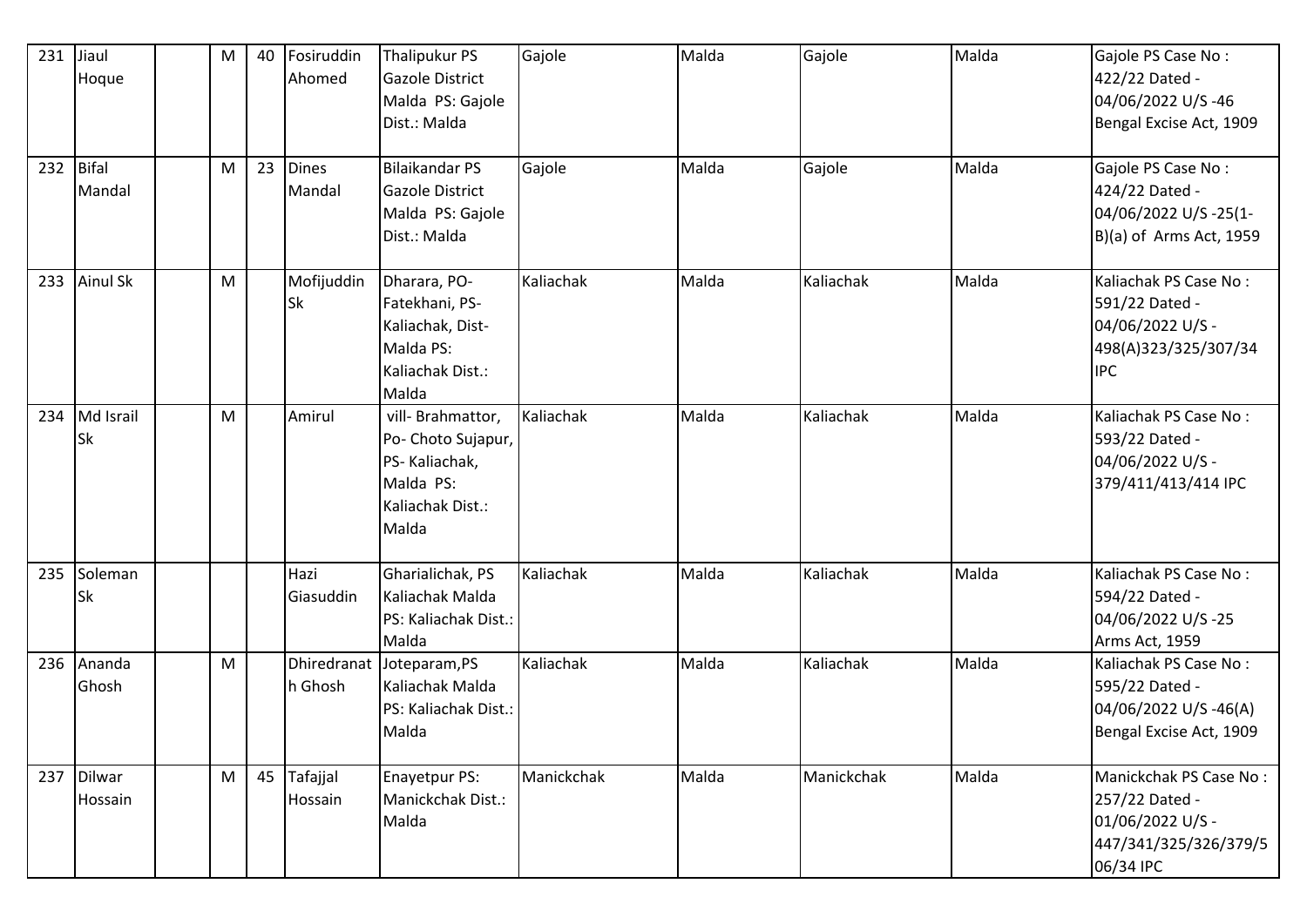| 238 | Md Rejaul Rejaul |        | M  | 31 | Saheb Ali | Jalalpur, PO-                | Manickchak    | Malda | Manickchak | Malda | Manickchak PS Case No:  |
|-----|------------------|--------|----|----|-----------|------------------------------|---------------|-------|------------|-------|-------------------------|
|     | Karim            | Karim  |    |    |           | Dallutola PS:                |               |       |            |       | 252/22 Dated -          |
|     |                  |        |    |    |           | Manickchak Dist.:            |               |       |            |       | 30/05/2022 U/S -        |
|     |                  |        |    |    |           | Malda                        |               |       |            |       | 342/326/307/34 IPC      |
| 239 | Ashik            | Asique | M  | 21 | Saheb Ali | Jalalpur, PO-                | Manickchak    | Malda | Manickchak | Malda | Manickchak PS Case No:  |
|     | Ekbal            | Ikbal  |    |    |           | Dallutola PS:                |               |       |            |       | 252/22 Dated -          |
|     |                  |        |    |    |           | Manickchak Dist.:            |               |       |            |       | 30/05/2022 U/S -        |
|     |                  |        |    |    |           | Malda                        |               |       |            |       | 342/326/307/34 IPC      |
| 240 | Bapi             |        | M  | 22 | Uattam    | Dharmutola Bandh Manickchak  |               | Malda | Manickchak | Malda | Manickchak PS Case No:  |
|     | Mandal           |        |    |    | Mandal    | PS: Manickchak               |               |       |            |       | 232/22 Dated -          |
|     |                  |        |    |    |           | Dist.: Malda                 |               |       |            |       | 18/05/2022 U/S -        |
|     |                  |        |    |    |           |                              |               |       |            |       | 498A/326/34 IPC & 3/4   |
|     |                  |        |    |    |           |                              |               |       |            |       | Dowry Prohibition Act,  |
|     |                  |        |    |    |           |                              |               |       |            |       | 1961Â                   |
| 241 | Indradeb         |        | M  |    |           | 40 Nirmal Saha Nimnagar, PO- | Manickchak    | Malda | Manickchak | Malda | Manickchak PS Case No:  |
|     | Saha             |        |    |    |           | Lalbathani PS:               |               |       |            |       | 250/22 Dated -          |
|     |                  |        |    |    |           | Manickchak Dist.:            |               |       |            |       | 28/05/2022 U/S -        |
|     |                  |        |    |    |           | Malda                        |               |       |            |       | 448/325/326/34 IPC      |
| 242 | Minu             |        | F. | 35 | Indradeb  | Nimnagar, PO-                | Manickchak    | Malda | Manickchak | Malda | Manickchak PS Case No:  |
|     | Saha             |        |    |    | Saha      | Lalbathani PS:               |               |       |            |       | 250/22 Dated -          |
|     |                  |        |    |    |           | Manickchak Dist.:            |               |       |            |       | 28/05/2022 U/S -        |
|     |                  |        |    |    |           | Malda                        |               |       |            |       | 448/325/326/34 IPC      |
| 243 | Prasanta         |        | M  | 28 | Ratan     | Meghutola PS:                | Mothabari     | Malda | Mothabari  | Malda | Mothabari PS Case No:   |
|     | Mandal           |        |    |    | Mandal    | Mothabari Dist.:             |               |       |            |       | 231/22 Dated -          |
|     |                  |        |    |    |           | Malda                        |               |       |            |       | 04/06/2022 U/S - 46     |
|     |                  |        |    |    |           |                              |               |       |            |       | Bengal Excise Act, 1909 |
|     |                  |        |    |    |           |                              |               |       |            |       |                         |
| 244 | Rintu            |        | M  | 32 | Lt. Helu  | Sattari PS: English          | English bazar | Malda | Mothabari  | Malda | Mothabari PS Case No:   |
|     | Sarkar           |        |    |    | Sarkar    | bazar Dist.: Malda           |               |       |            |       | 231/22 Dated -          |
|     |                  |        |    |    |           |                              |               |       |            |       | 04/06/2022 U/S - 46     |
|     |                  |        |    |    |           |                              |               |       |            |       | Bengal Excise Act, 1909 |
|     |                  |        |    |    |           |                              |               |       |            |       |                         |
| 245 | Subhas           |        | M  |    | Debnath   | Jamaipara                    | Mothabari     | Malda | Mothabari  | Malda | Mothabari PS Case No:   |
|     | Mandal           |        |    |    | Mandal    | Adarshabazar PS:             |               |       |            |       | 174/22 Dated -          |
|     |                  |        |    |    |           | Mothabari Dist.:             |               |       |            |       | 09/05/2022 U/S -        |
|     |                  |        |    |    |           | Malda                        |               |       |            |       | 498(A)/307/494 IPC &    |
|     |                  |        |    |    |           |                              |               |       |            |       | 3/4 Dowry Prohibition   |
|     |                  |        |    |    |           |                              |               |       |            |       | Act, 1961Â              |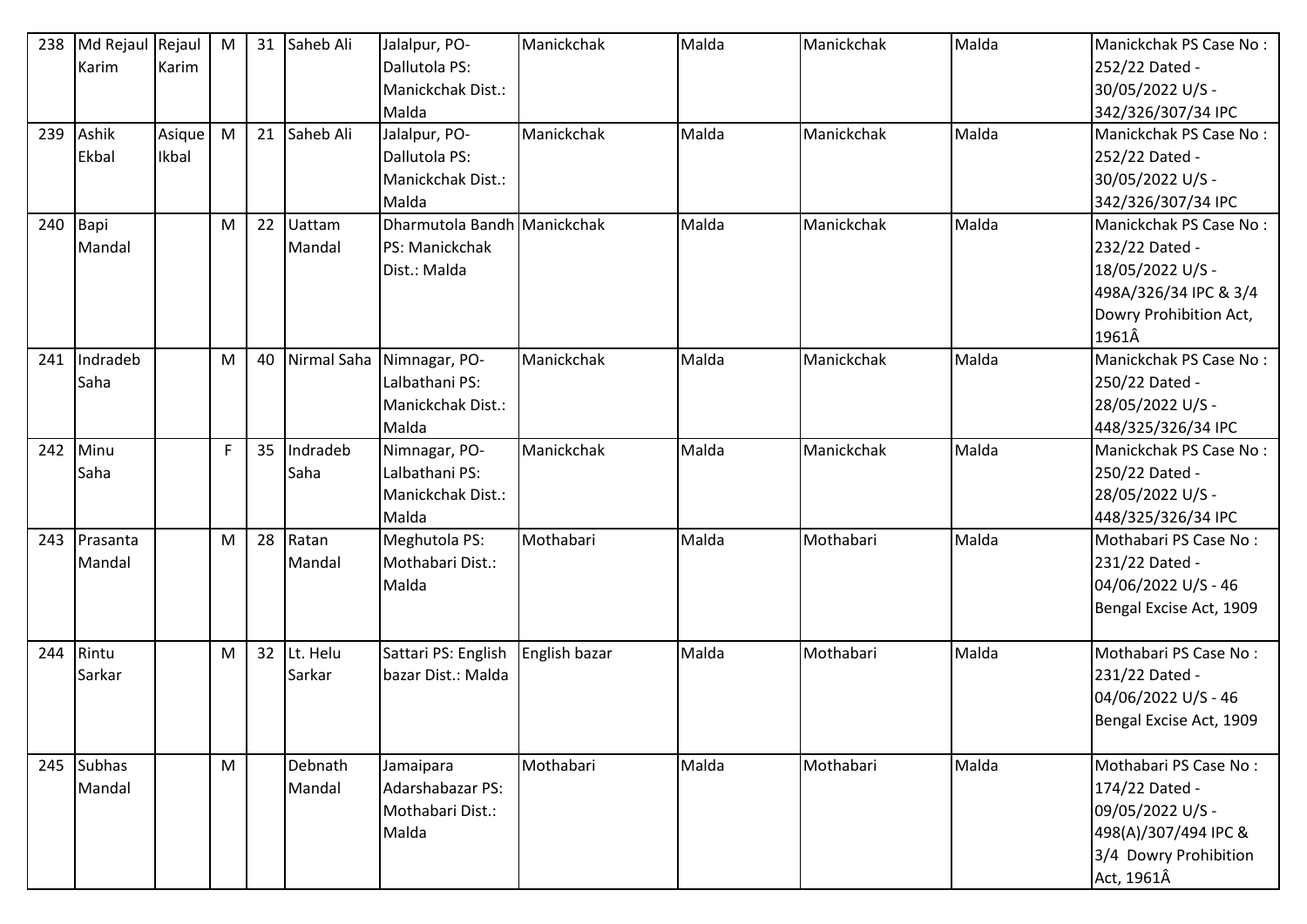| 246 | Ujjala   | F. |    | <b>Subhas</b> | Jamaipara,        | Mothabari | Malda | Mothabari | Malda | Mothabari PS Case No:  |
|-----|----------|----|----|---------------|-------------------|-----------|-------|-----------|-------|------------------------|
|     | Mandal   |    |    | Mandal        | Adarshabazar PS:  |           |       |           |       | 174/22 Dated -         |
|     |          |    |    |               | Mothabari Dist.:  |           |       |           |       | 09/05/2022 U/S -       |
|     |          |    |    |               | Malda             |           |       |           |       | 498(A)/307/494 IPC &   |
|     |          |    |    |               |                   |           |       |           |       | 3/4 Dowry Prohibition  |
|     |          |    |    |               |                   |           |       |           |       | Act, 1961Â             |
| 247 | Gayatree | F. |    | Ratan         | Jamaipara         | Mothabari | Malda | Mothabari | Malda | Mothabari PS Case No:  |
|     | Mandal   |    |    | Mandal        | Adarshabazar PS:  |           |       |           |       | 174/22 Dated -         |
|     |          |    |    |               | Mothabari Dist.:  |           |       |           |       | 09/05/2022 U/S -       |
|     |          |    |    |               | Malda             |           |       |           |       | 498(A)/307/494 IPC &   |
|     |          |    |    |               |                   |           |       |           |       | 3/4 Dowry Prohibition  |
|     |          |    |    |               |                   |           |       |           |       | Act, 1961Â             |
| 248 | Suresh   | M  |    | Nokul         | Dhelfora Jitnagar | Mothabari | Malda | Mothabari | Malda | Mothabari PS Case No:  |
|     | Mandal   |    |    | Mandal        | PS: Mothabari     |           |       |           |       | 174/22 Dated -         |
|     |          |    |    |               | Dist.: Malda      |           |       |           |       | 09/05/2022 U/S -       |
|     |          |    |    |               |                   |           |       |           |       | 498(A)/307/494 IPC &   |
|     |          |    |    |               |                   |           |       |           |       | 3/4 Dowry Prohibition  |
|     |          |    |    |               |                   |           |       |           |       | Act, 1961Â             |
| 249 | Nakul    | M  | 59 | Lt Dwijen     | Chhatian More,    | Oldmalda  | Malda | Oldmalda  | Malda | Oldmalda PS Case No:   |
|     | Mandal   |    |    | Mandal        | Mandalpara, PS &  |           |       |           |       | 189/22 Dated -         |
|     |          |    |    |               | Dist-Malda PS:    |           |       |           |       | 06/05/2022 U/S -       |
|     |          |    |    |               | Oldmalda Dist.:   |           |       |           |       | 341/325/308/379/34 IPC |
|     |          |    |    |               | Malda             |           |       |           |       |                        |
| 250 | Rajesh   | M  | 24 | Dasu          | Golghar, PO-      | Gajole    | Malda | Oldmalda  | Malda | Oldmalda PS Case No:   |
|     | Mandal   |    |    | Mandal        | Kutubsahar, PS-   |           |       |           |       | 204/22 Dated -         |
|     |          |    |    |               | Gazole, Dist-     |           |       |           |       | 19/05/2022 U/S -       |
|     |          |    |    |               | Malda PS: Gajole  |           |       |           |       | 341/325/308/379/34 IPC |
|     |          |    |    |               | Dist.: Malda      |           |       |           |       |                        |
| 251 | Bappa    | M  | 20 | Dasu          | Golghar, PO-      | Gajole    | Malda | Oldmalda  | Malda | Oldmalda PS Case No:   |
|     | Mandal   |    |    | Mandal        | Kutubsahar, PS-   |           |       |           |       | 204/22 Dated -         |
|     |          |    |    |               | Gazole, Dist-     |           |       |           |       | 19/05/2022 U/S -       |
|     |          |    |    |               | Malda PS: Gajole  |           |       |           |       | 341/325/308/379/34 IPC |
|     |          |    |    |               | Dist.: Malda      |           |       |           |       |                        |
| 252 | Dipak    | M  | 22 | Bibhishan     | Golghar, PO-      | Gajole    | Malda | Oldmalda  | Malda | Oldmalda PS Case No:   |
|     | Mandal   |    |    | Mandal        | Kutubsahar, PS-   |           |       |           |       | 204/22 Dated -         |
|     |          |    |    |               | Gazole, Dist-     |           |       |           |       | 19/05/2022 U/S -       |
|     |          |    |    |               | Malda PS: Gajole  |           |       |           |       | 341/325/308/379/34 IPC |
|     |          |    |    |               | Dist.: Malda      |           |       |           |       |                        |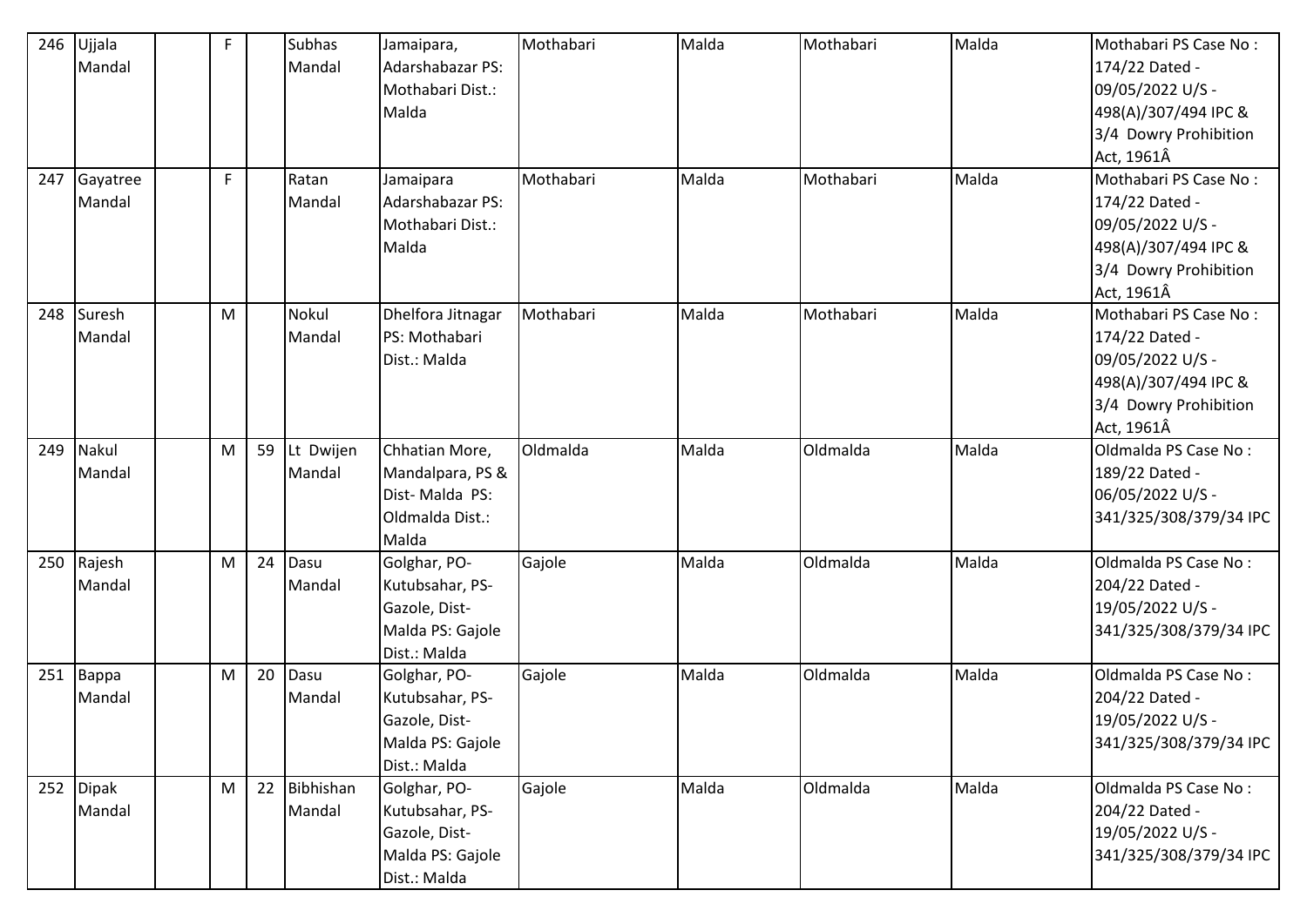| 253 | Swapan         |             | M         | 45 | Lt Surya         | Adina, PO-               | Gajole   | Malda       | Oldmalda | Malda       | Oldmalda PS Case No:     |
|-----|----------------|-------------|-----------|----|------------------|--------------------------|----------|-------------|----------|-------------|--------------------------|
|     | Ghosh          |             |           |    | Ghosh            | Alampur                  |          |             |          |             | 204/22 Dated -           |
|     |                |             |           |    |                  | Sibajinagar, PS-         |          |             |          |             | 19/05/2022 U/S -         |
|     |                |             |           |    |                  | Gazole, Dist-            |          |             |          |             | 341/325/308/379/34 IPC   |
|     |                |             |           |    |                  | Malda PS: Gajole         |          |             |          |             |                          |
|     |                |             |           |    |                  | Dist.: Malda             |          |             |          |             |                          |
| 254 | $\mathsf{Ram}$ |             | M         | 40 | Lt Jhaiton       | Dhoyadighi, PO-          | Gajole   | Malda       | Oldmalda | Malda       | Oldmalda PS Case No:     |
|     | Mandal         |             |           |    | Mandal           | Kutubsahar, PS-          |          |             |          |             | 204/22 Dated -           |
|     |                |             |           |    |                  | Gazole, Dist-            |          |             |          |             | 19/05/2022 U/S -         |
|     |                |             |           |    |                  | Malda PS: Gajole         |          |             |          |             | 341/325/308/379/34 IPC   |
|     |                |             |           |    |                  | Dist.: Malda             |          |             |          |             |                          |
| 255 | Sk Kurban      |             | M         | 25 | <b>Sk Enamul</b> | Gokulpur PS:             | Pukhuria | Malda       | Pukhuria | Malda       | Pukhuria PS Case No:     |
|     |                |             |           |    |                  | Pukhuria Dist.:          |          |             |          |             | 189/22 Dated -           |
|     |                |             |           |    |                  | Malda                    |          |             |          |             | 03/06/2022 U/S -         |
|     |                |             |           |    |                  |                          |          |             |          |             | 498(A)/307 IPC           |
| 256 | Dilu           |             | M         | 60 | Late Happu       | Kahala Binpara PS: Ratua |          | Malda       | Ratua    | Malda       | Ratua PS Case No:        |
|     | Mandal         |             |           |    | Mandal           | Ratua Dist.: Malda       |          |             |          |             | 286/22 Dated -           |
|     |                |             |           |    |                  |                          |          |             |          |             | 04/06/2022 U/S -46(b)    |
|     |                |             |           |    |                  |                          |          |             |          |             | Bengal Excise Act, 1909  |
|     |                |             |           |    |                  |                          |          |             |          |             |                          |
| 257 | Dilbar         | <b>Bagh</b> | ${\sf M}$ |    | S/O              | Dabkai, P.O              | Beldanga | Murshidabad | Beldanga | Murshidabad | Beldanga PS Case No:     |
|     | Hossain        | <b>Sk</b>   |           |    | Jamaluddin       | Karnasubarna, P.S        |          |             |          |             | 322/22 Dated -           |
|     |                |             |           |    | Sk @ Jamal       | Berhampore, Dist         |          |             |          |             | 04/06/2022 U/S -21(c)    |
|     |                |             |           |    |                  | Murshidabad PS:          |          |             |          |             | Narcotic Drugs and       |
|     |                |             |           |    |                  | Beldanga Dist.:          |          |             |          |             | Psychotropic Substances  |
|     |                |             |           |    |                  | Murshidabad              |          |             |          |             | Act, 1985                |
|     |                |             |           |    |                  |                          |          |             |          |             |                          |
|     |                |             |           |    |                  |                          |          |             |          |             |                          |
| 258 | Jaydeb         |             | M         |    | <b>Biren</b>     | <b>Bhadur Uttarpara</b>  | Beldanga | Murshidabad | Beldanga | Murshidabad | Beldanga PS Case No:     |
|     | Mondal         |             |           |    | Mondal           | PS: Beldanga Dist.:      |          |             |          |             | 341/22 U/S -             |
|     |                |             |           |    |                  | Murshidabad              |          |             |          |             |                          |
| 259 | Mithun         | Mithu       | M         |    | Farman Sk        | Beldanga                 | Beldanga | Murshidabad | Beldanga | Murshidabad | Beldanga PS Case No:     |
|     | Sk             |             |           |    |                  | Majhpara,PS              |          |             |          |             | 59/22 Dated -            |
|     |                |             |           |    |                  | <b>Beldanga Dist</b>     |          |             |          |             | 08/02/2022 U/S-399/402   |
|     |                |             |           |    |                  | Murshidabad PS:          |          |             |          |             | IPC & 25(i)(a) Arms Act, |
|     |                |             |           |    |                  | Beldanga Dist.:          |          |             |          |             | 1959                     |
|     |                |             |           |    |                  | Murshidabad              |          |             |          |             |                          |
|     |                |             |           |    |                  |                          |          |             |          |             |                          |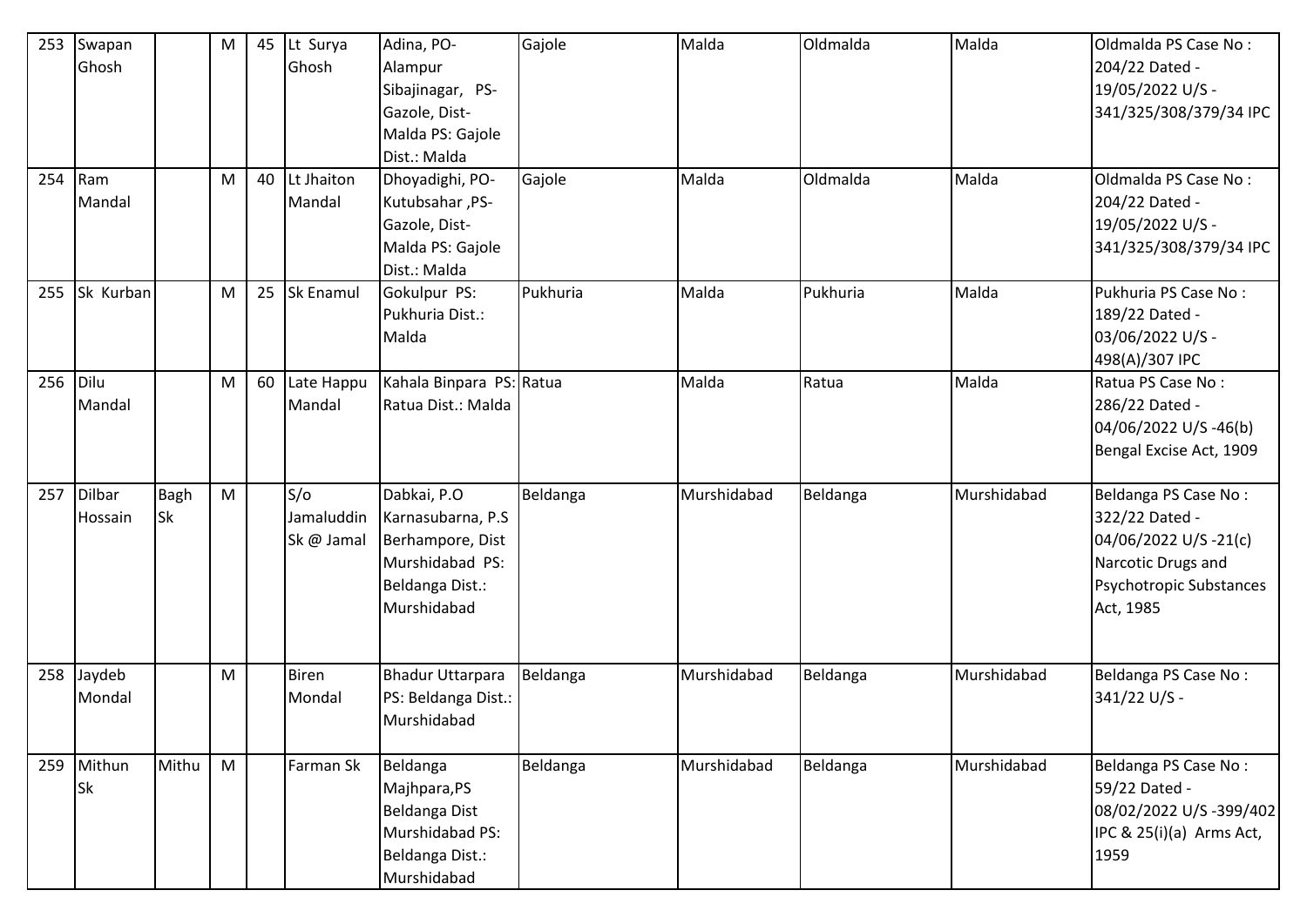| 260 | Biswanath<br>Ghosh       | M |    | Lt. Nepal<br>Ghosh | Dr. Sundar Gopal<br>Dhar Lane, P.O-<br>Khagra, PS-<br>Berhampore, Dist-<br>Murshidabad PS:<br>Berhampore Dist.:<br>Murshidabad | Berhampore   | Murshidabad | Berhampore   | Murshidabad | Berhampore PS Case No:<br>474/22 Dated -<br>14/04/2022 U/S-379 IPC                                                                          |
|-----|--------------------------|---|----|--------------------|--------------------------------------------------------------------------------------------------------------------------------|--------------|-------------|--------------|-------------|---------------------------------------------------------------------------------------------------------------------------------------------|
| 261 | Hosen Ali                | M | 50 | Late Dalim<br>Sk   | Palasbati PS:<br>Bhagawangola<br>Dist.: Murshidabad                                                                            | Bhagawangola | Murshidabad | Bhagawangola | Murshidabad | Bhagawangola PS Case<br>No: 391/22 Dated -<br>04/06/2022 U/S -3/4 The<br><b>West Bengal Gambling</b><br>and Prize Competitions<br>Act, 1957 |
| 262 | Najrul Sk                |   | 49 |                    | Mukarem Sk Hossainnagar PS:<br>Bhagawangola<br>Dist.: Murshidabad                                                              | Bhagawangola | Murshidabad | Bhagawangola | Murshidabad | Bhagawangola PS Case<br>No: 391/22 Dated -<br>04/06/2022 U/S -3/4 The<br><b>West Bengal Gambling</b><br>and Prize Competitions<br>Act, 1957 |
| 263 | Selim Sk                 |   | 35 | Najrul Sk          | Belia Kuchgeria PS: Bhagawangola<br>Bhagawangola<br>Dist.: Murshidabad                                                         |              | Murshidabad | Bhagawangola | Murshidabad | Bhagawangola PS Case<br>No: 391/22 Dated -<br>04/06/2022 U/S -3/4 The<br><b>West Bengal Gambling</b><br>and Prize Competitions<br>Act, 1957 |
|     | 264 Soleman<br><b>Sk</b> |   |    | 25 Isha Sk         | <b>Bhandara PS:</b><br>Murshidabad Dist.:<br>Murshidabad                                                                       | Murshidabad  | Murshidabad | Bhagawangola | Murshidabad | Bhagawangola PS Case<br>No: 391/22 Dated -<br>04/06/2022 U/S -3/4 The<br><b>West Bengal Gambling</b><br>and Prize Competitions<br>Act, 1957 |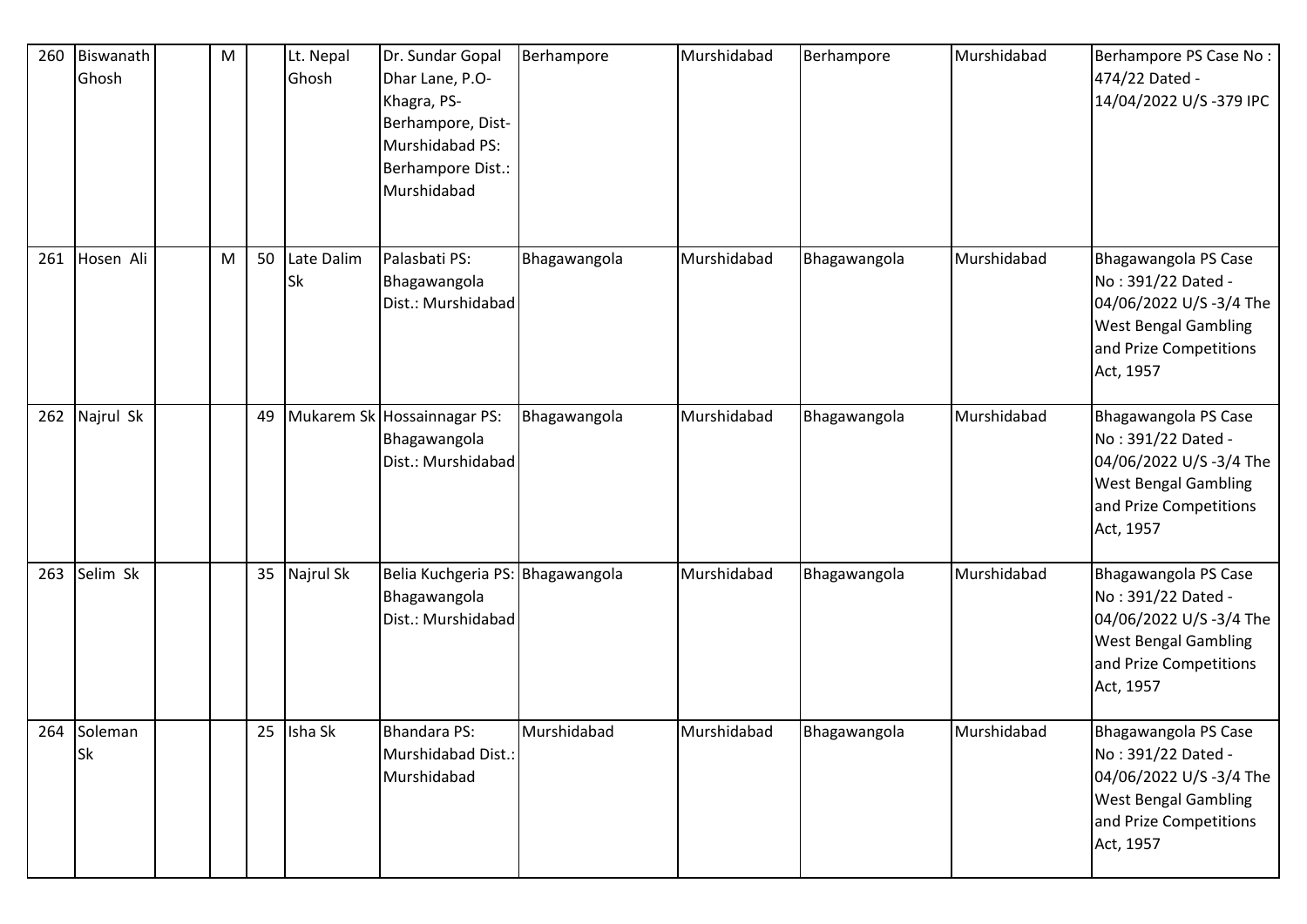| 265 | Arijul Sk                  |   | 48 |                         | Lt Yeanus Sk Bhandara PS:<br>Ranitala Dist.:<br>Murshidabad         | Ranitala | Murshidabad | Bhagawangola | Murshidabad | Bhagawangola PS Case<br>No: 391/22 Dated -<br>04/06/2022 U/S -3/4 The<br><b>West Bengal Gambling</b><br>and Prize Competitions<br>Act, 1957 |
|-----|----------------------------|---|----|-------------------------|---------------------------------------------------------------------|----------|-------------|--------------|-------------|---------------------------------------------------------------------------------------------------------------------------------------------|
| 266 | Muosum<br><b>Sk</b>        | M | 52 | Late Hamid<br>Sk        | Jiaganj PS: Jiaganj<br>Dist.: Murshidabad                           | Jiaganj  | Murshidabad | Bhagawangola | Murshidabad | Bhagawangola PS Case<br>No: 391/22 Dated -<br>04/06/2022 U/S -3/4 The<br><b>West Bengal Gambling</b><br>and Prize Competitions<br>Act, 1957 |
| 267 | Rajjak Sk                  | M | 35 |                         | Late Dulal Sk Jiaganj PS: Jiaganj<br>Dist.: Murshidabad             | Jiaganj  | Murshidabad | Bhagawangola | Murshidabad | Bhagawangola PS Case<br>No: 391/22 Dated -<br>04/06/2022 U/S -3/4 The<br><b>West Bengal Gambling</b><br>and Prize Competitions<br>Act, 1957 |
| 268 | Samsul<br>Alom             | M | 27 | Late Kalam<br><b>Sk</b> | Ramchandmati PS: Bhagawangola<br>Bhagawangola<br>Dist.: Murshidabad |          | Murshidabad | Bhagawangola | Murshidabad | Bhagawangola PS Case<br>No: 368/22 Dated -<br>23/05/2022 U/S -<br>363/365/34 IPC                                                            |
| 269 | Rakesh<br>Sonar            | M | 33 | Siuji Sonar             | Jiaganj Fultala PS:<br>Jiaganj Dist.:<br>Murshidabad                | Jiaganj  | Murshidabad | Bhagawangola | Murshidabad | Bhagawangola PS Case<br>No: 368/22 Dated -<br>23/05/2022 U/S -<br>363/365/34 IPC                                                            |
| 270 | Alomgir<br><b>Sk</b>       | M | 27 | Mithu Sk                | Ramchandmati PS: Bhagawangola<br>Bhagawangola<br>Dist.: Murshidabad |          | Murshidabad | Bhagawangola | Murshidabad | Bhagawangola PS Case<br>No: 368/22 Dated -<br>23/05/2022 U/S -<br>363/365/34 IPC                                                            |
|     | 271 Rakibilla<br><b>Sk</b> | M | 29 | Dulal Sk                | Bausi PS: Lalgola<br>Dist.: Murshidabad                             | Lalgola  | Murshidabad | Bhagawangola | Murshidabad | Bhagawangola PS Case<br>No: 368/22 Dated -<br>23/05/2022 U/S -<br>363/365/34 IPC                                                            |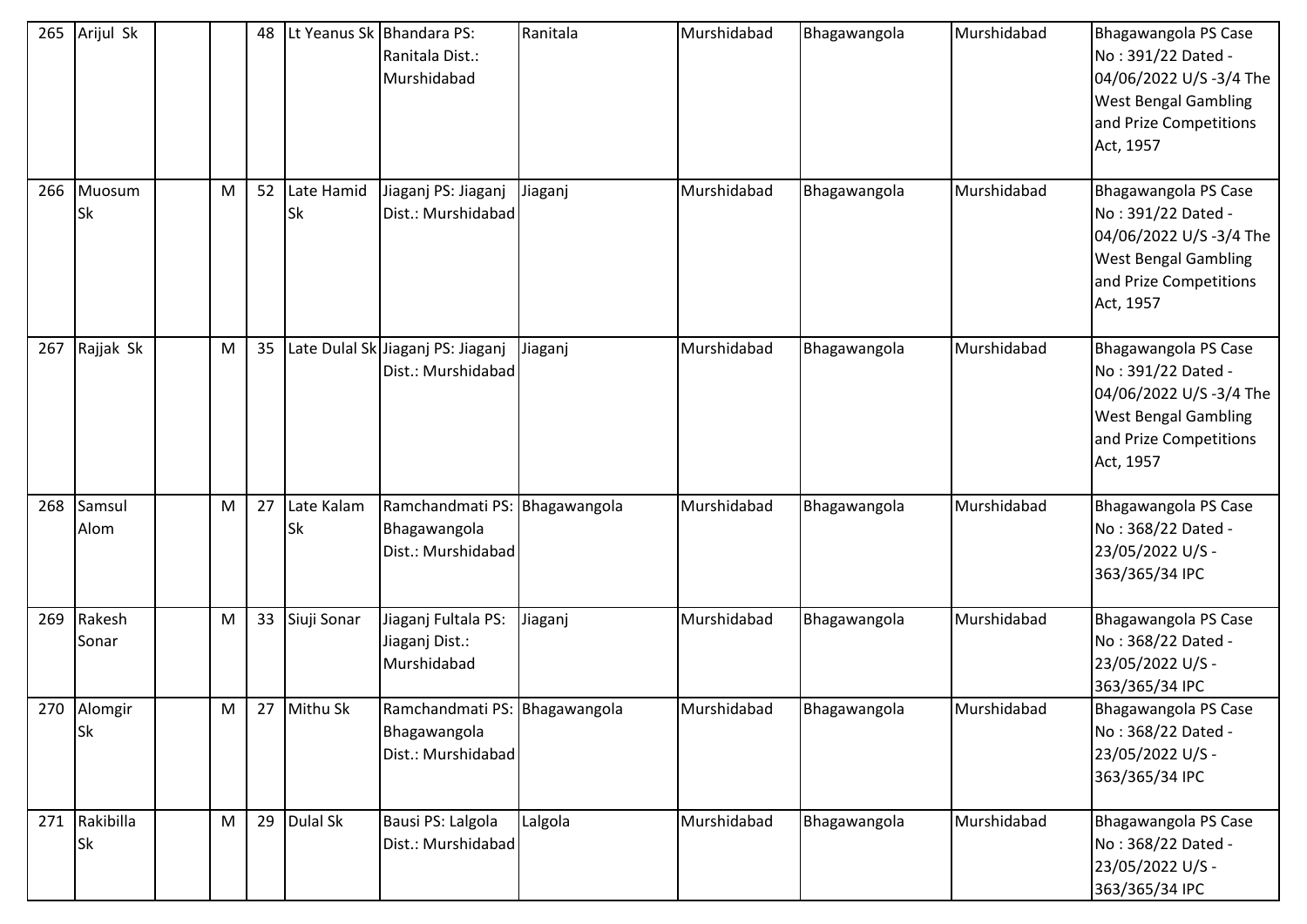| 272 | Goutam<br>Majhi         |       | M         |    | Lt Mahadeb<br>Majhi                  | Maltipara PS:<br><b>Bharatpur Dist.:</b><br>Murshidabad | Bharatpur     | Murshidabad | Bharatpur     | Murshidabad | <b>Bharatpur PS Case No:</b><br>176/22 Dated -<br>04/06/2022 U/S-46A (C)<br>Bengal Excise Act, 1909 |
|-----|-------------------------|-------|-----------|----|--------------------------------------|---------------------------------------------------------|---------------|-------------|---------------|-------------|-----------------------------------------------------------------------------------------------------|
| 273 | Jonai Sk                |       | M         |    | O Lt Hana Sk Bindarpur<br>@ Hanar Sk | Dangapara PS:<br><b>Bharatpur Dist.:</b><br>Murshidabad | Bharatpur     | Murshidabad | Bharatpur     | Murshidabad | <b>Bharatpur PS Case No:</b><br>128/22 Dated -<br>01/05/2022 U/S -<br>341/324/307/34 IPC            |
| 274 | Masum<br>Sk             | Sahin | ${\sf M}$ | 25 | Sherful<br>Islam                     | Kaitha PS: Burwan<br>Dist.: Murshidabad                 | <b>Burwan</b> | Murshidabad | <b>Burwan</b> | Murshidabad | Burwan PS Case No:<br>165/22 Dated -<br>04/06/2022 U/S -<br>498A/307323/325/34 IPC                  |
| 275 | Moidul<br>Mondal        |       | M         | 35 | Golam<br>Haidar                      | Laskarpur PS:<br>Domkal Dist.:<br>Murshidabad           | Domkal        | Murshidabad | Domkal        | Murshidabad | Domkal PS Case No:<br>305/22 Dated -<br>18/05/2022 U/S -<br>448/325/308/354/34 IPC                  |
| 276 | Abdul<br>Alim<br>Mondal |       | M         | 30 | Faku<br>Mondal                       | Kupila, PS:<br>Domkal Dist.:<br>Murshidabad             | Domkal        | Murshidabad | Domkal        | Murshidabad | Domkal PS Case No:<br>333/22 Dated -<br>03/06/2022 U/S -<br>498A/326/307/34 IPC                     |
| 277 | Kartick<br>Mal          |       | M         | 42 | S/o Bisu Mal Jamalpur PS:            | Hariharpara Dist.:<br>Murshidabad                       | Hariharpara   | Murshidabad | Hariharpara   | Murshidabad | Hariharpara PS Case No:<br>239/22 Dated -<br>04/06/2022 U/S-46A(C)<br><b>IPC</b>                    |
| 278 | Sariful Sk              |       |           |    | Mohabat<br>Islam                     | PS: Ranitala Dist.:<br>Murshidabad                      | Ranitala      | Murshidabad | Islampore     | Murshidabad | Islampore PS Case No:<br>211/22 Dated -<br>12/05/2022 U/S-399/402<br><b>IPC</b>                     |
| 279 | Amir Sk                 |       |           |    | Muntaj Sk                            | PS: Ranitala Dist.:<br>Murshidabad                      | Ranitala      | Murshidabad | Islampore     | Murshidabad | Islampore PS Case No:<br>211/22 Dated -<br>12/05/2022 U/S-399/402<br><b>IPC</b>                     |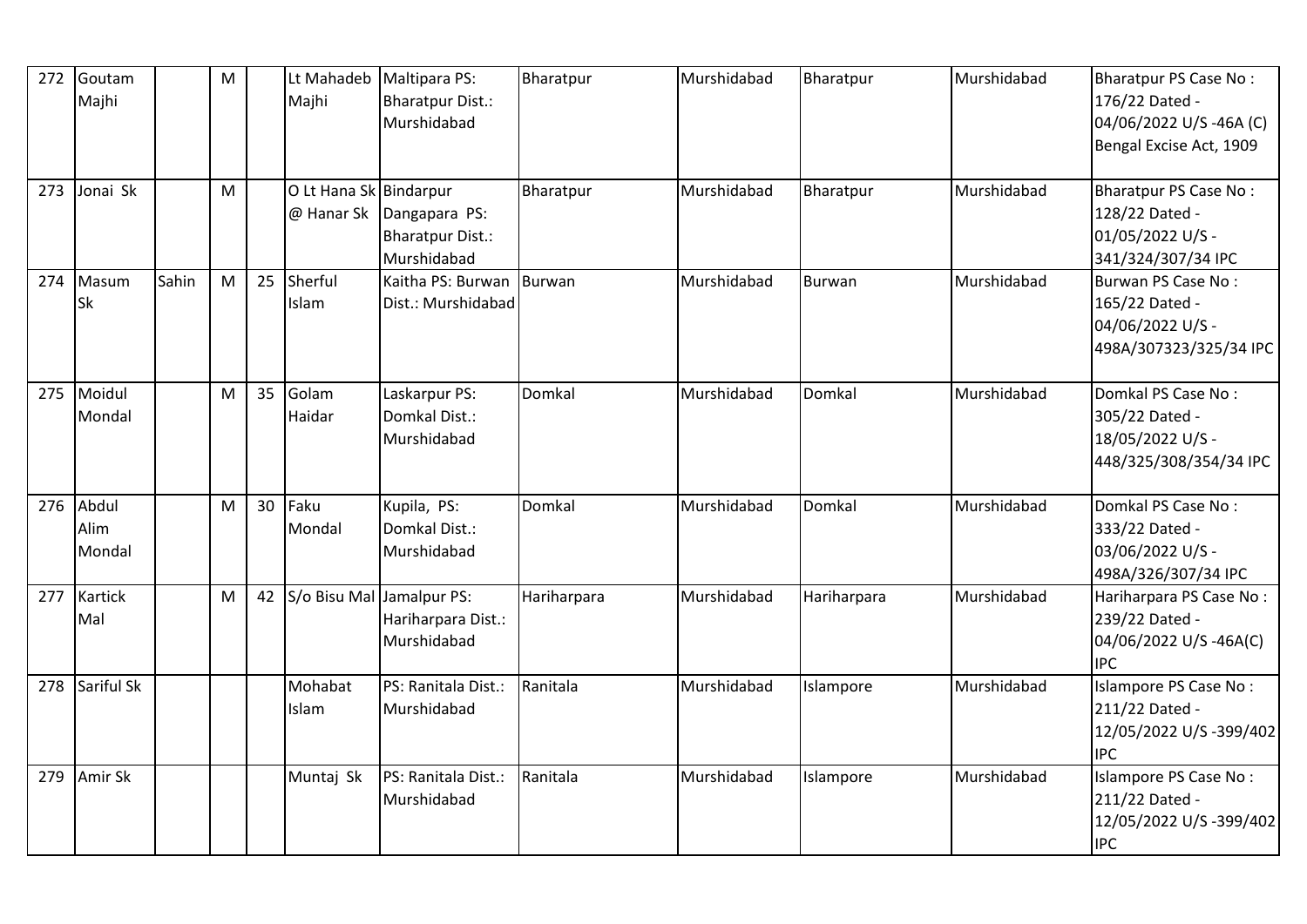| 280 | Selim Sk  |   |    | Ali Hossain       | PS: Islampore       | Islampore | Murshidabad | Islampore | Murshidabad | Islampore PS Case No:    |
|-----|-----------|---|----|-------------------|---------------------|-----------|-------------|-----------|-------------|--------------------------|
|     |           |   |    | Mondal            | Dist.: Murshidabad  |           |             |           |             | 239/22 Dated -           |
|     |           |   |    |                   |                     |           |             |           |             | 01/06/2022 U/S -         |
|     |           |   |    |                   |                     |           |             |           |             | 498A/323/325/506/34      |
|     |           |   |    |                   |                     |           |             |           |             | IPC & 3/4 Dowry          |
|     |           |   |    |                   |                     |           |             |           |             | Prohibition Act, 1961Â   |
| 281 | Dijen     |   |    | Dinabandhu        | PS: Islampore       | Islampore | Murshidabad | Islampore | Murshidabad | Islampore PS Case No:    |
|     | Karmakar  |   |    | Karmakar          | Dist.: Murshidabad  |           |             |           |             | 249/22 Dated -           |
|     |           |   |    |                   |                     |           |             |           |             | 03/06/2022 U/S -         |
|     |           |   |    |                   |                     |           |             |           |             | 341/323/325/307/427/5    |
|     |           |   |    |                   |                     |           |             |           |             | 06/3 IPC                 |
| 282 | Sanjoy    |   |    | Dinabandhu        | PS: Islampore       | Islampore | Murshidabad | Islampore | Murshidabad | Islampore PS Case No:    |
|     | Karmakar  |   |    | Karmakar          | Dist.: Murshidabad  |           |             |           |             | 249/22 Dated -           |
|     |           |   |    |                   |                     |           |             |           |             | 03/06/2022 U/S -         |
|     |           |   |    |                   |                     |           |             |           |             | 341/323/325/307/427/5    |
|     |           |   |    |                   |                     |           |             |           |             | 06/3 IPC                 |
| 283 | Indu      |   |    | <b>Babulal</b>    | PS: Islampore       | Islampore | Murshidabad | Islampore | Murshidabad | Islampore PS Case No:    |
|     | Bhusan    |   |    | Mondal            | Dist.: Murshidabad  |           |             |           |             | 251/22 Dated -           |
|     | Mondal    |   |    |                   |                     |           |             |           |             | 04/06/2022 U/S-46        |
|     |           |   |    |                   |                     |           |             |           |             | Bengal Excise Act, 1909  |
|     |           |   |    |                   |                     |           |             |           |             |                          |
| 284 | Daudibrah | M |    | Altab Sk          | <b>Hosnabad PS:</b> | Ranitala  | Murshidabad | Jiaganj   | Murshidabad | Jiaganj PS Case No:      |
|     | im Sk     |   |    |                   | Ranitala Dist.:     |           |             |           |             | 149/22 Dated -           |
|     |           |   |    |                   | Murshidabad         |           |             |           |             | 04/06/2022 U/S-399/402   |
|     |           |   |    |                   |                     |           |             |           |             | <b>IPC</b>               |
| 285 | Nasim Sk  |   | 23 | Khasbar Sk        | Hosnabad PS:        | Ranitala  | Murshidabad | Jiaganj   | Murshidabad | Jiaganj PS Case No:      |
|     |           |   |    |                   | Ranitala Dist.:     |           |             |           |             | 149/22 Dated -           |
|     |           |   |    |                   | Murshidabad         |           |             |           |             | 04/06/2022 U/S-399/402   |
|     |           |   |    |                   |                     |           |             |           |             | <b>IPC</b>               |
| 286 | Lenin Sk  |   |    | <b>Minarul Sk</b> | Jibonpur Daspara    | Ranitala  | Murshidabad | Jiaganj   | Murshidabad | Jiaganj PS Case No:      |
|     |           |   |    |                   | PS: Ranitala Dist.: |           |             |           |             | 149/22 Dated -           |
|     |           |   |    |                   | Murshidabad         |           |             |           |             | 04/06/2022 U/S-399/402   |
|     |           |   |    |                   |                     |           |             |           |             | <b>IPC</b>               |
| 287 | Asrof Sk  | M |    | 28 Ajaul Sk       | Hatpara PS: Kandi   | Kandi     | Murshidabad | Kandi     | Murshidabad | Kandi PS Case No:        |
|     |           |   |    |                   | Dist.: Murshidabad  |           |             |           |             | 166/22 Dated -           |
|     |           |   |    |                   |                     |           |             |           |             | 30/03/2022 U/S -399/402  |
|     |           |   |    |                   |                     |           |             |           |             | IPC & 25(i)(a) Arms Act, |
|     |           |   |    |                   |                     |           |             |           |             | 1959                     |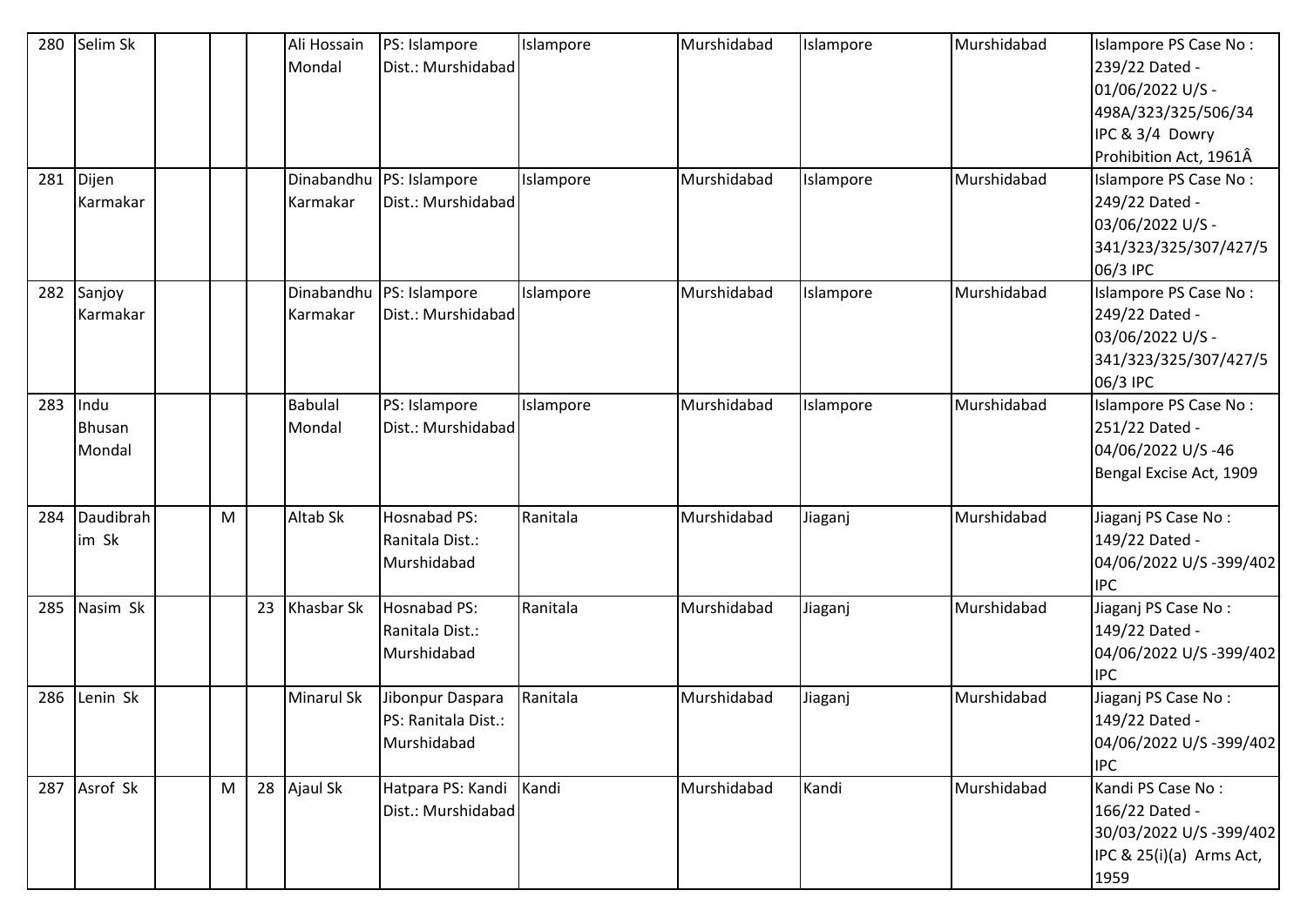| 288 | Provat      |               | M | 26 |                  | Nikhil Mistri Pachundi PS:   | Ketugram | Purba Burdwan | Kandi       | Murshidabad | Kandi PS Case No:       |
|-----|-------------|---------------|---|----|------------------|------------------------------|----------|---------------|-------------|-------------|-------------------------|
|     | Mistri      |               |   |    |                  | Ketugram Dist.:              |          |               |             |             | 301/22 Dated -          |
|     |             |               |   |    |                  | Purba Burdwan                |          |               |             |             | 04/06/2022 U/S-279/338  |
|     |             |               |   |    |                  |                              |          |               |             |             | <b>IPC</b>              |
| 289 | Piara Sk    | Piar Sk       | M | 24 | Golap Sk         | Uttar Gopinathpur   Khargram |          | Murshidabad   | Khargram    | Murshidabad | Khargram PS Case No:    |
|     |             | @             |   |    |                  | PS: Khargram Dist.:          |          |               |             |             | 220/22 Dated -          |
|     |             | Salam         |   |    |                  | Murshidabad                  |          |               |             |             | 03/06/2022 U/S -        |
|     |             | at Sk         |   |    |                  |                              |          |               |             |             | 447/341/325/307/302/3   |
|     |             |               |   |    |                  |                              |          |               |             |             | 4 IPC                   |
| 290 | Doliyara    |               | F | 50 |                  | Abdul Malek Teghoriapara PS: | Lalgola  | Murshidabad   | Lalgola     | Murshidabad | Lalgola PS Case No:     |
|     | <b>Bibi</b> |               |   |    |                  | Lalgola Dist.:               |          |               |             |             | 185/22 Dated -          |
|     |             |               |   |    |                  | Murshidabad                  |          |               |             |             | 04/06/2022 U/S -        |
|     |             |               |   |    |                  |                              |          |               |             |             | 21(C)/29 Narcotic Drugs |
|     |             |               |   |    |                  |                              |          |               |             |             | and Psychotropic        |
|     |             |               |   |    |                  |                              |          |               |             |             | Substances Act, 1985    |
| 291 | Anikul      | Manik         | M | 35 |                  | Abdul Rajjak Ashariadaha PS: | Lalgola  | Murshidabad   | Lalgola     | Murshidabad | Lalgola PS Case No:     |
|     | Hoque       |               |   |    |                  | Lalgola Dist.:               |          |               |             |             | 185/22 Dated -          |
|     |             |               |   |    |                  | Murshidabad                  |          |               |             |             | 04/06/2022 U/S -        |
|     |             |               |   |    |                  |                              |          |               |             |             | 21(C)/29 Narcotic Drugs |
|     |             |               |   |    |                  |                              |          |               |             |             | and Psychotropic        |
|     |             |               |   |    |                  |                              |          |               |             |             | Substances Act, 1985    |
|     |             |               |   |    |                  |                              |          |               |             |             |                         |
| 292 | Idrish Ali  |               | M | 32 | <b>Ismail Sk</b> | Mukandabagh PS: Jiaganj      |          | Murshidabad   | Murshidabad | Murshidabad | Murshidabad PS Case No  |
|     |             |               |   |    |                  | Jiaganj Dist.:               |          |               |             |             | 313/22 Dated -          |
|     |             |               |   |    |                  | Murshidabad                  |          |               |             |             | 04/06/2022 U/S-448/354  |
|     |             |               |   |    |                  |                              |          |               |             |             | <b>IPC</b>              |
| 293 | Saton       | <b>Bantha</b> | M |    | Lt. Sudhir       | Khenkul PS:                  | Nabagram | Murshidabad   | Nabagram    | Murshidabad | Nabagram PS Case No:    |
|     | Hazra       |               |   |    | Hazra            | Nabagram Dist.:              |          |               |             |             | 191/22 Dated -          |
|     |             |               |   |    |                  | Murshidabad                  |          |               |             |             | 04/06/2022 U/S-46A BE   |
|     |             |               |   |    |                  |                              |          |               |             |             | Bengal Excise Act, 1909 |
|     |             |               |   |    |                  |                              |          |               |             |             |                         |
| 294 | Tapan       |               | M |    | Lt. Madan        | Khenkul PS:                  | Nabagram | Murshidabad   | Nabagram    | Murshidabad | Nabagram PS Case No:    |
|     | Das         |               |   |    | Das              | Nabagram Dist.:              |          |               |             |             | 191/22 Dated -          |
|     |             |               |   |    |                  | Murshidabad                  |          |               |             |             | 04/06/2022 U/S-46A BE   |
|     |             |               |   |    |                  |                              |          |               |             |             | Bengal Excise Act, 1909 |
|     |             |               |   |    |                  |                              |          |               |             |             |                         |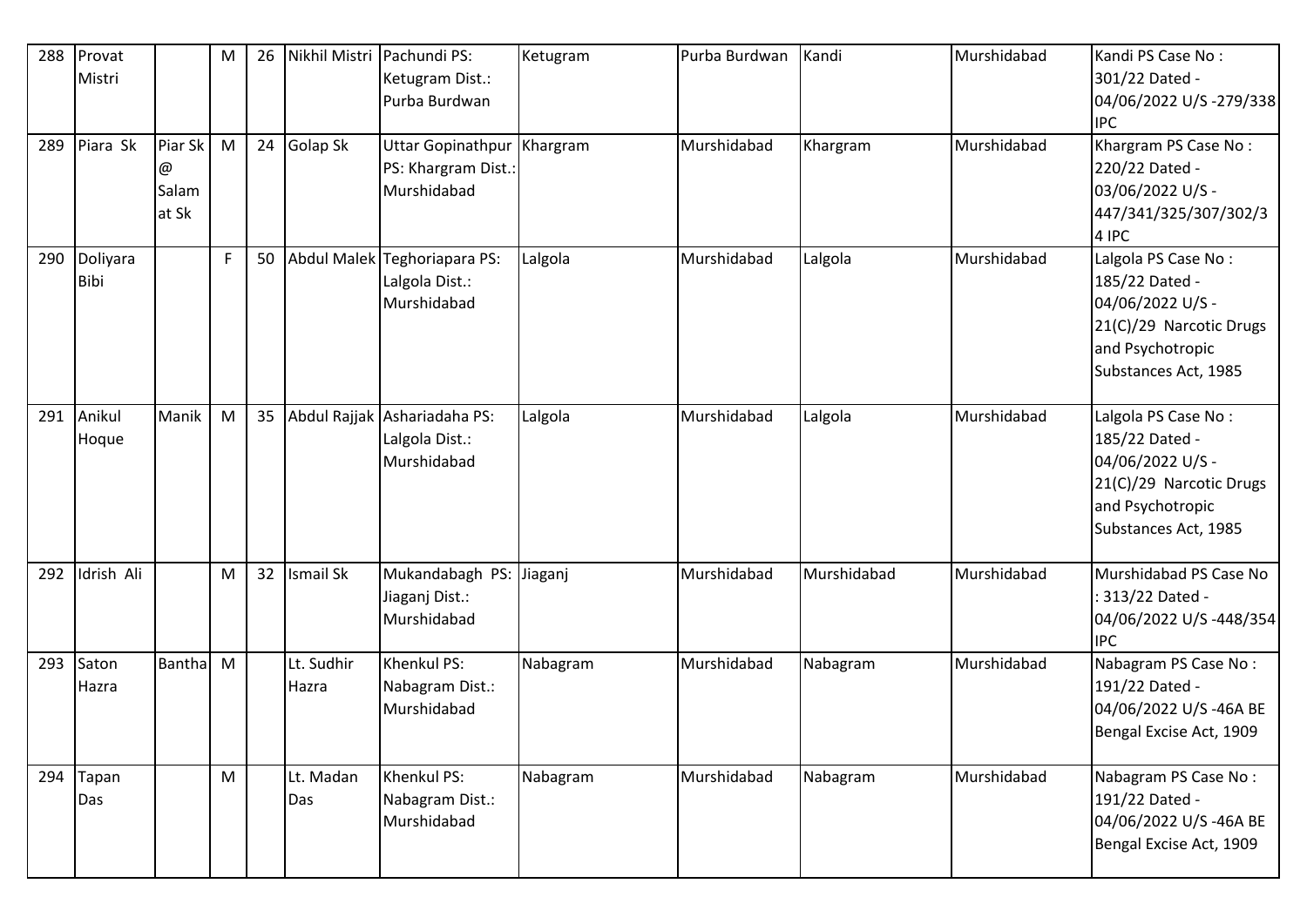| 295 | Rakesh<br>Tudu       | M |    | Lt. Dhiren<br>Tudu        | Chanak PS:<br>Nabagram Dist.:<br>Murshidabad                   | Nabagram    | Murshidabad | Nabagram  | Murshidabad | Nabagram PS Case No:<br>185/22 Dated -<br>28/05/2022 U/S -399/402<br><b>IPC</b>                                                                               |
|-----|----------------------|---|----|---------------------------|----------------------------------------------------------------|-------------|-------------|-----------|-------------|---------------------------------------------------------------------------------------------------------------------------------------------------------------|
| 296 | Ujjwal Sk            | M |    | Sk                        | Lt. Fulchand Sayedpur PS:<br>Nabagram Dist.:<br>Murshidabad    | Nabagram    | Murshidabad | Nabagram  | Murshidabad | Nabagram PS Case No:<br>184/22 Dated -<br>27/05/2022 U/S -<br>323/325/308/34 IPC                                                                              |
| 297 | Alok<br>Mondal       | M | 26 | Sadhu<br>Charan<br>Mondal | Char Durgapur PS: Raninagar<br>Raninagar Dist.:<br>Murshidabad |             | Murshidabad | Raninagar | Murshidabad | Raninagar PS Case No:<br>207/22 Dated -<br>04/06/2022 U/S -<br>498A/323/325/34 IPC &<br>3/4 Dowry Prohibition<br>Act, 1961Â                                   |
| 298 | Entajul<br>Haque     | M | 42 | Lt Jafar Sk               | Rakhaldashpur PS: Raninagar<br>Raninagar Dist.:<br>Murshidabad |             | Murshidabad | Raninagar | Murshidabad | Raninagar PS Case No:<br>506/22 U/S -                                                                                                                         |
| 299 | Jiarul<br>Islam      | M | 21 | Entajul<br>Haque          | Rakhaldashpur Raninagar<br>PS: Raninagar<br>Dist.: Murshidabad |             | Murshidabad | Raninagar | Murshidabad | Raninagar PS Case No:<br>204/22 Dated -<br>02/06/2022 U/S -<br>448/323/354/506/34 IPC                                                                         |
| 300 | Shibsanka<br>r Ghosh | M | 34 | Rames Ch.<br>Ghosh        | Golabbag PS:<br>Murshidabad Dist.:<br>Murshidabad              | Murshidabad | Murshidabad | Ranitala  | Murshidabad | Ranitala PS Case No:<br>220/22 Dated -<br>29/05/2022 U/S-379 IPC                                                                                              |
| 301 | Md Year<br>Mogni     | M | 34 | Tayeb Sk                  | Goraipur PS:<br>Islampore Dist.:<br>Murshidabad                | Islampore   | Murshidabad | Ranitala  | Murshidabad | Ranitala PS Case No:<br>231/22 Dated -<br>03/06/2022 U/S -<br>341/323/506 IPC & 10<br>The Protection of children<br>from sexual offences<br>Act, 2012 (POCSO) |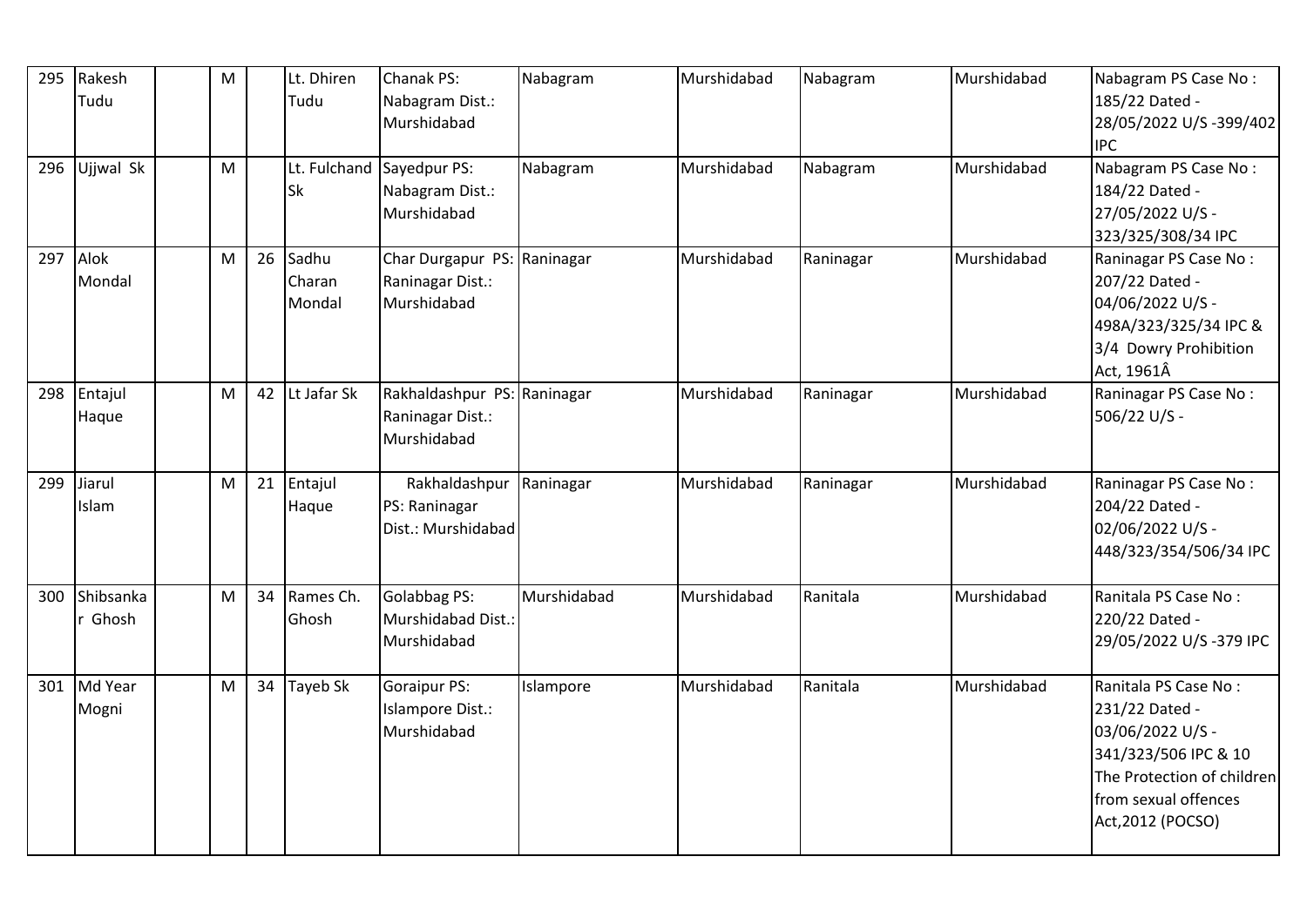| 302<br>303 | <b>Bijoy Das</b><br>Nanda<br>Dulal Dey |                                   | M<br>M | 32 | Narayan Das OF<br>Lt Giridhari<br>Dey | BAROMAHANPUR<br>PS: Belda Dist.:<br>Paschim<br>Mednipore<br><b>Bhalki PS:</b><br>Gurguripal Dist.:<br>Paschim<br>Mednipore | Belda<br>Gurguripal | Paschim<br>Mednipore<br>Paschim<br>Mednipore | Belda<br>Gurguripal | Paschim<br>Mednipore<br>Paschim<br>Mednipore | Belda PS Case No:<br>153/22 Dated -<br>20/04/2022 U/S -<br>498A/302/506/34 IPC &<br>3/4 Dowry Prohibition<br>Act, 1961Â<br><b>Gurguripal PS Case No:</b><br>102/22 Dated -<br>04/06/2022 U/S -354 IPC<br>& 8 The Protection of<br>children from sexual<br>offences Act, 2012 |
|------------|----------------------------------------|-----------------------------------|--------|----|---------------------------------------|----------------------------------------------------------------------------------------------------------------------------|---------------------|----------------------------------------------|---------------------|----------------------------------------------|------------------------------------------------------------------------------------------------------------------------------------------------------------------------------------------------------------------------------------------------------------------------------|
| 304        | Sanjoy<br>Dolui                        |                                   | M      |    | Haren Dolui                           | Gotgera, PS-<br>Keshpur, Dist-<br>Paschim<br>Medinipur. PS:<br>Keshpur Dist.:<br>Paschim<br>Mednipore                      | Keshpur             | Paschim<br>Mednipore                         | Keshpur             | Paschim<br>Mednipore                         | (POCSO)<br>Keshpur PS Case No:<br>122/22 Dated -<br>03/06/2022 U/S -<br>448/376/325/307/506<br><b>IPC</b>                                                                                                                                                                    |
| 305        | Rajesh<br>Jaiswal                      |                                   |        | 47 | Lt. Ashok<br>Jaiswal                  | of Inda<br>Bhawanipur, PS:<br>Kharagpore town<br>Dist.: Paschim<br>Mednipore                                               | Kharagpore town     | Paschim<br>Mednipore                         | Kharagpore town     | Paschim<br>Mednipore                         | Kharagpore town PS Case<br>No: 91/22 Dated -<br>26/02/2022 U/S-380 IPC                                                                                                                                                                                                       |
| 306        | Pappu<br>Saroj                         | @<br>Akash                        |        | 22 | Lt. Manoj<br>Kumar                    | of Inda Dhobi Para   Kharagpore town<br>PS: Kharagpore<br>town Dist.:<br>Paschim<br>Mednipore                              |                     | Paschim<br>Mednipore                         | Kharagpore town     | Paschim<br>Mednipore                         | Kharagpore town PS Case<br>No: 91/22 Dated -<br>26/02/2022 U/S-380 IPC                                                                                                                                                                                                       |
| 307        | Sk Raju                                | $^\text{\textregistered}$<br>Raju |        |    | 34 Lt. Sk Salim                       | of New Bus Stand,<br>Ward No. 22 PS:<br>Kharagpore town<br>Dist.: Paschim<br>Mednipore                                     | Kharagpore town     | Paschim<br>Mednipore                         | Kharagpore town     | Paschim<br>Mednipore                         | Kharagpore town PS Case<br>No: 325/22 Dated -<br>04/06/2022 U/S -399/402<br><b>IPC</b>                                                                                                                                                                                       |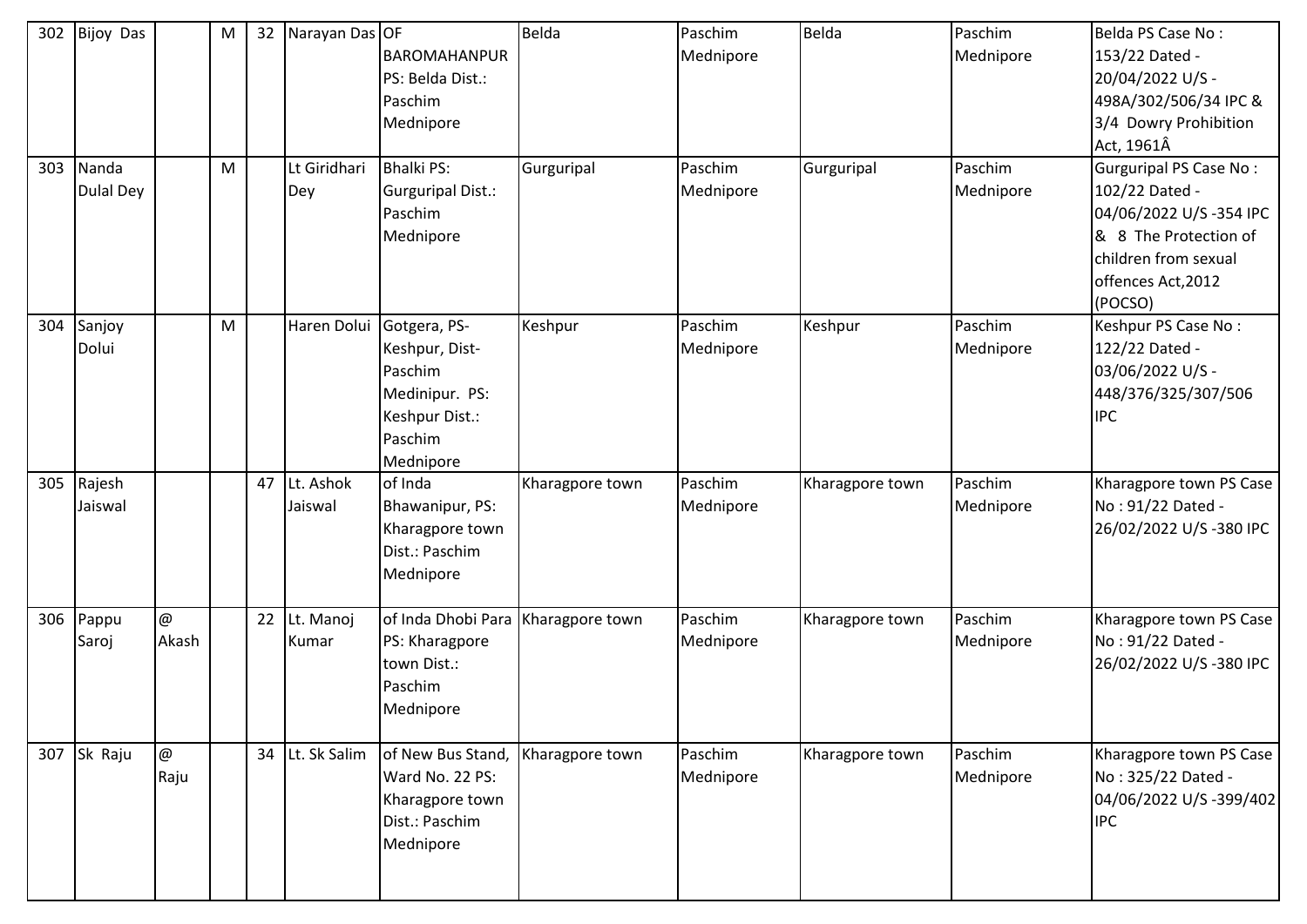| 308 | Sk Mohit<br>Khan |                                    | 37 | Lt. Nabir<br>Khan         | of Panchberia<br>Rehaman Nagar,<br>Ward No 4 PS:<br>Kharagpore town<br>Dist.: Paschim                        | Kharagpore town | Paschim<br>Mednipore | Kharagpore town | Paschim<br>Mednipore | Kharagpore town PS Case<br>No: 325/22 Dated -<br>04/06/2022 U/S-399/402<br><b>IPC</b>  |
|-----|------------------|------------------------------------|----|---------------------------|--------------------------------------------------------------------------------------------------------------|-----------------|----------------------|-----------------|----------------------|----------------------------------------------------------------------------------------|
| 309 | Aktar<br>Khan    |                                    | 40 | Khan                      | Mednipore<br>Lt. Sekhabat of Panchberia,<br>Ward No. 4 PS:<br>Kharagpore town<br>Dist.: Paschim<br>Mednipore | Kharagpore town | Paschim<br>Mednipore | Kharagpore town | Paschim<br>Mednipore | Kharagpore town PS Case<br>No: 325/22 Dated -<br>04/06/2022 U/S-399/402<br><b>IPC</b>  |
| 310 | Sk Sonu          |                                    | 26 | Lt. Sk.<br>Liyakat        | of Panchberia Idga Kharagpore town<br>Chawk PS:<br>Kharagpore town<br>Dist.: Paschim<br>Mednipore            |                 | Paschim<br>Mednipore | Kharagpore town | Paschim<br>Mednipore | Kharagpore town PS Case<br>No: 325/22 Dated -<br>04/06/2022 U/S-399/402<br><b>IPC</b>  |
| 311 | Sambhu<br>Bahadu |                                    | 45 | Lt. Bir<br><b>Bahadur</b> | of New<br>Settlement, Ward<br>No. 17 PS:<br>Kharagpore town<br>Dist.: Paschim<br>Mednipore                   | Kharagpore town | Paschim<br>Mednipore | Kharagpore town | Paschim<br>Mednipore | Kharagpore town PS Case<br>No: 325/22 Dated -<br>04/06/2022 U/S-399/402<br><b>IPC</b>  |
| 312 | Sk Mosaf         | $\circledR$<br>Musha<br>@<br>Pacha | 44 | Lt. Sk.<br>Alamuddin      | of Panchberia,<br>Ward No. 4 PS:<br>Kharagpore town<br>Dist.: Paschim<br>Mednipore                           | Kharagpore town | Paschim<br>Mednipore | Kharagpore town | Paschim<br>Mednipore | Kharagpore town PS Case<br>No: 325/22 Dated -<br>04/06/2022 U/S-399/402<br><b>IPC</b>  |
| 313 | Sk Aimat         |                                    |    | 20 Lt. Sk Firoj           | of Balubasti<br>Rahaman Nagar<br>PS: Kharagpore<br>town Dist.:<br>Paschim<br>Mednipore                       | Kharagpore town | Paschim<br>Mednipore | Kharagpore town | Paschim<br>Mednipore | Kharagpore town PS Case<br>No: 325/22 Dated -<br>04/06/2022 U/S -399/402<br><b>IPC</b> |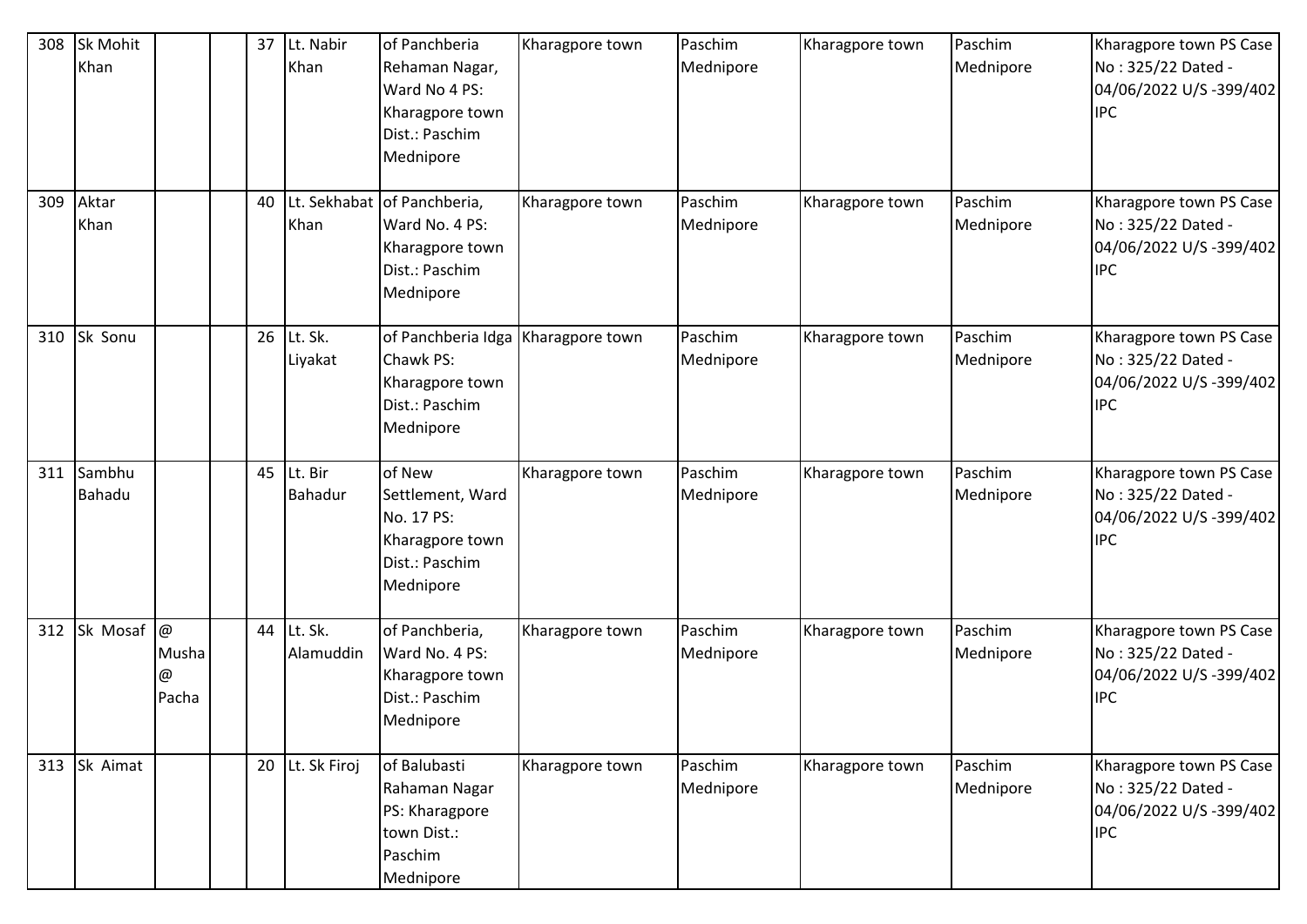| 314 | Riyajul<br>Kazi        |               | 26              | Jamu Kazi                   | of Panchberia Idga   Kharagpore town<br>Chawk PS:<br>Kharagpore town<br>Dist.: Paschim<br>Mednipore |                 | Paschim<br>Mednipore | Kharagpore town | Paschim<br>Mednipore | Kharagpore town PS Case<br>No: 325/22 Dated -<br>04/06/2022 U/S -399/402<br><b>IPC</b>                                                                              |
|-----|------------------------|---------------|-----------------|-----------------------------|-----------------------------------------------------------------------------------------------------|-----------------|----------------------|-----------------|----------------------|---------------------------------------------------------------------------------------------------------------------------------------------------------------------|
| 315 | Arjun<br>Rana          | @ Aju<br>Rana | 30 <sup>°</sup> | Biswanath<br>Rana           | of Srikrishnapur,<br>Ward No. 07 PS:<br>Kharagpore town<br>Dist.: Paschim<br>Mednipore              | Kharagpore town | Paschim<br>Mednipore | Kharagpore town | Paschim<br>Mednipore | Kharagpore town PS Case<br>No: 317/22 Dated -<br>03/06/2022 U/S -<br>325/323/506 IPC & 24<br>Maintenance and Welfare<br>of Parents and Senior<br>Citizens Act, 2007 |
| 316 | Jitendra<br>Nath Tudu  |               | 39              | h Tudu                      | Suvendranat of Kharida, Ward<br>No. 08 PS:<br>Kharagpore town<br>Dist.: Paschim<br>Mednipore        | Kharagpore town | Paschim<br>Mednipore | Kharagpore town | Paschim<br>Mednipore | Kharagpore town PS Case<br>No: 321/22 Dated -<br>03/06/2022 U/S-323/506<br>IPC & 24 Maintenance<br>and Welfare of Parents<br>and Senior Citizens Act,<br>2007       |
| 317 | <b>Nabin</b><br>Sharma |               | 33              | Bajrangi Lal<br>Sharma      | of Kharida<br>Gurudwara Road,<br>Ward No. 19 PS:<br>Kharagpore town<br>Dist.: Paschim<br>Mednipore  | Kharagpore town | Paschim<br>Mednipore | Kharagpore town | Paschim<br>Mednipore | Kharagpore town PS Case<br>No: 318/22 Dated -<br>03/06/2022 U/S -<br>341/323/506/509/354B/<br>307/34 IPC                                                            |
|     | 318 Rishnu<br>Sharma   |               |                 | 20 Bhajarangi<br>Lal Sharma | of Kharida<br>Gurudwara Road,<br>Ward No. 19 PS:<br>Kharagpore town<br>Dist.: Paschim<br>Mednipore  | Kharagpore town | Paschim<br>Mednipore | Kharagpore town | Paschim<br>Mednipore | Kharagpore town PS Case<br>No: 318/22 Dated -<br>03/06/2022 U/S -<br>341/323/506/509/354B/<br>307/34 IPC                                                            |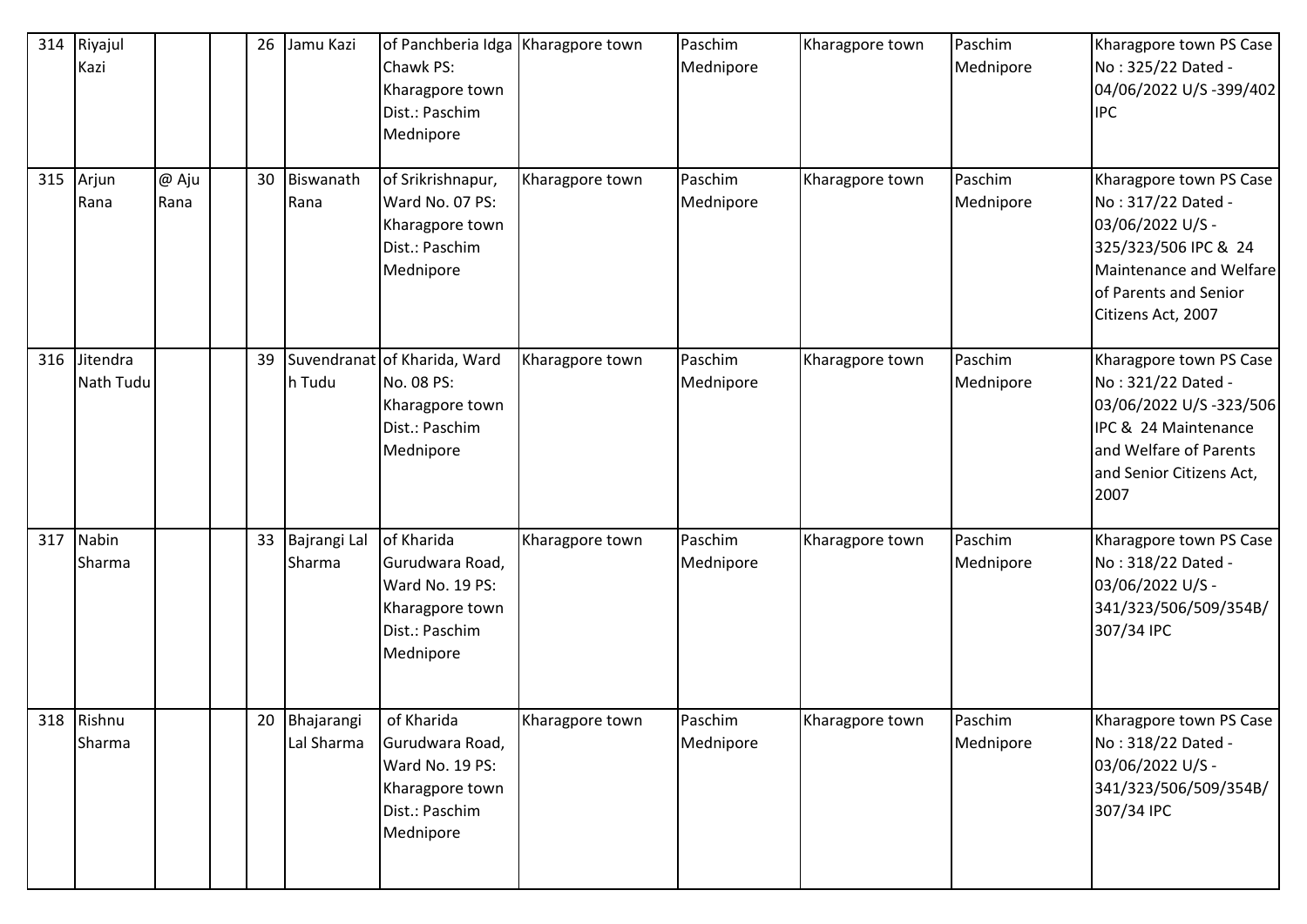| 319 | <b>Bijay Pal</b>        |                                |   |    |                                           | Lt. Samir Pal of Old Settlement<br>Galla Basti, near<br>Balaji Mandir PS:<br>Kharagpore town<br>Dist.: Paschim<br>Mednipore | Kharagpore town | Paschim<br>Mednipore     | Kharagpore town | Paschim<br>Mednipore | Kharagpore town PS Case<br>No: 237/22 Dated -<br>29/04/2022 U/S -<br>498A/323/506/34 IPC &<br>3/4 Dowry Prohibition<br>Act, 1961Â |
|-----|-------------------------|--------------------------------|---|----|-------------------------------------------|-----------------------------------------------------------------------------------------------------------------------------|-----------------|--------------------------|-----------------|----------------------|-----------------------------------------------------------------------------------------------------------------------------------|
| 320 | Madan<br><b>Bera</b>    |                                | M |    | Lt. Gour Hari Mirjapur PS:<br><b>Bera</b> | Sabang Dist.:<br>Paschim<br>Mednipore                                                                                       | Sabang          | Paschim<br>Mednipore     | Sabang          | Paschim<br>Mednipore | Sabang PS Case No:<br>238/22 U/S -                                                                                                |
| 321 | Mintu<br>Bagdi          |                                | M |    |                                           | Sankar Bagdi Mallickpur PS:<br>Galsi Dist.: Purba<br>Burdwan                                                                | Galsi           | Purba Burdwan            | Galsi           | Purba Burdwan        | Galsi PS Case No: 300/22<br>Dated - 19/05/2022 U/S -<br>399/402 IPC & 25/27/35<br>Arms Act, 1959                                  |
| 322 | Hiru<br>Bagdi           |                                | M |    | Lt<br>Rabicharan<br><b>Bagdi</b>          | Mallickpur PS:<br>Galsi Dist.: Purba<br>Burdwan                                                                             | Galsi           | Purba Burdwan            | Galsi           | Purba Burdwan        | Galsi PS Case No: 300/22<br>Dated - 19/05/2022 U/S -<br>399/402 IPC & 25/27/35<br>Arms Act, 1959                                  |
| 323 | Dalim<br><b>Mallick</b> | Dalim<br>Sk@<br>Genra<br>Dalim | M |    | Rahim<br>Mallick                          | Kaitara PS: Galsi<br>Dist.: Purba<br>Burdwan                                                                                | Galsi           | Purba Burdwan            | Galsi           | Purba Burdwan        | Galsi PS Case No: 328/22<br>Dated - 03/06/2022 U/S -<br>143/341/186/353/506/3<br>4 IPC                                            |
| 324 | Ekkari<br>Ghosh         |                                | M |    | Lt Netai<br>Chandra<br>Ghosh              | Kuara PS: Katwa<br>Dist.: Purba<br>Burdwan                                                                                  | Katwa           | Purba Burdwan            | Katwa           | Purba Burdwan        | Katwa PS Case No:<br>302/22 Dated -<br>04/06/2022 U/S -46A of<br>Bengal Excise Act, 1909                                          |
| 325 | Kanu Roy                |                                | M | 33 | Lt Mohan<br>Roy                           | <b>Uchalan PS:</b><br>Madhabdihi Dist.:<br>Purba Burdwan                                                                    | Madhabdihi      | Purba Burdwan Madhabdihi |                 | Purba Burdwan        | Madhabdihi PS Case No:<br>136/22 Dated -<br>04/06/2022 U/S-46<br>Bengal Excise Act, 1909                                          |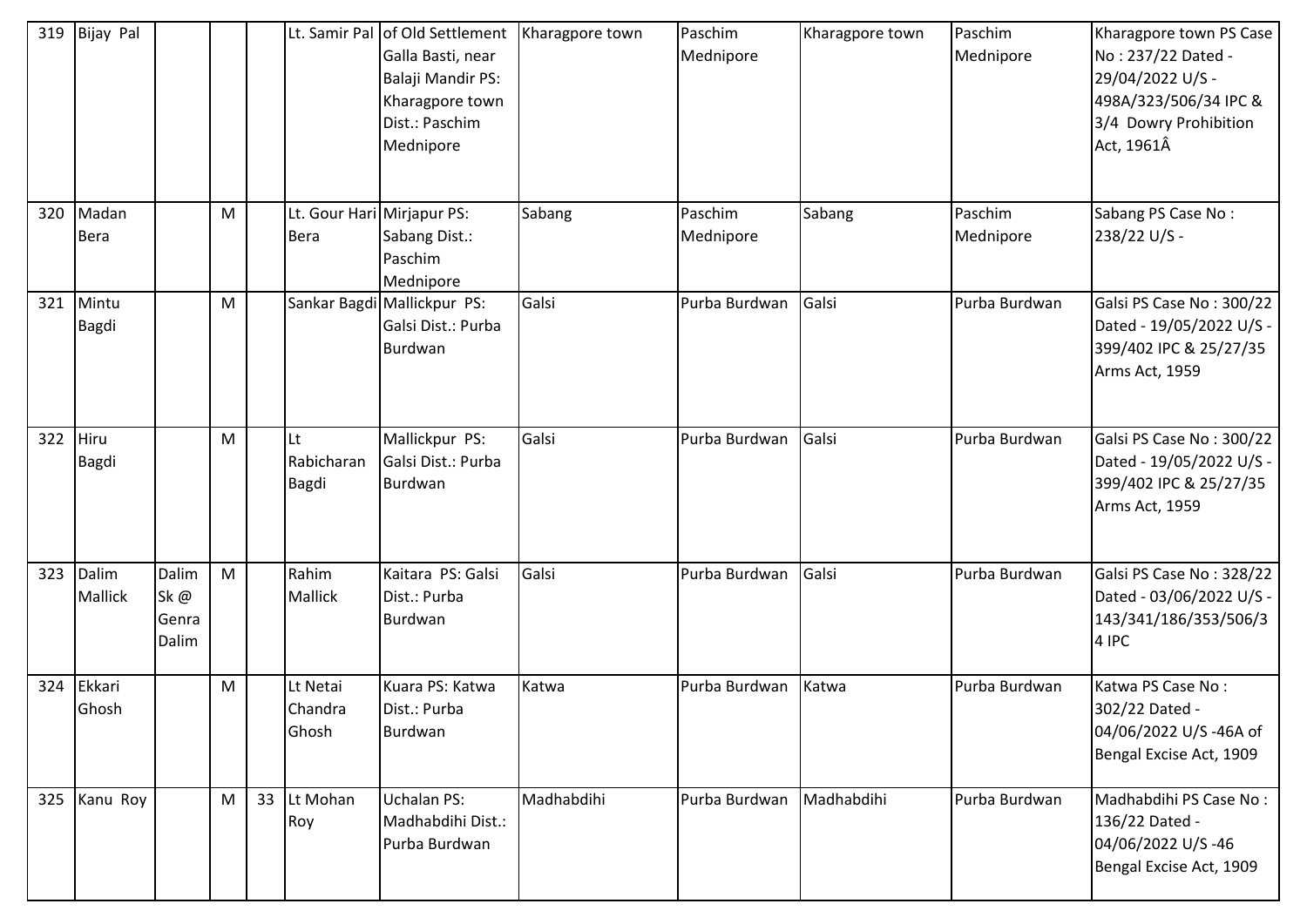| 326 | Srimanta<br>Das           | Shree<br>manta | M | 32 | Biswanath<br>Das    | Nijampur PS:<br>Madhabdihi Dist.:<br>Purba Burdwan                                                 | Madhabdihi | Purba Burdwan      | Madhabdihi | Purba Burdwan   | Madhabdihi PS Case No:<br>133/22 Dated -<br>03/06/2022 U/S -<br>341/323/325/506/34 IPC                                                                                                                                                                                             |
|-----|---------------------------|----------------|---|----|---------------------|----------------------------------------------------------------------------------------------------|------------|--------------------|------------|-----------------|------------------------------------------------------------------------------------------------------------------------------------------------------------------------------------------------------------------------------------------------------------------------------------|
| 327 | Milon Giri                |                | M | 18 | Gakul Giri          | Madhya Darua, PS-Contai<br>Contai Dist. Purba<br>Medinipur PS:<br>Contai Dist.: Purba<br>Mednipore |            | Purba<br>Mednipore | Contai     | Purba Mednipore | Contai PS Case No:<br>209/22 Dated -<br>30/05/2022 U/S-380 IPC                                                                                                                                                                                                                     |
| 328 | Ganesh<br>Patra           |                | M | 21 | Goutam<br>Patra     | Paschim Kushbani<br>PS: Contai Dist.:<br>Purba Mednipore                                           | Contai     | Purba<br>Mednipore | Marishda   | Purba Mednipore | Marishda PS Case No:<br>35/22 Dated -<br>04/03/2022 U/S -<br>147/148/149/341/325/3<br>32/333/353/435/307 IPC<br>& 8 National Highway<br>Act, 1956 & 3/4<br>Prevention of Damage to<br>Public Property Act, 1984<br>& 9 The West Bengal<br>Maintenance of Public<br>Order Act, 1972 |
| 329 | Swapan<br>Parua           |                | M | 38 | Nishikanta<br>Parua | Takapura PS:<br>Nandigram Dist.:<br>Purba Mednipore                                                | Nandigram  | Purba<br>Mednipore | Nandigram  | Purba Mednipore | Nandigram PS Case No:<br>511/22 Dated -<br>04/06/2022 U/S -46A(c)<br>Bengal Excise Act, 1909                                                                                                                                                                                       |
| 330 | <b>Tapan Das</b>          |                | M |    |                     | Dharani Das Gholepukuria PS:<br>Nandigram Dist.:<br>Purba Mednipore                                | Nandigram  | Purba<br>Mednipore | Nandigram  | Purba Mednipore | Nandigram PS Warrant<br>$No = 281/22$                                                                                                                                                                                                                                              |
|     | 331 Laxmikant<br>a Mondal |                | M | 31 | Mondal              | Lt. Hemanta Garchakraberia PS: Nandigram<br>Nandigram Dist.:<br>Purba Mednipore                    |            | Purba<br>Mednipore | Nandigram  | Purba Mednipore | Nandigram PS Warrant<br>$No = 390/22$                                                                                                                                                                                                                                              |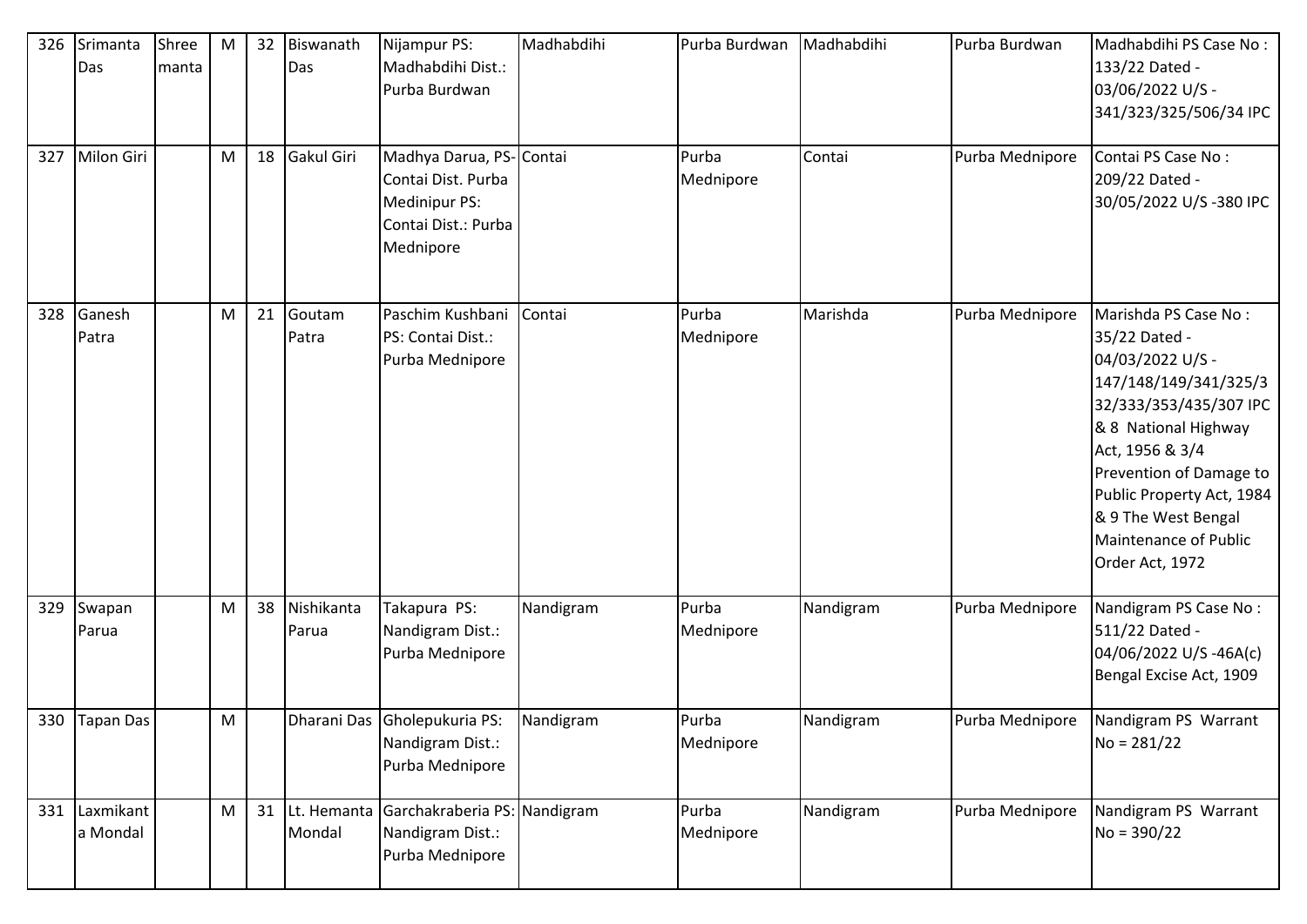| 332<br>333 | Lakshman<br>Das<br>Tapan<br>Jana | M<br>M | 55<br>45 | Lt. Gourhari Gumai PS:<br>Das<br>Lt. Nakfuri<br>@ Naku | Panskura Dist.:<br>Purba Mednipore<br>Vill-Samsubarh, PS-Pataspur<br>Patashpur PS:<br>Pataspur Dist.: | Panskura  | Purba<br>Mednipore<br>Purba<br>Mednipore | Panskura<br>Pataspur | Purba Mednipore<br>Purba Mednipore | Panskura PS Case No:<br>392/22 Dated -<br>04/06/2022 U/S -<br>341/323/325/307/354/5<br><b>06 IPC</b><br>Pataspur PS Case No:<br>320/22 Dated -<br>02/06/2022 U/S - |
|------------|----------------------------------|--------|----------|--------------------------------------------------------|-------------------------------------------------------------------------------------------------------|-----------|------------------------------------------|----------------------|------------------------------------|--------------------------------------------------------------------------------------------------------------------------------------------------------------------|
|            |                                  |        |          |                                                        | Purba Mednipore                                                                                       |           |                                          |                      |                                    | 363/365/34 IPC                                                                                                                                                     |
| 334        | Manik<br>Jana                    | M      |          | Madhab<br>Jana                                         | PS: Ramnagar<br>Dist.: Purba<br>Mednipore                                                             | Ramnagar  | Purba<br>Mednipore                       | Ramnagar             | Purba Mednipore                    | Ramnagar PS Case No:<br>232/22 Dated -<br>04/06/2022 U/S -<br>356/379/34 IPC                                                                                       |
| 335        | Pintu<br>Mandal                  | M      |          | Lt. Paresh<br>Chandra<br>Mandal                        | PS: Ramnagar<br>Dist.: Purba<br>Mednipore                                                             | Ramnagar  | Purba<br>Mednipore                       | Ramnagar             | Purba Mednipore                    | Ramnagar PS Case No:<br>233/22 Dated -<br>04/06/2022 U/S -<br>447/341/323/325/307/3<br>54B/379/506/34 IPC                                                          |
| 336        | Jyotindra<br>Kumar               | M      | 53       | Lt-subal<br>Kumar                                      | Laldih PS:<br>Bagmundi Dist.:<br>Purulia                                                              | Bagmundi  | Purulia                                  | Bagmundi             | Purulia                            | Bagmundi PS Case No:<br>54/22 Dated -<br>01/06/2022 U/S -<br>341/447/323/325/326/3<br>4 IPC                                                                        |
| 337        | Bhagaban<br>Das<br>Kumar         | M      | 48       | Lt-subal<br>Kumar                                      | Laldih PS:<br>Bagmundi Dist.:<br>Purulia                                                              | Bagmundi  | Purulia                                  | Bagmundi             | Purulia                            | Bagmundi PS Case No:<br>54/22 Dated -<br>01/06/2022 U/S -<br>341/447/323/325/326/3<br>4 IPC                                                                        |
| 338        | Krishna<br>Paramanik             | M      | 32       | Lt. Mantu<br>Paramanik                                 | Dhadanga PS:<br>Barabazar Dist.:<br>Purulia                                                           | Barabazar | Purulia                                  | Barabazar            | Purulia                            | Barabazar PS Case No:<br>94/22 Dated -<br>04/06/2022 U/S -<br>498A/325/34 IPC                                                                                      |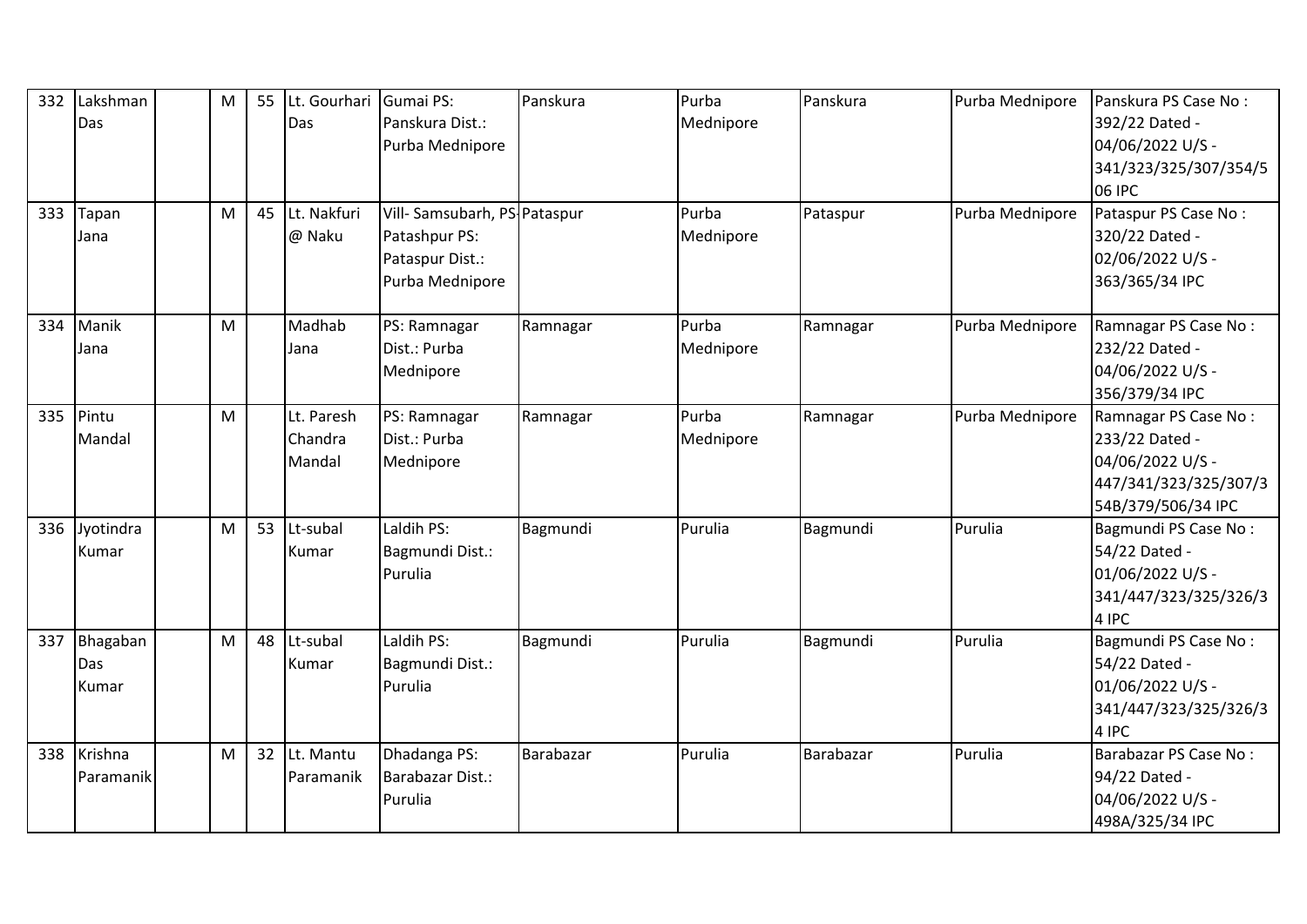| 339 | $\mathsf{lsk}$<br>Hasmat  | <b>WB82</b> | M | 26 | 5748                      | Kolagara, PO-<br>Natundih PS:<br>Raghunathpur<br>Dist.: Purulia       | Raghunathpur | Purulia                           | Kashipur     | Purulia                           | Kashipur PS Case No:<br>59/22 Dated -<br>04/06/2022 U/S-279 IPC<br>& 184/194D/181/196(2)<br>Motor Vehicles Act, 1988<br>(Relevant Provisions)Â |
|-----|---------------------------|-------------|---|----|---------------------------|-----------------------------------------------------------------------|--------------|-----------------------------------|--------------|-----------------------------------|------------------------------------------------------------------------------------------------------------------------------------------------|
| 340 | Pritam<br>Mahato          |             | M | 45 | Lt Habu<br>Mahato         | Bhowridih PS: Para Para<br>Dist.: Purulia                             |              | Purulia                           | Para         | Purulia                           | Para PS Case No: 74/22<br>Dated - 04/06/2022 U/S -<br>46A(C) Bengal Excise Act,<br>1909                                                        |
| 341 | Khepakar<br>Mahato        |             |   | 60 | Lt.musuri<br>Mahato       | Bhowridih PS: Para Para<br>Dist.: Purulia                             |              | Purulia                           | Para         | Purulia                           | Para PS Case No: 75/22<br>Dated - 04/06/2022 U/S -<br>46A(C) Bengal Excise Act,<br>1909                                                        |
| 342 | Sanjit<br>Gope            |             | M | 21 | Bhabataran<br>Gope        | Vill-Haranama,<br>Beldih, PS: Arsha<br>Dist.: Purulia                 | Arsha        | Purulia                           | Purulia town | Purulia                           | Purulia town PS Case No:<br>91/22 Dated -<br>04/06/2022 U/S -<br>379/411/414 IPC                                                               |
| 343 | Jagannath<br>Das          |             | M | 59 | ILt.<br>Satyanaran<br>Das | Old Police Line,<br>Ward no- 15 PS:<br>Purulia town Dist.:<br>Purulia | Purulia town | Purulia                           | Purulia town | Purulia                           | Purulia town PS Case No:<br>85/22 Dated -<br>17/05/2022 U/S -<br>406/409/353 IPC                                                               |
| 344 | Jitu Dey                  | Madh        | M | 24 | Lt. Keshore<br>Dey        | Reny Road,<br>Dhobghata, PS:<br>Purulia town Dist.:<br>Purulia        | Purulia town | Purulia                           | Purulia town | Purulia                           | Purulia town PS Case No:<br>86/22 Dated -<br>18/05/2022 U/S-399/402<br>IPC & 25/27 Arms Act,<br>1959                                           |
| 345 | Shyam<br>Sundar<br>Pradas |             | M |    | Lt. Macharu<br>Prasad     | PS: Kaliaganj Dist.:<br>Raiganj Police<br><b>District</b>             | Kaliaganj    | Raiganj Police<br><b>District</b> | Kaliaganj    | Raiganj Police<br><b>District</b> | Kaliaganj PS Case No:<br>256/22 Dated -<br>04/06/2022 U/S-46B.E<br>Foreigners Act, 1946Â                                                       |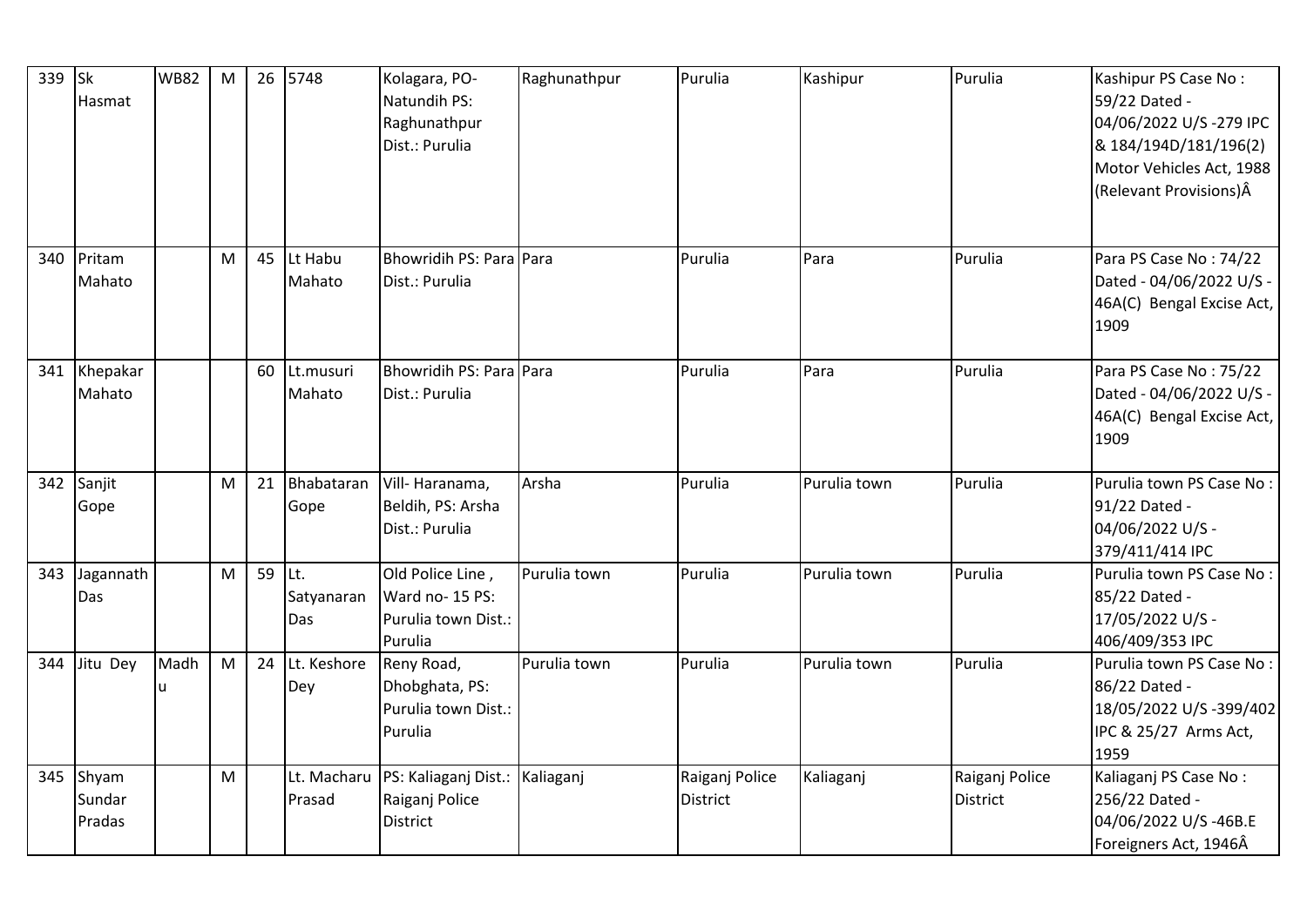| 346 | Monowar<br>Hussain          |   |    | Samsul<br>Howue        | PS: Kaliaganj Dist.:<br>Raiganj Police<br><b>District</b>                   | Kaliaganj  | Raiganj Police<br><b>District</b>            | Kaliaganj  | Raiganj Police<br>District         | Kaliaganj PS Case No:<br>257/22 Dated -<br>04/06/2022 U/S-21(C)<br>Narcotic Drugs and<br>Psychotropic Substances<br>Act, 1985 |
|-----|-----------------------------|---|----|------------------------|-----------------------------------------------------------------------------|------------|----------------------------------------------|------------|------------------------------------|-------------------------------------------------------------------------------------------------------------------------------|
| 347 | Samjana<br><b>Bibi</b>      | F | 42 | Ramjan Ali             | Jadavpur PS:<br>Karandighi Dist.:<br>Raiganj Police<br><b>District</b>      | Karandighi | Raiganj Police<br>District                   | Karandighi | Raiganj Police<br><b>District</b>  | Karandighi PS Warrant<br>No = GR no-2488/21                                                                                   |
| 348 | Ramchara<br>n Mahato        | M | 40 | Palton<br>Mahato       | Dumradangi PS:<br>Karandighi Dist.:<br>Raiganj Police<br><b>District</b>    | Karandighi | Raiganj Police<br>District                   | Karandighi | Raiganj Police<br><b>District</b>  | Karandighi PS Warrant<br>$No = 113/22$                                                                                        |
| 349 | Md<br>Morselim              |   | 40 | Lt Akiruddin           | <b>Bhulki PS:</b><br>Karandighi Dist.:<br>Raiganj Police<br><b>District</b> | Karandighi | Raiganj Police<br><b>District</b>            | Karandighi | Raiganj Police<br><b>District</b>  | Karandighi PS                                                                                                                 |
| 350 | Samrat<br>Sardar            | M |    | Lt. Chandan<br>Sardar  | PS: Gangnapur<br>Dist.: Ranaghat<br><b>Police District</b>                  | Gangnapur  | Ranaghat Police<br>District                  | Gangnapur  | Ranaghat Police<br><b>District</b> | Gangnapur PS Case No:<br>257/22 Dated -<br>04/06/2022 U/S -<br>448/354/354A/506/ IPC                                          |
| 351 | Krishna<br>Chandra<br>Barui | M | 50 | <b>Bimal Barui</b>     | PS: Gangnapur<br>Dist.: Ranaghat<br><b>Police District</b>                  | Gangnapur  | Ranaghat Police<br>District                  | Gangnapur  | Ranaghat Police<br><b>District</b> | Gangnapur PS Case No:<br>254/22 Dated -<br>03/06/2022 U/S -<br>448/323/325/308/379/4<br>27/34 IPC                             |
| 352 | Kanika<br>Paul              | F | 42 | Prabitra<br>Paul       | PS: Gangnapur<br>Dist.: Ranaghat<br><b>Police District</b>                  | Gangnapur  | Ranaghat Police<br>District                  | Gangnapur  | Ranaghat Police<br><b>District</b> | Gangnapur PS Case No:<br>247/22 Dated -<br>02/06/2022 U/S -<br>498A/323/325/308/509/<br><b>34 IPC</b>                         |
| 353 | Rina<br>Dafader             |   |    | 38 Sushanta<br>Dafader | PS: Khardah Dist.:<br>Barrackpore Police<br>Commissionerate                 | Khardah    | Barrackpore<br>Police<br>Commissionerat<br>e | Gangnapur  | Ranaghat Police<br><b>District</b> | Gangnapur PS Case No:<br>247/22 Dated -<br>02/06/2022 U/S -<br>498A/323/325/308/509/<br><b>34 IPC</b>                         |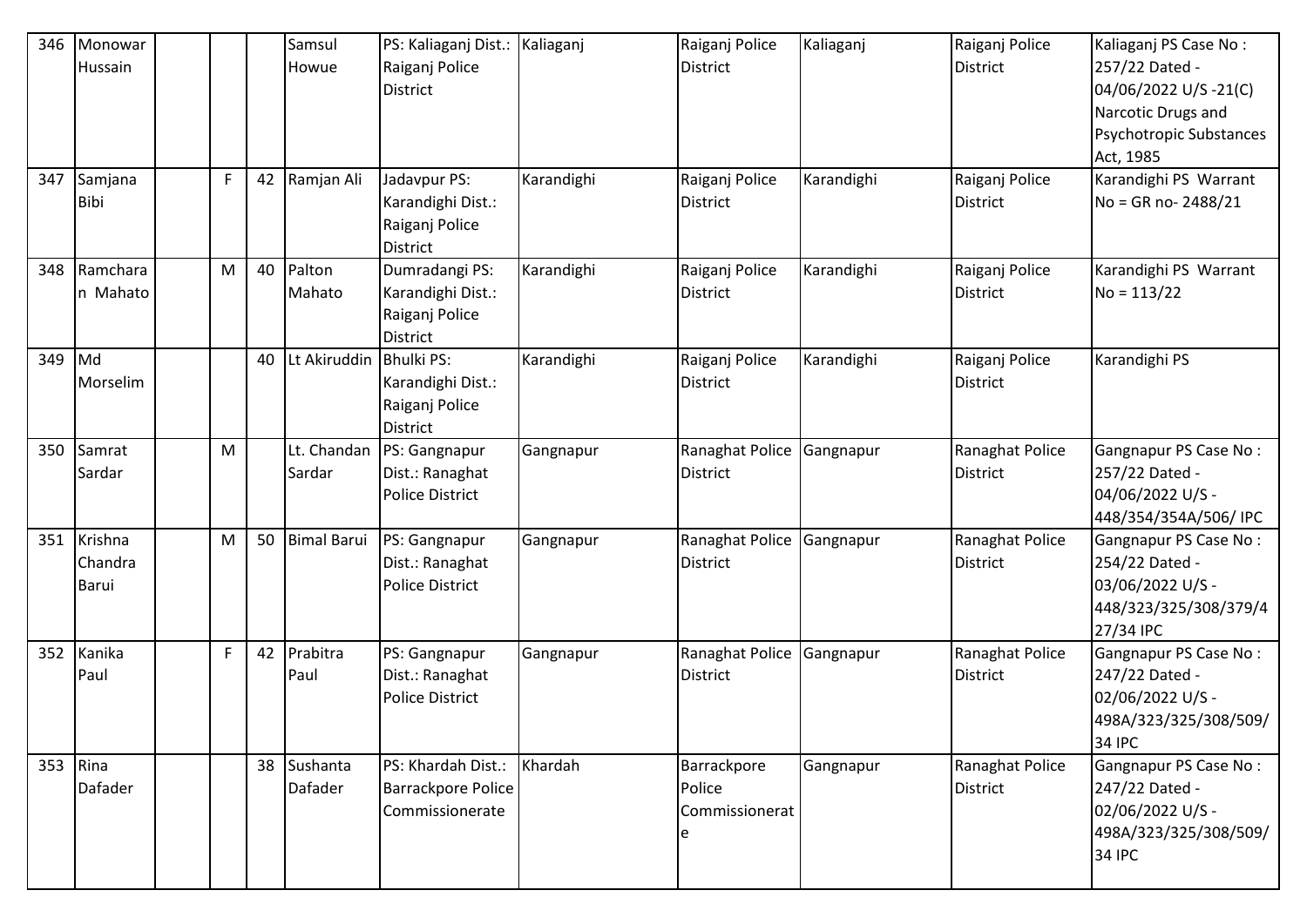| 354 | Mina<br>Sarkar              | F | 40 | Sanatan<br>Sarkar                                    | PS: Chakdah Dist.:<br>Ranaghat Police<br><b>District</b>                       | Chakdah   | Ranaghat Police<br><b>District</b>          | Gangnapur | Ranaghat Police<br><b>District</b> | Gangnapur PS Case No:<br>247/22 Dated -<br>02/06/2022 U/S -<br>498A/323/325/308/509/                  |
|-----|-----------------------------|---|----|------------------------------------------------------|--------------------------------------------------------------------------------|-----------|---------------------------------------------|-----------|------------------------------------|-------------------------------------------------------------------------------------------------------|
| 355 | Rabiul<br>Hossain<br>Mondal |   | 50 | Abdus<br><b>Bakkar</b><br>Mondal                     | PS: Gangnapur<br>Dist.: Ranaghat<br><b>Police District</b>                     | Gangnapur | Ranaghat Police<br><b>District</b>          | Gangnapur | Ranaghat Police<br><b>District</b> | 34 IPC<br>Gangnapur PS Case No:<br>252/22 Dated -<br>02/06/2022 U/S-498A<br><b>IPC</b>                |
| 356 | Tapan<br>Das                | M | 50 | Lt. Khitish<br>Das                                   | PS: Gangnapur<br>Dist.: Ranaghat<br><b>Police District</b>                     | Gangnapur | Ranaghat Police<br><b>District</b>          | Gangnapur | Ranaghat Police<br><b>District</b> | Gangnapur PS Case No:<br>242/22 Dated -<br>01/06/2022 U/S -<br>447/323/325/354/379/4<br>27/506/34 IPC |
| 357 | Dipesh<br>Tikader           | M | 32 | Tikader                                              | S/o Lt Dipak   PS: Hanskhli Dist.:<br>Ranaghat Police<br>District              | Hanskhli  | Ranaghat Police<br><b>District</b>          | Hanskhli  | Ranaghat Police<br><b>District</b> | Hanskhli PS Case No:<br>498/22 Dated -<br>25/05/2022 U/S-379 IPC                                      |
| 358 | Sadhan<br>Bhattacha<br>rya  | M | 63 | $S/O$ Lt<br>Bholanath<br><b>Bhattachary District</b> | PS: Hanskhli Dist.:<br>Ranaghat Police                                         | Hanskhli  | Ranaghat Police<br><b>District</b>          | Hanskhli  | Ranaghat Police<br><b>District</b> | Hanskhli PS Case No:<br>533/22 Dated -<br>04/06/2022 U/S -<br>188/353/506/34 IPC                      |
| 359 | Ajit<br>Sarkar              |   | 63 | S/o Lt<br>Paresh<br>Sarkar                           | PS: Hanskhli Dist.:<br>Ranaghat Police<br><b>District</b>                      | Hanskhli  | Ranaghat Police<br><b>District</b>          | Hanskhli  | Ranaghat Police<br>District        | Hanskhli PS Case No:<br>533/22 Dated -<br>04/06/2022 U/S -<br>188/353/506/34 IPC                      |
| 360 | Rajat<br>Bhattacha<br>rya   |   | 30 | S/o Sadhan                                           | PS: Hanskhli Dist.:<br>Bhattachary Ranaghat Police<br><b>District</b>          | Hanskhli  | Ranaghat Police<br><b>District</b>          | Hanskhli  | Ranaghat Police<br><b>District</b> | Hanskhli PS Case No:<br>533/22 Dated -<br>04/06/2022 U/S -<br>188/353/506/34 IPC                      |
|     | 361 Susmita<br>Sarkar       |   |    | 24 W/o Rajat<br>l a                                  | PS: Hanskhli Dist.: Hanskhli<br>Bhattachary Ranaghat Police<br><b>District</b> |           | Ranaghat Police Hanskhli<br><b>District</b> |           | Ranaghat Police<br>District        | Hanskhli PS Case No:<br>533/22 Dated -<br>04/06/2022 U/S -<br>188/353/506/34 IPC                      |
| 362 | Champa<br>Sarkar            |   | 42 | $D/O$ Lt<br>Paresh<br>Sarkar                         | PS: Hanskhli Dist.:<br>Ranaghat Police<br><b>District</b>                      | Hanskhli  | Ranaghat Police Hanskhli<br><b>District</b> |           | Ranaghat Police<br><b>District</b> | Hanskhli PS Case No:<br>533/22 Dated -<br>04/06/2022 U/S -<br>188/353/506/34 IPC                      |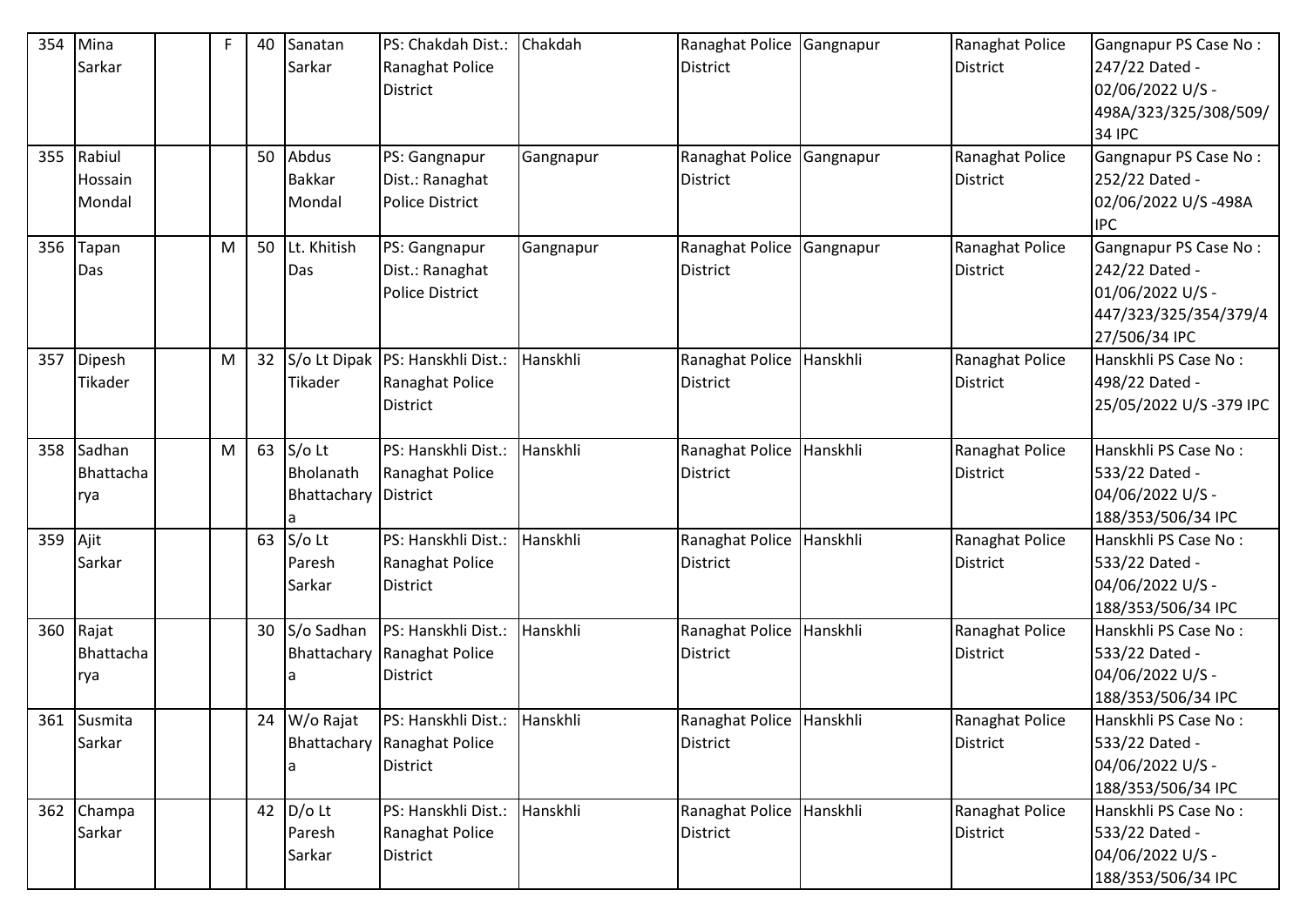| 363 | Ajay<br>Bhowmik               | M |    | 31 Lt. Benu<br>Bhowmik     | Fulia Belghoria, PS Taherpur<br>Santipur, Nadia PS:<br>Taherpur Dist.:<br>Ranaghat Police<br><b>District</b>           |          | Ranaghat Police Taherpur<br><b>District</b> |          | Ranaghat Police<br><b>District</b> | Taherpur PS Case No:<br>233/22 Dated -<br>13/05/2022 U/S -399/402<br><b>IPC</b>                |
|-----|-------------------------------|---|----|----------------------------|------------------------------------------------------------------------------------------------------------------------|----------|---------------------------------------------|----------|------------------------------------|------------------------------------------------------------------------------------------------|
| 364 | Sadhan<br>Halder              |   |    | Lt. Naren<br>Halder        | Khishma<br>Jhamaldanga, PO -<br>Byaspur, PS<br>Taherpur, Nadia<br>PS: Taherpur Dist.:<br>Ranaghat Police<br>District   | Taherpur | Ranaghat Police<br><b>District</b>          | Taherpur | Ranaghat Police<br><b>District</b> | Taherpur PS Case No:<br>268/22 Dated -<br>04/06/2022 U/S-46 IPC                                |
| 365 | Pinaki<br>Majumder            | M |    | Lt. Prasad<br>Majumder     | Dey<br>Chowdhuripara, PS<br>Ranaghat, Nadia<br>PS: Taherpur Dist.:<br>Ranaghat Police<br><b>District</b>               | Taherpur | Ranaghat Police<br><b>District</b>          | Taherpur | Ranaghat Police<br><b>District</b> | Taherpur PS Case No:<br>233/22 Dated -<br>13/05/2022 U/S -399/402<br><b>IPC</b>                |
|     | 366 Pankaj<br>Choudhur        | M | 22 | Bipul<br>Choudhury         | Barolaska PS<br>Matigara Dist.<br>Darjeeling PS:<br>Matigara Dist.:<br>Siliguri Police<br>Commissionerate              | Matigara | Siliguri Police<br>Commissionerat           | Bagdogra | Siliguri Police<br>Commissionerate | Bagdogra PS Case No:<br>261/22 Dated -<br>04/06/2022 U/S -46A(C)<br><b>IPC</b>                 |
| 367 | Sri Sourav<br>Chakrabor<br>ty | M | 28 | Sri Jayanta<br>Chakraborty | Kadamtola<br><b>Boromohan Sing</b><br>Jote, P.S- Matigara<br>PS: Matigara Dist.:<br>Siliguri Police<br>Commissionerate | Matigara | Siliguri Police<br>Commissionerat<br>e      | Bagdogra | Siliguri Police<br>Commissionerate | Bagdogra PS Case No:<br>132/22 Dated -<br>08/03/2022 U/S -<br>406/420/468/471/385/1<br>20B IPC |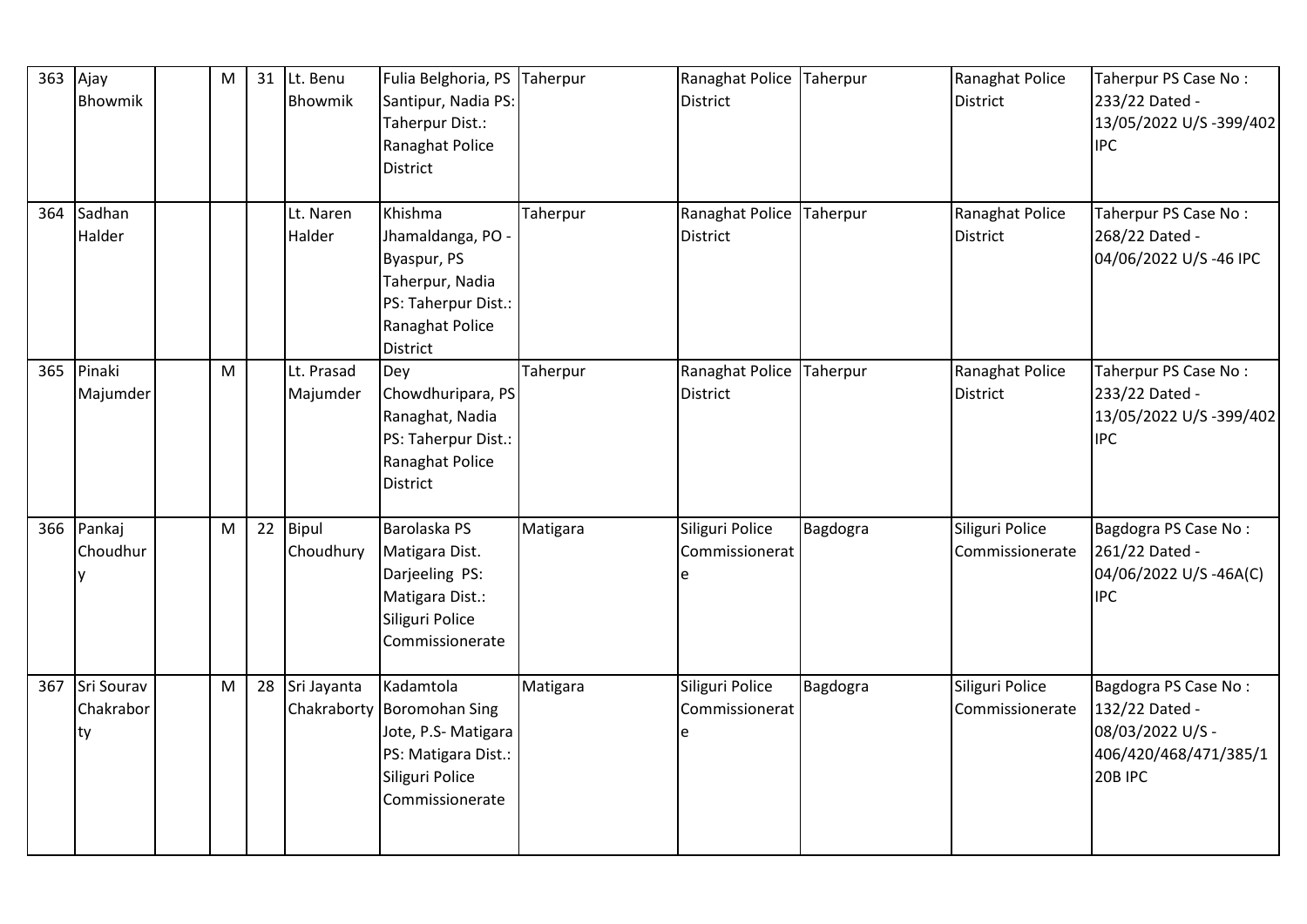| 368 | Paran Das                       | M | 30 | Khudiram<br>Das       | Sitalapara PS: New New jalpaiguri<br>jalpaiguri Dist.:<br>Siliguri Police<br>Commissionerate                                                    |                          | Siliguri Police<br>Commissionerat       | New jalpaiguri           | Siliguri Police<br>Commissionerate  | New jalpaiguri PS Case No<br>477/22 Dated -<br>12/05/2022 U/S -399/402<br><b>IPC</b>      |
|-----|---------------------------------|---|----|-----------------------|-------------------------------------------------------------------------------------------------------------------------------------------------|--------------------------|-----------------------------------------|--------------------------|-------------------------------------|-------------------------------------------------------------------------------------------|
| 369 | Suraj Das                       | M | 25 | Lt Tarak Das PWD      | More, Shaktigarh<br>PS: New jalpaiguri<br>Dist.: Siliguri Police<br>Commissionerate                                                             | New jalpaiguri           | Siliguri Police<br>Commissionerat<br>e  | New jalpaiguri           | Siliguri Police<br>Commissionerate  | New jalpaiguri PS Case No<br>477/22 Dated -<br>12/05/2022 U/S -399/402<br><b>IPC</b>      |
| 370 | Anup<br>Sarkar                  | M |    | Lt. Sukumar<br>Sarkar | of Baghajatin<br>Colony Road No<br>$7/2$ PS<br>Pradhannagar Dist<br>Darjeeling PS:<br>Pradhannagar<br>Dist.: Siliguri Police<br>Commissionerate | Pradhannagar             | Siliguri Police<br>Commissionerat<br>le | Pradhannagar             | Siliguri Police<br>Commissionerate  | Pradhannagar PS Case No<br>306/22 Dated -<br>25/04/2022 U/S -406/420<br><b>IPC</b>        |
| 371 | Rohit<br><b>Biswakar</b><br>lma | M | 19 | Ramesh                | of Jordal PS & Kalimpong<br>Biswakarma Dist Kalimpong PS:<br>Kalimpong Dist.:<br>Kalimpong                                                      |                          | Kalimpong                               | Pradhannagar             | Siliguri Police<br>Commissionerate  | Pradhannagar PS Case No<br>382/22 Dated -<br>23/05/2022 U/S -399/402<br><b>IPC</b>        |
| 372 | Mani<br>Pandit                  | F | 42 | Balaram               | 13 No Purba<br>Halisahar PS:<br>Harwood point<br>coastal Dist.:<br>Sundarban Police<br><b>District</b>                                          | Harwood point<br>coastal | Sundarban<br>Police District            | Harwood point<br>coastal | Sundarban Police<br><b>District</b> | Harwood point coastal PS<br>Case No: 202/22 Dated -<br>04/06/2022 U/S -<br>323/325/34 IPC |
| 373 | Sudarshan<br>Dolui              | M | 51 | Prahalad<br>Dolui     | Charaktala,<br>Gangadharpur PS:<br>Kakdwip Dist.:<br>Sundarban Police<br><b>District</b>                                                        | Kakdwip                  | Sundarban<br><b>Police District</b>     | Kakdwip                  | Sundarban Police<br><b>District</b> | Kakdwip PS Case No:<br>162/22 Dated -<br>04/06/2022 U/S -<br>448/323/427/506 IPC          |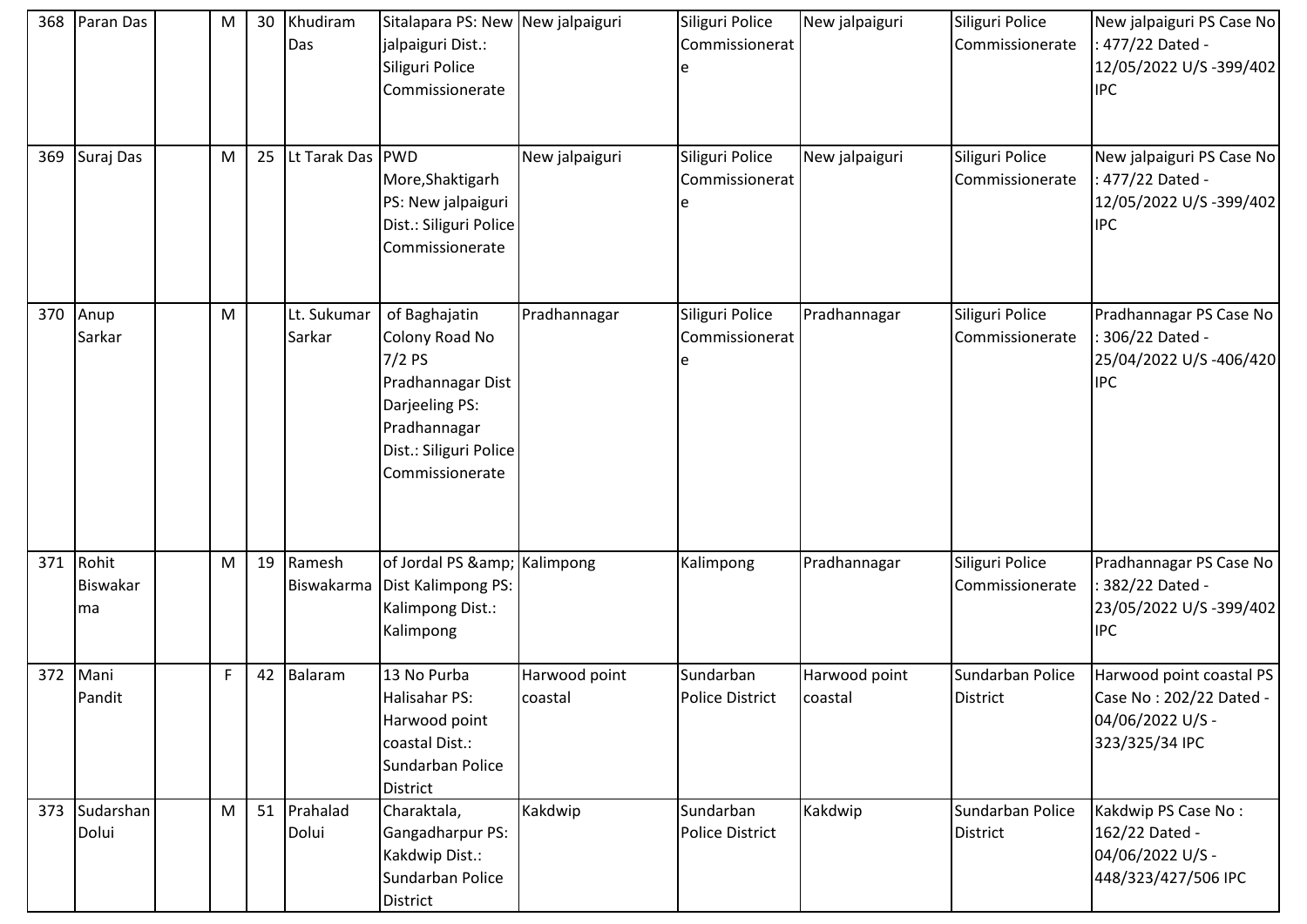| 374 | Amitara<br>Roy | M | 28 | $S/O-$<br>Kamalendra | Domukha<br>Nayarhat              | Cooch behar    | Coochbehar      | Birpara        | Alipurduar | Birpara PS GDE No. 151 |
|-----|----------------|---|----|----------------------|----------------------------------|----------------|-----------------|----------------|------------|------------------------|
|     |                |   |    | Roy                  | Mayamari PS:                     |                |                 |                |            |                        |
|     |                |   |    |                      | Cooch behar Dist.:<br>Coochbehar |                |                 |                |            |                        |
|     |                |   |    |                      |                                  |                |                 |                |            |                        |
| 375 | Sayal          | M | 38 | S/o-Lt.              | Dalmore t.G Bas                  | <b>Birpara</b> | Alipurduar      | Birpara        | Alipurduar | Birpara PS GDE No. 151 |
|     | Thapa          |   |    | Sukhlal              | Bari Line PS:                    |                |                 |                |            |                        |
|     |                |   |    | Thapa                | Birpara Dist.:                   |                |                 |                |            |                        |
|     |                |   |    |                      | Alipurduar                       |                |                 |                |            |                        |
| 376 | Ashuwiun       | M |    | S/o-Sarad            | Ramjhora T.G                     | Birpara        | Alipurduar      | Birpara        | Alipurduar | Birpara PS GDE No. 151 |
|     | Pradhan        |   |    | Lama                 | Mundir Line PS:                  |                |                 |                |            |                        |
|     |                |   |    |                      | Birpara Dist.:                   |                |                 |                |            |                        |
|     |                |   |    |                      | Alipurduar                       |                |                 |                |            |                        |
| 377 | Kabir          | M | 32 | S/O                  | Dalmore Bas Bari                 | <b>Birpara</b> | Alipurduar      | <b>Birpara</b> | Alipurduar | Birpara PS GDE No. 151 |
|     | Thapa          |   |    | Kanchha              | Line PS: Birpara                 |                |                 |                |            |                        |
|     |                |   |    | Thapa                | Dist.: Alipurduar                |                |                 |                |            |                        |
| 378 | Md             | M | 37 | $S/O-S$ .            | Halal Hetmusi                    | Bagdogra       | Siliguri Police | Birpara        | Alipurduar | Birpara PS GDE No. 151 |
|     | Mustafa        |   |    | Mahammod             | Singhighora PS:                  |                | Commissionerat  |                |            |                        |
|     |                |   |    |                      | Bagdogra Dist.:                  |                |                 |                |            |                        |
|     |                |   |    |                      | Siliguri Police                  |                |                 |                |            |                        |
|     |                |   |    |                      | Commissionerate                  |                |                 |                |            |                        |
| 379 | Arpan          | M | 20 |                      | S/o- Laxman   PS: Birpara Dist.: | Birpara        | Alipurduar      | Birpara        | Alipurduar | Birpara PS GDE No. 151 |
|     | Kami           |   |    | Kami                 | Alipurduar                       |                |                 |                |            |                        |
| 380 | Arif           | M | 30 | S/o-Sahidul          | Madhya Rangali                   | Madarihat      | Alipurduar      | <b>Birpara</b> | Alipurduar | Birpara PS GDE No. 151 |
|     | Hossain        |   |    | Islam                | Bajna PS:                        |                |                 |                |            |                        |
|     |                |   |    |                      | Madarihat Dist.:                 |                |                 |                |            |                        |
|     |                |   |    |                      | Alipurduar                       |                |                 |                |            |                        |
| 381 | Satish Beg     | M |    | 27 S/o-Lt.           | Bundapni T.G                     | <b>Birpara</b> | Alipurduar      | <b>Birpara</b> | Alipurduar | Birpara PS GDE No. 151 |
|     |                |   |    | <b>Athrius Beg</b>   | chabasa Line PS:                 |                |                 |                |            |                        |
|     |                |   |    |                      | Birpara Dist.:                   |                |                 |                |            |                        |
|     |                |   |    |                      | Alipurduar                       |                |                 |                |            |                        |
| 382 | Sabit Kami     | M | 20 | S/o- Indrey          | Subhash Pally PS:                | <b>Birpara</b> | Alipurduar      | Birpara        | Alipurduar | Birpara PS GDE No. 151 |
|     |                |   |    | Kami                 | Birpara Dist.:                   |                |                 |                |            |                        |
|     |                |   |    |                      | Alipurduar                       |                |                 |                |            |                        |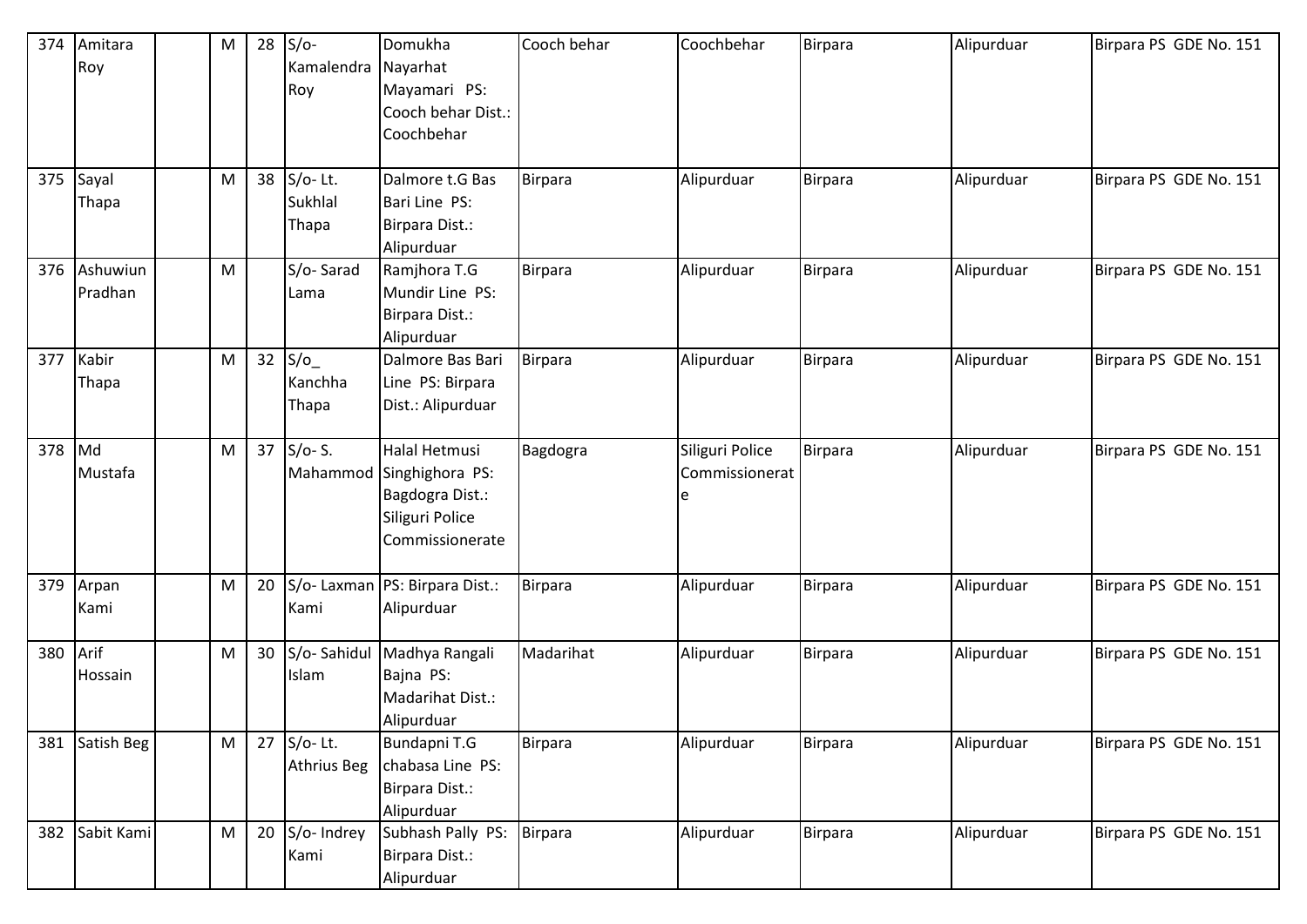| 383 | Bivash<br>Haldar   |   | 72 | Lt Binay<br>Haldar         | Of Kumargram<br>TG, Rozar Line, PS<br>Kumargram Dist<br>Ali PS: Kumargram<br>Dist.: Alipurduar                   | Kumargram        | Alipurduar | Kumargram | Alipurduar | Kumargram PS GDE No.<br>124                         |
|-----|--------------------|---|----|----------------------------|------------------------------------------------------------------------------------------------------------------|------------------|------------|-----------|------------|-----------------------------------------------------|
| 384 | David<br>Haldar    | M | 42 | <b>Bivash</b><br>Haldar    | Of Kumargram TG<br>Rozar Line, PS<br>Kumargram Dist<br>Alip PS:<br>Kumargram Dist.:<br>Alipurduar                | Kumargram        | Alipurduar | Kumargram | Alipurduar | Kumargram PS GDE No.<br>124                         |
| 385 | Sajal Das          | M | 29 | Suban Das                  | of Uttar Rampur,<br>Jorai, PS-Boxirhat<br>Dist-Coochbeh PS:<br><b>Baxsirhat Dist.:</b><br>Coochbehar             | Baxsirhat        | Coochbehar | Kumargram | Alipurduar | Kumargram PS Outpost<br>Barobisha OP GDE No.<br>135 |
| 386 | Partha<br>Saha     | M | 24 | Mintu Saha                 | of Uttar Rampur,<br>Jorai, PS-Boxirhat<br>Dist-Coochbeh PS:<br><b>Baxsirhat Dist.:</b><br>Coochbehar             | <b>Baxsirhat</b> | Coochbehar | Kumargram | Alipurduar | Kumargram PS Outpost<br>Barobisha OP GDE No.<br>135 |
| 387 | Sanjit<br>Mandal   | M | 35 | #NAME?                     | Of Uttar Rampur,<br>Jorai, PS-Boxirhat<br>Dist-Coochbeha<br>PS: Baxsirhat Dist.:<br>Coochbehar                   | Baxsirhat        | Coochbehar | Kumargram | Alipurduar | Kumargram PS Outpost<br>Barobisha OP GDE No.<br>135 |
| 388 | Jibendra<br>Roy    | M | 21 | #NAME?                     | of Baro Daldali, PS-Kumargram<br>Kumargram Dist-<br>Alipurduar PS:<br>Kumargram Dist.:<br>Alipurduar             |                  | Alipurduar | Kumargram | Alipurduar | Kumargram PS Outpost<br>Barobisha OP GDE No.<br>135 |
| 389 | Pradut Kr.<br>Saha | M |    | 38 Pran<br>Chandra<br>Saha | Of Chhat Volka, PS-Baxsirhat<br><b>Boxirhat Dist-</b><br>Coochbehar PS:<br><b>Baxsirhat Dist.:</b><br>Coochbehar |                  | Coochbehar | Kumargram | Alipurduar | Kumargram PS Outpost<br>Barobisha OP GDE No.<br>144 |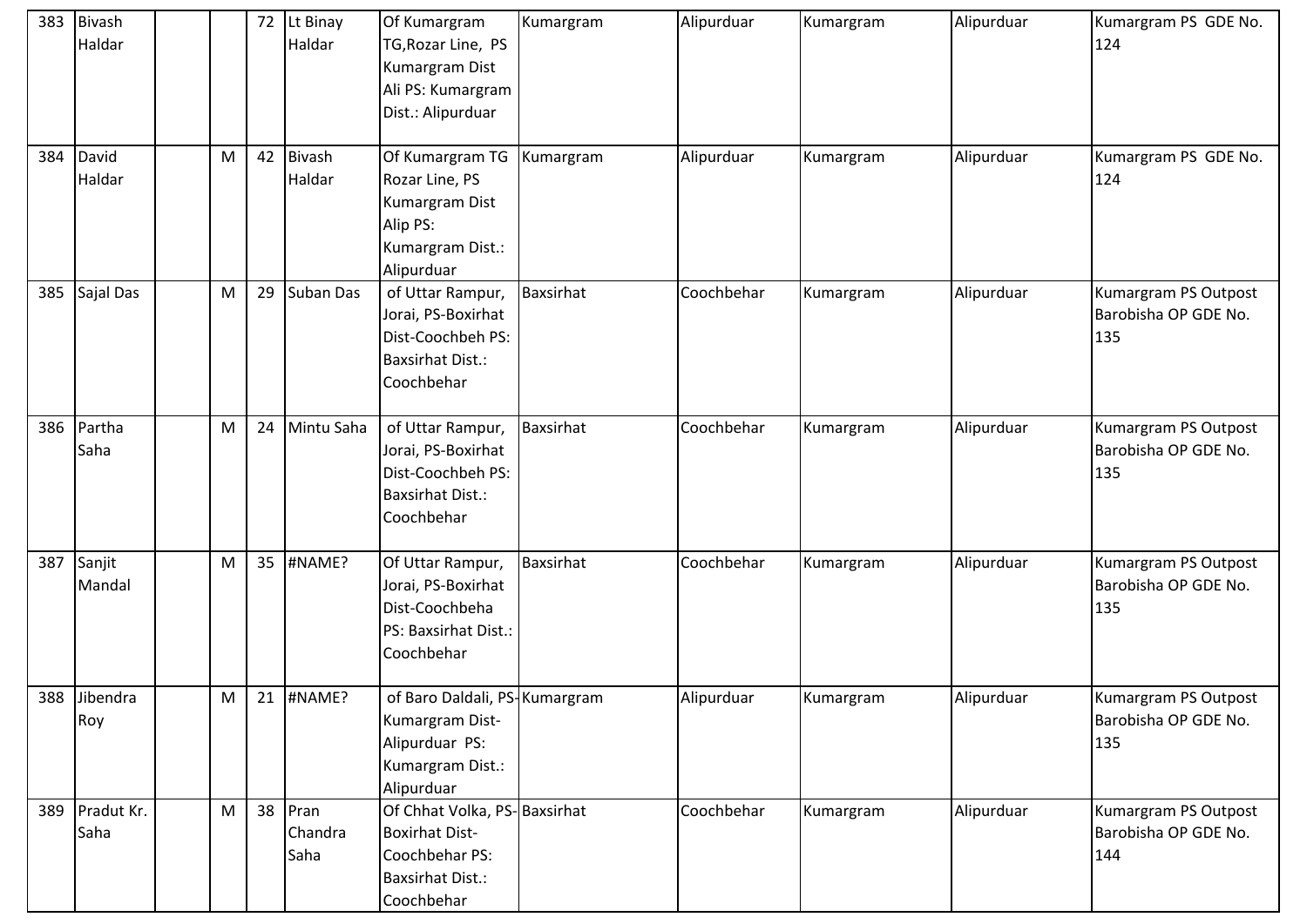| 390 | <b>Nakul Das</b>       | M | 30 | #NAME?                 | of Dakshin<br>Rampur,<br>Barobisha, PS-<br>Kumargram Dist-A<br>PS: Kumargram<br>Dist.: Alipurduar           | Kumargram | Alipurduar | Kumargram | Alipurduar | Kumargram PS Outpost<br>Barobisha OP GDE No.<br>144   |
|-----|------------------------|---|----|------------------------|-------------------------------------------------------------------------------------------------------------|-----------|------------|-----------|------------|-------------------------------------------------------|
| 391 | Premenjit<br>Sarkat    | M | 25 | Gopal Sarkar           | of Kamakhyaguri,<br>PS Kumargram<br>Dist Alipurduar PS:<br>Kumargram Dist.:<br>Alipurduar                   | Kumargram | Alipurduar | Kumargram | Alipurduar | Kumargram PS Outpost<br>Kamakhaguri OP GDE No.<br>128 |
| 392 | Samir<br>Sutradhar     | M | 25 | Dulal<br>Sutradhar     | Of Dakshin<br>Nararthali, PS<br>Kumargram, Dist<br>Alipurdi PS:<br>Kumargram Dist.:<br>Alipurduar           | Kumargram | Alipurduar | Kumargram | Alipurduar | Kumargram PS Outpost<br>Kamakhaguri OP GDE No.<br>128 |
| 393 | Mantu<br><b>Biswas</b> | M | 40 | Gopal<br><b>Biswas</b> | of Chhoto Daldali, Kumargram<br>PS Kumargram,<br>Dist Alipurduar PS:<br>Kumargram Dist.:<br>Alipurduar      |           | Alipurduar | Kumargram | Alipurduar | Kumargram PS Outpost<br>Kamakhaguri OP GDE No.<br>128 |
| 394 | Majibor<br>Hossain     | M | 31 | Mia                    | Lt. Jamirudin of East Chikliguri,<br>PS Samuktala, Dist<br>Alipurduar PS:<br>Samuktala Dist.:<br>Alipurduar | Samuktala | Alipurduar | Kumargram | Alipurduar | Kumargram PS Outpost<br>Kamakhaguri OP GDE No.<br>128 |
| 395 | Swapan<br>Das          | M | 50 | Balaram Das Of Dakshin | Nararthali PS<br>Kumargram, Dist<br>Alipurdi PS:<br>Samuktala Dist.:<br>Alipurduar                          | Samuktala | Alipurduar | Kumargram | Alipurduar | Kumargram PS Outpost<br>Kamakhaguri OP GDE No.<br>128 |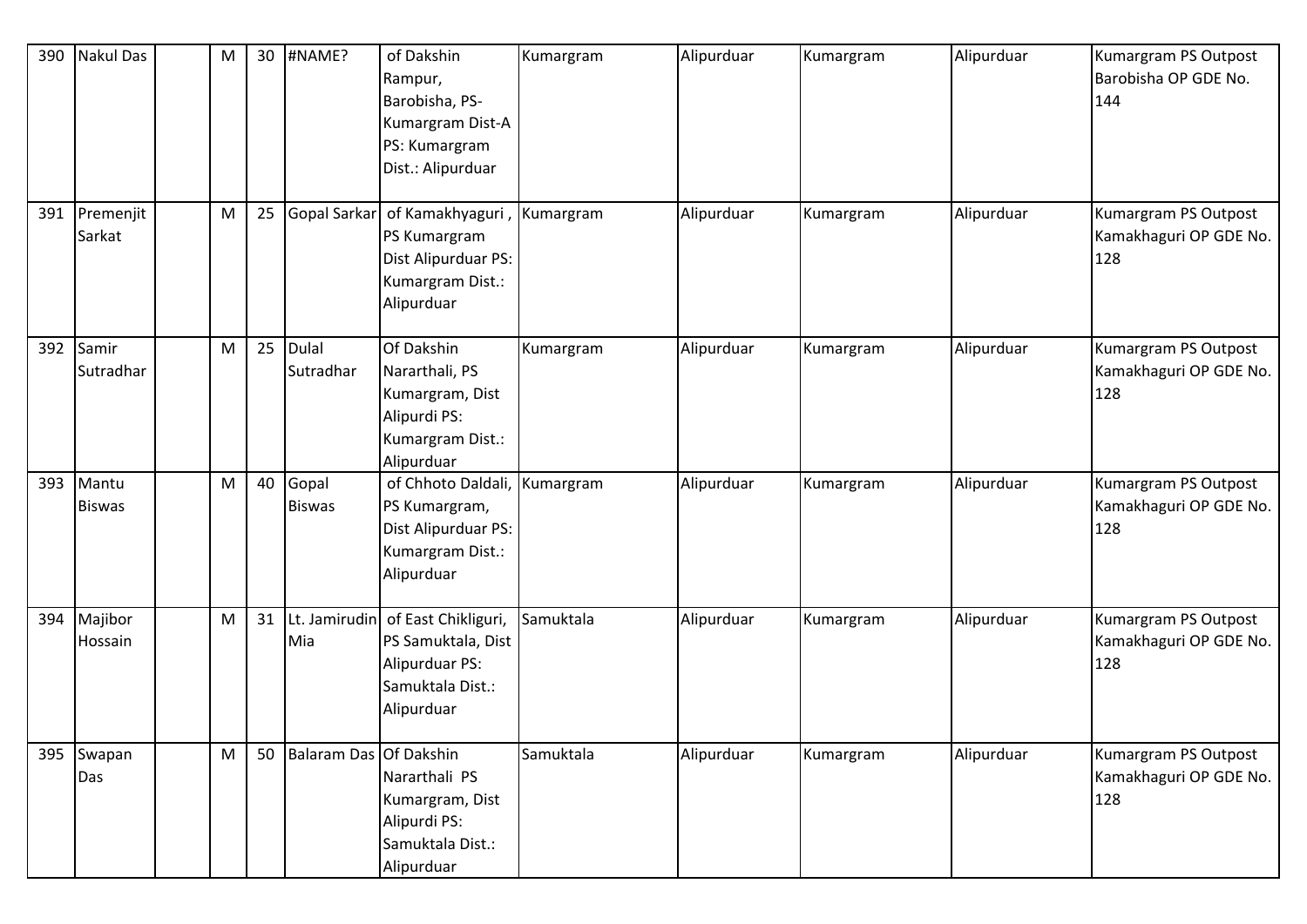| 396 | Prasanjit<br>Sarkar    | M | 25 | Sukumar<br>Sarkar         | of Uttar Chikliguri, Samuktala<br>PS Samuktala, Dist<br>Alipurdua PS:<br>Samuktala Dist.:<br>Alipurduar |            | Alipurduar                                               | Kumargram | Alipurduar                                           | Kumargram PS Outpost<br>Kamakhaguri OP GDE No.<br>128 |
|-----|------------------------|---|----|---------------------------|---------------------------------------------------------------------------------------------------------|------------|----------------------------------------------------------|-----------|------------------------------------------------------|-------------------------------------------------------|
| 397 | Chiranjit<br>Sutradhar | M | 30 | <b>Dulal</b><br>Sutradhar | of Dakshin<br>Narartyhali, PS<br>Kumargram, Dist<br>Alipur PS:<br>Kumargram Dist.:<br>Alipurduar        | Kumargram  | Alipurduar                                               | Kumargram | Alipurduar                                           | Kumargram PS Outpost<br>Kamakhaguri OP GDE No.<br>128 |
| 398 | Niranjan<br>Debnath    | M | 45 | Umesh<br>Debnath          | of Madhya<br>Kamakhyaguri, PS<br>Kumargram, Dist<br>Alipur PS:<br>Kumargram Dist.:<br>Alipurduar        | Kumargram  | Alipurduar                                               | Kumargram | Alipurduar                                           | Kumargram PS Outpost<br>Kamakhaguri OP GDE No.<br>128 |
| 399 | Gobinda<br>Das         | M | 27 | Lt. Gopal<br>Das          | Subhash Nagar PS: Madarihat<br>Madarihat Dist.:<br>Alipurduar                                           |            | Alipurduar                                               | Madarihat | Alipurduar                                           | Madarihat PS GDE No.<br>113                           |
| 400 | Rajip Paul             | М | 20 | <b>Tarun Paul</b>         | <b>Aswininagar PS:</b><br>Madarihat Dist.:<br>Alipurduar                                                | Madarihat  | Alipurduar                                               | Madarihat | Alipurduar                                           | Madarihat PS GDE No.<br>113                           |
| 401 | Amtiur<br>Rahaman      | M | 24 | <b>Bablu</b><br>Rahaman   | Meghnath Saha<br>Nagar PS:<br>Madarihat Dist.:<br>Alipurduar                                            | Madarihat  | Alipurduar                                               | Madarihat | Alipurduar                                           | Madarihat PS GDE No.<br>113                           |
| 402 | Maharam<br>Ali         |   |    | Sk Vagul                  | Idalpur PS:<br>Khoyrasole Dist.:<br>Birbhum                                                             | Khoyrasole | Birbhum                                                  | Andal     | Asansol Durgapur<br>Police<br>Commissionerate        | Andal PS GDE No. 202                                  |
| 403 | Tapan<br>Shaw          |   |    | <b>Bibresh</b><br>Shaw    | PS: Andal Dist.:<br>Asansol Durgapur<br>Police<br>Commissionerate                                       | Andal      | Asansol<br><b>Durgapur Police</b><br>Commissionerat<br>e | Andal     | <b>Asansol Durgapur</b><br>Police<br>Commissionerate | Andal PS GDE No. 236                                  |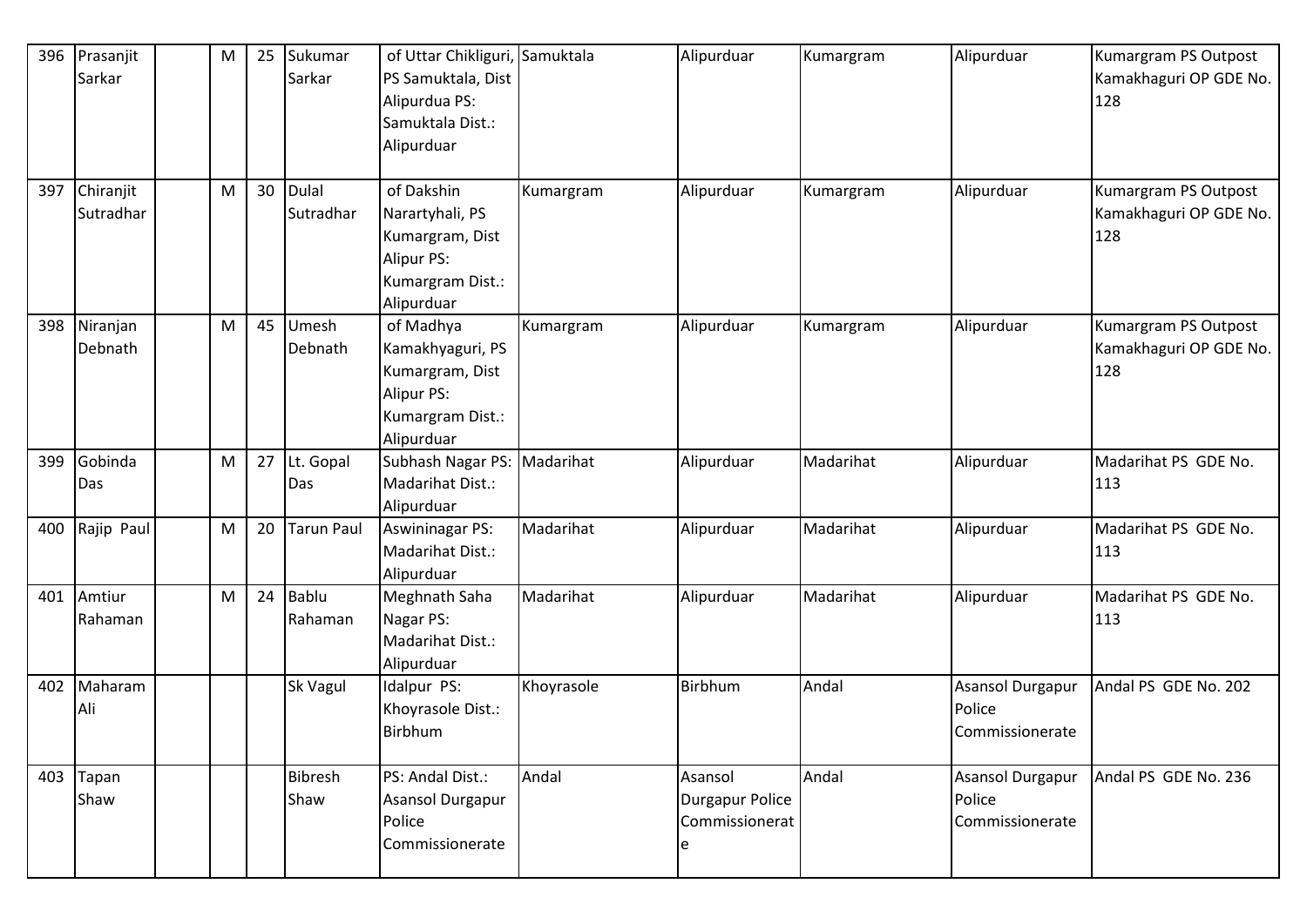| 404<br>405 | Biren<br>Shaw<br>Raj Kr<br>Nunia |  | Sajiban<br>Nunia      | Jogesh Shaw Kajora More PS:<br>Andal Dist.:<br>Asansol Durgapur<br>Police<br>Commissionerate<br>Kajora More PS:<br>Andal Dist.:<br>Asansol Durgapur<br>Police | Andal<br>Andal | Asansol<br><b>Durgapur Police</b><br>Commissionerat<br>e<br>Asansol<br><b>Durgapur Police</b><br>Commissionerat<br>e | Andal<br>Andal | <b>Asansol Durgapur</b><br>Police<br>Commissionerate<br><b>Asansol Durgapur</b><br>Police<br>Commissionerate | Andal PS GDE No. 236<br>Andal PS GDE No. 238 |
|------------|----------------------------------|--|-----------------------|---------------------------------------------------------------------------------------------------------------------------------------------------------------|----------------|----------------------------------------------------------------------------------------------------------------------|----------------|--------------------------------------------------------------------------------------------------------------|----------------------------------------------|
|            |                                  |  |                       | Commissionerate                                                                                                                                               |                |                                                                                                                      |                |                                                                                                              |                                              |
| 406        | Iswar<br>Mondal                  |  | Lt Haripada<br>Mondal | Kajora More PS:<br>Andal Dist.:<br>Asansol Durgapur<br>Police<br>Commissionerate                                                                              | Andal          | Asansol<br><b>Durgapur Police</b><br>Commissionerat<br>е                                                             | Andal          | <b>Asansol Durgapur</b><br>Police<br>Commissionerate                                                         | Andal PS GDE No. 238                         |
| 407        | <b>Bikash</b><br>Ruidas          |  | Lt Bijoy<br>Ruidas    | Bahula PS: Andal<br>Dist.: Asansol<br>Durgapur Police<br>Commissionerate                                                                                      | Andal          | Asansol<br><b>Durgapur Police</b><br>Commissionerat<br>e                                                             | Andal          | <b>Asansol Durgapur</b><br>Police<br>Commissionerate                                                         | Andal PS GDE No. 240                         |
| 408        | Prosen<br>Ruidas                 |  | Manik<br>Ruidas       | Bahula PS: Andal<br>Dist.: Asansol<br><b>Durgapur Police</b><br>Commissionerate                                                                               | Andal          | Asansol<br><b>Durgapur Police</b><br>Commissionerat<br>e                                                             | Andal          | <b>Asansol Durgapur</b><br>Police<br>Commissionerate                                                         | Andal PS GDE No. 240                         |
| 409        | Sujoy<br>Paswan                  |  | Samsundar<br>Paswan   | Bahula PS: Andal<br>Dist.: Asansol<br><b>Durgapur Police</b><br>Commissionerate                                                                               | Andal          | Asansol<br><b>Durgapur Police</b><br>Commissionerat<br>e                                                             | Andal          | <b>Asansol Durgapur</b><br>Police<br>Commissionerate                                                         | Andal PS GDE No. 240                         |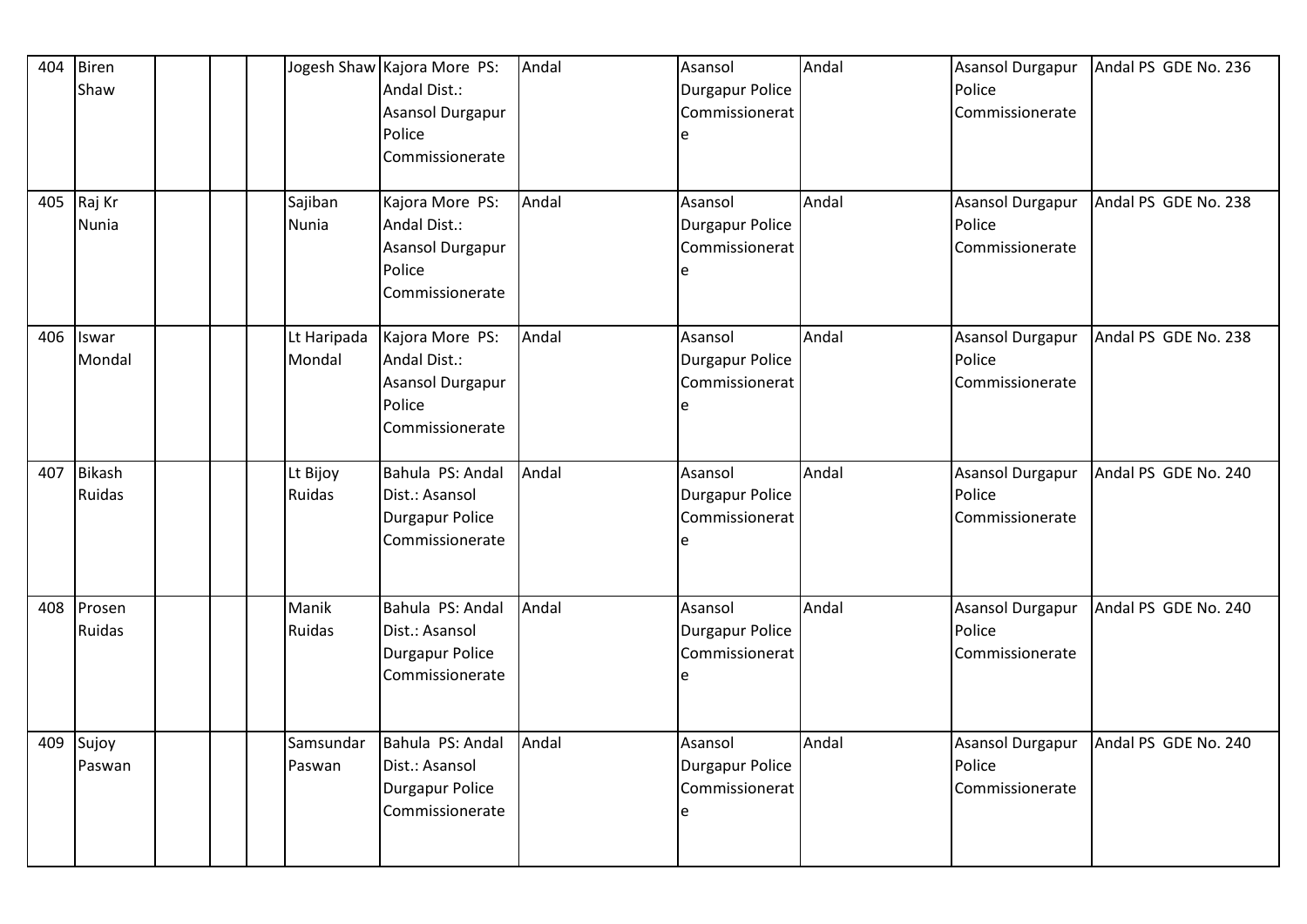| 410<br>411 | Shamapad<br>a Bouri<br>Basudev |  | Lt Gopi<br><b>Bouri</b><br>Ramkrishna | Dakhinkhanda PS: Andal<br>Andal Dist.:<br>Asansol Durgapur<br>Police<br>Commissionerate<br>Dakhinkhanda PS: Andal |       | Asansol<br><b>Durgapur Police</b><br>Commissionerat<br>Asansol | Andal<br>Andal | <b>Asansol Durgapur</b><br>Police<br>Commissionerate<br><b>Asansol Durgapur</b> | Andal PS GDE No. 240<br>Andal PS GDE No. 240   |
|------------|--------------------------------|--|---------------------------------------|-------------------------------------------------------------------------------------------------------------------|-------|----------------------------------------------------------------|----------------|---------------------------------------------------------------------------------|------------------------------------------------|
|            | Das                            |  | Das                                   | Andal Dist.:<br>Asansol Durgapur<br>Police<br>Commissionerate                                                     |       | <b>Durgapur Police</b><br>Commissionerat                       |                | Police<br>Commissionerate                                                       |                                                |
| 412        | Dipan<br><b>Bouri</b>          |  | <b>Bouri</b>                          | Lt Jagannath Dakhinkhanda PS: Andal<br>Andal Dist.:<br>Asansol Durgapur<br>Police<br>Commissionerate              |       | Asansol<br><b>Durgapur Police</b><br>Commissionerat            | Andal          | Asansol Durgapur<br>Police<br>Commissionerate                                   | Andal PS GDE No. 240                           |
| 413        | Sonu<br>Dome                   |  | Hiralal<br>Dome                       | Panagarh Tanki<br>Tala PS: Andal<br>Dist.: Asansol<br><b>Durgapur Police</b><br>Commissionerate                   | Andal | Asansol<br>Durgapur Police<br>Commissionerat                   | Andal          | Asansol Durgapur<br>Police<br>Commissionerate                                   | Andal PS Outpost<br>Monbahal OP GDE No.<br>130 |
| 414        | Sanjoy<br><b>Bouri</b>         |  | Lt Jagdish<br><b>Bouri</b>            | <b>Bahula Real</b><br>Jambad PS: Andal<br>Dist.: Asansol<br><b>Durgapur Police</b><br>Commissionerate             | Andal | Asansol<br><b>Durgapur Police</b><br>Commissionerat            | Andal          | Asansol Durgapur<br>Police<br>Commissionerate                                   | Andal PS Outpost<br>Monbahal OP GDE No.<br>130 |
| 415        | Md Arsad<br>Hossain            |  | Md Anawar<br>Hossain                  | 4 no Colony PS:<br>Andal Dist.:<br>Asansol Durgapur<br>Police<br>Commissionerate                                  | Andal | Asansol<br><b>Durgapur Police</b><br>Commissionerat            | Andal          | Asansol Durgapur<br>Police<br>Commissionerate                                   | Andal PS Outpost Ukra<br>OP GDE No. 85         |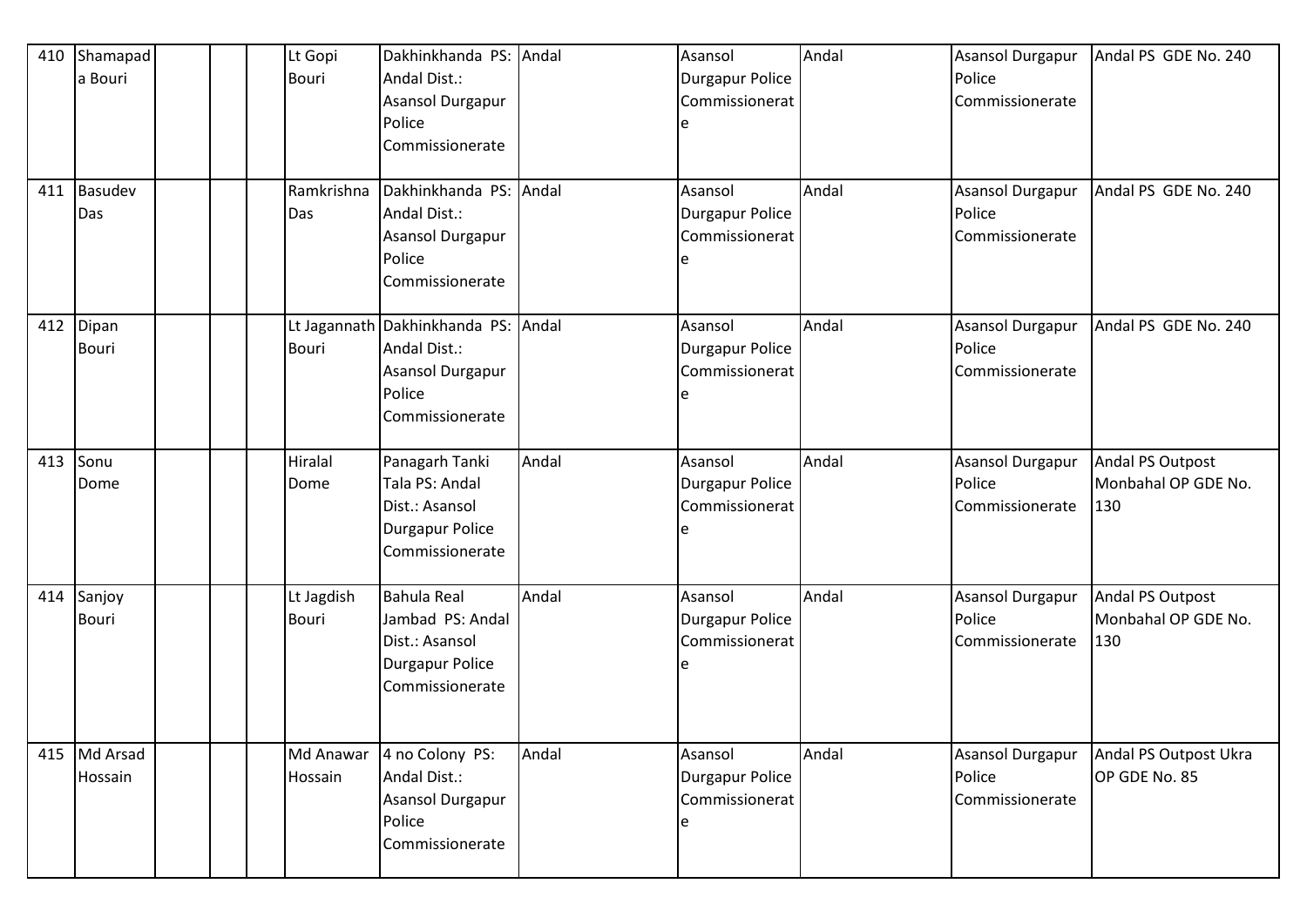| 416<br>417 | Dinesh<br>Paswan<br>Danish |  | 20 | Ganu<br>Paswan<br>Moin Khan | Bankola, Talbagan Andal<br>PS: Andal Dist.:<br>Asansol Durgapur<br>Police<br>Commissionerate<br>Chaman talaw | Asansole south | Asansol<br>Durgapur Police<br>Commissionerat<br>Asansol | Andal<br>Asansole south | Asansol Durgapur<br>Police<br>Commissionerate<br>Asansol Durgapur | Andal PS Outpost Ukra<br>OP GDE No. 85<br>Asansole south PS GDE |
|------------|----------------------------|--|----|-----------------------------|--------------------------------------------------------------------------------------------------------------|----------------|---------------------------------------------------------|-------------------------|-------------------------------------------------------------------|-----------------------------------------------------------------|
|            | Khan                       |  |    |                             | <b>Budha PS:</b><br>Asansole south<br>Dist.: Asansol<br><b>Durgapur Police</b><br>Commissionerate            |                | Durgapur Police<br>Commissionerat                       |                         | Police<br>Commissionerate                                         | No. 184                                                         |
| 418        | Aftab<br>Khan              |  | 22 | <b>Ekbal Khan</b>           | Budha K G N<br>Masjid PS:<br>Asansole south<br>Dist.: Asansol<br><b>Durgapur Police</b><br>Commissionerate   | Asansole south | Asansol<br>Durgapur Police<br>Commissionerat            | Asansole south          | Asansol Durgapur<br>Police<br>Commissionerate                     | Asansole south PS GDE<br>No. 184                                |
| 419        | Md Salam                   |  | 30 | Md Kalim                    | Rohaniadi PS:<br>Asansole south<br>Dist.: Asansol<br><b>Durgapur Police</b><br>Commissionerate               | Asansole south | Asansol<br>Durgapur Police<br>Commissionerat            | Asansole south          | <b>Asansol Durgapur</b><br>Police<br>Commissionerate              | Asansole south PS GDE<br>No. 184                                |
| 420        | Md Firoz                   |  | 25 | Md Faruk                    | Azad basti PS:<br>Asansole north<br>Dist.: Asansol<br><b>Durgapur Police</b><br>Commissionerate              | Asansole north | Asansol<br>Durgapur Police<br>Commissionerat<br>le      | Asansole south          | Asansol Durgapur<br>Police<br>Commissionerate                     | Asansole south PS GDE<br>No. 184                                |
| 421        | Md Pappu                   |  |    | 18 Md Jawed                 | Munshi bazar PS:<br>Asansole south<br>Dist.: Asansol<br>Durgapur Police<br>Commissionerate                   | Asansole south | Asansol<br><b>Durgapur Police</b><br>Commissionerat     | Asansole south          | <b>Asansol Durgapur</b><br>Police<br>Commissionerate              | Asansole south PS GDE<br>No. 184                                |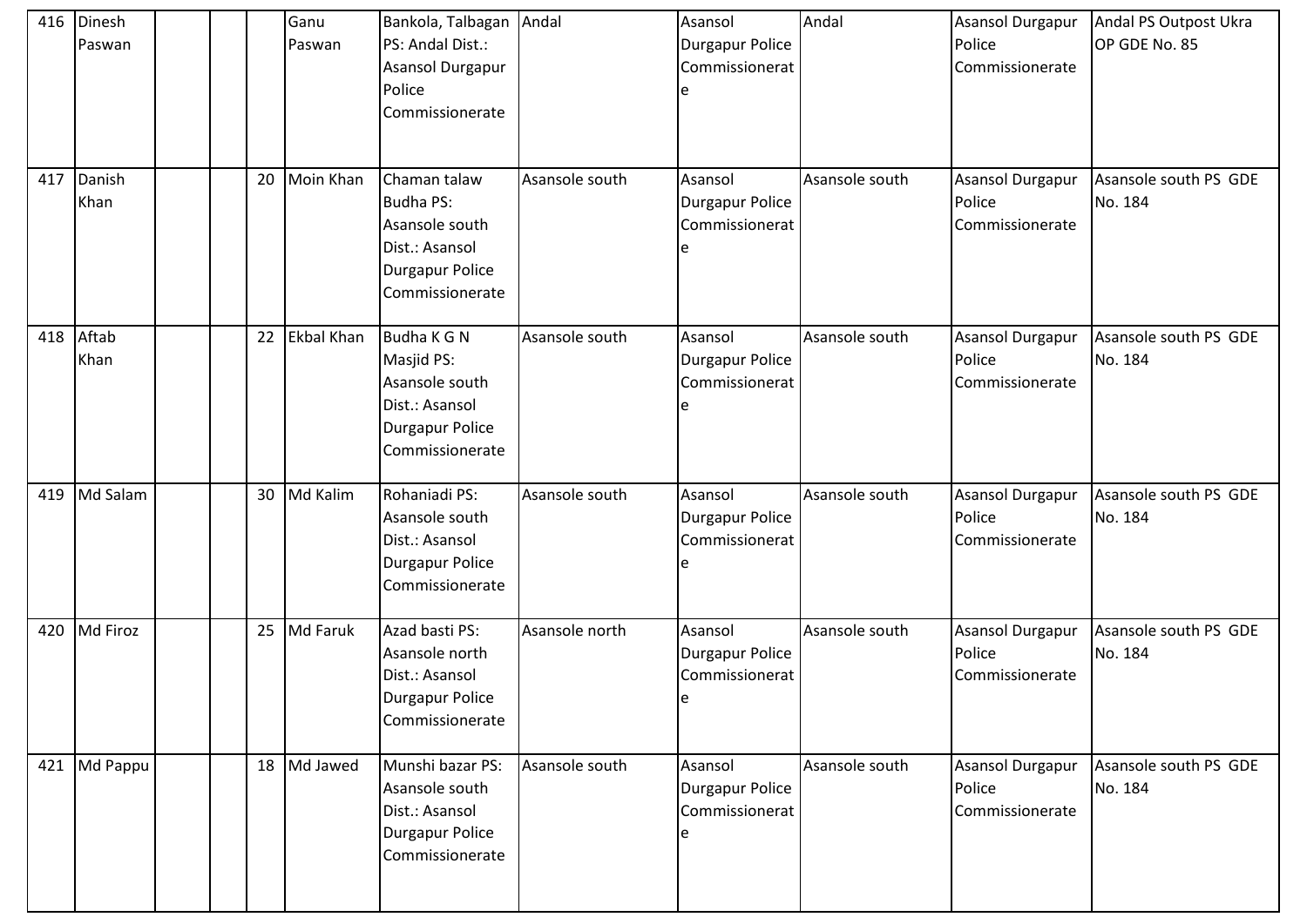| 422 | Mongal<br>Murmu   | M | Shibu<br>Murmu       | PS: Barabani Dist.: Barabani<br>Asansol Durgapur<br>Police<br>Commissionerate             |          | Asansol<br><b>Durgapur Police</b><br>Commissionerat<br>e | Barabani | <b>Asansol Durgapur</b><br>Police<br>Commissionerate | Barabani PS GDE No. 192                    |
|-----|-------------------|---|----------------------|-------------------------------------------------------------------------------------------|----------|----------------------------------------------------------|----------|------------------------------------------------------|--------------------------------------------|
| 423 | <b>Bhola Hari</b> | M | Rabi Hari            | PS: Barabani Dist.:<br>Asansol Durgapur<br>Police<br>Commissionerate                      | Barabani | Asansol<br>Durgapur Police<br>Commissionerat             | Barabani | <b>Asansol Durgapur</b><br>Police<br>Commissionerate | Barabani PS GDE No. 192                    |
| 424 | Raja Hari         | M | <b>Basu Hari</b>     | PS: Barabani Dist.:<br>Asansol Durgapur<br>Police<br>Commissionerate                      | Barabani | Asansol<br>Durgapur Police<br>Commissionerat             | Barabani | <b>Asansol Durgapur</b><br>Police<br>Commissionerate | Barabani PS GDE No. 192                    |
| 425 | Gora<br>Ruidas    | M | Lt Balhari<br>Ruidas | PS: Barabani Dist.:<br>Asansol Durgapur<br>Police<br>Commissionerate                      | Barabani | Asansol<br>Durgapur Police<br>Commissionerat             | Barabani | <b>Asansol Durgapur</b><br>Police<br>Commissionerate | Barabani PS GDE No. 192                    |
| 426 | Pradip<br>Swa     | M | Lt Bhagban<br>Saw    | PS: Barabani Dist.:<br>Asansol Durgapur<br>Police<br>Commissionerate                      | Barabani | Asansol<br>Durgapur Police<br>Commissionerat             | Barabani | Asansol Durgapur<br>Police<br>Commissionerate        | Barabani PS GDE No. 192                    |
| 427 | Sajal Pal         | M | Sentu Pal            | PS: Barabani Dist.:<br>Asansol Durgapur<br>Police<br>Commissionerate                      | Barabani | Asansol<br>Durgapur Police<br>Commissionerat             | Barabani | <b>Asansol Durgapur</b><br>Police<br>Commissionerate | Barabani PS GDE No. 192                    |
|     | 428 Binod Das     | M |                      | Kanchan Das PS: Barabani Dist.: Barabani<br>Asansol Durgapur<br>Police<br>Commissionerate |          | Asansol<br>Durgapur Police<br>Commissionerat<br>e        | Barabani | Police<br>Commissionerate                            | Asansol Durgapur   Barabani PS GDE No. 192 |
| 429 | Nirmal<br>Das     | M | Rabin Das            | PS: Barabani Dist.:<br>Asansol Durgapur<br>Police<br>Commissionerate                      | Barabani | Asansol<br>Durgapur Police<br>Commissionerat<br>e        | Barabani | Asansol Durgapur<br>Police<br>Commissionerate        | Barabani PS GDE No. 192                    |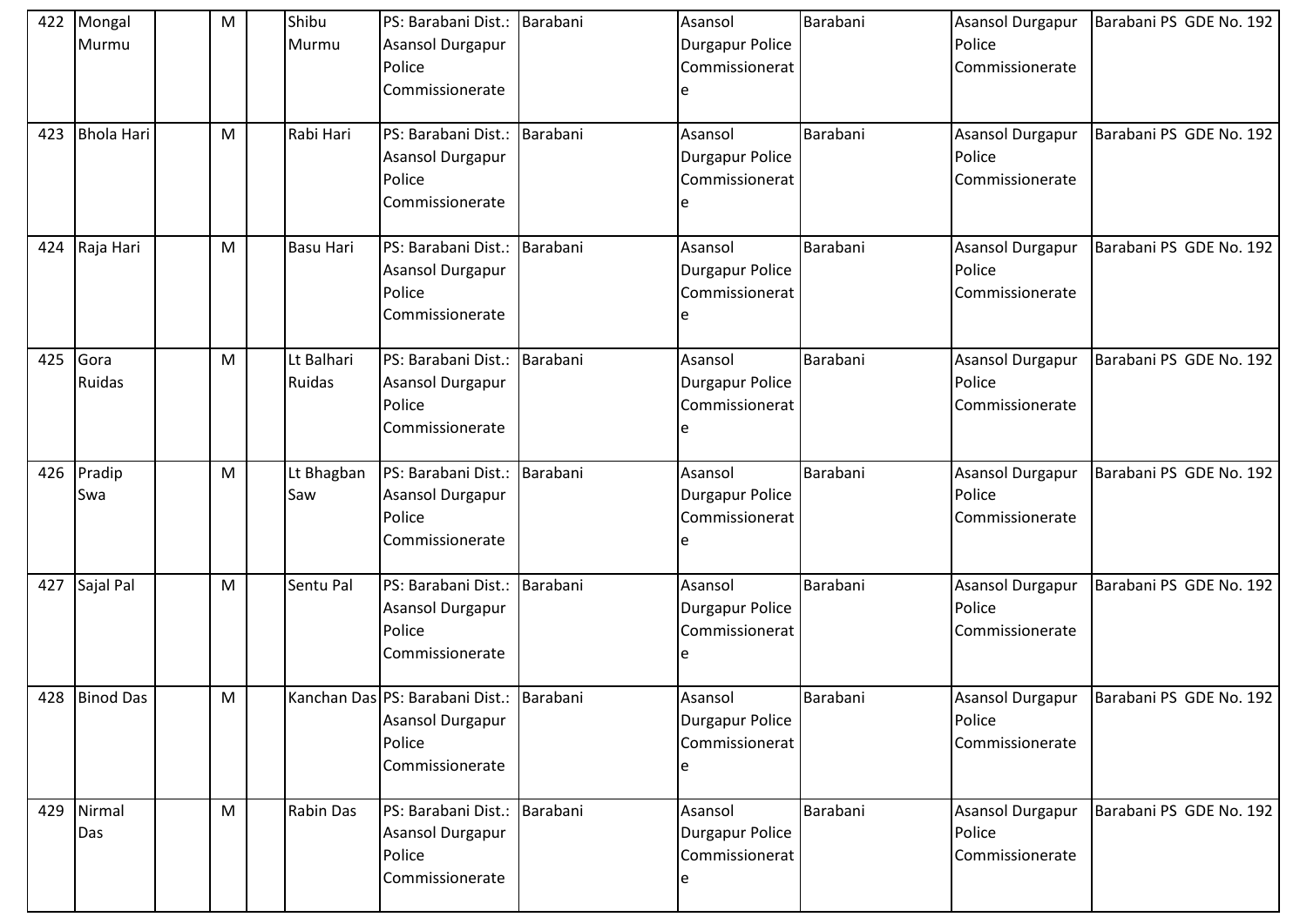| 430 | Kamal Pal           | M | <b>Bibek Pal</b>       | PS: Barabani Dist.: Barabani<br>Asansol Durgapur<br>Police<br>Commissionerate |          | Asansol<br><b>Durgapur Police</b><br>Commissionerat | Barabani | <b>Asansol Durgapur</b><br>Police<br>Commissionerate | Barabani PS GDE No. 192 |
|-----|---------------------|---|------------------------|-------------------------------------------------------------------------------|----------|-----------------------------------------------------|----------|------------------------------------------------------|-------------------------|
| 431 | Susil<br>Mondal     | M | <b>Banik</b><br>Mondal | PS: Barabani Dist.: Barabani<br>Asansol Durgapur<br>Police<br>Commissionerate |          | Asansol<br><b>Durgapur Police</b><br>Commissionerat | Barabani | <b>Asansol Durgapur</b><br>Police<br>Commissionerate | Barabani PS GDE No. 192 |
| 432 | Haru<br>Ruidas      | M | Kista Ruidas           | PS: Barabani Dist.:<br>Asansol Durgapur<br>Police<br>Commissionerate          | Barabani | Asansol<br><b>Durgapur Police</b><br>Commissionerat | Barabani | <b>Asansol Durgapur</b><br>Police<br>Commissionerate | Barabani PS GDE No. 192 |
| 433 | Biswanath<br>Mondal | M | Haradhan<br>Mondal     | PS: Barabani Dist.:<br>Asansol Durgapur<br>Police<br>Commissionerate          | Barabani | Asansol<br><b>Durgapur Police</b><br>Commissionerat | Barabani | <b>Asansol Durgapur</b><br>Police<br>Commissionerate | Barabani PS GDE No. 192 |
| 434 | Md Azad             | M | Md Farid               | PS: Barabani Dist.:<br>Asansol Durgapur<br>Police<br>Commissionerate          | Barabani | Asansol<br>Durgapur Police<br>Commissionerat        | Barabani | <b>Asansol Durgapur</b><br>Police<br>Commissionerate | Barabani PS GDE No. 192 |
| 435 | Sk Basir            | M | <b>Sk Bilal</b>        | PS: Barabani Dist.: Barabani<br>Asansol Durgapur<br>Police<br>Commissionerate |          | Asansol<br><b>Durgapur Police</b><br>Commissionerat | Barabani | Asansol Durgapur<br>Police<br>Commissionerate        | Barabani PS GDE No. 193 |
|     | 436 Md Hamid        | M | Md Zakir               | PS: Barabani Dist.: Barabani<br>Asansol Durgapur<br>Police<br>Commissionerate |          | Asansol<br>Durgapur Police<br>Commissionerat<br>e   | Barabani | Asansol Durgapur<br>Police<br>Commissionerate        | Barabani PS GDE No. 193 |
|     | 437 Sk Farid        | M | Md<br>Mansoor          | PS: Barabani Dist.: Barabani<br>Asansol Durgapur<br>Police<br>Commissionerate |          | Asansol<br><b>Durgapur Police</b><br>Commissionerat | Barabani | Asansol Durgapur<br>Police<br>Commissionerate        | Barabani PS GDE No. 193 |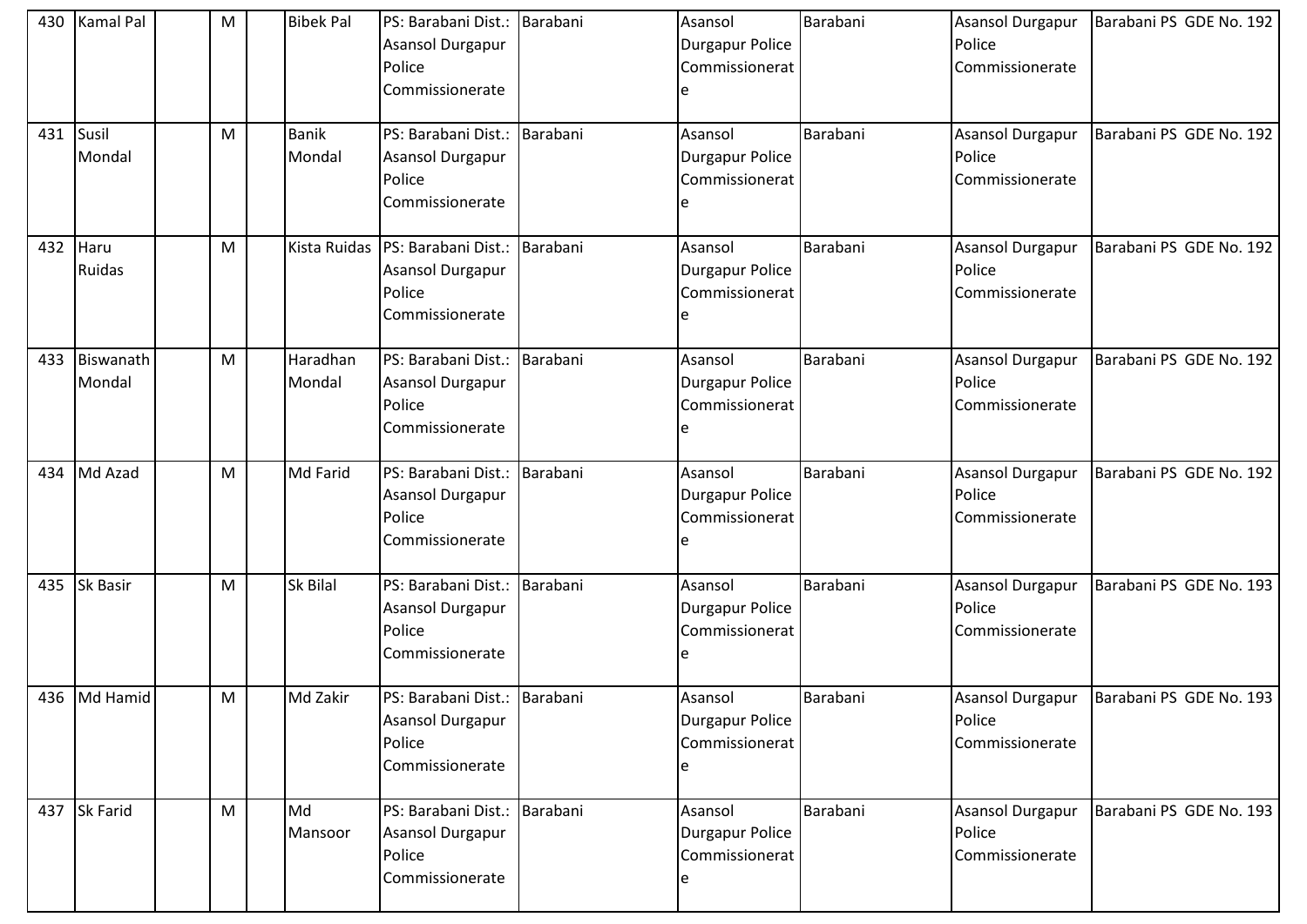| 438 | Ananda<br>Pal         | M | <b>Balai Pal</b> | PS: Barabani Dist.: Barabani<br>Asansol Durgapur<br>Police<br>Commissionerate             |          | Asansol<br><b>Durgapur Police</b><br>Commissionerat<br>e  | Barabani | <b>Asansol Durgapur</b><br>Police<br>Commissionerate | Barabani PS GDE No. 193 |
|-----|-----------------------|---|------------------|-------------------------------------------------------------------------------------------|----------|-----------------------------------------------------------|----------|------------------------------------------------------|-------------------------|
| 439 | Rabin Pal             | M | Souvik Pal       | PS: Barabani Dist.: Barabani<br>Asansol Durgapur<br>Police<br>Commissionerate             |          | Asansol<br><b>Durgapur Police</b><br>Commissionerat       | Barabani | Asansol Durgapur<br>Police<br>Commissionerate        | Barabani PS GDE No. 206 |
| 440 | Kanta Pal             | M | Manik Pal        | PS: Barabani Dist.:<br>Asansol Durgapur<br>Police<br>Commissionerate                      | Barabani | Asansol<br><b>Durgapur Police</b><br>Commissionerat       | Barabani | Asansol Durgapur<br>Police<br>Commissionerate        | Barabani PS GDE No. 206 |
| 441 | Susanta<br>Maji       | M | Chharan<br>Maji  | PS: Barabani Dist.:<br>Asansol Durgapur<br>Police<br>Commissionerate                      | Barabani | Asansol<br><b>Durgapur Police</b><br>Commissionerat       | Barabani | Asansol Durgapur<br>Police<br>Commissionerate        | Barabani PS GDE No. 206 |
| 442 | Hemanta<br>Gorai      | M | Sunil Gorai      | PS: Barabani Dist.:<br>Asansol Durgapur<br>Police<br>Commissionerate                      | Barabani | Asansol<br><b>Durgapur Police</b><br>Commissionerat       | Barabani | Asansol Durgapur<br>Police<br>Commissionerate        | Barabani PS GDE No. 206 |
| 443 | Tapan<br><b>Bauri</b> | M |                  | Sambu Bauri PS: Barabani Dist.: Barabani<br>Asansol Durgapur<br>Police<br>Commissionerate |          | Asansol<br><b>Durgapur Police</b><br>Commissionerat<br>e  | Barabani | <b>Asansol Durgapur</b><br>Police<br>Commissionerate | Barabani PS GDE No. 206 |
|     | 444 Bipad Pal         | M |                  | Rampad Pal PS: Barabani Dist.: Barabani<br>Asansol Durgapur<br>Police<br>Commissionerate  |          | Asansol<br><b>Durgapur Police</b><br>Commissionerat<br>e  | Barabani | Asansol Durgapur<br>Police<br>Commissionerate        | Barabani PS GDE No. 206 |
|     | 445 Hira Sk           | M | Kalu Sk          | PS: Barabani Dist.: Barabani<br>Asansol Durgapur<br>Police<br>Commissionerate             |          | Asansol<br><b>Durgapur Police</b><br>Commissionerat<br>ıе | Barabani | Asansol Durgapur<br>Police<br>Commissionerate        | Barabani PS GDE No. 206 |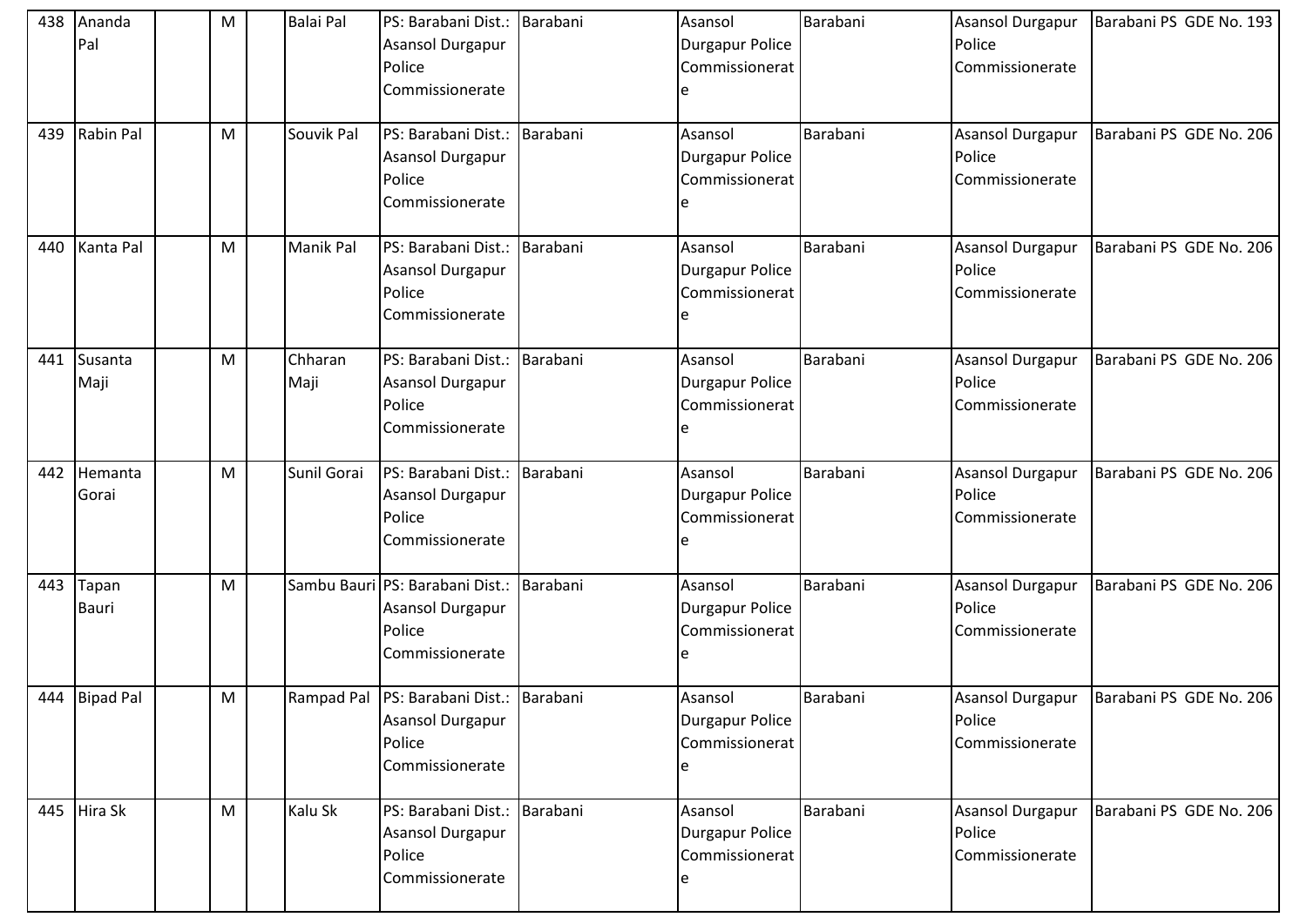| 446 | Ajibul Saji                | M | Karim Saji          | PS: Barabani Dist.: Barabani<br>Asansol Durgapur<br>Police<br>Commissionerate    |          | Asansol<br><b>Durgapur Police</b><br>Commissionerat<br>e  | Barabani | <b>Asansol Durgapur</b><br>Police<br>Commissionerate | Barabani PS GDE No. 207 |
|-----|----------------------------|---|---------------------|----------------------------------------------------------------------------------|----------|-----------------------------------------------------------|----------|------------------------------------------------------|-------------------------|
| 447 | Baban<br>Gorai             | M | Madhab<br>Gorai     | PS: Barabani Dist.: Barabani<br>Asansol Durgapur<br>Police<br>Commissionerate    |          | Asansol<br><b>Durgapur Police</b><br>Commissionerat       | Barabani | Asansol Durgapur<br>Police<br>Commissionerate        | Barabani PS GDE No. 207 |
| 448 | Susanta<br>Bauri           | M | Nimai Bauri         | PS: Barabani Dist.:<br>Asansol Durgapur<br>Police<br>Commissionerate             | Barabani | Asansol<br><b>Durgapur Police</b><br>Commissionerat       | Barabani | Asansol Durgapur<br>Police<br>Commissionerate        | Barabani PS GDE No. 208 |
| 449 | Susanta<br>Pal             | M | <b>Tapan Pal</b>    | PS: Barabani Dist.:<br>Asansol Durgapur<br>Police<br>Commissionerate             | Barabani | Asansol<br><b>Durgapur Police</b><br>Commissionerat       | Barabani | Asansol Durgapur<br>Police<br>Commissionerate        | Barabani PS GDE No. 208 |
| 450 | Manoj<br>Bauri             | M | Sri Manik<br>Bauri  | PS: Barabani Dist.:<br>Asansol Durgapur<br>Police<br>Commissionerate             | Barabani | Asansol<br><b>Durgapur Police</b><br>Commissionerat       | Barabani | Asansol Durgapur<br>Police<br>Commissionerate        | Barabani PS GDE No. 207 |
| 451 | Sajal Bauri                | M | Netai Bauri         | PS: Barabani Dist.: Barabani<br>Asansol Durgapur<br>Police<br>Commissionerate    |          | Asansol<br><b>Durgapur Police</b><br>Commissionerat<br>e  | Barabani | <b>Asansol Durgapur</b><br>Police<br>Commissionerate | Barabani PS GDE No. 207 |
|     | 452 Bidyut<br><b>Bauri</b> | M | Lt Kanchan<br>Bauri | PS: Barabani Dist.: Barabani<br>Asansol Durgapur<br>Police<br>Commissionerate    |          | Asansol<br><b>Durgapur Police</b><br>Commissionerat<br>e  | Barabani | Asansol Durgapur<br>Police<br>Commissionerate        | Barabani PS GDE No. 207 |
|     | 453 Tapan<br>Bauri         | M |                     | Nanda Bauri PS: Barabani Dist.:<br>Asansol Durgapur<br>Police<br>Commissionerate | Barabani | Asansol<br><b>Durgapur Police</b><br>Commissionerat<br>ıе | Barabani | Asansol Durgapur<br>Police<br>Commissionerate        | Barabani PS GDE No. 179 |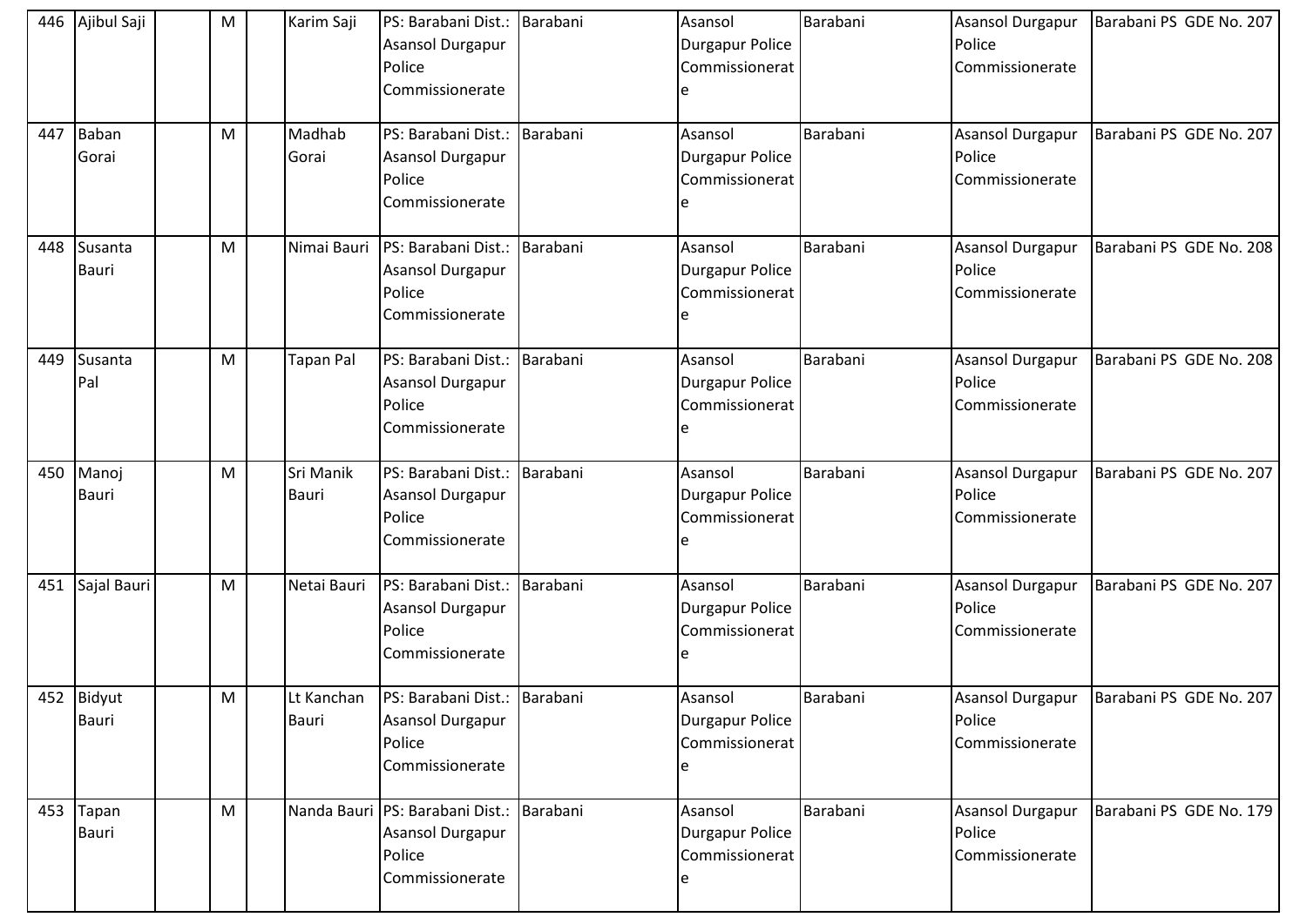| 454 | Ratan Pal          | M | Haradhan<br>Pal     | PS: Barabani Dist.: Barabani<br>Asansol Durgapur<br>Police<br>Commissionerate |          | Asansol<br><b>Durgapur Police</b><br>Commissionerat<br>e | Barabani | <b>Asansol Durgapur</b><br>Police<br>Commissionerate | Barabani PS GDE No. 179                    |
|-----|--------------------|---|---------------------|-------------------------------------------------------------------------------|----------|----------------------------------------------------------|----------|------------------------------------------------------|--------------------------------------------|
| 455 | <b>Sk Samim</b>    | M | Sk Bilal            | PS: Barabani Dist.:<br>Asansol Durgapur<br>Police<br>Commissionerate          | Barabani | Asansol<br>Durgapur Police<br>Commissionerat             | Barabani | <b>Asansol Durgapur</b><br>Police<br>Commissionerate | Barabani PS GDE No. 167                    |
| 456 | Md<br>Rahaman      | M | Md Garib            | PS: Barabani Dist.:<br>Asansol Durgapur<br>Police<br>Commissionerate          | Barabani | Asansol<br>Durgapur Police<br>Commissionerat             | Barabani | <b>Asansol Durgapur</b><br>Police<br>Commissionerate | Barabani PS GDE No. 167                    |
| 457 | Tapan Suri         | M | <b>Bhaban Suri</b>  | PS: Barabani Dist.:<br>Asansol Durgapur<br>Police<br>Commissionerate          | Barabani | Asansol<br>Durgapur Police<br>Commissionerat             | Barabani | <b>Asansol Durgapur</b><br>Police<br>Commissionerate | Barabani PS GDE No. 167                    |
| 458 | Laltu<br>Nandi     | M | Bhagarith<br>Nandi  | PS: Barabani Dist.:<br>Asansol Durgapur<br>Police<br>Commissionerate          | Barabani | Asansol<br>Durgapur Police<br>Commissionerat             | Barabani | Asansol Durgapur<br>Police<br>Commissionerate        | Barabani PS GDE No. 166                    |
| 459 | Ganga<br>Mondal    | M | Lt Swapan<br>Mondal | PS: Barabani Dist.:<br>Asansol Durgapur<br>Police<br>Commissionerate          | Barabani | Asansol<br>Durgapur Police<br>Commissionerat             | Barabani | <b>Asansol Durgapur</b><br>Police<br>Commissionerate | Barabani PS GDE No. 166                    |
|     | 460 Kanchan<br>Pal | M | Lt Safik Pal        | PS: Barabani Dist.: Barabani<br>Asansol Durgapur<br>Police<br>Commissionerate |          | Asansol<br>Durgapur Police<br>Commissionerat<br>e        | Barabani | Police<br>Commissionerate                            | Asansol Durgapur   Barabani PS GDE No. 166 |
| 461 | Patit Bauri        | M | Subir Bauri         | PS: Barabani Dist.:<br>Asansol Durgapur<br>Police<br>Commissionerate          | Barabani | Asansol<br>Durgapur Police<br>Commissionerat<br>e        | Barabani | Asansol Durgapur<br>Police<br>Commissionerate        | Barabani PS GDE No. 166                    |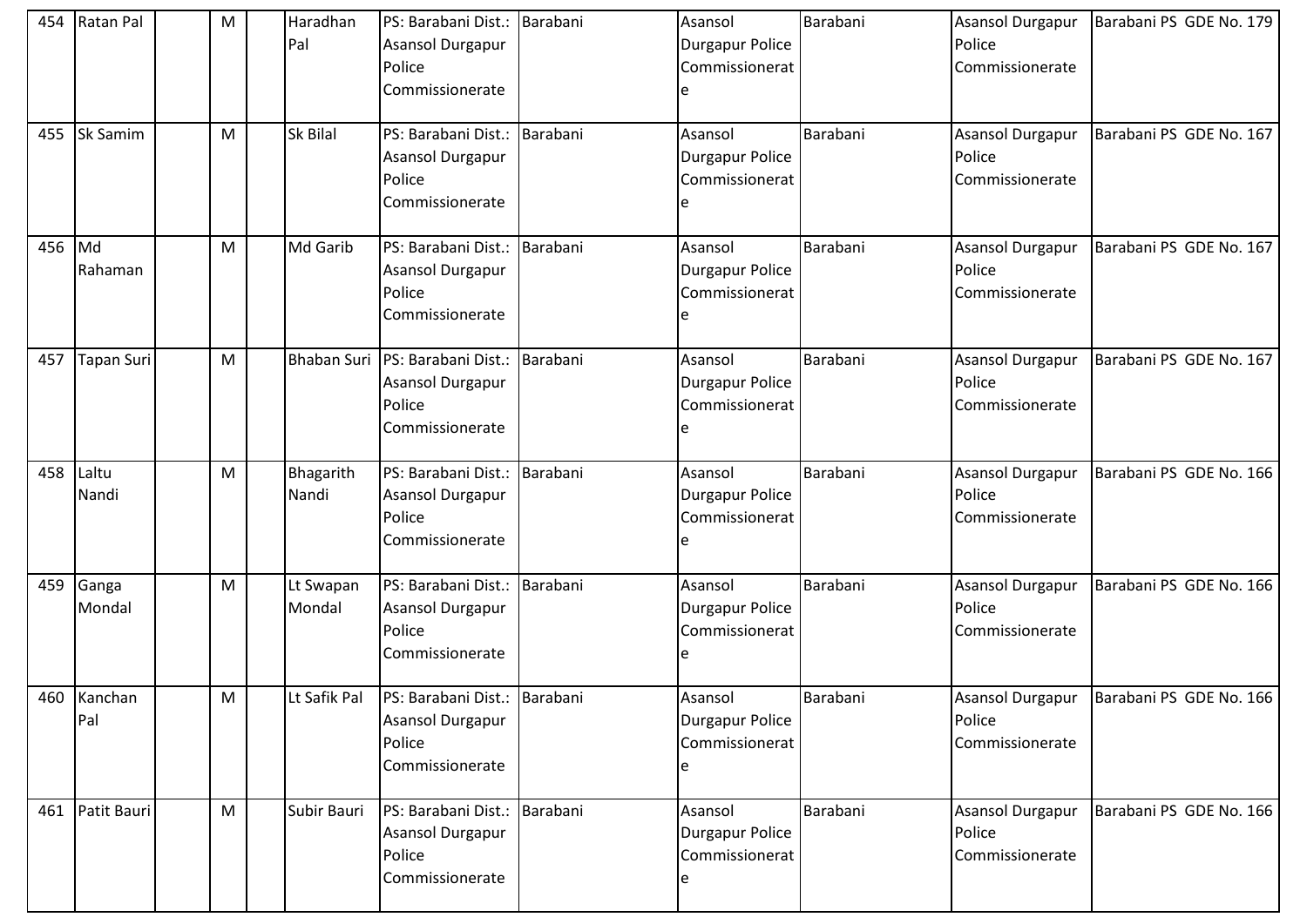| 462 | Sudarsan<br>Talukdar  | M | 30 | Khitish<br>Talukdar         | Mankar                                                                                      |              | <b>Basirhat</b>                                     | <b>Budbud</b> | Asansol Durgapur<br>Police<br>Commissionerate        | Budbud PS GDE No. 159          |
|-----|-----------------------|---|----|-----------------------------|---------------------------------------------------------------------------------------------|--------------|-----------------------------------------------------|---------------|------------------------------------------------------|--------------------------------|
| 463 | Monirul<br><b>Sk</b>  | M | 29 | Sk Isikar<br>Rahaman        | Sukdal                                                                                      |              | Basirhat                                            | <b>Budbud</b> | Asansol Durgapur<br>Police<br>Commissionerate        | Budbud PS GDE No. 159          |
| 464 | Soumen<br>Kesh        | M | 41 | ILt.<br>Satyaranjan<br>Kesh | <b>Budbud Bazar</b>                                                                         |              | <b>Basirhat</b>                                     | <b>Budbud</b> | <b>Asansol Durgapur</b><br>Police<br>Commissionerate | Budbud PS GDE No. 159          |
| 465 | Tirthapati<br>Roy     | M | 55 | Lt.prakash                  | PS: Chittaranjan<br>Chandra Roy Dist.: Asansol<br><b>Durgapur Police</b><br>Commissionerate | Chittaranjan | Asansol<br><b>Durgapur Police</b><br>Commissionerat | Chittaranjan  | <b>Asansol Durgapur</b><br>Police<br>Commissionerate | Chittaranjan PS GDE No.<br>134 |
| 466 | Subal<br>Mohali       | M | 23 | Lodhiram<br>Mohali          |                                                                                             |              | <b>Basirhat</b>                                     | Chittaranjan  | Asansol Durgapur<br>Police<br>Commissionerate        | Chittaranjan PS GDE No.<br>134 |
| 467 | Sintu<br>Thakur       | M | 29 | Umesh<br>Thakur             |                                                                                             |              | <b>Basirhat</b>                                     | Chittaranjan  | Asansol Durgapur<br>Police<br>Commissionerate        | Chittaranjan PS GDE No.<br>134 |
| 468 | Ajay<br>Karmakar      | M | 18 | Rabi<br>Karmakar            | PS: Barabani Dist.:<br>Asansol Durgapur<br>Police<br>Commissionerate                        | Barabani     | Asansol<br><b>Durgapur Police</b><br>Commissionerat | Chittaranjan  | <b>Asansol Durgapur</b><br>Police<br>Commissionerate | Chittaranjan PS GDE No.<br>134 |
| 469 | Dilip<br>Kumar<br>Roy | M | 45 | Sukdeo Roy                  |                                                                                             |              | Basirhat                                            | Chittaranjan  | <b>Asansol Durgapur</b><br>Police<br>Commissionerate | Chittaranjan PS GDE No.<br>134 |
| 470 | Parimol<br>Soren      | M | 45 | Lokhindra<br>Soren          |                                                                                             |              | Basirhat                                            | Chittaranjan  | Asansol Durgapur<br>Police<br>Commissionerate        | Chittaranjan PS GDE No.<br>134 |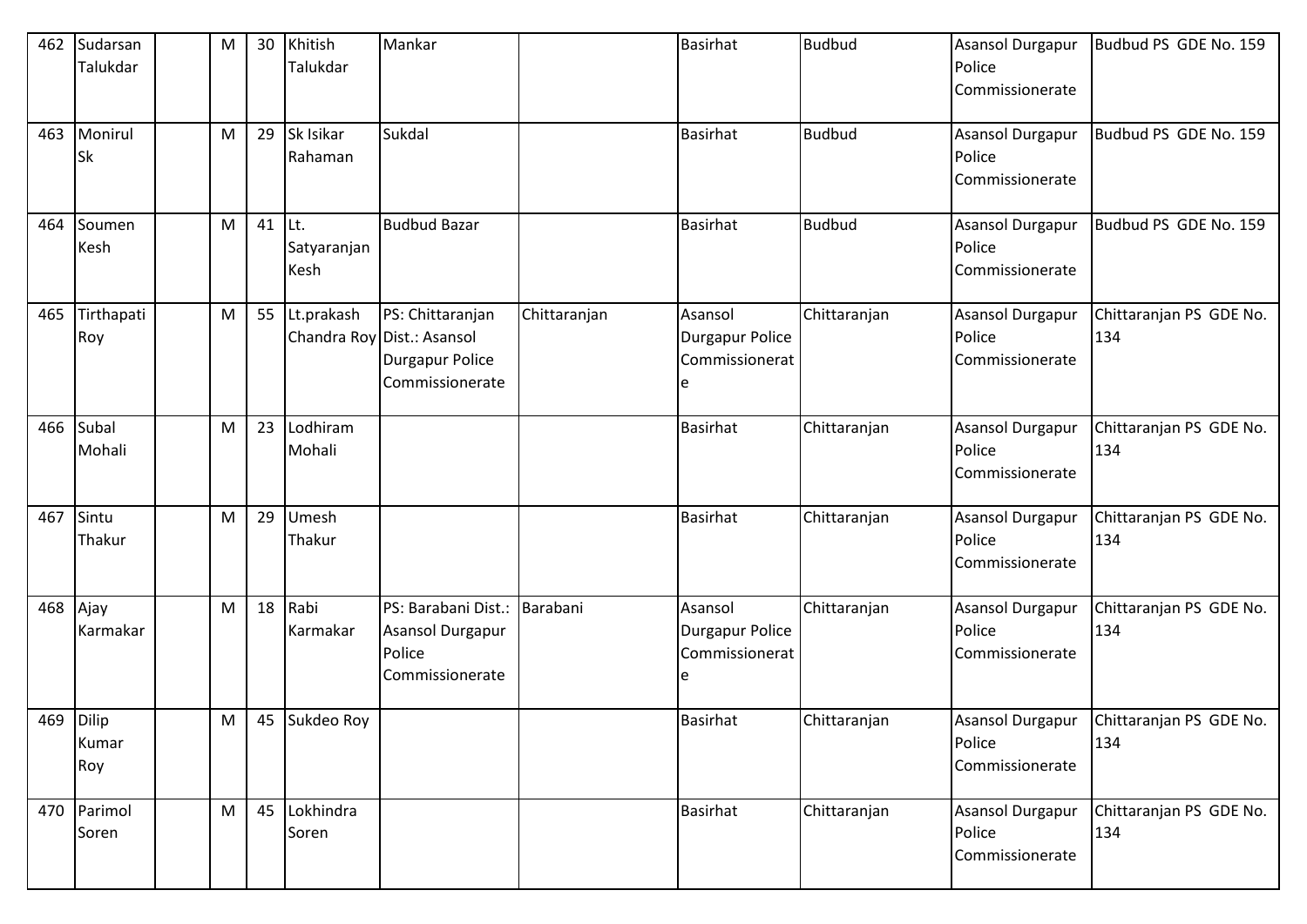| 471 | Dharmend<br>ra Yadav  | ${\sf M}$ | 30 | Buniyadi<br>Yadav   | PS: Salanpur Dist.:<br>Asansol Durgapur<br>Police<br>Commissionerate            | Salanpur     | Asansol<br><b>Durgapur Police</b><br>Commissionerat<br>e | Chittaranjan | <b>Asansol Durgapur</b><br>Police<br>Commissionerate | Chittaranjan PS GDE No.<br>134 |
|-----|-----------------------|-----------|----|---------------------|---------------------------------------------------------------------------------|--------------|----------------------------------------------------------|--------------|------------------------------------------------------|--------------------------------|
| 472 | Suresh<br>Prasad      | M         | 31 | Raj Kumar<br>Prasad | PS: Chittaranjan<br>Dist.: Asansol<br><b>Durgapur Police</b><br>Commissionerate | Chittaranjan | Asansol<br>Durgapur Police<br>Commissionerat<br>e        | Chittaranjan | <b>Asansol Durgapur</b><br>Police<br>Commissionerate | Chittaranjan PS GDE No.<br>134 |
| 473 | Bikash<br>Kumar       | M         | 30 | Dilip Das           | PS: Chittaranjan<br>Dist.: Asansol<br><b>Durgapur Police</b><br>Commissionerate | Chittaranjan | Asansol<br><b>Durgapur Police</b><br>Commissionerat<br>e | Chittaranjan | <b>Asansol Durgapur</b><br>Police<br>Commissionerate | Chittaranjan PS GDE No.<br>134 |
| 474 | Uday<br>Kumar         | M         | 18 | Manoj<br>Kumar      |                                                                                 |              | <b>Basirhat</b>                                          | Chittaranjan | <b>Asansol Durgapur</b><br>Police<br>Commissionerate | Chittaranjan PS GDE No.<br>134 |
| 475 | Pradip<br>Show        | M         | 36 | Joy Narayan<br>Show |                                                                                 |              | <b>Basirhat</b>                                          | Chittaranjan | <b>Asansol Durgapur</b><br>Police<br>Commissionerate | Chittaranjan PS GDE No.<br>144 |
| 476 | Dulal<br>Mondal       | M         | 22 | Kalipada<br>Mondal  |                                                                                 |              | <b>Basirhat</b>                                          | Chittaranjan | <b>Asansol Durgapur</b><br>Police<br>Commissionerate | Chittaranjan PS GDE No.<br>144 |
| 477 | Ranjit Roy            | M         | 28 | <b>Dulal Roy</b>    |                                                                                 |              | <b>Basirhat</b>                                          | Chittaranjan | <b>Asansol Durgapur</b><br>Police<br>Commissionerate | Chittaranjan PS GDE No.<br>144 |
| 478 | Mintu<br><b>Bauri</b> |           |    | Lt Gosain<br>Bauri  | PS: Faridpur Dist.:<br>Asansol Durgapur<br>Police<br>Commissionerate            | Faridpur     | Asansol<br><b>Durgapur Police</b><br>Commissionerat<br>e | Faridpur     | <b>Asansol Durgapur</b><br>Police<br>Commissionerate | Faridpur PS GDE No. 174        |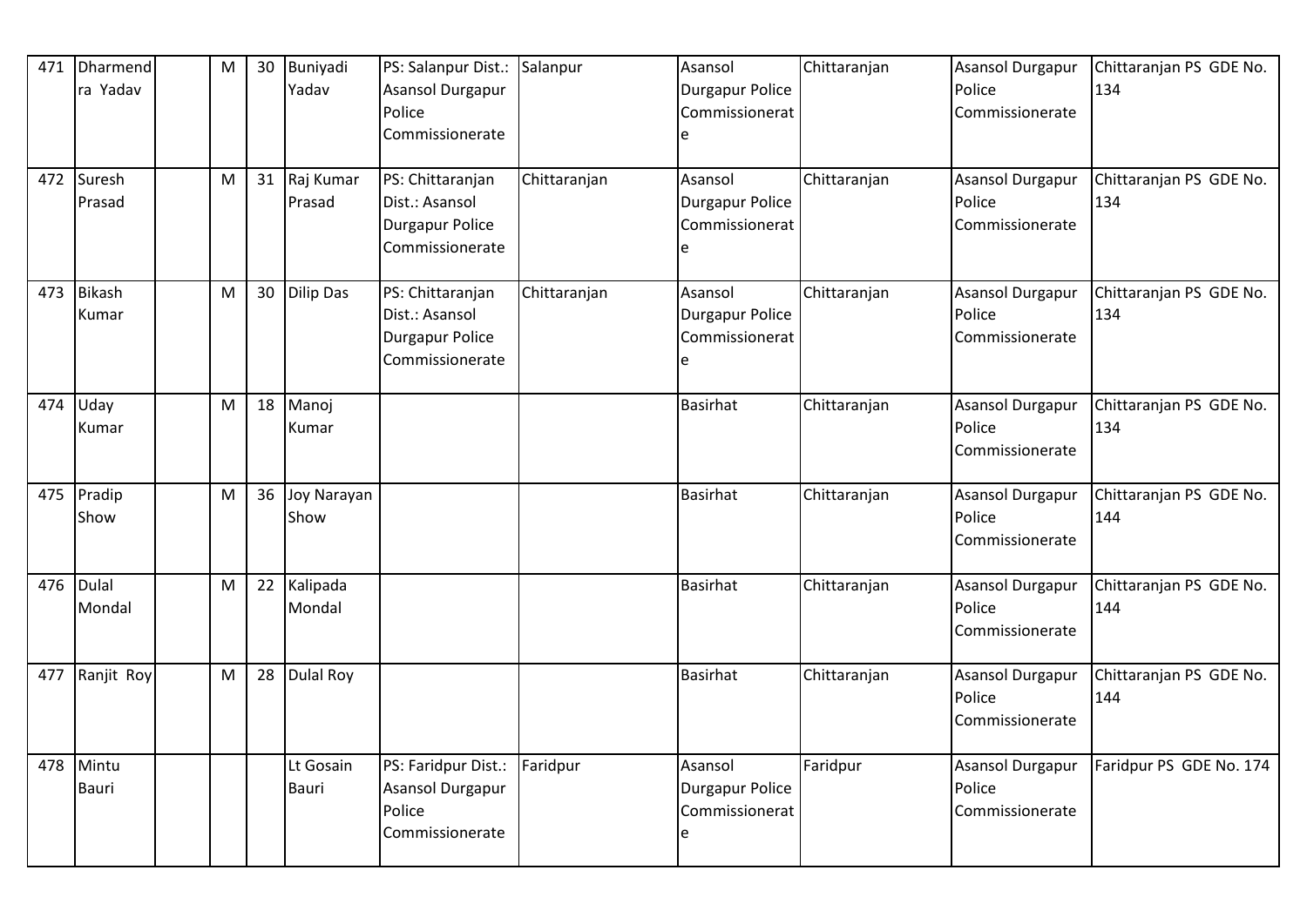| 479<br>480 | Sonu<br>Kumar<br>Ghashi<br><b>Bishal</b> |  | 26<br>35 | Rakesh<br>Ghashi<br>Late     | Narsinghbandh PS: Hirapur<br>Hirapur Dist.:<br>Asansol Durgapur<br>Police<br>Commissionerate<br>Narsinghbandh | Hirapur        | Asansol<br><b>Durgapur Police</b><br>Commissionerat<br>e<br>Asansol | Hirapur<br>Hirapur | <b>Asansol Durgapur</b><br>Police<br>Commissionerate<br><b>Asansol Durgapur</b> | Hirapur PS GDE No. 174<br>Hirapur PS GDE No. 174 |
|------------|------------------------------------------|--|----------|------------------------------|---------------------------------------------------------------------------------------------------------------|----------------|---------------------------------------------------------------------|--------------------|---------------------------------------------------------------------------------|--------------------------------------------------|
|            | Ghashi                                   |  |          | Mathura<br>Ghashi            | Nag Mandir PS:<br>Hirapur Dist.:<br>Asansol Durgapur<br>Police<br>Commissionerate                             |                | <b>Durgapur Police</b><br>Commissionerat<br>e                       |                    | Police<br>Commissionerate                                                       |                                                  |
| 481        | Rohit<br>Rewani                          |  | 22       | Subodh<br>Rewani             | Dhovani Katgola<br>PS: Barabani Dist.:<br>Asansol Durgapur<br>Police<br>Commissionerate                       | Barabani       | Asansol<br><b>Durgapur Police</b><br>Commissionerat                 | Hirapur            | <b>Asansol Durgapur</b><br>Police<br>Commissionerate                            | Hirapur PS GDE No. 174                           |
| 482        | Indrojit<br>Roy                          |  | 22       | Harendranat Asansol<br>h Roy | Aghoripara PS:<br>Asansole south<br>Dist.: Asansol<br>Durgapur Police<br>Commissionerate                      | Asansole south | Asansol<br><b>Durgapur Police</b><br>Commissionerat<br>e            | Hirapur            | <b>Asansol Durgapur</b><br>Police<br>Commissionerate                            | Hirapur PS GDE No. 174                           |
| 483        | Saimon<br>Choudhur                       |  | 22       | Sanatan<br>Choudhury         | Asansol<br>Aghoripara PS:<br>Asansole south<br>Dist.: Asansol<br>Durgapur Police<br>Commissionerate           | Asansole south | Asansol<br><b>Durgapur Police</b><br>Commissionerat<br>e            | Hirapur            | Asansol Durgapur<br>Police<br>Commissionerate                                   | Hirapur PS GDE No. 174                           |
| 484        | Md Sagir                                 |  |          | 27 Md Munna                  | Alamnagar PS:<br>Hirapur Dist.:<br>Asansol Durgapur<br>Police<br>Commissionerate                              | Hirapur        | Asansol<br><b>Durgapur Police</b><br>Commissionerat<br>le           | Hirapur            | <b>Asansol Durgapur</b><br>Police<br>Commissionerate                            | Hirapur PS GDE No. 197                           |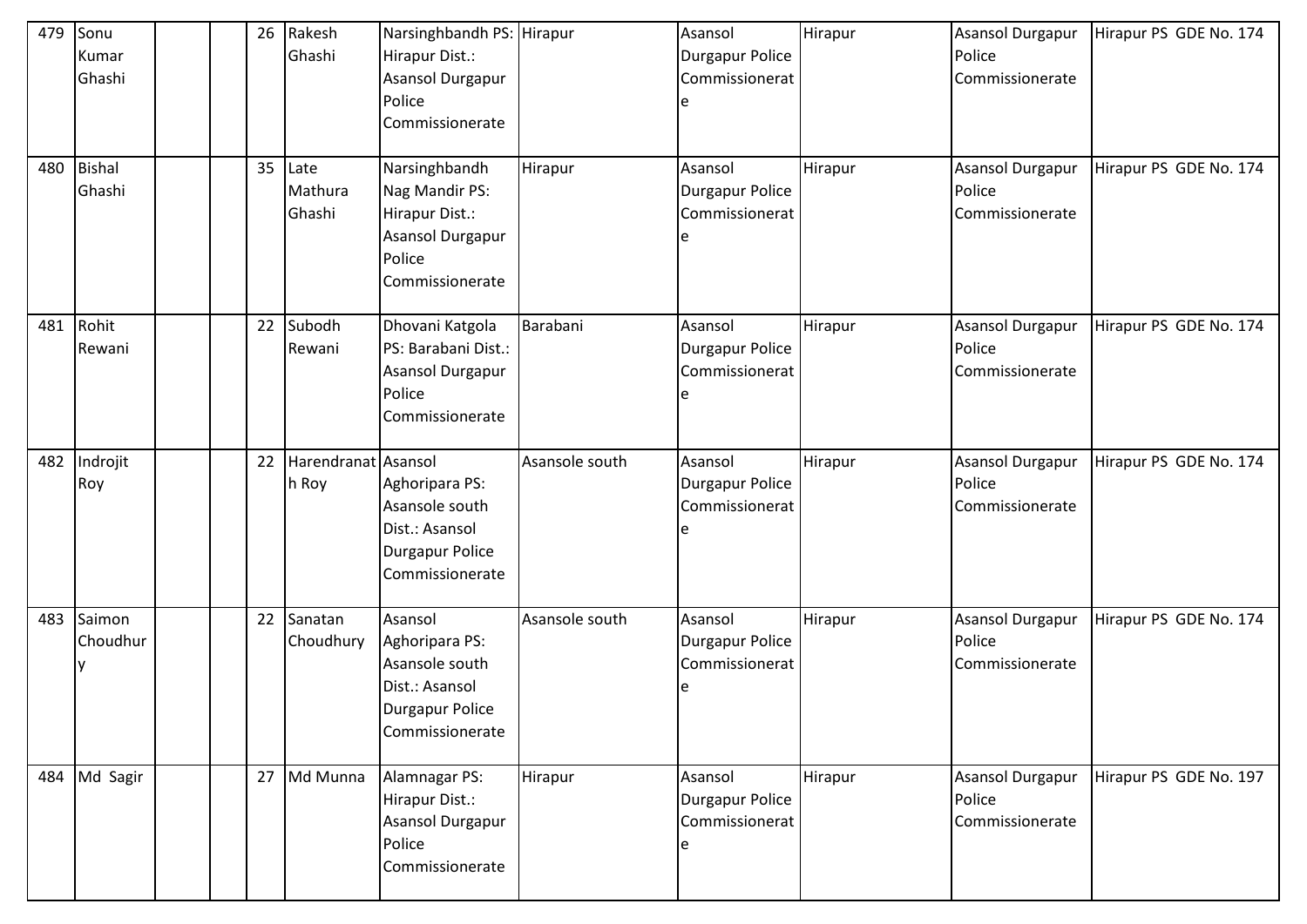| 485 | Md Samir                 |  | 35 | Md Kalim                        | Kalyanpur Housing Asansole south<br>PS: Asansole south<br>Dist.: Asansol<br><b>Durgapur Police</b><br>Commissionerate |         | Asansol<br><b>Durgapur Police</b><br>Commissionerat<br>e | Hirapur | <b>Asansol Durgapur</b><br>Police<br>Commissionerate | Hirapur PS GDE No. 197 |
|-----|--------------------------|--|----|---------------------------------|-----------------------------------------------------------------------------------------------------------------------|---------|----------------------------------------------------------|---------|------------------------------------------------------|------------------------|
| 486 | Ranjan<br><b>Bouri</b>   |  | 35 | Mangal<br>Bouri                 | Panjabi Dangal<br><b>Borthol PS:</b><br>Hirapur Dist.:<br>Asansol Durgapur<br>Police<br>Commissionerate               | Hirapur | Asansol<br><b>Durgapur Police</b><br>Commissionerat<br>e | Hirapur | Asansol Durgapur<br>Police<br>Commissionerate        | Hirapur PS GDE No. 203 |
| 487 | Ajit Bouri               |  | 35 | Late Madan<br><b>Bouri</b>      | Panjabi Dangal<br><b>Borthol PS:</b><br>Hirapur Dist.:<br>Asansol Durgapur<br>Police<br>Commissionerate               | Hirapur | Asansol<br><b>Durgapur Police</b><br>Commissionerat      | Hirapur | Asansol Durgapur<br>Police<br>Commissionerate        | Hirapur PS GDE No. 203 |
| 488 | Raj Bouri                |  | 32 | Late Robi<br><b>Bouri</b>       | Panjabi Dangal<br><b>Borthol PS:</b><br>Hirapur Dist.:<br><b>Asansol Durgapur</b><br>Police<br>Commissionerate        | Hirapur | Asansol<br><b>Durgapur Police</b><br>Commissionerat<br>e | Hirapur | <b>Asansol Durgapur</b><br>Police<br>Commissionerate | Hirapur PS GDE No. 203 |
| 489 | Srikanto<br><b>Bouri</b> |  |    | $32$ Late<br>Kashinath<br>Bouri | Ismile Muchi Para<br>PS: Hirapur Dist.:<br>Asansol Durgapur<br>Police<br>Commissionerate                              | Hirapur | Asansol<br><b>Durgapur Police</b><br>Commissionerat<br>e | Hirapur | Asansol Durgapur<br>Police<br>Commissionerate        | Hirapur PS GDE No. 203 |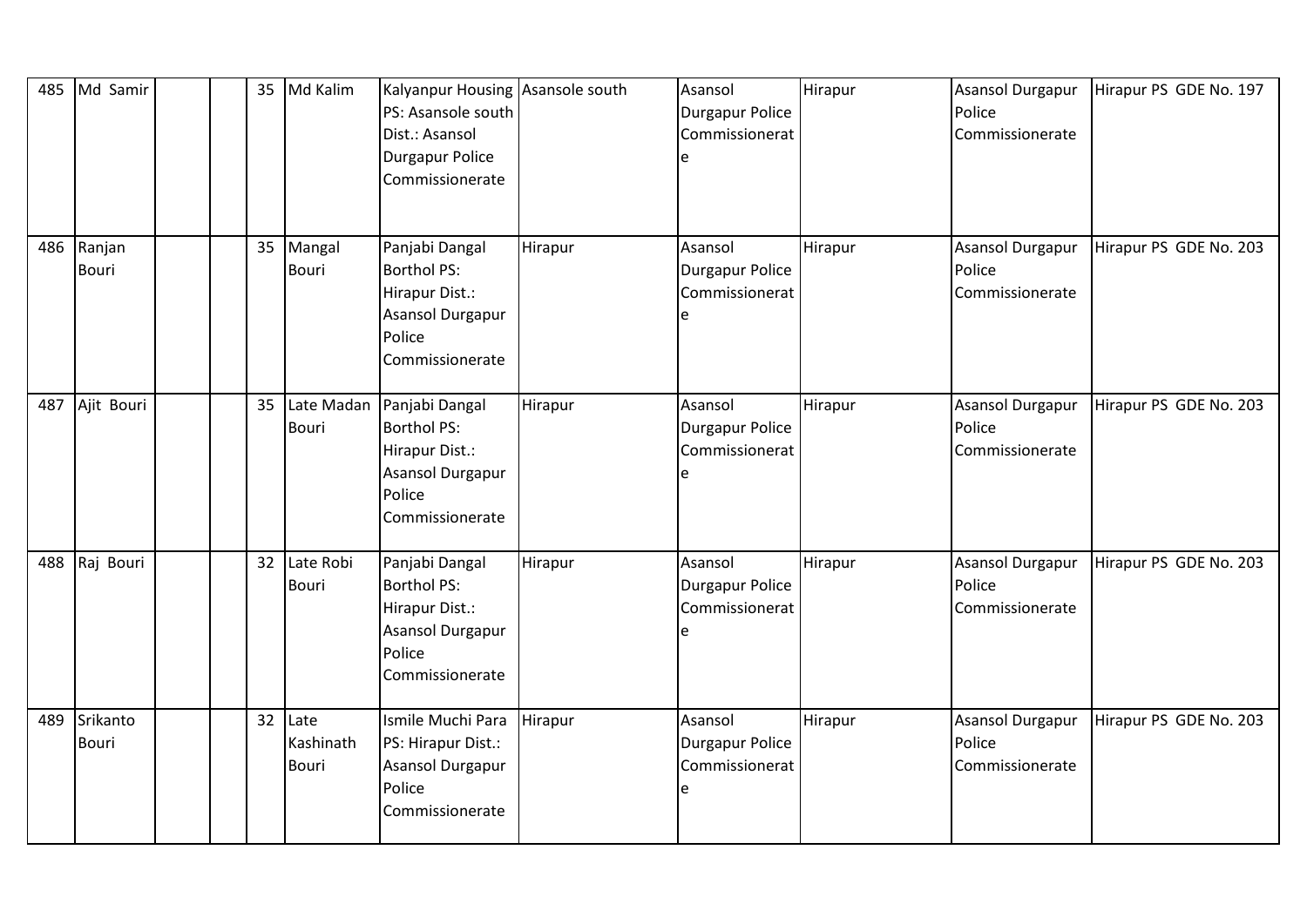| 490<br>491 | Durga<br>Tantubai<br>Govindo |  | 28<br>40 | Sibu<br>Tantubai<br>Manik Bouri | SB Gorai road<br>lokenath mandir<br>PS: Hirapur Dist.:<br><b>Asansol Durgapur</b><br>Police<br>Commissionerate<br>Talkuri Bouri para | Hirapur<br>Hirapur | Asansol<br><b>Durgapur Police</b><br>Commissionerat<br>e<br>Asansol | Hirapur<br>Hirapur | <b>Asansol Durgapur</b><br>Police<br>Commissionerate<br>Asansol Durgapur | Hirapur PS GDE No. 203<br>Hirapur PS GDE No. 203 |
|------------|------------------------------|--|----------|---------------------------------|--------------------------------------------------------------------------------------------------------------------------------------|--------------------|---------------------------------------------------------------------|--------------------|--------------------------------------------------------------------------|--------------------------------------------------|
|            | Bouri                        |  |          |                                 | PS: Hirapur Dist.:<br>Asansol Durgapur<br>Police<br>Commissionerate                                                                  |                    | <b>Durgapur Police</b><br>Commissionerat<br>e                       |                    | Police<br>Commissionerate                                                |                                                  |
| 492        | Somar<br><b>Bouri</b>        |  | 35       | Late Dugai<br><b>Bouri</b>      | <b>Bhalukjor Borthol</b><br>PS: Hirapur Dist.:<br>Asansol Durgapur<br>Police<br>Commissionerate                                      | Hirapur            | Asansol<br><b>Durgapur Police</b><br>Commissionerat<br>e            | Hirapur            | <b>Asansol Durgapur</b><br>Police<br>Commissionerate                     | Hirapur PS GDE No. 203                           |
| 493        | Suraj<br>Ruidas              |  | 25       | <b>Bishnu</b><br>Ruidas         | Manoj Kumar para Asansole south<br>PS: Asansole south<br>Dist.: Asansol<br>Durgapur Police<br>Commissionerate                        |                    | Asansol<br><b>Durgapur Police</b><br>Commissionerat<br>e            | Hirapur            | <b>Asansol Durgapur</b><br>Police<br>Commissionerate                     | Hirapur PS GDE No. 203                           |
| 494        | <b>Barka</b><br>Bauri        |  | 30       | Nabik Bouri                     | Bartaria PS:<br>Asansole south<br>Dist.: Asansol<br>Durgapur Police<br>Commissionerate                                               | Asansole south     | Asansol<br><b>Durgapur Police</b><br>Commissionerat<br>e            | Hirapur            | Asansol Durgapur<br>Police<br>Commissionerate                            | Hirapur PS GDE No. 224                           |
| 495        | Sujay<br>Bauri               |  | 36       | Late Paresh<br>Bauri            | Bartaria PS:<br>Hirapur Dist.:<br>Asansol Durgapur<br>Police<br>Commissionerate                                                      | Hirapur            | Asansol<br><b>Durgapur Police</b><br>Commissionerat<br>e            | Hirapur            | <b>Asansol Durgapur</b><br>Police<br>Commissionerate                     | Hirapur PS GDE No. 224                           |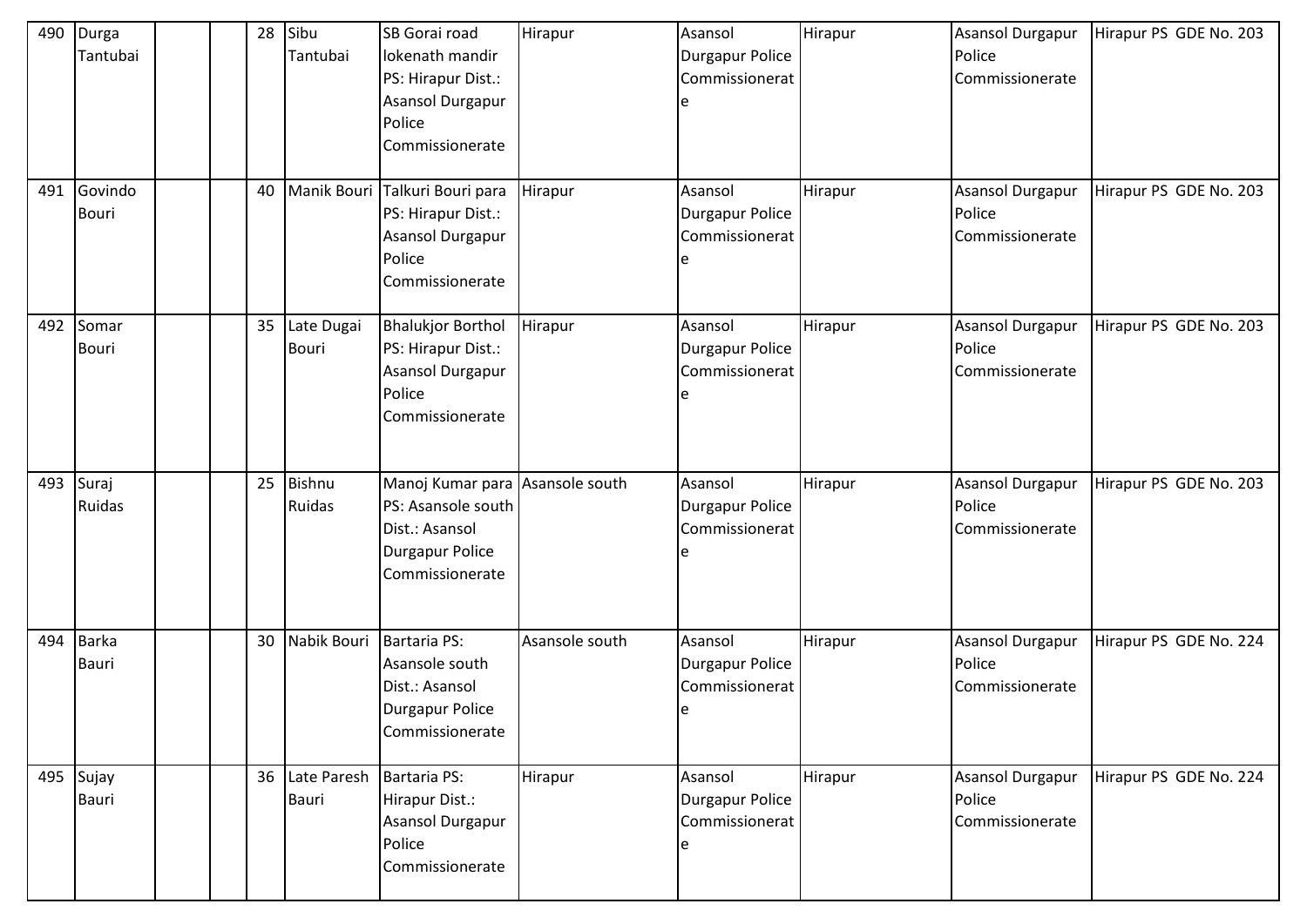| 496 | Bijay<br><b>Bouri</b>               |  | 36 | <b>Badal Bouri</b>               | Bartaria PS:<br>Hirapur Dist.:<br><b>Asansol Durgapur</b><br>Police<br>Commissionerate               | Hirapur | Asansol<br>Durgapur Police<br>Commissionerat<br>e | Hirapur | <b>Asansol Durgapur</b><br>Police<br>Commissionerate | Hirapur PS GDE No. 224 |
|-----|-------------------------------------|--|----|----------------------------------|------------------------------------------------------------------------------------------------------|---------|---------------------------------------------------|---------|------------------------------------------------------|------------------------|
| 497 | Dilip Giri                          |  | 47 | Hirdanand<br>Giri                | Ashok Nagar 7 No<br>Chak PS: Hirapur<br>Dist.: Asansol<br>Durgapur Police<br>Commissionerate         | Hirapur | Asansol<br>Durgapur Police<br>Commissionerat      | Hirapur | <b>Asansol Durgapur</b><br>Police<br>Commissionerate | Hirapur PS GDE No. 224 |
| 498 | Sambhu<br>Choudhur<br>uy            |  | 42 | Shayan<br>Sundar<br>Choudhury    | <b>Bartoria Press</b><br>Road PS: Hirapur<br>Dist.: Asansol<br>Durgapur Police<br>Commissionerate    | Hirapur | Asansol<br>Durgapur Police<br>Commissionerat<br>e | Hirapur | <b>Asansol Durgapur</b><br>Police<br>Commissionerate | Hirapur PS GDE No. 224 |
| 499 | Amal<br>Chandra<br>Maji             |  | 49 | Late Lakhan<br>Chandra<br>Maji   | <b>Bartoria Press</b><br>Road PS: Hirapur<br>Dist.: Asansol<br>Durgapur Police<br>Commissionerate    | Hirapur | Asansol<br>Durgapur Police<br>Commissionerat      | Hirapur | <b>Asansol Durgapur</b><br>Police<br>Commissionerate | Hirapur PS GDE No. 224 |
| 500 | <b>Bishnu</b><br>Pada<br>Chattarjee |  |    | 58 Late<br>Niandan<br>Chatterjee | Bartoria Nitya<br>Nanda Pally PS:<br>Hirapur Dist.:<br>Asansol Durgapur<br>Police<br>Commissionerate | Hirapur | Asansol<br>Durgapur Police<br>Commissionerat      | Hirapur | <b>Asansol Durgapur</b><br>Police<br>Commissionerate | Hirapur PS GDE No. 224 |
| 501 | Raju<br>Choudhur<br>v               |  | 37 | Laxmani<br>Choudhury             | <b>Bartoria Press</b><br>Road PS: Hirapur<br>Dist.: Asansol<br>Durgapur Police<br>Commissionerate    | Hirapur | Asansol<br>Durgapur Police<br>Commissionerat<br>e | Hirapur | <b>Asansol Durgapur</b><br>Police<br>Commissionerate | Hirapur PS GDE No. 224 |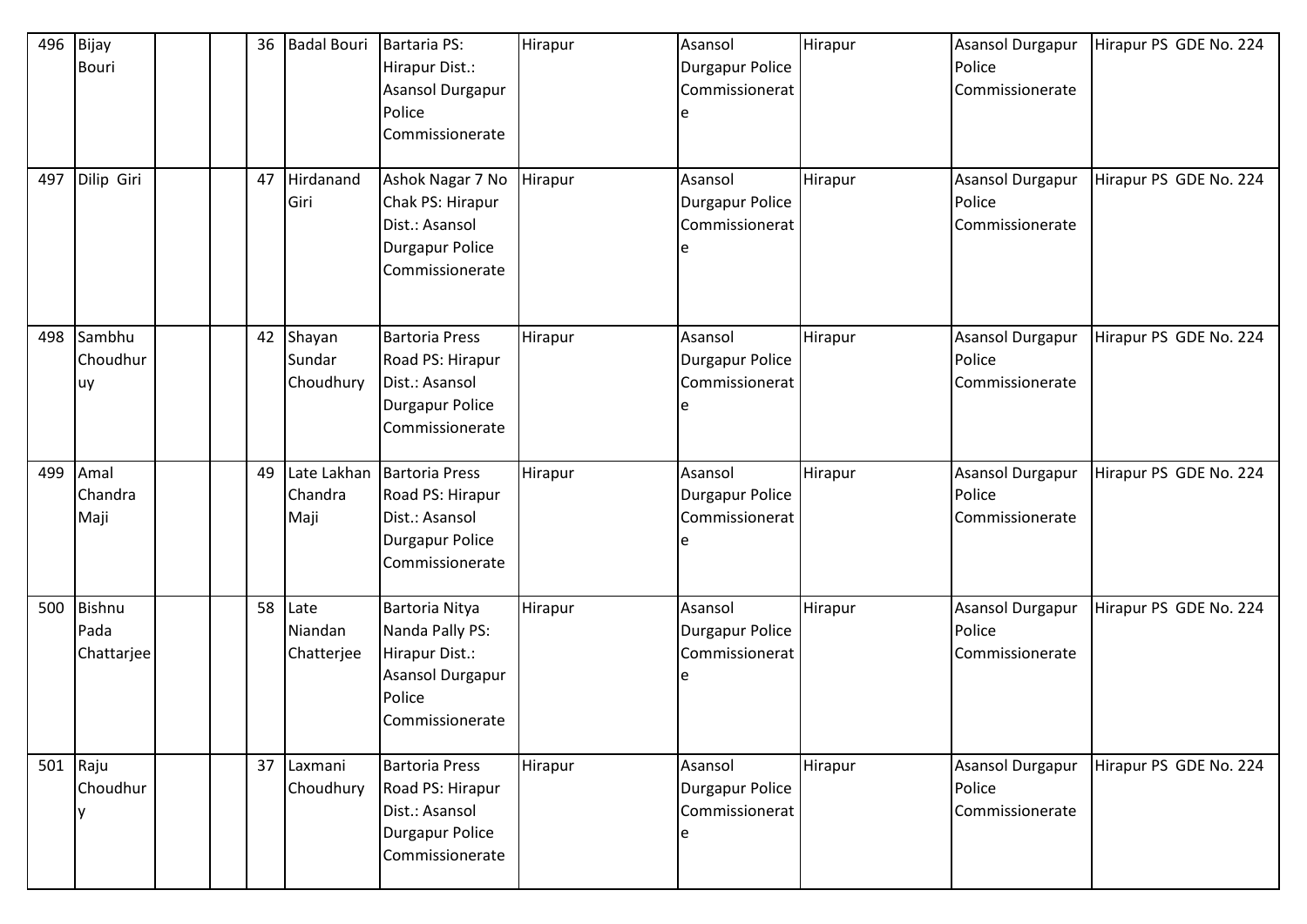| 502 | Manna<br>Yadav     |  | 45 | Late<br>Shyamlal<br>Yadav   | Santadangal Chitra Hirapur<br>PS: Hirapur Dist.:<br>Asansol Durgapur<br>Police<br>Commissionerate    |         | Asansol<br>Durgapur Police<br>Commissionerat<br>e        | Hirapur | <b>Asansol Durgapur</b><br>Police<br>Commissionerate | Hirapur PS GDE No. 224 |
|-----|--------------------|--|----|-----------------------------|------------------------------------------------------------------------------------------------------|---------|----------------------------------------------------------|---------|------------------------------------------------------|------------------------|
| 503 | Mohamm<br>ad Ikral |  | 46 | Late Md<br>Fakruddin        | Nayabasti<br>Chasapatti PS:<br>Hirapur Dist.:<br>Asansol Durgapur<br>Police<br>Commissionerate       | Hirapur | Asansol<br>Durgapur Police<br>Commissionerat             | Hirapur | Asansol Durgapur<br>Police<br>Commissionerate        | Hirapur PS GDE No. 224 |
| 504 | Ankit<br>Sharma    |  | 30 | Rabi Kaut<br>Sharma         | <b>Station Road PS:</b><br>Hirapur Dist.:<br>Asansol Durgapur<br>Police<br>Commissionerate           | Hirapur | Asansol<br>Durgapur Police<br>Commissionerat             | Hirapur | Asansol Durgapur<br>Police<br>Commissionerate        | Hirapur PS GDE No. 224 |
| 505 | Samir Dey          |  | 32 | Durga Das<br>Dey            | Santinagar Netaji<br>road PS: Hirapur<br>Dist.: Asansol<br><b>Durgapur Police</b><br>Commissionerate | Hirapur | Asansol<br><b>Durgapur Police</b><br>Commissionerat<br>e | Hirapur | <b>Asansol Durgapur</b><br>Police<br>Commissionerate | Hirapur PS GDE No. 224 |
| 506 | Milon<br>Mondal    |  | 30 | Late<br>Dhananjay<br>Mondal | Bartoria Nitya<br>Nanda Pally PS:<br>Hirapur Dist.:<br>Asansol Durgapur<br>Police<br>Commissionerate | Hirapur | Asansol<br>Durgapur Police<br>Commissionerat             | Hirapur | Asansol Durgapur<br>Police<br>Commissionerate        | Hirapur PS GDE No. 224 |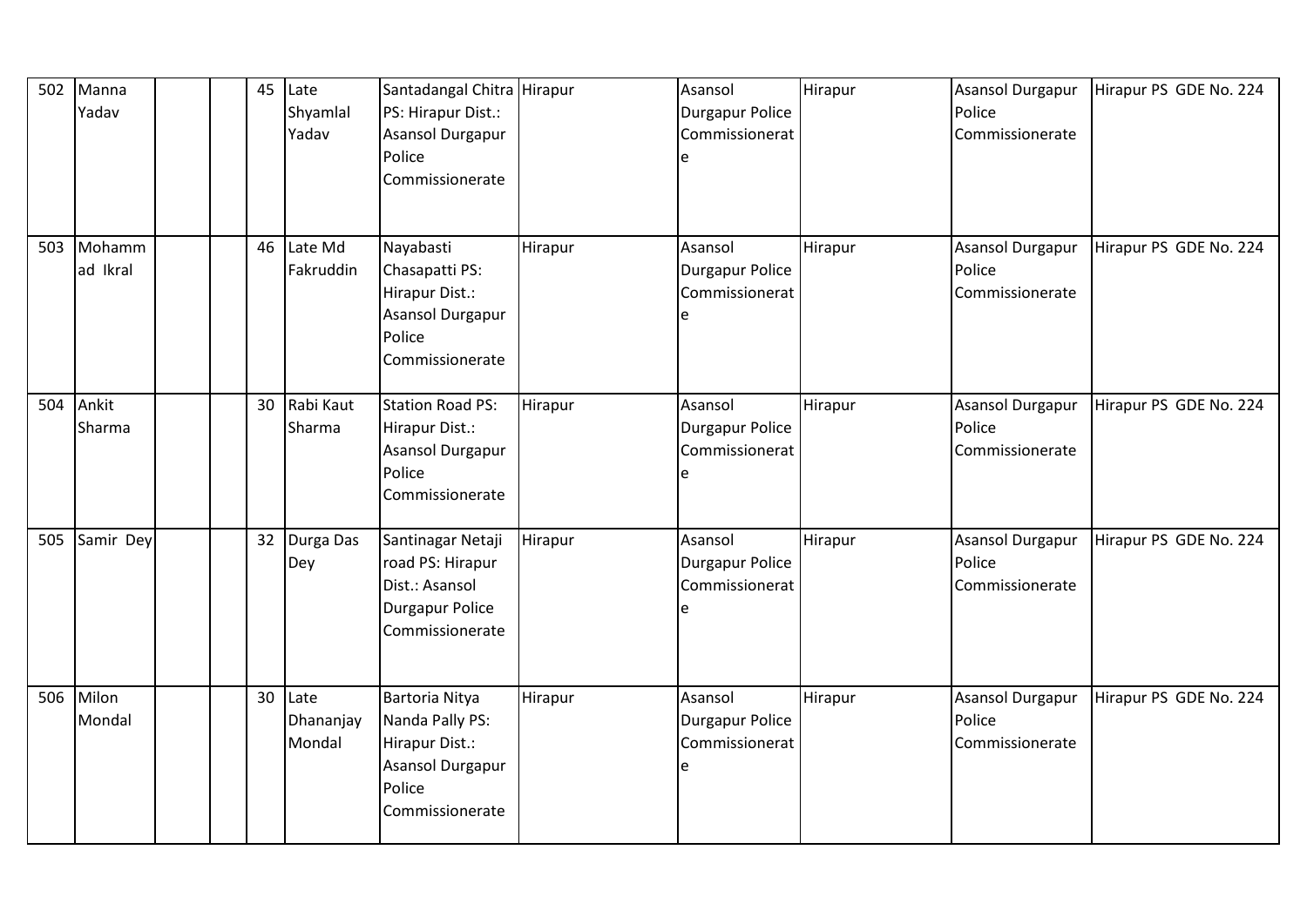| 507 | Raju<br>Mukherje<br>e      |  | 38 | Ashok<br>Mukherjee                   | Dhrupdangal<br>Panjabi Para PS:<br>Hirapur Dist.:<br><b>Asansol Durgapur</b><br>Police<br>Commissionerate | Hirapur | Asansol<br><b>Durgapur Police</b><br>Commissionerat      | Hirapur | <b>Asansol Durgapur</b><br>Police<br>Commissionerate | Hirapur PS GDE No. 228 |
|-----|----------------------------|--|----|--------------------------------------|-----------------------------------------------------------------------------------------------------------|---------|----------------------------------------------------------|---------|------------------------------------------------------|------------------------|
| 508 | Sahan<br>Singh<br>Thapa    |  | 44 | Late Man<br>Singh Thapa No Basti PS: | Nepali Dhawra 8<br>Hirapur Dist.:<br>Asansol Durgapur<br>Police<br>Commissionerate                        | Hirapur | Asansol<br><b>Durgapur Police</b><br>Commissionerat      | Hirapur | Asansol Durgapur<br>Police<br>Commissionerate        | Hirapur PS GDE No. 228 |
| 509 | Sikhan<br>Shekh            |  | 20 | Mirzah<br>Shekh                      | <b>Upper Dharampur</b><br>PS: Hirapur Dist.:<br>Asansol Durgapur<br>Police<br>Commissionerate             | Hirapur | Asansol<br><b>Durgapur Police</b><br>Commissionerat      | Hirapur | <b>Asansol Durgapur</b><br>Police<br>Commissionerate | Hirapur PS GDE No. 228 |
| 510 | Rajesh<br>Prasad           |  | 42 | Vishwanath<br>Prasad                 | Santa Dangal<br>Nimtala PS:<br>Hirapur Dist.:<br><b>Asansol Durgapur</b><br>Police<br>Commissionerate     | Hirapur | Asansol<br>Durgapur Police<br>Commissionerat<br>e        | Hirapur | <b>Asansol Durgapur</b><br>Police<br>Commissionerate | Hirapur PS GDE No. 179 |
| 511 | Gurender<br>Kumar<br>Yadav |  | 32 | Maheshwar<br>Kumar<br>Yadav          | Narsinghbandh PS: Hirapur<br>Hirapur Dist.:<br>Asansol Durgapur<br>Police<br>Commissionerate              |         | Asansol<br><b>Durgapur Police</b><br>Commissionerat<br>e | Hirapur | <b>Asansol Durgapur</b><br>Police<br>Commissionerate | Hirapur PS GDE No. 179 |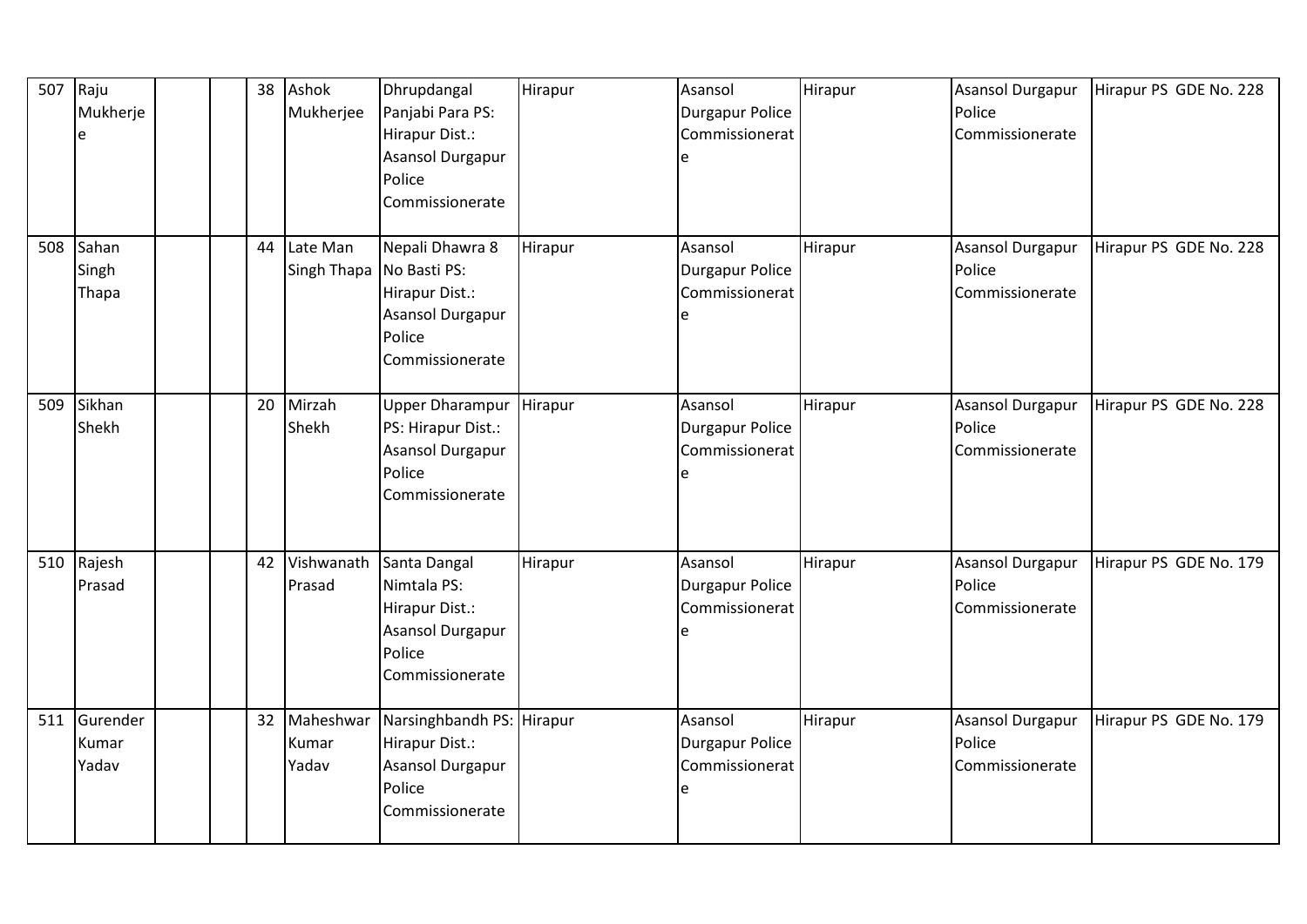| 512<br>513 | Ashok<br>Kumar<br>Koiri<br>Chotu | M | 55 | Harilal Koiri<br>Gorakh | Bostambandh<br>Near Market PS:<br>Hirapur Dist.:<br>Asansol Durgapur<br>Police<br>Commissionerate<br><b>PARASIA PS:</b> | Hirapur<br>Jamuria | Asansol<br>Durgapur Police<br>Commissionerat<br>Asansol | Hirapur<br>Jamuria | <b>Asansol Durgapur</b><br>Police<br>Commissionerate<br><b>Asansol Durgapur</b> | Hirapur PS GDE No. 237<br>Jamuria PS Outpost |
|------------|----------------------------------|---|----|-------------------------|-------------------------------------------------------------------------------------------------------------------------|--------------------|---------------------------------------------------------|--------------------|---------------------------------------------------------------------------------|----------------------------------------------|
|            | Yadav                            |   |    | Yadav                   | Jamuria Dist.:<br>Asansol Durgapur<br>Police<br>Commissionerate                                                         |                    | Durgapur Police<br>Commissionerat                       |                    | Police<br>Commissionerate                                                       | Kenda PP GDE No. 156                         |
| 514        | <b>Subhas</b><br>Karmakar        | M |    | Shyamalal<br>Karmakar   | <b>JAMURIA PS:</b><br>Jamuria Dist.:<br>Asansol Durgapur<br>Police<br>Commissionerate                                   | Jamuria            | Asansol<br><b>Durgapur Police</b><br>Commissionerat     | Jamuria            | Asansol Durgapur<br>Police<br>Commissionerate                                   | Jamuria PS GDE No. 249                       |
| 515        | Sumarta<br>Modak                 |   |    | Mritunjoy<br>Modak      | <b>Budbud PS:</b><br><b>Budbud Dist.:</b><br>Asansol Durgapur<br>Police<br>Commissionerate                              | <b>Budbud</b>      | Asansol<br>Durgapur Police<br>Commissionerat            | Kanksa             | Asansol Durgapur<br>Police<br>Commissionerate                                   | Kanksa PS GDE No. 164                        |
| 516        | Jiten Gope                       |   |    | Lt. Pravakar<br>Gope    | Kuldiha PS: Kanksa Kanksa<br>Dist.: Asansol<br><b>Durgapur Police</b><br>Commissionerate                                |                    | Asansol<br>Durgapur Police<br>Commissionerat            | Kanksa             | Asansol Durgapur<br>Police<br>Commissionerate                                   | Kanksa PS GDE No. 87                         |
| 517        | Sandip Pal                       |   |    | Sagar Pal               | Arrah, Pal Para PS: Kanksa<br>Kanksa Dist.:<br>Asansol Durgapur<br>Police<br>Commissionerate                            |                    | Asansol<br>Durgapur Police<br>Commissionerat            | Kanksa             | <b>Asansol Durgapur</b><br>Police<br>Commissionerate                            | Kanksa PS GDE No. 99                         |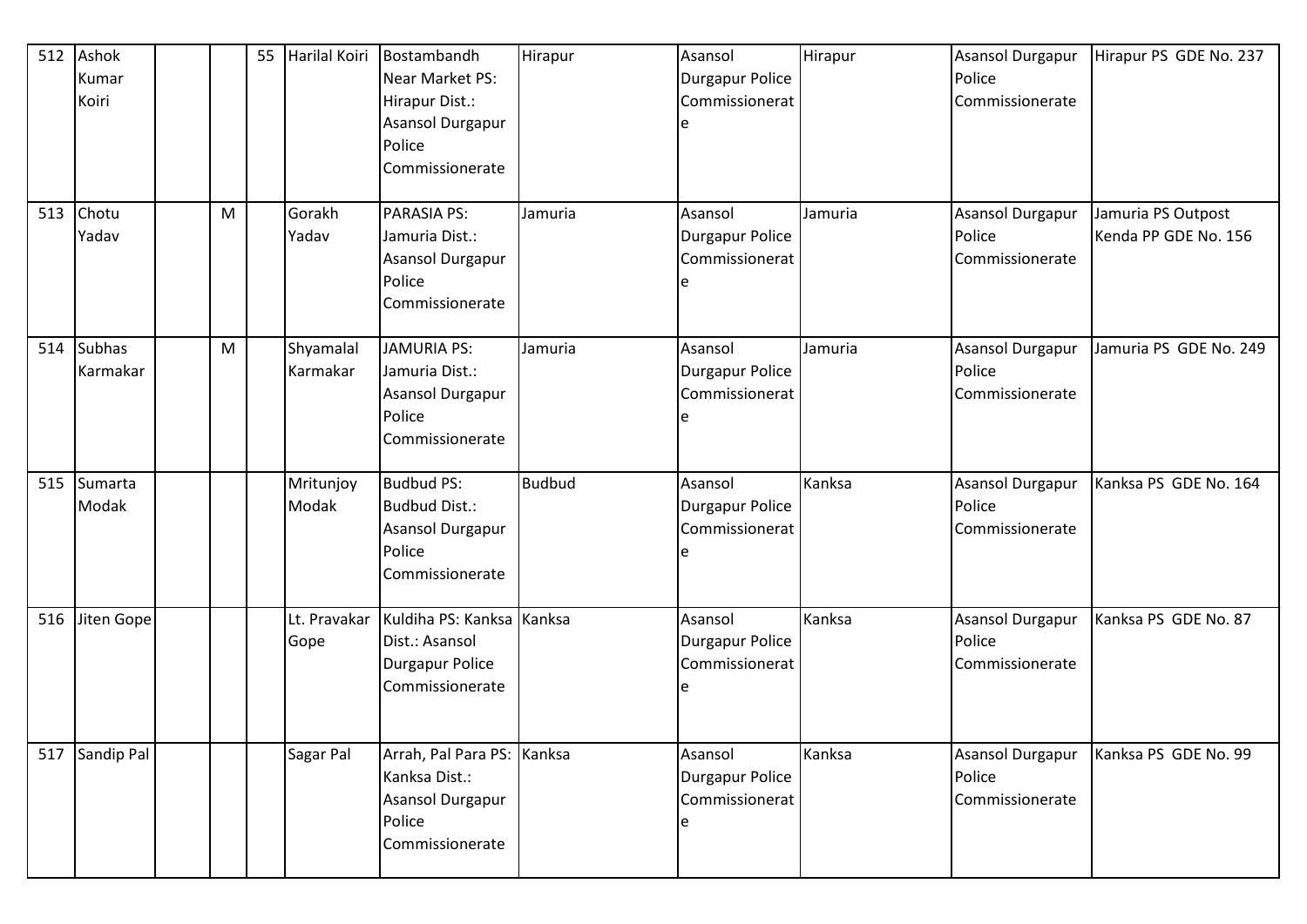| 518<br>519 | Kali Kinkar<br>Pal<br>Apurba<br>Maji |   | Ajoy Pal<br>Ganesh Das         | Arrah, Pal Para PS: Kanksa<br>Kanksa Dist.:<br><b>Asansol Durgapur</b><br>Police<br>Commissionerate<br>Arrah, Ghosh Para Kanksa<br>PS: Kanksa Dist.:<br><b>Asansol Durgapur</b><br>Police<br>Commissionerate |                | Asansol<br><b>Durgapur Police</b><br>Commissionerat<br>e<br>Asansol<br><b>Durgapur Police</b><br>Commissionerat<br>e | Kanksa<br>Kanksa | <b>Asansol Durgapur</b><br>Police<br>Commissionerate<br><b>Asansol Durgapur</b><br>Police<br>Commissionerate | Kanksa PS GDE No. 99<br>Kanksa PS GDE No. 99    |
|------------|--------------------------------------|---|--------------------------------|--------------------------------------------------------------------------------------------------------------------------------------------------------------------------------------------------------------|----------------|----------------------------------------------------------------------------------------------------------------------|------------------|--------------------------------------------------------------------------------------------------------------|-------------------------------------------------|
| 520        | Akshay<br><b>Bhandari</b>            |   | Krishnram<br>Bhandari          | Arrah, Ghosh Para Kanksa<br>PS: Kanksa Dist.:<br><b>Asansol Durgapur</b><br>Police<br>Commissionerate                                                                                                        |                | Asansol<br><b>Durgapur Police</b><br>Commissionerat                                                                  | Kanksa           | Asansol Durgapur<br>Police<br>Commissionerate                                                                | Kanksa PS GDE No. 99                            |
| 521        | Ajoy<br>Ghosh                        | M | <b>Bikash</b><br>Ghosh         | Lalbazar PS: Kulti<br>Dist.: Asansol<br>Durgapur Police<br>Commissionerate                                                                                                                                   | Kulti          | Asansol<br><b>Durgapur Police</b><br>Commissionerat                                                                  | Kulti            | Asansol Durgapur<br>Police<br>Commissionerate                                                                | Kulti PS Outpost<br>Chowrangi OP GDE No.<br>125 |
| 522        | Krishna<br>Gorai                     | M | Lt.<br>Mirtunjay<br>Gorai      | Borira PS: Kulti<br>Dist.: Asansol<br>Durgapur Police<br>Commissionerate                                                                                                                                     | Kulti          | Asansol<br><b>Durgapur Police</b><br>Commissionerat                                                                  | Kulti            | <b>Asansol Durgapur</b><br>Police<br>Commissionerate                                                         | Kulti PS Outpost<br>Chowrangi OP GDE No.<br>125 |
| 523        | Tinku<br>Yadav                       | M |                                | Tikam Yadav Dhemumen PS:<br>Asansole south<br>Dist.: Asansol<br>Durgapur Police<br>Commissionerate                                                                                                           | Asansole south | Asansol<br>Durgapur Police<br>Commissionerat                                                                         | Kulti            | Asansol Durgapur<br>Police<br>Commissionerate                                                                | Kulti PS Outpost<br>Chowrangi OP GDE No.<br>125 |
|            | 524 Rajiv<br>Kumar                   | M | Surendra<br><b>Prasad Sing</b> | Kundua Park,<br>Nalanda Bihar PS:<br>Asansole south                                                                                                                                                          | Asansole south | <b>Basirhat</b>                                                                                                      | Kulti            | Asansol Durgapur<br>Police<br>Commissionerate                                                                | Kulti PS Outpost<br>Chowrangi OP GDE No.<br>139 |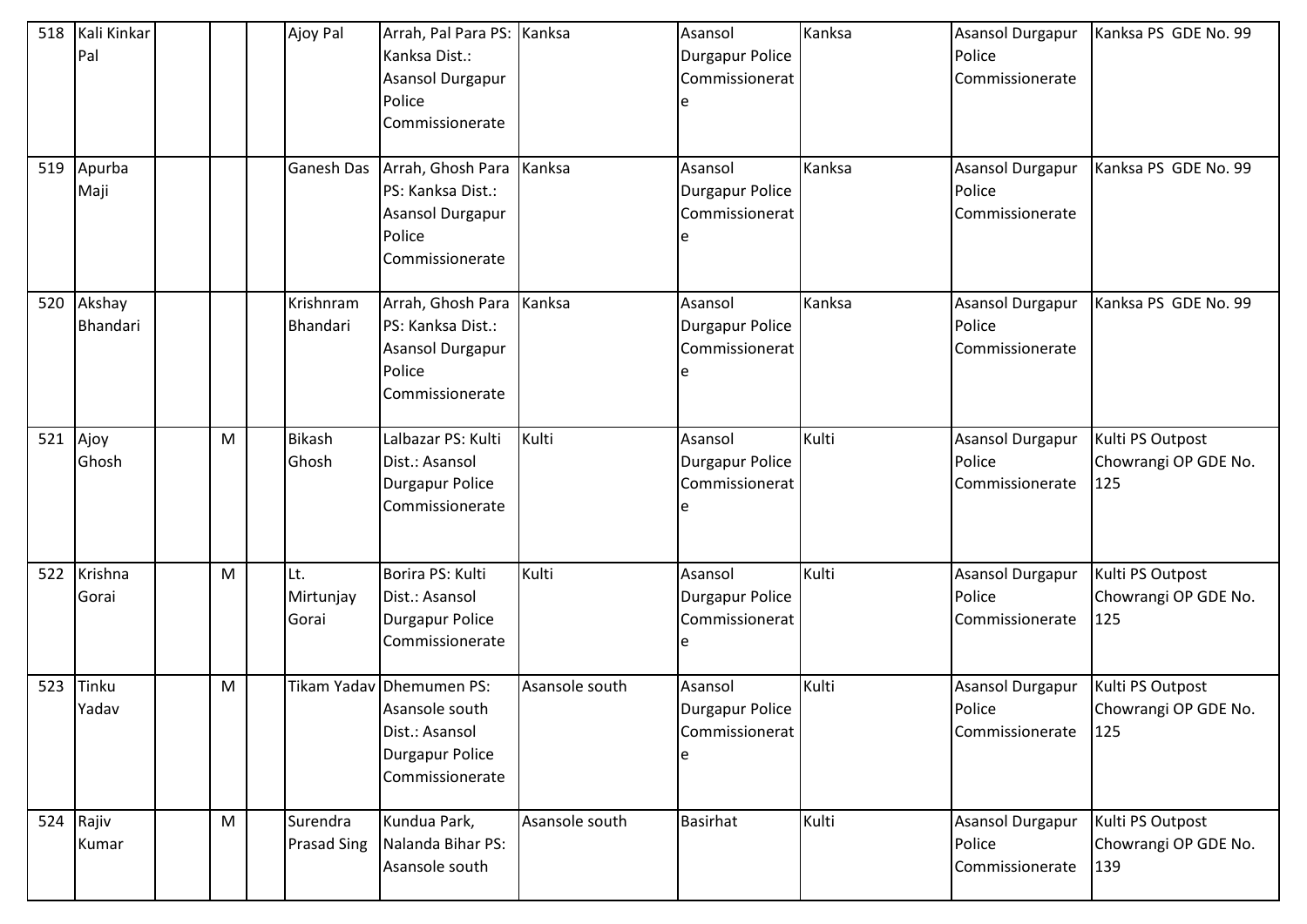| 525 | Chandan<br>Kumar | M | Lt. Ramji<br>Singh | Rajgir, Nalanda,<br>Bihar PS: Asansole | Asansole south | <b>Basirhat</b>        | Kulti | Asansol Durgapur<br>Police | Kulti PS Outpost<br>Chowrangi OP GDE No. |
|-----|------------------|---|--------------------|----------------------------------------|----------------|------------------------|-------|----------------------------|------------------------------------------|
|     |                  |   |                    | south                                  |                |                        |       | Commissionerate            | 139                                      |
| 526 | Mahesh           | M |                    | Lt. Rajeswar Rajgir, Nalanda           | Asansole south | <b>Basirhat</b>        | Kulti | Asansol Durgapur           | Kulti PS Outpost                         |
|     | Prasad           |   | Singh              | Bihar PS: Asansole                     |                |                        |       | Police                     | Chowrangi OP GDE No.                     |
|     |                  |   |                    | south                                  |                |                        |       | Commissionerate            | 139                                      |
| 527 | Radhu            | M | Lt. Sarat          | Debipur PS: Kulti                      | Kulti          | Asansol                | Kulti | Asansol Durgapur           | Kulti PS Outpost                         |
|     | Mondal           |   | Mondal             | Dist.: Asansol                         |                | <b>Durgapur Police</b> |       | Police                     | Chowrangi OP GDE No.                     |
|     |                  |   |                    | Durgapur Police                        |                | Commissionerat         |       | Commissionerate            | 139                                      |
|     |                  |   |                    | Commissionerate                        |                |                        |       |                            |                                          |
|     |                  |   |                    |                                        |                |                        |       |                            |                                          |
| 528 | Magaram          | M | Haripada           | Debipur PS: Kulti                      | Kulti          | Asansol                | Kulti | Asansol Durgapur           | Kulti PS Outpost                         |
|     | Mondal           |   | Mondal             | Dist.: Asansol                         |                | <b>Durgapur Police</b> |       | Police                     | Chowrangi OP GDE No.                     |
|     |                  |   |                    | <b>Durgapur Police</b>                 |                | Commissionerat         |       | Commissionerate            | 139                                      |
|     |                  |   |                    | Commissionerate                        |                | e                      |       |                            |                                          |
|     |                  |   |                    |                                        |                |                        |       |                            |                                          |
| 529 | Somnath          | M |                    | Shanti Bouri Lachipur gate PS:         | Kulti          | Asansol                | Kulti | <b>Asansol Durgapur</b>    | Kulti PS Outpost                         |
|     | <b>Bouri</b>     |   |                    | Kulti Dist.: Asansol                   |                | <b>Durgapur Police</b> |       | Police                     | Chowrangi OP GDE No.                     |
|     |                  |   |                    | <b>Durgapur Police</b>                 |                | Commissionerat         |       | Commissionerate            | 139                                      |
|     |                  |   |                    | Commissionerate                        |                |                        |       |                            |                                          |
|     |                  |   |                    |                                        |                |                        |       |                            |                                          |
|     |                  |   |                    |                                        |                |                        |       |                            |                                          |
| 530 | Netai            | M | Lt. Fatik          | Chalbalpur PS:                         | Kulti          | Asansol                | Kulti | <b>Asansol Durgapur</b>    | Kulti PS Outpost                         |
|     | Gorai            |   | Gorai              | Kulti Dist.: Asansol                   |                | <b>Durgapur Police</b> |       | Police                     | Chowrangi OP GDE No.                     |
|     |                  |   |                    | <b>Durgapur Police</b>                 |                | Commissionerat         |       | Commissionerate            | 139                                      |
|     |                  |   |                    | Commissionerate                        |                | le                     |       |                            |                                          |
|     |                  |   |                    |                                        |                |                        |       |                            |                                          |
|     | 531 Akshy        | M | Bherab             | Lachmanpur PS:                         | Kulti          | Asansol                | Kulti | Asansol Durgapur           | Kulti PS Outpost                         |
|     | Ghosh            |   | Ghosh              | Kulti Dist.: Asansol                   |                | <b>Durgapur Police</b> |       | Police                     | Chowrangi OP GDE No.                     |
|     |                  |   |                    | Durgapur Police                        |                | Commissionerat         |       | Commissionerate            | 140                                      |
|     |                  |   |                    | Commissionerate                        |                |                        |       |                            |                                          |
|     |                  |   |                    |                                        |                |                        |       |                            |                                          |
|     |                  |   |                    |                                        |                |                        |       |                            |                                          |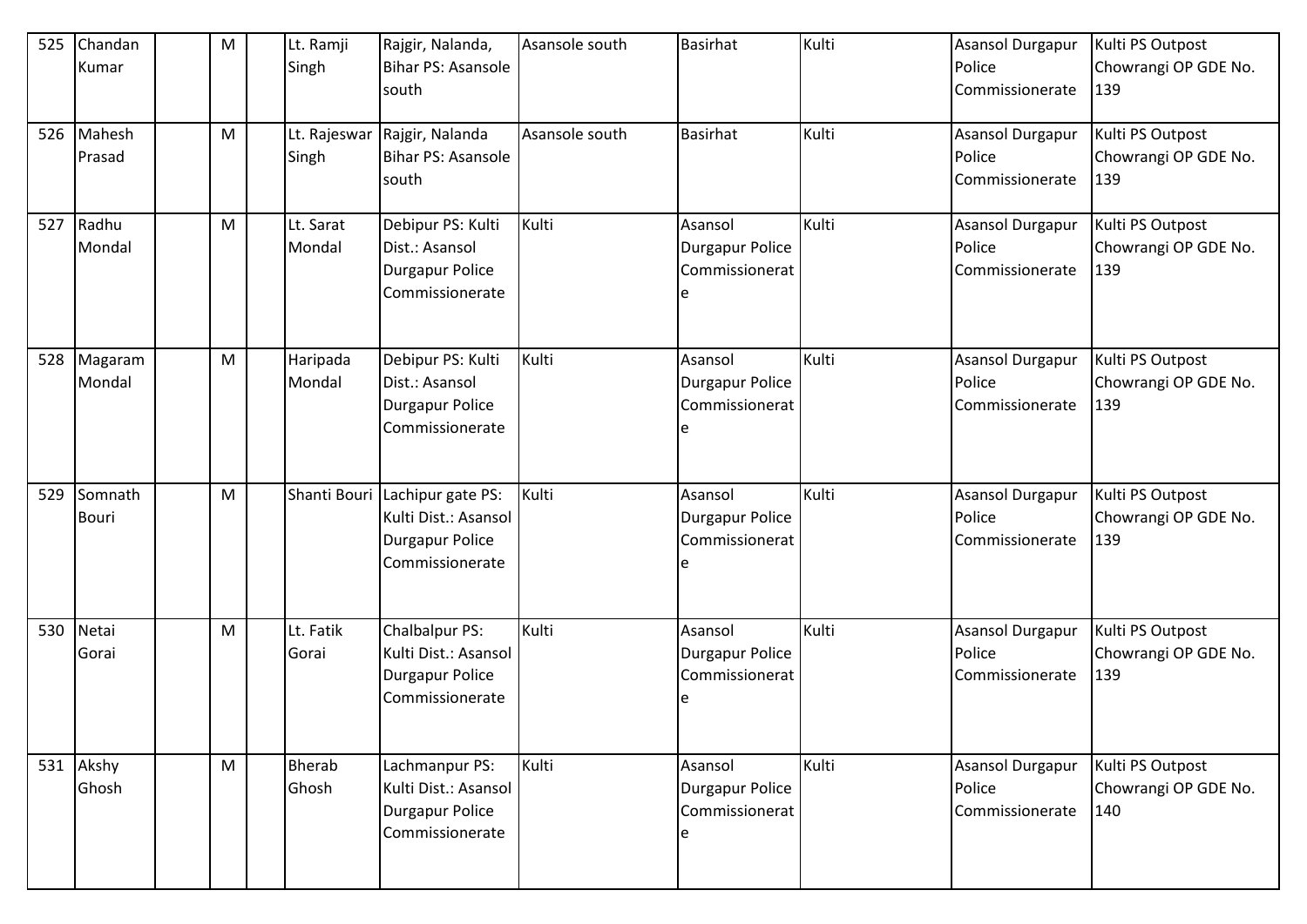| 532 | Swapan<br>Mondal        | M | Lt. Badal<br>Mondal      | Lachmanpur PS:<br>Kulti Dist.: Asansol<br>Durgapur Police<br>Commissionerate        | Kulti | Asansol<br>Durgapur Police<br>Commissionerat<br>e        | Kulti | <b>Asansol Durgapur</b><br>Police<br>Commissionerate | Kulti PS Outpost<br>Chowrangi OP GDE No.<br>140 |
|-----|-------------------------|---|--------------------------|-------------------------------------------------------------------------------------|-------|----------------------------------------------------------|-------|------------------------------------------------------|-------------------------------------------------|
| 533 | Gobinda<br>Mondal       | M | <b>Bhim</b><br>Mondal    | Lachmanpur PS:<br>Kulti Dist.: Asansol<br>Durgapur Police<br>Commissionerate        | Kulti | Asansol<br><b>Durgapur Police</b><br>Commissionerat<br>e | Kulti | <b>Asansol Durgapur</b><br>Police<br>Commissionerate | Kulti PS Outpost<br>Chowrangi OP GDE No.<br>140 |
| 534 | Rajesh<br><b>Bouri</b>  | M | Lt. Faki<br><b>Bouri</b> | Hanuman Charai<br>PS: Kulti Dist.:<br>Asansol Durgapur<br>Police<br>Commissionerate | Kulti | Asansol<br><b>Durgapur Police</b><br>Commissionerat<br>e | Kulti | <b>Asansol Durgapur</b><br>Police<br>Commissionerate | Kulti PS GDE No. 168                            |
| 535 | Chandan<br><b>Bouri</b> | M | Karan Bouri              | Kultora PS: Kulti<br>Dist.: Asansol<br>Durgapur Police<br>Commissionerate           | Kulti | Asansol<br><b>Durgapur Police</b><br>Commissionerat<br>e | Kulti | <b>Asansol Durgapur</b><br>Police<br>Commissionerate | Kulti PS GDE No. 168                            |
| 536 | Md Jhantu<br><b>Sk</b>  | M | Md. Musa<br><b>Sk</b>    | Hasanpur PS: Salar Salar<br>Dist.: Murshidabad                                      |       | Murshidabad                                              | Kulti | Asansol Durgapur<br>Police<br>Commissionerate        | Kulti PS GDE No. 168                            |
| 537 | Habibur<br>Rahamn       | M | Lt. Fajlu<br>Haque       | Hasanpur PS: Salar Salar<br>Dist.: Murshidabad                                      |       | Murshidabad                                              | Kulti | <b>Asansol Durgapur</b><br>Police<br>Commissionerate | Kulti PS GDE No. 168                            |
| 538 | Sariful Sk.             | M | Lt. Fajlu<br>Haque       | Hasanpur PS: Salar Salar<br>Dist.: Murshidabad                                      |       | Murshidabad                                              | Kulti | Asansol Durgapur<br>Police<br>Commissionerate        | Kulti PS GDE No. 168                            |
| 539 | Saidul Sk.              | M | <b>Bajrul Sk</b>         | Islampur PS: Salar Salar<br>Dist.: Murshidabad                                      |       | Murshidabad                                              | Kulti | Asansol Durgapur<br>Police<br>Commissionerate        | Kulti PS GDE No. 168                            |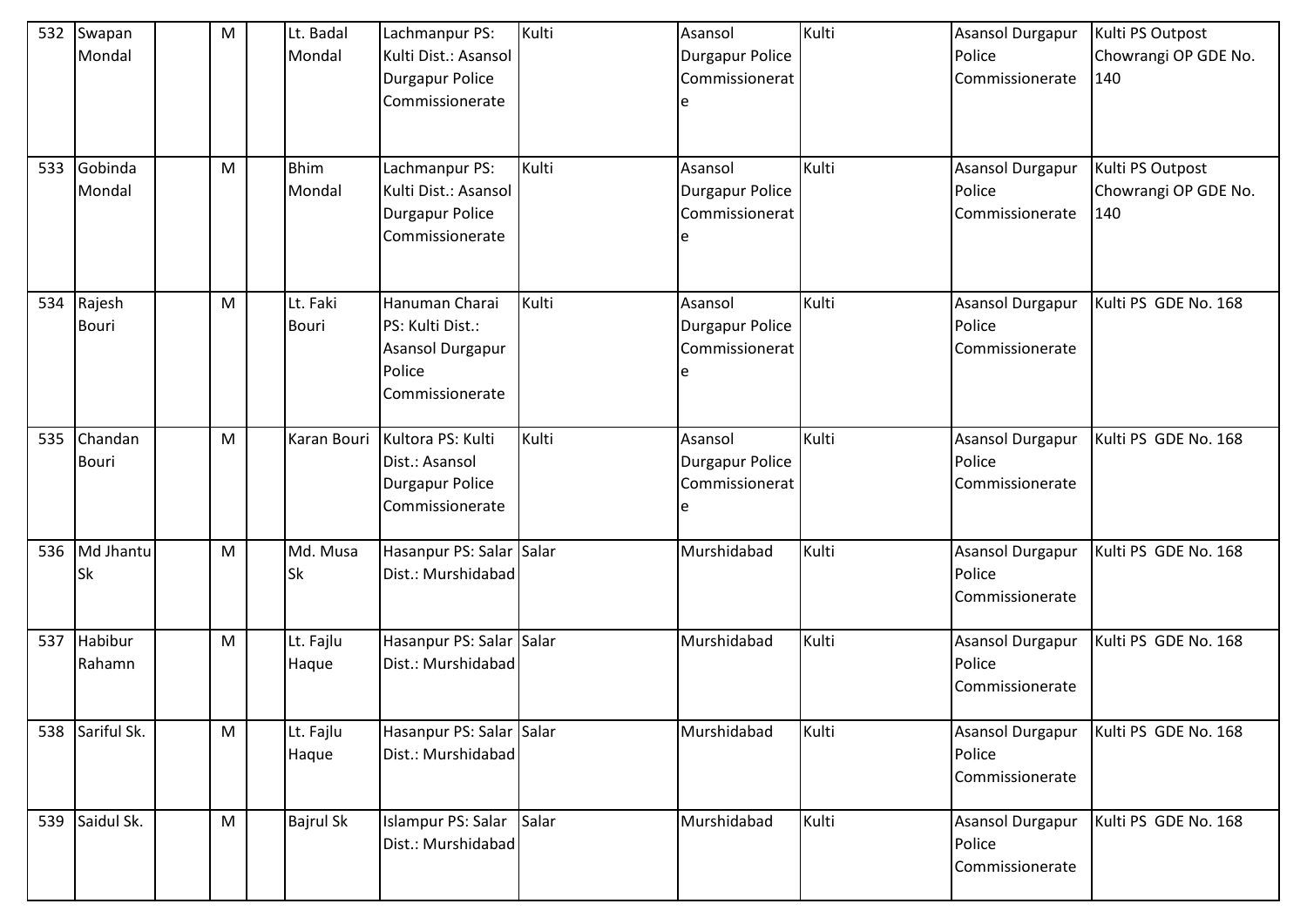| 540    | Subhash<br>Singh      | M |                           | Samar Singh Islampur PS: Salar<br>Dist.: Murshidabad                                            | Salar | Murshidabad                                       | Kulti | <b>Asansol Durgapur</b><br>Police<br>Commissionerate | Kulti PS GDE No. 168                             |
|--------|-----------------------|---|---------------------------|-------------------------------------------------------------------------------------------------|-------|---------------------------------------------------|-------|------------------------------------------------------|--------------------------------------------------|
|        | 541 Mustakim          | M | Lt.<br><b>Sk</b>          | Islampur PS: Salar<br>Hasimuddin   Dist.: Murshidabad                                           | Salar | Murshidabad                                       | Kulti | Asansol Durgapur<br>Police<br>Commissionerate        | Kulti PS GDE No. 168                             |
| 542    | Md<br>Shamsher        | M |                           | Lt. Md. Esha Rahimpura PS:<br>Kulti Dist.: Asansol<br><b>Durgapur Police</b><br>Commissionerate | Kulti | Asansol<br>Durgapur Police<br>Commissionerat      | Kulti | Asansol Durgapur<br>Police<br>Commissionerate        | Kulti PS GDE No. 208                             |
| 543    | Chhotu<br>Shankar     | M | Dayanand<br>Shankar       | LC More PS: Kulti<br>Dist.: Asansol<br><b>Durgapur Police</b><br>Commissionerate                | Kulti | Asansol<br>Durgapur Police<br>Commissionerat<br>e | Kulti | <b>Asansol Durgapur</b><br>Police<br>Commissionerate | Kulti PS GDE No. 227                             |
| 544    | Md<br>Manan<br>Ansari | M | Md<br>Sadruddin<br>Ansari | <b>Bank More</b><br>Dhanbad PS: Kulti                                                           | Kulti | <b>Basirhat</b>                                   | Kulti | Asansol Durgapur<br>Police<br>Commissionerate        | Kulti PS Outpost<br>Neiamotpur OP GDE No.<br>194 |
| 545    | Badol<br>Kumar        | M | Sri Bihari<br>Sha         | Alipur, Piparia,<br>Lakhisarai (Bihar)<br>PS: Kulti                                             | Kulti | <b>Basirhat</b>                                   | Kulti | <b>Asansol Durgapur</b><br>Police<br>Commissionerate | Kulti PS Outpost<br>Neiamotpur OP GDE No.<br>194 |
| 546    | Rakesh Pal            | M |                           | Balaram Pal Chaprait PS: Kulti                                                                  | Kulti | <b>Basirhat</b>                                   | Kulti | Asansol Durgapur<br>Police<br>Commissionerate        | Kulti PS Outpost<br>Neiamotpur OP GDE No.<br>208 |
| 547 Md | Nousad                | M | Md Ayub                   | Old Sitamapur PS: Kulti<br>Kulti Dist.: Asansol<br>Durgapur Police<br>Commissionerate           |       | Asansol<br>Durgapur Police<br>Commissionerat      | Kulti | Asansol Durgapur<br>Police<br>Commissionerate        | Kulti PS Outpost<br>Neiamotpur OP GDE No.<br>208 |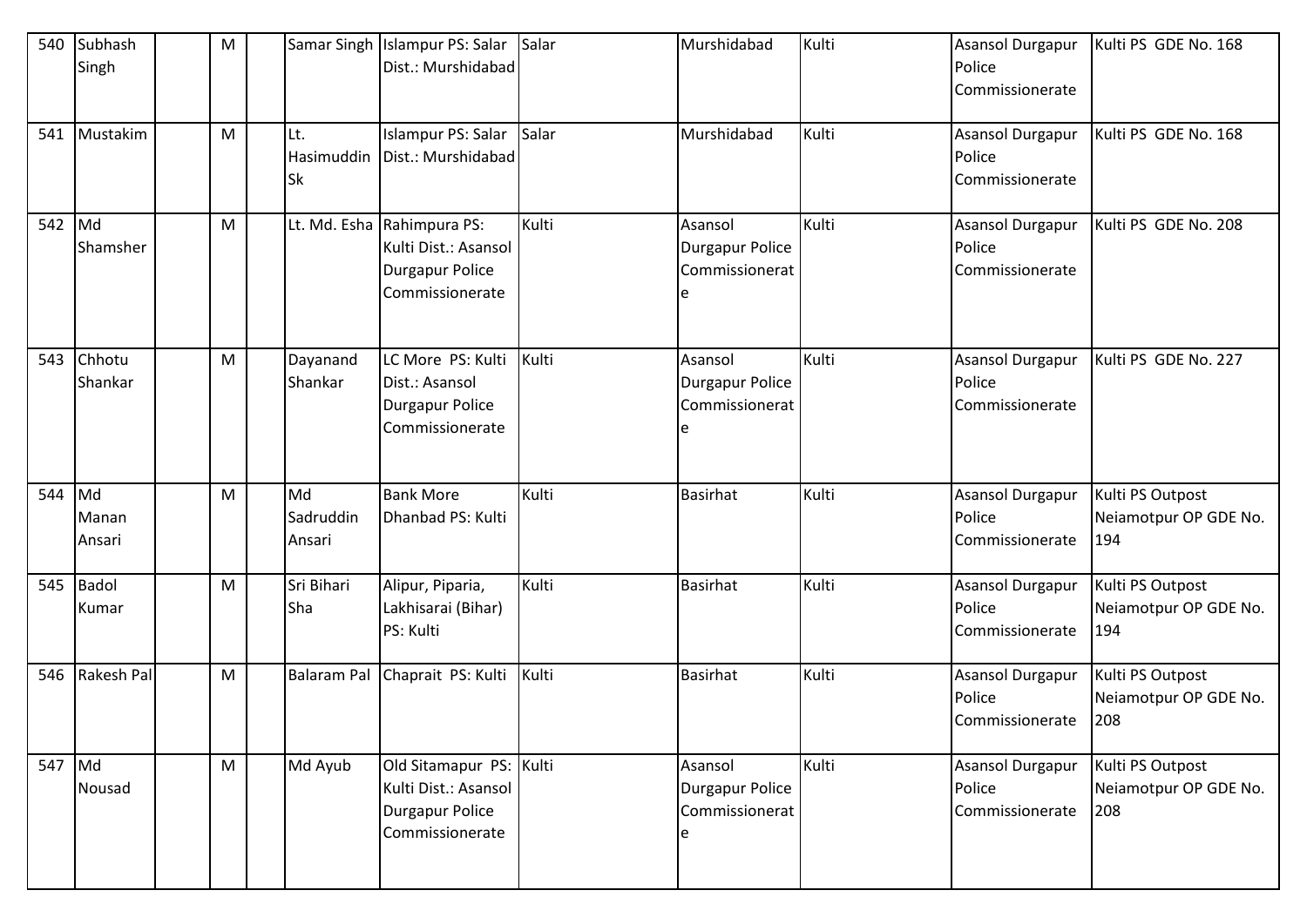| 548 | Sahanaz  | M | Md Gulfan        | Petrol Pump PS:        | Kulti | Asansol         | Kulti | Asansol Durgapur        | Kulti PS Outpost      |
|-----|----------|---|------------------|------------------------|-------|-----------------|-------|-------------------------|-----------------------|
|     | Ansari   |   |                  | Kulti Dist.: Asansol   |       | Durgapur Police |       | Police                  | Neiamotpur OP GDE No. |
|     |          |   |                  | Durgapur Police        |       | Commissionerat  |       | Commissionerate         | 208                   |
|     |          |   |                  | Commissionerate        |       |                 |       |                         |                       |
|     |          |   |                  |                        |       |                 |       |                         |                       |
|     |          |   |                  |                        |       |                 |       |                         |                       |
| 549 | Sahid Sk | M | <b>Nazril Sk</b> | Lachipur gate PS:      | Kulti | Asansol         | Kulti | <b>Asansol Durgapur</b> | Kulti PS Outpost      |
|     |          |   |                  | Kulti Dist.: Asansol   |       | Durgapur Police |       | Police                  | Neiamotpur OP GDE No. |
|     |          |   |                  | Durgapur Police        |       | Commissionerat  |       | Commissionerate         | 208                   |
|     |          |   |                  | Commissionerate        |       | e               |       |                         |                       |
|     |          |   |                  |                        |       |                 |       |                         |                       |
|     |          |   |                  |                        |       |                 |       |                         |                       |
| 550 | Chatu    | M | Lt Idrish        | Bejdhi PS: Kulti       | Kulti | Asansol         | Kulti | <b>Asansol Durgapur</b> | Kulti PS Outpost      |
|     | Ansari   |   | Ansari           | Dist.: Asansol         |       | Durgapur Police |       | Police                  | Neiamotpur OP GDE No. |
|     |          |   |                  | Durgapur Police        |       | Commissionerat  |       | Commissionerate         | 208                   |
|     |          |   |                  | Commissionerate        |       | e               |       |                         |                       |
|     |          |   |                  |                        |       |                 |       |                         |                       |
| 551 | Rahul    | M | Saroj Pasi       | Baltoria PS: Kulti     | Kulti | Asansol         | Kulti | Asansol Durgapur        | Kulti PS Outpost      |
|     | Gandhari |   |                  | Dist.: Asansol         |       | Durgapur Police |       | Police                  | Neiamotpur OP GDE No. |
|     |          |   |                  | <b>Durgapur Police</b> |       | Commissionerat  |       | Commissionerate         | 208                   |
|     |          |   |                  | Commissionerate        |       | e               |       |                         |                       |
|     |          |   |                  |                        |       |                 |       |                         |                       |
|     |          |   |                  |                        |       |                 |       |                         |                       |
| 552 | Bijay    | M | <b>Bharat</b>    | Lachipur gate PS:      | Kulti | Asansol         | Kulti | <b>Asansol Durgapur</b> | Kulti PS Outpost      |
|     | Chowhan  |   | Chowhan          | Kulti Dist.: Asansol   |       | Durgapur Police |       | Police                  | Neiamotpur OP GDE No. |
|     |          |   |                  | Durgapur Police        |       | Commissionerat  |       | Commissionerate         | 208                   |
|     |          |   |                  | Commissionerate        |       |                 |       |                         |                       |
|     |          |   |                  |                        |       |                 |       |                         |                       |
|     |          |   |                  |                        |       |                 |       |                         |                       |
| 553 | Ajay     | M | Dulika           | Lachipur gate PS:      | Kulti | Asansol         | Kulti | <b>Asansol Durgapur</b> | Kulti PS Outpost      |
|     | Yadav    |   | Yadab            | Kulti Dist.: Asansol   |       | Durgapur Police |       | Police                  | Neiamotpur OP GDE No. |
|     |          |   |                  | Durgapur Police        |       | Commissionerat  |       | Commissionerate         | 208                   |
|     |          |   |                  | Commissionerate        |       | e               |       |                         |                       |
|     |          |   |                  |                        |       |                 |       |                         |                       |
|     |          |   |                  |                        |       |                 |       |                         |                       |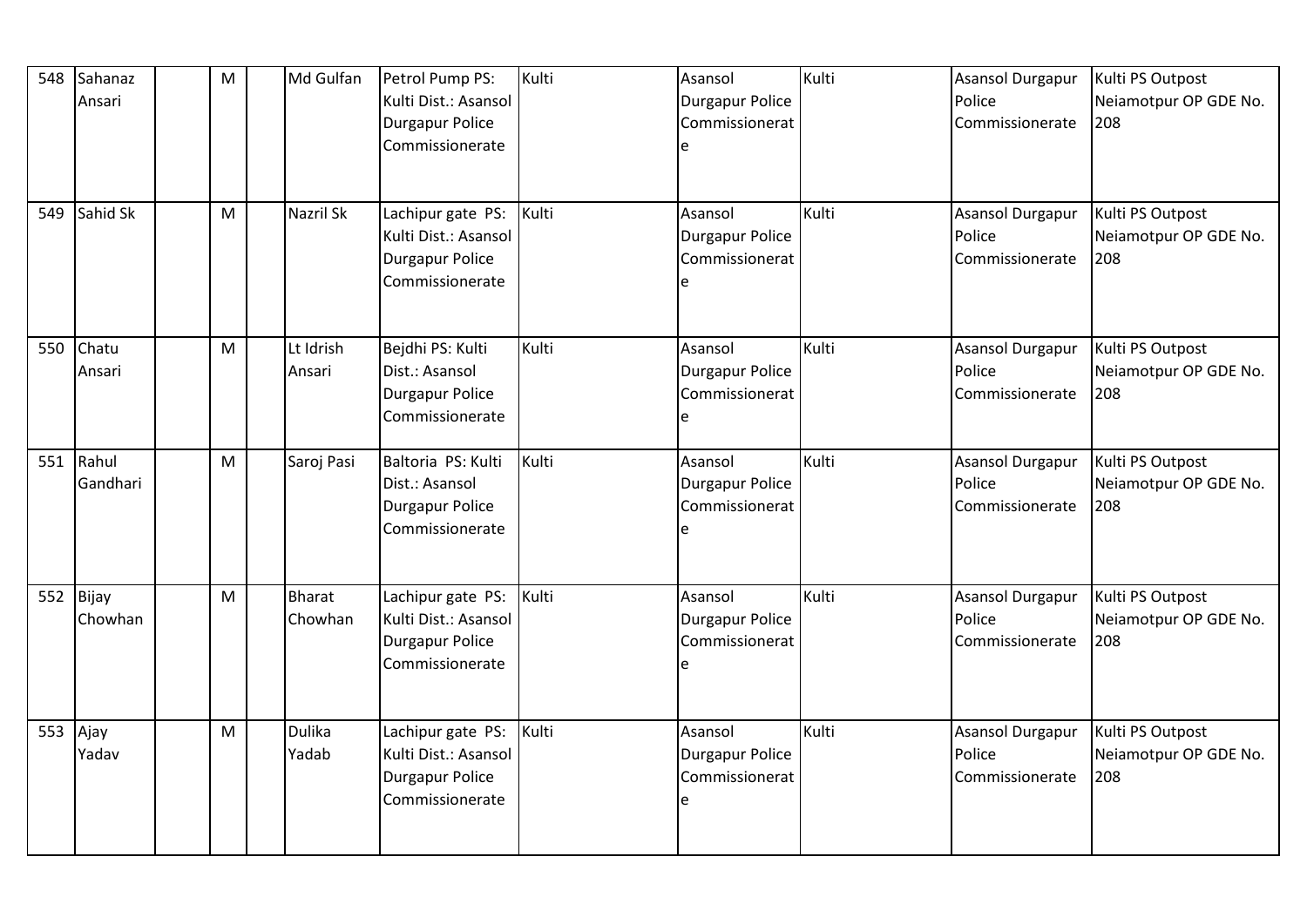| 554 | Sanu Sha                        | M | Rudesh Sha         | Ranisayer PS: Kulti Kulti<br>Dist.: Asansol<br>Durgapur Police<br>Commissionerate<br>Sitara Kewat Baltoria PS: Kulti |       | Asansol<br><b>Durgapur Police</b><br>Commissionerat<br>e | Kulti | <b>Asansol Durgapur</b><br>Police<br>Commissionerate | Kulti PS Outpost<br>Neiamotpur OP GDE No.<br>208 |
|-----|---------------------------------|---|--------------------|----------------------------------------------------------------------------------------------------------------------|-------|----------------------------------------------------------|-------|------------------------------------------------------|--------------------------------------------------|
| 555 | Arjun<br>Kewat                  | M |                    | Dist.: Asansol<br>Durgapur Police<br>Commissionerate                                                                 | Kulti | Asansol<br><b>Durgapur Police</b><br>Commissionerat<br>e | Kulti | Asansol Durgapur<br>Police<br>Commissionerate        | Kulti PS Outpost<br>Neiamotpur OP GDE No.<br>208 |
| 556 | Mukesh<br>Kumar<br><b>Bauri</b> | M | Ashu Bouri         | Patlabari, Nirsha<br>PS: Kulti                                                                                       | Kulti | <b>Basirhat</b>                                          | Kulti | Asansol Durgapur<br>Police<br>Commissionerate        | Kulti PS Outpost<br>Neiamotpur OP GDE No.<br>210 |
| 557 | Nawal<br>Kishor                 | M | Biram<br>Chowdhury | Sindri PS: Kulti                                                                                                     | Kulti | <b>Basirhat</b>                                          | Kulti | Asansol Durgapur<br>Police<br>Commissionerate        | Kulti PS Outpost<br>Neiamotpur OP GDE No.<br>210 |
| 558 | Amit<br>Mishra                  | M | Tribeni<br>Mishra  | Sindri Dhanbad PS: Kulti<br>Kulti                                                                                    |       | <b>Basirhat</b>                                          | Kulti | Asansol Durgapur<br>Police<br>Commissionerate        | Kulti PS Outpost<br>Neiamotpur OP GDE No.<br>210 |
| 559 | Shu Pujan<br><b>Dusad</b>       | M | Dusad              | Lakhan Ram Kyalchand Dawra<br>PS: Kulti                                                                              | Kulti | <b>Basirhat</b>                                          | Kulti | Asansol Durgapur<br>Police<br>Commissionerate        | Kulti PS Outpost<br>Neiamotpur OP GDE No.<br>210 |
| 560 | Benga<br><b>Bouri</b>           | M | <b>Bhola Bouri</b> | Dishergarh Basan<br>Dhawra, PS: Kulti<br>Dist.: Asansol<br>Durgapur Police<br>Commissionerate                        | Kulti | Asansol<br><b>Durgapur Police</b><br>Commissionerat<br>e | Kulti | Asansol Durgapur<br>Police<br>Commissionerate        | Kulti PS Outpost<br>Sahptoria OP GDE No.<br>113  |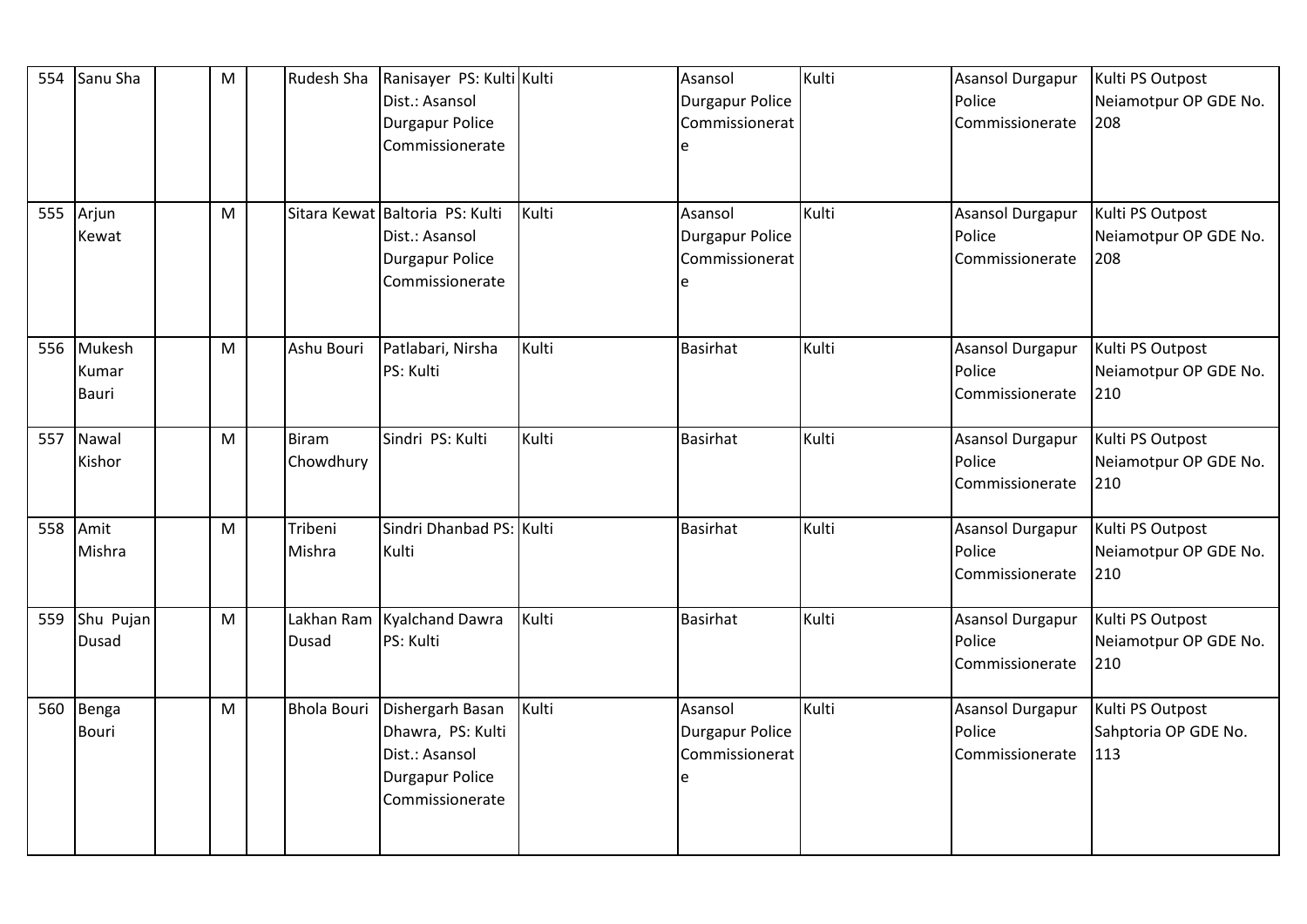| 561 | Raju Bouri            | M | Lt. Madan<br><b>Bouri</b>   | Dishergarh Basan<br>Dhawra, PS: Kulti<br>Dist.: Asansol<br>Durgapur Police<br>Commissionerate        | Kulti | Asansol<br><b>Durgapur Police</b><br>Commissionerat | Kulti | <b>Asansol Durgapur</b><br>Police<br>Commissionerate | Kulti PS Outpost<br>Sahptoria OP GDE No.<br>113 |
|-----|-----------------------|---|-----------------------------|------------------------------------------------------------------------------------------------------|-------|-----------------------------------------------------|-------|------------------------------------------------------|-------------------------------------------------|
| 562 | Kajal Bouri           | M | Dinu Bouri                  | Sitalpur PS: Kulti<br>Dist.: Asansol<br>Durgapur Police<br>Commissionerate                           | Kulti | Asansol<br><b>Durgapur Police</b><br>Commissionerat | Kulti | <b>Asansol Durgapur</b><br>Police<br>Commissionerate | Kulti PS Outpost<br>Sahptoria OP GDE No.<br>114 |
| 563 | Ramu Hari             | M | Shibu Hari                  | Sitalpur PS: Kulti<br>Dist.: Asansol<br>Durgapur Police<br>Commissionerate                           | Kulti | Asansol<br><b>Durgapur Police</b><br>Commissionerat | Kulti | Asansol Durgapur<br>Police<br>Commissionerate        | Kulti PS Outpost<br>Sahptoria OP GDE No.<br>114 |
| 564 | Baban<br><b>Bouri</b> | M | Lt. Sonatan<br><b>Bouri</b> | Dishergarh Basan<br>Dhawra, PS: Kulti<br>Dist.: Asansol<br><b>Durgapur Police</b><br>Commissionerate | Kulti | Asansol<br><b>Durgapur Police</b><br>Commissionerat | Kulti | Asansol Durgapur<br>Police<br>Commissionerate        | Kulti PS Outpost<br>Sahptoria OP GDE No.<br>114 |
| 565 | Dinu Hari             | M | Kalu Hari                   | Dishergarh Basan<br>Dhawra, PS: Kulti<br>Dist.: Asansol<br>Durgapur Police<br>Commissionerate        | Kulti | Asansol<br><b>Durgapur Police</b><br>Commissionerat | Kulti | <b>Asansol Durgapur</b><br>Police<br>Commissionerate | Kulti PS Outpost<br>Sahptoria OP GDE No.<br>114 |
| 566 | Rakesh<br>Bouri       | M |                             | Paresh Bouri Sitalpur Bazar PS:<br>Kulti Dist.: Asansol<br>Durgapur Police<br>Commissionerate        | Kulti | Asansol<br>Durgapur Police<br>Commissionerat        | Kulti | Asansol Durgapur<br>Police<br>Commissionerate        | Kulti PS Outpost<br>Sahptoria OP GDE No.<br>115 |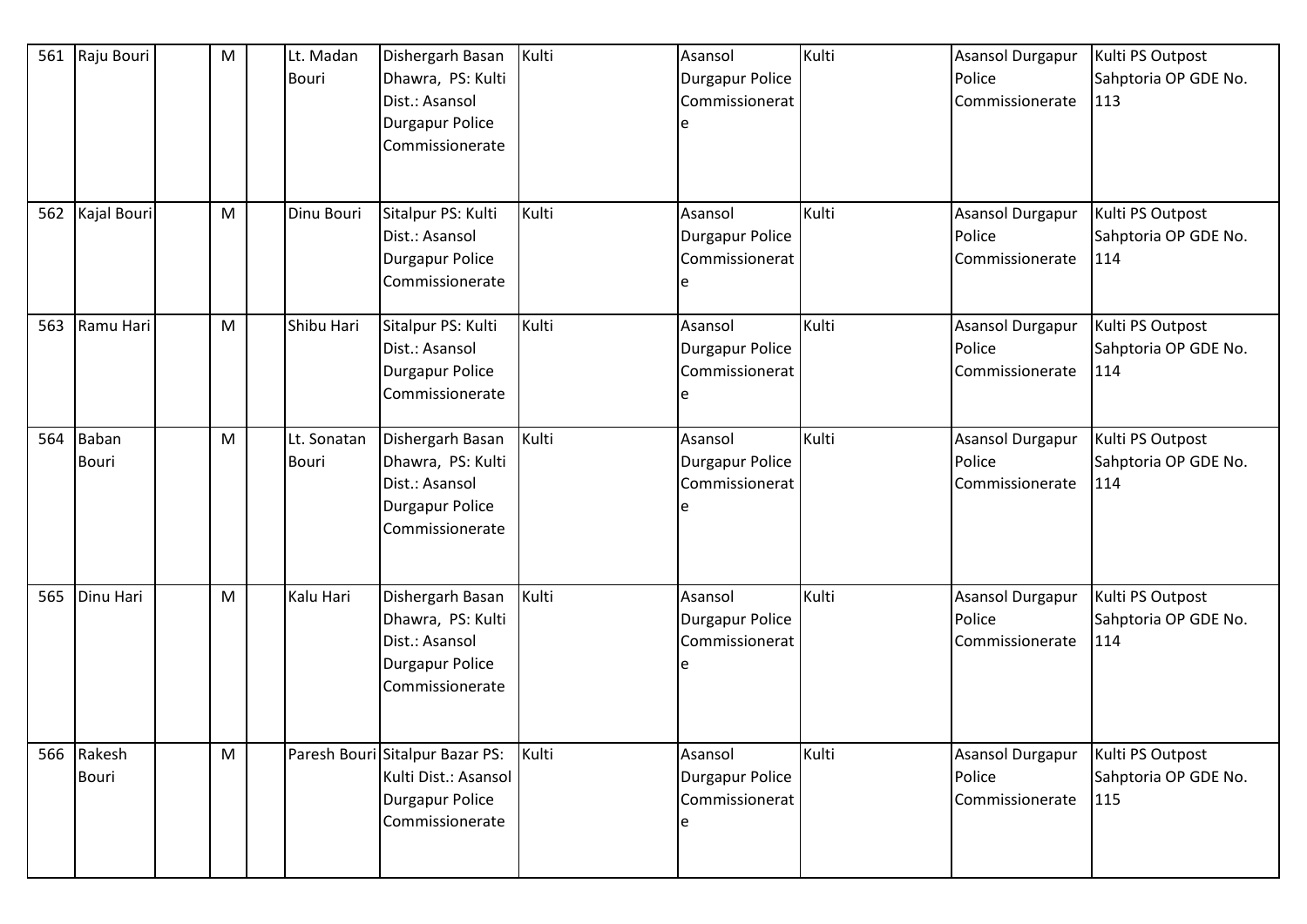| 567 | Kalu<br>Paswan         | M |                    | Hari Paswan Sitalpur Bazar PS:<br>Kulti Dist.: Asansol<br>Durgapur Police<br>Commissionerate           | Kulti | Asansol<br><b>Durgapur Police</b><br>Commissionerat<br>le | Kulti | <b>Asansol Durgapur</b><br>Police<br>Commissionerate | Kulti PS Outpost<br>Sahptoria OP GDE No.<br>115 |
|-----|------------------------|---|--------------------|--------------------------------------------------------------------------------------------------------|-------|-----------------------------------------------------------|-------|------------------------------------------------------|-------------------------------------------------|
| 568 | Tinku<br>Singh         | M | <b>Bijay Singh</b> | CHIRKUNDA,<br>NICHU BAZAR PS:                                                                          | Kulti | <b>Basirhat</b>                                           | Kulti | Asansol Durgapur<br>Police                           | Kulti PS Outpost Barakar<br>OP GDE No. 138      |
|     |                        |   |                    | Kulti                                                                                                  |       |                                                           |       | Commissionerate                                      |                                                 |
| 569 | Vicky<br>Shaw          | M | Munilal<br>Shaw    | CHIRKUNDA,<br>NICHU BAZAR PS:<br>Kulti                                                                 | Kulti | <b>Basirhat</b>                                           | Kulti | Asansol Durgapur<br>Police<br>Commissionerate        | Kulti PS Outpost Barakar<br>OP GDE No. 138      |
| 570 | Swapan<br>Dutta        | M | Dutta              | Sambhunath CHIRKUNDA,<br>NICHU BAZAR PS:<br>Kulti                                                      | Kulti | <b>Basirhat</b>                                           | Kulti | Asansol Durgapur<br>Police<br>Commissionerate        | Kulti PS Outpost Barakar<br>OP GDE No. 138      |
| 571 | Ajay Lala              | M | Diplal Lala        | CHIRKUNDA,<br>NICHU BAZAR PS:<br>Kulti                                                                 | Kulti | <b>Basirhat</b>                                           | Kulti | Asansol Durgapur<br>Police<br>Commissionerate        | Kulti PS Outpost Barakar<br>OP GDE No. 138      |
| 572 | Shahnawa<br>z Khan     | M | Sher Khan          | SIMULGRAM, PS:<br>Kulti                                                                                | Kulti | <b>Basirhat</b>                                           | Kulti | Asansol Durgapur<br>Police<br>Commissionerate        | Kulti PS Outpost Barakar<br>OP GDE No. 139      |
| 573 | Sameer<br><b>Bouri</b> | M | Haru Bouri         | <b>HANUMAN</b><br>CHARAI, Barakar<br>PS: Kulti Dist.:<br>Asansol Durgapur<br>Police<br>Commissionerate | Kulti | Asansol<br><b>Durgapur Police</b><br>Commissionerat<br>le | Kulti | Asansol Durgapur<br>Police<br>Commissionerate        | Kulti PS Outpost Barakar<br>OP GDE No. 139      |
| 574 | Firoz<br>Ansari        | M | Manzoor<br>Ansari  | <b>AZAD NAGAR PS:</b><br>Kulti Dist.: Asansol<br>Durgapur Police<br>Commissionerate                    | Kulti | Asansol<br><b>Durgapur Police</b><br>Commissionerat       | Kulti | Asansol Durgapur<br>Police<br>Commissionerate        | Kulti PS Outpost Barakar<br>OP GDE No. 139      |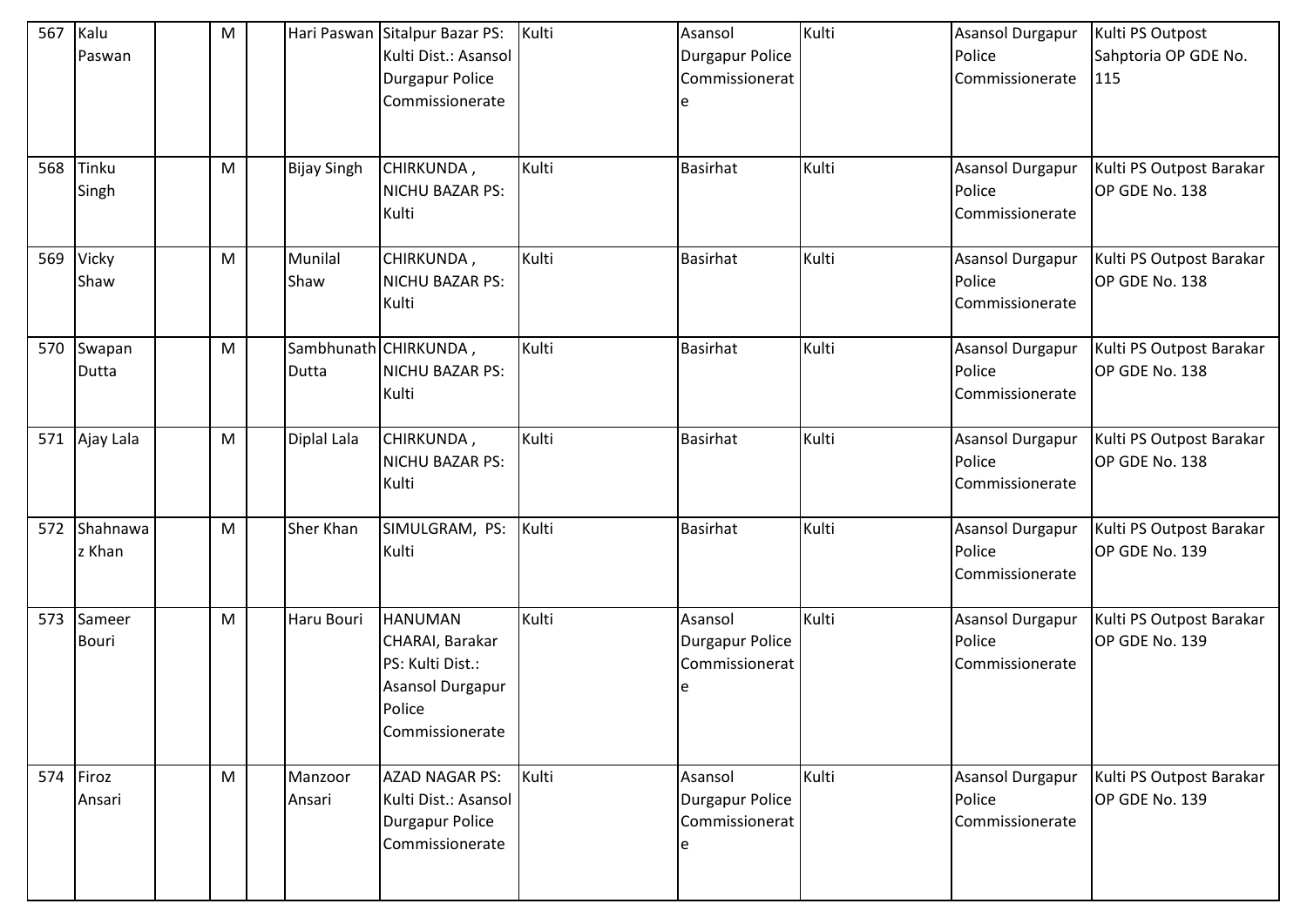|     | 575 Tulsi<br>Thakur           | M | Vishu<br>Thakur            | HILSA, NALANDA,<br><b>BIHAR PS: Kulti</b>                              | Kulti | <b>Basirhat</b> | Kulti | Asansol Durgapur<br>Police<br>Commissionerate        | Kulti PS Outpost Barakar<br>OP GDE No. 139 |
|-----|-------------------------------|---|----------------------------|------------------------------------------------------------------------|-------|-----------------|-------|------------------------------------------------------|--------------------------------------------|
| 576 | Surendar<br>Kumar             | M | Suresh<br>Prasad           | HILSA, NALANDA,<br><b>BIHAR PS: Kulti</b>                              | Kulti | Basirhat        | Kulti | Asansol Durgapur<br>Police<br>Commissionerate        | Kulti PS Outpost Barakar<br>OP GDE No. 139 |
| 577 | Ram<br><b>Bilash</b><br>Ghosh | M | Paresh<br>Chandra<br>Ghosh | HILSA, NALANDA,<br><b>BIHAR PS: Kulti</b>                              | Kulti | <b>Basirhat</b> | Kulti | Asansol Durgapur<br>Police<br>Commissionerate        | Kulti PS Outpost Barakar<br>OP GDE No. 139 |
| 578 | Subodh<br>Kumar               | M | Kumar                      | Par Prakash   PATEL NAGAR<br>HILSA, NALANDA,<br><b>BIHAR PS: Kulti</b> | Kulti | <b>Basirhat</b> | Kulti | Asansol Durgapur<br>Police<br>Commissionerate        | Kulti PS Outpost Barakar<br>OP GDE No. 139 |
| 579 | Manasri<br>Raj                | M | Prasad                     | Rameshwar   PATEL NAGAR<br>HILSA PS: Kulti                             | Kulti | <b>Basirhat</b> | Kulti | Asansol Durgapur<br>Police<br>Commissionerate        | Kulti PS Outpost Barakar<br>OP GDE No. 139 |
| 580 | Anish<br>Kumar                | M | Shyam<br>Sundar<br>Prasad  | <b>PATEL NAGAR</b><br>HILSA PS: Kulti                                  | Kulti | <b>Basirhat</b> | Kulti | <b>Asansol Durgapur</b><br>Police<br>Commissionerate | Kulti PS Outpost Barakar<br>OP GDE No. 139 |
| 581 | Riyaz<br>Ansari               | M |                            | Abdul Ansari   CHIRKUNDA, PS: Kulti<br>Kulti                           |       | <b>Basirhat</b> | Kulti | <b>Asansol Durgapur</b><br>Police<br>Commissionerate | Kulti PS Outpost Barakar<br>OP GDE No. 139 |
| 582 | Akbar<br>Khan                 | M | Tahir Khan                 | CHIRKUNDA, PS:<br>Kulti                                                | Kulti | <b>Basirhat</b> | Kulti | Asansol Durgapur<br>Police<br>Commissionerate        | Kulti PS Outpost Barakar<br>OP GDE No. 139 |
|     | 583 Imaran<br>Qyuraishi       | M | Wakil<br>Quraishi          | CHIRKUNDA, PS:<br>Kulti                                                | Kulti | <b>Basirhat</b> | Kulti | Asansol Durgapur<br>Police<br>Commissionerate        | Kulti PS Outpost Barakar<br>OP GDE No. 139 |
| 584 | Aslam<br>Khan                 | M |                            | Hamid Khan CHIRKUNDA, PS:<br>Kulti                                     | Kulti | <b>Basirhat</b> | Kulti | Asansol Durgapur<br>Police<br>Commissionerate        | Kulti PS Outpost Barakar<br>OP GDE No. 139 |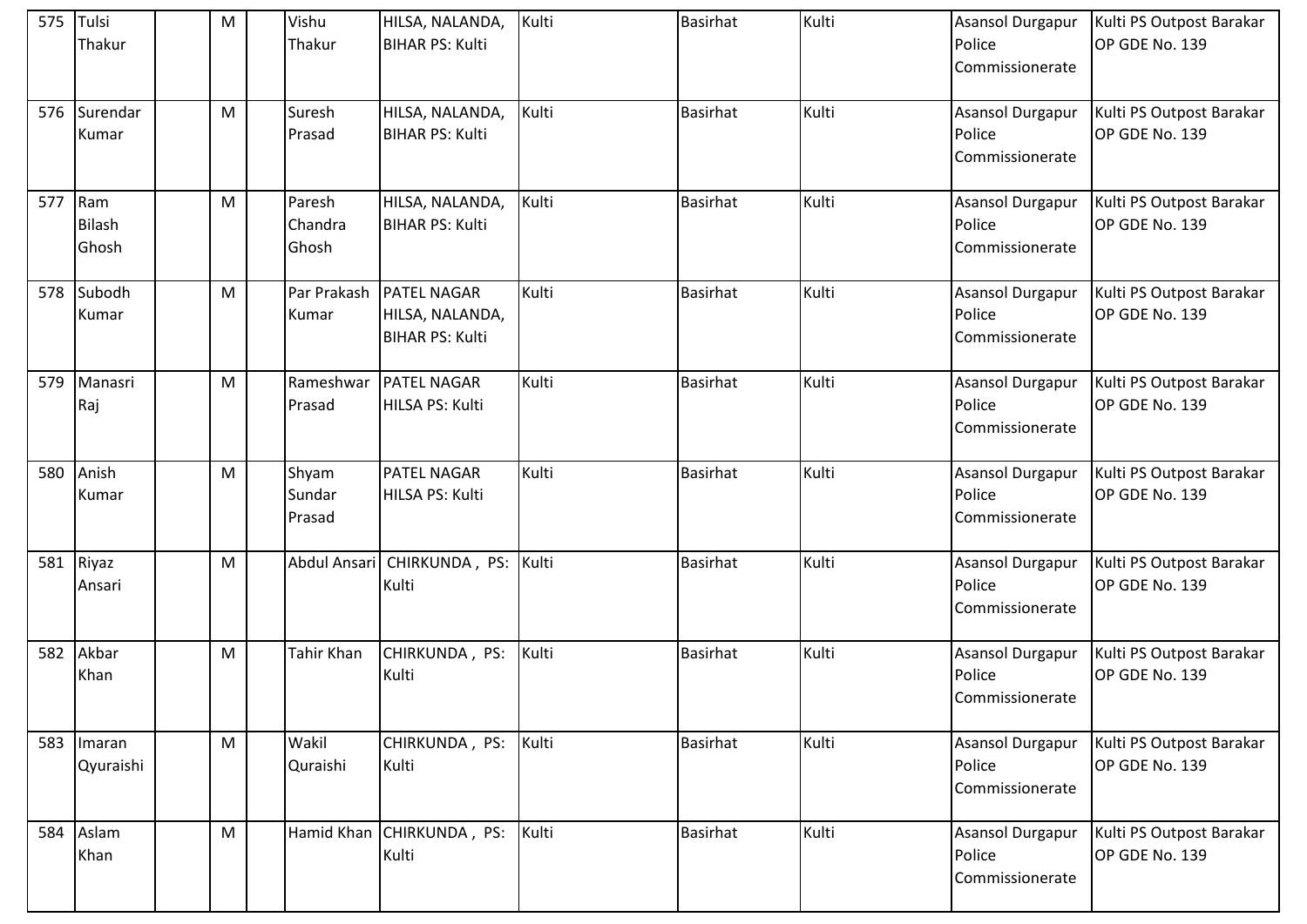|     | 585 Firoj<br>Ansari  | M | Gulam<br>Ansari       | CHIRKUNDA, PS:<br>Kulti                        | Kulti | <b>Basirhat</b> | Kulti | Asansol Durgapur<br>Police<br>Commissionerate        | Kulti PS Outpost Barakar<br>OP GDE No. 139 |
|-----|----------------------|---|-----------------------|------------------------------------------------|-------|-----------------|-------|------------------------------------------------------|--------------------------------------------|
| 586 | Samsher<br>Khan      | M |                       | Gaffar Khan CHIRKUNDA, PS:<br>Kulti            | Kulti | <b>Basirhat</b> | Kulti | Asansol Durgapur<br>Police<br>Commissionerate        | Kulti PS Outpost Barakar<br>OP GDE No. 139 |
| 587 | Md. Sajid<br>Ansari  | M | Md. Sarif<br>Ansari   | 12 NO, SANCTORIA Kulti<br>PS: Kulti            |       | <b>Basirhat</b> | Kulti | <b>Asansol Durgapur</b><br>Police<br>Commissionerate | Kulti PS Outpost Barakar<br>OP GDE No. 166 |
| 588 | Nitesh<br>Kumar      | M | Lt. Birendar<br>Kumar | SECTOR 2B PS:<br>Kulti                         | Kulti | <b>Basirhat</b> | Kulti | Asansol Durgapur<br>Police<br>Commissionerate        | Kulti PS Outpost Barakar<br>OP GDE No. 166 |
| 589 | Anand Kr.<br>Jha     | M | Maheshwar<br>Jha      | SECTOR 2B PS:<br>Kulti                         | Kulti | <b>Basirhat</b> | Kulti | Asansol Durgapur<br>Police<br>Commissionerate        | Kulti PS Outpost Barakar<br>OP GDE No. 166 |
| 590 | Shubham<br>Shaw      | M |                       | Ashok Shaw SECTOR 2B PS:<br>Kulti              | Kulti | <b>Basirhat</b> | Kulti | <b>Asansol Durgapur</b><br>Police<br>Commissionerate | Kulti PS Outpost Barakar<br>OP GDE No. 166 |
| 591 | Suraj<br>Kumar       | M | Nageswar<br>Gupta     | SECTOR 2B PS:<br>Kulti                         | Kulti | <b>Basirhat</b> | Kulti | Asansol Durgapur<br>Police<br>Commissionerate        | Kulti PS Outpost Barakar<br>OP GDE No. 166 |
|     | 592 Sonu<br>Paswan   | M | Raj Kumar<br>Paswan   | SECTOR 2B PS:<br>Kulti                         | Kulti | <b>Basirhat</b> | Kulti | Asansol Durgapur<br>Police<br>Commissionerate        | Kulti PS Outpost Barakar<br>OP GDE No. 166 |
|     | 593 Sanjay<br>Kumar  | M | 22 Munna Roy          | SECTOR 2B, PS +<br>Dist. BOKARO                |       | <b>Basirhat</b> | Kulti | Asansol Durgapur<br>Police<br>Commissionerate        | Kulti PS Outpost Barakar<br>OP GDE No. 166 |
|     | 594 Abijit<br>Paswan | M |                       | 28 Ajay Paswan SECTOR 2B, PS +<br>Dist. BOKARO |       | <b>Basirhat</b> | Kulti | Asansol Durgapur<br>Police<br>Commissionerate        | Kulti PS Outpost Barakar<br>OP GDE No. 166 |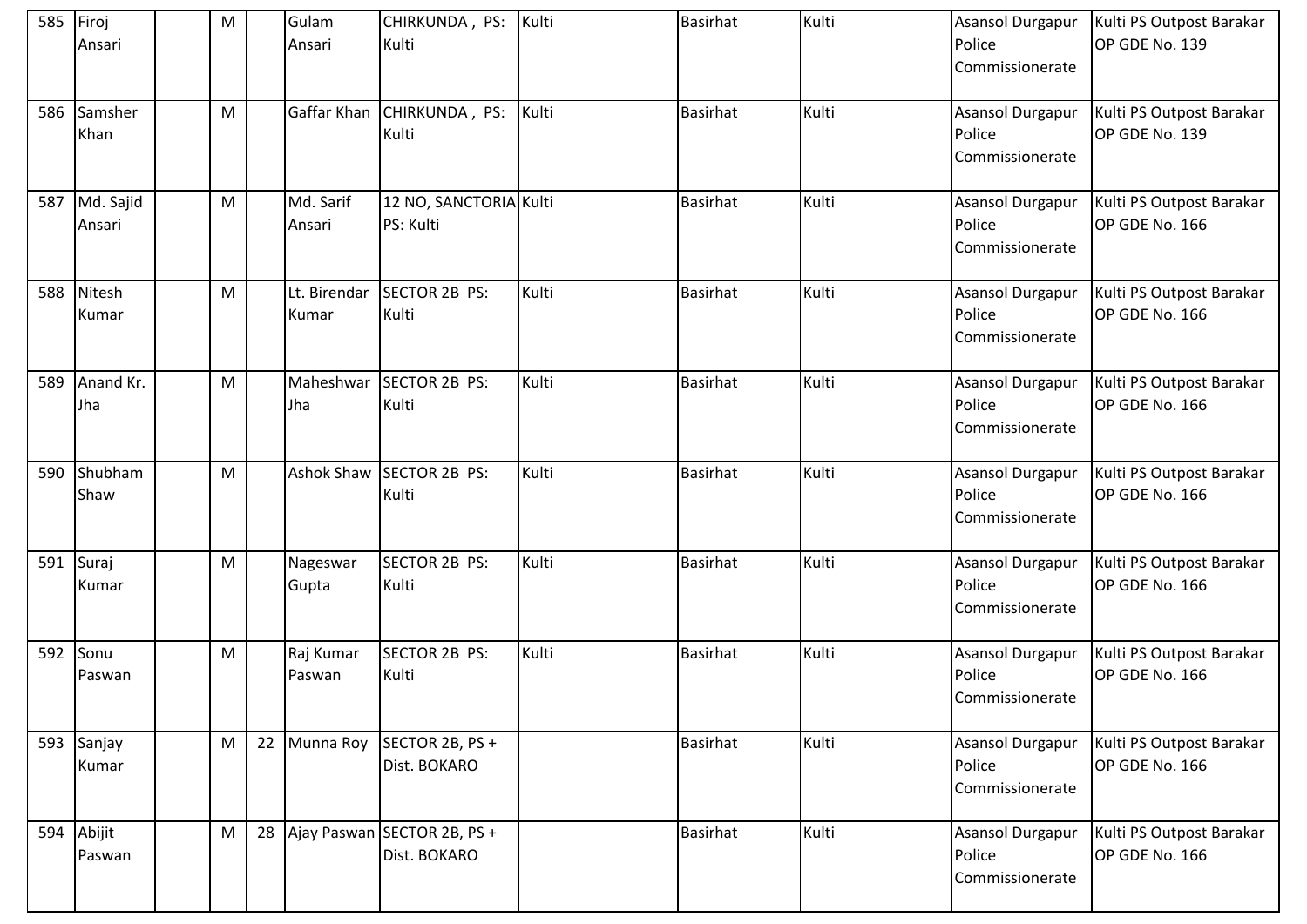| 595 | Raja Bauri        | M | 27 | Lt Jotilal<br><b>Bouri</b> | Makuria Para PS:<br>Kulti Dist.: Asansol<br>Durgapur Police<br>Commissionerate                | Kulti        | Asansol<br><b>Durgapur Police</b><br>Commissionerat<br>e | Kulti        | Asansol Durgapur<br>Police<br>Commissionerate        | Kulti PS Outpost Barakar<br>OP GDE No. 166 |
|-----|-------------------|---|----|----------------------------|-----------------------------------------------------------------------------------------------|--------------|----------------------------------------------------------|--------------|------------------------------------------------------|--------------------------------------------|
| 596 | Ajay<br>Kumar     | M | 42 | <b>Baldeo</b><br>Prasad    | <b>CHIRKUNDA</b><br><b>THATERA</b><br>MOHALLA, PS<br>Chirkunda, Dist.<br>Dha                  |              | <b>Basirhat</b>                                          | Kulti        | <b>Asansol Durgapur</b><br>Police<br>Commissionerate | Kulti PS Outpost Barakar<br>OP GDE No. 163 |
| 597 | Angad<br>Yadav    | M | 18 |                            | Shime Yadav Kenda More PS:<br>Jamuria Dist.:<br>Asansol Durgapur<br>Police<br>Commissionerate | Jamuria      | Asansol<br><b>Durgapur Police</b><br>Commissionerat      | Pandabeshwar | Asansol Durgapur<br>Police<br>Commissionerate        | Pandabeshwar PS GDE<br>No. 146             |
| 598 | Soni<br>Paswan    | M | 18 | Dhaneswar<br>Paswan        | Kenda More PS:<br>Jamuria Dist.:<br><b>Asansol Durgapur</b><br>Police<br>Commissionerate      | Jamuria      | Asansol<br><b>Durgapur Police</b><br>Commissionerat      | Pandabeshwar | Asansol Durgapur<br>Police<br>Commissionerate        | Pandabeshwar PS GDE<br>No. 146             |
| 599 | Rashan<br>Paswan  | M | 18 | Kedar<br>Paswan            | Kenda More PS:<br>Jamuria Dist.:<br>Asansol Durgapur<br>Police<br>Commissionerate             | Jamuria      | Asansol<br><b>Durgapur Police</b><br>Commissionerat      | Pandabeshwar | Asansol Durgapur<br>Police<br>Commissionerate        | Pandabeshwar PS GDE<br>No. 146             |
| 600 | Jidda<br>Singh    | M | 19 | Abhaya<br>Singh            | DVC Majhi Para<br>PS: Pandabeshwar<br>Dist.: Asansol<br>Durgapur Police<br>Commissionerate    | Pandabeshwar | Asansol<br>Durgapur Police<br>Commissionerat             | Pandabeshwar | Asansol Durgapur<br>Police<br>Commissionerate        | Pandabeshwar PS GDE<br>No. 169             |
| 601 | Goutam<br>Chandra |   |    | Lt. Tinkori<br>Chandra     |                                                                                               |              | <b>Basirhat</b>                                          | Raniganj     | <b>Asansol Durgapur</b><br>Police<br>Commissionerate | Raniganj PS GDE No. 138                    |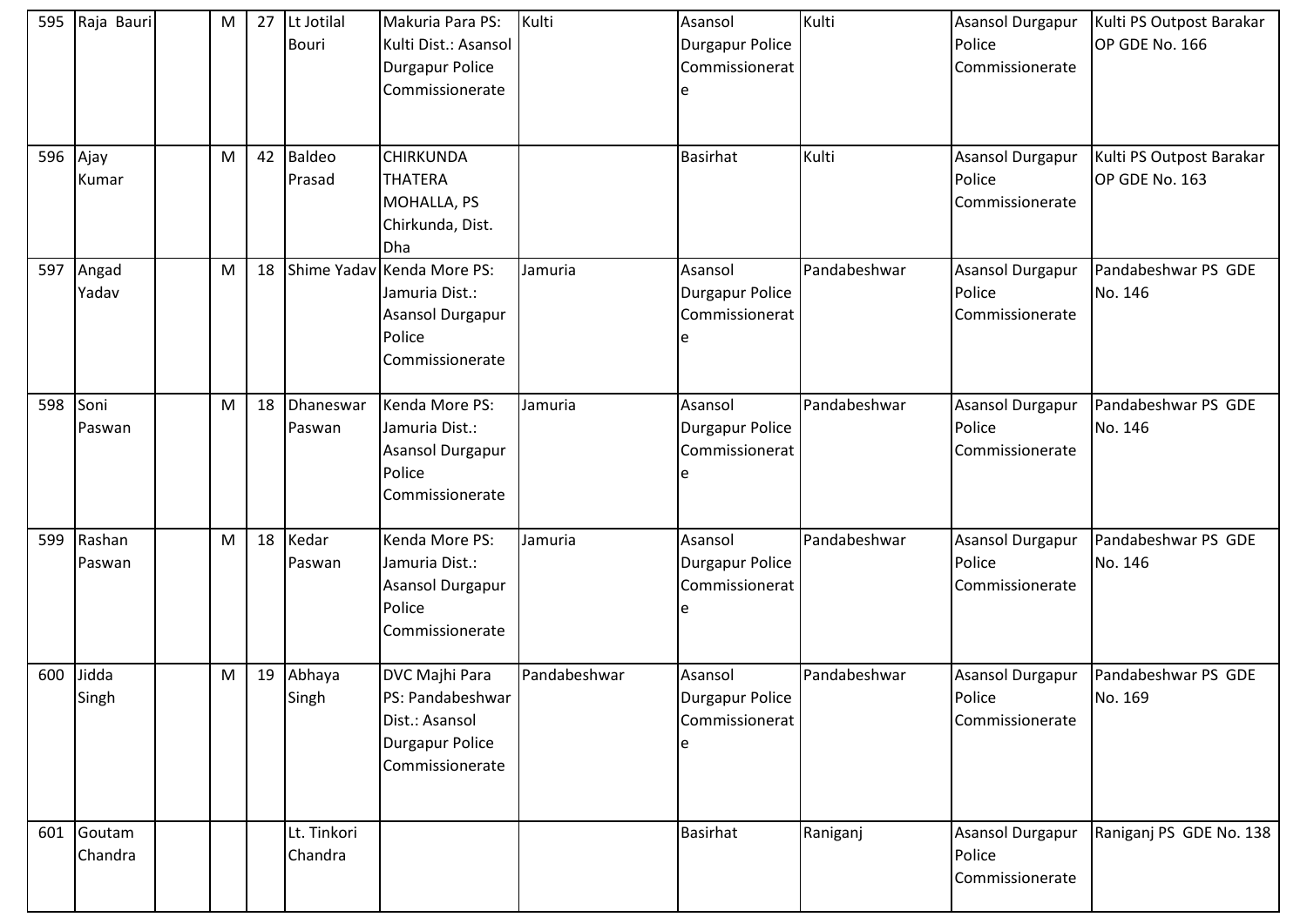| 602 | Raju<br>Paswan      | ${\sf M}$ | Suresh<br>Paswan    |  | <b>Basirhat</b> | Raniganj | <b>Asansol Durgapur</b><br>Police<br>Commissionerate | Raniganj PS GDE No. 138 |
|-----|---------------------|-----------|---------------------|--|-----------------|----------|------------------------------------------------------|-------------------------|
| 603 | Krishna<br>Das      | M         | Brij Das            |  | Basirhat        | Raniganj | <b>Asansol Durgapur</b><br>Police<br>Commissionerate | Raniganj PS GDE No. 138 |
| 604 | Ahamed<br>Hossain   | M         | Lt. Ali<br>Hossain  |  | <b>Basirhat</b> | Raniganj | Asansol Durgapur<br>Police<br>Commissionerate        | Raniganj PS GDE No. 138 |
| 605 | Kashinath<br>Shaw   | M         | Mohan<br>Shaw       |  | <b>Basirhat</b> | Raniganj | Asansol Durgapur<br>Police<br>Commissionerate        | Raniganj PS GDE No. 198 |
| 606 | Prakash<br>Singh    | M         | Lalan Singh         |  | <b>Basirhat</b> | Raniganj | Asansol Durgapur<br>Police<br>Commissionerate        | Raniganj PS GDE No. 198 |
| 607 | Gobardha<br>n Gorai | M         | <b>Kisto Gorai</b>  |  | <b>Basirhat</b> | Raniganj | Asansol Durgapur<br>Police<br>Commissionerate        | Raniganj PS GDE No. 198 |
| 608 | Mangal<br>Pandit    | M         | Suresh<br>Pandit    |  | <b>Basirhat</b> | Raniganj | Asansol Durgapur<br>Police<br>Commissionerate        | Raniganj PS GDE No. 198 |
| 609 | Shibu<br>Shaw       | M         | Sohan Shaw          |  | <b>Basirhat</b> | Raniganj | <b>Asansol Durgapur</b><br>Police<br>Commissionerate | Raniganj PS GDE No. 198 |
| 610 | Pintu<br>Tanti      | M         | Lt Sitaram<br>Tanti |  | <b>Basirhat</b> | Raniganj | Asansol Durgapur<br>Police<br>Commissionerate        | Raniganj PS GDE No. 198 |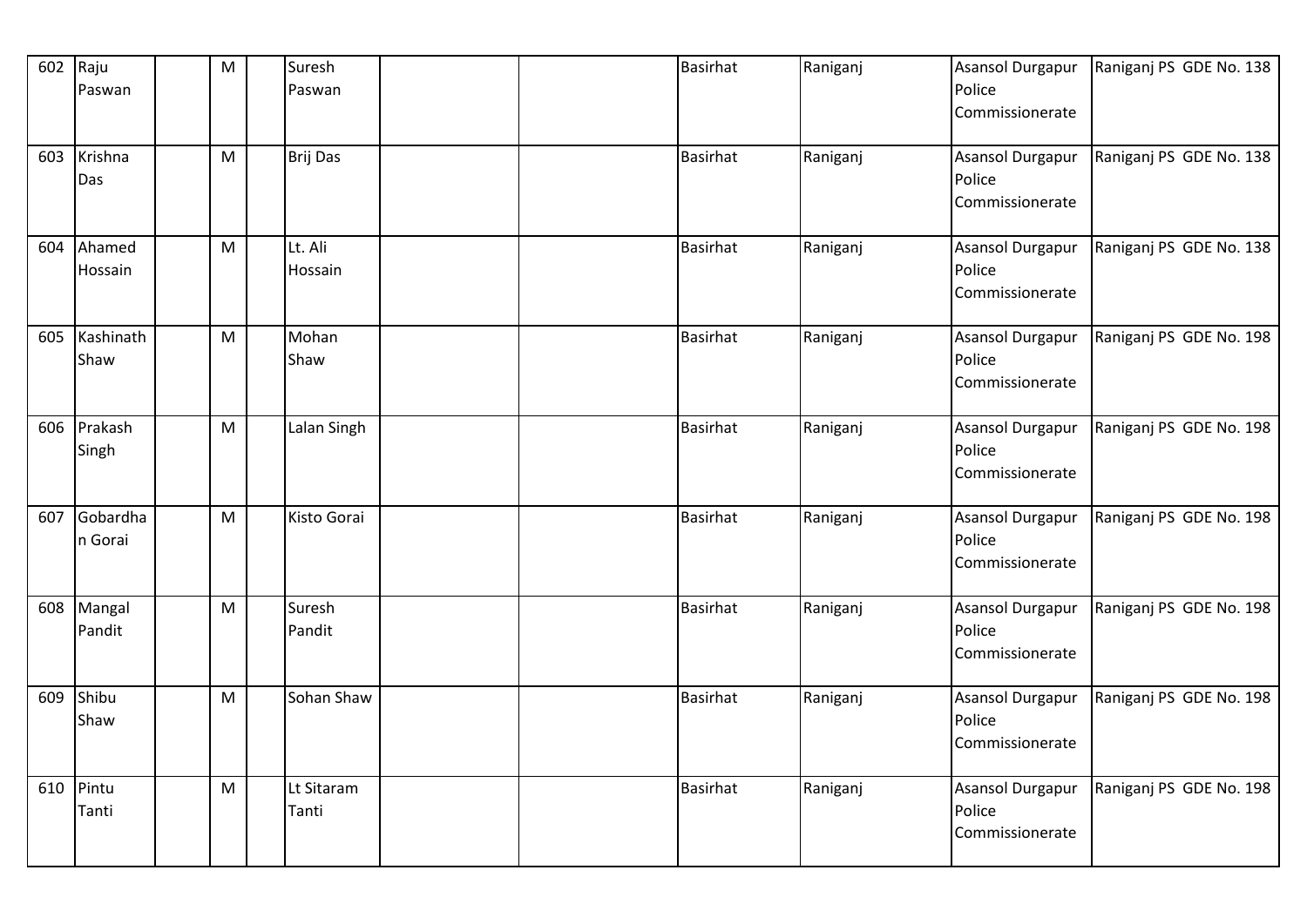| 611 | Bishnu        | M | 34 | Lt. Raju               | Samdi PS:                           | Salanpur | Asansol                                  | Salanpur | <b>Asansol Durgapur</b>   | Salanpur PS GDE No. 167 |
|-----|---------------|---|----|------------------------|-------------------------------------|----------|------------------------------------------|----------|---------------------------|-------------------------|
|     | <b>Bouri</b>  |   |    | <b>Bouri</b>           | Salanpur Dist.:<br>Asansol Durgapur |          | <b>Durgapur Police</b><br>Commissionerat |          | Police<br>Commissionerate |                         |
|     |               |   |    |                        | Police                              |          |                                          |          |                           |                         |
|     |               |   |    |                        | Commissionerate                     |          |                                          |          |                           |                         |
|     |               |   |    |                        |                                     |          |                                          |          |                           |                         |
| 612 | Ajay          | M | 28 | Lt. Sukumar            | Samdi PS:                           | Salanpur | Asansol                                  | Salanpur | <b>Asansol Durgapur</b>   | Salanpur PS GDE No. 167 |
|     | Ruidas        |   |    | Ruidas                 | Salanpur Dist.:                     |          | <b>Durgapur Police</b>                   |          | Police                    |                         |
|     |               |   |    |                        | <b>Asansol Durgapur</b>             |          | Commissionerat                           |          | Commissionerate           |                         |
|     |               |   |    |                        | Police                              |          | e                                        |          |                           |                         |
|     |               |   |    |                        | Commissionerate                     |          |                                          |          |                           |                         |
| 613 | Shyamal       | M | 32 | Surya Ruidas Samdi PS: |                                     | Salanpur | Asansol                                  | Salanpur | <b>Asansol Durgapur</b>   | Salanpur PS GDE No. 167 |
|     | Ruidas        |   |    |                        | Salanpur Dist.:                     |          | <b>Durgapur Police</b>                   |          | Police                    |                         |
|     |               |   |    |                        | <b>Asansol Durgapur</b>             |          | Commissionerat                           |          | Commissionerate           |                         |
|     |               |   |    |                        | Police                              |          | e                                        |          |                           |                         |
|     |               |   |    |                        | Commissionerate                     |          |                                          |          |                           |                         |
|     |               |   |    |                        |                                     |          |                                          |          |                           |                         |
| 614 | Sajan         | M | 28 | Santosh                | Samdi PS:                           | Salanpur | Asansol                                  | Salanpur | Asansol Durgapur          | Salanpur PS GDE No. 167 |
|     | Ruidas        |   |    | Ruidas                 | Salanpur Dist.:                     |          | <b>Durgapur Police</b>                   |          | Police                    |                         |
|     |               |   |    |                        | <b>Asansol Durgapur</b>             |          | Commissionerat                           |          | Commissionerate           |                         |
|     |               |   |    |                        | Police                              |          | e                                        |          |                           |                         |
|     |               |   |    |                        | Commissionerate                     |          |                                          |          |                           |                         |
| 615 | Rampada       | M | 59 | Lt. Hema               | Samdi PS:                           | Salanpur | Asansol                                  | Salanpur | Asansol Durgapur          | Salanpur PS GDE No. 167 |
|     | <b>Ruidas</b> |   |    | <b>Ruidas</b>          | Salanpur Dist.:                     |          | <b>Durgapur Police</b>                   |          | Police                    |                         |
|     |               |   |    |                        | Asansol Durgapur                    |          | Commissionerat                           |          | Commissionerate           |                         |
|     |               |   |    |                        | Police                              |          | e                                        |          |                           |                         |
|     |               |   |    |                        | Commissionerate                     |          |                                          |          |                           |                         |
| 616 | Ashish        | M | 43 | Ashok                  | Jemari PS:                          | Salanpur | Asansol                                  | Salanpur | <b>Asansol Durgapur</b>   | Salanpur PS GDE No. 167 |
|     | Kumar         |   |    | Mondal                 | Salanpur Dist.:                     |          | <b>Durgapur Police</b>                   |          | Police                    |                         |
|     | Mondal        |   |    |                        | Asansol Durgapur                    |          | Commissionerat                           |          | Commissionerate           |                         |
|     |               |   |    |                        | Police                              |          | e                                        |          |                           |                         |
|     |               |   |    |                        | Commissionerate                     |          |                                          |          |                           |                         |
|     |               |   |    |                        |                                     |          |                                          |          |                           |                         |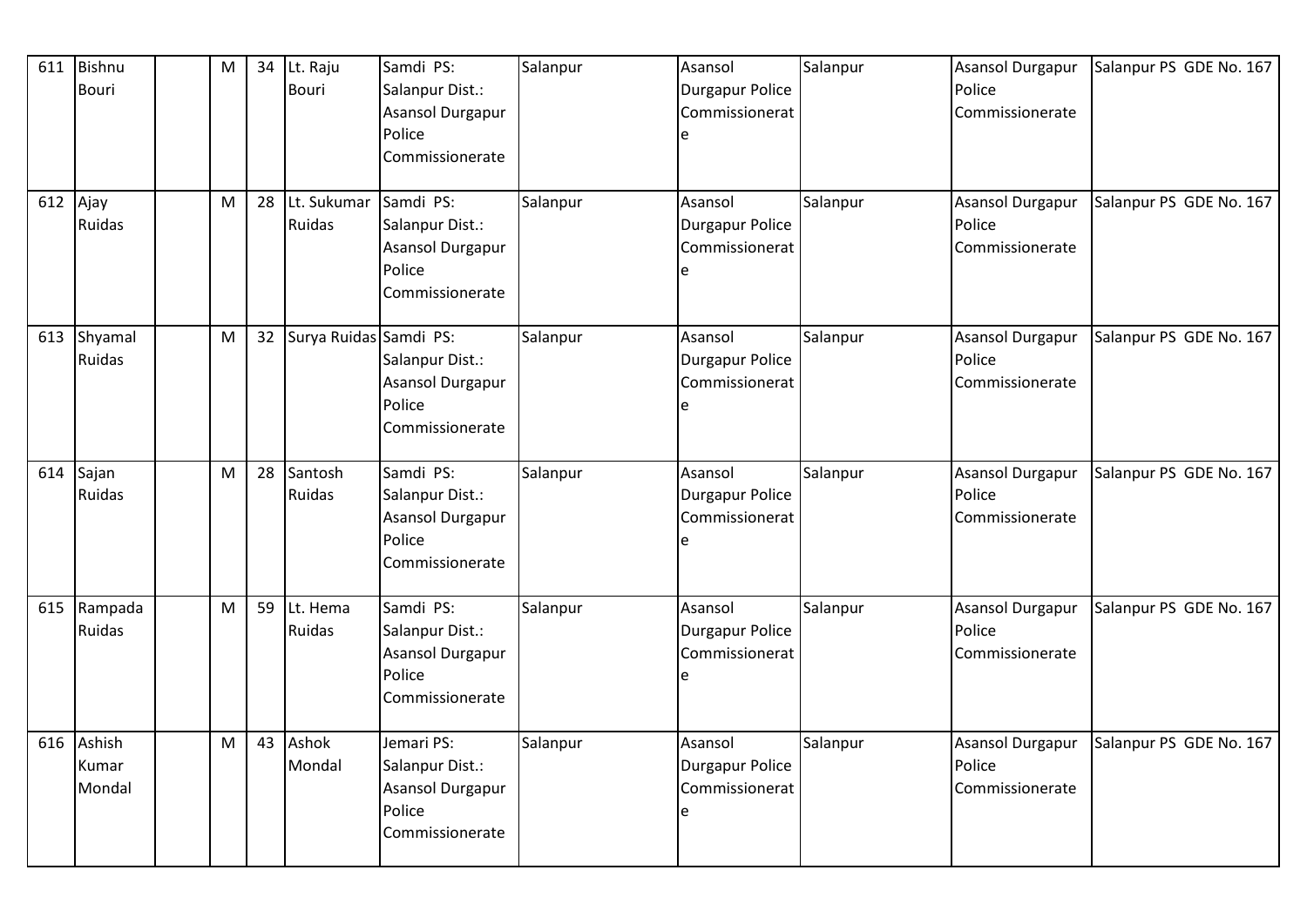| 617<br>618 | Pintu<br>Manna<br>Srikanta<br>Manna | M<br>M | 27 | Ganesh<br>Manna<br>Ananda<br>Manna | Kalishako PS:<br>Salanpur Dist.:<br><b>Asansol Durgapur</b><br>Police<br>Commissionerate<br>Kalishako PS:<br>Salanpur Dist.:<br><b>Asansol Durgapur</b><br>Police<br>Commissionerate | Salanpur<br>Salanpur | Asansol<br><b>Durgapur Police</b><br>Commissionerat<br>e<br>Asansol<br><b>Durgapur Police</b><br>Commissionerat | Salanpur<br>Salanpur | <b>Asansol Durgapur</b><br>Police<br>Commissionerate<br><b>Asansol Durgapur</b><br>Police<br>Commissionerate | Salanpur PS Outpost<br>Rupnarayanpur OP GDE<br>No. 115<br>Salanpur PS Outpost<br>Rupnarayanpur OP GDE<br>No. 115 |
|------------|-------------------------------------|--------|----|------------------------------------|--------------------------------------------------------------------------------------------------------------------------------------------------------------------------------------|----------------------|-----------------------------------------------------------------------------------------------------------------|----------------------|--------------------------------------------------------------------------------------------------------------|------------------------------------------------------------------------------------------------------------------|
| 619        | Partha<br>Sarkar                    | M      | 35 | Jaladhi<br>Sarkar                  | Kallya PS: Salanpur Salanpur<br>Dist.: Asansol<br>Durgapur Police<br>Commissionerate                                                                                                 |                      | Asansol<br><b>Durgapur Police</b><br>Commissionerat                                                             | Salanpur             | <b>Asansol Durgapur</b><br>Police<br>Commissionerate                                                         | Salanpur PS Outpost<br>Rupnarayanpur OP GDE<br>No. 115                                                           |
| 620        | Ajay<br>Bhattacha<br>rjee           | M      | 38 | Lt. Basudeb<br>e                   | Harishadi PS:<br>Bhattacharje Salanpur Dist.:<br>Asansol Durgapur<br>Police<br>Commissionerate                                                                                       | Salanpur             | Asansol<br><b>Durgapur Police</b><br>Commissionerat                                                             | Salanpur             | Asansol Durgapur<br>Police<br>Commissionerate                                                                | Salanpur PS Outpost<br>Rupnarayanpur OP GDE<br>No. 123                                                           |
| 621        | Mantu<br>Bhandari                   | M      | 36 | Amar<br>Bhandari                   | Bagjuri, PS-<br>Mihijam, Dist-<br>Jamtara PS:<br>Salanpur Dist.:<br>Asansol Durgapur<br>Police<br>Commissionerate                                                                    | Salanpur             | Asansol<br><b>Durgapur Police</b><br>Commissionerat                                                             | Salanpur             | <b>Asansol Durgapur</b><br>Police<br>Commissionerate                                                         | Salanpur PS Outpost<br>Rupnarayanpur OP GDE<br>No. 123                                                           |
| 622        | Umesh<br>Karmakar                   | M      |    | 32 Lt. Raj<br>Kumar<br>Karmakar    | Nakrajoria, Dom<br>Para PS: Salanpur<br>Dist.: Asansol<br>Durgapur Police<br>Commissionerate                                                                                         | Salanpur             | Asansol<br><b>Durgapur Police</b><br>Commissionerat                                                             | Salanpur             | Asansol Durgapur<br>Police<br>Commissionerate                                                                | Salanpur PS Outpost<br>Kalyaneswari OP GDE No.<br>68                                                             |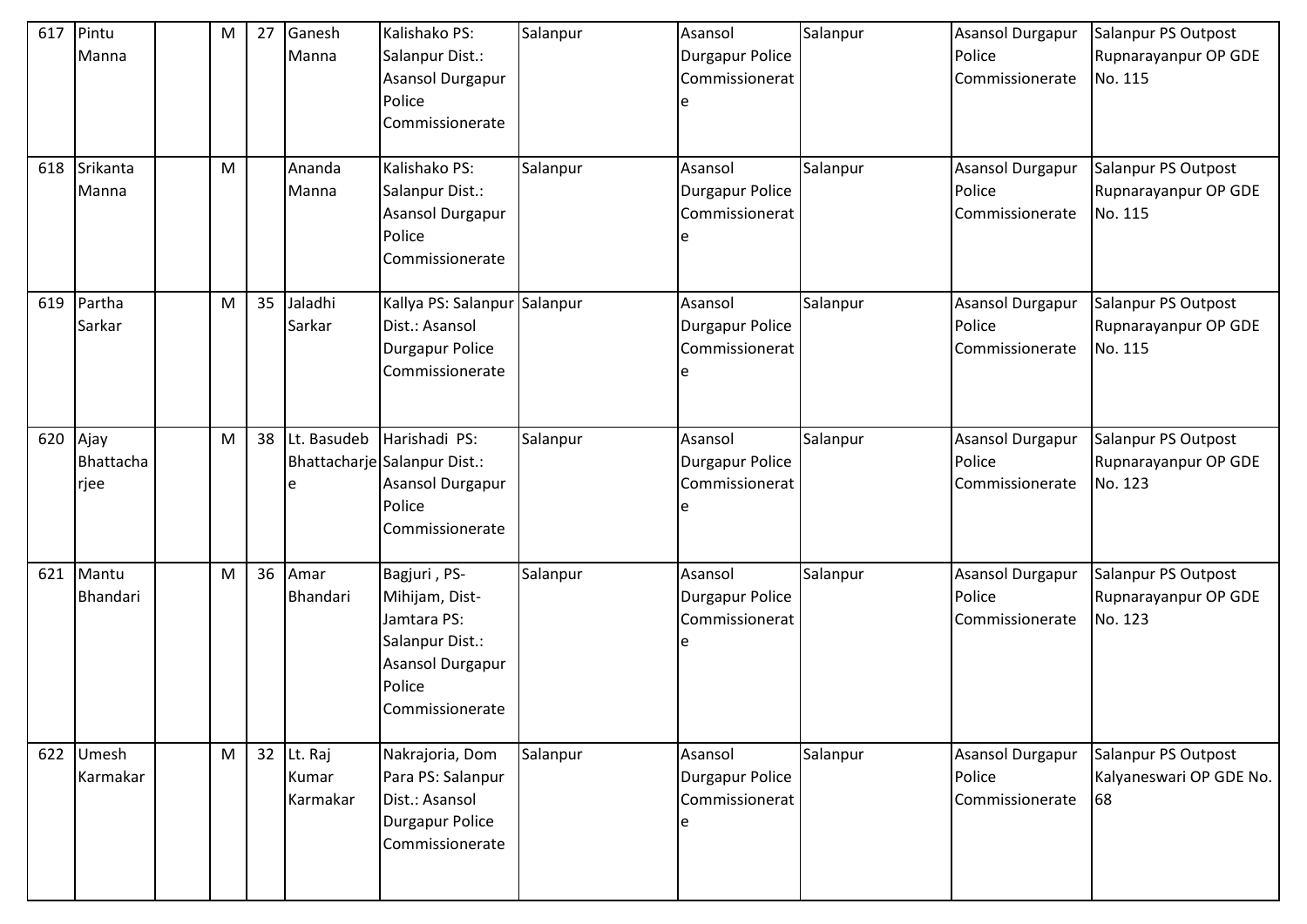| 623 | Binod<br><b>Baski</b>    | M | 30 |                      | Hemlal Baski Dabor village PS:<br>Salanpur Dist.:<br>Asansol Durgapur<br>Police<br>Commissionerate              | Salanpur     | Asansol<br><b>Durgapur Police</b><br>Commissionerat<br>e | Salanpur | <b>Asansol Durgapur</b><br>Police<br>Commissionerate | Salanpur PS Outpost<br>Rupnarayanpur OP GDE<br>No. 146 |
|-----|--------------------------|---|----|----------------------|-----------------------------------------------------------------------------------------------------------------|--------------|----------------------------------------------------------|----------|------------------------------------------------------|--------------------------------------------------------|
| 624 | Lempa<br>Murmu           | M | 32 | Rathi<br>Murmu       | Dabor village PS:<br>Salanpur Dist.:<br>Asansol Durgapur<br>Police<br>Commissionerate                           | Salanpur     | Asansol<br><b>Durgapur Police</b><br>Commissionerat      | Salanpur | Asansol Durgapur<br>Police<br>Commissionerate        | Salanpur PS Outpost<br>Rupnarayanpur OP GDE<br>No. 146 |
| 625 | Akash<br>Hembram         | M | 19 | Lakhindar<br>Hembram | Dabor village PS:<br>Salanpur Dist.:<br>Asansol Durgapur<br>Police<br>Commissionerate                           | Salanpur     | Asansol<br><b>Durgapur Police</b><br>Commissionerat<br>e | Salanpur | Asansol Durgapur<br>Police<br>Commissionerate        | Salanpur PS Outpost<br>Rupnarayanpur OP GDE<br>No. 146 |
| 626 | Sujit<br>Kumar<br>Thakur | M | 25 | Sankar<br>Thakur     | Halud Kanali, PS-<br>Mihjam, Dist-<br>Jamtara                                                                   |              | <b>Basirhat</b>                                          | Salanpur | Asansol Durgapur<br>Police<br>Commissionerate        | Salanpur PS Outpost<br>Rupnarayanpur OP GDE<br>No. 147 |
| 627 | Rajen Sen                | M | 48 | Lt. Manik<br>Sen     | Paharpur PS:<br>Salanpur Dist.:<br>Asansol Durgapur<br>Police<br>Commissionerate                                | Salanpur     | Asansol<br><b>Durgapur Police</b><br>Commissionerat<br>e | Salanpur | <b>Asansol Durgapur</b><br>Police<br>Commissionerate | Salanpur PS Outpost<br>Rupnarayanpur OP GDE<br>No. 147 |
| 628 | Brijesh<br>Moria         | M | 31 | Moria                | Ram Bachan St no-44, Qtr no-<br>8/D PS:<br>Chittaranjan Dist.:<br>Asansol Durgapur<br>Police<br>Commissionerate | Chittaranjan | Asansol<br><b>Durgapur Police</b><br>Commissionerat<br>e | Salanpur | Asansol Durgapur<br>Police<br>Commissionerate        | Salanpur PS Outpost<br>Rupnarayanpur OP GDE<br>No. 147 |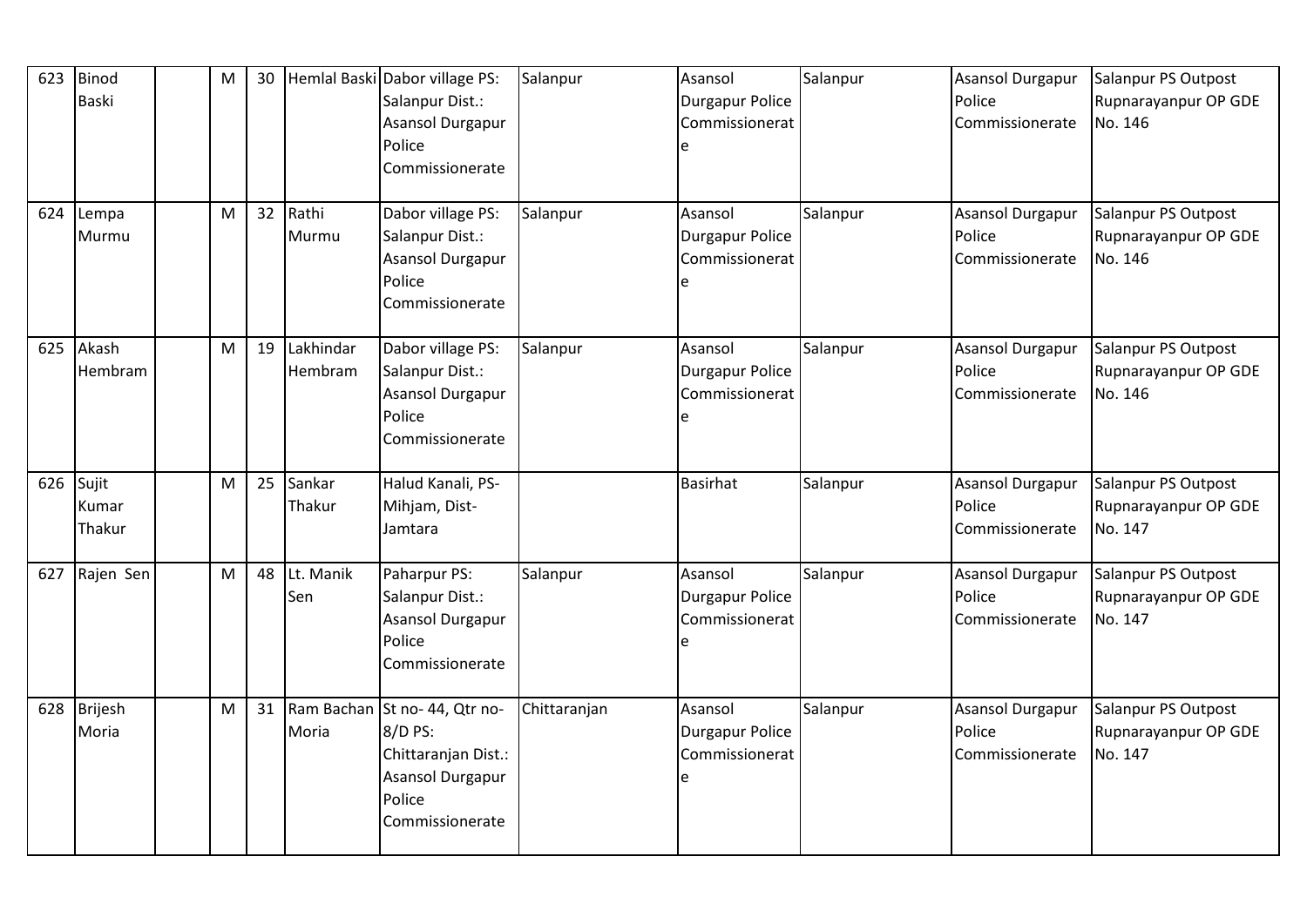| 629 | Mantu<br>Paul    | M | 21 | <b>Barun Paul</b>  | Kaladabor PS:<br>Chittaranjan Dist.:<br>Asansol Durgapur<br>Police<br>Commissionerate      | Chittaranjan | Asansol<br><b>Durgapur Police</b><br>Commissionerat<br>e  | Salanpur | <b>Asansol Durgapur</b><br>Police<br>Commissionerate | Salanpur PS Outpost<br>Rupnarayanpur OP GDE<br>No. 147 |
|-----|------------------|---|----|--------------------|--------------------------------------------------------------------------------------------|--------------|-----------------------------------------------------------|----------|------------------------------------------------------|--------------------------------------------------------|
| 630 | Niljoshep<br>Pal | M | 28 | Joshep Pal         | Rapally, PS-<br>Jamtara, Jamtara                                                           |              | <b>Basirhat</b>                                           | Salanpur | <b>Asansol Durgapur</b><br>Police<br>Commissionerate | Salanpur PS Outpost<br>Rupnarayanpur OP GDE<br>No. 147 |
| 631 | Suraj<br>Sharma  | M | 27 | Shib Kr.<br>Sharma | Amdanga PS:<br>Salanpur Dist.:<br><b>Asansol Durgapur</b><br>Police<br>Commissionerate     | Salanpur     | Asansol<br><b>Durgapur Police</b><br>Commissionerat       | Salanpur | Asansol Durgapur<br>Police<br>Commissionerate        | Salanpur PS Outpost<br>Rupnarayanpur OP GDE<br>No. 148 |
| 632 | Sandip<br>Sharma | M | 29 | Shib Kr.<br>Sharma | Amdanga PS:<br>Salanpur Dist.:<br><b>Asansol Durgapur</b><br>Police<br>Commissionerate     | Salanpur     | Asansol<br><b>Durgapur Police</b><br>Commissionerat       | Salanpur | Asansol Durgapur<br>Police<br>Commissionerate        | Salanpur PS Outpost<br>Rupnarayanpur OP GDE<br>No. 148 |
| 633 | Souvik<br>Manna  | M | 22 | Sachin<br>Manna    | Kusumkanali PS:<br>Salanpur Dist.:<br><b>Asansol Durgapur</b><br>Police<br>Commissionerate | Salanpur     | Asansol<br><b>Durgapur Police</b><br>Commissionerat       | Salanpur | Asansol Durgapur<br>Police<br>Commissionerate        | Salanpur PS Outpost<br>Rupnarayanpur OP GDE<br>No. 148 |
| 634 | Nemai<br>Maji    | M | 46 | Sankar Maji        | Kusumkanali PS:<br>Salanpur Dist.:<br>Asansol Durgapur<br>Police<br>Commissionerate        | Salanpur     | Asansol<br><b>Durgapur Police</b><br>Commissionerat<br>le | Salanpur | Asansol Durgapur<br>Police<br>Commissionerate        | Salanpur PS Outpost<br>Rupnarayanpur OP GDE<br>No. 148 |
| 635 | Swapna<br>Maji   | M | 23 | Nemai Maji         | Kusumkanali PS:<br>Salanpur Dist.:<br>Asansol Durgapur<br>Police<br>Commissionerate        | Salanpur     | Asansol<br><b>Durgapur Police</b><br>Commissionerat       | Salanpur | Asansol Durgapur<br>Police<br>Commissionerate        | Salanpur PS Outpost<br>Rupnarayanpur OP GDE<br>No. 148 |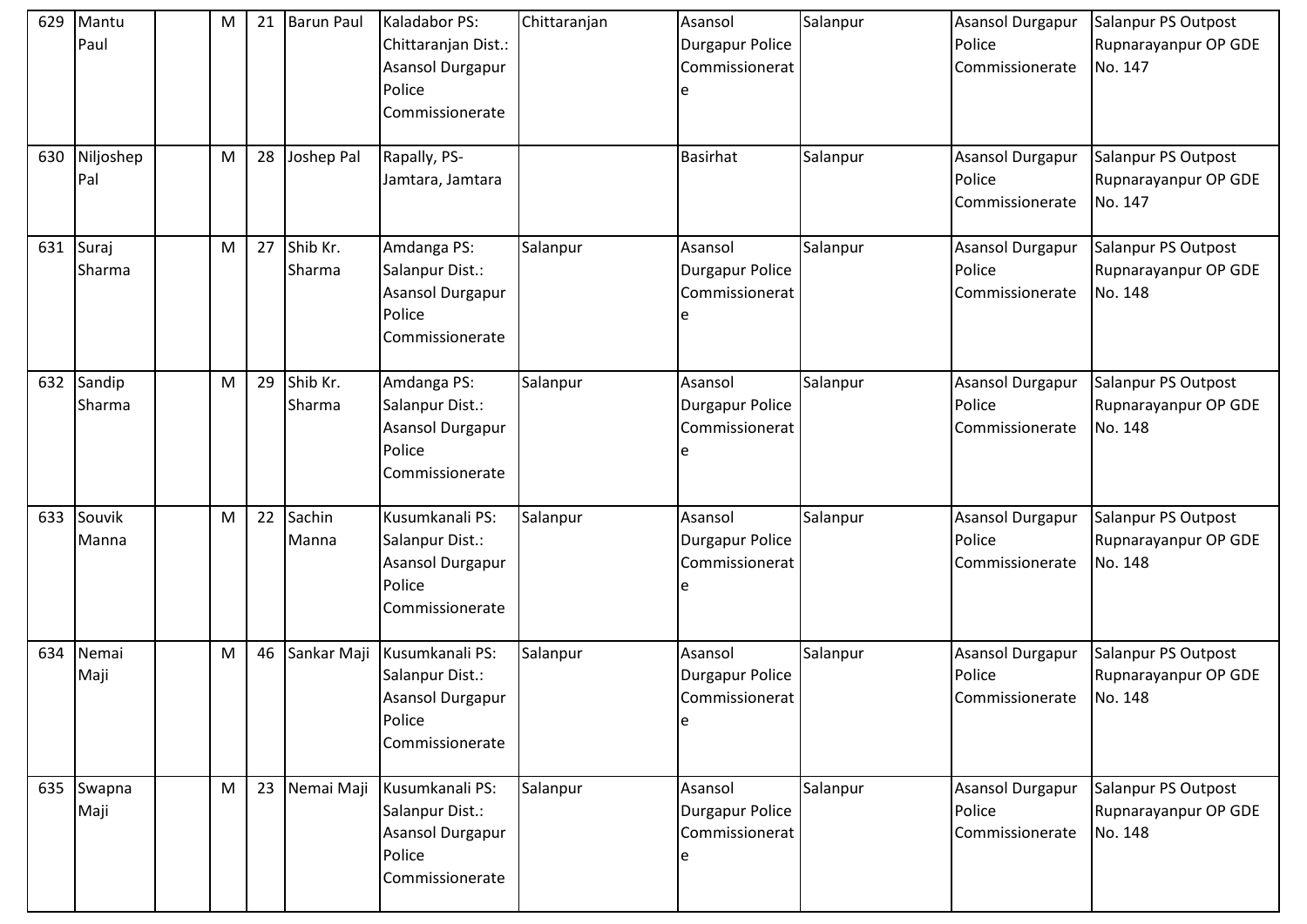| 636 | Md       | Samim | M | 40 | Md Kayim   | Kalimanda                            |               | <b>Basirhat</b>        | Salanpur  | <b>Asansol Durgapur</b> | Salanpur PS Outpost     |
|-----|----------|-------|---|----|------------|--------------------------------------|---------------|------------------------|-----------|-------------------------|-------------------------|
|     | Munna    |       |   |    |            | Maithon More, PS-                    |               |                        |           | Police                  | Kalyaneswari OP GDE No. |
|     |          |       |   |    |            | Kumardubi, Dist-                     |               |                        |           | Commissionerate         | 79                      |
|     |          |       |   |    |            | Dhanbad                              |               |                        |           |                         |                         |
| 637 | Md       |       | M | 38 | Md Hossian | Kalimanda                            |               | <b>Basirhat</b>        | Salanpur  | Asansol Durgapur        | Salanpur PS Outpost     |
|     | Mustakim |       |   |    |            | Maithon More, PS-                    |               |                        |           | Police                  | Kalyaneswari OP GDE No. |
|     |          |       |   |    |            | Kumardubi, Dist-                     |               |                        |           | Commissionerate         | 79                      |
|     |          |       |   |    |            | Dhanbad                              |               |                        |           |                         |                         |
| 638 | Aubinesh |       | M | 21 | Abhailal   | Kangui Mihijam,                      |               | <b>Basirhat</b>        | Salanpur  | <b>Asansol Durgapur</b> | Salanpur PS Outpost     |
|     | Kumar    |       |   |    | Sharma     | PS-Mihijam, Dist-                    |               |                        |           | Police                  | Kalyaneswari OP GDE No. |
|     |          |       |   |    |            | Jamtara                              |               |                        |           | Commissionerate         | 90                      |
|     |          |       |   |    |            |                                      |               |                        |           |                         |                         |
| 639 | Bhajan   |       | M | 20 |            | Langur Gorai Khaman Bandh, PS-       |               | <b>Basirhat</b>        | Salanpur  | Asansol Durgapur        | Salanpur PS Outpost     |
|     | Gorai    |       |   |    |            | Binda pathar, Dist-                  |               |                        |           | Police                  | Kalyaneswari OP GDE No. |
|     |          |       |   |    |            | Jamtara                              |               |                        |           | Commissionerate         | 90                      |
|     |          |       |   |    |            |                                      |               |                        |           |                         |                         |
| 640 | Mitul Sk |       | M | 31 | Isat Sk    | Aitogoli, PS-Mal                     |               | <b>Basirhat</b>        | Salanpur  | Asansol Durgapur        | Salanpur PS Outpost     |
|     |          |       |   |    |            | Phari, Dist-Pakur                    |               |                        |           | Police                  | Kalyaneswari OP GDE No. |
|     |          |       |   |    |            |                                      |               |                        |           | Commissionerate         | 90                      |
|     |          |       |   |    |            |                                      |               |                        |           |                         |                         |
| 641 | Sanjay   |       | M | 37 | Lt. Manik  | Debipur PS: Kulti                    | Kulti         | Asansol                | Salanpur  | Asansol Durgapur        | Salanpur PS Outpost     |
|     | Mondal   |       |   |    | Mondal     | Dist.: Asansol                       |               | <b>Durgapur Police</b> |           | Police                  | Kalyaneswari OP GDE No. |
|     |          |       |   |    |            | <b>Durgapur Police</b>               |               | Commissionerat         |           | Commissionerate         | 90                      |
|     |          |       |   |    |            | Commissionerate                      |               |                        |           |                         |                         |
|     |          |       |   |    |            |                                      |               |                        |           |                         |                         |
|     |          |       |   |    |            |                                      |               |                        |           |                         |                         |
| 642 | Rajkumar |       | M | 41 |            | Lt.shyamapa Sarama PS: Mejhia Mejhia |               | Bankura                | Barjora   | Bankura                 | Barjora PS GDE No. 184  |
|     | Tewary   |       |   |    | da Tewary  | Dist.: Bankura                       |               |                        |           |                         |                         |
|     |          |       |   |    |            |                                      |               |                        |           |                         |                         |
| 643 | Samar    |       | M | 28 |            | Dilip Mondal Pabradihi PS:           | Gangajalghati | Bankura                | Barjora   | <b>Bankura</b>          | Barjora PS GDE No. 158  |
|     | Mondal   |       |   |    |            | Gangajalghati                        |               |                        |           |                         |                         |
|     |          |       |   |    |            | Dist.: Bankura                       |               |                        |           |                         |                         |
| 644 | Nabadas  |       | M | 29 | Aditya     | Pabradihi PS:                        | Gangajalghati | <b>Bankura</b>         | Barjora   | <b>Bankura</b>          | Barjora PS GDE No. 158  |
|     | Mondal   |       |   |    | Mondal     | Gangajalghati                        |               |                        |           |                         |                         |
|     |          |       |   |    |            | Dist.: Bankura                       |               |                        |           |                         |                         |
| 645 | Malay    |       | M | 22 | Laxmikanta | Hetagora PS:                         | Bishnupur     | <b>Bankura</b>         | Bishnupur | <b>Bankura</b>          | Bishnupur PS GDE No.    |
|     | Sardar   |       |   |    | Sardar     | Bishnupur Dist.:                     |               |                        |           |                         | 203                     |
|     |          |       |   |    |            | <b>Bankura</b>                       |               |                        |           |                         |                         |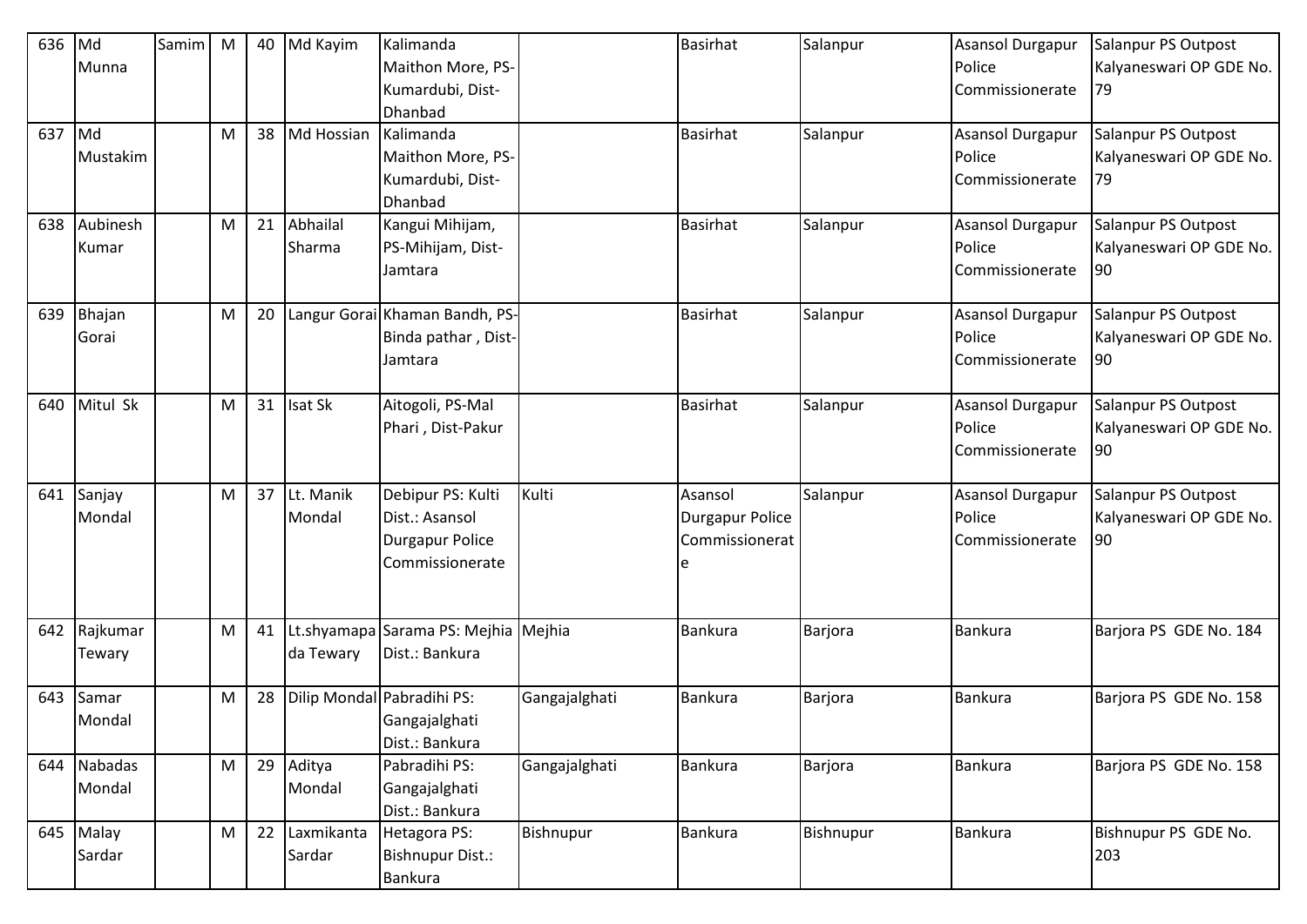| 646 | Chandan<br><b>Dhapar</b>  | M | 24     | Lt. Ranjit<br><b>Dhapar</b> | PS: Bishnupur<br>Dist.: Diamond<br><b>Harbour Police</b><br><b>District</b>              | Bishnupur | Diamond<br><b>Harbour Police</b><br><b>District</b> | Bishnupur | Diamond Harbour<br><b>Police District</b>        | Bishnupur PS GDE No.<br>371 |
|-----|---------------------------|---|--------|-----------------------------|------------------------------------------------------------------------------------------|-----------|-----------------------------------------------------|-----------|--------------------------------------------------|-----------------------------|
| 647 | Dipu<br>Naskar            | M | 34     | Premchand<br>Naskar         | PS: Bishnupur<br>Dist.: Diamond<br><b>Harbour Police</b><br>District                     | Bishnupur | Diamond<br><b>Harbour Police</b><br><b>District</b> | Bishnupur | Diamond Harbour<br><b>Police District</b>        | Bishnupur PS GDE No.<br>371 |
| 648 | <b>Bachchan</b><br>Mondal | M | 28     | Lt. Bhaben<br>Mondal        | PS: Bishnupur<br>Dist.: Diamond<br><b>Harbour Police</b><br><b>District</b>              | Bishnupur | Diamond<br><b>Harbour Police</b><br><b>District</b> | Bishnupur | <b>Diamond Harbour</b><br><b>Police District</b> | Bishnupur PS GDE No.<br>371 |
| 649 | Sattajit<br>Malik         | M | 28     | Gauranga<br>Malik           | PS: Bishnupur<br>Dist.: Diamond<br><b>Harbour Police</b><br><b>District</b>              | Bishnupur | Diamond<br><b>Harbour Police</b><br><b>District</b> | Bishnupur | Diamond Harbour<br><b>Police District</b>        | Bishnupur PS GDE No.<br>371 |
| 650 | Joydeb<br>Ghosh           | M | 24     | Lt. Ashok<br>Ghosh          | PS: Bishnupur<br>Dist.: Diamond<br><b>Harbour Police</b><br><b>District</b>              | Bishnupur | Diamond<br><b>Harbour Police</b><br><b>District</b> | Bishnupur | Diamond Harbour<br><b>Police District</b>        | Bishnupur PS GDE No.<br>371 |
| 651 | Subhankar<br>Das          | M | 24     | Nimai Das                   | PS: Bishnupur<br>Dist.: Diamond<br><b>Harbour Police</b><br><b>District</b>              | Bishnupur | Diamond<br><b>Harbour Police</b><br><b>District</b> | Bishnupur | Diamond Harbour<br><b>Police District</b>        | Bishnupur PS GDE No.<br>371 |
| 652 | Hemanga<br>Naru           | M | 38     | Lt. Indrajit<br>Naru        | PS: Bishnupur<br>Dist.: Diamond<br><b>Harbour Police</b><br><b>District</b>              | Bishnupur | Diamond<br><b>Harbour Police</b><br><b>District</b> | Bishnupur | Diamond Harbour<br><b>Police District</b>        | Bishnupur PS GDE No.<br>367 |
| 653 | Rajkumar<br>Naskar        | M | 26     |                             | Sunil Naskar PS: Bishnupur<br>Dist.: Diamond<br><b>Harbour Police</b><br><b>District</b> | Bishnupur | Diamond<br><b>Harbour Police</b><br><b>District</b> | Bishnupur | Diamond Harbour<br><b>Police District</b>        | Bishnupur PS GDE No.<br>367 |
| 654 | Sundar<br>Naskar          | M | 35 Lt. | Raghunath<br>Naskar         | PS: Bishnupur<br>Dist.: Diamond<br>Harbour Police<br><b>District</b>                     | Bishnupur | Diamond<br><b>Harbour Police</b><br><b>District</b> | Bishnupur | Diamond Harbour<br><b>Police District</b>        | Bishnupur PS GDE No.<br>367 |
| 655 | Gouranga<br>Sarder        | M | 32     |                             | Rabin Sarder PS: Bishnupur<br>Dist.: Diamond<br>Harbour Police<br><b>District</b>        | Bishnupur | Diamond<br><b>Harbour Police</b><br><b>District</b> | Bishnupur | Diamond Harbour<br><b>Police District</b>        | Bishnupur PS GDE No.<br>367 |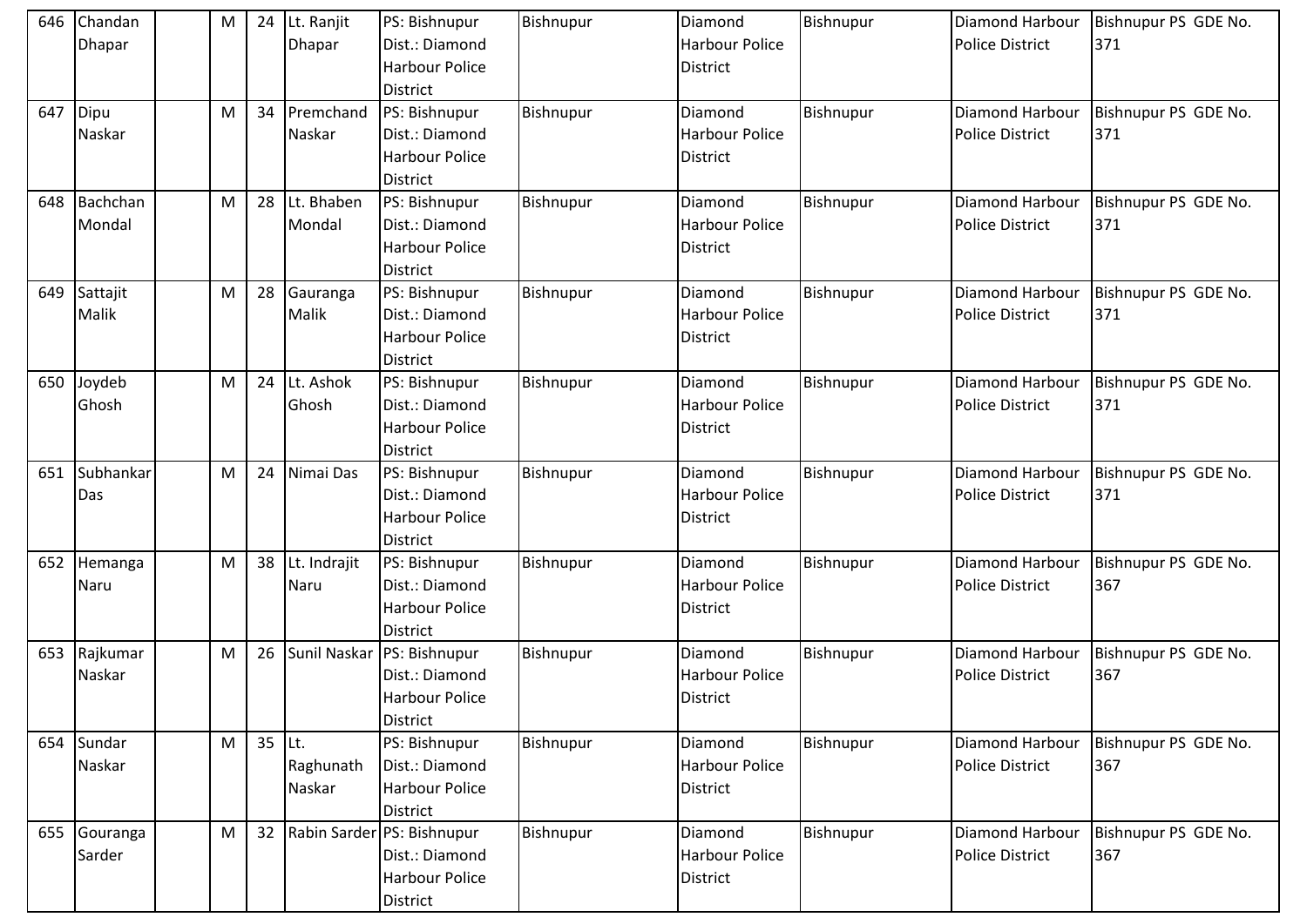| 656 | Surabuddi<br>n Mallik      | M | 57 | Lt. Munsur<br>Mallik  | PS: Bishnupur<br>Dist.: Diamond<br><b>Harbour Police</b><br><b>District</b>                | Bishnupur | Diamond<br><b>Harbour Police</b><br>District        | Bishnupur | <b>Diamond Harbour</b><br><b>Police District</b> | Bishnupur PS GDE No. 85 |
|-----|----------------------------|---|----|-----------------------|--------------------------------------------------------------------------------------------|-----------|-----------------------------------------------------|-----------|--------------------------------------------------|-------------------------|
| 657 | Manirul<br>Islam<br>Mallik | M | 17 |                       | Bahul Mallik PS: Bishnupur<br>Dist.: Diamond<br><b>Harbour Police</b><br>District          | Bishnupur | Diamond<br><b>Harbour Police</b><br><b>District</b> | Bishnupur | Diamond Harbour<br><b>Police District</b>        | Bishnupur PS GDE No. 85 |
| 658 | Abdul<br>Faruk<br>Mallik   | M | 35 | Tomijuddin<br>Mallik  | PS: Bishnupur<br>Dist.: Diamond<br><b>Harbour Police</b><br><b>District</b>                | Bishnupur | Diamond<br><b>Harbour Police</b><br><b>District</b> | Bishnupur | Diamond Harbour<br><b>Police District</b>        | Bishnupur PS GDE No. 85 |
| 659 | Masud<br>Mallik            | М | 20 | Surabuddin<br>Mallik  | PS: Bishnupur<br>Dist.: Diamond<br><b>Harbour Police</b><br><b>District</b>                | Bishnupur | Diamond<br><b>Harbour Police</b><br>District        | Bishnupur | Diamond Harbour<br><b>Police District</b>        | Bishnupur PS GDE No. 85 |
| 660 | Masum<br>Mallik            | M | 16 | Osman<br>Mallik       | PS: Bishnupur<br>Dist.: Diamond<br><b>Harbour Police</b><br><b>District</b>                | Bishnupur | Diamond<br><b>Harbour Police</b><br><b>District</b> | Bishnupur | Diamond Harbour<br><b>Police District</b>        | Bishnupur PS GDE No. 85 |
| 661 | Murshid<br>Alam<br>Mallik  | M | 30 | Moktar Ali<br>Mollik  | PS: Bishnupur<br>Dist.: Diamond<br><b>Harbour Police</b><br><b>District</b>                | Bishnupur | Diamond<br><b>Harbour Police</b><br><b>District</b> | Bishnupur | Diamond Harbour<br><b>Police District</b>        | Bishnupur PS GDE No. 85 |
| 662 | Rehena<br><b>Bibi</b>      | М | 30 | Habibul<br>Mallik     | PS: Bishnupur<br>Dist.: Diamond<br><b>Harbour Police</b><br><b>District</b>                | Bishnupur | Diamond<br><b>Harbour Police</b><br><b>District</b> | Bishnupur | Diamond Harbour<br><b>Police District</b>        | Bishnupur PS GDE No. 85 |
| 663 | Alomara<br><b>Bibi</b>     | M | 38 | Osman<br>Mallik       | PS: Bishnupur<br>Dist.: Diamond<br><b>Harbour Police</b><br><b>District</b>                | Bishnupur | Diamond<br><b>Harbour Police</b><br><b>District</b> | Bishnupur | Diamond Harbour<br><b>Police District</b>        | Bishnupur PS GDE No. 85 |
| 664 | Halima<br>Bibi             | M | 35 |                       | Sirajul Mallik PS: Bishnupur<br>Dist.: Diamond<br><b>Harbour Police</b><br><b>District</b> | Bishnupur | Diamond<br><b>Harbour Police</b><br><b>District</b> | Bishnupur | Diamond Harbour<br><b>Police District</b>        | Bishnupur PS GDE No. 85 |
| 665 | Anil Bauri                 | M | 30 | Lt. Kalipada<br>Bauri | Kamarkuli PS:<br>Chhatna Dist.:<br><b>Bankura</b>                                          | Chhatna   | Bankura                                             | Chhatna   | <b>Bankura</b>                                   | Chhatna PS GDE No. 142  |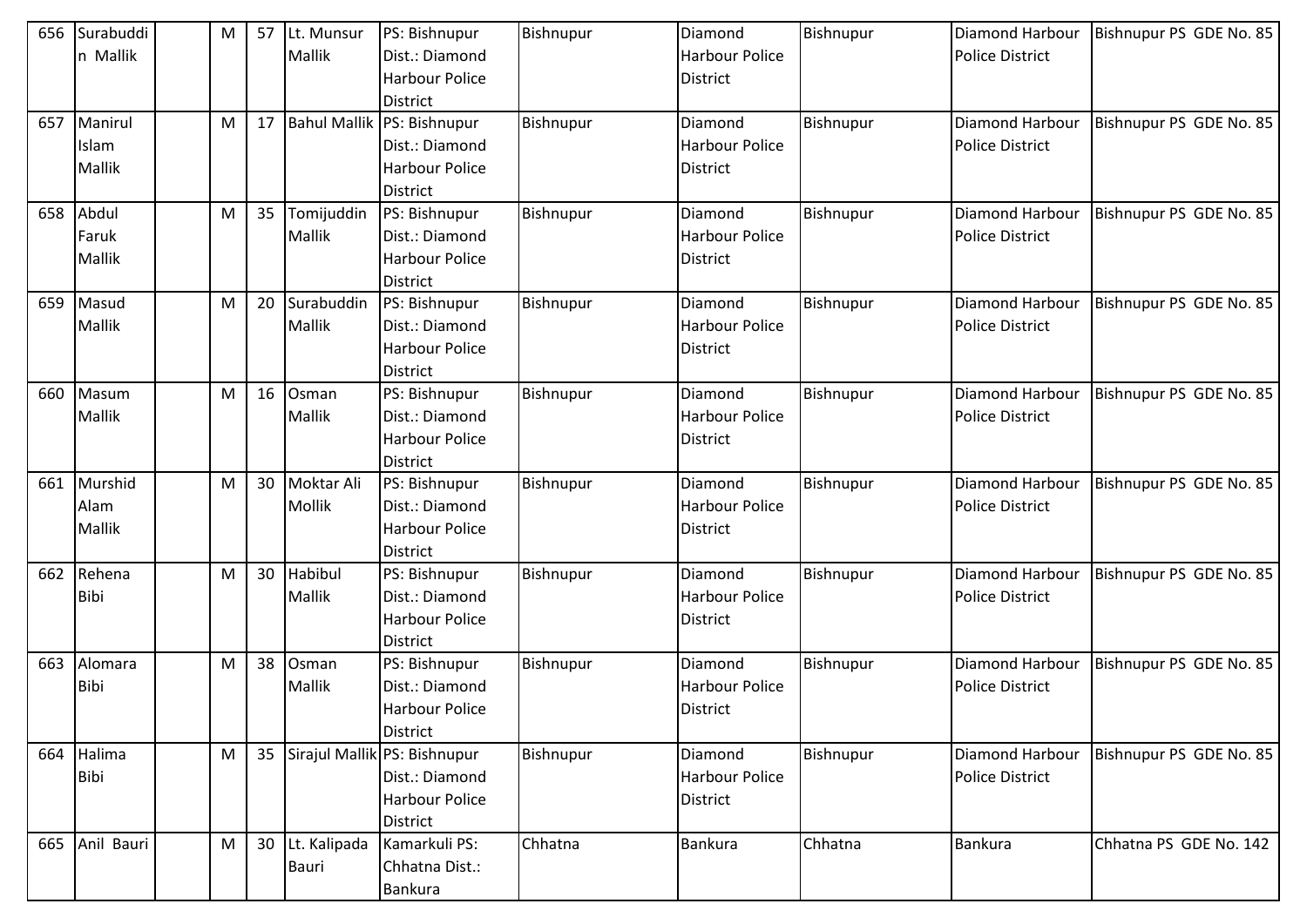| 666 | Suresh        |   |    | Hiralal       |                                 |          | <b>Basirhat</b> | Gangajalghati | Bankura        | Gangajalghati PS GDE No. |
|-----|---------------|---|----|---------------|---------------------------------|----------|-----------------|---------------|----------------|--------------------------|
|     | Kumar         |   |    | Douriya       |                                 |          |                 |               |                | 160                      |
|     | Douriya       |   |    |               |                                 |          |                 |               |                |                          |
| 667 | Amit          | M | 25 | Lt Jiten      | Hansadanga PS:                  | Hirbandh | <b>Bankura</b>  | Hirbandh      | <b>Bankura</b> | Hirbandh PS GDE No. 135  |
|     | <b>Bauri</b>  |   |    | <b>Bauri</b>  | Hirbandh Dist.:                 |          |                 |               |                |                          |
|     |               |   |    |               | Bankura                         |          |                 |               |                |                          |
| 668 | Gora          |   |    | Bhajahari     | Gobindapur                      |          | <b>Basirhat</b> | Indus         | <b>Bankura</b> | Indus PS GDE No. 135     |
|     | Bagdi         |   |    | Bagdi         |                                 |          |                 |               |                |                          |
| 669 | Jayanta       |   |    | Taraknath     | Gobindapur                      |          | Basirhat        | Indus         | Bankura        | Indus PS GDE No. 135     |
|     | Bagdi         |   |    | Bagdi         |                                 |          |                 |               |                |                          |
| 670 | Makhan        |   |    | Lt. Bhaskar   | Gobindapu                       |          | <b>Basirhat</b> | Indus         | <b>Bankura</b> | Indus PS GDE No. 147     |
|     | <b>Bagdi</b>  |   |    | Bagdi         |                                 |          |                 |               |                |                          |
| 671 | <b>Subhas</b> |   |    | Gajan Roy     | Rol                             |          | <b>Basirhat</b> | Indus         | <b>Bankura</b> | Indus PS GDE No. 166     |
|     | Roy           |   |    |               |                                 |          |                 |               |                |                          |
| 672 | Sunil         | M | 22 | Charku        | Forest More PS:                 | Joypur   | Purulia         | Joypur        | Purulia        | Joypur PS GDE No. 194    |
|     | Mahato        |   |    | Mahato        | Joypur Dist.:                   |          |                 |               |                |                          |
|     |               |   |    |               | Purulia                         |          |                 |               |                |                          |
| 673 | Pravash       | M | 25 |               | Aklu Mahato Bartard More PS:    | Joypur   | Purulia         | Joypur        | Purulia        | Joypur PS GDE No. 184    |
|     | Mahato        |   |    |               | Joypur Dist.:                   |          |                 |               |                |                          |
|     |               |   |    |               | Purulia                         |          |                 |               |                |                          |
| 674 | Dinaband      | M | 23 | <b>Bilash</b> | <b>Bartard More PS:</b>         | Joypur   | Purulia         | Joypur        | Purulia        | Joypur PS GDE No. 184    |
|     | hu Kumar      |   |    | Kumar         | Joypur Dist.:                   |          |                 |               |                |                          |
|     |               |   |    |               | Purulia                         |          |                 |               |                |                          |
| 675 | <b>Bikash</b> | M | 32 | Malinda       | <b>Baragram More</b>            | Joypur   | Purulia         | Joypur        | Purulia        | Joypur PS GDE No. 197    |
|     | Mahato        |   |    | Mahato        | PS: Joypur Dist.:               |          |                 |               |                |                          |
|     |               |   |    |               | Purulia                         |          |                 |               |                |                          |
| 676 | Sajahan       | M | 43 |               | Lt. Khalil Sha Joypur Bazar PS: | Joypur   | Purulia         | Joypur        | Purulia        | Joypur PS GDE No. 176    |
|     | Sha           |   |    |               | Joypur Dist.:                   |          |                 |               |                |                          |
|     |               |   |    |               | Purulia                         |          |                 |               |                |                          |
| 677 | Dinesh        | M | 35 | Chandra       | Joypur Bazar PS:                | Joypur   | Purulia         | Joypur        | Purulia        | Joypur PS GDE No. 176    |
|     | Mahato        |   |    | Mohan         | Joypur Dist.:                   |          |                 |               |                |                          |
|     |               |   |    | Mahato        | Purulia                         |          |                 |               |                |                          |
|     | 678 Sanjoy    | M | 20 | Bairab        | Kodalbandhi PS:                 | Joypur   | <b>Bankura</b>  | Joypur        | <b>Bankura</b> | Joypur PS GDE No. 175    |
|     | Santra        |   |    | Santra        | Joypur Dist.:                   |          |                 |               |                |                          |
|     |               |   |    |               | Bankura                         |          |                 |               |                |                          |
| 679 | Rajesh        | M | 19 | Sunil Kalindi | Kodalbandhi PS:                 | Joypur   | Bankura         | Joypur        | <b>Bankura</b> | Joypur PS GDE No. 176    |
|     | Kalindi       |   |    |               | Joypur Dist.:                   |          |                 |               |                |                          |
|     |               |   |    |               | <b>Bankura</b>                  |          |                 |               |                |                          |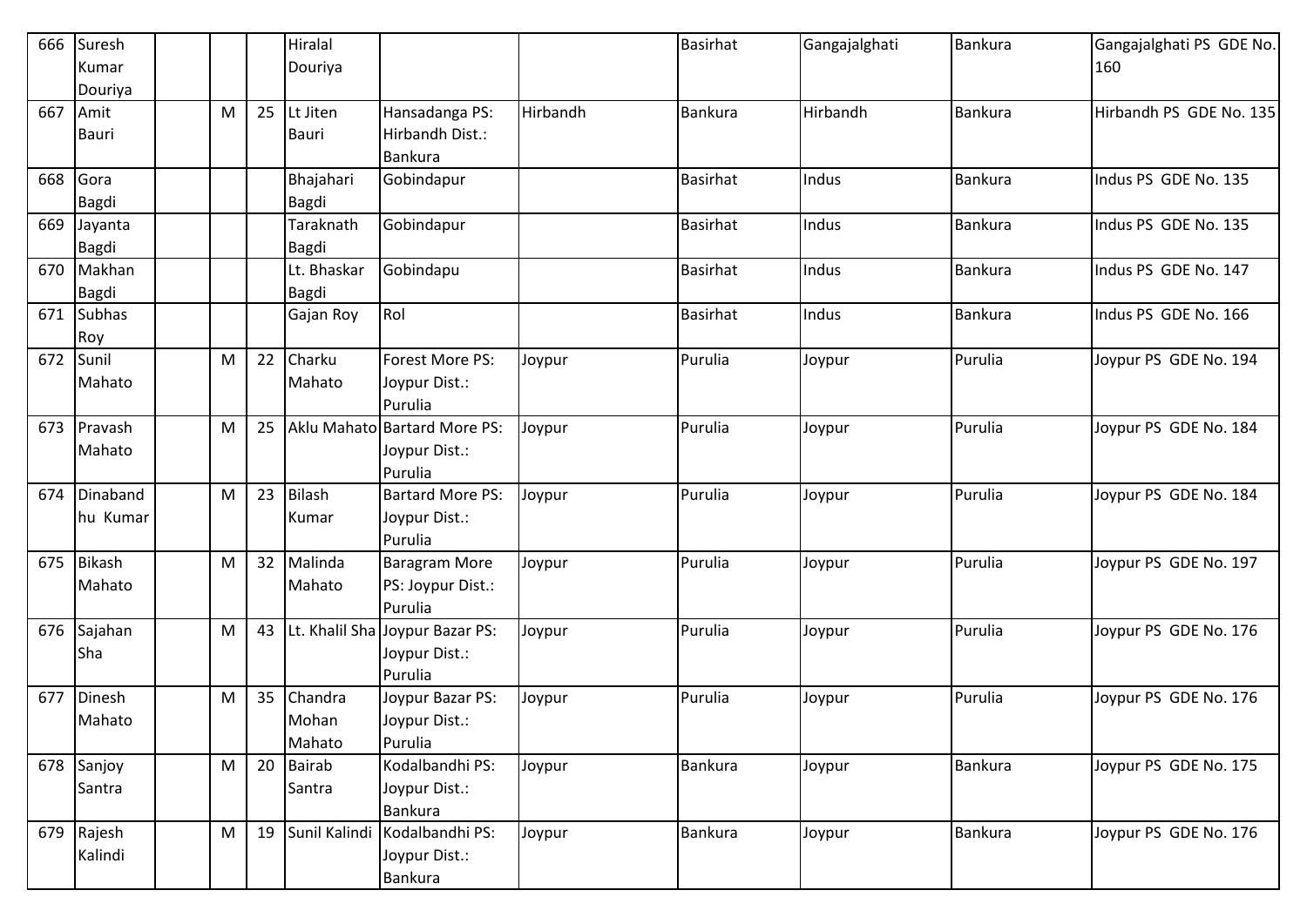| 680 | Suman<br>Lohar          | M | 20 | Sukumar<br>Lohar     | Kodalbandhi PS:<br>Joypur Dist.:<br><b>Bankura</b>               | Joypur           | <b>Bankura</b> | Joypur    | <b>Bankura</b> | Joypur PS GDE No. 176                                      |
|-----|-------------------------|---|----|----------------------|------------------------------------------------------------------|------------------|----------------|-----------|----------------|------------------------------------------------------------|
| 681 | <b>Kartick</b><br>Lohar | M | 26 |                      | Banshi Lohar Rajganj PS: Joypur<br>Dist.: Bankura                | Joypur           | <b>Bankura</b> | Joypur    | <b>Bankura</b> | Joypur PS GDE No. 177                                      |
| 682 | Bappa<br>Roy            | M | 32 | Jagannath<br>Roy     | Nimra PS: Saltora<br>Dist.: Bankura                              | Saltora          | Bankura        | Saltora   | <b>Bankura</b> | Saltora PS GDE No. 157                                     |
| 683 | Jiban<br>Ghosh          | M | 35 | Dhananjay<br>Ghosh   | Sonamukhi Hens<br>Para PS:<br>Sonamukhi Dist.:<br><b>Bankura</b> | Sonamukhi        | Bankura        | Sonamukhi | <b>Bankura</b> | Sonamukhi PS GDE No.<br>173                                |
| 684 | Sanatan<br>Ghosh        | M | 34 | Janardhan<br>Ghosh   | Sonamukhi,<br>Henspara PS:<br>Sonamukhi Dist.:<br><b>Bankura</b> | Sonamukhi        | Bankura        | Sonamukhi | <b>Bankura</b> | Sonamukhi PS GDE No.<br>173                                |
| 685 | Shibnath<br>Roy         | M | 35 |                      | Kalipada Roy Moheshpur PS:<br>Sonamukhi Dist.:<br><b>Bankura</b> | Sonamukhi        | Bankura        | Sonamukhi | <b>Bankura</b> | Sonamukhi PS GDE No.<br>173                                |
| 686 | Rohit<br><b>Bauri</b>   | M | 30 | Tirupada<br>Bauri    | PS: Sonamukhi<br>Dist.: Bankura                                  | Sonamukhi        | <b>Bankura</b> | Sonamukhi | <b>Bankura</b> | Sonamukhi PS GDE No.<br>173                                |
| 687 | Lalmohan<br>Ghosh       | M | 33 | Lt. Krishna<br>Ghosh | PS: Sonamukhi<br>Dist.: Bankura                                  | Sonamukhi        | <b>Bankura</b> | Sonamukhi | <b>Bankura</b> | Sonamukhi PS GDE No.<br>173                                |
| 688 | Patit<br><b>Barik</b>   | M | 30 |                      | Mohan Barik PS: Sonamukhi<br>Dist.: Bankura                      | Sonamukhi        | Bankura        | Sonamukhi | Bankura        | Sonamukhi PS GDE No.<br>173                                |
| 689 | Gobinda<br>Bauri        | M | 38 | Lt. Mothur<br>Bauri  | PS: Sonamukhi<br>Dist.: Bankura                                  | Sonamukhi        | <b>Bankura</b> | Sonamukhi | <b>Bankura</b> | Sonamukhi PS GDE No.<br>175                                |
| 690 | Sanatan<br>Ghosh        | M | 34 | Janardhan<br>Ghosh   | PS: Sonamukhi<br>Dist.: Bankura                                  | Sonamukhi        | <b>Bankura</b> | Sonamukhi | <b>Bankura</b> | Sonamukhi PS GDE No.<br>175                                |
|     | 691 Year Ali<br>Khan    | M |    | Afijul Khan          | Rajpur PS:<br>Taldangra Dist.:<br>Bankura                        | Taldangra        | Bankura        | Taldangra | <b>Bankura</b> | <b>Taldangra PS Outpost</b><br>Amadangra OP GDE No.<br>114 |
| 692 | Sirajul<br>Khan         | M |    | Elias Khan           | Rajpur PS:<br>Taldangra Dist.:<br><b>Bankura</b>                 | Taldangra        | <b>Bankura</b> | Taldangra | <b>Bankura</b> | Taldangra PS Outpost<br>Amadangra OP GDE No.<br>114        |
| 693 | Santu<br>Lohar          | M |    | Madhusuda<br>n Lohar | Jafla PS: Taldangra<br>Dist.: Bankura                            | <b>Taldangra</b> | Bankura        | Taldangra | <b>Bankura</b> | Taldangra PS GDE No.<br>143                                |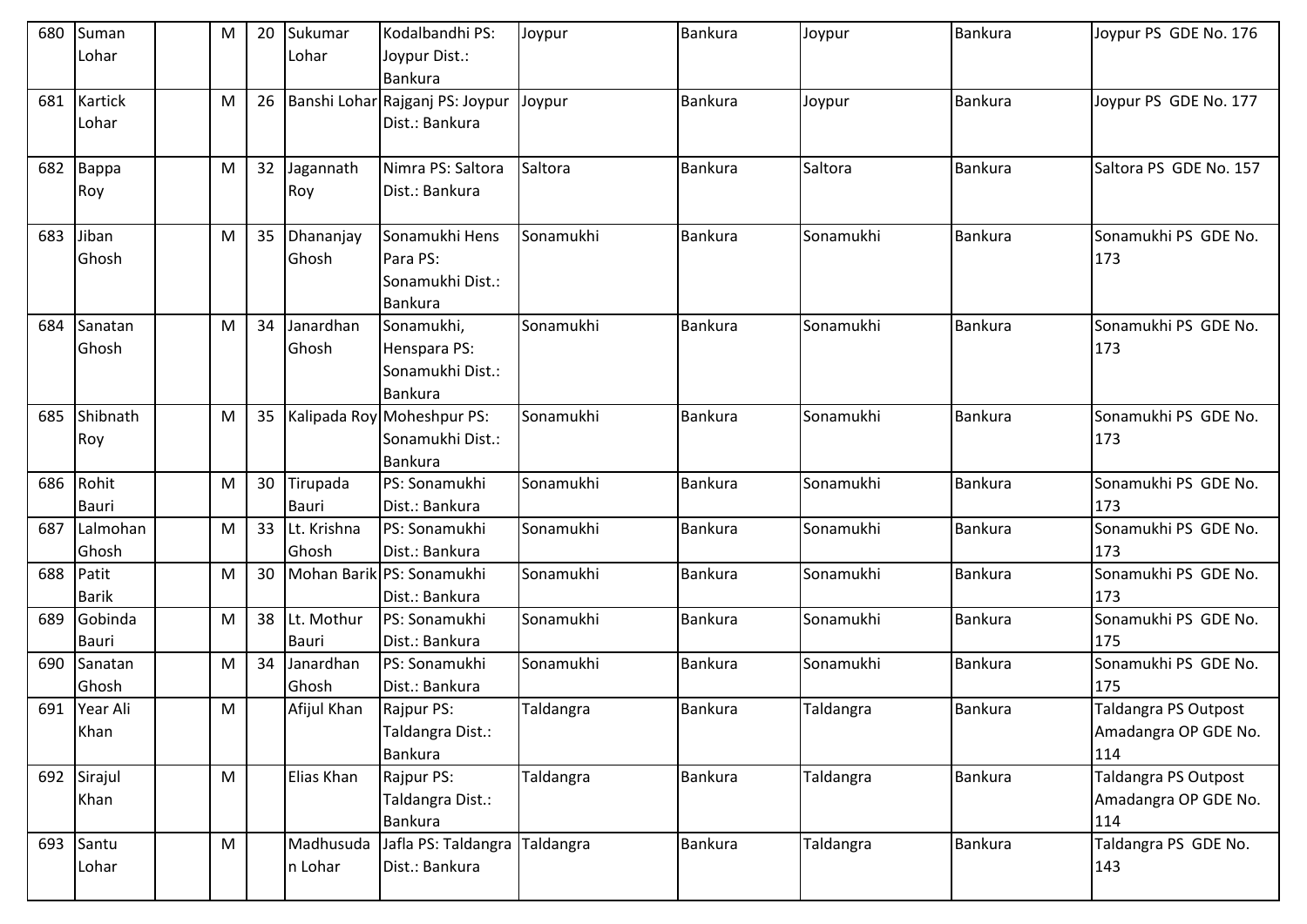| 694 | Netai         |   | 32 | Madhusuda        | Bamangachi                     | Duttapukur | <b>Barasat</b> | Duttapukur | <b>Barasat</b> | Duttapukur PS GDE No. |
|-----|---------------|---|----|------------------|--------------------------------|------------|----------------|------------|----------------|-----------------------|
|     | Nandi         |   |    | n Nandi          | Nityananda Sarani,             |            |                |            |                | 209                   |
|     |               |   |    |                  | P.O Bamangachi,                |            |                |            |                |                       |
|     |               |   |    |                  | P.S PS:                        |            |                |            |                |                       |
|     |               |   |    |                  | Duttapukur Dist.:              |            |                |            |                |                       |
|     |               |   |    |                  | Barasat                        |            |                |            |                |                       |
| 695 | Biswajit      | M |    | <b>Binoy Roy</b> | Joypul Nabjiban                | Duttapukur | <b>Barasat</b> | Duttapukur | <b>Barasat</b> | Duttapukur PS GDE No. |
|     | Roy           |   |    |                  | Pally, P.O Joypul,             |            |                |            |                | 232                   |
|     |               |   |    |                  | P.S Duttapukur,                |            |                |            |                |                       |
|     |               |   |    |                  | PS: Duttapukur                 |            |                |            |                |                       |
|     |               |   |    |                  | Dist.: Barasat                 |            |                |            |                |                       |
|     |               |   |    |                  |                                |            |                |            |                |                       |
| 696 | Somnath       | M | 19 | Late             | Chaltaberia                    | Duttapukur | Barasat        | Duttapukur | Barasat        | Duttapukur PS GDE No. |
|     | Roy           |   |    |                  | Sambhu Roy Rabindar pally, P.S |            |                |            |                | 232                   |
|     |               |   |    |                  | Duttapukur, Dist-N             |            |                |            |                |                       |
|     |               |   |    |                  | PS: Duttapukur                 |            |                |            |                |                       |
|     |               |   |    |                  | Dist.: Barasat                 |            |                |            |                |                       |
|     |               |   |    |                  |                                |            |                |            |                |                       |
| 697 | Suman         | M |    | Sankar Das       | Bamangachi                     | Duttapukur | <b>Barasat</b> | Duttapukur | <b>Barasat</b> | Duttapukur PS GDE No. |
|     | Das           |   |    |                  | Kulberia, P.O                  |            |                |            |                | 264                   |
|     |               |   |    |                  | Bamangachi, P.S                |            |                |            |                |                       |
|     |               |   |    |                  | Duttapuku PS:                  |            |                |            |                |                       |
|     |               |   |    |                  | Duttapukur Dist.:              |            |                |            |                |                       |
|     |               |   |    |                  | <b>Barasat</b>                 |            |                |            |                |                       |
| 698 | Monoj         | M |    | Mongol           | Bamangachi                     | Duttapukur | Barasat        | Duttapukur | <b>Barasat</b> | Duttapukur PS GDE No. |
|     | <b>Biswas</b> |   |    | <b>Biswas</b>    | Kulberia, P.O                  |            |                |            |                | 264                   |
|     |               |   |    |                  | Bamangachi, P.S                |            |                |            |                |                       |
|     |               |   |    |                  | Duttapuku PS:                  |            |                |            |                |                       |
|     |               |   |    |                  | Duttapukur Dist.:              |            |                |            |                |                       |
|     |               |   |    |                  | <b>Barasat</b>                 |            |                |            |                |                       |
| 699 | Naren         | M |    | Late Rabi        | Bamangachi                     | Duttapukur | <b>Barasat</b> | Duttapukur | <b>Barasat</b> | Duttapukur PS GDE No. |
|     | Saha          |   |    | Saja             | Kulberia, P.O                  |            |                |            |                | 264                   |
|     |               |   |    |                  | Bamangachi, P.S                |            |                |            |                |                       |
|     |               |   |    |                  | Duttapuku PS:                  |            |                |            |                |                       |
|     |               |   |    |                  | Duttapukur Dist.:              |            |                |            |                |                       |
|     |               |   |    |                  | <b>Barasat</b>                 |            |                |            |                |                       |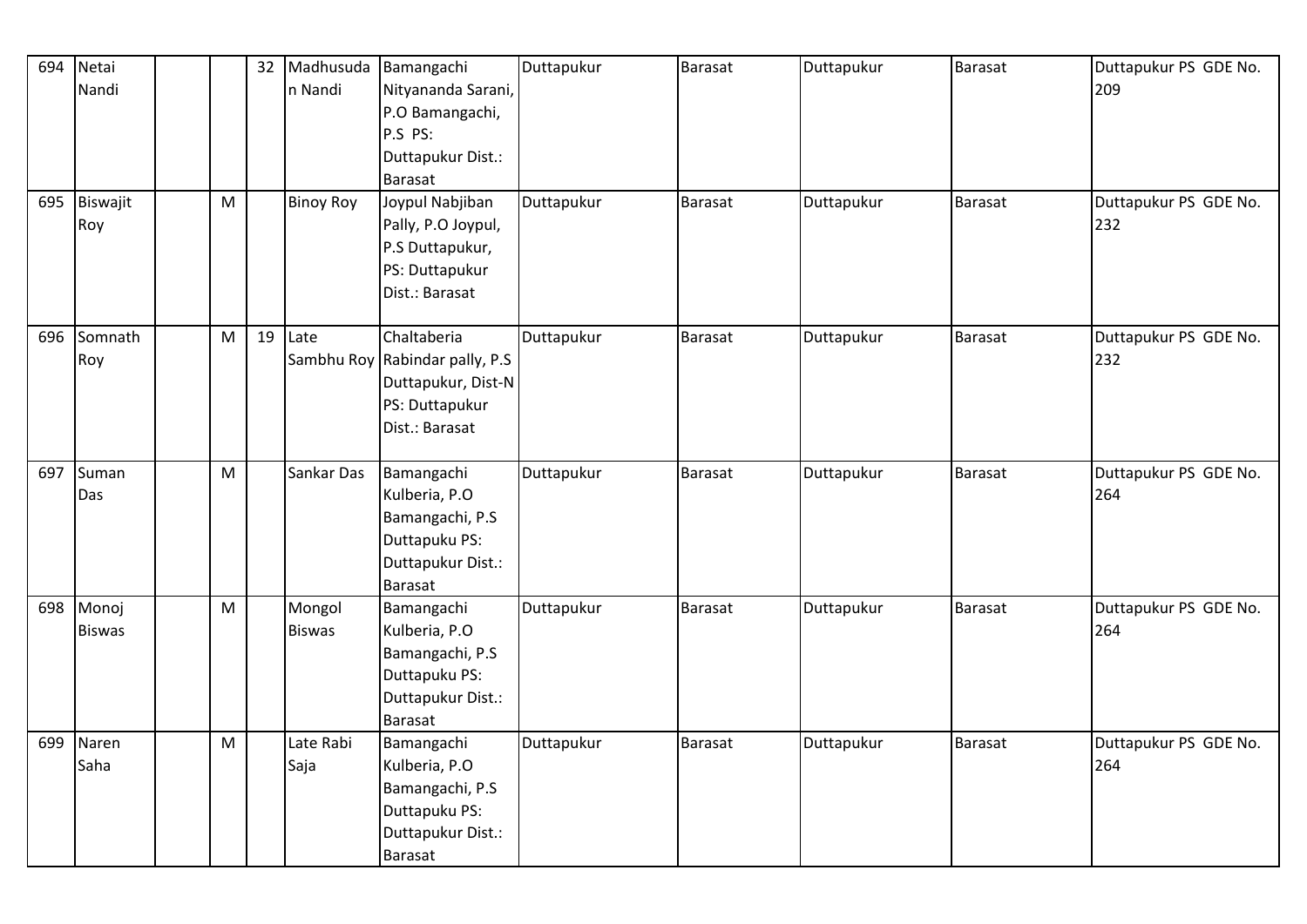| 700 | Susanta   | M  |    | Late Santosh Gangapur |                               | Duttapukur   | <b>Barasat</b>  | Duttapukur | <b>Barasat</b> | Duttapukur PS GDE No. |
|-----|-----------|----|----|-----------------------|-------------------------------|--------------|-----------------|------------|----------------|-----------------------|
|     | Dey       |    |    | Ch Dey                | narendra pally,               |              |                 |            |                | 261                   |
|     |           |    |    |                       | $P.O+P.S$                     |              |                 |            |                |                       |
|     |           |    |    |                       | Duttapukur PS:                |              |                 |            |                |                       |
|     |           |    |    |                       | Duttapukur Dist.:             |              |                 |            |                |                       |
|     |           |    |    |                       | <b>Barasat</b>                |              |                 |            |                |                       |
| 701 | Ratan Pal | M  |    | Late Tapan            | Gangapur                      | Duttapukur   | <b>Barasat</b>  | Duttapukur | <b>Barasat</b> | Duttapukur PS GDE No. |
|     |           |    |    | Pal                   | Narendrapally,                |              |                 |            |                | 261                   |
|     |           |    |    |                       | $P.O+P.S$                     |              |                 |            |                |                       |
|     |           |    |    |                       | Duttapukur PS:                |              |                 |            |                |                       |
|     |           |    |    |                       | Duttapukur Dist.:             |              |                 |            |                |                       |
|     |           |    |    |                       | <b>Barasat</b>                |              |                 |            |                |                       |
| 702 | Santu     | M  | 36 | Biswanath             | Digra Dakshinpara, Duttapukur |              | <b>Barasat</b>  | Duttapukur | <b>Barasat</b> | Duttapukur PS GDE No. |
|     | Modnal    |    |    | Mondal                | P.O Duttapukur,               |              |                 |            |                | 261                   |
|     |           |    |    |                       | P.S Ashokenagar               |              |                 |            |                |                       |
|     |           |    |    |                       | PS: Duttapukur                |              |                 |            |                |                       |
|     |           |    |    |                       | Dist.: Barasat                |              |                 |            |                |                       |
|     |           |    |    |                       |                               |              |                 |            |                |                       |
| 703 | Saraswati | F. |    | Arup Das              | <b>BELGUM PS:</b>             | Deganga      | <b>Barasat</b>  | Habra      | Barasat        | Habra PS GDE No. 350  |
|     | Das       |    |    |                       | Deganga Dist.:                |              |                 |            |                |                       |
|     |           |    |    |                       | <b>Barasat</b>                |              |                 |            |                |                       |
| 704 | Gopal     | M  | 28 | Pachu Saw             | MTIYA BASIRHAT                | <b>MATIA</b> | <b>Basirhat</b> | Habra      | <b>Barasat</b> | Habra PS GDE No. 285  |
|     | Saw       |    |    |                       | PS: MATIA Dist.:              |              |                 |            |                |                       |
|     |           |    |    |                       | <b>Basirhat</b>               |              |                 |            |                |                       |
| 705 | Suvam     | M  | 22 | Ananda                | UTTRA HABRA                   | Habra        | <b>Barasat</b>  | Habra      | <b>Barasat</b> | Habra PS GDE No. 285  |
|     | Sadhukha  |    |    | Sadhukha              | KHELAR MATH PS:               |              |                 |            |                |                       |
|     |           |    |    |                       | Habra Dist.:                  |              |                 |            |                |                       |
|     |           |    |    |                       | <b>Barasat</b>                |              |                 |            |                |                       |
| 706 | Souvik    | M  | 22 | Lt Gobinda            | <b>AKRAMPUR PS:</b>           | Habra        | <b>Barasat</b>  | Habra      | <b>Barasat</b> | Habra PS GDE No. 357  |
|     | Das       |    |    | Das                   | Habra Dist.:                  |              |                 |            |                |                       |
|     |           |    |    |                       | Barasat                       |              |                 |            |                |                       |
| 707 | Pritam    | M  | 22 | Probir                | HIJALPUKUR PS:                | Habra        | <b>Barasat</b>  | Habra      | Barasat        | Habra PS GDE No. 357  |
|     | Ghosh     |    |    | Ghosh                 | Habra Dist.:                  |              |                 |            |                |                       |
|     |           |    |    |                       | <b>Barasat</b>                |              |                 |            |                |                       |
| 708 | Ajay      | M  | 26 | Ananta                | HIJALPUKUR                    | Habra        | Barasat         | Habra      | <b>Barasat</b> | Habra PS GDE No. 357  |
|     | Mustafi   |    |    | Mustafi               | <b>BATTALA PS:</b>            |              |                 |            |                |                       |
|     |           |    |    |                       | Habra Dist.:                  |              |                 |            |                |                       |
|     |           |    |    |                       | <b>Barasat</b>                |              |                 |            |                |                       |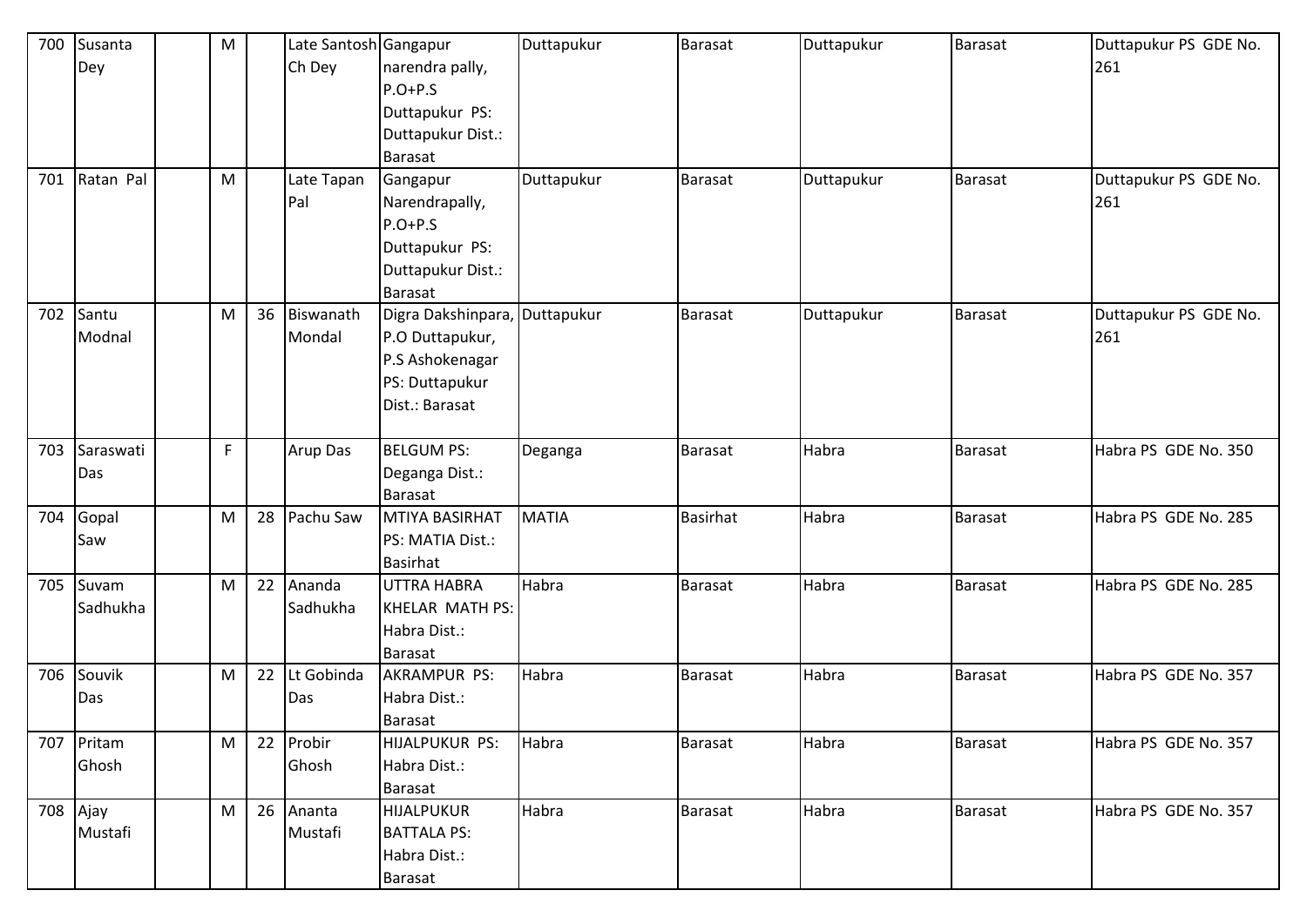| 709 | Tamal          | M |    | 37 Lt. Tapan     | <b>SREENAGAR PS:</b>     | Habra | <b>Barasat</b>  | Habra       | <b>Barasat</b> | Habra PS GDE No. 357 |
|-----|----------------|---|----|------------------|--------------------------|-------|-----------------|-------------|----------------|----------------------|
|     | Chatterjee     |   |    | Chatterjee       | Habra Dist.:             |       |                 |             |                |                      |
|     |                |   |    |                  | <b>Barasat</b>           |       |                 |             |                |                      |
| 710 | Barun          | M | 32 | Lt Jagadish      | NAGARTHUBA               | Habra | <b>Barasat</b>  | Habra       | Barasat        | Habra PS GDE No. 357 |
|     | <b>Mallick</b> |   |    | Mallick          | RAJBARI                  |       |                 |             |                |                      |
|     |                |   |    |                  | HIJALPUKUR PS:           |       |                 |             |                |                      |
|     |                |   |    |                  | Habra Dist.:             |       |                 |             |                |                      |
|     |                |   |    |                  | Barasat                  |       |                 |             |                |                      |
| 711 | Gobinda        |   | 38 | Mantu Das        | GANGANAGAR 2             |       | <b>Basirhat</b> | Madhyamgram | <b>Barasat</b> | Madhyamgram PS GDE   |
|     | Das            |   |    |                  | NO COLONY, PS            |       |                 |             |                | No. 289              |
|     |                |   |    |                  | MADHYAMGRAM              |       |                 |             |                |                      |
|     |                |   |    |                  |                          |       |                 |             |                |                      |
| 712 | Nihar Das      |   | 51 |                  | Narayan Ch. GANGANAGAR 2 |       | <b>Basirhat</b> | Madhyamgram | Barasat        | Madhyamgram PS GDE   |
|     |                |   |    | Das              | NO COLONY, PS            |       |                 |             |                | No. 289              |
|     |                |   |    |                  | MADHYAMGRAM              |       |                 |             |                |                      |
|     |                |   |    |                  |                          |       |                 |             |                |                      |
| 713 | Amal Raj       |   |    | Ganedra Ch. KORA |                          |       | <b>Basirhat</b> | Madhyamgram | <b>Barasat</b> | Madhyamgram PS GDE   |
|     |                |   |    | Raj              | <b>CHANDIGARH</b>        |       |                 |             |                | No. 289              |
|     |                |   |    |                  | PURBACHAL, PS            |       |                 |             |                |                      |
|     |                |   |    |                  | MADHYAMGRAM              |       |                 |             |                |                      |
|     |                |   |    |                  |                          |       |                 |             |                |                      |
| 714 | Ranjan         |   |    | Jaydeb           | PURBA CHAL 2, PS         |       | <b>Basirhat</b> | Madhyamgram | <b>Barasat</b> | Madhyamgram PS GDE   |
|     | <b>Biswas</b>  |   |    | <b>Biswas</b>    | MADHYAMGRAM              |       |                 |             |                | No. 289              |
|     |                |   |    |                  |                          |       |                 |             |                |                      |
|     |                |   |    |                  |                          |       |                 |             |                |                      |
| 715 | Laltu          |   | 39 | Akhil            | RABINDRA NAGAR           |       | <b>Basirhat</b> | Madhyamgram | <b>Barasat</b> | Madhyamgram PS GDE   |
|     | Karmakar       |   |    | Karmakar         | KADAMTALA, PS            |       |                 |             |                | No. 289              |
|     |                |   |    |                  | <b>MADHYAMGRAM</b>       |       |                 |             |                |                      |
|     |                |   |    |                  |                          |       |                 |             |                |                      |
|     |                |   |    |                  |                          |       |                 |             |                |                      |
| 716 | Sujay Roy      |   |    | <b>Sunil Roy</b> | <b>SAHEB BAGAN</b>       |       | <b>Basirhat</b> | Madhyamgram | Barasat        | Madhyamgram PS GDE   |
|     |                |   |    |                  | <b>KORA</b>              |       |                 |             |                | No. 289              |
|     |                |   |    |                  | CHANDIGARH, PS           |       |                 |             |                |                      |
|     |                |   |    |                  | MADHYAMGRAM              |       |                 |             |                |                      |
|     |                |   |    |                  |                          |       |                 |             |                |                      |
|     |                |   |    |                  |                          |       |                 |             |                |                      |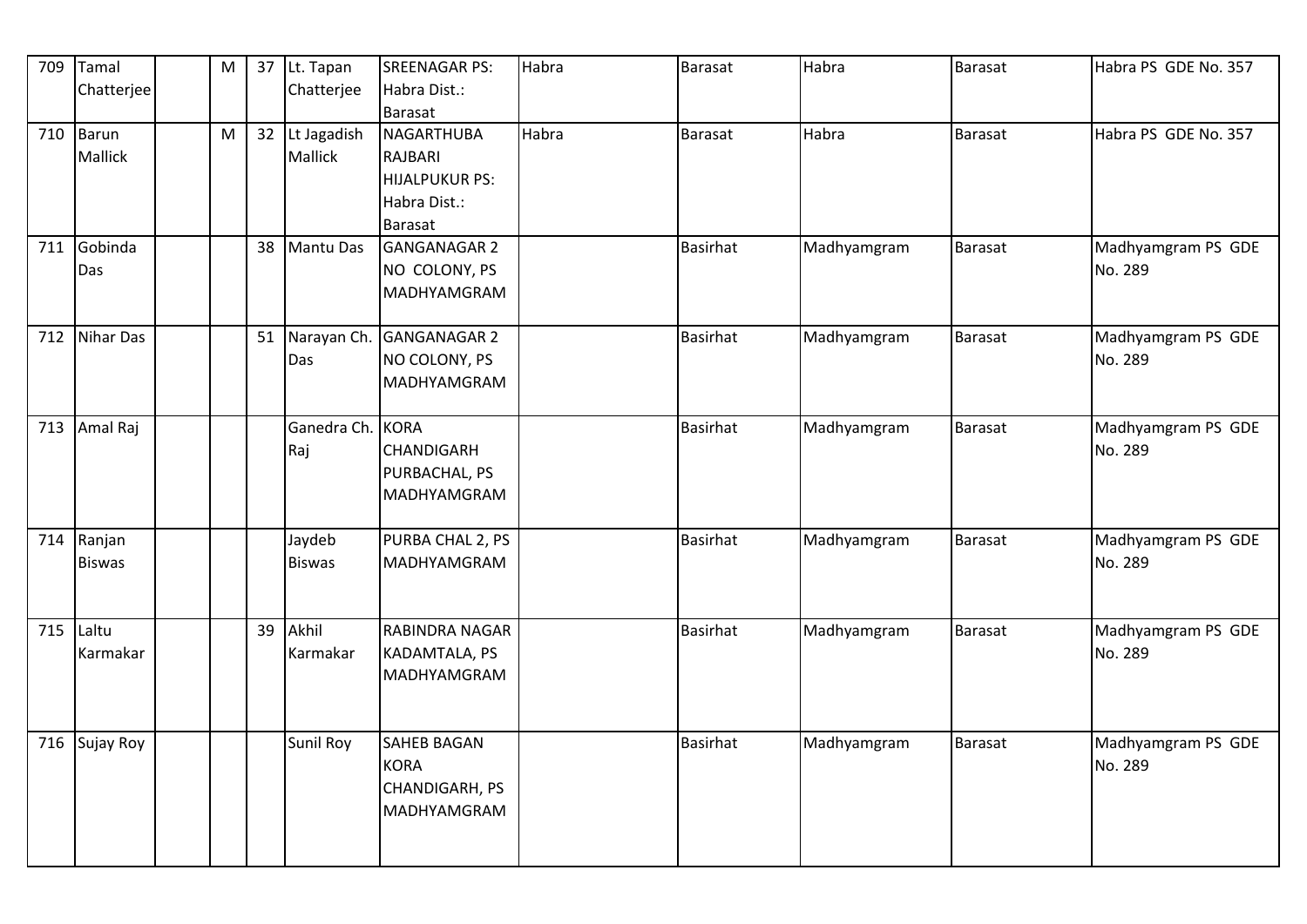|     | 717 Surajit<br>Saha                |   | 27 | Santosh<br>Saha       | <b>UTTARPARA</b><br>NETAJINAGAR, PS<br>MADHYAMGRAM                            |          | <b>Basirhat</b>      | Madhyamgram | <b>Barasat</b>       | Madhyamgram PS GDE<br>No. 298 |
|-----|------------------------------------|---|----|-----------------------|-------------------------------------------------------------------------------|----------|----------------------|-------------|----------------------|-------------------------------|
| 718 | <b>Subhas</b><br>Paul              |   | 42 |                       | Indrajit Paul SAHEB BAGAN, PO<br><b>KORA</b><br>CHANDIGARH, PS<br>MADHYAMGRAM |          | <b>Basirhat</b>      | Madhyamgram | <b>Barasat</b>       | Madhyamgram PS GDE<br>No. 289 |
| 719 | Tukai<br>Majumder                  |   | 28 | Sudhanshu<br>Majumder | SAHEB BAGAN, PO<br><b>KORA</b><br>CHANDIGARH, PS<br>MADHYAMGRAM               |          | <b>Basirhat</b>      | Madhyamgram | <b>Barasat</b>       | Madhyamgram PS GDE<br>No. 289 |
| 720 | Kunal<br>Sarkar                    |   | 21 | Rajib Sarkar          | PURBALAYA,<br>PO+PS<br>MADHYAMGRAM                                            |          | <b>Basirhat</b>      | Madhyamgram | <b>Barasat</b>       | Madhyamgram PS GDE<br>No. 289 |
| 721 | Najbul<br>Molla                    |   |    | Salamat<br>Molla      | PS: Sasan Dist.:<br>Barasat                                                   | Sasan    | <b>Barasat</b>       | Sasan       | <b>Barasat</b>       | Sasan PS GDE No. 179          |
| 722 | Ariful<br>Molla                    |   |    | Raju Molla            | PS: Sasan Dist.:<br><b>Barasat</b>                                            | Sasan    | <b>Barasat</b>       | Sasan       | <b>Barasat</b>       | Sasan PS GDE No. 179          |
| 723 | Josimuddi<br>n Molla               |   |    | Kutubuddin            | PS: Sasan Dist.:<br><b>Barasat</b>                                            | Sasan    | <b>Barasat</b>       | Sasan       | <b>Barasat</b>       | Sasan PS GDE No. 179          |
| 724 | Sahid<br>Hossin                    |   |    | Tofajjel<br>Molla     | PS: Sasan Dist.:<br>Barasat                                                   | Sasan    | <b>Barasat</b>       | Sasan       | <b>Barasat</b>       | Sasan PS GDE No. 179          |
|     | 725 Abu Bakar<br>Sikkdiki<br>Molla |   |    | Abul Kalam            | PS: Sasan Dist.:<br><b>Barasat</b>                                            | Sasan    | Barasat              | Sasan       | <b>Barasat</b>       | Sasan PS GDE No. 179          |
| 726 | Miraj                              |   |    |                       | Safikul Islam PS: Sasan Dist.:<br><b>Barasat</b>                              | Sasan    | Barasat              | Sasan       | <b>Barasat</b>       | Sasan PS GDE No. 179          |
| 727 | Sanatan<br>Mandi                   | M | 45 | Lt. Srimanta<br>Mandi | Siyalsai PS:<br>Mohanpur Dist.:<br>Paschim<br>Mednipore                       | Mohanpur | Paschim<br>Mednipore | Mohanpur    | Paschim<br>Mednipore | Mohanpur PS GDE No.<br>143    |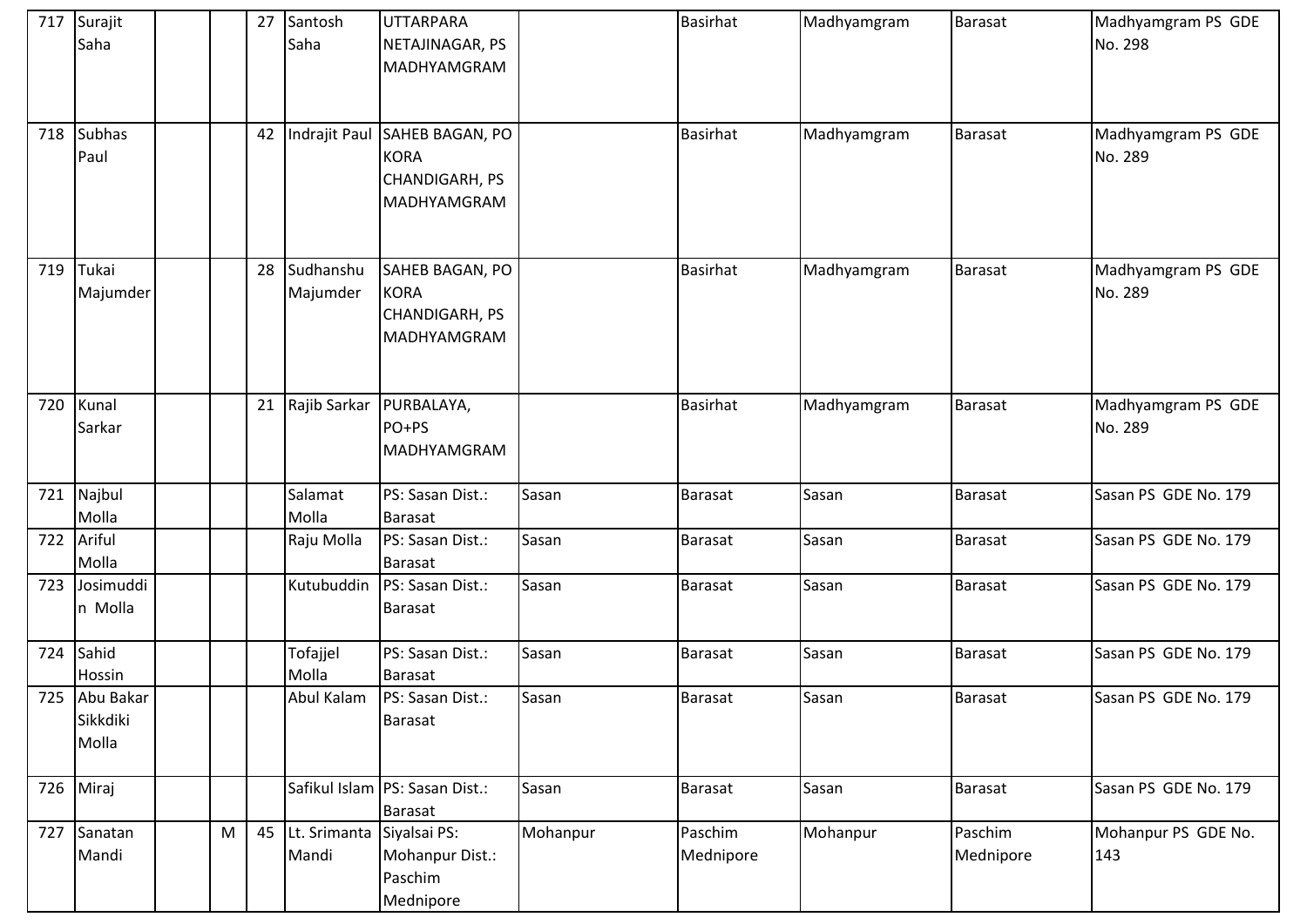|         | 728 Arjun<br>Kundu      |   |    | Koushik<br>Kundu        |                                                                 |          | <b>Basirhat</b>                              | New barrackpore | Commissionerate | Barrackpore Police New barrackpore PS GDE<br>No. 239 |
|---------|-------------------------|---|----|-------------------------|-----------------------------------------------------------------|----------|----------------------------------------------|-----------------|-----------------|------------------------------------------------------|
| 729     | Suman<br><b>Bala</b>    |   |    | Sanjoy Bala             | Nabaran Sarani,<br>Subhas Sarani, PS-<br>Nimta                  |          | <b>Basirhat</b>                              | Nimta           | Commissionerate | Barrackpore Police Nimta PS GDE No. 218              |
| 730     | Sovan Das               |   |    | Dipak Das               | Uttar Pratapgarh,<br>Nimta                                      |          | <b>Basirhat</b>                              | Nimta           | Commissionerate | Barrackpore Police Nimta PS GDE No. 218              |
| 731     | Neren<br>Paul           |   |    | Lt. Lalu Paul KSD road, | Mahanagar, Nimta                                                |          | <b>Basirhat</b>                              | Nimta           | Commissionerate | Barrackpore Police Nimta PS GDE No. 213              |
|         | 732 Abhijit<br>Saha     |   |    | Jiban Saha              | Gopal Mandir,<br>Birati, Nimta                                  |          | <b>Basirhat</b>                              | Nimta           | Commissionerate | Barrackpore Police Nimta PS GDE No. 213              |
| 733     | Sumon<br>Roy            |   |    | Subrata<br>Saha         | South Jogendra<br>Bazar, PS- Ghola                              |          | <b>Basirhat</b>                              | Nimta           | Commissionerate | Barrackpore Police Nimta PS GDE No. 231              |
| 734 Apu | Mondal                  |   |    | Haridas<br>Mondal       | Leningarh, E Block,<br>PS-New<br>barrackpore                    |          | <b>Basirhat</b>                              | Nimta           | Commissionerate | Barrackpore Police Nimta PS GDE No. 231              |
| 735     | Sukhdeb<br><b>Baral</b> | M | 35 | Subhash<br><b>Baral</b> | PS: Mohanpur<br>Dist.: Barrackpore<br>Police<br>Commissionerate | Mohanpur | Barrackpore<br>Police<br>Commissionerat<br>e | Titagarh        | Commissionerate | Barrackpore Police Titagarh PS GDE No. 240           |
| 736     | Ashim<br><b>Biswas</b>  | M |    | Ranjit<br><b>Biswas</b> | PS: Mohanpur<br>Dist.: Barrackpore<br>Police<br>Commissionerate | Mohanpur | Barrackpore<br>Police<br>Commissionerat      | Titagarh        | Commissionerate | Barrackpore Police Titagarh PS GDE No. 240           |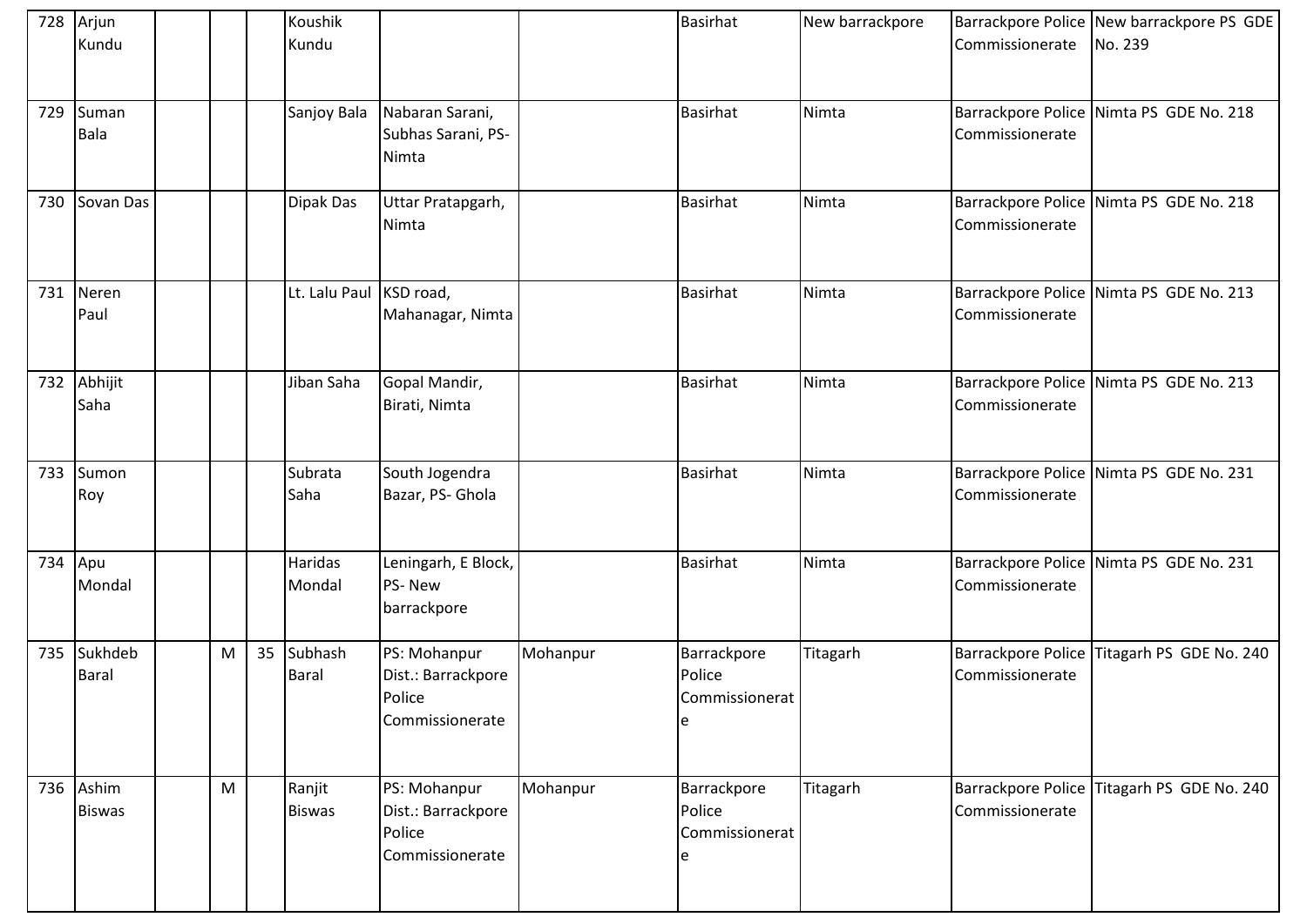| 737 | Barun<br>Roy       | M |    | Jadab Roy              | PS: Mohanpur<br>Dist.: Barrackpore<br>Police<br>Commissionerate                                                               | Mohanpur | Barrackpore<br>Police<br>Commissionerat   | Titagarh       | Commissionerate                           | Barrackpore Police Titagarh PS GDE No. 240 |
|-----|--------------------|---|----|------------------------|-------------------------------------------------------------------------------------------------------------------------------|----------|-------------------------------------------|----------------|-------------------------------------------|--------------------------------------------|
| 738 | Dabbu<br>Goswami   | M |    | Krishna<br>Goswami     | PS: Mohanpur<br>Dist.: Barrackpore<br>Police<br>Commissionerate                                                               | Mohanpur | Barrackpore<br>Police<br>Commissionerat   | Titagarh       | Barrackpore Police<br>Commissionerate     | Titagarh PS GDE No. 240                    |
| 739 | Bapi<br>Shaw       | M |    | Lt. Santosh<br>Shaw    | PS: Titagarh Dist.:<br><b>Barrackpore Police</b><br>Commissionerate                                                           | Titagarh | Barrackpore<br>Police<br>Commissionerat   | Titagarh       | Commissionerate                           | Barrackpore Police Titagarh PS GDE No. 240 |
| 740 | Saidul<br>Tarafder |   | 24 | S/o Hochen<br>Tarafder | Machhpukur, PS-<br>Baruipur, Dist-<br>South 24 Pgs PS:<br><b>Baruipur Dist.:</b><br><b>Baruipur Police</b><br><b>District</b> | Baruipur | <b>Baruipur Police</b><br><b>District</b> | Baruipur       | <b>Baruipur Police</b><br><b>District</b> | Baruipur PS GDE No. 326                    |
| 741 | Rahul Das          |   |    | <b>Badal</b>           | Hatua, PS-Habra<br>PS: Basanti Dist.:<br><b>Baruipur Police</b><br><b>District</b>                                            | Basanti  | <b>Baruipur Police</b><br><b>District</b> | <b>Basanti</b> | <b>Baruipur Police</b><br><b>District</b> | Basanti PS GDE No. 202                     |
| 742 | Sonu Dey           | M |    | Abhi                   | Joygachi, PS-<br>Habra PS: Basanti<br>Dist.: Baruipur<br><b>Police District</b>                                               | Basanti  | <b>Baruipur Police</b><br><b>District</b> | <b>Basanti</b> | <b>Baruipur Police</b><br><b>District</b> | Basanti PS GDE No. 202                     |
|     | 743 Raju<br>Piyada | M |    | Yeadali                | 4 No Chandipur<br>PS: Basanti Dist.:<br><b>Baruipur Police</b><br>District                                                    | Basanti  | <b>Baruipur Police</b><br><b>District</b> | Basanti        | <b>Baruipur Police</b><br>District        | Basanti PS GDE No. 202                     |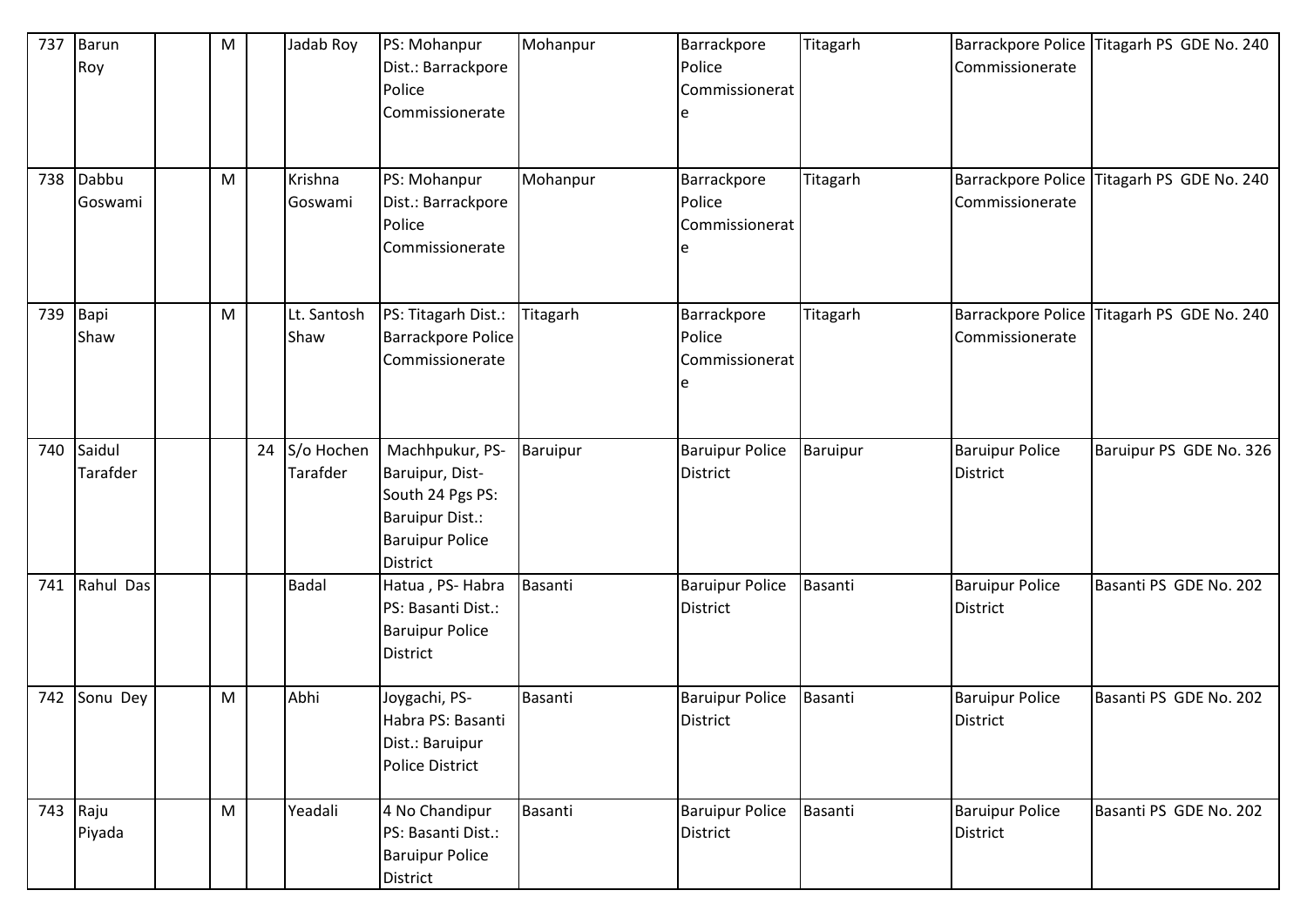| 744 | Arun<br>Mondal             | M |    | Ajit                     | Godhkhali, PS-<br>Basanti PS: Basanti<br>Dist.: Baruipur<br><b>Police District</b>      | Basanti | <b>Baruipur Police</b><br><b>District</b> | Basanti | <b>Baruipur Police</b><br><b>District</b> | Basanti PS GDE No. 202 |
|-----|----------------------------|---|----|--------------------------|-----------------------------------------------------------------------------------------|---------|-------------------------------------------|---------|-------------------------------------------|------------------------|
| 745 | Samjib<br>Mondal           | M | 35 | Belay<br>Mondal          | Bhangore                                                                                |         | <b>Basirhat</b>                           | Bhangar | <b>Baruipur Police</b><br><b>District</b> | Bhangar PS GDE No. 240 |
| 746 | Sadhan<br>Dalui            | M |    | 48 Lt, Mathu<br>Dalui    | Rangsara                                                                                |         | <b>Basirhat</b>                           | Bhangar | <b>Baruipur Police</b><br>District        | Bhangar PS GDE No. 240 |
| 747 | Josthi<br>Dalui            | M | 22 | Manik Dalui Rangsara     |                                                                                         |         | <b>Basirhat</b>                           | Bhangar | <b>Baruipur Police</b><br><b>District</b> | Bhangar PS GDE No. 240 |
| 748 | Kalimulla<br>Gazi          | M | 24 | Mostan Gazi Chandipur    |                                                                                         |         | <b>Basirhat</b>                           | Bhangar | <b>Baruipur Police</b><br><b>District</b> | Bhangar PS GDE No. 240 |
| 749 | Rafik<br>Molla             | M | 39 | Lt.<br>Nabiruddin        | Padmapukur                                                                              |         | <b>Basirhat</b>                           | Bhangar | <b>Baruipur Police</b><br><b>District</b> | Bhangar PS GDE No. 240 |
| 750 | Sibanath<br><b>Baschar</b> | M | 27 | Mihir<br><b>Bachar</b>   | Madhabpur                                                                               |         | <b>Basirhat</b>                           | Bhangar | <b>Baruipur Police</b><br><b>District</b> | Bhangar PS GDE No. 240 |
| 751 | Rezaul<br>Molla            | M | 45 | Nur<br>Mahammed<br>Molla | Nalmuri                                                                                 |         | <b>Basirhat</b>                           | Bhangar | <b>Baruipur Police</b><br><b>District</b> | Bhangar PS GDE No. 240 |
| 752 | Monirul<br>Islam           | M | 30 | Nate Ali<br>Molla        | Madhabpur                                                                               |         | <b>Basirhat</b>                           | Bhangar | <b>Baruipur Police</b><br><b>District</b> | Bhangar PS GDE No. 240 |
| 753 | Abit Ali<br>Gazi           | M | 28 | Aman Ali<br>Gazi         | Chakberia                                                                               |         | <b>Basirhat</b>                           | Bhangar | <b>Baruipur Police</b><br>District        | Bhangar PS GDE No. 240 |
| 754 | Rejaul<br>Gayan            | M | 21 | Khalek<br>Gayen          | Kumarsha Canning Canning<br>PS PS: Canning<br>Dist.: Baruipur<br><b>Police District</b> |         | <b>Baruipur Police</b><br><b>District</b> | Canning | <b>Baruipur Police</b><br><b>District</b> | Canning PS GDE No. 227 |
| 755 | Maidul Sk                  | M | 40 | <b>Arsad Sk</b>          | Khristala Canning<br>PS PS: Canning<br>Dist.: Baruipur<br><b>Police District</b>        | Canning | <b>Baruipur Police</b><br><b>District</b> | Canning | <b>Baruipur Police</b><br><b>District</b> | Canning PS GDE No. 210 |
|     | 756 Amirul<br>Molla        | M |    | 33 Lt. Abul<br>Molla     | Kolahajra Basanti<br>PS: Canning Dist.:<br><b>Baruipur Police</b><br>District           | Canning | <b>Baruipur Police</b><br><b>District</b> | Canning | <b>Baruipur Police</b><br>District        | Canning PS GDE No. 210 |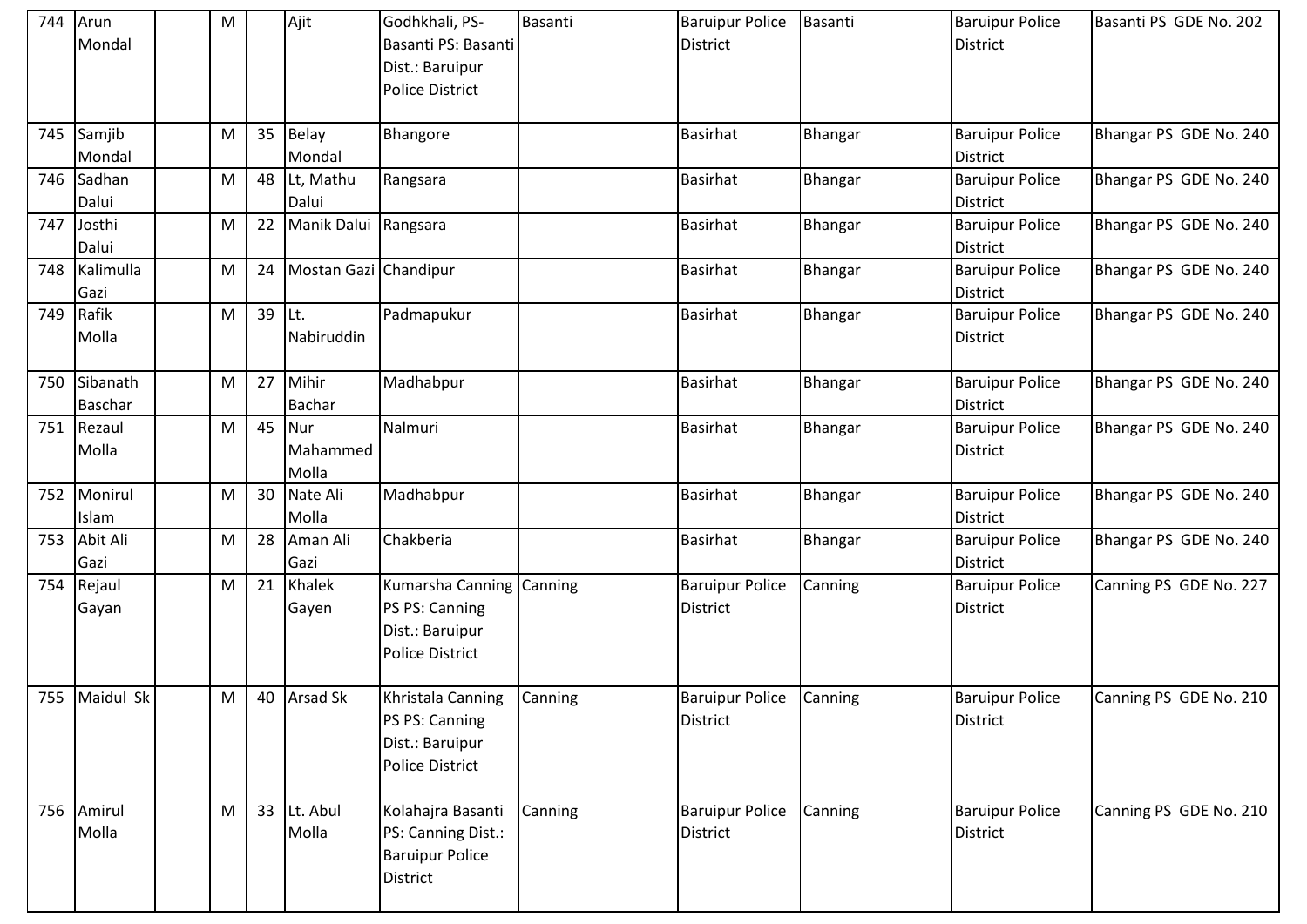| 757 | Prasenjit    | M | 32 | <b>Haralal Das</b> | Chandarmura               | Canning   | <b>Baruipur Police</b> | Canning   | <b>Baruipur Police</b> | Canning PS GDE No. 210   |
|-----|--------------|---|----|--------------------|---------------------------|-----------|------------------------|-----------|------------------------|--------------------------|
|     | Das          |   |    |                    | Sunamura PS:              |           | <b>District</b>        |           | <b>District</b>        |                          |
|     |              |   |    |                    | Canning Dist.:            |           |                        |           |                        |                          |
|     |              |   |    |                    | <b>Baruipur Police</b>    |           |                        |           |                        |                          |
|     |              |   |    |                    | <b>District</b>           |           |                        |           |                        |                          |
| 758 | Ajit Das     | M | 37 | Lt. Sanatara       | Chandanmura               | Canning   | <b>Baruipur Police</b> | Canning   | <b>Baruipur Police</b> | Canning PS GDE No. 210   |
|     |              |   |    | Das                | Sunamura PS:              |           | <b>District</b>        |           | <b>District</b>        |                          |
|     |              |   |    |                    | Canning Dist.:            |           |                        |           |                        |                          |
|     |              |   |    |                    | <b>Baruipur Police</b>    |           |                        |           |                        |                          |
|     |              |   |    |                    | <b>District</b>           |           |                        |           |                        |                          |
| 759 | Rajkumar     | M | 32 | Arun Singh         | Pathankhali PS:           | Gosaba    | <b>Baruipur Police</b> | Gosaba    | <b>Baruipur Police</b> | Gosaba PS GDE No. 117    |
|     | Singh        |   |    |                    | Gosaba Dist.:             |           | District               |           | District               |                          |
|     |              |   |    |                    | <b>Baruipur Police</b>    |           |                        |           |                        |                          |
|     |              |   |    |                    | <b>District</b>           |           |                        |           |                        |                          |
| 760 | Sanjay       | M | 25 | <b>Arun Singh</b>  | Pathankhali PS:           | Gosaba    | <b>Baruipur Police</b> | Gosaba    | <b>Baruipur Police</b> | Gosaba PS GDE No. 117    |
|     | Singh        |   |    |                    | Gosaba Dist.:             |           | <b>District</b>        |           | <b>District</b>        |                          |
|     |              |   |    |                    | <b>Baruipur Police</b>    |           |                        |           |                        |                          |
|     |              |   |    |                    | <b>District</b>           |           |                        |           |                        |                          |
| 761 | Rabiul       | M | 24 | Mahidul            | PS: Minakhan              | Minakhan  | <b>Basirhat</b>        | Jibantala | <b>Baruipur Police</b> | Jibantala PS GDE No. 178 |
|     | Gazi         |   |    | Gazi               | Dist.: Basirhat           |           |                        |           | <b>District</b>        |                          |
| 762 | Iliyas       | M | 32 | Habibur            | PS: Minakhan              | Minakhan  | <b>Basirhat</b>        | Jibantala | <b>Baruipur Police</b> | Jibantala PS GDE No. 178 |
|     | Rahaman      |   |    |                    | Dist.: Basirhat           |           |                        |           | <b>District</b>        |                          |
|     | Molla        |   |    |                    |                           |           |                        |           |                        |                          |
| 763 | <b>Imran</b> | M | 22 | Giyasuddin         | PS: Minakhan              | Minakhan  | <b>Basirhat</b>        | Jibantala | <b>Baruipur Police</b> | Jibantala PS GDE No. 178 |
|     | Najir        |   |    | Molla              | Dist.: Basirhat           |           |                        |           | <b>District</b>        |                          |
|     | Molla        |   |    |                    |                           |           |                        |           |                        |                          |
| 764 | Biswajit     | M | 35 | Anil Kanti         | PS: Jibantala Dist.:      | Jibantala | <b>Baruipur Police</b> | Jibantala | <b>Baruipur Police</b> | Jibantala PS GDE No. 164 |
|     | Sen          |   |    | Sen                | <b>Baruipur Police</b>    |           | <b>District</b>        |           | <b>District</b>        |                          |
|     |              |   |    |                    | <b>District</b>           |           |                        |           |                        |                          |
| 765 | Pappu        | M | 30 | Madhai Bag         | PS: Jibantala Dist.:      | Jibantala | <b>Baruipur Police</b> | Jibantala | <b>Baruipur Police</b> | Jibantala PS GDE No. 164 |
|     | <b>Bag</b>   |   |    |                    | <b>Baruipur Police</b>    |           | <b>District</b>        |           | <b>District</b>        |                          |
|     |              |   |    |                    | <b>District</b>           |           |                        |           |                        |                          |
| 766 | Hasanur      |   | 35 |                    | Akbar Molla Kanthalia PS: | Kashipore | <b>Baruipur Police</b> | Kashipore | <b>Baruipur Police</b> | Kashipore PS GDE No.     |
|     | Molla        |   |    |                    | Kashipore Dist.:          |           | <b>District</b>        |           | <b>District</b>        | 145                      |
|     |              |   |    |                    | <b>Baruipur Police</b>    |           |                        |           |                        |                          |
|     |              |   |    |                    | District                  |           |                        |           |                        |                          |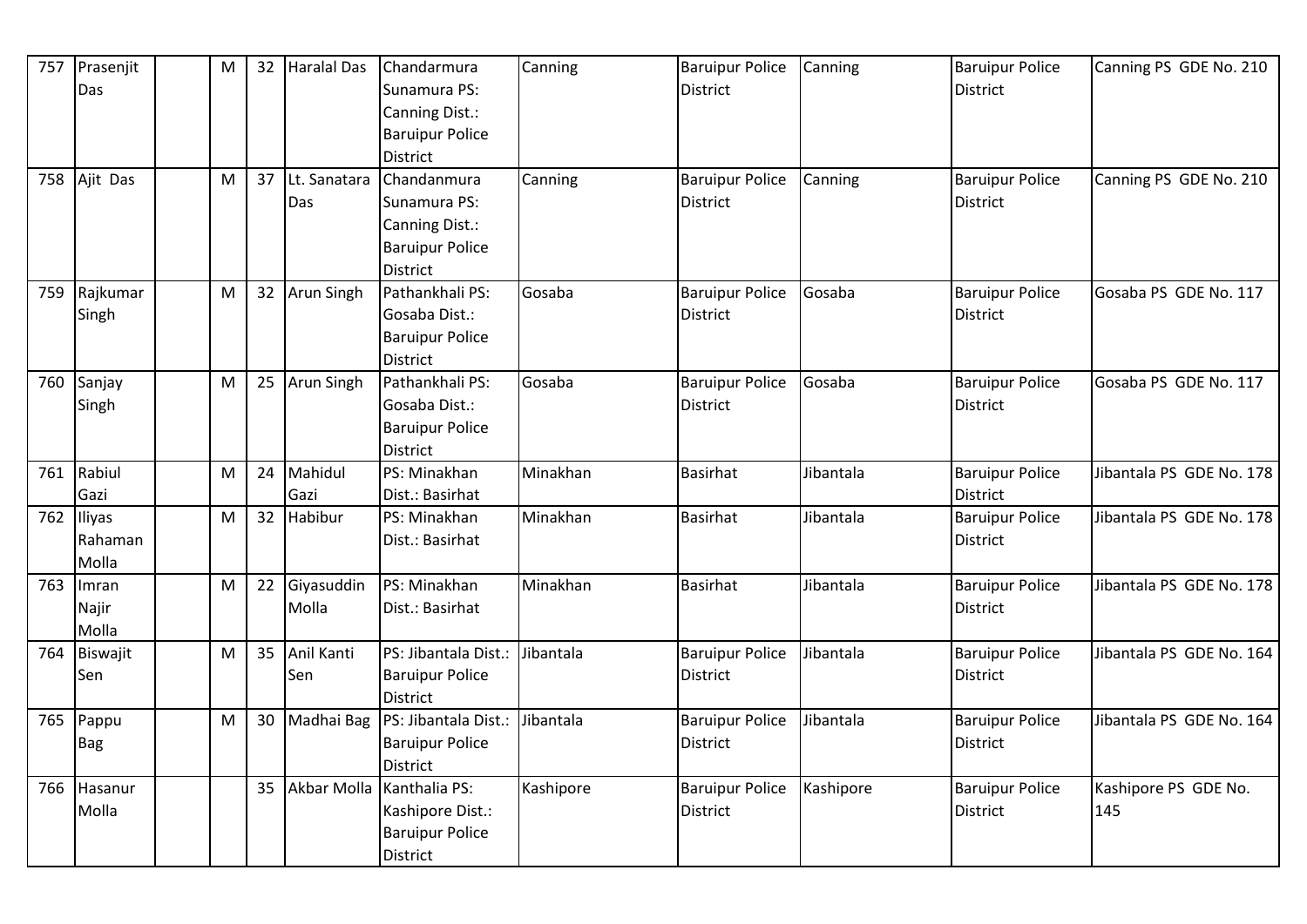| 767 | Mitu Das         | M | 60 | $S$ /o. Lt.<br><b>Barun</b>      | Garia Saha pachil<br>PO. Dhalua PS.<br>Chandra Das Narendrapur PS:<br>Narendrapur Dist.:<br><b>Baruipur Police</b><br><b>District</b>            | Narendrapur | <b>Baruipur Police</b><br><b>District</b> | Narendrapur | <b>Baruipur Police</b><br><b>District</b> | Narendrapur PS GDE No.<br>344 |
|-----|------------------|---|----|----------------------------------|--------------------------------------------------------------------------------------------------------------------------------------------------|-------------|-------------------------------------------|-------------|-------------------------------------------|-------------------------------|
| 768 | Dipankar         | M | 21 | S/o. Ajay                        | Garia Lalgate, PS.                                                                                                                               | Narendrapur | <b>Baruipur Police</b>                    | Narendrapur | <b>Baruipur Police</b>                    | Narendrapur PS GDE No.        |
|     | Balmiki          |   |    | <b>Balmiki</b>                   | Narendrapur PS:<br>Narendrapur Dist.:<br><b>Baruipur Police</b><br><b>District</b>                                                               |             | <b>District</b>                           |             | <b>District</b>                           | 344                           |
| 769 | Santanu<br>Jana  | M | 28 |                                  | S/o. Basanto Nayabad Avenew,<br>Kumar Jana   PO. Panchasayar,<br>PS. Narendrapur<br>PS: Narendrapur<br>Dist.: Baruipur<br><b>Police District</b> | Narendrapur | <b>Baruipur Police</b><br><b>District</b> | Narendrapur | <b>Baruipur Police</b><br><b>District</b> | Narendrapur PS GDE No.<br>344 |
| 770 | Sonu<br>Singh    | M | 18 | S/o. Akash<br>Sin Gh             | Nabapally Uttar<br>para, PO. Dhalua<br>PS. Narendrapur<br>PS: Narendrapur<br>Dist.: Baruipur<br><b>Police District</b>                           | Narendrapur | <b>Baruipur Police</b><br><b>District</b> | Narendrapur | <b>Baruipur Police</b><br><b>District</b> | Narendrapur PS GDE No.<br>344 |
| 771 | Tanmoy<br>Naskar | M | 23 | S/o. Nitai<br>Naskar             | Garia Station, PO.<br>Dhalua PS.<br>Narendrapur PS:<br>Narendrapur Dist.:<br><b>Baruipur Police</b><br><b>District</b>                           | Narendrapur | <b>Baruipur Police</b><br><b>District</b> | Narendrapur | <b>Baruipur Police</b><br><b>District</b> | Narendrapur PS GDE No.<br>344 |
| 772 | Rahul Mal        | M |    | 18 S/o. Madhu<br>Sudhan<br>Ghosh | Joykrishnapur PO+ Narendrapur<br>PS. Narendrapur<br>PS: Narendrapur<br>Dist.: Baruipur<br><b>Police District</b>                                 |             | <b>Baruipur Police</b><br><b>District</b> | Narendrapur | <b>Baruipur Police</b><br><b>District</b> | Narendrapur PS GDE No.<br>344 |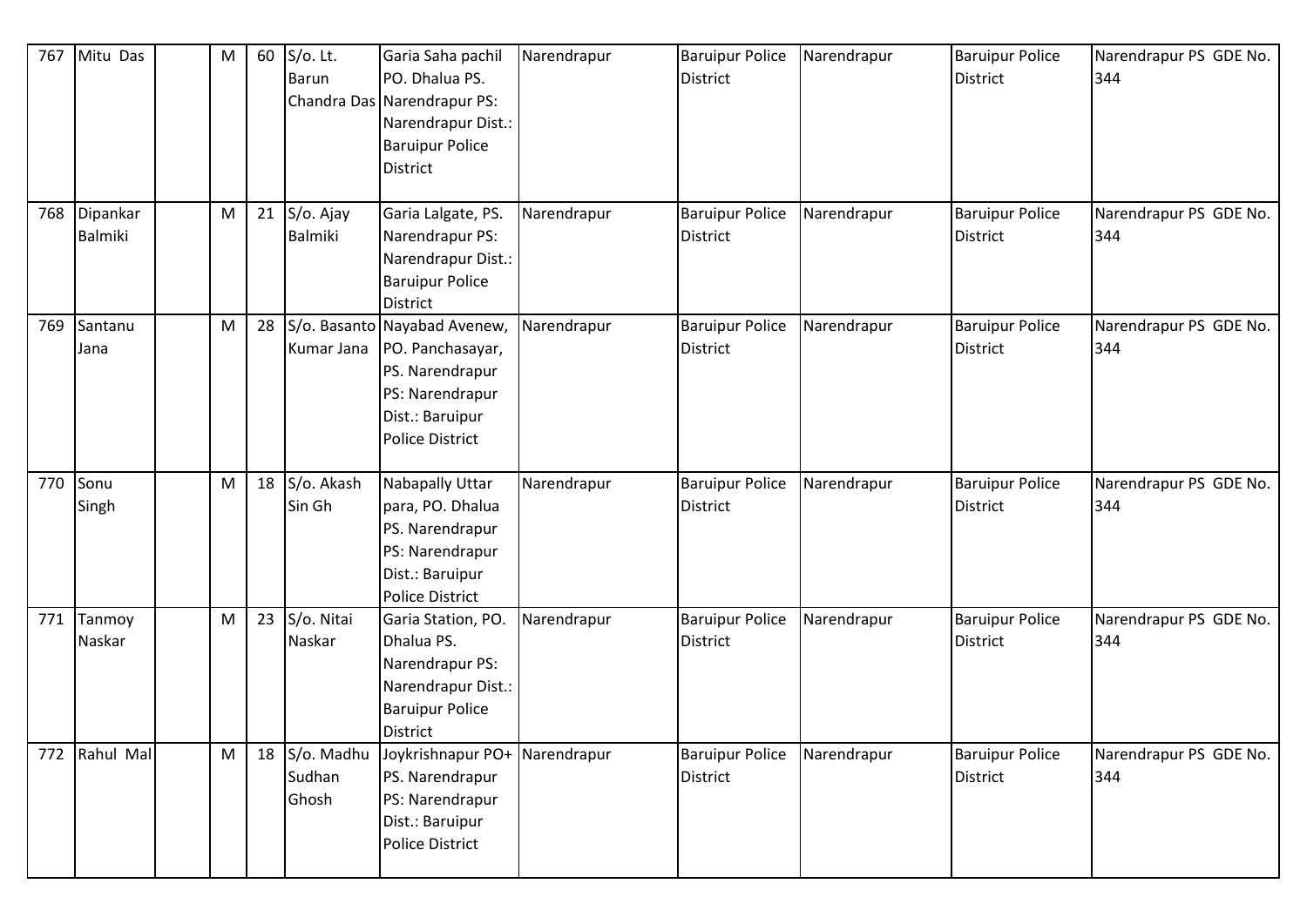| 773 | Sanjoy<br>Dey          | M | 42 | S/o. Lt.<br>Amalya<br><b>Kumar Dey</b> | Saha pachil,<br>Sreenagar PO.<br>Panchpota PS,<br>Narendra PS:<br>Narendrapur Dist.:<br><b>Baruipur Police</b><br><b>District</b> | Narendrapur | <b>Baruipur Police</b><br><b>District</b> | Narendrapur    | <b>Baruipur Police</b><br><b>District</b> | Narendrapur PS GDE No.<br>344 |
|-----|------------------------|---|----|----------------------------------------|-----------------------------------------------------------------------------------------------------------------------------------|-------------|-------------------------------------------|----------------|-------------------------------------------|-------------------------------|
| 774 | <b>Bimal</b><br>Sardar |   |    | $S$ /o. Lt.                            | Baruike, PO- Purba<br>Golak Sardar Boyersingh, PS-<br>Basanti                                                                     |             | <b>Basirhat</b>                           | Sonarpur       | <b>Baruipur Police</b><br><b>District</b> | Sonarpur PS GDE No. 342       |
| 775 | Tinku<br>Ghosh         |   |    | S/o. Dilip<br>Ghosh                    | Baguipara, PO+PS-<br>Sonarpur, South<br>24 Parganas                                                                               |             | Basirhat                                  | Sonarpur       | <b>Baruipur Police</b><br><b>District</b> | Sonarpur PS GDE No. 342       |
| 776 | Sourav<br>Sardar       |   |    | 21 S/o. Lt.<br>Biswajit<br>Sardar      | Harapur, Bawla<br>para, PO- Pratap<br>Nagar, PS- Narendr                                                                          |             | Basirhat                                  | Sonarpur       | <b>Baruipur Police</b><br><b>District</b> | Sonarpur PS GDE No. 299       |
| 777 | Faruk<br>Sardar        | M |    | Rausan<br>Sardar                       |                                                                                                                                   |             | <b>Basirhat</b>                           | <b>Baduria</b> | <b>Basirhat</b>                           | Baduria PS GDE No. 211        |
| 778 | Alamgir<br>Mondal      | M |    | Abdul<br>Mamum<br>Mondal               |                                                                                                                                   |             | <b>Basirhat</b>                           | <b>Baduria</b> | <b>Basirhat</b>                           | Baduria PS GDE No. 211        |
| 779 | Nasiruddi<br>n Mistri  | M | 24 | Aptabuddin<br>Mistri                   | Kharubala PS:<br>Haroa Dist.:<br><b>Basirhat</b>                                                                                  | Haroa       | <b>Basirhat</b>                           | Haroa          | <b>Basirhat</b>                           | Haroa PS GDE No. 220          |
| 780 | Sarafuddi<br>n Molla   | M | 25 | Alauddiin<br>Molla                     | Kharupala PS:<br>Haroa Dist.:<br><b>Basirhat</b>                                                                                  | Haroa       | Basirhat                                  | Haroa          | Basirhat                                  | Haroa PS GDE No. 220          |
|     | 781 Jahngir<br>Molla   | M | 26 | Abubakkar<br>Molla                     | Kharupala PS:<br>Haroa Dist.:<br><b>Basirhat</b>                                                                                  | Haroa       | Basirhat                                  | Haroa          | <b>Basirhat</b>                           | Haroa PS GDE No. 220          |
| 782 | Jay Kumar<br>Mondal    | M |    | Uttam<br>Mondal                        | Brahmanchak PS:<br>Haroa Dist.:<br><b>Basirhat</b>                                                                                | Haroa       | <b>Basirhat</b>                           | Haroa          | <b>Basirhat</b>                           | Haroa PS GDE No. 216          |
| 783 | Kinkar<br>Mondal       | M | 40 | Ananda<br>Mondal                       | <b>Brahmanchak PS:</b><br>Haroa Dist.:<br><b>Basirhat</b>                                                                         | Haroa       | <b>Basirhat</b>                           | Haroa          | Basirhat                                  | Haroa PS GDE No. 216          |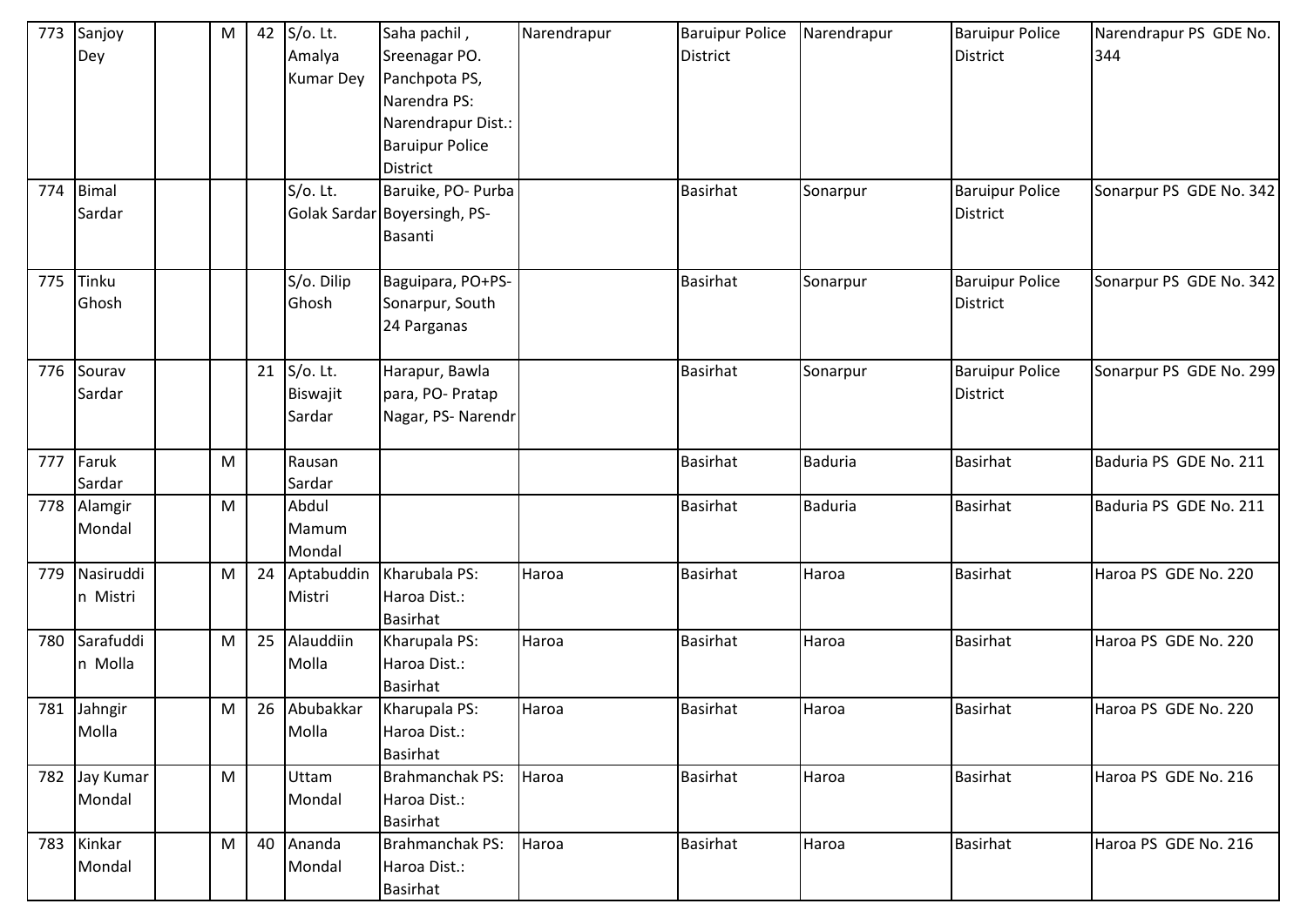| 784 | Naba     | M | 47 | Anil Sardar       | Kulgachi PS: Haroa Haroa |                 | <b>Basirhat</b> | Haroa    | <b>Basirhat</b> | Haroa PS GDE No. 216 |
|-----|----------|---|----|-------------------|--------------------------|-----------------|-----------------|----------|-----------------|----------------------|
|     | Sardar   |   |    |                   | Dist.: Basirhat          |                 |                 |          |                 |                      |
|     |          |   |    |                   |                          |                 |                 |          |                 |                      |
| 785 | Rabi     | M | 47 | <b>Bimal</b>      | Panchuria PS:            | Kolkata leather | Kolkata         | Haroa    | <b>Basirhat</b> | Haroa PS GDE No. 216 |
|     | Mondal   |   |    | Mondal            | Kolkata leather          | complex         |                 |          |                 |                      |
|     |          |   |    |                   | complex Dist.:           |                 |                 |          |                 |                      |
|     |          |   |    |                   | Kolkata                  |                 |                 |          |                 |                      |
| 786 | Sakti    | M | 45 | Lt. Nepal         | Panchuria PS:            | Kolkata leather | Kolkata         | Haroa    | <b>Basirhat</b> | Haroa PS GDE No. 216 |
|     | Mondal   |   |    | Mondal            | Kolkata leather          | complex         |                 |          |                 |                      |
|     |          |   |    |                   | complex Dist.:           |                 |                 |          |                 |                      |
|     |          |   |    |                   | Kolkata                  |                 |                 |          |                 |                      |
| 787 | Pappu    | M | 20 | Swapan            | Purba Kalikapur          | Haroa           | <b>Basirhat</b> | Haroa    | <b>Basirhat</b> | Haroa PS GDE No. 216 |
|     | Parui    |   |    | Parui             | PS: Haroa Dist.:         |                 |                 |          |                 |                      |
|     |          |   |    |                   | <b>Basirhat</b>          |                 |                 |          |                 |                      |
| 788 | Safikul  | M | 38 | Sawkat            | Panditpole PS:           | Deganga         | Barasat         | Haroa    | <b>Basirhat</b> | Haroa PS GDE No. 216 |
|     | Ahamed   |   |    | Ahamed            | Deganga Dist.:           |                 |                 |          |                 |                      |
|     |          |   |    |                   | <b>Barasat</b>           |                 |                 |          |                 |                      |
| 789 | Sanjay   | M | 40 | Birendranat       | Barajpur, PS-            | Hasnabad        | <b>Basirhat</b> | Hasnabad | <b>Basirhat</b> | Hasnabad PS GDE No.  |
|     | Das      |   |    | h Das             | Hasnabad PS:             |                 |                 |          |                 | 181                  |
|     |          |   |    |                   | Hasnabad Dist.:          |                 |                 |          |                 |                      |
|     |          |   |    |                   | <b>Basirhat</b>          |                 |                 |          |                 |                      |
| 790 | Arun     | M | 34 | Haren             | Rameswarpur, PS-         | Hasnabad        | <b>Basirhat</b> | Hasnabad | <b>Basirhat</b> | Hasnabad PS GDE No.  |
|     | Mondal   |   |    | Mondal            | Hasnabad PS:             |                 |                 |          |                 | 181                  |
|     |          |   |    |                   | Hasnabad Dist.:          |                 |                 |          |                 |                      |
|     |          |   |    |                   | <b>Basirhat</b>          |                 |                 |          |                 |                      |
| 791 | Madhu    | M | 38 | <b>Sunil Nath</b> | Rajnagar, PS-            | Hasnabad        | <b>Basirhat</b> | Hasnabad | <b>Basirhat</b> | Hasnabad PS GDE No.  |
|     | Nath     |   |    |                   | Hasnabad PS:             |                 |                 |          |                 | 198                  |
|     |          |   |    |                   | Hasnabad Dist.:          |                 |                 |          |                 |                      |
|     |          |   |    |                   | <b>Basirhat</b>          |                 |                 |          |                 |                      |
| 792 | Debasish | M | 35 | Sukumar           | Rajnagar, PS-            | Hasnabad        | <b>Basirhat</b> | Hasnabad | <b>Basirhat</b> | Hasnabad PS GDE No.  |
|     | Ghosh    |   |    | Ghosh             | Hasnabad PS:             |                 |                 |          |                 | 198                  |
|     |          |   |    |                   | Hasnabad Dist.:          |                 |                 |          |                 |                      |
|     |          |   |    |                   | <b>Basirhat</b>          |                 |                 |          |                 |                      |
| 793 | Yunus    | M | 24 | Khorsed           | Kharur, PS-              | Hasnabad        | <b>Basirhat</b> | Hasnabad | <b>Basirhat</b> | Hasnabad PS GDE No.  |
|     | Gazi     |   |    | Gazi              | Hasnabad PS:             |                 |                 |          |                 | 198                  |
|     |          |   |    |                   | Hasnabad Dist.:          |                 |                 |          |                 |                      |
|     |          |   |    |                   | <b>Basirhat</b>          |                 |                 |          |                 |                      |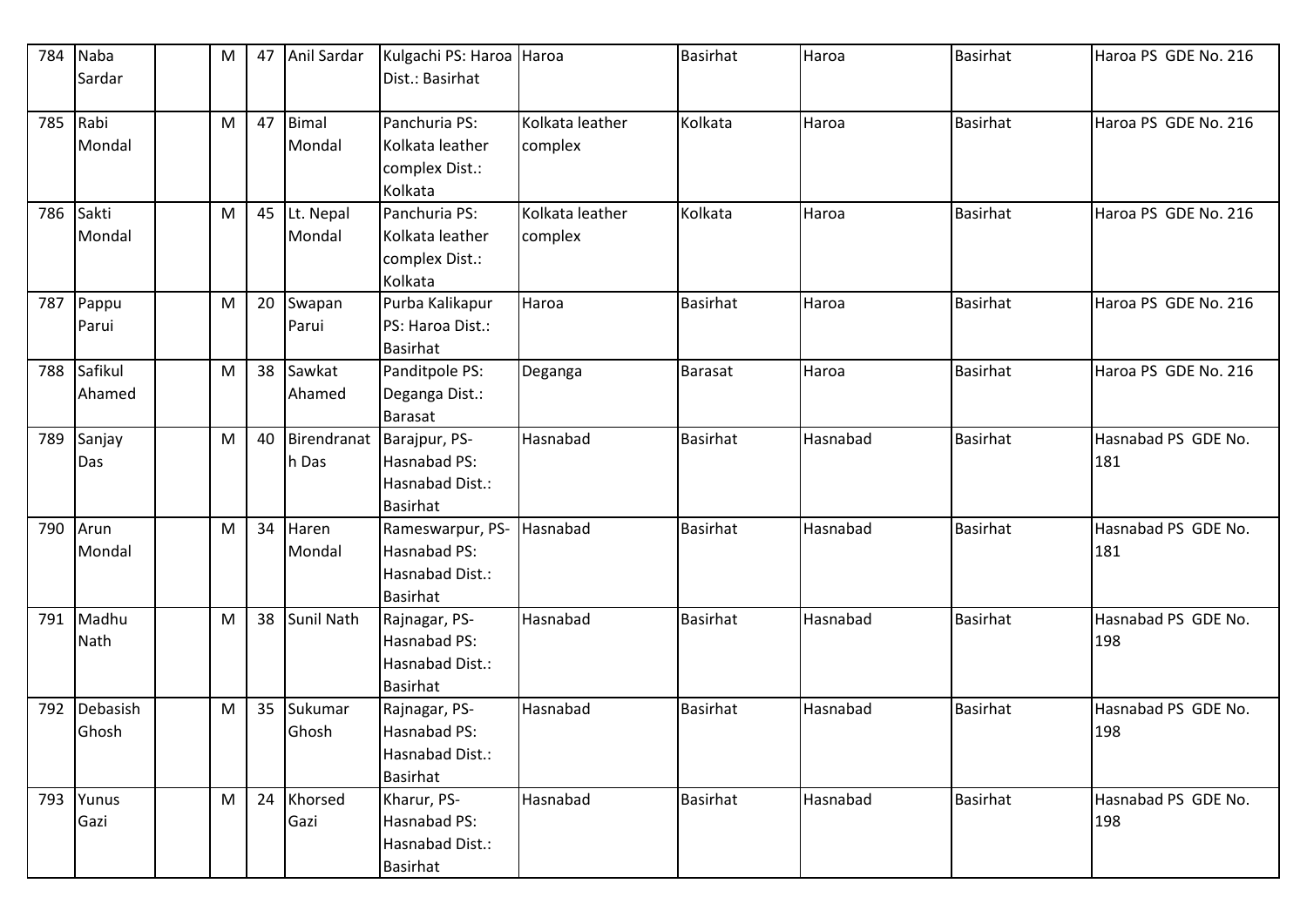| 794 | Anu<br>Sufian<br>Pahar     | M |    |                         | 27 Mojit Pahar Bhabanipur, PO-<br>Chimta Kachari, PS-<br>Hasnabad PS:<br>Hasnabad Dist.:<br><b>Basirhat</b>                                       | Hasnabad            | <b>Basirhat</b>                         | Hasnabad            | <b>Basirhat</b> | Hasnabad PS GDE No.<br>107                                                       |
|-----|----------------------------|---|----|-------------------------|---------------------------------------------------------------------------------------------------------------------------------------------------|---------------------|-----------------------------------------|---------------------|-----------------|----------------------------------------------------------------------------------|
| 795 | Sourav<br>Kumar<br>Mistri  | M | 20 |                         | Ranjit Mistri Bhanderkhali, PS-<br>Hasnabad PS:<br>Hasnabad Dist.:<br><b>Basirhat</b>                                                             | Hasnabad            | <b>Basirhat</b>                         | Hasnabad            | <b>Basirhat</b> | Hasnabad PS GDE No.<br>219                                                       |
| 796 | Sudarshan<br><b>Biswas</b> | M | 22 | Goinda<br><b>Biswas</b> | Taki, PS- Hasnabad Hasnabad<br>PS: Hasnabad<br>Dist.: Basirhat                                                                                    |                     | Basirhat                                | Hasnabad            | Basirhat        | Hasnabad PS GDE No.<br>219                                                       |
| 797 | Laltu Roy                  |   |    | Late Subal<br>Roy       | 04 no Basanti<br>Clolony,<br>Ultadanga, PS-<br>Ultadanga, Ko                                                                                      |                     | <b>Basirhat</b>                         | Baguiati            | Commissionerate | Bidhannagar Police Baguiati PS GDE No. 171                                       |
| 798 | Akash<br><b>Bauri</b>      | M |    | Late Thakur<br>Das      | Barui of Jyangra<br>Chowmatha, PS-<br>Baguiati, Kol-59                                                                                            |                     | <b>Basirhat</b>                         | Baguiati            | Commissionerate | Bidhannagar Police Baguiati PS GDE No. 171                                       |
| 799 | <b>Bijay Das</b>           | M |    | Sankar Das              | Sastripally<br>Khaldhar, PS-<br>Baguiati, Kol-59                                                                                                  |                     | Basirhat                                | Baguiati            | Commissionerate | Bidhannagar Police Baguiati PS GDE No. 171                                       |
| 800 | Kuntal<br><b>Biswas</b>    | M | 31 | Swapan<br><b>Biswas</b> | NP-176,<br>Nayapatty, Secter-<br>V, Salt Lake, PS-<br>EC, Ko PS:<br>Electronics<br>complex Dist.:<br><b>Bidhannagar Police</b><br>Commissionerate | Electronics complex | Bidhannagar<br>Police<br>Commissionerat | Electronics complex | Commissionerate | Bidhannagar Police Electronics complex PS<br>GDE No. 164                         |
| 801 | Subrata<br>Das             | M | 28 | Srikrishna<br>Das       | 417/10/3 Barasat,<br>(N)24 pgns. PS:<br><b>Barasat Dist.:</b><br><b>Barasat</b>                                                                   | Barasat             | <b>Barasat</b>                          |                     | Commissionerate | Electronics complex   Bidhannagar Police   Electronics complex PS<br>GDE No. 176 |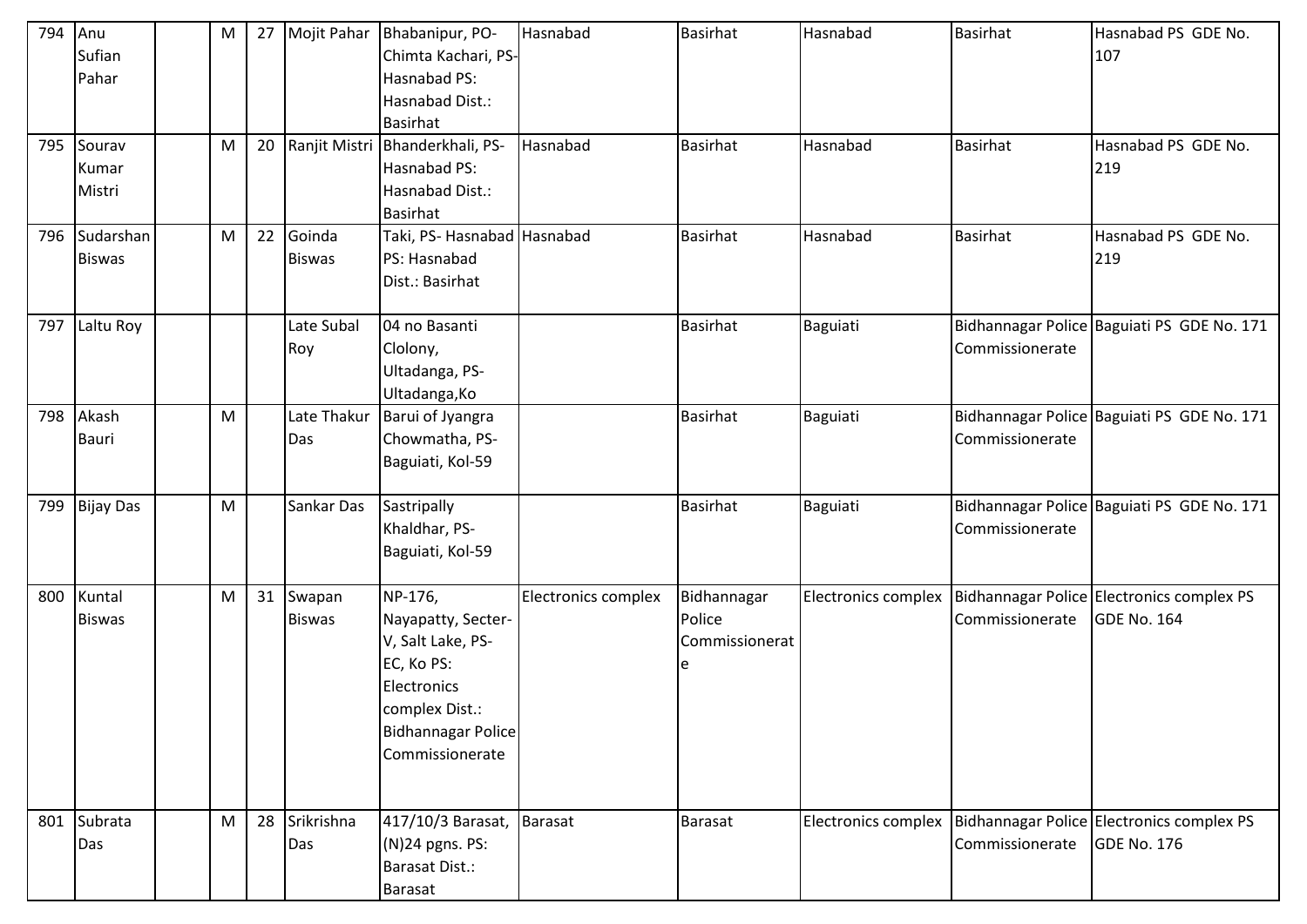| 802 | Saddam                    | M | 37 | S/o Samsul         | Chotoganthi, PS                                                        |            | <b>Basirhat</b> | Nscbi airport |                 | Bidhannagar Police Nscbi airport PS GDE No.        |
|-----|---------------------------|---|----|--------------------|------------------------------------------------------------------------|------------|-----------------|---------------|-----------------|----------------------------------------------------|
|     | Hossain                   |   |    | Haque              | Narayanpur, Kol-<br>132                                                |            |                 |               | Commissionerate | 110                                                |
| 803 | Asgar Ali                 | M | 36 | S/O                | Chotoganthi, PS<br>Makshed Ali Narayanpur, Kol-<br>132                 |            | <b>Basirhat</b> | Nscbi airport | Commissionerate | Bidhannagar Police Nscbi airport PS GDE No.<br>110 |
| 804 | Sushanta<br>Das           | M |    | 32 S/o Lt.         | K.M.D Road, PS<br>Shyamal Das Dum Dum, Kol-65                          |            | <b>Basirhat</b> | Nscbi airport | Commissionerate | Bidhannagar Police Nscbi airport PS GDE No.<br>110 |
| 805 | Badshah<br>Ali            | M | 25 | S/o Saheb<br>Ali   | Chotoganthi, PS<br>Narayanpur, Kol-<br>132                             |            | <b>Basirhat</b> | Nscbi airport | Commissionerate | Bidhannagar Police Nscbi airport PS GDE No.<br>110 |
| 806 | Jayanta<br>Adhikary       | M |    | Ranjan<br>Adhikari | S/o Lt. Santi   Kalidham Colony,<br>Block A, PS Dum<br>Dum, Kol-28     |            | <b>Basirhat</b> | Nscbi airport | Commissionerate | Bidhannagar Police Nscbi airport PS GDE No.<br>110 |
| 807 | Soumen<br>Sur             | M | 31 | <b>Sur</b>         | S/o Kalipada 3/A, K. K. Pally,<br>Birati, PS Dum<br>Dum, Kol-51        |            | <b>Basirhat</b> | Nscbi airport | Commissionerate | Bidhannagar Police Nscbi airport PS GDE No.<br>118 |
| 808 | Sanjib<br>Chakrabor<br>ty | M | 36 | S/o Lt.<br>Sankar  | Nalta School Lane,<br>Dum Dum Cant.,<br>Chakraborty   PS Dum Dum, Kol- |            | <b>Basirhat</b> | Nscbi airport | Commissionerate | Bidhannagar Police Nscbi airport PS GDE No.<br>118 |
| 809 | Jagannath<br>Lodh         | M | 42 | S/o Lt.<br>Lodh    | Gangapur, PS<br>Monimohan Duttapukur, Pin<br>743248                    |            | <b>Basirhat</b> | Nscbi airport | Commissionerate | Bidhannagar Police Nscbi airport PS GDE No.<br>122 |
| 810 | <b>Subhas</b><br>Mal      | M | 30 |                    | Subodh Mal Vill-Lokepur PS:<br>Lokpur Dist.:<br>Birbhum                | Lokpur     | Birbhum         | Lokpur        | Birbhum         | Lokpur PS GDE No. 145                              |
| 811 | Asarul Sk                 | M | 35 | Kajirul Sk         | Koleswar PS:<br>Mayureshar Dist.:<br>Birbhum                           | Mayureshar | <b>Birbhum</b>  | Mayureshar    | Birbhum         | Mayureshar PS GDE No.<br>309                       |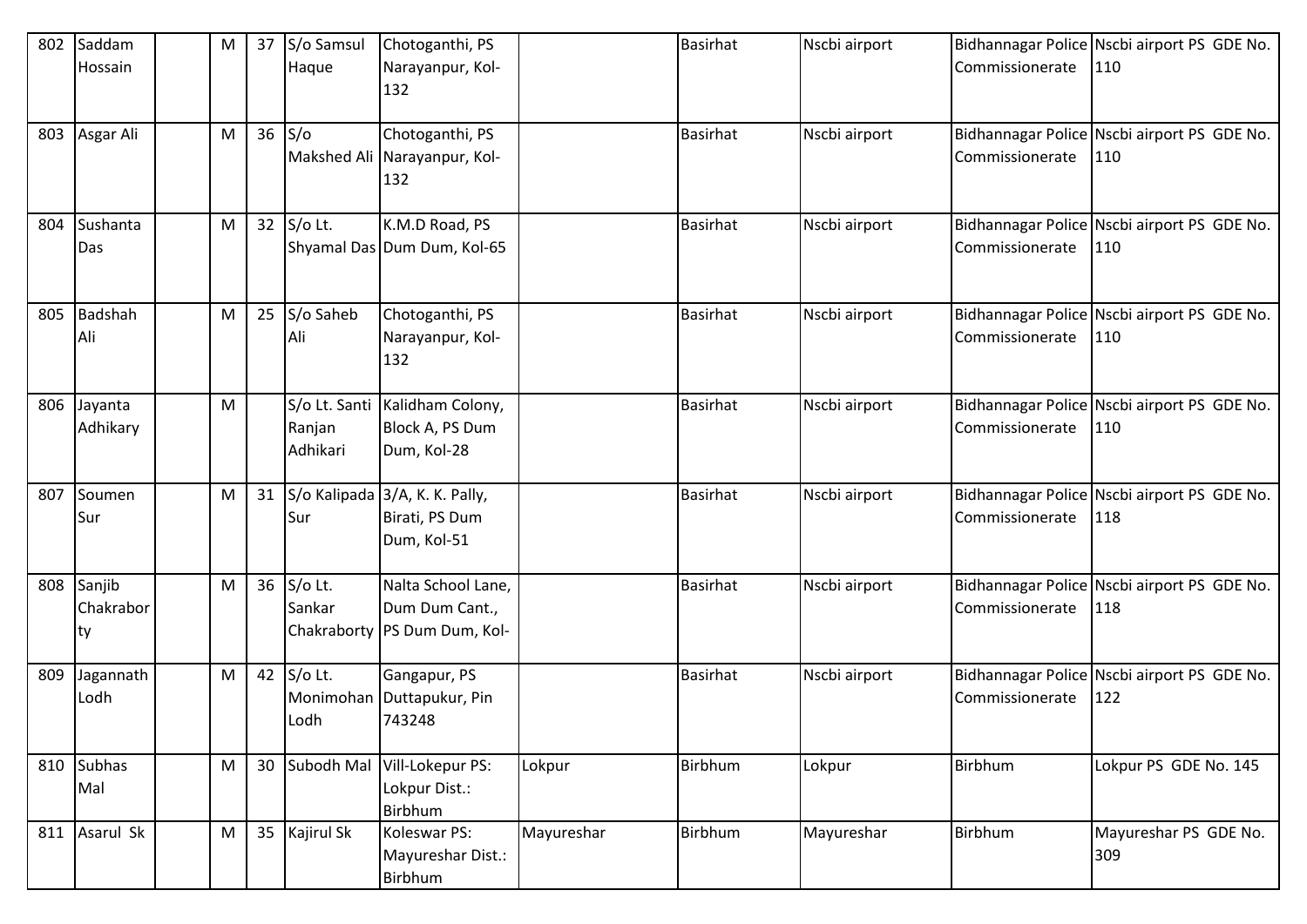| 812 | Seman Sk                      | M | 30 | Lt Jiddi Sk                | Murarai Nimdanga Murarai<br>PS: Murarai Dist.:<br>Birbhum      |           | <b>Birbhum</b> | Murarai   | Birbhum        | Murarai PS GDE No. 185      |
|-----|-------------------------------|---|----|----------------------------|----------------------------------------------------------------|-----------|----------------|-----------|----------------|-----------------------------|
| 813 | Somir<br><b>Dafader</b>       | M | 35 | Samsul<br>Dafader          | Paniyara PS:<br>Murarai Dist.:<br>Birbhum                      | Murarai   | Birbhum        | Murarai   | <b>Birbhum</b> | Murarai PS GDE No. 185      |
| 814 | Aparup<br>Das                 | M | 28 | Anath<br><b>Bandhu Das</b> | Jagdhari PS:<br>Nalhati Dist.:<br>Birbhum                      | Nalhati   | <b>Birbhum</b> | Nalhati   | <b>Birbhum</b> | Nalhati PS GDE No. 216      |
| 815 | Jiten Mal                     | M | 44 | Lt. Harihar<br>Mal         | Nalhati Malpara<br>PS: Nalhati Dist.:<br><b>Birbhum</b>        | Nalhati   | <b>Birbhum</b> | Nalhati   | <b>Birbhum</b> | Nalhati PS GDE No. 216      |
| 816 | Naimuddi<br>n Sk              |   |    | Lt. Nakfuru<br>Sk          | Goalmal PS: Paikar<br>Dist.: Birbhum                           | Paikar    | <b>Birbhum</b> | Paikar    | <b>Birbhum</b> | Paikar PS GDE No. 170       |
| 817 | Motiur<br>Rahaman             |   |    | Lt. Hurmoj<br>Sk           | <b>Goalmal PS: Paikar Paikar</b><br>Dist.: Birbhum             |           | <b>Birbhum</b> | Paikar    | Birbhum        | Paikar PS GDE No. 170       |
| 818 | Sujit<br>Mondal               | M | 24 | Manik<br>Mondal            | Ramrampur PS:<br>Rampurhat Dist.:<br>Birbhum                   | Rampurhat | <b>Birbhum</b> | Rampurhat | <b>Birbhum</b> | Rampurhat PS GDE No.<br>211 |
| 819 | Jhantu Sk                     | M | 25 | Siddik Sk                  | Bogtui purbapara<br>PS: Rampurhat<br>Dist.: Birbhum            | Rampurhat | <b>Birbhum</b> | Rampurhat | <b>Birbhum</b> | Rampurhat PS GDE No.<br>211 |
| 820 | Chand Let                     | M | 60 | Santi Let                  | Nischintapur,<br>Ward No 03 PS:<br>Rampurhat Dist.:<br>Birbhum | Rampurhat | Birbhum        | Rampurhat | <b>Birbhum</b> | Rampurhat PS GDE No.<br>211 |
|     | 821 Nirmal<br>Kumar<br>Mondal | M |    | 33 Niranjan<br>Mondal      | Ayas PS:<br>Rampurhat Dist.:<br>Birbhum                        | Rampurhat | Birbhum        | Rampurhat | Birbhum        | Rampurhat PS GDE No.<br>211 |
| 822 | Niyati<br>Mondal              | F | 30 | Nirmal<br>Mondal           | Ayas PS:<br>Rampurhat Dist.:<br>Birbhum                        | Rampurhat | Birbhum        | Rampurhat | Birbhum        | Rampurhat PS GDE No.<br>211 |
| 823 | Kausarul<br><b>Sk</b>         | M | 20 | Sejad Sk                   | Haiderpur PS:<br>Nalhati Dist.:<br>Birbhum                     | Nalhati   | Birbhum        | Rampurhat | Birbhum        | Rampurhat PS GDE No.<br>211 |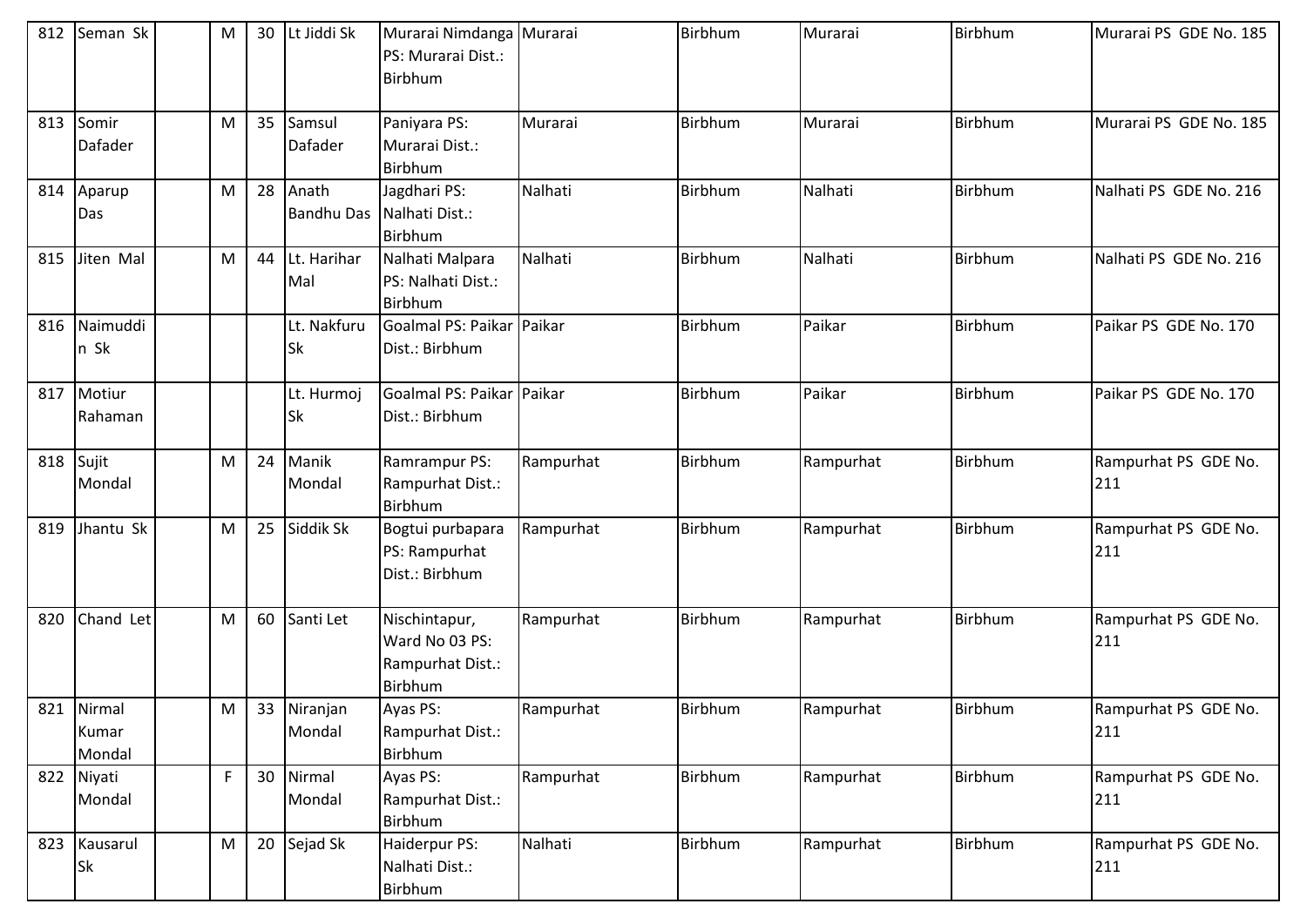| 824 | Nabiruddi | M | 20 | <b>Khalil Sk</b> | Lohapur PS:                   | Nalhati  | Birbhum         | Rampurhat | Birbhum        | Rampurhat PS GDE No.    |
|-----|-----------|---|----|------------------|-------------------------------|----------|-----------------|-----------|----------------|-------------------------|
|     | n Sk      |   |    |                  | Nalhati Dist.:                |          |                 |           |                | 211                     |
|     |           |   |    |                  | Birbhum                       |          |                 |           |                |                         |
| 825 | Basar Sk  | M |    | 22 Md Ali        | PS: Nalhati Dist.:            | Nalhati  | <b>Birbhum</b>  | Rampurhat | Birbhum        | Rampurhat PS GDE No.    |
|     |           |   |    | Chand            | Birbhum                       |          |                 |           |                | 211                     |
| 826 | Juel Sk   | M |    | Sadekul          | Sailmale PS:                  | Nalhati  | Birbhum         | Rampurhat | <b>Birbhum</b> | Rampurhat PS GDE No.    |
|     |           |   |    | Mondal           | Nalhati Dist.:                |          |                 |           |                | 211                     |
|     |           |   |    |                  | <b>Birbhum</b>                |          |                 |           |                |                         |
| 827 | Santosh   | M |    | 42 Biswanath     | PS: Nalhati Dist.:            | Nalhati  | <b>Birbhum</b>  | Rampurhat | <b>Birbhum</b> | Rampurhat PS GDE No.    |
|     | Kumar     |   |    | Thakur           | <b>Birbhum</b>                |          |                 |           |                | 211                     |
| 828 | Manish    | M |    | Iswar            | Khajrul                       |          | <b>Basirhat</b> | Rampurhat | Birbhum        | Rampurhat PS GDE No.    |
|     | Kumar     |   |    | Chandra          |                               |          |                 |           |                | 211                     |
|     |           |   |    | Vidysagar        |                               |          |                 |           |                |                         |
|     |           |   |    | Sharma           |                               |          |                 |           |                |                         |
| 829 | Avisekh   | M | 34 |                  | Bipin Prasad Chakgolamuddin   |          | <b>Basirhat</b> | Rampurhat | Birbhum        | Rampurhat PS GDE No.    |
|     | Ranjan    |   |    | Singh            |                               |          |                 |           |                | 211                     |
|     |           |   |    |                  |                               |          |                 |           |                |                         |
| 830 | Ataur     | M | 33 | Sk Alauddin      | Mirbandh PS:                  | Sainthia | Birbhum         | Sainthia  | Birbhum        | Sainthia PS GDE No. 239 |
|     | Rahaman   |   |    |                  | Sainthia Dist.:               |          |                 |           |                |                         |
|     |           |   |    |                  | <b>Birbhum</b>                |          |                 |           |                |                         |
| 831 | Chand Sk  | M |    | 18 Kalu Sk       | Sainthia Ward no              | Sainthia | <b>Birbhum</b>  | Sainthia  | Birbhum        | Sainthia PS GDE No. 251 |
|     |           |   |    |                  | 04 PS: Sainthia               |          |                 |           |                |                         |
|     |           |   |    |                  | Dist.: Birbhum                |          |                 |           |                |                         |
|     |           |   |    |                  |                               |          |                 |           |                |                         |
| 832 | Sourav Sk | M |    | 18 Ujir Sk       | Sainthia Ward no              | Sainthia | Birbhum         | Sainthia  | Birbhum        | Sainthia PS GDE No. 251 |
|     |           |   |    |                  | 04 PS: Sainthia               |          |                 |           |                |                         |
|     |           |   |    |                  | Dist.: Birbhum                |          |                 |           |                |                         |
|     |           |   |    |                  |                               |          |                 |           |                |                         |
| 833 | Surjo Sk  | M | 18 | Kalu Sk          | Sainthia Ward no              | Sainthia | Birbhum         | Sainthia  | Birbhum        | Sainthia PS GDE No. 251 |
|     |           |   |    |                  | 04 PS: Sainthia               |          |                 |           |                |                         |
|     |           |   |    |                  | Dist.: Birbhum                |          |                 |           |                |                         |
|     |           |   |    |                  |                               |          |                 |           |                |                         |
| 834 | Raj Kumar | M | 21 |                  | Sanjay Bagdi Sainthia Ward no | Sainthia | Birbhum         | Sainthia  | Birbhum        | Sainthia PS GDE No. 251 |
|     | Bagdi     |   |    |                  | 04 PS: Sainthia               |          |                 |           |                |                         |
|     |           |   |    |                  | Dist.: Birbhum                |          |                 |           |                |                         |
|     |           |   |    |                  |                               |          |                 |           |                |                         |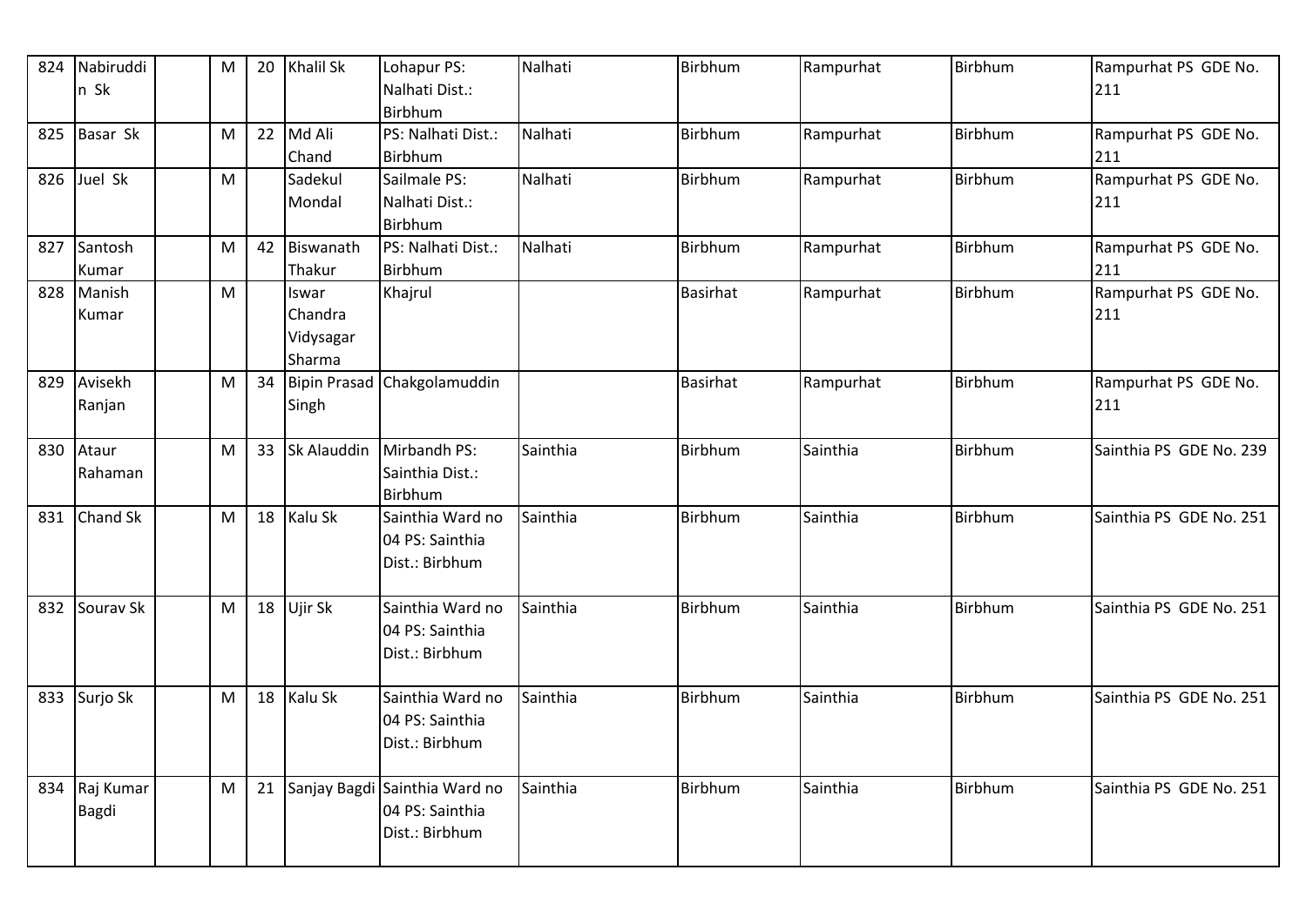| 835     | Gopal<br>Mondal         | М | 19 | Arun<br>Mondal          | Sainthia Indirapally Sainthia<br>Ward no 11 PS:<br>Sainthia Dist.:<br>Birbhum |               | Birbhum            | Sainthia      | Birbhum | Sainthia PS GDE No. 253         |
|---------|-------------------------|---|----|-------------------------|-------------------------------------------------------------------------------|---------------|--------------------|---------------|---------|---------------------------------|
| 836     | Nantu<br>Mondal         | M | 32 | Chandan<br>Mondal       | Amua PS: Sainthia<br>Dist.: Birbhum                                           | Sainthia      | <b>Birbhum</b>     | Sainthia      | Birbhum | Sainthia PS GDE No. 253         |
| 837     | <b>Tapas</b><br>Hazra   | M | 27 | Milan Hazra             | Malberia PS:<br>Sainthia Dist.:<br>Birbhum                                    | Sainthia      | Birbhum            | Sainthia      | Birbhum | Sainthia PS GDE No. 253         |
| 838     | Sk Ismail               | M | 27 |                         | Sk Mursalim Mohishadahari PS: Sainthia<br>Sainthia Dist.:<br>Birbhum          |               | <b>Birbhum</b>     | Sainthia      | Birbhum | Sainthia PS GDE No. 253         |
| 839     | Nayan<br>Mal            | M | 34 | Susanta Mal             | Matiyara PS:<br>Sainthia Dist.:<br>Birbhum                                    | Sainthia      | Birbhum            | Sainthia      | Birbhum | Sainthia PS GDE No. 253         |
| 840     | Sk Rejaul<br>Munsi      | M |    | Sk Monjur<br>Munshi     | Tilkhoja PS: Moyna Moyna<br>Dist.: Purba<br>Mednipore                         |               | Purba<br>Mednipore | Shantiniketan | Birbhum | Shantiniketan PS GDE<br>No. 203 |
| 841     | Sk. Mur<br>Selim        | M | 25 | <b>Sk Mansur</b><br>Ali | Bhogorui PS:<br>Panrui Dist.:<br>Birbhum                                      | Panrui        | Birbhum            | Shantiniketan | Birbhum | Shantiniketan PS GDE<br>No. 203 |
| 842     | Sk Kaw<br>Saruddin      | M | 38 | Sk.<br>Giasuddin        | Lohagarh PS:<br>Shantiniketan<br>Dist.: Birbhum                               | Shantiniketan | <b>Birbhum</b>     | Shantiniketan | Birbhum | Shantiniketan PS GDE<br>No. 203 |
| 843     | Md<br>Samsul<br>Munsuri |   | 30 | Rahimuddin<br>Munsuri   | Paraiyahat PS:<br>Bankura Dist.:<br><b>Bankura</b>                            | Bankura       | <b>Bankura</b>     | Suri          | Birbhum | Suri PS GDE No. 289             |
| 844 Ali | Hossain                 | M | 35 | Sk Ibrahim              | Madarasha pally<br>PS: Suri Dist.:<br>Birbhum                                 | Suri          | Birbhum            | Suri          | Birbhum | Suri PS GDE No. 298             |
|         | 845 Rabin<br>Bagdi      | M | 29 | Bashudeb<br>Bagdi       | Barui para PS: Suri Suri<br>Dist.: Birbhum                                    |               | Birbhum            | Suri          | Birbhum | Suri PS GDE No. 298             |
| 846     | Suman<br>Chatterjee     | M | 29 | Ashim<br>Chatterjee     | Baruipara PS: Suri Suri<br>Dist.: Birbhum                                     |               | Birbhum            | Suri          | Birbhum | Suri PS GDE No. 298             |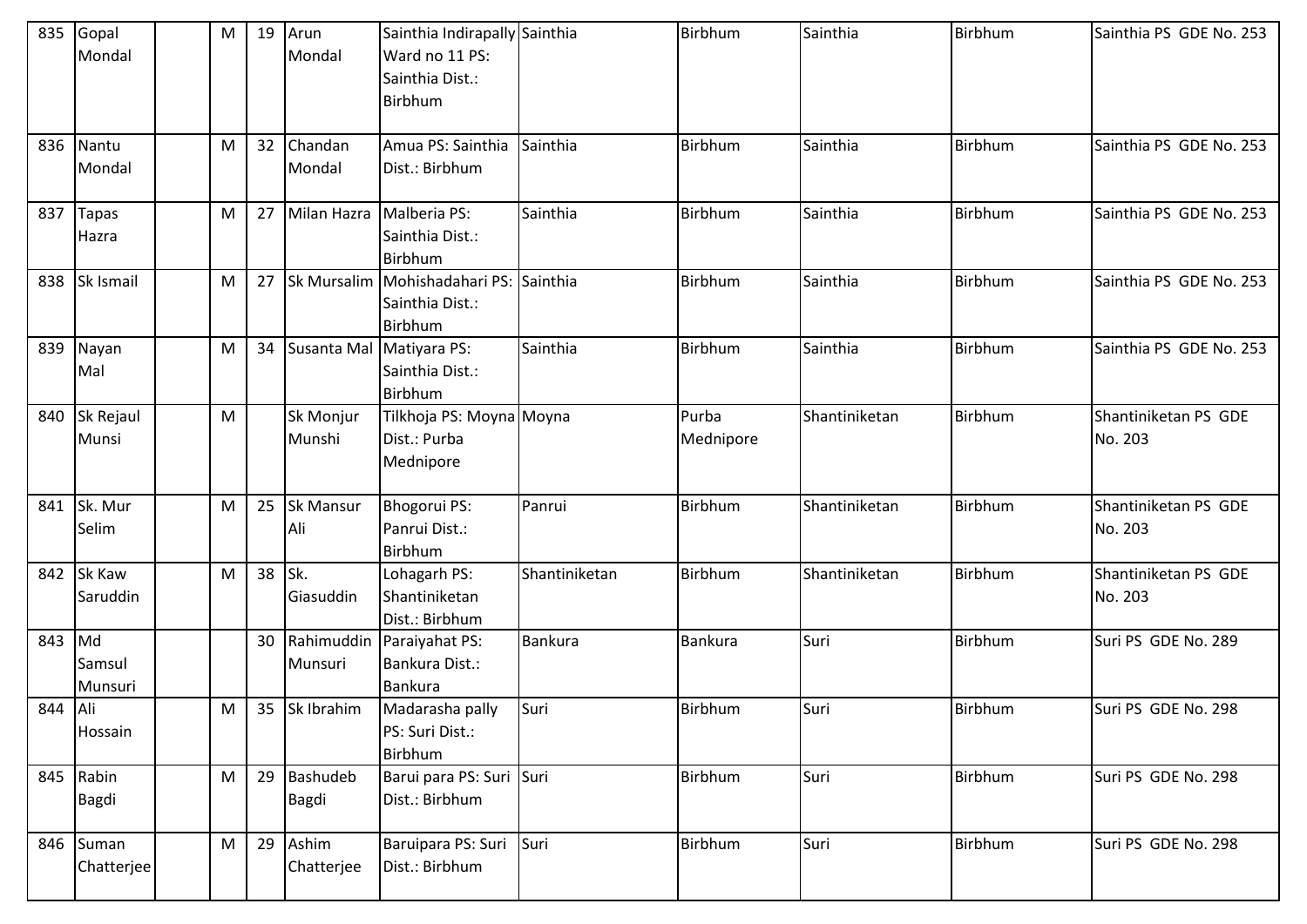| 847 | Dipok Das                | M | 33 | Sadai Das                  | Borosangra PS:<br>Suri Dist.: Birbhum             | Suri     | Birbhum         | Suri       | <b>Birbhum</b>                            | Suri PS GDE No. 298          |
|-----|--------------------------|---|----|----------------------------|---------------------------------------------------|----------|-----------------|------------|-------------------------------------------|------------------------------|
| 848 | Prasanta<br>Dutta        | M | 44 | Satya Kanta<br>Dutta       | Kotulpur PS:<br>Kotulpur Dist.:<br><b>Bankura</b> | Kotulpur | <b>Bankura</b>  | Tarapith   | Birbhum                                   | Tarapith PS GDE No. 129      |
| 849 | Sovon<br><b>Ballav</b>   | M | 42 | Jibananda<br><b>Ballav</b> | Kotulpur PS:<br>Kotulpur Dist.:<br><b>Bankura</b> | Kotulpur | Bankura         | Tarapith   | Birbhum                                   | Tarapith PS GDE No. 129      |
| 850 | Santosh<br>Yadav         | M | 27 | Jagindar<br>Yadav          |                                                   |          | <b>Basirhat</b> | Bhadreswar | Chandannagar<br>Police<br>Commissionerate | Bhadreswar PS GDE No.<br>234 |
| 851 | Bikram<br>Singh          | M | 29 | <b>Ashok Singh</b>         |                                                   |          | <b>Basirhat</b> | Bhadreswar | Chandannagar<br>Police<br>Commissionerate | Bhadreswar PS GDE No.<br>234 |
| 852 | Sanjay<br>Malo           | M | 40 | Mohantoo<br>Malo           |                                                   |          | <b>Basirhat</b> | Bhadreswar | Chandannagar<br>Police<br>Commissionerate | Bhadreswar PS GDE No.<br>237 |
| 853 | Md<br>Mokim              | M | 30 | Abdul<br>Qaiyum            |                                                   |          | <b>Basirhat</b> | Bhadreswar | Chandannagar<br>Police<br>Commissionerate | Bhadreswar PS GDE No.<br>90  |
| 854 | Mahesh<br>Routh          | M | 42 | Lt Munner<br>Routh         |                                                   |          | <b>Basirhat</b> | Bhadreswar | Chandannagar<br>Police<br>Commissionerate | Bhadreswar PS GDE No.<br>125 |
| 855 | Binod<br><b>Bansfore</b> | M | 36 | Lt Rajkumar<br>Bansfore    |                                                   |          | <b>Basirhat</b> | Bhadreswar | Chandannagar<br>Police<br>Commissionerate | Bhadreswar PS GDE No.<br>125 |
|     | 856 Krishna<br>Routh     | M | 48 | Lt Munirka<br>Routh        |                                                   |          | Basirhat        | Bhadreswar | Chandannagar<br>Police<br>Commissionerate | Bhadreswar PS GDE No.<br>125 |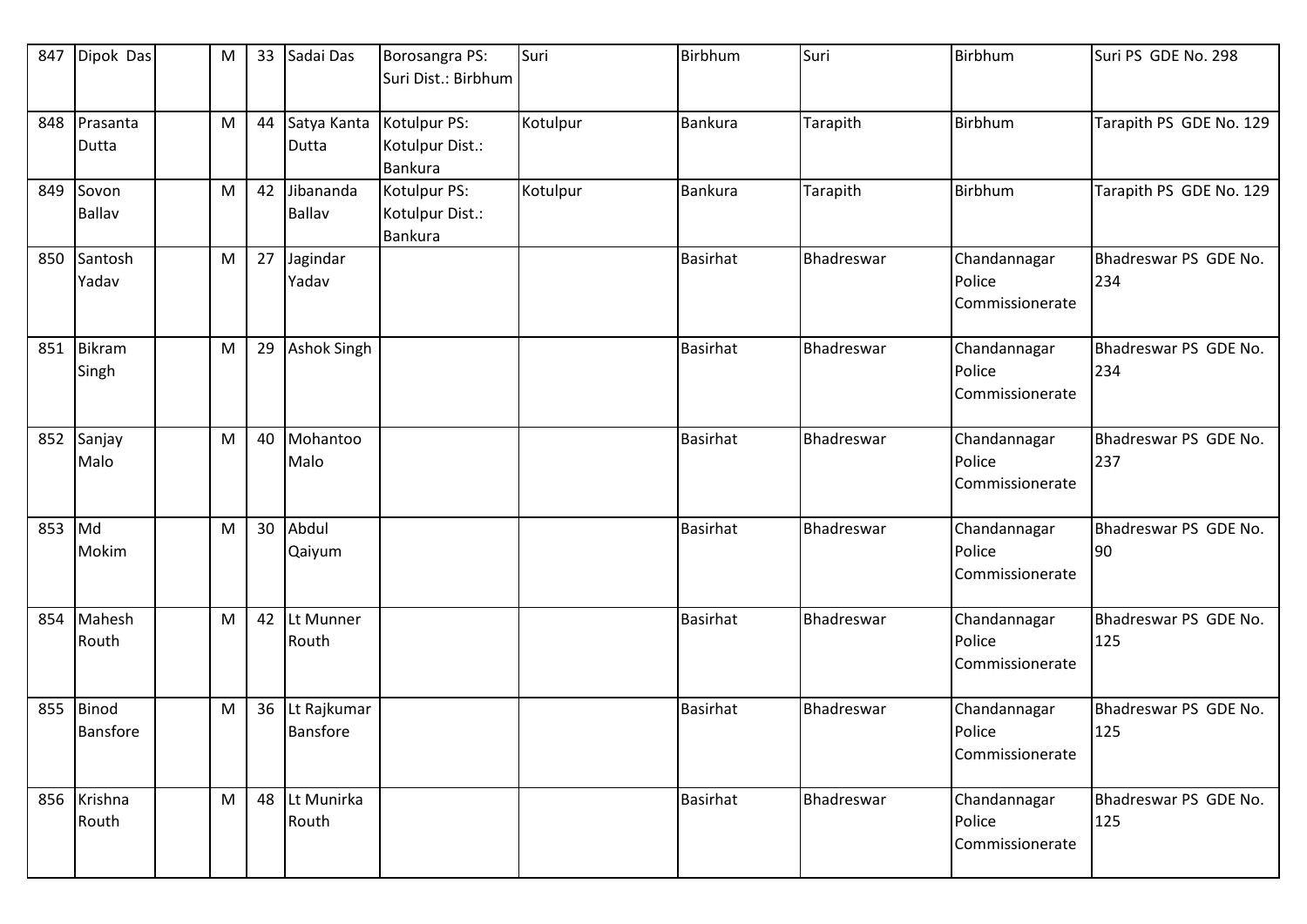|     | 857 Binod<br><b>Dhanuk</b> | M |    | 52 Lt Laltu<br><b>Dhanuk</b>   |  | <b>Basirhat</b> | Bhadreswar | Chandannagar<br>Police<br>Commissionerate | Bhadreswar PS GDE No.<br>125 |
|-----|----------------------------|---|----|--------------------------------|--|-----------------|------------|-------------------------------------------|------------------------------|
| 858 | Ranjit<br>Ram              | M | 40 | Lt Daulat<br>Ram               |  | <b>Basirhat</b> | Bhadreswar | Chandannagar<br>Police<br>Commissionerate | Bhadreswar PS GDE No.<br>125 |
| 859 | Lalbabu<br>Shaw            | M | 45 | Rambreez<br>Shaw               |  | <b>Basirhat</b> | Bhadreswar | Chandannagar<br>Police<br>Commissionerate | Bhadreswar PS GDE No.<br>125 |
| 860 | Md Asif                    | M | 35 | Ali Asgar                      |  | <b>Basirhat</b> | Bhadreswar | Chandannagar<br>Police<br>Commissionerate | Bhadreswar PS GDE No.<br>125 |
| 861 | Ramesh<br>Routh            | M | 40 | Lt Munnar<br>Routh             |  | <b>Basirhat</b> | Bhadreswar | Chandannagar<br>Police<br>Commissionerate | Bhadreswar PS GDE No.<br>125 |
| 862 | Ganesh<br>Routh            | M |    | Lt Munnar<br>Routh             |  | <b>Basirhat</b> | Bhadreswar | Chandannagar<br>Police<br>Commissionerate | Bhadreswar PS GDE No.<br>125 |
| 863 | Indrajit<br>Pal            | M | 35 | Ramesh Pal                     |  | <b>Basirhat</b> | Bhadreswar | Chandannagar<br>Police<br>Commissionerate | Bhadreswar PS GDE No.<br>125 |
| 864 | Ashok<br>Chakrabor<br>ty   | M | 28 | Ashim<br>Chakraborty           |  | <b>Basirhat</b> | Bhadreswar | Chandannagar<br>Police<br>Commissionerate | Bhadreswar PS GDE No.<br>125 |
| 865 | Sew<br>Kumar<br>Harijon    | M |    | 46 Lt Neem<br>Chand<br>Harijon |  | Basirhat        | Bhadreswar | Chandannagar<br>Police<br>Commissionerate | Bhadreswar PS GDE No.<br>125 |
|     | 866 Md Gulab               | M |    | 46 Lt Samsul<br>Haque          |  | <b>Basirhat</b> | Bhadreswar | Chandannagar<br>Police<br>Commissionerate | Bhadreswar PS GDE No.<br>125 |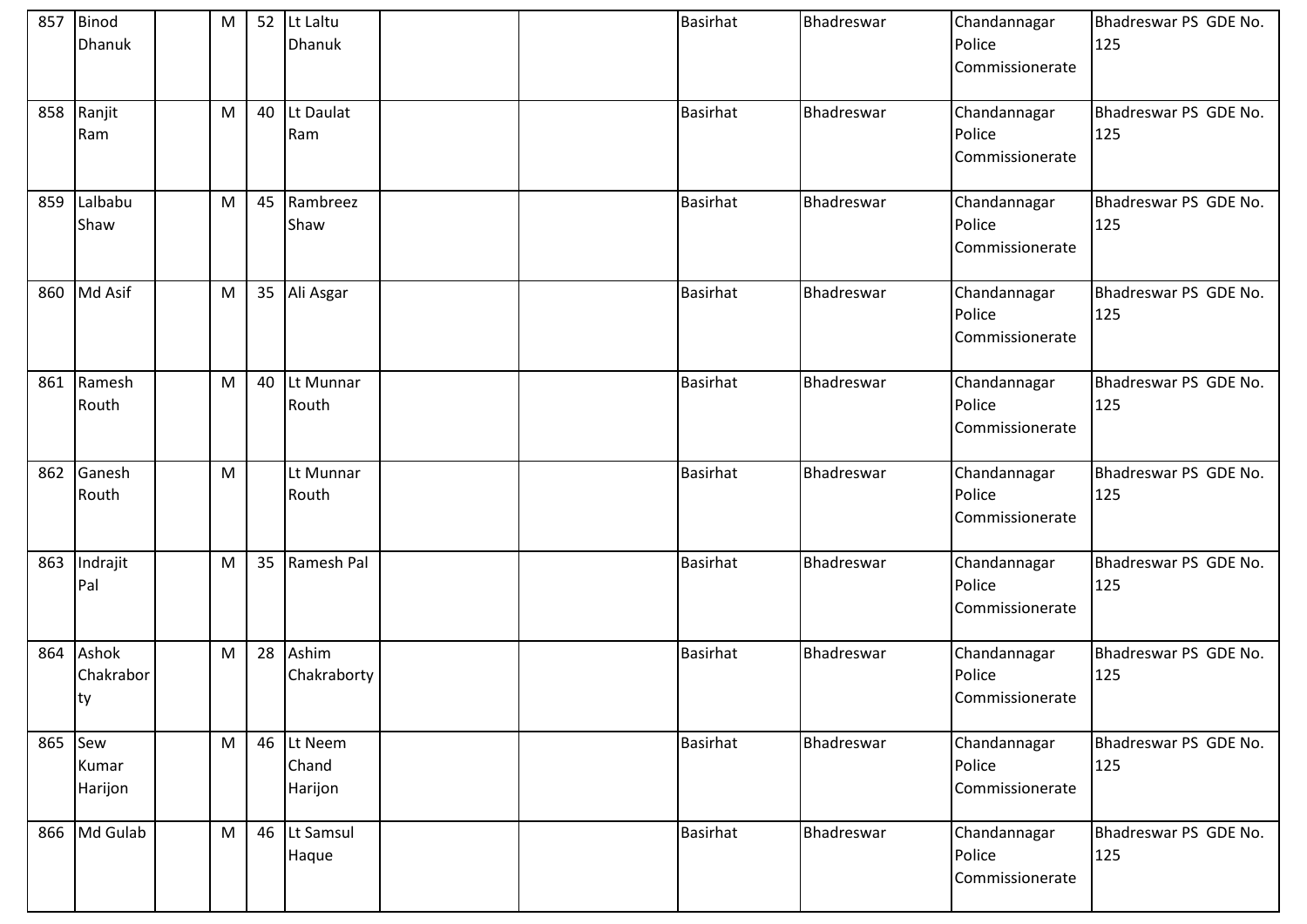| 867 | Umesh<br>Sahani      | M | 49 | Lt Amar<br>Nath Sahani |  | <b>Basirhat</b> | Bhadreswar | Chandannagar<br>Police                    | Bhadreswar PS GDE No.<br>125 |
|-----|----------------------|---|----|------------------------|--|-----------------|------------|-------------------------------------------|------------------------------|
|     |                      |   |    |                        |  |                 |            | Commissionerate                           |                              |
| 868 | Akram<br>Ansari      | M | 32 | Abdul Kadir            |  | <b>Basirhat</b> | Bhadreswar | Chandannagar<br>Police<br>Commissionerate | Bhadreswar PS GDE No.<br>72  |
| 869 | Nahid<br>Aziz        | M | 24 | Md<br>Mustaque         |  | Basirhat        | Bhadreswar | Chandannagar<br>Police<br>Commissionerate | Bhadreswar PS GDE No.<br>72  |
| 870 | Md<br>Reyazuddi<br>n | M | 38 | Md Chand               |  | <b>Basirhat</b> | Bhadreswar | Chandannagar<br>Police<br>Commissionerate | Bhadreswar PS GDE No.<br>72  |
| 871 | Dhurup<br>Prasad     | M | 46 | Gouri Gupta            |  | <b>Basirhat</b> | Bhadreswar | Chandannagar<br>Police<br>Commissionerate | Bhadreswar PS GDE No.<br>72  |
| 872 | Md Tousif<br>Raja    | M | 19 | Md Najir<br>Hussain    |  | <b>Basirhat</b> | Bhadreswar | Chandannagar<br>Police<br>Commissionerate | Bhadreswar PS GDE No.<br>67  |
| 873 | Asgar Ali            | M | 25 | Tufani                 |  | <b>Basirhat</b> | Bhadreswar | Chandannagar<br>Police<br>Commissionerate | Bhadreswar PS GDE No.<br>67  |
| 874 | Dilshad<br>Alam      | M | 22 | Saqul<br>Ahamed        |  | <b>Basirhat</b> | Bhadreswar | Chandannagar<br>Police<br>Commissionerate | Bhadreswar PS GDE No.<br>67  |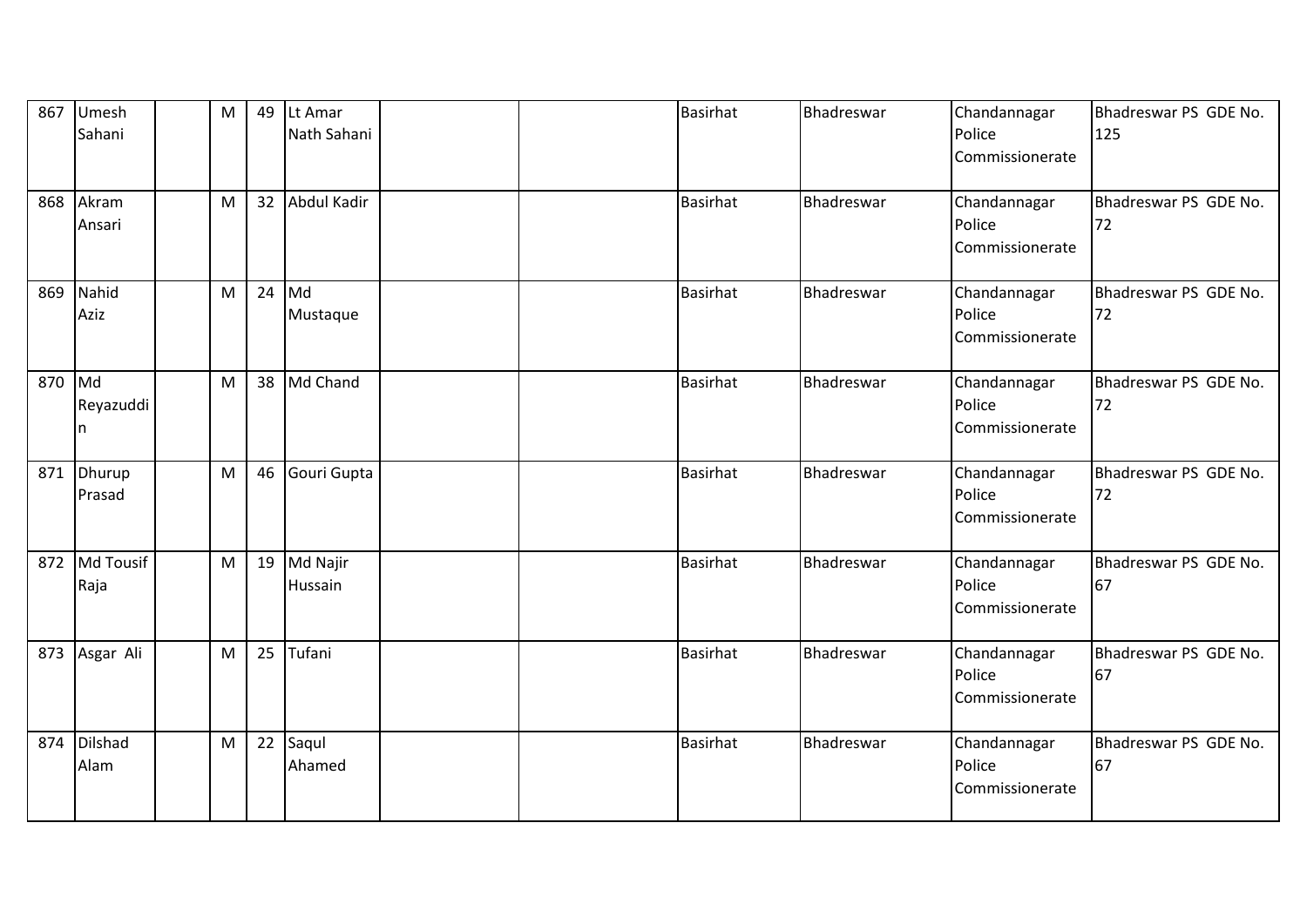| 875 | Raja Rabi<br>Das   | M | Sankar<br>Rabidas         | Bagbazar,<br>Chunaripukur dhar<br>$P.S-$<br>Chandannagar,<br>Hoo PS:<br>Chandannagar<br>Dist.:<br>Chandannagar<br>Police<br>Commissionerate | Chandannagar | Chandannagar<br>Police<br>Commissionerat<br>e | Chandannagar | Chandannagar<br>Police<br>Commissionerate | Chandannagar PS GDE<br>No. 193 |
|-----|--------------------|---|---------------------------|---------------------------------------------------------------------------------------------------------------------------------------------|--------------|-----------------------------------------------|--------------|-------------------------------------------|--------------------------------|
|     | 876 Arup Roy       | M | <b>Binod Roy</b>          | Bagbazar,<br>Chunaripukur dhar<br>$P.S-$<br>Chandannagar,<br>Hoo PS:<br>Chandannagar<br>Dist.:<br>Chandannagar<br>Police<br>Commissionerate | Chandannagar | Chandannagar<br>Police<br>Commissionerat<br>e | Chandannagar | Chandannagar<br>Police<br>Commissionerate | Chandannagar PS GDE<br>No. 193 |
| 877 | Sudip<br>Majhi     | M | Ajay Majhi                | Debipur Prantik,<br>PS- Chinsurah,<br><b>Hooghly PS:</b><br>Chinsurah Dist.:<br>Chandannagar<br>Police<br>Commissionerate                   | Chinsurah    | Chandannagar<br>Police<br>Commissionerat<br>e | Chandannagar | Chandannagar<br>Police<br>Commissionerate | Chandannagar PS GDE<br>No. 193 |
|     | 878 Ratan<br>Singh | M | Lt.<br>Biswanath<br>Singh | Telenipara,<br>Rajabazar, PS-<br>Bhadreswar,<br>Hooghly PS:<br>Bhadreswar Dist.:<br>Chandannagar<br>Police<br>Commissionerate               | Bhadreswar   | Chandannagar<br>Police<br>Commissionerat<br>e | Chandannagar | Chandannagar<br>Police<br>Commissionerate | Chandannagar PS GDE<br>No. 193 |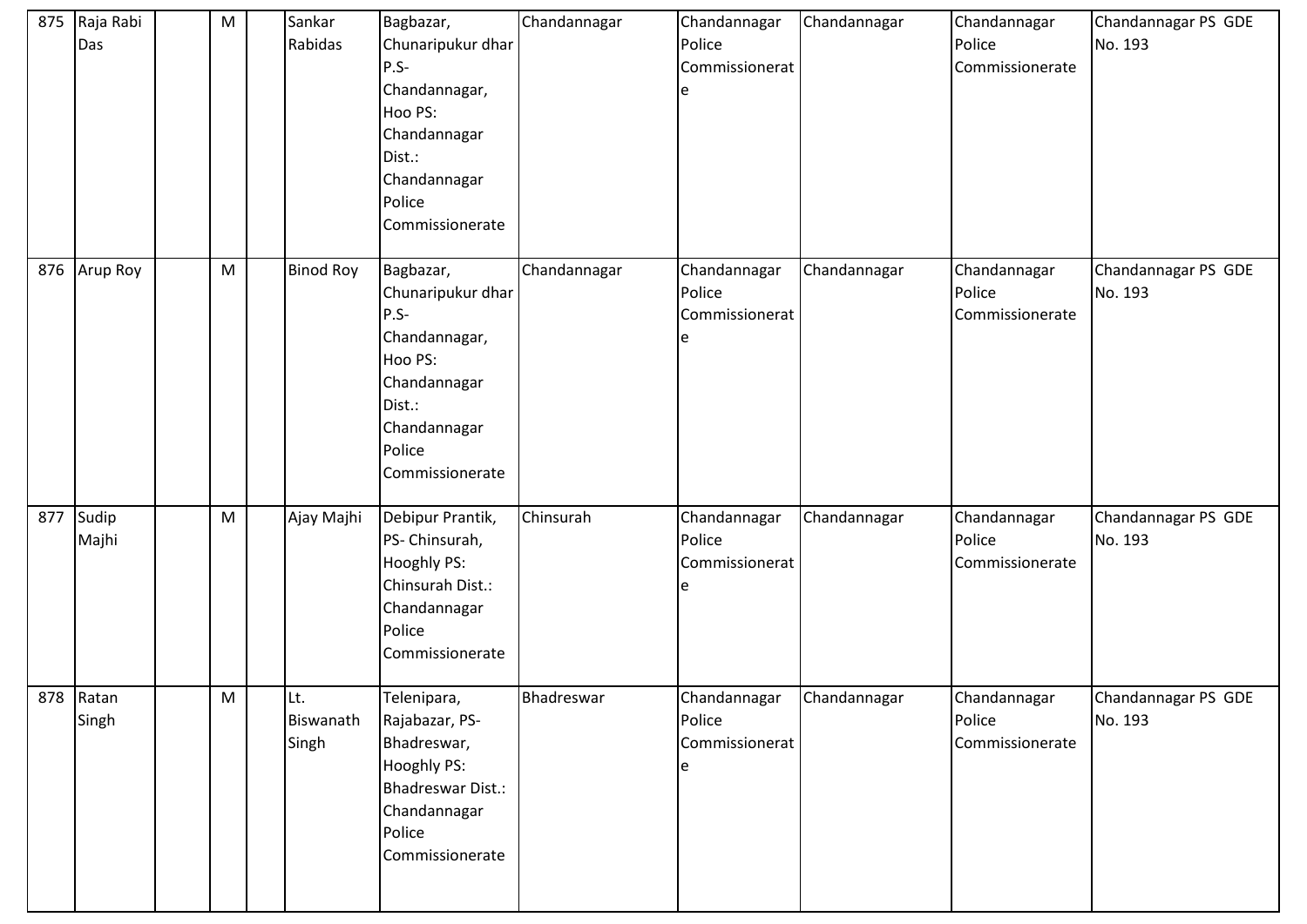| 879 | Subhadip<br>Roy                  | M | 33 |                           | Lt. Kajal Roy Kanchrapara Kapa,<br>PS Jetia, 24 Pgs (N)        | <b>Basirhat</b> | Chinsurah | Chandannagar<br>Police<br>Commissionerate | Chinsurah PS GDE No.<br>295 |
|-----|----------------------------------|---|----|---------------------------|----------------------------------------------------------------|-----------------|-----------|-------------------------------------------|-----------------------------|
| 880 | Arijit<br>Mondal                 | M | 39 | Lt. Bhaskar<br>Ch. Mondal | Dharampur<br>Adarshapally, PS<br>CHN(H)                        | <b>Basirhat</b> | Chinsurah | Chandannagar<br>Police<br>Commissionerate | Chinsurah PS GDE No.<br>295 |
| 881 | Ajanta<br>Mondal                 | M | 30 | Arun<br>Mondal            | <b>Hasnabad College</b><br>More, PS<br>Hasnabad, 24 Pgs<br>(N) | <b>Basirhat</b> | Chinsurah | Chandannagar<br>Police<br>Commissionerate | Chinsurah PS GDE No.<br>295 |
| 882 | Sankar<br>Das                    | M | 50 | Lt. Shyamlal<br>Das       | Gouripur Bazar<br>Line No 9, PS<br>Naihati, 24 Pgs (H)         | <b>Basirhat</b> | Chinsurah | Chandannagar<br>Police<br>Commissionerate | Chinsurah PS GDE No.<br>295 |
| 883 | Khokan<br>Karmakar               | M | 48 | Lt. Amri<br>Karmakar      | 2 No. Kapasdanga<br>Shib Sakti Club, PS<br>CHN(H)              | <b>Basirhat</b> | Chinsurah | Chandannagar<br>Police<br>Commissionerate | Chinsurah PS GDE No.<br>322 |
| 884 | <b>Biswjit Sil</b>               | M | 46 | Sil                       | Lt. Haradhan 3 No. Gate Aima<br>Colony, PS CHN (H)             | <b>Basirhat</b> | Chinsurah | Chandannagar<br>Police<br>Commissionerate | Chinsurah PS GDE No.<br>322 |
| 885 | Bikash<br>Mondal                 | M | 38 | Amulya<br>Mondal          | 2 No. Krishnapur,<br>PS CHN (H)                                | <b>Basirhat</b> | Chinsurah | Chandannagar<br>Police<br>Commissionerate | Chinsurah PS GDE No.<br>322 |
| 886 | <b>Manas</b><br>Chakrabor<br> ty | M | 48 | Lt.<br>Rameswar           | Dharampur<br>Mahamaya<br>Chakraborty Colony, PS CHN (H)        | <b>Basirhat</b> | Chinsurah | Chandannagar<br>Police<br>Commissionerate | Chinsurah PS GDE No.<br>322 |
| 887 | Soumo<br>Ghosal                  | M | 25 | Ghosal                    | Lt. Samir Kr. Pankhatuli Kabiri<br>Para, PS CHN (H)            | <b>Basirhat</b> | Chinsurah | Chandannagar<br>Police<br>Commissionerate | Chinsurah PS GDE No.<br>324 |
| 888 | Supriya<br>Adhikary              | M | 27 | Lt. Ram Ch.<br>Adhikary   | Pipulpati<br>Pathakbagan, PS<br>CHN(H)                         | <b>Basirhat</b> | Chinsurah | Chandannagar<br>Police<br>Commissionerate | Chinsurah PS GDE No.<br>324 |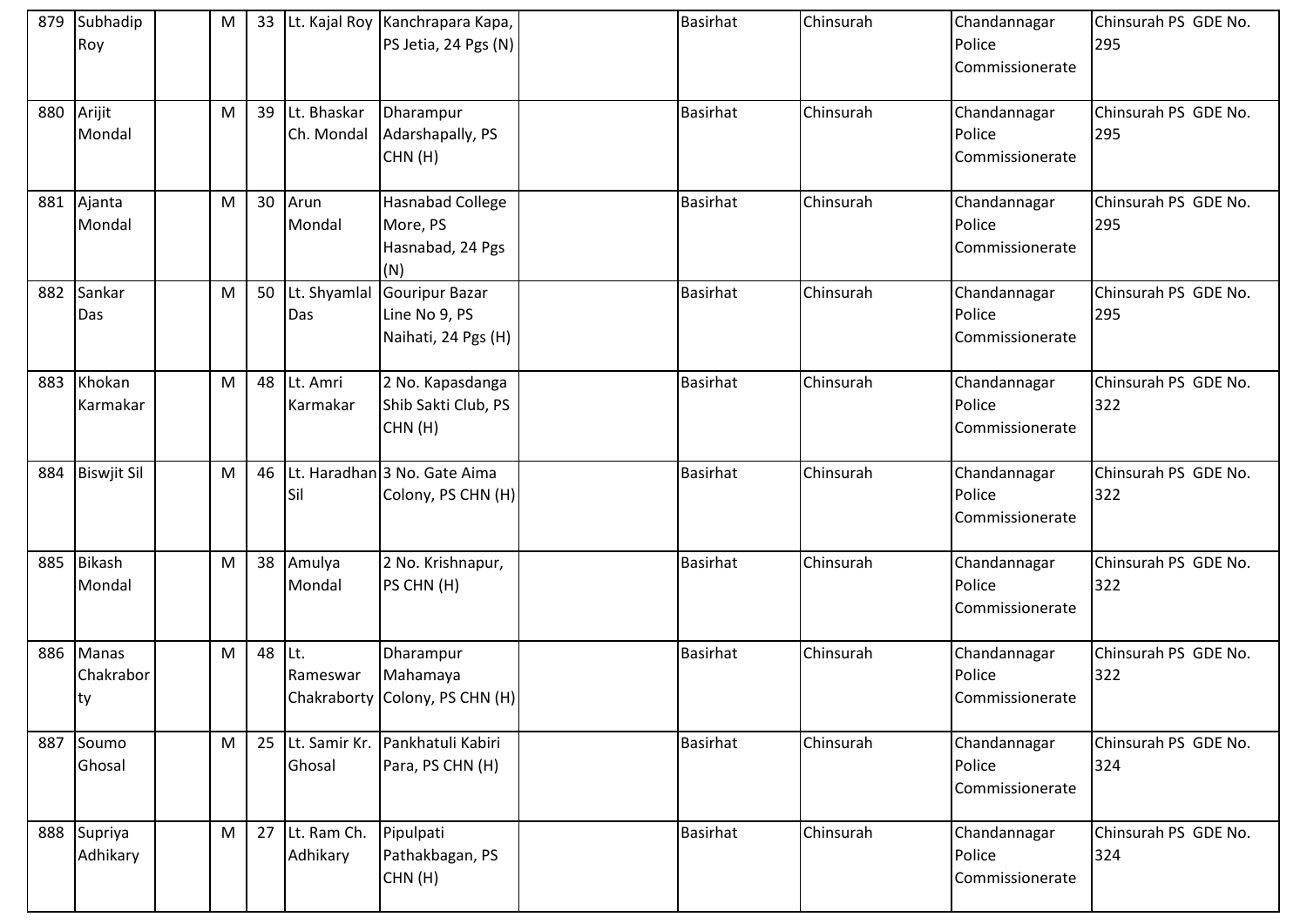| 889 | Sk. Lalta               | M         | 45 | Lt. Sk.<br>Rahamat       | Pankhatuli<br>Mitrabagan, PS<br>CHN(H)                      | <b>Basirhat</b> | Chinsurah | Chandannagar<br>Police<br>Commissionerate | Chinsurah PS GDE No.<br>324 |
|-----|-------------------------|-----------|----|--------------------------|-------------------------------------------------------------|-----------------|-----------|-------------------------------------------|-----------------------------|
| 890 | Manick<br>Das<br>Barman | M         | 38 | Lt. Bhabes<br>Das Barman | Bandel<br>Narayanpur<br>Colony, PS CHN (H)                  | <b>Basirhat</b> | Chinsurah | Chandannagar<br>Police<br>Commissionerate | Chinsurah PS GDE No.<br>324 |
| 891 | Rabi Das                | M         | 41 | Lt. Ananta<br>Kr. Das    | 1 No. Kapasdanga<br>Gabtala, PS CHN<br>(H)                  | <b>Basirhat</b> | Chinsurah | Chandannagar<br>Police<br>Commissionerate | Chinsurah PS GDE No.<br>324 |
| 892 | Anirban<br>Sarkar       | M         | 37 | Sarkar                   | Nidhi Kumar Keota Saratppur,<br>PS CHN (H)                  | <b>Basirhat</b> | Chinsurah | Chandannagar<br>Police<br>Commissionerate | Chinsurah PS GDE No.<br>324 |
| 893 | Anupam<br>Paswan        | M         | 28 |                          | Dilip Paswan Bandel Manaspur<br>Basti RG No 2, PS<br>CHN(H) | <b>Basirhat</b> | Chinsurah | Chandannagar<br>Police<br>Commissionerate | Chinsurah PS GDE No.<br>153 |
| 894 | Chintu<br>Rajbanshi     | M         | 19 | Tapan<br>Rajbanshi       | <b>Bandel Manaspur</b><br>Basti RG No 2, PS<br>CHN(H)       | <b>Basirhat</b> | Chinsurah | Chandannagar<br>Police<br>Commissionerate | Chinsurah PS GDE No.<br>153 |
| 895 | Raj Majhi               | M         |    | Prakash<br>Majhi         | <b>Bandel Manaspur</b><br>Basti RG No 2, PS<br>CHN(H)       | <b>Basirhat</b> | Chinsurah | Chandannagar<br>Police<br>Commissionerate | Chinsurah PS GDE No.<br>153 |
| 896 | Aman<br>Rajbanshi       | ${\sf M}$ | 18 | Raju<br>Rajbanshi        | <b>Bandel Manaspur</b><br>Basti RG No 2, PS<br>CHN(H)       | <b>Basirhat</b> | Chinsurah | Chandannagar<br>Police<br>Commissionerate | Chinsurah PS GDE No.<br>153 |
| 897 | Akash<br>Hela           | M         | 19 | Deena Hela               | <b>Bandel Manaspur</b><br>Basti RG No 2, PS<br>CHN(H)       | <b>Basirhat</b> | Chinsurah | Chandannagar<br>Police<br>Commissionerate | Chinsurah PS GDE No.<br>153 |
|     | 898 Sk. Billal          | M         | 32 | Lt. Sk.<br>Riyazul       | Pardankuni PS<br>Dankuni Hooghly                            | <b>Basirhat</b> | Dankuni   | Chandannagar<br>Police<br>Commissionerate | Dankuni PS GDE No. 203      |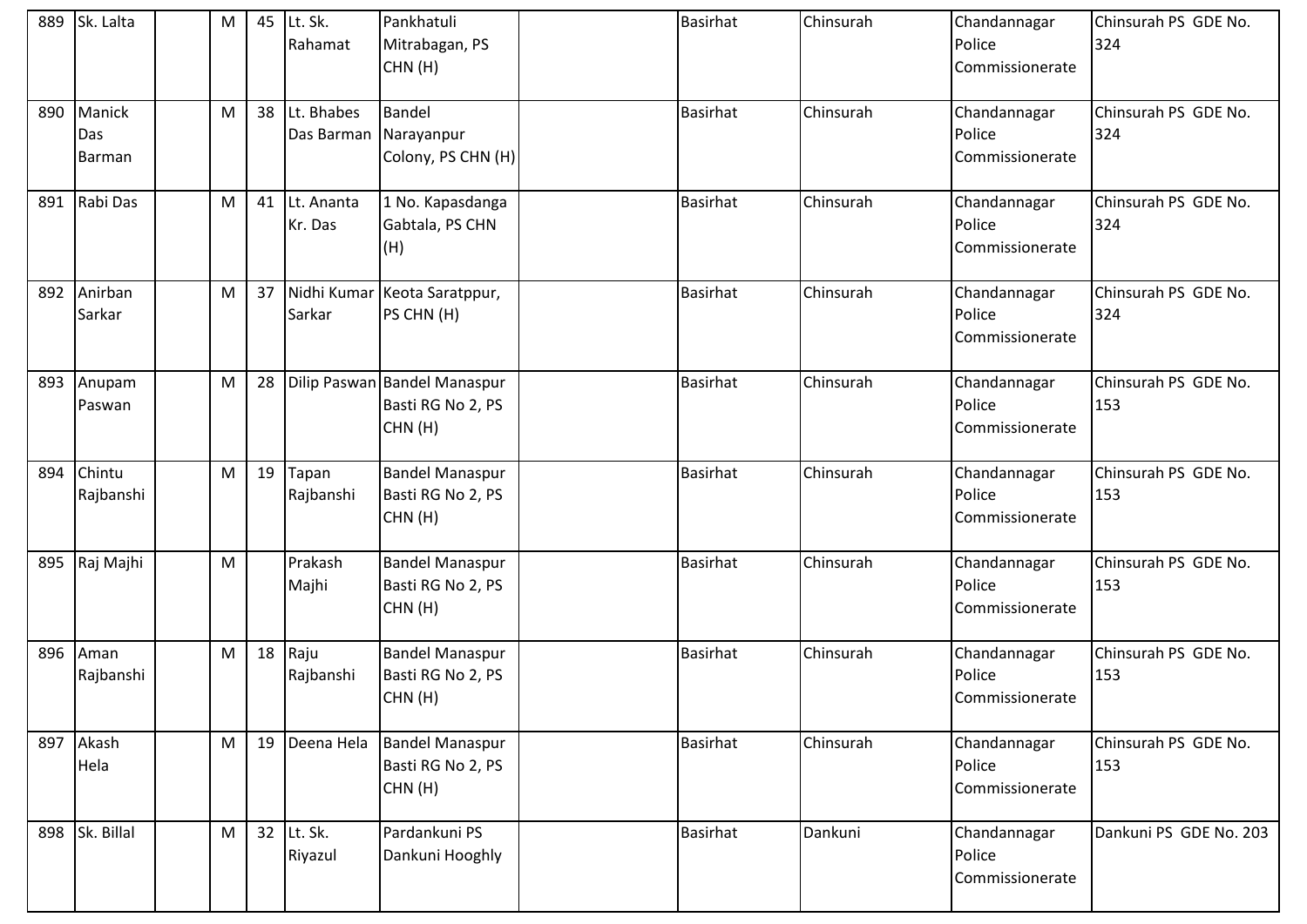| 899 | <b>Bhuban</b><br>Ghosh | M | 45 | <b>Bijay Ghosh</b>   | Pardankuni PS<br>Dankuni Hooghly                                                                                    |        | <b>Basirhat</b>                               | Dankuni | Chandannagar<br>Police<br>Commissionerate | Dankuni PS GDE No. 203 |
|-----|------------------------|---|----|----------------------|---------------------------------------------------------------------------------------------------------------------|--------|-----------------------------------------------|---------|-------------------------------------------|------------------------|
| 900 | Kanistho<br>Mondal     | M | 50 | Lt. Laxman<br>Mondal | Pardankuni PS<br>Dankuni Hooghly                                                                                    |        | <b>Basirhat</b>                               | Dankuni | Chandannagar<br>Police<br>Commissionerate | Dankuni PS GDE No. 203 |
| 901 | Mukul Kr.<br>Ray       | M | 26 | Jayganath<br>Ray     | Jayganath Ray                                                                                                       |        | <b>Basirhat</b>                               | Dankuni | Chandannagar<br>Police<br>Commissionerate | Dankuni PS GDE No. 203 |
| 902 | Nandalal<br>Mahato     | M | 47 | Gopal<br>Mahato      | Chandannagar<br>Seathpur More PS<br>Bhadeswar<br>Hooghly                                                            |        | <b>Basirhat</b>                               | Dankuni | Chandannagar<br>Police<br>Commissionerate | Dankuni PS GDE No. 214 |
| 903 | Md<br>Akram            | M | 23 | Md Maksud            | Jodhan singh<br>Road, P.S-Rishra,<br>Dist-Hooghly PS:<br>Rishra Dist.:<br>Chandannagar<br>Police<br>Commissionerate | Rishra | Chandannagar<br>Police<br>Commissionerat<br>e | Rishra  | Chandannagar<br>Police<br>Commissionerate | Rishra PS GDE No. 187  |
| 904 | Ahamed<br>Raja         | M | 25 | Md Maksud            | Jodhan singh<br>Road, P.S-Rishra,<br>Dist-Hooghly PS:<br>Rishra Dist.:<br>Chandannagar<br>Police<br>Commissionerate | Rishra | Chandannagar<br>Police<br>Commissionerat<br>e | Rishra  | Chandannagar<br>Police<br>Commissionerate | Rishra PS GDE No. 187  |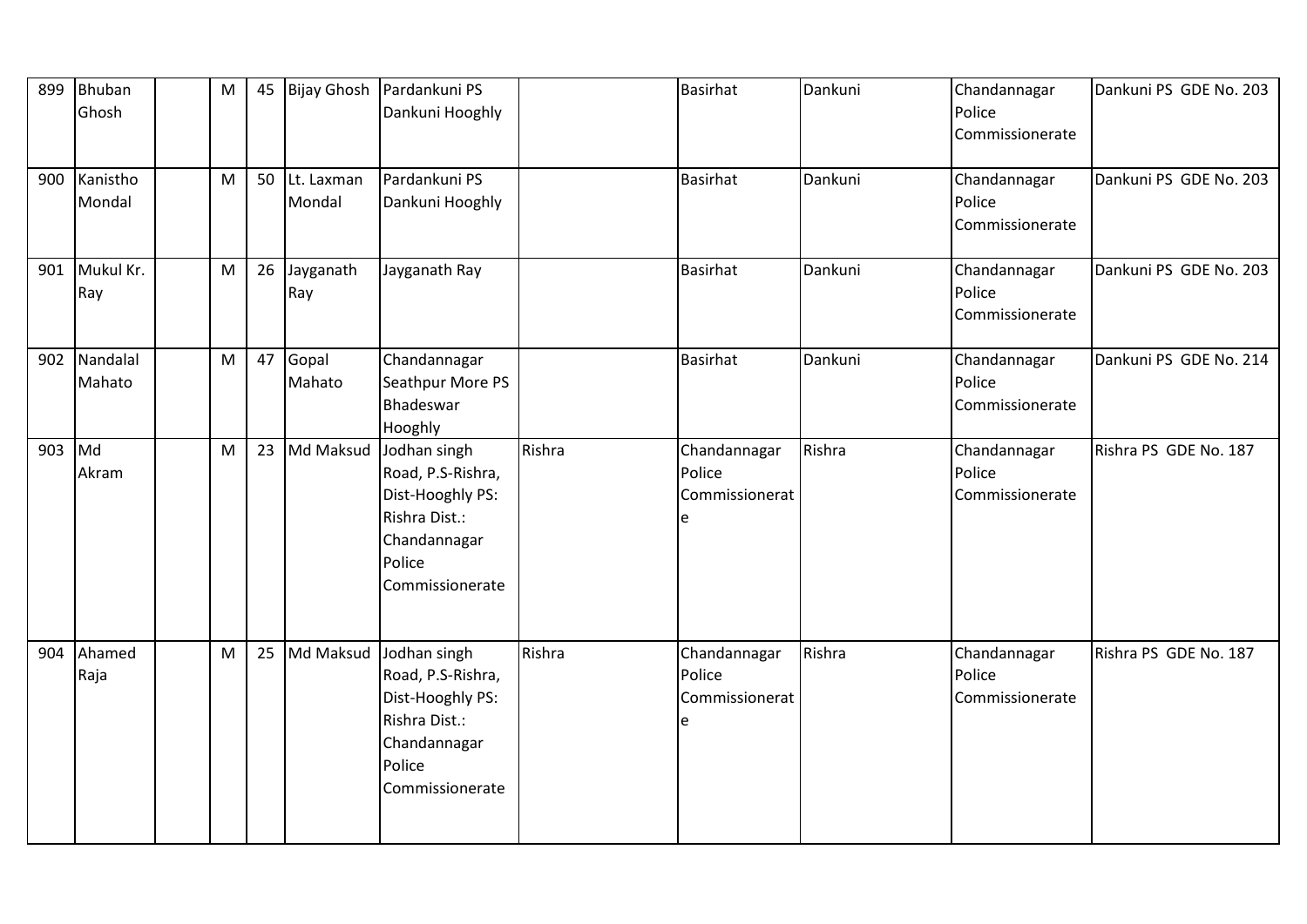| 905 | Laxman<br>Shaw         | M | 56 | Lt Jogendar<br>Shaw          | 3 No Railgate, P.S-<br>Rishra, Dist-<br>Hooghly PS: Rishra<br>Dist.:<br>Chandannagar<br>Police<br>Commissionerate               | Rishra     | Chandannagar<br>Police<br>Commissionerat<br>e | Rishra     | Chandannagar<br>Police<br>Commissionerate | Rishra PS GDE No. 187        |
|-----|------------------------|---|----|------------------------------|---------------------------------------------------------------------------------------------------------------------------------|------------|-----------------------------------------------|------------|-------------------------------------------|------------------------------|
|     | 906 Sattyan<br>Das     | M | 60 | Lt Guru<br><b>Charan Das</b> | 3 No Railgate, P.S- Rishra<br>Rishra, Dist-<br>Hooghly PS: Rishra<br>Dist.:<br>Chandannagar<br>Police<br>Commissionerate        |            | Chandannagar<br>Police<br>Commissionerat<br>e | Rishra     | Chandannagar<br>Police<br>Commissionerate | Rishra PS GDE No. 187        |
| 907 | Nawab<br>Ansari        | M | 20 | Md. Selim                    | 12 No. T.K<br>Goswami Street PS-<br>Serampore,<br>Hooghly PS:<br>Srirampore Dist.:<br>Chandannagar<br>Police<br>Commissionerate | Srirampore | Chandannagar<br>Police<br>Commissionerat      | Srirampore | Chandannagar<br>Police<br>Commissionerate | Srirampore PS GDE No.<br>266 |
|     | 908 Sarfarj<br>Hossain | M | 25 | Azhar<br>Hossain             | 16 No. T.C<br>Goswami Street PS-<br>Serampore,<br>Hooghly PS:<br>Srirampore Dist.:<br>Chandannagar<br>Police<br>Commissionerate | Srirampore | Chandannagar<br>Police<br>Commissionerat      | Srirampore | Chandannagar<br>Police<br>Commissionerate | Srirampore PS GDE No.<br>266 |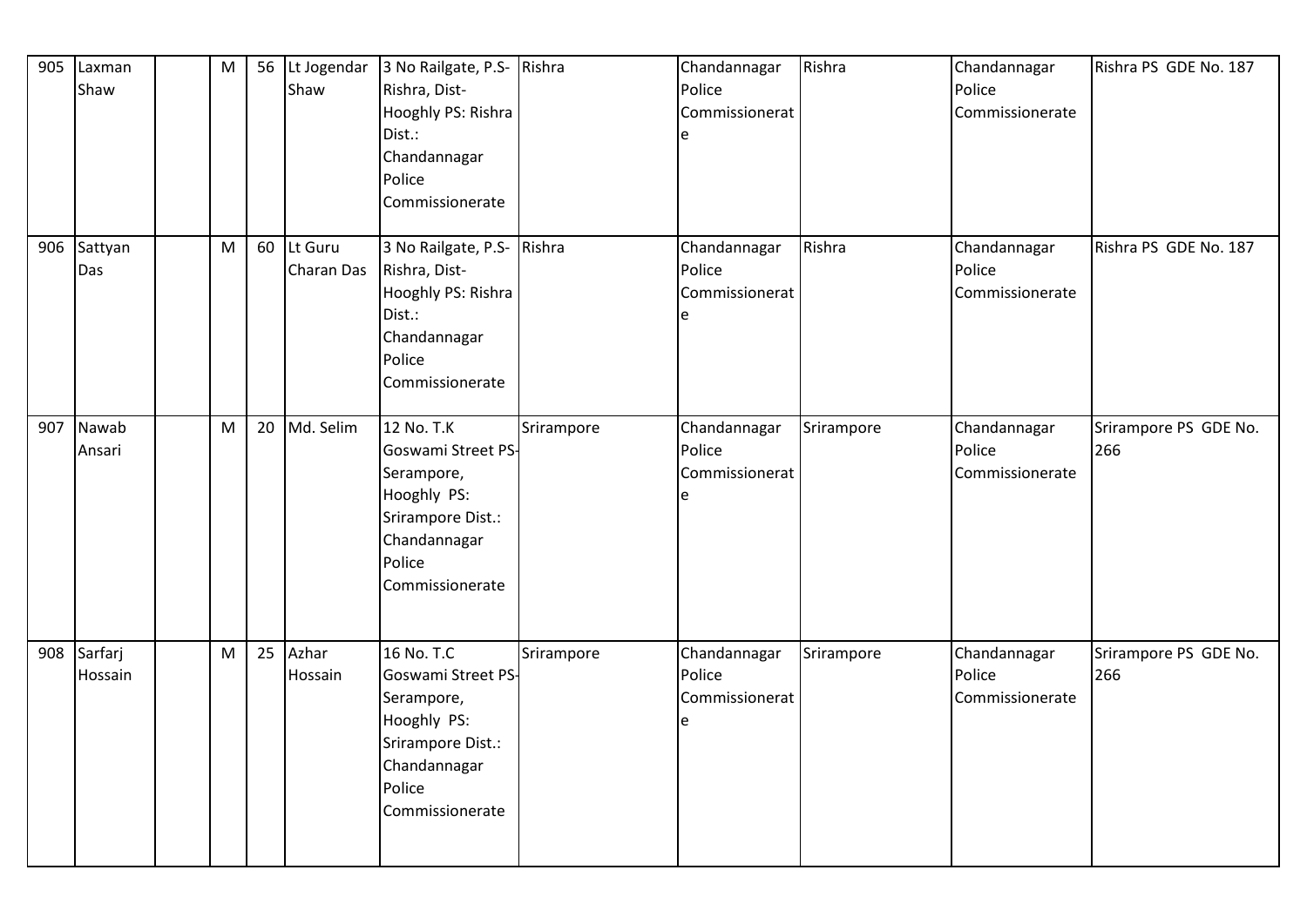| 909 | Akbar Ali             | M | 26 | Md. Saheb            | 1 No. Parshi Lane<br>PS-Serampore,<br>Hooghly PS:<br>Srirampore Dist.:<br>Chandannagar<br>Police<br>Commissionerate                 | Srirampore | Chandannagar<br>Police<br>Commissionerat<br>e  | Srirampore | Chandannagar<br>Police<br>Commissionerate | Srirampore PS GDE No.<br>266 |
|-----|-----------------------|---|----|----------------------|-------------------------------------------------------------------------------------------------------------------------------------|------------|------------------------------------------------|------------|-------------------------------------------|------------------------------|
| 910 | Ghanashy<br>am Pashi  | M | 46 | Lt. Rajmoni<br>Pashi | K.M Sha street PS- Srirampore<br>Serampore,<br><b>Hooghly PS:</b><br>Srirampore Dist.:<br>Chandannagar<br>Police<br>Commissionerate |            | Chandannagar<br>Police<br>Commissionerat       | Srirampore | Chandannagar<br>Police<br>Commissionerate | Srirampore PS GDE No.<br>266 |
| 911 | Suraj<br>Kumar<br>Das | M | 36 |                      | Basudeb Das R.B Sarani PS-<br>Serampore,<br>Hooghly PS:<br>Srirampore Dist.:<br>Chandannagar<br>Police<br>Commissionerate           | Srirampore | Chandannagar<br>Police<br>Commissionerat       | Srirampore | Chandannagar<br>Police<br>Commissionerate | Srirampore PS GDE No.<br>266 |
| 912 | Avijit<br>Nandi       | M | 30 | Sujit Nandi          | 2/68 Mahesh<br>Colony PS-<br>Serampore,<br>Hooghly PS:<br>Srirampore Dist.:<br>Chandannagar<br>Police<br>Commissionerate            | Srirampore | Chandannagar<br>Police<br>Commissionerat<br>le | Srirampore | Chandannagar<br>Police<br>Commissionerate | Srirampore PS GDE No.<br>266 |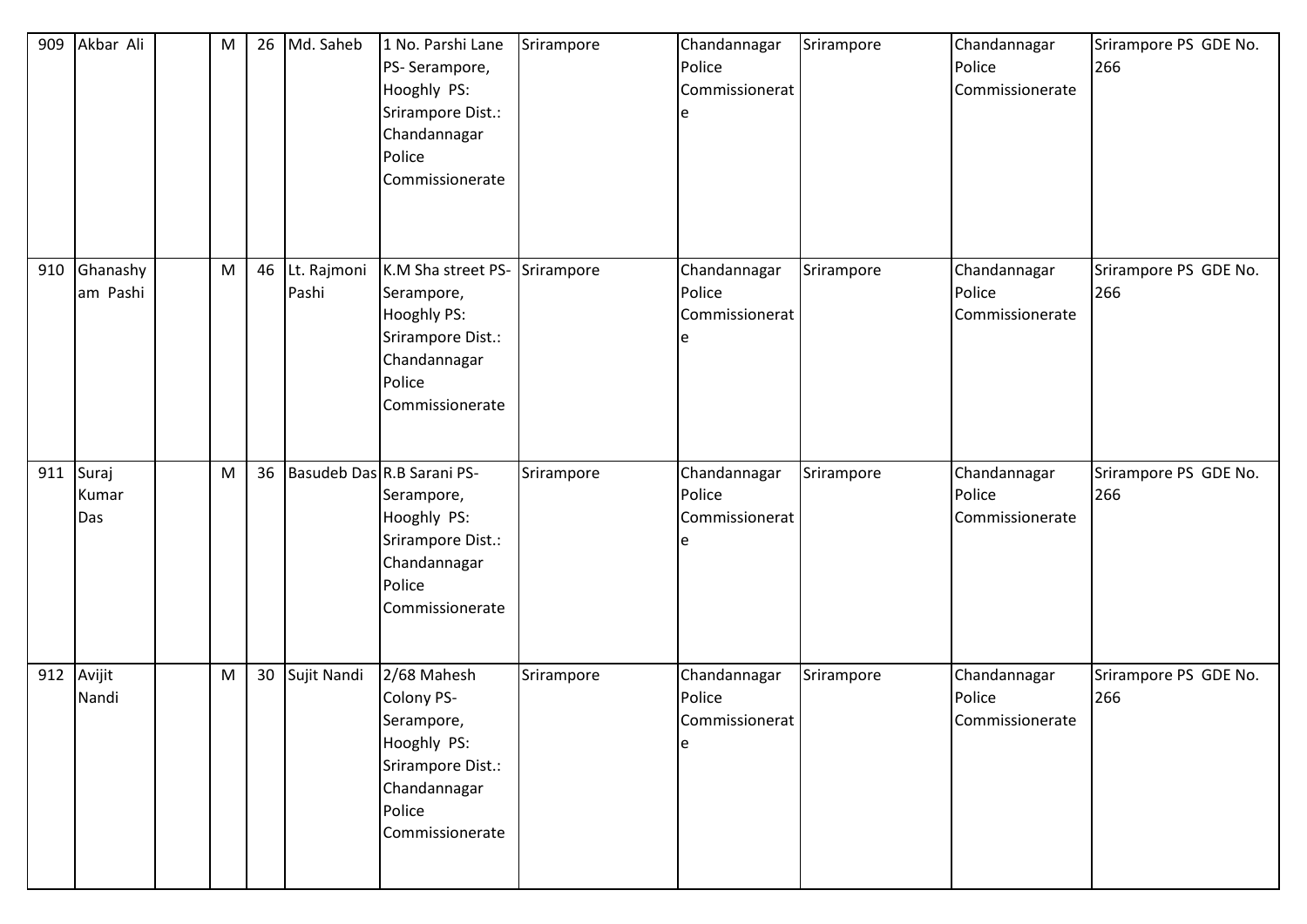| 913 | Md<br>Istekhar<br>Ansari | M | 40 | Md. Aslam                           | 14 no. T.C<br>Goswami Street PS-<br>Serampore,<br>Hooghly PS:<br>Srirampore Dist.:<br>Chandannagar<br>Police<br>Commissionerate | Srirampore | Chandannagar<br>Police<br>Commissionerat<br>e | Srirampore | Chandannagar<br>Police<br>Commissionerate | Srirampore PS GDE No.<br>266 |
|-----|--------------------------|---|----|-------------------------------------|---------------------------------------------------------------------------------------------------------------------------------|------------|-----------------------------------------------|------------|-------------------------------------------|------------------------------|
| 914 | Md Asra                  | M | 26 | Md. Amir                            | Silbagan PS-<br>Serampore,<br>Hooghly PS:<br>Srirampore Dist.:<br>Chandannagar<br>Police<br>Commissionerate                     | Srirampore | Chandannagar<br>Police<br>Commissionerat<br>e | Srirampore | Chandannagar<br>Police<br>Commissionerate | Srirampore PS GDE No.<br>266 |
| 915 | Ajay<br><b>Mallick</b>   | M | 41 | Lt. Ram<br><b>Bilash</b><br>Mallick | Hospital Lane PS-<br>Serampore,<br>Hooghly PS:<br>Srirampore Dist.:<br>Chandannagar<br>Police<br>Commissionerate                | Srirampore | Chandannagar<br>Police<br>Commissionerat<br>e | Srirampore | Chandannagar<br>Police<br>Commissionerate | Srirampore PS GDE No.<br>266 |
| 916 | Nitesh<br>Mishra         |   |    | S/o Pramad<br>Mishra                |                                                                                                                                 |            | <b>Basirhat</b>                               | Uttarpara  | Chandannagar<br>Police<br>Commissionerate | Uttarpara PS GDE No.<br>286  |
| 917 | Manu<br>Sharma           |   |    | S/o Raj<br>Kumar<br>Sharma          |                                                                                                                                 |            | Basirhat                                      | Uttarpara  | Chandannagar<br>Police<br>Commissionerate | Uttarpara PS GDE No.<br>286  |
| 918 | Ayush<br>Bhandari        |   |    | S/o Sushil<br>Bhandari              |                                                                                                                                 |            | <b>Basirhat</b>                               | Uttarpara  | Chandannagar<br>Police<br>Commissionerate | Uttarpara PS GDE No.<br>286  |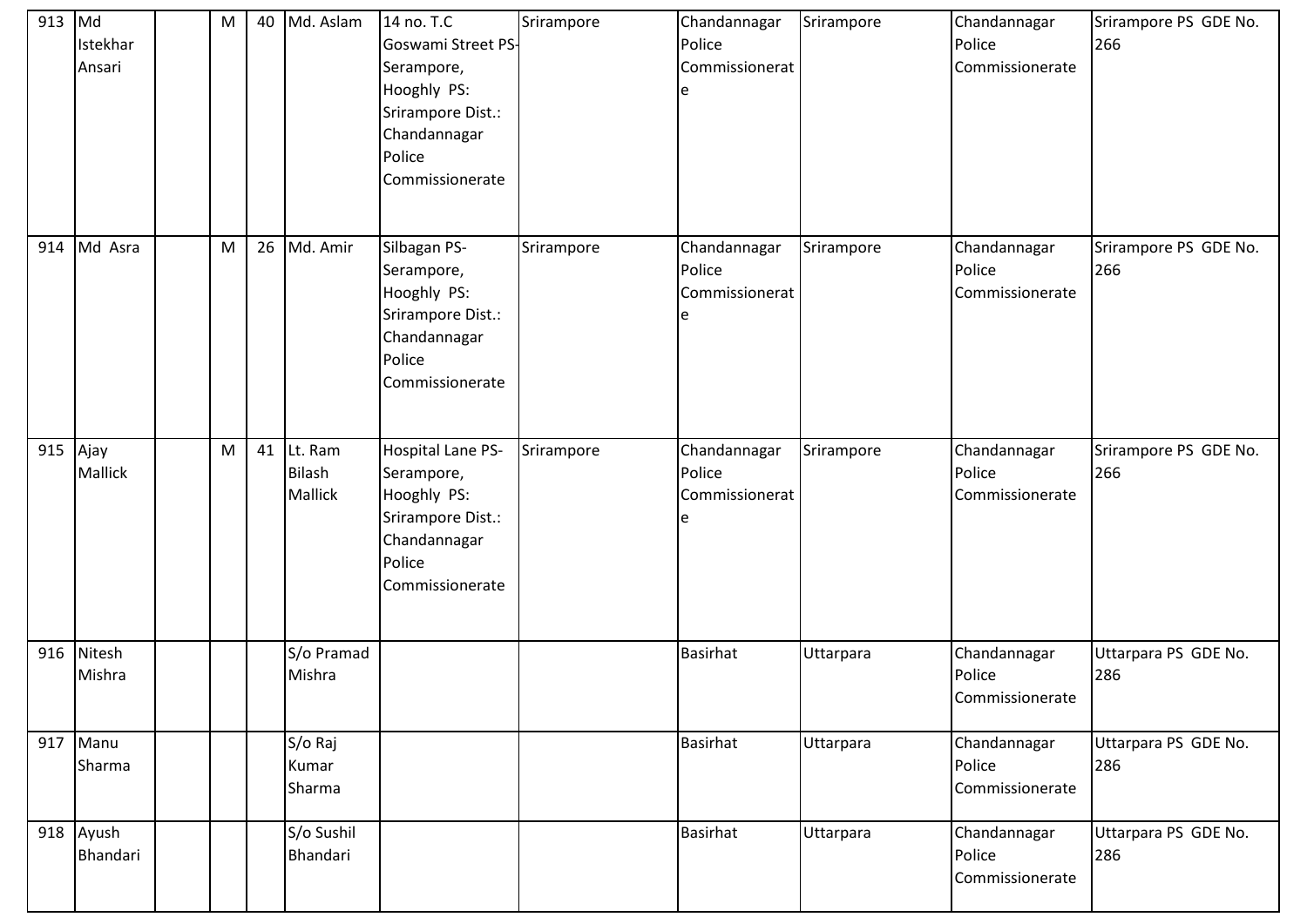| 919 | Chandan<br>Dey             |   | S/o Lt.<br><b>Gopal Dey</b>      |            | <b>Basirhat</b> | Uttarpara | Chandannagar<br>Police<br>Commissionerate | Uttarpara PS GDE No.<br>286 |
|-----|----------------------------|---|----------------------------------|------------|-----------------|-----------|-------------------------------------------|-----------------------------|
| 920 | Suman<br>Sarkar            |   | S/o Lt.<br>Pannalal<br>Sarkar    |            | <b>Basirhat</b> | Uttarpara | Chandannagar<br>Police<br>Commissionerate | Uttarpara PS GDE No.<br>286 |
| 921 | Naryan<br>Rajghoria        |   | S/o Lt.<br>Mohanlal<br>Rajghoria |            | <b>Basirhat</b> | Uttarpara | Chandannagar<br>Police<br>Commissionerate | Uttarpara PS GDE No.<br>286 |
| 922 | <b>Bishnu</b><br>Rajghoria |   | S/o Lt.<br>Mohanlal<br>Rajghoria |            | <b>Basirhat</b> | Uttarpara | Chandannagar<br>Police<br>Commissionerate | Uttarpara PS GDE No.<br>286 |
| 923 | Sandipan<br>Roy            |   | S/o S.n Roy                      |            | Basirhat        | Uttarpara | Chandannagar<br>Police<br>Commissionerate | Uttarpara PS GDE No.<br>286 |
| 924 | Jeftery<br>Tahares         |   | S/o Godbin<br>Vincent<br>Tahares |            | <b>Basirhat</b> | Uttarpara | Chandannagar<br>Police<br>Commissionerate | Uttarpara PS GDE No.<br>286 |
| 925 | Retobon<br>Ghosh           |   | S/o Atanu<br>Ghosh               |            | <b>Basirhat</b> | Uttarpara | Chandannagar<br>Police<br>Commissionerate | Uttarpara PS GDE No.<br>286 |
| 926 | Gourab<br>Singh            |   | S/o Binodh<br>Singh              |            | <b>Basirhat</b> | Uttarpara | Chandannagar<br>Police<br>Commissionerate | Uttarpara PS GDE No.<br>286 |
| 927 | Subham<br>Singh            |   | S/o Munna<br>Singh               |            | Basirhat        | Uttarpara | Chandannagar<br>Police<br>Commissionerate | Uttarpara PS GDE No.<br>286 |
| 928 | Biswajit<br>Shil           | M | Biseshwar<br>Shil                | Taterkuthi | <b>Basirhat</b> | Baxsirhat | Coochbehar                                | Baxsirhat PS GDE No. 148    |
| 929 | Punno<br>Das               | M | Lt. Bhuban<br>Das                | Polika     | <b>Basirhat</b> | Baxsirhat | Coochbehar                                | Baxsirhat PS GDE No. 148    |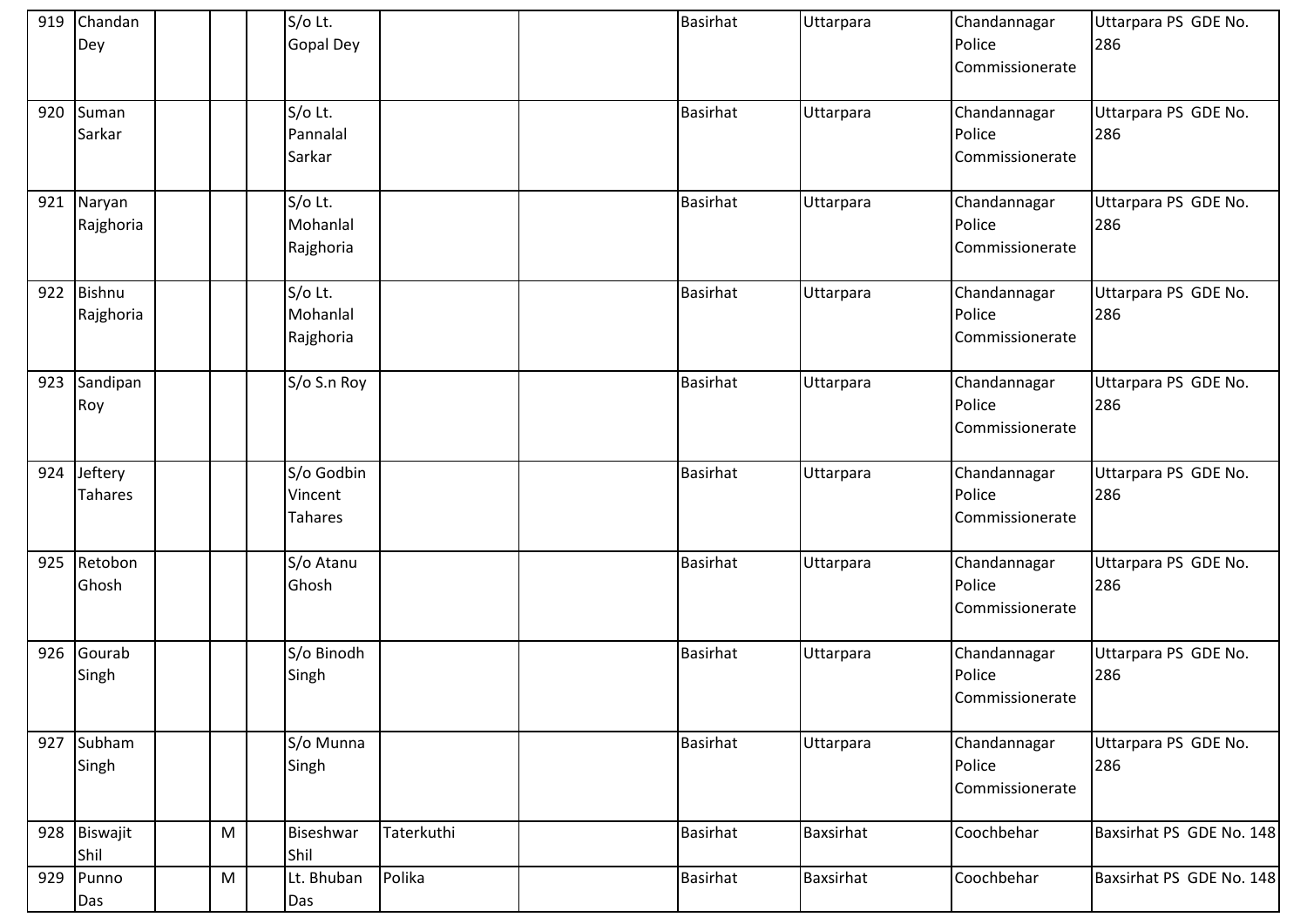| 930 | <b>Bijay Sen</b>     |   |    | Khirod Sen                    | <b>KHUTAMARA PS:</b><br>Sahebganj Dist.:<br>Coochbehar      | Sahebganj   | Coochbehar | Dinhata     | Coochbehar | Dinhata PS GDE No. 253        |
|-----|----------------------|---|----|-------------------------------|-------------------------------------------------------------|-------------|------------|-------------|------------|-------------------------------|
| 931 | Amit<br>Ghosh        |   |    |                               | Kashi Ghosh KHUTAMARA PS:<br>Sahebganj Dist.:<br>Coochbehar | Sahebganj   | Coochbehar | Dinhata     | Coochbehar | Dinhata PS GDE No. 253        |
| 932 | Debendra<br>Nath Das |   |    | Sukendra<br>Nath Das          | LALMATTI,<br>KATCHARI PARA,<br><b>MEGHALAY</b>              |             | Basirhat   | Dinhata     | Coochbehar | Dinhata PS GDE No. 253        |
| 933 | Paritosh<br>Sarkar   | M | 45 | Lt. Payari<br>Mohan<br>Sarkar | Chhoto Simulguri<br>PS: Ghogsadanga<br>Dist.: Coochbehar    | Ghogsadanga | Coochbehar | Ghogsadanga | Coochbehar | Ghogsadanga PS GDE No.<br>137 |
| 934 | Najir<br>Hossain     | M | 36 | Jabbar Ali<br>Miah            | Of Daribosh PS:<br>Mathabhanga<br>Dist.: Coochbehar         | Mathabhanga | Coochbehar | Mathabhanga | Coochbehar | Mathabhanga PS GDE<br>No. 164 |
| 935 | Safiqul<br>Rahaman   | M | 30 | Sapiyar<br>Rahaman            | Of Daribosh PS:<br>Mathabhanga<br>Dist.: Coochbehar         | Mathabhanga | Coochbehar | Mathabhanga | Coochbehar | Mathabhanga PS GDE<br>No. 164 |
| 936 | Alamin<br>Hossain    | M | 24 | Abdar Miah                    | Of Pachagarh PS:<br>Mathabhanga<br>Dist.: Coochbehar        | Mathabhanga | Coochbehar | Mathabhanga | Coochbehar | Mathabhanga PS GDE<br>No. 164 |
| 937 | Majidul<br>Miah      | M | 36 | Fajly<br>Rahamn               | Of Balapukuri PS:<br>Sitai Dist.:<br>Coochbehar             | Sitai       | Coochbehar | Mathabhanga | Coochbehar | Mathabhanga PS GDE<br>No. 164 |
|     | 938 Lebu<br>Miah     | M | 22 |                               | Mobar Miah Keshribari PS: Sitai Sitai<br>Dist.: Coochbehar  |             | Coochbehar | Mathabhanga | Coochbehar | Mathabhanga PS GDE<br>No. 164 |
| 939 | Sangram<br>Sarkar    | M | 21 | Lt. Alok<br>Sarkar            | Manmohan Para<br>PS: Mathabhanga<br>Dist.: Coochbehar       | Mathabhanga | Coochbehar | Mathabhanga | Coochbehar | Mathabhanga PS GDE<br>No. 164 |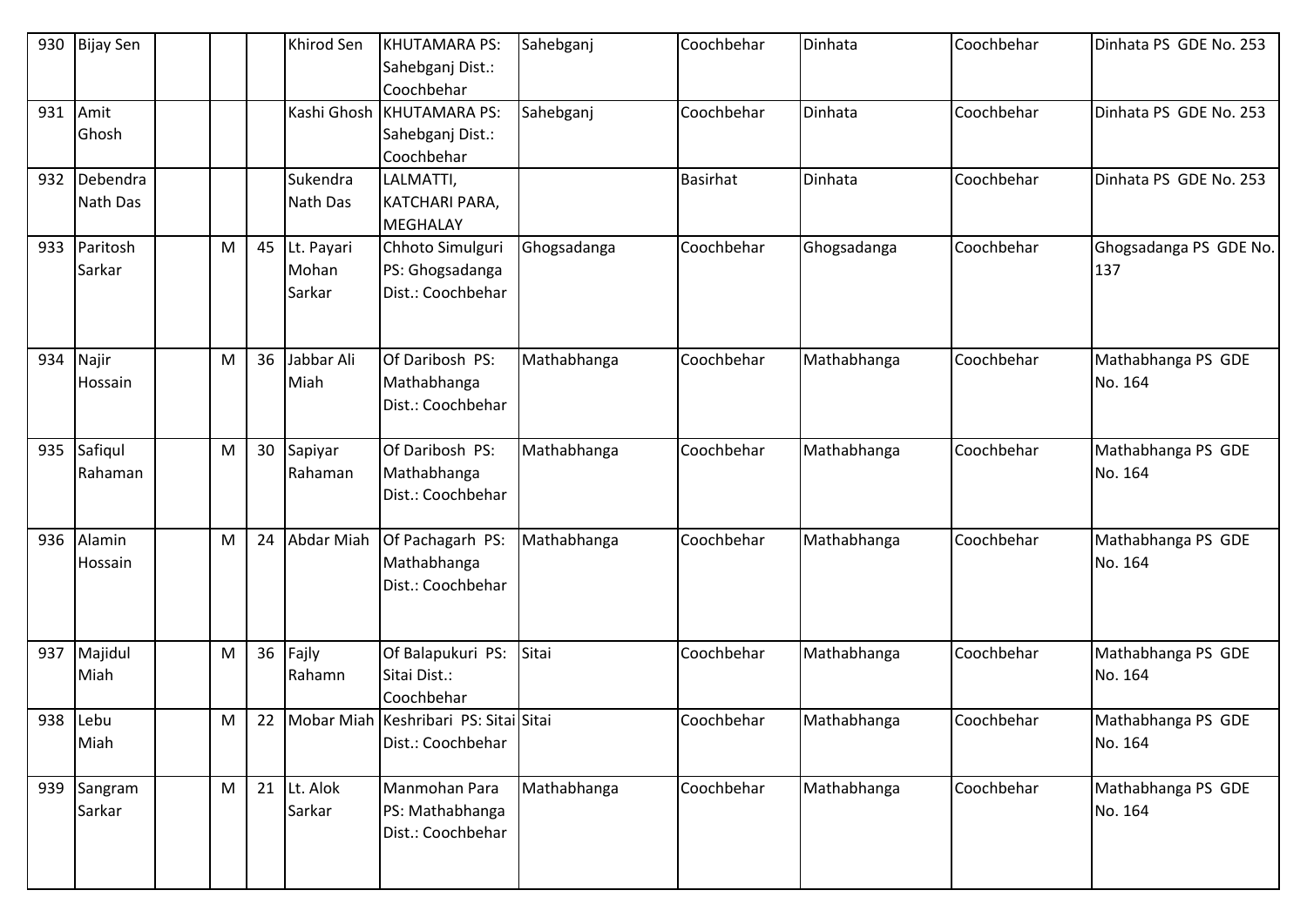| 940 | Binay<br>Sarkar        | M | 29 | Naren<br>Sarkar              | Khitaberkuthi-II<br>PS: Sahebganj<br>Dist.: Coochbehar                     | Sahebganj  | Coochbehar          | Sahebganj  | Coochbehar       | Sahebganj PS Outpost<br>Nayarhat OP GDE No. 100 |
|-----|------------------------|---|----|------------------------------|----------------------------------------------------------------------------|------------|---------------------|------------|------------------|-------------------------------------------------|
| 941 | Nirmal<br>Sarkar       | M | 56 | Nagendra<br>Nath Sarkar      | Jaigirbalabari-I PS:<br>Sahebganj Dist.:<br>Coochbehar                     | Sahebganj  | Coochbehar          | Sahebganj  | Coochbehar       | Sahebganj PS Outpost<br>Nayarhat OP GDE No. 100 |
| 942 | <b>Bishnu</b><br>Modak | M | 36 |                              | Sunil Modak Sadialerkuthi PS:<br>Sahebganj Dist.:<br>Coochbehar            | Sahebganj  | Coochbehar          | Sahebganj  | Coochbehar       | Sahebganj PS Outpost<br>Nayarhat OP GDE No. 100 |
| 943 | Palan<br>Modak         | M | 28 | Barun<br>Modak               | Jaigirbalabari-I PS:<br>Sahebganj Dist.:<br>Coochbehar                     | Sahebganj  | Coochbehar          | Sahebganj  | Coochbehar       | Sahebganj PS Outpost<br>Nayarhat OP GDE No. 100 |
| 944 | Rakhal<br>Das          | M |    | Haradhan<br>Das              | PS: Tufanganj<br>Dist.: Coochbehar                                         | Tufanganj  | Coochbehar          | Tufanganj  | Coochbehar       | Tufanganj PS GDE No.<br>176                     |
| 945 | Mafijul<br>Miah        | M |    | Md. Ali                      | PS: Tufanganj<br>Dist.: Coochbehar                                         | Tufanganj  | Coochbehar          | Tufanganj  | Coochbehar       | Tufanganj PS GDE No.<br>176                     |
| 946 | Nepal<br>Chowdhur      | M | 45 | Lt.<br>Budhuram<br>Chowdhury | Khidirpur PS:<br><b>Balurghat Dist.:</b><br>Dakshin Dinajpur               | Balurghat  | Dakshin<br>Dinajpur | Balurghat  | Dakshin Dinajpur | Balurghat PS GDE No.<br>228                     |
| 947 | Kumod<br>Roy           | M | 52 | Lt. Dulu Roy                 | Raghabnagar PS:<br>Bansihari Dist.:<br>Dakshin Dinajpur                    | Bansihari  | Dakshin<br>Dinajpur | Bansihari  | Dakshin Dinajpur | Bansihari PS GDE No. 171                        |
|     | 948 Sadhan<br>Rajak    | M |    | Lt. Sohodev<br>Rajak         | Harirampur<br>(Hospital Para) PS:<br>Harirampur Dist.:<br>Dakshin Dinajpur | Harirampur | Dakshin<br>Dinajpur | Harirampur | Dakshin Dinajpur | Harirampur PS GDE No.<br>151                    |
| 949 | Ripon Das              | M |    | Amal Das                     | Harirampur<br>(Hospital Para) PS:<br>Harirampur Dist.:<br>Dakshin Dinajpur | Harirampur | Dakshin<br>Dinajpur | Harirampur | Dakshin Dinajpur | Harirampur PS GDE No.<br>151                    |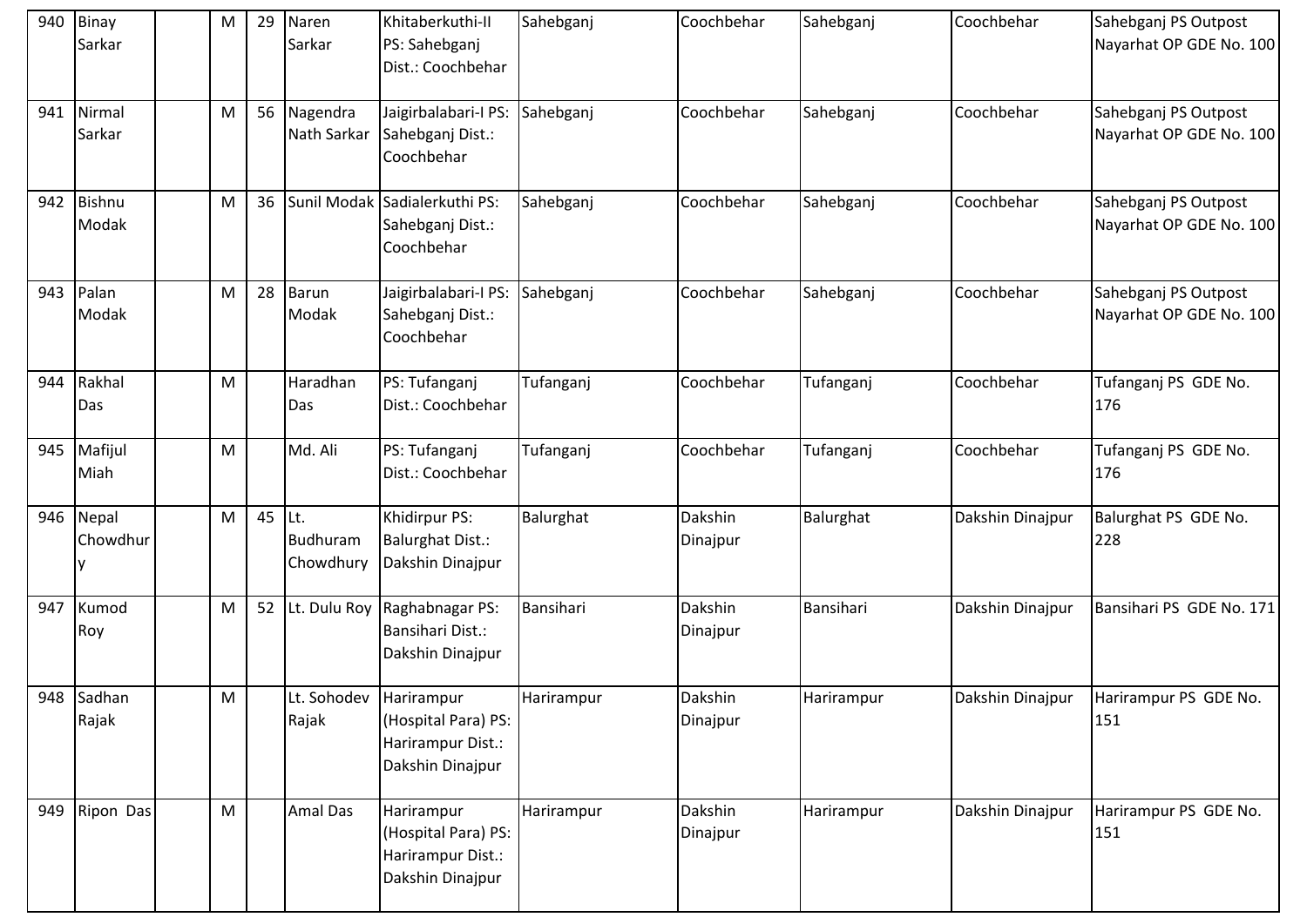| 950 | Niren     |   | 38 | Biswanath | Jagadishpur PS:                              | Hilli         | Dakshin         | Hilli         | Dakshin Dinajpur | Hilli PS GDE No. 160     |
|-----|-----------|---|----|-----------|----------------------------------------------|---------------|-----------------|---------------|------------------|--------------------------|
|     | Debnath   |   |    | Debnath   | Hilli Dist.: Dakshin                         |               | Dinajpur        |               |                  |                          |
|     |           |   |    |           | Dinajpur                                     |               |                 |               |                  |                          |
|     |           |   |    |           |                                              |               |                 |               |                  |                          |
| 951 | Rubel     | M | 28 | Ajijur    | Kharun PS: Hilli                             | Hilli         | Dakshin         | Kushmandi     | Dakshin Dinajpur | Kushmandi PS GDE No.     |
|     | Mandal    |   |    | Mandal    | Dist.: Dakshin                               |               | Dinajpur        |               |                  | 129                      |
|     |           |   |    |           | Dinajpur                                     |               |                 |               |                  |                          |
| 952 | Uttam     | M | 30 | Nepal     | Telighata PS:                                | Tapan         | Dakshin         | Kushmandi     | Dakshin Dinajpur | Kushmandi PS GDE No.     |
|     | Barman    |   |    | Barman    | Tapan Dist.:                                 |               | Dinajpur        |               |                  | 129                      |
|     |           |   |    |           | Dakshin Dinajpur                             |               |                 |               |                  |                          |
| 953 | Mahabur   | M | 22 | Reyaj     | Panjul PS: Hilli                             | Hilli         | Dakshin         | Kushmandi     | Dakshin Dinajpur | Kushmandi PS GDE No.     |
|     | Mandal    |   |    | Mandal    | Dist.: Dakshin                               |               | Dinajpur        |               |                  | 129                      |
|     |           |   |    |           | Dinajpur                                     |               |                 |               |                  |                          |
| 954 | Dew       | M |    | Dipil     |                                              |               | <b>Basirhat</b> | Darjeeling    | Darjeeling       | Darjeeling PS GDE No.    |
|     | Pradhan   |   |    | Pradhan   |                                              |               |                 |               |                  | 182                      |
| 955 | Sonam     | M |    | Lt Norbu  |                                              |               | <b>Basirhat</b> | Darjeeling    | Darjeeling       | Darjeeling PS GDE No.    |
|     | Lama      |   |    | Lama      |                                              |               |                 |               |                  | 182                      |
| 956 | Ram Kr    | M |    | Nirmal    |                                              |               | <b>Basirhat</b> | Darjeeling    | Darjeeling       | Darjeeling PS GDE No.    |
|     | Chettri   |   |    | Kumar     |                                              |               |                 |               |                  | 182                      |
|     |           |   |    | Chettri   |                                              |               |                 |               |                  |                          |
| 957 | Birtamani | M | 67 | S/o Late  | <b>AVONGROVE T.E</b>                         | Sukhia pokhri | <b>Basirhat</b> | Sukhia pokhri | Darjeeling       | Sukhia pokhri PS GDE No. |
|     | Rai       |   |    | Goray Rai | <b>SHIKARI BUSTY</b>                         |               |                 |               |                  | 37                       |
|     |           |   |    |           | <b>DARJEELING PS:</b>                        |               |                 |               |                  |                          |
|     |           |   |    |           | Sukhia pokhri                                |               |                 |               |                  |                          |
| 958 | Bishu     | M | 38 | S/o Late  | <b>KAIYAVIR</b>                              | Jorebunglow   | Darjeeling      | Sukhia pokhri | Darjeeling       | Sukhia pokhri PS GDE No. |
|     | Gurung    |   |    | Uttam     | <b>PARMENT BUSTY</b>                         |               |                 |               |                  | 110                      |
|     |           |   |    | Gurung    | <b>P.O SUKHIA</b><br><b>POKHRI DARJEELIN</b> |               |                 |               |                  |                          |
|     |           |   |    |           | PS: Jorebunglow                              |               |                 |               |                  |                          |
|     |           |   |    |           | Dist.: Darjeeling                            |               |                 |               |                  |                          |
|     |           |   |    |           |                                              |               |                 |               |                  |                          |
| 959 | Riwash    | M | 27 | S/o Arun  | <b>5TH MILE BUSTY</b>                        | Sukhia pokhri | Darjeeling      | Sukhia pokhri | Darjeeling       | Sukhia pokhri PS GDE No. |
|     | Sotang    |   |    | Sotang    | P.O RANGBHANG                                |               |                 |               |                  | 110                      |
|     |           |   |    |           | DARJEELING PS:                               |               |                 |               |                  |                          |
|     |           |   |    |           | Sukhia pokhri                                |               |                 |               |                  |                          |
|     |           |   |    |           | Dist.: Darjeeling                            |               |                 |               |                  |                          |
|     |           |   |    |           |                                              |               |                 |               |                  |                          |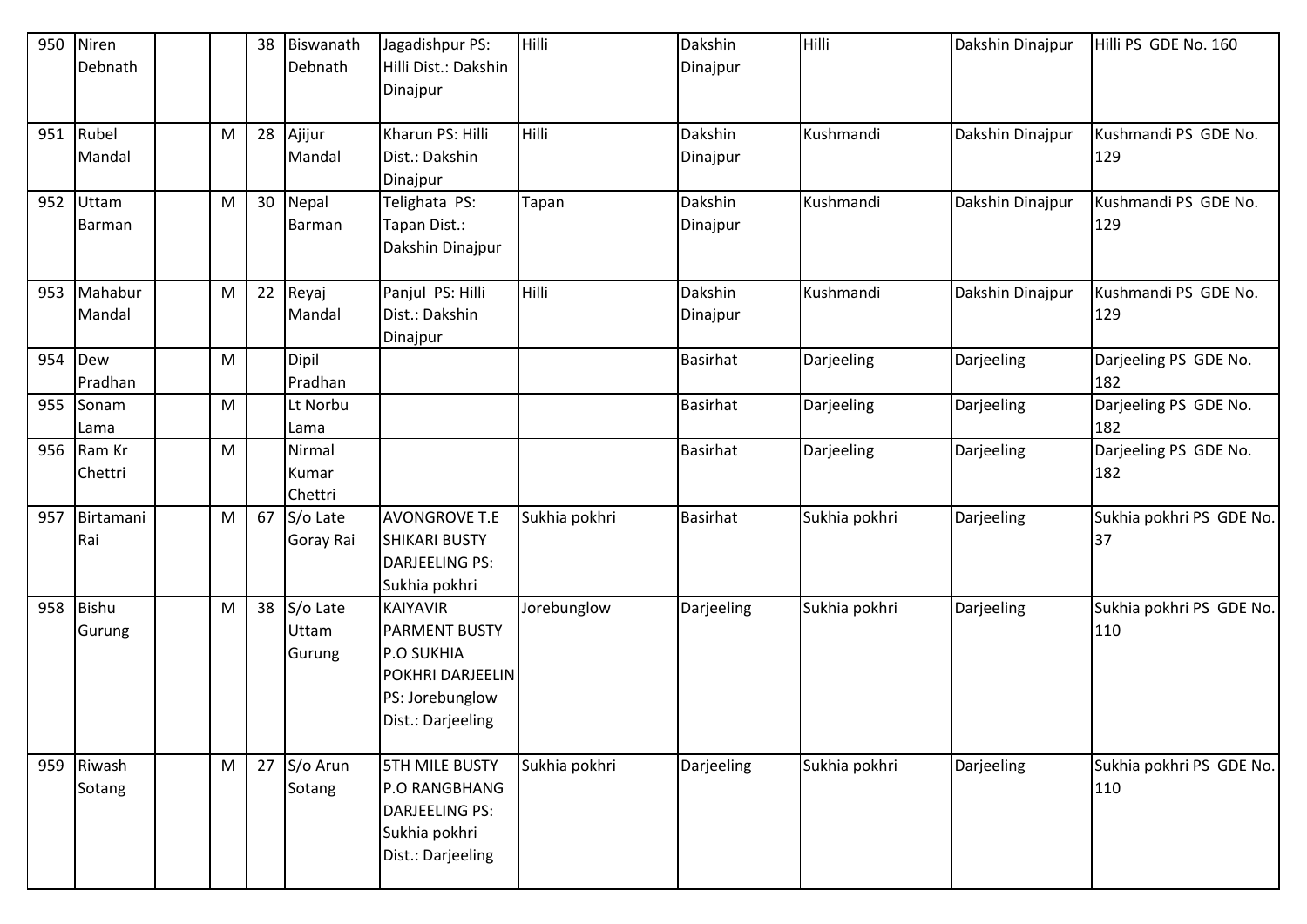| 960<br>961 | Nakul<br>Thapa<br>Nawraj<br>Chettri | M<br>M | 29<br>31 | S/o Gautam<br>Thapa<br>S/O<br>Dipchand       | <b>RAMJI BUSTY</b><br><b>CHOUR GOAN P.O</b><br><b>SUKHIA POKHRI</b><br><b>DARJEELIN PS:</b><br>Jorebunglow Dist.:<br>Darjeeling<br>M.B ROAD SUKHIA Sukhia pokhri<br><b>POKHRI</b> | Jorebunglow   | Darjeeling<br>Darjeeling                            | Sukhia pokhri<br>Sukhia pokhri | Darjeeling<br>Darjeeling                         | Sukhia pokhri PS GDE No.<br>110<br>Sukhia pokhri PS GDE No.<br>110 |
|------------|-------------------------------------|--------|----------|----------------------------------------------|-----------------------------------------------------------------------------------------------------------------------------------------------------------------------------------|---------------|-----------------------------------------------------|--------------------------------|--------------------------------------------------|--------------------------------------------------------------------|
|            |                                     |        |          | Chettri                                      | <b>DARJEELING PS:</b><br>Sukhia pokhri<br>Dist.: Darjeeling                                                                                                                       |               |                                                     |                                |                                                  |                                                                    |
| 962        | <b>Bhaskar</b><br>Mukhia            | M      | 43       | S/o Late<br><b>Bhakta</b><br>Kumar<br>Mukhia | <b>POKHRIABONG</b><br><b>SELIMBONG</b><br>SALLABARI GOAN<br><b>P.S SUKHIA PO PS:</b><br>Sukhia pokhri                                                                             | Sukhia pokhri | <b>Basirhat</b>                                     | Sukhia pokhri                  | Darjeeling                                       | Sukhia pokhri PS GDE No.<br>37                                     |
| 963        | Malay<br>Sardar                     | M      | 22       | Laxmikanta<br>Sardar                         | Hetagora PS:<br><b>Bishnupur Dist.:</b><br><b>Bankura</b>                                                                                                                         | Bishnupur     | Bankura                                             | Bishnupur                      | <b>Bankura</b>                                   | Bishnupur PS GDE No.<br>203                                        |
| 964        | Chandan<br>Dhapar                   | M      | 24       | Lt. Ranjit<br>Dhapar                         | PS: Bishnupur<br>Dist.: Diamond<br><b>Harbour Police</b><br><b>District</b>                                                                                                       | Bishnupur     | Diamond<br><b>Harbour Police</b><br><b>District</b> | Bishnupur                      | Diamond Harbour<br><b>Police District</b>        | Bishnupur PS GDE No.<br>371                                        |
| 965        | Dipu<br>Naskar                      | M      | 34       | Premchand<br>Naskar                          | PS: Bishnupur<br>Dist.: Diamond<br><b>Harbour Police</b><br><b>District</b>                                                                                                       | Bishnupur     | Diamond<br><b>Harbour Police</b><br><b>District</b> | Bishnupur                      | <b>Diamond Harbour</b><br><b>Police District</b> | Bishnupur PS GDE No.<br>371                                        |
| 966        | Bachchan<br>Mondal                  | M      | 28       | Lt. Bhaben<br>Mondal                         | PS: Bishnupur<br>Dist.: Diamond<br><b>Harbour Police</b><br><b>District</b>                                                                                                       | Bishnupur     | Diamond<br>Harbour Police<br>District               | Bishnupur                      | Diamond Harbour<br><b>Police District</b>        | Bishnupur PS GDE No.<br>371                                        |
| 967        | Sattajit<br>Malik                   | M      | 28       | Gauranga<br>Malik                            | PS: Bishnupur<br>Dist.: Diamond<br><b>Harbour Police</b><br>District                                                                                                              | Bishnupur     | Diamond<br><b>Harbour Police</b><br><b>District</b> | Bishnupur                      | Diamond Harbour<br><b>Police District</b>        | Bishnupur PS GDE No.<br>371                                        |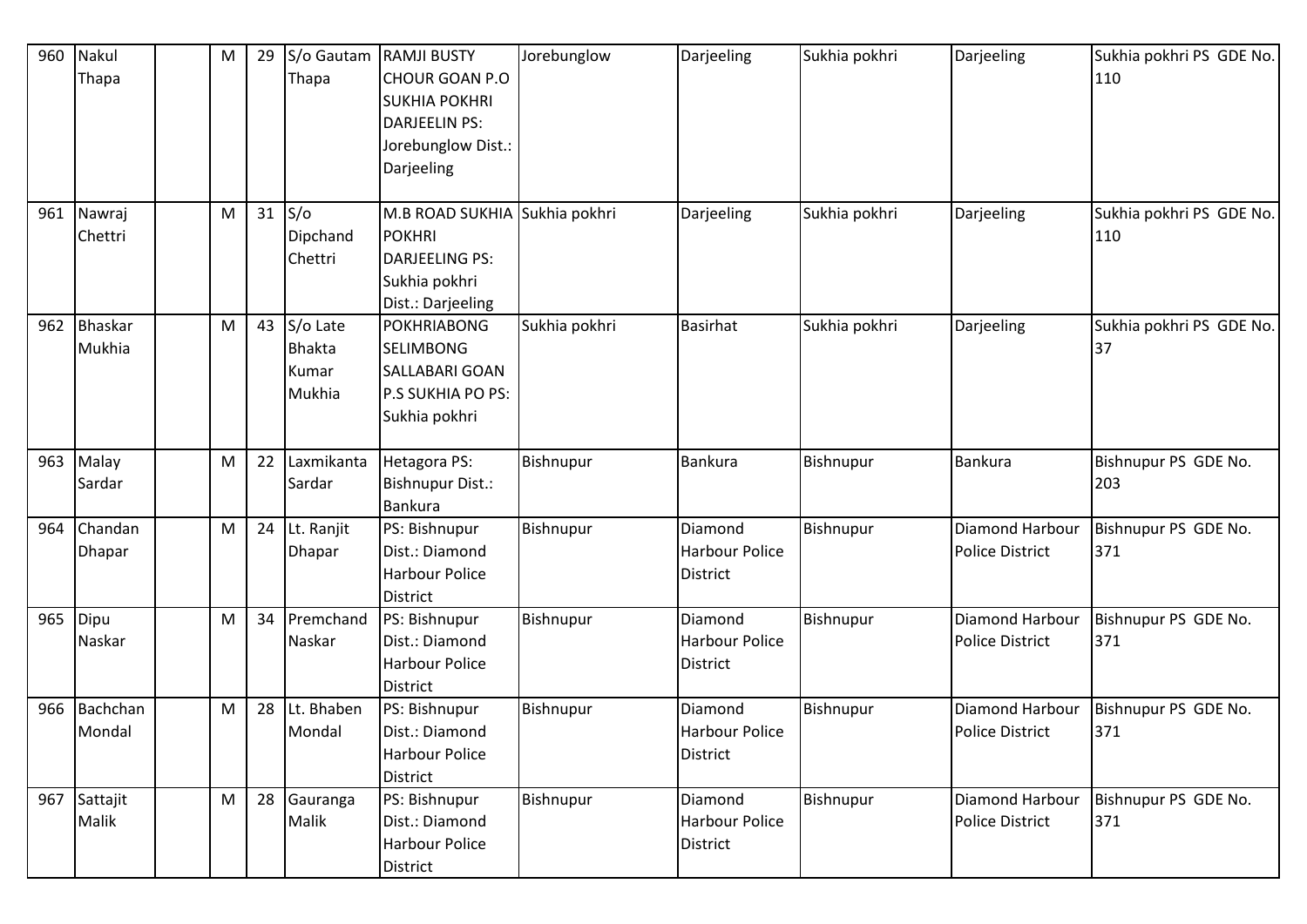|     | 968 Joydeb<br>Ghosh               | M | 24 | Lt. Ashok<br>Ghosh          | PS: Bishnupur<br>Dist.: Diamond<br><b>Harbour Police</b><br>District                     | Bishnupur | Diamond<br><b>Harbour Police</b><br><b>District</b> | Bishnupur | Diamond Harbour<br><b>Police District</b>        | Bishnupur PS GDE No.<br>371 |
|-----|-----------------------------------|---|----|-----------------------------|------------------------------------------------------------------------------------------|-----------|-----------------------------------------------------|-----------|--------------------------------------------------|-----------------------------|
| 969 | Subhankar<br>Das                  | M | 24 | Nimai Das                   | PS: Bishnupur<br>Dist.: Diamond<br>Harbour Police<br><b>District</b>                     | Bishnupur | Diamond<br><b>Harbour Police</b><br><b>District</b> | Bishnupur | Diamond Harbour<br><b>Police District</b>        | Bishnupur PS GDE No.<br>371 |
| 970 | Hemanga<br>Naru                   | M | 38 | Lt. Indrajit<br>Naru        | PS: Bishnupur<br>Dist.: Diamond<br><b>Harbour Police</b><br><b>District</b>              | Bishnupur | Diamond<br><b>Harbour Police</b><br><b>District</b> | Bishnupur | Diamond Harbour<br><b>Police District</b>        | Bishnupur PS GDE No.<br>367 |
| 971 | Rajkumar<br>Naskar                | M | 26 |                             | Sunil Naskar PS: Bishnupur<br>Dist.: Diamond<br><b>Harbour Police</b><br><b>District</b> | Bishnupur | Diamond<br><b>Harbour Police</b><br><b>District</b> | Bishnupur | <b>Diamond Harbour</b><br><b>Police District</b> | Bishnupur PS GDE No.<br>367 |
| 972 | Sundar<br>Naskar                  | M | 35 | ILt.<br>Raghunath<br>Naskar | PS: Bishnupur<br>Dist.: Diamond<br>Harbour Police<br><b>District</b>                     | Bishnupur | Diamond<br><b>Harbour Police</b><br><b>District</b> | Bishnupur | Diamond Harbour<br><b>Police District</b>        | Bishnupur PS GDE No.<br>367 |
| 973 | Gouranga<br>Sarder                | M | 32 |                             | Rabin Sarder PS: Bishnupur<br>Dist.: Diamond<br><b>Harbour Police</b><br><b>District</b> | Bishnupur | Diamond<br><b>Harbour Police</b><br><b>District</b> | Bishnupur | <b>Diamond Harbour</b><br><b>Police District</b> | Bishnupur PS GDE No.<br>367 |
| 974 | Surabuddi<br>n Mallik             | M | 57 | Lt. Munsur<br>Mallik        | PS: Bishnupur<br>Dist.: Diamond<br>Harbour Police<br><b>District</b>                     | Bishnupur | Diamond<br><b>Harbour Police</b><br><b>District</b> | Bishnupur | Diamond Harbour<br><b>Police District</b>        | Bishnupur PS GDE No. 85     |
| 975 | Manirul<br>Islam<br><b>Mallik</b> | M | 17 |                             | Bahul Mallik PS: Bishnupur<br>Dist.: Diamond<br>Harbour Police<br><b>District</b>        | Bishnupur | Diamond<br><b>Harbour Police</b><br><b>District</b> | Bishnupur | Diamond Harbour<br><b>Police District</b>        | Bishnupur PS GDE No. 85     |
|     | 976 Abdul<br>Faruk<br>Mallik      | M | 35 | Tomijuddin<br>Mallik        | PS: Bishnupur<br>Dist.: Diamond<br><b>Harbour Police</b><br><b>District</b>              | Bishnupur | Diamond<br><b>Harbour Police</b><br><b>District</b> | Bishnupur | <b>Diamond Harbour</b><br><b>Police District</b> | Bishnupur PS GDE No. 85     |
| 977 | Masud<br><b>Mallik</b>            | M | 20 | Surabuddin<br>Mallik        | PS: Bishnupur<br>Dist.: Diamond<br>Harbour Police<br><b>District</b>                     | Bishnupur | Diamond<br><b>Harbour Police</b><br><b>District</b> | Bishnupur | Diamond Harbour<br><b>Police District</b>        | Bishnupur PS GDE No. 85     |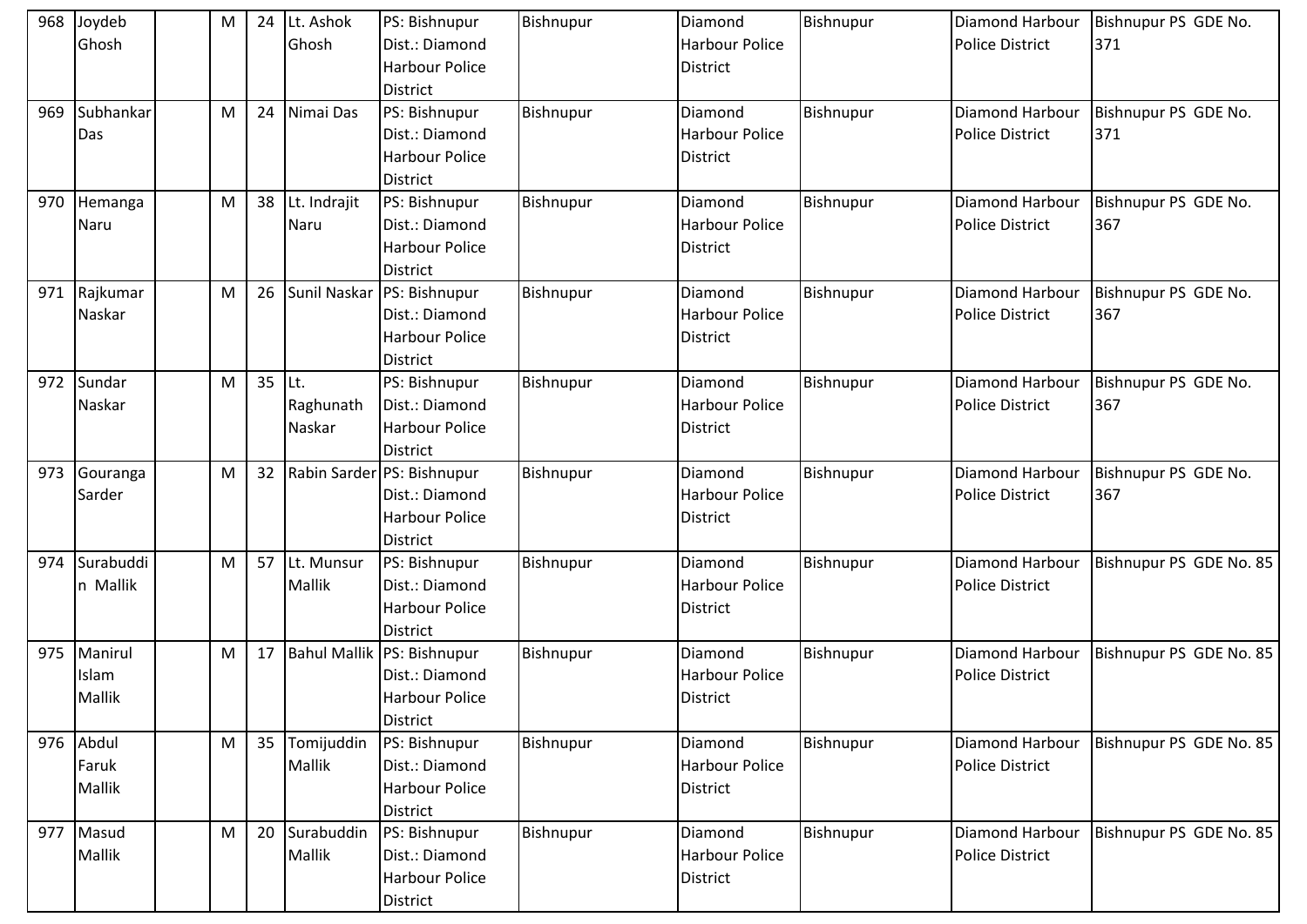| 978 | Masum       | М | 16 | Osman      | PS: Bishnupur                            | Bishnupur  | Diamond                | Bishnupur       | <b>Diamond Harbour</b> | Bishnupur PS GDE No. 85 |
|-----|-------------|---|----|------------|------------------------------------------|------------|------------------------|-----------------|------------------------|-------------------------|
|     | Mallik      |   |    | Mallik     | Dist.: Diamond                           |            | <b>Harbour Police</b>  |                 | <b>Police District</b> |                         |
|     |             |   |    |            | <b>Harbour Police</b>                    |            | District               |                 |                        |                         |
|     |             |   |    |            | <b>District</b>                          |            |                        |                 |                        |                         |
| 979 | Murshid     | М | 30 | Moktar Ali | PS: Bishnupur                            | Bishnupur  | Diamond                | Bishnupur       | Diamond Harbour        | Bishnupur PS GDE No. 85 |
|     | Alam        |   |    | Mollik     | Dist.: Diamond                           |            | <b>Harbour Police</b>  |                 | <b>Police District</b> |                         |
|     | Mallik      |   |    |            | <b>Harbour Police</b>                    |            | <b>District</b>        |                 |                        |                         |
|     |             |   |    |            | District                                 |            |                        |                 |                        |                         |
| 980 | Rehena      | M | 30 | Habibul    | PS: Bishnupur                            | Bishnupur  | Diamond                | Bishnupur       | <b>Diamond Harbour</b> | Bishnupur PS GDE No. 85 |
|     | <b>Bibi</b> |   |    | Mallik     | Dist.: Diamond                           |            | <b>Harbour Police</b>  |                 | <b>Police District</b> |                         |
|     |             |   |    |            | <b>Harbour Police</b>                    |            | <b>District</b>        |                 |                        |                         |
|     |             |   |    |            | <b>District</b>                          |            |                        |                 |                        |                         |
| 981 | Alomara     | М | 38 | Osman      | PS: Bishnupur                            | Bishnupur  | Diamond                | Bishnupur       | Diamond Harbour        | Bishnupur PS GDE No. 85 |
|     | <b>Bibi</b> |   |    | Mallik     | Dist.: Diamond                           |            | <b>Harbour Police</b>  |                 | <b>Police District</b> |                         |
|     |             |   |    |            | <b>Harbour Police</b>                    |            | <b>District</b>        |                 |                        |                         |
|     |             |   |    |            | <b>District</b>                          |            |                        |                 |                        |                         |
| 982 | Halima      | M | 35 |            | Sirajul Mallik PS: Bishnupur             | Bishnupur  | Diamond                | Bishnupur       | <b>Diamond Harbour</b> | Bishnupur PS GDE No. 85 |
|     | <b>Bibi</b> |   |    |            | Dist.: Diamond                           |            | <b>Harbour Police</b>  |                 | <b>Police District</b> |                         |
|     |             |   |    |            | <b>Harbour Police</b>                    |            | District               |                 |                        |                         |
|     |             |   |    |            | <b>District</b>                          |            |                        |                 |                        |                         |
| 983 | <b>Sk</b>   | M |    | $S/O$ -sk  | PS: Budgebudge                           | Budgebudge | Diamond                | Budgebudge      | Diamond Harbour        | Budgebudge PS Outpost   |
|     | Sahalam     |   |    | Alauddin   | Dist.: Diamond                           |            | <b>Harbour Police</b>  |                 | <b>Police District</b> | Budgebudge TOP GDE No.  |
|     |             |   |    |            | <b>Harbour Police</b>                    |            | <b>District</b>        |                 |                        | 124                     |
|     |             |   |    |            | <b>District</b>                          |            |                        |                 |                        |                         |
| 984 | Sk Asgar    | М |    |            | S/o- Sk Amin PS: Budgebudge              | Budgebudge | Diamond                | Budgebudge      | Diamond Harbour        | Budgebudge PS Outpost   |
|     |             |   |    |            | Dist.: Diamond                           |            | <b>Harbour Police</b>  |                 | <b>Police District</b> | Budgebudge TOP GDE No.  |
|     |             |   |    |            | <b>Harbour Police</b><br><b>District</b> |            | <b>District</b>        |                 |                        | 124                     |
| 985 | Rabin       | M | 38 | Paltu      | Uttar Kamalpur PS: Diamond harbour       |            | Diamond                | Diamond harbour | Diamond Harbour        | Diamond harbour PS GDE  |
|     | Mondal      |   |    | Mondal     | Diamond harbour                          |            | <b>Harbour Police</b>  |                 | <b>Police District</b> | No. 302                 |
|     |             |   |    |            | Dist.: Diamond                           |            | <b>District</b>        |                 |                        |                         |
|     |             |   |    |            | <b>Harbour Police</b>                    |            |                        |                 |                        |                         |
|     |             |   |    |            | <b>District</b>                          |            |                        |                 |                        |                         |
|     |             |   |    |            |                                          |            |                        |                 |                        |                         |
| 986 | Abhishek    | M | 21 | Jaganath   | Singherhat PS:                           | Kulpi      | Sundarban              | Diamond harbour | Diamond Harbour        | Diamond harbour PS GDE  |
|     | Halder      |   |    | Halder     | Kulpi Dist.:                             |            | <b>Police District</b> |                 | <b>Police District</b> | No. 302                 |
|     |             |   |    |            | Sundarban Police                         |            |                        |                 |                        |                         |
|     |             |   |    |            | District                                 |            |                        |                 |                        |                         |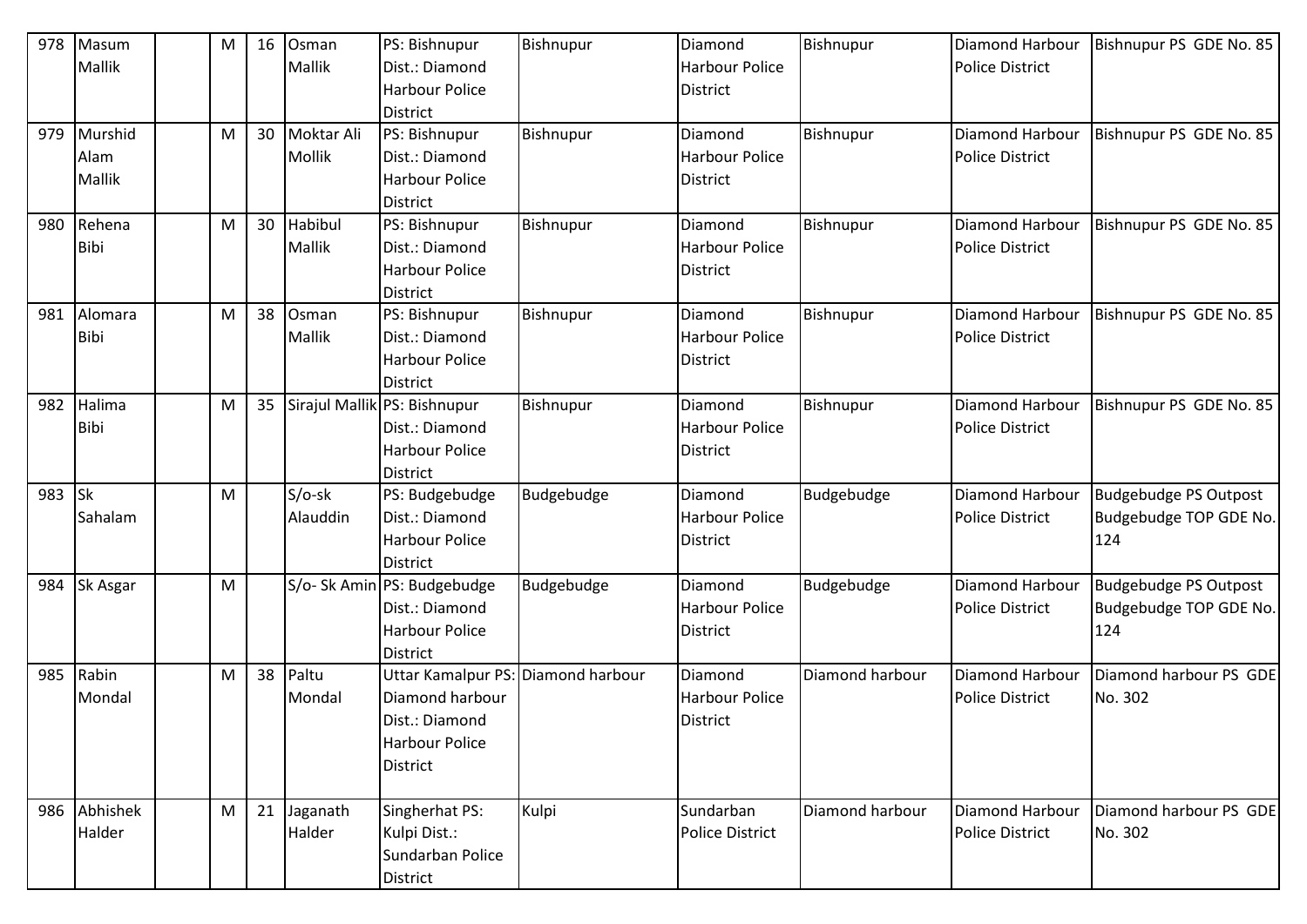| 987 | Sanowar    | M | 19 | Mohanam       | Singherhat PS:           | Kulpi           | Sundarban              | Diamond harbour | Diamond Harbour        | Diamond harbour PS GDE |
|-----|------------|---|----|---------------|--------------------------|-----------------|------------------------|-----------------|------------------------|------------------------|
|     | Kayal      |   |    | Kayal         | Kulpi Dist.:             |                 | <b>Police District</b> |                 | <b>Police District</b> | No. 302                |
|     |            |   |    |               | Sundarban Police         |                 |                        |                 |                        |                        |
|     |            |   |    |               | <b>District</b>          |                 |                        |                 |                        |                        |
| 988 | Sk Sabdar  | M | 30 | Sirajul Sk    | Raichak PS:              | Ramnagar        | Diamond                | Diamond harbour | Diamond Harbour        | Diamond harbour PS GDE |
|     |            |   |    |               | Ramnagar Dist.:          |                 | <b>Harbour Police</b>  |                 | <b>Police District</b> | No. 302                |
|     |            |   |    |               | Diamond Harbour          |                 | <b>District</b>        |                 |                        |                        |
|     |            |   |    |               | <b>Police District</b>   |                 |                        |                 |                        |                        |
|     |            |   |    |               |                          |                 |                        |                 |                        |                        |
| 989 | Momtajul   | M | 24 | Mojammel      | Raichak PS:              | Ramnagar        | Diamond                | Diamond harbour | Diamond Harbour        | Diamond harbour PS GDE |
|     | Mallick    |   |    | Mallick       | Ramnagar Dist.:          |                 | <b>Harbour Police</b>  |                 | Police District        | No. 302                |
|     |            |   |    |               | Diamond Harbour          |                 | District               |                 |                        |                        |
|     |            |   |    |               | <b>Police District</b>   |                 |                        |                 |                        |                        |
|     |            |   |    |               |                          |                 |                        |                 |                        |                        |
| 990 | Rafik      | M |    | Madan         | Gosaba PS: Gosaba Gosaba |                 | <b>Baruipur Police</b> | Diamond harbour | Diamond Harbour        | Diamond harbour PS GDE |
|     | Molla      |   |    | Molla         | Dist.: Baruipur          |                 | <b>District</b>        |                 | <b>Police District</b> | No. 302                |
|     |            |   |    |               | Police District          |                 |                        |                 |                        |                        |
|     |            |   |    |               |                          |                 |                        |                 |                        |                        |
| 991 | Budhudeb   | M | 40 | Nemai         | Harindanga PS:           | Diamond harbour | Diamond                | Diamond harbour | Diamond Harbour        | Diamond harbour PS GDE |
|     | Khamaru    |   |    | Khamaru       | Diamond harbour          |                 | <b>Harbour Police</b>  |                 | Police District        | No. 302                |
|     |            |   |    |               | Dist.: Diamond           |                 | <b>District</b>        |                 |                        |                        |
|     |            |   |    |               | <b>Harbour Police</b>    |                 |                        |                 |                        |                        |
|     |            |   |    |               | <b>District</b>          |                 |                        |                 |                        |                        |
| 992 | Abu Siddik | M | 30 | Lt Haidar Ali | Narayantala PS:          | Diamond harbour | Diamond                | Diamond harbour | Diamond Harbour        | Diamond harbour PS GDE |
|     | Fakir      |   |    | Fakir         | Diamond harbour          |                 | <b>Harbour Police</b>  |                 | <b>Police District</b> | No. 321                |
|     |            |   |    |               | Dist.: Diamond           |                 | District               |                 |                        |                        |
|     |            |   |    |               | <b>Harbour Police</b>    |                 |                        |                 |                        |                        |
|     |            |   |    |               | <b>District</b>          |                 |                        |                 |                        |                        |
|     |            |   |    |               |                          |                 |                        |                 |                        |                        |
| 993 | Maidul     | M | 30 | Lt Abdul      | Narayantala PS:          | Diamond harbour | Diamond                | Diamond harbour | Diamond Harbour        | Diamond harbour PS GDE |
|     | Molla      |   |    | Kasem         | Diamond harbour          |                 | <b>Harbour Police</b>  |                 | <b>Police District</b> | No. 321                |
|     |            |   |    | Molla         | Dist.: Diamond           |                 | District               |                 |                        |                        |
|     |            |   |    |               | <b>Harbour Police</b>    |                 |                        |                 |                        |                        |
|     |            |   |    |               | <b>District</b>          |                 |                        |                 |                        |                        |
|     |            |   |    |               |                          |                 |                        |                 |                        |                        |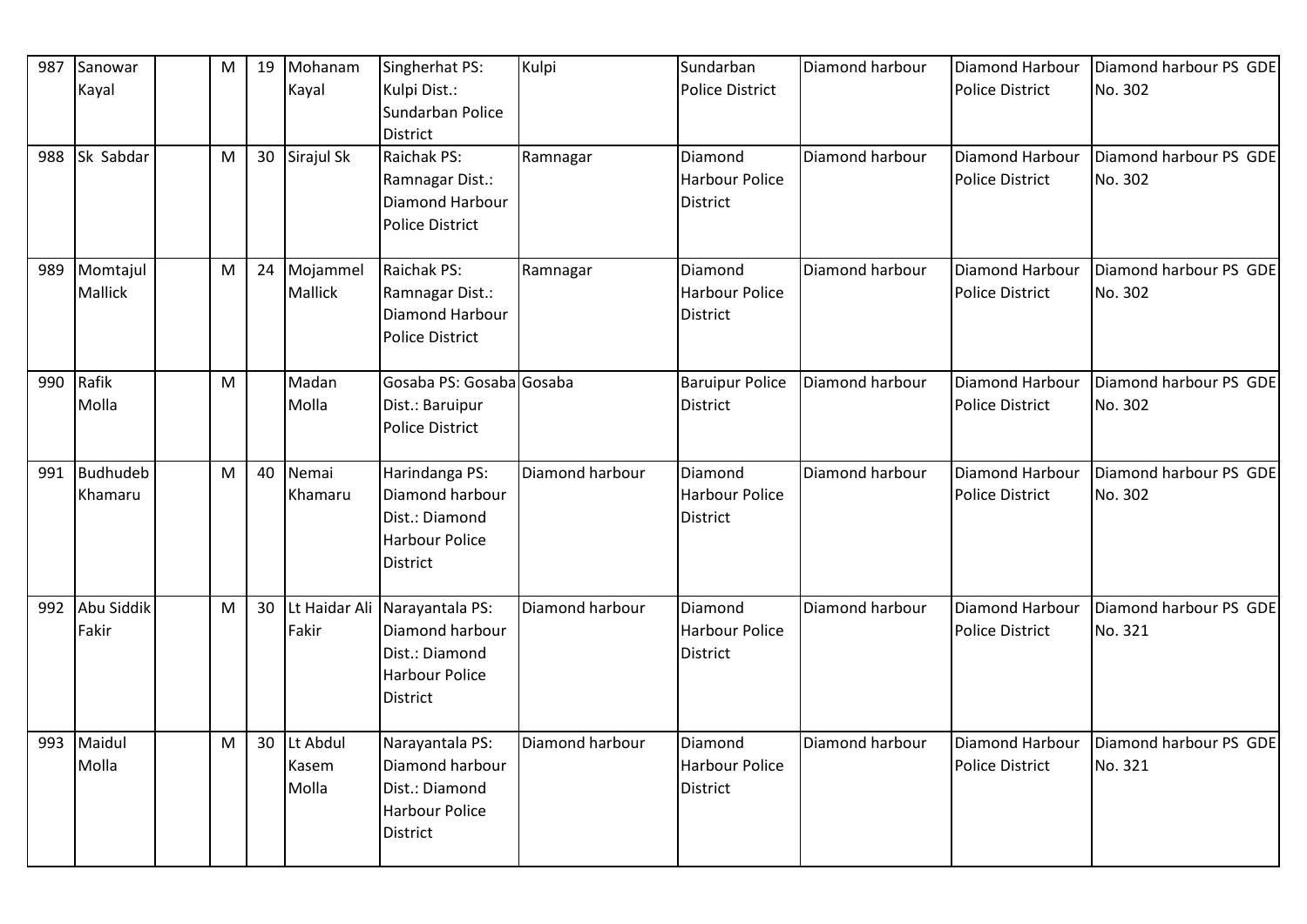| 994 | Najrul Sk                   | M | 50 | Lt Abuja Sk         | Nabasan PS:<br>Diamond harbour<br>Dist.: Diamond<br><b>Harbour Police</b><br><b>District</b>         | Diamond harbour | Diamond<br><b>Harbour Police</b><br>District        | Diamond harbour | Diamond Harbour<br><b>Police District</b>        | Diamond harbour PS GDE<br>No. 321 |
|-----|-----------------------------|---|----|---------------------|------------------------------------------------------------------------------------------------------|-----------------|-----------------------------------------------------|-----------------|--------------------------------------------------|-----------------------------------|
| 995 | Sankar<br>Mahara            | M | 30 | Madhai<br>Mahara    | Baniyapara PS:<br>Nabagram Dist.:<br>Murshidabad                                                     | Nabagram        | Murshidabad                                         | Diamond harbour | <b>Diamond Harbour</b><br><b>Police District</b> | Diamond harbour PS GDE<br>No. 321 |
| 996 | Saddam<br><b>Hossain Sk</b> | M |    | Abdul Sk            | <b>Bhushna PS:</b><br>Parulia coastal<br>Dist.: Diamond<br><b>Harbour Police</b><br><b>District</b>  | Parulia coastal | Diamond<br><b>Harbour Police</b><br><b>District</b> | Diamond harbour | Diamond Harbour<br><b>Police District</b>        | Diamond harbour PS GDE<br>No. 323 |
| 997 | Habibulla<br>Sardar         | M | 27 | Lt. Ibran<br>Sardar | <b>Mohanpur PS:</b><br>Diamond harbour<br>Dist.: Diamond<br><b>Harbour Police</b><br><b>District</b> | Diamond harbour | Diamond<br><b>Harbour Police</b><br><b>District</b> | Diamond harbour | Diamond Harbour<br><b>Police District</b>        | Diamond harbour PS GDE<br>No. 323 |
| 998 | Abdul<br>Hannan<br>Molla    | M | 45 | Lt. Momin<br>Molla  | Mohanpur PS:<br>Diamond harbour<br>Dist.: Diamond<br><b>Harbour Police</b><br><b>District</b>        | Diamond harbour | Diamond<br><b>Harbour Police</b><br>District        | Diamond harbour | Diamond Harbour<br><b>Police District</b>        | Diamond harbour PS GDE<br>No. 323 |
| 999 | Nur<br>Hossain<br>Gayen     | М | 20 | Rafik Gayen         | Mohanpur PS:<br>Diamond harbour<br>Dist.: Diamond<br><b>Harbour Police</b><br><b>District</b>        | Diamond harbour | Diamond<br><b>Harbour Police</b><br><b>District</b> | Diamond harbour | Diamond Harbour<br><b>Police District</b>        | Diamond harbour PS GDE<br>No. 323 |
|     | $1000$ Rajat<br>Sardar      | M | 20 | <b>Dilip Sardar</b> | Sarisha PS:<br>Diamond harbour<br>Dist.: Diamond<br><b>Harbour Police</b><br><b>District</b>         | Diamond harbour | Diamond<br><b>Harbour Police</b><br><b>District</b> | Diamond harbour | Diamond Harbour<br><b>Police District</b>        | Diamond harbour PS GDE<br>No. 323 |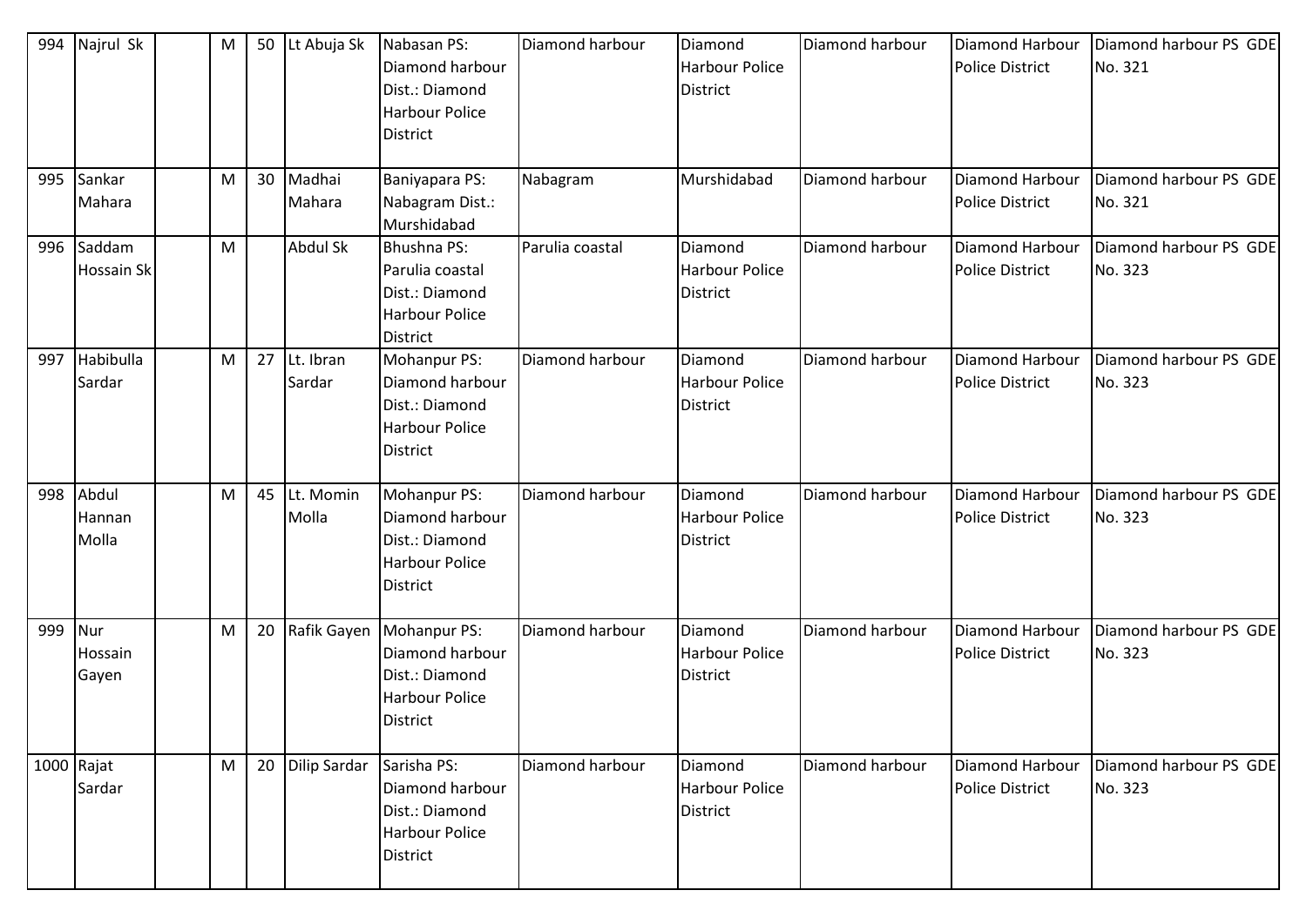| 1001 Biswajit             | M | 34 | Lt Haran Ch.            | Sukurhat PS:                                                                                               | Mandirbazar     | Sundarban                                           | Diamond harbour          | Diamond Harbour                                  | Diamond harbour women                  |
|---------------------------|---|----|-------------------------|------------------------------------------------------------------------------------------------------------|-----------------|-----------------------------------------------------|--------------------------|--------------------------------------------------|----------------------------------------|
| Sardar                    |   |    | Sardar                  | Mandirbazar Dist.:<br>Sundarban Police<br><b>District</b>                                                  |                 | <b>Police District</b>                              | women                    | <b>Police District</b>                           | PS GDE No. 84                          |
| 1002 Akash<br>Barman      | M | 18 | Khokon<br>Barman        | Hari Sankarpur PS: Mograhat<br>Mograhat Dist.:<br>Diamond Harbour<br><b>Police District</b>                |                 | Diamond<br><b>Harbour Police</b><br><b>District</b> | Diamond harbour<br>women | <b>Diamond Harbour</b><br><b>Police District</b> | Diamond harbour women<br>PS GDE No. 84 |
| 1003 Rajesh<br>Sardar     | M | 18 | Nemai<br>Sardar         | Harisankarpur PS:<br>Mograhat Dist.:<br><b>Diamond Harbour</b><br><b>Police District</b>                   | Mograhat        | Diamond<br><b>Harbour Police</b><br><b>District</b> | Diamond harbour<br>women | <b>Diamond Harbour</b><br><b>Police District</b> | Diamond harbour women<br>PS GDE No. 85 |
| 1004 Lakhi<br>Mondal      | F | 32 | Ashish<br>Mondal        | Banitala Patra PS:<br>Diamond harbour<br>Dist.: Diamond<br><b>Harbour Police</b><br><b>District</b>        | Diamond harbour | Diamond<br><b>Harbour Police</b><br><b>District</b> | Diamond harbour<br>women | <b>Diamond Harbour</b><br><b>Police District</b> | Diamond harbour women<br>PS GDE No. 83 |
| 1005 Jharna<br>Satra      | F | 34 |                         | Paresh Satra Banitala, Patra PS:<br>Diamond harbour<br>Dist.: Diamond<br><b>Harbour Police</b><br>District | Diamond harbour | Diamond<br><b>Harbour Police</b><br><b>District</b> | Diamond harbour<br>women | Diamond Harbour<br><b>Police District</b>        | Diamond harbour women<br>PS GDE No. 83 |
| 1006 Paresh Ch<br>Santra  | M | 35 | Lt Mohon<br>Ch. Santra  | Banitala, Patra PS:<br>Diamond harbour<br>Dist.: Diamond<br><b>Harbour Police</b><br><b>District</b>       | Diamond harbour | Diamond<br><b>Harbour Police</b><br><b>District</b> | Diamond harbour<br>women | <b>Diamond Harbour</b><br><b>Police District</b> | Diamond harbour women<br>PS GDE No. 83 |
| 1007 Modhumit<br>a Santra | F |    | 26 Paresh Ch.<br>Santra | Banitala, Patra PS:<br>Diamond harbour<br>Dist.: Diamond<br><b>Harbour Police</b><br><b>District</b>       | Diamond harbour | Diamond<br><b>Harbour Police</b><br><b>District</b> | Diamond harbour<br>women | Diamond Harbour<br><b>Police District</b>        | Diamond harbour women<br>PS GDE No. 83 |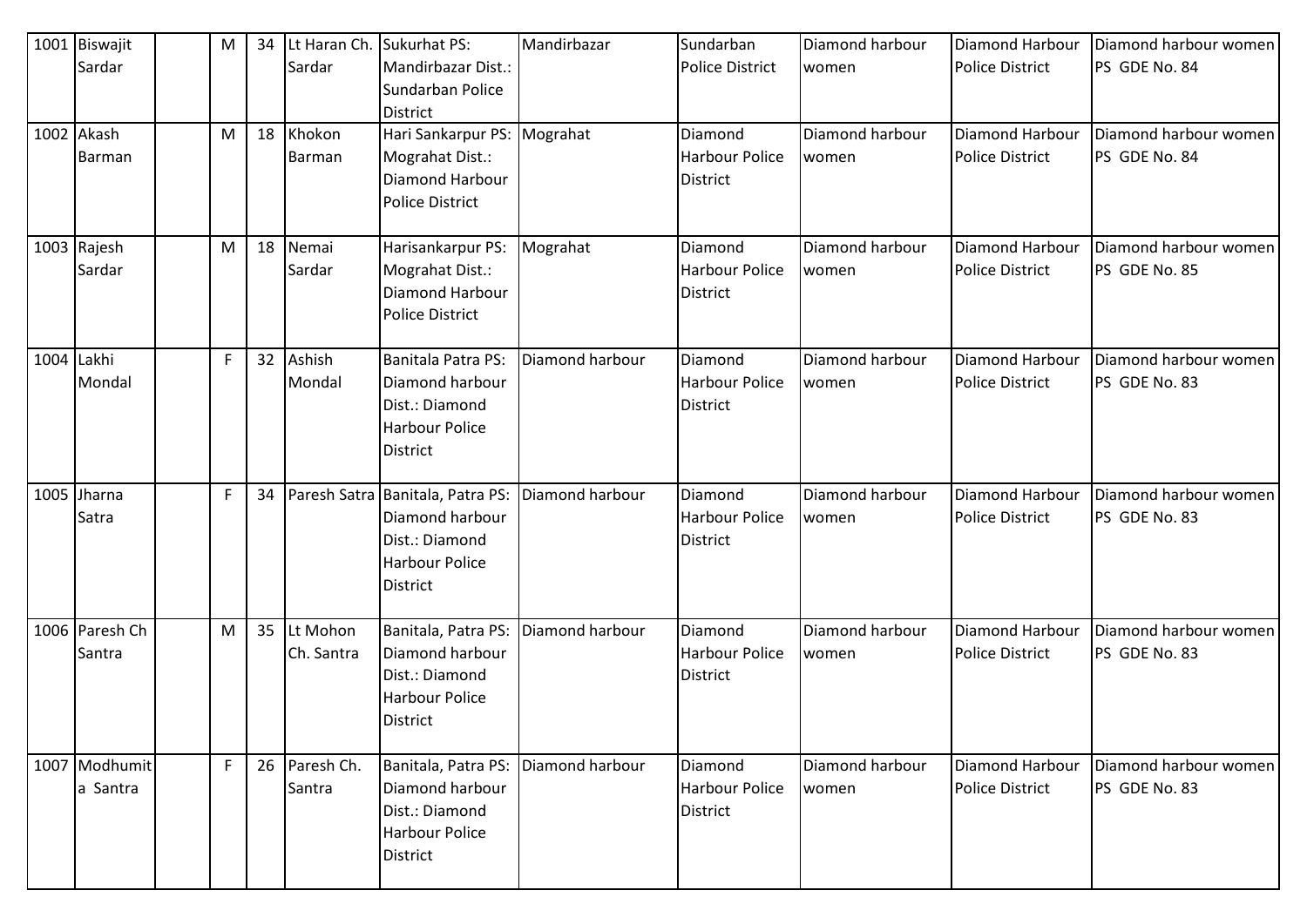| 1008 Sarfaraj<br><b>Sk</b> | M | 20 | Mojammel<br>Sk           | Chandi PS:<br><b>Bishnupur Dist.:</b><br>Diamond Harbour<br><b>Police District</b>                         | Bishnupur | Diamond<br><b>Harbour Police</b><br><b>District</b> | Falta | Diamond Harbour<br><b>Police District</b> | Falta PS GDE No. 205                 |
|----------------------------|---|----|--------------------------|------------------------------------------------------------------------------------------------------------|-----------|-----------------------------------------------------|-------|-------------------------------------------|--------------------------------------|
| 1009 Gourab<br>Sarder      | M | 28 | Debasish<br>Sarder       | Sirakol PS: Usthi<br>Dist.: Diamond<br>Harbour Police<br>District                                          | Usthi     | Diamond<br>Harbour Police<br><b>District</b>        | Falta | Diamond Harbour<br><b>Police District</b> | Falta PS GDE No. 205                 |
| 1010 Sabir Sk              | M | 21 | Salim Sk                 | Chandii PS:<br><b>Bishnupur Dist.:</b><br>Diamond Harbour<br>Police District                               | Bishnupur | Diamond<br><b>Harbour Police</b><br><b>District</b> | Falta | Diamond Harbour<br><b>Police District</b> | Falta PS GDE No. 205                 |
| 1011 Babusona<br><b>Sk</b> | M | 24 | Mostaki<br>Mallick       | Maheswara PS:<br>Ramnagar Dist.:<br><b>Diamond Harbour</b><br><b>Police District</b>                       | Ramnagar  | Diamond<br><b>Harbour Police</b><br><b>District</b> | Falta | Diamond Harbour<br><b>Police District</b> | Falta PS GDE No. 205                 |
| 1012 Naresh<br>Roy         | M |    | 26 Sridhar Roy           | Gorola PS:<br>Sainthia Dist.:<br>Birbhum                                                                   | Sainthia  | Birbhum                                             | Falta | Diamond Harbour<br><b>Police District</b> | Falta PS GDE No. 205                 |
| 1013 Raja Roy              | M | 16 | Ranjit Roy               | Jumuthpur PS:<br>Suri Dist.: Birbhum                                                                       | Suri      | Birbhum                                             | Falta | Diamond Harbour<br><b>Police District</b> | Falta PS GDE No. 205                 |
| 1014 Surajit<br>Halder     | M | 28 | Netai Halder             | Harindanga PS:<br>Falta Dist.:<br>Diamond Harbour<br><b>Police District</b>                                | Falta     | Diamond<br><b>Harbour Police</b><br><b>District</b> | Falta | Diamond Harbour<br><b>Police District</b> | Falta PS GDE No. 205                 |
| 1015 Avijit<br>Pandit      | M |    | 38  Lt Jharlal<br>Pandit | Malipukur PS:<br>Falta Dist.:<br>Diamond Harbour<br>Police District                                        | Falta     | Diamond<br>Harbour Police<br><b>District</b>        | Falta | <b>Police District</b>                    | Diamond Harbour Falta PS GDE No. 205 |
| 1016 Gouranga<br>Ghurui    | M |    | Ghurui                   | 35 Lt. Tarapada Hangarampur PS: Bishnupur<br><b>Bishnupur Dist.:</b><br>Diamond Harbour<br>Police District |           | Diamond<br>Harbour Police<br><b>District</b>        | Falta | Diamond Harbour<br><b>Police District</b> | Falta PS GDE No. 205                 |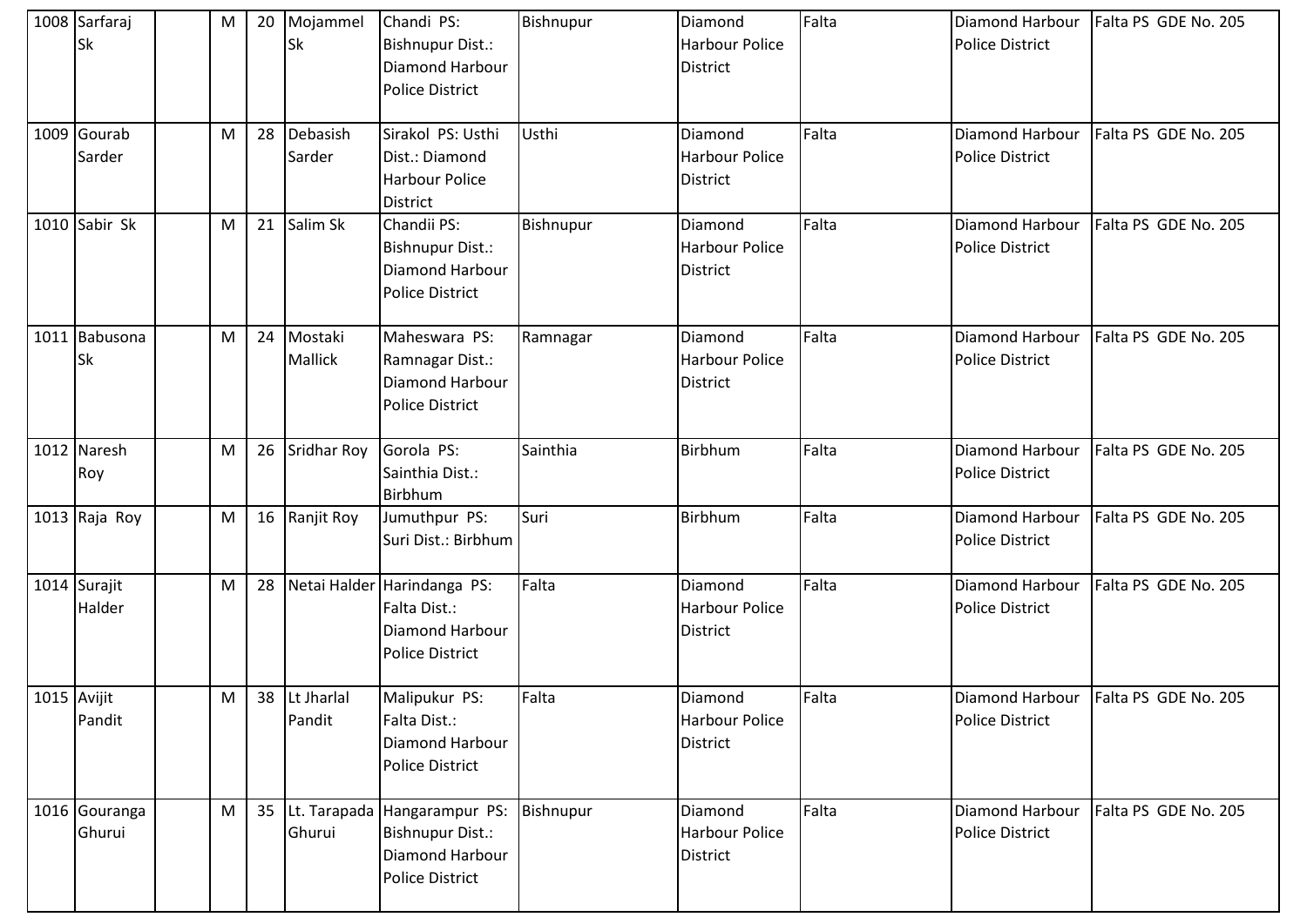| 1017 Rajkumar<br>Halder | M | 21 | Abbas<br>Halder     | PS: Maheshtala<br>Dist.: Diamond<br><b>Harbour Police</b><br><b>District</b>                              | Maheshtala | Diamond<br><b>Harbour Police</b><br><b>District</b> | Maheshtala | Diamond Harbour<br><b>Police District</b>        | Maheshtala PS GDE No.<br>139                 |
|-------------------------|---|----|---------------------|-----------------------------------------------------------------------------------------------------------|------------|-----------------------------------------------------|------------|--------------------------------------------------|----------------------------------------------|
| 1018 Rabindra<br>Mahali | M | 30 | Bhawani<br>Mahali   | PS: Maheshtala<br>Dist.: Diamond<br><b>Harbour Police</b><br><b>District</b>                              | Maheshtala | Diamond<br><b>Harbour Police</b><br><b>District</b> | Maheshtala | Diamond Harbour<br><b>Police District</b>        | Maheshtala PS GDE No.<br>139                 |
| 1019 Md Sakil           | M | 36 | Lt. Md<br>Anwarul   | PS: Maheshtala<br>Dist.: Diamond<br><b>Harbour Police</b><br><b>District</b>                              | Maheshtala | Diamond<br><b>Harbour Police</b><br><b>District</b> | Maheshtala | <b>Diamond Harbour</b><br><b>Police District</b> | Maheshtala PS GDE No.<br>139                 |
| 1020 Golam<br>Mostafa   | M | 42 | Atibar<br>Rahaman   | PS: Maheshtala<br>Dist.: Diamond<br><b>Harbour Police</b><br><b>District</b>                              | Maheshtala | Diamond<br><b>Harbour Police</b><br><b>District</b> | Maheshtala | Diamond Harbour<br><b>Police District</b>        | Maheshtala PS GDE No.<br>208                 |
| 1021 Sk Abdul           | M | 52 |                     | Lt Sk Abdulla PS: Maheshtala<br>Dist.: Diamond<br><b>Harbour Police</b><br><b>District</b>                | Maheshtala | Diamond<br><b>Harbour Police</b><br><b>District</b> | Maheshtala | Diamond Harbour<br><b>Police District</b>        | Maheshtala PS GDE No.<br>289                 |
| 1022 Ranjan<br>Mondal   |   | 26 | Tapan Kr.<br>Mondal | Maitirhat PS:<br>Mograhat Dist.:<br>Diamond Harbour<br><b>Police District</b>                             | Mograhat   | Diamond<br><b>Harbour Police</b><br><b>District</b> | Mograhat   | Diamond Harbour<br><b>Police District</b>        | Mograhat PS GDE No.<br>254                   |
| 1023 Aktarul<br>Moll    |   | 20 |                     | Rasid Moll A Madhusudhanpur<br>PS: Mograhat<br>Dist.: Diamond<br><b>Harbour Police</b><br><b>District</b> | Mograhat   | Diamond<br><b>Harbour Police</b><br><b>District</b> | Mograhat   | Diamond Harbour<br><b>Police District</b>        | Mograhat PS GDE No.<br>254                   |
| 1024 Firoz Moll<br>A    |   | 18 | Hasanur<br>Moll A   | Madhusudhanpur<br>PS: Mograhat<br>Dist.: Diamond<br><b>Harbour Police</b><br><b>District</b>              | Mograhat   | Diamond<br><b>Harbour Police</b><br><b>District</b> | Mograhat   | <b>Police District</b>                           | Diamond Harbour   Mograhat PS GDE No.<br>254 |
| 1025 Goutam<br>Patra    |   | 32 | Gopal Ch<br>Patra   | Harisankarpur PS:<br>Mograhat Dist.:<br>Diamond Harbour<br><b>Police District</b>                         | Mograhat   | Diamond<br><b>Harbour Police</b><br>District        | Mograhat   | Diamond Harbour<br><b>Police District</b>        | Mograhat PS GDE No.<br>254                   |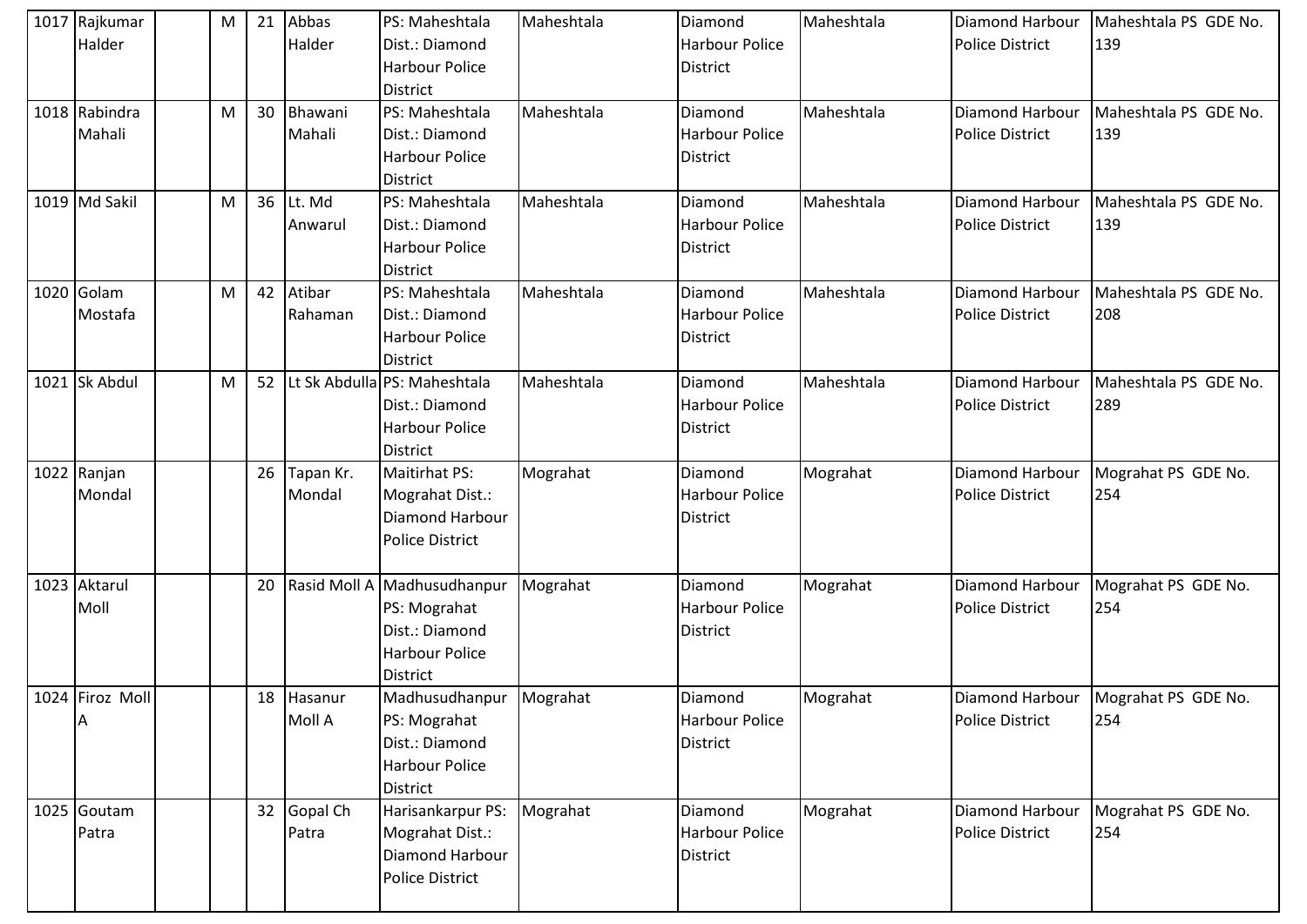| 1026 Sagor<br>Laskar            |  | 18 | Sukumar<br>Laskar | Alida PS: Mograhat Mograhat<br>Dist.: Diamond<br><b>Harbour Police</b><br><b>District</b>        |           | Diamond<br><b>Harbour Police</b><br><b>District</b> | Mograhat  | <b>Diamond Harbour</b><br><b>Police District</b> | Mograhat PS GDE No.<br>254 |
|---------------------------------|--|----|-------------------|--------------------------------------------------------------------------------------------------|-----------|-----------------------------------------------------|-----------|--------------------------------------------------|----------------------------|
| 1027 Basu<br>Sardar             |  | 24 | Krishna           | <b>Benipur PS:</b><br>Pada Sardar   Mograhat Dist.:<br>Diamond Harbour<br><b>Police District</b> | Mograhat  | Diamond<br>Harbour Police<br><b>District</b>        | Mograhat  | Diamond Harbour<br><b>Police District</b>        | Mograhat PS GDE No.<br>254 |
| 1028 Yazuddin<br>Mondal         |  | 52 | Lt Nur<br>Mondal  | Chandpur PS:<br>Mohammad Mograhat Dist.:<br>Diamond Harbour<br><b>Police District</b>            | Mograhat  | Diamond<br><b>Harbour Police</b><br><b>District</b> | Mograhat  | Diamond Harbour<br><b>Police District</b>        | Mograhat PS GDE No.<br>211 |
| 1029 Faruk<br>Laskar            |  | 25 | Sajahan<br>Laskar | Beramara PS:<br>Mograhat Dist.:<br>Diamond Harbour<br><b>Police District</b>                     | Mograhat  | Diamond<br><b>Harbour Police</b><br><b>District</b> | Mograhat  | Diamond Harbour<br><b>Police District</b>        | Mograhat PS GDE No.<br>211 |
| 1030 Swapan<br>Chakrabor<br>Ity |  | 25 | Khakan            | PS: Nodakhali<br>Chakraborty   Dist.: Diamond<br><b>Harbour Police</b><br><b>District</b>        | Nodakhali | Diamond<br><b>Harbour Police</b><br><b>District</b> | Nodakhali | Diamond Harbour<br><b>Police District</b>        | Nodakhali PS GDE No. 55    |
| 1031 Kaharul<br><b>Sk</b>       |  | 20 | Parvej Sk         | PS: Nodakhali<br>Dist.: Diamond<br><b>Harbour Police</b><br><b>District</b>                      | Nodakhali | Diamond<br>Harbour Police<br><b>District</b>        | Nodakhali | Diamond Harbour<br><b>Police District</b>        | Nodakhali PS GDE No. 72    |
| 1032 Kariful Sk                 |  | 20 | Sajahan Sk        | PS: Nodakhali<br>Dist.: Diamond<br><b>Harbour Police</b><br><b>District</b>                      | Nodakhali | Diamond<br><b>Harbour Police</b><br><b>District</b> | Nodakhali | Diamond Harbour<br><b>Police District</b>        | Nodakhali PS GDE No. 72    |
| 1033 Milan<br>Hait              |  |    | 20 Moti Hait      | PS: Nodakhali<br>Dist.: Diamond<br>Harbour Police<br>District                                    | Nodakhali | Diamond<br>Harbour Police<br><b>District</b>        | Nodakhali | Diamond Harbour<br><b>Police District</b>        | Nodakhali PS GDE No. 72    |
| 1034 Giko Raj                   |  | 32 | Tarakanta<br>Raj  | PS: Nodakhali<br>Dist.: Diamond<br>Harbour Police<br>District                                    | Nodakhali | Diamond<br>Harbour Police<br><b>District</b>        | Nodakhali | Diamond Harbour<br><b>Police District</b>        | Nodakhali PS GDE No. 72    |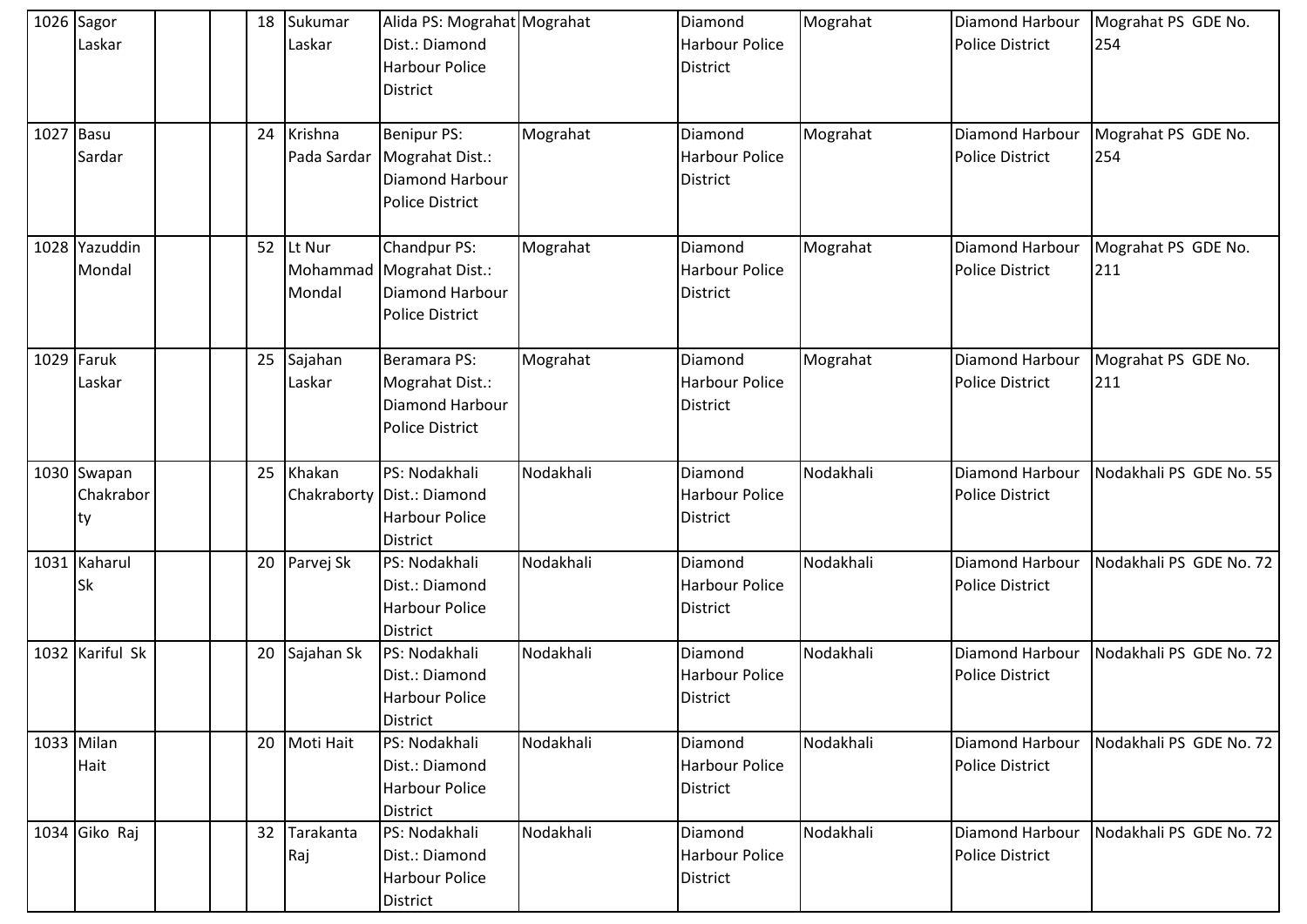|           | 1035 Madhusud<br>an Maity  |                    |           | 35 |                             | Rabin Maity PS: Nodakhali<br>Dist.: Diamond<br><b>Harbour Police</b><br>District                          | Nodakhali     | Diamond<br><b>Harbour Police</b><br><b>District</b> | Nodakhali     | Diamond Harbour<br><b>Police District</b>        | Nodakhali PS GDE No. 72         |
|-----------|----------------------------|--------------------|-----------|----|-----------------------------|-----------------------------------------------------------------------------------------------------------|---------------|-----------------------------------------------------|---------------|--------------------------------------------------|---------------------------------|
|           | 1036 Sk Samim              |                    |           | 24 | Sk Rahim                    | PS: Nodakhali<br>Dist.: Diamond<br><b>Harbour Police</b><br>District                                      | Nodakhali     | Diamond<br><b>Harbour Police</b><br><b>District</b> | Nodakhali     | <b>Diamond Harbour</b><br><b>Police District</b> | Nodakhali PS GDE No. 72         |
|           | 1037 Apurwa<br>Das         |                    | M         | 31 | S/o- Gopal<br>Das           | Daspara, Ward No<br>09, PS: Pujali Dist.:<br>Diamond Harbour<br><b>Police District</b>                    | Pujali        | Diamond<br><b>Harbour Police</b><br><b>District</b> | Pujali        | Diamond Harbour<br><b>Police District</b>        | Pujali PS GDE No. 144           |
| 1038 Raju | Mahato                     | <b>Birchd</b><br>a | ${\sf M}$ | 30 | Lt Birbal<br>Mahato         | Akra fatak 04 No<br>Dhankheti PS:<br>Rabindranagar<br>Dist.: Diamond<br><b>Harbour Police</b><br>District | Rabindranagar | Diamond<br><b>Harbour Police</b><br><b>District</b> | Rabindranagar | Diamond Harbour<br><b>Police District</b>        | Rabindranagar PS GDE<br>No. 205 |
| 1039 Sk   | Ashique                    |                    | M         | 28 | Lt Sk Kalu                  | Akra fatak Fultala<br>Basti PS:<br>Rabindranagar<br>Dist.: Diamond<br><b>Harbour Police</b><br>District   | Rabindranagar | Diamond<br><b>Harbour Police</b><br><b>District</b> | Rabindranagar | Diamond Harbour<br><b>Police District</b>        | Rabindranagar PS GDE<br>No. 205 |
|           | 1040 Md Hasim<br><b>Sk</b> | Kalo               | M         | 25 | Lt Md<br>Munna              | Kankhuli Punjabi<br>Para PS:<br>Rabindranagar<br>Dist.: Diamond<br><b>Harbour Police</b><br>District      | Rabindranagar | Diamond<br><b>Harbour Police</b><br><b>District</b> | Rabindranagar | Diamond Harbour<br><b>Police District</b>        | Rabindranagar PS GDE<br>No. 205 |
|           | 1041 Mursid Sk             |                    | M         | 24 | Jalil Sk                    | <b>Highland PS:</b><br>Ramnagar Dist.:<br>Diamond Harbour<br>Police District                              | Ramnagar      | Diamond<br>Harbour Police<br><b>District</b>        | Ramnagar      | Diamond Harbour<br><b>Police District</b>        | Ramnagar PS GDE No.<br>194      |
|           | 1042 Maruf<br>Jamader      |                    | M         | 20 | Jakir<br>Hossien<br>Jamader | Talanda PS: Falta<br>Dist.: Diamond<br>Harbour Police<br>District                                         | Falta         | Diamond<br>Harbour Police<br><b>District</b>        | Ramnagar      | Diamond Harbour<br><b>Police District</b>        | Ramnagar PS GDE No.<br>194      |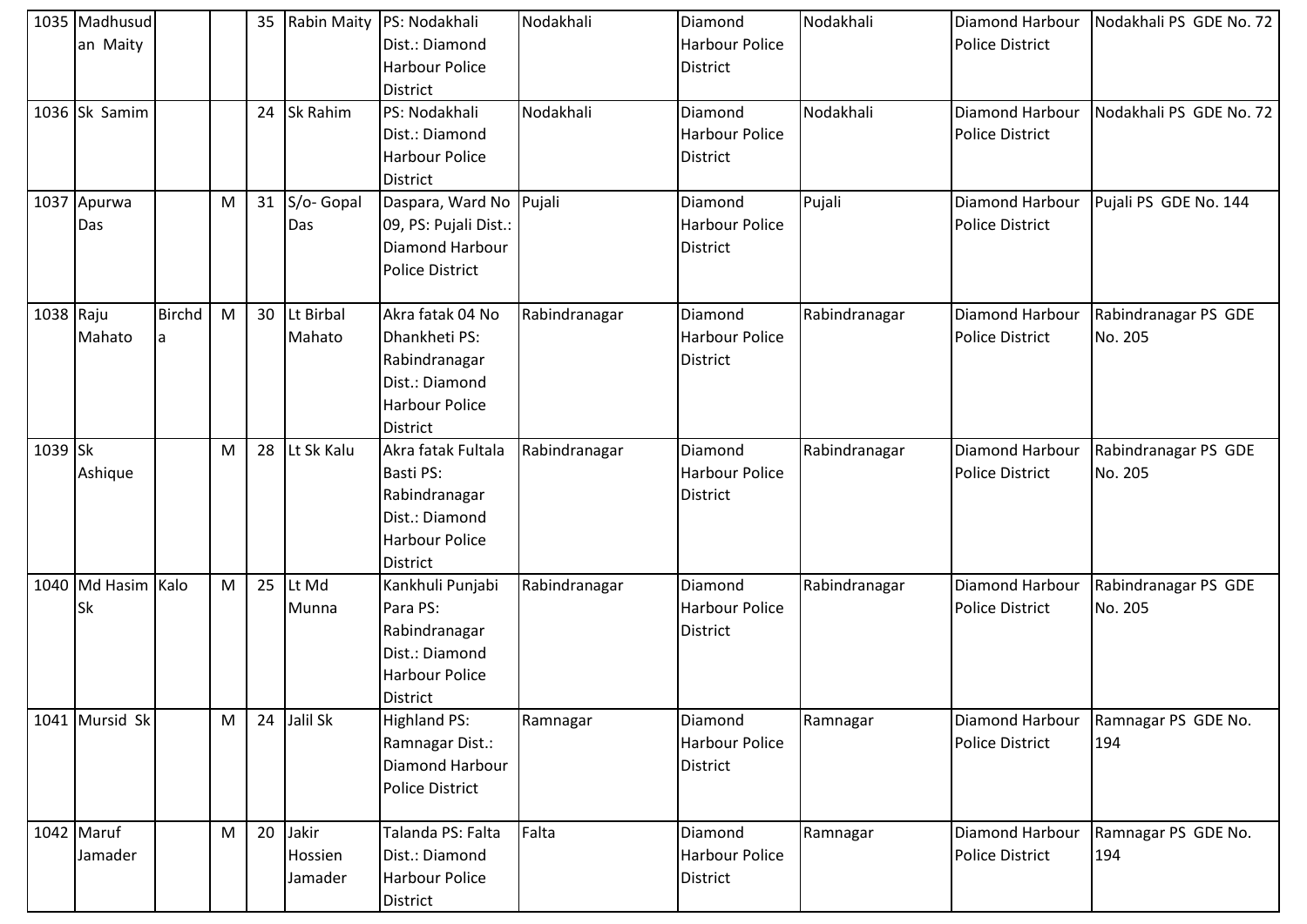|            | 1043 Parvej    | M | 28 | Akbar Molla Patesori PS: |                     | Parulia coastal | Diamond               | Ramnagar | <b>Diamond Harbour</b> | Ramnagar PS GDE No.        |
|------------|----------------|---|----|--------------------------|---------------------|-----------------|-----------------------|----------|------------------------|----------------------------|
|            | Molla          |   |    |                          | Parulia coastal     |                 | <b>Harbour Police</b> |          | <b>Police District</b> | 194                        |
|            |                |   |    |                          | Dist.: Diamond      |                 | <b>District</b>       |          |                        |                            |
|            |                |   |    |                          | Harbour Police      |                 |                       |          |                        |                            |
|            |                |   |    |                          | <b>District</b>     |                 |                       |          |                        |                            |
|            | 1044 Asgar Ali | M |    | Monar Ali                | Vill-Chandur Ward   |                 | <b>Basirhat</b>       | Arambagh | <b>Hooghly Rural</b>   | Arambagh PS GDE No.        |
|            | Mondal         |   |    | Mondal                   | No-16 PS-           |                 |                       |          |                        | 263                        |
|            |                |   |    |                          | Arambagh Dist-      |                 |                       |          |                        |                            |
|            |                |   |    |                          | Hooghly.            |                 |                       |          |                        |                            |
|            | 1045 Tapan     | M | 50 | Jagabandhu               | Vill-Bagharbodi PS- |                 | <b>Basirhat</b>       | Arambagh | <b>Hooghly Rural</b>   | Arambagh PS GDE No.        |
|            | Garai          |   |    | Garai                    | Goghat Dist-        |                 |                       |          |                        | 263                        |
|            |                |   |    |                          | Hooghly             |                 |                       |          |                        |                            |
|            | 1046 Bikash    | M | 52 | Lt. Bankim               | Arambagh Ward       |                 | <b>Basirhat</b>       | Arambagh | <b>Hooghly Rural</b>   | Arambagh PS GDE No.        |
|            | Ranjan         |   |    | Bera                     | No-03 PS-           |                 |                       |          |                        | 272                        |
|            | Bera           |   |    |                          | Arambagh Dist-      |                 |                       |          |                        |                            |
|            |                |   |    |                          | Hooghly             |                 |                       |          |                        |                            |
|            | 1047 Somnath   | M | 26 | <b>Buddhadeb</b>         | Saradanagar, PO-    |                 | <b>Basirhat</b>       | Balagarh | <b>Hooghly Rural</b>   | <b>Balagarh PS Outpost</b> |
|            | Durlav         |   |    | Durlav                   | Guptiapra, PS-      |                 |                       |          |                        | Guptipara OP GDE No. 46    |
|            |                |   |    |                          | Balagarh, Dist-Ho   |                 |                       |          |                        |                            |
|            |                |   |    |                          |                     |                 |                       |          |                        |                            |
| 1048 Jiten |                | M | 27 | Shibu                    | Jamtala, OP-Aida,   |                 | <b>Basirhat</b>       | Balagarh | <b>Hooghly Rural</b>   | <b>Balagarh PS Outpost</b> |
|            | <b>Hembram</b> |   |    | Hembram                  | PS- Balagarh, Dist- |                 |                       |          |                        | Guptipara OP GDE No. 46    |
|            |                |   |    |                          | Hooghly             |                 |                       |          |                        |                            |
|            |                |   |    |                          |                     |                 |                       |          |                        |                            |
|            | 1049 Shankar   | M | 28 | Biswanath                | Bharpara,           |                 | <b>Basirhat</b>       | Balagarh | <b>Hooghly Rural</b>   | <b>Balagarh PS Outpost</b> |
|            | <b>Bhar</b>    |   |    | <b>Bhar</b>              | Guptiapra, PS-      |                 |                       |          |                        | Guptipara OP GDE No. 46    |
|            |                |   |    |                          | Balagarh, Dist-     |                 |                       |          |                        |                            |
|            |                |   |    |                          | Hooghly             |                 |                       |          |                        |                            |
|            | 1050 Surojit   | M | 32 | Shaymal                  | Ghospara,           |                 | <b>Basirhat</b>       | Balagarh | <b>Hooghly Rural</b>   | <b>Balagarh PS Outpost</b> |
|            | Modok          |   |    | Modok                    | Guptiapra, PS-      |                 |                       |          |                        | Guptipara OP GDE No. 46    |
|            |                |   |    |                          | Balagarh, Dist-     |                 |                       |          |                        |                            |
|            |                |   |    |                          | Hooghly             |                 |                       |          |                        |                            |
|            | $1051$ Sudip   | M | 32 | Joydeb Bhar Bharpara,    |                     |                 | <b>Basirhat</b>       | Balagarh | <b>Hooghly Rural</b>   | <b>Balagarh PS Outpost</b> |
|            | <b>Bhar</b>    |   |    |                          | Guptiapra, PS-      |                 |                       |          |                        | Guptipara OP GDE No. 46    |
|            |                |   |    |                          | Balagarh, Dist-     |                 |                       |          |                        |                            |
|            |                |   |    |                          | Hooghly             |                 |                       |          |                        |                            |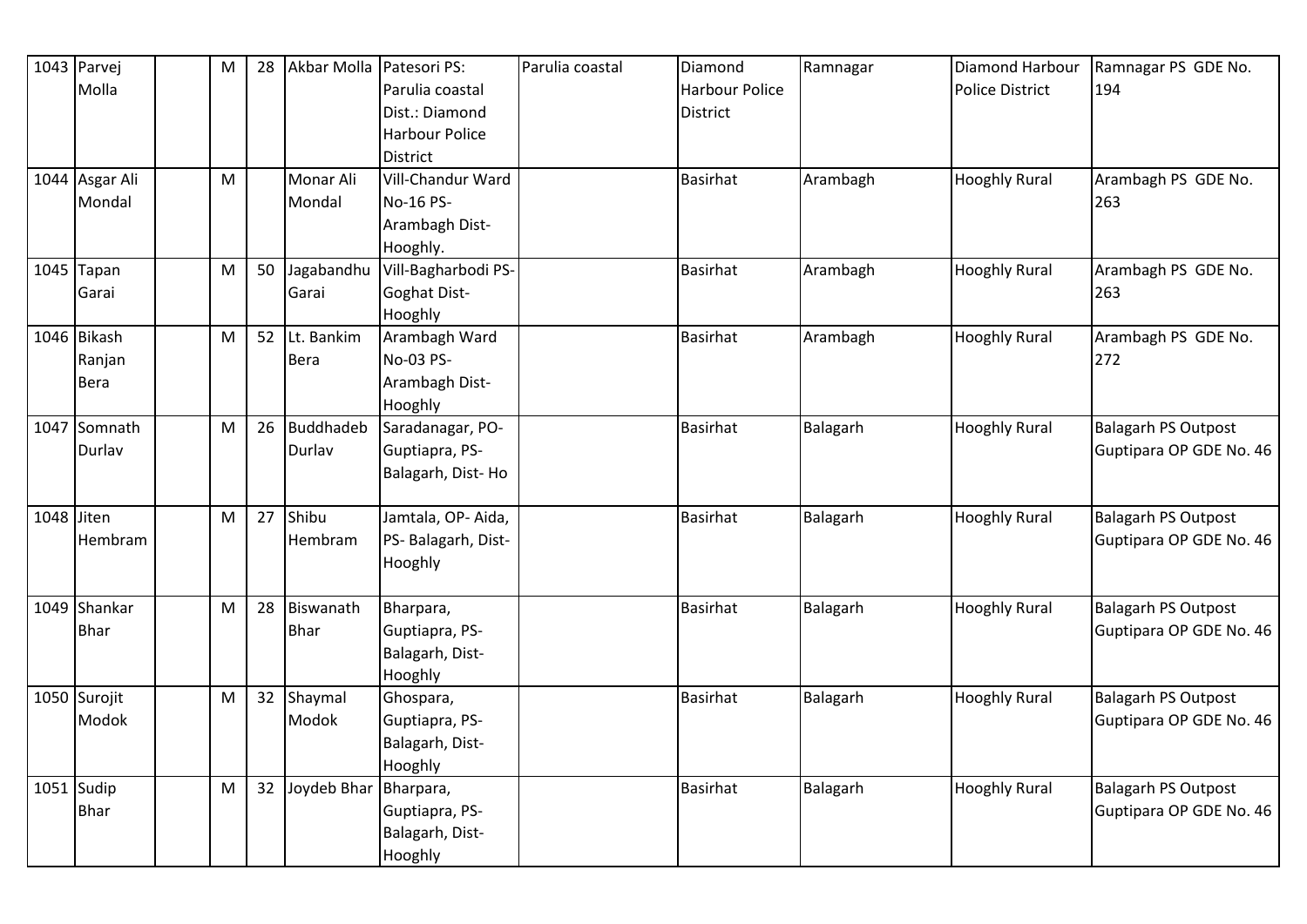| 1052 Ataur<br>Rahaman<br>Mallick | M | 30 | Lt. Sk. Ansar                | Vill: Bhagabatipur<br>Dewanpara, PS:<br>Chanditala, Hoog<br>PS: Chanditala<br>Dist.: Hooghly<br>Rural                          | Chanditala | <b>Hooghly Rural</b>                          | Chanditala | <b>Hooghly Rural</b> | Chanditala PS GDE No.<br>220 |
|----------------------------------|---|----|------------------------------|--------------------------------------------------------------------------------------------------------------------------------|------------|-----------------------------------------------|------------|----------------------|------------------------------|
| 1053 Sk Mokim<br>Rahaman         | M | 29 | Sk. Mabud<br>Rahaman         | Vill: Seakhala,<br>Sobolhara,<br>Sandhipur, PS:<br>Chandita PS:<br>Chanditala Dist.:<br><b>Hooghly Rural</b>                   | Chanditala | <b>Hooghly Rural</b>                          | Chanditala | <b>Hooghly Rural</b> | Chanditala PS GDE No.<br>220 |
| 1054 Sunil Kr<br>Gupta           | M | 29 | Raj Kumar<br>Gupta           | Vill: Dankuni,<br>Surya Sen Nagar,<br>PS: Dankuni,<br>Hoogh PS: Dankuni<br>Dist.:<br>Chandannagar<br>Police<br>Commissionerate | Dankuni    | Chandannagar<br>Police<br>Commissionerat<br>е | Chanditala | <b>Hooghly Rural</b> | Chanditala PS GDE No.<br>255 |
| 1055 Biswajit<br>Singh           | M | 25 | Lt. Dasarath<br>Singh        | Vill: Chanditala,<br>Jelepara, PS:<br>Chanditala, Hooghl<br>PS: Chanditala<br>Dist.: Hooghly<br>Rural                          | Chanditala | <b>Hooghly Rural</b>                          | Chanditala | <b>Hooghly Rural</b> | Chanditala PS GDE No.<br>255 |
| 1056 Lakshmi<br>Kanta<br>Ghsoh   | M | 49 | Lt. Sinda<br>Charan<br>Ghosh | Vill:<br>Bramhandanga,<br>PS: Chanditala,<br>Hooghly PS:<br>Chanditala Dist.:<br><b>Hooghly Rural</b>                          | Chanditala | <b>Hooghly Rural</b>                          | Chanditala | <b>Hooghly Rural</b> | Chanditala PS GDE No.<br>255 |
| $1057$ Iqbal<br>Molla            | M | 45 | Lt. Sahadat<br>Molla         | Vill: Nawabpur, PS: Chanditala<br>Chanditala,<br>Hooghly PS:<br>Chanditala Dist.:<br><b>Hooghly Rural</b>                      |            | <b>Hooghly Rural</b>                          | Chanditala | <b>Hooghly Rural</b> | Chanditala PS GDE No.<br>255 |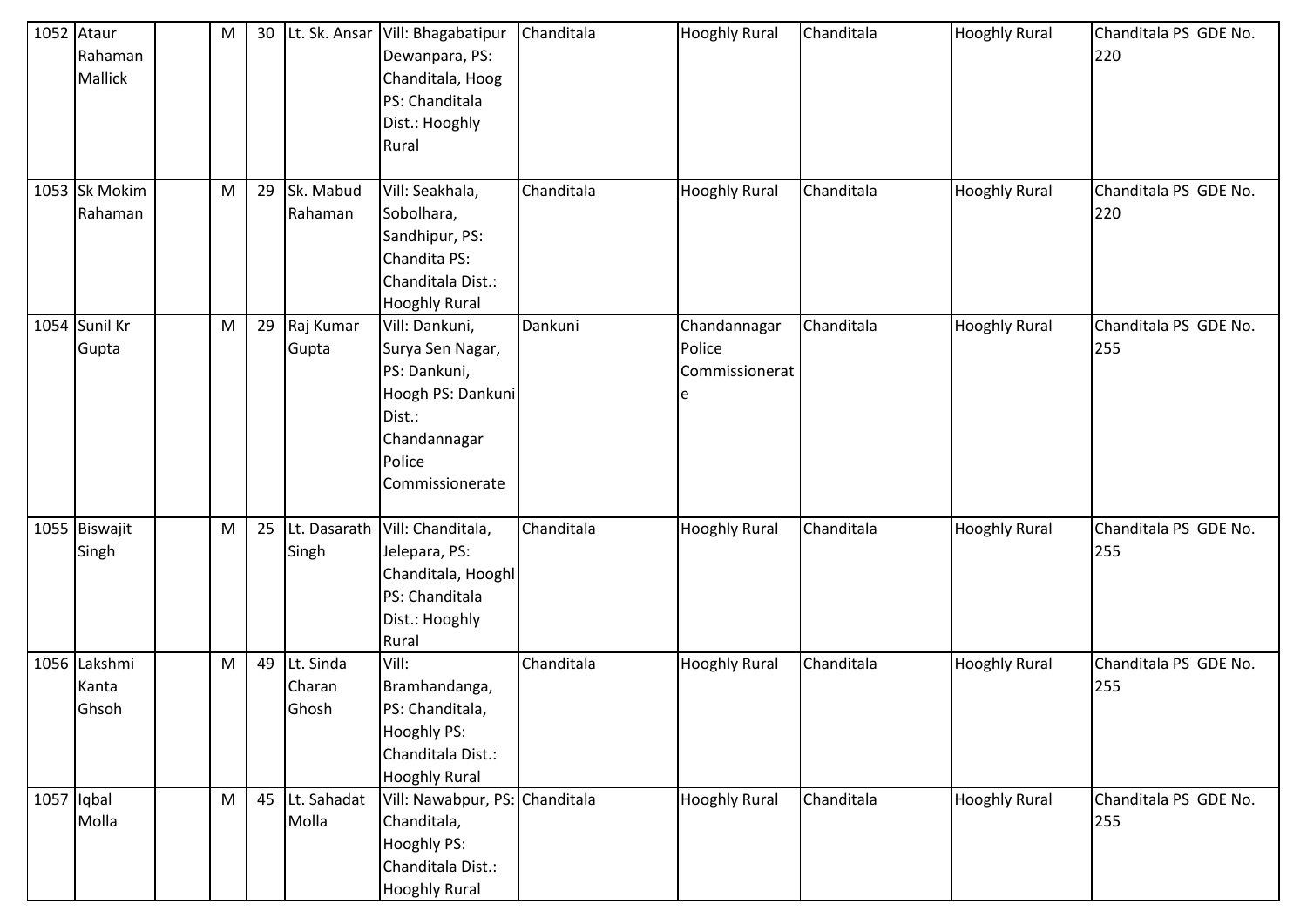|            | 1058 Pradip<br><b>Dhara</b>             | M         | 30 | Lt. Alok<br>Dhara           | Vill: Janai, PS:<br>Chanditala,<br>Hooghly PS:<br>Chanditala Dist.:<br><b>Hooghly Rural</b>     | Chanditala | <b>Hooghly Rural</b> | Chanditala | <b>Hooghly Rural</b> | Chanditala PS GDE No.<br>255 |
|------------|-----------------------------------------|-----------|----|-----------------------------|-------------------------------------------------------------------------------------------------|------------|----------------------|------------|----------------------|------------------------------|
|            | 1059 Pintu<br>Sharma                    | M         | 24 | Lt. Bishnu<br>Sharma        | Vill: Kalachara, PS:<br>Chanditala,<br>Hooghly PS:<br>Chanditala Dist.:<br><b>Hooghly Rural</b> | Chanditala | <b>Hooghly Rural</b> | Chanditala | <b>Hooghly Rural</b> | Chanditala PS GDE No.<br>255 |
|            | 1060 Mintu<br>Rana                      | M         | 27 | Sanjit Rana                 | Vill: Baksha, PS:<br>Chanditala,<br>Hooghly PS:<br>Chanditala Dist.:<br><b>Hooghly Rural</b>    | Chanditala | <b>Hooghly Rural</b> | Chanditala | <b>Hooghly Rural</b> | Chanditala PS GDE No.<br>255 |
|            | 1061 Sk Mosiar<br>Rahaman               | ${\sf M}$ | 30 | Sk. Sirajul<br>Haque        | Vill: Chattrasal, PS:<br>Khanakul, Hooghly<br>PS: Chanditala<br>Dist.: Hooghly<br>Rural         | Chanditala | <b>Hooghly Rural</b> | Chanditala | <b>Hooghly Rural</b> | Chanditala PS GDE No.<br>220 |
| 1062 Jiten | <b>Bauldas</b>                          |           | 24 | Bijoy<br><b>Bauldas</b>     | Vill Goswami<br>Malipara P.S-<br>Dadpur Hooghly<br>PS: Dadpur Dist.:<br><b>Hooghly Rural</b>    | Dadpur     | <b>Hooghly Rural</b> | Dadpur     | <b>Hooghly Rural</b> | Dadpur PS GDE No. 199        |
|            | 1063 Swapan<br><b>Bauldas</b>           | M         | 50 | Lt Satish<br><b>Bauldas</b> | Vill Goswami<br>Malipara P.S-<br>Dadpur Hooghly<br>PS: Dadpur Dist.:<br><b>Hooghly Rural</b>    | Dadpur     | <b>Hooghly Rural</b> | Dadpur     | <b>Hooghly Rural</b> | Dadpur PS GDE No. 199        |
|            | 1064 Shayamsu<br>ndur<br><b>Bauldas</b> | M         | 50 | Prafullo<br><b>Bauldas</b>  | Vill Goswami<br>Malipara P.S-<br>Dadpur Hooghly<br>PS: Dadpur Dist.:<br><b>Hooghly Rural</b>    | Dadpur     | <b>Hooghly Rural</b> | Dadpur     | <b>Hooghly Rural</b> | Dadpur PS GDE No. 199        |
|            | 1065 Hasibul Ali<br><b>Mallick</b>      | M         |    | Lt Hossain<br>Ali Mallick   | Vill- Birpalla P.S-<br>Polba Hooghly PS:<br>Polba Dist.:<br><b>Hooghly Rural</b>                | Polba      | <b>Hooghly Rural</b> | Dadpur     | <b>Hooghly Rural</b> | Dadpur PS GDE No. 199        |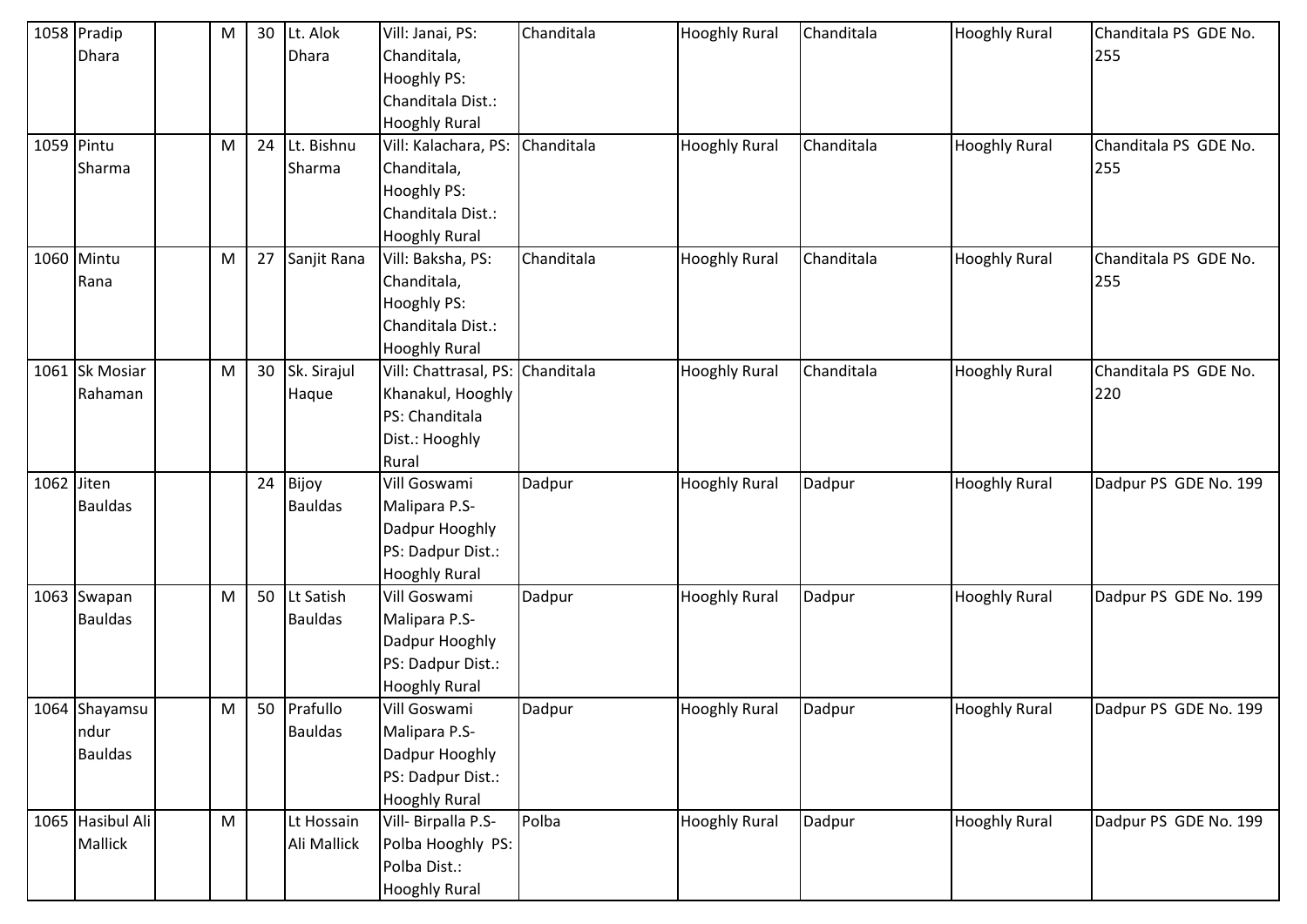| 1066 Palash     | ${\sf M}$ |    | $31$ Late           | Vill-Tarahat, PS     | Goghat   | <b>Hooghly Rural</b> | Goghat   | <b>Hooghly Rural</b> | Goghat PS GDE No. 228   |
|-----------------|-----------|----|---------------------|----------------------|----------|----------------------|----------|----------------------|-------------------------|
| Panja           |           |    | Sahadeb             | â€" Goghat, Dist -   |          |                      |          |                      |                         |
|                 |           |    | Panja               | Hooghly PS:          |          |                      |          |                      |                         |
|                 |           |    |                     | Goghat Dist.:        |          |                      |          |                      |                         |
|                 |           |    |                     | <b>Hooghly Rural</b> |          |                      |          |                      |                         |
| 1067 Naziruddi  | M         | 28 | Soleman             | Vill- Kantagarh, PS  | Goghat   | <b>Hooghly Rural</b> | Goghat   | <b>Hooghly Rural</b> | Goghat PS GDE No. 251   |
| n Mallick       |           |    | Mallick             | – Garbeta, Dist      |          |                      |          |                      |                         |
|                 |           |    |                     | – Paschim Medi       |          |                      |          |                      |                         |
|                 |           |    |                     | PS: Goghat Dist.:    |          |                      |          |                      |                         |
|                 |           |    |                     | <b>Hooghly Rural</b> |          |                      |          |                      |                         |
|                 |           |    |                     |                      |          |                      |          |                      |                         |
| 1068 Surjakanta | M         | 24 | Nabakumar           | Nahuserpur, PS-      | Haripal  | <b>Hooghly Rural</b> | Haripal  | <b>Hooghly Rural</b> | Haripal PS GDE No. 193  |
| <b>Bhaumik</b>  |           |    | Bahumik             | Haripal, Hooghly     |          |                      |          |                      |                         |
|                 |           |    |                     | PS: Haripal Dist.:   |          |                      |          |                      |                         |
|                 |           |    |                     | <b>Hooghly Rural</b> |          |                      |          |                      |                         |
| 1069 Somnath    | M         | 27 | Nirapada            | Bandipur, PS-        | Haripal  | <b>Hooghly Rural</b> | Haripal  | <b>Hooghly Rural</b> | Haripal PS GDE No. 193  |
| Manna           |           |    | Manna               | Haripal, Hooghly     |          |                      |          |                      |                         |
|                 |           |    |                     | PS: Haripal Dist.:   |          |                      |          |                      |                         |
|                 |           |    |                     | <b>Hooghly Rural</b> |          |                      |          |                      |                         |
| 1070 Somnath    | M         | 22 | Laxmi               | Bandipur, PS-        | Haripal  | <b>Hooghly Rural</b> | Haripal  | <b>Hooghly Rural</b> | Haripal PS GDE No. 193  |
| Durlav          |           |    | Durlav              | Haripal, Hooghly     |          |                      |          |                      |                         |
|                 |           |    |                     | PS: Haripal Dist.:   |          |                      |          |                      |                         |
|                 |           |    |                     | <b>Hooghly Rural</b> |          |                      |          |                      |                         |
| 1071 Saumen     | M         | 25 | <b>Avijit Malik</b> | Gopinathpur, PS-     | Haripal  | <b>Hooghly Rural</b> | Haripal  | <b>Hooghly Rural</b> | Haripal PS GDE No. 198  |
| Malik           |           |    |                     | Haripal, Hooghly     |          |                      |          |                      |                         |
|                 |           |    |                     | PS: Haripal Dist.:   |          |                      |          |                      |                         |
|                 |           |    |                     | <b>Hooghly Rural</b> |          |                      |          |                      |                         |
| 1072 Ram Maji   | ${\sf M}$ | 22 | Bikash Maji         | Vill –               | Khanakul | <b>Hooghly Rural</b> | Khanakul | <b>Hooghly Rural</b> | Khanakul PS GDE No. 239 |
|                 |           |    |                     | Krishnanagar, PS     |          |                      |          |                      |                         |
|                 |           |    |                     | – Khanakul, Dist.    |          |                      |          |                      |                         |
|                 |           |    |                     | â€" Hooghl PS:       |          |                      |          |                      |                         |
|                 |           |    |                     | Khanakul Dist.:      |          |                      |          |                      |                         |
|                 |           |    |                     | <b>Hooghly Rural</b> |          |                      |          |                      |                         |
|                 |           |    |                     |                      |          |                      |          |                      |                         |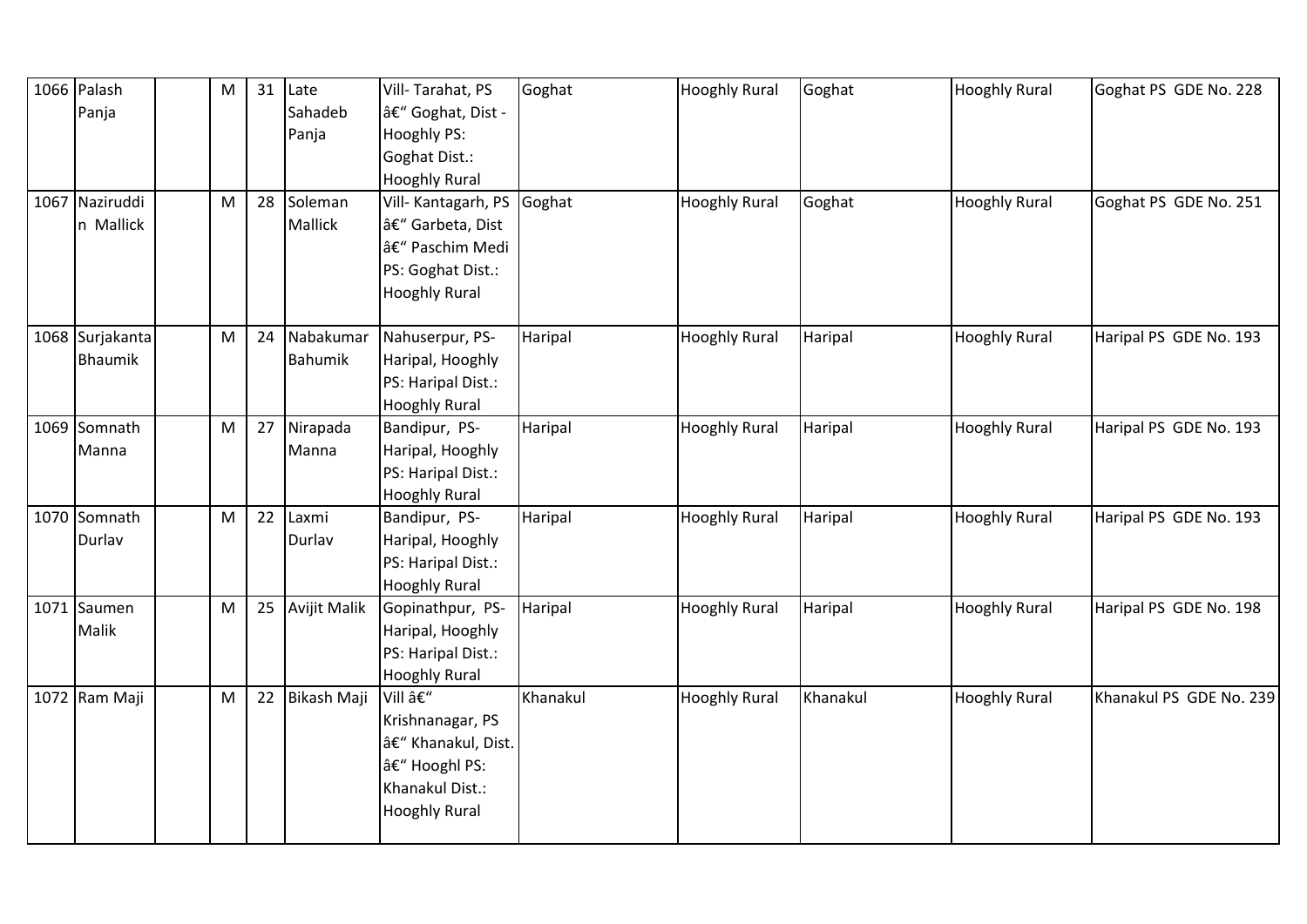| 1073 Abul  |              | M | 37 | Jalaluddin    | Vill –                       | Khanakul | <b>Hooghly Rural</b> | Khanakul | <b>Hooghly Rural</b> | Khanakul PS GDE No. 239 |
|------------|--------------|---|----|---------------|------------------------------|----------|----------------------|----------|----------------------|-------------------------|
|            | Hassan       |   |    | Khan          | Sabalsinghapur, PS           |          |                      |          |                      |                         |
|            | Khan         |   |    |               | â€" Khanakul, Dist.          |          |                      |          |                      |                         |
|            |              |   |    |               | – Hoog PS:                   |          |                      |          |                      |                         |
|            |              |   |    |               | Khanakul Dist.:              |          |                      |          |                      |                         |
|            |              |   |    |               | <b>Hooghly Rural</b>         |          |                      |          |                      |                         |
|            |              |   |    |               |                              |          |                      |          |                      |                         |
|            | 1074 Rakesh  | M | 19 | Rakesh        | Old Line Qtr No.             | Mogra    | <b>Hooghly Rural</b> | Mogra    | <b>Hooghly Rural</b> | Mogra PS GDE No. 77     |
|            | Mahuli       |   |    | Mahuli        | 1826, P.S- Mogra,            |          |                      |          |                      |                         |
|            |              |   |    |               | Dist-Hooghly PS:             |          |                      |          |                      |                         |
|            |              |   |    |               | Mogra Dist.:                 |          |                      |          |                      |                         |
|            |              |   |    |               | <b>Hooghly Rural</b>         |          |                      |          |                      |                         |
|            |              |   |    |               |                              |          |                      |          |                      |                         |
|            | 1075 Sunil   | M | 22 | <b>Bikash</b> | Bikash Paswan PS:            | Mogra    | <b>Hooghly Rural</b> | Mogra    | <b>Hooghly Rural</b> | Mogra PS GDE No. 77     |
|            | Paswan       |   |    | Paswan        | Mogra Dist.:                 |          |                      |          |                      |                         |
|            |              |   |    |               | <b>Hooghly Rural</b>         |          |                      |          |                      |                         |
| 1076 Dilip |              | M | 35 | Lt. Dhiren    | Goula, P.S-Polba,            | Polba    | <b>Hooghly Rural</b> | Polba    | <b>Hooghly Rural</b> | Polba PS GDE No. 182    |
|            | Patra        |   |    | Patra         | Dist.- Hooghly PS:           |          |                      |          |                      |                         |
|            |              |   |    |               | Polba Dist.:                 |          |                      |          |                      |                         |
|            |              |   |    |               | <b>Hooghly Rural</b>         |          |                      |          |                      |                         |
|            |              |   |    |               |                              |          |                      |          |                      |                         |
|            | 1077 Dulal   | M | 55 | Lt. Bijoy     | Roypara, P.O.-               | Pandua   | <b>Hooghly Rural</b> | Polba    | <b>Hooghly Rural</b> | Polba PS GDE No. 182    |
|            | Santra       |   |    | Santra        | Khanyan, P.S.-               |          |                      |          |                      |                         |
|            |              |   |    |               | Pandua PS:                   |          |                      |          |                      |                         |
|            |              |   |    |               | Pandua Dist.:                |          |                      |          |                      |                         |
|            |              |   |    |               | <b>Hooghly Rural</b>         |          |                      |          |                      |                         |
|            | 1078 Golam   | M | 20 | Sahabuddin    | Alinagar, P.S.-              | Polba    | <b>Hooghly Rural</b> | Polba    | <b>Hooghly Rural</b> | Polba PS GDE No. 182    |
|            | Hasan        |   |    | Monsuri       | Polba PS: Polba              |          |                      |          |                      |                         |
|            |              |   |    |               | Dist.: Hooghly               |          |                      |          |                      |                         |
|            |              |   |    |               | Rural                        |          |                      |          |                      |                         |
|            | 1079 Basudeb | M | 23 |               | Sanjit Malik Amnan PS: Polba | Polba    | <b>Hooghly Rural</b> | Polba    | <b>Hooghly Rural</b> | Polba PS GDE No. 182    |
|            | Malik        |   |    |               | Dist.: Hooghly               |          |                      |          |                      |                         |
|            |              |   |    |               | Rural                        |          |                      |          |                      |                         |
|            | 1080 Bablu   | M |    | 35 Suresh     | Simanpar, P.S.-              |          | Basirhat             | Polba    | <b>Hooghly Rural</b> | Polba PS GDE No. 185    |
|            | Yadav        |   |    | Yadav         | Nursarwai, Dist.-            |          |                      |          |                      |                         |
|            |              |   |    |               | Nalanda(Bihar)               |          |                      |          |                      |                         |
|            | 1081 Soumen  | M | 21 | Shambhu       | Fatepur, P.S.-               |          | <b>Basirhat</b>      | Polba    | <b>Hooghly Rural</b> | Polba PS GDE No. 185    |
|            | Das          |   |    | Das           | Belda, Dist.-                |          |                      |          |                      |                         |
|            |              |   |    |               | Paschim                      |          |                      |          |                      |                         |
|            |              |   |    |               | Medinipur                    |          |                      |          |                      |                         |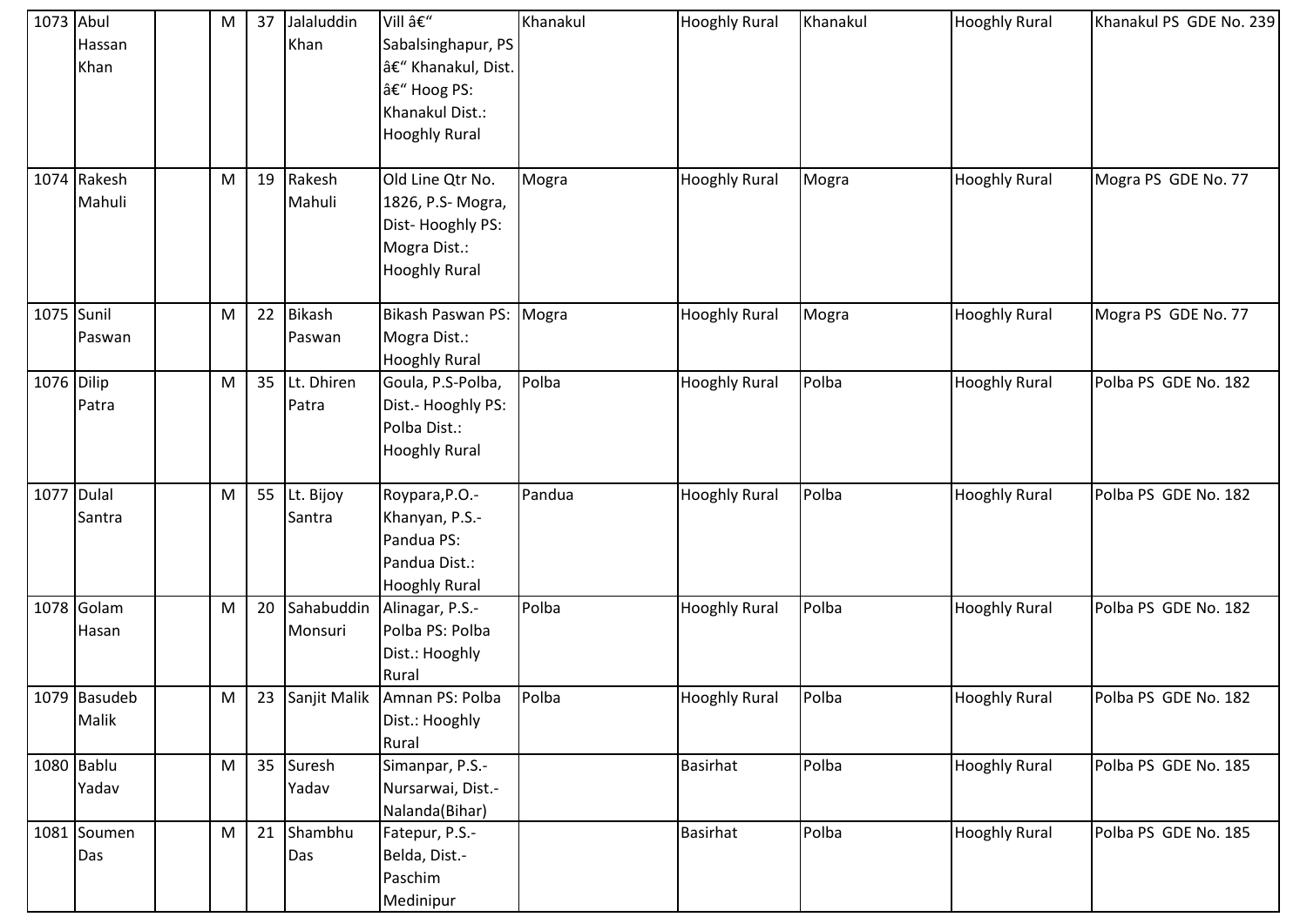| 1082       | Somnath        | M |    |                  | Balaram Das Vill - Baruipara PS: Singur |                | <b>Hooghly Rural</b> | Singur            | <b>Hooghly Rural</b> | Singur PS GDE No. 71     |
|------------|----------------|---|----|------------------|-----------------------------------------|----------------|----------------------|-------------------|----------------------|--------------------------|
|            | Das            |   |    |                  | Singur Dist.:                           |                |                      |                   |                      |                          |
|            |                |   |    |                  | <b>Hooghly Rural</b>                    |                |                      |                   |                      |                          |
|            | 1083 Snehasish | M |    | <b>Amit Shee</b> | Vill Baruipara PS:                      | Singur         | <b>Hooghly Rural</b> | Singur            | <b>Hooghly Rural</b> | Singur PS GDE No. 71     |
|            | Shee           |   |    |                  | Singur Dist.:                           |                |                      |                   |                      |                          |
|            |                |   |    |                  | <b>Hooghly Rural</b>                    |                |                      |                   |                      |                          |
|            | 1084 Manaranj  | M | 55 | ILt.             | Santoshpur PS:                          | Tarakeswar     | <b>Hooghly Rural</b> | Tarakeswar        | <b>Hooghly Rural</b> | Tarakeswar PS GDE No.    |
|            | an Duly        |   |    | Bhagadhar        | Tarakeswar Dist.:                       |                |                      |                   |                      | 207                      |
|            |                |   |    | Duly             | <b>Hooghly Rural</b>                    |                |                      |                   |                      |                          |
|            |                |   |    |                  |                                         |                |                      |                   |                      |                          |
|            | 1085 Panchana  | M | 20 | Manaranjan       | Santoshpur PS:                          | Tarakeswar     | <b>Hooghly Rural</b> | Tarakeswar        | <b>Hooghly Rural</b> | Tarakeswar PS GDE No.    |
|            | n Duly         |   |    | Duly             | Tarakeswar Dist.:                       |                |                      |                   |                      | 207                      |
|            |                |   |    |                  | <b>Hooghly Rural</b>                    |                |                      |                   |                      |                          |
|            | 1086 Rathikant | M | 68 | ILt              | Santoshpur PS:                          | Tarakeswar     | <b>Hooghly Rural</b> | Tarakeswar        | <b>Hooghly Rural</b> | Tarakeswar PS GDE No.    |
|            | a Duly         |   |    | Gorachand        | Tarakeswar Dist.:                       |                |                      |                   |                      | 207                      |
|            |                |   |    | Duly             | <b>Hooghly Rural</b>                    |                |                      |                   |                      |                          |
|            |                |   |    |                  |                                         |                |                      |                   |                      |                          |
| 1087       | Sk Jane        | M | 23 | Sk Amir Ali      | Chiladangi PS:                          | Pursurah       | <b>Hooghly Rural</b> | Tarakeswar        | <b>Hooghly Rural</b> | Tarakeswar PS GDE No.    |
|            | Alam           |   |    |                  | Pursurah Dist.:                         |                |                      |                   |                      | 207                      |
|            |                |   |    |                  | <b>Hooghly Rural</b>                    |                |                      |                   |                      |                          |
| 1088 Aasis |                | M | 56 |                  | Lt Hari Pado Rupnarayanpur              |                | <b>Basirhat</b>      | Asansole g.r.p.s. | Howrah G.R.P.        | Asansole g.r.p.s. PS GDE |
|            | Chakarbor      |   |    |                  | Chakarborty Salanpur Paschim            |                |                      |                   |                      | No. 147                  |
|            | ty             |   |    |                  | Baedhaman W.B                           |                |                      |                   |                      |                          |
|            |                |   |    |                  |                                         |                |                      |                   |                      |                          |
| 1089 Mitu  |                | M | 26 | Suresh           | Devipur Devipur                         | <b>Baduria</b> | <b>Basirhat</b>      | Asansole g.r.p.s. | Howrah G.R.P.        | Asansole g.r.p.s. PS GDE |
|            | Kumar          |   |    | Rawani           | Deoghar, JHK PS:                        |                |                      |                   |                      | No. 147                  |
|            | Rawani         |   |    |                  | <b>Baduria</b>                          |                |                      |                   |                      |                          |
| 1090 Rafik |                | M | 26 | <b>Md Kuddus</b> | Sugga Madhupur                          |                | <b>Basirhat</b>      | Asansole g.r.p.s. | Howrah G.R.P.        | Asansole g.r.p.s. PS GDE |
|            | Asnsari        |   |    |                  | Deoghar, JHK                            |                |                      |                   |                      | No. 147                  |
| 1091 Mud   |                | M | 18 | Md Salim         | Sugga Madhupur                          |                | <b>Basirhat</b>      | Asansole g.r.p.s. | Howrah G.R.P.        | Asansole g.r.p.s. PS GDE |
|            | Mushafa        |   |    |                  | Deoghar, JHK                            |                |                      |                   |                      | No. 147                  |
|            | Ansari         |   |    |                  |                                         |                |                      |                   |                      |                          |
|            | 1092 Md Taslim | M | 25 | Md Salim         | Sugga Madhupur                          |                | <b>Basirhat</b>      | Asansole g.r.p.s. | Howrah G.R.P.        | Asansole g.r.p.s. PS GDE |
|            |                |   |    |                  | Deoghar, JHK                            |                |                      |                   |                      | No. 147                  |
|            | 1093 Hasan     | M | 21 | Md Aslam         | OK Road Railpar                         |                | Basirhat             | Asansole g.r.p.s. | Howrah G.R.P.        | Asansole g.r.p.s. PS GDE |
|            | Raza           |   |    |                  | Asansol Asansol                         |                |                      |                   |                      | No. 147                  |
|            |                |   |    |                  | North Paschim                           |                |                      |                   |                      |                          |
|            |                |   |    |                  | <b>Baed</b>                             |                |                      |                   |                      |                          |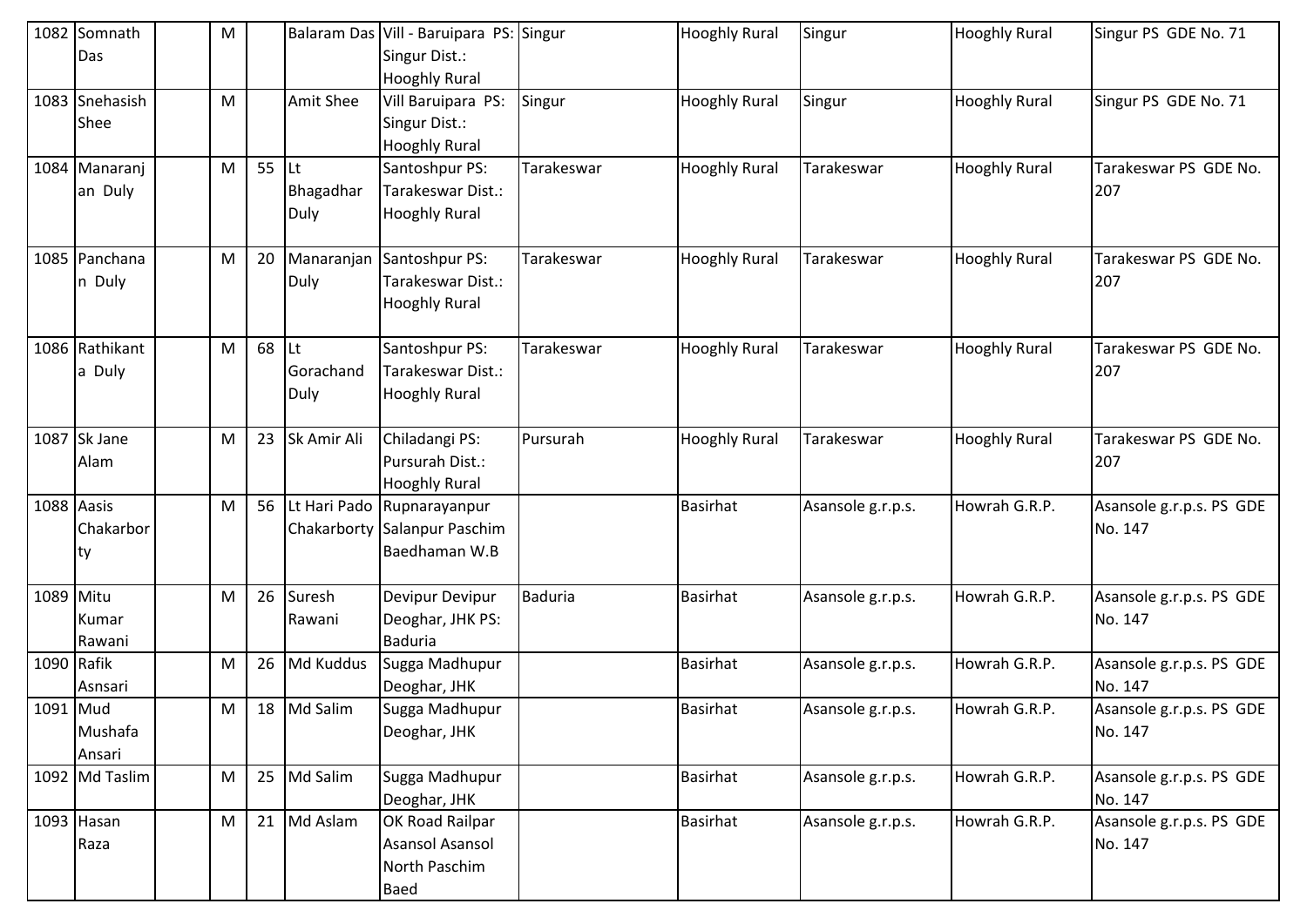|            | 1094 Jitender   | M | 22 | Kaleswar     | Thakurbandh                | <b>Basirhat</b> | Asansole g.r.p.s. | Howrah G.R.P. | Asansole g.r.p.s. PS GDE |
|------------|-----------------|---|----|--------------|----------------------------|-----------------|-------------------|---------------|--------------------------|
|            | Turi            |   |    | Turi         | Kalipahr Asansol           |                 |                   |               | No. 147                  |
|            |                 |   |    |              | North Paschim              |                 |                   |               |                          |
|            |                 |   |    |              | Baedha                     |                 |                   |               |                          |
| 1095 Bisal |                 | M | 24 | Rayender     | Suiyndih                   | <b>Basirhat</b> | Asansole g.r.p.s. | Howrah G.R.P. | Asansole g.r.p.s. PS GDE |
|            | Kumar           |   |    | Mallik       | Saraidhela                 |                 |                   |               | No. 147                  |
|            |                 |   |    |              | Dhanbad, JHK               |                 |                   |               |                          |
|            | 1096 Bimal Rai  | M | 35 | Balehand     | Gachhni Chak               | <b>Basirhat</b> | Asansole g.r.p.s. | Howrah G.R.P. | Asansole g.r.p.s. PS GDE |
|            |                 |   |    | Rai          | Athmalgold Patna,          |                 |                   |               | No. 147                  |
|            |                 |   |    |              | <b>Bihar</b>               |                 |                   |               |                          |
|            | 1097 Md Raja    | M | 24 | Abdul Goffar | Jahangiri Mohalla          | <b>Basirhat</b> | Asansole g.r.p.s. | Howrah G.R.P. | Asansole g.r.p.s. PS GDE |
|            |                 |   |    |              | Railpar Asansol            |                 |                   |               | No. 147                  |
|            |                 |   |    |              | North Paschim Ba           |                 |                   |               |                          |
|            |                 |   |    |              |                            |                 |                   |               |                          |
|            | 1098 Dipak Mali | M | 30 | Pawan Mali   | Ram Kisun Dangal           | <b>Basirhat</b> | Asansole g.r.p.s. | Howrah G.R.P. | Asansole g.r.p.s. PS GDE |
|            |                 |   |    |              | <b>Asansol Asansol</b>     |                 |                   |               | No. 151                  |
|            |                 |   |    |              | North Paschim Bae          |                 |                   |               |                          |
|            |                 |   |    |              |                            |                 |                   |               |                          |
|            | 1099 Goutam     | M | 21 | Bhunwswan    | Narganjo Jhajha            | <b>Basirhat</b> | Asansole g.r.p.s. | Howrah G.R.P. | Asansole g.r.p.s. PS GDE |
|            | Kumar           |   |    | Prasad       | Jamui, Bihar               |                 |                   |               | No. 151                  |
|            |                 |   |    | Yadav        |                            |                 |                   |               |                          |
|            | 1100 Maksud     | M | 46 | Kamruddin    | Pratappur Jamui            | <b>Basirhat</b> | Asansole g.r.p.s. | Howrah G.R.P. | Asansole g.r.p.s. PS GDE |
|            | Ansari          |   |    | Miya         | Jamui, Bihar               |                 |                   |               | No. 151                  |
|            | $1101$ Md Afjal | M | 30 | Md Muslim    | Rahonatalagar,             | <b>Basirhat</b> | Asansole g.r.p.s. | Howrah G.R.P. | Asansole g.r.p.s. PS GDE |
|            | Khan            |   |    | Khan         | Baranpur Hirapur           |                 |                   |               | No. 151                  |
|            |                 |   |    |              | Paschim                    |                 |                   |               |                          |
|            |                 |   |    |              | Baedhaman                  |                 |                   |               |                          |
|            | 1102 Dharunen   | M | 30 | Kidesar      | Gopalpur Chanan            | <b>Basirhat</b> | Asansole g.r.p.s. | Howrah G.R.P. | Asansole g.r.p.s. PS GDE |
|            | der Kumar       |   |    | Sharma       | Lakhisarai, Bihar          |                 |                   |               | No. 151                  |
|            |                 |   |    |              |                            |                 |                   |               |                          |
|            | 1103 Md Aftab   | M | 19 |              | Md Alauddin Khalasi Muhaue | <b>Basirhat</b> | Asansole g.r.p.s. | Howrah G.R.P. | Asansole g.r.p.s. PS GDE |
|            |                 |   |    |              | Madhupur                   |                 |                   |               | No. 151                  |
|            |                 |   |    |              | Deoghar, JHK               |                 |                   |               |                          |
|            | 1104 Jogindra   | M | 42 | Daragi       | Manpur Chanan              | <b>Basirhat</b> | Asansole g.r.p.s. | Howrah G.R.P. | Asansole g.r.p.s. PS GDE |
|            |                 |   |    |              | Lakhisarai, Bihar          |                 |                   |               | No. 151                  |
|            | 1105 Samir      | M |    | 25 Ali Ahmed | Sota Cprum                 | <b>Basirhat</b> | Asansole g.r.p.s. | Howrah G.R.P. | Asansole g.r.p.s. PS GDE |
|            | Khan            |   |    | Khan         | Cprum Budiyun,             |                 |                   |               | No. 151                  |
|            |                 |   |    |              | U.P                        |                 |                   |               |                          |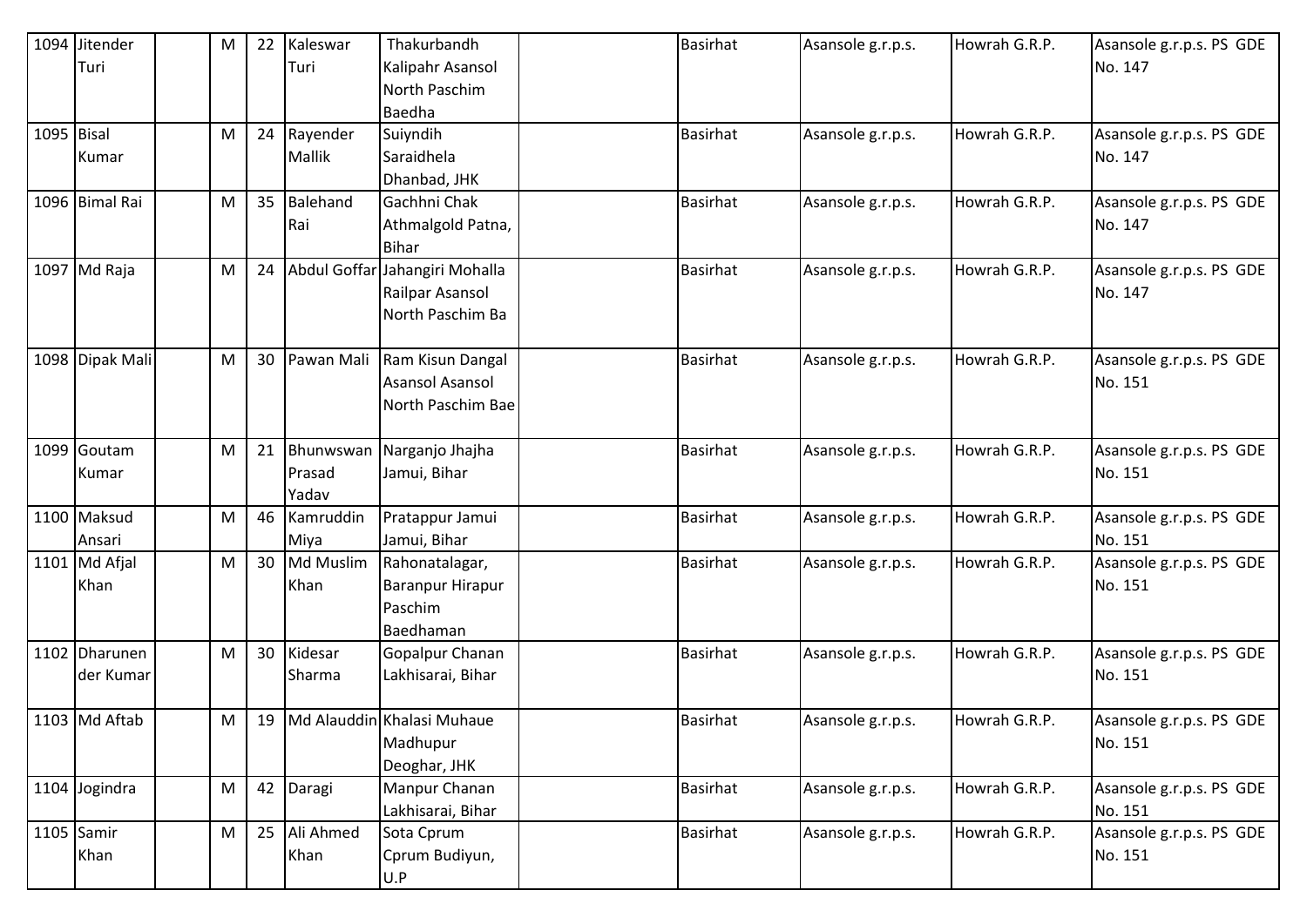|            | 1106 Sudha Kan | M         | 32 |                          | Chandraman Barsighe Barsighe   | <b>Basirhat</b> | Asansole g.r.p.s. | Howrah G.R.P. | Asansole g.r.p.s. PS GDE |
|------------|----------------|-----------|----|--------------------------|--------------------------------|-----------------|-------------------|---------------|--------------------------|
|            | Kumar          |           |    | Singh                    | Sekhpur, Bihar                 |                 |                   |               | No. 151                  |
| 1107       | Srikant        | M         | 20 | Suresh                   | Burbharampur                   | <b>Basirhat</b> | Asansole g.r.p.s. | Howrah G.R.P. | Asansole g.r.p.s. PS GDE |
|            | Yadav          |           |    | Yadav                    | Deoghar Deoghar,<br><b>JHK</b> |                 |                   |               | No. 151                  |
|            | 1108 Rabindra  | M         | 35 | Kidasan                  | Gopalpur Chanan                | <b>Basirhat</b> | Asansole g.r.p.s. | Howrah G.R.P. | Asansole g.r.p.s. PS GDE |
|            | Kumar          |           |    | Sharma                   | Lakhisarai, Bihar              |                 |                   |               | No. 151                  |
|            | 1109 Md Kansar | M         | 29 | Sahadat                  | Malleypur Jamui                | <b>Basirhat</b> | Asansole g.r.p.s. | Howrah G.R.P. | Asansole g.r.p.s. PS GDE |
|            |                |           |    |                          | Jamui, Bihar                   |                 |                   |               | No. 151                  |
|            | 1110 Satrndhan | M         | 26 | Saligram                 | <b>Burnpur Riverside</b>       | <b>Basirhat</b> | Asansole g.r.p.s. | Howrah G.R.P. | Asansole g.r.p.s. PS GDE |
|            | Rajak          |           |    | Rajak                    | Hirapur Paschim                |                 |                   |               | No. 151                  |
|            |                |           |    |                          | Baedhaman W.B                  |                 |                   |               |                          |
|            | 1111 Bikash    | ${\sf M}$ | 18 | Snjai Thakur             | Pachea Sekhpur                 | <b>Basirhat</b> | Asansole g.r.p.s. | Howrah G.R.P. | Asansole g.r.p.s. PS GDE |
|            | Kumar          |           |    |                          | Sekhpur, Bihar                 |                 |                   |               | No. 151                  |
|            | 1112 Prajag    | M         | 45 | Ghanashya                | Baira Ghar Kalla               | <b>Basirhat</b> | Asansole g.r.p.s. | Howrah G.R.P. | Asansole g.r.p.s. PS GDE |
|            | Mahato         |           |    | m Mahato                 | Giridid Giridih, JHK           |                 |                   |               | No. 151                  |
|            | 1113 Subham    | M         | 30 | Murari Rajak Ukhra Andal |                                | <b>Basirhat</b> | Asansole g.r.p.s. | Howrah G.R.P. | Asansole g.r.p.s. PS GDE |
|            | Rajak          |           |    |                          | Paschim                        |                 |                   |               | No. 151                  |
|            |                |           |    |                          | Baedhaman W.B                  |                 |                   |               |                          |
|            | 1114 Rajan     | M         | 18 | Mohindra                 | Mallepur Mallepur              | <b>Basirhat</b> | Asansole g.r.p.s. | Howrah G.R.P. | Asansole g.r.p.s. PS GDE |
|            | Kumar          |           |    | Majhi                    | Jamui, Bihar                   |                 |                   |               | No. 151                  |
| 1115 Dilip |                | M         | 18 | Madhu Mal                | Mallepur Mallepur              | <b>Basirhat</b> | Asansole g.r.p.s. | Howrah G.R.P. | Asansole g.r.p.s. PS GDE |
|            | Kumar          |           |    |                          | Jamui, Bihar                   |                 |                   |               | No. 151                  |
|            | 1116 Perwaz    | м         | 18 | Md Abid                  | Kakur Jamui Jamui,             | <b>Basirhat</b> | Asansole g.r.p.s. | Howrah G.R.P. | Asansole g.r.p.s. PS GDE |
|            | Alam           |           |    |                          | <b>Bihar</b>                   |                 |                   |               | No. 151                  |
| 1117 Amit  |                | M         | 40 | <b>Anil Show</b>         | Papradih Katoria               | <b>Basirhat</b> | Asansole g.r.p.s. | Howrah G.R.P. | Asansole g.r.p.s. PS GDE |
|            | Kumar          |           |    |                          | Banka, Bihar                   |                 |                   |               | No. 151                  |
|            | 1118 Altamas   | M         |    | 28 Md Nemat              | Lakhna Madhupur                | <b>Basirhat</b> | Asansole g.r.p.s. | Howrah G.R.P. | Asansole g.r.p.s. PS GDE |
|            | Ansari         |           |    |                          | Deoghar, JHK                   |                 |                   |               | No. 151                  |
|            | 1119 Md Miraj  | M         |    | 37 Md Yusuf              | Mahna, Jitpur                  | <b>Basirhat</b> | Asansole g.r.p.s. | Howrah G.R.P. | Asansole g.r.p.s. PS GDE |
|            |                |           |    |                          | Pakri Barama                   |                 |                   |               | No. 151                  |
|            |                |           |    |                          | Nawada, Bihar                  |                 |                   |               |                          |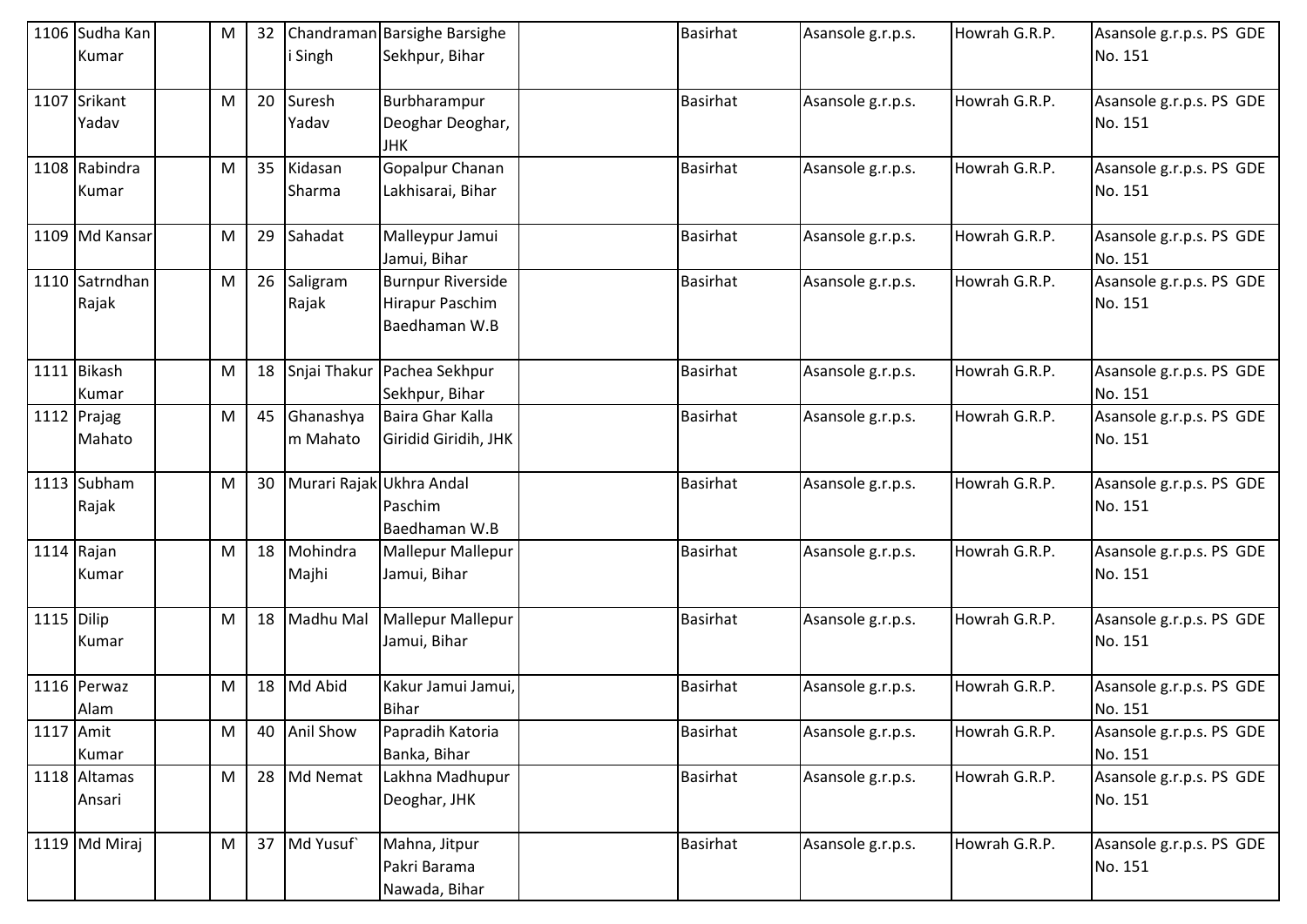| 1120 Niraj |                | М | 30 | Sri Rana     | Khaira Khaira               |          | <b>Basirhat</b>        | Asansole g.r.p.s. | Howrah G.R.P. | Asansole g.r.p.s. PS GDE |
|------------|----------------|---|----|--------------|-----------------------------|----------|------------------------|-------------------|---------------|--------------------------|
|            | Kumar          |   |    | Prasad       | Jamui, Bihar                |          |                        |                   |               | No. 151                  |
|            | Yadav          |   |    | Yadav        |                             |          |                        |                   |               |                          |
| 1121       | Jakir          | M | 55 | Md Israil    | Lutri Jamui Jamui,          |          | <b>Basirhat</b>        | Asansole g.r.p.s. | Howrah G.R.P. | Asansole g.r.p.s. PS GDE |
|            | Hussain        |   |    |              | <b>Bihar</b>                |          |                        |                   |               | No. 151                  |
| 1122       | Umesh          | M | 30 | Bhuneswar    | Simultalla                  |          | <b>Basirhat</b>        | Asansole g.r.p.s. | Howrah G.R.P. | Asansole g.r.p.s. PS GDE |
|            | Yadav          |   |    | Yadav        | Simultalla Jamui,           |          |                        |                   |               | No. 151                  |
|            |                |   |    |              | <b>Bihar</b>                |          |                        |                   |               |                          |
|            | 1123 Bhuklan   | M | 30 | Ramesh       | Simultalla                  |          | <b>Basirhat</b>        | Asansole g.r.p.s. | Howrah G.R.P. | Asansole g.r.p.s. PS GDE |
|            | Yadav          |   |    | Yadav        | Simultalla Jamui,           |          |                        |                   |               | No. 151                  |
|            |                |   |    |              | <b>Bihar</b>                |          |                        |                   |               |                          |
|            | 1124 Dharmend  | M | 38 | Damadar      | Simultalla                  |          | <b>Basirhat</b>        | Asansole g.r.p.s. | Howrah G.R.P. | Asansole g.r.p.s. PS GDE |
|            | ra Yadav       |   |    | Yadav        | Simultalla Jamui,           |          |                        |                   |               | No. 151                  |
|            |                |   |    |              | <b>Bihar</b>                |          |                        |                   |               |                          |
|            | $1125$ Md Raja | M | 20 | Md Sgukam    | Rehmat Nagar                |          | <b>Basirhat</b>        | Asansole g.r.p.s. | Howrah G.R.P. | Asansole g.r.p.s. PS GDE |
|            |                |   |    | Ahamed       | Hirapur Paschim             |          |                        |                   |               | No. 151                  |
|            |                |   |    |              | Baedhaman W.B               |          |                        |                   |               |                          |
|            | 1126 Subhani   | M | 40 | Abdul        | Barkathi Kuju               | Baduria  | <b>Basirhat</b>        | Asansole g.r.p.s. | Howrah G.R.P. | Asansole g.r.p.s. PS GDE |
|            | Ansari         |   |    | Jabbar       | Mandu Ramghar,              |          |                        |                   |               | No. 151                  |
|            |                |   |    |              | JHK PS: Baduria             |          |                        |                   |               |                          |
|            |                |   |    |              |                             |          |                        |                   |               |                          |
| 1127       | Srimanta       | M | 40 |              | Tarak Ch.das Bamanpukur PS: | Nabadwip | Krishnanagar           | Bandel g.r.p.s.   | Howrah G.R.P. | Bandel g.r.p.s. PS GDE   |
|            | Das            |   |    |              | Nabadwip Dist.:             |          | <b>Police District</b> |                   |               | No. 139                  |
|            |                |   |    |              | Krishnanagar                |          |                        |                   |               |                          |
|            |                |   |    |              | <b>Police District</b>      |          |                        |                   |               |                          |
|            | 1128 Arindam   | M | 23 | Arup         | Chandpur PS:                | Ketugram | Purba Burdwan          | Bandel g.r.p.s.   | Howrah G.R.P. | Bandel g.r.p.s. PS GDE   |
|            | Mondal         |   |    | Mondal       | Ketugram Dist.:             |          |                        |                   |               | No. 139                  |
|            |                |   |    |              | Purba Burdwan               |          |                        |                   |               |                          |
|            | 1129 Srimanta  | M |    | 31 Binay     | Chandpur PS:                | Ketugram | Purba Burdwan          | Bandel g.r.p.s.   | Howrah G.R.P. | Bandel g.r.p.s. PS GDE   |
|            | Mondal         |   |    | Mondal       | Ketugram Dist.:             |          |                        |                   |               | No. 139                  |
|            |                |   |    |              | Purba Burdwan               |          |                        |                   |               |                          |
|            | 1130 Kiran     | M | 26 | <b>Tapas</b> | <b>Bahirchak PS:</b>        | Nabadwip | Krishnanagar           | Bandel g.r.p.s.   | Howrah G.R.P. | Bandel g.r.p.s. PS GDE   |
|            | Mondal         |   |    | Mondal       | Nabadwip Dist.:             |          | <b>Police District</b> |                   |               | No. 139                  |
|            |                |   |    |              | Krishnanagar                |          |                        |                   |               |                          |
|            |                |   |    |              | Police District             |          |                        |                   |               |                          |
|            | 1131 Kkrishna  | M | 22 | Manik        | <b>Bahirchak PS:</b>        | Nabadwip | Krishnanagar           | Bandel g.r.p.s.   | Howrah G.R.P. | Bandel g.r.p.s. PS GDE   |
|            | Mondal         |   |    | Mondal       | Nabadwip Dist.:             |          | <b>Police District</b> |                   |               | No. 139                  |
|            |                |   |    |              | Krishnanagar                |          |                        |                   |               |                          |
|            |                |   |    |              | <b>Police District</b>      |          |                        |                   |               |                          |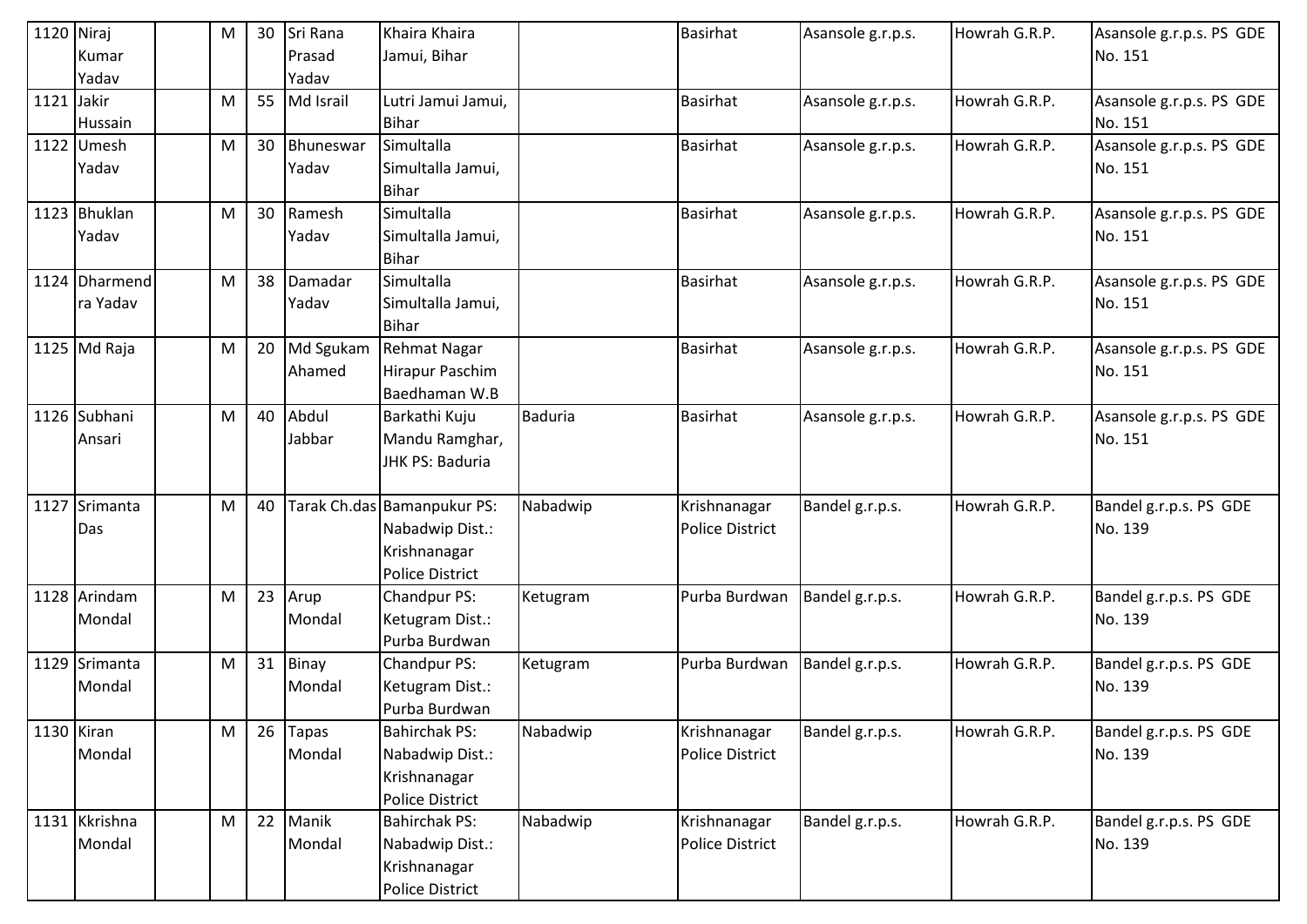| 1132 Ganesh<br>Ch.dey  | M | 39 | Lt. Parimal<br>Ch.dey      | <b>Bahirchak PS:</b><br>Nabadwip Dist.:<br>Krishnanagar<br><b>Police District</b>                 | Nabadwip   | Krishnanagar<br><b>Police District</b>        | Bandel g.r.p.s. | Howrah G.R.P. | Bandel g.r.p.s. PS GDE<br>No. 139 |
|------------------------|---|----|----------------------------|---------------------------------------------------------------------------------------------------|------------|-----------------------------------------------|-----------------|---------------|-----------------------------------|
| 1133 Abhijit<br>Ghosh  | M | 32 |                            | Amal Ghosh Ghoshpara PS:<br>Balagarh Dist.:<br><b>Hooghly Rural</b>                               | Balagarh   | <b>Hooghly Rural</b>                          | Bandel g.r.p.s. | Howrah G.R.P. | Bandel g.r.p.s. PS GDE<br>No. 139 |
| 1134 Mukesh<br>Roy     | M | 32 | <b>Ashok Roy</b>           | Telpukur PS:<br>Oldmalda Dist.:<br>Malda                                                          | Oldmalda   | Malda                                         | Bandel g.r.p.s. | Howrah G.R.P. | Bandel g.r.p.s. PS GDE<br>No. 139 |
| 1135 Sushil Roy        | M | 34 | Ram Bihari<br>Roy          | Telpukur PS:<br>Oldmalda Dist.:<br>Malda                                                          | Oldmalda   | Malda                                         | Bandel g.r.p.s. | Howrah G.R.P. | Bandel g.r.p.s. PS GDE<br>No. 151 |
| 1136 Abdul<br>Kalam Sk | M | 20 |                            | Sirajuddin Sk Amarpur PS:<br>Raninagar Dist.:<br>Murshidabad                                      | Raninagar  | Murshidabad                                   | Bandel g.r.p.s. | Howrah G.R.P. | Bandel g.r.p.s. PS GDE<br>No. 151 |
| 1137 Chanchal<br>Saha  | M | 29 | Gobindo<br>Saha            | Ketugram PS:<br>Ketugram Dist.:<br>Purba Burdwan                                                  | Ketugram   | Purba Burdwan                                 | Bandel g.r.p.s. | Howrah G.R.P. | Bandel g.r.p.s. PS GDE<br>No. 151 |
| $1138$ Sanat<br>Santra | M | 48 | Lt.<br>Durjadhan<br>Santra | Jelepara PS:<br>Bhadreswar Dist.:<br>Chandannagar<br>Police<br>Commissionerate                    | Bhadreswar | Chandannagar<br>Police<br>Commissionerat<br>e | Bandel g.r.p.s. | Howrah G.R.P. | Bandel g.r.p.s. PS GDE<br>No. 151 |
| 1139 Ashok<br>Debnath  | M | 28 | Nemai<br>Debnath           | Bidyanagar PS:<br>Nadanghat Dist.:<br>Purba Burdwan                                               | Nadanghat  | Purba Burdwan                                 | Bandel g.r.p.s. | Howrah G.R.P. | Bandel g.r.p.s. PS GDE<br>No. 151 |
| 1140 Prince<br>Kumar   | M | 25 | Sankar<br>Prasaad          | Naihati Rly. Colony Naihati<br>PS: Naihati Dist.:<br><b>Barrackpore Police</b><br>Commissionerate |            | Barrackpore<br>Police<br>Commissionerat       | Bandel g.r.p.s. | Howrah G.R.P. | Bandel g.r.p.s. PS GDE<br>No. 151 |
| 1141 Khairul Sk        | M |    | 32 Abu Sk                  | Samastipur PS:<br>Salar Dist.:<br>Murshidabad                                                     | Salar      | Murshidabad                                   | Bandel g.r.p.s. | Howrah G.R.P. | Bandel g.r.p.s. PS GDE<br>No. 151 |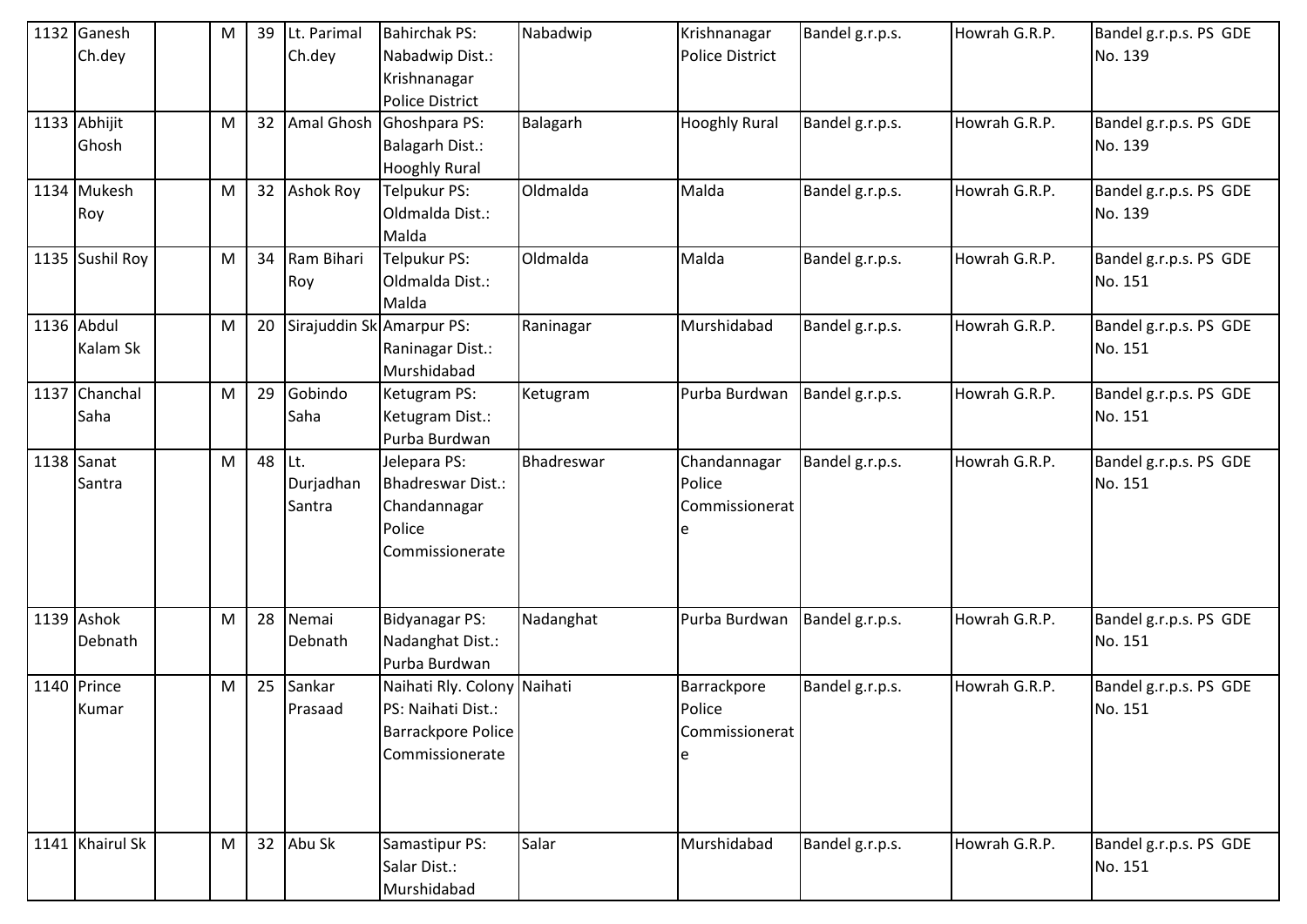|              | 1142 Kartick   | M | 35 |                   | Rakhal Bauri Paura PS: Saltora | Saltora       | Bankura                | Bandel g.r.p.s. | Howrah G.R.P. | Bandel g.r.p.s. PS GDE |
|--------------|----------------|---|----|-------------------|--------------------------------|---------------|------------------------|-----------------|---------------|------------------------|
|              | <b>Bauri</b>   |   |    |                   | Dist.: Bankura                 |               |                        |                 |               | No. 151                |
|              | 1143 Gourab    | M | 26 | Ratan Paul        | Ghotidanga PS:                 | Ranaghat      | Ranaghat Police        | Bandel g.r.p.s. | Howrah G.R.P. | Bandel g.r.p.s. PS GDE |
|              | Kr. Paul       |   |    |                   | Ranaghat Dist.:                |               | <b>District</b>        |                 |               | No. 151                |
|              |                |   |    |                   | Ranaghat Police                |               |                        |                 |               |                        |
|              |                |   |    |                   | <b>District</b>                |               |                        |                 |               |                        |
|              | 1144 Habibulla | M | 42 | <b>Hakim Sk</b>   | Jibantala PS:                  | Jibantala     | <b>Baruipur Police</b> | Bandel g.r.p.s. | Howrah G.R.P. | Bandel g.r.p.s. PS GDE |
|              | <b>Sk</b>      |   |    |                   | Jibantala Dist.:               |               | District               |                 |               | No. 151                |
|              |                |   |    |                   | <b>Baruipur Police</b>         |               |                        |                 |               |                        |
|              |                |   |    |                   | District                       |               |                        |                 |               |                        |
|              | 1145 Bhagat    | M | 28 | Gayaram           | Sribati PS: Katwa              | Katwa         | Purba Burdwan          | Bandel g.r.p.s. | Howrah G.R.P. | Bandel g.r.p.s. PS GDE |
|              | Bairagya       |   |    | Bairagya          | Dist.: Purba                   |               |                        |                 |               | No. 151                |
|              |                |   |    |                   | Burdwan                        |               |                        |                 |               |                        |
|              | 1146 Milon     | M | 21 | Astik             | <b>Bolpur Hattala PS:</b>      | <b>Bolpur</b> | <b>Birbhum</b>         | Bandel g.r.p.s. | Howrah G.R.P. | Bandel g.r.p.s. PS GDE |
|              | Mondal         |   |    | Mondal            | <b>Bolpur Dist.:</b>           |               |                        |                 |               | No. 151                |
|              |                |   |    |                   | <b>Birbhum</b>                 |               |                        |                 |               |                        |
| $1147$ Ujjal |                | M | 32 | Goutam            | Harekrishnapur PS: Barasat     |               | <b>Barasat</b>         | Bandel g.r.p.s. | Howrah G.R.P. | Bandel g.r.p.s. PS GDE |
|              | Halder         |   |    | Halder            | Barasat Dist.:                 |               |                        |                 |               | No. 151                |
|              |                |   |    |                   | <b>Barasat</b>                 |               |                        |                 |               |                        |
|              | 1148 Joy Gain  | M | 35 | Tushar Gain       | <b>Ghutiari PS:</b>            | Beliaghata    | Kolkata                | Bandel g.r.p.s. | Howrah G.R.P. | Bandel g.r.p.s. PS GDE |
|              |                |   |    |                   | Beliaghata Dist.:              |               |                        |                 |               | No. 156                |
|              |                |   |    |                   | Kolkata                        |               |                        |                 |               |                        |
|              | 1149 Sirshendu | M | 29 | Ashim             | Muchipara PS:                  | Muchipara     | Kolkata                | Bandel g.r.p.s. | Howrah G.R.P. | Bandel g.r.p.s. PS GDE |
|              | <b>Bera</b>    |   |    | <b>Chand Bera</b> | Muchipara Dist.:               |               |                        |                 |               | No. 156                |
|              |                |   |    |                   | Kolkata                        |               |                        |                 |               |                        |
|              | 1150 Goutam    | M | 53 | Hemanta           | Habra PS: Habra                | Habra         | Barasat                | Bandel g.r.p.s. | Howrah G.R.P. | Bandel g.r.p.s. PS GDE |
|              | Das            |   |    | Das               | Dist.: Barasat                 |               |                        |                 |               | No. 156                |
|              | 1151 Santu Nag | M | 28 | <b>Bimal Nag</b>  | Fakiirdanga PS:                | Nabadwip      | Krishnanagar           | Bandel g.r.p.s. | Howrah G.R.P. | Bandel g.r.p.s. PS GDE |
|              |                |   |    |                   | Nabadwip Dist.:                |               | <b>Police District</b> |                 |               | No. 156                |
|              |                |   |    |                   | Krishnanagar                   |               |                        |                 |               |                        |
|              |                |   |    |                   | Police District                |               |                        |                 |               |                        |
|              | 1152 Sushovan  | M | 19 | Suranjan          | <b>Balurghat PS:</b>           | Balurghat     | Dakshin                | Bandel g.r.p.s. | Howrah G.R.P. | Bandel g.r.p.s. PS GDE |
|              | Dutta          |   |    | Dutta             | <b>Balurghat Dist.:</b>        |               | Dinajpur               |                 |               | No. 156                |
|              |                |   |    |                   | Dakshin Dinajpur               |               |                        |                 |               |                        |
|              |                |   |    |                   |                                |               |                        |                 |               |                        |
|              | 1153 Biman     | M | 24 | Bimol             | Tinna PS: Pandua               | Pandua        | <b>Hooghly Rural</b>   | Bandel g.r.p.s. | Howrah G.R.P. | Bandel g.r.p.s. PS GDE |
|              | Mondal         |   |    | Mondal            | Dist.: Hooghly                 |               |                        |                 |               | No. 156                |
|              |                |   |    |                   | Rural                          |               |                        |                 |               |                        |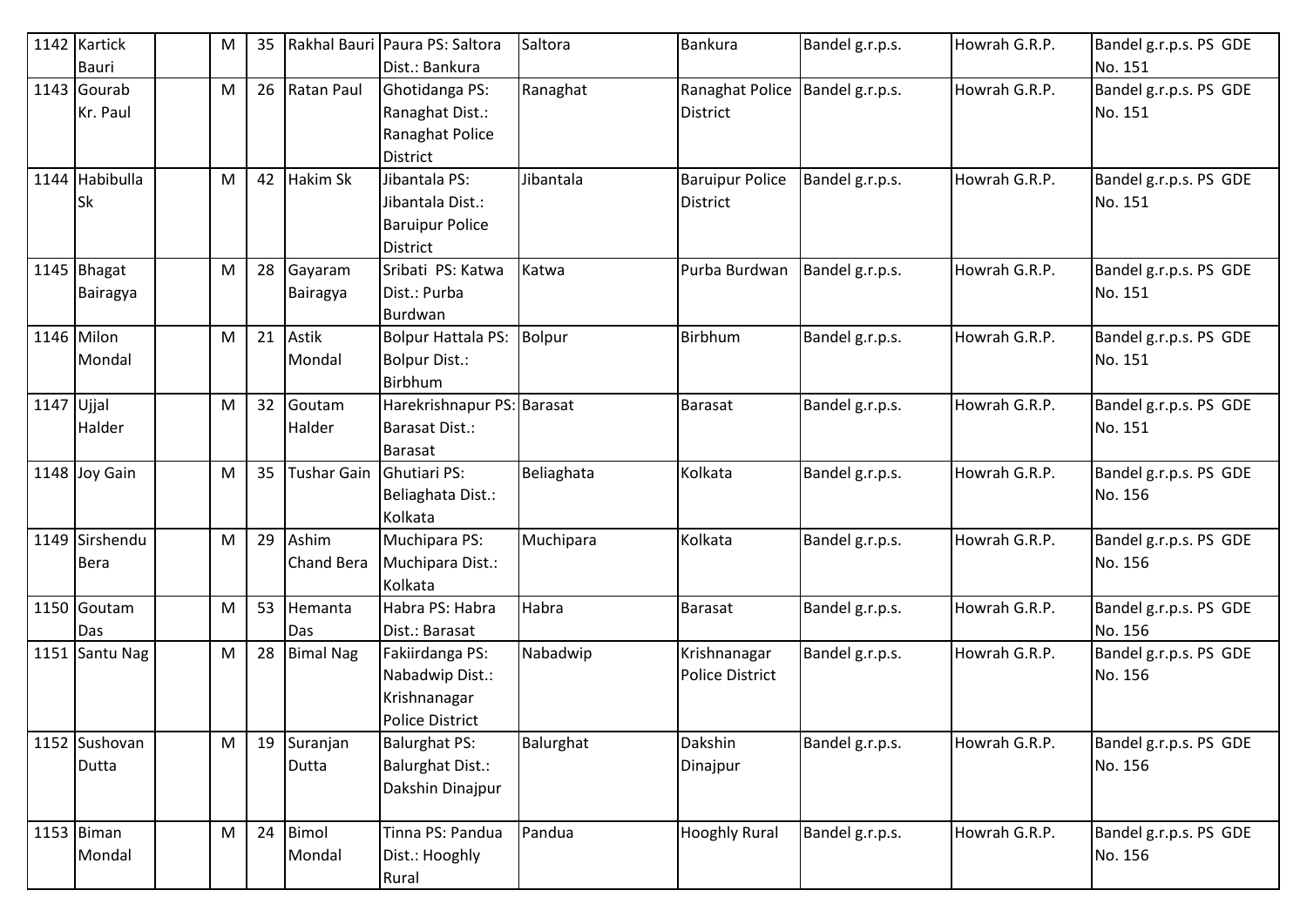|      | 1154 Suman<br>Majumder    | M | 22 | Swapan<br>Majumder  | Ramkrishnapolly<br>PS: Kalna Dist.:<br>Purba Burdwan                         | Kalna    | Purba Burdwan                             | Bandel g.r.p.s. | Howrah G.R.P. | Bandel g.r.p.s. PS GDE<br>No. 156 |
|------|---------------------------|---|----|---------------------|------------------------------------------------------------------------------|----------|-------------------------------------------|-----------------|---------------|-----------------------------------|
|      | 1155 Nepal<br>Barui       | M | 32 | Anil Barui          | Ramkrishnapolly<br>PS: Kalna Dist.:<br>Purba Burdwan                         | Kalna    | Purba Burdwan                             | Bandel g.r.p.s. | Howrah G.R.P. | Bandel g.r.p.s. PS GDE<br>No. 156 |
|      | 1156 Subrata<br>De Sarkar | M | 47 | Ananda De<br>Sarkar | Malancha PS:<br>Baruipur Dist.:<br><b>Baruipur Police</b><br><b>District</b> | Baruipur | <b>Baruipur Police</b><br><b>District</b> | Bandel g.r.p.s. | Howrah G.R.P. | Bandel g.r.p.s. PS GDE<br>No. 156 |
| 1157 | Ratan<br>Majumder         | M | 46 | Lt. Jagadish        | Khanyan PS:<br>Ch.majumde Pandua Dist.:<br><b>Hooghly Rural</b>              | Pandua   | <b>Hooghly Rural</b>                      | Bandel g.r.p.s. | Howrah G.R.P. | Bandel g.r.p.s. PS GDE<br>No. 156 |
|      | 1158 Biswajit<br>Baidya   | M |    | Parimal<br>Baidya   | <b>Tabalpuur PS:</b><br>Polba Dist.:<br><b>Hooghly Rural</b>                 | Polba    | <b>Hooghly Rural</b>                      | Bandel g.r.p.s. | Howrah G.R.P. | Bandel g.r.p.s. PS GDE<br>No. 156 |
|      | 1159 Sitaram<br>Sharma    | M | 48 | Lt N L<br>Sharma    | Posta Posta Kol-7                                                            |          | <b>Basirhat</b>                           | Belur g.r.p.s.  | Howrah G.R.P. | Belur g.r.p.s. PS GDE No.<br>152  |
|      | 1160 Bharat<br>Ram        | M | 50 | Lt Basudeb<br>Ram   | Sapuipara<br>Nischinda Howrah                                                |          | <b>Basirhat</b>                           | Belur g.r.p.s.  | Howrah G.R.P. | Belur g.r.p.s. PS GDE No.<br>152  |
|      | 1161 Sukhen<br>Malik      | M | 36 | Sujit Malik         | Gurap Gurap<br>Hooghly                                                       |          | <b>Basirhat</b>                           | Belur g.r.p.s.  | Howrah G.R.P. | Belur g.r.p.s. PS GDE No.<br>152  |
|      | 1162 Vivek<br>Singh       | M | 25 | Ramesh<br>Singh     | Uriyapara Golabari<br>Howrah                                                 |          | Basirhat                                  | Belur g.r.p.s.  | Howrah G.R.P. | Belur g.r.p.s. PS GDE No.<br>152  |
|      | 1163 Biswajit<br>Ghosh    | M | 29 | Kartick<br>Ghosh    | Mosat Chanditala<br>Hooghly                                                  |          | <b>Basirhat</b>                           | Belur g.r.p.s.  | Howrah G.R.P. | Belur g.r.p.s. PS GDE No.<br>152  |
|      | 1164 Mahesh<br>Yadav      | M | 29 | Suresh<br>Yadav     | Sailendra Rd Liluah<br>Howrah                                                |          | <b>Basirhat</b>                           | Belur g.r.p.s.  | Howrah G.R.P. | Belur g.r.p.s. PS GDE No.<br>152  |
|      | $1165$ Suman<br>Maity     | M | 21 | Mahadeb<br>Maity    | Panskura Panskura<br>Midnapore E                                             |          | <b>Basirhat</b>                           | Belur g.r.p.s.  | Howrah G.R.P. | Belur g.r.p.s. PS GDE No.<br>152  |
|      | 1166 Rahit<br>Gharui      | M | 21 | Abhijit<br>Ghorui   | Chanditala<br>Chanditala<br>Hooghly                                          |          | Basirhat                                  | Belur g.r.p.s.  | Howrah G.R.P. | Belur g.r.p.s. PS GDE No.<br>152  |
|      | 1167 Raju Pal             | M | 41 | Balaram Pal         | Singur Singur<br>Hooghly                                                     |          | <b>Basirhat</b>                           | Belur g.r.p.s.  | Howrah G.R.P. | Belur g.r.p.s. PS GDE No.<br>152  |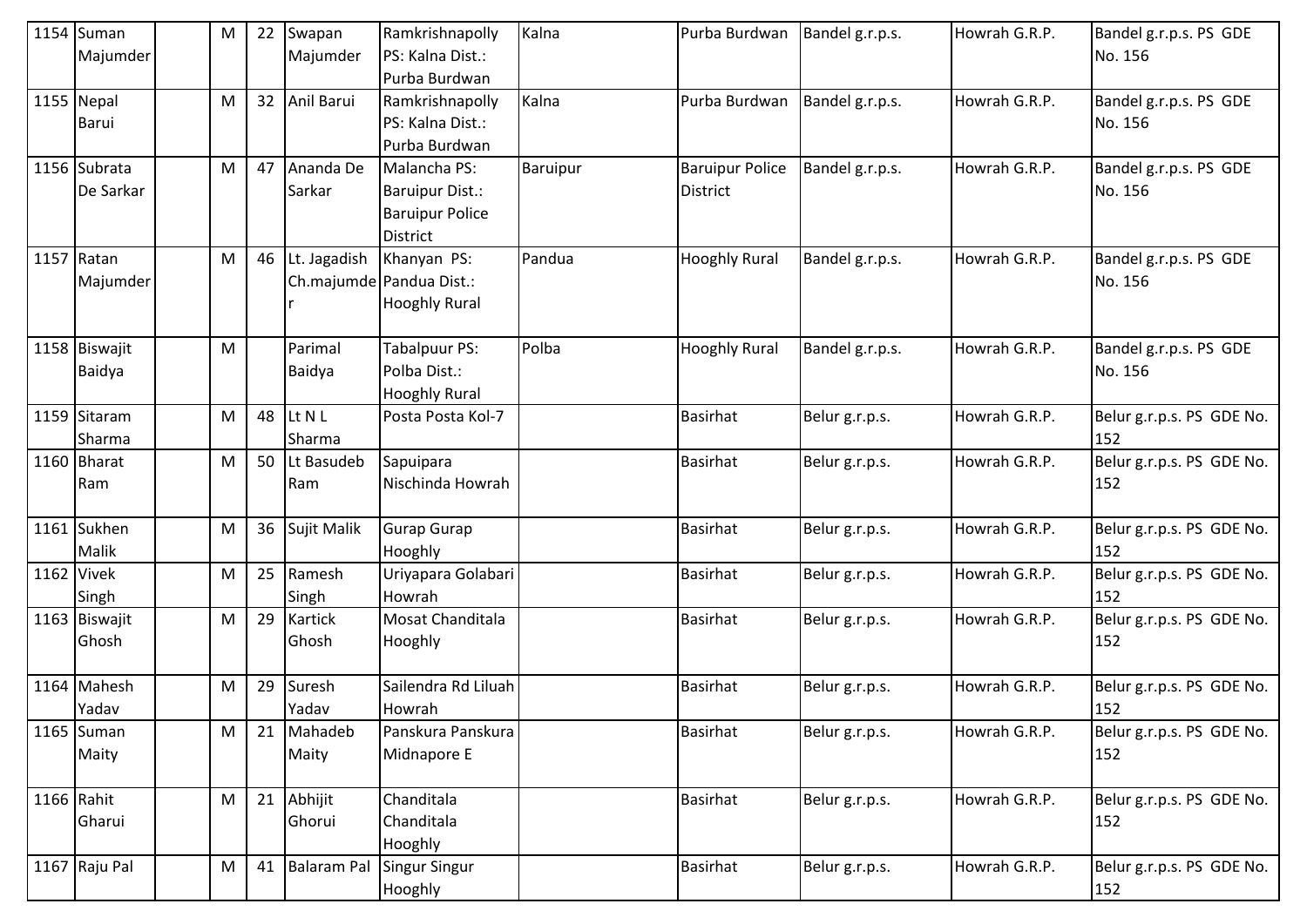|            | 1168 Amit Kr  | М | 50 | Shib Ratan         | Hazra Para Bally            | <b>Basirhat</b> | Belur g.r.p.s. | Howrah G.R.P. | Belur g.r.p.s. PS GDE No. |
|------------|---------------|---|----|--------------------|-----------------------------|-----------------|----------------|---------------|---------------------------|
|            | Placia        |   |    | Placia             | Howrah                      |                 |                |               | 152                       |
|            | 1169 Rajib Kr | M | 34 | R S Shaw           | S M Para Lane               | <b>Basirhat</b> | Belur g.r.p.s. | Howrah G.R.P. | Belur g.r.p.s. PS GDE No. |
|            | Shaw          |   |    |                    | Golabari Howrah             |                 |                |               | 167                       |
|            | 1170 Koushik  | M | 22 | Sukumar            | Haripur Chanditala          | <b>Basirhat</b> | Belur g.r.p.s. | Howrah G.R.P. | Belur g.r.p.s. PS GDE No. |
|            | Ghosh         |   |    | Ghosh              | Hooghly                     |                 |                |               | 167                       |
|            |               |   |    |                    |                             |                 |                |               |                           |
|            | 1171 Aritra   | M | 32 | <b>Prabir Sree</b> | <b>Bally Bally Howrah</b>   | <b>Basirhat</b> | Belur g.r.p.s. | Howrah G.R.P. | Belur g.r.p.s. PS GDE No. |
|            | Shee          |   |    |                    |                             |                 |                |               | 167                       |
|            | 1172 Hemanta  | M | 37 | Ranjit Sen         | Rajbalhat                   | <b>Basirhat</b> | Belur g.r.p.s. | Howrah G.R.P. | Belur g.r.p.s. PS GDE No. |
|            | Kr Sen        |   |    |                    | Jangipara Hooghly           |                 |                |               | 167                       |
|            |               |   |    |                    |                             |                 |                |               |                           |
|            | 1173 Sourav   | М | 30 | Ratan              | Kumillapara                 | Basirhat        | Belur g.r.p.s. | Howrah G.R.P. | Belur g.r.p.s. PS GDE No. |
|            | Poddar        |   |    | Poddar             | Nischinda Howrah            |                 |                |               | 167                       |
|            |               |   |    |                    |                             |                 |                |               |                           |
|            | 1174 Dipankar | M | 43 | Lt K C             | Uttarpara                   | Basirhat        | Belur g.r.p.s. | Howrah G.R.P. | Belur g.r.p.s. PS GDE No. |
|            | Banduri       |   |    | Banduri            | Uttarpara Hooghly           |                 |                |               | 167                       |
|            |               |   |    |                    |                             |                 |                |               |                           |
|            | 1175 Koushik  | M | 32 | Surajit Bag        | Panchla Panchla             | <b>Basirhat</b> | Belur g.r.p.s. | Howrah G.R.P. | Belur g.r.p.s. PS GDE No. |
|            | <b>Bag</b>    |   |    |                    | Howrah                      |                 |                |               | 167                       |
|            | 1176 Pallab   | M | 27 | Prabhas            | Singur Singur               | <b>Basirhat</b> | Belur g.r.p.s. | Howrah G.R.P. | Belur g.r.p.s. PS GDE No. |
|            | <b>Dhara</b>  |   |    | <b>Dhara</b>       | Hooghly                     |                 |                |               | 168                       |
|            | 1177 Mukul    | M | 27 | G S Pandey         | Rishra Rishra               | <b>Basirhat</b> | Belur g.r.p.s. | Howrah G.R.P. | Belur g.r.p.s. PS GDE No. |
|            | Pandey        |   |    |                    | Hooghly                     |                 |                |               | 168                       |
|            | 1178 Dinesh   | M | 30 | <b>Binad Singh</b> | Nisco Gate                  | <b>Basirhat</b> | Belur g.r.p.s. | Howrah G.R.P. | Belur g.r.p.s. PS GDE No. |
|            | Singh         |   |    |                    | Nischinda Howrah            |                 |                |               | 168                       |
|            |               |   |    |                    |                             |                 |                |               |                           |
|            | 1179 Swapan   | M | 27 | <b>Ashok Gain</b>  | Bankura Onda                | <b>Basirhat</b> | Belur g.r.p.s. | Howrah G.R.P. | Belur g.r.p.s. PS GDE No. |
|            | Gain          |   |    |                    | <b>Bankura</b>              |                 |                |               | 168                       |
|            | 1180 Ajit Kr  | M | 19 |                    | Bhola Yadav P Lane Golabari | <b>Basirhat</b> | Belur g.r.p.s. | Howrah G.R.P. | Belur g.r.p.s. PS GDE No. |
|            | Yadav         |   |    |                    | Howrah                      |                 |                |               | 168                       |
|            | 1181 Sudhir   | M | 30 | Ganesh             | <b>Belur Belur</b>          | <b>Basirhat</b> | Belur g.r.p.s. | Howrah G.R.P. | Belur g.r.p.s. PS GDE No. |
|            | Mishra        |   |    | Mishra             | Howrah                      |                 |                |               | 168                       |
| 1182 Pinki |               | M | 23 | Umesh              | Fulbagan Fulbagan           | <b>Basirhat</b> | Belur g.r.p.s. | Howrah G.R.P. | Belur g.r.p.s. PS GDE No. |
|            | Rajak         |   |    | Rajak              | Kol-54                      |                 |                |               | 168                       |
|            | 1183 Pappu    | M |    | 32 Lt Gugly        | Patuapara Liluah            | <b>Basirhat</b> | Belur g.r.p.s. | Howrah G.R.P. | Belur g.r.p.s. PS GDE No. |
|            | Sharma        |   |    | Sharma             | Howrah                      |                 |                |               | 168                       |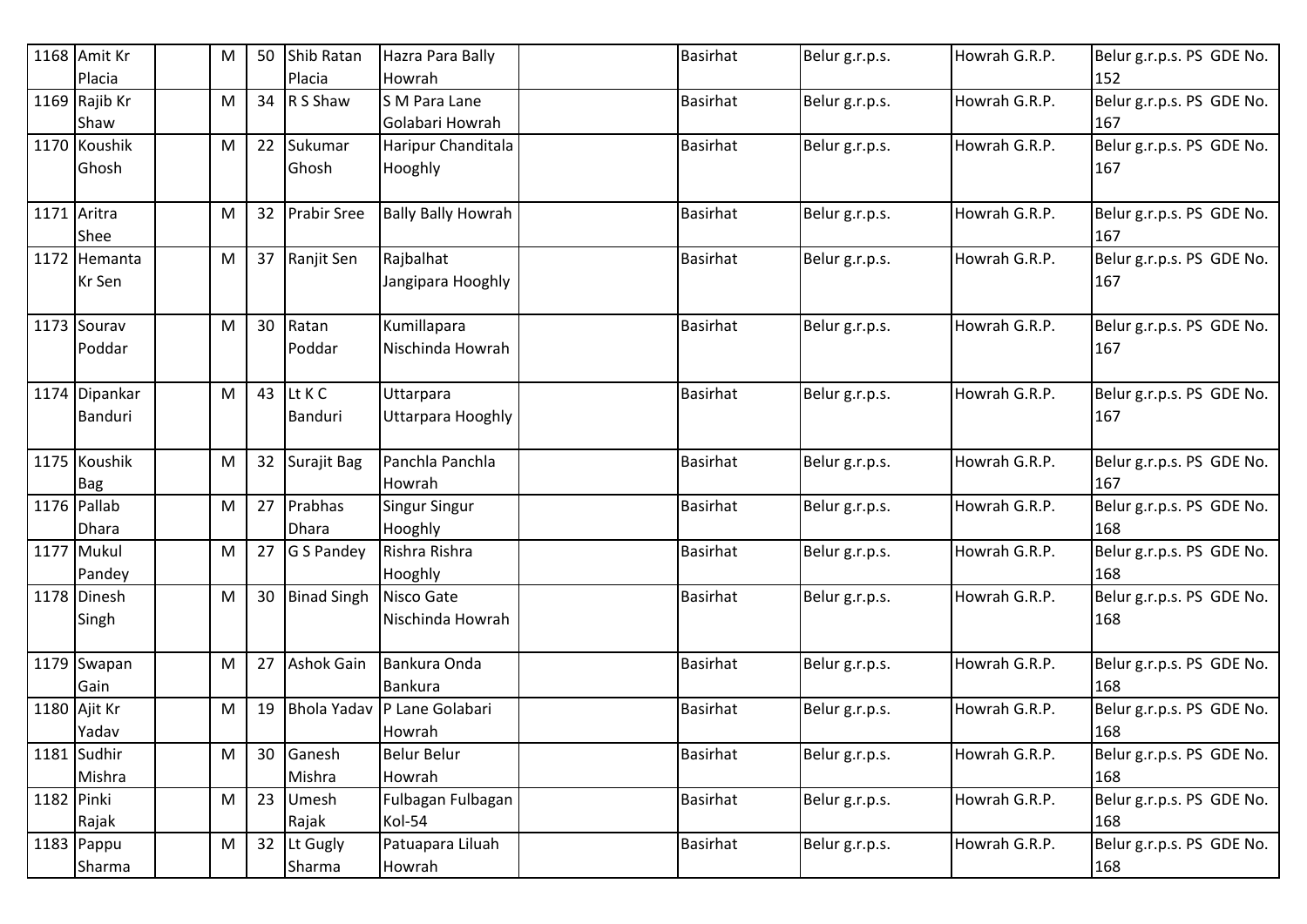| 1184 Ajay | Singha                          | M |    | 38 S/o Bhola<br>Singha            | Mogra,<br>Kantapukur PS:<br>Mogra Dist.:<br><b>Hooghly Rural</b>                                    | Mogra        | <b>Hooghly Rural</b>                          | Kalna g.r.p.s.                     | Howrah G.R.P. | Kalna g.r.p.s. PS GDE No.<br>126              |
|-----------|---------------------------------|---|----|-----------------------------------|-----------------------------------------------------------------------------------------------------|--------------|-----------------------------------------------|------------------------------------|---------------|-----------------------------------------------|
|           | 1185 Nepal<br>Nath              | M | 50 | S/o Kanailal<br>Nath              | Chandannagar<br>Jogipara PS:<br>Chandannagar<br>Dist.:<br>Chandannagar<br>Police<br>Commissionerate | Chandannagar | Chandannagar<br>Police<br>Commissionerat<br>e | Kalna g.r.p.s.                     | Howrah G.R.P. | Kalna g.r.p.s. PS GDE No.<br>141              |
|           | 1186 Sudip<br>Malik             | M | 21 | Ananta<br>Malik                   | Faridpur PS:<br>Haripal Dist.:<br><b>Hooghly Rural</b>                                              | Haripal      | <b>Hooghly Rural</b>                          | Kamar kundu g.r.p.s. Howrah G.R.P. |               | Kamar kundu g.r.p.s. PS<br><b>GDE No. 139</b> |
|           | 1187 Babai<br>Chakrobor<br>lty. | M | 21 | Amit                              | <b>Bhangamora PS:</b><br>Chakroborty Pursurah Dist.:<br><b>Hooghly Rural</b>                        | Pursurah     | <b>Hooghly Rural</b>                          | Kamar kundu g.r.p.s. Howrah G.R.P. |               | Kamar kundu g.r.p.s. PS<br>GDE No. 139        |
|           | 1188 Debraj<br>Ghosh            | M | 30 |                                   | Bablu Ghosh Thaipara PS: Kalna<br>Dist.: Purba<br>Burdwan                                           | Kalna        | Purba Burdwan                                 | Kamar kundu g.r.p.s. Howrah G.R.P. |               | Kamar kundu g.r.p.s. PS<br><b>GDE No. 139</b> |
|           | 1189 Totan<br>Konai             | M | 20 | Sanath<br>Konai                   | Rajgram PS:<br>Murarai Dist.:<br>Birbhum                                                            | Murarai      | Birbhum                                       | Kamar kundu g.r.p.s. Howrah G.R.P. |               | Kamar kundu g.r.p.s. PS<br><b>GDE No. 139</b> |
|           | 1190 Biash<br>Konai             | M | 18 | Gurupada<br>Konai                 | Rajgram PS:<br>Murarai Dist.:<br>Birbhum                                                            | Murarai      | Birbhum                                       | Kamar kundu g.r.p.s. Howrah G.R.P. |               | Kamar kundu g.r.p.s. PS<br><b>GDE No. 139</b> |
|           | 1191 Akash<br>Dhara             | M | 21 | Dharani<br><b>Dhara</b>           | Habibpur PS:<br>Dhaniakhali Dist.:<br><b>Hooghly Rural</b>                                          | Dhaniakhali  | <b>Hooghly Rural</b>                          | Kamar kundu g.r.p.s.               | Howrah G.R.P. | Kamar kundu g.r.p.s. PS<br>GDE No. 139        |
|           | 1192 Debabrata<br>Mondal        | M | 42 | Radheshyam Pursurah PS:<br>Mondal | Pursurah Dist.:<br><b>Hooghly Rural</b>                                                             | Pursurah     | <b>Hooghly Rural</b>                          | Kamar kundu g.r.p.s. Howrah G.R.P. |               | Kamar kundu g.r.p.s. PS<br>GDE No. 139        |
|           | 1193 Sk Siraj                   | M | 20 | Sk Nasir Ali                      | Dulpay PS: Gurap<br>Dist.: Hooghly<br>Rural                                                         | Gurap        | <b>Hooghly Rural</b>                          | Kamar kundu g.r.p.s. Howrah G.R.P. |               | Kamar kundu g.r.p.s. PS<br>GDE No. 139        |
|           | 1194 Sourav<br>Ghosh            | M | 27 | Giridhar<br>Ghosh                 | Pairaghacha PS:<br>Chanditala Dist.:<br><b>Hooghly Rural</b>                                        | Chanditala   | <b>Hooghly Rural</b>                          | Kamar kundu g.r.p.s. Howrah G.R.P. |               | Kamar kundu g.r.p.s. PS<br><b>GDE No. 152</b> |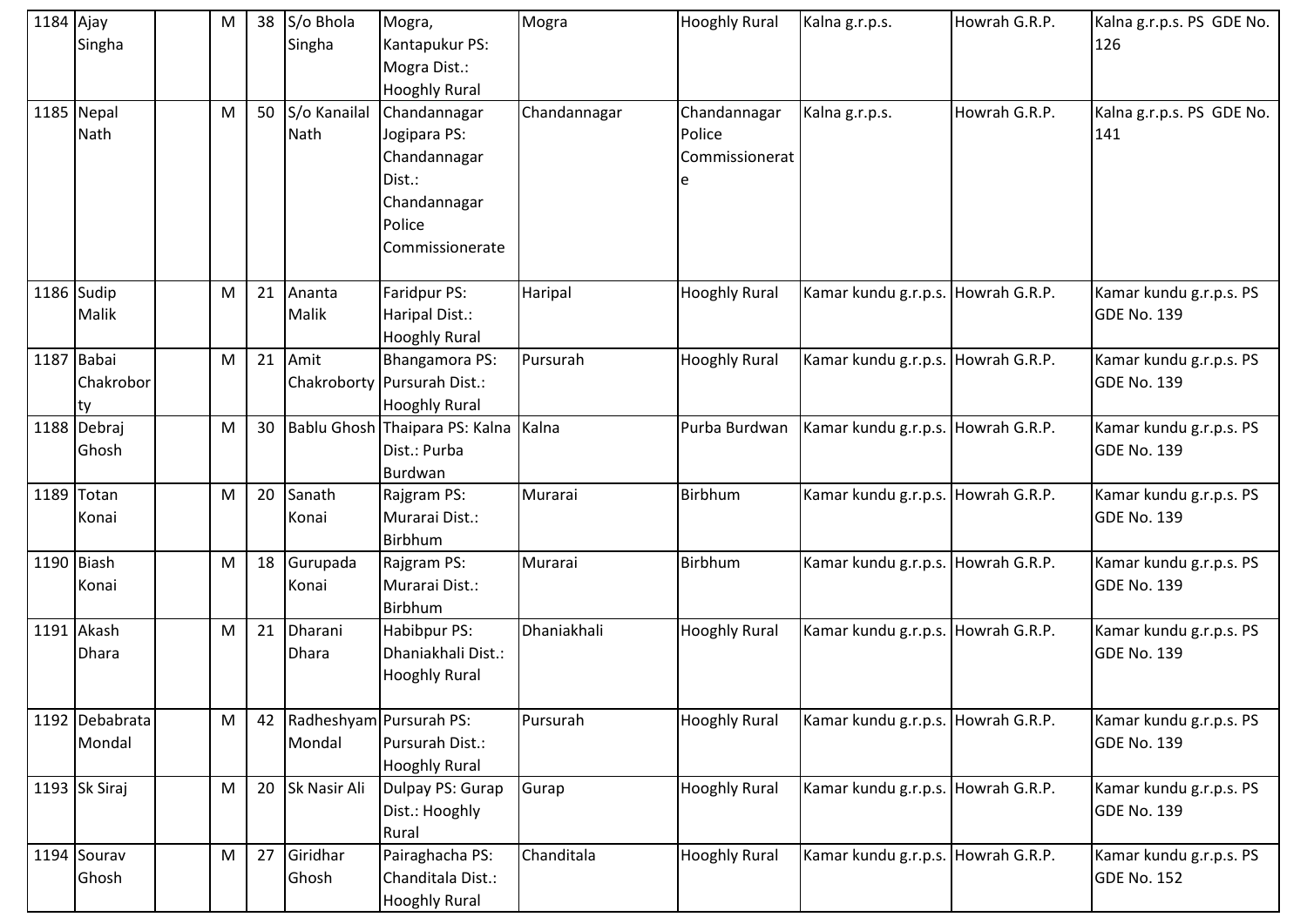| 1195 Asim Das                         | M | 45 | <b>Bimal</b><br>Krishna Das       | Pirabagan PS:<br>Chinsurah Dist.:<br>Chandannagar<br>Police<br>Commissionerate        | Chinsurah    | Chandannagar<br>Police<br>Commissionerat | Kamar kundu g.r.p.s. Howrah G.R.P. |               | Kamar kundu g.r.p.s. PS<br>GDE No. 152        |
|---------------------------------------|---|----|-----------------------------------|---------------------------------------------------------------------------------------|--------------|------------------------------------------|------------------------------------|---------------|-----------------------------------------------|
| 1196 Ranjit<br>Singh                  | M | 32 | <b>Badal Singh</b>                | Gantegori PS:<br>Dhaniakhali Dist.:<br><b>Hooghly Rural</b>                           | Dhaniakhali  | <b>Hooghly Rural</b>                     | Kamar kundu g.r.p.s. Howrah G.R.P. |               | Kamar kundu g.r.p.s. PS<br><b>GDE No. 152</b> |
| 1197 Gobindra<br>Kanar                | M | 25 | Lakhi Kanta<br>Kanar              | <b>GS Koloni PS:</b><br>Illambazar Dist.:<br>Birbhum                                  | Illambazar   | Birbhum                                  | Kamar kundu g.r.p.s. Howrah G.R.P. |               | Kamar kundu g.r.p.s. PS<br>GDE No. 152        |
| 1198 Pravash<br>Majumder              | M | 45 | Bhaktipada<br>Majumder            | Gopalpur PS:<br>Gurap Dist.:<br><b>Hooghly Rural</b>                                  | Gurap        | <b>Hooghly Rural</b>                     | Kamar kundu g.r.p.s. Howrah G.R.P. |               | Kamar kundu g.r.p.s. PS<br><b>GDE No. 152</b> |
| 1199 Sumanta<br>Samanta               | M | 23 | Avijit<br>Samanta                 | Adambandh PS:<br>Arambagh Dist.:<br><b>Hooghly Rural</b>                              | Arambagh     | <b>Hooghly Rural</b>                     | Kamar kundu g.r.p.s. Howrah G.R.P. |               | Kamar kundu g.r.p.s. PS<br>GDE No. 152        |
| 1200 Bapan<br>Manji                   | M | 30 | Sannasi<br>Manji                  | Banshapara PS:<br>Nanoor Dist.:<br>Birbhum                                            | Nanoor       | Birbhum                                  | Kamar kundu g.r.p.s. Howrah G.R.P. |               | Kamar kundu g.r.p.s. PS<br>GDE No. 152        |
| 1201 Usuf Khan                        | M | 32 | Jalai Khan                        | Gondalpara PS:<br>Chandannagar<br>Dist.:<br>Chandannagar<br>Police<br>Commissionerate | Chandannagar | Chandannagar<br>Police<br>Commissionerat | Kamar kundu g.r.p.s.               | Howrah G.R.P. | Kamar kundu g.r.p.s. PS<br>GDE No. 152        |
| 1202 Moharan<br>Mondal                | M | 27 | Safifor<br>Mondal                 | Jinpur PS: Haripal<br>Dist.: Hooghly<br>Rural                                         | Haripal      | <b>Hooghly Rural</b>                     | Kamar kundu g.r.p.s. Howrah G.R.P. |               | Kamar kundu g.r.p.s. PS<br><b>GDE No. 152</b> |
| 1203 Rahul<br>Kumar<br>Biswakar<br>ma | M | 28 | Ranjit<br>Biswakaram Haripal<br>a | Railway Coloni PS: Haripal                                                            |              | <b>Basirhat</b>                          | Kamar kundu g.r.p.s. Howrah G.R.P. |               | Kamar kundu g.r.p.s. PS<br>GDE No. 152        |
| 1204 Sourav<br>Dey<br>Sarkar          | M | 30 | Joydeb Dey<br>Sarkar              | <b>Bondipur PS:</b><br>Haripal Dist.:<br><b>Hooghly Rural</b>                         | Haripal      | <b>Hooghly Rural</b>                     | Kamar kundu g.r.p.s. Howrah G.R.P. |               | Kamar kundu g.r.p.s. PS<br>GDE No. 152        |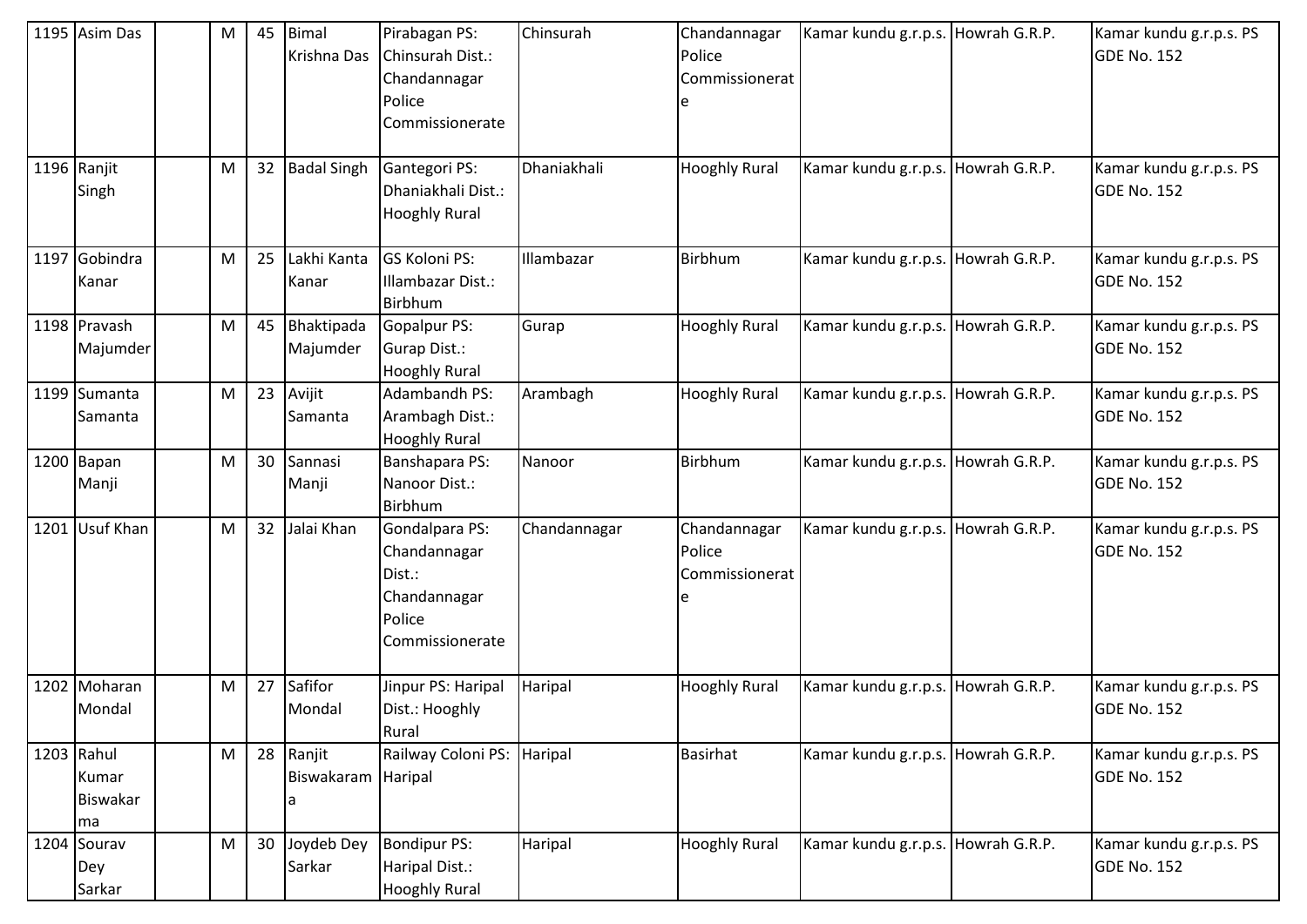| 1205 Mahadev   | M | 35 | Durgapada    | Basirhat        | Sainthia g.r.p.s. | Howrah G.R.P. | Sainthia g.r.p.s. PS          |
|----------------|---|----|--------------|-----------------|-------------------|---------------|-------------------------------|
| Saha           |   |    | Saha         |                 |                   |               | Outpost Bolpur GRPP           |
|                |   |    |              |                 |                   |               | GDE No. 99                    |
| 1206 Jayanta   | M | 32 | Bablu Bayen  | <b>Basirhat</b> | Sainthia g.r.p.s. | Howrah G.R.P. | Sainthia g.r.p.s. PS          |
| <b>Baten</b>   |   |    |              |                 |                   |               | <b>Outpost Bolpur GRPP</b>    |
|                |   |    |              |                 |                   |               | GDE No. 99                    |
| 1207 Jhantu    | M | 36 | Mahananan    | Basirhat        | Sainthia g.r.p.s. | Howrah G.R.P. | Sainthia g.r.p.s. PS          |
| Kundu          |   |    | da Kundu     |                 |                   |               | <b>Outpost Bolpur GRPP</b>    |
|                |   |    |              |                 |                   |               | GDE No. 99                    |
| 1208 Debebrata | M |    | 26 Swapan De | <b>Basirhat</b> | Sainthia g.r.p.s. | Howrah G.R.P. | Sainthia g.r.p.s. PS          |
| De             |   |    |              |                 |                   |               | Outpost Bolpur GRPP           |
|                |   |    |              |                 |                   |               | GDE No. 99                    |
| 1209 Salu Sk   | M | 44 | Mahiuddin    | <b>Basirhat</b> | Sainthia g.r.p.s. | Howrah G.R.P. | Sainthia g.r.p.s. PS GDE      |
|                |   |    | Sk           |                 |                   |               | No. 115                       |
| 1210 Arpojoty  | M | 28 | Ashok        | Basirhat        | Sainthia g.r.p.s. | Howrah G.R.P. | Sainthia g.r.p.s. PS GDE      |
| Acharyia       |   |    | Acharya      |                 |                   |               | No. 115                       |
| 1211 Ranjit Kr | M | 40 | Ramchandra   | <b>Basirhat</b> | Sainthia g.r.p.s. | Howrah G.R.P. | Sainthia g.r.p.s. PS GDE      |
| Das            |   |    | Das          |                 |                   |               | No. 115                       |
| 1212 Sagar     | M | 52 | Jogeswar     | Basirhat        | Sainthia g.r.p.s. | Howrah G.R.P. | Sainthia g.r.p.s. PS GDE      |
| Sahani         |   |    | Sahani       |                 |                   |               | No. 115                       |
| 1213 Hemonta   | M | 24 | Amal Pal     | <b>Basirhat</b> | Sainthia g.r.p.s. | Howrah G.R.P. | Sainthia g.r.p.s. PS GDE      |
| Pal            |   |    |              |                 |                   |               | No. 115                       |
| 1214 Prakash   | M | 40 | Bamapoda     | Basirhat        | Sainthia g.r.p.s. | Howrah G.R.P. | Sainthia g.r.p.s. PS GDE      |
| Bayen          |   |    | Bayen        |                 |                   |               | No. 115                       |
| 1215 Subhrajit | M | 40 | Kartick Ch   | Basirhat        | Sainthia g.r.p.s. | Howrah G.R.P. | Sainthia g.r.p.s. PS          |
| Das            |   |    | Das          |                 |                   |               | <b>Outpost Rampurhat GRPP</b> |
|                |   |    |              |                 |                   |               | GDE No. 82                    |
| 1216 Haridraba | M | 24 | Arunava      | <b>Basirhat</b> | Sainthia g.r.p.s. | Howrah G.R.P. | Sainthia g.r.p.s. PS          |
| Bhattacha      |   |    | Bhattachary  |                 |                   |               | <b>Outpost Rampurhat GRPP</b> |
| rya            |   |    | a            |                 |                   |               | GDE No. 82                    |
| 1217 Sandip    | M | 35 | Pancho       | Basirhat        | Sainthia g.r.p.s. | Howrah G.R.P. | Sainthia g.r.p.s. PS          |
| Chatterjee     |   |    | Gopal        |                 |                   |               | <b>Outpost Rampurhat GRPP</b> |
|                |   |    | Chatterjee   |                 |                   |               | GDE No. 82                    |
| 1218 Tuhin Das | M | 26 | Nanda Dulal  | Basirhat        | Sainthia g.r.p.s. | Howrah G.R.P. | Sainthia g.r.p.s. PS          |
|                |   |    | Das          |                 |                   |               | <b>Outpost Rampurhat GRPP</b> |
|                |   |    |              |                 |                   |               | <b>GDE No. 115</b>            |
| 1219 Snhasih   | M |    | 24 Dulal Pal | Basirhat        | Sainthia g.r.p.s. | Howrah G.R.P. | Sainthia g.r.p.s. PS          |
| Pal            |   |    |              |                 |                   |               | <b>Outpost Rampurhat GRPP</b> |
|                |   |    |              |                 |                   |               | GDE No. 82                    |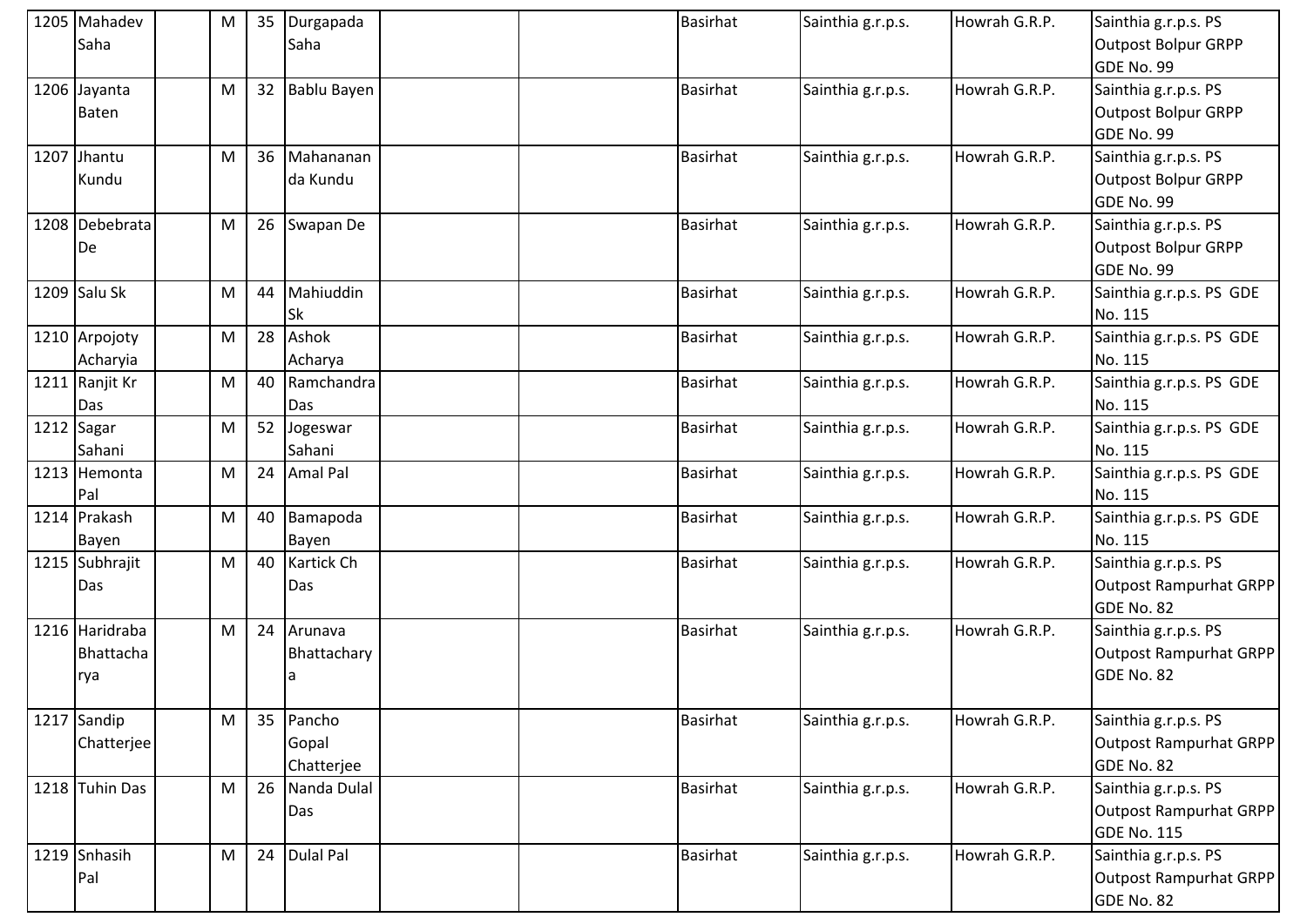|      | 1220 Anirban   | M         | 19 | Amar Nath         |                             | <b>Basirhat</b> | Sainthia g.r.p.s.    | Howrah G.R.P. | Sainthia g.r.p.s. PS          |
|------|----------------|-----------|----|-------------------|-----------------------------|-----------------|----------------------|---------------|-------------------------------|
|      | Bhattacha      |           |    | Bhattachary       |                             |                 |                      |               | Outpost Rampurhat GRPP        |
|      | ry             |           |    |                   |                             |                 |                      |               | GDE No. 85                    |
|      | 1221 Kashimud  | M         | 19 | Suleman Sk        |                             | <b>Basirhat</b> | Sainthia g.r.p.s.    | Howrah G.R.P. | Sainthia g.r.p.s. PS          |
|      | din Sk         |           |    |                   |                             |                 |                      |               | <b>Outpost Rampurhat GRPP</b> |
|      |                |           |    |                   |                             |                 |                      |               | GDE No. 85                    |
|      | 1222 Samiruddi | M         | 35 | Lt-md Humil       |                             | <b>Basirhat</b> | Sainthia g.r.p.s.    | Howrah G.R.P. | Sainthia g.r.p.s. PS          |
|      | n Sk           |           |    | Munsuri           |                             |                 |                      |               | <b>Outpost Rampurhat GRPP</b> |
|      |                |           |    |                   |                             |                 |                      |               | GDE No. 85                    |
|      | 1223 Sahib     | M         | 19 | Asrafiya          |                             | <b>Basirhat</b> | Sainthia g.r.p.s.    | Howrah G.R.P. | Sainthia g.r.p.s. PS          |
|      | <b>Munsuri</b> |           |    | Munsuri           |                             |                 |                      |               | <b>Outpost Rampurhat GRPP</b> |
|      |                |           |    |                   |                             |                 |                      |               | GDE No. 85                    |
|      | 1224 Humayan   | ${\sf M}$ | 19 | Lt-nurul          |                             | <b>Basirhat</b> | Sainthia g.r.p.s.    | Howrah G.R.P. | Sainthia g.r.p.s. PS          |
|      | Kabir          |           |    | Islam             |                             |                 |                      |               | Outpost Rampurhat GRPP        |
|      |                |           |    |                   |                             |                 |                      |               | GDE No. 85                    |
|      | 1225 Dip Turi  | M         | 21 | <b>Dhanu Turi</b> |                             | <b>Basirhat</b> | Sainthia g.r.p.s.    | Howrah G.R.P. | Sainthia g.r.p.s. PS          |
|      |                |           |    |                   |                             |                 |                      |               | <b>Outpost Rampurhat GRPP</b> |
|      |                |           |    |                   |                             |                 |                      |               | GDE No. 85                    |
|      | 1226 Monirul   |           | 41 |                   | Khudabas Sk Gor Sonadanga   | <b>Basirhat</b> | Sheoraphuli g.r.p.s. | Howrah G.R.P. | Sheoraphuli g.r.p.s. PS       |
|      | <b>Sk</b>      |           |    |                   | Monteswar Purba             |                 |                      |               | <b>GDE No. 136</b>            |
|      |                |           |    |                   | Burdwan                     |                 |                      |               |                               |
| 1227 | Shitam         | M         | 21 | Saktipada         | Rajhat Bandel               | <b>Basirhat</b> | Sheoraphuli g.r.p.s. | Howrah G.R.P. | Sheoraphuli g.r.p.s. PS       |
|      | Das            |           |    | Das               | Polba Hooghly               |                 |                      |               | GDE No. 136                   |
|      | 1228 Augustin  | M         | 26 | Sukumar           | Bowbazar                    | <b>Basirhat</b> | Sheoraphuli g.r.p.s. | Howrah G.R.P. | Sheoraphuli g.r.p.s. PS       |
|      | <b>Biswar</b>  |           |    | <b>Biswar</b>     | Mansatala                   |                 |                      |               | <b>GDE No. 136</b>            |
|      |                |           |    |                   | Bhadreswar                  |                 |                      |               |                               |
|      |                |           |    |                   | Hooghly                     |                 |                      |               |                               |
|      | 1229 Somnath   | M         | 35 | <b>Barun</b>      | Nowapara Singur             | <b>Basirhat</b> | Sheoraphuli g.r.p.s. | Howrah G.R.P. | Sheoraphuli g.r.p.s. PS       |
|      | Ruidas         |           |    | Ruidas            | Hooghly                     |                 |                      |               | <b>GDE No. 136</b>            |
|      | 1230 Shahid    | M         | 36 | Subhan            | Baidyabati                  | <b>Basirhat</b> | Sheoraphuli g.r.p.s. | Howrah G.R.P. | Sheoraphuli g.r.p.s. PS       |
|      | Murad          |           |    | Murad             | Serampore                   |                 |                      |               | GDE No. 136                   |
|      |                |           |    |                   | Hooghly                     |                 |                      |               |                               |
|      | $1231$ Sudip   | M         | 50 | Susil Kr.         | Chandannagar                | <b>Basirhat</b> | Sheoraphuli g.r.p.s. | Howrah G.R.P. | Sheoraphuli g.r.p.s. PS       |
|      | <b>Biswas</b>  |           |    | <b>Biswas</b>     | Chandannagar                |                 |                      |               | <b>GDE No. 136</b>            |
|      |                |           |    |                   | Hooghly                     |                 |                      |               |                               |
|      | 1232 Subgadee  | M         | 27 |                   | Khokan Saha Bandel Sahaganj | <b>Basirhat</b> | Sheoraphuli g.r.p.s. | Howrah G.R.P. | Sheoraphuli g.r.p.s. PS       |
|      | p Saha         |           |    |                   | Chinsurah Hooghly           |                 |                      |               | GDE No. 136                   |
|      |                |           |    |                   |                             |                 |                      |               |                               |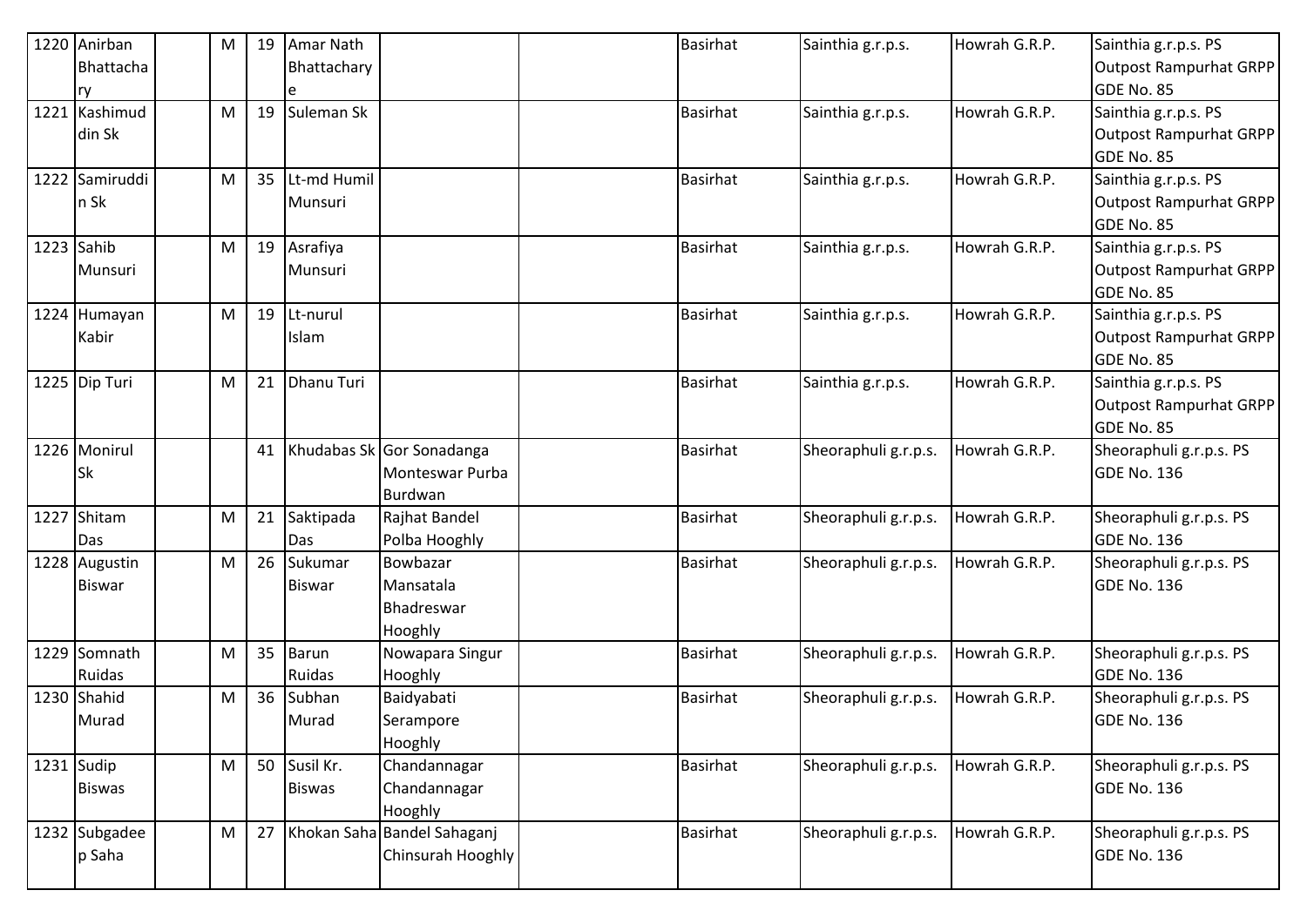|          | 1233 Tathagata | M | 21 | Sumit             | Chapdani                     | <b>Basirhat</b> | Sheoraphuli g.r.p.s. | Howrah G.R.P. | Sheoraphuli g.r.p.s. PS |
|----------|----------------|---|----|-------------------|------------------------------|-----------------|----------------------|---------------|-------------------------|
|          | Adhikary       |   |    | Adhikary          | Bhadreswar                   |                 |                      |               | <b>GDE No. 136</b>      |
|          |                |   |    |                   | Hooghly                      |                 |                      |               |                         |
|          | 1234 Sumit     | M | 22 | <b>Tamal Saha</b> | Chapdani                     | <b>Basirhat</b> | Sheoraphuli g.r.p.s. | Howrah G.R.P. | Sheoraphuli g.r.p.s. PS |
|          | Saha           |   |    |                   | Bhadreswar                   |                 |                      |               | <b>GDE No. 136</b>      |
|          |                |   |    |                   | Hooghly                      |                 |                      |               |                         |
|          | 1235 Aniruddha | M | 27 | Lt. Arun Kr.      | Samar Bazar                  | <b>Basirhat</b> | Sheoraphuli g.r.p.s. | Howrah G.R.P. | Sheoraphuli g.r.p.s. PS |
|          | Paul           |   |    | Paul              | <b>Bolagarh Hooghly</b>      |                 |                      |               | GDE No. 136             |
|          |                |   |    |                   |                              |                 |                      |               |                         |
|          | 1236 Asif Ali  | M | 20 | Asgar Ali         | 218 Girish Ghosh             | <b>Basirhat</b> | Sheoraphuli g.r.p.s. | Howrah G.R.P. | Sheoraphuli g.r.p.s. PS |
|          |                |   |    |                   | <b>Road Belur</b>            |                 |                      |               | <b>GDE No. 136</b>      |
|          |                |   |    |                   | Howrah                       |                 |                      |               |                         |
| 1237 Sk. |                | M | 21 | Sk. Mohibul       | Radhaballavpur               | <b>Basirhat</b> | Sheoraphuli g.r.p.s. | Howrah G.R.P. | Sheoraphuli g.r.p.s. PS |
|          | Habibulla      |   |    |                   | Arambag Hooghly              |                 |                      |               | <b>GDE No. 136</b>      |
|          |                |   |    |                   |                              |                 |                      |               |                         |
|          | 1238 Anowar    | M | 35 | Monsur Ali        | Pandua Pandua                | <b>Basirhat</b> | Sheoraphuli g.r.p.s. | Howrah G.R.P. | Sheoraphuli g.r.p.s. PS |
|          | Ali            |   |    |                   | Hooghly                      |                 |                      |               | GDE No. 136             |
| 1239 Sk. |                | M | 24 | Sk. Jahangir      | Pandua Pandua                | <b>Basirhat</b> | Sheoraphuli g.r.p.s. | Howrah G.R.P. | Sheoraphuli g.r.p.s. PS |
|          | Chanchal       |   |    |                   | Hooghly                      |                 |                      |               | GDE No. 136             |
|          | 1240 Sk. Nasim | M | 23 | Sk. Selim         | Haripal Darhata              | <b>Basirhat</b> | Sheoraphuli g.r.p.s. | Howrah G.R.P. | Sheoraphuli g.r.p.s. PS |
|          |                |   |    |                   | <b>Haripal Hooghly</b>       |                 |                      |               | <b>GDE No. 136</b>      |
|          | 1241 Sk. Nayan | M | 23 | Hazzat Sk         | <b>Haripal Darhata</b>       | <b>Basirhat</b> | Sheoraphuli g.r.p.s. | Howrah G.R.P. | Sheoraphuli g.r.p.s. PS |
|          |                |   |    |                   | <b>Haripal Hooghly</b>       |                 |                      |               | GDE No. 136             |
|          | 1242 Deepak    | M | 24 | Raj Kr. Das       | Chapadani                    | <b>Basirhat</b> | Sheoraphuli g.r.p.s. | Howrah G.R.P. | Sheoraphuli g.r.p.s. PS |
|          | Das            |   |    |                   | Bhadreswar                   |                 |                      |               | <b>GDE No. 136</b>      |
|          |                |   |    |                   | Hooghly                      |                 |                      |               |                         |
|          | 1243 Tirthendu | M | 21 | Surajit           | <b>Hooghly Chinsurah</b>     | <b>Basirhat</b> | Sheoraphuli g.r.p.s. | Howrah G.R.P. | Sheoraphuli g.r.p.s. PS |
|          | Guchait        |   |    | Guchait           | Hooghly                      |                 |                      |               | <b>GDE No. 136</b>      |
|          |                |   |    |                   |                              |                 |                      |               |                         |
|          | 1244 Sudipta   | M | 23 | Susil             | Kashirampur                  | <b>Basirhat</b> | Sheoraphuli g.r.p.s. | Howrah G.R.P. | Sheoraphuli g.r.p.s. PS |
|          | Khetropal      |   |    | Khetropal         | Memari Purba                 |                 |                      |               | <b>GDE No. 136</b>      |
|          |                |   |    |                   | Burdwan                      |                 |                      |               |                         |
|          | 1245 Shakti    | M | 21 | Gopi Nanda        | Kashirampur                  | <b>Basirhat</b> | Sheoraphuli g.r.p.s. | Howrah G.R.P. | Sheoraphuli g.r.p.s. PS |
|          | Nandi          |   |    | Nandi             | Memari Purba                 |                 |                      |               | <b>GDE No. 136</b>      |
|          |                |   |    |                   | Burdwan                      |                 |                      |               |                         |
|          | 1246 Samarjit  | M |    | 30 Satyajit       | Hooghly Stn. Road            | <b>Basirhat</b> | Sheoraphuli g.r.p.s. | Howrah G.R.P. | Sheoraphuli g.r.p.s. PS |
|          | Bandhopa       |   |    |                   | Bandhopadh Chinsurah Hooghly |                 |                      |               | <b>GDE No. 136</b>      |
|          | dhyay          |   |    | yay               |                              |                 |                      |               |                         |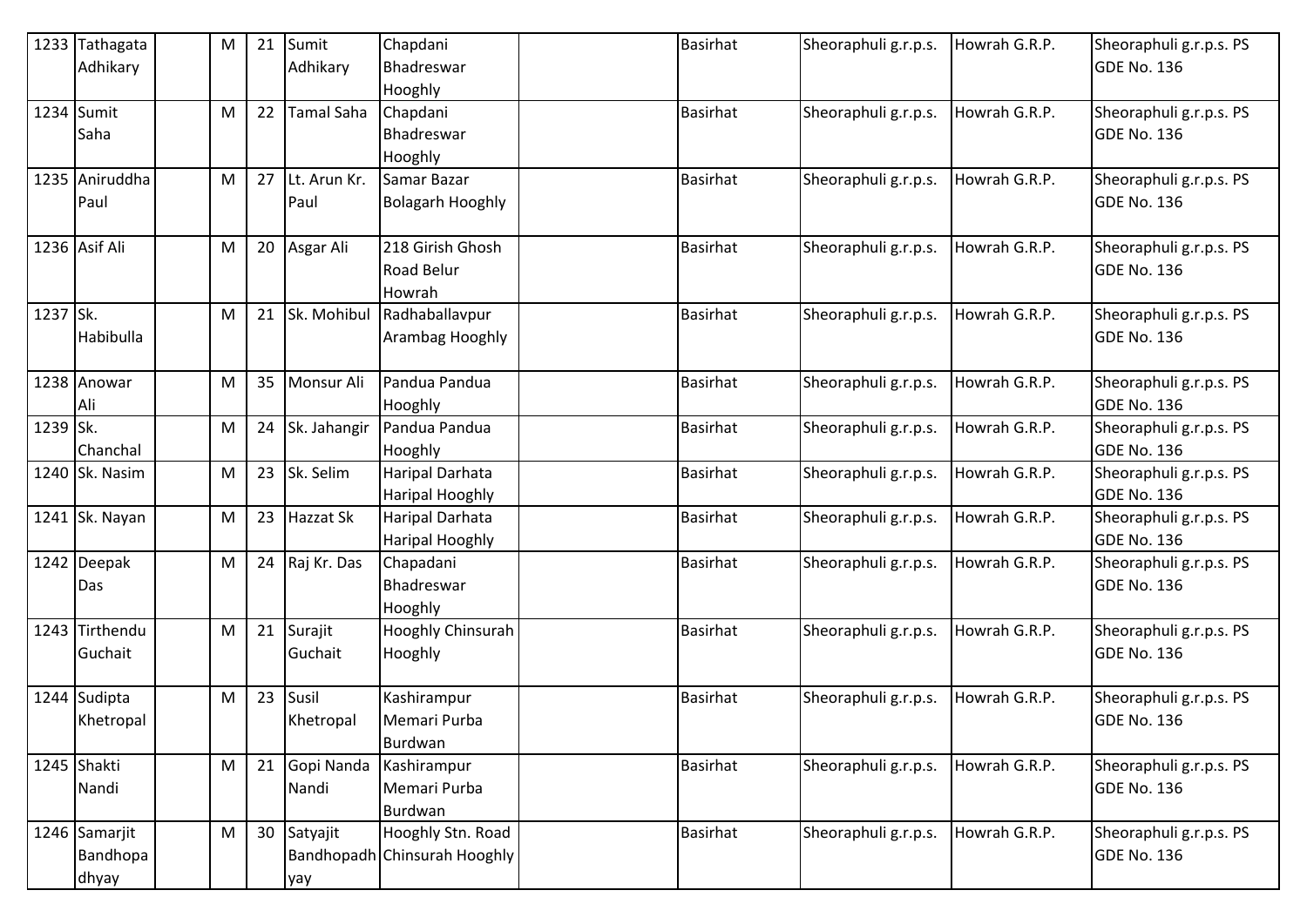| 1247       | Bidhan        | м | 32 | Nikhil      | Kamarpukur            |                | <b>Basirhat</b> | Sheoraphuli g.r.p.s. | Howrah G.R.P. | Sheoraphuli g.r.p.s. PS |
|------------|---------------|---|----|-------------|-----------------------|----------------|-----------------|----------------------|---------------|-------------------------|
|            | Chowdhur      |   |    | Chowdhury   | Goghat Hooghly        |                |                 |                      |               | <b>GDE No. 136</b>      |
|            |               |   |    |             |                       |                |                 |                      |               |                         |
|            | 1248 Sambhuna | M | 42 | Sakti Gopal | Saktipur Dupur        |                | <b>Basirhat</b> | Sheoraphuli g.r.p.s. | Howrah G.R.P. | Sheoraphuli g.r.p.s. PS |
|            | th Mondal     |   |    | Mondal      | Saktipur              |                |                 |                      |               | <b>GDE No. 136</b>      |
|            |               |   |    |             | Murshidabad           |                |                 |                      |               |                         |
| 1249 Bicky |               | M | 26 | Rajesh      | Shantinagar           |                | <b>Basirhat</b> | Sheoraphuli g.r.p.s. | Howrah G.R.P. | Sheoraphuli g.r.p.s. PS |
|            | Chowdhur      |   |    | Chowdhury   | <b>Islampur Uttar</b> |                |                 |                      |               | <b>GDE No. 136</b>      |
|            |               |   |    |             | Dinajpur              |                |                 |                      |               |                         |
|            | 1250 Safik Sk | M | 27 | Murter Sk   | Salar Salar           |                | <b>Basirhat</b> | Sheoraphuli g.r.p.s. | Howrah G.R.P. | Sheoraphuli g.r.p.s. PS |
|            |               |   |    |             | Murshidabad           |                |                 |                      |               | <b>GDE No. 136</b>      |
|            | 1251 Bonomali | M | 52 | Lt. Guiram  | Malaypur              |                | <b>Basirhat</b> | Sheoraphuli g.r.p.s. | Howrah G.R.P. | Sheoraphuli g.r.p.s. PS |
|            | Dutta         |   |    | Dutta       | Arambag Hooghly       |                |                 |                      |               | <b>GDE No. 136</b>      |
|            |               |   |    |             |                       |                |                 |                      |               |                         |
|            | 1252 Haradhan | M | 44 | Lt. Krishna | Malaypur              |                | <b>Basirhat</b> | Sheoraphuli g.r.p.s. | Howrah G.R.P. | Sheoraphuli g.r.p.s. PS |
|            | Pakhira       |   |    | Pakhira     | Arambag Hooghly       |                |                 |                      |               | <b>GDE No. 136</b>      |
|            |               |   |    |             |                       |                |                 |                      |               |                         |
|            | 1253 Shankar  | M | 38 | Pravash     | Malaypur              |                | <b>Basirhat</b> | Sheoraphuli g.r.p.s. | Howrah G.R.P. | Sheoraphuli g.r.p.s. PS |
|            | Malik         |   |    | Malik       | Arambag Hooghly       |                |                 |                      |               | <b>GDE No. 136</b>      |
|            |               |   |    |             |                       |                |                 |                      |               |                         |
| 1254 Dip   |               | M | 32 | Swapan      | Sheoraphuli           | <b>Baduria</b> | Alipurduar      | Sheoraphuli g.r.p.s. | Howrah G.R.P. | Sheoraphuli g.r.p.s. PS |
|            | Talukder      |   |    | Talukder    | Serampore             |                |                 |                      |               | <b>GDE No. 145</b>      |
|            |               |   |    |             | Hooghly PS:           |                |                 |                      |               |                         |
|            |               |   |    |             | Baduria Dist.:        |                |                 |                      |               |                         |
|            |               |   |    |             | Alipurduar            |                |                 |                      |               |                         |
|            | $1255$ Sunny  | M | 27 | Gobardhan   | Baidyabati            |                | <b>Basirhat</b> | Sheoraphuli g.r.p.s. | Howrah G.R.P. | Sheoraphuli g.r.p.s. PS |
|            | Harijan       |   |    | Harijan     | Serampore             |                |                 |                      |               | <b>GDE No. 145</b>      |
|            |               |   |    |             | Hooghly               |                |                 |                      |               |                         |
|            | 1256 Abhinand | M | 32 | Rajkesav    | Konnagar              |                | <b>Basirhat</b> | Sheoraphuli g.r.p.s. | Howrah G.R.P. | Sheoraphuli g.r.p.s. PS |
|            | an            |   |    | Mondal      | Uttarpara Hooghly     |                |                 |                      |               | <b>GDE No. 145</b>      |
|            | Mondal        |   |    |             |                       |                |                 |                      |               |                         |
| 1257       | Somnath       | M | 22 | Ram Baskey  | Mogra Mogra           |                | <b>Basirhat</b> | Sheoraphuli g.r.p.s. | Howrah G.R.P. | Sheoraphuli g.r.p.s. PS |
|            | <b>Baskey</b> |   |    |             | Hooghly               |                |                 |                      |               | GDE No. 145             |
|            | 1258 Ratan    | M | 30 | Subham      | Mogra Mogra           |                | <b>Basirhat</b> | Sheoraphuli g.r.p.s. | Howrah G.R.P. | Sheoraphuli g.r.p.s. PS |
|            | Murmu         |   |    | Murmu       | Hooghly               |                |                 |                      |               | <b>GDE No. 145</b>      |
| 1259 Bapi  |               | M | 37 | Avi Shaha   | Chandanpur            |                | <b>Basirhat</b> | Sheoraphuli g.r.p.s. | Howrah G.R.P. | Sheoraphuli g.r.p.s. PS |
|            | Shaha         |   |    |             | Chinsurah Hooghly     |                |                 |                      |               | <b>GDE No. 145</b>      |
|            |               |   |    |             |                       |                |                 |                      |               |                         |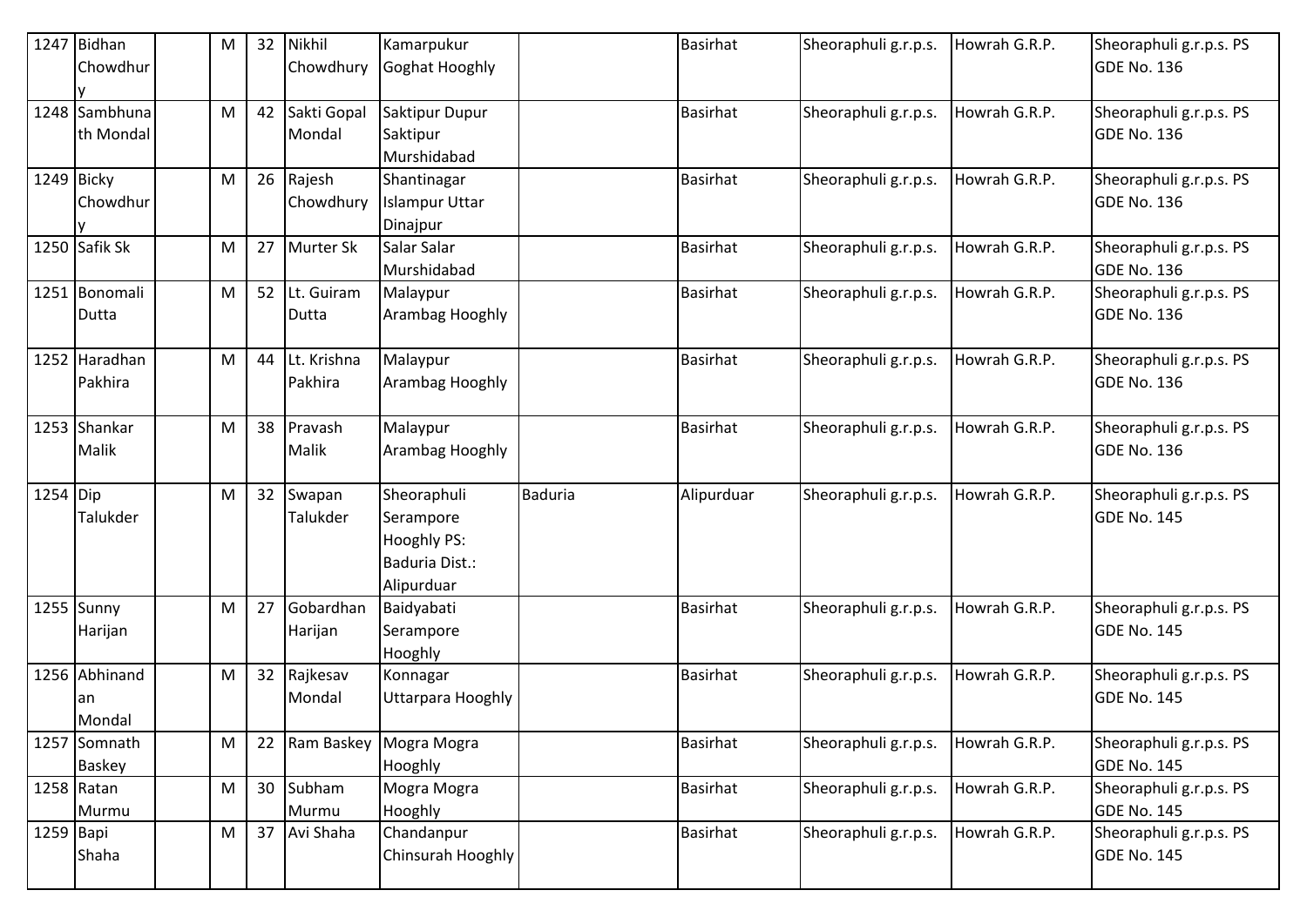| 1260 Biswajit<br>Das         | M | 28 | <b>Bishnu Das</b>        | Chinsurah<br>Chinsurah Hooghly                   | <b>Basirhat</b> | Sheoraphuli g.r.p.s. | Howrah G.R.P. | Sheoraphuli g.r.p.s. PS<br><b>GDE No. 145</b> |
|------------------------------|---|----|--------------------------|--------------------------------------------------|-----------------|----------------------|---------------|-----------------------------------------------|
| 1261 Kaushik<br>Das          | M | 32 | Godadhar<br>Das          | Gurap Rup Rajpur<br><b>Gurap Hooghly</b>         | <b>Basirhat</b> | Sheoraphuli g.r.p.s. | Howrah G.R.P. | Sheoraphuli g.r.p.s. PS<br><b>GDE No. 145</b> |
| 1262 Kuntal Das              | M | 20 | Mohadeb<br>Das           | Gurap Rup Rajpur<br><b>Gurap Hooghly</b>         | <b>Basirhat</b> | Sheoraphuli g.r.p.s. | Howrah G.R.P. | Sheoraphuli g.r.p.s. PS<br><b>GDE No. 145</b> |
| 1263 Sk. Monir               | M | 28 | Sk. Islam                | <b>Chaninagar Haripal</b><br>Hooghly             | <b>Basirhat</b> | Sheoraphuli g.r.p.s. | Howrah G.R.P. | Sheoraphuli g.r.p.s. PS<br>GDE No. 145        |
| 1264 Bijay Kr.<br>Singh      | M | 43 |                          | Kishori Singh Mithapukur Mogra<br>Hooghly        | <b>Basirhat</b> | Sheoraphuli g.r.p.s. | Howrah G.R.P. | Sheoraphuli g.r.p.s. PS<br>GDE No. 145        |
| 1265 Bivash<br><b>Biswas</b> | M | 24 | Parimal<br><b>Biswas</b> | Mogra Mogra<br>Hooghly                           | <b>Basirhat</b> | Sheoraphuli g.r.p.s. | Howrah G.R.P. | Sheoraphuli g.r.p.s. PS<br><b>GDE No. 145</b> |
| 1266 Sankar<br>Singh         | M | 28 | Biswanath<br>Singh       | Pandua Pandua<br>Hooghly                         | <b>Basirhat</b> | Sheoraphuli g.r.p.s. | Howrah G.R.P. | Sheoraphuli g.r.p.s. PS<br>GDE No. 145        |
| 1267 Munna<br>Singh          | M | 43 | <b>Karu Singh</b>        | Pandua Pandua<br>Hooghly                         | <b>Basirhat</b> | Sheoraphuli g.r.p.s. | Howrah G.R.P. | Sheoraphuli g.r.p.s. PS<br>GDE No. 145        |
| 1268 Palas<br>Pandit         | M | 35 |                          | Nakul Pandit Ektarpur Balagarh<br>Hooghly        | <b>Basirhat</b> | Sheoraphuli g.r.p.s. | Howrah G.R.P. | Sheoraphuli g.r.p.s. PS<br><b>GDE No. 146</b> |
| 1269 Manoj Pal               | M | 25 | Simlal Pal               | Chatishpara<br><b>Islampur Uttar</b><br>Dinajpur | <b>Basirhat</b> | Sheoraphuli g.r.p.s. | Howrah G.R.P. | Sheoraphuli g.r.p.s. PS<br><b>GDE No. 146</b> |
| 1270 Amar Pal                | M | 35 | <b>Bajanu Pal</b>        | Chatishpara<br><b>Islampur Uttar</b><br>Dinajpur | <b>Basirhat</b> | Sheoraphuli g.r.p.s. | Howrah G.R.P. | Sheoraphuli g.r.p.s. PS<br><b>GDE No. 146</b> |
| 1271 Ramesh<br>Kr. Bera      | M | 38 | h Bera                   | Rabindranat Atuhatpara Katwa<br>Purba Burdwan    | <b>Basirhat</b> | Sheoraphuli g.r.p.s. | Howrah G.R.P. | Sheoraphuli g.r.p.s. PS<br><b>GDE No. 146</b> |
| 1272 Tarun<br>Maity          | M |    | 50 Lt. Ratan<br>Maity    | Baidyapur<br>Tarakeswar<br>Hooghly               | <b>Basirhat</b> | Sheoraphuli g.r.p.s. | Howrah G.R.P. | Sheoraphuli g.r.p.s. PS<br>GDE No. 146        |
| 1273 Biswanath<br>Das        | M | 38 | Tarapada<br>Das          | Baidyapur<br>Tarakeswar<br>Hooghly               | <b>Basirhat</b> | Sheoraphuli g.r.p.s. | Howrah G.R.P. | Sheoraphuli g.r.p.s. PS<br>GDE No. 146        |
| $1274$ Tapas<br>Thander      | M | 30 | Sridhar<br>Thander       | Sheoraphuli<br>Serampore<br>Hooghly              | <b>Basirhat</b> | Sheoraphuli g.r.p.s. | Howrah G.R.P. | Sheoraphuli g.r.p.s. PS<br><b>GDE No. 146</b> |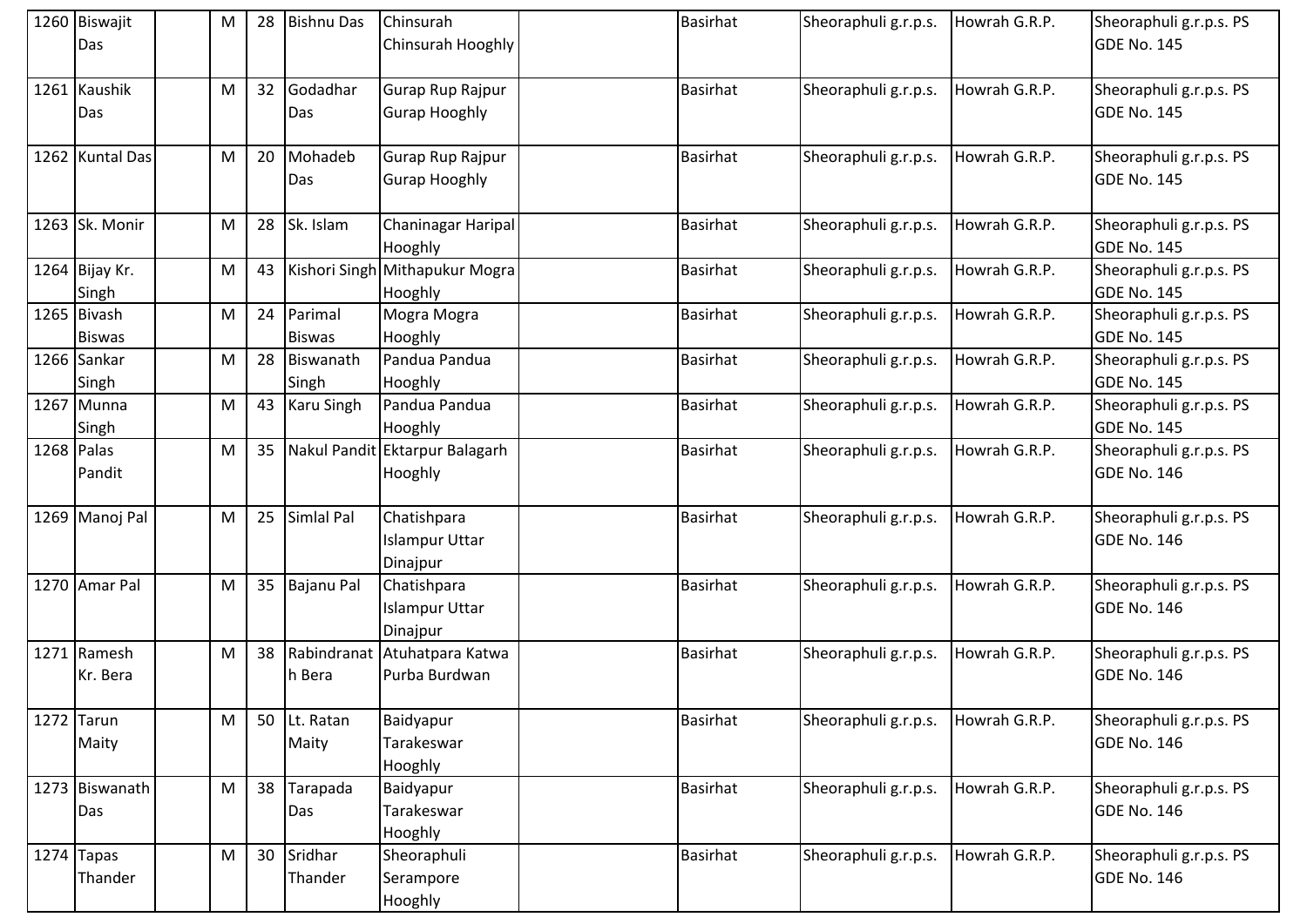|          | 1275 Suvendy<br>Bhattache<br>rjee | M | 48 | S.n<br>Bhattacherj<br>ee | Nabadwip<br>Nabadwip Nadia                               | <b>Basirhat</b> | Sheoraphuli g.r.p.s. | Howrah G.R.P. | Sheoraphuli g.r.p.s. PS<br><b>GDE No. 146</b>                      |
|----------|-----------------------------------|---|----|--------------------------|----------------------------------------------------------|-----------------|----------------------|---------------|--------------------------------------------------------------------|
|          | 1276 Debasis<br>Ghosh             | M | 31 | Ganesh<br>Ghosh          | Raj Chandra Pur<br><b>Bally Howrah</b>                   | <b>Basirhat</b> | Sheoraphuli g.r.p.s. | Howrah G.R.P. | Sheoraphuli g.r.p.s. PS<br><b>GDE No. 146</b>                      |
|          | 1277 Prosenjit<br>Porel           | M | 28 | <b>Uttam Porel</b>       | Khanakul Khanakul<br>Hooghly                             | <b>Basirhat</b> | Sheoraphuli g.r.p.s. | Howrah G.R.P. | Sheoraphuli g.r.p.s. PS<br><b>GDE No. 146</b>                      |
|          | 1278 Manik<br>Tudu                | M | 30 |                          | Thakur Tudu Metgachi Kalna<br>Purba Burdwan              | <b>Basirhat</b> | Sheoraphuli g.r.p.s. | Howrah G.R.P. | Sheoraphuli g.r.p.s. PS<br><b>GDE No. 146</b>                      |
|          | 1279 Prasanta<br>Mal              | M | 37 | Sadhan Mal               | Dum Dama<br>Raypara Pandua<br>Hooghly                    | <b>Basirhat</b> | Sheoraphuli g.r.p.s. | Howrah G.R.P. | Sheoraphuli g.r.p.s. PS<br><b>GDE No. 146</b>                      |
|          | 1280 Arindam<br>Ghosh             | M | 37 | Basudev<br>Ghosh         | Balagarh Balagarh<br>Hooghly                             | <b>Basirhat</b> | Sheoraphuli g.r.p.s. | Howrah G.R.P. | Sheoraphuli g.r.p.s. PS<br><b>GDE No. 146</b>                      |
|          | 1281 Suman<br>Sinha               | M | 33 |                          | Nirmal Sinha Jirat Balagarh<br>Hooghly                   | <b>Basirhat</b> | Sheoraphuli g.r.p.s. | Howrah G.R.P. | Sheoraphuli g.r.p.s. PS<br>GDE No. 146                             |
|          | 1282 Prasenjit<br>Guchait         | M | 31 | Gopal Ch.<br>Guchait     | Bagnan Arambag<br>Hooghly                                | <b>Basirhat</b> | Sheoraphuli g.r.p.s. | Howrah G.R.P. | Sheoraphuli g.r.p.s. PS<br><b>GDE No. 146</b>                      |
|          | 1283 Debasis<br>Pal               | M | 40 |                          | Kenaram Pal Bara Kamlapur<br><b>Singur Hooghly</b>       | <b>Basirhat</b> | Sheoraphuli g.r.p.s. | Howrah G.R.P. | Sheoraphuli g.r.p.s. PS<br>GDE No. 146                             |
|          | 1284 Jitu Shaw                    | M | 26 | Ramraj<br>Shaw           | Ichapur Nowapara<br>24 Pgs (N)                           | <b>Basirhat</b> | Sheoraphuli g.r.p.s. | Howrah G.R.P. | Sheoraphuli g.r.p.s. PS<br>Outpost Chandannagar<br>GRPP GDE No. 64 |
|          | 1285 Rahamatt<br>ulla             | M | 35 | Najir Sk                 | Santosh Pur<br>Maheshtala Kol-<br>65                     | <b>Basirhat</b> | Sheoraphuli g.r.p.s. | Howrah G.R.P. | Sheoraphuli g.r.p.s. PS<br>Outpost Chandannagar<br>GRPP GDE No. 64 |
| 1286 Sk. | Mainuddi                          | M | 30 |                          | Sk. Ansur Ali Malia Halderpara<br><b>Haripal Hooghly</b> | <b>Basirhat</b> | Sheoraphuli g.r.p.s. | Howrah G.R.P. | Sheoraphuli g.r.p.s. PS<br>Outpost Chandannagar<br>GRPP GDE No. 64 |
| 1287     | Dinoband<br>hu Karar              | M | 50 | Lt. Provash<br>Ch. Karar | Alampur Sankrail<br>Howrah                               | <b>Basirhat</b> | Sheoraphuli g.r.p.s. | Howrah G.R.P. | Sheoraphuli g.r.p.s. PS<br>Outpost Chandannagar<br>GRPP GDE No. 64 |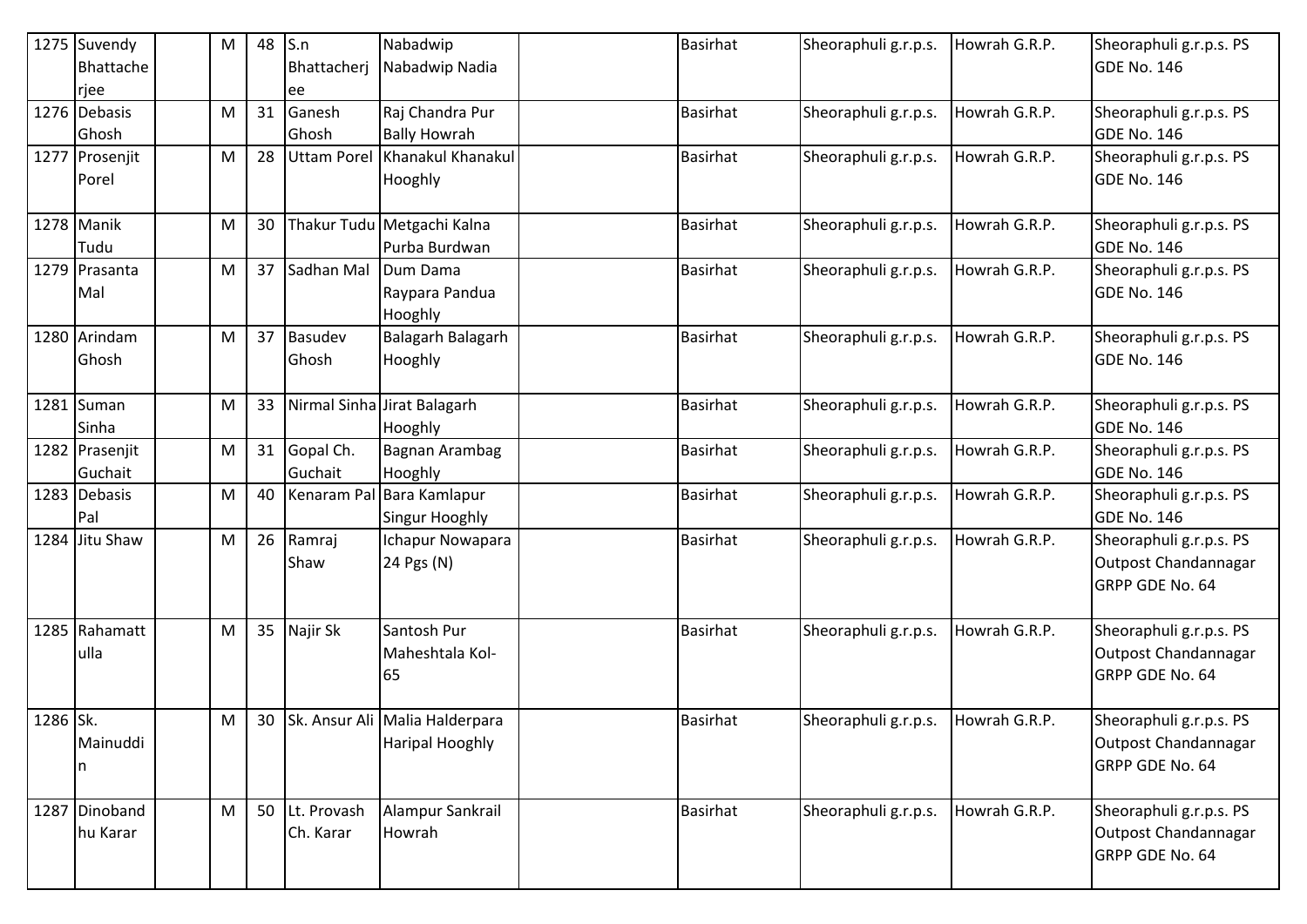|            | 1288 Sujit Paul        | M | 39 | Lt. Haradhan Joynagar<br>Paul | Tarakeswar<br>Hooghly                       | <b>Basirhat</b> | Sheoraphuli g.r.p.s. | Howrah G.R.P. | Sheoraphuli g.r.p.s. PS<br>Outpost Chandannagar<br>GRPP GDE No. 64 |
|------------|------------------------|---|----|-------------------------------|---------------------------------------------|-----------------|----------------------|---------------|--------------------------------------------------------------------|
| 1289 Sunil | Shaw                   | M | 28 | Hira Shaw                     | Kakinara Jagaddal<br>24 Pgs (N)             | <b>Basirhat</b> | Sheoraphuli g.r.p.s. | Howrah G.R.P. | Sheoraphuli g.r.p.s. PS<br>Outpost Chandannagar<br>GRPP GDE No. 64 |
| 1290 Sonu  | Shaw                   | M | 29 | Kameswar<br>Shaw              | Kakinara Jagaddal<br>24 Pgs (N)             | <b>Basirhat</b> | Sheoraphuli g.r.p.s. | Howrah G.R.P. | Sheoraphuli g.r.p.s. PS<br>Outpost Chandannagar<br>GRPP GDE No. 64 |
|            | 1291 Basudeb<br>Baidya | M | 45 | Radha<br>Krishna<br>Baidya    | Kanaisarkar Ghat<br>Chandannagar<br>Hooghly | <b>Basirhat</b> | Sheoraphuli g.r.p.s. | Howrah G.R.P. | Sheoraphuli g.r.p.s. PS<br>Outpost Chandannagar<br>GRPP GDE No. 64 |
|            | 1292 Surojit<br>Mondal | M | 24 | <b>Bimal</b><br>Mondal        | Kumurdhi<br>Sagadighi<br>Murshidabad        | <b>Basirhat</b> | Sheoraphuli g.r.p.s. | Howrah G.R.P. | Sheoraphuli g.r.p.s. PS<br>Outpost Chandannagar<br>GRPP GDE No. 64 |
|            | 1293 Paresh Let        | M | 25 | Jaydeb Let                    | Kumurdhi<br>Sagadighi<br>Murshidabad        | <b>Basirhat</b> | Sheoraphuli g.r.p.s. | Howrah G.R.P. | Sheoraphuli g.r.p.s. PS<br>Outpost Chandannagar<br>GRPP GDE No. 64 |
|            | 1294 Mithun<br>Mondal  | M | 25 | Habu<br>Mondal                | Paikara Jangipur<br>Murshidabad             | <b>Basirhat</b> | Sheoraphuli g.r.p.s. | Howrah G.R.P. | Sheoraphuli g.r.p.s. PS<br>Outpost Chandannagar<br>GRPP GDE No. 64 |
|            | 1295 Barun<br>Mondal   | M | 26 | Kisori<br>Mondal              | Kumardhi<br>Sagardighi<br>Murshidabad       | <b>Basirhat</b> | Sheoraphuli g.r.p.s. | Howrah G.R.P. | Sheoraphuli g.r.p.s. PS<br>Outpost Chandannagar<br>GRPP GDE No. 64 |
|            | 1296 Md. Raja          | M | 26 | Abdul Rajjak Serampore        | Serampore<br>Hooghly                        | <b>Basirhat</b> | Sheoraphuli g.r.p.s. | Howrah G.R.P. | Sheoraphuli g.r.p.s. PS<br>Outpost Chandannagar<br>GRPP GDE No. 64 |
|            | 1297 Sujay<br>Nayek    | M | 27 | Haradhan<br>Nayek             | Chatimtala Polba<br>Hooghly                 | <b>Basirhat</b> | Sheoraphuli g.r.p.s. | Howrah G.R.P. | Sheoraphuli g.r.p.s. PS<br>Outpost Chandannagar<br>GRPP GDE No. 64 |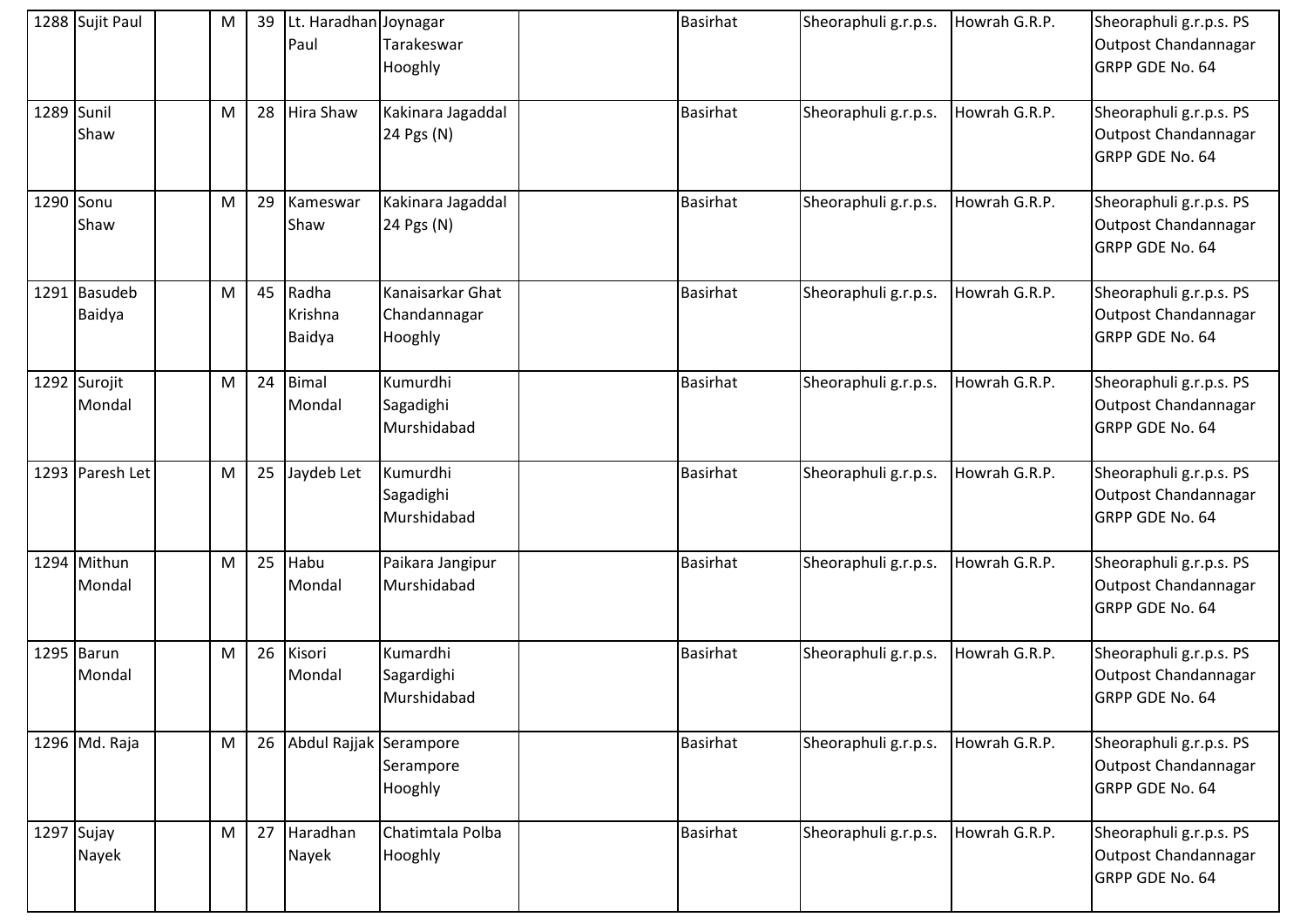|      | 1298 Aman<br>Kumar       | M         | 32 | Sankar<br>Mahato           | Anandapur<br>Chandannagar<br>Hooghly                | <b>Basirhat</b> | Sheoraphuli g.r.p.s. | Howrah G.R.P. | Sheoraphuli g.r.p.s. PS<br>Outpost Chandannagar<br>GRPP GDE No. 67        |
|------|--------------------------|-----------|----|----------------------------|-----------------------------------------------------|-----------------|----------------------|---------------|---------------------------------------------------------------------------|
|      | 1299 Prasenjit<br>Das    | M         | 34 | Gota Das                   | Baidyabati<br>Serampore<br>Hooghly                  | <b>Basirhat</b> | Sheoraphuli g.r.p.s. | Howrah G.R.P. | Sheoraphuli g.r.p.s. PS<br>Outpost Chandannagar<br>GRPP GDE No. 67        |
|      | 1300 Bablu<br>Varma      | M         | 45 | Krishna<br>Prasad<br>Varma | Jagaddal Jagaddal<br>24 Pgs (N)                     | <b>Basirhat</b> | Sheoraphuli g.r.p.s. | Howrah G.R.P. | Sheoraphuli g.r.p.s. PS<br>Outpost Chandannagar<br>GRPP GDE No. 67        |
| 1301 | Suprotik<br>Sen          | M         | 54 | Probhat Sen                | Shyam Bazar<br>Shyampukur Kol-4                     | <b>Basirhat</b> | Sheoraphuli g.r.p.s. | Howrah G.R.P. | Sheoraphuli g.r.p.s. PS<br>Outpost Chandannagar<br>GRPP GDE No. 67        |
|      | 1302 Sk. Gulam<br>Rashul | M         | 38 |                            | Sk. Sattar Ali Mecheda Kolaghat<br>Medinipore Purba | <b>Basirhat</b> | Sheoraphuli g.r.p.s. | Howrah G.R.P. | Sheoraphuli g.r.p.s. PS<br>Outpost Chandannagar<br><b>GRPP GDE No. 67</b> |
|      | 1303 Swapan<br>Sur       | M         | 50 | Mirtunjay<br>Sur           | Belghoria<br>Belghoria Kol-56                       | <b>Basirhat</b> | Sheoraphuli g.r.p.s. | Howrah G.R.P. | Sheoraphuli g.r.p.s. PS<br>Outpost Chandannagar<br>GRPP GDE No. 67        |
|      | 1304 Somnath<br>Nandi    | M         | 29 | Khagendran<br>ath Nadi     | <b>Andal Andal</b><br>Burdwan                       | <b>Basirhat</b> | Sheoraphuli g.r.p.s. | Howrah G.R.P. | Sheoraphuli g.r.p.s. PS<br>Outpost Chandannagar<br>GRPP GDE No. 67        |
|      | 1305 Nandlal<br>Kewat    | M         | 27 | Gobind<br>Kewat            | Jagaddal Jagaddal<br>24 Pgs (N)                     | <b>Basirhat</b> | Sheoraphuli g.r.p.s. | Howrah G.R.P. | Sheoraphuli g.r.p.s. PS<br>Outpost Chandannagar<br>GRPP GDE No. 67        |
|      | 1306 Sk. Imran           | ${\sf M}$ | 40 | Samser Ali                 | Panpur Jagaddal<br>24 Pgs (N)                       | <b>Basirhat</b> | Sheoraphuli g.r.p.s. | Howrah G.R.P. | Sheoraphuli g.r.p.s. PS<br>Outpost Chandannagar<br>GRPP GDE No. 67        |
|      | 1307 Sk. Aslam           | M         | 45 | Sk. Jakir                  | Bandel Chinsurah<br>Hooghly                         | <b>Basirhat</b> | Sheoraphuli g.r.p.s. | Howrah G.R.P. | Sheoraphuli g.r.p.s. PS<br>Outpost Chandannagar<br>GRPP GDE No. 67        |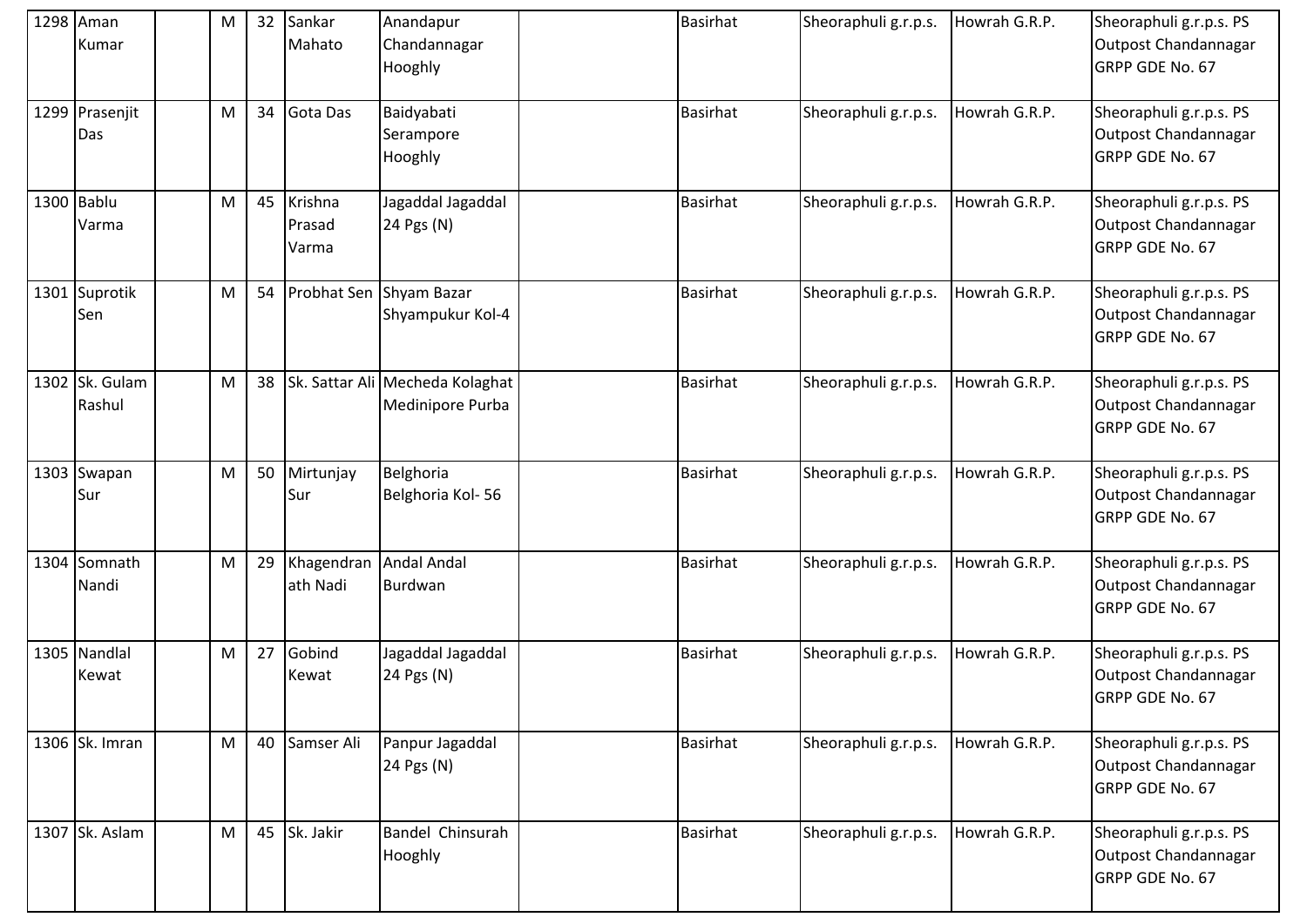| 1308 Madhu      | M | 37 | Narayan     | Rishra Rishra                  |      | <b>Basirhat</b> | Sheoraphuli g.r.p.s. | Howrah G.R.P. | Sheoraphuli g.r.p.s. PS  |
|-----------------|---|----|-------------|--------------------------------|------|-----------------|----------------------|---------------|--------------------------|
| Ghosh           |   |    | Ghosh       | Hooghly                        |      |                 |                      |               | Outpost Chandannagar     |
|                 |   |    |             |                                |      |                 |                      |               | GRPP GDE No. 67          |
|                 |   |    |             |                                |      |                 |                      |               |                          |
| 1309 Sourabh    | M | 24 | Sobedar     | 54 Grish Ghosh                 |      | <b>Basirhat</b> | Sheoraphuli g.r.p.s. | Howrah G.R.P. | Sheoraphuli g.r.p.s. PS  |
| Chaturbed       |   |    | Chaturbedi  | <b>Road Belur</b>              |      |                 |                      |               | Outpost Chandannagar     |
|                 |   |    |             | Howrah                         |      |                 |                      |               | GRPP GDE No. 67          |
|                 |   |    |             |                                |      |                 |                      |               |                          |
| 1310 Intiaj Ali | M | 49 | Ansar Ali   | Sodpur Ghala 24                |      | <b>Basirhat</b> | Sheoraphuli g.r.p.s. | Howrah G.R.P. | Sheoraphuli g.r.p.s. PS  |
|                 |   |    |             | Pgs (N)                        |      |                 |                      |               | Outpost Chandannagar     |
|                 |   |    |             |                                |      |                 |                      |               | GRPP GDE No. 67          |
|                 |   |    |             |                                |      |                 |                      |               |                          |
| 1311 $Arman$    | M | 26 | Ahamad Ali  | Kakinara Jagaddal              |      | Basirhat        | Sheoraphuli g.r.p.s. | Howrah G.R.P. | Sheoraphuli g.r.p.s. PS  |
| Ahamad          |   |    |             | 24 Pgs (N)                     |      |                 |                      |               | Outpost Chandannagar     |
|                 |   |    |             |                                |      |                 |                      |               | GRPP GDE No. 67          |
|                 |   |    |             |                                |      |                 |                      |               |                          |
| 1312 Akash      | M | 25 | Apurba      | Naruya                         |      | <b>Basirhat</b> | Sheoraphuli g.r.p.s. | Howrah G.R.P. | Sheoraphuli g.r.p.s. PS  |
| Banerjee        |   |    | Banerjee    | Chandannagar                   |      |                 |                      |               | Outpost Chandannagar     |
|                 |   |    |             | Hooghly                        |      |                 |                      |               | GRPP GDE No. 67          |
|                 |   |    |             |                                |      |                 |                      |               |                          |
| 1313 Aditya     | M | 24 | Sunil Singh | Jagaddal Jagaddal              |      | <b>Basirhat</b> | Sheoraphuli g.r.p.s. | Howrah G.R.P. | Sheoraphuli g.r.p.s. PS  |
| Singh           |   |    |             | 24 Pgs (N)                     |      |                 |                      |               | Outpost Chandannagar     |
|                 |   |    |             |                                |      |                 |                      |               | GRPP GDE No. 67          |
|                 |   |    |             |                                |      |                 |                      |               |                          |
| 1314 Gour       | M | 18 |             | Ranjit Ghosh Of Bagdahari PS-  |      | <b>Basirhat</b> | Suri g.r.p.s.        | Howrah G.R.P. | Suri g.r.p.s. PS GDE No. |
| Ghosh           |   |    |             | Bagdahari Dist-                |      |                 |                      |               | 117                      |
|                 |   |    |             | Jamtara                        |      |                 |                      |               |                          |
| 1315 Kajal Das  | M | 22 | Devi Das    | Of Bagdahari PS-               |      | <b>Basirhat</b> | Suri g.r.p.s.        | Howrah G.R.P. | Suri g.r.p.s. PS GDE No. |
|                 |   |    |             | Bagdahari Dist-                |      |                 |                      |               | 117                      |
|                 |   |    |             | Jamtara                        |      |                 |                      |               |                          |
| 1316 Chhatu Sk  | M | 22 | Jinnat Sk   | Bansjhor PS: Suri              | Suri | Birbhum         | Suri g.r.p.s.        | Howrah G.R.P. | Suri g.r.p.s. PS GDE No. |
|                 |   |    |             | Dist.: Birbhum                 |      |                 |                      |               | 117                      |
| 1317 Sk Samirul | M | 21 | Sk Kabir    | Bansjhor PS: Suri              | Suri | Birbhum         | Suri g.r.p.s.        | Howrah G.R.P. | Suri g.r.p.s. PS GDE No. |
|                 |   |    |             | Dist.: Birbhum                 |      |                 |                      |               | 117                      |
| 1318 Arman Sk   | M | 18 |             | Saifuddin Sk Bansjhor PS: Suri | Suri | Birbhum         | Suri g.r.p.s.        | Howrah G.R.P. | Suri g.r.p.s. PS GDE No. |
|                 |   |    |             | Dist.: Birbhum                 |      |                 |                      |               | 117                      |
| 1319 Hosen Sk   | M | 18 | Nazrul Sk   | Bansjhor PS: Suri              | Suri | <b>Birbhum</b>  | Suri g.r.p.s.        | Howrah G.R.P. | Suri g.r.p.s. PS GDE No. |
|                 |   |    |             | Dist.: Birbhum                 |      |                 |                      |               | 117                      |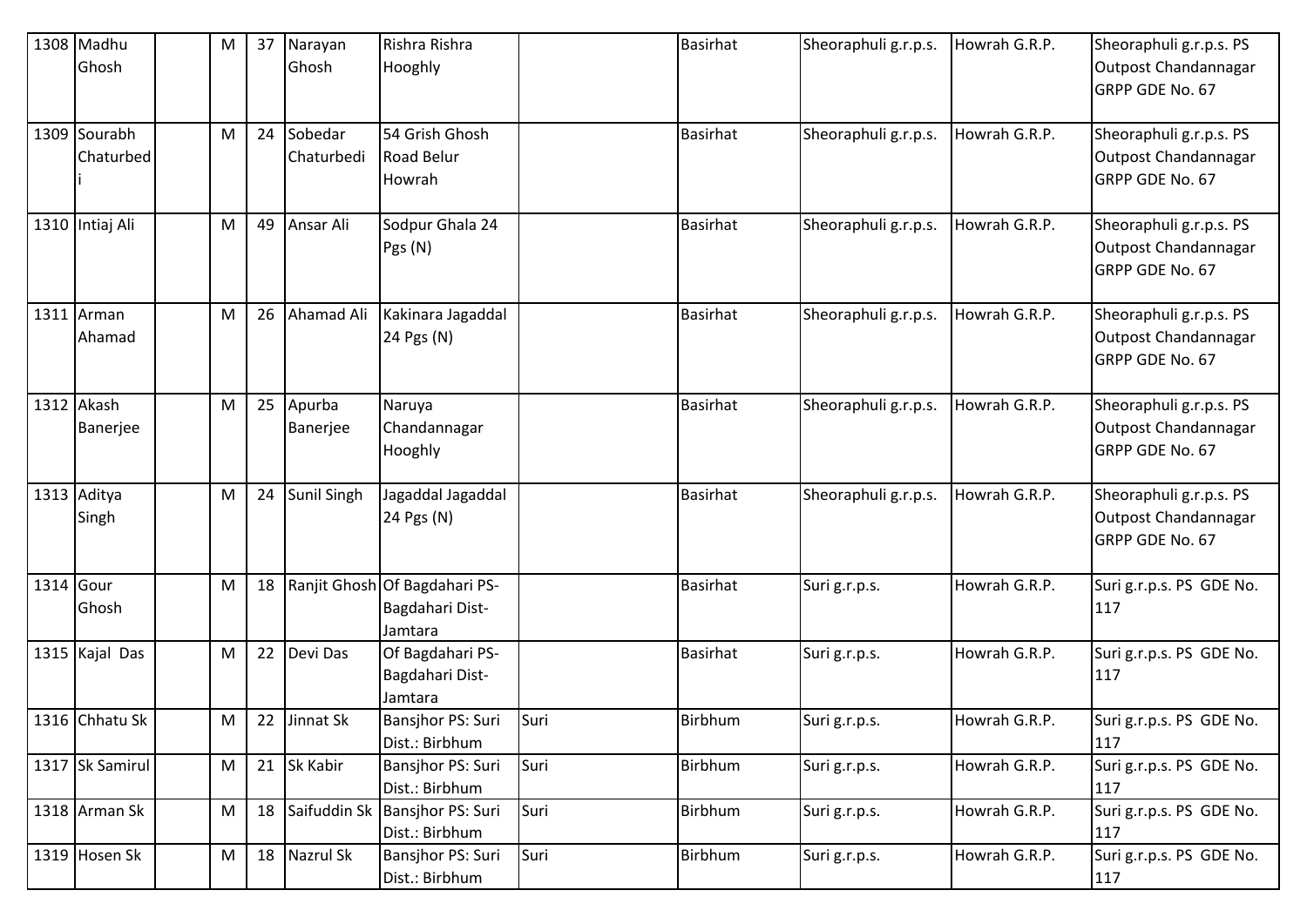|      | 1320 Ujjwal<br>Sen         | М | 27 | Sunil Sen            | <b>Mollarpur PS:</b><br>Mallarpur Dist.:<br>Birbhum                                         | Mallarpur     | Birbhum                                      | Suri g.r.p.s. | Howrah G.R.P.                           | Suri g.r.p.s. PS GDE No.<br>117 |
|------|----------------------------|---|----|----------------------|---------------------------------------------------------------------------------------------|---------------|----------------------------------------------|---------------|-----------------------------------------|---------------------------------|
|      | 1321 Mithun<br>Mondal      |   |    | Lt. Rejaul<br>Mondal | <b>Titagar Niljang</b><br><b>Titagar North 24</b><br>Pgs.                                   |               | <b>Basirhat</b>                              | <b>Bally</b>  | <b>Howrah Police</b><br>Commissionerate | Bally PS GDE No. 186            |
|      | 1322 Mizaumud<br>din Molla |   |    | Lt. Luffar<br>Molla  | Eswaripur, PO:<br>Sujapur Rahora<br>North 24 Pgs.                                           |               | <b>Basirhat</b>                              | <b>Bally</b>  | <b>Howrah Police</b><br>Commissionerate | Bally PS GDE No. 186            |
|      | 1323 Saifuddin<br>Ali      |   |    | Zan Md.              | Balagarh, PO:<br><b>Bondipur Rahora</b><br>North 24 Pgs.                                    |               | <b>Basirhat</b>                              | <b>Bally</b>  | <b>Howrah Police</b><br>Commissionerate | Bally PS GDE No. 186            |
|      | 1324 Rafibul Ali           |   |    | Zakir<br>Hossain     | Majharpara, PO:<br>Bondipur Rahora<br>North 24 Pgs.                                         |               | <b>Basirhat</b>                              | <b>Bally</b>  | <b>Howrah Police</b><br>Commissionerate | Bally PS GDE No. 186            |
|      | 1325 Imran Ali<br>Pari     |   |    |                      | Lt. Yakub Ali Uriahat, PO" Purba<br><b>Gopal Nagar</b><br><b>Mondir Bazar</b><br>South      |               | <b>Basirhat</b>                              | <b>Bally</b>  | <b>Howrah Police</b><br>Commissionerate | Bally PS GDE No. 188            |
|      | 1326 Vibod<br>Sharma       |   |    | Lt. J. Kr.<br>Sharma | 51, Shibtala Street Baduria<br><b>Uttarpara Hooghly</b><br>PS: Baduria Dist.:<br>Alipurduar |               | Alipurduar                                   | <b>Bally</b>  | <b>Howrah Police</b><br>Commissionerate | Bally PS GDE No. 240            |
| 1327 | Subrata<br>Das             |   |    | <b>Rathin Das</b>    | 13, Ramnomitala<br>Lane Bally Howrah                                                        |               | <b>Basirhat</b>                              | <b>Bally</b>  | <b>Howrah Police</b><br>Commissionerate | Bally PS GDE No. 240            |
|      | 1328 Joytish<br>Kumar      | M | 32 | Aniruddh<br>Yadav    | PS: Bantra Dist.:<br><b>Howrah Police</b><br>Commissionerate                                | <b>Bantra</b> | <b>Howrah Police</b><br>Commissionerat<br>le | <b>Bantra</b> | <b>Howrah Police</b><br>Commissionerate | Bantra PS GDE No. 194           |
|      | 1329 Md. Jahir             | M |    | 40 Lt. Md,<br>Shamim | PS: Bantra Dist.:<br><b>Howrah Police</b><br>Commissionerate                                | Bantra        | <b>Howrah Police</b><br>Commissionerat<br>e  | Bantra        | Howrah Police<br>Commissionerate        | Bantra PS GDE No. 194           |
|      | 1330 Sk. Selim             | M | 64 | Ali                  | Lt. Sk. Asgar   PS: Bantra Dist.:<br><b>Howrah Police</b><br>Commissionerate                | Bantra        | <b>Howrah Police</b><br>Commissionerat       | Bantra        | <b>Howrah Police</b><br>Commissionerate | Bantra PS GDE No. 194           |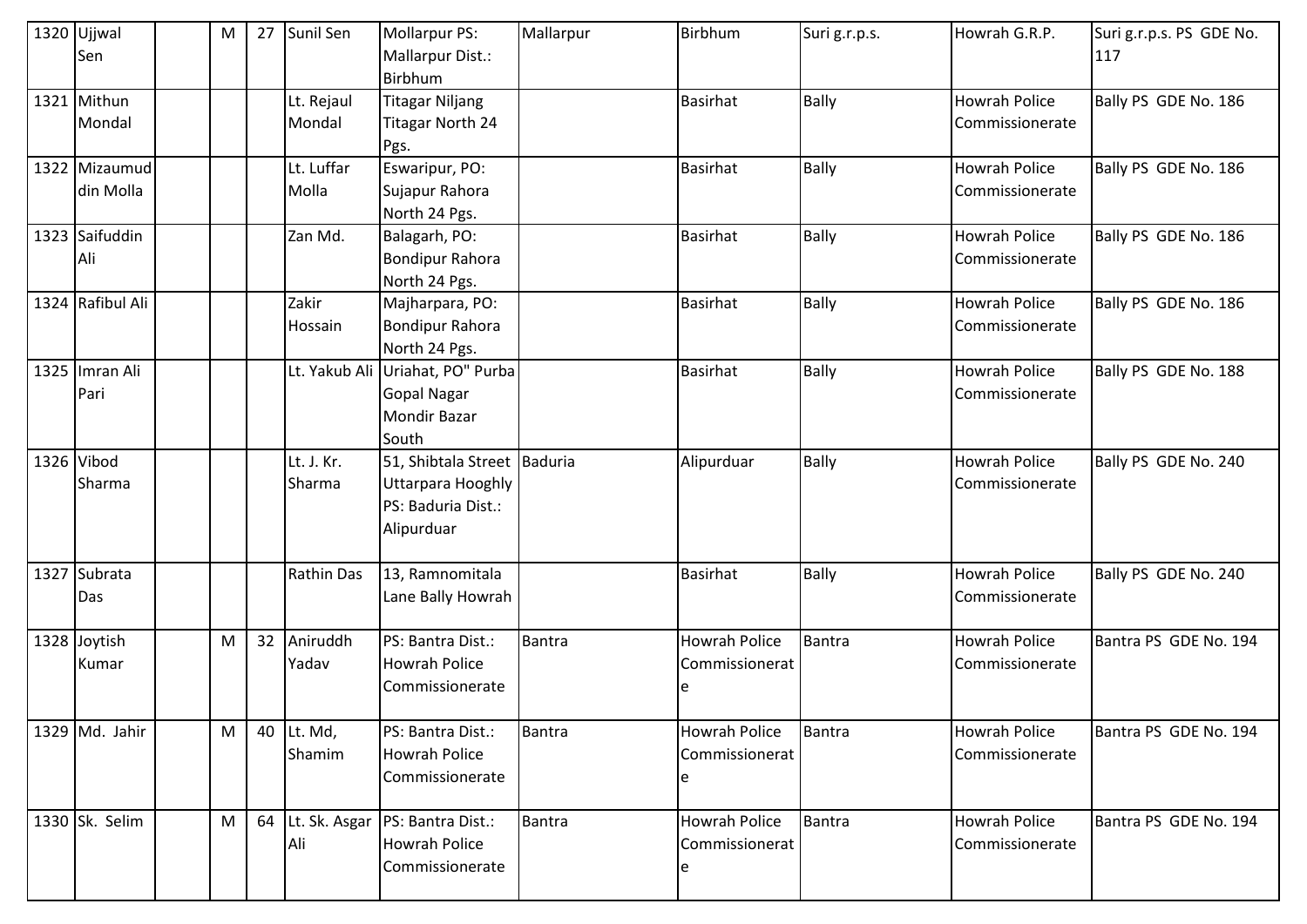|           | 1331 Dinesh<br>Das             |         | M | 45 |                         | Sahadeb Das PS: Bantra Dist.:<br><b>Howrah Police</b><br>Commissionerate                | <b>Bantra</b> | <b>Howrah Police</b><br>Commissionerat | <b>Bantra</b> | <b>Howrah Police</b><br>Commissionerate | Bantra PS GDE No. 194   |
|-----------|--------------------------------|---------|---|----|-------------------------|-----------------------------------------------------------------------------------------|---------------|----------------------------------------|---------------|-----------------------------------------|-------------------------|
|           | 1332 Sunny<br>Hela             |         | M | 35 | Lt. Ganga<br>Prasad     | PS: Bantra Dist.:<br><b>Howrah Police</b><br>Commissionerate                            | Bantra        | <b>Howrah Police</b><br>Commissionerat | Bantra        | <b>Howrah Police</b><br>Commissionerate | Bantra PS GDE No. 194   |
| 1333 Ajay | Kumar Rai                      |         | M | 26 | Ram Prasad<br>Rai       | PS: Belur Dist.:<br><b>Howrah Police</b><br>Commissionerate                             | Belur         | <b>Howrah Police</b><br>Commissionerat | Belur         | <b>Howrah Police</b><br>Commissionerate | Belur PS GDE No. 177    |
|           | 1334 Roshan<br>Kumar<br>Prasad |         | M | 30 | Rajendar<br>Prasad      | PS: Belur Dist.:<br><b>Howrah Police</b><br>Commissionerate                             | <b>Belur</b>  | <b>Howrah Police</b><br>Commissionerat | Belur         | <b>Howrah Police</b><br>Commissionerate | Belur PS GDE No. 192    |
|           | 1335 Prabhakar<br>Gour         | Tinkori | M |    | Lt. Sambhu<br>Gour      | PS: Dasnagar Dist.: Dasnagar<br><b>Howrah Police</b><br>Commissionerate                 |               | <b>Howrah Police</b><br>Commissionerat | Dasnagar      | <b>Howrah Police</b><br>Commissionerate | Dasnagar PS GDE No. 142 |
|           | 1336 Nawaj<br>Sarif            |         | M | 22 | Abul Kalam<br><b>Sk</b> | Domjur Ghoshpara Domjur<br>PS: Domjur Dist.:<br><b>Howrah Police</b><br>Commissionerate |               | <b>Howrah Police</b><br>Commissionerat | Domjur        | <b>Howrah Police</b><br>Commissionerate | Domjur PS GDE No. 264   |
|           | 1337 Firaj Khan                |         | M | 22 | <b>Aktar Khan</b>       | Domjur Ghoshpara Domjur<br>PS: Domjur Dist.:<br><b>Howrah Police</b><br>Commissionerate |               | <b>Howrah Police</b><br>Commissionerat | Domjur        | <b>Howrah Police</b><br>Commissionerate | Domjur PS GDE No. 264   |
|           | 1338 Jahangir<br><b>Sk</b>     |         | M | 29 | <b>Gulam Sk</b>         | Domjur Ghoshpara Domjur<br>PS: Domjur Dist.:<br><b>Howrah Police</b><br>Commissionerate |               | <b>Howrah Police</b><br>Commissionerat | Domjur        | <b>Howrah Police</b><br>Commissionerate | Domjur PS GDE No. 264   |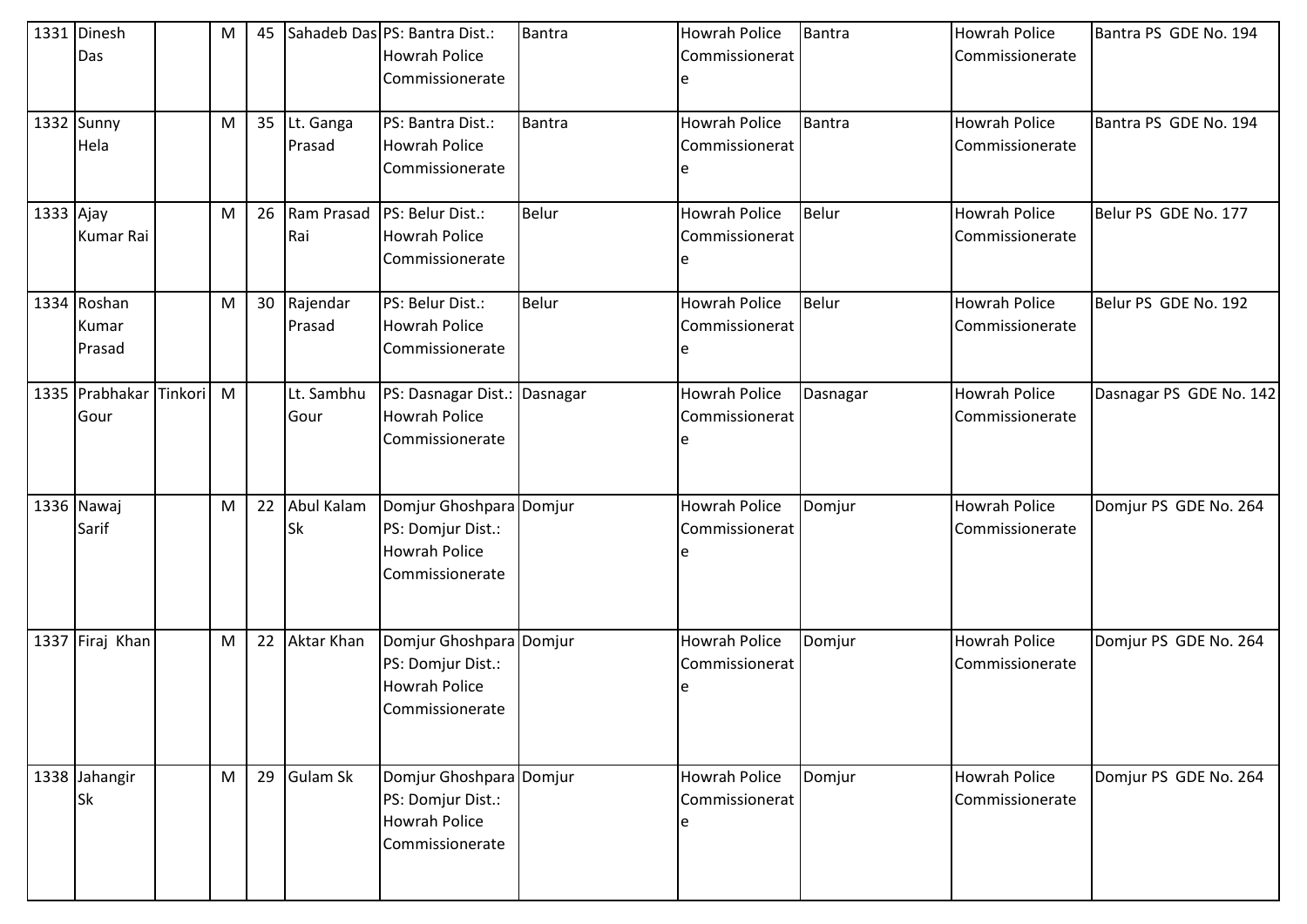| 1339 Sk.<br>1340 Naru | Firdosh Ali               | M<br>M | 38<br>38 | Sk. Jahid<br>Amarendra     | Salkia School Road Golabari<br>PS: Golabari Dist.:<br><b>Howrah Police</b><br>Commissionerate<br>Salkia School Road Golabari |          | <b>Howrah Police</b><br>Commissionerat<br><b>Howrah Police</b> | Golabari<br>Golabari | <b>Howrah Police</b><br>Commissionerate<br><b>Howrah Police</b> | Golabari PS GDE No. 307<br>Golabari PS GDE No. 307 |
|-----------------------|---------------------------|--------|----------|----------------------------|------------------------------------------------------------------------------------------------------------------------------|----------|----------------------------------------------------------------|----------------------|-----------------------------------------------------------------|----------------------------------------------------|
|                       | <b>Gopal Das</b>          |        |          | Das                        | PS: Golabari Dist.:<br><b>Howrah Police</b><br>Commissionerate                                                               |          | Commissionerat                                                 |                      | Commissionerate                                                 |                                                    |
|                       | 1341 Manirul<br><b>Sk</b> | M      | 27       | Lt. Aditya Sk G.R Road PS: | Golabari Dist.:<br><b>Howrah Police</b><br>Commissionerate                                                                   | Golabari | <b>Howrah Police</b><br>Commissionerat                         | Golabari             | <b>Howrah Police</b><br>Commissionerate                         | Golabari PS GDE No. 351                            |
|                       | 1342 Chandu<br>Majhi      | M      | 38       | Haradhan<br>Majhi          | G.R Road PS:<br>Golabari Dist.:<br><b>Howrah Police</b><br>Commissionerate                                                   | Golabari | <b>Howrah Police</b><br>Commissionerat                         | Golabari             | <b>Howrah Police</b><br>Commissionerate                         | Golabari PS GDE No. 351                            |
| 1343 Surja            | Ghorai                    | M      | 22       | Kinaram<br>Ghorai          | G.R Road PS:<br>Golabari Dist.:<br><b>Howrah Police</b><br>Commissionerate                                                   | Golabari | <b>Howrah Police</b><br>Commissionerat                         | Golabari             | <b>Howrah Police</b><br>Commissionerate                         | Golabari PS GDE No. 351                            |
| 1344 Arun             | Majhi                     | M      | 40       | Lt. Narayan<br>Majhi       | G.R Road PS:<br>Golabari Dist.:<br><b>Howrah Police</b><br>Commissionerate                                                   | Golabari | <b>Howrah Police</b><br>Commissionerat                         | Golabari             | <b>Howrah Police</b><br>Commissionerate                         | Golabari PS GDE No. 351                            |
|                       | 1345 Kourna<br>Majhi      | M      | 29       | Sandha<br>Majhi            | G.R Road PS:<br>Golabari Dist.:<br><b>Howrah Police</b><br>Commissionerate                                                   | Golabari | <b>Howrah Police</b><br>Commissionerat<br>e                    | Golabari             | <b>Howrah Police</b><br>Commissionerate                         | Golabari PS GDE No. 351                            |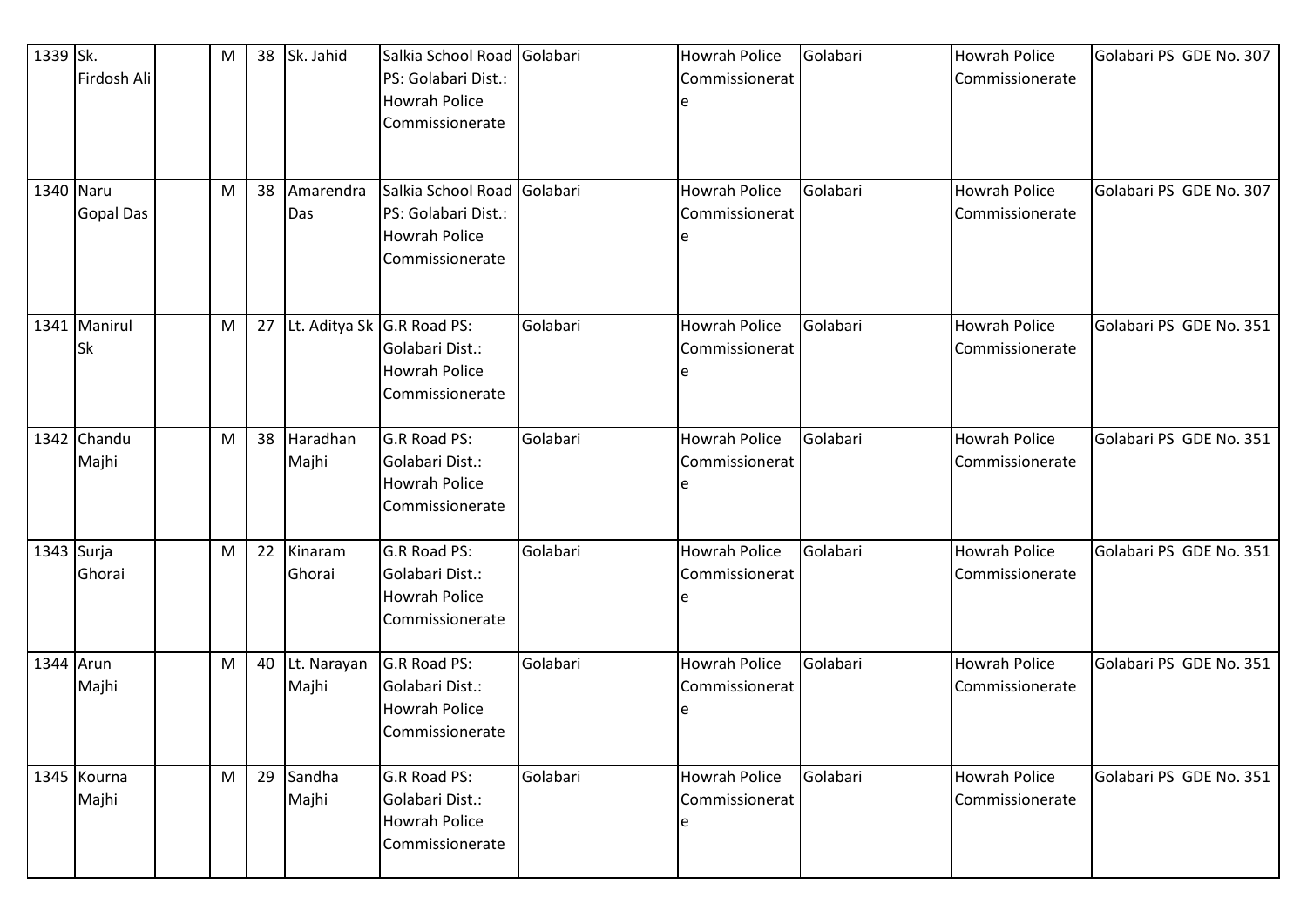|           | 1346 Mantu     | M | 36 Lt. |            | G.R Road PS:               | Golabari | <b>Howrah Police</b> | Golabari | <b>Howrah Police</b> | Golabari PS GDE No. 351 |
|-----------|----------------|---|--------|------------|----------------------------|----------|----------------------|----------|----------------------|-------------------------|
|           | Kumar          |   |        | Biswanath  | Golabari Dist.:            |          | Commissionerat       |          | Commissionerate      |                         |
|           | Pasik          |   |        | Pasik      | <b>Howrah Police</b>       |          |                      |          |                      |                         |
|           |                |   |        |            | Commissionerate            |          |                      |          |                      |                         |
|           |                |   |        |            |                            |          |                      |          |                      |                         |
|           | 1347 Sachin    | M | 27     |            | Lt. Surja Dev G.R Road PS: | Golabari | <b>Howrah Police</b> | Golabari | <b>Howrah Police</b> | Golabari PS GDE No. 351 |
|           | Singh          |   |        | Singh      | Golabari Dist.:            |          | Commissionerat       |          | Commissionerate      |                         |
|           |                |   |        |            | <b>Howrah Police</b>       |          |                      |          |                      |                         |
|           |                |   |        |            | Commissionerate            |          |                      |          |                      |                         |
|           |                |   |        |            |                            |          |                      |          |                      |                         |
| 1348 Hari |                | M | 35     | Swapan     | G.R Road PS:               | Golabari | <b>Howrah Police</b> | Golabari | <b>Howrah Police</b> | Golabari PS GDE No. 351 |
|           | Majhi          |   |        | Majhi      | Golabari Dist.:            |          | Commissionerat       |          | Commissionerate      |                         |
|           |                |   |        |            | <b>Howrah Police</b>       |          |                      |          |                      |                         |
|           |                |   |        |            | Commissionerate            |          |                      |          |                      |                         |
|           | 1349 Tarun     | M | 40     | Lt.        | Panjab Line PS:            | Golabari | <b>Howrah Police</b> | Golabari | <b>Howrah Police</b> | Golabari PS GDE No. 351 |
|           | Kumar          |   |        | Kapleswar  | Golabari Dist.:            |          | Commissionerat       |          | Commissionerate      |                         |
|           |                |   |        | Divedy     | <b>Howrah Police</b>       |          |                      |          |                      |                         |
|           |                |   |        |            | Commissionerate            |          |                      |          |                      |                         |
|           |                |   |        |            |                            |          |                      |          |                      |                         |
|           | 1350 Saif Alam | M | 32     | Lt. Noor   | Panjab Line PS:            | Golabari | <b>Howrah Police</b> | Golabari | <b>Howrah Police</b> | Golabari PS GDE No. 351 |
|           |                |   |        | Alam       | Golabari Dist.:            |          | Commissionerat       |          | Commissionerate      |                         |
|           |                |   |        |            | <b>Howrah Police</b>       |          |                      |          |                      |                         |
|           |                |   |        |            | Commissionerate            |          |                      |          |                      |                         |
|           |                |   |        |            |                            |          |                      |          |                      |                         |
|           | 1351 Soumitra  | M | 36     | Prabitra   | Panjab Line PS:            | Golabari | <b>Howrah Police</b> | Golabari | <b>Howrah Police</b> | Golabari PS GDE No. 351 |
|           | Karmakar       |   |        | Karmakar   | Golabari Dist.:            |          | Commissionerat       |          | Commissionerate      |                         |
|           |                |   |        |            | <b>Howrah Police</b>       |          |                      |          |                      |                         |
|           |                |   |        |            | Commissionerate            |          |                      |          |                      |                         |
| 1352 Md.  |                |   |        | 42 Lt. Ali |                            | Golabari | Howrah Police        | Golabari | <b>Howrah Police</b> | Golabari PS GDE No. 351 |
|           |                | M |        | Ahamed     | Panjab Line PS:            |          |                      |          |                      |                         |
|           | Nasim          |   |        |            | Golabari Dist.:            |          | Commissionerat       |          | Commissionerate      |                         |
|           |                |   |        |            | <b>Howrah Police</b>       |          |                      |          |                      |                         |
|           |                |   |        |            | Commissionerate            |          |                      |          |                      |                         |
|           | 1353 Raj Soni  | M | 27     | Ashoke     | Panjab Line PS:            | Golabari | Howrah Police        | Golabari | Howrah Police        | Golabari PS GDE No. 351 |
|           |                |   |        | Prasad     | Golabari Dist.:            |          | Commissionerat       |          | Commissionerate      |                         |
|           |                |   |        |            | <b>Howrah Police</b>       |          |                      |          |                      |                         |
|           |                |   |        |            | Commissionerate            |          |                      |          |                      |                         |
|           |                |   |        |            |                            |          |                      |          |                      |                         |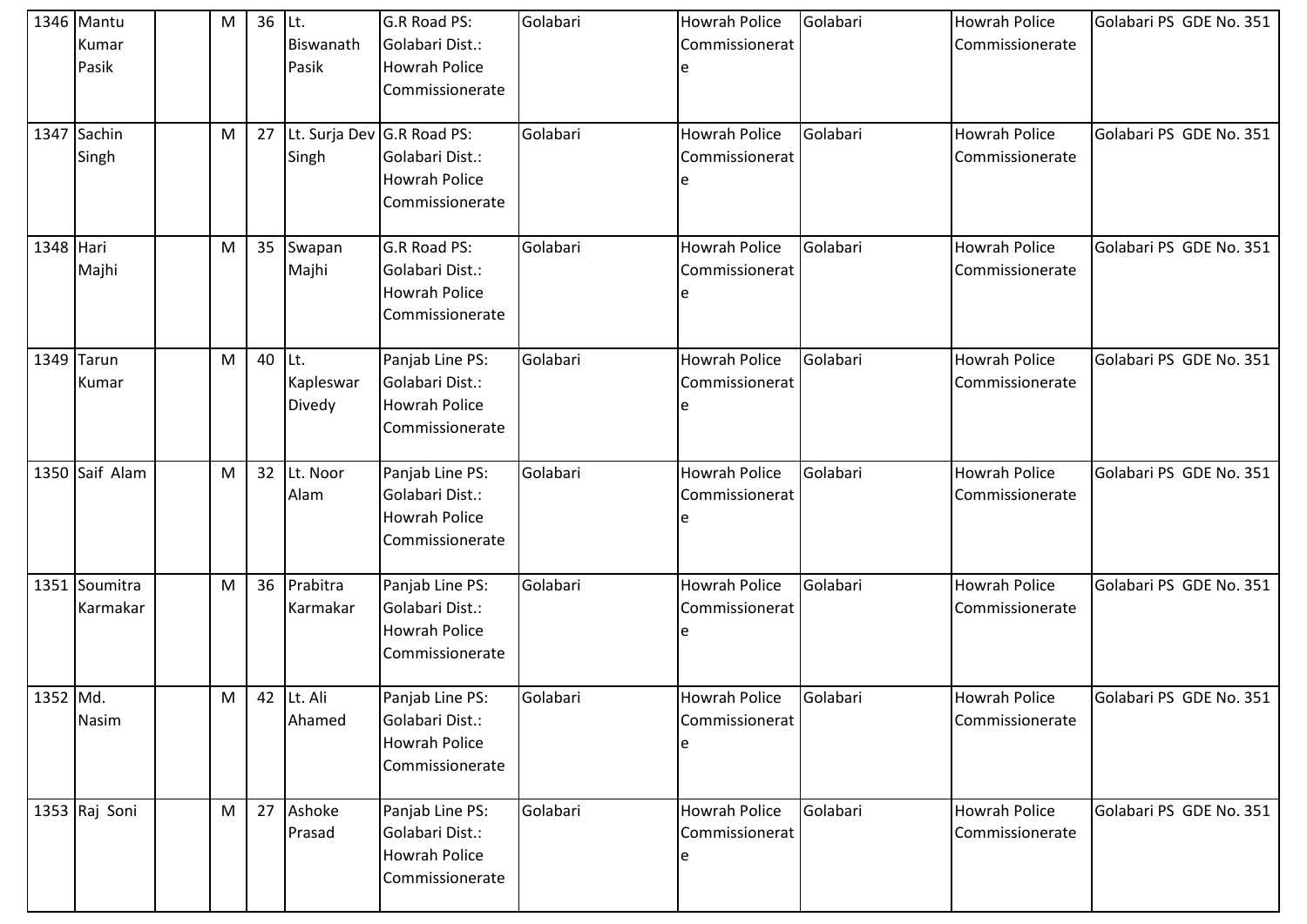| 1354 Ekbal<br>Kumar<br>1355 Rohit Rai | M<br>M | 20<br>19 | Ashoke<br>Kumar<br>Ajay Kumar | Panjab Line PS:<br>Golabari Dist.:<br><b>Howrah Police</b><br>Commissionerate<br>Panjab Line PS:<br>Golabari Dist.:<br><b>Howrah Police</b> | Golabari<br>Golabari | <b>Howrah Police</b><br>Commissionerat<br><b>Howrah Police</b><br>Commissionerat | Golabari<br>Golabari | <b>Howrah Police</b><br>Commissionerate<br><b>Howrah Police</b><br>Commissionerate | Golabari PS GDE No. 351<br>Golabari PS GDE No. 351 |
|---------------------------------------|--------|----------|-------------------------------|---------------------------------------------------------------------------------------------------------------------------------------------|----------------------|----------------------------------------------------------------------------------|----------------------|------------------------------------------------------------------------------------|----------------------------------------------------|
|                                       |        |          |                               | Commissionerate                                                                                                                             |                      |                                                                                  |                      |                                                                                    |                                                    |
| 1356 Ramji<br>Kumar                   | M      | 45       | Lt. Ram<br>Abter Rai          | Panjab Line PS:<br>Golabari Dist.:<br><b>Howrah Police</b><br>Commissionerate                                                               | Golabari             | <b>Howrah Police</b><br>Commissionerat                                           | Golabari             | <b>Howrah Police</b><br>Commissionerate                                            | Golabari PS GDE No. 351                            |
| 1357 Rameswar<br>Sahu                 | M      | 35       | Sahu                          | Iswar Prasad Panjab Line PS:<br>Golabari Dist.:<br><b>Howrah Police</b><br>Commissionerate                                                  | Golabari             | <b>Howrah Police</b><br>Commissionerat                                           | Golabari             | <b>Howrah Police</b><br>Commissionerate                                            | Golabari PS GDE No. 351                            |
| 1358 Grish<br>Mishra                  | M      | 42       | Ram Lalit<br>Mishra           | 3P, Dobson Road<br>PS: Golabari Dist.:<br>Howrah Police<br>Commissionerate                                                                  | Golabari             | <b>Howrah Police</b><br>Commissionerat                                           | Golabari             | <b>Howrah Police</b><br>Commissionerate                                            | Golabari PS GDE No. 351                            |
| 1359 Somnath<br>Pradhan               | M      | 39       | Lt. Ram<br>Bahadur<br>Pradhan | 42, Fakir Bagan<br>Lane PS: Golabari<br>Dist.: Howrah<br>Police<br>Commissionerate                                                          | Golabari             | <b>Howrah Police</b><br>Commissionerat                                           | Golabari             | <b>Howrah Police</b><br>Commissionerate                                            | Golabari PS GDE No. 351                            |
| 1360 Jitu Singh                       | M      |          | 42 Lt. Baiju<br>Singh         | 49, Kings Road PS:<br>Golabari Dist.:<br><b>Howrah Police</b><br>Commissionerate                                                            | Golabari             | <b>Howrah Police</b><br>Commissionerat<br>e                                      | Golabari             | Howrah Police<br>Commissionerate                                                   | Golabari PS GDE No. 351                            |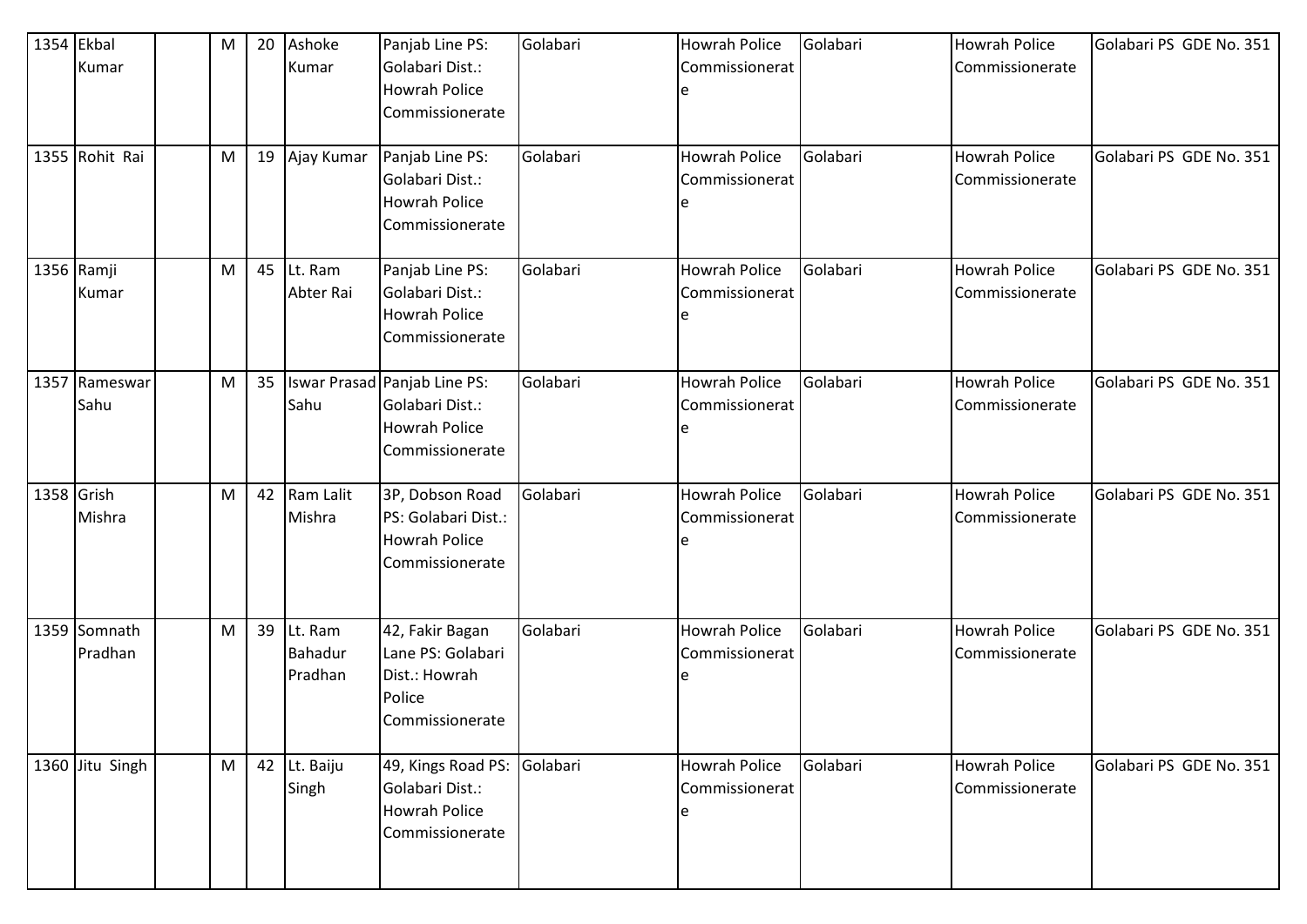|          | 1361 Bhupendr<br>a Singh | M | 43 |                         | Samar Singh 60/1, Bhirab Dutta Golabari<br>Lane PS: Golabari<br>Dist.: Howrah<br>Police<br>Commissionerate |         | <b>Howrah Police</b><br>Commissionerat      | Golabari | <b>Howrah Police</b><br>Commissionerate | Golabari PS GDE No. 351 |
|----------|--------------------------|---|----|-------------------------|------------------------------------------------------------------------------------------------------------|---------|---------------------------------------------|----------|-----------------------------------------|-------------------------|
| 1362 Md. | Kamaluddi<br>n           | M | 36 | Lt. Md.<br>Saheb        | 73/4, Atindra<br>Mukherjee Lane<br>PS: Shibpur Dist.:<br>Howrah Police<br>Commissionerate                  | Shibpur | <b>Howrah Police</b><br>Commissionerat<br>e | Golabari | <b>Howrah Police</b><br>Commissionerate | Golabari PS GDE No. 351 |
|          | 1363 Bappa Das           | M | 36 | Lt. Joydev<br>Das       | 40, Charu Chandra<br>Singha Lane, PS &<br>Dist. Howrah                                                     |         | Basirhat                                    | Howrah   | <b>Howrah Police</b><br>Commissionerate | Howrah PS GDE No. 261   |
|          | 1364 Gopal Das           | M | 35 | ILt.<br>Bachuram<br>Das | 8, Kailash Bose<br>Lane, PS & Dist.<br>Howrah                                                              |         | Basirhat                                    | Howrah   | <b>Howrah Police</b><br>Commissionerate | Howrah PS GDE No. 261   |
|          | 1365 Supriya<br>Mallick  | M | 29 | Lt. Ashok<br>Mallick    | 18, Hem<br>Chakraborty Lane,<br>PS Bantra, Dist.<br>Howrah.                                                |         | <b>Basirhat</b>                             | Howrah   | <b>Howrah Police</b><br>Commissionerate | Howrah PS GDE No. 261   |
|          | 1366 Pramod<br>Singh     | M | 28 | Lt. Lakhu<br>Singh      | 25, Chinta Moni<br>Dey Road, PS &<br>Dist. Howrah                                                          |         | <b>Basirhat</b>                             | Howrah   | <b>Howrah Police</b><br>Commissionerate | Howrah PS GDE No. 261   |
|          | 1367 Sourav<br>Ghoshal   | M | 20 | Lt. Bappa<br>Ghoshal    | 30, N.S. Road, PS &<br>Dist. Howrah                                                                        |         | Basirhat                                    | Howrah   | <b>Howrah Police</b><br>Commissionerate | Howrah PS GDE No. 261   |
|          | 1368 Santanu<br>Manna    | M | 21 | Sanatan<br>Manna        | 286/1, N.S. Road,<br>PS & Dist. Howrah                                                                     |         | <b>Basirhat</b>                             | Howrah   | <b>Howrah Police</b><br>Commissionerate | Howrah PS GDE No. 261   |
|          | 1369 Sk. Raja            | M |    | 28 Lt. Abdul<br>Rafak   | 34/1, Satkari<br>Chatterjee Lane,<br>PS & Dist. Howrah                                                     |         | <b>Basirhat</b>                             | Howrah   | Howrah Police<br>Commissionerate        | Howrah PS GDE No. 261   |
|          | 1370 Noor<br>Alam        | M | 40 | Lt. Md.<br>Sajan        | 61, Noor Md.<br>Munshi Lane, PS &<br>Dist. Howrah                                                          |         | <b>Basirhat</b>                             | Howrah   | Howrah Police<br>Commissionerate        | Howrah PS GDE No. 261   |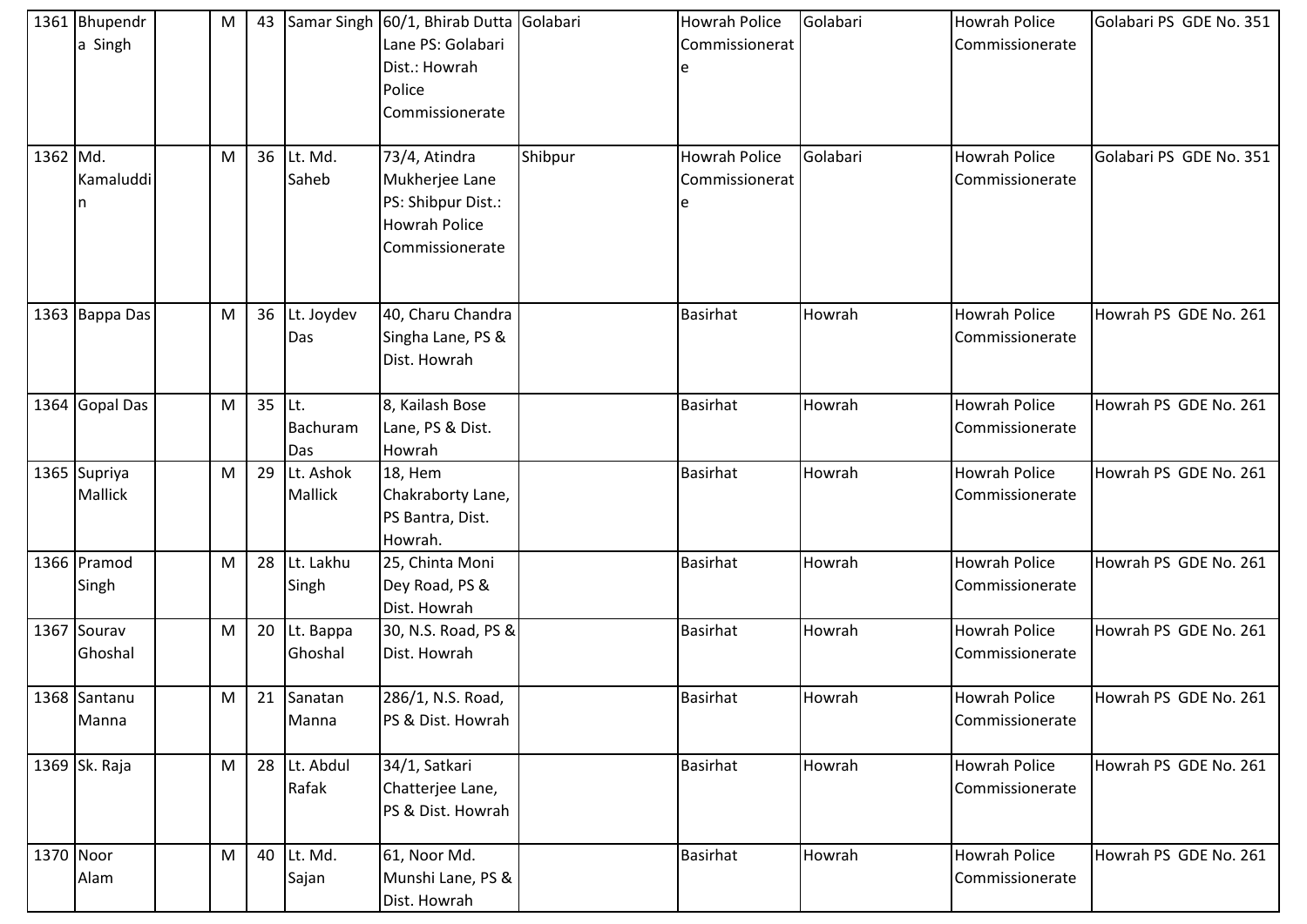| 1371 Md. Halim | ${\sf M}$ | 40     | Lt. Chand      | 36, Ganga Ram                   |                | <b>Basirhat</b> | Howrah | <b>Howrah Police</b> | Howrah PS GDE No. 261 |
|----------------|-----------|--------|----------------|---------------------------------|----------------|-----------------|--------|----------------------|-----------------------|
|                |           |        | Khan           | Bairagi Lane, PS &              |                |                 |        | Commissionerate      |                       |
|                |           |        |                | Dist. Howrah                    |                |                 |        |                      |                       |
| 1372 Md. Akbar | M         | 28     | Md. Khalid     | 40, Basiruddin                  |                | <b>Basirhat</b> | Howrah | <b>Howrah Police</b> | Howrah PS GDE No. 261 |
|                |           |        |                | Munshi Lane, PS &               |                |                 |        | Commissionerate      |                       |
|                |           |        |                | Dist. Howrah                    |                |                 |        |                      |                       |
| 1373 Sk. Asif  | M         |        | 19 Sk.         | 40, Basiruddin                  |                | <b>Basirhat</b> | Howrah | <b>Howrah Police</b> | Howrah PS GDE No. 261 |
|                |           |        | Robbanni       | Munshi Lane, PS &               |                |                 |        | Commissionerate      |                       |
|                |           |        |                | Dist. Howrah                    |                |                 |        |                      |                       |
| 1374 Raj Gupta | ${\sf M}$ |        | 18 Ranjit Shaw | Bhattanagar, PS-                | <b>Baduria</b> | Alipurduar      | Liluah | <b>Howrah Police</b> | Liluah PS GDE No. 199 |
|                |           |        |                | Liluah, Dist-                   |                |                 |        | Commissionerate      |                       |
|                |           |        |                | Howrah PS:                      |                |                 |        |                      |                       |
|                |           |        |                | Baduria Dist.:                  |                |                 |        |                      |                       |
|                |           |        |                | Alipurduar                      |                |                 |        |                      |                       |
| 1375 Lishad    | M         | 21     | Lt. Pratap     | Om apartment,                   | <b>Baduria</b> | Alipurduar      | Liluah | <b>Howrah Police</b> | Liluah PS GDE No. 199 |
| Singh          |           |        | Singh          | Mahabir Chawck,                 |                |                 |        | Commissionerate      |                       |
|                |           |        |                | PS-Belur, Dist-                 |                |                 |        |                      |                       |
|                |           |        |                | Howra PS: Baduria               |                |                 |        |                      |                       |
|                |           |        |                | Dist.: Alipurduar               |                |                 |        |                      |                       |
|                |           |        |                |                                 |                |                 |        |                      |                       |
|                |           |        |                |                                 |                |                 |        |                      |                       |
| 1376 Pream     | M         | 18     | Ram Kumar      | 16 No. Agrasen                  | <b>Baduria</b> | Alipurduar      | Liluah | <b>Howrah Police</b> | Liluah PS GDE No. 199 |
| Poddar         |           |        | Poddar         | Road, PS-Belur,                 |                |                 |        | Commissionerate      |                       |
|                |           |        |                | Dist-Howrah PS:                 |                |                 |        |                      |                       |
|                |           |        |                | Baduria Dist.:                  |                |                 |        |                      |                       |
|                |           |        |                | Alipurduar                      |                |                 |        |                      |                       |
| 1377 Guddu     | M         | 35     |                | Kartick Singh CTI 3 No. Liluah, | Baduria        | Alipurduar      | Liluah | <b>Howrah Police</b> | Liluah PS GDE No. 432 |
| Singh          |           |        |                | Howrah PS:                      |                |                 |        | Commissionerate      |                       |
|                |           |        |                | Baduria Dist.:                  |                |                 |        |                      |                       |
|                |           |        |                | Alipurduar                      |                |                 |        |                      |                       |
| 1378 Srikandar | M         | 53 Lt. |                | 3 No. Kumarpara                 | Alipurduar     | Alipurduar      | Liluah | <b>Howrah Police</b> | Liluah PS GDE No. 342 |
| Rajbanshi      |           |        | Rameswar       | Khalpar, PS-Liluah              |                |                 |        | Commissionerate      |                       |
|                |           |        |                |                                 |                |                 |        |                      |                       |
|                |           |        | Rajbanshi      | PS: Alipurduar                  |                |                 |        |                      |                       |
|                |           |        |                | Dist.: Alipurduar               |                |                 |        |                      |                       |
|                |           |        |                |                                 |                |                 |        |                      |                       |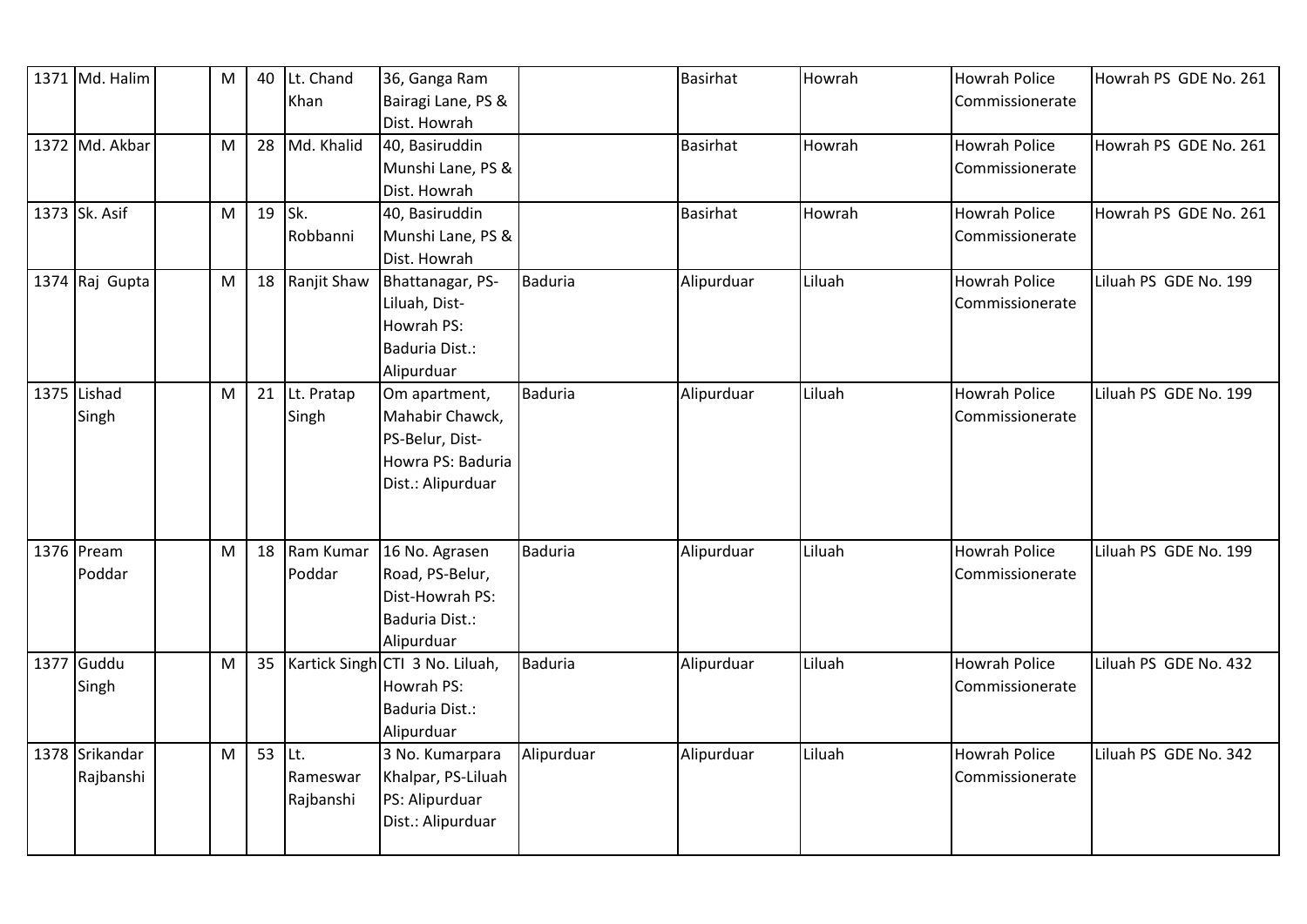| 1379 Arman Ali                | M | 20 | Kartick Ali            | <b>Bhagar CMD</b><br>Quarter, PS-Liluah,<br>Dist-Howrah PS:<br><b>Baduria Dist.:</b><br>Alipurduar | <b>Baduria</b> | Alipurduar                                  | Liluah         | <b>Howrah Police</b><br>Commissionerate | Liluah PS GDE No. 342            |
|-------------------------------|---|----|------------------------|----------------------------------------------------------------------------------------------------|----------------|---------------------------------------------|----------------|-----------------------------------------|----------------------------------|
| 1380 Novesh<br><b>Balmiki</b> | M | 60 | Manoj<br>Balmiki       | Belgachia<br>Pochakhal, PS-<br>Liluah, Dist-<br>Howrah PS:<br>Baduria Dist.:<br>Alipurduar         | <b>Baduria</b> | Alipurduar                                  | Liluah         | <b>Howrah Police</b><br>Commissionerate | Liluah PS GDE No. 342            |
| 1381 Golu Das                 | M | 23 | Pappu Das              | Belgachia<br>Pochakhal, PS-<br>Liluah, Dist-<br>Howrah PS:<br>Baduria Dist.:<br>Alipurduar         | <b>Baduria</b> | Alipurduar                                  | Liluah         | <b>Howrah Police</b><br>Commissionerate | Liluah PS GDE No. 342            |
| 1382 Sarwan<br>Maklic         | M | 44 | Lt. Sixalal<br>Mallick | 60/67, Belgachia<br>Bhagar, CMD<br>Quarter, PS-Liluah,<br>D PS: Baduria Dist.:<br>Alipurduar       | <b>Baduria</b> | Alipurduar                                  | Liluah         | <b>Howrah Police</b><br>Commissionerate | Liluah PS GDE No. 342            |
| 1383 Mukesh<br>Singh          | M | 36 | Ranjit Singh           | Chowbapur, PS-<br>Banaras, Dist-<br>Banaras, UP                                                    |                | <b>Basirhat</b>                             | Liluah         | <b>Howrah Police</b><br>Commissionerate | Liluah PS GDE No. 68             |
| 1384 Hubuldar<br>Yadav        | M | 34 |                        | Ramu Yadav Dhanapur, Dist-<br>Chandwari, UP                                                        |                | <b>Basirhat</b>                             | Liluah         | Howrah Police<br>Commissionerate        | Liluah PS GDE No. 68             |
| 1385 Guddu<br>Yadav           | M | 38 | Ramdhar<br>Yadav       | Chanta, PS-Balua,<br>Dist-Chandwali,<br>UP                                                         |                | <b>Basirhat</b>                             | Liluah         | <b>Howrah Police</b><br>Commissionerate | Liluah PS GDE No. 68             |
| 1386 Dhananjay<br>Yadav       | M | 35 | Loknath<br>Yadav       | Gopalpur, PS-<br>Sakadiha, Dist-<br>Chandwali, UP                                                  |                | <b>Basirhat</b>                             | Liluah         | Howrah Police<br>Commissionerate        | Liluah PS GDE No. 68             |
| 1387 Rohit<br>Ghosh           | M | 23 |                        | Rabin Ghosh PS: Liluah Dist.:<br><b>Howrah Police</b><br>Commissionerate                           | Liluah         | <b>Howrah Police</b><br>Commissionerat<br>e | Malipanchghara | <b>Howrah Police</b><br>Commissionerate | Malipanchghara PS GDE<br>No. 144 |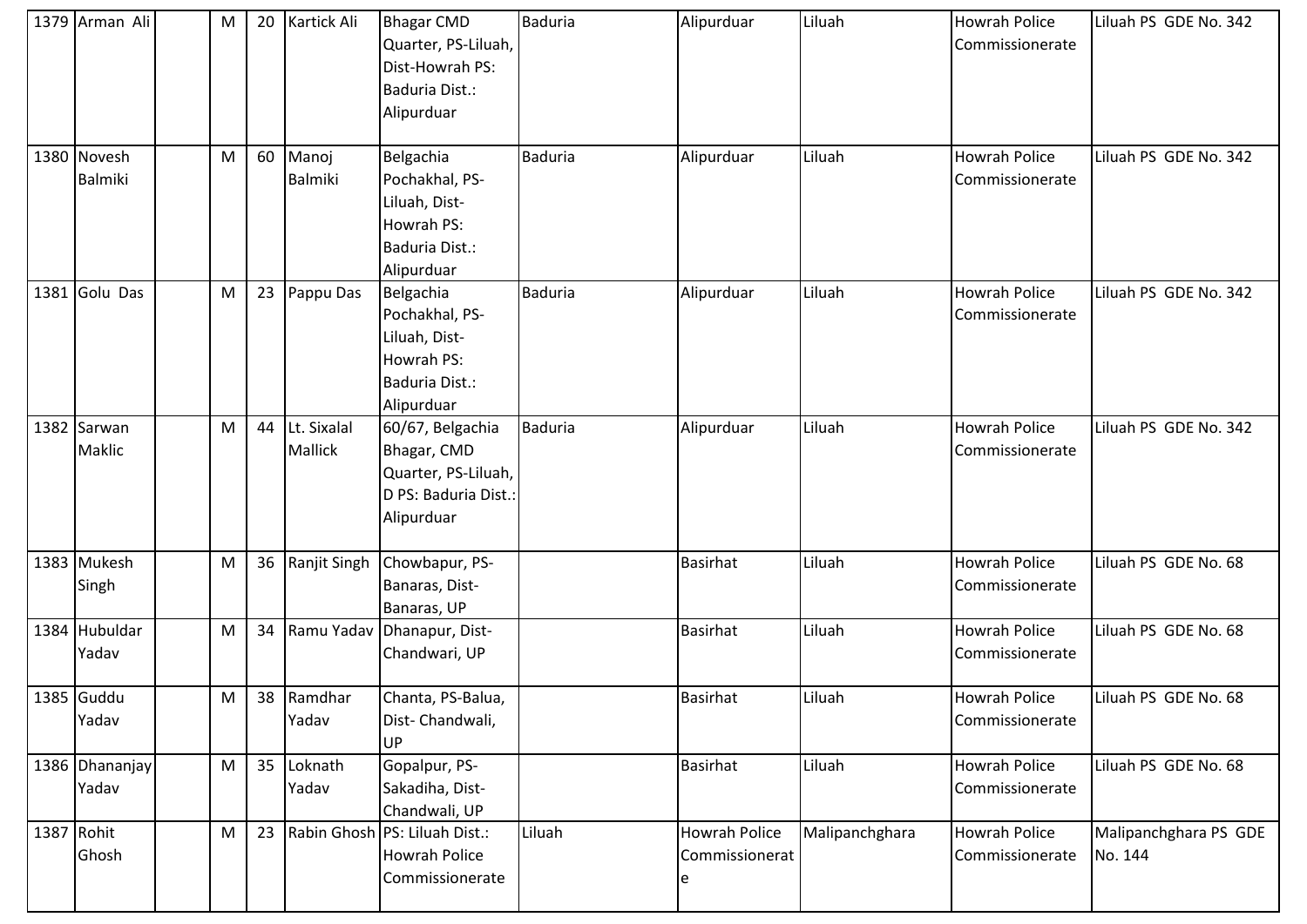| 1388 Laltu | Manna                      | M | 23 | Pradip<br>Manna                              | PS: Liluah Dist.:<br>Howrah Police<br>Commissionerate                                                                      | Liluah         | <b>Howrah Police</b><br>Commissionerat | Malipanchghara | <b>Howrah Police</b><br>Commissionerate | Malipanchghara PS GDE<br>No. 144 |
|------------|----------------------------|---|----|----------------------------------------------|----------------------------------------------------------------------------------------------------------------------------|----------------|----------------------------------------|----------------|-----------------------------------------|----------------------------------|
|            | 1389 Shibsanka<br>Choubey  | M | 42 | <b>Lt</b><br>Sreemohan<br>Narayan<br>Choubey | PS:<br>Malipanchghara<br>Dist.: Howrah<br>Police<br>Commissionerate                                                        | Malipanchghara | Howrah Police<br>Commissionerat        | Malipanchghara | <b>Howrah Police</b><br>Commissionerate | Malipanchghara PS GDE<br>No. 169 |
|            | 1390 Samir Das             | M | 32 | Chotka Das                                   | PS:<br>Malipanchghara<br>Dist.: Howrah<br>Police<br>Commissionerate                                                        | Malipanchghara | Howrah Police<br>Commissionerat        | Malipanchghara | <b>Howrah Police</b><br>Commissionerate | Malipanchghara PS GDE<br>No. 169 |
|            | 1391 Sanjay<br>Das         | M | 39 | Arup Das                                     | PS:<br>Malipanchghara<br>Dist.: Howrah<br>Police<br>Commissionerate                                                        | Malipanchghara | Howrah Police<br>Commissionerat        | Malipanchghara | <b>Howrah Police</b><br>Commissionerate | Malipanchghara PS GDE<br>No. 169 |
|            | 1392 Bhaskar<br>Ghosh      | M | 33 | Lt Ashoke<br>Ghosh                           | PS: Shympukur<br>Dist.: Kolkata                                                                                            | Shympukur      | Kolkata                                | Malipanchghara | <b>Howrah Police</b><br>Commissionerate | Malipanchghara PS GDE<br>No. 169 |
|            | 1393 Dipak<br><b>Barma</b> | M | 48 | Bharkandi<br><b>Barma</b>                    | PS:<br>Malipanchghara<br>Dist.: Howrah<br>Police<br>Commissionerate                                                        | Malipanchghara | Howrah Police<br>Commissionerat        | Malipanchghara | <b>Howrah Police</b><br>Commissionerate | Malipanchghara PS GDE<br>No. 169 |
|            | 1394 Somnath<br>Gayen      | M | 29 | Biswanath<br>Gayen                           | Jangalpur Madhu<br><b>Babur Bagan</b><br>Sankrail Howrah<br>PS: Sankrail Dist.:<br><b>Howrah Police</b><br>Commissionerate | Sankrail       | Howrah Police<br>Commissionerat        | Sankrail       | <b>Howrah Police</b><br>Commissionerate | Sankrail PS GDE No. 177          |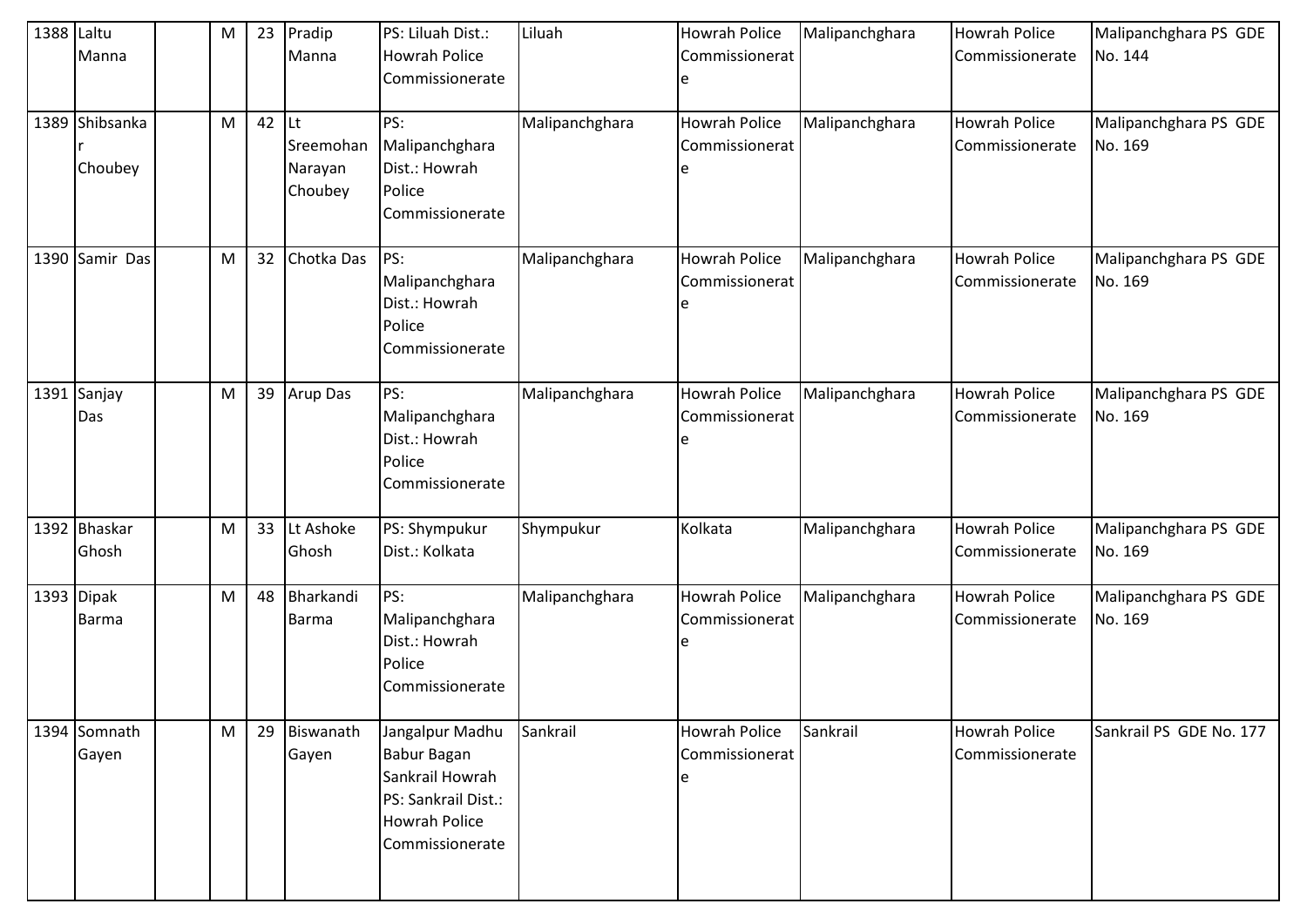|             | 1395 Bubai Das    | M |    | 38 Lt. Ananta<br>Das              | Uttar Panchpara,<br>Radhadasi Sankrail<br>Howrah PS:<br>Sankrail Dist.:<br>Howrah Police<br>Commissionerate              | Sankrail | Howrah Police<br>Commissionerat<br>e        | Sankrail | <b>Howrah Police</b><br>Commissionerate | Sankrail PS GDE No. 134 |
|-------------|-------------------|---|----|-----------------------------------|--------------------------------------------------------------------------------------------------------------------------|----------|---------------------------------------------|----------|-----------------------------------------|-------------------------|
| 1396 Avijit | Naskar            | M |    | 32 Lt. Asit Kr.<br>Naskar         | Podrah Kheya<br><b>Ghat Sankrail</b><br>Howrah PS:<br>Sankrail Dist.:<br><b>Howrah Police</b><br>Commissionerate         | Sankrail | <b>Howrah Police</b><br>Commissionerat<br>e | Sankrail | <b>Howrah Police</b><br>Commissionerate | Sankrail PS GDE No. 144 |
|             | 1397 Bumba<br>Das | M | 26 | Shambhu<br>Das                    | Hanskhali Pole,<br>Chandmari Road<br>Sankrail Howrah<br>PS: Sankrail Dist.:<br><b>Howrah Police</b><br>Commissionerate   | Sankrail | <b>Howrah Police</b><br>Commissionerat<br>e | Sankrail | <b>Howrah Police</b><br>Commissionerate | Sankrail PS GDE No. 144 |
| 1398 Sunil  | Dolui             | M | 30 | Ratan Dolui                       | Nimtala Boropukur Sankrail<br>Dhar Sankrail<br>Kolkata PS:<br>Sankrail Dist.:<br><b>Howrah Police</b><br>Commissionerate |          | Howrah Police<br>Commissionerat<br>e        | Sankrail | Howrah Police<br>Commissionerate        | Sankrail PS GDE No. 144 |
|             | 1399 Mahis<br>Das | M |    | 30 Lt. Bistapada Dhulagarh<br>Das | Sankrail Howrah<br>PS: Sankrail Dist.:<br><b>Howrah Police</b><br>Commissionerate                                        | Sankrail | <b>Howrah Police</b><br>Commissionerat<br>e | Sankrail | <b>Howrah Police</b><br>Commissionerate | Sankrail PS GDE No. 231 |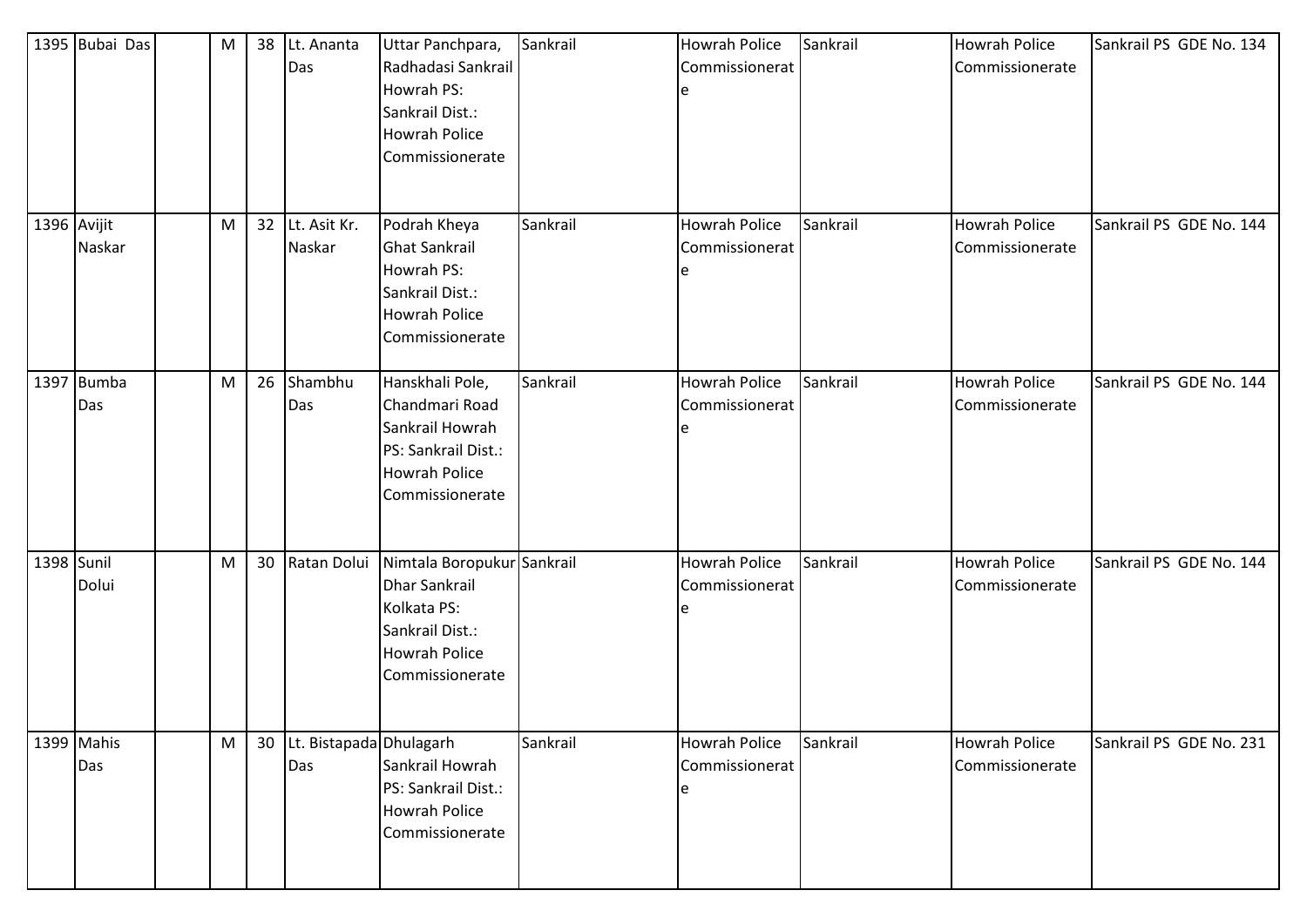| 1400 Abilesh<br>Khaturia | M | 30       | Deben<br>Khaturia       | Dhulagarh<br>Sankrail Howrah<br>PS: Sankrail Dist.:<br>Howrah Police<br>Commissionerate | Sankrail | <b>Howrah Police</b><br>Commissionerat<br>e | Sankrail | <b>Howrah Police</b><br>Commissionerate | Sankrail PS GDE No. 231 |
|--------------------------|---|----------|-------------------------|-----------------------------------------------------------------------------------------|----------|---------------------------------------------|----------|-----------------------------------------|-------------------------|
| 1401 Deben<br>Khaturia   | M | 35       | Abesh<br>Mondal         | Do Sankrail<br>Howrah PS:<br>Sankrail Dist.:<br><b>Howrah Police</b><br>Commissionerate | Sankrail | <b>Howrah Police</b><br>Commissionerat<br>e | Sankrail | <b>Howrah Police</b><br>Commissionerate | Sankrail PS GDE No. 231 |
| 1402 Sujay Das           | M | $30$ Lt. | Biswanath<br>Das        | Korola Domjur<br>Howrah PS:<br>Sankrail Dist.:<br>Howrah Police<br>Commissionerate      | Sankrail | <b>Howrah Police</b><br>Commissionerat      | Sankrail | <b>Howrah Police</b><br>Commissionerate | Sankrail PS GDE No. 231 |
| 1403 Sajed Ali           | M | 30       | Abdul Salam Do Sankrail | Kolkata PS:<br>Sankrail Dist.:<br>Howrah Police<br>Commissionerate                      | Sankrail | <b>Howrah Police</b><br>Commissionerat<br>e | Sankrail | <b>Howrah Police</b><br>Commissionerate | Sankrail PS GDE No. 231 |
| 1404 Anil Nisad          | M | 25       | Ram Saren               | Do Sankrail<br>Howrah PS:<br>Sankrail Dist.:<br><b>Howrah Police</b><br>Commissionerate | Sankrail | <b>Howrah Police</b><br>Commissionerat<br>e | Sankrail | <b>Howrah Police</b><br>Commissionerate | Sankrail PS GDE No. 231 |
| 1405 Sada Prije          | M | 32       | Manu Rath               | Do Sankrail<br>Howrah PS:<br>Sankrail Dist.:<br><b>Howrah Police</b><br>Commissionerate | Sankrail | <b>Howrah Police</b><br>Commissionerat<br>e | Sankrail | <b>Howrah Police</b><br>Commissionerate | Sankrail PS GDE No. 231 |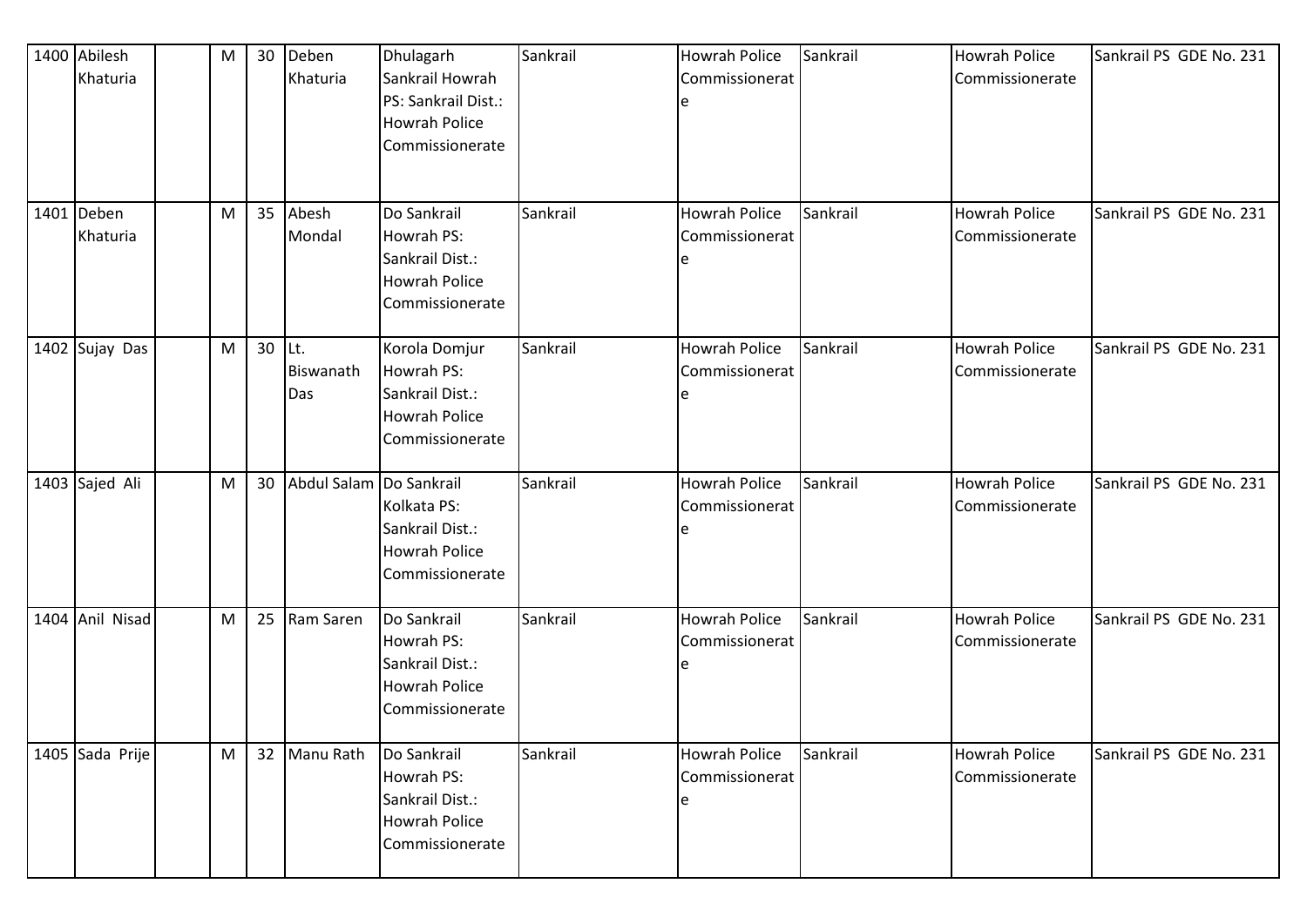| 1406 Ansarul<br>Sk    | M | 28 | Suddin Sk          | Do Sankrail<br>Howrah PS:<br>Sankrail Dist.:<br><b>Howrah Police</b><br>Commissionerate                  | Sankrail     | <b>Howrah Police</b><br>Commissionerat<br>e         | Sankrail     | <b>Howrah Police</b><br>Commissionerate | Sankrail PS GDE No. 231        |
|-----------------------|---|----|--------------------|----------------------------------------------------------------------------------------------------------|--------------|-----------------------------------------------------|--------------|-----------------------------------------|--------------------------------|
| 1407 Maidul Sk        | M | 28 | Harmuni Sk         | Do Sankrail<br>Howrah PS:<br>Sankrail Dist.:<br><b>Howrah Police</b><br>Commissionerate                  | Sankrail     | <b>Howrah Police</b><br>Commissionerat<br>e         | Sankrail     | <b>Howrah Police</b><br>Commissionerate | Sankrail PS GDE No. 231        |
| 1408 Souvik<br>Bej    | M | 22 | Lt. Prasant<br>Bej | 17/1 Ananda<br>Kumar<br>Roychowdhury<br>Lane PS: Shibpur<br>Dist.: Howrah<br>Police<br>Commissionerate   | Shibpur      | <b>Howrah Police</b><br>Commissionerat<br>e         | Santragachhi | <b>Howrah Police</b><br>Commissionerate | Santragachhi PS GDE No.<br>158 |
| $1409$ Tapas<br>Manna | M | 27 | Lt. Rabi<br>Manna  | 27/4 Ananda<br>Kumar<br>Roychowdhury<br>Lane PS: Shibpur<br>Dist.: Howrah<br>Police<br>Commissionerate   | Shibpur      | <b>Howrah Police</b><br>Commissionerat<br>e         | Santragachhi | <b>Howrah Police</b><br>Commissionerate | Santragachhi PS GDE No.<br>158 |
| 1410 Gopal<br>Dolui   | M |    | Jagai Ch.<br>Dolui | 27/3/1 Ananda<br>Kumar<br>Roychowdhury<br>Lane PS: Shibpur<br>Dist.: Howrah<br>Police<br>Commissionerate | Shibpur      | <b>Howrah Police</b><br>Commissionerat<br>${\bf e}$ | Santragachhi | <b>Howrah Police</b><br>Commissionerate | Santragachhi PS GDE No.<br>158 |
| 1411 Raunak<br>Shaw   |   | 20 |                    | Sanjay Shaw PS: Belur Dist.:<br><b>Howrah Police</b><br>Commissionerate                                  | <b>Belur</b> | Howrah Police<br>Commissionerat<br>e                | Shibpur      | <b>Howrah Police</b><br>Commissionerate | Shibpur PS GDE No. 266         |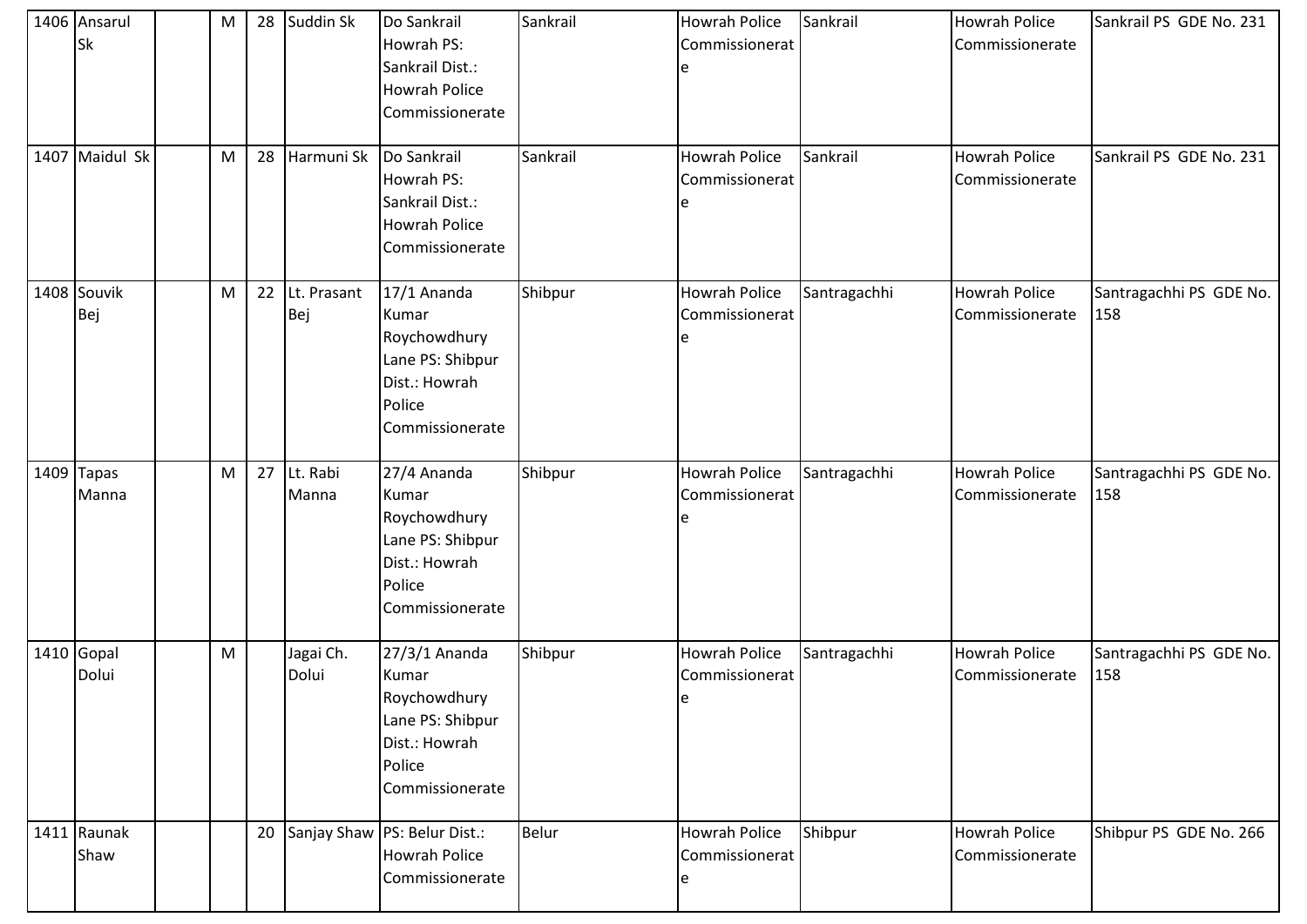|           | 1412 Abhishek  |           | 20 | Sarwan Kr.         | PS: Bally Dist.:         | Bally        | <b>Howrah Police</b> | Shibpur | <b>Howrah Police</b> | Shibpur PS GDE No. 266 |
|-----------|----------------|-----------|----|--------------------|--------------------------|--------------|----------------------|---------|----------------------|------------------------|
|           | Singh          |           |    | Singh              | <b>Howrah Police</b>     |              | Commissionerat       |         | Commissionerate      |                        |
|           |                |           |    |                    | Commissionerate          |              | e                    |         |                      |                        |
|           |                |           |    |                    |                          |              |                      |         |                      |                        |
|           | 1413 Chiranjit |           | 25 | Ranjit             | PS: Bally Dist.:         | <b>Bally</b> | <b>Howrah Police</b> | Shibpur | <b>Howrah Police</b> | Shibpur PS GDE No. 266 |
|           | Jaiswal        |           |    | Jaiswal            | Howrah Police            |              | Commissionerat       |         | Commissionerate      |                        |
|           |                |           |    |                    | Commissionerate          |              | e                    |         |                      |                        |
|           | 1414 Anand     |           | 20 | Rohit Kr.          | PS: Bally Dist.:         | <b>Bally</b> | <b>Howrah Police</b> | Shibpur | <b>Howrah Police</b> | Shibpur PS GDE No. 266 |
|           | Singh          |           |    | Singh              | <b>Howrah Police</b>     |              | Commissionerat       |         | Commissionerate      |                        |
|           |                |           |    |                    | Commissionerate          |              | e                    |         |                      |                        |
|           | $1415$ Suvam   |           | 21 | D K Singh          | PS: Liluah Dist.:        | Liluah       | <b>Howrah Police</b> | Shibpur | <b>Howrah Police</b> | Shibpur PS GDE No. 266 |
|           | Singh          |           |    |                    | <b>Howrah Police</b>     |              | Commissionerat       |         | Commissionerate      |                        |
|           |                |           |    |                    | Commissionerate          |              | e                    |         |                      |                        |
|           | 1416 Suraj     | M         | 22 | Shiv Rajak         | PS: Bally Dist.:         | <b>Bally</b> | <b>Howrah Police</b> | Shibpur | <b>Howrah Police</b> | Shibpur PS GDE No. 266 |
|           | Rajak          |           |    |                    | <b>Howrah Police</b>     |              | Commissionerat       |         | Commissionerate      |                        |
|           |                |           |    |                    | Commissionerate          |              | e                    |         |                      |                        |
|           |                |           |    |                    |                          |              |                      |         |                      |                        |
|           | 1417 Sandip    | M         | 25 | <b>Bablu Patra</b> | PS: Amta Dist.:          | Amta         | <b>Howrah Rural</b>  | Amta    | Howrah Rural         | Amta PS GDE No. 96     |
|           | Patra          |           |    |                    | <b>Howrah Rural</b>      |              |                      |         |                      |                        |
| 1418 Raju |                | ${\sf M}$ | 28 | Gopal              | PS: Joypur Dist.:        | Joypur       | Howrah Rural         | Amta    | Howrah Rural         | Amta PS GDE No. 99     |
|           | Malick         |           |    | Malick             | <b>Howrah Rural</b>      |              |                      |         |                      |                        |
|           | 1419 Shyam     | M         | 36 | Nemai              | Sebarhana PS:            | Amta         | Howrah Rural         | Amta    | Howrah Rural         | Amta PS GDE No. 107    |
|           | Polley         |           |    | Polley             | Amta Dist.:              |              |                      |         |                      |                        |
|           |                |           |    |                    | <b>Howrah Rural</b>      |              |                      |         |                      |                        |
|           | 1420 Sanat     | M         | 45 | Lt. Madan          | Sebarhana PS:            | Amta         | <b>Howrah Rural</b>  | Amta    | Howrah Rural         | Amta PS GDE No. 107    |
|           | Makhal         |           |    | Makhal             | Amta Dist.:              |              |                      |         |                      |                        |
|           |                |           |    |                    | <b>Howrah Rural</b>      |              |                      |         |                      |                        |
|           | 1421 Sk Sakib  | M         |    | 18 Sk Sahanaj      | Olanpara, Bagnan, Bagnan |              | <b>Howrah Rural</b>  | Bagnan  | Howrah Rural         | Bagnan PS GDE No. 262  |
|           |                |           |    |                    | Howrah PS:               |              |                      |         |                      |                        |
|           |                |           |    |                    | Bagnan Dist.:            |              |                      |         |                      |                        |
|           |                |           |    |                    | <b>Howrah Rural</b>      |              |                      |         |                      |                        |
|           | 1422 Sk Asdul  | M         | 23 | Sk Md Idris        | Olanpara, Bagnan,        | Bagnan       | Howrah Rural         | Bagnan  | Howrah Rural         | Bagnan PS GDE No. 262  |
|           | Jamal          |           |    |                    | Howrah PS:               |              |                      |         |                      |                        |
|           |                |           |    |                    | Bagnan Dist.:            |              |                      |         |                      |                        |
|           |                |           |    |                    | <b>Howrah Rural</b>      |              |                      |         |                      |                        |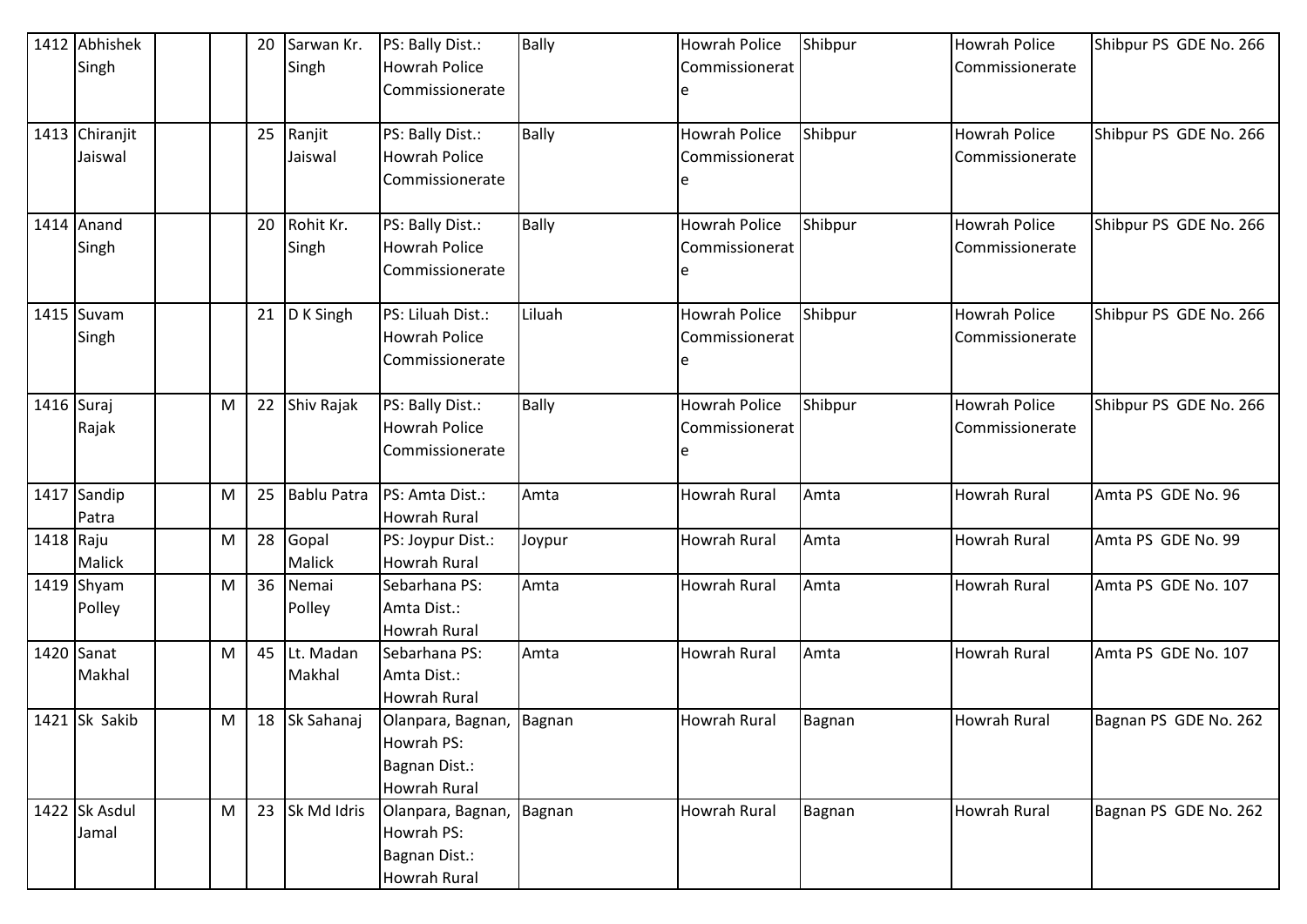|            | 1423 Narendra<br>nath<br>Chakrabor<br> ty |   | 31 | Pannalal                   | Sankarhati PS:<br>Chakraborty Jagatballavpore<br>Dist.: Howrah<br>Rural                              | Jagatballavpore | <b>Howrah Rural</b> | Jagatballavpore | Howrah Rural | Jagatballavpore PS GDE<br>No. 257 |
|------------|-------------------------------------------|---|----|----------------------------|------------------------------------------------------------------------------------------------------|-----------------|---------------------|-----------------|--------------|-----------------------------------|
| 1424 Sunil | Mahato                                    | M | 22 | Charku<br>Mahato           | Forest More PS:<br>Joypur Dist.:<br>Purulia                                                          | Joypur          | Purulia             | Joypur          | Purulia      | Joypur PS GDE No. 194             |
|            | 1425 Pravash<br>Mahato                    | M | 25 |                            | Aklu Mahato Bartard More PS:<br>Joypur Dist.:<br>Purulia                                             | Joypur          | Purulia             | Joypur          | Purulia      | Joypur PS GDE No. 184             |
|            | 1426 Dinaband<br>hu Kumar                 | M | 23 | <b>Bilash</b><br>Kumar     | <b>Bartard More PS:</b><br>Joypur Dist.:<br>Purulia                                                  | Joypur          | Purulia             | Joypur          | Purulia      | Joypur PS GDE No. 184             |
|            | 1427 Bikash<br>Mahato                     | M | 32 | Malinda<br>Mahato          | <b>Baragram More</b><br>PS: Joypur Dist.:<br>Purulia                                                 | Joypur          | Purulia             | Joypur          | Purulia      | Joypur PS GDE No. 197             |
|            | 1428 Sajahan<br>Sha                       | M | 43 |                            | Lt. Khalil Sha Joypur Bazar PS:<br>Joypur Dist.:<br>Purulia                                          | Joypur          | Purulia             | Joypur          | Purulia      | Joypur PS GDE No. 176             |
|            | 1429 Dinesh<br>Mahato                     | M | 35 | Chandra<br>Mohan<br>Mahato | Joypur Bazar PS:<br>Joypur Dist.:<br>Purulia                                                         | Joypur          | Purulia             | Joypur          | Purulia      | Joypur PS GDE No. 176             |
|            | 1430 Sanjoy<br>Santra                     | M | 20 | <b>Bairab</b><br>Santra    | Kodalbandhi PS:<br>Joypur Dist.:<br><b>Bankura</b>                                                   | Joypur          | Bankura             | Joypur          | Bankura      | Joypur PS GDE No. 175             |
|            | 1431 Rajesh<br>Kalindi                    | M | 19 | Sunil Kalindi              | Kodalbandhi PS:<br>Joypur Dist.:<br><b>Bankura</b>                                                   | Joypur          | <b>Bankura</b>      | Joypur          | Bankura      | Joypur PS GDE No. 176             |
|            | 1432 Suman<br>Lohar                       | M | 20 | Sukumar<br>Lohar           | Kodalbandhi PS:<br>Joypur Dist.:<br><b>Bankura</b>                                                   | Joypur          | Bankura             | Joypur          | Bankura      | Joypur PS GDE No. 176             |
|            | 1433 Kartick<br>Lohar                     | M | 26 |                            | Banshi Lohar Rajganj PS: Joypur<br>Dist.: Bankura                                                    | Joypur          | <b>Bankura</b>      | Joypur          | Bankura      | Joypur PS GDE No. 177             |
|            | 1434 Banamali<br>Khotel                   | M | 74 | Lt. Dulal<br>Khotel        | Vill.-Harishpur<br>Khotelpara, PS.-<br>Penro, Dist.-Howra<br>PS: Penro Dist.:<br><b>Howrah Rural</b> | Penro           | Howrah Rural        | Penro           | Howrah Rural | Penro PS GDE No. 154              |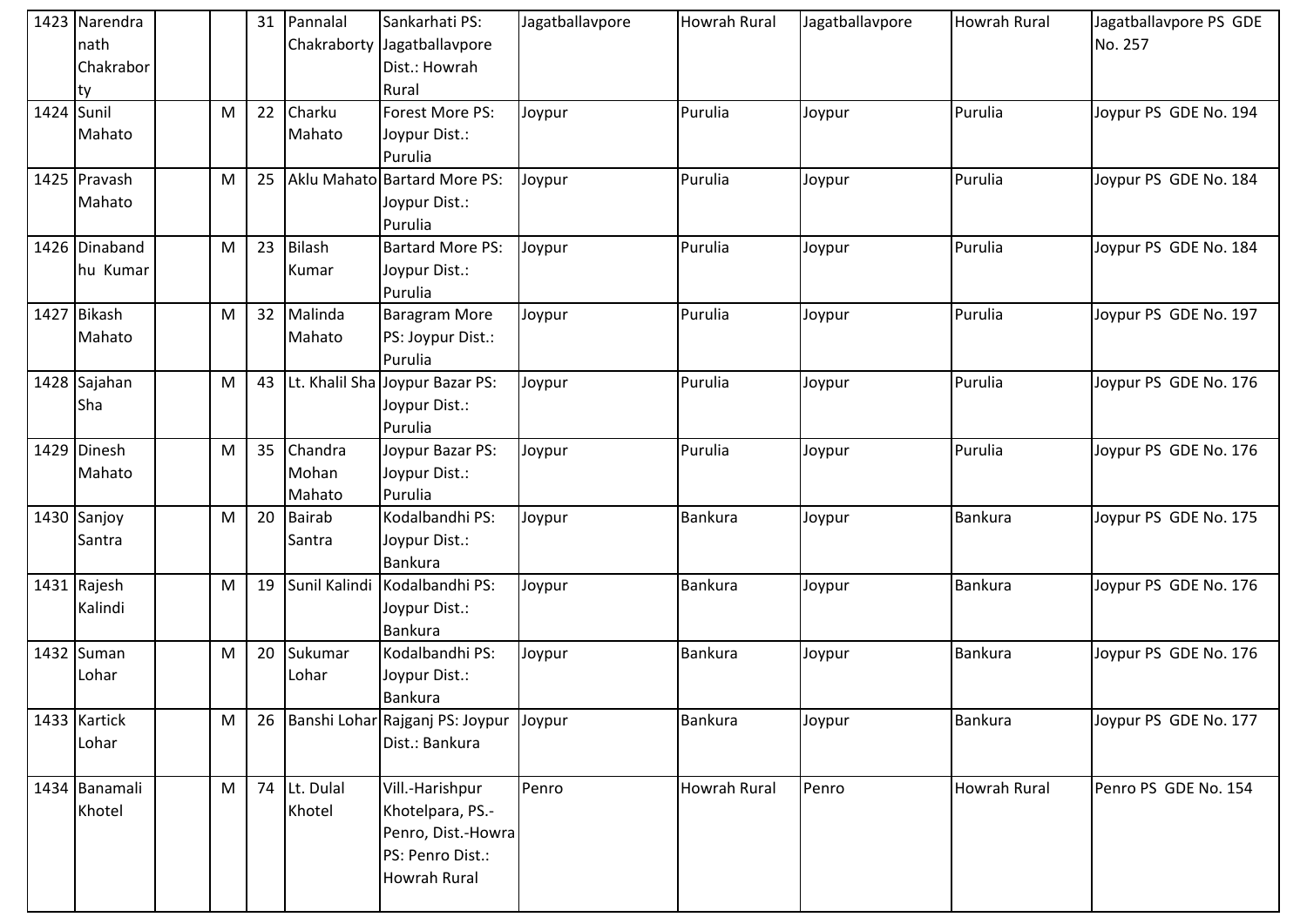| 1435 Sunil Kr<br>Shaw<br>1436 Chandra<br>Kr Shaw | M | Duria Shaw<br>Mohan Kr<br>Shaw | FARINGORA<br><b>KISHANGANJ</b><br><b>KISHANGANJ PS:</b><br>Goalpukur Dist.:<br><b>Islampur Police</b><br><b>District</b><br>FARINGORA<br>KISHANGANJ<br><b>KISHANGANJ PS:</b><br>Goalpukur Dist.:<br><b>Islampur Police</b> | Goalpukur<br>Goalpukur | <b>Islampur Police</b><br><b>District</b><br><b>Islampur Police</b><br><b>District</b> | Goalpukur<br>Goalpukur | <b>Islampur Police</b><br><b>District</b><br><b>Islampur Police</b><br><b>District</b> | Goalpukur PS GDE No.<br>139<br>Goalpukur PS GDE No.<br>139 |
|--------------------------------------------------|---|--------------------------------|----------------------------------------------------------------------------------------------------------------------------------------------------------------------------------------------------------------------------|------------------------|----------------------------------------------------------------------------------------|------------------------|----------------------------------------------------------------------------------------|------------------------------------------------------------|
| 1437 Rabindra<br>Roy                             | M | Shrimontra<br>Roy              | <b>District</b><br><b>MALDUAR</b><br><b>GOALPOKHAR PS:</b><br>Goalpukur Dist.:<br><b>Islampur Police</b><br><b>District</b>                                                                                                | Goalpukur              | <b>Islampur Police</b><br><b>District</b>                                              | Goalpukur              | <b>Islampur Police</b><br><b>District</b>                                              | Goalpukur PS GDE No.<br>139                                |
| 1438 Santosh<br>Kahar                            | M | Chandra<br>Kahar               | <b>MALDUAR</b><br><b>GOALPOKHAR</b><br>UTTAR DINAJPUR<br>PS: Goalpukur<br>Dist.: Islampur<br><b>Police District</b>                                                                                                        | Goalpukur              | <b>Islampur Police</b><br><b>District</b>                                              | Goalpukur              | <b>Islampur Police</b><br>District                                                     | Goalpukur PS GDE No.<br>139                                |
| 1439 Md Najir<br>Alam                            | M | Md Babul                       | <b>KURHELA</b><br><b>GOALPOKHAR PS:</b><br>Goalpukur Dist.:<br><b>Islampur Police</b><br><b>District</b>                                                                                                                   | Goalpukur              | <b>Islampur Police</b><br><b>District</b>                                              | Goalpukur              | <b>Islampur Police</b><br><b>District</b>                                              | Goalpukur PS GDE No.<br>139                                |
| 1440 Pargasia<br>Paswas                          | M | Pritam<br>Paswan               | <b>MALDUAR</b><br><b>GOALPOKHAR PS:</b><br>Goalpukur Dist.:<br><b>Islampur Police</b><br><b>District</b>                                                                                                                   | Goalpukur              | <b>Islampur Police</b><br><b>District</b>                                              | Goalpukur              | <b>Islampur Police</b><br><b>District</b>                                              | Goalpukur PS GDE No.<br>139                                |
| 1441 Masir<br>Alam                               | M | Dilabar                        | <b>DEONA</b><br><b>GOALPOKHAR PS:</b><br>Goalpukur Dist.:<br><b>Islampur Police</b><br>District                                                                                                                            | Goalpukur              | <b>Islampur Police</b><br><b>District</b>                                              | Goalpukur              | <b>Islampur Police</b><br><b>District</b>                                              | Goalpukur PS Outpost<br>Panjipara OP GDE No. 80            |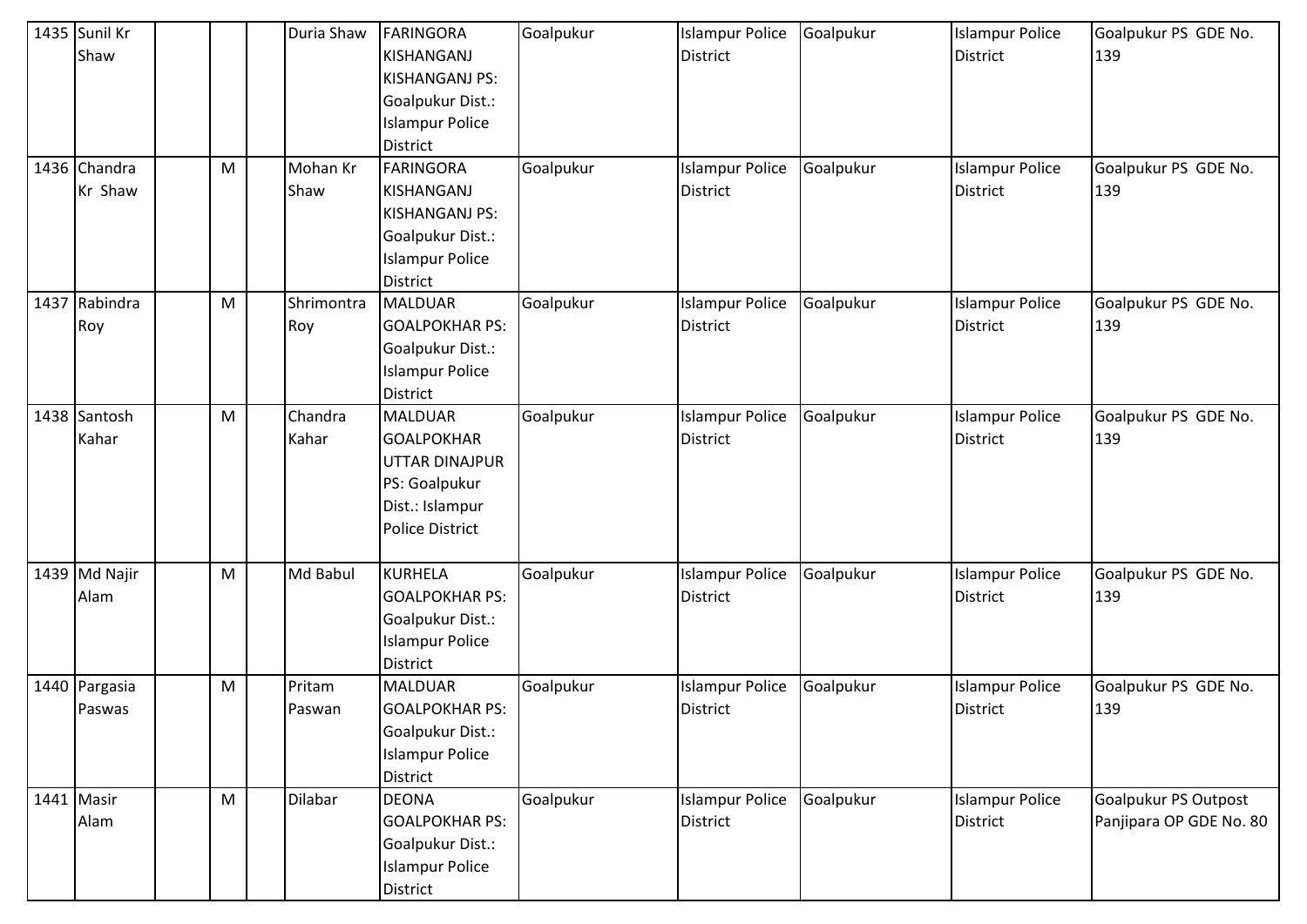| 1442 Taskir    | M | Abdur Sakur BURIMARI |                        | Goalpukur | <b>Islampur Police</b> | Goalpukur | <b>Islampur Police</b> | Goalpukur PS Outpost        |
|----------------|---|----------------------|------------------------|-----------|------------------------|-----------|------------------------|-----------------------------|
| Alam           |   |                      | KOCHADHAMAN            |           | <b>District</b>        |           | <b>District</b>        | Panjipara OP GDE No. 80     |
|                |   |                      | PS: Goalpukur          |           |                        |           |                        |                             |
|                |   |                      | Dist.: Islampur        |           |                        |           |                        |                             |
|                |   |                      | <b>Police District</b> |           |                        |           |                        |                             |
| 1443 Noor      | M | Mohsin               | <b>BURIMARI</b>        | Goalpukur | <b>Islampur Police</b> | Goalpukur | <b>Islampur Police</b> | <b>Goalpukur PS Outpost</b> |
| Akhter         |   | Ahmad                | KOCHADHAMAN            |           | <b>District</b>        |           | <b>District</b>        | Panjipara OP GDE No. 80     |
|                |   |                      | PS: Goalpukur          |           |                        |           |                        |                             |
|                |   |                      | Dist.: Islampur        |           |                        |           |                        |                             |
|                |   |                      | Police District        |           |                        |           |                        |                             |
| 1444 Meraz     | M | Majibur              | <b>BURIMARI</b>        | Goalpukur | <b>Islampur Police</b> | Goalpukur | <b>Islampur Police</b> | <b>Goalpukur PS Outpost</b> |
| Alam           |   | Rahman               | KOCHADHAMAN            |           | District               |           | <b>District</b>        | Panjipara OP GDE No. 80     |
|                |   |                      | PS: Goalpukur          |           |                        |           |                        |                             |
|                |   |                      | Dist.: Islampur        |           |                        |           |                        |                             |
|                |   |                      | Police District        |           |                        |           |                        |                             |
| 1445 Bipun     | M | <b>Bimal</b>         | <b>DEONA</b>           | Goalpukur | <b>Islampur Police</b> | Goalpukur | <b>Islampur Police</b> | Goalpukur PS Outpost        |
| Mahato         |   | Mahato               | <b>MAHATOPARA</b>      |           | <b>District</b>        |           | <b>District</b>        | Panjipara OP GDE No. 80     |
|                |   |                      | <b>GOALPOKHAR PS:</b>  |           |                        |           |                        |                             |
|                |   |                      | Goalpukur Dist.:       |           |                        |           |                        |                             |
|                |   |                      | <b>Islampur Police</b> |           |                        |           |                        |                             |
|                |   |                      | <b>District</b>        |           |                        |           |                        |                             |
| 1446 Nakim     | M | Nasiruddin           | NASIRUDDIN             | Goalpukur | <b>Islampur Police</b> | Goalpukur | <b>Islampur Police</b> | <b>Goalpukur PS Outpost</b> |
| Alam           |   |                      | <b>NASIRUDDIN PS:</b>  |           | District               |           | <b>District</b>        | Panjipara OP GDE No. 80     |
|                |   |                      | Goalpukur Dist.:       |           |                        |           |                        |                             |
|                |   |                      | <b>Islampur Police</b> |           |                        |           |                        |                             |
|                |   |                      | <b>District</b>        |           |                        |           |                        |                             |
| 1447 Jiten Lal | M | Haren Lal            | NANDOJHAR              | Goalpukur | <b>Islampur Police</b> | Goalpukur | <b>Islampur Police</b> | Goalpukur PS Outpost        |
|                |   |                      | <b>GOALPOKHAR PS:</b>  |           | <b>District</b>        |           | <b>District</b>        | Panjipara OP GDE No. 80     |
|                |   |                      | Goalpukur Dist.:       |           |                        |           |                        |                             |
|                |   |                      | <b>Islampur Police</b> |           |                        |           |                        |                             |
|                |   |                      | District               |           |                        |           |                        |                             |
| 1448 Sourap    | M | Subodh               | NANDOJHAR              | Goalpukur | <b>Islampur Police</b> | Goalpukur | <b>Islampur Police</b> | Goalpukur PS Outpost        |
| Sarkar         |   | Sarkar               | <b>GOALPOKHAR PS:</b>  |           | District               |           | District               | Panjipara OP GDE No. 80     |
|                |   |                      | Goalpukur Dist.:       |           |                        |           |                        |                             |
|                |   |                      | <b>Islampur Police</b> |           |                        |           |                        |                             |
|                |   |                      | <b>District</b>        |           |                        |           |                        |                             |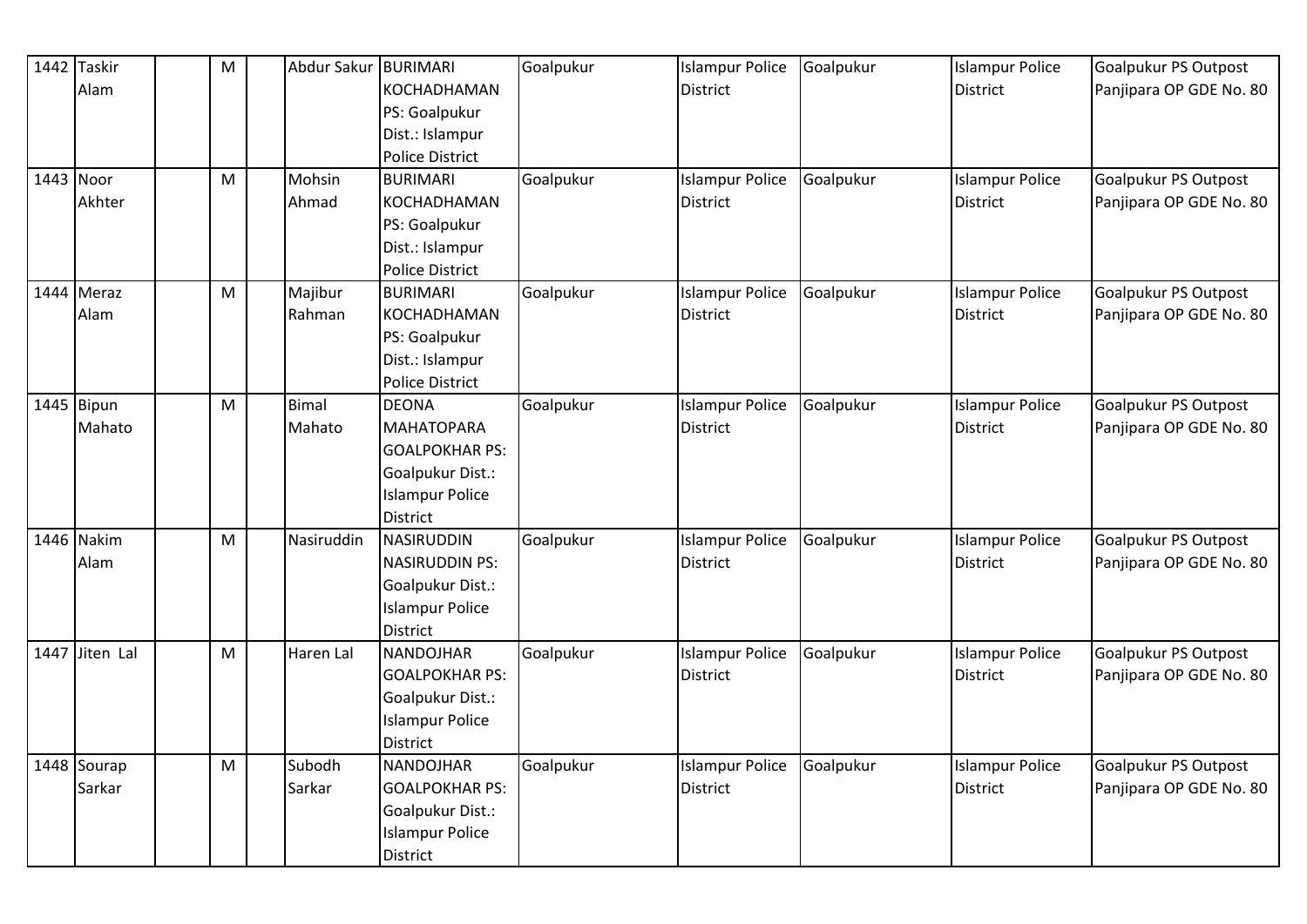|         | 1449 Abhijit   | M | <b>Bairab</b> | <b>NANDOJHAR</b>       | Goalpukur | <b>Islampur Police</b> | Goalpukur | <b>Islampur Police</b> | Goalpukur PS Outpost    |
|---------|----------------|---|---------------|------------------------|-----------|------------------------|-----------|------------------------|-------------------------|
|         | <b>Biswas</b>  |   | <b>Biswas</b> | <b>GOALPOKHAR PS:</b>  |           | <b>District</b>        |           | <b>District</b>        | Panjipara OP GDE No. 80 |
|         |                |   |               | Goalpukur Dist.:       |           |                        |           |                        |                         |
|         |                |   |               | <b>Islampur Police</b> |           |                        |           |                        |                         |
|         |                |   |               | <b>District</b>        |           |                        |           |                        |                         |
|         | 1450 Harbilash | M | Haren         | <b>NANDOJHAR</b>       | Goalpukur | <b>Islampur Police</b> | Goalpukur | <b>Islampur Police</b> | Goalpukur PS Outpost    |
|         | Mistery        |   | Mistery       | <b>GOALPOKHAR PS:</b>  |           | <b>District</b>        |           | <b>District</b>        | Panjipara OP GDE No. 80 |
|         |                |   |               | Goalpukur Dist.:       |           |                        |           |                        |                         |
|         |                |   |               | <b>Islampur Police</b> |           |                        |           |                        |                         |
|         |                |   |               | <b>District</b>        |           |                        |           |                        |                         |
|         | 1451 Shakil    | M | Safiur Alam   | PANJIPARA              | Goalpukur | <b>Islampur Police</b> | Goalpukur | <b>Islampur Police</b> | Goalpukur PS Outpost    |
|         | Alam           |   |               | <b>GOALPOKHAR PS:</b>  |           | <b>District</b>        |           | <b>District</b>        | Panjipara OP GDE No. 80 |
|         |                |   |               | Goalpukur Dist.:       |           |                        |           |                        |                         |
|         |                |   |               | <b>Islampur Police</b> |           |                        |           |                        |                         |
|         |                |   |               | <b>District</b>        |           |                        |           |                        |                         |
|         | 1452 Rabi Das  | M | Sunil Das     | <b>COLONY MORE</b>     | Goalpukur | <b>Islampur Police</b> | Goalpukur | <b>Islampur Police</b> | Goalpukur PS Outpost    |
|         |                |   |               | <b>GOALPOKHAR PS:</b>  |           | <b>District</b>        |           | <b>District</b>        | Panjipara OP GDE No. 80 |
|         |                |   |               | Goalpukur Dist.:       |           |                        |           |                        |                         |
|         |                |   |               | <b>Islampur Police</b> |           |                        |           |                        |                         |
|         |                |   |               | <b>District</b>        |           |                        |           |                        |                         |
|         | 1453 Jasim     | M | Taslim        | <b>NANDOJHAR</b>       | Goalpukur | <b>Islampur Police</b> | Goalpukur | <b>Islampur Police</b> | Goalpukur PS Outpost    |
|         | Akhter         |   | Akhter        | <b>GOALPOKHAR PS:</b>  |           | <b>District</b>        |           | <b>District</b>        | Panjipara OP GDE No. 80 |
|         |                |   |               | Goalpukur Dist.:       |           |                        |           |                        |                         |
|         |                |   |               | <b>Islampur Police</b> |           |                        |           |                        |                         |
|         |                |   |               | District               |           |                        |           |                        |                         |
|         | 1454 Santosh   | M | Sanjay Kr.    | <b>PAMOL</b>           | Goalpukur | <b>Islampur Police</b> | Goalpukur | <b>Islampur Police</b> | Goalpukur PS Outpost    |
|         | Kr.            |   | Pramanik      | <b>GOALPOKHAR PS:</b>  |           | <b>District</b>        |           | <b>District</b>        | Panjipara OP GDE No. 80 |
|         | Parmanik       |   |               | Goalpukur Dist.:       |           |                        |           |                        |                         |
|         |                |   |               | <b>Islampur Police</b> |           |                        |           |                        |                         |
|         |                |   |               | <b>District</b>        |           |                        |           |                        |                         |
| 1455 Md |                | M | Lt Latifur    | DHULBARI               | Goalpukur | <b>Islampur Police</b> | Goalpukur | <b>Islampur Police</b> | Goalpukur PS Outpost    |
|         | Shafique       |   | Rahmannik     | <b>GOALPOKHAR PS:</b>  |           | <b>District</b>        |           | <b>District</b>        | Panjipara OP GDE No. 80 |
|         | Parmanik       |   |               | Goalpukur Dist.:       |           |                        |           |                        |                         |
|         |                |   |               | <b>Islampur Police</b> |           |                        |           |                        |                         |
|         |                |   |               | <b>District</b>        |           |                        |           |                        |                         |
|         | 1456 Nousad    | M | Subrati       | PANISAL                | Goalpukur | <b>Islampur Police</b> | Goalpukur | <b>Islampur Police</b> | Goalpukur PS Outpost    |
|         | Ahmad          |   |               | <b>KISHANGANJ PS:</b>  |           | <b>District</b>        |           | <b>District</b>        | Panjipara OP GDE No. 80 |
|         |                |   |               | Goalpukur Dist.:       |           |                        |           |                        |                         |
|         |                |   |               | <b>Islampur Police</b> |           |                        |           |                        |                         |
|         |                |   |               | District               |           |                        |           |                        |                         |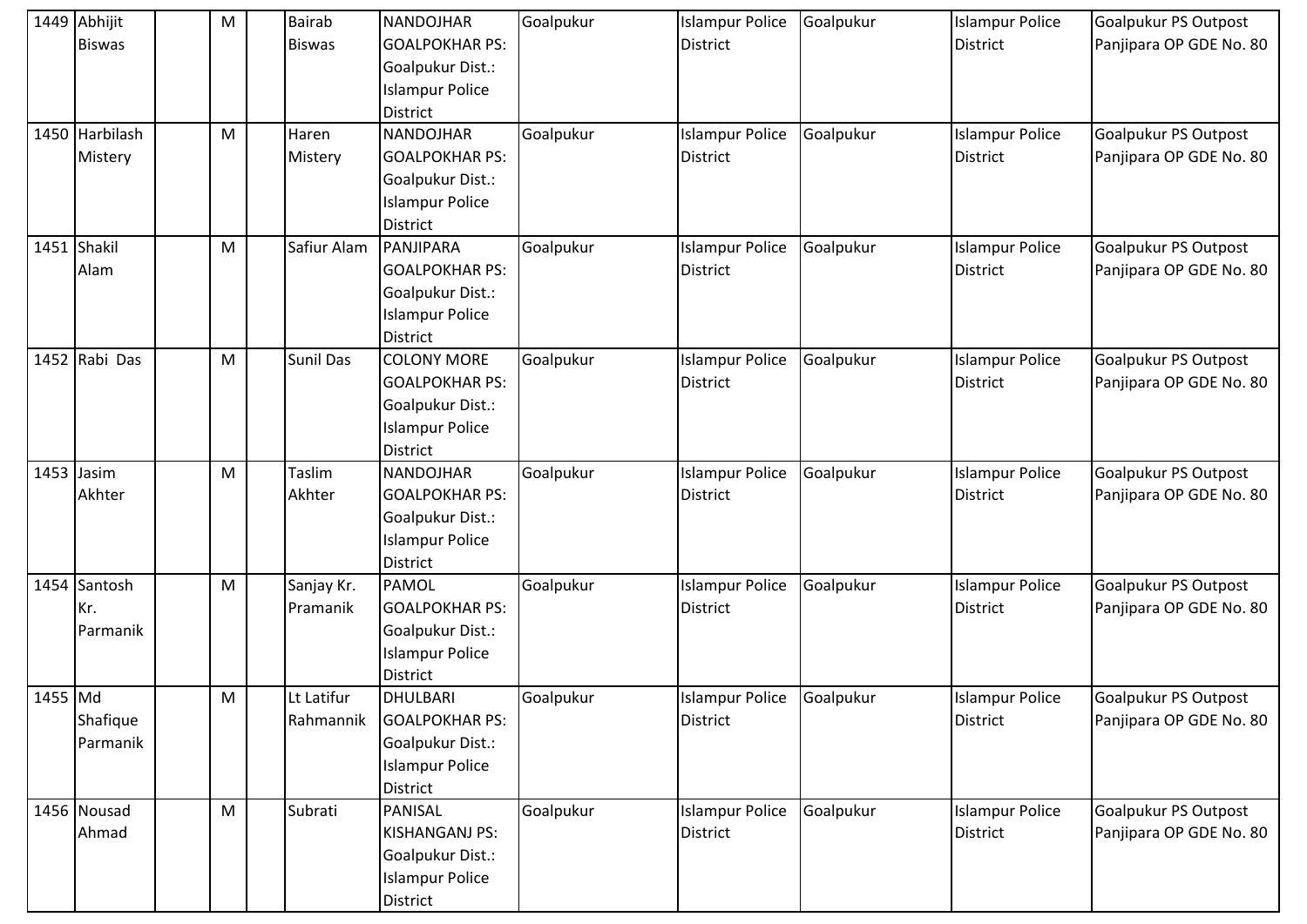| 1457 Kaiser<br>Alam     | M | Md Kamal           | PANISAL<br><b>KISHANGANJ PS:</b><br>Goalpukur Dist.:<br><b>Islampur Police</b><br><b>District</b>    | Goalpukur | <b>Islampur Police</b><br><b>District</b> | Goalpukur | <b>Islampur Police</b><br><b>District</b> | Goalpukur PS Outpost<br>Panjipara OP GDE No. 80 |
|-------------------------|---|--------------------|------------------------------------------------------------------------------------------------------|-----------|-------------------------------------------|-----------|-------------------------------------------|-------------------------------------------------|
| 1458 Ganesh<br>Baidya   | M | Amrito<br>Baidya   | LASKARGOAN<br><b>GOALPOKHAR PS:</b><br>Goalpukur Dist.:<br><b>Islampur Police</b><br><b>District</b> | Goalpukur | <b>Islampur Police</b><br><b>District</b> | Goalpukur | <b>Islampur Police</b><br><b>District</b> | Goalpukur PS Outpost<br>Panjipara OP GDE No. 80 |
| 1459 Sabir<br>Ahammed   |   | Narjul<br>Mondal   | PS: Islampore<br>Dist.: Murshidabad                                                                  | Islampore | Murshidabad                               | Islampore | Murshidabad                               | Islampore PS GDE No.<br>202                     |
| 1460 Lalon Sk           |   | Year Ali Sk        | PS: Islampore<br>Dist.: Murshidabad                                                                  | Islampore | Murshidabad                               | Islampore | Murshidabad                               | Islampore PS GDE No.<br>202                     |
| 1461 Sajikul Sk         |   | Saidul Islam       | PS: Islampore<br>Dist.: Murshidabad                                                                  | Islampore | Murshidabad                               | Islampore | Murshidabad                               | Islampore PS GDE No.<br>202                     |
| 1462 Juel Ekbal         |   | Dulal Sk           | PS: Islampore<br>Dist.: Murshidabad                                                                  | Islampore | Murshidabad                               | Islampore | Murshidabad                               | Islampore PS GDE No.<br>179                     |
| 1463 Motijul<br>Islam   |   | Mahabul Sk         | PS: Islampore<br>Dist.: Murshidabad                                                                  | Islampore | Murshidabad                               | Islampore | Murshidabad                               | Islampore PS GDE No.<br>179                     |
| 1464 Bikram<br>Karmakar |   | Jibon<br>Karmakar  | PS: Islampore<br>Dist.: Murshidabad                                                                  | Islampore | Murshidabad                               | Islampore | Murshidabad                               | Islampore PS GDE No.<br>179                     |
| 1465 Sanjoy<br>Karmakar |   | Sanjib<br>Karmakar | PS: Islampore<br>Dist.: Murshidabad                                                                  | Islampore | Murshidabad                               | Islampore | Murshidabad                               | Islampore PS GDE No.<br>179                     |
| 1466 Matin<br>Mondal    |   | Aksed<br>Mondal    | PS: Islampore<br>Dist.: Murshidabad                                                                  | Islampore | Murshidabad                               | Islampore | Murshidabad                               | Islampore PS GDE No.<br>179                     |
| 1467 Abdul<br>Jabbar    |   | <b>Abdul Aziz</b>  | PS: Islampore<br>Dist.: Murshidabad                                                                  | Islampore | Murshidabad                               | Islampore | Murshidabad                               | Islampore PS GDE No.<br>179                     |
| 1468 Motilal Sk         |   | Abdulla Sk         | PS: Islampore<br>Dist.: Murshidabad                                                                  | Islampore | Murshidabad                               | Islampore | Murshidabad                               | Islampore PS GDE No.<br>179                     |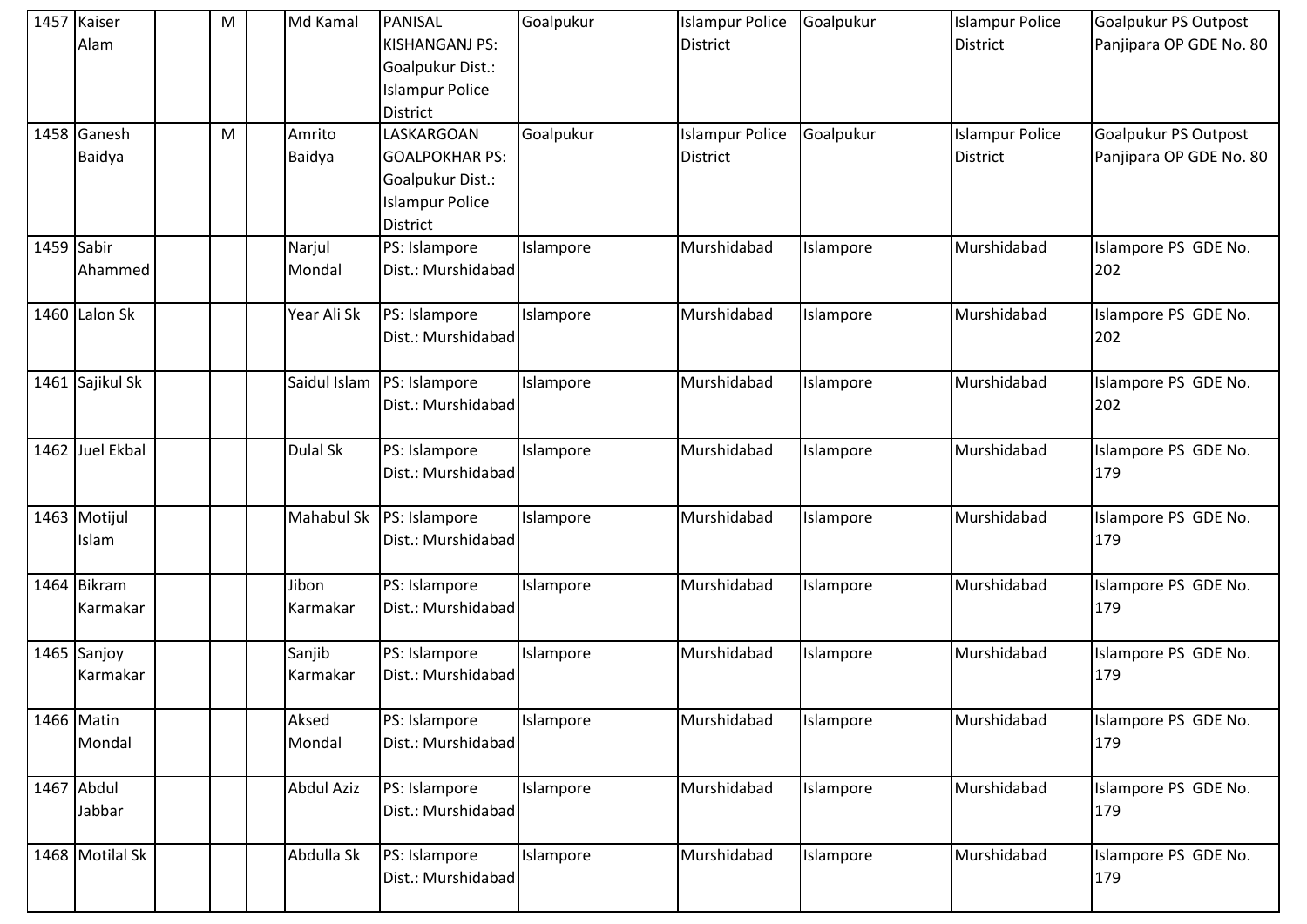|      | 1469 Baharul<br>Islam           |  | Hossain Ali               | PS: Islampore<br>Dist.: Murshidabad                | Islampore | Murshidabad | Islampore | Murshidabad | Islampore PS GDE No.<br>179 |
|------|---------------------------------|--|---------------------------|----------------------------------------------------|-----------|-------------|-----------|-------------|-----------------------------|
|      | 1470 Safikul<br>Mondal          |  | Sader Ali                 | PS: Islampore<br>Dist.: Murshidabad                | Islampore | Murshidabad | Islampore | Murshidabad | Islampore PS GDE No.<br>179 |
|      | 1471 Kartick<br>Mondal          |  | <b>Binoy Ch</b><br>Mondal | PS: Islampore<br>Dist.: Murshidabad                | Islampore | Murshidabad | Islampore | Murshidabad | Islampore PS GDE No.<br>182 |
|      | 1472 Chandan<br>Mondal          |  | Kartick<br>Mondal         | PS: Islampore<br>Dist.: Murshidabad                | Islampore | Murshidabad | Islampore | Murshidabad | Islampore PS GDE No.<br>182 |
|      | 1473 Manaj<br>Kumar<br>Ghosh    |  | <b>Badhar</b><br>Ghosh    | PS: Islampore<br>Dist.: Murshidabad                | Islampore | Murshidabad | Islampore | Murshidabad | Islampore PS GDE No.<br>182 |
| 1474 | Jarina<br>Ghosh                 |  | Badhadev<br>Ghosh         | PS: Islampore<br>Dist.: Murshidabad                | Islampore | Murshidabad | Islampore | Murshidabad | Islampore PS GDE No.<br>182 |
|      | 1475 Tatan<br>Mondal            |  | Banamali<br>Mondal        | PS: Islampore<br>Dist.: Murshidabad                | Islampore | Murshidabad | Islampore | Murshidabad | Islampore PS GDE No.<br>182 |
|      | 1476 Robindran<br>ath<br>Mondal |  | Santosh<br>Mondal         | PS: Islampore<br>Dist.: Murshidabad                | Islampore | Murshidabad | Islampore | Murshidabad | Islampore PS GDE No.<br>182 |
| 1477 | Najrul Sk                       |  | Sijarul Sk                | PS: Islampore<br>Dist.: Murshidabad                | Islampore | Murshidabad | Islampore | Murshidabad | Islampore PS GDE No.<br>182 |
|      | 1478 Mainul<br>Mondal           |  | Ajijul<br>Mondal          | PS: Islampore<br>Dist.: Murshidabad                | Islampore | Murshidabad | Islampore | Murshidabad | Islampore PS GDE No.<br>182 |
|      | 1479 Sajahan<br>Mondal          |  | Mondal                    | Abdul Sattar   PS: Islampore<br>Dist.: Murshidabad | Islampore | Murshidabad | Islampore | Murshidabad | Islampore PS GDE No.<br>182 |
|      | 1480 Abdul<br>Alim Sk           |  | Sijarul Sk                | PS: Islampore<br>Dist.: Murshidabad                | Islampore | Murshidabad | Islampore | Murshidabad | Islampore PS GDE No.<br>182 |
|      | 1481 Mathin Sk                  |  | Piyarul Sk                | PS: Islampore<br>Dist.: Murshidabad                | Islampore | Murshidabad | Islampore | Murshidabad | Islampore PS GDE No.<br>182 |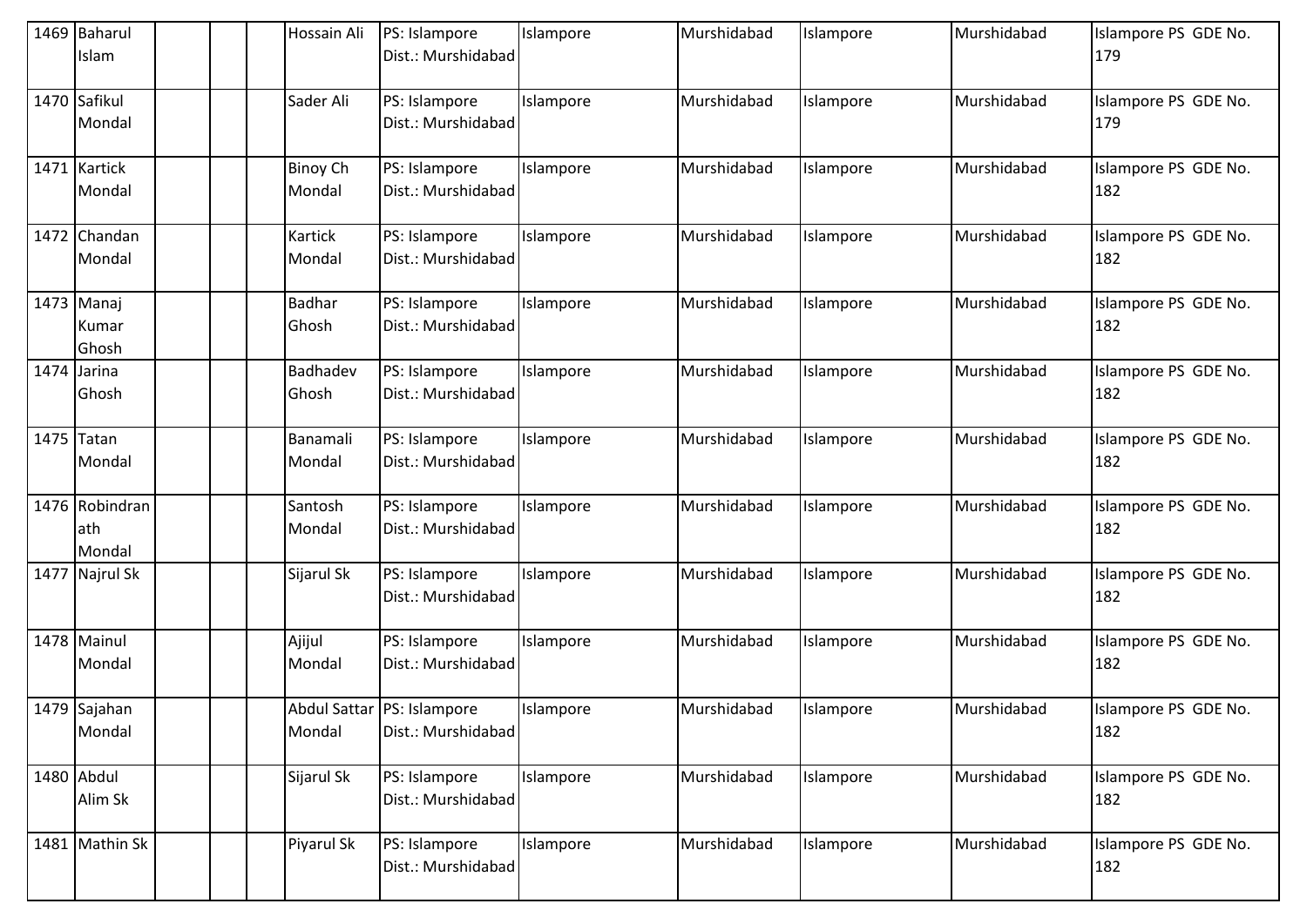| 1482 Saruf Sk   |  | Saheb Sk    | PS: Islampore<br>Dist.: Murshidabad | Islampore | Murshidabad | Islampore | Murshidabad | Islampore PS GDE No.<br>182 |
|-----------------|--|-------------|-------------------------------------|-----------|-------------|-----------|-------------|-----------------------------|
|                 |  |             |                                     |           |             |           |             |                             |
| 1483 Sanaul Sk  |  | Saned       | PS: Islampore                       | Islampore | Murshidabad | Islampore | Murshidabad | Islampore PS GDE No.        |
|                 |  | Mondal      | Dist.: Murshidabad                  |           |             |           |             | 182                         |
| 1484 Rajul      |  | Abdul Majit | PS: Islampore                       | Islampore | Murshidabad | Islampore | Murshidabad | Islampore PS GDE No.        |
| Haque           |  | Sk          | Dist.: Murshidabad                  |           |             |           |             | 182                         |
| 1485 Rahul      |  | Abdul Majit | PS: Islampore                       | Islampore | Murshidabad | Islampore | Murshidabad | Islampore PS GDE No.        |
| Alim            |  | Sk          | Dist.: Murshidabad                  |           |             |           |             | 182                         |
| 1486 Siddik Sk  |  | Bainuddin   | PS: Islampore                       | Islampore | Murshidabad | Islampore | Murshidabad | Islampore PS GDE No.        |
|                 |  | Sk          | Dist.: Murshidabad                  |           |             |           |             | 182                         |
| 1487 Ajijul     |  | Siddik Sk   | PS: Islampore                       | Islampore | Murshidabad | Islampore | Murshidabad | Islampore PS GDE No.        |
| Haque           |  |             | Dist.: Murshidabad                  |           |             |           |             | 182                         |
| 1488 Sajijul Sk |  | Siddik Sk   | PS: Islampore                       | Islampore | Murshidabad | Islampore | Murshidabad | Islampore PS GDE No.        |
|                 |  |             | Dist.: Murshidabad                  |           |             |           |             | 182                         |
| 1489 Lalchand   |  | Anarul Sk   | PS: Islampore                       | Islampore | Murshidabad | Islampore | Murshidabad | Islampore PS GDE No.        |
| <b>Sk</b>       |  |             | Dist.: Murshidabad                  |           |             |           |             | 182                         |
| 1490 Alamin Sk  |  | Abdul Sk    | PS: Islampore                       | Islampore | Murshidabad | Islampore | Murshidabad | Islampore PS GDE No.        |
|                 |  |             | Dist.: Murshidabad                  |           |             |           |             | 182                         |
| 1491 Mafikul Sk |  | Siddik Sk   | PS: Islampore                       | Islampore | Murshidabad | Islampore | Murshidabad | Islampore PS GDE No.        |
|                 |  |             | Dist.: Murshidabad                  |           |             |           |             | 182                         |
| 1492 Manu       |  |             | Lt. Abbus Ali Of Vemtia PO.         | Dhubguri  | Jalpaiguri  | Dhubguri  | Jalpaiguri  | Dhubguri PS GDE No. 176     |
| Alam            |  |             | Barogharia PS DPG                   |           |             |           |             |                             |
|                 |  |             | Dist JPG PS:                        |           |             |           |             |                             |
|                 |  |             | Dhubguri Dist.:                     |           |             |           |             |                             |
|                 |  |             | Jalpaiguri                          |           |             |           |             |                             |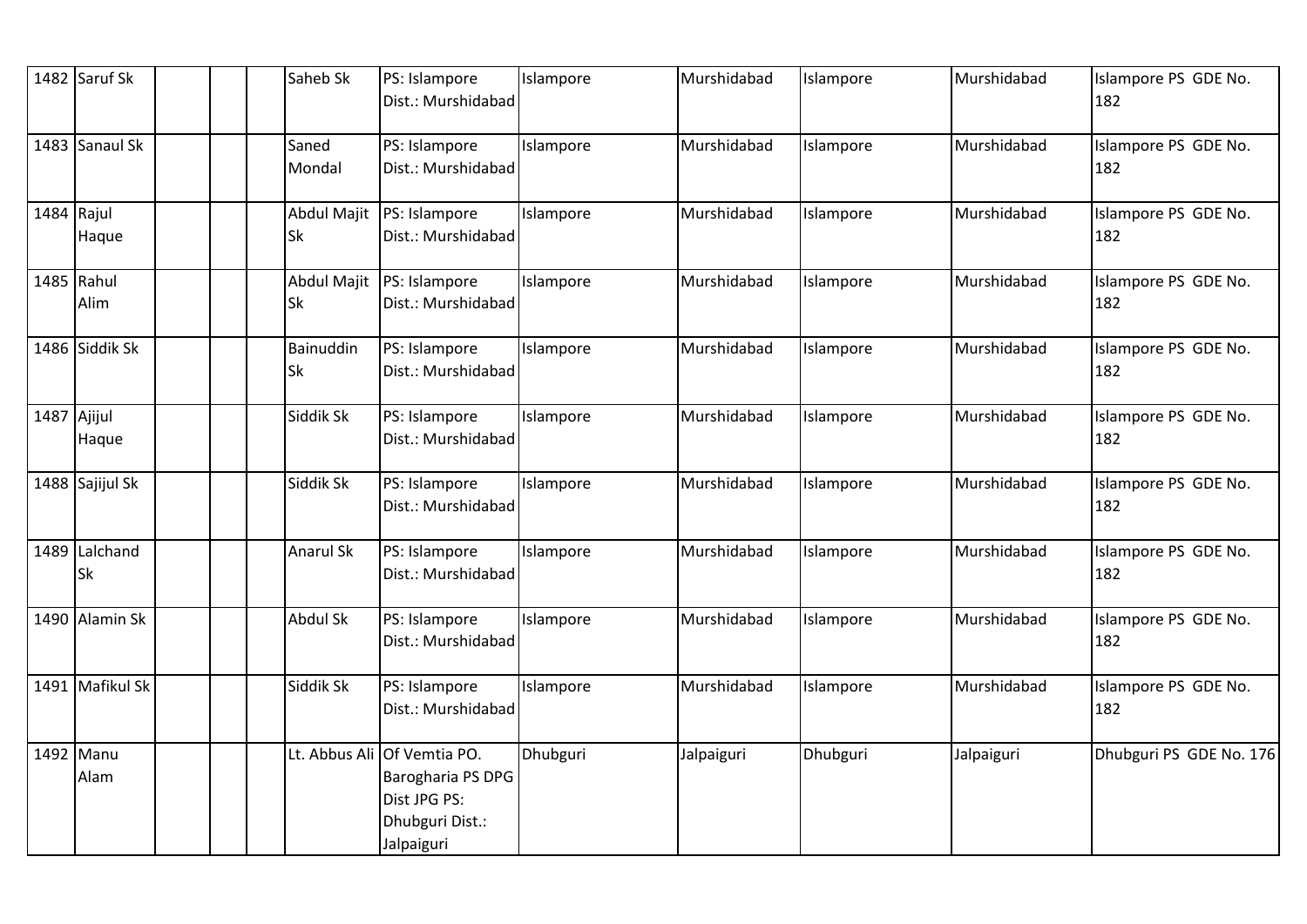| 1493 Priya | <b>Biswas</b>                 |        | F         | 24 | D/O<br><b>Biswas</b>     | Arabinda<br>Ramchandra nagar, Ward No-<br>23, PS- Kotwali<br>Dist-Jalp PS:<br>Jalpaiguri women<br>Dist.: Jalpaiguri | Jalpaiguri women | Jalpaiguri      | Jalpaiguri women | Jalpaiguri | Jalpaiguri women PS GDE<br>No. 143           |
|------------|-------------------------------|--------|-----------|----|--------------------------|---------------------------------------------------------------------------------------------------------------------|------------------|-----------------|------------------|------------|----------------------------------------------|
|            | 1494 Koushik<br>Das           |        | M         | 24 | Ananda<br>Mohan Das      | Sirish tala , Ward<br>No-21, PS-Kotwali<br>PS: Jalpaiguri<br>women Dist.:<br>Jalpaiguri                             | Jalpaiguri women | Jalpaiguri      | Jalpaiguri women | Jalpaiguri | Jalpaiguri women PS GDE<br>No. 143           |
|            | 1495 Gourav<br>Sarkar         |        | M         |    | Goutam<br>Sarkar         | Mashkalai<br>bari, Ward No-<br>22, PS- Kotwali PS:<br>Jalpaiguri women<br>Dist.: Jalpaiguri                         | Jalpaiguri women | Jalpaiguri      | Jalpaiguri women | Jalpaiguri | Jalpaiguri women PS GDE<br>No. 143           |
| 1496 Arif  |                               |        | M         |    | Ajijar                   |                                                                                                                     |                  | <b>Basirhat</b> | Malbazar         | Jalpaiguri | Malbazar PS GDE No. 191                      |
| 1497 Aliul | Hossain<br>Hossain            | Anarul | M         |    | Rahaman<br>Rafikul Islam |                                                                                                                     |                  | <b>Basirhat</b> | Malbazar         | Jalpaiguri | Malbazar PS GDE No. 191                      |
|            | 1498 Choel<br>Haque           |        | ${\sf M}$ |    | Noor Ali                 |                                                                                                                     |                  | <b>Basirhat</b> | Malbazar         | Jalpaiguri | Malbazar PS GDE No. 191                      |
|            | 1499 Bimal<br>Sarkar          |        | M         |    | Lt. Haren<br>Sarkar      |                                                                                                                     |                  | Basirhat        | Malbazar         | Jalpaiguri | Malbazar PS GDE No. 191                      |
|            | 1500 Bikash<br>Chandra<br>Roy |        | M         |    | Niren Ch.<br>Roy         |                                                                                                                     |                  | Basirhat        | Malbazar         | Jalpaiguri | Malbazar PS Outpost<br>Kranti OP GDE No. 105 |
|            | 1501 Tapash<br>Roy            |        | M         | 30 | <b>Kamal Roy</b>         | Mallickhat,<br>Churabhandar, PS-<br>Maynaguri, Dist-<br>Jal PS: Moynaguri<br>Dist.: Jalpaiguri                      | Moynaguri        | Jalpaiguri      | Moynaguri        | Jalpaiguri | Moynaguri PS GDE No.<br>204                  |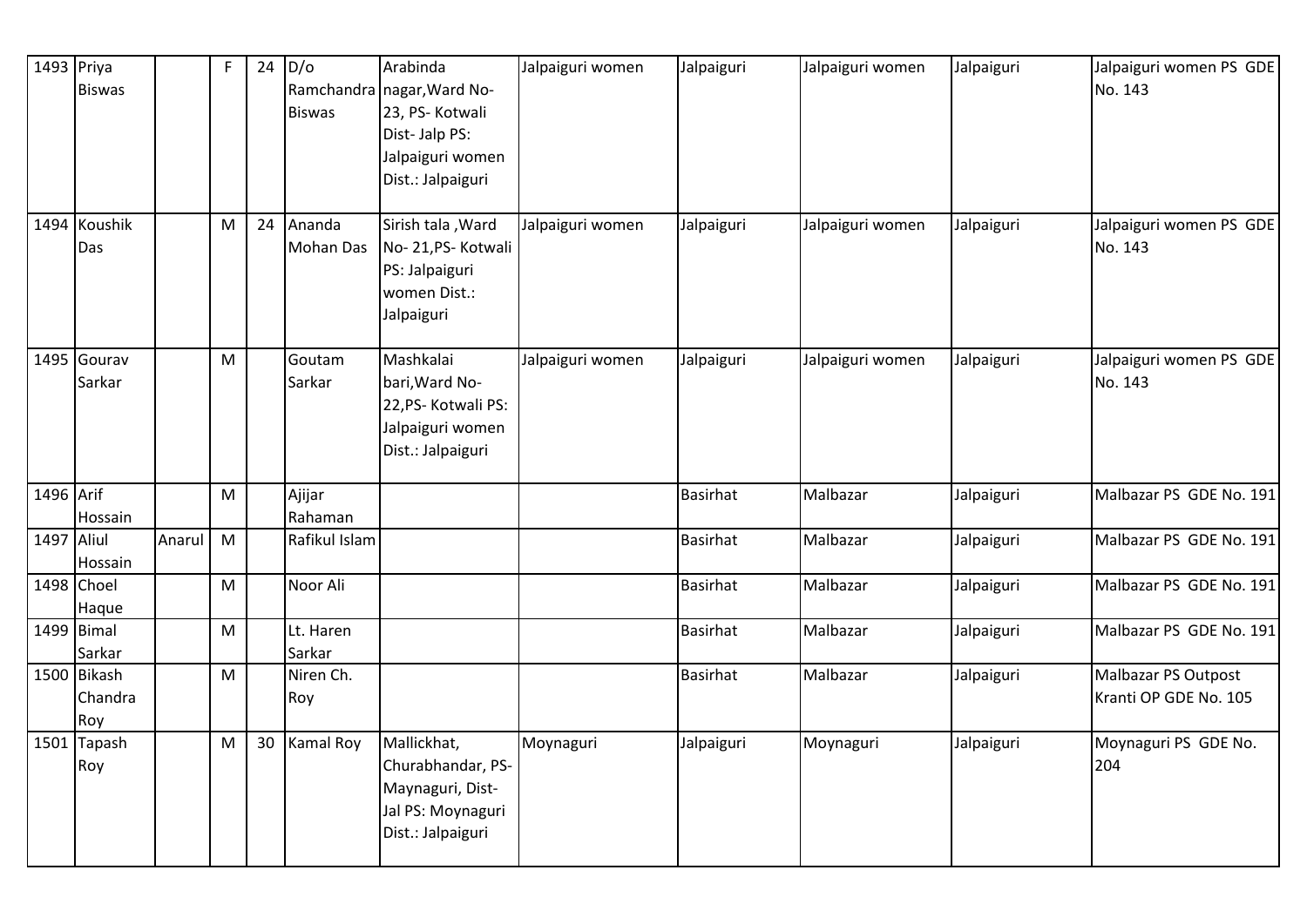| 1502 Shyamal   | ${\sf M}$ | 35 | <b>Bhaben Roy</b> | Mallickhat,       | Moynaguri | Jalpaiguri | Moynaguri | Jalpaiguri | Moynaguri PS GDE No. |
|----------------|-----------|----|-------------------|-------------------|-----------|------------|-----------|------------|----------------------|
| Roy            |           |    |                   | Churabhandar, PS- |           |            |           |            | 204                  |
|                |           |    |                   | Maynaguri, Dist-  |           |            |           |            |                      |
|                |           |    |                   | Jal PS: Moynaguri |           |            |           |            |                      |
|                |           |    |                   | Dist.: Jalpaiguri |           |            |           |            |                      |
|                |           |    |                   |                   |           |            |           |            |                      |
| 1503 Pramanan  | M         | 25 | Haricharan        | Bhotpatty,        | Moynaguri | Jalpaiguri | Moynaguri | Jalpaiguri | Moynaguri PS GDE No. |
| da Sarkar      |           |    | Sarkar            | Balason, PS-      |           |            |           |            | 204                  |
|                |           |    |                   | Maynaguri, Dist-  |           |            |           |            |                      |
|                |           |    |                   | Jalpaigur PS:     |           |            |           |            |                      |
|                |           |    |                   | Moynaguri Dist.:  |           |            |           |            |                      |
|                |           |    |                   | Jalpaiguri        |           |            |           |            |                      |
| 1504 Rana      | M         | 23 | Ranjit Sarkar     | Bhotpatty,        | Moynaguri | Jalpaiguri | Moynaguri | Jalpaiguri | Moynaguri PS GDE No. |
| Sarkar         |           |    |                   | Balason, PS-      |           |            |           |            | 204                  |
|                |           |    |                   | Maynaguri, Dist-  |           |            |           |            |                      |
|                |           |    |                   | Jalpaigur PS:     |           |            |           |            |                      |
|                |           |    |                   | Moynaguri Dist.:  |           |            |           |            |                      |
|                |           |    |                   | Jalpaiguri        |           |            |           |            |                      |
| 1505 Raj Kumar | M         | 27 | <b>Rakhal Roy</b> | Kumarpara,        | Moynaguri | Jalpaiguri | Moynaguri | Jalpaiguri | Moynaguri PS GDE No. |
| Roy            |           |    |                   | Rakhalhat, PS-    |           |            |           |            | 174                  |
|                |           |    |                   | Maynaguri, Dist-  |           |            |           |            |                      |
|                |           |    |                   | Jalpaig PS:       |           |            |           |            |                      |
|                |           |    |                   | Moynaguri Dist.:  |           |            |           |            |                      |
|                |           |    |                   | Jalpaiguri        |           |            |           |            |                      |
| 1506 Baneswar  | M         |    | 48 Lt.            | Kumarpara,        | Moynaguri | Jalpaiguri | Moynaguri | Jalpaiguri | Moynaguri PS GDE No. |
| Roy            |           |    | Dhirkanta         | Rakhalhat, PS-    |           |            |           |            | 174                  |
|                |           |    | Roy               | Maynaguri, Dist-  |           |            |           |            |                      |
|                |           |    |                   | Jalpaig PS:       |           |            |           |            |                      |
|                |           |    |                   | Moynaguri Dist.:  |           |            |           |            |                      |
|                |           |    |                   | Jalpaiguri        |           |            |           |            |                      |
| 1507 Sukumar   | ${\sf M}$ | 30 | Chandra           | Bhotpatty,        | Moynaguri | Jalpaiguri | Moynaguri | Jalpaiguri | Moynaguri PS GDE No. |
| Sarkar         |           |    | Mohan             | Balason, PS-      |           |            |           |            | 190                  |
|                |           |    | Sarkar            | Maynaguri, Dist-  |           |            |           |            |                      |
|                |           |    |                   | Jalpaigur PS:     |           |            |           |            |                      |
|                |           |    |                   | Moynaguri Dist.:  |           |            |           |            |                      |
|                |           |    |                   | Jalpaiguri        |           |            |           |            |                      |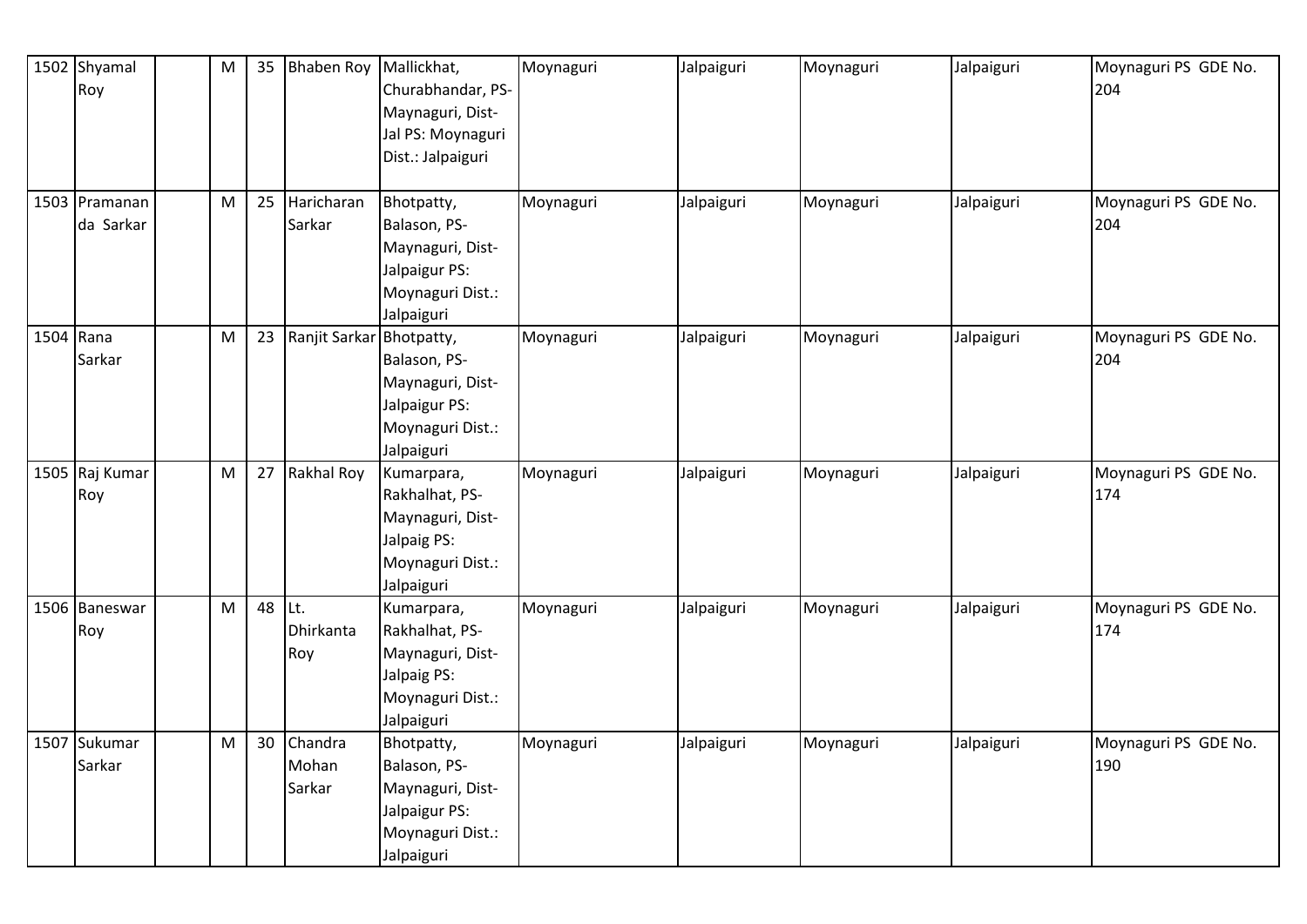|          | 1508 Shibu<br><b>Basak</b> | M         | 29 | Purneswar<br><b>Basak</b> | Bhotpatty,<br>Dangabari, PS-<br>Maynaguri, Dist-<br>Jalpaig PS:<br>Moynaguri Dist.:<br>Jalpaiguri    | Moynaguri | Jalpaiguri | Moynaguri | Jalpaiguri                         | Moynaguri PS GDE No.<br>190 |
|----------|----------------------------|-----------|----|---------------------------|------------------------------------------------------------------------------------------------------|-----------|------------|-----------|------------------------------------|-----------------------------|
|          | 1509 Litan Roy             | M         | 21 | Alit Roy                  | Jalpeshmore, Ps-<br>Maynaguri, Dist-<br>Jalpaiguri PS:<br>Moynaguri Dist.:<br>Jalpaiguri             | Moynaguri | Jalpaiguri | Moynaguri | Jalpaiguri                         | Moynaguri PS GDE No.<br>190 |
|          | $1510$ Sujan<br>Sarkar     | M         | 22 | Bisambar<br>Sarkar        | Jalpeshmore, Ps-<br>Maynaguri, Dist-<br>Jalpaiguri PS:<br>Moynaguri Dist.:<br>Jalpaiguri             | Moynaguri | Jalpaiguri | Moynaguri | Jalpaiguri                         | Moynaguri PS GDE No.<br>190 |
|          | 1511 Goutam<br>Das         | M         | 60 | Lt. Kamal<br>Das          | Tekatuli,<br>Basilardanga, PS-<br>Maynaguri, Dist-<br>Jalpa PS:<br>Moynaguri Dist.:<br>Jalpaiguri    | Moynaguri | Jalpaiguri | Moynaguri | Jalpaiguri                         | Moynaguri PS GDE No.<br>190 |
|          | 1512 Mani Das              | M         | 54 | Lt. Bhabani<br>Das        | Tekatuli,<br>Basilardanga, PS-<br>Maynaguri, Dist-<br>Jalpa PS:<br>Moynaguri Dist.:<br>Jalpaiguri    | Moynaguri | Jalpaiguri | Moynaguri | Jalpaiguri                         | Moynaguri PS GDE No.<br>190 |
|          | 1513 Pintu Roy             | ${\sf M}$ | 32 |                           | Bhupen Roy Ananda Nagar, PS-<br>Maynaguri, Dist-<br>Jalpaiguri PS:<br>Moynaguri Dist.:<br>Jalpaiguri | Moynaguri | Jalpaiguri | Moynaguri | Jalpaiguri                         | Moynaguri PS GDE No.<br>174 |
|          | 1514 Hasim<br>Aktar        | M         |    | 19 Rabiul Sk              | Satangapara PS:<br>Kaliachak Dist.:<br>Malda                                                         | Kaliachak | Malda      | Farakka   | Jangipur Police<br><b>District</b> | Farakka PS GDE No. 194      |
| 1515 Md. | Ahmed<br>Kalimi            | M         | 29 | Golakh Sk                 | Baluachara,<br>Jalalpur PS:<br>Kaliachak Dist.:<br>Malda                                             | Kaliachak | Malda      | Farakka   | Jangipur Police<br><b>District</b> | Farakka PS GDE No. 194      |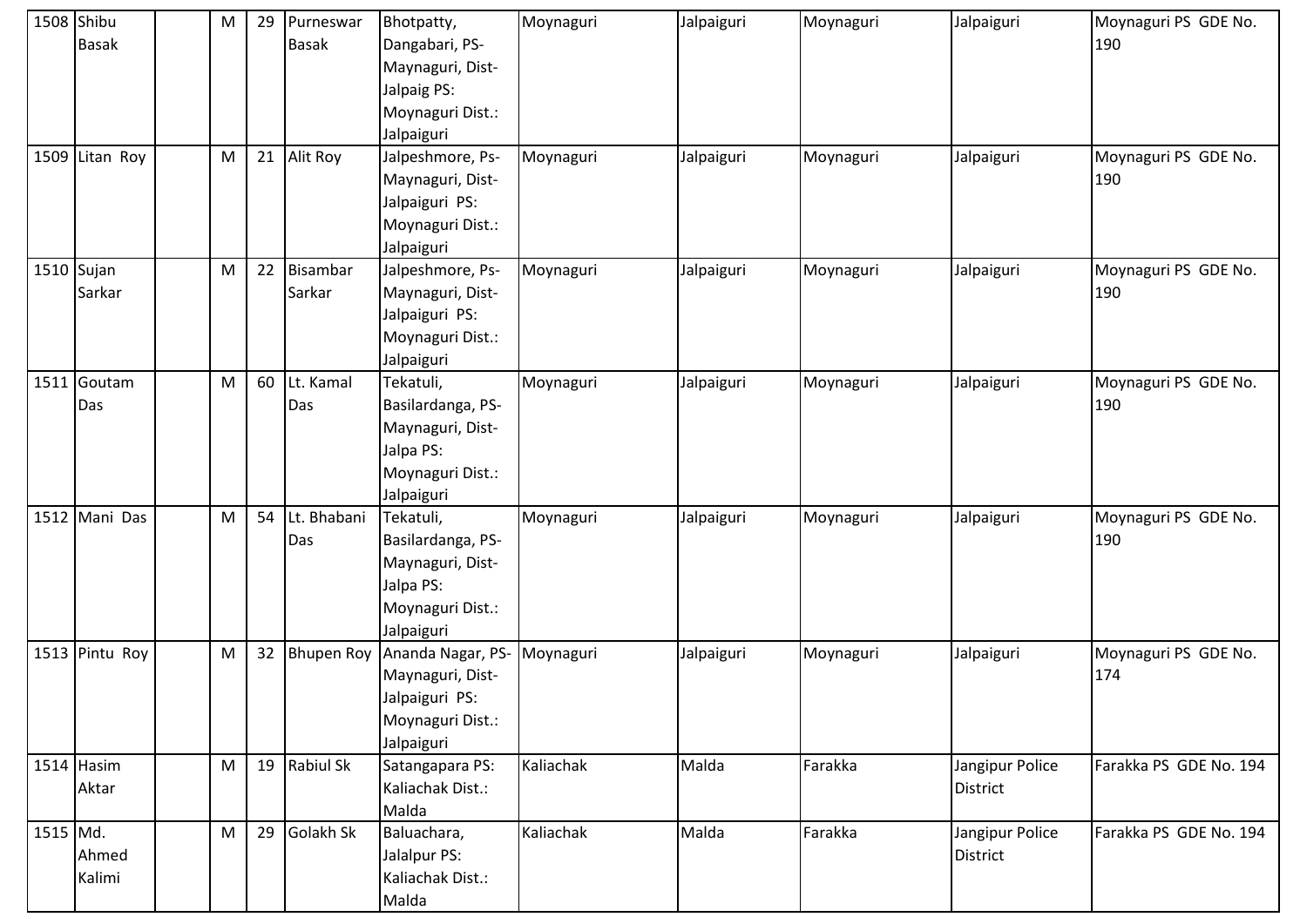| 1516 Abhoy<br>Halder      | M                                                                                                          | 18 | Suman<br>Halder         | PS: Raghunathganj Raghunathganj<br>Dist.: Jangipur<br><b>Police District</b> |               | Jangipur Police<br><b>District</b> | Raghunathganj | Jangipur Police<br><b>District</b> | Raghunathganj PS GDE<br>No. 224 |
|---------------------------|------------------------------------------------------------------------------------------------------------|----|-------------------------|------------------------------------------------------------------------------|---------------|------------------------------------|---------------|------------------------------------|---------------------------------|
| 1517 Anarul Sk            | M                                                                                                          | 30 | Mostafa Sk              | PS: Raghunathganj Raghunathganj<br>Dist.: Jangipur<br><b>Police District</b> |               | Jangipur Police<br><b>District</b> | Raghunathganj | Jangipur Police<br><b>District</b> | Raghunathganj PS GDE<br>No. 249 |
| 1518 Israil Sk            | M                                                                                                          | 26 | Jamal Sk                | PS: Raghunathganj<br>Dist.: Jangipur<br><b>Police District</b>               | Raghunathganj | Jangipur Police<br><b>District</b> | Raghunathganj | Jangipur Police<br><b>District</b> | Raghunathganj PS GDE<br>No. 249 |
| 1519 Mitarul<br><b>Sk</b> | M                                                                                                          | 28 | Sarifuddin<br><b>Sk</b> | PS: Raghunathganj Raghunathganj<br>Dist.: Jangipur<br><b>Police District</b> |               | Jangipur Police<br><b>District</b> | Raghunathganj | Jangipur Police<br><b>District</b> | Raghunathganj PS GDE<br>No. 249 |
| 1520 Sudip<br>Halder      | M                                                                                                          | 18 | Ananda<br>Halder        | PS: Raghunathganj Raghunathganj<br>Dist.: Jangipur<br><b>Police District</b> |               | Jangipur Police<br><b>District</b> | Raghunathganj | Jangipur Police<br><b>District</b> | Raghunathganj PS GDE<br>No. 249 |
| 1521 Arif Sk              | M                                                                                                          | 20 | Jiarul Sk               | PS: Raghunathganj Raghunathganj<br>Dist.: Jangipur<br><b>Police District</b> |               | Jangipur Police<br><b>District</b> | Raghunathganj | Jangipur Police<br><b>District</b> | Raghunathganj PS GDE<br>No. 279 |
| 1522 Surajit<br>Ghosh     | M                                                                                                          | 26 | Mukti<br>Ghosh          | PS: Raghunathganj Raghunathganj<br>Dist.: Jangipur<br><b>Police District</b> |               | Jangipur Police<br><b>District</b> | Raghunathganj | Jangipur Police<br><b>District</b> | Raghunathganj PS GDE<br>No. 279 |
| 1523 Jakir Sk             | M                                                                                                          | 28 | Akash Sk                | PS: Raghunathganj Raghunathganj<br>Dist.: Jangipur<br><b>Police District</b> |               | Jangipur Police<br>District        | Raghunathganj | Jangipur Police<br>District        | Raghunathganj PS GDE<br>No. 279 |
| 1524 Nabab Sk             | $\mathsf{M}% _{T}=\mathsf{M}_{T}\!\left( a,b\right) ,\ \mathsf{M}_{T}=\mathsf{M}_{T}\!\left( a,b\right) ,$ | 21 | Emran Sk                | PS: Raghunathganj Raghunathganj<br>Dist.: Jangipur<br><b>Police District</b> |               | Jangipur Police<br><b>District</b> | Raghunathganj | Jangipur Police<br>District        | Raghunathganj PS GDE<br>No. 279 |
| 1525 Rakibul Sk           | M                                                                                                          | 19 | Saharat Sk              | PS: Raghunathganj Raghunathganj<br>Dist.: Jangipur<br>Police District        |               | Jangipur Police<br><b>District</b> | Raghunathganj | Jangipur Police<br><b>District</b> | Raghunathganj PS GDE<br>No. 279 |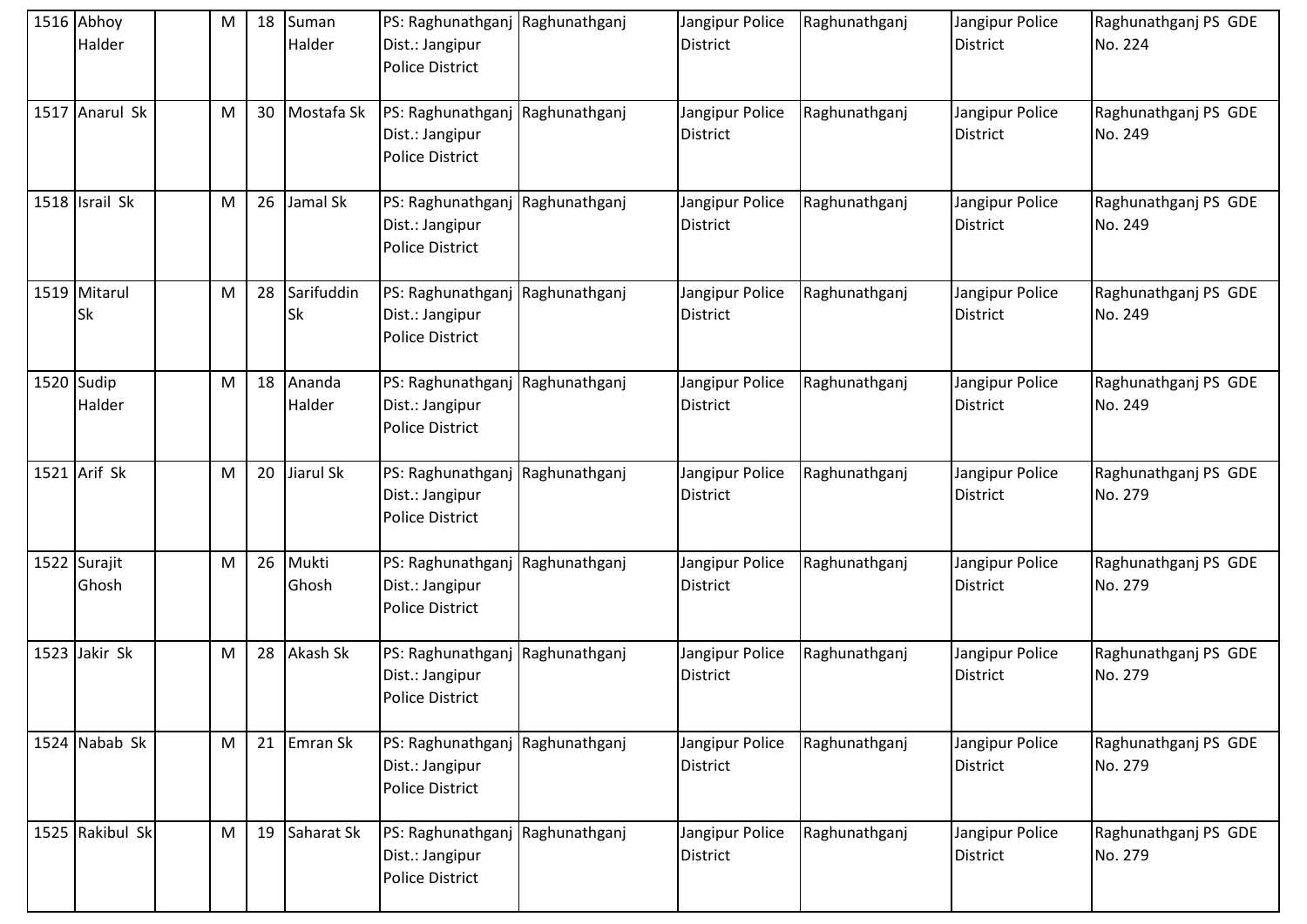| 1526 Kush | Halder                         | M | 45 | Badyanath<br>Halder      | PS: Raghunathganj<br>Dist.: Jangipur<br><b>Police District</b>                   | Raghunathganj | Jangipur Police<br><b>District</b> | Raghunathganj | Jangipur Police<br><b>District</b> | Raghunathganj PS GDE<br>No. 279 |
|-----------|--------------------------------|---|----|--------------------------|----------------------------------------------------------------------------------|---------------|------------------------------------|---------------|------------------------------------|---------------------------------|
|           | 1527 Gopal<br>Halder           | M | 22 | Rajkumar<br>Halder       | PS: Raghunathganj Raghunathganj<br>Dist.: Jangipur<br><b>Police District</b>     |               | Jangipur Police<br><b>District</b> | Raghunathganj | Jangipur Police<br><b>District</b> | Raghunathganj PS GDE<br>No. 156 |
| 1528 Amit | Hasan                          | M | 18 | Akhar Ali                | Mathurapur PS:<br>Sagardighi Dist.:<br>Jangipur Police<br><b>District</b>        | Sagardighi    | Jangipur Police<br>District        | Sagardighi    | Jangipur Police<br><b>District</b> | Sagardighi PS GDE No.<br>251    |
|           | 1529 Sofikul Sk                | M | 40 | Lt Kased Sk              | Krishnapur PS:<br>Sagardighi Dist.:<br>Jangipur Police<br><b>District</b>        | Sagardighi    | Jangipur Police<br>District        | Sagardighi    | Jangipur Police<br><b>District</b> | Sagardighi PS GDE No.<br>251    |
|           | 1530 Mijan Sk                  | M | 21 | Najbul Sk                | Bokhara PS:<br>Sagardighi Dist.:<br>Jangipur Police<br><b>District</b>           | Sagardighi    | Jangipur Police<br><b>District</b> | Sagardighi    | Jangipur Police<br><b>District</b> | Sagardighi PS GDE No.<br>251    |
|           | $1531$ Laltu Sk                | M | 35 | Karim Sk                 | Bokhara PS:<br>Sagardighi Dist.:<br>Jangipur Police<br><b>District</b>           | Sagardighi    | Jangipur Police<br><b>District</b> | Sagardighi    | Jangipur Police<br><b>District</b> | Sagardighi PS GDE No.<br>251    |
|           | 1532 Mojibur<br><b>Sk</b>      | M | 50 | Lt Ajijul Sk             | Diar Balagachi PS:<br>Sagardighi Dist.:<br>Jangipur Police<br><b>District</b>    | Sagardighi    | Jangipur Police<br><b>District</b> | Sagardighi    | Jangipur Police<br><b>District</b> | Sagardighi PS GDE No.<br>251    |
|           | 1533 Tarak<br>Nath<br>Karmakar |   | 30 | Karmakar                 | Lt Biswanath Paharghati PS:<br>Samsherganj Dist.:<br>Jangipur Police<br>District | Samsherganj   | Jangipur Police<br><b>District</b> | Samsherganj   | Jangipur Police<br><b>District</b> | Samsherganj PS GDE No.<br>218   |
|           | 1534 Md Sahid<br>Rahaman       |   | 25 | Majahar Sk               | Mjempur PS:<br>Kaliachak Dist.:<br>Malda                                         | Kaliachak     | Malda                              | Samsherganj   | Jangipur Police<br><b>District</b> | Samsherganj PS GDE No.<br>209   |
|           | 1535 Rafikul Sk                |   | 35 | Lt Abedin Sk Miabari PS: | Kaliachak Dist.:<br>Malda                                                        | Kaliachak     | Malda                              | Samsherganj   | Jangipur Police<br><b>District</b> | Samsherganj PS GDE No.<br>209   |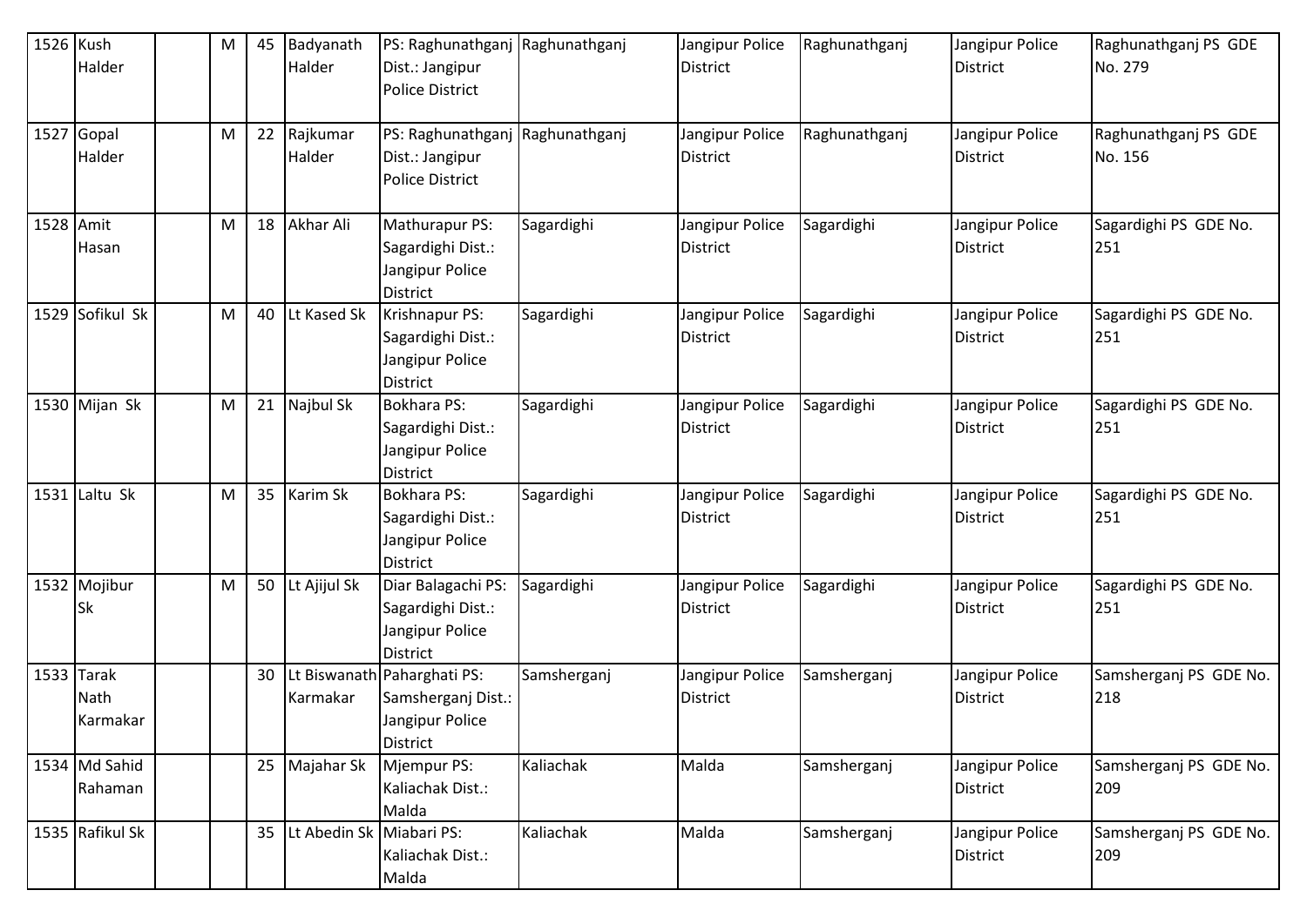| 1536 Ajirul Sk     |   | 30 | Lt Abdul      | Puthimari PS:                      | Kaliachak   | Malda           | Samsherganj | Jangipur Police | Samsherganj PS GDE No. |
|--------------------|---|----|---------------|------------------------------------|-------------|-----------------|-------------|-----------------|------------------------|
|                    |   |    | Kalu          | Kaliachak Dist.:                   |             |                 |             | <b>District</b> | 209                    |
|                    |   |    |               | Malda                              |             |                 |             |                 |                        |
| 1537 Saharul Sk    |   | 19 | Alkesh Sk     | Puthimari PS:                      | Samsherganj | Jangipur Police | Samsherganj | Jangipur Police | Samsherganj PS GDE No. |
|                    |   |    |               | Samsherganj Dist.:                 |             | <b>District</b> |             | <b>District</b> | 209                    |
|                    |   |    |               | Jangipur Police                    |             |                 |             |                 |                        |
|                    |   |    |               | <b>District</b>                    |             |                 |             |                 |                        |
| 1538 Fekarul Sk    |   | 27 | Afsar Sk      | Puthimari PS:                      | Samsherganj | Jangipur Police | Samsherganj | Jangipur Police | Samsherganj PS GDE No. |
|                    |   |    |               | Samsherganj Dist.:                 |             | <b>District</b> |             | <b>District</b> | 209                    |
|                    |   |    |               | Jangipur Police                    |             |                 |             |                 |                        |
|                    |   |    |               | <b>District</b>                    |             |                 |             |                 |                        |
| 1539 Masud Sk      |   |    | 23 Fajlul Sk  | Chaksapur PS:                      | Samsherganj | Jangipur Police | Samsherganj | Jangipur Police | Samsherganj PS GDE No. |
|                    |   |    |               | Samsherganj Dist.:                 |             | <b>District</b> |             | <b>District</b> | 209                    |
|                    |   |    |               | Jangipur Police                    |             |                 |             |                 |                        |
|                    |   |    |               | <b>District</b>                    |             |                 |             |                 |                        |
| 1540 Obaidur       |   | 24 | Serajul Sk    | Alamsashi PS:                      | Samsherganj | Jangipur Police | Samsherganj | Jangipur Police | Samsherganj PS GDE No. |
| <b>Sk</b>          |   |    |               | Samsherganj Dist.:                 |             | <b>District</b> |             | <b>District</b> | 209                    |
|                    |   |    |               | Jangipur Police                    |             |                 |             |                 |                        |
|                    |   |    |               | <b>District</b>                    |             |                 |             |                 |                        |
| 1541 Susul         |   | 56 | Narayna       | <b>Dhulian PS:</b>                 | Samsherganj | Jangipur Police | Samsherganj | Jangipur Police | Samsherganj PS GDE No. |
| Kumar              |   |    | Agarwal       | Samsherganj Dist.:                 |             | <b>District</b> |             | <b>District</b> | 209                    |
| Awargal            |   |    |               | Jangipur Police                    |             |                 |             |                 |                        |
|                    |   |    |               | <b>District</b>                    |             |                 |             |                 |                        |
| 1542 Aliul Sk      |   |    | 27 Esrail Sk  | Eliabad PS:                        | Samsherganj | Jangipur Police | Samsherganj | Jangipur Police | Samsherganj PS GDE No. |
|                    |   |    |               | Samsherganj Dist.:                 |             | <b>District</b> |             | <b>District</b> | 209                    |
|                    |   |    |               | Jangipur Police<br><b>District</b> |             |                 |             |                 |                        |
| $1543$ Bablu       | M | 52 | Alin Majhi    | Banshabati PS:                     | Suti        | Jangipur Police | Suti        | Jangipur Police | Suti PS GDE No. 115    |
| Majhi              |   |    |               | Suti Dist.: Jangipur               |             | <b>District</b> |             | <b>District</b> |                        |
|                    |   |    |               | <b>Police District</b>             |             |                 |             |                 |                        |
|                    |   |    |               |                                    |             |                 |             |                 |                        |
| 1544 Chandan       | M | 39 | Rilip Kisku   | Kaliyadanga PS:                    | Farakka     | Jangipur Police | Suti        | Jangipur Police | Suti PS GDE No. 115    |
| Kisku              |   |    |               | Farakka Dist.:                     |             | <b>District</b> |             | District        |                        |
|                    |   |    |               | Jangipur Police                    |             |                 |             |                 |                        |
|                    |   |    |               | <b>District</b>                    |             |                 |             |                 |                        |
| 1545 Ilias Khan Sk | M |    | 52 Abu Raihan | Hilora PS: Suti                    | Suti        | Jangipur Police | Suti        | Jangipur Police | Suti PS GDE No. 134    |
|                    |   |    | Sk            | Dist.: Jangipur                    |             | <b>District</b> |             | <b>District</b> |                        |
|                    |   |    |               | <b>Police District</b>             |             |                 |             |                 |                        |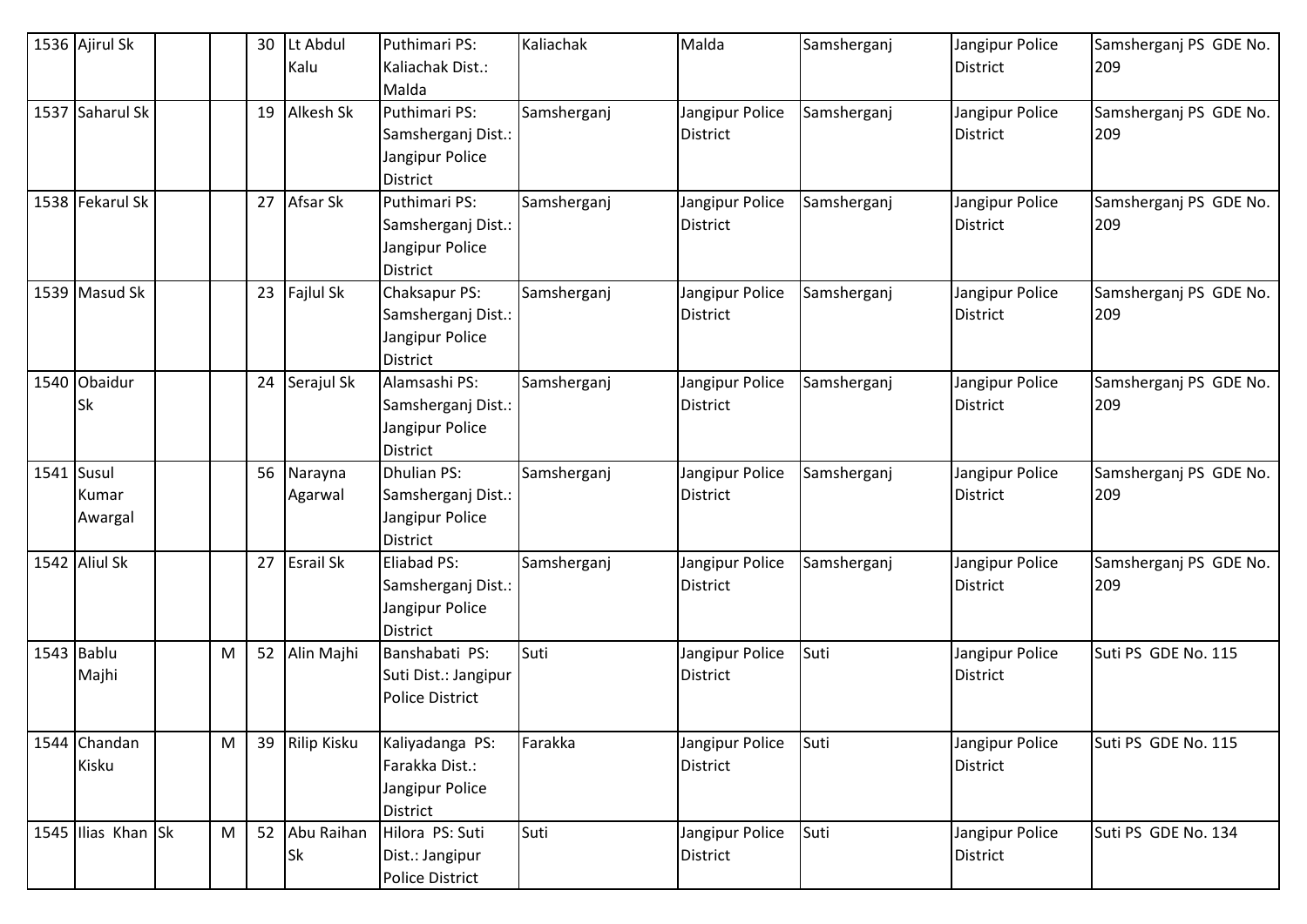|            | 1546 Abdul<br>Masudh          | M | 65 | Haji<br>Mahalam         | Harua PS: Suti<br>Dist.: Jangipur<br><b>Police District</b>                                          | Suti          | Jangipur Police<br><b>District</b> | Suti          | Jangipur Police<br><b>District</b> | Suti PS GDE No. 134                                                |
|------------|-------------------------------|---|----|-------------------------|------------------------------------------------------------------------------------------------------|---------------|------------------------------------|---------------|------------------------------------|--------------------------------------------------------------------|
|            | 1547 Azad Sk                  | M | 61 | Lt. Maharu<br><b>Sk</b> | Tenauri PS: Suti<br>Dist.: Jangipur<br>Police District                                               | Suti          | Jangipur Police<br><b>District</b> | Suti          | Jangipur Police<br><b>District</b> | Suti PS GDE No. 232                                                |
| 1548 Arup  | Kumar<br>Das                  | M | 40 | Lt. Saroj<br>Kr.das     | Ahiran PS: Suti<br>Dist.: Jangipur<br><b>Police District</b>                                         | Suti          | Jangipur Police<br><b>District</b> | Suti          | Jangipur Police<br><b>District</b> | Suti PS GDE No. 232                                                |
| 1549 Lalu  | Gharai                        |   |    | Mantu<br>Gharai         | Vill-Nayabasan<br>Dompara PS:<br>Gopiballavpur<br>Dist.: Jhargram                                    | Gopiballavpur | Jhargram                           | Beliabera     | Jhargram                           | Beliabera PS GDE No.<br>163                                        |
|            | 1550 Sambhu<br>Sing           | M |    | Lt. Doctor<br>Sing      | Vill- Mohulbari, PS-<br>Bahragora, Dist-<br>East Singbhu                                             |               | <b>Basirhat</b>                    | Beliabera     | Jhargram                           | Beliabera PS GDE No.<br>181                                        |
|            | 1551 Gobinda<br>Tarai         | M |    | Damodar<br>Tarai        | Vill-Brahmankundi,<br>PO- Ghaspada, PS-<br>Jagannathpur,                                             |               | <b>Basirhat</b>                    | Beliabera     | Jhargram                           | Beliabera PS GDE No.<br>181                                        |
| 1552 Jiten | Shaw                          | M | 48 | Lt.<br>a Shaw           | Vill+PO+PS-<br>Kaliprasanny Gopiballavpur, Dist-<br>Jhargram PS:<br>Gopiballavpur<br>Dist.: Jhargram | Gopiballavpur | Jhargram                           | Gopiballavpur | Jhargram                           | Gopiballavpur PS GDE<br>No. 219                                    |
|            | 1553 Pradip Kr<br>Mahata      | M | 53 | #NAME?                  | S/O of Vill+PO-<br>Dharenda, PS-<br>KGP(L), Dist-<br>Paschi                                          |               | <b>Basirhat</b>                    | Jhargram      | Jhargram                           | Jhargram PS Outpost<br>Manickpara Beat House<br><b>GDE No. 173</b> |
|            | 1554 Biswajit<br>Samaddar     | M | 31 | Lt.narayan<br>Samaddar  | of Vill-Raj Collage<br>Coloni<br>Camp, PO+PS+Dist-<br>Jhargr                                         |               | <b>Basirhat</b>                    | Jhargram      | Jhargram                           | Jhargram PS GDE No. 183                                            |
|            | 1555 Kripa<br>Sindhu<br>Manna | M | 40 | Thakurdas<br>Manna      | Vill-<br>Muraboni(Manikp<br>ara) PO-Joypur<br>PS+Dist-Jhargr                                         |               | <b>Basirhat</b>                    | Jhargram      | Jhargram                           | Jhargram PS GDE No. 183                                            |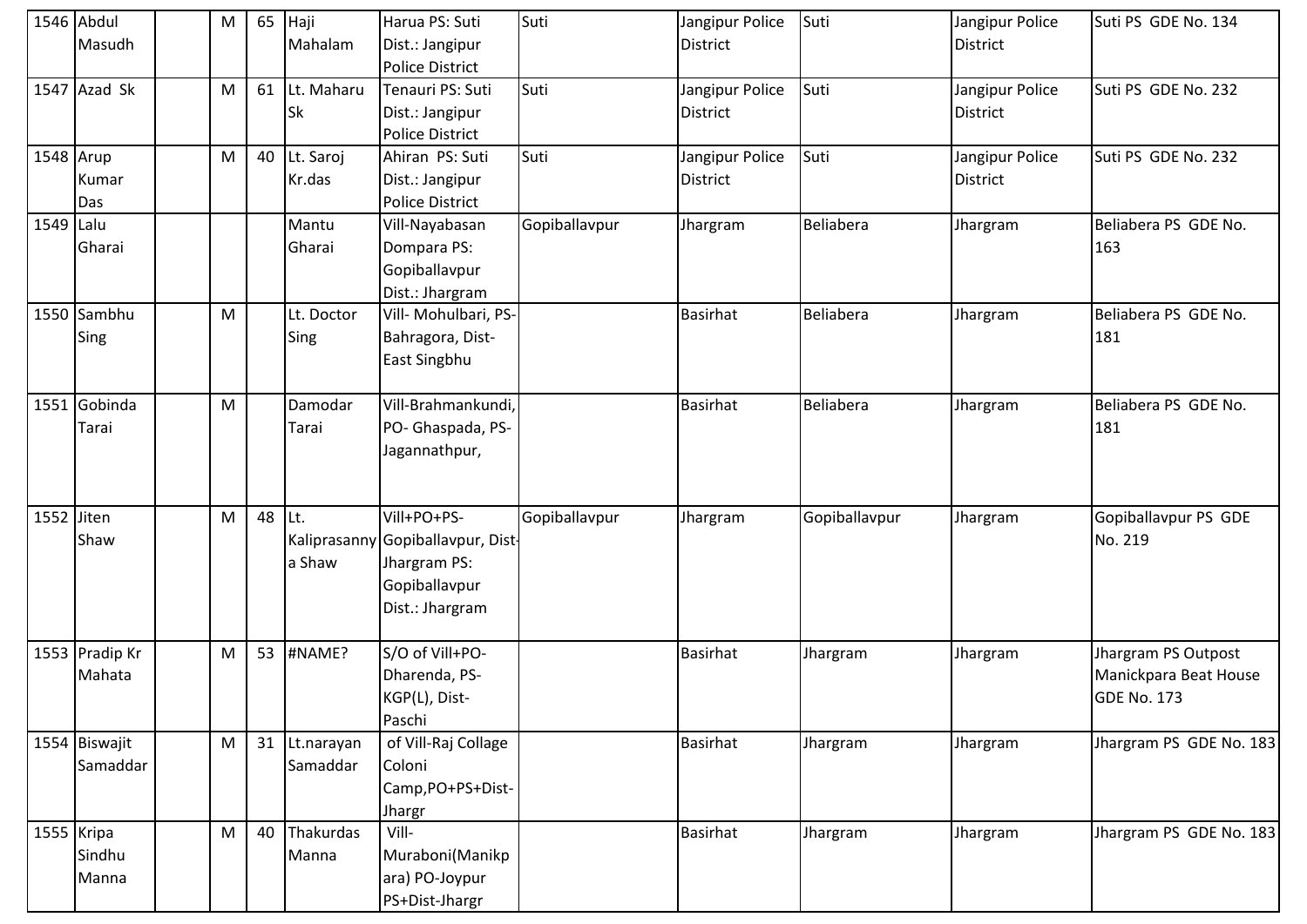| 1556 Suklal           | M | 35 | Lt.sambhu              | Vill-                                                                                                                  |          | <b>Basirhat</b>                              | Jhargram | Jhargram                                | Jhargram PS GDE No. 183 |
|-----------------------|---|----|------------------------|------------------------------------------------------------------------------------------------------------------------|----------|----------------------------------------------|----------|-----------------------------------------|-------------------------|
| Soren                 |   |    | Soren                  | Nunnungeria, PO+P<br>S+Dist-Jhargram                                                                                   |          |                                              |          |                                         |                         |
| 1557 Raj Kumar<br>Das | M | 34 |                        | Lt.ratan Das Raj Collage Coloni<br>Camp, PO+PS+Dist-<br>Jhargram                                                       |          | <b>Basirhat</b>                              | Jhargram | Jhargram                                | Jhargram PS GDE No. 183 |
| 1558 Somnath<br>Gayen | M | 29 | Biswanath<br>Gayen     | Jangalpur Madhu<br><b>Babur Bagan</b><br>Sankrail Howrah<br>PS: Sankrail Dist.:<br>Howrah Police<br>Commissionerate    | Sankrail | <b>Howrah Police</b><br>Commissionerat<br>le | Sankrail | <b>Howrah Police</b><br>Commissionerate | Sankrail PS GDE No. 177 |
| 1559 Bubai Das        | M | 38 | Lt. Ananta<br>Das      | Uttar Panchpara,<br>Radhadasi Sankrail<br>Howrah PS:<br>Sankrail Dist.:<br><b>Howrah Police</b><br>Commissionerate     | Sankrail | <b>Howrah Police</b><br>Commissionerat<br>e  | Sankrail | <b>Howrah Police</b><br>Commissionerate | Sankrail PS GDE No. 134 |
| 1560 Avijit<br>Naskar | M | 32 | Lt. Asit Kr.<br>Naskar | Podrah Kheya<br><b>Ghat Sankrail</b><br>Howrah PS:<br>Sankrail Dist.:<br><b>Howrah Police</b><br>Commissionerate       | Sankrail | <b>Howrah Police</b><br>Commissionerat<br>le | Sankrail | <b>Howrah Police</b><br>Commissionerate | Sankrail PS GDE No. 144 |
| 1561 Bumba<br>Das     | M | 26 | Shambhu<br>Das         | Hanskhali Pole,<br>Chandmari Road<br>Sankrail Howrah<br>PS: Sankrail Dist.:<br><b>Howrah Police</b><br>Commissionerate | Sankrail | <b>Howrah Police</b><br>Commissionerat<br>e  | Sankrail | <b>Howrah Police</b><br>Commissionerate | Sankrail PS GDE No. 144 |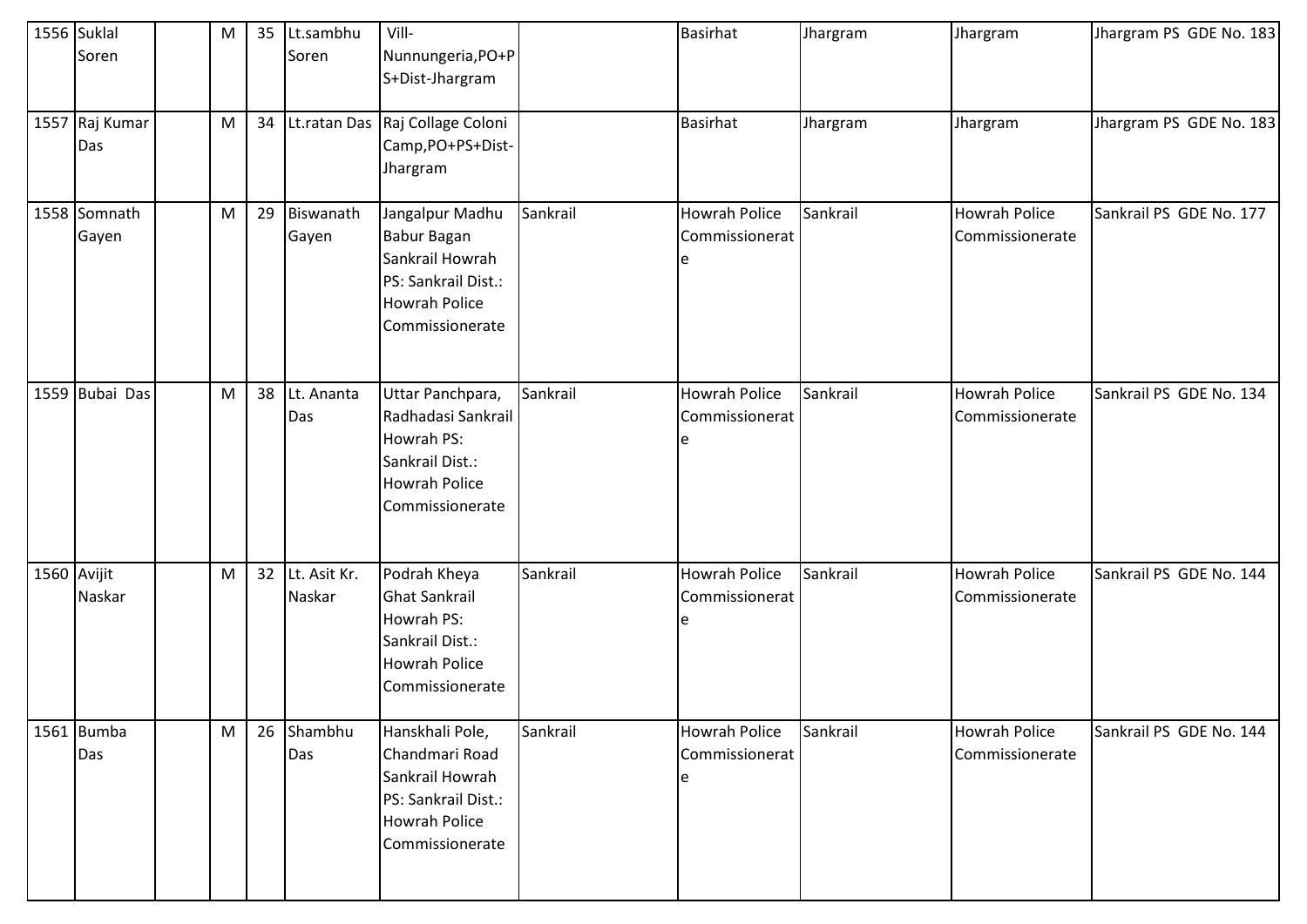| 1562 Sunil | Dolui                    | M |    |                                | 30 Ratan Dolui Nimtala Boropukur Sankrail<br>Dhar Sankrail<br>Kolkata PS:<br>Sankrail Dist.:<br>Howrah Police<br>Commissionerate |          | <b>Howrah Police</b><br>Commissionerat<br>e | Sankrail | <b>Howrah Police</b><br>Commissionerate | Sankrail PS GDE No. 144 |
|------------|--------------------------|---|----|--------------------------------|----------------------------------------------------------------------------------------------------------------------------------|----------|---------------------------------------------|----------|-----------------------------------------|-------------------------|
|            | 1563 Mahis<br>Das        | M | 30 | Lt. Bistapada Dhulagarh<br>Das | Sankrail Howrah<br>PS: Sankrail Dist.:<br>Howrah Police<br>Commissionerate                                                       | Sankrail | <b>Howrah Police</b><br>Commissionerat<br>e | Sankrail | <b>Howrah Police</b><br>Commissionerate | Sankrail PS GDE No. 231 |
|            | 1564 Abilesh<br>Khaturia | M | 30 | Deben<br>Khaturia              | Dhulagarh<br>Sankrail Howrah<br>PS: Sankrail Dist.:<br>Howrah Police<br>Commissionerate                                          | Sankrail | <b>Howrah Police</b><br>Commissionerat<br>e | Sankrail | <b>Howrah Police</b><br>Commissionerate | Sankrail PS GDE No. 231 |
|            | 1565 Deben<br>Khaturia   | M | 35 | Abesh<br>Mondal                | Do Sankrail<br>Howrah PS:<br>Sankrail Dist.:<br><b>Howrah Police</b><br>Commissionerate                                          | Sankrail | <b>Howrah Police</b><br>Commissionerat<br>e | Sankrail | <b>Howrah Police</b><br>Commissionerate | Sankrail PS GDE No. 231 |
|            | 1566 Sujay Das           | M |    | $30$ Lt.<br>Biswanath<br>Das   | Korola Domjur<br>Howrah PS:<br>Sankrail Dist.:<br><b>Howrah Police</b><br>Commissionerate                                        | Sankrail | <b>Howrah Police</b><br>Commissionerat<br>e | Sankrail | <b>Howrah Police</b><br>Commissionerate | Sankrail PS GDE No. 231 |
|            | 1567 Sajed Ali           | M | 30 | Abdul Salam Do Sankrail        | Kolkata PS:<br>Sankrail Dist.:<br><b>Howrah Police</b><br>Commissionerate                                                        | Sankrail | Howrah Police<br>Commissionerat<br>e        | Sankrail | <b>Howrah Police</b><br>Commissionerate | Sankrail PS GDE No. 231 |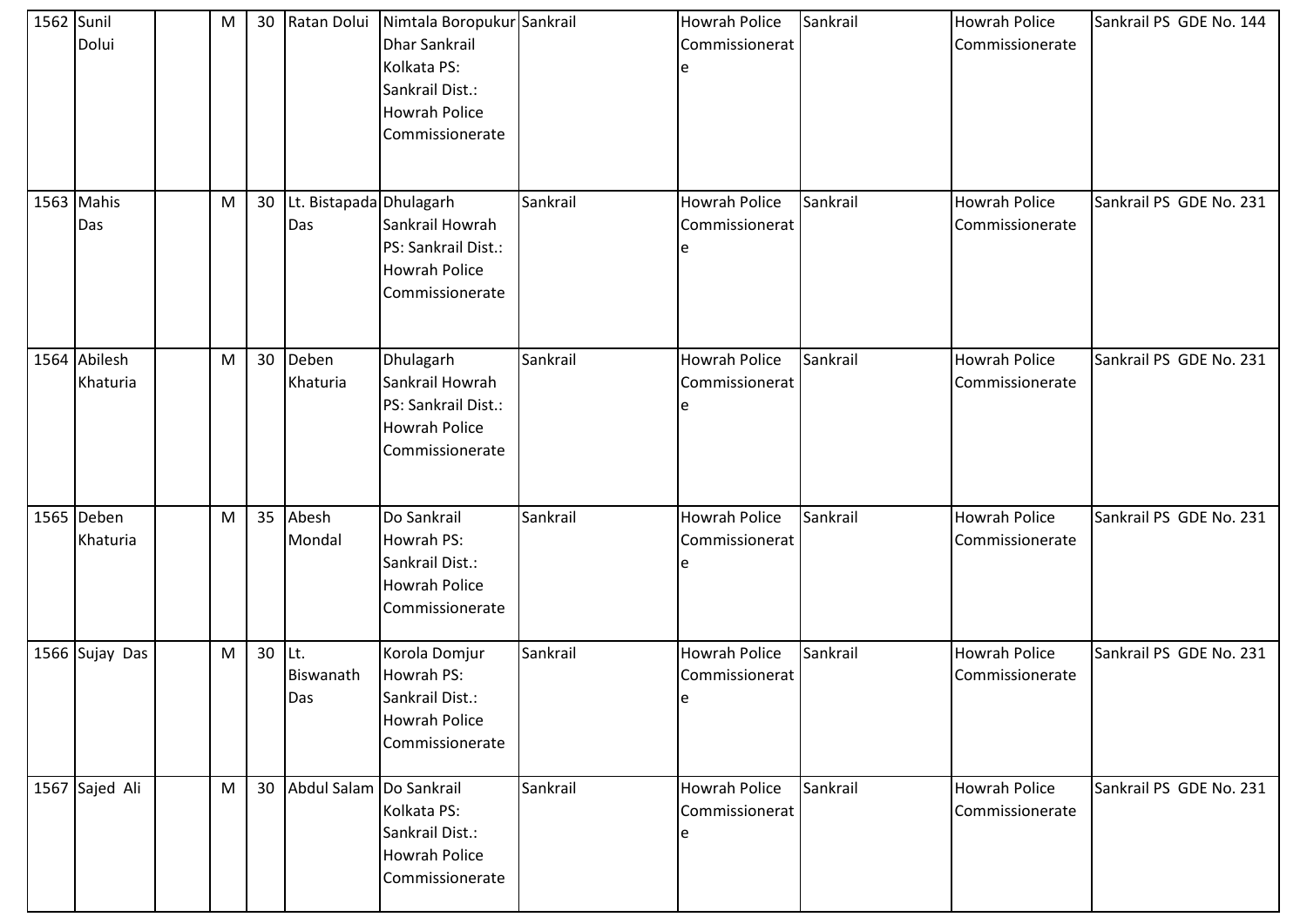|            | 1568 Anil Nisad        | M | 25 | Ram Saren                | Do Sankrail<br>Howrah PS:<br>Sankrail Dist.:<br><b>Howrah Police</b><br>Commissionerate | Sankrail | Howrah Police<br>Commissionerat           | Sankrail           | <b>Howrah Police</b><br>Commissionerate | Sankrail PS GDE No. 231              |
|------------|------------------------|---|----|--------------------------|-----------------------------------------------------------------------------------------|----------|-------------------------------------------|--------------------|-----------------------------------------|--------------------------------------|
|            | 1569 Sada Prije        | M | 32 | Manu Rath                | Do Sankrail<br>Howrah PS:<br>Sankrail Dist.:<br><b>Howrah Police</b><br>Commissionerate | Sankrail | Howrah Police<br>Commissionerat<br>e      | Sankrail           | <b>Howrah Police</b><br>Commissionerate | Sankrail PS GDE No. 231              |
|            | 1570 Ansarul<br>Sk     | M | 28 | Suddin Sk                | Do Sankrail<br>Howrah PS:<br>Sankrail Dist.:<br><b>Howrah Police</b><br>Commissionerate | Sankrail | <b>Howrah Police</b><br>Commissionerat    | Sankrail           | <b>Howrah Police</b><br>Commissionerate | Sankrail PS GDE No. 231              |
|            | 1571 Maidul Sk         | M | 28 | Harmuni Sk               | Do Sankrail<br>Howrah PS:<br>Sankrail Dist.:<br><b>Howrah Police</b><br>Commissionerate | Sankrail | <b>Howrah Police</b><br>Commissionerat    | Sankrail           | <b>Howrah Police</b><br>Commissionerate | Sankrail PS GDE No. 231              |
|            | 1572 Samanta<br>Kar    | M | 26 |                          | Lt Swani Kar   Puragurul PS: Hura   Hura<br>Dist.: Purulia                              |          | Purulia                                   | Kharagpur g.r.p.s. | Kharagpur G.R.P.                        | Kharagpur g.r.p.s. PS GDE<br>No. 127 |
|            | 1573 Mama Sk           | M | 33 | Sk Nabab                 | Sonarpur PS:<br>Sonarpur Dist.:<br><b>Baruipur Police</b><br><b>District</b>            | Sonarpur | <b>Baruipur Police</b><br><b>District</b> | Kharagpur g.r.p.s. | Kharagpur G.R.P.                        | Kharagpur g.r.p.s. PS GDE<br>No. 127 |
|            | 1574 Binod<br>Kanjilal | M | 22 | <b>Bipad</b><br>Kanjilal | Dinhata PS:<br>Dinhata Dist.:<br>Coochbehar                                             | Dinhata  | Coochbehar                                | Kharagpur g.r.p.s. | Kharagpur G.R.P.                        | Kharagpur g.r.p.s. PS GDE<br>No. 127 |
| 1575 Jahid | Hasan                  | M | 23 |                          | Sahidul Miya Kaorei PS: Dinhata<br>Dist.: Coochbehar                                    | Dinhata  | Coochbehar                                | Kharagpur g.r.p.s. | Kharagpur G.R.P.                        | Kharagpur g.r.p.s. PS GDE<br>No. 127 |
|            | 1576 Uttam<br>Debnath  | M | 50 | Sambhu<br>Debnath        | Dinhata PS:<br>Dinhata Dist.:<br>Coochbehar                                             | Dinhata  | Coochbehar                                | Kharagpur g.r.p.s. | Kharagpur G.R.P.                        | Kharagpur g.r.p.s. PS GDE<br>No. 127 |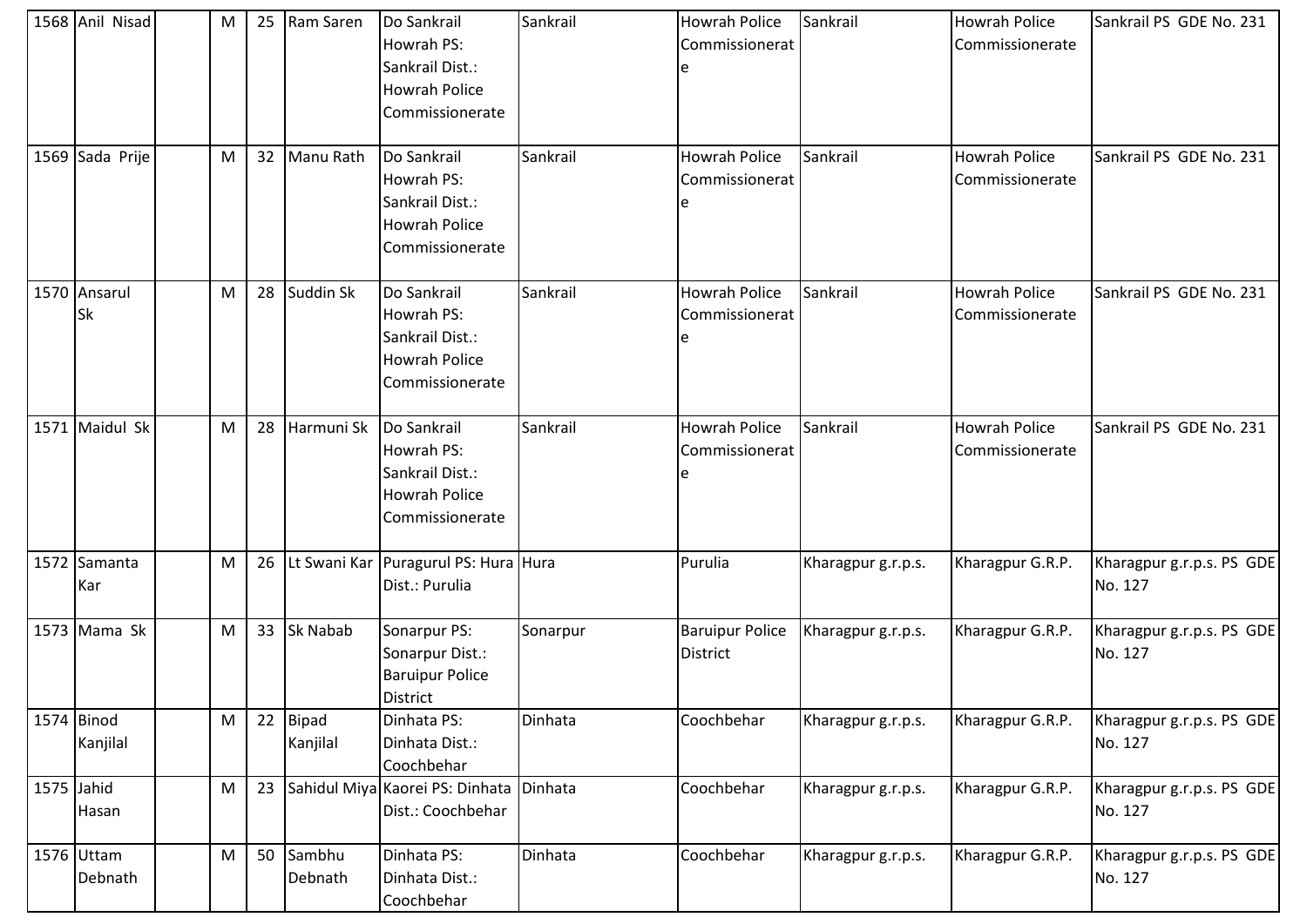|           | 1577 Afsar Sk                       | M | 30 | Selim Sk           | Chandipur PS:<br>Uluberia Dist.:<br><b>Howrah Rural</b>           | Uluberia    | <b>Howrah Rural</b>  | Kharagpur g.r.p.s. | Kharagpur G.R.P. | Kharagpur g.r.p.s. PS GDE<br>No. 127 |
|-----------|-------------------------------------|---|----|--------------------|-------------------------------------------------------------------|-------------|----------------------|--------------------|------------------|--------------------------------------|
|           | 1578 Pintu<br>Jana                  | M | 28 | Mantu Jana         | Paramanandapur<br>PS: Moyna Dist.:<br>Purba Mednipore             | Moyna       | Purba<br>Mednipore   | Kharagpur g.r.p.s. | Kharagpur G.R.P. | Kharagpur g.r.p.s. PS GDE<br>No. 146 |
|           | 1579 Kousik Pal                     | M | 19 | <b>Mohan Pal</b>   | Abdulla PS: Pingla<br>Dist.: Paschim<br>Mednipore                 | Pingla      | Paschim<br>Mednipore | Kharagpur g.r.p.s. | Kharagpur G.R.P. | Kharagpur g.r.p.s. PS GDE<br>No. 146 |
|           | 1580 Sugali<br>Ashok<br><b>Naik</b> | M | 24 | Jagadesh           | Pingla PS: Pingla<br>Dist.: Paschim<br>Mednipore                  | Pingla      | Paschim<br>Mednipore | Kharagpur g.r.p.s. | Kharagpur G.R.P. | Kharagpur g.r.p.s. PS GDE<br>No. 146 |
|           | 1581 S Pavan<br>Kumar<br>Naik       | M | 22 | S Jagadish         | Pingla PS: Pingla<br>Dist.: Paschim<br>Mednipore                  | Pingla      | Paschim<br>Mednipore | Kharagpur g.r.p.s. | Kharagpur G.R.P. | Kharagpur g.r.p.s. PS GDE<br>No. 146 |
|           | 1582 Mahesh<br>Pal                  | M | 19 | Sajal Pal          | <b>Hetampur PS:</b><br>Chandrakona Dist.:<br>Paschim<br>Mednipore | Chandrakona | Paschim<br>Mednipore | Kharagpur g.r.p.s. | Kharagpur G.R.P. | Kharagpur g.r.p.s. PS GDE<br>No. 137 |
|           | 1583 Santanu<br>Sardar              | M | 19 | Sahadeb<br>Sardar  | Birbhanpur PS:<br>Chandrakona Dist.:<br>Paschim<br>Mednipore      | Chandrakona | Paschim<br>Mednipore | Kharagpur g.r.p.s. | Kharagpur G.R.P. | Kharagpur g.r.p.s. PS GDE<br>No. 137 |
|           | 1584 Rahul<br>Ansari                | M | 19 | Hasim<br>Ansari    | Dangoara PS:<br>Madhabdihi Dist.:<br>Purba Burdwan                | Madhabdihi  | Purba Burdwan        | Kharagpur g.r.p.s. | Kharagpur G.R.P. | Kharagpur g.r.p.s. PS GDE<br>No. 137 |
|           | 1585 Akshay<br>Mukhi                | M | 34 | Saturam<br>Mukhi   | Padampur PS:<br>Madhabdihi Dist.:<br>Purba Burdwan                | Madhabdihi  | Purba Burdwan        | Kharagpur g.r.p.s. | Kharagpur G.R.P. | Kharagpur g.r.p.s. PS GDE<br>No. 137 |
| 1586 Raja | Mukhi                               | M | 19 | Dara Mukhi         | PS: Madhabdihi<br>Dist.: Purba<br>Burdwan                         | Madhabdihi  | Purba Burdwan        | Kharagpur g.r.p.s. | Kharagpur G.R.P. | Kharagpur g.r.p.s. PS GDE<br>No. 137 |
|           | 1587 Debendra<br>Mukhi              | M | 19 | Satrughan<br>Mukhi | Padampur PS:<br>Madhabdihi Dist.:<br>Purba Burdwan                | Madhabdihi  | Purba Burdwan        | Kharagpur g.r.p.s. | Kharagpur G.R.P. | Kharagpur g.r.p.s. PS GDE<br>No. 137 |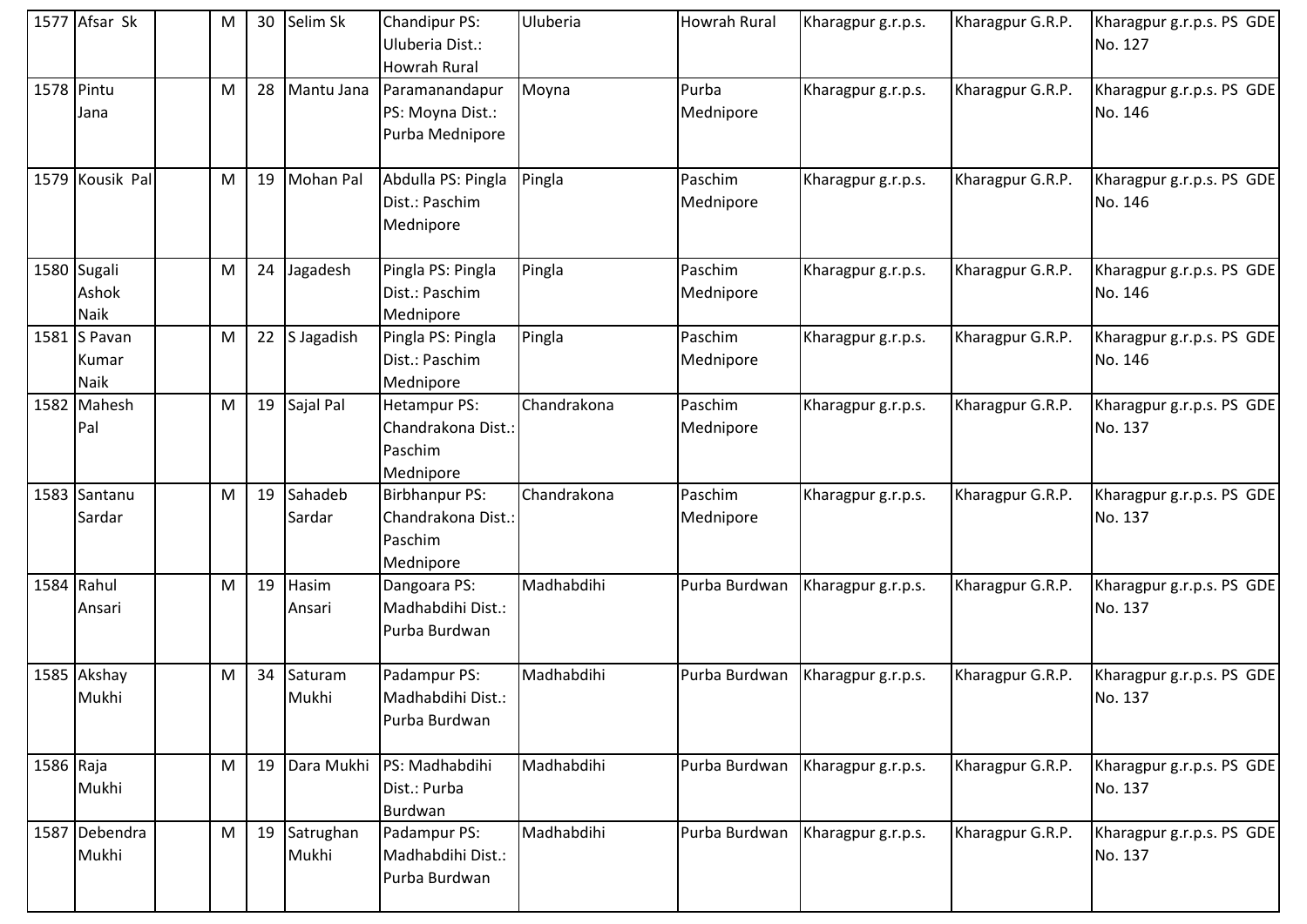|            | 1588 Nurselim<br>Mir                                                                | M | 18 | Siraj Mir               | Katba PS:<br>Bhagawanpur<br>Dist.: Purba<br>Mednipore     | Bhagawanpur | Purba<br>Mednipore   | Kharagpur g.r.p.s. | Kharagpur G.R.P.                       | Kharagpur g.r.p.s. PS GDE<br>No. 163 |
|------------|-------------------------------------------------------------------------------------|---|----|-------------------------|-----------------------------------------------------------|-------------|----------------------|--------------------|----------------------------------------|--------------------------------------|
| 1589 Ikbal | Khan                                                                                | M | 18 | Saiful Khan             | Katbarh PS:<br>Bhagawanpur<br>Dist.: Purba<br>Mednipore   | Bhagawanpur | Purba<br>Mednipore   | Kharagpur g.r.p.s. | Kharagpur G.R.P.                       | Kharagpur g.r.p.s. PS GDE<br>No. 163 |
|            | 1590 Asish<br><b>Bose</b>                                                           | M | 29 | Salim Bose              | Garbeta PS:<br>Garbeta Dist.:<br>Paschim<br>Mednipore     | Garbeta     | Paschim<br>Mednipore | Kharagpur g.r.p.s. | Kharagpur G.R.P.                       | Kharagpur g.r.p.s. PS GDE<br>No. 163 |
|            | 1591 Mahamm<br>lad<br>Hossain                                                       | M | 19 | Sk Dildar               | Gurguria PS: Para<br>Dist.: Purulia                       | Para        | Purulia              | Kharagpur g.r.p.s. | Kharagpur G.R.P.                       | Kharagpur g.r.p.s. PS GDE<br>No. 163 |
|            | 1592 Aiub Khan                                                                      | M | 18 | Hamid Ali<br>Khan       | Sabang PS: Sabang<br>Dist.: Paschim<br>Mednipore          | Sabang      | Paschim<br>Mednipore | Kharagpur g.r.p.s. | Kharagpur G.R.P.                       | Kharagpur g.r.p.s. PS GDE<br>No. 164 |
| 1593 Tahir | Khan                                                                                | M | 18 | Rafik Khan              | Daspur PS: Daspur<br>Dist.: Paschim<br>Mednipore          | Daspur      | Paschim<br>Mednipore | Kharagpur g.r.p.s. | Kharagpur G.R.P.                       | Kharagpur g.r.p.s. PS GDE<br>No. 164 |
| 1594 Sk    | Mahaju;l<br>Rahaman                                                                 | M | 18 | <b>Sk Habibul</b>       | Gadaibazar PS:<br>Nandigram Dist.:<br>Purba Mednipore     | Nandigram   | Purba<br>Mednipore   | Kharagpur g.r.p.s. | Kharagpur G.R.P.                       | Kharagpur g.r.p.s. PS GDE<br>No. 164 |
|            | 1595 Asadul Sk<br>(19 Yrs)                                                          |   |    |                         | S/o- Ajijul Sk Of Saligram, PS-<br>Nakashipara,<br>Nadia. |             | <b>Basirhat</b>      | Dhubulia           | Krishnanagar<br><b>Police District</b> | Dhubulia PS GDE No. 187              |
|            | 1596 Rakib<br>Mondal<br>(19 Yrs0                                                    |   |    | Mondal                  | S/o- Aliburdi Of Debipur, PS-<br>Dhubulia, Nadia.         |             | <b>Basirhat</b>      | Dhubulia           | Krishnanagar<br><b>Police District</b> | Dhubulia PS GDE No. 187              |
|            | 1597 Ajijul Sk<br>(27 Yrs)<br><b>Of</b><br>Chagharia,<br>Ps-<br>Dhubulia,<br>Nadia. | M |    | S/o-Ramjan<br><b>Sk</b> |                                                           |             | <b>Basirhat</b>      | Dhubulia           | Krishnanagar<br>Police District        | Dhubulia PS GDE No. 186              |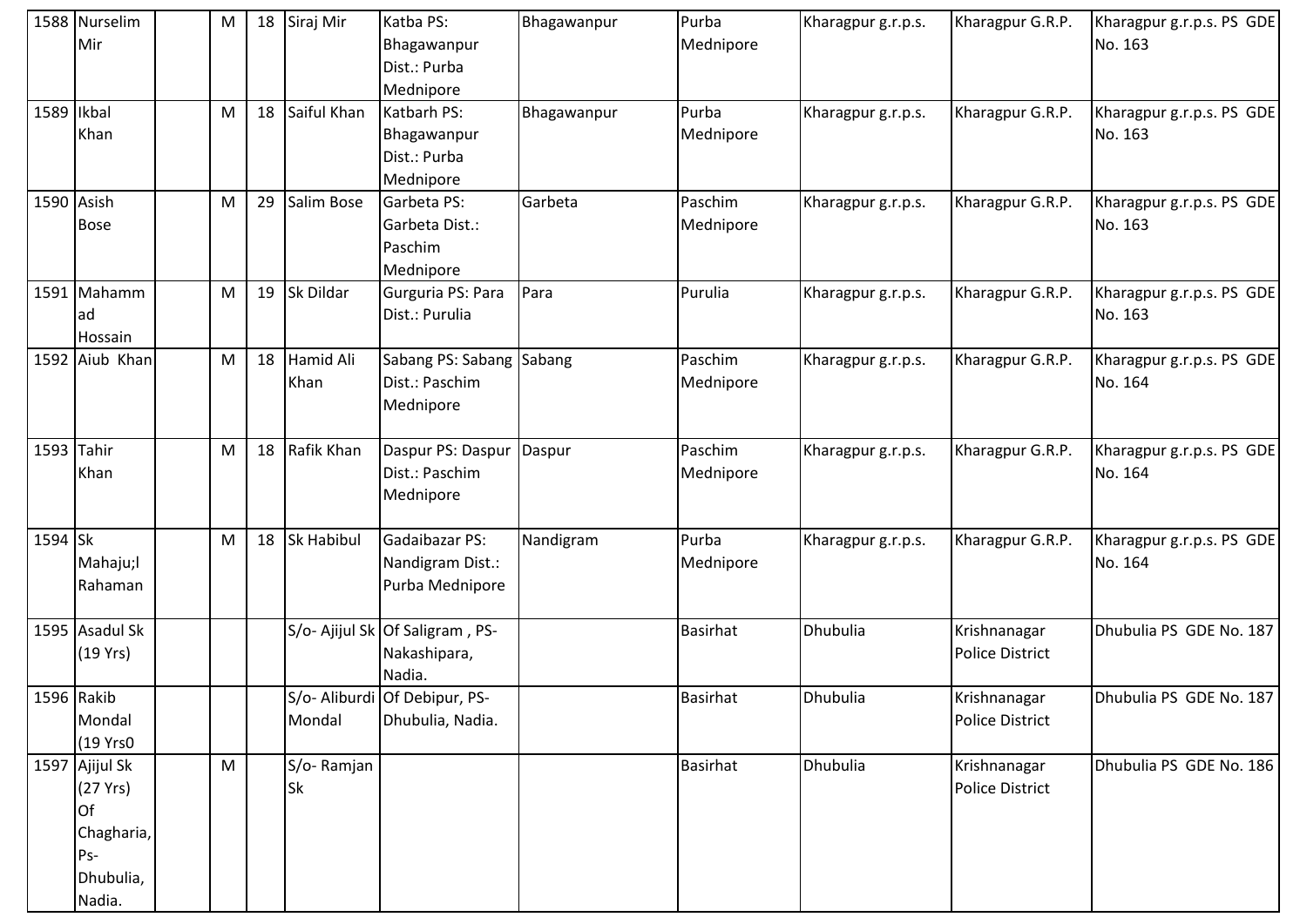|              | 1598 Mobarak<br>Sk (26 Yrs)  | M |    | $S/O-$<br>Samsuddin<br>Sk | Of Natun<br>Nowpara, PS-<br>Dhubulia, Nadia.                                                      |             | <b>Basirhat</b>                        | Dhubulia    | Krishnanagar<br><b>Police District</b> | Dhubulia PS GDE No. 186       |
|--------------|------------------------------|---|----|---------------------------|---------------------------------------------------------------------------------------------------|-------------|----------------------------------------|-------------|----------------------------------------|-------------------------------|
| $1599$ Bijoy | Laskar                       | M |    |                           | Bimal Laskar Gazna PS: Hanskhli Hanskhli<br>Dist.: Ranaghat<br><b>Police District</b>             |             | Ranaghat Police<br><b>District</b>     | Krishnaganj | Krishnanagar<br><b>Police District</b> | Krishnaganj PS GDE No.<br>152 |
|              | 1600 Subhadip<br>Chowdhur    | M |    | Bidhan<br>Chowdhury       | Shonghata PS:<br>Krishnaganj Dist.:<br>Krishnanagar<br><b>Police District</b>                     | Krishnaganj | Krishnanagar<br><b>Police District</b> | Krishnaganj | Krishnanagar<br><b>Police District</b> | Krishnaganj PS GDE No.<br>152 |
|              | 1601 Sourav<br>Ghosh         | M |    | Shyam<br>Ghosh            | Majdia Ghosh para Krishnaganj<br>PS: Krishnaganj<br>Dist.: Krishnanagar<br><b>Police District</b> |             | Krishnanagar<br><b>Police District</b> | Krishnaganj | Krishnanagar<br><b>Police District</b> | Krishnaganj PS GDE No.<br>152 |
|              | 1602 Souvik<br><b>Biswas</b> | M |    | Shyamal<br><b>Biswas</b>  | Ichamotipara PS:<br>Krishnaganj Dist.:<br>Krishnanagar<br><b>Police District</b>                  | Krishnaganj | Krishnanagar<br><b>Police District</b> | Krishnaganj | Krishnanagar<br><b>Police District</b> | Krishnaganj PS GDE No.<br>152 |
|              | 1603 Rahul<br><b>Biswas</b>  | M |    | Gobinda<br><b>Biswas</b>  | PS: Nakashipara<br>Dist.: Krishnanagar<br><b>Police District</b>                                  | Nakashipara | Krishnanagar<br><b>Police District</b> | Nakashipara | Krishnanagar<br><b>Police District</b> | Nakashipara PS GDE No.<br>255 |
|              | 1604 Rakesh<br><b>Biswas</b> | M |    | Montu<br><b>Biswas</b>    | PS: Nakashipara<br>Dist.: Krishnanagar<br><b>Police District</b>                                  | Nakashipara | Krishnanagar<br><b>Police District</b> | Nakashipara | Krishnanagar<br><b>Police District</b> | Nakashipara PS GDE No.<br>255 |
|              | 1605 Abdur<br>Rejjak Sk      | M | 27 | Hasiruddin<br>Sk          | Kashipur, PS-<br>Rejinagar,<br>Murshidabad PS:<br>Rejinagar Dist.:<br>Murshidabad                 | Rejinagar   | Murshidabad                            | Palashipara | Krishnanagar<br><b>Police District</b> | Palashipara PS GDE No.<br>173 |
|              | 1606 Sekendar<br>Mondal      | M |    | Manik<br>Mondal           | PS: Thanapara<br>Dist.: Krishnanagar<br><b>Police District</b>                                    | Thanapara   | Krishnanagar<br>Police District        | Thanapara   | Krishnanagar<br>Police District        | Thanapara PS GDE No.<br>131   |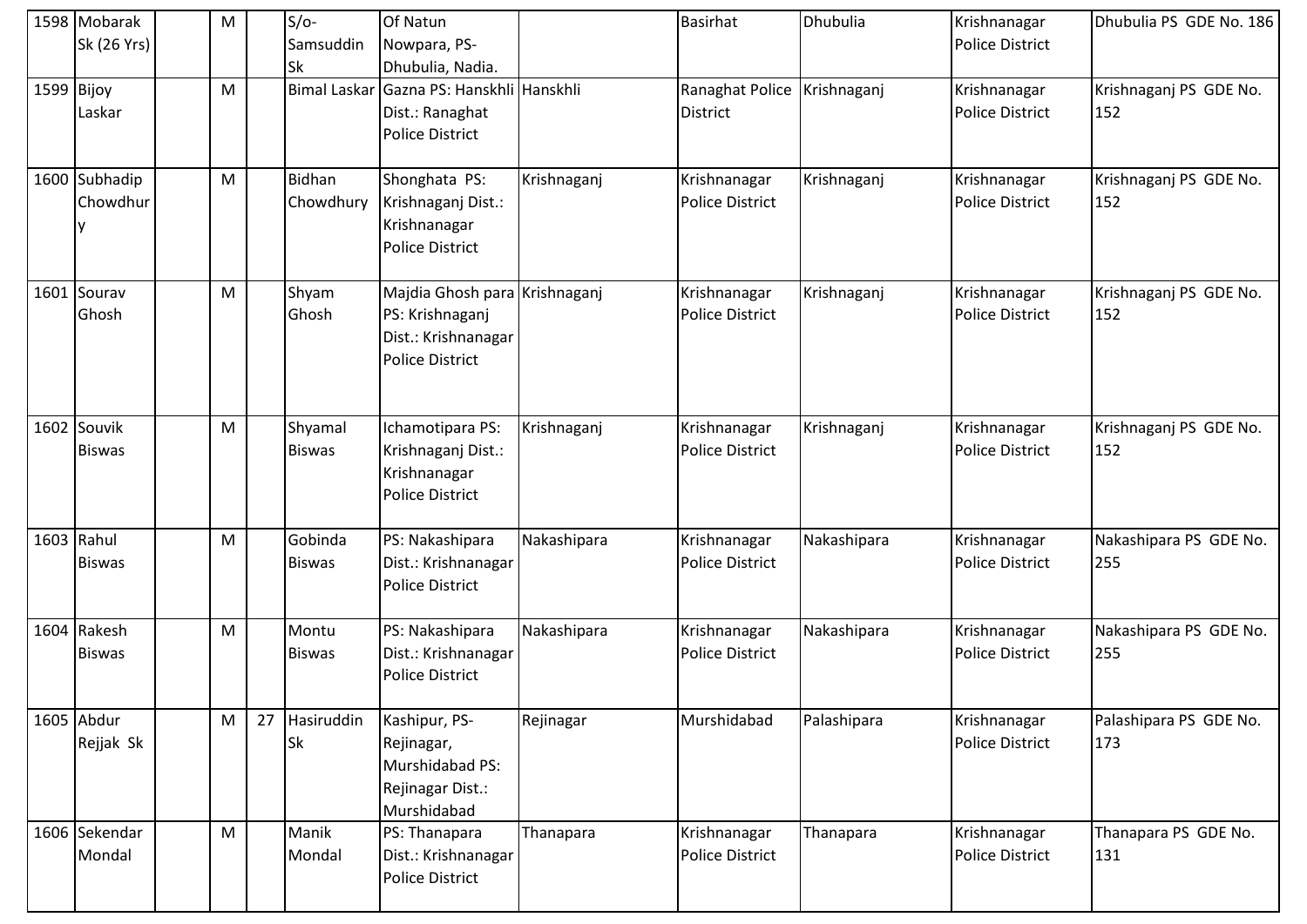|             | 1607 Chatyna<br>Mandal   | M |    | Shyam<br>Mandal         | Mahajantola PS:<br>Baishnabnagar<br>Dist.: Malda            | Baishnabnagar | Malda | Baishnabnagar | Malda | Baishnabnagar PS GDE<br>No. 883 |
|-------------|--------------------------|---|----|-------------------------|-------------------------------------------------------------|---------------|-------|---------------|-------|---------------------------------|
|             | 1608 Srinandan<br>Singha | M |    | Foka Singha             | Chakbahadurpur<br>PS: Baishnabnagar<br>Dist.: Malda         | Baishnabnagar | Malda | Baishnabnagar | Malda | Baishnabnagar PS GDE<br>No. 883 |
|             | 1609 Gobinda<br>Mandal   | M |    | Lt. Bhuban<br>Mandal    | PS: Baishnabnagar<br>Dist.: Malda                           | Baishnabnagar | Malda | Baishnabnagar | Malda | Baishnabnagar PS GDE<br>No. 883 |
|             | 1610 Abdul<br>Jem        | M |    | <b>Abdul Sattar</b>     | Pardeonapur PS:<br>Baishnabnagar<br>Dist.: Malda            | Baishnabnagar | Malda | Baishnabnagar | Malda | Baishnabnagar PS GDE<br>No. 113 |
| 1611        | Saddam<br>Hossain        | M |    | <b>Bhogu Sk</b>         | Challak para PS:<br>Baishnabnagar<br>Dist.: Malda           | Baishnabnagar | Malda | Baishnabnagar | Malda | Baishnabnagar PS GDE<br>No. 113 |
|             | 1612 Ramon Sk            | M |    | Lt. Sahed Sk            | Challak Para PS:<br>Baishnabnagar<br>Dist.: Malda           | Baishnabnagar | Malda | Baishnabnagar | Malda | Baishnabnagar PS GDE<br>No. 113 |
|             | 1613 Rubel Sk            | M |    | Vbhogu Sk               | Challakpara PS:<br>Baishnabnagar<br>Dist.: Malda            | Baishnabnagar | Malda | Baishnabnagar | Malda | Baishnabnagar PS GDE<br>No. 113 |
|             | 1614 Tasirul<br>Rahaman  | M |    | <b>Abdul Dhani</b>      | Challakpara PS:<br>Baishnabnagar<br>Dist.: Malda            | Baishnabnagar | Malda | Baishnabnagar | Malda | Baishnabnagar PS GDE<br>No. 113 |
| $1615$ Ajay | Kumar<br>Mandal          | M |    |                         | Jiten Mandal Parlalpur PS:<br>Baishnabnagar<br>Dist.: Malda | Baishnabnagar | Malda | Baishnabnagar | Malda | Baishnabnagar PS GDE<br>No. 113 |
|             | 1616 Sanjay<br>Mandal    | M |    | Lt. Jagindra<br>Mandal  | Parlalkpur PS:<br>Baishnabnagar<br>Dist.: Malda             | Baishnabnagar | Malda | Baishnabnagar | Malda | Baishnabnagar PS GDE<br>No. 113 |
|             | 1617 Dipankar<br>Singha  | M |    | Ajay Singha             | Sabdalpur PS:<br>Baishnabnagar<br>Dist.: Malda              | Baishnabnagar | Malda | Baishnabnagar | Malda | Baishnabnagar PS GDE<br>No. 113 |
|             | 1618 Nanad Ali           | M |    | Enamul<br>Haque         | Mohanpur PS:<br>Baishnabnagar<br>Dist.: Malda               | Baishnabnagar | Malda | Baishnabnagar | Malda | Baishnabnagar PS GDE<br>No. 113 |
|             | 1619 Deepak<br>Halder    | M | 31 | Nipendra<br>Nath Halder | Tetulmora PS:<br>Bamangola Dist.:<br>Malda                  | Bamangola     | Malda | Bamangola     | Malda | Bamangola PS GDE No.<br>77      |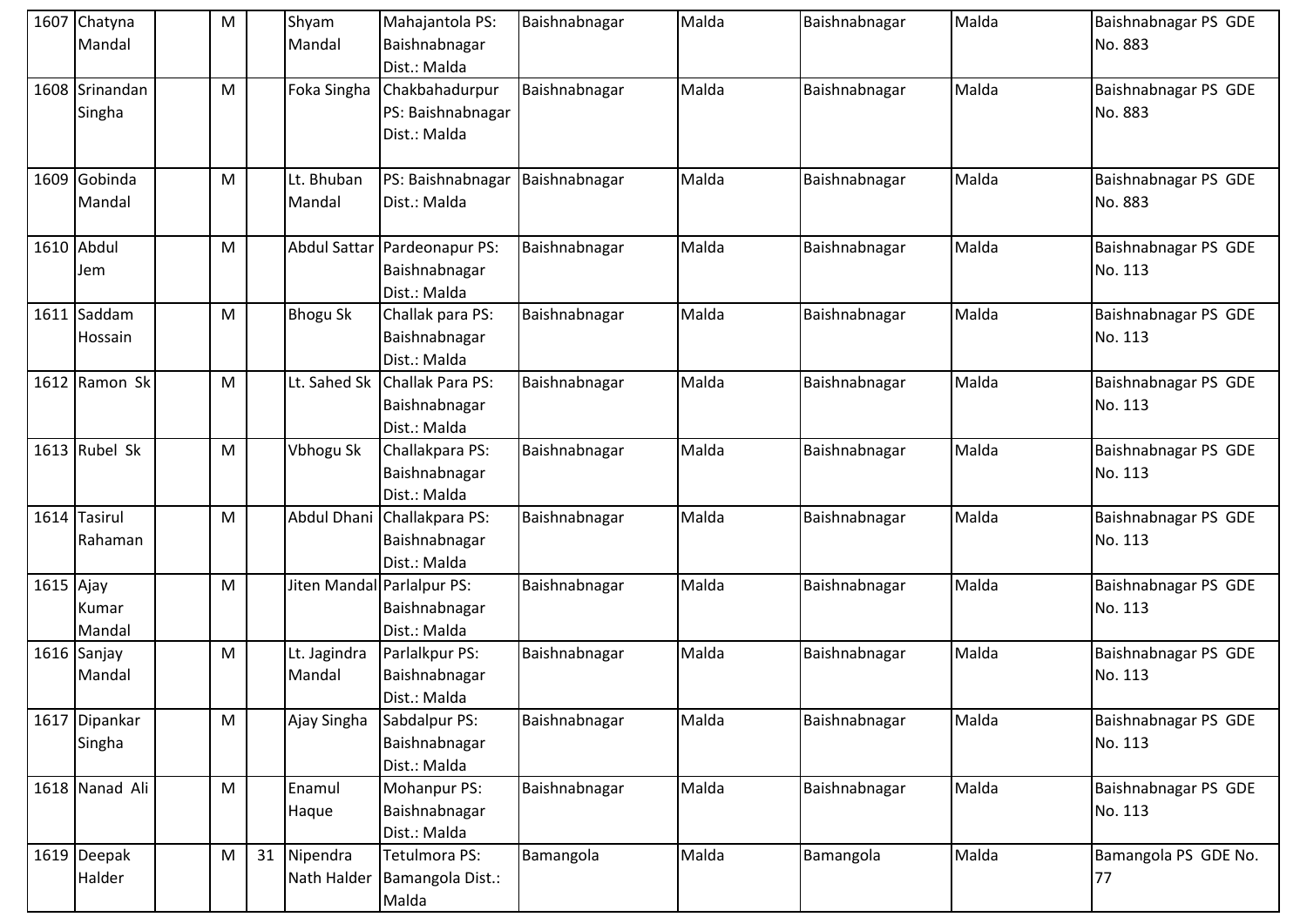|           | 1620 Swapan     | M | 29 | Tejendra     | Rakhalpukur PS:   | Bamangola     | Malda | Bamangola     | Malda | Bamangola PS GDE No.  |
|-----------|-----------------|---|----|--------------|-------------------|---------------|-------|---------------|-------|-----------------------|
|           | Sarkar          |   |    | Sarkar       | Bamangola Dist.:  |               |       |               |       | 177                   |
|           |                 |   |    |              | Malda             |               |       |               |       |                       |
| 1621      | Subash          | M | 36 | <b>Badal</b> | Chengna PS:       | Bamangola     | Malda | Bamangola     | Malda | Bamangola PS GDE No.  |
|           | <b>Karmakar</b> |   |    | Karmakar     | Bamangola Dist.:  |               |       |               |       | 77                    |
|           |                 |   |    |              | Malda             |               |       |               |       |                       |
| 1622      | Toru            | M | 46 | Lt. Julu     | Barinda PS:       | Bamangola     | Malda | Bamangola     | Malda | Bamangola PS GDE No.  |
|           | Mardi           |   |    | Mardi        | Bamangola Dist.:  |               |       |               |       | 77                    |
|           |                 |   |    |              | Malda             |               |       |               |       |                       |
|           | 1623 Sushil     | M | 27 | Dinesh       | Dakshin Nanditola | <b>Bhutni</b> | Malda | Bhutni        | Malda | Bhutni PS GDE No. 130 |
|           | Mandal          |   |    | Mandal       | PS: Bhutni Dist.: |               |       |               |       |                       |
|           |                 |   |    |              | Malda             |               |       |               |       |                       |
|           |                 |   |    |              |                   |               |       |               |       |                       |
|           | 1624 Nirmal     | M | 50 | Fanibhusan   | Uttar Nanditola   | Bhutni        | Malda | Bhutni        | Malda | Bhutni PS GDE No. 130 |
|           | Mandal          |   |    | Mandal       | PS: Bhutni Dist.: |               |       |               |       |                       |
|           |                 |   |    |              | Malda             |               |       |               |       |                       |
|           | 1625 Joylal     | M | 55 | Dhoulat      | Bagedantola PS:   | Bhutni        | Malda | Bhutni        | Malda | Bhutni PS GDE No. 130 |
|           | Mahato          |   |    | Mahato       | Bhutni Dist.:     |               |       |               |       |                       |
|           |                 |   |    |              | Malda             |               |       |               |       |                       |
|           | 1626 Pravakor   | M | 24 | Sattan       | Bagedantola PS:   | <b>Bhutni</b> | Malda | Bhutni        | Malda | Bhutni PS GDE No. 130 |
|           | Mahato          |   |    | Mahato       | Bhutni Dist.:     |               |       |               |       |                       |
|           |                 |   |    |              | Malda             |               |       |               |       |                       |
| 1627      | Mahendra        | M | 25 | Shibnarayan  | Bagedantola PS:   | Bhutni        | Malda | Bhutni        | Malda | Bhutni PS GDE No. 130 |
|           | Mahato          |   |    | Mahato       | Bhutni Dist.:     |               |       |               |       |                       |
|           |                 |   |    |              | Malda             |               |       |               |       |                       |
|           | 1628 Pradip     | M |    | Diraj        | Dakshin Nanditola | <b>Bhutni</b> | Malda | Bhutni        | Malda | Bhutni PS GDE No. 130 |
|           | Mandal          |   |    | Mandal       | PS: Bhutni Dist.: |               |       |               |       |                       |
|           |                 |   |    |              | Malda             |               |       |               |       |                       |
|           |                 |   |    |              |                   |               |       |               |       |                       |
|           | 1629 Bidhyasag  | M |    | Nikhil       | Tenutola PS:      | Bhutni        | Malda | <b>Bhutni</b> | Malda | Bhutni PS GDE No. 130 |
|           | lar             |   |    | Mandal       | Bhutni Dist.:     |               |       |               |       |                       |
|           | Mandal          |   |    |              | Malda             |               |       |               |       |                       |
|           | 1630 Chhedon    | M |    | Giridhari    | Bochahi PS:       | Manickchak    | Malda | Bhutni        | Malda | Bhutni PS GDE No. 130 |
|           | Mandal          |   |    | Mandal       | Manickchak Dist.: |               |       |               |       |                       |
|           |                 |   |    |              | Malda             |               |       |               |       |                       |
| 1631 Kalu |                 | M | 45 | Uttam        | Paschim Ratanpur  | Ratua         | Malda | Bhutni        | Malda | Bhutni PS GDE No. 130 |
|           | Chowdhur        |   |    | Chowdhury    | PS: Ratua Dist.:  |               |       |               |       |                       |
|           |                 |   |    |              | Malda             |               |       |               |       |                       |
|           |                 |   |    |              |                   |               |       |               |       |                       |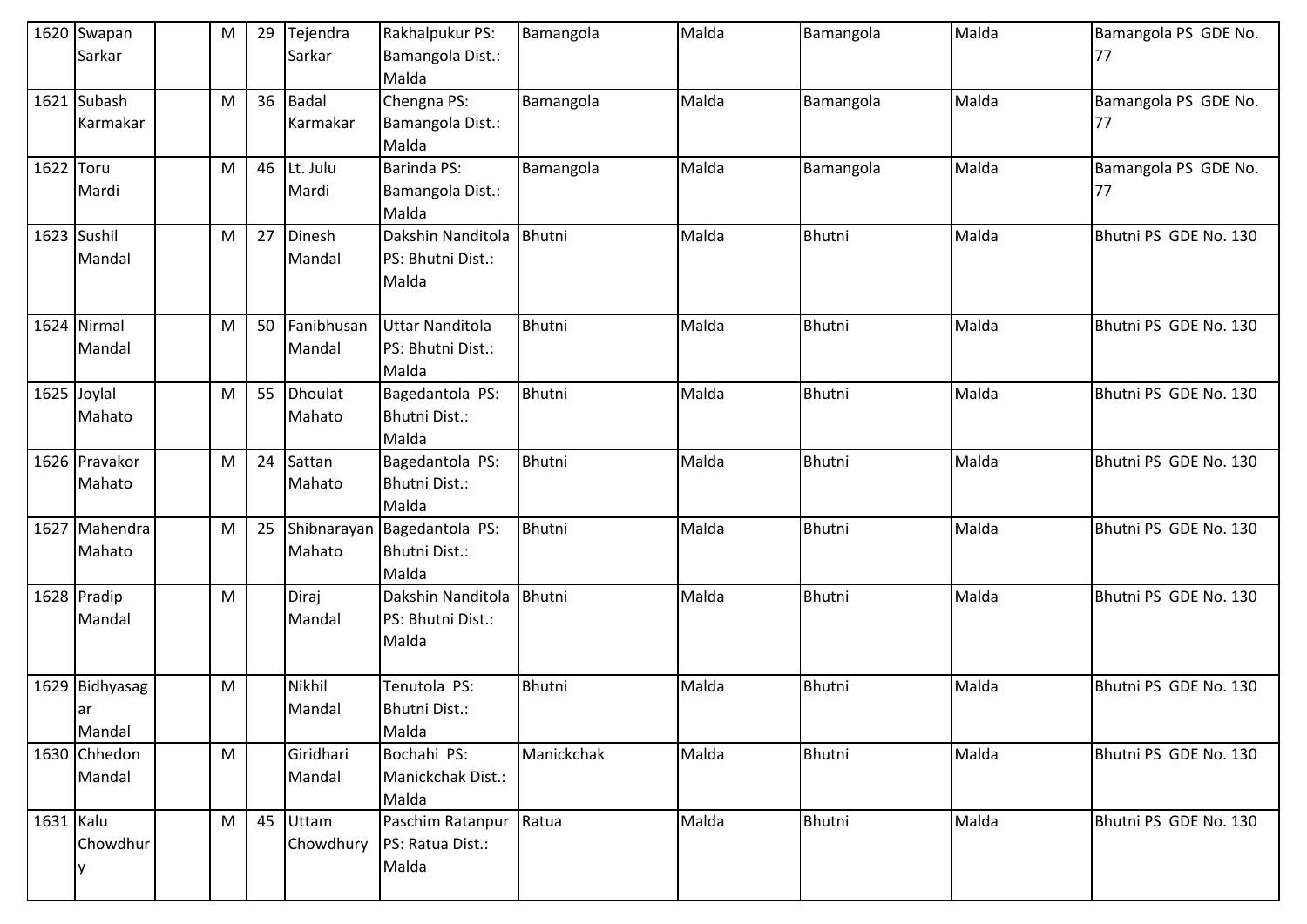|            | 1632 Nirmal<br>Chowdhur  | M | 19 | Kalu<br>Chowdhury       | Paschim Ratanpur<br>PS: Ratua Dist.:<br>Malda                   | Ratua         | Malda | Bhutni        | Malda | Bhutni PS GDE No. 130           |
|------------|--------------------------|---|----|-------------------------|-----------------------------------------------------------------|---------------|-------|---------------|-------|---------------------------------|
|            | 1633 Mehebul             |   | 25 | Sajidur<br>Rahaman      | Of Bilaidangi PS:<br>Chanchal Dist.:<br>Malda                   | Chanchal      | Malda | Chanchal      | Malda | Chanchal PS GDE No. 79          |
|            | 1634 Ajimul<br>Sekh      |   | 38 | Tajamul                 | Of Nichlamari PS:<br>Chanchal Dist.:<br>Malda                   | Chanchal      | Malda | Chanchal      | Malda | Chanchal PS GDE No. 79          |
|            | 1635 Rahimul<br>Hoque    |   | 28 | Akhlak                  | Of Bheba PS:<br>Chanchal Dist.:<br>Malda                        | Chanchal      | Malda | Chanchal      | Malda | Chanchal PS GDE No. 79          |
|            | 1636 Manbarul            | M | 38 | Nurul Islam             | Bheba PS:<br>Chanchal Dist.:<br>Malda                           | Chanchal      | Malda | Chanchal      | Malda | Chanchal PS GDE No. 79          |
|            | 1637 Mithun<br>Barman    | M | 20 | Ratan<br>Barman         | Gour Road PS:<br>English bazar Dist.:<br>Malda                  | English bazar | Malda | English bazar | Malda | English bazar PS GDE No.<br>288 |
|            | 1638 Dipanjan<br>Mandal  | M | 21 | Lt Dilip<br>Mandal      | Madhabnagar PS:<br>English bazar Dist.:<br>Malda                | English bazar | Malda | English bazar | Malda | English bazar PS GDE No.<br>288 |
| 1639 Atish | <b>Basfore</b>           | M | 25 | Madhu<br><b>Basfore</b> | <b>Gour Road PS:</b><br>English bazar Dist.:<br>Malda           | English bazar | Malda | English bazar | Malda | English bazar PS GDE No.<br>288 |
|            | 1640 Biswajit<br>Hembram | M | 32 | Lt Somai<br>Hembram     | 2 No Govt Colony<br>PS: English bazar<br>Dist.: Malda           | English bazar | Malda | English bazar | Malda | English bazar PS GDE No.<br>288 |
|            | 1641 Biswajit<br>Sarkar  | M | 42 |                         | Suren Sarkar Gayeshpur PS:<br>English bazar Dist.:<br>Malda     | English bazar | Malda | English bazar | Malda | English bazar PS GDE No.<br>288 |
| 1642 Ajay  | Sahani                   | M | 42 | Lt Madan<br>Sahani      | Gayeshpur<br>Suryasenpally PS:<br>English bazar Dist.:<br>Malda | English bazar | Malda | English bazar | Malda | English bazar PS GDE No.<br>288 |
|            | 1643 Rintu Sk            | M | 34 | Lt Monju<br>Sarkar      | Panchanandapur<br>PS: English bazar<br>Dist.: Malda             | English bazar | Malda | English bazar | Malda | English bazar PS GDE No.<br>288 |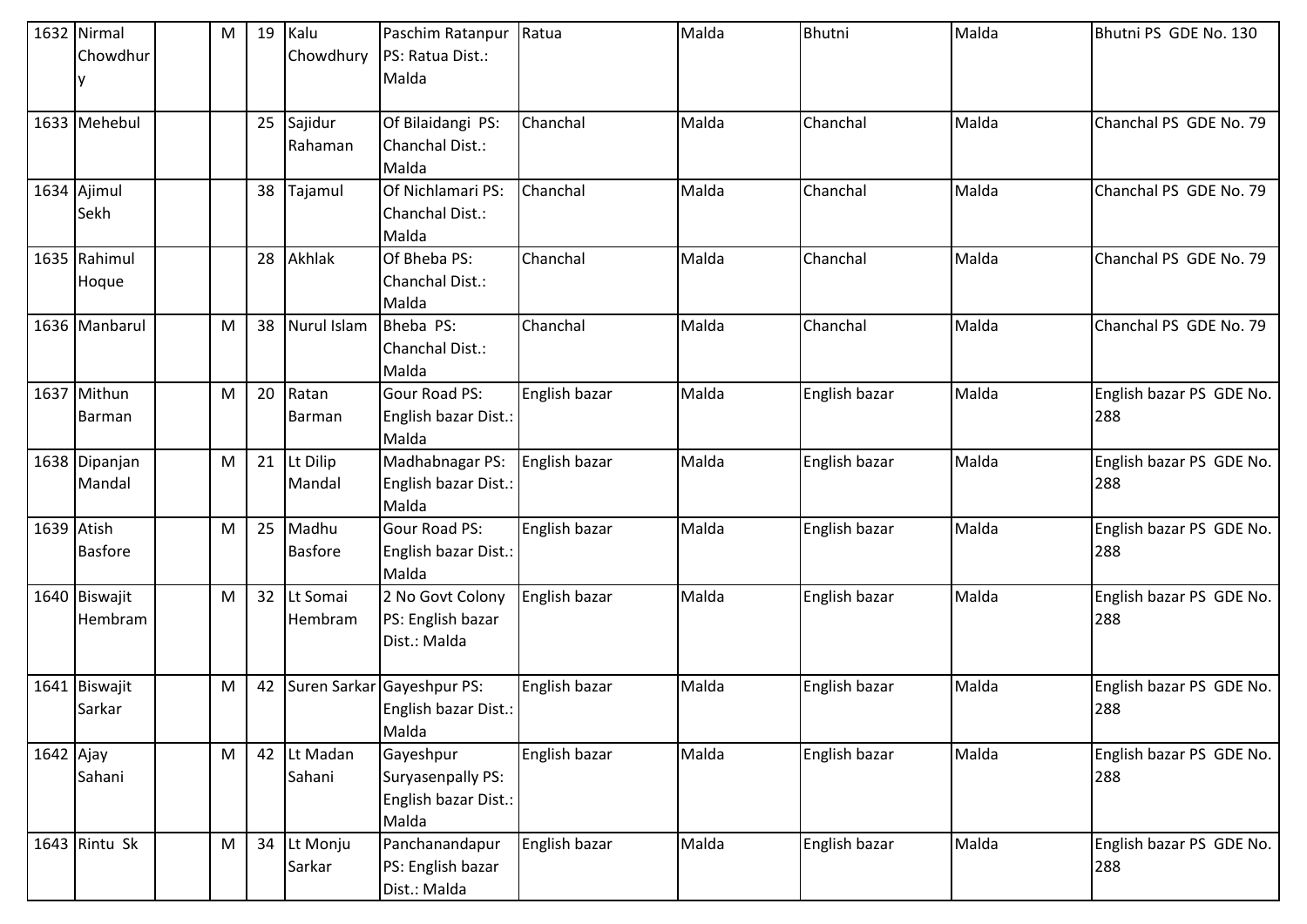|           | 1644 Nokul Sen              | M | 35 | Lt Sannashi<br>Sen          | West Hyderpur PS: English bazar<br>English bazar Dist.:<br>Malda             |               | Malda                       | English bazar | Malda | English bazar PS GDE No.<br>288 |
|-----------|-----------------------------|---|----|-----------------------------|------------------------------------------------------------------------------|---------------|-----------------------------|---------------|-------|---------------------------------|
|           | 1645 Anup<br>Mandal         | M | 40 | Lt Kalu<br>Mandal           | Nimowa<br>Mahadebpur PS:<br>Oldmalda Dist.:<br>Malda                         | Oldmalda      | Malda                       | English bazar | Malda | English bazar PS GDE No.<br>288 |
|           | 1646 Rabbani<br><b>Sk</b>   | M | 28 | Ajabul<br>Hoque             | Kotwali PS: English English bazar<br>bazar Dist.: Malda                      |               | Malda                       | English bazar | Malda | English bazar PS GDE No.<br>288 |
|           | 1647 Subhojit<br>Shil       | M | 24 |                             | Santosh Shil Hyderpur PS:<br>English bazar Dist.:<br>Malda                   | English bazar | Malda                       | English bazar | Malda | English bazar PS GDE No.<br>288 |
|           | 1648 Amit Kr<br>Roy         | M | 38 | Lt.<br>Ray                  | South Baluchar PS: English bazar<br>Budhyanath English bazar Dist.:<br>Malda |               | Malda                       | English bazar | Malda | English bazar PS GDE No.<br>288 |
|           | 1649 Rohit Das              | M | 25 | Lt Haripada<br>Das          | Pakur                                                                        |               | <b>Basirhat</b>             | English bazar | Malda | English bazar PS GDE No.<br>43  |
|           | 1650 Anand<br>Kumar         | M | 32 | Lt Ramji<br>Nania           | Kalipahari, PS-<br>Asansol Dist.:<br>Purba Burdwan                           |               | Purba Burdwan               | English bazar | Malda | English bazar PS GDE No.<br>43  |
| 1651 Biki | <b>Bhaskar</b>              | M | 37 | Lt Goutam<br><b>Bhaskar</b> | <b>Buraburitala PS:</b><br>English bazar Dist.:<br>Malda                     | English bazar | Malda                       | English bazar | Malda | English bazar PS GDE No.<br>43  |
|           | 1652 Suraj<br>Sahani        | M | 31 | Lt Bhola<br>Sahani          | Mazdur Basti,<br>Jhaljhalia PS:<br>English bazar Dist.:<br>Malda             | English bazar | Malda                       | English bazar | Malda | English bazar PS GDE No.<br>43  |
|           | 1653 Subrata<br>Ray         | M | 31 | Sumanta<br>Ray              | Buraburitala PS:<br>English bazar Dist.:<br>Malda                            | English bazar | Malda                       | English bazar | Malda | English bazar PS GDE No.<br>43  |
| 1654 Md   | Mojamme                     | M | 35 | Lt Sahed<br>Ansari          | Dakra, PS-<br>Mokdumpur, Dist.<br>Jahanabad PS:<br>English bazar             | English bazar | Basirhat                    | English bazar | Malda | English bazar PS GDE No.<br>43  |
|           | 1655 Mangali<br><b>Baid</b> | F |    | 32 Suraj Baid               | Dhuliyan PS:<br>Farakka Dist.:<br>Jangipur Police<br>District                | Farakka       | Jangipur Police<br>District | English bazar | Malda | English bazar PS GDE No.<br>43  |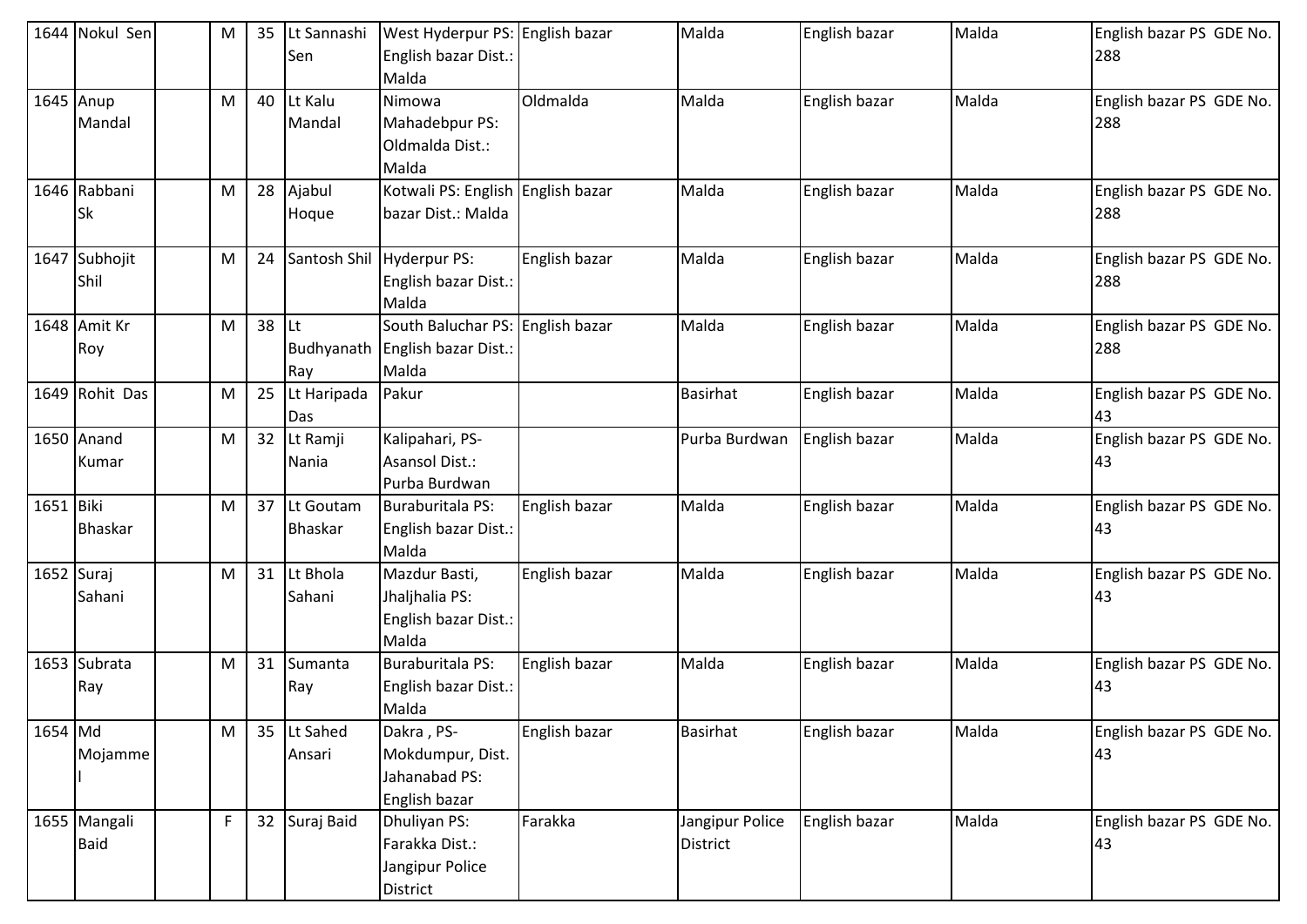|            | 1656 Sk Raju          | M | 20 | Lt Sk<br>Saijuddin    | Milki Habiruddin<br>para PS: English<br>bazar Dist.: Malda     | English bazar | Malda           | English bazar | Malda | English bazar PS GDE No.<br>91 |
|------------|-----------------------|---|----|-----------------------|----------------------------------------------------------------|---------------|-----------------|---------------|-------|--------------------------------|
| 1657 Sk    | Alimuddin             | M | 24 | Md<br>Jalaluddin      | Milki Hajipara PS:<br>English bazar Dist.:<br>Malda            | English bazar | Malda           | English bazar | Malda | English bazar PS GDE No.<br>91 |
|            | 1658 Sk Astarul       | M | 20 | Sk Alif               | Milki Doctor<br>Najirpara PS:<br>English bazar Dist.:<br>Malda | English bazar | Malda           | English bazar | Malda | English bazar PS GDE No.<br>91 |
| 1659 Minu  | Momin                 | M | 24 | Karim<br>Momin        | Sattari PS: English<br>bazar Dist.: Malda                      | English bazar | Malda           | English bazar | Malda | English bazar PS GDE No.<br>91 |
|            | 1660 Sk Pinku         | M | 21 | <b>Sk Multan</b>      | Samlal Para,<br>Nurpur PS:<br>Manickchak Dist.:<br>Malda       | Manickchak    | Malda           | English bazar | Malda | English bazar PS GDE No.<br>91 |
|            | 1661 Sk Sabiul        | M | 30 | Lt Sk Ruhul           | Milki G.S Colony<br>PS: English bazar<br>Dist.: Malda          | English bazar | Malda           | English bazar | Malda | English bazar PS GDE No.<br>91 |
|            | 1662 Humayun<br>Kabir | M | 40 | Lt Majidur<br>Rahaman | Katna PS Gazole<br><b>District Malda</b>                       |               | <b>Basirhat</b> | Gajole        | Malda | Gajole PS GDE No. 268          |
| 1663 Najir | Khan                  | M | 55 | <b>Talu Khan</b>      | Nakar PS<br>Harirampur<br><b>District Dakshin</b><br>Dinajpur  |               | <b>Basirhat</b> | Gajole        | Malda | Gajole PS GDE No. 268          |
|            | 1664 Najimul<br>Hoque | M | 38 | Lt Islam              | Holdibari PS<br><b>Chanchal District</b><br>Malda              |               | <b>Basirhat</b> | Gajole        | Malda | Gajole PS GDE No. 268          |
|            | 1665 Bahuddin         | M | 42 | Abdul Halim Elangi PS | <b>Chanchal District</b><br>Malda                              |               | <b>Basirhat</b> | Gajole        | Malda | Gajole PS GDE No. 268          |
|            | 1666 Rejaul Sk        | M | 22 | <b>Faruk Sk</b>       | 21 Mile PS Gazole<br><b>District Malda</b>                     |               | <b>Basirhat</b> | Gajole        | Malda | Gajole PS GDE No. 268          |
|            | 1667 Kupil Roy        | M | 59 | Kutha Roy             | Lakripir PS Gazole<br>District Malda                           |               | Basirhat        | Gajole        | Malda | Gajole PS GDE No. 268          |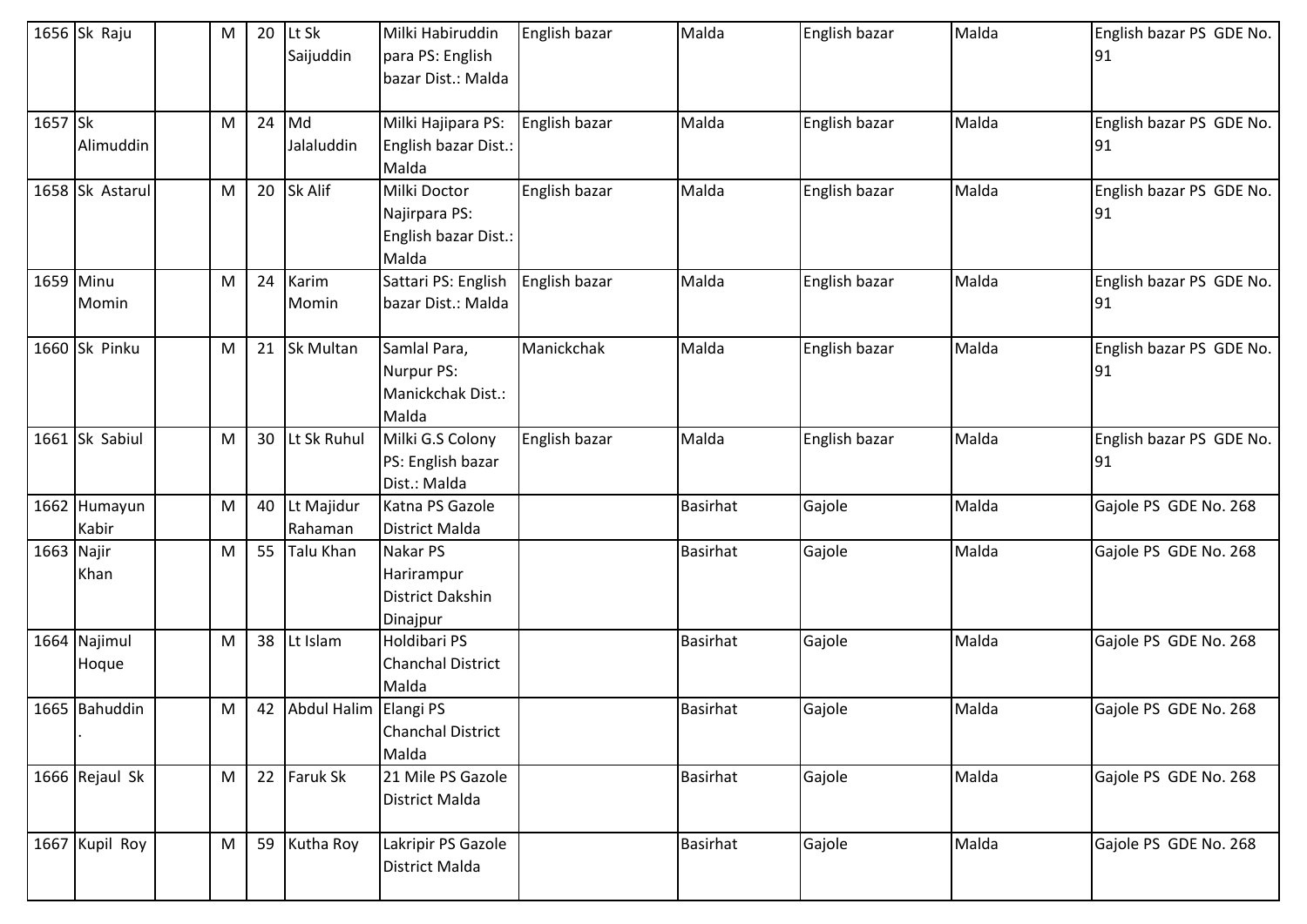| 1668 Manik     |       | M | 42 | Ratan                | Sarakandar PS               |          | <b>Basirhat</b> | Gajole   | Malda | Gajole PS GDE No. 268   |
|----------------|-------|---|----|----------------------|-----------------------------|----------|-----------------|----------|-------|-------------------------|
| Chandra        |       |   |    |                      | Chandra Das Gazole District |          |                 |          |       |                         |
| Das            |       |   |    |                      | Malda                       |          |                 |          |       |                         |
| 1669 Gourab    |       | M | 29 | Goutam               | Sankarpur PS                |          | <b>Basirhat</b> | Gajole   | Malda | Gajole PS GDE No. 268   |
| Tarafdar       |       |   |    | Tarafdar             | Gazole District             |          |                 |          |       |                         |
|                |       |   |    |                      | Malda                       |          |                 |          |       |                         |
| 1670 Menol     | Chore | M | 18 | <b>Budhi</b>         | Railapara PS                |          | <b>Basirhat</b> | Gajole   | Malda | Gajole PS GDE No. 268   |
|                |       |   |    | Murmu                | Malda District              |          |                 |          |       |                         |
|                |       |   |    |                      | Malda                       |          |                 |          |       |                         |
| 1671 Bidhan    |       | M |    | $18$ Baju            | Railapara PS                |          | <b>Basirhat</b> | Gajole   | Malda | Gajole PS GDE No. 268   |
| <b>Hembram</b> |       |   |    | Hembram              | Malda District              |          |                 |          |       |                         |
|                |       |   |    |                      | Malda                       |          |                 |          |       |                         |
| 1672 Joidebnat |       | M | 19 | <b>Baliyat Kisku</b> |                             |          | <b>Basirhat</b> | Gajole   | Malda | Gajole PS GDE No. 268   |
| h Kisku        |       |   |    |                      |                             |          |                 |          |       |                         |
| 1673 Ratan     |       | M | 20 | Dato                 | <b>Taherpur PS</b>          |          | <b>Basirhat</b> | Gajole   | Malda | Gajole PS GDE No. 268   |
| Hembram        |       |   |    | Hembram              | Gazole District             |          |                 |          |       |                         |
|                |       |   |    |                      | Malda                       |          |                 |          |       |                         |
| 1674 Achinta   |       | M | 52 | Lt Kamal             | Jadabnagar PS:              | Habibpur | Malda           | Habibpur | Malda | Habibpur PS GDE No. 142 |
| Mandal         |       |   |    | Mandal               | Habibpur Dist.:             |          |                 |          |       |                         |
|                |       |   |    |                      | Malda                       |          |                 |          |       |                         |
| 1675 Bikash    |       | M | 27 |                      | Bimal Haldar Namotola PS:   | Habibpur | Malda           | Habibpur | Malda | Habibpur PS GDE No. 142 |
| Haldar         |       |   |    |                      | Habibpur Dist.:             |          |                 |          |       |                         |
|                |       |   |    |                      | Malda                       |          |                 |          |       |                         |
| 1676 Pranab    |       | M | 37 | Lt Ramesh            | Chandpara PS:               | Habibpur | Malda           | Habibpur | Malda | Habibpur PS GDE No. 142 |
| Saha           |       |   |    | Saha                 | Habibpur Dist.:             |          |                 |          |       |                         |
|                |       |   |    |                      | Malda                       |          |                 |          |       |                         |
| 1677 Md Jarif  |       | M |    | Md Bakku             | Amarpur WD No-              | Habibpur | <b>Basirhat</b> | Habibpur | Malda | Habibpur PS GDE No. 142 |
|                |       |   |    |                      | 13, PS-K nagar,             |          |                 |          |       |                         |
|                |       |   |    |                      | Dist-Purnea (Bihar)         |          |                 |          |       |                         |
|                |       |   |    |                      | PS: Habibpur                |          |                 |          |       |                         |
|                |       |   |    |                      |                             |          |                 |          |       |                         |
| 1678 Amajad    |       | M | 24 | Jamail               | Kathra, PS-                 | Habibpur | <b>Basirhat</b> | Habibpur | Malda | Habibpur PS GDE No. 142 |
| Ansari         |       |   |    | Ansari               | Akatpur, Dist-              |          |                 |          |       |                         |
|                |       |   |    |                      | Darbhanga, Bihar            |          |                 |          |       |                         |
|                |       |   |    |                      | PS: Habibpur                |          |                 |          |       |                         |
|                |       |   |    |                      |                             |          |                 |          |       |                         |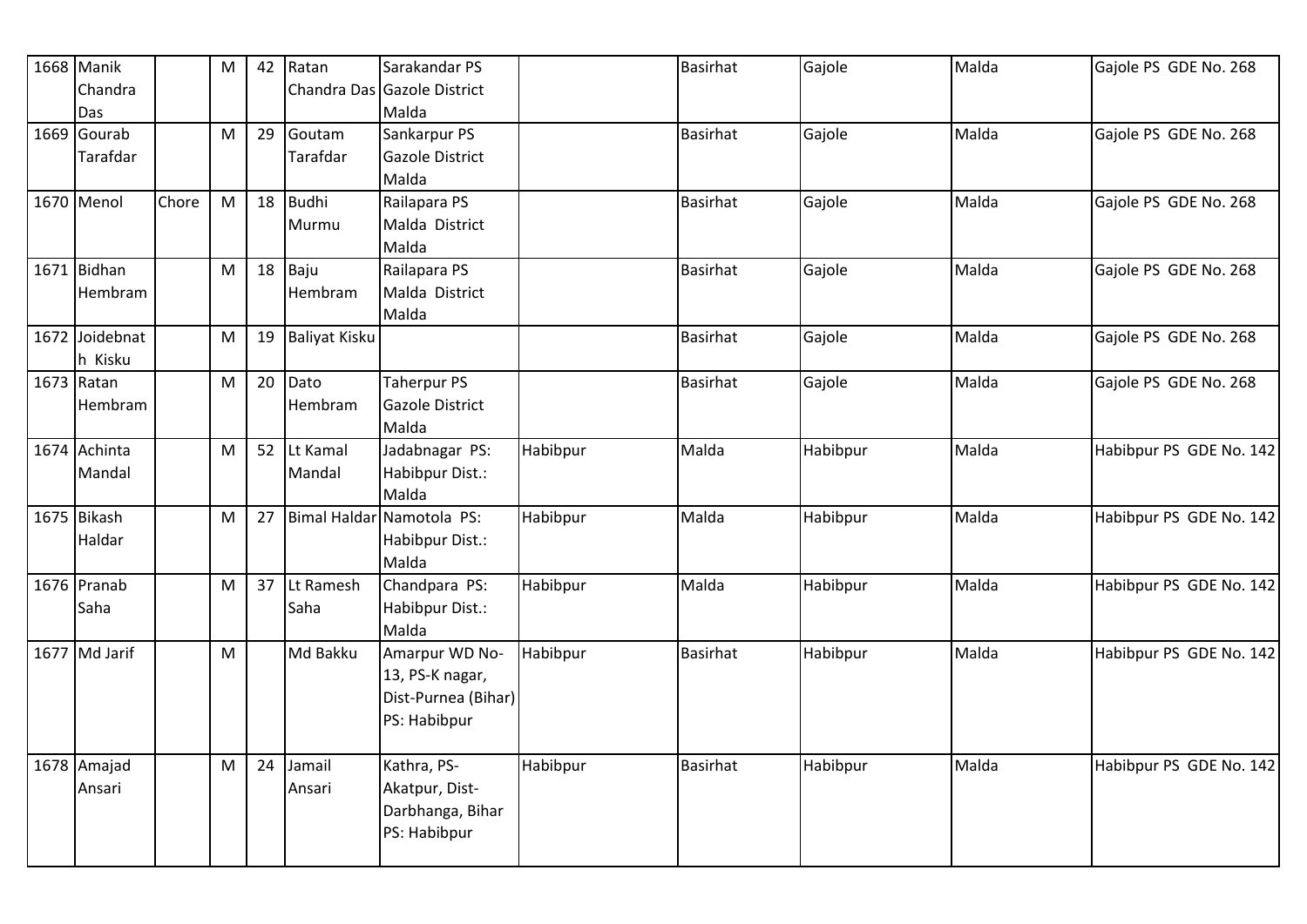| 1679 Md Asan    | M | 20 | Md Faizan    | Tektar, PS-Kamtol, Habibpur |                  | <b>Basirhat</b> | Habibpur         | Malda | Habibpur PS GDE No. 142 |
|-----------------|---|----|--------------|-----------------------------|------------------|-----------------|------------------|-------|-------------------------|
| Ansari          |   |    | Ansari       | Dist-Darbhanga,             |                  |                 |                  |       |                         |
|                 |   |    |              | Bihar PS:                   |                  |                 |                  |       |                         |
|                 |   |    |              | Habibpur                    |                  |                 |                  |       |                         |
|                 |   |    |              |                             |                  |                 |                  |       |                         |
| 1680 Shib Kisku | M | 23 | Lt Rasit     | Sonajhuri PS:               | Farakka          | Jangipur Police | Habibpur         | Malda | Habibpur PS GDE No. 142 |
|                 |   |    | Kisku        | Farakka Dist.:              |                  | <b>District</b> |                  |       |                         |
|                 |   |    |              | Jangipur Police             |                  |                 |                  |       |                         |
|                 |   |    |              | <b>District</b>             |                  |                 |                  |       |                         |
| 1681 Manjhi     | M | 35 | Lt Chandra   | Chirodh, Ps & Dist-Farakka  |                  | <b>Basirhat</b> | Habibpur         | Malda | Habibpur PS GDE No. 142 |
| Kisku           |   |    | Kisku        | Pakur, jharkhand            |                  |                 |                  |       |                         |
|                 |   |    |              | PS: Farakka                 |                  |                 |                  |       |                         |
|                 |   |    |              |                             |                  |                 |                  |       |                         |
| 1682 Nirmal     | M |    | Deb          | Mirjatpur PS:               | Harishchandrapur | Malda           | Harishchandrapur | Malda | Harishchandrapur PS     |
| <b>Basak</b>    |   |    | Narayan      | Harishchandrapur            |                  |                 |                  |       | <b>GDE No. 236</b>      |
|                 |   |    | <b>Basak</b> | Dist.: Malda                |                  |                 |                  |       |                         |
| 1683 Bishnu     | M |    |              | Dwijen Saha Tulsihatta PS:  | Harishchandrapur | Malda           | Harishchandrapur | Malda | Harishchandrapur PS     |
| Saha            |   |    |              | Harishchandrapur            |                  |                 |                  |       | <b>GDE No. 236</b>      |
|                 |   |    |              | Dist.: Malda                |                  |                 |                  |       |                         |
| 1684 Surya      | M |    | Ramesh Ch    | Samukha PS:                 | Harishchandrapur | Malda           | Harishchandrapur | Malda | Harishchandrapur PS     |
| Narayan         |   |    | Mandal       | Harishchandrapur            |                  |                 |                  |       | <b>GDE No. 236</b>      |
| Mandal          |   |    |              | Dist.: Malda                |                  |                 |                  |       |                         |
| 1685 Nuruddin   | M |    | Niharul      | <b>Bhabanipur PS:</b>       | Harishchandrapur | Malda           | Harishchandrapur | Malda | Harishchandrapur PS     |
|                 |   |    | Hoque        | Harishchandrapur            |                  |                 |                  |       | <b>GDE No. 236</b>      |
|                 |   |    |              | Dist.: Malda                |                  |                 |                  |       |                         |
| 1686 Samim      | M |    | Lt           | <b>Bhabanipur PS:</b>       | Harishchandrapur | Malda           | Harishchandrapur | Malda | Harishchandrapur PS     |
| Akhtar          |   |    | Samiruddin   | Harishchandrapur            |                  |                 |                  |       | <b>GDE No. 236</b>      |
|                 |   |    |              | Dist.: Malda                |                  |                 |                  |       |                         |
| 1687 Ananda     | M |    | Ranjit Das   | Srichandrapur PS:           | Harishchandrapur | Malda           | Harishchandrapur | Malda | Harishchandrapur PS     |
| Kumar           |   |    |              | Harishchandrapur            |                  |                 |                  |       | <b>GDE No. 236</b>      |
| Das             |   |    |              | Dist.: Malda                |                  |                 |                  |       |                         |
|                 |   |    |              |                             |                  |                 |                  |       |                         |
| 1688 Chandan    | M |    | Kankar       | Mahanandatola               | Ratua            | Malda           | Harishchandrapur | Malda | Harishchandrapur PS     |
| Mandal          |   |    | Mandal       | PS: Ratua Dist.:            |                  |                 |                  |       | <b>GDE No. 239</b>      |
| 1689 Fotik      |   |    |              | Malda                       |                  | Malda           |                  | Malda |                         |
|                 | M |    | Ramesh       | Bhaluka bazar PS:           | Harishchandrapur |                 | Harishchandrapur |       | Harishchandrapur PS     |
| Poddar          |   |    | Poddar       | Harishchandrapur            |                  |                 |                  |       | GDE No. 239             |
|                 |   |    |              | Dist.: Malda                |                  |                 |                  |       |                         |
|                 |   |    |              |                             |                  |                 |                  |       |                         |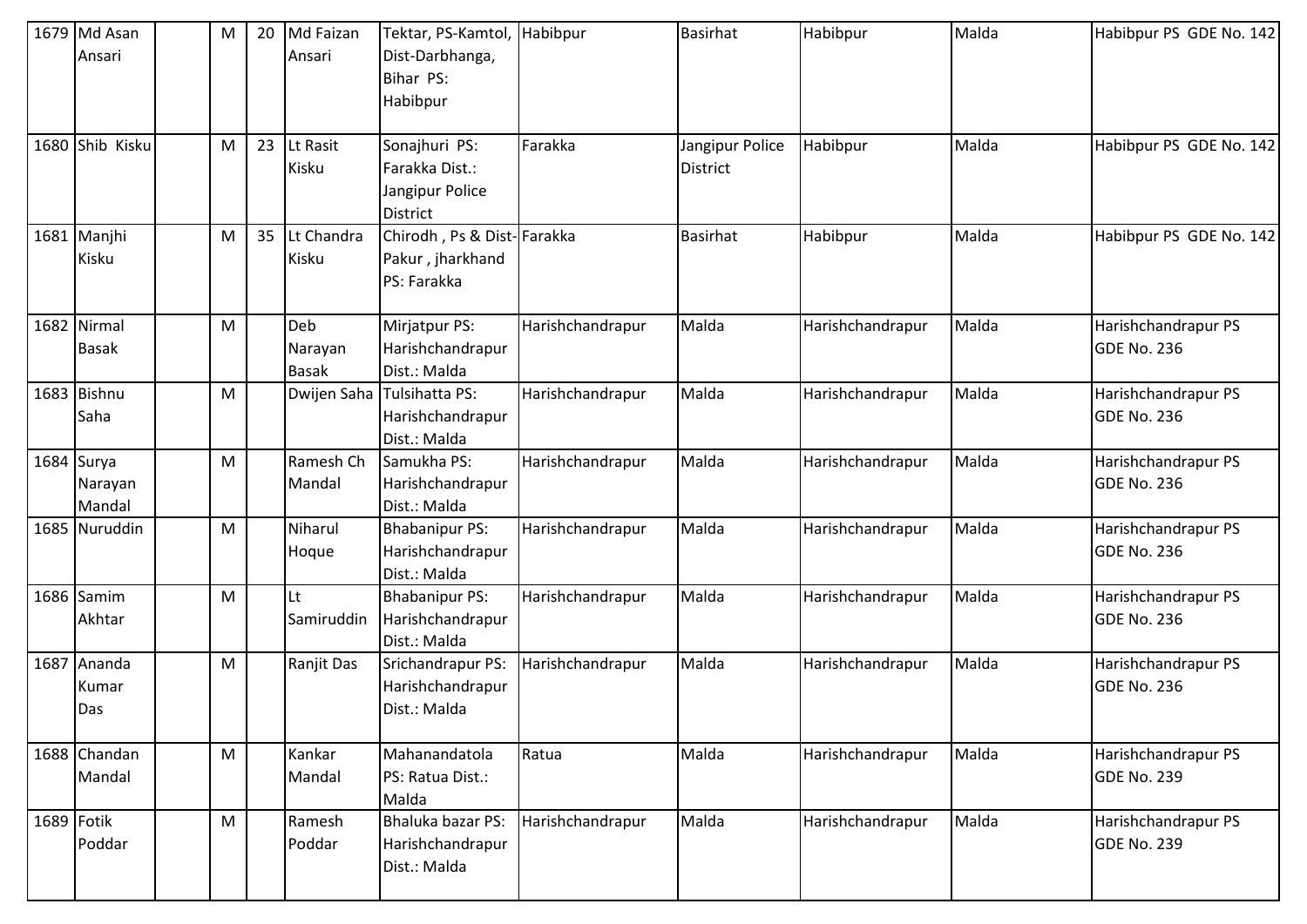|           | 1690 Mithun     | M | Narayan                 | Pemai PS:             | Harishchandrapur | Malda | Harishchandrapur | Malda | Harishchandrapur PS  |
|-----------|-----------------|---|-------------------------|-----------------------|------------------|-------|------------------|-------|----------------------|
|           | Mandal          |   | Mandal                  | Harishchandrapur      |                  |       |                  |       | <b>GDE No. 239</b>   |
|           |                 |   |                         | Dist.: Malda          |                  |       |                  |       |                      |
|           | 1691 Angad      | M | Gopal                   | Pemai PS:             | Harishchandrapur | Malda | Harishchandrapur | Malda | Harishchandrapur PS  |
|           | Mandal          |   | Mandal                  | Harishchandrapur      |                  |       |                  |       | <b>GDE No. 239</b>   |
|           |                 |   |                         | Dist.: Malda          |                  |       |                  |       |                      |
|           | 1692 Sahadeb    | M | Hemanta                 | Mahanandatola         | Ratua            | Malda | Harishchandrapur | Malda | Harishchandrapur PS  |
|           | Mandal          |   | Mandal                  | PS: Ratua Dist.:      |                  |       |                  |       | <b>GDE No. 239</b>   |
|           |                 |   |                         | Malda                 |                  |       |                  |       |                      |
|           | 1693 Mursed Sk  | M | Charu Sk                | Khaschandpur PS:      | Kaliachak        | Malda | Kaliachak        | Malda | Kaliachak PS GDE No. |
|           |                 |   |                         | Kaliachak Dist.:      |                  |       |                  |       | 261                  |
|           |                 |   |                         | Malda                 |                  |       |                  |       |                      |
|           | 1694 Md Sarif   | M | Md Majibul              | Nayagram              | Kaliachak        | Malda | Kaliachak        | Malda | Kaliachak PS GDE No. |
|           | Sk              |   | Sk                      | baishnabnagar PS:     |                  |       |                  |       | 261                  |
|           |                 |   |                         | Kaliachak Dist.:      |                  |       |                  |       |                      |
|           |                 |   |                         | Malda                 |                  |       |                  |       |                      |
|           | 1695 Tapan      | M | Lt.                     | <b>Bholaichak PS:</b> | Kaliachak        | Malda | Kaliachak        | Malda | Kaliachak PS GDE No. |
|           | Mandal          |   | Chaitanya               | Kaliachak Dist.:      |                  |       |                  |       | 125                  |
|           |                 |   | Mandal                  | Malda                 |                  |       |                  |       |                      |
|           | 1696 Bikram     | M | Lt. Sahadeb             | <b>Bholaichak PS:</b> | Kaliachak        | Malda | Kaliachak        | Malda | Kaliachak PS GDE No. |
|           | Mandal          |   | Mandal                  | Kaliachak Dist.:      |                  |       |                  |       | 125                  |
|           |                 |   |                         | Malda                 |                  |       |                  |       |                      |
|           | 1697 Adhibash   | M | Kakali                  | <b>Bholaichak PS:</b> | Kaliachak        | Malda | Kaliachak        | Malda | Kaliachak PS GDE No. |
|           | Mandal          |   | Mandal                  | Kaliachak Dist.:      |                  |       |                  |       | 125                  |
|           |                 |   |                         | Malda                 |                  |       |                  |       |                      |
| 1698 Ajit |                 | M | Kakali                  | <b>Bholaichak PS:</b> | Kaliachak        | Malda | Kaliachak        | Malda | Kaliachak PS GDE No. |
|           | Mandal          |   | Mandal                  | Kaliachak Dist.:      |                  |       |                  |       | 125                  |
|           |                 |   |                         | Malda                 |                  |       |                  |       |                      |
|           | $1699$ Sujan    | M | Atul Mandal Larchak PS: |                       | Kaliachak        | Malda | Kaliachak        | Malda | Kaliachak PS GDE No. |
|           | Mandal          |   |                         | Kaliachak Dist.:      |                  |       |                  |       | 125                  |
|           |                 |   |                         | Malda                 |                  |       |                  |       |                      |
|           | 1700 Khairul Sk | M | Lt. Mahibur             | Sadaritola PS:        | Kaliachak        | Malda | Kaliachak        | Malda | Kaliachak PS GDE No. |
|           |                 |   | Rahaman                 | Kaliachak Dist.:      |                  |       |                  |       | 125                  |
|           |                 |   |                         | Malda                 |                  |       |                  |       |                      |
|           | 1701 Layesh Sk  | M | Lt.islam Sk             | Bamontola PS:         | Kaliachak        | Malda | Kaliachak        | Malda | Kaliachak PS GDE No. |
|           |                 |   |                         | Kaliachak Dist.:      |                  |       |                  |       | 125                  |
|           |                 |   |                         | Malda                 |                  |       |                  |       |                      |
|           | $1702$ Tapan    | M | Bishu                   | Joteparam PS:         | Kaliachak        | Malda | Kaliachak        | Malda | Kaliachak PS GDE No. |
|           | Mandal          |   | Mandal                  | Kaliachak Dist.:      |                  |       |                  |       | 261                  |
|           |                 |   |                         | Malda                 |                  |       |                  |       |                      |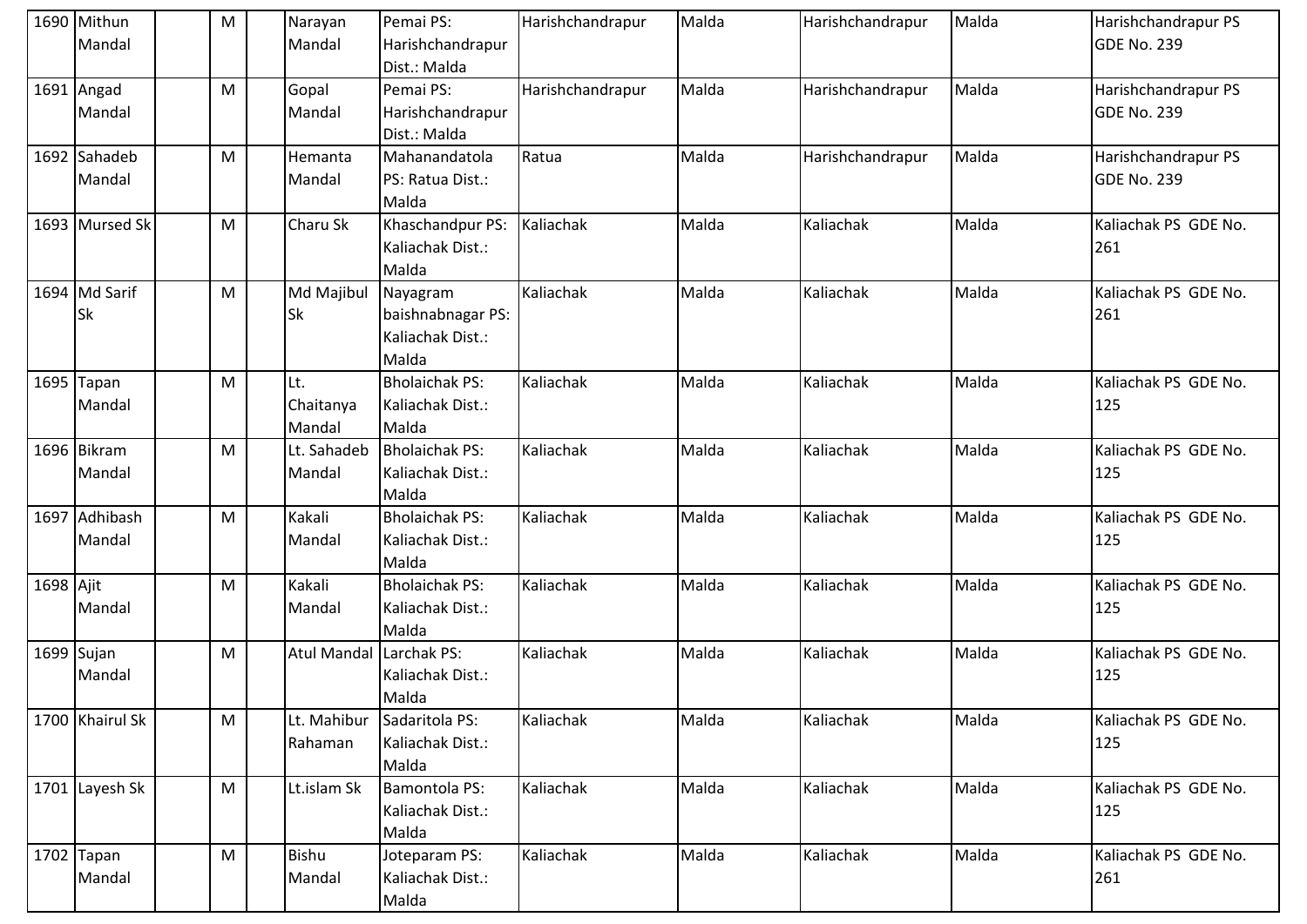| 1703 Dilip | Mandal                  | M |    | Subodh<br>Mandal        | Joteparam PS:<br>Kaliachak Dist.:                                         | Kaliachak  | Malda | Kaliachak  | Malda | Kaliachak PS GDE No.<br>261  |
|------------|-------------------------|---|----|-------------------------|---------------------------------------------------------------------------|------------|-------|------------|-------|------------------------------|
|            |                         |   |    |                         | Malda                                                                     |            |       |            |       |                              |
|            | 1704 Biltu Roy          | M | 30 | <b>Bechan Roy</b>       | Enayetpur Roypara Manickchak<br>PS: Manickchak<br>Dist.: Malda            |            | Malda | Manickchak | Malda | Manickchak PS GDE No.<br>174 |
|            | 1705 Sk Farmuj<br>Jaman | M | 58 | Lt-iman<br>Jaman        | Mathurapur<br>Pathanpara PS:<br>Manickchak Dist.:<br>Malda                | Manickchak | Malda | Manickchak | Malda | Manickchak PS GDE No.<br>174 |
|            | 1706 Mintu<br>Seikh     | M | 34 | Martuj Ali              | Narayanpur PS:<br>Manickchak Dist.:<br>Malda                              | Manickchak | Malda | Manickchak | Malda | Manickchak PS GDE No.<br>174 |
| 1707       | Shyamal<br>Ghosh        | M | 27 | Ram<br>Chandra<br>Ghosh | Nowada, PO-<br>Enayetpur PS:<br>Manickchak Dist.:<br>Malda                | Manickchak | Malda | Manickchak | Malda | Manickchak PS GDE No.<br>174 |
|            | 1708 Biswajit<br>Ghosh  | M | 18 | Lt-bikash<br>Ghosh      | Enayetpur<br>Babupara PS:<br>Manickchak Dist.:<br>Malda                   | Manickchak | Malda | Manickchak | Malda | Manickchak PS GDE No.<br>174 |
|            | 1709 Monoj<br>Ghosh     | M | 18 | Ujjwal<br>Ghosh         | Panchisa<br>Natuntola, PO-<br>Enayetpur PS:<br>Manickchak Dist.:<br>Malda | Manickchak | Malda | Manickchak | Malda | Manickchak PS GDE No.<br>174 |
|            | 1710 Khaldur            | M | 22 | Mostafa                 | Sekhpur PS: Ratua<br>Dist.: Malda                                         | Ratua      | Malda | Mothabari  | Malda | Mothabari PS GDE No.<br>158  |
|            | 1711 Amanu<br>Hoque     | M | 20 | Nurul Islam             | Bakharpur PS:<br>Kaliachak Dist.:<br>Malda                                | Kaliachak  | Malda | Mothabari  | Malda | Mothabari PS GDE No.<br>158  |
| 1712 Faru  | Mandal                  | M | 49 | Lt Ashutosh<br>Mandal   | Tantipara,<br>Mangalbari PS:<br>Oldmalda Dist.:<br>Malda                  | Oldmalda   | Malda | Oldmalda   | Malda | Oldmalda PS GDE No.<br>121   |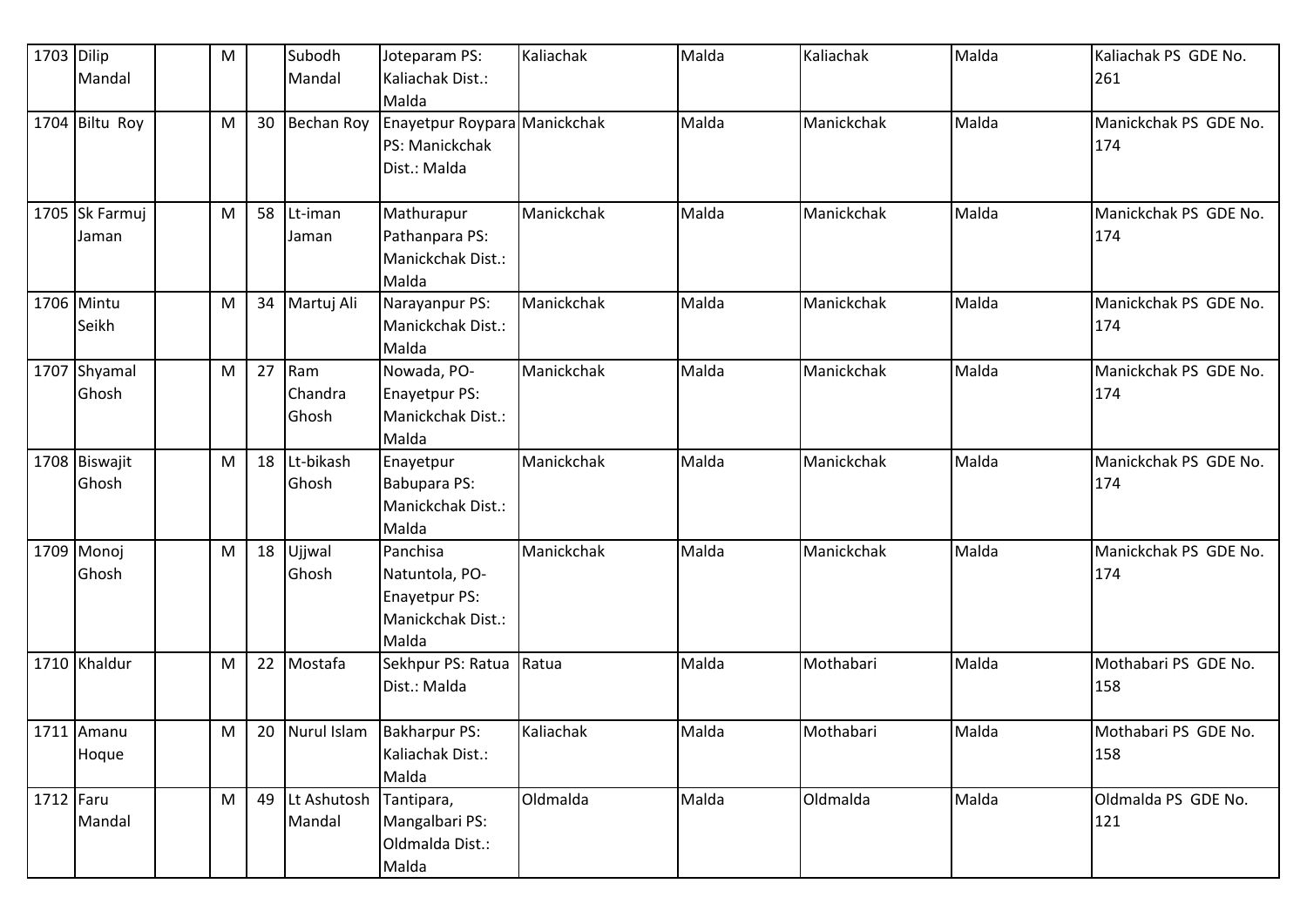|           | 1713 Mangal<br>Shil             | M | 37 | Lt Swapan<br><b>Kumar Shil</b> | Sadarghat,<br>Mangalbari PS:<br>Oldmalda Dist.:<br>Malda    | Oldmalda      | Malda | Oldmalda | Malda | Oldmalda PS GDE No.<br>121 |
|-----------|---------------------------------|---|----|--------------------------------|-------------------------------------------------------------|---------------|-------|----------|-------|----------------------------|
| 1714      | Totan Das                       | M | 30 | Dipak Das                      | Ramkrishnapally<br>PS: English bazar<br>Dist.: Malda        | English bazar | Malda | Oldmalda | Malda | Oldmalda PS GDE No.<br>121 |
| 1715 Kalu | Mahato                          | M | 27 | $ $ Lt<br>Bhupendra<br>Mahato  | Schoolpara,<br>Mangalbari PS:<br>Oldmalda Dist.:<br>Malda   | Oldmalda      | Malda | Oldmalda | Malda | Oldmalda PS GDE No.<br>121 |
|           | 1716 Amrita<br>Singha           | M | 31 | Singha                         | Lt Brindabon Bulbulchandi PS:<br>Habibpur Dist.:<br>Malda   | Habibpur      | Malda | Oldmalda | Malda | Oldmalda PS GDE No.<br>123 |
| 1717      | Tapan<br>Mandal                 | M | 50 | Lt Ganapati<br>Mandal          | Sahapur,<br>Chhatianmore PS:<br>Oldmalda Dist.:<br>Malda    | Oldmalda      | Malda | Oldmalda | Malda | Oldmalda PS GDE No.<br>123 |
|           | 1718 Ganesh<br>Sarkar           | M | 44 | Lt Dubri<br>Sarkar             | <b>Bansbari PS:</b><br>English bazar Dist.:<br>Malda        | English bazar | Malda | Oldmalda | Malda | Oldmalda PS GDE No.<br>123 |
|           | 1719 Gopal<br>Poddar            | M | 43 | Rama<br>Poddar                 | Rabindrapally PS:<br>Oldmalda Dist.:<br>Malda               | Oldmalda      | Malda | Oldmalda | Malda | Oldmalda PS GDE No.<br>123 |
|           | 1720 Ujjwal<br>Chowdhur         | M | 33 | Sadhan<br>Chowdhury            | Schoolpara,<br>Mangalbari PS:<br>Oldmalda Dist.:<br>Malda   | Oldmalda      | Malda | Oldmalda | Malda | Oldmalda PS GDE No.<br>123 |
|           | 1721 Prasanta<br><b>Bhaskar</b> | M | 40 | Lt Sidam<br><b>Bhaskar</b>     | Mangalbari<br>Bridgepara PS:<br>Oldmalda Dist.:<br>Malda    | Oldmalda      | Malda | Oldmalda | Malda | Oldmalda PS GDE No.<br>123 |
|           | 1722 Manoj<br>Das               | M | 36 | Swapan Das                     | Sarada Colony PS:<br>Oldmalda Dist.:<br>Malda               | Oldmalda      | Malda | Oldmalda | Malda | Oldmalda PS GDE No.<br>123 |
| 1723 Lalu | Haldar                          | M | 29 | Lt Dipen<br>Haldar             | Rashiladaha,<br>Nageswarpur PS:<br>Oldmalda Dist.:<br>Malda | Oldmalda      | Malda | Oldmalda | Malda | Oldmalda PS GDE No.<br>123 |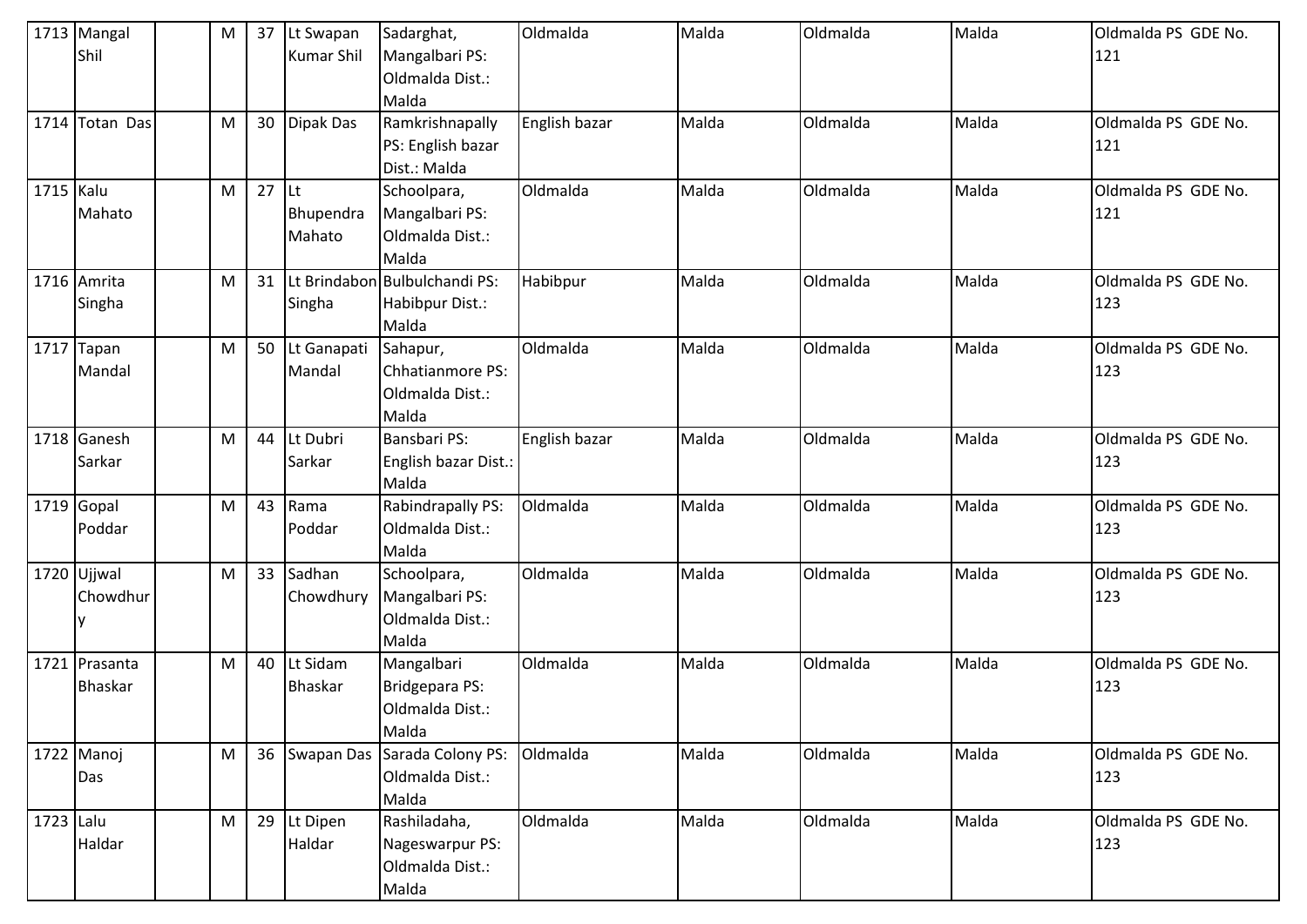| 1724 Rinku | Haldar                             | M | 30 | Lt Anil<br>Haldar      | Rashiladaha PS:<br>Oldmalda Dist.:<br>Malda                    | Oldmalda | Malda | Oldmalda | Malda | Oldmalda PS GDE No.<br>123 |
|------------|------------------------------------|---|----|------------------------|----------------------------------------------------------------|----------|-------|----------|-------|----------------------------|
|            | 1725 Pritam<br>Das                 | M | 24 | Paritosh Das Naldubi,  | Rashiladaha PS:<br>Oldmalda Dist.:<br>Malda                    | Oldmalda | Malda | Oldmalda | Malda | Oldmalda PS GDE No.<br>123 |
|            | 1726 Hriday<br>Dey                 | M | 41 | Lt Amar Dey            | Karmakarpara,<br>Mangalbari PS:<br>Oldmalda Dist.:<br>Malda    | Oldmalda | Malda | Oldmalda | Malda | Oldmalda PS GDE No.<br>123 |
|            | 1727 Debabrata<br>Barman           | M | 27 | Rampada<br>Barman      | Naldubi, Khaihatta<br>PS: Oldmalda Dist.:<br>Malda             | Oldmalda | Malda | Oldmalda | Malda | Oldmalda PS GDE No.<br>123 |
|            | 1728 Samar<br>Sarkar               | M | 40 | Tapan<br>Sarkar        | Samundai Colony<br>PS: Oldmalda Dist.:<br>Malda                | Oldmalda | Malda | Oldmalda | Malda | Oldmalda PS GDE No.<br>123 |
|            | 1729 Ujjwal<br>Das                 | M | 51 | Mani                   | Jadavnagar, Aiho<br>Chandra Das PS: Habibpur Dist.:<br>Malda   | Habibpur | Malda | Oldmalda | Malda | Oldmalda PS GDE No.<br>123 |
|            | 1730 Bidhan<br>Chandra<br>Karmakar | M | 43 | Lt Binoy<br>Karmakar   | Khaihatta,<br>Khaihatta PS:<br>Oldmalda Dist.:<br>Malda        | Oldmalda | Malda | Oldmalda | Malda | Oldmalda PS GDE No.<br>123 |
|            | 1731 Bapi Saha                     | M | 36 | Sunil Saha             | Adampur PS:<br>Oldmalda Dist.:<br>Malda                        | Oldmalda | Malda | Oldmalda | Malda | Oldmalda PS GDE No.<br>166 |
|            | 1732 Jitendra<br>Sharma            | M |    | 38 Banshilal<br>Sharma | Old Malda,<br>Chitorpur PS:<br>Oldmalda Dist.:<br>Malda        | Oldmalda | Malda | Oldmalda | Malda | Oldmalda PS GDE No.<br>166 |
|            | 1733 Sagar Roy                     | M | 26 | Sunil Roy              | Mokatipur Colony,<br>Old Malda PS:<br>Oldmalda Dist.:<br>Malda | Oldmalda | Malda | Oldmalda | Malda | Oldmalda PS GDE No.<br>166 |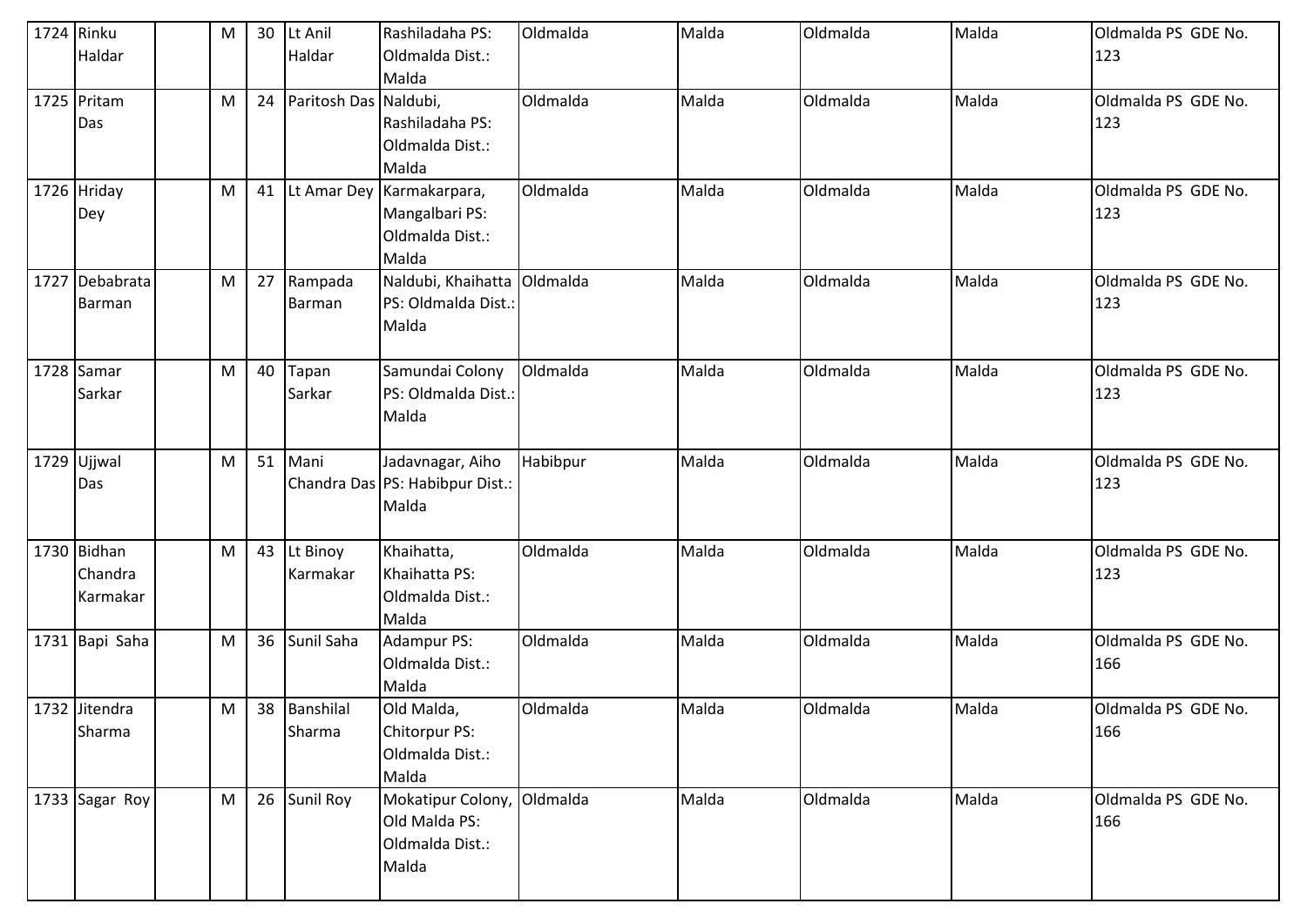|         | 1734 Masud<br>Ahamed       | M |    | 53 Md Wayes<br>Ali     | Alinagar, Najirpur<br>Bazar PS: Kaliachak<br>Dist.: Malda   | Kaliachak     | Malda | Oldmalda | Malda | Oldmalda PS GDE No.<br>167 |
|---------|----------------------------|---|----|------------------------|-------------------------------------------------------------|---------------|-------|----------|-------|----------------------------|
|         | 1735 Md Juyel<br>Sk        | M | 24 | <b>Taleb Sk</b>        | Gudugram,<br>Jodupur PS:<br>Kaliachak Dist.:<br>Malda       | Kaliachak     | Malda | Oldmalda | Malda | Oldmalda PS GDE No.<br>167 |
|         | 1736 Julfikar Sk           | M | 27 | Kalimuddin             | Dharampur,<br>Bishnuprasad PS:<br>Kaliachak Dist.:<br>Malda | Kaliachak     | Malda | Oldmalda | Malda | Oldmalda PS GDE No.<br>167 |
| 1737 Md | Halimuddi<br>n Sk.         | M | 20 | Alimuddin<br><b>Sk</b> | Purba Laxmipur<br>PS: Kaliachak Dist.:<br>Malda             | Kaliachak     | Malda | Oldmalda | Malda | Oldmalda PS GDE No.<br>167 |
| 1738 Md | Kurban Sk                  | M | 24 | Kasef Ali              | Guduagram,<br>Jadupur PS:<br>Kaliachak Dist.:<br>Malda      | Kaliachak     | Malda | Oldmalda | Malda | Oldmalda PS GDE No.<br>167 |
| 1739 Md | Alimuddin<br>Sk            | M | 22 | Md Nurul<br>Islam      | Kashimnagar PS:<br>Kaliachak Dist.:<br>Malda                | Kaliachak     | Malda | Oldmalda | Malda | Oldmalda PS GDE No.<br>167 |
|         | 1740 Samim Sk              | M | 20 | Imajuddin<br><b>Sk</b> | Imamjaigir PS:<br>Kaliachak Dist.:<br>Malda                 | Kaliachak     | Malda | Oldmalda | Malda | Oldmalda PS GDE No.<br>167 |
|         | 1741 Misbaul<br>Hoque      | M |    | <b>Abdul Alim</b>      | Jadupur PS:<br>Kaliachak Dist.:<br>Malda                    | Kaliachak     | Malda | Oldmalda | Malda | Oldmalda PS GDE No.<br>167 |
|         | 1742 Habibullah<br>Momin   | M | 23 | Abu Hayat              | Bahadange PS:<br>Kaliachak Dist.:<br>Malda                  | Kaliachak     | Malda | Oldmalda | Malda | Oldmalda PS GDE No.<br>167 |
| 1743 Md | Ohidur Sk                  | M |    | 18 Md<br>Rakimuddin    | Imamjaigir PS:<br>Kaliachak Dist.:<br>Malda                 | Kaliachak     | Malda | Oldmalda | Malda | Oldmalda PS GDE No.<br>167 |
|         | 1744 Rashidul<br><b>Sk</b> | M | 20 | Md Jakir<br>Hossain    | Imamjaigir PS:<br>Kaliachak Dist.:<br>Malda                 | Kaliachak     | Malda | Oldmalda | Malda | Oldmalda PS GDE No.<br>167 |
|         | 1745 Abdul<br>Mannan       | M | 40 | <b>Lt</b>              | Kistopur PS:<br>Hasimuddin English bazar Dist.:<br>Malda    | English bazar | Malda | Oldmalda | Malda | Oldmalda PS GDE No.<br>167 |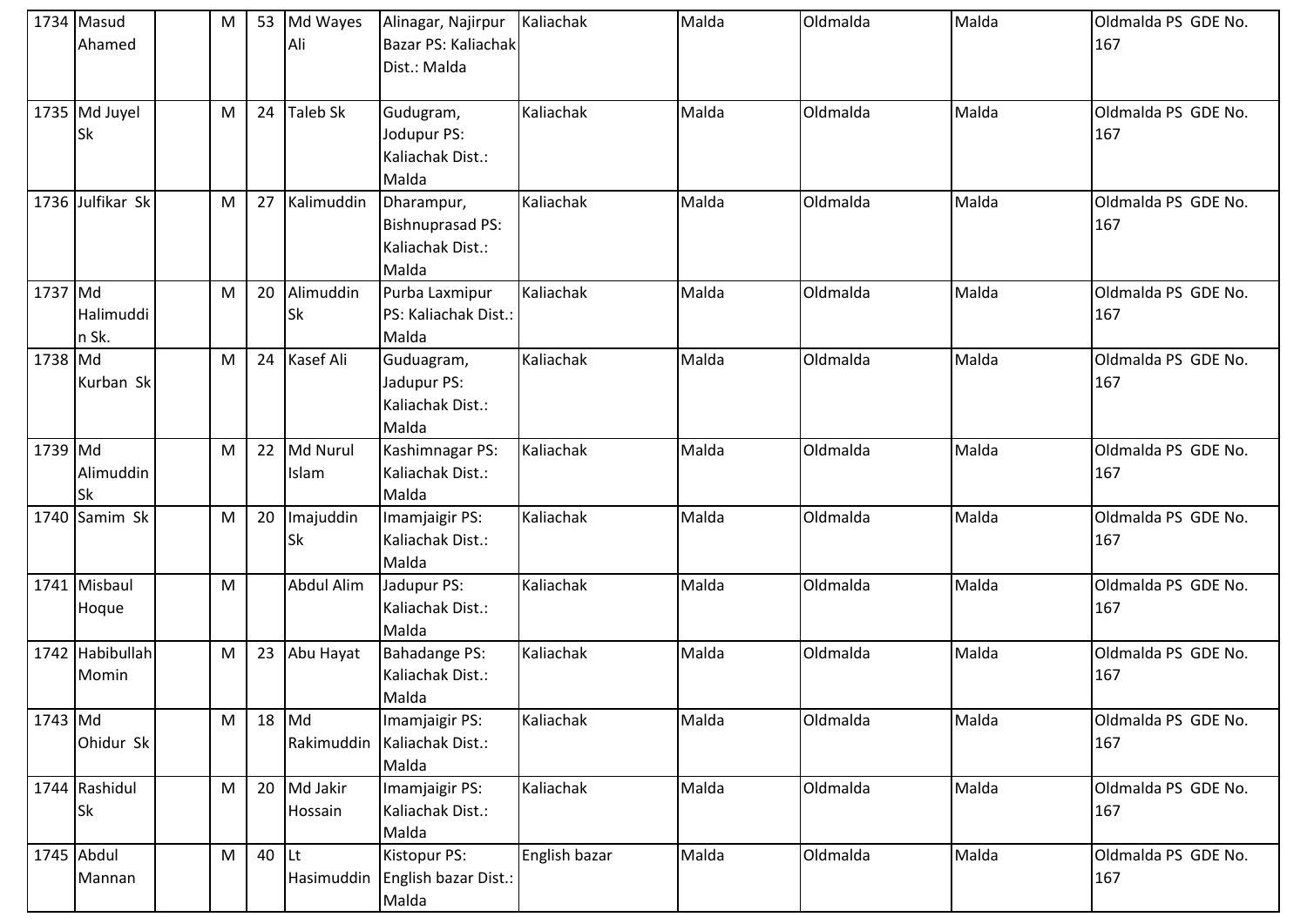| 1746 Selim | Malik                    | М | 24 | Insan Ali                          | Pukurpara,<br>Mokdumpur PS:<br>English bazar Dist.:<br>Malda      | English bazar | Malda | Oldmalda | Malda | Oldmalda PS GDE No.<br>167 |
|------------|--------------------------|---|----|------------------------------------|-------------------------------------------------------------------|---------------|-------|----------|-------|----------------------------|
| 1747       | Washim<br>Akram          | M | 24 | Iinsan Ali                         | Pukurpara,<br>Mokdumpur PS:<br>English bazar Dist.:<br>Malda      | English bazar | Malda | Oldmalda | Malda | Oldmalda PS GDE No.<br>167 |
|            | 1748 Md Taiob<br>Ali     | M | 52 | Lt<br>Serajuddin                   | Sujapur PS:<br>Kaliachak Dist.:<br>Malda                          | Kaliachak     | Malda | Oldmalda | Malda | Oldmalda PS GDE No.<br>167 |
|            | 1749 Shyaamal<br>Ghosh   | M | 42 | Lt Tarapada<br>Ghosh               | Kamlabari PS:<br>English bazar Dist.:<br>Malda                    | English bazar | Malda | Oldmalda | Malda | Oldmalda PS GDE No.<br>167 |
|            | 1750 Gobinda<br>Karmakar | M | 56 | Radheshyam Rashiladaha<br>Karmakar | Colony PS:<br>Oldmalda Dist.:<br>Malda                            | Oldmalda      | Malda | Oldmalda | Malda | Oldmalda PS GDE No.<br>167 |
| 1751       | Dasharat<br>Ram          | M | 51 | Lt Rambaji<br>Ram                  | Moregram Binpara Oldmalda<br>PS: Oldmalda Dist.:<br>Malda         |               | Malda | Oldmalda | Malda | Oldmalda PS GDE No.<br>167 |
| 1752       | Vaskar<br>Saha           | M | 18 | Chandan<br>Saha                    | Chhatianmore PS:<br>Oldmalda Dist.:<br>Malda                      | Oldmalda      | Malda | Oldmalda | Malda | Oldmalda PS GDE No.<br>167 |
|            | 1753 Mrityunjo<br>y Shil | M | 48 | Tinkari Shil                       | Mahananda<br>Colony PS:<br>Oldmalda Dist.:<br>Malda               | Oldmalda      | Malda | Oldmalda | Malda | Oldmalda PS GDE No.<br>167 |
|            | 1754 Kishor<br>Haldar    | M | 60 | Lt Naren<br>Haldar                 | Ramchandrapur<br>PS: Oldmalda Dist.:<br>Malda                     | Oldmalda      | Malda | Oldmalda | Malda | Oldmalda PS GDE No.<br>166 |
|            | 1755 Asit Paul           | M | 51 | Lt Subal Paul Bachamari            | Lebubagan PS:<br>Oldmalda Dist.:<br>Malda                         | Oldmalda      | Malda | Oldmalda | Malda | Oldmalda PS GDE No.<br>166 |
|            | 1756 Somnath<br>Adhikari | M | 36 | Lt Ashim<br>Adhikari               | North Baluchar PS: English bazar<br>English bazar Dist.:<br>Malda |               | Malda | Oldmalda | Malda | Oldmalda PS GDE No.<br>166 |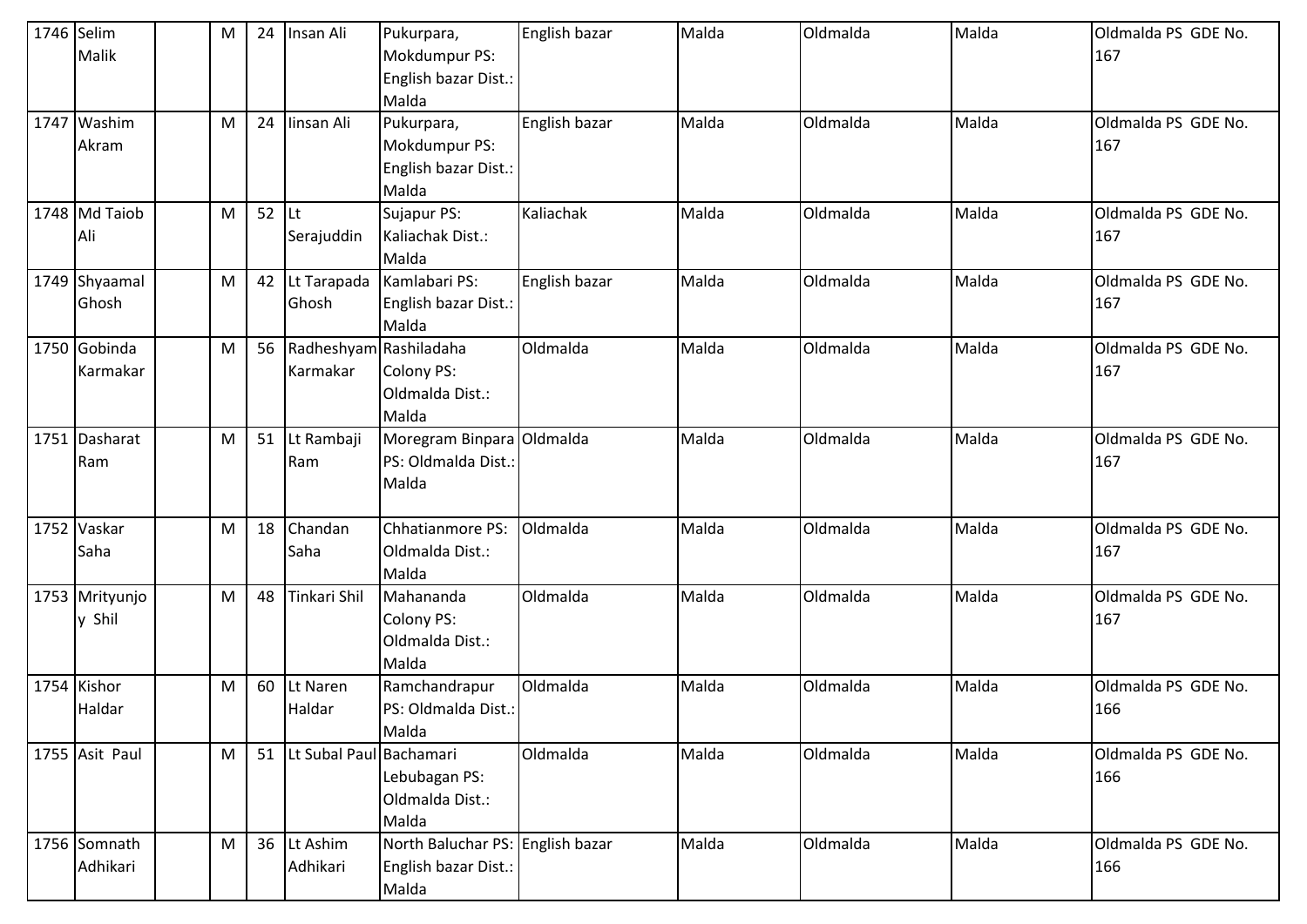|             | 1757 Mantu      | М | 26 | Manu               | Puratuli PS: English English bazar |          | Malda | Oldmalda | Malda | Oldmalda PS GDE No.     |
|-------------|-----------------|---|----|--------------------|------------------------------------|----------|-------|----------|-------|-------------------------|
|             | Mishra          |   |    | Mishra             | bazar Dist.: Malda                 |          |       |          |       | 166                     |
|             |                 |   |    |                    |                                    |          |       |          |       |                         |
|             | 1758 Chandan    | M | 38 | Nayan Das          | Narayanpur PS:                     | Oldmalda | Malda | Oldmalda | Malda | Oldmalda PS GDE No.     |
|             | Das             |   |    |                    | Oldmalda Dist.:                    |          |       |          |       | 166                     |
|             |                 |   |    |                    | Malda                              |          |       |          |       |                         |
|             | 1759 Dinesh     | M | 21 | Sanjit             | Rashiladaha PS:                    | Oldmalda | Malda | Oldmalda | Malda | Oldmalda PS GDE No.     |
|             | Mahato          |   |    | Mahato             | Oldmalda Dist.:                    |          |       |          |       | 166                     |
|             |                 |   |    |                    | Malda                              |          |       |          |       |                         |
|             | 1760 Sanjay     | M | 38 | Kanti              | Chhoto Kadirpur                    | Oldmalda | Malda | Oldmalda | Malda | Oldmalda PS GDE No.     |
|             | Mandal          |   |    | Mandal             | PS: Oldmalda Dist.:                |          |       |          |       | 166                     |
|             |                 |   |    |                    | Malda                              |          |       |          |       |                         |
|             | 1761 Sk Rintu   | M | 25 | Lt. Jamal Ali      | Kutubganj PS:                      | Pukhuria | Malda | Pukhuria | Malda | Pukhuria PS GDE No. 166 |
|             | Ali             |   |    |                    | Pukhuria Dist.:                    |          |       |          |       |                         |
|             |                 |   |    |                    | Malda                              |          |       |          |       |                         |
| 1762 Sitan  |                 | M | 23 | Monirul            | Pirgai PS:                         | Pukhuria | Malda | Pukhuria | Malda | Pukhuria PS GDE No. 166 |
|             | Hoque           |   |    | Islam              | Pukhuria Dist.:                    |          |       |          |       |                         |
|             |                 |   |    |                    | Malda                              |          |       |          |       |                         |
|             | 1763 Kamruzza   | М | 21 |                    | Sofikul Islam Sambalpur PS:        | Pukhuria | Malda | Pukhuria | Malda | Pukhuria PS GDE No. 166 |
|             | man             |   |    |                    | Pukhuria Dist.:                    |          |       |          |       |                         |
|             |                 |   |    |                    | Malda                              |          |       |          |       |                         |
|             | 1764 Sultan Ali | M | 20 | Asraful            | Sambalpur PS:                      | Pukhuria | Malda | Pukhuria | Malda | Pukhuria PS GDE No. 166 |
|             |                 |   |    | Hoque              | Pukhuria Dist.:                    |          |       |          |       |                         |
|             |                 |   |    |                    | Malda                              |          |       |          |       |                         |
|             | 1765 Toufik     | М | 18 | <b>Rabiul Alam</b> | Pirgai PS:                         | Pukhuria | Malda | Pukhuria | Malda | Pukhuria PS GDE No. 166 |
|             | Rousan          |   |    |                    | Pukhuria Dist.:                    |          |       |          |       |                         |
|             |                 |   |    |                    | Malda                              |          |       |          |       |                         |
| 1766 Sorif  |                 | M | 24 | Lt. Durul          | Pirgai PS:                         | Pukhuria | Malda | Pukhuria | Malda | Pukhuria PS GDE No. 166 |
|             | Hossain         |   |    | Hoda               | Pukhuria Dist.:                    |          |       |          |       |                         |
|             |                 |   |    |                    | Malda                              |          |       |          |       |                         |
| $1767$ Ajay |                 | M |    | 45 Lt. Khirod      | Dhisal PS:                         | Pukhuria | Malda | Pukhuria | Malda | Pukhuria PS GDE No. 166 |
|             | Mandal          |   |    | Mandal             | Pukhuria Dist.:                    |          |       |          |       |                         |
|             |                 |   |    |                    | Malda                              |          |       |          |       |                         |
|             | 1768 Prosanto   | M | 27 | Prabhat            | Damaipur PS:                       | Chanchal | Malda | Ratua    | Malda | Ratua PS GDE No. 132    |
|             | Mandal          |   |    | Mandal             | Chanchal Dist.:                    |          |       |          |       |                         |
|             |                 |   |    |                    | Malda                              |          |       |          |       |                         |
|             | 1769 Enamul     | М | 33 | Jellu              | Parakaram PS:                      | Ratua    | Malda | Ratua    | Malda | Ratua PS GDE No. 132    |
|             | Hoque           |   |    | Rahaman            | Ratua Dist.: Malda                 |          |       |          |       |                         |
|             |                 |   |    |                    |                                    |          |       |          |       |                         |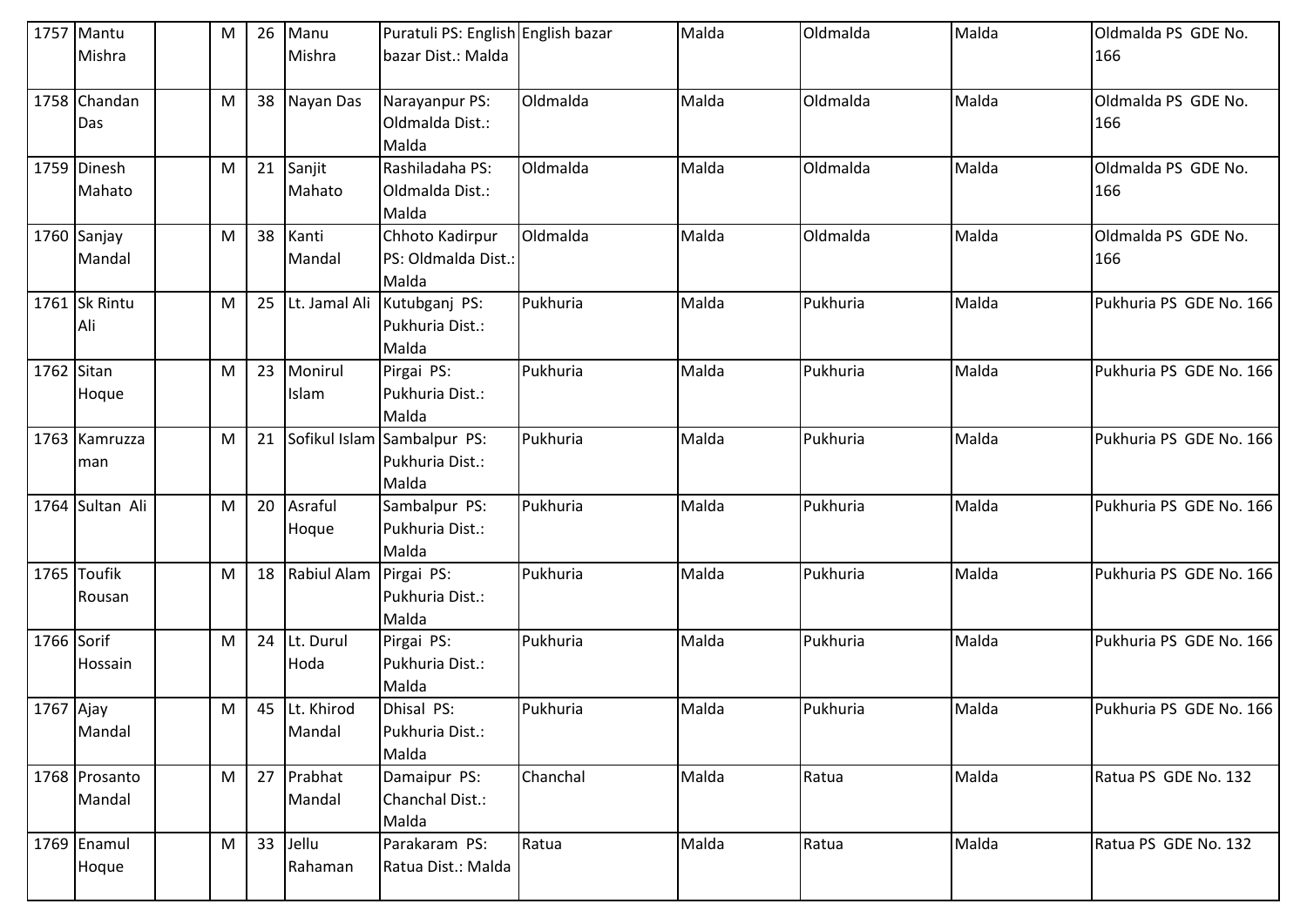| 1770 Md    | Jamaluddi<br>n           |                        | M |    | 31 Md Ilias            | Dahua PS:<br>Harishchandrapur<br>Dist.: Malda       | Harishchandrapur | Malda           | Ratua | Malda | Ratua PS GDE No. 132 |
|------------|--------------------------|------------------------|---|----|------------------------|-----------------------------------------------------|------------------|-----------------|-------|-------|----------------------|
| 1771 Raju  | Kumar                    | Raju<br>Kumar<br>Rishi | M | 32 | Jitendra<br>Rishi      | Katihar                                             |                  | <b>Basirhat</b> | Ratua | Malda | Ratua PS GDE No. 132 |
|            | 1772 Sk Niyaj<br>Ahammed |                        | M | 22 | Sk Alauddin<br>Ahammed | Baharal PS: Ratua<br>Dist.: Malda                   | Ratua            | Malda           | Ratua | Malda | Ratua PS GDE No. 132 |
| 1773 Raju  | Ghosh                    |                        | M | 24 | Jetendra               | Kandaran PS:<br>Nath Ghosh Chanchal Dist.:<br>Malda | Chanchal         | Malda           | Ratua | Malda | Ratua PS GDE No. 132 |
|            | 1774 Sumit<br>Saha       |                        | M | 27 | Jittu Saha             | Baluhin PS:<br>Chanchal Dist.:<br>Malda             | Chanchal         | Malda           | Ratua | Malda | Ratua PS GDE No. 132 |
|            | 1775 Saijul Sk           |                        | M | 36 | Marful Sk              | Ganga Parul PS:<br>Mothabari Dist.:<br>Malda        | Mothabari        | Malda           | Ratua | Malda | Ratua PS GDE No. 132 |
|            | 1776 Ansur<br>Rahaman    |                        | M | 48 | Abdul Bari             | Debipur PS: Ratua Ratua<br>Dist.: Malda             |                  | Malda           | Ratua | Malda | Ratua PS GDE No. 132 |
| 1777 Tufur | Mandal                   |                        | M | 36 | Goutam<br>Mandal       | Samsi Gopalpur<br>PS: Ratua Dist.:<br>Malda         | Ratua            | Malda           | Ratua | Malda | Ratua PS GDE No. 132 |
|            | 1778 Safikul<br>Alam     |                        | M | 45 | Late Mahasi            | Gangadebi PS:<br>Ratua Dist.: Malda                 | Ratua            | Malda           | Ratua | Malda | Ratua PS GDE No. 132 |
|            | 1779 Saidur<br>Rahaman   |                        | M | 28 | Abdur<br>Rahaman       | Jannagar PS:<br>Ratua Dist.: Malda                  | Ratua            | Malda           | Ratua | Malda | Ratua PS GDE No. 132 |
|            | 1780 Mustak<br>Alam      |                        | M | 19 | Yeasdani               | Bhaluwara PS:<br>Ratua Dist.: Malda                 | Ratua            | Malda           | Ratua | Malda | Ratua PS GDE No. 132 |
|            | 1781 Rejaul<br>Islam     |                        | M | 20 | Majammel               | Bhaluwara PS:<br>Ratua Dist.: Malda                 | Ratua            | Malda           | Ratua | Malda | Ratua PS GDE No. 132 |
|            | 1782 Wasim<br>Aktar      |                        | M | 28 | Rafikul                | Bhaluwara PS:<br>Ratua Dist.: Malda                 | Ratua            | Malda           | Ratua | Malda | Ratua PS GDE No. 132 |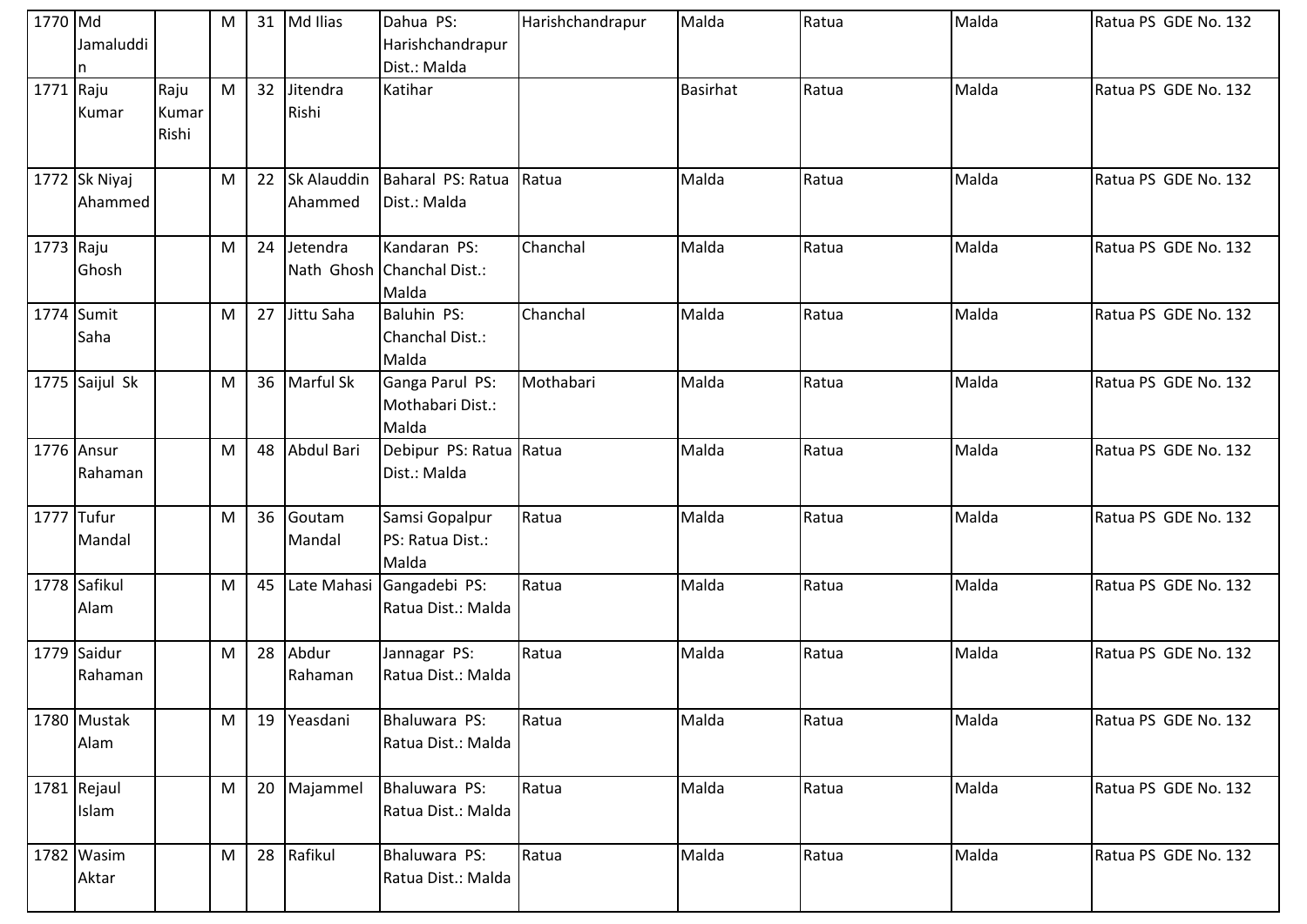| 1783 Bapi  | Chanra                       | Manda M |   | 32 | Late Dulal<br>Chanra<br>Mandal | Baikunthapur PS:<br>Ratua Dist.: Malda                              | Ratua        | Malda           | Ratua        | Malda       | Ratua PS GDE No. 132           |
|------------|------------------------------|---------|---|----|--------------------------------|---------------------------------------------------------------------|--------------|-----------------|--------------|-------------|--------------------------------|
| 1784 Bittu | Saha                         |         | M | 24 | Samal                          | Aniyamatpur PS:<br>Chanra Saha Manickchak Dist.:<br>Malda           | Manickchak   | Malda           | Ratua        | Malda       | Ratua PS GDE No. 132           |
|            | 1785 Paban<br>Mandal         |         | M | 30 | Depen<br>Mandal                | Muthrapur PS:<br>Manickchak Dist.:<br>Malda                         | Manickchak   | Malda           | Ratua        | Malda       | Ratua PS GDE No. 132           |
|            | 1786 Masadul<br><b>Sk</b>    |         | M |    | Ajijul Sk                      |                                                                     |              | <b>Basirhat</b> | Berhampore   | Murshidabad | Berhampore PS GDE No.<br>299   |
|            | 1787 Bittu Roy               |         | M |    | Tapan Roy                      |                                                                     |              | <b>Basirhat</b> | Berhampore   | Murshidabad | Berhampore PS GDE No.<br>299   |
|            | 1788 Sahil Sk                |         | M |    | Tufani Sk                      |                                                                     |              | <b>Basirhat</b> | Berhampore   | Murshidabad | Berhampore PS GDE No.<br>299   |
|            | 1789 Alauddin<br><b>Sk</b>   |         | M |    | <b>Bakkar Sk</b>               |                                                                     |              | <b>Basirhat</b> | Berhampore   | Murshidabad | Berhampore PS GDE No.<br>299   |
|            | 1790 Bodhadity<br>a Sarkar   |         | M |    | Saraj Kr,<br>Sarkar            |                                                                     |              | <b>Basirhat</b> | Berhampore   | Murshidabad | Berhampore PS GDE No.<br>299   |
|            | 1791 Praval<br><b>Biswas</b> |         | M |    | Bhajal<br><b>Biswas</b>        |                                                                     |              | <b>Basirhat</b> | Berhampore   | Murshidabad | Berhampore PS GDE No.<br>299   |
|            | 1792 Suraj Sk                |         | M |    | Lal<br>Mahammad<br>Sk          |                                                                     |              | <b>Basirhat</b> | Berhampore   | Murshidabad | Berhampore PS GDE No.<br>299   |
|            | 1793 Nowsad<br><b>Sk</b>     |         | M |    | Awal Sk                        |                                                                     |              | <b>Basirhat</b> | Berhampore   | Murshidabad | Berhampore PS GDE No.<br>299   |
|            | 1794 Shiban<br>Ghosh         |         | M |    | Tapan Kr,<br>Ghosh             |                                                                     |              | <b>Basirhat</b> | Berhampore   | Murshidabad | Berhampore PS GDE No.<br>299   |
|            | 1795 Hirak Sk                |         | M |    | Nazar Ali Sk                   |                                                                     |              | <b>Basirhat</b> | Berhampore   | Murshidabad | Berhampore PS GDE No.<br>299   |
|            | 1796 Salina<br><b>Bibi</b>   |         | M |    | Aziz Sk                        |                                                                     |              | <b>Basirhat</b> | Berhampore   | Murshidabad | Berhampore PS GDE No.<br>299   |
|            | 1797 Ramesh<br>Halder        |         | M |    |                                | 55 Haru Halder Kantanagar PS:<br>Bhagawangola<br>Dist.: Murshidabad | Bhagawangola | Murshidabad     | Bhagawangola | Murshidabad | Bhagawangola PS GDE<br>No. 182 |
|            | 1798 Majid Sk                |         | M |    | Nader Sk                       | Salar PS: Salar<br>Dist.: Murshidabad                               | Salar        | Murshidabad     | Bharatpur    | Murshidabad | Bharatpur PS GDE No.<br>168    |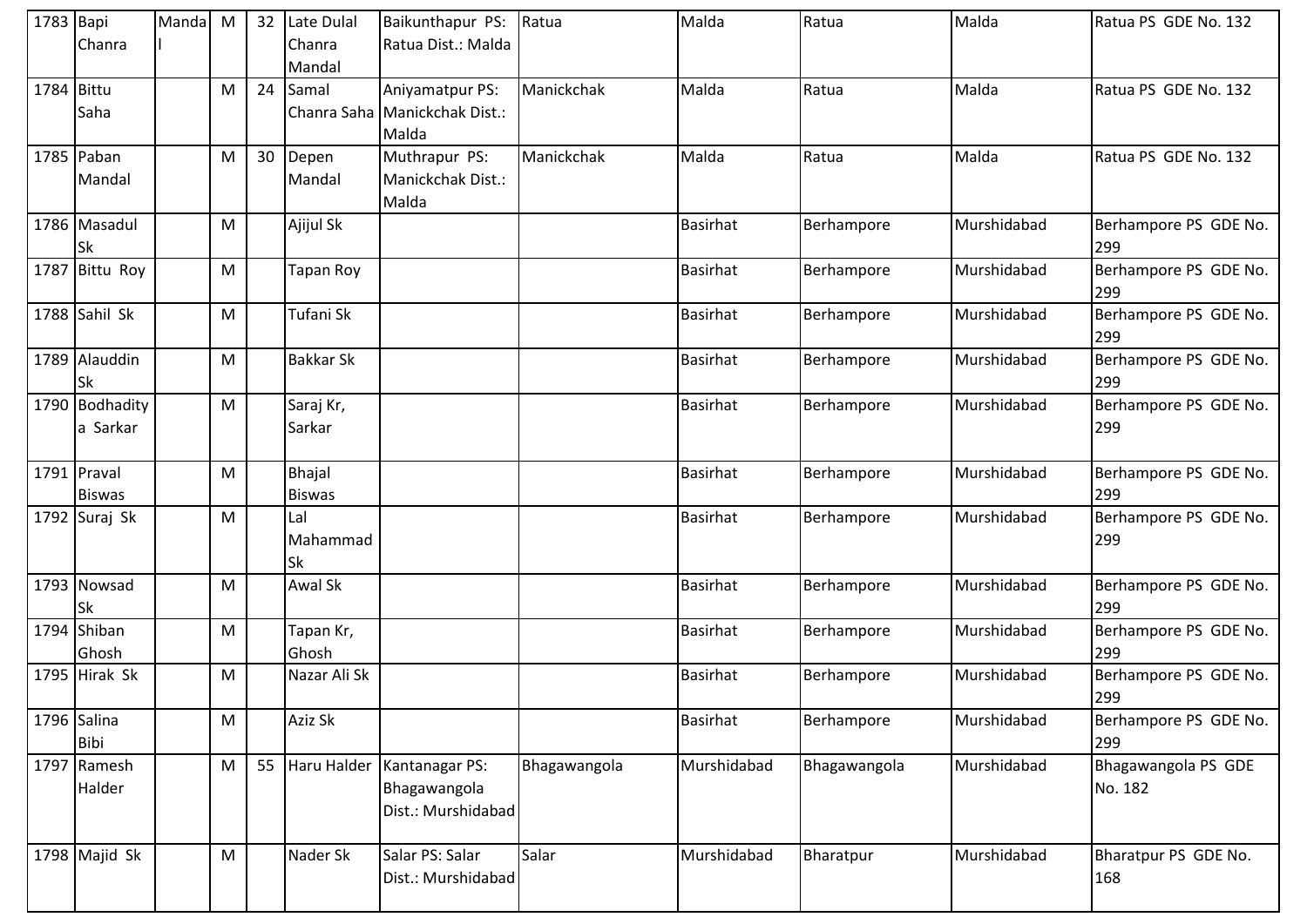|          | 1799 Santo Sk             | M | Sohag Sk              | Sayedkulut PS:<br><b>Bharatpur Dist.:</b>                             | Bharatpur | Murshidabad | Bharatpur | Murshidabad | Bharatpur PS GDE No.<br>168 |
|----------|---------------------------|---|-----------------------|-----------------------------------------------------------------------|-----------|-------------|-----------|-------------|-----------------------------|
|          | 1800 Sanarul<br><b>Sk</b> | M | Chhumser<br><b>Sk</b> | Murshidabad<br>Gangedda PS:<br><b>Bharatpur Dist.:</b><br>Murshidabad | Bharatpur | Murshidabad | Bharatpur | Murshidabad | Bharatpur PS GDE No.<br>168 |
| 1801 Md. | Subash<br>Haque           | M | Sirajul<br>Haque      | Masundi PS:<br><b>Bharatpur Dist.:</b><br>Murshidabad                 | Bharatpur | Murshidabad | Bharatpur | Murshidabad | Bharatpur PS GDE No.<br>168 |
|          | 1802 Sayel Sk             | M | <b>Suhag Sk</b>       | Sayedkulut PS:<br><b>Bharatpur Dist.:</b><br>Murshidabad              | Bharatpur | Murshidabad | Bharatpur | Murshidabad | Bharatpur PS GDE No.<br>168 |
|          | 1803 Mahim Sk             | M | <b>Suhag Sk</b>       | Sayedkulut PS:<br><b>Bharatpur Dist.:</b><br>Murshidabad              | Bharatpur | Murshidabad | Bharatpur | Murshidabad | Bharatpur PS GDE No.<br>168 |
|          | 1804 Akash Sk             | M | Sanowar Sk            | Sahapur PS:<br><b>Bharatpur Dist.:</b><br>Murshidabad                 | Bharatpur | Murshidabad | Bharatpur | Murshidabad | Bharatpur PS GDE No.<br>168 |
|          | 1805 Asadul<br>Haque      | M |                       | Azijul Haque Raigram PS: Salar<br>Dist.: Murshidabad                  | Salar     | Murshidabad | Bharatpur | Murshidabad | Bharatpur PS GDE No.<br>168 |
|          | 1806 Mohiruddi<br>n Sk    | M | Tajedar<br>Rahaman    | Raigram PS: Salar<br>Dist.: Murshidabad                               | Salar     | Murshidabad | Bharatpur | Murshidabad | Bharatpur PS GDE No.<br>168 |
|          | 1807 Chandan<br>Das       | M | <b>Hiron Das</b>      | Raigram PS: Salar<br>Dist.: Murshidabad                               | Salar     | Murshidabad | Bharatpur | Murshidabad | Bharatpur PS GDE No.<br>138 |
|          | 1808 Imail Sk             | M | Nader Sk              | Salar PS: Salar<br>Dist.: Murshidabad                                 | Salar     | Murshidabad | Bharatpur | Murshidabad | Bharatpur PS GDE No.<br>168 |
|          | 1809 Aroj Sk              | M | Sahadat Sk            | Geetgram PS:<br><b>Bharatpur Dist.:</b><br>Murshidabad                | Bharatpur | Murshidabad | Bharatpur | Murshidabad | Bharatpur PS GDE No.<br>168 |
|          | 1810 Sabirul Sk           | M | Fulai Sk              | Sayedkulut PS:<br><b>Bharatpur Dist.:</b><br>Murshidabad              | Bharatpur | Murshidabad | Bharatpur | Murshidabad | Bharatpur PS GDE No.<br>168 |
|          | 1811 Arif `Sk             | M | Sorif Sk              | Sayedkulut PS:<br><b>Bharatpur Dist.:</b><br>Murshidabad              | Bharatpur | Murshidabad | Bharatpur | Murshidabad | Bharatpur PS GDE No.<br>168 |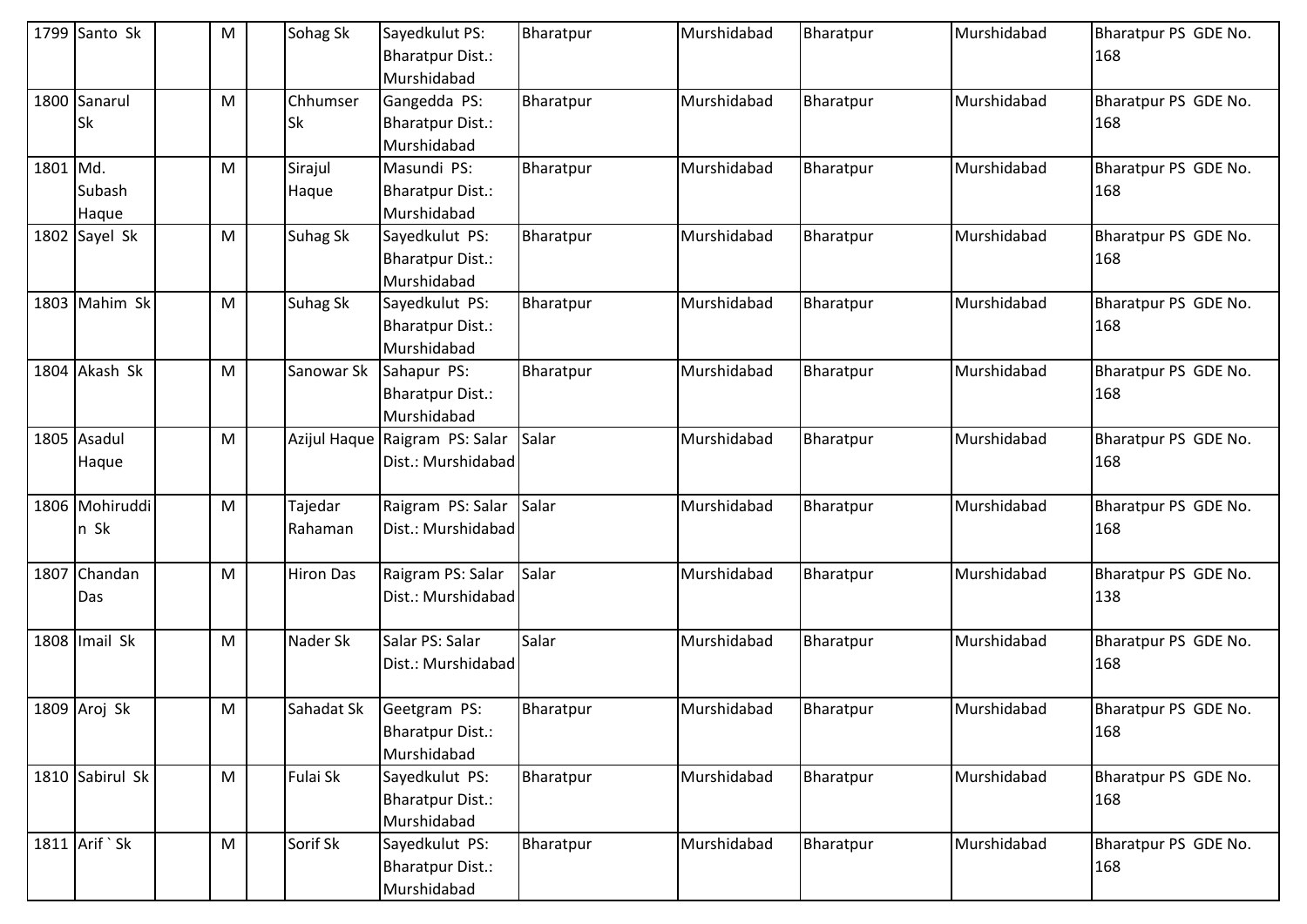|            | 1812 Nur Alm<br><b>Sk</b>    |   | M | Majibur<br>Rahaman             | Natungram PS:<br>Kandi Dist.:<br>Murshidabad              | Kandi         | Murshidabad | Bharatpur     | Murshidabad | Bharatpur PS GDE No.<br>168 |
|------------|------------------------------|---|---|--------------------------------|-----------------------------------------------------------|---------------|-------------|---------------|-------------|-----------------------------|
|            | 1813 Aksarul<br><b>Sk</b>    | M |   | Ajemuddin<br><b>Sk</b>         | Natungram PS:<br>Kandi Dist.:<br>Murshidabad              | Kandi         | Murshidabad | Bharatpur     | Murshidabad | Bharatpur PS GDE No.<br>168 |
|            | 1814 Lakhirul<br><b>Sk</b>   |   | M | <b>Ruhab Sk</b>                | Natungram PS:<br>Kandi Dist.:<br>Murshidabad              | Kandi         | Murshidabad | Bharatpur     | Murshidabad | Bharatpur PS GDE No.<br>168 |
|            | 1815 Nurul<br>Hossain        | M |   | Sherful<br>Islam               | Kaitha<br>Paschimpara PS:<br>Burwan Dist.:<br>Murshidabad | <b>Burwan</b> | Murshidabad | <b>Burwan</b> | Murshidabad | Burwan PS GDE No. 187       |
|            | 1816 Raghu Sk                |   | M | Lt. Nekbar<br><b>Sk</b>        | Kaitha PS: Burwan<br>Dist.: Murshidabad                   | Burwan        | Murshidabad | <b>Burwan</b> | Murshidabad | Burwan PS GDE No. 197       |
|            | 1817 Saha Alam<br><b>Sk</b>  | M |   | Lt. Mubun<br><b>Sk</b>         | Kaitha PS: Burwan Burwan<br>Dist.: Murshidabad            |               | Murshidabad | <b>Burwan</b> | Murshidabad | Burwan PS GDE No. 197       |
| 1818 Bittu | Chakrabat                    |   | M | Lt. Sujit                      | Mohisgram PS:<br>Chakrabarty Burwan Dist.:<br>Murshidabad | <b>Burwan</b> | Murshidabad | <b>Burwan</b> | Murshidabad | Burwan PS GDE No. 239       |
|            | 1819 Pranab<br>Dey           | M |   | Dhananjoy<br>Dey               | Kharjuna PS:<br><b>Burwan Dist.:</b><br>Murshidabad       | <b>Burwan</b> | Murshidabad | <b>Burwan</b> | Murshidabad | Burwan PS GDE No. 239       |
|            | 1820 Haradhan<br>Ghosh       | M |   |                                | Amar Ghosh Sengedda PS:<br>Kandi Dist.:<br>Murshidabad    | Kandi         | Murshidabad | <b>Burwan</b> | Murshidabad | Burwan PS GDE No. 239       |
|            | 1821 Ranjit<br>Mondal        |   | M | Lt. Bipad<br>Bhanjan<br>Mondal | Panutia PS: Kandi<br>Dist.: Murshidabad                   | Kandi         | Murshidabad | <b>Burwan</b> | Murshidabad | Burwan PS GDE No. 241       |
|            | 1822 Tarun<br><b>Bhalla</b>  | M |   | Lt.<br>n Bhalla                | Panutia PS:<br>Satyanaraya Burwan Dist.:<br>Murshidabad   | Burwan        | Murshidabad | <b>Burwan</b> | Murshidabad | Burwan PS GDE No. 241       |
|            | 1823 Ramprash<br>ad Das      |   | M | Lt.<br>Kalobaran<br>Das        | Panutia PS:<br><b>Burwan Dist.:</b><br>Murshidabad        | <b>Burwan</b> | Murshidabad | <b>Burwan</b> | Murshidabad | Burwan PS GDE No. 241       |
|            | 1824 Nanda<br>Dulal<br>Maria |   | M | Lt.<br>Dharanidha<br>n Maria   | Jhilera PS: Burwan Burwan<br>Dist.: Murshidabad           |               | Murshidabad | <b>Burwan</b> | Murshidabad | Burwan PS GDE No. 241       |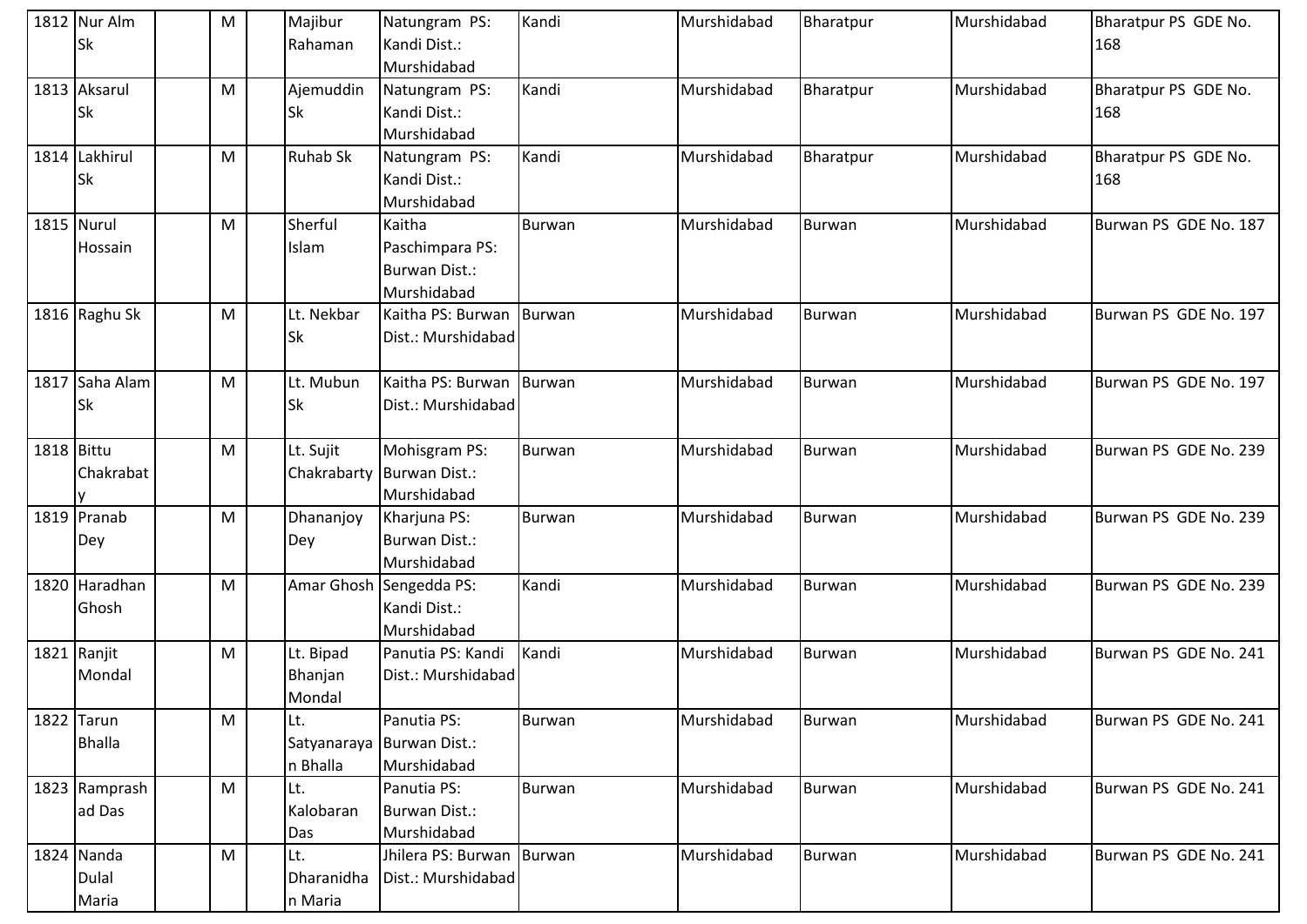|      | 1825 Md. Tarik<br>Aziz<br><b>Biswas</b> | M | 29 | Giasuddin<br><b>Biswas</b> | Kalupur PS:<br>Daulatabad Dist.:<br>Murshidabad                    | Daulatabad  | Murshidabad | Daulatabad  | Murshidabad | Daulatabad PS GDE No.<br>161  |
|------|-----------------------------------------|---|----|----------------------------|--------------------------------------------------------------------|-------------|-------------|-------------|-------------|-------------------------------|
|      | 1826 Moyna Sk                           | M |    |                            | Lt. Absar Sk   Rameswarpur PS:<br>Daulatabad Dist.:<br>Murshidabad | Daulatabad  | Murshidabad | Daulatabad  | Murshidabad | Daulatabad PS GDE No.<br>161  |
| 1827 | Bachhu<br>Das                           | M | 20 | Ramprasad<br>Das           | Domkal Kuthi PS:<br>Domkal Dist.:<br>Murshidabad                   | Domkal      | Murshidabad | Domkal      | Murshidabad | Domkal PS GDE No. 233         |
|      | 1828 Sudip Das                          | M | 21 | Dilim Das                  | PS: Domkal Dist.:<br>Murshidabad                                   | Domkal      | Murshidabad | Domkal      | Murshidabad | Domkal PS GDE No. 233         |
|      | 1829 Minul<br>Sekh                      | M | 28 | Mayejuddin<br>Sekh         | PS: Domkal Dist.:<br>Murshidabad                                   | Domkal      | Murshidabad | Domkal      | Murshidabad | Domkal PS GDE No. 233         |
|      | 1830 Sohel<br>Rana                      | M | 27 | Liakat<br>Mondal           | PS: Domkal Dist.:<br>Murshidabad                                   | Domkal      | Murshidabad | Domkal      | Murshidabad | Domkal PS GDE No. 233         |
|      | 1831 Surman Sk                          | M | 42 | <b>Sk</b>                  | Achhinuddin PS: Domkal Dist.:<br>Murshidabad                       | Domkal      | Murshidabad | Domkal      | Murshidabad | Domkal PS GDE No. 233         |
|      | 1832 Phelu<br>Mondal                    | M | 47 | Lt. Hedu<br>Mondal         | PS: Domkal Dist.:<br>Murshidabad                                   | Domkal      | Murshidabad | Domkal      | Murshidabad | Domkal PS GDE No. 233         |
|      | 1833 Sahadul<br>Sekh                    | M | 32 | Lt. Kader<br>Sekh          | PS: Domkal Dist.:<br>Murshidabad                                   | Domkal      | Murshidabad | Domkal      | Murshidabad | Domkal PS GDE No. 233         |
|      | 1834 Sattya<br>Hazra                    | M | 61 | S/o Laxmi<br>Hazra         | Dist.: Murshidabad                                                 |             | Murshidabad | Hariharpara | Murshidabad | Hariharpara PS GDE No.<br>165 |
|      | 1835 Khepu<br>Hazra                     | M | 50 |                            | Nepal Hazra Jamalpur PS:<br>Hariharpara Dist.:<br>Murshidabad      | Hariharpara | Murshidabad | Hariharpara | Murshidabad | Hariharpara PS GDE No.<br>165 |
|      | 1836 Uttam<br>Mondal                    | M | 28 | S/o Gopal<br>Mondal        | Bhajarampur PS:<br>Hariharpara Dist.:<br>Murshidabad               | Hariharpara | Murshidabad | Hariharpara | Murshidabad | Hariharpara PS GDE No.<br>172 |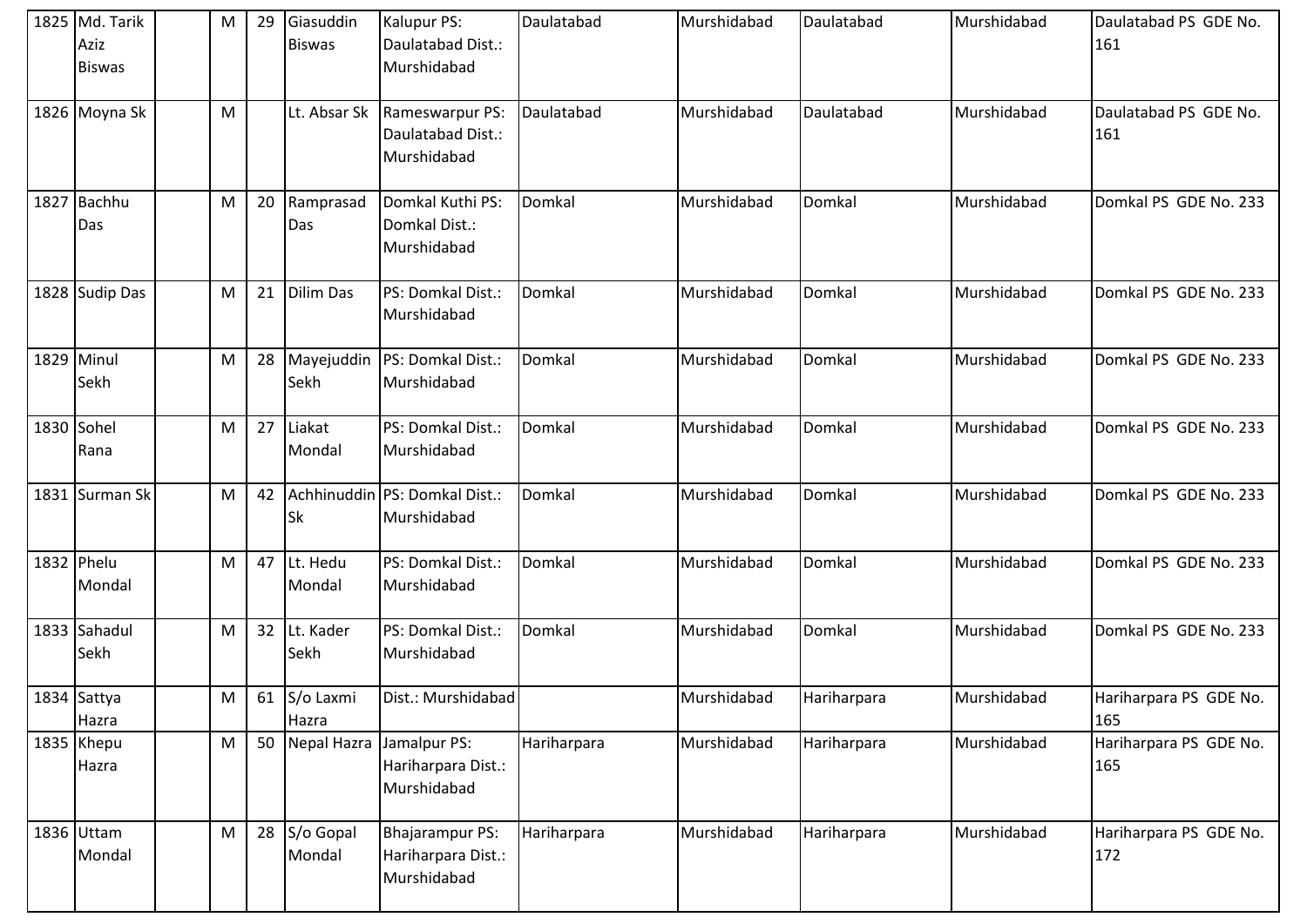|            | 1837 Mister Ali<br>Mondal | M | 53 | Lokimuddin<br>Mondal | Khosalpur PS:<br>Hariharpara Dist.:<br>Murshidabad | Hariharpara | Murshidabad | Hariharpara | Murshidabad | Hariharpara PS GDE No.<br>172 |
|------------|---------------------------|---|----|----------------------|----------------------------------------------------|-------------|-------------|-------------|-------------|-------------------------------|
| 1838 Sabir | Ahammed                   |   |    | Narjul<br>Mondal     | PS: Islampore<br>Dist.: Murshidabad                | Islampore   | Murshidabad | Islampore   | Murshidabad | Islampore PS GDE No.<br>202   |
|            | 1839 Lalon Sk             |   |    | Year Ali Sk          | PS: Islampore<br>Dist.: Murshidabad                | Islampore   | Murshidabad | Islampore   | Murshidabad | Islampore PS GDE No.<br>202   |
|            | 1840 Sajikul Sk           |   |    | Saidul Islam         | PS: Islampore<br>Dist.: Murshidabad                | Islampore   | Murshidabad | Islampore   | Murshidabad | Islampore PS GDE No.<br>202   |
| 1841       | Juel Ekbal                |   |    | Dulal Sk             | PS: Islampore<br>Dist.: Murshidabad                | Islampore   | Murshidabad | Islampore   | Murshidabad | Islampore PS GDE No.<br>179   |
|            | 1842 Motijul<br>Islam     |   |    | Mahabul Sk           | PS: Islampore<br>Dist.: Murshidabad                | Islampore   | Murshidabad | Islampore   | Murshidabad | Islampore PS GDE No.<br>179   |
|            | 1843 Bikram<br>Karmakar   |   |    | Jibon<br>Karmakar    | PS: Islampore<br>Dist.: Murshidabad                | Islampore   | Murshidabad | Islampore   | Murshidabad | Islampore PS GDE No.<br>179   |
|            | 1844 Sanjoy<br>Karmakar   |   |    | Sanjib<br>Karmakar   | PS: Islampore<br>Dist.: Murshidabad                | Islampore   | Murshidabad | Islampore   | Murshidabad | Islampore PS GDE No.<br>179   |
|            | 1845 Matin<br>Mondal      |   |    | Aksed<br>Mondal      | PS: Islampore<br>Dist.: Murshidabad                | Islampore   | Murshidabad | Islampore   | Murshidabad | Islampore PS GDE No.<br>179   |
|            | 1846 Abdul<br>Jabbar      |   |    | <b>Abdul Aziz</b>    | PS: Islampore<br>Dist.: Murshidabad                | Islampore   | Murshidabad | Islampore   | Murshidabad | Islampore PS GDE No.<br>179   |
|            | 1847 Motilal Sk           |   |    | Abdulla Sk           | PS: Islampore<br>Dist.: Murshidabad                | Islampore   | Murshidabad | Islampore   | Murshidabad | Islampore PS GDE No.<br>179   |
|            | 1848 Baharul<br>Islam     |   |    | Hossain Ali          | PS: Islampore<br>Dist.: Murshidabad                | Islampore   | Murshidabad | Islampore   | Murshidabad | Islampore PS GDE No.<br>179   |
|            | 1849 Safikul<br>Mondal    |   |    | Sader Ali            | PS: Islampore<br>Dist.: Murshidabad                | Islampore   | Murshidabad | Islampore   | Murshidabad | Islampore PS GDE No.<br>179   |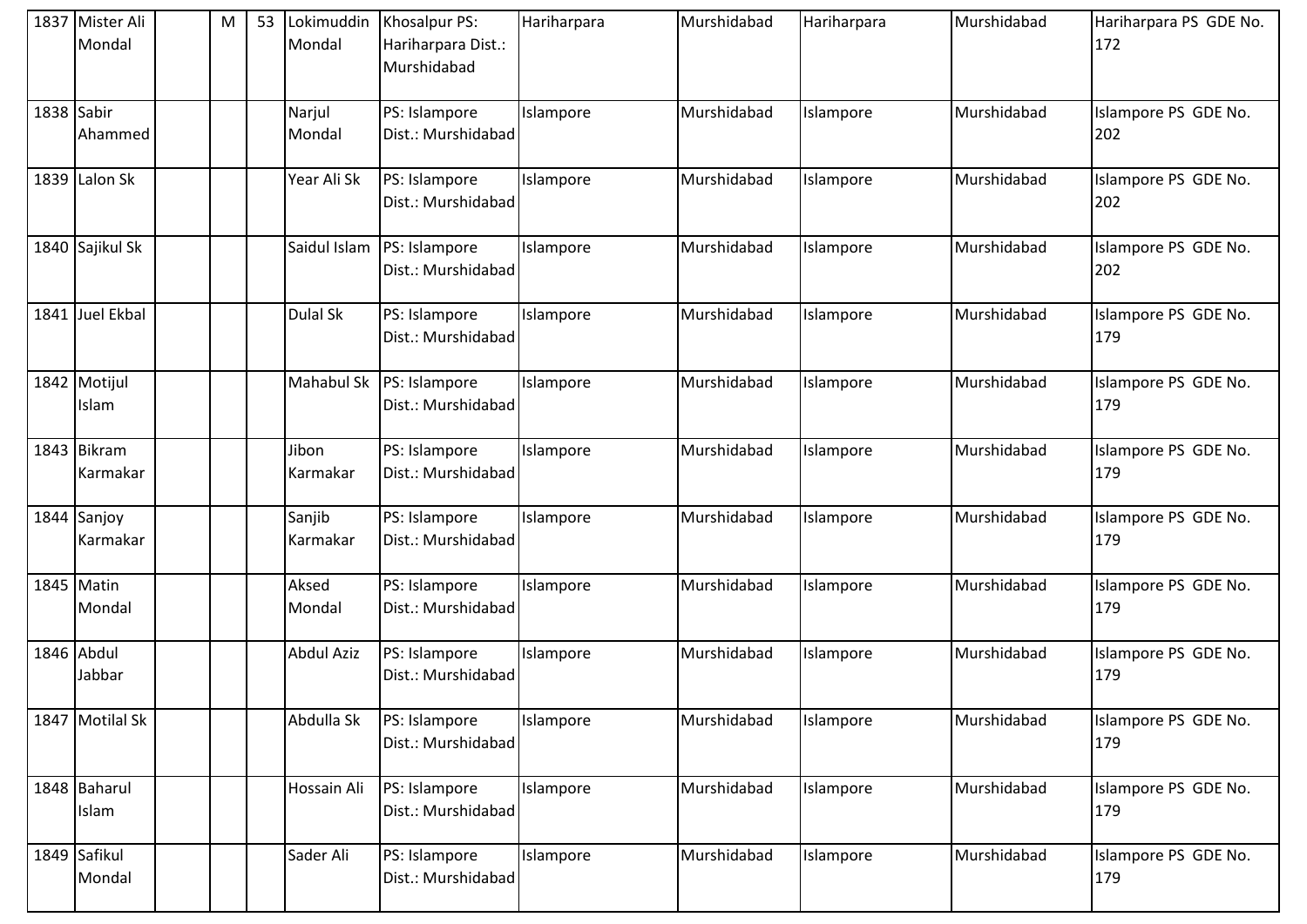|      | 1850 Kartick<br>Mondal          |  | <b>Binoy Ch</b><br>Mondal | PS: Islampore<br>Dist.: Murshidabad              | Islampore | Murshidabad | Islampore | Murshidabad | Islampore PS GDE No.<br>182 |
|------|---------------------------------|--|---------------------------|--------------------------------------------------|-----------|-------------|-----------|-------------|-----------------------------|
| 1851 | Chandan<br>Mondal               |  | Kartick<br>Mondal         | PS: Islampore<br>Dist.: Murshidabad              | Islampore | Murshidabad | Islampore | Murshidabad | Islampore PS GDE No.<br>182 |
|      | 1852 Manaj<br>Kumar<br>Ghosh    |  | <b>Badhar</b><br>Ghosh    | PS: Islampore<br>Dist.: Murshidabad              | Islampore | Murshidabad | Islampore | Murshidabad | Islampore PS GDE No.<br>182 |
|      | 1853 Jarina<br>Ghosh            |  | Badhadev<br>Ghosh         | PS: Islampore<br>Dist.: Murshidabad              | Islampore | Murshidabad | Islampore | Murshidabad | Islampore PS GDE No.<br>182 |
| 1854 | Tatan<br>Mondal                 |  | Banamali<br>Mondal        | PS: Islampore<br>Dist.: Murshidabad              | Islampore | Murshidabad | Islampore | Murshidabad | Islampore PS GDE No.<br>182 |
|      | 1855 Robindran<br>ath<br>Mondal |  | Santosh<br>Mondal         | PS: Islampore<br>Dist.: Murshidabad              | Islampore | Murshidabad | Islampore | Murshidabad | Islampore PS GDE No.<br>182 |
|      | 1856 Najrul Sk                  |  | Sijarul Sk                | PS: Islampore<br>Dist.: Murshidabad              | Islampore | Murshidabad | Islampore | Murshidabad | Islampore PS GDE No.<br>182 |
|      | 1857 Mainul<br>Mondal           |  | Ajijul<br>Mondal          | PS: Islampore<br>Dist.: Murshidabad              | Islampore | Murshidabad | Islampore | Murshidabad | Islampore PS GDE No.<br>182 |
|      | 1858 Sajahan<br>Mondal          |  | Mondal                    | Abdul Sattar PS: Islampore<br>Dist.: Murshidabad | Islampore | Murshidabad | Islampore | Murshidabad | Islampore PS GDE No.<br>182 |
|      | 1859 Abdul<br>Alim Sk           |  | Sijarul Sk                | PS: Islampore<br>Dist.: Murshidabad              | Islampore | Murshidabad | Islampore | Murshidabad | Islampore PS GDE No.<br>182 |
|      | 1860 Mathin Sk                  |  | Piyarul Sk                | PS: Islampore<br>Dist.: Murshidabad              | Islampore | Murshidabad | Islampore | Murshidabad | Islampore PS GDE No.<br>182 |
|      | 1861 Saruf Sk                   |  | Saheb Sk                  | PS: Islampore<br>Dist.: Murshidabad              | Islampore | Murshidabad | Islampore | Murshidabad | Islampore PS GDE No.<br>182 |
|      | 1862 Sanaul Sk                  |  | Saned<br>Mondal           | PS: Islampore<br>Dist.: Murshidabad              | Islampore | Murshidabad | Islampore | Murshidabad | Islampore PS GDE No.<br>182 |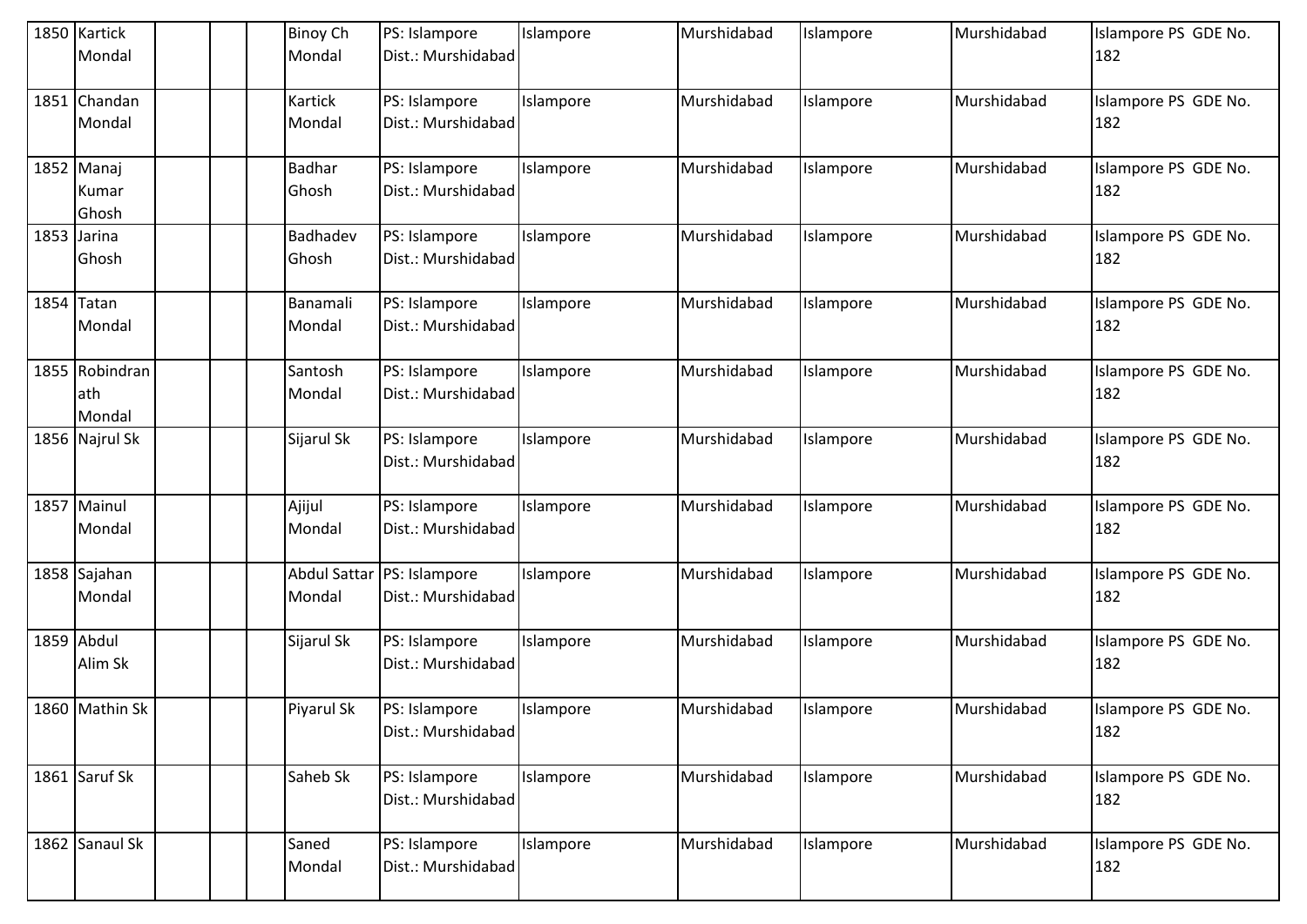| 1863 Rajul  | Haque                         |   |    | Abdul Majit<br><b>Sk</b>        | PS: Islampore<br>Dist.: Murshidabad                          | Islampore | Murshidabad | Islampore | Murshidabad | Islampore PS GDE No.<br>182 |
|-------------|-------------------------------|---|----|---------------------------------|--------------------------------------------------------------|-----------|-------------|-----------|-------------|-----------------------------|
| 1864        | Rahul<br>Alim                 |   |    | <b>Abdul Majit</b><br><b>Sk</b> | PS: Islampore<br>Dist.: Murshidabad                          | Islampore | Murshidabad | Islampore | Murshidabad | Islampore PS GDE No.<br>182 |
|             | 1865 Siddik Sk                |   |    | Bainuddin<br><b>Sk</b>          | PS: Islampore<br>Dist.: Murshidabad                          | Islampore | Murshidabad | Islampore | Murshidabad | Islampore PS GDE No.<br>182 |
| 1866 Ajijul | Haque                         |   |    | Siddik Sk                       | PS: Islampore<br>Dist.: Murshidabad                          | Islampore | Murshidabad | Islampore | Murshidabad | Islampore PS GDE No.<br>182 |
| 1867        | Sajijul Sk                    |   |    | Siddik Sk                       | PS: Islampore<br>Dist.: Murshidabad                          | Islampore | Murshidabad | Islampore | Murshidabad | Islampore PS GDE No.<br>182 |
|             | 1868 Lalchand<br><b>Sk</b>    |   |    | <b>Anarul Sk</b>                | PS: Islampore<br>Dist.: Murshidabad                          | Islampore | Murshidabad | Islampore | Murshidabad | Islampore PS GDE No.<br>182 |
|             | 1869 Alamin Sk                |   |    | <b>Abdul Sk</b>                 | PS: Islampore<br>Dist.: Murshidabad                          | Islampore | Murshidabad | Islampore | Murshidabad | Islampore PS GDE No.<br>182 |
|             | 1870 Mafikul Sk               |   |    | Siddik Sk                       | PS: Islampore<br>Dist.: Murshidabad                          | Islampore | Murshidabad | Islampore | Murshidabad | Islampore PS GDE No.<br>182 |
| 1871        | Sharup<br><b>Biswas</b>       | M | 22 | Saidul<br><b>Biswas</b>         | Faridpur<br>Madhyapara PS:<br>Jalangi Dist.:<br>Murshidabad  | Jalangi   | Murshidabad | Jalangi   | Murshidabad | Jalangi PS GDE No. 158      |
|             | 1872 Nayeb Sk                 | M | 24 | Rejabul Sk                      | sambhunagar PS:<br>Domkal Dist.:<br>Murshidabad              | Domkal    | Murshidabad | Jalangi   | Murshidabad | Jalangi PS GDE No. 158      |
|             | 1873 Sadekul<br><b>Biswas</b> | M | 30 |                                 | Aktar Biswas Sambhunagar PS:<br>Domkal Dist.:<br>Murshidabad | Domkal    | Murshidabad | Jalangi   | Murshidabad | Jalangi PS GDE No. 158      |
|             | 1874 Rakesh<br>Mondal         | M | 28 | Haider Ali<br>Mondal            | Fakirabad PS:<br>Domkal Dist.:<br>Murshidabad                | Domkal    | Murshidabad | Jalangi   | Murshidabad | Jalangi PS GDE No. 158      |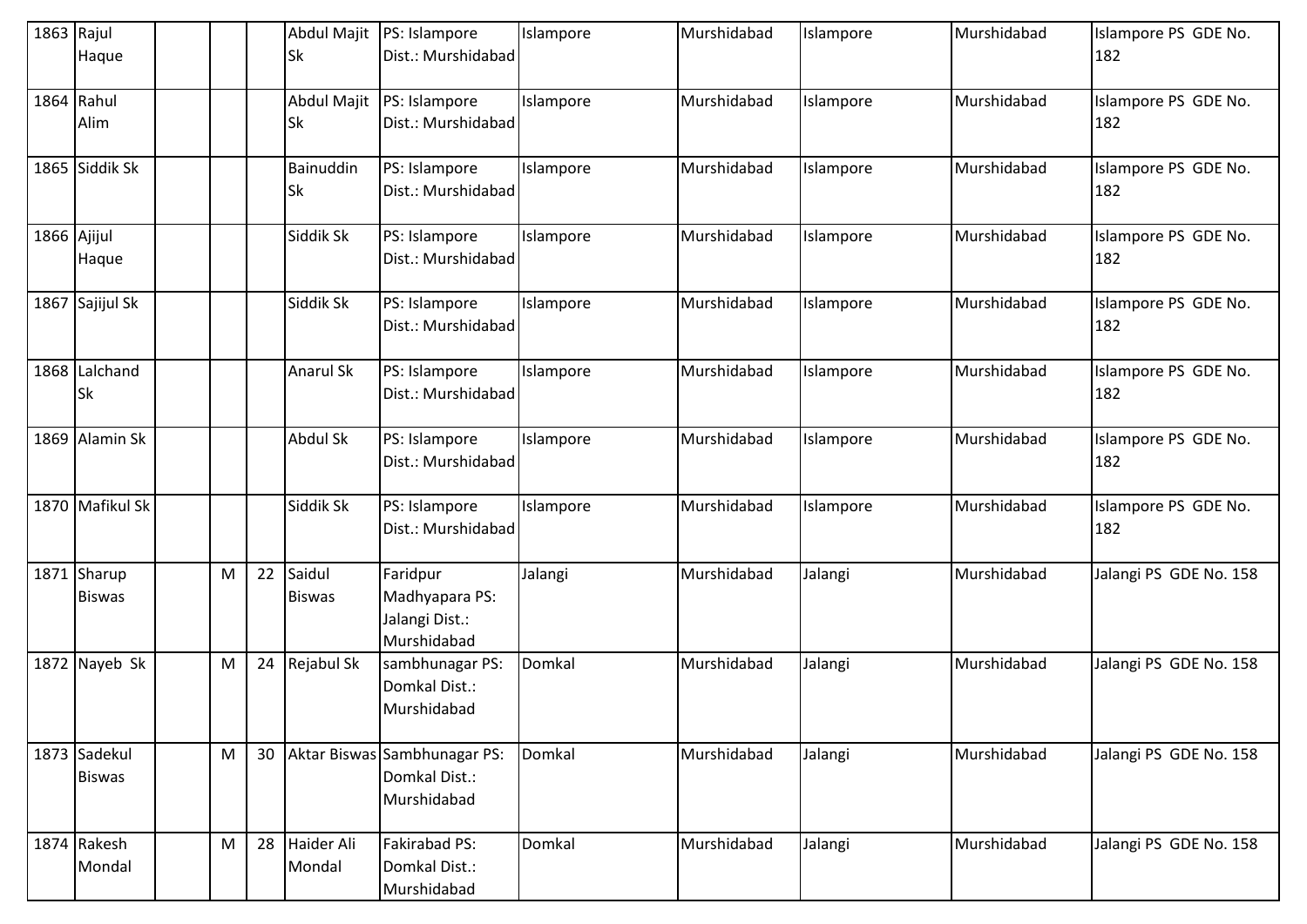|             | 1875 Jahangir<br>Alam                 | M | 30 | Amirul Islam Ruhimari PS: | Bhagawangola<br>Dist.: Murshidabad                               | Bhagawangola | Murshidabad | Jalangi | Murshidabad | Jalangi PS GDE No. 158 |
|-------------|---------------------------------------|---|----|---------------------------|------------------------------------------------------------------|--------------|-------------|---------|-------------|------------------------|
|             | 1876 Maman<br>Rashid<br><b>Biswas</b> | M | 35 | <b>Biswas</b>             | Anarul Islam Fakirabad PS:<br>Domkal Dist.:<br>Murshidabad       | Domkal       | Murshidabad | Jalangi | Murshidabad | Jalangi PS GDE No. 158 |
| 1877 Safiul | Mondal                                | M | 32 | Surat<br>Mondal           | Ghoshpara Arji PS:<br>Jalangi Dist.:<br>Murshidabad              | Jalangi      | Murshidabad | Jalangi | Murshidabad | Jalangi PS GDE No. 158 |
|             | 1878 Sukur<br>Mondal                  | M | 25 | Anchhar<br>Mondal         | Sarbapolly<br>Ghoshpara PS:<br>Jalangi Dist.:<br>Murshidabad     | Jalangi      | Murshidabad | Jalangi | Murshidabad | Jalangi PS GDE No. 158 |
|             | 1879 Samiul Sk                        | M | 35 | Habu Sk                   | Kalikahara PS:<br>Jalangi Dist.:<br>Murshidabad                  | Jalangi      | Murshidabad | Jalangi | Murshidabad | Jalangi PS GDE No. 158 |
|             | 1880 Sahidul Sk                       | M | 45 | Maslim Sk                 | Faridpur Vetapara<br>PS: Jalangi Dist.:<br>Murshidabad           | Jalangi      | Murshidabad | Jalangi | Murshidabad | Jalangi PS GDE No. 158 |
|             | 1881 Rajkumar<br>Hazra                | M |    | Lt. Ratan<br>Hazra        | Benipur PS: Jiaganj Jiaganj<br>Dist.: Murshidabad                |              | Murshidabad | Jiaganj | Murshidabad | Jiaganj PS GDE No. 71  |
|             | 1882 Mithun<br>Roy                    | M |    | Lt. Bhudeb<br>Roy         | Benipur PS: Jiaganj Jiaganj<br>Dist.: Murshidabad                |              | Murshidabad | Jiaganj | Murshidabad | Jiaganj PS GDE No. 71  |
|             | 1883 Fatik Roy                        | M |    | Lt. Narayan<br>Roy        | Benipur PS: Jiaganj Jiaganj<br>Dist.: Murshidabad                |              | Murshidabad | Jiaganj | Murshidabad | Jiaganj PS GDE No. 71  |
|             | 1884 Adhir Das                        | M |    |                           | Lt. Badal Das Lalkuthi PS: Jiaganj Jiaganj<br>Dist.: Murshidabad |              | Murshidabad | Jiaganj | Murshidabad | Jiaganj PS GDE No. 71  |
|             | 1885 Monotosh<br>Mandal               | M |    | Lt. Sridam<br>Mandal      | Amaipara PS:<br>Jiaganj Dist.:<br>Murshidabad                    | Jiaganj      | Murshidabad | Jiaganj | Murshidabad | Jiaganj PS GDE No. 151 |
|             | 1886 Sanjoy<br>Baity                  | M |    | <b>Sunil Baity</b>        | Amaipara PS:<br>Jiaganj Dist.:<br>Murshidabad                    | Jiaganj      | Murshidabad | Jiaganj | Murshidabad | Jiaganj PS GDE No. 151 |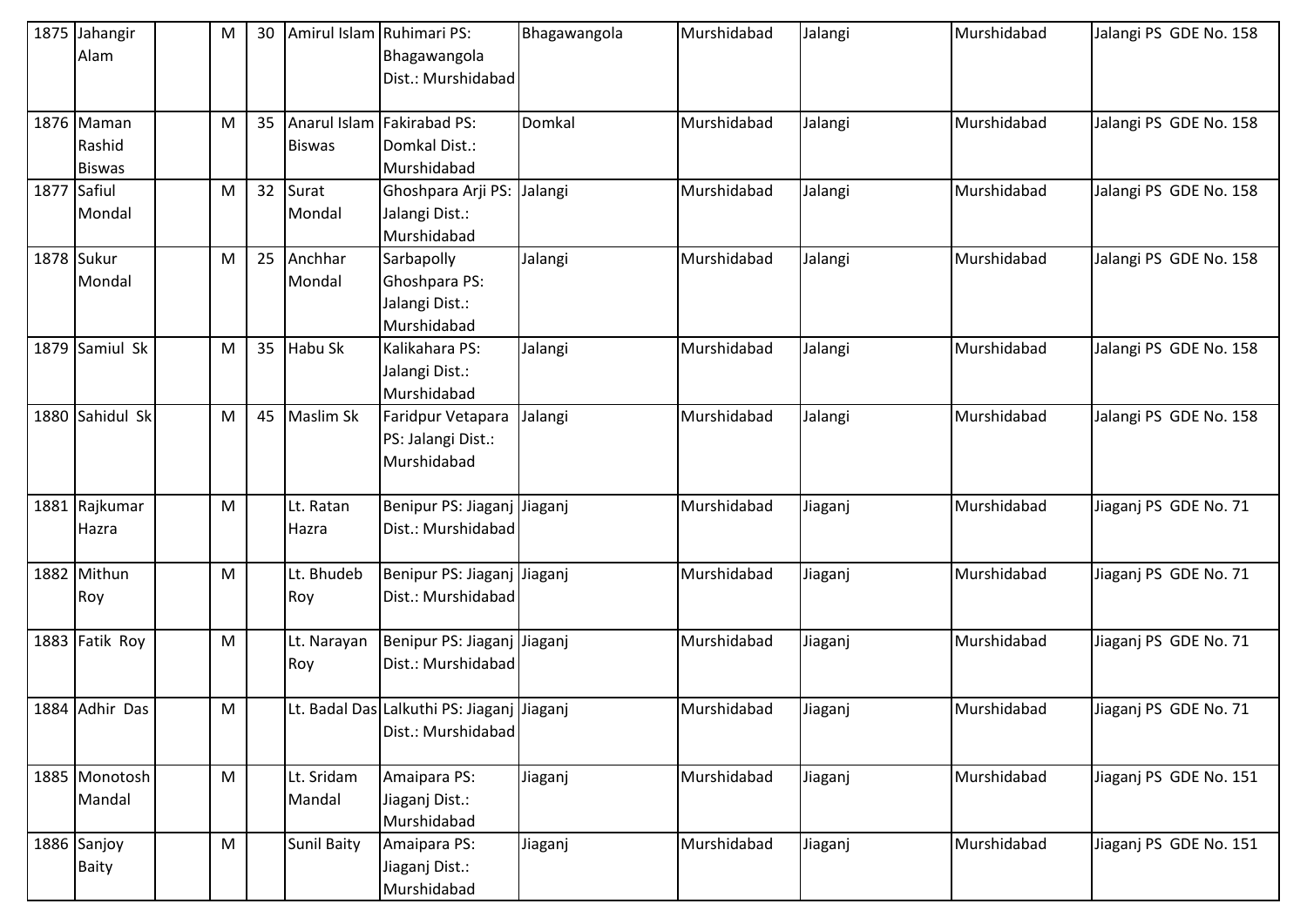|      | 1887 Ranjan     | ${\sf M}$ | Lt. Indra    | Amaipara PS:                 | Jiaganj      | Murshidabad | Jiaganj | Murshidabad | Jiaganj PS GDE No. 151 |
|------|-----------------|-----------|--------------|------------------------------|--------------|-------------|---------|-------------|------------------------|
|      | Mandal          |           | Mandal       | Jiaganj Dist.:               |              |             |         |             |                        |
|      |                 |           |              | Murshidabad                  |              |             |         |             |                        |
|      | 1888 Bipad      | M         | Tushar       | Amaipara PS:                 | Jiaganj      | Murshidabad | Jiaganj | Murshidabad | Jiaganj PS GDE No. 151 |
|      | Mandal          |           | Mandal       | Jiaganj Dist.:               |              |             |         |             |                        |
|      |                 |           |              | Murshidabad                  |              |             |         |             |                        |
|      | 1889 Najrul     | M         |              | Lt. Haidar Ali Topidanga PS: | Ranitala     | Murshidabad | Jiaganj | Murshidabad | Jiaganj PS GDE No. 153 |
|      | Mandal          |           |              | Ranitala Dist.:              |              |             |         |             |                        |
|      |                 |           |              | Murshidabad                  |              |             |         |             |                        |
|      | 1890 Gunadhar   | M         | Lt. Kalipada | Sibir PS: Jiaganj            | Jiaganj      | Murshidabad | Jiaganj | Murshidabad | Jiaganj PS GDE No. 153 |
|      | Mandal          |           | Mandal       | Dist.: Murshidabad           |              |             |         |             |                        |
|      |                 |           |              |                              |              |             |         |             |                        |
| 1891 | Sanjoy          | M         | Lt. Bhupen   | Padampur PS:                 | Jiaganj      | Murshidabad | Jiaganj | Murshidabad | Jiaganj PS GDE No. 153 |
|      | Das             |           | Das          | Jiaganj Dist.:               |              |             |         |             |                        |
|      |                 |           |              | Murshidabad                  |              |             |         |             |                        |
|      | 1892 Arjun Das  | M         | Lt.          | Raichandpur PS:              | Jiaganj      | Murshidabad | Jiaganj | Murshidabad | Jiaganj PS GDE No. 153 |
|      |                 |           | Jagannath    | Jiaganj Dist.:               |              |             |         |             |                        |
|      |                 |           | Das          | Murshidabad                  |              |             |         |             |                        |
|      | 1893 Moni       | M         | Nabakumar    | Tokia PS: Jiaganj            | Jiaganj      | Murshidabad | Jiaganj | Murshidabad | Jiaganj PS GDE No. 152 |
|      | Mandal          |           | Mandal       | Dist.: Murshidabad           |              |             |         |             |                        |
|      |                 |           |              |                              |              |             |         |             |                        |
|      | 1894 Gokul      | M         | Provat       | Tokia PS: Jiaganj            | Jiaganj      | Murshidabad | Jiaganj | Murshidabad | Jiaganj PS GDE No. 152 |
|      | Mandal          |           | Mandal       | Dist.: Murshidabad           |              |             |         |             |                        |
|      |                 |           |              |                              |              |             |         |             |                        |
|      | 1895 Pulak Ch.  | M         | Panchu Kr.   | Natun Dalalpara              | Bhagawangola | Murshidabad | Jiaganj | Murshidabad | Jiaganj PS GDE No. 152 |
|      | Das             |           | Das          | PS: Bhagawangola             |              |             |         |             |                        |
|      |                 |           |              | Dist.: Murshidabad           |              |             |         |             |                        |
|      |                 |           |              |                              |              |             |         |             |                        |
|      |                 |           |              |                              |              |             |         |             |                        |
|      | 1896 Bidhan Ch. | M         | Sarbananda   | Natun Dalalpara              | Bhagawangola | Murshidabad | liaganj | Murshidabad | Jiaganj PS GDE No. 152 |
|      | Das             |           | Das          | PS: Bhagawangola             |              |             |         |             |                        |
|      |                 |           |              | Dist.: Murshidabad           |              |             |         |             |                        |
|      |                 |           |              |                              |              |             |         |             |                        |
|      |                 |           |              |                              |              |             |         |             |                        |
|      | 1897 Milon      | M         | Lt. Sasti    | Patikabari PS:               | Nawda        | Murshidabad | Jiaganj | Murshidabad | Jiaganj PS GDE No. 152 |
|      | Mandal          |           | Charan       | Nawda Dist.:                 |              |             |         |             |                        |
|      |                 |           | Mandal       | Murshidabad                  |              |             |         |             |                        |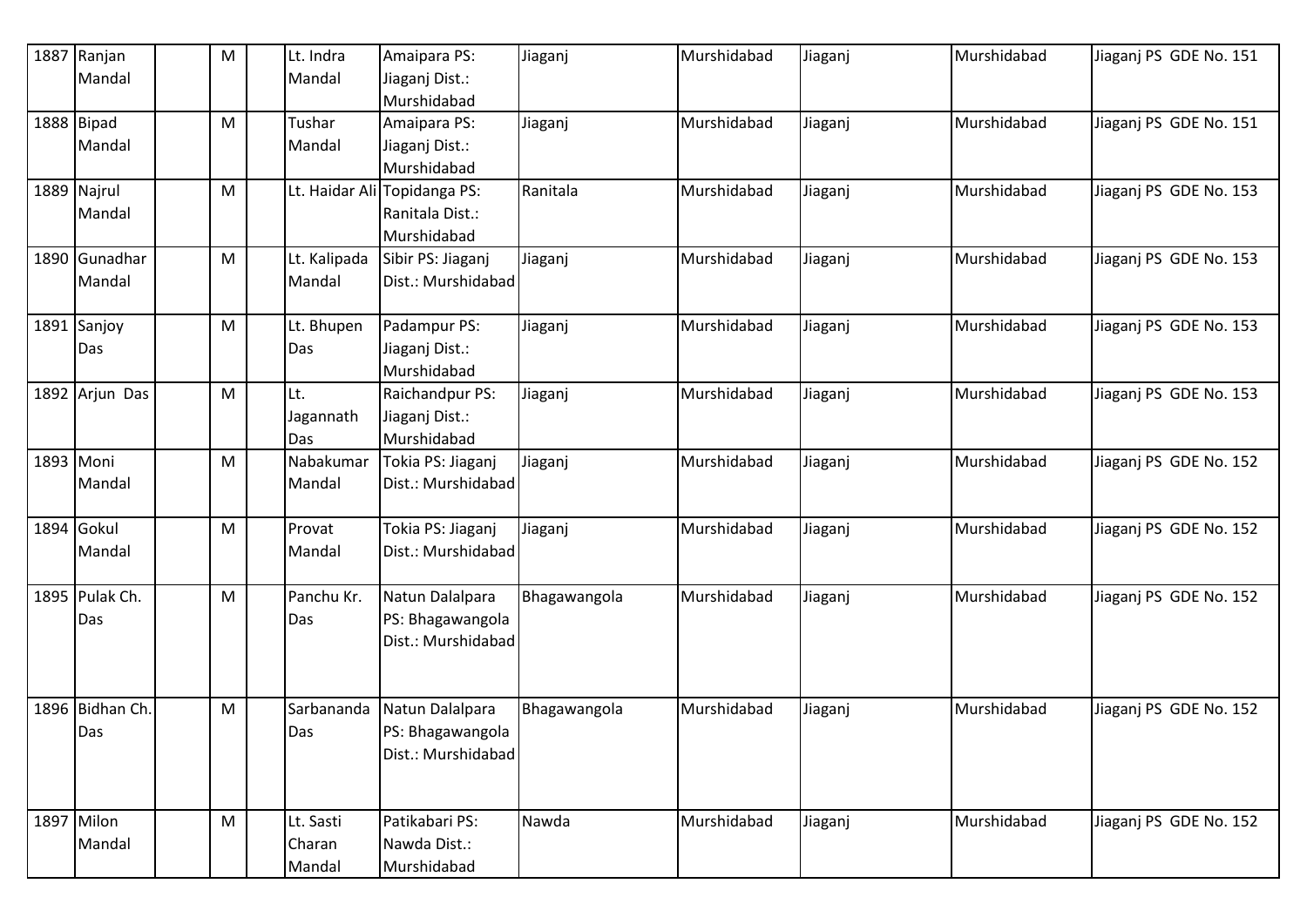| 1898 Rocky<br>Das           | M |    | <b>Bikash Das</b>      | Akhrabagan PS:<br>Murshidabad Dist.:<br>Murshidabad                       | Murshidabad | Murshidabad                            | Jiaganj | Murshidabad | Jiaganj PS GDE No. 152 |
|-----------------------------|---|----|------------------------|---------------------------------------------------------------------------|-------------|----------------------------------------|---------|-------------|------------------------|
| 1899 Samrat<br>Acharjee     | M |    | Sampad<br>Acharjee     | Srirampur PS:<br>Tehatta Dist.:<br>Krishnanagar<br><b>Police District</b> | Tehatta     | Krishnanagar<br><b>Police District</b> | Jiaganj | Murshidabad | Jiaganj PS GDE No. 152 |
| 1900 Muntaj Sk              | M | 30 | Lt Ilias Sk            | Amitya PS: Kandi<br>Dist.: Murshidabad                                    | Kandi       | Murshidabad                            | Kandi   | Murshidabad | Kandi PS GDE No. 229   |
| 1901 Jasimuddi<br>n Sk      | M | 35 | Muntaj Sk              | Amitya PS: Kandi<br>Dist.: Murshidabad                                    | Kandi       | Murshidabad                            | Kandi   | Murshidabad | Kandi PS GDE No. 229   |
| 1902 Tamal<br>Chowdhar      | M | 50 | Lt. Shyam<br>Chowdhary | Harinagar PS:<br>Kandi Dist.:<br>Murshidabad                              | Kandi       | Murshidabad                            | Kandi   | Murshidabad | Kandi PS GDE No. 227   |
| 1903 Angur Sk               | M | 60 | Lt. Arsed Sk           | Jasohari PS: Kandi<br>Dist.: Murshidabad                                  | Kandi       | Murshidabad                            | Kandi   | Murshidabad | Kandi PS GDE No. 227   |
| 1904 Chandan<br>Das         | M | 45 | Lt. Kalachan<br>Das    | <b>Bholanathpur PS:</b><br>Kandi Dist.:<br>Murshidabad                    | Kandi       | Murshidabad                            | Kandi   | Murshidabad | Kandi PS GDE No. 227   |
| 1905 Gopal Das              | M | 61 | Lt. Satir Das          | Dohaila PS: Kandi<br>Dist.: Murshidabad                                   | Kandi       | Murshidabad                            | Kandi   | Murshidabad | Kandi PS GDE No. 227   |
| 1906 Brindaban<br>Pain      | M | 33 | Solikanta<br>Pain      | <b>Dhulian</b><br>Mahadebnagar PS:<br>Kandi Dist.:<br>Murshidabad         | Kandi       | Murshidabad                            | Kandi   | Murshidabad | Kandi PS GDE No. 227   |
| 1907 Baban<br>Sarkar        | M | 24 | Naba Kr.<br>Sarkar     | Saithia PS:<br>Sainthia Dist.:<br>Birbhum                                 | Sainthia    | Birbhum                                | Kandi   | Murshidabad | Kandi PS GDE No. 227   |
| 1908 Bapan<br><b>Bittar</b> | M | 25 | Rabi Bittar            | Ruppur Jelopara<br>PS: Kandi Dist.:<br>Murshidabad                        | Kandi       | Murshidabad                            | Kandi   | Murshidabad | Kandi PS GDE No. 227   |
| 1909 Rani Dalui             | M | 27 | Sonat Dalui            | Jemo<br>Gokuldanghabati<br>PS: Kandi Dist.:<br>Murshidabad                | Kandi       | Murshidabad                            | Kandi   | Murshidabad | Kandi PS GDE No. 227   |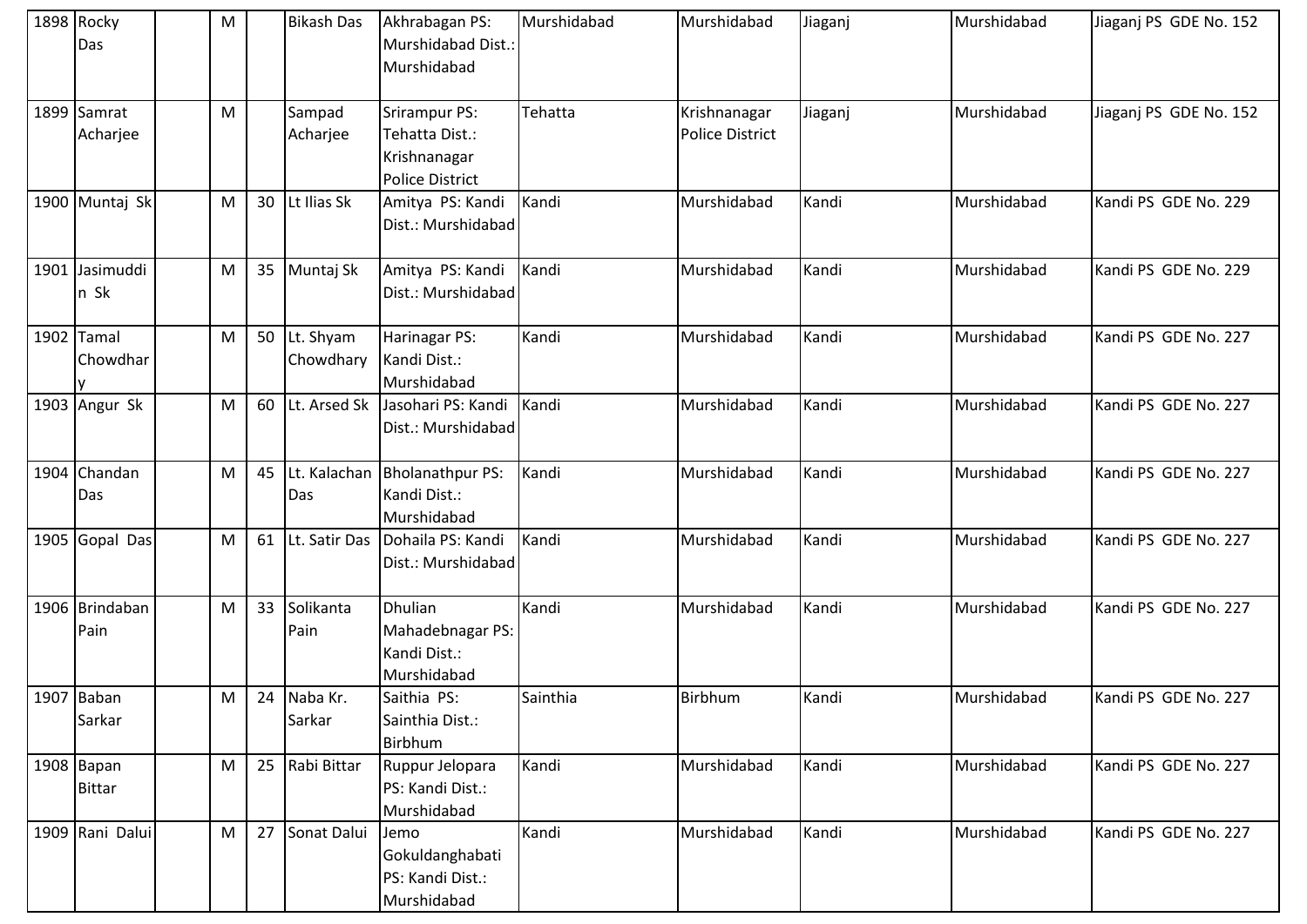|           | 1910 Rabi Das   | M |        | 52 Lt. Kartik         | Dohaila PS: Kandi                | Kandi | Murshidabad | Kandi | Murshidabad | Kandi PS GDE No. 227 |
|-----------|-----------------|---|--------|-----------------------|----------------------------------|-------|-------------|-------|-------------|----------------------|
|           |                 |   |        | Das                   | Dist.: Murshidabad               |       |             |       |             |                      |
|           |                 |   |        |                       |                                  |       |             |       |             |                      |
|           | 1911 Manik Let  | M | 45     | Sadhan Let            | Madhunia PS:                     | Kandi | Murshidabad | Kandi | Murshidabad | Kandi PS GDE No. 227 |
|           |                 |   |        |                       | Kandi Dist.:                     |       |             |       |             |                      |
|           |                 |   |        |                       | Murshidabad                      |       |             |       |             |                      |
|           | 1912 Subhas     | M | 40 Lt. |                       | Dohaila PS: Kandi                | Kandi | Murshidabad | Kandi | Murshidabad | Kandi PS GDE No. 227 |
|           | Chowdhar        |   |        | Banneswar             | Dist.: Murshidabad               |       |             |       |             |                      |
|           |                 |   |        | Chowdhary             |                                  |       |             |       |             |                      |
|           |                 |   |        |                       |                                  |       |             |       |             |                      |
|           | 1913 Golam      | M | 40     | Lt. Dildar Sk         | Udaychandpur PS:                 | Kandi | Murshidabad | Kandi | Murshidabad | Kandi PS GDE No. 69  |
|           | Mostafa         |   |        |                       | Kandi Dist.:                     |       |             |       |             |                      |
|           |                 |   |        |                       | Murshidabad                      |       |             |       |             |                      |
|           | 1914 Tahidul    | M | 27     | Mairuddin             | Udaychandpur PS:                 | Kandi | Murshidabad | Kandi | Murshidabad | Kandi PS GDE No. 69  |
|           | <b>Sk</b>       |   |        | <b>Sk</b>             | Kandi Dist.:                     |       |             |       |             |                      |
|           |                 |   |        |                       | Murshidabad                      |       |             |       |             |                      |
|           | 1915 Mistarul   | M |        | 18 Sajirul Sk         | Jibanti PS: Kandi                | Kandi | Murshidabad | Kandi | Murshidabad | Kandi PS GDE No. 72  |
|           | <b>Sk</b>       |   |        |                       | Dist.: Murshidabad               |       |             |       |             |                      |
|           |                 |   |        |                       |                                  |       |             |       |             |                      |
|           | 1916 Sadikul Sk | M | 23     | Nurul Hoda            | Maherul                          | Kandi | Murshidabad | Kandi | Murshidabad | Kandi PS GDE No. 72  |
|           |                 |   |        | Sk                    | Nabagram PS:                     |       |             |       |             |                      |
|           |                 |   |        |                       | Kandi Dist.:                     |       |             |       |             |                      |
|           |                 |   |        |                       | Murshidabad                      |       |             |       |             |                      |
|           | 1917 Mir Babor  | M | 32     | Mir Salek Ali Maherul |                                  | Kandi | Murshidabad | Kandi | Murshidabad | Kandi PS GDE No. 72  |
|           | Ali             |   |        |                       | Nabagram PS:                     |       |             |       |             |                      |
|           |                 |   |        |                       | Kandi Dist.:                     |       |             |       |             |                      |
|           |                 |   |        |                       | Murshidabad                      |       |             |       |             |                      |
|           | 1918 Mithun     | M | 40     | Rabipada              | Motra PS: Kandi                  | Kandi | Murshidabad | Kandi | Murshidabad | Kandi PS GDE No. 58  |
|           | Hazra           |   |        | Hazra                 | Dist.: Murshidabad               |       |             |       |             |                      |
|           |                 |   |        |                       |                                  |       |             |       |             |                      |
|           | 1919 Sorakul    | M |        |                       | 24 Jalaluddin Sk Motra PS: Kandi | Kandi | Murshidabad | Kandi | Murshidabad | Kandi PS GDE No. 58  |
|           | <b>Sk</b>       |   |        |                       | Dist.: Murshidabad               |       |             |       |             |                      |
|           |                 |   |        |                       |                                  |       |             |       |             |                      |
| 1920 Bapi |                 | M | 24     | Kamal                 | Gokarna PS: Kandi Kandi          |       | Murshidabad | Kandi | Murshidabad | Kandi PS GDE No. 58  |
|           | Debnath         |   |        | Debnath               | Dist.: Murshidabad               |       |             |       |             |                      |
|           |                 |   |        |                       |                                  |       |             |       |             |                      |
|           | 1921 Kofirul Sk | M | 38     | <b>Habal Sk</b>       | Gokarna                          | Kandi | Murshidabad | Kandi | Murshidabad | Kandi PS GDE No. 69  |
|           |                 |   |        |                       | Gargapara PS:                    |       |             |       |             |                      |
|           |                 |   |        |                       | Kandi Dist.:                     |       |             |       |             |                      |
|           |                 |   |        |                       | Murshidabad                      |       |             |       |             |                      |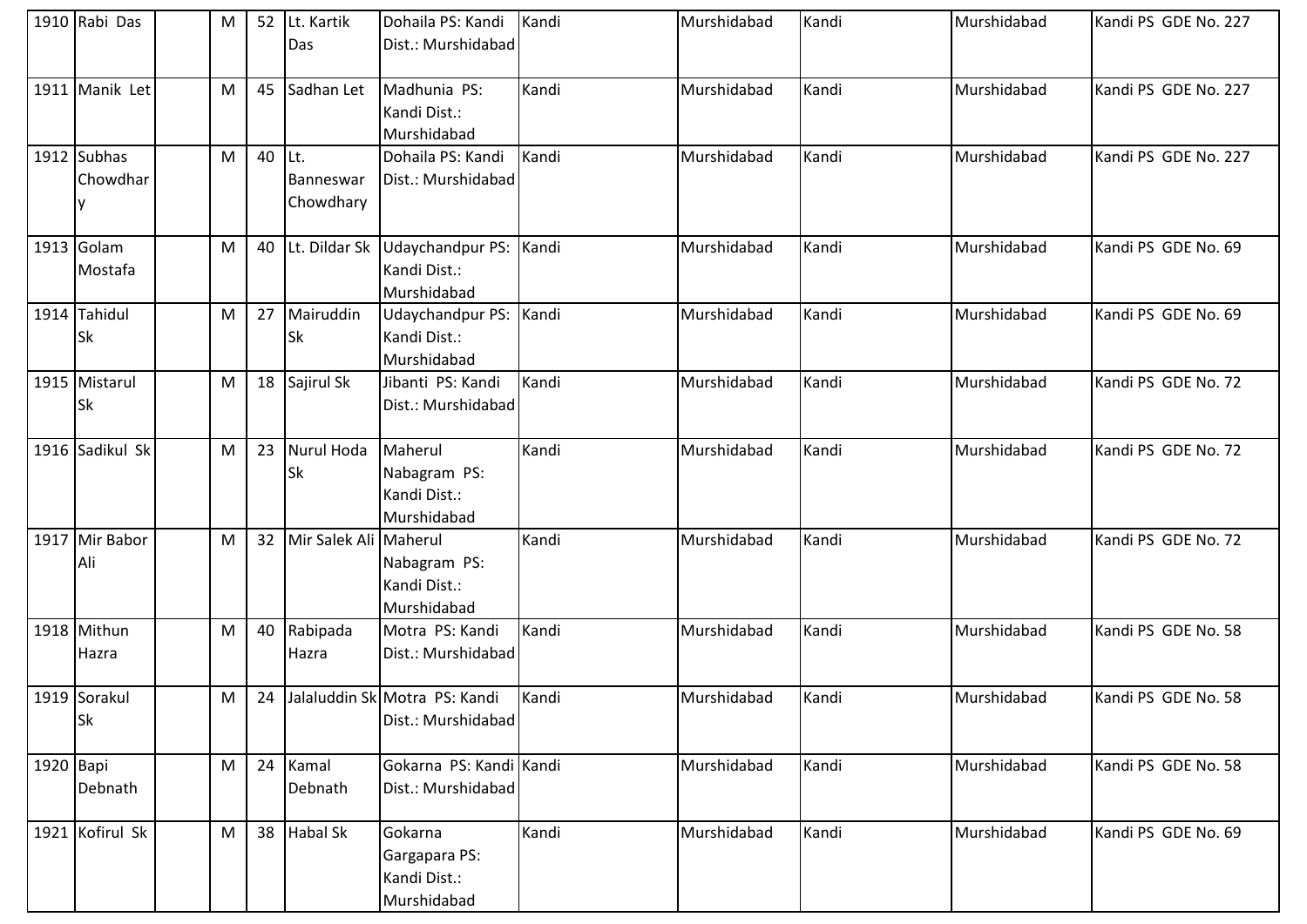|          | 1922 Rahul Sk             | M | 20 | <b>Hojrat Sk</b>               | Parbatpur PS:<br>Berhampore Dist.:<br>Murshidabad                 | Berhampore | Murshidabad | Kandi    | Murshidabad | Kandi PS GDE No. 69        |
|----------|---------------------------|---|----|--------------------------------|-------------------------------------------------------------------|------------|-------------|----------|-------------|----------------------------|
|          | 1923 Soukat Ali           | M | 71 | Lt. Altafur<br>Rahaman         | Mohisar PS:<br>Khargram Dist.:<br>Murshidabad                     | Khargram   | Murshidabad | Khargram | Murshidabad | Khargram PS GDE No.<br>196 |
| 1924     | Ebrahim<br>Ali            | М | 23 | Robiul Alam                    | <b>Mohisar PS:</b><br>Khargram Dist.:<br>Murshidabad              | Khargram   | Murshidabad | Khargram | Murshidabad | Khargram PS GDE No.<br>196 |
|          | 1925 Soumen<br>Mondal     | M | 49 | Haru<br>Mondal                 | Eroali PS:<br>Khargram Dist.:<br>Murshidabad                      | Khargram   | Murshidabad | Khargram | Murshidabad | Khargram PS GDE No.<br>196 |
| 1926 Abu | <b>Bakkar</b>             | M | 37 | Kashem Sk                      | Eroali PS:<br>Khargram Dist.:<br>Murshidabad                      | Khargram   | Murshidabad | Khargram | Murshidabad | Khargram PS GDE No.<br>196 |
|          | 1927 Habibur<br><b>Sk</b> | M | 55 | Umoruddin<br><b>Sk</b>         | Chuapukur PS:<br>Lalgola Dist.:<br>Murshidabad                    | Lalgola    | Murshidabad | Lalgola  | Murshidabad | Lalgola PS GDE No. 187     |
|          | 1928 Jiarul Sk            | M | 30 | <b>Sukh Chand</b><br><b>Sk</b> | Mridadpur PS:<br>Lalgola Dist.:<br>Murshidabad                    | Lalgola    | Murshidabad | Lalgola  | Murshidabad | Lalgola PS GDE No. 232     |
| 1929     | Rabiul<br>Islam           | M | 41 | Siddik<br>Hossain              | Pirtala PS: Lalgola<br>Dist.: Murshidabad                         | Lalgola    | Murshidabad | Lalgola  | Murshidabad | Lalgola PS GDE No. 232     |
|          | 1930 Hazikul Sk           | M | 40 | <b>Sk</b>                      | Nasumuddin Uttar Latiberpara<br>PS: Lalgola Dist.:<br>Murshidabad | Lalgola    | Murshidabad | Lalgola  | Murshidabad | Lalgola PS GDE No. 240     |
| 1931     | Bhubon<br>Haldar          | M | 26 | Narayan<br>Haldar              | Natun Bus Stand<br>PS: Lalgola Dist.:<br>Murshidabad              | Lalgola    | Murshidabad | Lalgola  | Murshidabad | Lalgola PS GDE No. 240     |
|          | 1932 Bikram<br>Das        | M | 23 | Lt Gopal Das Paikpara PS:      | Lalgola Dist.:<br>Murshidabad                                     | Lalgola    | Murshidabad | Lalgola  | Murshidabad | Lalgola PS GDE No. 240     |
|          | 1933 Mafik Sk             | M | 18 | Jathu Sk                       | Ashariadaha PS:<br>Lalgola Dist.:<br>Murshidabad                  | Lalgola    | Murshidabad | Lalgola  | Murshidabad | Lalgola PS GDE No. 240     |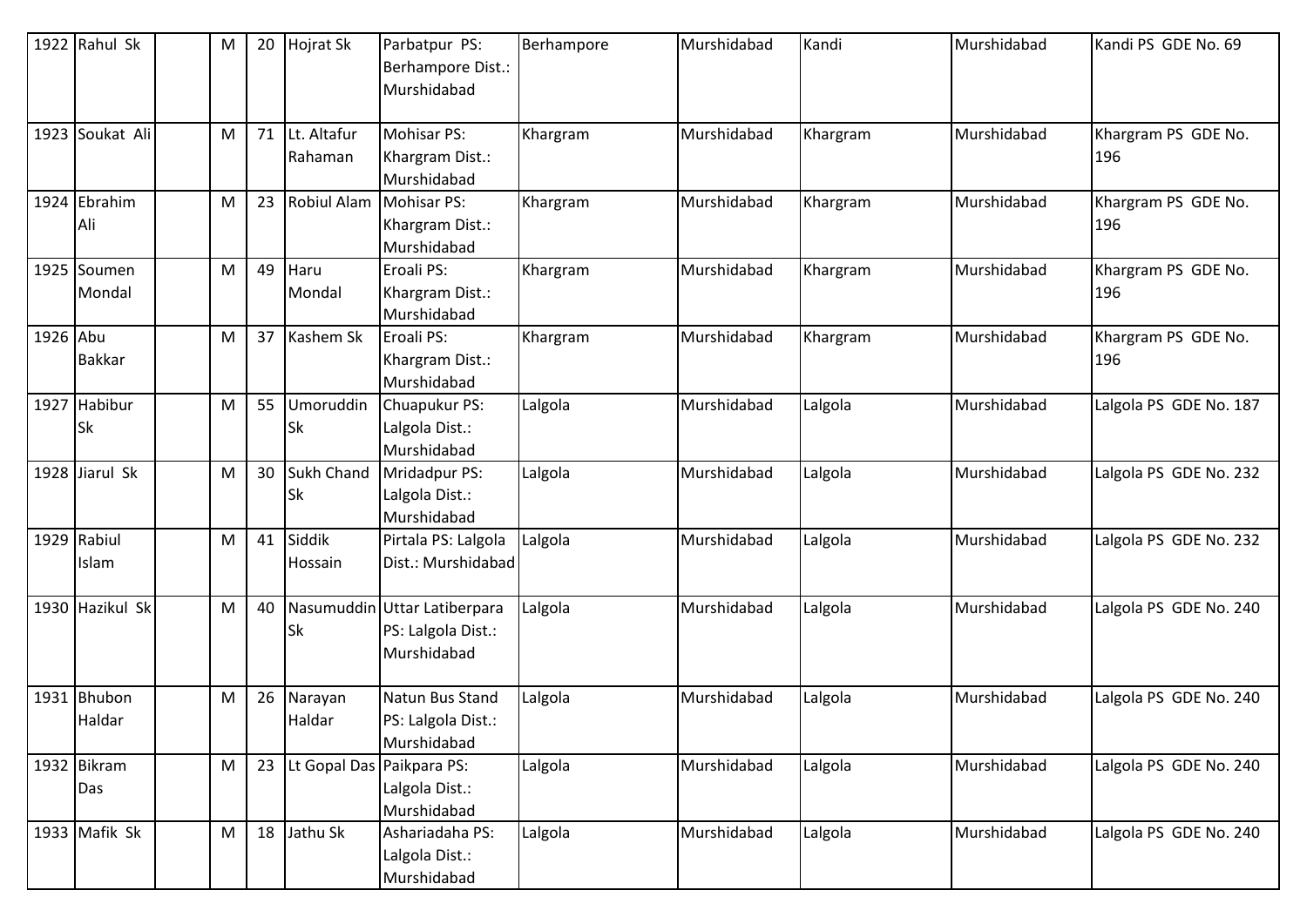|           | 1934 Alihat Sk | Sujon | M | 21 | <b>Rentu Sk</b>  | Manikchak PS:               | Lalgola     | Murshidabad | Lalgola     | Murshidabad | Lalgola PS GDE No. 240 |
|-----------|----------------|-------|---|----|------------------|-----------------------------|-------------|-------------|-------------|-------------|------------------------|
|           |                |       |   |    |                  | Lalgola Dist.:              |             |             |             |             |                        |
|           |                |       |   |    |                  | Murshidabad                 |             |             |             |             |                        |
|           | 1935 Moidul    |       | M | 23 |                  | Rafikul Islam Brahmttor PS: | Lalgola     | Murshidabad | Lalgola     | Murshidabad | Lalgola PS GDE No. 240 |
|           | <b>Islam</b>   |       |   |    |                  | Lalgola Dist.:              |             |             |             |             |                        |
|           |                |       |   |    |                  | Murshidabad                 |             |             |             |             |                        |
|           | 1936 Dhananjo  |       | M | 24 | Sukumar          | Baushmari PS:               | Lalgola     | Murshidabad | Lalgola     | Murshidabad | Lalgola PS GDE No. 240 |
|           | y Mondal       |       |   |    | Mondal           | Lalgola Dist.:              |             |             |             |             |                        |
|           |                |       |   |    |                  | Murshidabad                 |             |             |             |             |                        |
|           | 1937 Bidyut    |       | M | 25 |                  | Badal Singha Baushmari PS:  | Lalgola     | Murshidabad | Lalgola     | Murshidabad | Lalgola PS GDE No. 240 |
|           | Singha         |       |   |    |                  | Lalgola Dist.:              |             |             |             |             |                        |
|           |                |       |   |    |                  | Murshidabad                 |             |             |             |             |                        |
|           | 1938 Bibek Das |       | M | 36 | <b>Bipad Das</b> | Paharpur PS:                | Lalgola     | Murshidabad | Lalgola     | Murshidabad | Lalgola PS GDE No. 240 |
|           |                |       |   |    |                  | Lalgola Dist.:              |             |             |             |             |                        |
|           |                |       |   |    |                  | Murshidabad                 |             |             |             |             |                        |
|           | 1939 Sachin    |       | M | 45 | Raj Kr.          | Shikarpur PS:               | Lalgola     | Murshidabad | Lalgola     | Murshidabad | Lalgola PS GDE No. 240 |
|           | Singha         |       |   |    | Singha           | Lalgola Dist.:              |             |             |             |             |                        |
|           |                |       |   |    |                  | Murshidabad                 |             |             |             |             |                        |
|           | 1940 Prapon    |       | M | 36 |                  | Kartik Ghosh Paharpur PS:   | Lalgola     | Murshidabad | Lalgola     | Murshidabad | Lalgola PS GDE No. 240 |
|           | Ghosh          |       |   |    |                  | Lalgola Dist.:              |             |             |             |             |                        |
|           |                |       |   |    |                  | Murshidabad                 |             |             |             |             |                        |
|           | 1941 Manaj     |       | M | 27 | <b>Joy Chand</b> | Paharpur PS:                | Lalgola     | Murshidabad | Lalgola     | Murshidabad | Lalgola PS GDE No. 240 |
|           | Saha           |       |   |    | Saha             | Lalgola Dist.:              |             |             |             |             |                        |
|           |                |       |   |    |                  | Murshidabad                 |             |             |             |             |                        |
|           | 1942 Naba Kr.  |       | M | 60 | Lt Sripati       | Ramchandrapur               | Lalgola     | Murshidabad | Lalgola     | Murshidabad | Lalgola PS GDE No. 199 |
|           | <b>Bhaskar</b> |       |   |    | <b>Bhaskar</b>   | PS: Lalgola Dist.:          |             |             |             |             |                        |
|           |                |       |   |    |                  | Murshidabad                 |             |             |             |             |                        |
| 1943 Debi |                |       | M | 55 | Naba Kr.         | Ramchandrapur               | Lalgola     | Murshidabad | Lalgola     | Murshidabad | Lalgola PS GDE No. 199 |
|           | <b>Bhaskar</b> |       |   |    | <b>Bhaskar</b>   | PS: Lalgola Dist.:          |             |             |             |             |                        |
|           |                |       |   |    |                  | Murshidabad                 |             |             |             |             |                        |
|           | 1944 Gayetri   |       | F | 35 | Prasanta         | Ramchandrapur               | Lalgola     | Murshidabad | Lalgola     | Murshidabad | Lalgola PS GDE No. 199 |
|           | Bhaskar        |       |   |    | Bhaskar          | PS: Lalgola Dist.:          |             |             |             |             |                        |
|           |                |       |   |    |                  | Murshidabad                 |             |             |             |             |                        |
|           | 1945 Najrul    |       | M | 50 | <b>Tarif Sha</b> | Shilpukur PS:               | Murshidabad | Murshidabad | Murshidabad | Murshidabad | Murshidabad PS GDE No. |
|           | Islam Sha      |       |   |    |                  | Murshidabad Dist.:          |             |             |             |             | 207                    |
|           |                |       |   |    |                  | Murshidabad                 |             |             |             |             |                        |
|           |                |       |   |    |                  |                             |             |             |             |             |                        |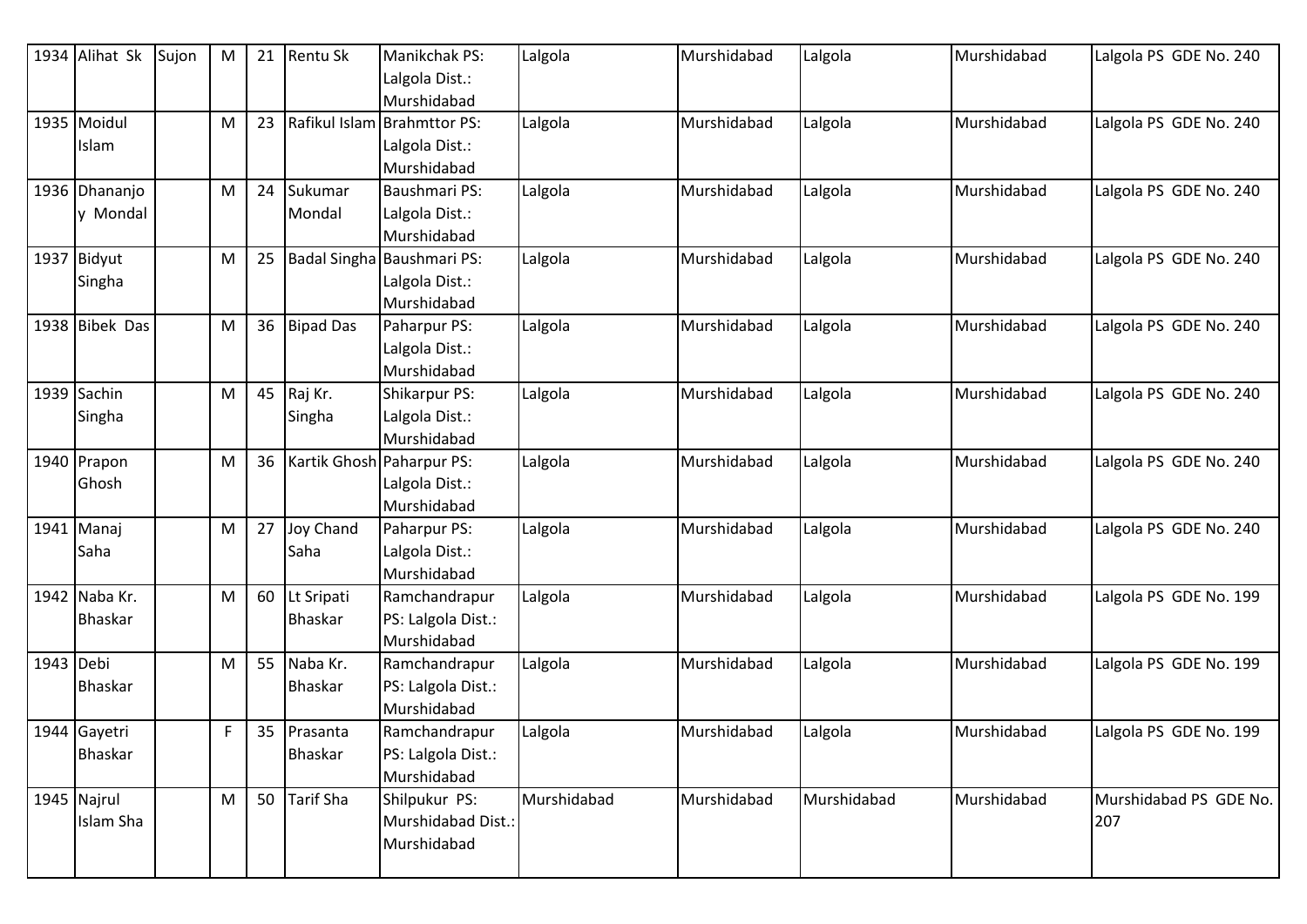|          | 1946 Giyasuddi<br>n Sha       | M | 42 | <b>Tarif Sha</b>     | Shilpukur PS:<br>Murshidabad Dist.:<br>Murshidabad                     | Murshidabad | Murshidabad     | Murshidabad | Murshidabad | Murshidabad PS GDE No.<br>207 |
|----------|-------------------------------|---|----|----------------------|------------------------------------------------------------------------|-------------|-----------------|-------------|-------------|-------------------------------|
|          | 1947 Surya<br>Islam<br>Baidya | M | 34 | h Baidya             | Bijendranat   03 No Kurmitala<br>PS: Murshidabad<br>Dist.: Murshidabad | Murshidabad | Murshidabad     | Murshidabad | Murshidabad | Murshidabad PS GDE No.<br>195 |
|          | 1948 Nujrul<br>Islam          | M | 58 | <b>Tarif Sha</b>     | Shilpukur PS:<br>Murshidabad Dist.:<br>Murshidabad                     | Murshidabad | Murshidabad     | Murshidabad | Murshidabad | Murshidabad PS GDE No.<br>195 |
|          | 1949 Asraf Sk                 | M |    | Ainel Sk             | Nichudiha PS<br>Berhampore, Msd                                        |             | <b>Basirhat</b> | Nabagram    | Murshidabad | Nabagram PS GDE No.<br>191    |
|          | 1950 Kazirul Sk               | M |    | <b>Badrul Sk</b>     | Nichudiha PS<br>Berhampore, Msd                                        |             | <b>Basirhat</b> | Nabagram    | Murshidabad | Nabagram PS GDE No.<br>191    |
|          | 1951 Farhad Sk                | M |    | Jan<br>Sk            | Nichudiha PS<br>Mahammad Berhampore, Msd                               |             | <b>Basirhat</b> | Nabagram    | Murshidabad | Nabagram PS GDE No.<br>191    |
|          | 1952 Nijamul<br><b>Sk</b>     | M |    | Serful Sk            | Nichudiha PS<br>Berhampore, Msd                                        |             | <b>Basirhat</b> | Nabagram    | Murshidabad | Nabagram PS GDE No.<br>191    |
| 1953 Apu | Ghosh                         | M |    |                      | Dhan Ghosh Makdam Nagar,<br>Mahammad Bazar<br>Birbhum                  |             | <b>Basirhat</b> | Nabagram    | Murshidabad | Nabagram PS GDE No.<br>1006   |
|          | 1954 Goutam<br>Mandal         | M |    | Sunil<br>Mandal      | Patashpur,<br>Mahammad Nagar<br><b>Birbhum</b>                         |             | Basirhat        | Nabagram    | Murshidabad | Nabagram PS GDE No.<br>1006   |
|          | 1955 Asraful Sk               | M |    | Mohobul Sk Panchgram | Bagghar more PS<br>Nabagram Dist<br>Msd                                |             | <b>Basirhat</b> | Nabagram    | Murshidabad | Nabagram PS GDE No.<br>1003   |
|          | 1956 Babar Ali                | M |    | <b>Bhakat Ali</b>    | Panchgram<br>Bagghar more PS<br>Nabagram Dist<br>Msd                   |             | <b>Basirhat</b> | Nabagram    | Murshidabad | Nabagram PS GDE No.<br>1003   |
|          | 1957 Sk Nosrat                | M |    | Ayef                 | <b>Budpur PS Lokpur</b><br>Birbhum                                     |             | Basirhat        | Nabagram    | Murshidabad | Nabagram PS GDE No.<br>1003   |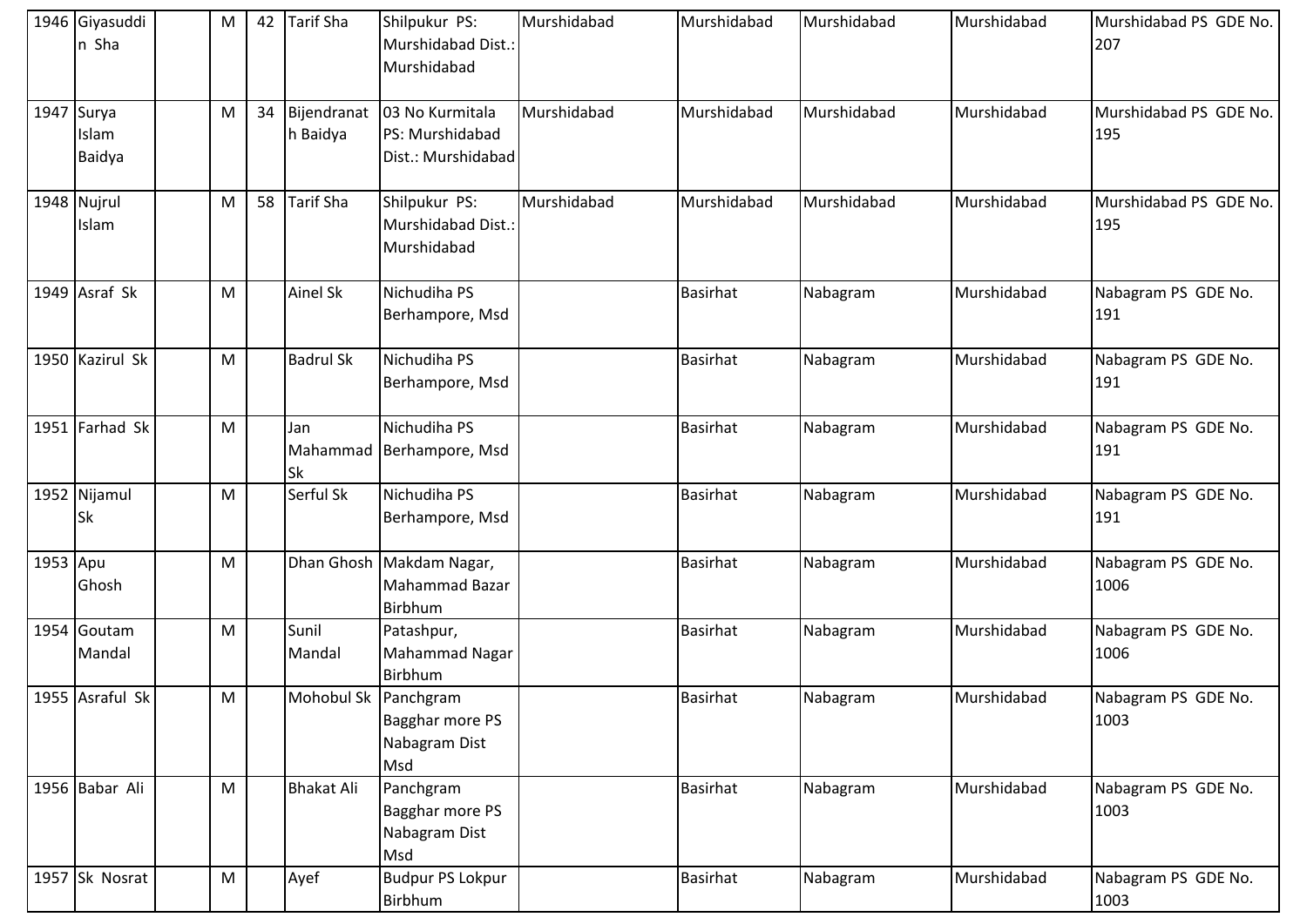| 1958 Riju  |                | M |    | Manaj            | Palsanda PS      |       | <b>Basirhat</b> | Nabagram | Murshidabad | Nabagram PS GDE No.  |
|------------|----------------|---|----|------------------|------------------|-------|-----------------|----------|-------------|----------------------|
|            | Mandal         |   |    | Mandal           | Nabagram Dist    |       |                 |          |             | 1004                 |
|            |                |   |    |                  | Msd              |       |                 |          |             |                      |
|            | $1959$ Suvam   | M |    | Keshab Ch.       | Brambhapur       |       | <b>Basirhat</b> | Nabagram | Murshidabad | Nabagram PS GDE No.  |
|            | Mandal         |   |    | Mandal           | Nabagram Msd     |       |                 |          |             | 1004                 |
| 1960 Sufal |                | M |    | Lt. Thakur       | Kalikadanga      |       | <b>Basirhat</b> | Nabagram | Murshidabad | Nabagram PS GDE No.  |
|            | Mardi          |   |    | Mardi            | Nabagram Msd     |       |                 |          |             | 1001                 |
| 1961       | Ganesh         | М |    | Sufal Mardi      | Kalikadanga      |       | <b>Basirhat</b> | Nabagram | Murshidabad | Nabagram PS GDE No.  |
|            | Mardi          |   |    |                  | Nabagram Msd     |       |                 |          |             | 1001                 |
|            | 1962 Nasiroddi | M |    | Najir Sk         | Mukundapur       |       | <b>Basirhat</b> | Nabagram | Murshidabad | Nabagram PS GDE No.  |
|            | n Sk           |   |    |                  | Nabagram Msd     |       |                 |          |             | 1002                 |
| 1963 Tenu  |                | M |    | Lt. Uttam        | Ayra Nabagram    |       | <b>Basirhat</b> | Nabagram | Murshidabad | Nabagram PS GDE No.  |
|            | Mandal         |   |    | Mandal           | Msd              |       |                 |          |             | 189                  |
|            | 1964 Sanjib    | M |    | Somnath          | Sagardighi, Msd  |       | <b>Basirhat</b> | Nabagram | Murshidabad | Nabagram PS GDE No.  |
|            | Prodhan        |   |    | Prodhan          |                  |       |                 |          |             | 1009                 |
| 1965       | Akash          | M |    | Joydeb           | Hilora           |       | <b>Basirhat</b> | Nabagram | Murshidabad | Nabagram PS GDE No.  |
|            | Majhi          |   |    | Majhi            | Raghunathganj    |       |                 |          |             | 1009                 |
| 1966 Gour  |                | M |    | Sanjay           | Gurah Nabagram   |       | <b>Basirhat</b> | Nabagram | Murshidabad | Nabagram PS GDE No.  |
|            | Sarkar         |   |    | Sarkar           | Msd              |       |                 |          |             | 1009                 |
| 1967       | Ramesh         | М |    | Tamal            | Margram, PS      |       | <b>Basirhat</b> | Nabagram | Murshidabad | Nabagram PS GDE No.  |
|            | Mandal         |   |    | Mandal           | Sagardighi Msd   |       |                 |          |             | 1011                 |
|            | 1968 Mithun    | M |    | Raghu Das        | Margram, PS      |       | <b>Basirhat</b> | Nabagram | Murshidabad | Nabagram PS GDE No.  |
|            | Das            |   |    |                  | Sagardighi Msd   |       |                 |          |             | 1011                 |
| 1969 Lal   |                | M |    | Lt. Hafej Sk     | Digreedanga      |       | <b>Basirhat</b> | Nabagram | Murshidabad | Nabagram PS GDE No.  |
|            | Mahamm         |   |    |                  | Nabagram Msd     |       |                 |          |             | 1011                 |
|            | ad Sk          |   |    |                  |                  |       |                 |          |             |                      |
|            | 1970 Anisur    | M | 19 | Dinaj            | Sonayashidanga   | Nawda | Murshidabad     | Nawda    | Murshidabad | Nawda PS GDE No. 162 |
|            | Malitya        |   |    | Malitya          | PS: Nawda Dist.: |       |                 |          |             |                      |
|            |                |   |    |                  | Murshidabad      |       |                 |          |             |                      |
|            | 1971 Rubel Sk  | М | 19 | Hapejul Sk       | Gongadhari       | Nawda | Murshidabad     | Nawda    | Murshidabad | Nawda PS GDE No. 162 |
|            |                |   |    |                  | Mollapara PS:    |       |                 |          |             |                      |
|            |                |   |    |                  | Nawda Dist.:     |       |                 |          |             |                      |
|            |                |   |    |                  | Murshidabad      |       |                 |          |             |                      |
|            | 1972 Babul     | M | 19 | Mahasen Sk Nowda |                  | Nawda | Murshidabad     | Nawda    | Murshidabad | Nawda PS GDE No. 162 |
|            | Hossain        |   |    |                  | Paschimpara PS:  |       |                 |          |             |                      |
|            |                |   |    |                  | Nawda Dist.:     |       |                 |          |             |                      |
|            |                |   |    |                  | Murshidabad      |       |                 |          |             |                      |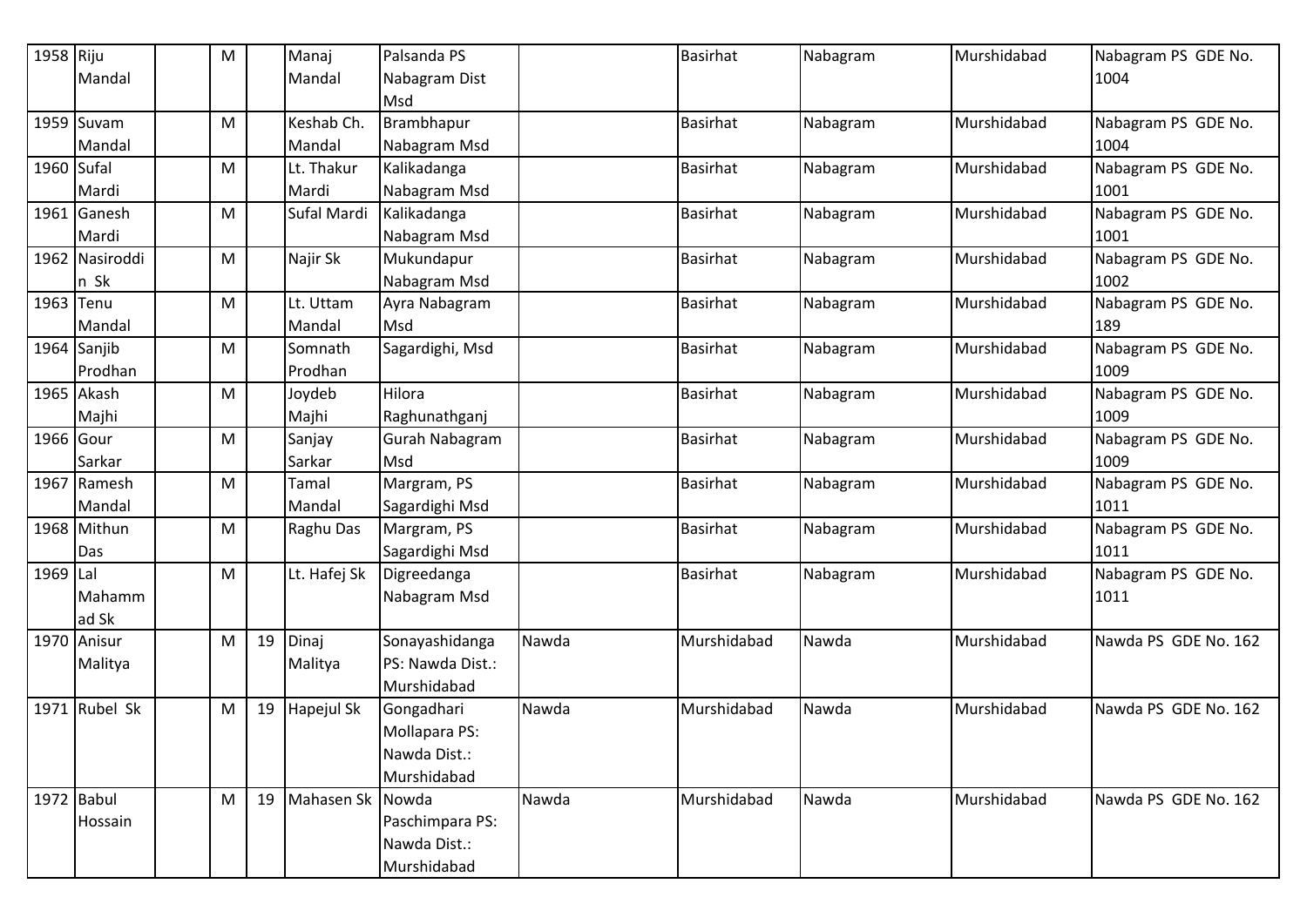|            | 1973 Ripon<br>Khan<br>1974 Jisimuddin<br><b>Sk</b> | M<br>M | 19<br>30 | Lt.<br>Abubakkar<br><b>Sk</b><br>Hanif Sk | Sundarpur<br>Khapara PS:<br>Hogalberia Dist.:<br>Krishnanagar<br>Police District<br>Raipur Dakhinpara<br>PS: Nawda Dist.: | Hogalberia<br>Nawda | Krishnanagar<br><b>Police District</b><br>Murshidabad | Nawda<br>Nawda | Murshidabad<br>Murshidabad | Nawda PS GDE No. 162<br>Nawda PS GDE No. 160 |
|------------|----------------------------------------------------|--------|----------|-------------------------------------------|---------------------------------------------------------------------------------------------------------------------------|---------------------|-------------------------------------------------------|----------------|----------------------------|----------------------------------------------|
|            |                                                    |        |          |                                           | Murshidabad                                                                                                               |                     |                                                       |                |                            |                                              |
|            | 1975 Sabdan Sk                                     | M      | 23       | Hasem Sk                                  | Raipur Dakhinpara Nawda<br>PS: Nawda Dist.:<br>Murshidabad                                                                |                     | Murshidabad                                           | Nawda          | Murshidabad                | Nawda PS GDE No. 160                         |
|            | 1976 Hamedul<br>Mondal                             | M      | 32       | Haran<br>Mondak                           | Raipur Dakhinpara<br>PS: Nawda Dist.:<br>Murshidabad                                                                      | Nawda               | Murshidabad                                           | Nawda          | Murshidabad                | Nawda PS GDE No. 160                         |
| 1977       | Sofikul<br>Islam                                   | M      | 30       | Soleman Sk                                | Kaharpara PS:<br>Raninagar Dist.:<br>Murshidabad                                                                          | Raninagar           | Murshidabad                                           | Raninagar      | Murshidabad                | Raninagar PS GDE No.<br>164                  |
|            | 1978 Bhuttu Sk                                     | M      | 45       | Kalam Sk                                  | Kaharpara PS:<br>Raninagar Dist.:<br>Murshidabad                                                                          | Raninagar           | Murshidabad                                           | Raninagar      | Murshidabad                | Raninagar PS GDE No.<br>164                  |
|            | 1979 Anarul Sk                                     | M      | 55       | <b>Sk</b>                                 | Lt Imajuddin Kaharpara PS:<br>Raninagar Dist.:<br>Murshidabad                                                             | Raninagar           | Murshidabad                                           | Raninagar      | Murshidabad                | Raninagar PS GDE No.<br>164                  |
| 1980 Ainul | Islam                                              | M      | 23       | Sainul Islam                              | Budhurpara PS:<br>Raninagar Dist.:<br>Murshidabad                                                                         | Raninagar           | Murshidabad                                           | Raninagar      | Murshidabad                | Raninagar PS GDE No.<br>164                  |
|            | 1981 Ratan<br>Mondal                               | M      | 32       | Panchanan<br>Mondal                       | Laxminarayenpur<br>PS: Raninagar<br>Dist.: Murshidabad                                                                    | Raninagar           | Murshidabad                                           | Raninagar      | Murshidabad                | Raninagar PS GDE No.<br>164                  |
|            | 1982 Alongir Sk                                    | M      | 28       | Abdul<br>Khalek                           | Sarondajpur PS:<br>Raninagar Dist.:<br>Murshidabad                                                                        | Raninagar           | Murshidabad                                           | Raninagar      | Murshidabad                | Raninagar PS GDE No.<br>164                  |
|            | 1983 Ferdos Ali                                    | M      | 19       | Jomirul Sk                                | Barianagar PS:<br>Ranitala Dist.:<br>Murshidabad                                                                          | Ranitala            | Murshidabad                                           | Ranitala       | Murshidabad                | Ranitala PS GDE No. 155                      |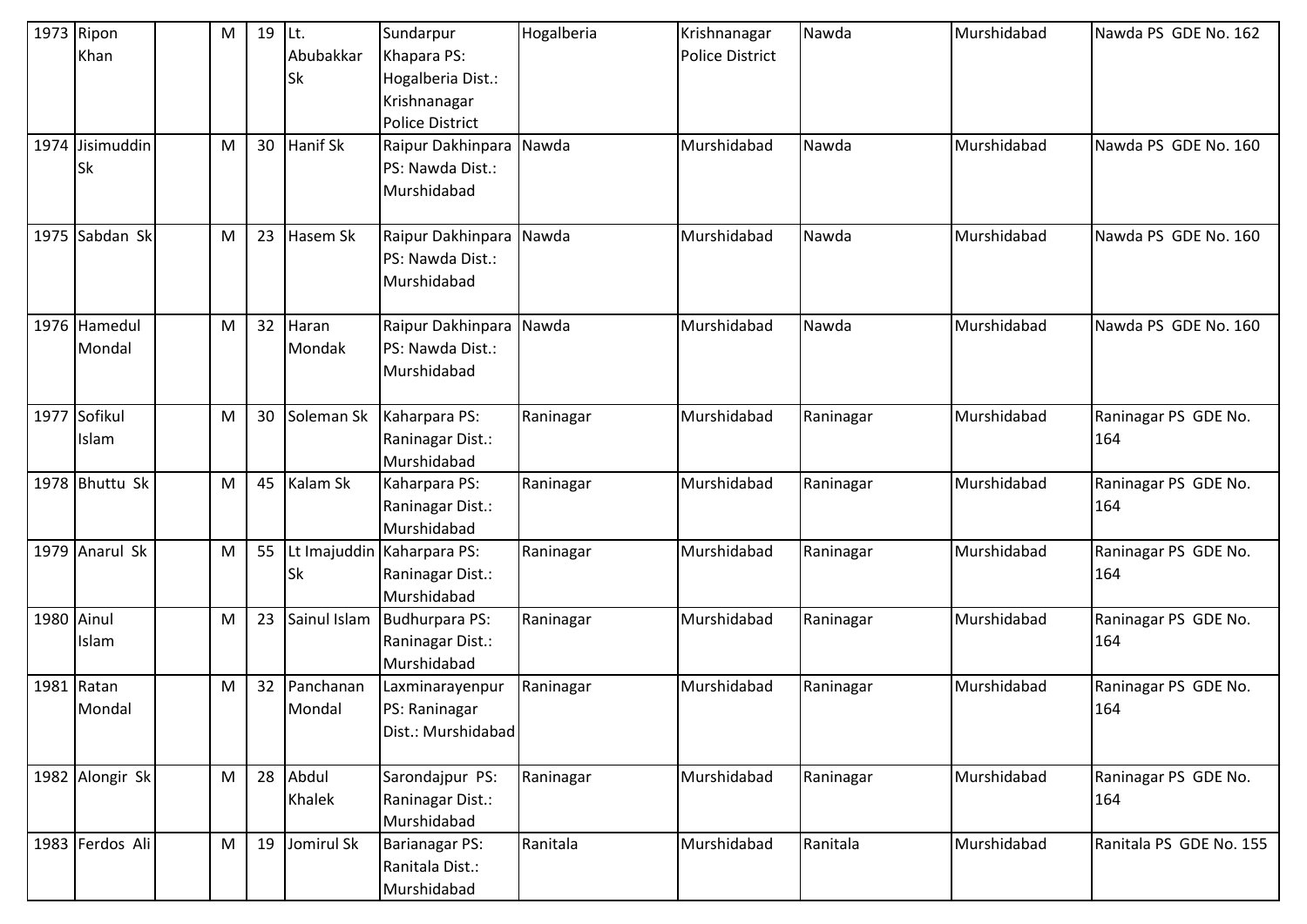|         | 1984 Nabab      | M | 24 | Imam                    | Sanki Danga                | Ranitala  | Murshidabad | Ranitala  | Murshidabad | Ranitala PS GDE No. 155  |
|---------|-----------------|---|----|-------------------------|----------------------------|-----------|-------------|-----------|-------------|--------------------------|
|         | Sorif           |   |    | Hossain                 | Faridpur PS:               |           |             |           |             |                          |
|         |                 |   |    |                         | Ranitala Dist.:            |           |             |           |             |                          |
|         |                 |   |    |                         | Murshidabad                |           |             |           |             |                          |
|         | 1985 Mutalif    | M | 18 | Imam                    | Sanki Danga                | Ranitala  | Murshidabad | Ranitala  | Murshidabad | Ranitala PS GDE No. 155  |
|         | Hossain         |   |    | Hossain                 | Faridpur PS:               |           |             |           |             |                          |
|         |                 |   |    |                         | Ranitala Dist.:            |           |             |           |             |                          |
|         |                 |   |    |                         | Murshidabad                |           |             |           |             |                          |
|         | 1986 Md Haidar  | M | 41 | Lt Morjem               | <b>BDO Para PS:</b>        | Ranitala  | Murshidabad | Ranitala  | Murshidabad | Ranitala PS GDE No. 155  |
|         | Ali             |   |    | Hossain                 | Ranitala Dist.:            |           |             |           |             |                          |
|         |                 |   |    |                         | Murshidabad                |           |             |           |             |                          |
|         | 1987 Apel Sk    | M | 35 | Sunarul                 | <b>BDO Para PS:</b>        | Ranitala  | Murshidabad | Ranitala  | Murshidabad | Ranitala PS GDE No. 155  |
|         |                 |   |    | Hoque                   | Ranitala Dist.:            |           |             |           |             |                          |
|         |                 |   |    |                         | Murshidabad                |           |             |           |             |                          |
| 1988 Md |                 | M | 28 | Sarafuddin              | Chhetiani                  | Rejinagar | Murshidabad | Rejinagar | Murshidabad | Rejinagar PS GDE No. 198 |
|         | Nasiruddi       |   |    | Sk                      | Purbapara PS:              |           |             |           |             |                          |
|         | n Sk            |   |    |                         | Rejinagar Dist.:           |           |             |           |             |                          |
|         |                 |   |    |                         | Murshidabad                |           |             |           |             |                          |
|         | 1989 Amirul     | M | 27 |                         | Gajlu Biswas Ramana Dadpur | Rejinagar | Murshidabad | Rejinagar | Murshidabad | Rejinagar PS GDE No. 198 |
|         | <b>Biswas</b>   |   |    |                         | PS: Rejinagar Dist.:       |           |             |           |             |                          |
|         |                 |   |    |                         | Murshidabad                |           |             |           |             |                          |
|         |                 |   |    |                         |                            |           |             |           |             |                          |
|         | 1990 Sajahan Sk | M | 24 | Sahanur Sk              | <b>Takipur PS:</b>         | Rejinagar | Murshidabad | Rejinagar | Murshidabad | Rejinagar PS GDE No. 198 |
|         |                 |   |    |                         | Rejinagar Dist.:           |           |             |           |             |                          |
|         |                 |   |    |                         | Murshidabad                |           |             |           |             |                          |
|         | 1991 Md Manik   | M | 33 | Md Israil Sk            | Rejinagar                  | Rejinagar | Murshidabad | Rejinagar | Murshidabad | Rejinagar PS GDE No. 198 |
|         | <b>Sk</b>       |   |    |                         | Dakshinpara PS:            |           |             |           |             |                          |
|         |                 |   |    |                         | Rejinagar Dist.:           |           |             |           |             |                          |
|         |                 |   |    |                         | Murshidabad                |           |             |           |             |                          |
|         | 1992 Prabhat    | M |    | Rabi Mondal Alikpur PS: |                            | Saktipur  | Murshidabad | Saktipur  | Murshidabad | Saktipur PS GDE No. 159  |
|         | Mondal          |   |    |                         | Saktipur Dist.:            |           |             |           |             |                          |
|         |                 |   |    |                         | Murshidabad                |           |             |           |             |                          |
|         | 1993 Kebol      | M |    | A                       | <b>ALIKPUR PS:</b>         | Saktipur  | Murshidabad | Saktipur  | Murshidabad | Saktipur PS GDE No. 159  |
|         | Mondal          |   |    |                         | Saktipur Dist.:            |           |             |           |             |                          |
|         |                 |   |    |                         | Murshidabad                |           |             |           |             |                          |
|         | 1994 Sukhchan   | M |    | <b>Babu Hazra</b>       | Talganga PS:               | Saktipur  | Murshidabad | Saktipur  | Murshidabad | Saktipur PS GDE No. 159  |
|         | d Hazra         |   |    |                         | Saktipur Dist.:            |           |             |           |             |                          |
|         |                 |   |    |                         | Murshidabad                |           |             |           |             |                          |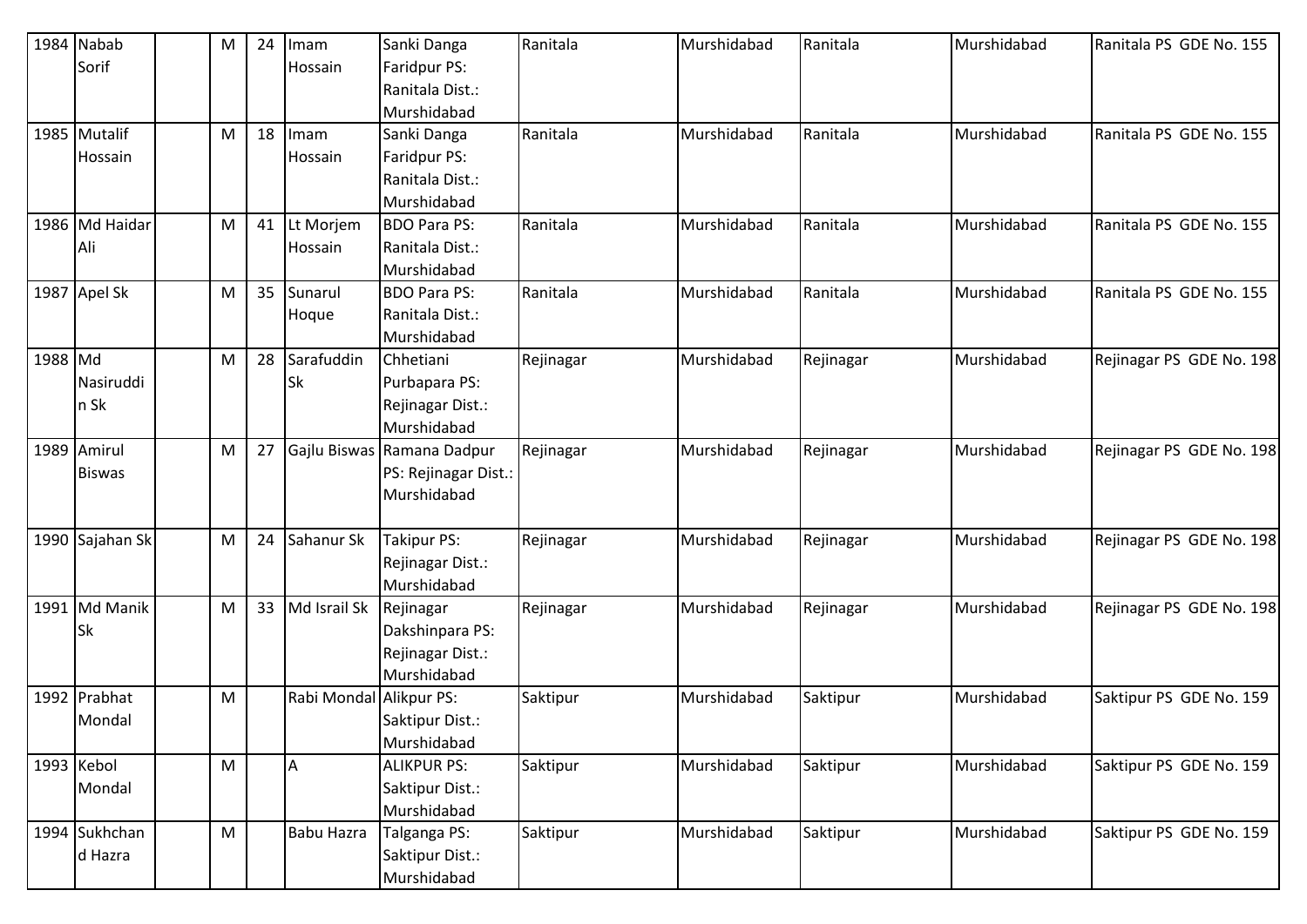| 1995 Chand Sk    | M | 28 | Sabu Sk                    | Salar Libery para                         | Salar       | Murshidabad | Salar       | Murshidabad | Salar PS GDE No. 193   |
|------------------|---|----|----------------------------|-------------------------------------------|-------------|-------------|-------------|-------------|------------------------|
|                  |   |    |                            | PS: Salar Dist.:                          |             |             |             |             |                        |
|                  |   |    |                            | Murshidabad                               |             |             |             |             |                        |
| 1996 Mohim Sk    | M | 30 | Moti Sk                    | Ujunia skpara PS:                         | Salar       | Murshidabad | Salar       | Murshidabad | Salar PS GDE No. 193   |
|                  |   |    |                            | Salar Dist.:                              |             |             |             |             |                        |
|                  |   |    |                            | Murshidabad                               |             |             |             |             |                        |
| 1997 Sukurulla   | M | 21 | Nantu                      | Gholla PS: Saktipur Saktipur              |             | Murshidabad | Salar       | Murshidabad | Salar PS GDE No. 193   |
| Mallick          |   |    | Mallick                    | Dist.: Murshidabad                        |             |             |             |             |                        |
|                  |   |    |                            |                                           |             |             |             |             |                        |
| 1998 Sajrul      | M | 24 |                            | Azad Mallick Gholla PS: Saktipur Saktipur |             | Murshidabad | Salar       | Murshidabad | Salar PS GDE No. 193   |
| <b>Mallick</b>   |   |    |                            | Dist.: Murshidabad                        |             |             |             |             |                        |
| 1999 Nurchand    | M | 42 | Megha Sk                   | Talibpur PS: Salar                        | Salar       | Murshidabad | Salar       | Murshidabad | Salar PS GDE No. 193   |
| <b>Sk</b>        |   |    |                            | Dist.: Murshidabad                        |             |             |             |             |                        |
|                  |   |    |                            |                                           |             |             |             |             |                        |
| 2000 Mahim Sk    | M | 48 | <b>Mokid Sk</b>            | Talibpur PS: Salar                        | Salar       | Murshidabad | Salar       | Murshidabad | Salar PS GDE No. 193   |
|                  |   |    |                            | Dist.: Murshidabad                        |             |             |             |             |                        |
|                  |   |    |                            |                                           |             |             |             |             |                        |
| 2001 Surajit Das | M | 18 | <b>Bimal</b>               | Jayantipur PS:                            | Chandrakona | Paschim     | Chandrakona | Paschim     | Chandrakona PS GDE No. |
|                  |   |    |                            | Chandrakona Dist.:                        |             | Mednipore   |             | Mednipore   | 114                    |
|                  |   |    |                            | Paschim                                   |             |             |             |             |                        |
|                  |   |    |                            | Mednipore                                 |             |             |             |             |                        |
| 2002 Ganesh      | M | 33 | Sankar                     | Kiageria PS:                              | Chandrakona | Paschim     | Chandrakona | Paschim     | Chandrakona PS GDE No. |
| Ghosh            |   |    |                            | Chandrakona Dist.:                        |             | Mednipore   |             | Mednipore   | 114                    |
|                  |   |    |                            | Paschim                                   |             |             |             |             |                        |
|                  |   |    |                            | Mednipore                                 |             |             |             |             |                        |
| 2003 Mohan       | M | 32 | Santosh                    | Karasia PS:                               | Chandrakona | Paschim     | Chandrakona | Paschim     | Chandrakona PS GDE No. |
| Dolui            |   |    |                            | Chandrakona Dist.:                        |             | Mednipore   |             | Mednipore   | 114                    |
|                  |   |    |                            | Paschim                                   |             |             |             |             |                        |
|                  |   |    |                            | Mednipore                                 |             |             |             |             |                        |
| 2004 Sanjay Das  | M |    | 28 Monoranian Srinagar PS: |                                           | Chandrakona | Paschim     | Chandrakona | Paschim     | Chandrakona PS Outpost |
|                  |   |    | Das                        | Chandrakona Dist.:                        |             | Mednipore   |             | Mednipore   | Ramjibanpur TOP GDE    |
|                  |   |    |                            | Paschim                                   |             |             |             |             | No. 267                |
|                  |   |    |                            | Mednipore                                 |             |             |             |             |                        |
| 2005 Kartik Pal  | M | 33 | Durgaprasad Srinagar PS:   |                                           | Chandrakona | Paschim     | Chandrakona | Paschim     | Chandrakona PS Outpost |
|                  |   |    | Pal                        | Chandrakona Dist.:                        |             | Mednipore   |             | Mednipore   | Ramjibanpur TOP GDE    |
|                  |   |    |                            | Paschim                                   |             |             |             |             | No. 267                |
|                  |   |    |                            | Mednipore                                 |             |             |             |             |                        |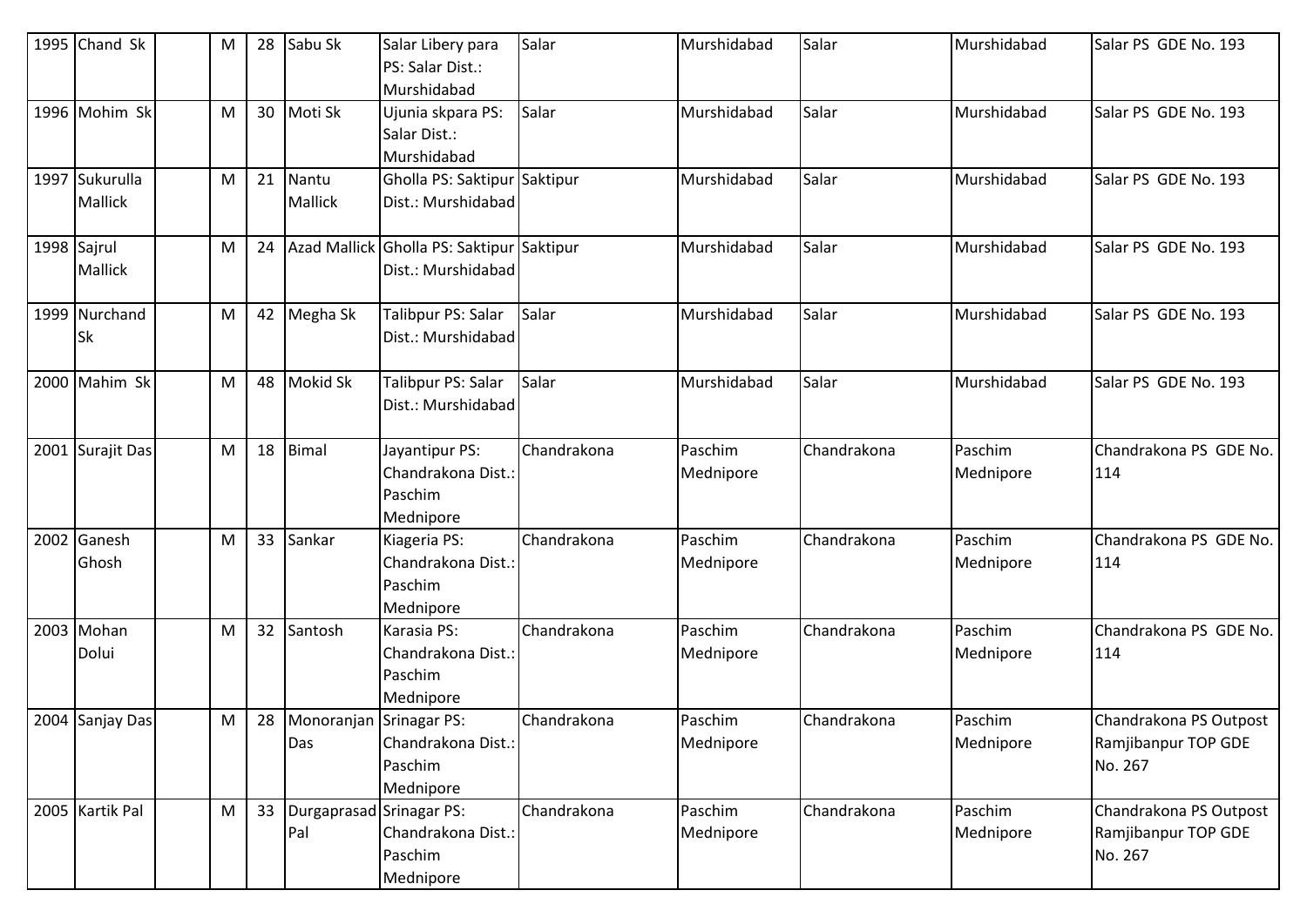|          | 2006 Srikrishna | M | 26 |                  | Ashoke Guin NIMTALA PS:     | Daspur | Paschim   | Daspur | Paschim   | Daspur PS GDE No. 195 |
|----------|-----------------|---|----|------------------|-----------------------------|--------|-----------|--------|-----------|-----------------------|
|          | Guin            |   |    |                  | Daspur Dist.:               |        | Mednipore |        | Mednipore |                       |
|          |                 |   |    |                  | Paschim                     |        |           |        |           |                       |
|          |                 |   |    |                  | Mednipore                   |        |           |        |           |                       |
|          | 2007 Kartick    | M | 33 | <b>Badal Ari</b> | DUBRAJKUNDU                 | Ghatal | Paschim   | Daspur | Paschim   | Daspur PS GDE No. 195 |
|          | Ari             |   |    |                  | PS: Ghatal Dist.:           |        | Mednipore |        | Mednipore |                       |
|          |                 |   |    |                  | Paschim                     |        |           |        |           |                       |
|          |                 |   |    |                  | Mednipore                   |        |           |        |           |                       |
|          | 2008 Surajit    | M | 23 |                  | Radheshyam DUBRAJKUNDU      | Ghatal | Paschim   | Daspur | Paschim   | Daspur PS GDE No. 195 |
|          | Dolai           |   |    | Dolai            | PS: Ghatal Dist.:           |        | Mednipore |        | Mednipore |                       |
|          |                 |   |    |                  | Paschim                     |        |           |        |           |                       |
|          |                 |   |    |                  | Mednipore                   |        |           |        |           |                       |
|          | 2009 Sankar     | M | 32 | Swapan           | <b>KALORA PS:</b>           | Daspur | Paschim   | Daspur | Paschim   | Daspur PS GDE No. 223 |
|          | Dolai           |   |    | Dolai            | Daspur Dist.:               |        | Mednipore |        | Mednipore |                       |
|          |                 |   |    |                  | Paschim                     |        |           |        |           |                       |
|          |                 |   |    |                  | Mednipore                   |        |           |        |           |                       |
|          | 2010 Utpal      | M | 59 | Lt.durga         | <b>CHAK</b>                 | Daspur | Paschim   | Daspur | Paschim   | Daspur PS GDE No. 223 |
|          | Paladhi         |   |    | Prasad           | <b>KRISHNABATI PS:</b>      |        | Mednipore |        | Mednipore |                       |
|          |                 |   |    | Paladhi          | Daspur Dist.:               |        |           |        |           |                       |
|          |                 |   |    |                  | Paschim                     |        |           |        |           |                       |
|          |                 |   |    |                  | Mednipore                   |        |           |        |           |                       |
| 2011 Sk. |                 | M | 51 |                  | Sk. Josiuddin JAYKRISHNAPUR | Daspur | Paschim   | Daspur | Paschim   | Daspur PS GDE No. 235 |
|          | Mafijuddi       |   |    |                  | PS: Daspur Dist.:           |        | Mednipore |        | Mednipore |                       |
|          | n               |   |    |                  | Paschim                     |        |           |        |           |                       |
|          |                 |   |    |                  | Mednipore                   |        |           |        |           |                       |
|          | 2012 Milan      | M | 22 |                  | Gopal Maity JAGANNATHPUR    | Daspur | Paschim   | Daspur | Paschim   | Daspur PS GDE No. 235 |
|          | Maity           |   |    |                  | PS: Daspur Dist.:           |        | Mednipore |        | Mednipore |                       |
|          |                 |   |    |                  | Paschim                     |        |           |        |           |                       |
|          |                 |   |    |                  | Mednipore                   |        |           |        |           |                       |
|          | 2013 Sanjay     | M | 34 | Not Noted        | UTTARBARH PS:               | Daspur | Paschim   | Daspur | Paschim   | Daspur PS GDE No. 235 |
|          | Samanta         |   |    |                  | Daspur Dist.:               |        | Mednipore |        | Mednipore |                       |
|          |                 |   |    |                  | Paschim                     |        |           |        |           |                       |
|          |                 |   |    |                  | Mednipore                   |        |           |        |           |                       |
|          | 2014 Nishit Das | M | 32 | <b>Madan Das</b> | <b>SAHAPUR PS:</b>          | Daspur | Paschim   | Daspur | Paschim   | Daspur PS GDE No. 235 |
|          |                 |   |    |                  | Daspur Dist.:               |        | Mednipore |        | Mednipore |                       |
|          |                 |   |    |                  | Paschim                     |        |           |        |           |                       |
|          |                 |   |    |                  | Mednipore                   |        |           |        |           |                       |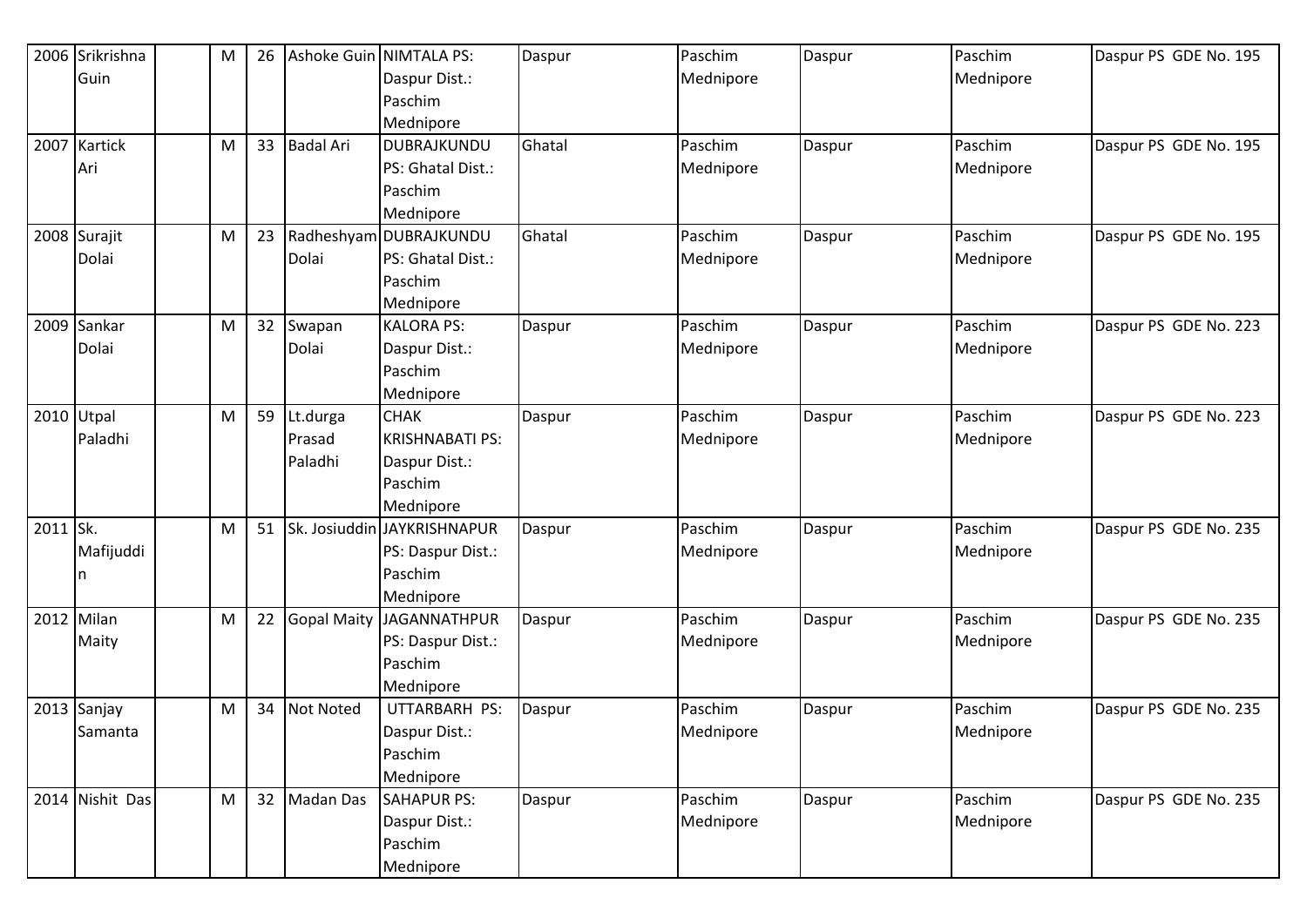|      | 2015 Jaleswar | M | 42 | Lt Bijay           | <b>GOPIGANJ PS:</b>    | Daspur      | Paschim              | Daspur  | Paschim   | Daspur PS GDE No. 235  |
|------|---------------|---|----|--------------------|------------------------|-------------|----------------------|---------|-----------|------------------------|
|      | Maity         |   |    | Maity              | Daspur Dist.:          |             | Mednipore            |         | Mednipore |                        |
|      |               |   |    |                    | Paschim                |             |                      |         |           |                        |
|      |               |   |    |                    | Mednipore              |             |                      |         |           |                        |
|      | 2016 Samit    | M | 28 | <b>Budhadab</b>    | <b>Bishipur PS:</b>    | Narayangarh | Paschim              | Debra   | Paschim   | Debra PS GDE No. 205   |
|      | Sing          |   |    | Sing               | Narayangarh Dist.:     |             | Mednipore            |         | Mednipore |                        |
|      |               |   |    |                    | Paschim                |             |                      |         |           |                        |
|      |               |   |    |                    | Mednipore              |             |                      |         |           |                        |
|      | 2017 Dulal    |   |    | S/o Badal          | of Garhbeta            | Garbeta     | Paschim              | Garbeta | Paschim   | Garbeta PS GDE No. 147 |
|      | Ruidas        |   |    |                    | Ruidas para, PS        |             | Mednipore            |         | Mednipore |                        |
|      |               |   |    |                    | <b>GBT PS: Garbeta</b> |             |                      |         |           |                        |
|      |               |   |    |                    | Dist.: Paschim         |             |                      |         |           |                        |
|      |               |   |    |                    | Mednipore              |             |                      |         |           |                        |
|      | 2018 Badal    |   |    | S/o Sadhan         | of Chandabila, PS      | Garbeta     | Paschim              | Garbeta | Paschim   | Garbeta PS GDE No. 147 |
|      | Mandal        |   |    |                    | GBT PS: Garbeta        |             | Mednipore            |         | Mednipore |                        |
|      |               |   |    |                    | Dist.: Paschim         |             |                      |         |           |                        |
|      |               |   |    |                    | Mednipore              |             |                      |         |           |                        |
|      |               |   |    |                    |                        |             |                      |         |           |                        |
|      | 2019 Debasish | M | 29 | Rajkumar           | Kishmat                | Ghatal      | Paschim              | Ghatal  | Paschim   | Ghatal PS GDE No. 158  |
|      | Sasmal        |   |    | Sasmal             | Ramchandrapur          |             | Mednipore            |         | Mednipore |                        |
|      |               |   |    |                    | PS: Ghatal Dist.:      |             |                      |         |           |                        |
|      |               |   |    |                    | Paschim                |             |                      |         |           |                        |
|      |               |   |    |                    | Mednipore              |             |                      |         |           |                        |
|      | 2020 Sumit    | M | 28 | Monoranjan Kishmat |                        | Ghatal      | Paschim              | Ghatal  | Paschim   | Ghatal PS GDE No. 158  |
|      | Maji          |   |    | Maji               | Ramchandra PS:         |             | Mednipore            |         | Mednipore |                        |
|      |               |   |    |                    | Ghatal Dist.:          |             |                      |         |           |                        |
|      |               |   |    |                    | Paschim                |             |                      |         |           |                        |
|      |               |   |    |                    | Mednipore              |             |                      |         |           |                        |
| 2021 | Gopal         | M | 22 | Lt. Tapan          | Cupsit, PS             | Arambagh    | <b>Hooghly Rural</b> | Ghatal  | Paschim   | Ghatal PS GDE No. 158  |
|      | Maity         |   |    | Maity              | Arambag, Dist.         |             |                      |         | Mednipore |                        |
|      |               |   |    |                    | Hooghly PS:            |             |                      |         |           |                        |
|      |               |   |    |                    | Arambagh Dist.:        |             |                      |         |           |                        |
|      |               |   |    |                    | <b>Hooghly Rural</b>   |             |                      |         |           |                        |
|      | 2022 Soumen   | M | 26 | Lt. Joydeb         | Doulatchak PS:         | Ghatal      | Paschim              | Ghatal  | Paschim   | Ghatal PS GDE No. 158  |
|      | Panja         |   |    | Panja              | <b>Ghatal Dist.:</b>   |             | Mednipore            |         | Mednipore |                        |
|      |               |   |    |                    | Paschim                |             |                      |         |           |                        |
|      |               |   |    |                    | Mednipore              |             |                      |         |           |                        |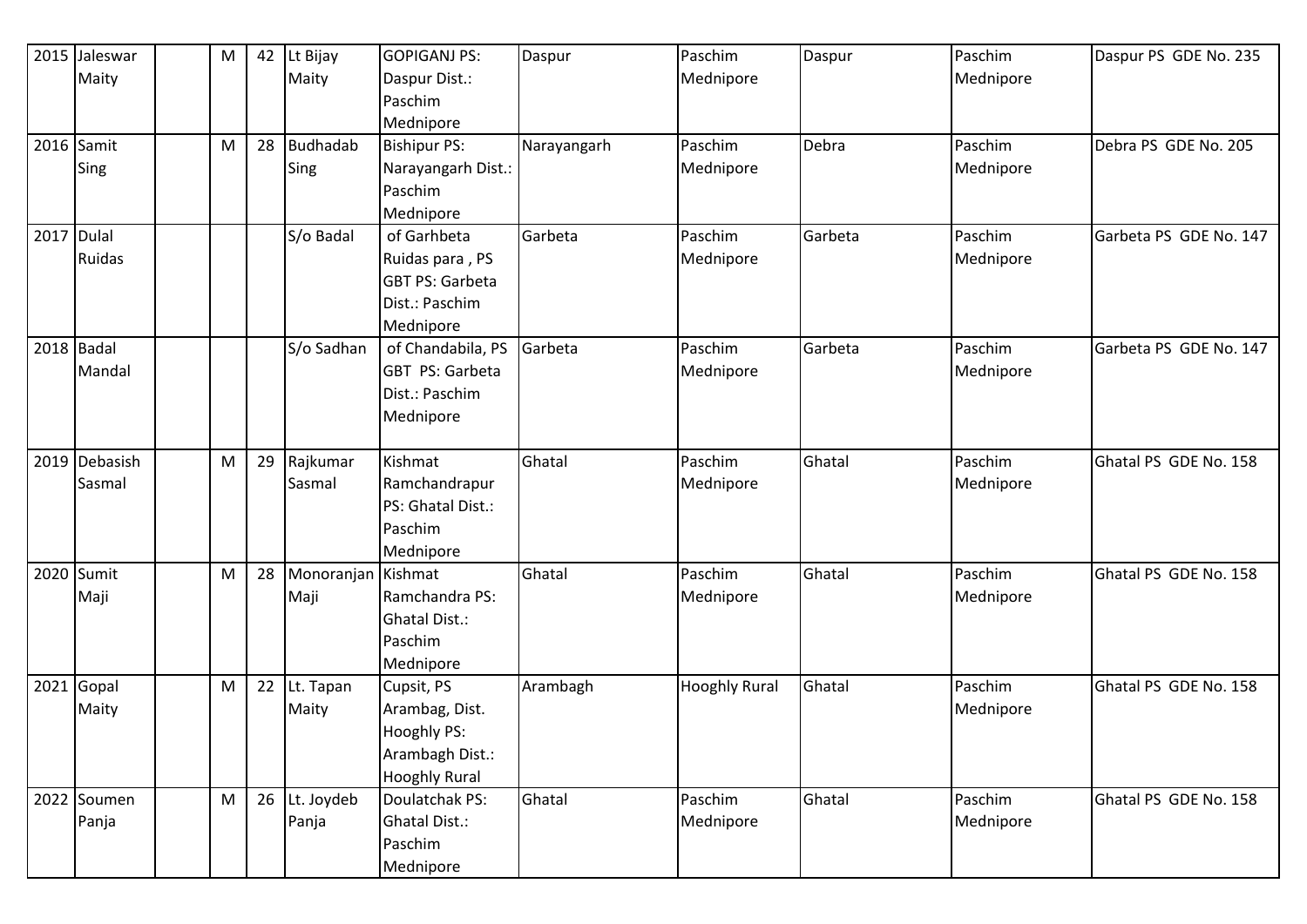| 2023 Ranjit<br><b>Bera</b>       | M | 32 | Himangshu<br>Bera     | <b>Thakuranichak PS:</b><br>Khanakul Dist.:<br><b>Hooghly Rural</b>      | Khanakul | <b>Hooghly Rural</b> | Ghatal | Paschim<br>Mednipore | Ghatal PS GDE No. 158 |
|----------------------------------|---|----|-----------------------|--------------------------------------------------------------------------|----------|----------------------|--------|----------------------|-----------------------|
| 2024 Swapan<br>Bera              | M | 27 | Biswanath<br>Bera     | Suratpur PS:<br>Daspur Dist.:<br>Paschim<br>Mednipore                    | Daspur   | Paschim<br>Mednipore | Ghatal | Paschim<br>Mednipore | Ghatal PS GDE No. 158 |
| 2025 Biswanath<br>Samanta        | M | 29 | Lt. Subash<br>Samanta | <b>Baikunthapur PS:</b><br>Daspur Dist.:<br>Paschim<br>Mednipore         | Daspur   | Paschim<br>Mednipore | Ghatal | Paschim<br>Mednipore | Ghatal PS GDE No. 158 |
| 2026 Animesh<br><b>Bera</b>      | M | 35 | Anata Bera            | Thakuranichak PS:<br>Khanakul Dist.:<br><b>Hooghly Rural</b>             | Khanakul | <b>Hooghly Rural</b> | Ghatal | Paschim<br>Mednipore | Ghatal PS GDE No. 158 |
| 2027 Santanu<br>Patra            | M | 23 | Tarak Patra           | <b>Cupsit PS:</b><br>Arambagh Dist.:<br><b>Hooghly Rural</b>             | Arambagh | <b>Hooghly Rural</b> | Ghatal | Paschim<br>Mednipore | Ghatal PS GDE No. 158 |
| 2028 Debabrata<br>Ghorai         | M | 32 | Rajkumar<br>Ghorai    | Thakuranichak PS:<br>Khanakul Dist.:<br><b>Hooghly Rural</b>             | Khanakul | <b>Hooghly Rural</b> | Ghatal | Paschim<br>Mednipore | Ghatal PS GDE No. 158 |
| 2029 Krishnend<br>u Bera         | M | 23 | Kashinath<br>Bera     | Thakuranichak PS:<br>Khanakul Dist.:<br><b>Hooghly Rural</b>             | Khanakul | <b>Hooghly Rural</b> | Ghatal | Paschim<br>Mednipore | Ghatal PS GDE No. 158 |
| 2030 Priyabrata<br>Ruidas        | M | 26 | Kinkar<br>Ruidas      | Thakuranichak PS:<br>Khanakul Dist.:<br><b>Hooghly Rural</b>             | Khanakul | <b>Hooghly Rural</b> | Ghatal | Paschim<br>Mednipore | Ghatal PS GDE No. 158 |
| 2031 Biswajit<br>Chakrabor<br>ty | M | 35 | Ashok<br>Chakraborty  | Paschim<br>Thakuranichak PS:<br>Khanakul Dist.:<br><b>Hooghly Rural</b>  | Khanakul | <b>Hooghly Rural</b> | Ghatal | Paschim<br>Mednipore | Ghatal PS GDE No. 158 |
| 2032 Badal Roy                   | M | 46 | Lt. Bankim            | <b>Udaygang PS:</b><br>Chandra Roy Ghatal Dist.:<br>Paschim<br>Mednipore | Ghatal   | Paschim<br>Mednipore | Ghatal | Paschim<br>Mednipore | Ghatal PS GDE No. 164 |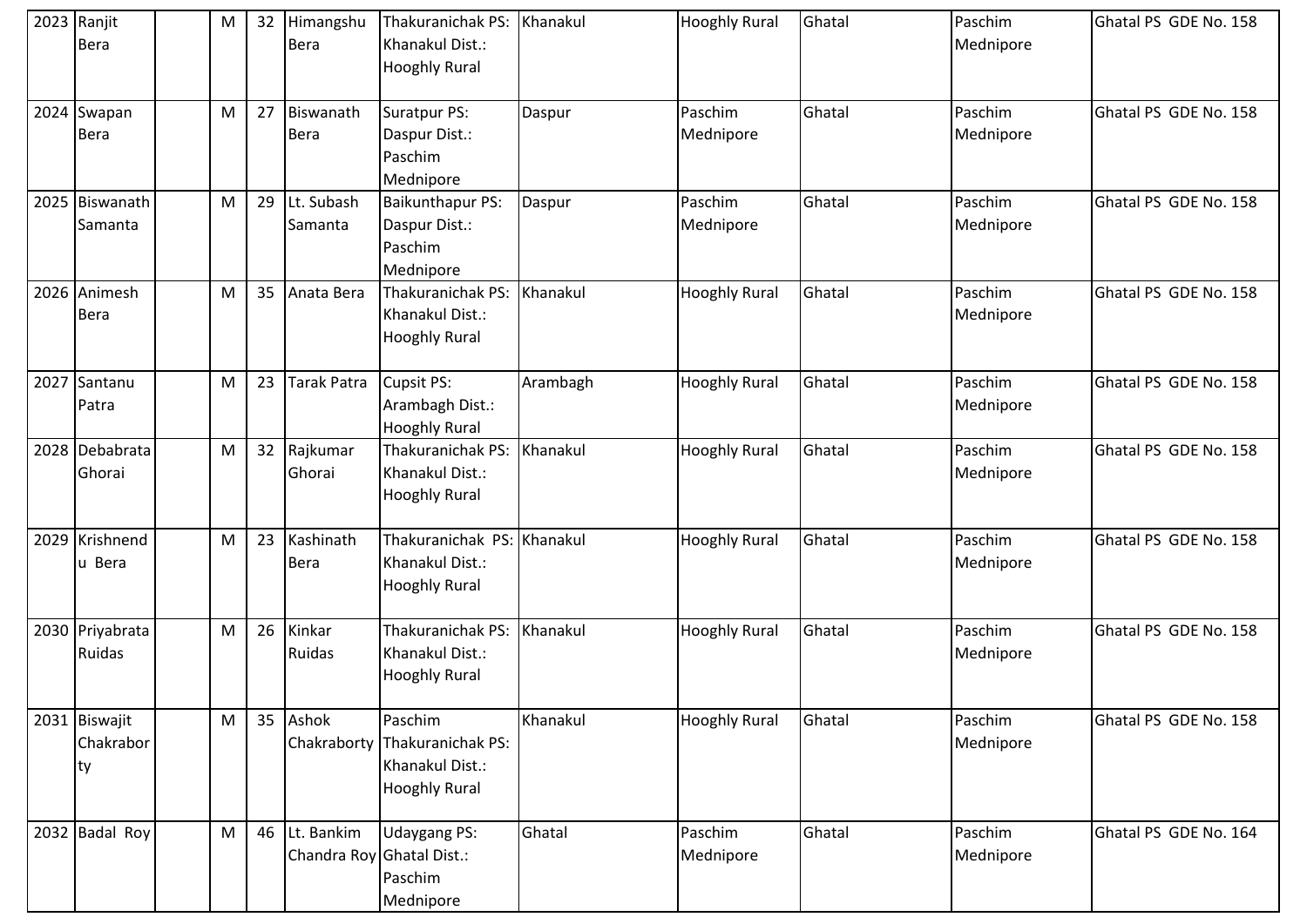| 2033 Chandan     | M | 24 | Sunil              | Mamudpur PS:                         | Ghatal          | Paschim         | Ghatal          | Paschim   | Ghatal PS GDE No. 327   |
|------------------|---|----|--------------------|--------------------------------------|-----------------|-----------------|-----------------|-----------|-------------------------|
| Mallick          |   |    |                    | Ghatal Dist.:                        |                 | Mednipore       |                 | Mednipore |                         |
|                  |   |    |                    | Paschim                              |                 |                 |                 |           |                         |
|                  |   |    |                    | Mednipore                            |                 |                 |                 |           |                         |
| 2034 Suraj Kha   | M | 23 | Barun              | Mamudpur PS:                         | Ghatal          | Paschim         | Ghatal          | Paschim   | Ghatal PS GDE No. 327   |
|                  |   |    |                    | <b>Ghatal Dist.:</b>                 |                 | Mednipore       |                 | Mednipore |                         |
|                  |   |    |                    | Paschim                              |                 |                 |                 |           |                         |
|                  |   |    |                    | Mednipore                            |                 |                 |                 |           |                         |
| 2035 Dukhu       | M | 23 | Nanda              | Vill-Seuli, PO-                      | Goaltore        | Paschim         | Goaltore        | Paschim   | Goaltore PS GDE No. 196 |
| Karmakar         |   |    | Karmakar           | Ghoshkira, PS-                       |                 | Mednipore       |                 | Mednipore |                         |
|                  |   |    |                    | Goaltore PS:                         |                 |                 |                 |           |                         |
|                  |   |    |                    | Goaltore Dist.:                      |                 |                 |                 |           |                         |
|                  |   |    |                    | Paschim                              |                 |                 |                 |           |                         |
|                  |   |    |                    | Mednipore                            |                 |                 |                 |           |                         |
| 2036 Sadanand    | M | 30 |                    | Arun Ghorai Sadananda Ghorai Keshpur |                 | Paschim         | Keshpur         | Paschim   | Keshpur PS GDE No. 231  |
| a Ghorai         |   |    |                    | (30) S/O- Arun                       |                 | Mednipore       |                 | Mednipore |                         |
|                  |   |    |                    | Ghorai of Gotgeria                   |                 |                 |                 |           |                         |
|                  |   |    |                    | PS: Keshpur Dist.:                   |                 |                 |                 |           |                         |
|                  |   |    |                    | Paschim                              |                 |                 |                 |           |                         |
|                  |   |    |                    | Mednipore                            |                 |                 |                 |           |                         |
|                  |   |    |                    |                                      |                 |                 |                 |           |                         |
| 2037 Sk. Bablu   |   | 74 | Sk. Salim          | of New Bus Stand                     |                 | <b>Basirhat</b> | Kharagpore town | Paschim   | Kharagpore town PS GDE  |
|                  |   |    |                    | <b>Burning Ghat</b>                  |                 |                 |                 | Mednipore | No. 272                 |
|                  |   |    |                    |                                      |                 |                 |                 |           |                         |
| 2038 Sk Najrul   |   | 27 | Sk Hussain         | of Chil Khana,                       |                 | <b>Basirhat</b> | Kharagpore town | Paschim   | Kharagpore town PS GDE  |
|                  |   |    |                    | Ward No. 22                          |                 |                 |                 | Mednipore | No. 272                 |
| 2039 Naru        |   | 48 |                    | Lt. Sasadhar of Inda Kamala          |                 | <b>Basirhat</b> | Kharagpore town | Paschim   | Kharagpore town PS GDE  |
| <b>Bhattacha</b> |   |    | Bhattacharje Cabin |                                      |                 |                 |                 | Mednipore | No. 272                 |
| rjee             |   |    | e                  |                                      |                 |                 |                 |           |                         |
|                  |   |    |                    |                                      |                 |                 |                 |           |                         |
| 2040 Nimai       | M |    | Lt.                | PS: Kharagpur                        | Kharagpur local | Paschim         | Kharagpur local | Paschim   | Kharagpur local PS GDE  |
| Dutta            |   |    | Sadananda          | local Dist.:                         |                 | Mednipore       |                 | Mednipore | No. 220                 |
|                  |   |    | Dutta              | Paschim                              |                 |                 |                 |           |                         |
|                  |   |    |                    | Mednipore                            |                 |                 |                 |           |                         |
| 2041 Sanjoy      | M |    | Srikrishna         | PS: Kharagpur                        | Kharagpur local | Paschim         | Kharagpur local | Paschim   | Kharagpur local PS GDE  |
| Rajak            |   |    | Rajak              | local Dist.:                         |                 | Mednipore       |                 | Mednipore | No. 220                 |
|                  |   |    |                    | Paschim                              |                 |                 |                 |           |                         |
|                  |   |    |                    | Mednipore                            |                 |                 |                 |           |                         |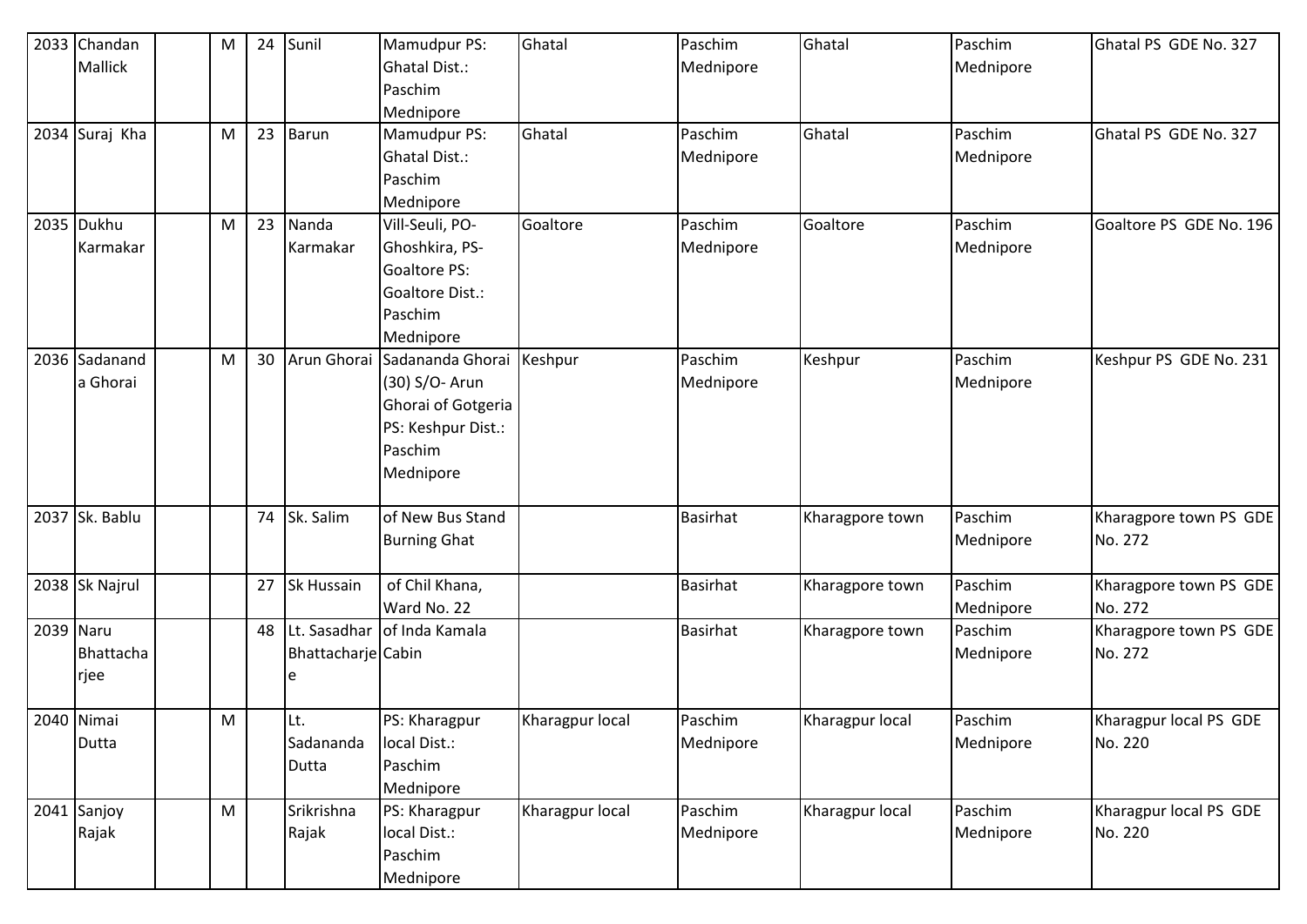| 2042 Mithun    | M |    | Lt. Biku           | PS: Kharagpur      | Kharagpur local | Paschim   | Kharagpur local | Paschim   | Kharagpur local PS GDE |
|----------------|---|----|--------------------|--------------------|-----------------|-----------|-----------------|-----------|------------------------|
| Manna          |   |    | Manna              | local Dist.:       |                 | Mednipore |                 | Mednipore | No. 220                |
|                |   |    |                    | Paschim            |                 |           |                 |           |                        |
|                |   |    |                    | Mednipore          |                 |           |                 |           |                        |
| 2043 Md. Kasim | M | 38 | Md Maibub          | Mirjabazar, near   | Midnapore       | Paschim   | Midnapore       | Paschim   | Midnapore PS GDE No.   |
|                |   |    | Ali                | Goalapara, PS-     |                 | Mednipore |                 | Mednipore | 263                    |
|                |   |    |                    | Kotwali PS:        |                 |           |                 |           |                        |
|                |   |    |                    | Midnapore Dist.:   |                 |           |                 |           |                        |
|                |   |    |                    | Paschim            |                 |           |                 |           |                        |
|                |   |    |                    | Mednipore          |                 |           |                 |           |                        |
| 2044 Sk Ershad | M | 19 | Sk Lokman          | Nibeditapally, Dak | Midnapore       | Paschim   | Midnapore       | Paschim   | Midnapore PS GDE No.   |
| @ Irshad       |   |    |                    | Bungalow Rd, PS-   |                 | Mednipore |                 | Mednipore | 263                    |
|                |   |    |                    | Kotwali PS:        |                 |           |                 |           |                        |
|                |   |    |                    | Midnapore Dist.:   |                 |           |                 |           |                        |
|                |   |    |                    | Paschim            |                 |           |                 |           |                        |
|                |   |    |                    | Mednipore          |                 |           |                 |           |                        |
| 2045 Jhantu    | M | 34 | Lt Sanjib          | Battalachak,       | Midnapore       | Paschim   | Midnapore       | Paschim   | Midnapore PS GDE No.   |
| <b>Behara</b>  |   |    | <b>Behara</b>      | Beharapara, PS-    |                 | Mednipore |                 | Mednipore | 276                    |
|                |   |    |                    | Kotwali PS:        |                 |           |                 |           |                        |
|                |   |    |                    | Midnapore Dist.:   |                 |           |                 |           |                        |
|                |   |    |                    | Paschim            |                 |           |                 |           |                        |
|                |   |    |                    | Mednipore          |                 |           |                 |           |                        |
| 2046 Manas     | M | 32 | <b>Bhutu Singh</b> | Aliganj,           | Midnapore       | Paschim   | Midnapore       | Paschim   | Midnapore PS GDE No.   |
| Singh          |   |    |                    | Fakirdanga, PS-    |                 | Mednipore |                 | Mednipore | 276                    |
|                |   |    |                    | Kotwali PS:        |                 |           |                 |           |                        |
|                |   |    |                    | Midnapore Dist.:   |                 |           |                 |           |                        |
|                |   |    |                    | Paschim            |                 |           |                 |           |                        |
|                |   |    |                    | Mednipore          |                 |           |                 |           |                        |
| 2047 Sk Farid  | M | 34 | Sk Arshad          | Miyabazar,         | Midnapore       | Paschim   | Midnapore       | Paschim   | Midnapore PS GDE No.   |
|                |   |    |                    | Panpara, PS-       |                 | Mednipore |                 | Mednipore | 276                    |
|                |   |    |                    | Kotwali PS:        |                 |           |                 |           |                        |
|                |   |    |                    | Midnapore Dist.:   |                 |           |                 |           |                        |
|                |   |    |                    | Paschim            |                 |           |                 |           |                        |
|                |   |    |                    | Mednipore          |                 |           |                 |           |                        |
| 2048 Sk Kallu  | M | 48 | <b>Sk Hasmat</b>   | Miyabazar near     | Midnapore       | Paschim   | Midnapore       | Paschim   | Midnapore PS GDE No.   |
|                |   |    |                    | Goalapara, PS-     |                 | Mednipore |                 | Mednipore | 276                    |
|                |   |    |                    | Kotwali PS:        |                 |           |                 |           |                        |
|                |   |    |                    | Midnapore Dist.:   |                 |           |                 |           |                        |
|                |   |    |                    | Paschim            |                 |           |                 |           |                        |
|                |   |    |                    | Mednipore          |                 |           |                 |           |                        |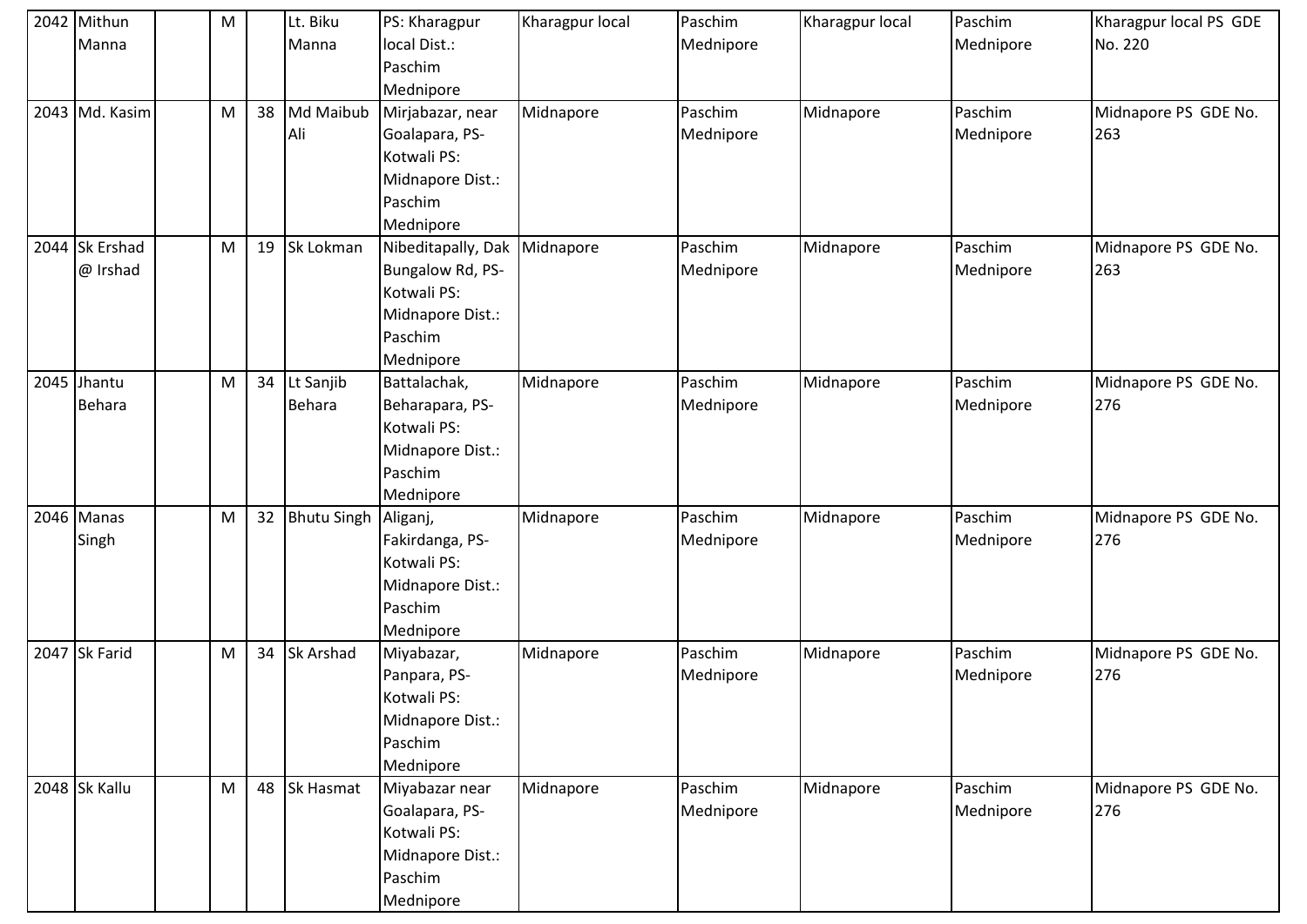| 2049 Somnath   | M                                                                                                          | 27 | Nandadulal    | Khairullachak, PS-    | Gurguripal     | Paschim    | Midnapore   | Paschim   | Midnapore PS GDE No.   |
|----------------|------------------------------------------------------------------------------------------------------------|----|---------------|-----------------------|----------------|------------|-------------|-----------|------------------------|
| Das            |                                                                                                            |    | Das           | <b>Gurguripal PS:</b> |                | Mednipore  |             | Mednipore | 276                    |
|                |                                                                                                            |    |               | Gurguripal Dist.:     |                |            |             |           |                        |
|                |                                                                                                            |    |               | Paschim               |                |            |             |           |                        |
|                |                                                                                                            |    |               | Mednipore             |                |            |             |           |                        |
| 2050 Sanatan   | $\mathsf{M}% _{T}=\mathsf{M}_{T}\!\left( a,b\right) ,\ \mathsf{M}_{T}=\mathsf{M}_{T}\!\left( a,b\right) ,$ | 45 | Lt. Srimanta  | Siyalsai PS:          | Mohanpur       | Paschim    | Mohanpur    | Paschim   | Mohanpur PS GDE No.    |
| Mandi          |                                                                                                            |    | Mandi         | Mohanpur Dist.:       |                | Mednipore  |             | Mednipore | 143                    |
|                |                                                                                                            |    |               | Paschim               |                |            |             |           |                        |
|                |                                                                                                            |    |               | Mednipore             |                |            |             |           |                        |
| 2051 Rabindra  | M                                                                                                          |    | Aditya        | Of Kakrajit Ps-       | Dantan         | Paschim    | Narayangarh | Paschim   | Narayangarh PS GDE No. |
| Chandra        |                                                                                                            |    | Chandra       | Dantan Dist-          |                | Mednipore  |             | Mednipore | 204                    |
|                |                                                                                                            |    |               | Paschim               |                |            |             |           |                        |
|                |                                                                                                            |    |               | Medinipur PS:         |                |            |             |           |                        |
|                |                                                                                                            |    |               | Dantan Dist.:         |                |            |             |           |                        |
|                |                                                                                                            |    |               | Paschim               |                |            |             |           |                        |
|                |                                                                                                            |    |               | Mednipore             |                |            |             |           |                        |
| 2052 Babai     | M                                                                                                          | 25 | Rahim         | Vill- Matinagar Po-   | <b>Baduria</b> | Alipurduar | Narayangarh | Paschim   | Narayangarh PS GDE No. |
| <b>Biswas</b>  |                                                                                                            |    | <b>Biswas</b> | Krishnanagar, Ps-     |                |            |             | Mednipore | 204                    |
|                |                                                                                                            |    |               | Kotwali, Dis PS:      |                |            |             |           |                        |
|                |                                                                                                            |    |               | Baduria Dist.:        |                |            |             |           |                        |
|                |                                                                                                            |    |               | Alipurduar            |                |            |             |           |                        |
|                |                                                                                                            |    |               |                       |                |            |             |           |                        |
| 2053 Nimai Sau | M                                                                                                          | 30 | Lt Radha      | Maglanichak, PS       | Pingla         | Paschim    | Pingla      | Paschim   | Pingla PS GDE No. 330  |
|                |                                                                                                            |    | Nath Sau      | Pingla, Dist          |                | Mednipore  |             | Mednipore |                        |
|                |                                                                                                            |    |               | paschim               |                |            |             |           |                        |
|                |                                                                                                            |    |               | Medinipur PS:         |                |            |             |           |                        |
|                |                                                                                                            |    |               | Pingla Dist.:         |                |            |             |           |                        |
|                |                                                                                                            |    |               | Paschim               |                |            |             |           |                        |
|                |                                                                                                            |    |               | Mednipore             |                |            |             |           |                        |
| 2054 Sukdeb    | M                                                                                                          | 40 | Lt. Kishori   | Bajaballavpur PS:     | Moyna          | Purba      | Sabang      | Paschim   | Sabang PS GDE No. 230  |
| Bera           |                                                                                                            |    | <b>Bera</b>   | Moyna Dist.:          |                | Mednipore  |             | Mednipore |                        |
|                |                                                                                                            |    |               | Purba Mednipore       |                |            |             |           |                        |
|                |                                                                                                            |    |               |                       |                |            |             |           |                        |
| 2055 Jalibur   | M                                                                                                          | 28 | Hasan         | Madnahari, PS:        | Garbeta        | Paschim    | Salbani     | Paschim   | Salbani PS GDE No. 170 |
| Mandal         |                                                                                                            |    | Mondal        | Garbeta Dist.:        |                | Mednipore  |             | Mednipore |                        |
|                |                                                                                                            |    |               | Paschim               |                |            |             |           |                        |
|                |                                                                                                            |    |               | Mednipore             |                |            |             |           |                        |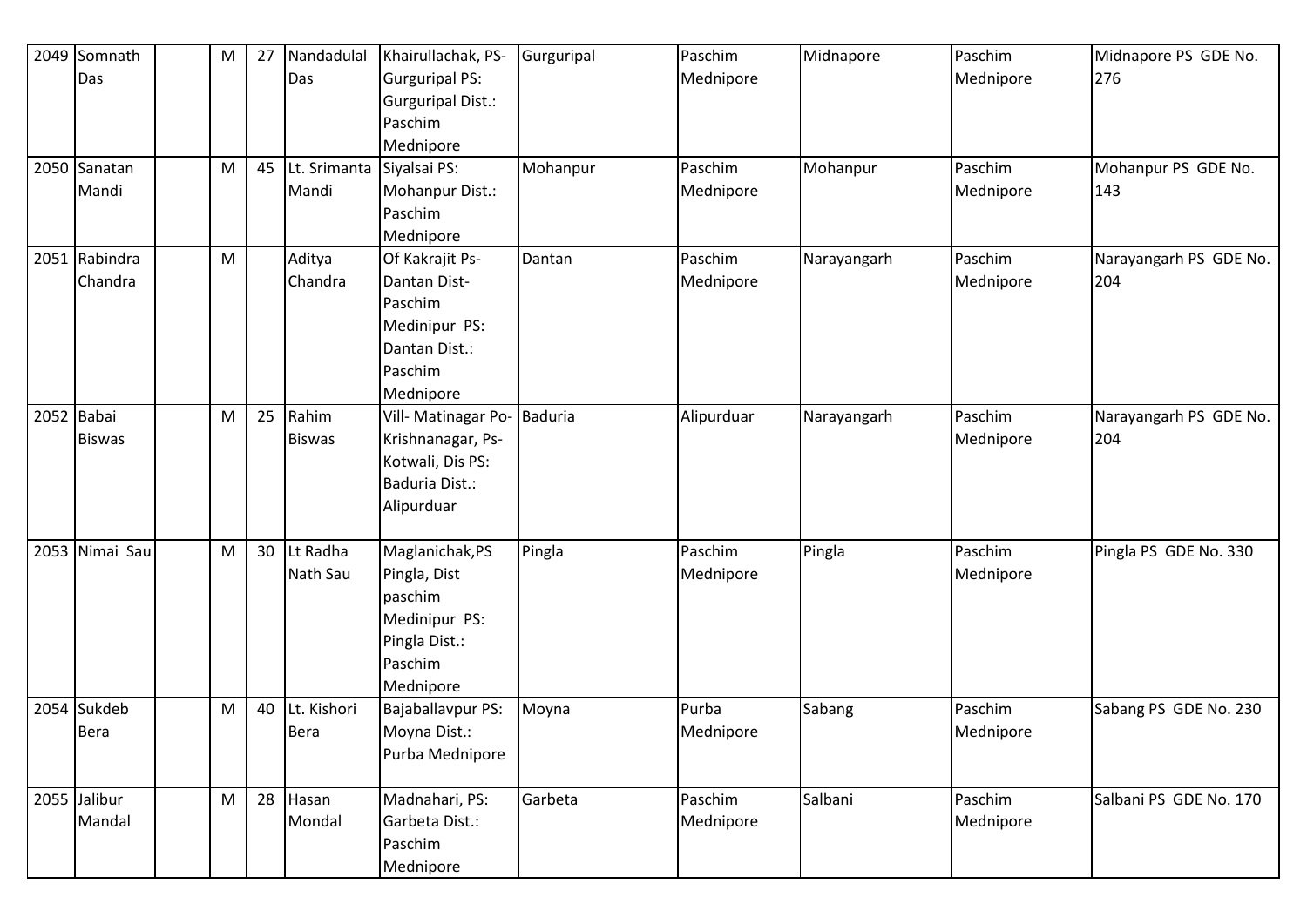|            | 2056 Siddharth | M         | 48 | Lt. Natun          | Satsole PS:               | Anandapur  | Paschim         | Salbani    | Paschim         | Salbani PS GDE No. 170  |
|------------|----------------|-----------|----|--------------------|---------------------------|------------|-----------------|------------|-----------------|-------------------------|
|            | a Ghosh        |           |    | Mohan              | Anandapur Dist.:          |            | Mednipore       |            | Mednipore       |                         |
|            |                |           |    | Ghosh              | Paschim                   |            |                 |            |                 |                         |
|            |                |           |    |                    | Mednipore                 |            |                 |            |                 |                         |
|            | 2057 Binod     | M         | 51 |                    | Madan Dolai Gopalband PS: | Anandapur  | Paschim         | Salbani    | Paschim         | Salbani PS GDE No. 170  |
|            | Dolai          |           |    |                    | Anandapur Dist.:          |            | Mednipore       |            | Mednipore       |                         |
|            |                |           |    |                    | Paschim                   |            |                 |            |                 |                         |
|            |                |           |    |                    | Mednipore                 |            |                 |            |                 |                         |
| 2058 Dilip |                | M         | 25 | Ranjit             | Katalkuli PS:             | Salbani    | Paschim         | Salbani    | Paschim         | Salbani PS GDE No. 170  |
|            | Mahata         |           |    | Mahata             | Salbani Dist.:            |            | Mednipore       |            | Mednipore       |                         |
|            |                |           |    |                    | Paschim                   |            |                 |            |                 |                         |
|            |                |           |    |                    | Mednipore                 |            |                 |            |                 |                         |
| 2059       | Swarup         | M         | 23 | Dula Shaw          | Jara PS: Salbani          | Salbani    | Paschim         | Salbani    | Paschim         | Salbani PS GDE No. 173  |
|            | Shaw           |           |    |                    | Dist.: Paschim            |            | Mednipore       |            | Mednipore       |                         |
|            |                |           |    |                    | Mednipore                 |            |                 |            |                 |                         |
|            | 2060 Kousik    | M         | 22 | Ranjit Roy         | Jara PS: Salbani          | Salbani    | Paschim         | Salbani    | Paschim         | Salbani PS GDE No. 173  |
|            | Roy            |           |    |                    | Dist.: Paschim            |            | Mednipore       |            | Mednipore       |                         |
|            |                |           |    |                    | Mednipore                 |            |                 |            |                 |                         |
|            | 2061 Abhijit   | M         | 22 | Ranjit Shaw        | Jara PS: Salbani          | Salbani    | Paschim         | Salbani    | Paschim         | Salbani PS GDE No. 173  |
|            | Shaw           |           |    |                    | Dist.: Paschim            |            | Mednipore       |            | Mednipore       |                         |
|            |                |           |    |                    | Mednipore                 |            |                 |            |                 |                         |
|            | 2062 Indrajit  | M         | 18 | Swapan             | Jharia PS:                | Gurguripal | Paschim         | Salbani    | Paschim         | Salbani PS GDE No. 120  |
|            | Mahata         |           |    | Mahata             | Gurguripal Dist.:         |            | Mednipore       |            | Mednipore       |                         |
|            |                |           |    |                    | Paschim                   |            |                 |            |                 |                         |
|            |                |           |    |                    | Mednipore                 |            |                 |            |                 |                         |
|            | 2063 Srimanta  | ${\sf M}$ | 22 | <b>Shitu Sing</b>  | Injilika, PS:             | Gurguripal | Paschim         | Salbani    | Paschim         | Salbani PS Outpost      |
|            | Sing           |           |    |                    | Gurguripal Dist.:         |            | Mednipore       |            | Mednipore       | Birakata PP GDE No. 120 |
|            |                |           |    |                    | Paschim                   |            |                 |            |                 |                         |
|            |                |           |    |                    | Mednipore                 |            |                 |            |                 |                         |
|            | 2064 Habibul   | M         |    | S/o. Sk Firoj      | of Khudiramnagar          |            | <b>Basirhat</b> | Bhabanipur | Purba Mednipore | Bhabanipur PS GDE No.   |
|            | Rahaman        |           |    | Ali,               | PS Haldia Dist            |            |                 |            |                 | 190                     |
|            | (26)           |           |    |                    | Purba Medinipur           |            |                 |            |                 |                         |
|            |                |           |    |                    |                           |            |                 |            |                 |                         |
|            |                |           |    |                    |                           |            |                 |            |                 |                         |
|            | 2065 Arijit    | M         | 19 | <b>Tapas Maity</b> | Bilashpur, PS-            |            | <b>Basirhat</b> | Contai     | Purba Mednipore | Contai PS GDE No. 125   |
|            | Maity          |           |    |                    | Marishda, Dist.-          |            |                 |            |                 |                         |
|            |                |           |    |                    | Purba Medinipur           |            |                 |            |                 |                         |
|            |                |           |    |                    |                           |            |                 |            |                 |                         |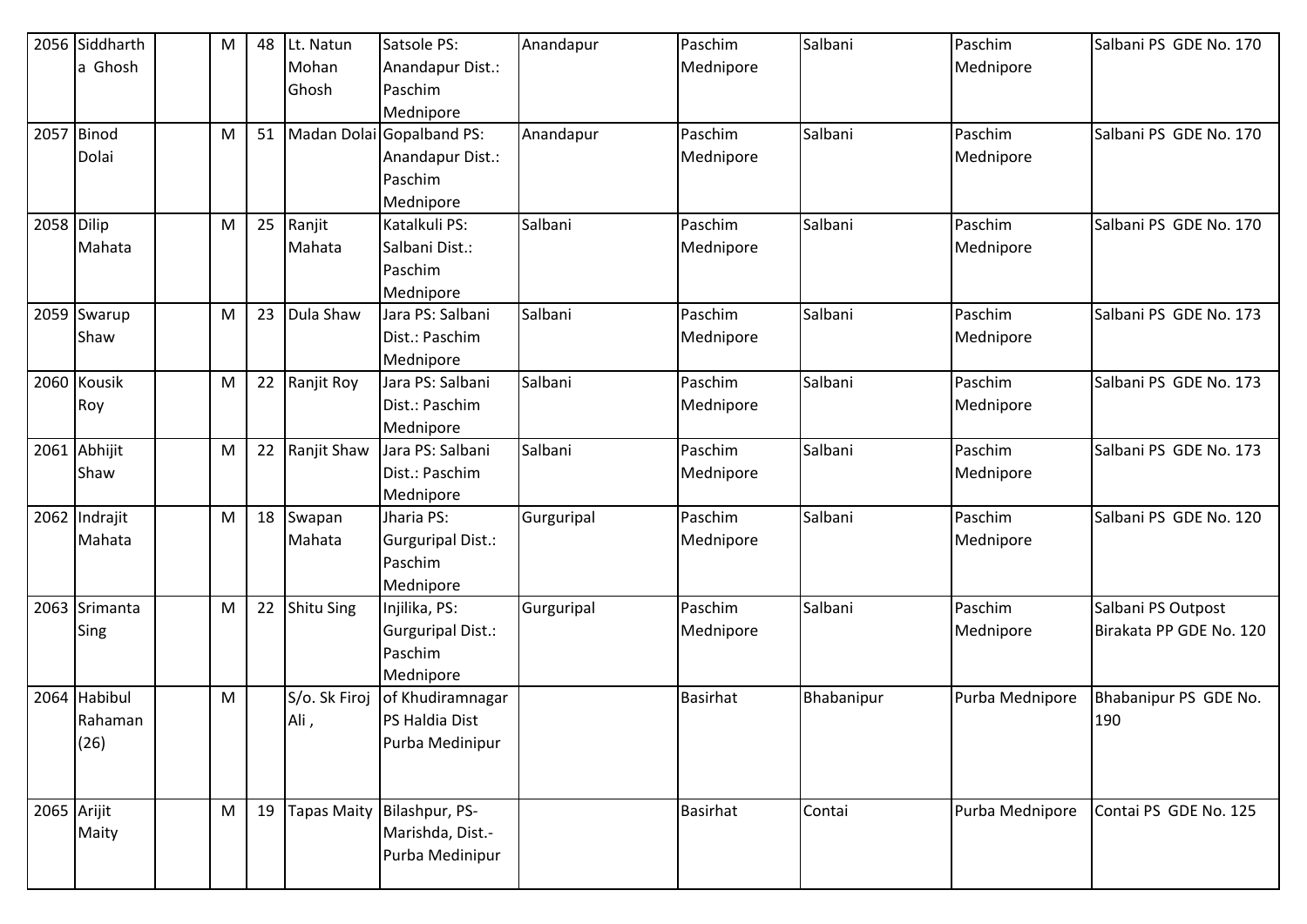|            | 2066 Pradip<br>Pradhan    | M         | 24     | Lt. Paban<br>Pradhan              | Padmapukuria, PS-<br>Contai, Dist.-<br>Purba Medinipur                    |        | <b>Basirhat</b>    | Contai                  | Purba Mednipore | Contai PS GDE No. 125                         |
|------------|---------------------------|-----------|--------|-----------------------------------|---------------------------------------------------------------------------|--------|--------------------|-------------------------|-----------------|-----------------------------------------------|
|            | 2067 Sk Rasid             | M         | 22     | <b>Sk Mustak</b>                  | Kudveri, PS-<br>Contai, Dist.-<br>Purba Medinipur                         |        | <b>Basirhat</b>    | Contai                  | Purba Mednipore | Contai PS GDE No. 125                         |
|            | 2068 Sk Amerul<br>Uddin   | M         | 21     | Sk Mujibur<br>Rahaman             | Farki, PS-<br>Baleswar, Baleswar<br>Odisha                                |        | <b>Basirhat</b>    | Contai                  | Purba Mednipore | Contai PS GDE No. 125                         |
|            | 2069 Kiranmoy<br>Sahoo    | ${\sf M}$ | 50     | Late<br>Sahoo                     | PS: Contai Dist.:<br>Radhashyam Purba Mednipore                           | Contai | Purba<br>Mednipore | Contai women            | Purba Mednipore | Contai women PS GDE<br>No. 71                 |
|            | 2070 Kunal<br><b>Bera</b> | M         | 24     | S/O<br>Banshidhari<br><b>Bera</b> | of Datan, PS-<br>Datan, Dist.<br>Paschim<br>Medinipur                     |        | <b>Basirhat</b>    | Digha                   | Purba Mednipore | Digha PS GDE No. 37                           |
|            | 2071 Subrata<br>Roy       | M         | 30     |                                   | Shyamal Roy Jagatpur, PS-<br>Babuihati, Dist-<br>North 24 Pargana.        |        | <b>Basirhat</b>    | Digha mohana<br>coastal | Purba Mednipore | Digha mohana coastal PS<br><b>GDE No. 116</b> |
|            | 2072 Debandra<br>Prasad   | M         | 30     | Debkumar<br>Prasad                | Bajbaj, PS-Bajbaj,<br>Dist-North 24<br>Pargana                            |        | <b>Basirhat</b>    | Digha mohana<br>coastal | Purba Mednipore | Digha mohana coastal PS<br>GDE No. 116        |
| 2073 Suraj | Kahar                     | M         | 30     | Lt. Ranjit<br>Kahar               | Bajbaj, PS-Bajbaj,<br>Dist-North 24<br>Pargana                            |        | <b>Basirhat</b>    | Digha mohana<br>coastal | Purba Mednipore | Digha mohana coastal PS<br><b>GDE No. 116</b> |
|            | 2074 Dilip Patra          | M         | 34 Lt. | Durgaram<br>Patra                 | Durgachak G Block Durgachak<br>PS: Durgachak<br>Dist.: Purba<br>Mednipore |        | Purba<br>Mednipore | Durgachak               | Purba Mednipore | Durgachak PS GDE No.<br>137                   |
|            | 2075 Goutam<br>Bera       | M         | 37     | Sakti Bera                        | Durgachak C Block Durgachak<br>PS: Durgachak<br>Dist.: Purba<br>Mednipore |        | Purba<br>Mednipore | Durgachak               | Purba Mednipore | Durgachak PS GDE No.<br>137                   |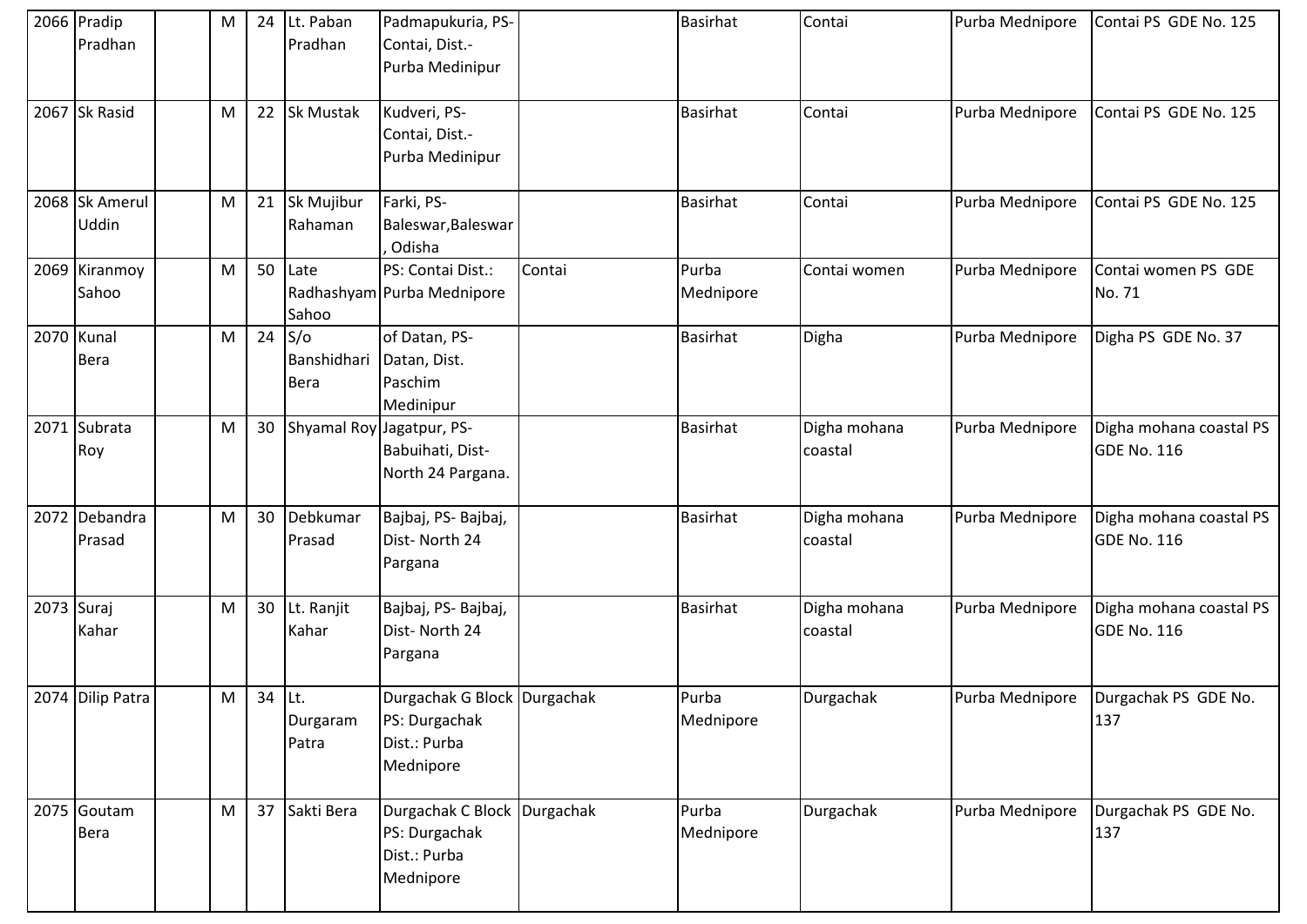|         | 2076 Ritwik   | M | 25 | Kokhan            | Durgachak F Block Durgachak |          | Purba     | Durgachak | Purba Mednipore | Durgachak PS GDE No. |
|---------|---------------|---|----|-------------------|-----------------------------|----------|-----------|-----------|-----------------|----------------------|
|         | Mondal        |   |    | Mondal            | PS: Durgachak               |          | Mednipore |           |                 | 137                  |
|         |               |   |    |                   | Dist.: Purba                |          |           |           |                 |                      |
|         |               |   |    |                   | Mednipore                   |          |           |           |                 |                      |
|         | 2077 Jumna Sk | M | 32 | <b>Hossain Sk</b> | Paschimbetia, PS-           | Marishda | Purba     | Egra      | Purba Mednipore | Egra PS GDE No. 189  |
|         |               |   |    |                   | Marisda, Dist-              |          | Mednipore |           |                 |                      |
|         |               |   |    |                   | Purba MDP PS:               |          |           |           |                 |                      |
|         |               |   |    |                   | Marishda Dist.:             |          |           |           |                 |                      |
|         |               |   |    |                   | Purba Mednipore             |          |           |           |                 |                      |
|         |               |   |    |                   |                             |          |           |           |                 |                      |
| 2078 Sk |               | M | 38 | <b>Sk</b>         | Baranalgeria, PS-           | Egra     | Purba     | Egra      | Purba Mednipore | Egra PS GDE No. 189  |
|         | Gulmaha       |   |    | Golabuddin        | Egra, Dist-Purba            |          | Mednipore |           |                 |                      |
|         | mmad          |   |    |                   | MDP PS: Egra                |          |           |           |                 |                      |
|         |               |   |    |                   | Dist.: Purba                |          |           |           |                 |                      |
|         |               |   |    |                   | Mednipore                   |          |           |           |                 |                      |
|         | 2079 Nepal    | M | 45 | Haripada          | Khejurda, PS- Egra, Egra    |          | Purba     | Egra      | Purba Mednipore | Egra PS GDE No. 189  |
|         | Barai         |   |    | <b>Barai</b>      | Dist-Purba MDP              |          | Mednipore |           |                 |                      |
|         |               |   |    |                   | PS: Egra Dist.:             |          |           |           |                 |                      |
|         |               |   |    |                   | Purba Mednipore             |          |           |           |                 |                      |
|         | 2080 Amit Sen | M | 38 | <b>Balai Sen</b>  | Urdhabpur, PS-              | Egra     | Purba     | Egra      | Purba Mednipore | Egra PS GDE No. 189  |
|         |               |   |    |                   | Egra, Dist-Purba            |          | Mednipore |           |                 |                      |
|         |               |   |    |                   | MDP. PS: Egra               |          |           |           |                 |                      |
|         |               |   |    |                   | Dist.: Purba                |          |           |           |                 |                      |
|         |               |   |    |                   | Mednipore                   |          |           |           |                 |                      |
|         | 2081 Biman    | M | 25 | Amal Hati         | Mirzapur, PS-               | Egra     | Purba     | Egra      | Purba Mednipore | Egra PS GDE No. 193  |
|         | Hati          |   |    |                   | Egra, Dist-Purba            |          | Mednipore |           |                 |                      |
|         |               |   |    |                   | MDP PS: Egra                |          |           |           |                 |                      |
|         |               |   |    |                   | Dist.: Purba                |          |           |           |                 |                      |
|         |               |   |    |                   | Mednipore                   |          |           |           |                 |                      |
|         | 2082 Surojit  | M | 21 | Biswajit          | Mirzapur, PS-               | Egra     | Purba     | Egra      | Purba Mednipore | Egra PS GDE No. 193  |
|         | Majhi         |   |    | Majhi             | Egra, Dist-Purba            |          | Mednipore |           |                 |                      |
|         |               |   |    |                   | MDP PS: Egra                |          |           |           |                 |                      |
|         |               |   |    |                   | Dist.: Purba                |          |           |           |                 |                      |
|         |               |   |    |                   | Mednipore                   |          |           |           |                 |                      |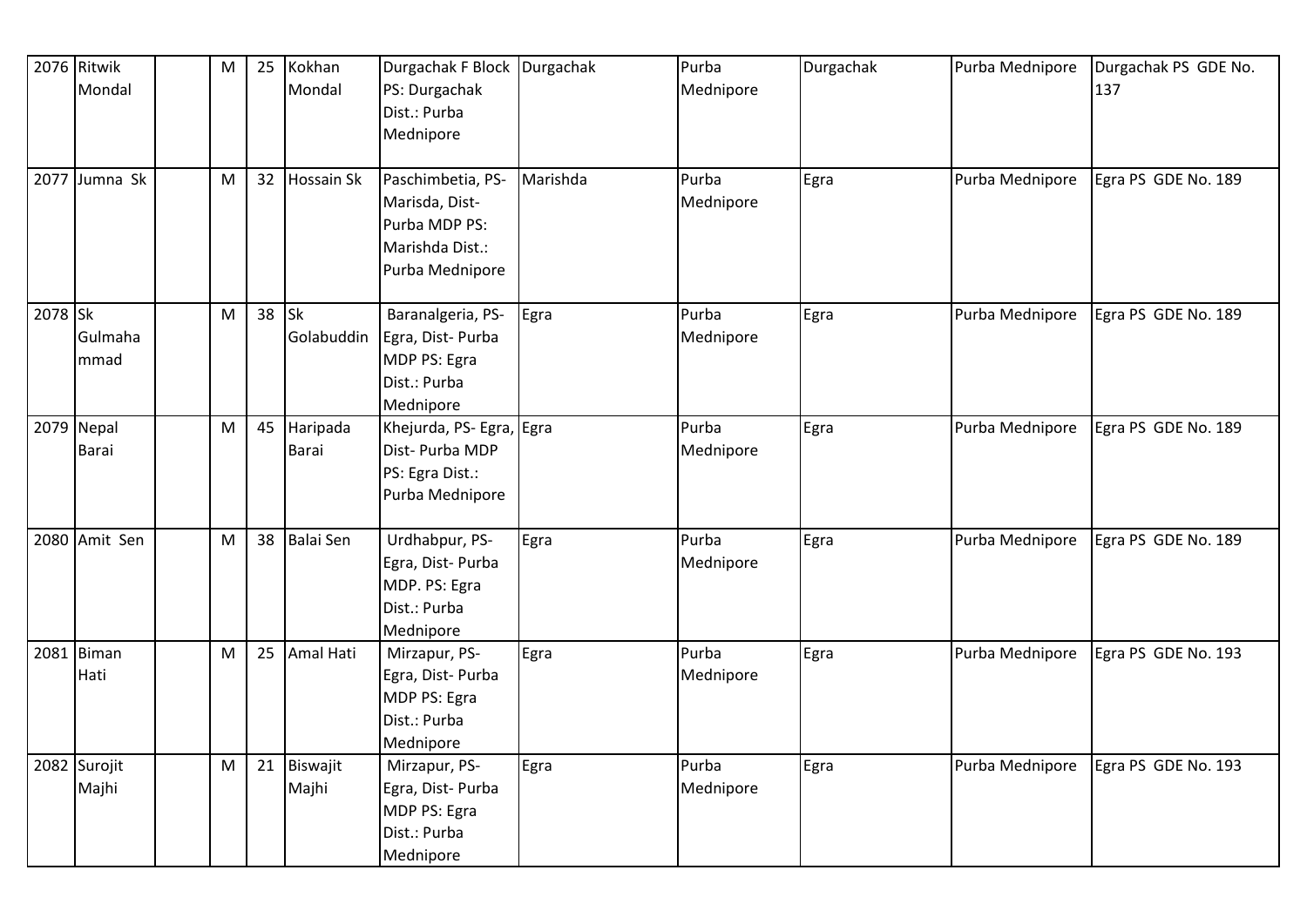|           | 2083 Souvik<br>Dalai             | M | 19 | Chandan<br>Dalai       | Akandi, PS-Egra,<br>Dist-Purba MDP<br>PS: Egra Dist.:<br>Purba Mednipore                             | Egra     | Purba<br>Mednipore | Egra | Purba Mednipore | Egra PS GDE No. 193 |
|-----------|----------------------------------|---|----|------------------------|------------------------------------------------------------------------------------------------------|----------|--------------------|------|-----------------|---------------------|
|           | 2084 Swapan<br>Mandal            | M | 41 | Chaturbhuj<br>Mandal   | Balageria, PS-<br>Marishda, Dist-<br>Purba MDP PS:<br>Marishda Dist.:<br>Purba Mednipore             | Marishda | Purba<br>Mednipore | Egra | Purba Mednipore | Egra PS GDE No. 192 |
|           | 2085 Sovan<br>Dostidar           | M | 38 | Khokan<br>Dostidar     | Khagda, PS- Egra,<br>Dist-Purba MDP<br>PS: Egra Dist.:<br>Purba Mednipore                            | Egra     | Purba<br>Mednipore | Egra | Purba Mednipore | Egra PS GDE No. 192 |
|           | 2086 Suvanjan<br>Bhattachr<br>ya | M | 28 | Asoke                  | Balageria, PS-<br>Bhattachrya Marishda, Dist-<br>Purba MDP PS:<br>Marishda Dist.:<br>Purba Mednipore | Marishda | Purba<br>Mednipore | Egra | Purba Mednipore | Egra PS GDE No. 192 |
|           | 2087 Sankar<br>Panda             | M | 41 | Krishnagopa<br>l Panda | Bhatda, PS- Egra,<br>Dist- Purba MDP<br>PS: Egra Dist.:<br>Purba Mednipore                           | Egra     | Purba<br>Mednipore | Egra | Purba Mednipore | Egra PS GDE No. 192 |
| 2088 Sibu | Gayen                            | M | 28 | Radhakanta<br>Gayen    | Jagannathpur, War<br>d No 11, PS-Egra,<br>Dist-Purba MDP<br>PS: Egra Dist.:<br>Purba Mednipore       | Egra     | Purba<br>Mednipore | Egra | Purba Mednipore | Egra PS GDE No. 191 |
|           | 2089 Rabindran<br>ath<br>Gayen   | M | 34 | Radhakanta<br>Gayen    | Jagannathpur,<br>Ward No 11, PS-<br>Egra, Dist-Purba<br>M PS: Egra Dist.:<br>Purba Mednipore         | Egra     | Purba<br>Mednipore | Egra | Purba Mednipore | Egra PS GDE No. 191 |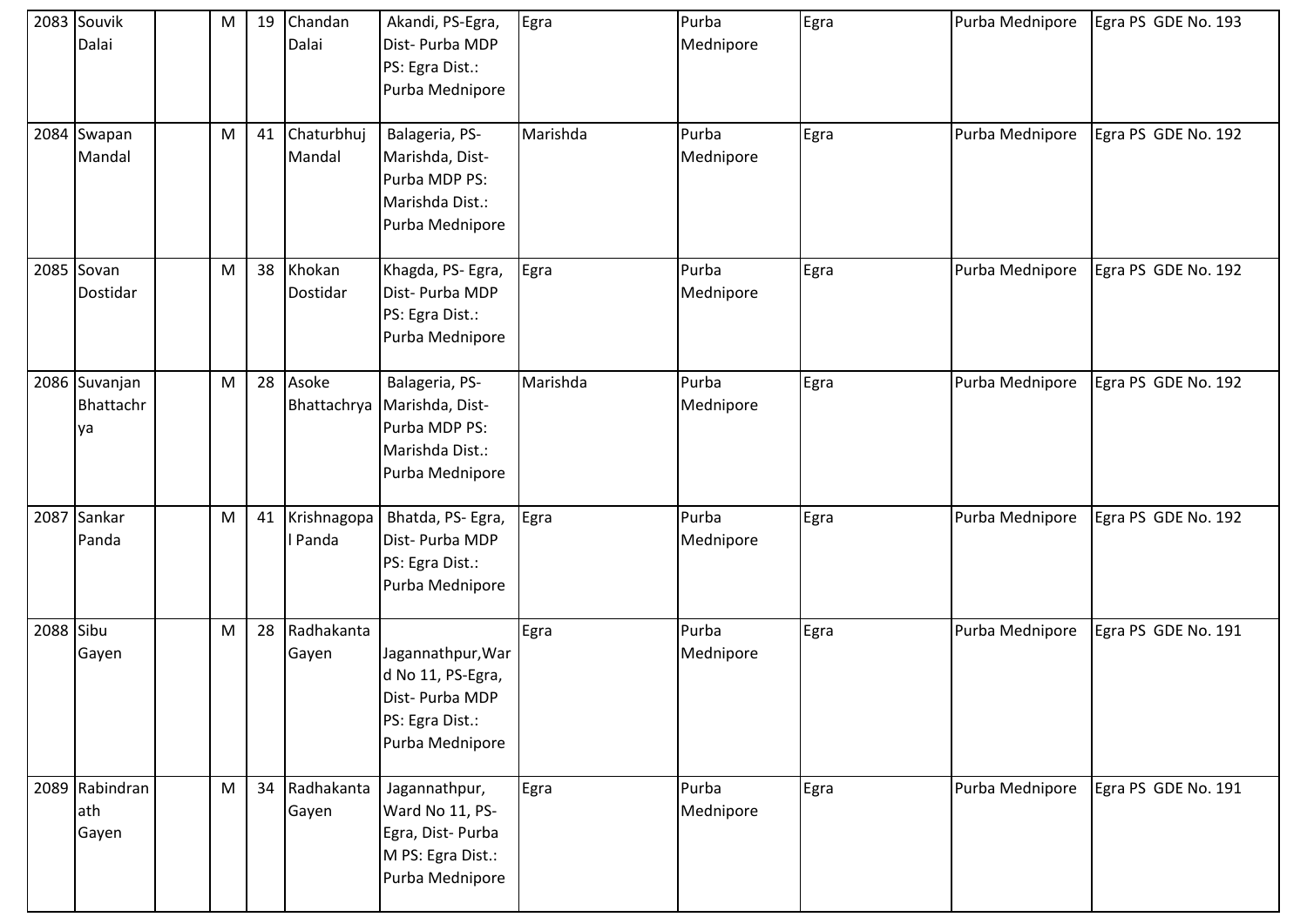|           | 2090 Radhakant<br>a Gayen<br>2091 Rajkumar | M<br>M | 65<br>30 | Herombo<br>Gayen<br>Chittaranjan Kanjia, PS- | Jagannathpur,<br>Ward no 11, PS-<br>Egra, Dist-Purba<br>M PS: Egra Dist.:<br>Purba Mednipore | Egra<br>Egra | Purba<br>Mednipore<br>Purba | Egra<br>Egra | Purba Mednipore<br>Purba Mednipore | Egra PS GDE No. 191<br>Egra PS GDE No. 191 |
|-----------|--------------------------------------------|--------|----------|----------------------------------------------|----------------------------------------------------------------------------------------------|--------------|-----------------------------|--------------|------------------------------------|--------------------------------------------|
|           | Sahoo                                      |        |          | Sahoo                                        | Ramnagar, Dist-<br>Purba MDP. PS:<br>Egra Dist.: Purba<br>Mednipore                          |              | Mednipore                   |              |                                    |                                            |
|           | 2092 Bholanath<br>Mondal                   | M      | 26       | Lt Sukdeb<br>Mondal                          | Purba Srirampur<br>PS: Mahishadal<br>Dist.: Purba<br>Mednipore                               | Mahishadal   | Purba<br>Mednipore          | Mahishadal   | Purba Mednipore                    | Mahishadal PS GDE No.<br>177               |
| 2093 Shib | Sankar<br>Mondal                           | M      | 42       | Gopal Ch<br>Mondal                           | Barchandpatra PS:<br>Mahishadal Dist.:<br>Purba Mednipore                                    | Mahishadal   | Purba<br>Mednipore          | Mahishadal   | Purba Mednipore                    | Mahishadal PS GDE No.<br>177               |
| 2094 Sk   | Mahidur<br>Rahaman                         | M      | 27       | Sk Rabiul                                    | Uttar Champi PS:<br>Mahishadal Dist.:<br>Purba Mednipore                                     | Mahishadal   | Purba<br>Mednipore          | Mahishadal   | Purba Mednipore                    | Mahishadal PS GDE No.<br>177               |
|           | 2095 Mintu<br>Singh                        | M      | 26       | Harinath<br>Singh                            | Purba Gumai PS:<br>Nandakumar Dist.:<br>Purba Mednipore                                      | Nandakumar   | Purba<br>Mednipore          | Mahishadal   | Purba Mednipore                    | Mahishadal PS GDE No.<br>177               |
|           | 2096 Swapan<br><b>Bar</b>                  | M      | 33       | Lt. Sasadhar<br><b>Bar</b>                   | Karalda Nimakbar<br>PS: Marishda Dist.:<br>Purba Mednipore                                   | Marishda     | Purba<br>Mednipore          | Marishda     | Purba Mednipore                    | Marishda PS GDE No.<br>175                 |
|           | 2097 Gopal<br>Maity                        | M      |          | Mritunjoy<br>Maity                           | Narikeldaha PS:<br>Moyna Dist.:<br>Purba Mednipore                                           | Moyna        | Purba<br>Mednipore          | Moyna        | Purba Mednipore                    | Moyna PS GDE No. 155                       |
|           | 2098 Srikanta<br>Kar                       | M      | 36       | Santosh Kar                                  | Kalai PS: Moyna<br>Dist.: Purba<br>Mednipore                                                 | Moyna        | Purba<br>Mednipore          | Moyna        | Purba Mednipore                    | Moyna PS GDE No. 155                       |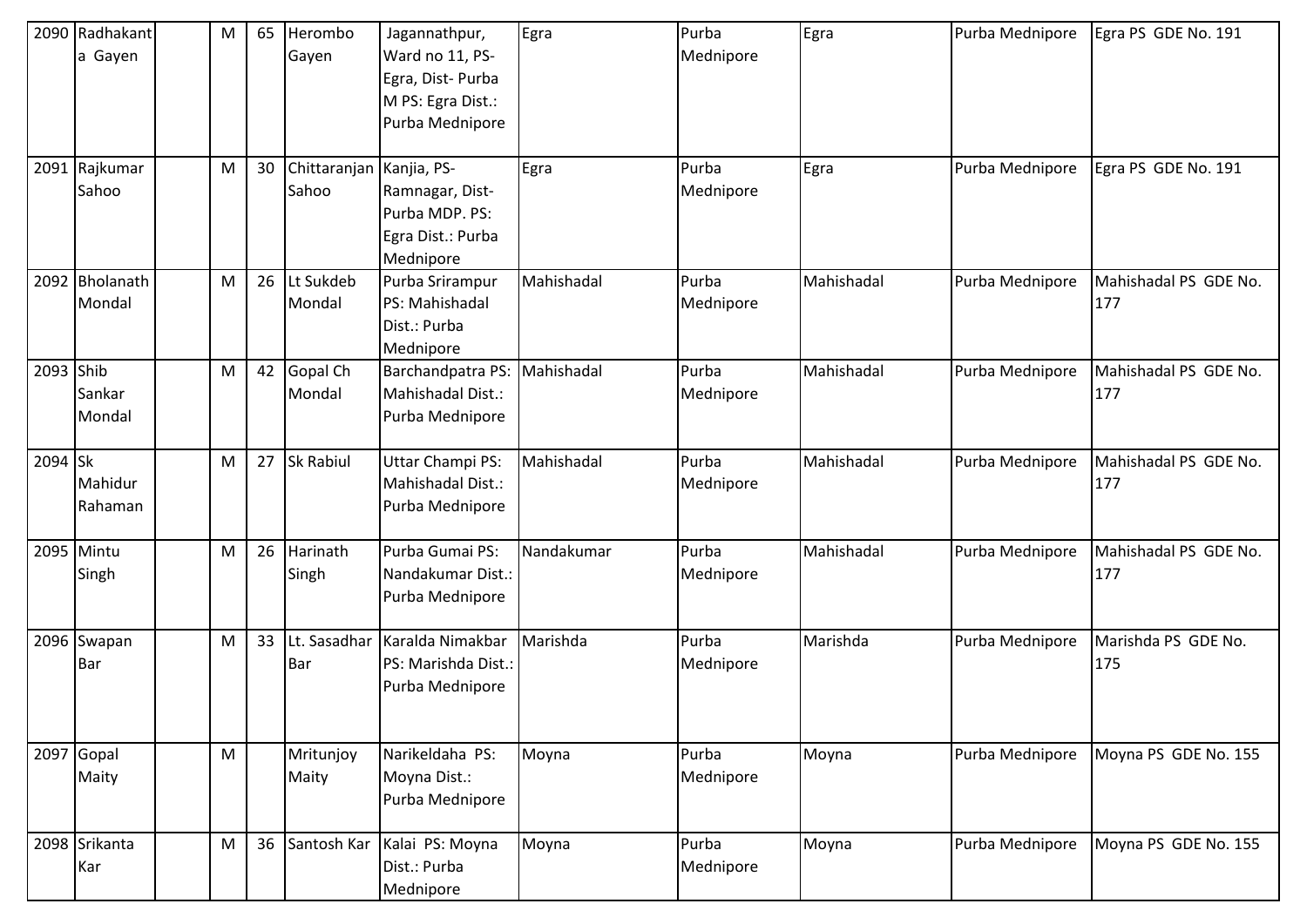| 2099 Rameswar<br><b>Bera</b> | M | 37    | h Bera               | Khagendrnat Masamchak PS:<br>Moyna Dist.:<br>Purba Mednipore | Moyna      | Purba<br>Mednipore | Moyna      | Purba Mednipore | Moyna PS GDE No. 155         |
|------------------------------|---|-------|----------------------|--------------------------------------------------------------|------------|--------------------|------------|-----------------|------------------------------|
| 2100 Bholanath<br>Maity      | M | 28    | Biswanath<br>Maity   | Masamchak PS:<br>Moyna Dist.:<br>Purba Mednipore             | Moyna      | Purba<br>Mednipore | Moyna      | Purba Mednipore | Moyna PS GDE No. 155         |
| 2101 Dipankar<br>Pradhan     | M | 30    | Debabrata<br>Pradhan | Masamchak PS:<br>Moyna Dist.:<br>Purba Mednipore             | Moyna      | Purba<br>Mednipore | Moyna      | Purba Mednipore | Moyna PS GDE No. 155         |
| 2102 Milan<br>Sahoo          | M | 22    | Manoranjan<br>Sahoo  | Dakshin Harkuli<br>PS: Moyna Dist.:<br>Purba Mednipore       | Moyna      | Purba<br>Mednipore | Moyna      | Purba Mednipore | Moyna PS GDE No. 156         |
| 2103 Susanta<br>Jamadar      | M | 18    | Barun<br>Jamadar     | Dakshin Harkului<br>PS: Moyna Dist.:<br>Purba Mednipore      | Moyna      | Purba<br>Mednipore | Moyna      | Purba Mednipore | Moyna PS GDE No. 156         |
| 2104 Pravat<br>Samanta       | M | 31    | Khokan<br>Samanta    | Dakshin Harkuli<br>PS: Moyna Dist.:<br>Purba Mednipore       | Moyna      | Purba<br>Mednipore | Moyna      | Purba Mednipore | Moyna PS GDE No. 156         |
| 2105 Ranjit<br>Barman        | M | 38 Lt | Bishnupada<br>Barman | Laluageria PS:<br>Moyna Dist.:<br>Purba Mednipore            | Moyna      | Purba<br>Mednipore | Moyna      | Purba Mednipore | Moyna PS GDE No. 156         |
| 2106 Sukumar<br>Adhikary     | M | 27    | <b>Bharat</b>        | Jamburbasan PS:<br>Nandakumar Dist.:<br>Purba Mednipore      | Nandakumar | Purba<br>Mednipore | Nandakumar | Purba Mednipore | Nandakumar PS GDE No.<br>194 |
| 2107 Asish<br>Maity          | M | 40    | Panchanan            | Kolsor PS:<br>Nandakumar Dist.:<br>Purba Mednipore           | Nandakumar | Purba<br>Mednipore | Nandakumar | Purba Mednipore | Nandakumar PS GDE No.<br>194 |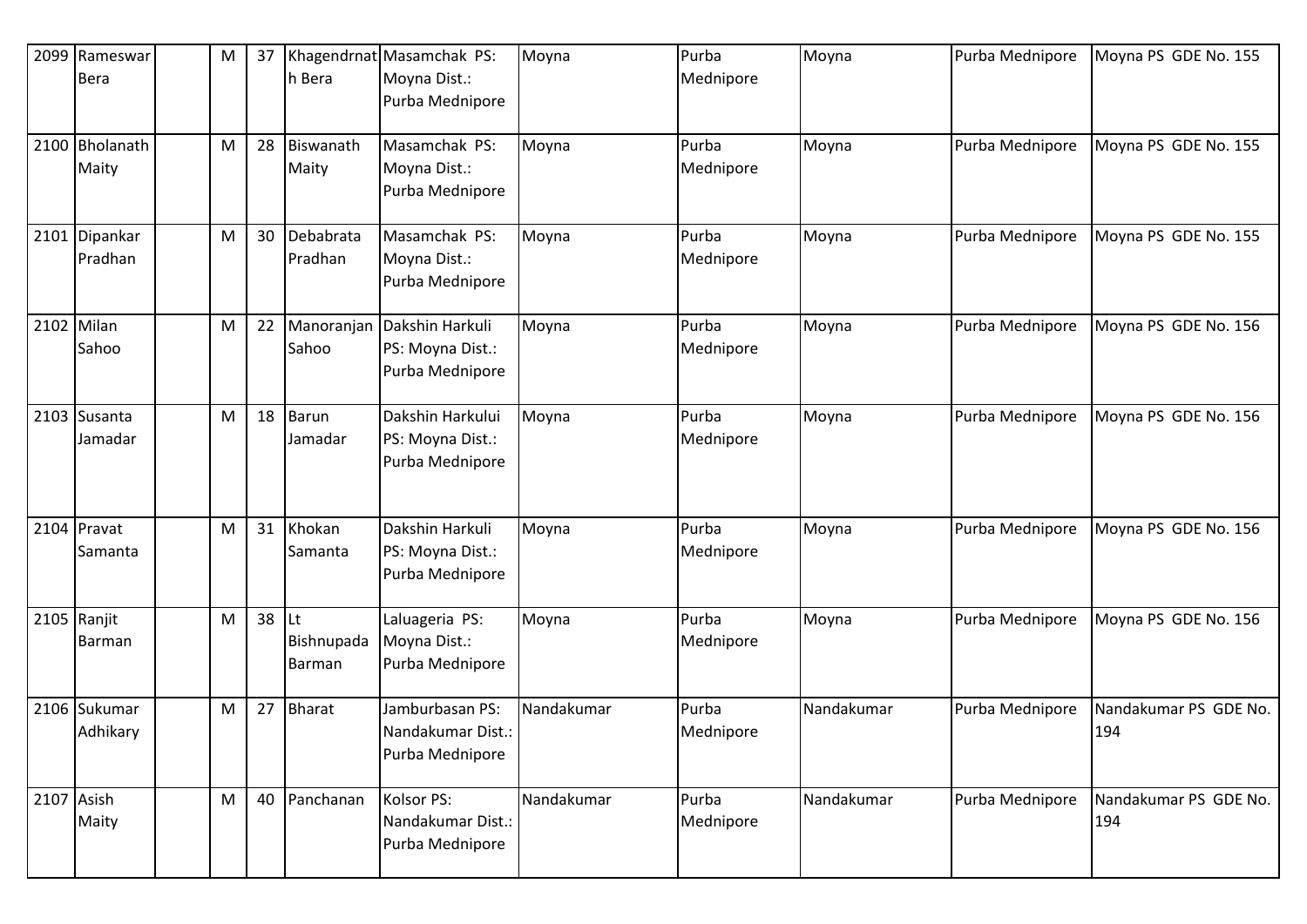|      | 2108 Madhusud<br>an Jana      | M | 32 | Chandi     | Kolsor PS:<br>Nandakumar Dist.:<br>Purba Mednipore                  | Nandakumar | Purba<br>Mednipore | Nandakumar | Purba Mednipore | Nandakumar PS GDE No.<br>194 |
|------|-------------------------------|---|----|------------|---------------------------------------------------------------------|------------|--------------------|------------|-----------------|------------------------------|
|      | 2109 Sambhu<br>Das            | M | 35 | Lt. Sudhir | Jamburbasan PS:<br>Nandakumar Dist.:<br>Purba Mednipore             | Nandakumar | Purba<br>Mednipore | Nandakumar | Purba Mednipore | Nandakumar PS GDE No.<br>194 |
|      | 2110 Sital Das                | M | 56 | Lt.<br>a   | Jamburbasan PS:<br>Lakshmikant Nandakumar Dist.:<br>Purba Mednipore | Nandakumar | Purba<br>Mednipore | Nandakumar | Purba Mednipore | Nandakumar PS GDE No.<br>194 |
| 2111 | Tapan Kr.<br>Rana             | M | 40 | Subal      | Betalbasan PS:<br>Nandakumar Dist.:<br>Purba Mednipore              | Nandakumar | Purba<br>Mednipore | Nandakumar | Purba Mednipore | Nandakumar PS GDE No.<br>194 |
|      | 2112 Subhadip<br>Samanta      | M | 24 | Mohan      | <b>Bhabanipur PS:</b><br>Nandakumar Dist.:<br>Purba Mednipore       | Nandakumar | Purba<br>Mednipore | Nandakumar | Purba Mednipore | Nandakumar PS GDE No.<br>194 |
|      | $2113$ Tapan<br><b>Bakshi</b> | M | 33 |            | Jatindranath Padumkhana PS:<br>Nandakumar Dist.:<br>Purba Mednipore | Nandakumar | Purba<br>Mednipore | Nandakumar | Purba Mednipore | Nandakumar PS GDE No.<br>194 |
|      | 2114 Satadal<br>Maji          | M | 32 | Dikbijay   | Srikrishnapur PS:<br>Nandakumar Dist.:<br>Purba Mednipore           | Nandakumar | Purba<br>Mednipore | Nandakumar | Purba Mednipore | Nandakumar PS GDE No.<br>194 |
|      | 2115 Pradip<br>Hazra          | M |    | Lt. Bipin  | Ankurbarh PS:<br>Nandakumar Dist.:<br>Purba Mednipore               | Nandakumar | Purba<br>Mednipore | Nandakumar | Purba Mednipore | Nandakumar PS GDE No.<br>194 |
|      | 2116 Srimanta<br>Hait         | M | 57 | Lt. Rashik | Paramanandapur<br>PS: Nandakumar<br>Dist.: Purba<br>Mednipore       | Nandakumar | Purba<br>Mednipore | Nandakumar | Purba Mednipore | Nandakumar PS GDE No.<br>194 |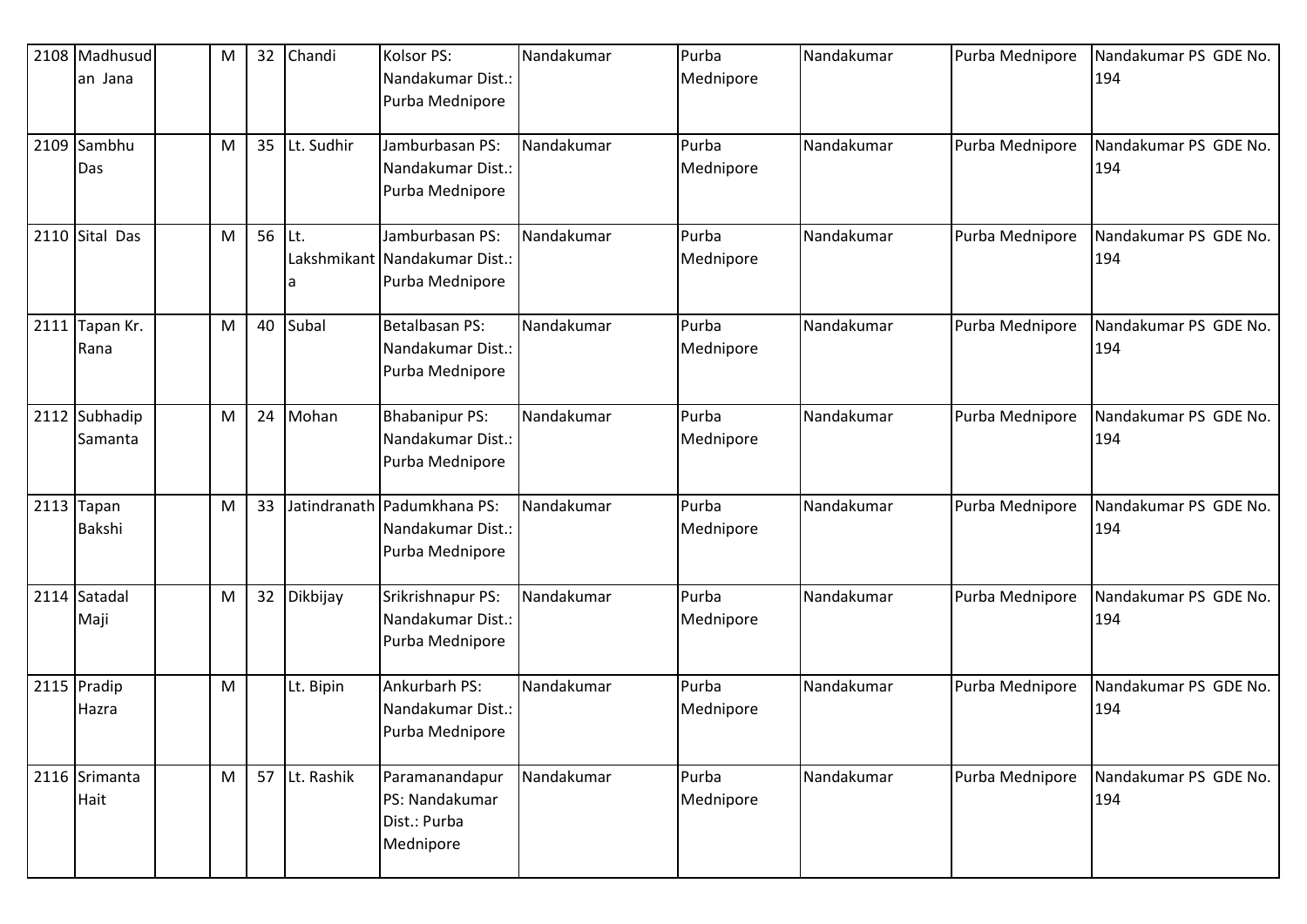| 2117 Sk Saiful               | M | 24 | <b>Sk</b><br>Moinuddin      | Paramhangshapur Nandakumar<br>PS: Nandakumar<br>Dist.: Purba<br>Mednipore     |                 | Purba<br>Mednipore                                  | Nandakumar | Purba Mednipore                           | Nandakumar PS GDE No.<br>195                     |
|------------------------------|---|----|-----------------------------|-------------------------------------------------------------------------------|-----------------|-----------------------------------------------------|------------|-------------------------------------------|--------------------------------------------------|
| 2118 Raju Das                | M | 22 | <b>Gopal Das</b>            | Brindabanchak PS:<br>Nandigram Dist.:<br>Purba Mednipore                      | Nandigram       | Purba<br>Mednipore                                  | Nandigram  | Purba Mednipore                           | Nandigram PS Outpost<br>Pekhali Bazar GDE No. 19 |
| 2119 Mursid Sk               | M | 24 | Jalil Sk                    | <b>Highland PS:</b><br>Ramnagar Dist.:<br>Diamond Harbour<br>Police District  | Ramnagar        | Diamond<br><b>Harbour Police</b><br><b>District</b> | Ramnagar   | Diamond Harbour<br><b>Police District</b> | Ramnagar PS GDE No.<br>194                       |
| 2120 Maruf<br>Jamader        | M | 20 | Jakir<br>Hossien<br>Jamader | Talanda PS: Falta<br>Dist.: Diamond<br><b>Harbour Police</b><br>District      | Falta           | Diamond<br><b>Harbour Police</b><br><b>District</b> | Ramnagar   | Diamond Harbour<br><b>Police District</b> | Ramnagar PS GDE No.<br>194                       |
| 2121 Parvej<br>Molla         | M | 28 | Akbar Molla Patesori PS:    | Parulia coastal<br>Dist.: Diamond<br><b>Harbour Police</b><br><b>District</b> | Parulia coastal | Diamond<br>Harbour Police<br><b>District</b>        | Ramnagar   | Diamond Harbour<br><b>Police District</b> | Ramnagar PS GDE No.<br>194                       |
| 2122 Subhas<br>Malakar       | M |    | Sujan<br>Malakar            | Ranguni PS: Adra<br>Dist.: Purulia                                            | Adra            | Purulia                                             | Adra       | Purulia                                   | Adra PS GDE No. 165                              |
| 2123 Damodar<br><b>Bouri</b> | M |    | Hitkar Bouri                | Ranguni PS: Adra<br>Dist.: Purulia                                            | Adra            | Purulia                                             | Adra       | Purulia                                   | Adra PS GDE No. 165                              |
| $2124$ Gangu<br>Malakar      | M |    | Lt.pradip<br>Malakar        | Ranguni PS: Adra<br>Dist.: Purulia                                            | Adra            | Purulia                                             | Adra       | Purulia                                   | Adra PS GDE No. 165                              |
| $2125$ Tarun<br>Rajak        | M | 24 |                             | Bishnu Rajak Hetgugui PS: Arsha Arsha<br>Dist.: Purulia                       |                 | Purulia                                             | Arsha      | Purulia                                   | Arsha PS GDE No. 163                             |
| 2126 Kiyananda<br>Mahato     | M | 25 | Sudan<br>Mahato             | Rangamati PS:<br>Arsha Dist.: Purulia                                         | Arsha           | Purulia                                             | Arsha      | Purulia                                   | Arsha PS GDE No. 193                             |
| 2127 Gunaram<br>Majhi        | M | 30 | Shankar<br>Majhi            | PS: Arsha Dist.:<br>Purulia                                                   | Arsha           | Purulia                                             | Arsha      | Purulia                                   | Arsha PS GDE No. 163                             |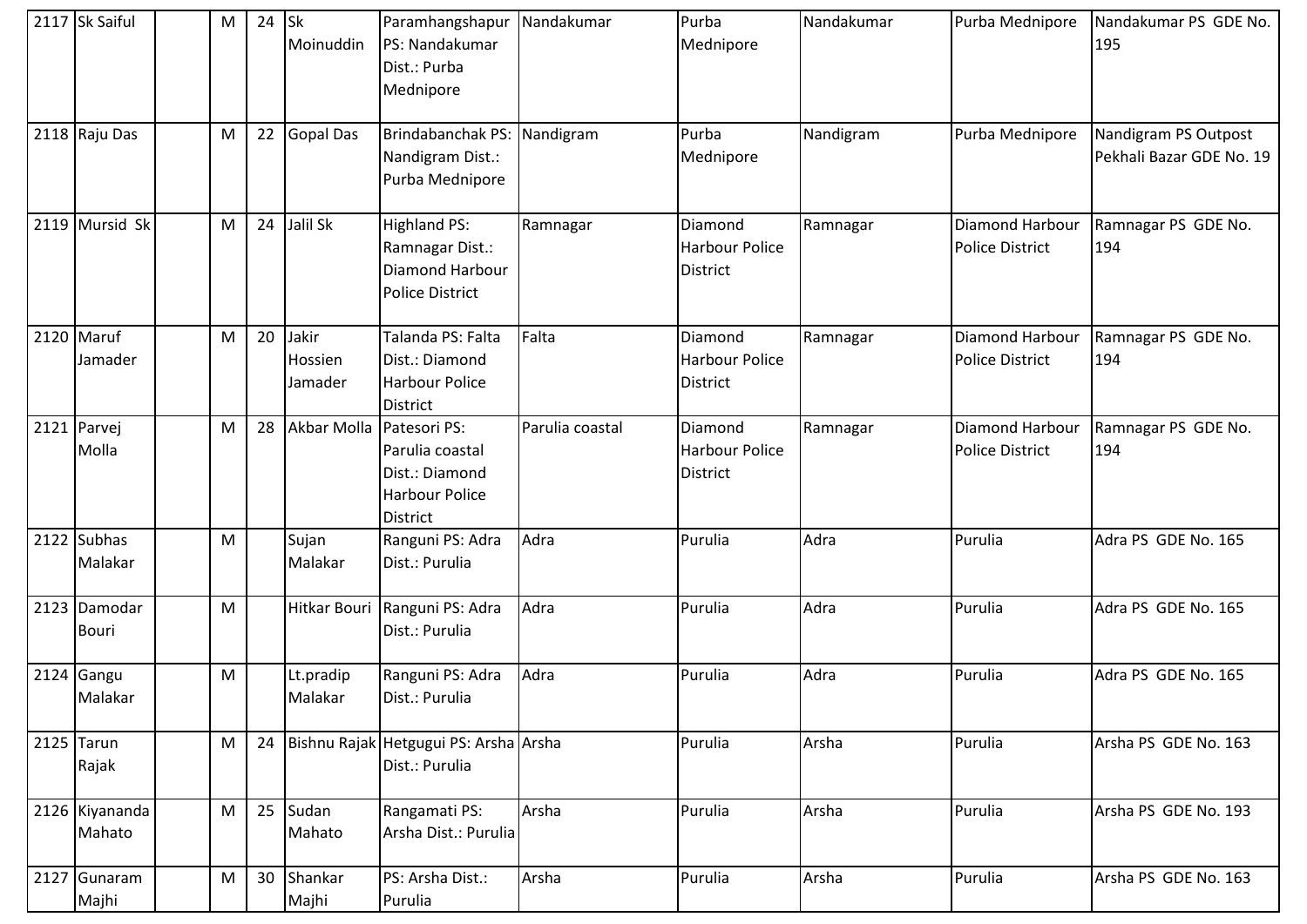|              | $2128$ Anath   | M | 26 | Fakir                    | Juri PS: Arsha Dist.: Arsha |          | Purulia         | Arsha       | Purulia | Arsha PS GDE No. 163 |
|--------------|----------------|---|----|--------------------------|-----------------------------|----------|-----------------|-------------|---------|----------------------|
|              | Mandal         |   |    | Mandal                   | Purulia                     |          |                 |             |         |                      |
| 2129 Sarat   |                | M | 26 | Gandhu                   | Kararia PS: Arsha           | Arsha    | Purulia         | Arsha       | Purulia | Arsha PS GDE No. 163 |
|              | Gope           |   |    | Gope                     | Dist.: Purulia              |          |                 |             |         |                      |
|              | 2130 Bhaktibhu | M | 26 | Jitendra                 | Sindri PS:                  | Bagmundi | Purulia         | Bagmundi    | Purulia | Bagmundi PS GDE No.  |
|              | san            |   |    | <b>Nath</b>              | Bagmundi Dist.:             |          |                 |             |         | 194                  |
|              | Mahato         |   |    | Mahato                   | Purulia                     |          |                 |             |         |                      |
|              | 2131 Ramjiban  | M | 20 | Shankar                  | Sindri PS:                  | Bagmundi | Purulia         | Bagmundi    | Purulia | Bagmundi PS GDE No.  |
|              | Mahato         |   |    | Mahato                   | Bagmundi Dist.:             |          |                 |             |         | 194                  |
|              |                |   |    |                          | Purulia                     |          |                 |             |         |                      |
| 2132 Arun    |                | M | 45 | <b>Bharat</b>            | Biddri PS:                  | Bagmundi | Purulia         | Bagmundi    | Purulia | Bagmundi PS Outpost  |
|              | Kumar          |   |    | Kumar                    | Bagmundi Dist.:             |          |                 |             |         | Suisa OP GDE No. 94  |
|              |                |   |    |                          | Purulia                     |          |                 |             |         |                      |
|              | 2133 Komal     | M | 32 | <b>Bikash</b>            | Jargo PS: Jhalda            | Jhalda   | Purulia         | Bagmundi    | Purulia | Bagmundi PS Outpost  |
|              | Mahato         |   |    | Mahato                   | Dist.: Purulia              |          |                 |             |         | Suisa OP GDE No. 94  |
|              | 2134 Rakshyata | M | 19 | Manmatha                 | Bhogidih PS:                | Bandowan | Purulia         | Bandowan    | Purulia | Bandowan PS GDE No.  |
|              | r Mahato       |   |    | Mahato                   | Bandowan Dist.:             |          |                 |             |         | 176                  |
|              |                |   |    |                          | Purulia                     |          |                 |             |         |                      |
| 2135 Bakul   |                | M | 20 | Uttam Soren Bhogidih PS: |                             | Bandowan | Purulia         | Bandowan    | Purulia | Bandowan PS GDE No.  |
|              | Soren          |   |    |                          | Bandowan Dist.:             |          |                 |             |         | 176                  |
|              |                |   |    |                          | Purulia                     |          |                 |             |         |                      |
|              | 2136 Kalipada  | M |    | <b>Bharat</b>            |                             |          | <b>Basirhat</b> | <b>Bora</b> | Purulia | Bora PS GDE No. 124  |
|              | Mahato         |   |    | Mahato                   |                             |          |                 |             |         |                      |
|              | 2137 Nayan Pal | M |    | <b>Gokul Pal</b>         |                             |          | <b>Basirhat</b> | <b>Bora</b> | Purulia | Bora PS GDE No. 124  |
|              |                |   |    |                          |                             |          |                 |             |         |                      |
|              | 2138 Madan     | M |    | Rathu                    |                             |          | <b>Basirhat</b> | <b>Bora</b> | Purulia | Bora PS GDE No. 124  |
|              | Kalindi        |   |    | Kalindi                  |                             |          |                 |             |         |                      |
|              | 2139 Mukesh    | M |    | Suku                     |                             |          | <b>Basirhat</b> | <b>Bora</b> | Purulia | Bora PS GDE No. 123  |
|              | Mahato         |   |    | Mahato                   |                             |          |                 |             |         |                      |
| $2140$ Birat |                | M |    | Arjun                    |                             |          | <b>Basirhat</b> | <b>Bora</b> | Purulia | Bora PS GDE No. 123  |
|              | Mahato         |   |    | Mahato                   |                             |          |                 |             |         |                      |
|              | 2141 Biman     | M |    | <b>Tarun Dey</b>         |                             |          | <b>Basirhat</b> | <b>Bora</b> | Purulia | Bora PS GDE No. 123  |
|              | Dey            |   |    |                          |                             |          |                 |             |         |                      |
|              | 2142 Ambuj     | M | 34 |                          | Manik Majhi Chholagora PS:  | Hura     | Purulia         | Hura        | Purulia | Hura PS GDE No. 180  |
|              | Karmakar       |   |    |                          | Hura Dist.: Purulia         |          |                 |             |         |                      |
|              |                |   |    |                          |                             |          |                 |             |         |                      |
|              | 2143 Manik     | M | 34 | Haradhan                 | Chholagora PS:              | Hura     | Purulia         | Hura        | Purulia | Hura PS GDE No. 180  |
|              | Majhi          |   |    | Majhi                    | Hura Dist.: Purulia         |          |                 |             |         |                      |
|              |                |   |    |                          |                             |          |                 |             |         |                      |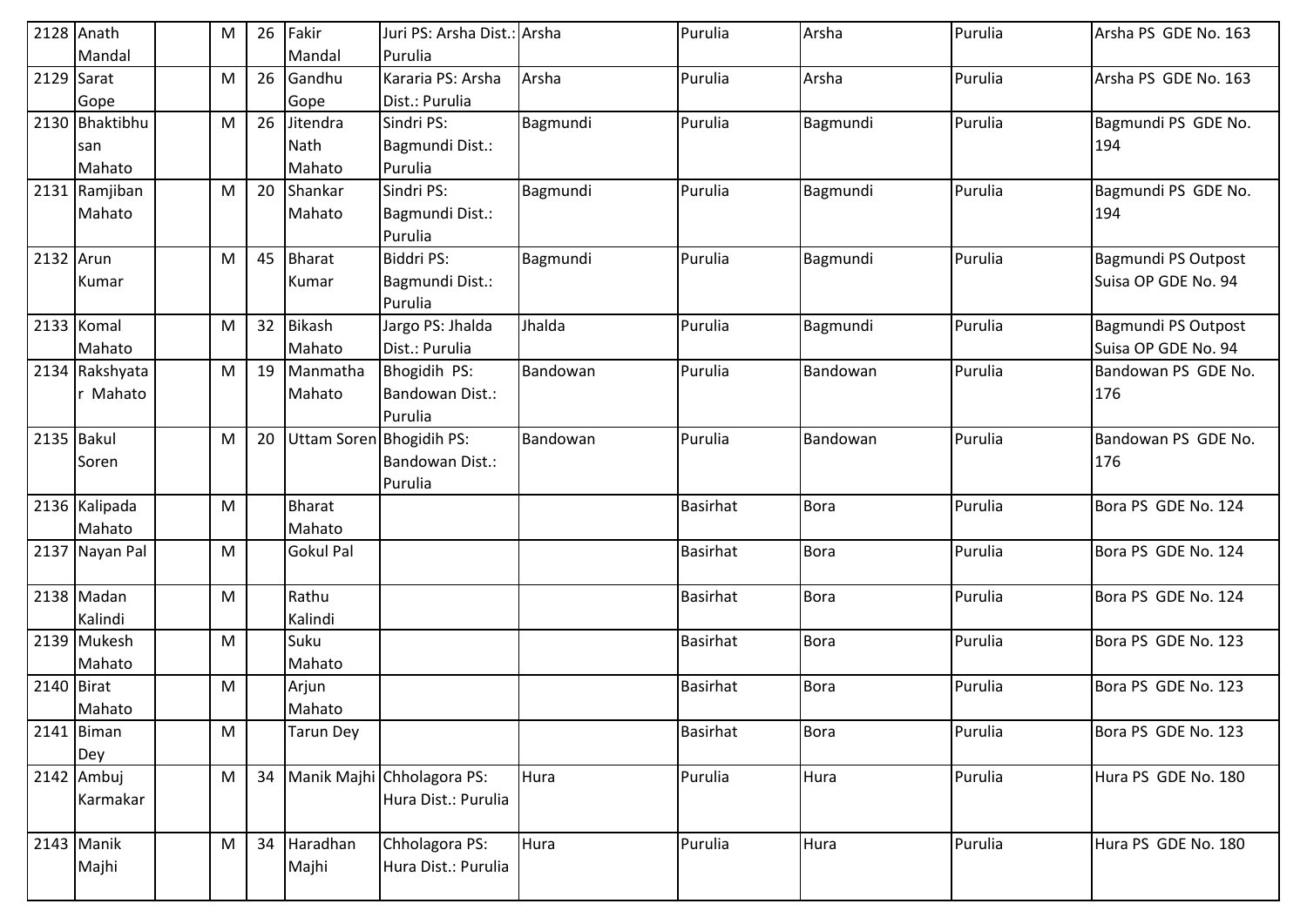|              | 2144 Rajkumar                    | M | 38 | Habulal                         | Chakalta PS: Hura                                     | Hura     | Purulia | Hura   | Purulia | Hura PS GDE No. 182   |
|--------------|----------------------------------|---|----|---------------------------------|-------------------------------------------------------|----------|---------|--------|---------|-----------------------|
|              | <b>Bouri</b>                     |   |    | <b>Bouri</b>                    | Dist.: Purulia                                        |          |         |        |         |                       |
|              | 2145 Soumen<br>Hazra             | M | 41 | <b>Subhas</b><br>Hazra          | Chakalta PS: Hura<br>Dist.: Purulia                   | Hura     | Purulia | Hura   | Purulia | Hura PS GDE No. 182   |
|              | 2146 Nageswar<br>Majhi           | M | 18 | <b>Subhas</b><br>Majhi          | Kalma PS: Jhalda<br>Dist.: Purulia                    | Jhalda   | Purulia | Jhalda | Purulia | Jhalda PS GDE No. 183 |
|              | 2147 Dipan<br>Mahato             | M | 18 | Ranjit<br>Mahato                | Kuidlong PS:<br>Jhalda Dist.:<br>Purulia              | Jhalda   | Purulia | Jhalda | Purulia | Jhalda PS GDE No. 183 |
|              | 2148 Dharam<br><b>Sing Mura</b>  | M | 28 | Lakshikanta<br><b>Sing Mura</b> | Serengdih PS:<br>Jhalda Dist.:<br>Purulia             | Jhalda   | Purulia | Jhalda | Purulia | Jhalda PS GDE No. 183 |
| $2149$ Bimal | Mahato                           | M | 22 | Gobordhan<br>Mahato             | Kanshra PS: Jhalda Jhalda<br>Dist.: Purulia           |          | Purulia | Jhalda | Purulia | Jhalda PS GDE No. 183 |
|              | 2150 Rakesh<br>Mahato            | M | 19 | Biswanath<br>Mahato             | Kudlong PS:<br>Jhalda Dist.:<br>Purulia               | Jhalda   | Purulia | Jhalda | Purulia | Jhalda PS GDE No. 183 |
|              | 2151 Benimadh<br>ab Sing<br>Mura | M | 35 | Phalguni<br><b>Sing Mura</b>    | Rahan PS: Kotshila Kotshila<br>Dist.: Purulia         |          | Purulia | Jhalda | Purulia | Jhalda PS GDE No. 164 |
| 2152 Upen    | Karmali                          | M | 32 | Karmali                         | Sambhunath Dumurdih PS:<br>Kotshila Dist.:<br>Purulia | Kotshila | Purulia | Jhalda | Purulia | Jhalda PS GDE No. 164 |
|              | 2153 Manturam<br>Mahato          | M | 29 | Jhala<br>Mahato                 | Rahan PS: Kotshila Kotshila<br>Dist.: Purulia         |          | Purulia | Jhalda | Purulia | Jhalda PS GDE No. 164 |
|              | 2154 Meraj<br>Ansary             | M | 55 | Soleman<br>Ansary               | Oldih PS: Kotshila<br>Dist.: Purulia                  | Kotshila | Purulia | Jhalda | Purulia | Jhalda PS GDE No. 164 |
|              | 2155 Sachin<br><b>Sing Mura</b>  | M | 32 | Samar Sing<br>Mura              | Kulajanga PS:<br>Jhalda Dist.:<br>Purulia             | Jhalda   | Purulia | Jhalda | Purulia | Jhalda PS GDE No. 164 |
| 2156 Sunil   | Mahato                           | M | 22 | Charku<br>Mahato                | Forest More PS:<br>Joypur Dist.:<br>Purulia           | Joypur   | Purulia | Joypur | Purulia | Joypur PS GDE No. 194 |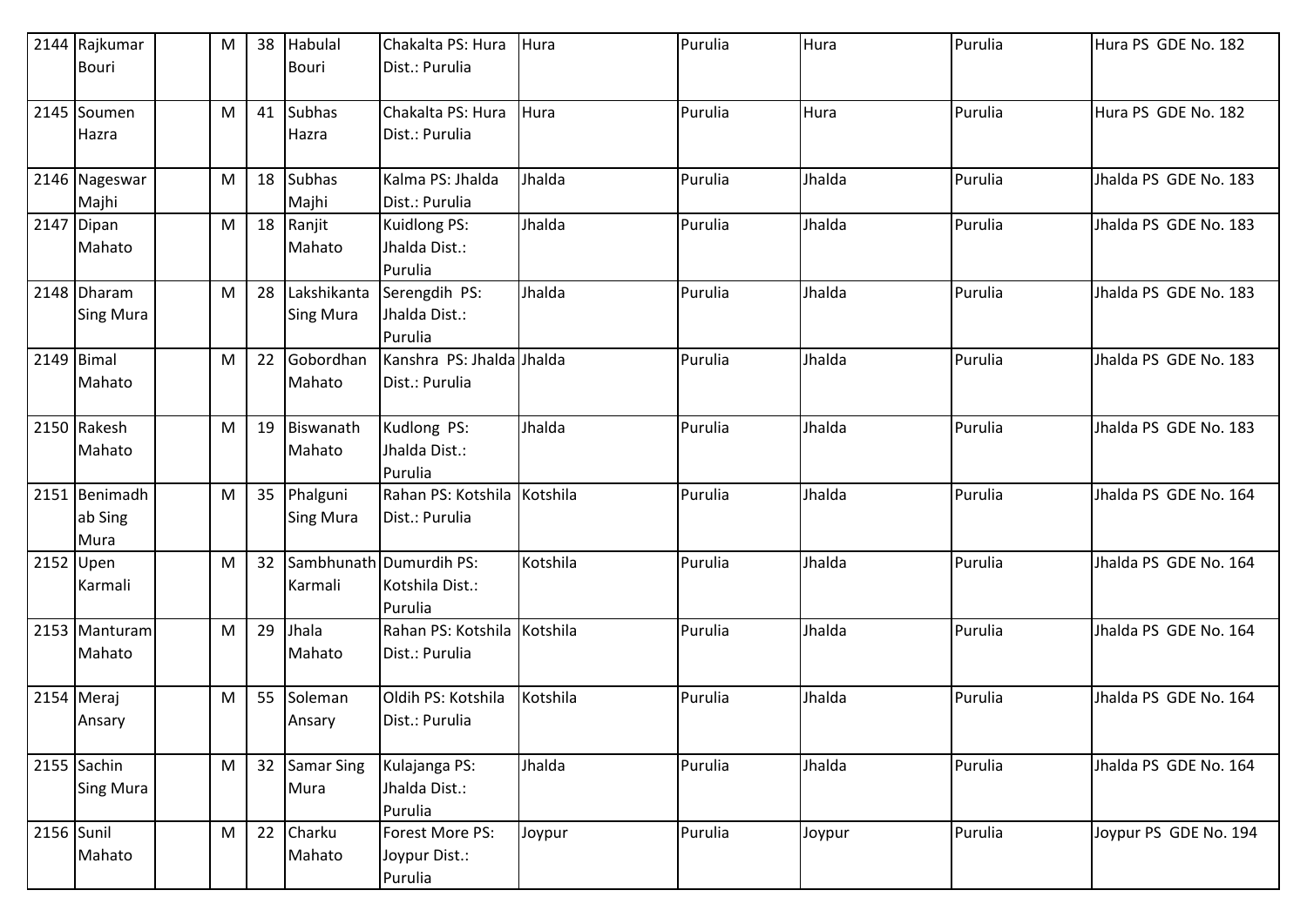|           | 2157 Pravash<br>Mahato    | M | 25 |                                | Aklu Mahato Bartard More PS:<br>Joypur Dist.:<br>Purulia     | Joypur           | Purulia         | Joypur   | Purulia        | Joypur PS GDE No. 184   |
|-----------|---------------------------|---|----|--------------------------------|--------------------------------------------------------------|------------------|-----------------|----------|----------------|-------------------------|
|           | 2158 Dinaband<br>hu Kumar | M | 23 | <b>Bilash</b><br>Kumar         | <b>Bartard More PS:</b><br>Joypur Dist.:<br>Purulia          | Joypur           | Purulia         | Joypur   | Purulia        | Joypur PS GDE No. 184   |
|           | 2159 Bikash<br>Mahato     | M | 32 | Malinda<br>Mahato              | Baragram More<br>PS: Joypur Dist.:<br>Purulia                | Joypur           | Purulia         | Joypur   | Purulia        | Joypur PS GDE No. 197   |
|           | 2160 Sajahan<br>Sha       | M | 43 |                                | Lt. Khalil Sha Joypur Bazar PS:<br>Joypur Dist.:<br>Purulia  | Joypur           | Purulia         | Joypur   | Purulia        | Joypur PS GDE No. 176   |
|           | 2161 Dinesh<br>Mahato     | M | 35 | Chandra<br>Mohan<br>Mahato     | Joypur Bazar PS:<br>Joypur Dist.:<br>Purulia                 | Joypur           | Purulia         | Joypur   | Purulia        | Joypur PS GDE No. 176   |
|           | 2162 Sanjoy<br>Santra     | M | 20 | <b>Bairab</b><br>Santra        | Kodalbandhi PS:<br>Joypur Dist.:<br><b>Bankura</b>           | Joypur           | Bankura         | Joypur   | Bankura        | Joypur PS GDE No. 175   |
|           | 2163 Rajesh<br>Kalindi    | M | 19 | Sunil Kalindi                  | Kodalbandhi PS:<br>Joypur Dist.:<br><b>Bankura</b>           | Joypur           | Bankura         | Joypur   | Bankura        | Joypur PS GDE No. 176   |
|           | 2164 Suman<br>Lohar       | M | 20 | Sukumar<br>Lohar               | Kodalbandhi PS:<br>Joypur Dist.:<br><b>Bankura</b>           | Joypur           | Bankura         | Joypur   | <b>Bankura</b> | Joypur PS GDE No. 176   |
|           | 2165 Kartick<br>Lohar     | M | 26 |                                | Banshi Lohar Rajganj PS: Joypur<br>Dist.: Bankura            | Joypur           | Bankura         | Joypur   | Bankura        | Joypur PS GDE No. 177   |
|           | 2166 Sachin<br>Mahato     | M | 26 | Swapan<br>Mahato               | Kustar, P.S-<br>Purulia(M) Dist.:<br>Purulia                 |                  | Purulia         | Kashipur | Purulia        | Kashipur PS GDE No. 166 |
| 2167 Amit | Mahato                    | M | 24 | Adhar<br>Mahato                | Kalapathar PS:<br>Purulia mufassil<br>Dist.: Purulia         | Purulia mufassil | Purulia         | Kashipur | Purulia        | Kashipur PS GDE No. 166 |
|           | 2168 Md Parvez<br>Khan    | M |    | 32 Lt Md<br>Shamshar<br>Marhum | Aiam Nagar, Jora<br>Pukur, P.S-<br>Jorapukur Dist-<br>Dhanba |                  | <b>Basirhat</b> | Kashipur | Purulia        | Kashipur PS GDE No. 166 |
|           | 2169 Satyaban<br>Mahato   | M |    | Kalipada<br>Mahato             | Kalidaha PS:<br>Kashipur Dist.:<br>Purulia                   | Kashipur         | Purulia         | Kashipur | Purulia        | Kashipur PS GDE No. 176 |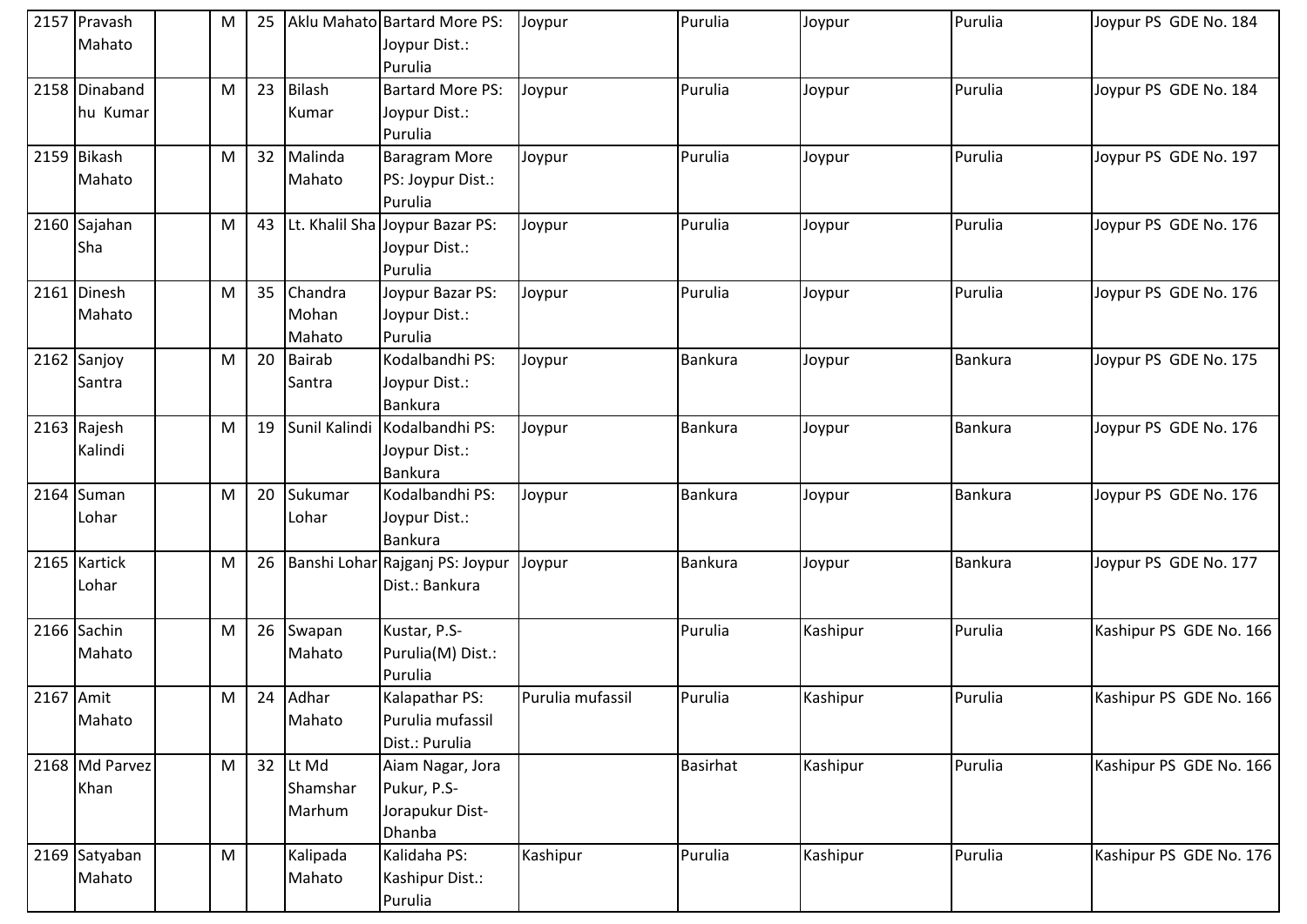|           | 2170 Sankar    | M |    | Lt Mangal    | <b>Babirdih PS:</b>         | Kashipur | Purulia | Kashipur | Purulia | Kashipur PS GDE No. 176 |
|-----------|----------------|---|----|--------------|-----------------------------|----------|---------|----------|---------|-------------------------|
|           | Majhi          |   |    | Majhi        | Kashipur Dist.:             |          |         |          |         |                         |
|           |                |   |    |              | Purulia                     |          |         |          |         |                         |
|           | 2171 Ratan     | M |    | Rampada      | Gourangdih PS:              | Kashipur | Purulia | Kashipur | Purulia | Kashipur PS GDE No. 176 |
|           | Dey            |   |    | Dey          | Kashipur Dist.:             |          |         |          |         |                         |
|           |                |   |    |              | Purulia                     |          |         |          |         |                         |
| 2172 Bhim |                | M |    | Gobardhan    | PS: Kotshila Dist.:         | Kotshila | Purulia | Kotshila | Purulia | Kotshila PS GDE No. 169 |
|           | Sahis          |   |    | Sahis        | Purulia                     |          |         |          |         |                         |
|           | 2173 Shyamsun  | M |    | Panchann     | Tigra PS: Kotshila          | Kotshila | Purulia | Kotshila | Purulia | Kotshila PS GDE No. 169 |
|           | dar            |   |    | Mahato       | Dist.: Purulia              |          |         |          |         |                         |
|           | Mahato         |   |    |              |                             |          |         |          |         |                         |
|           | 2174 Monaj     | M |    | Harakrishna  | Banahata PS:                | Kotshila | Purulia | Kotshila | Purulia | Kotshila PS GDE No. 169 |
|           | Mahato         |   |    | Mahato       | Kotshila Dist.:             |          |         |          |         |                         |
|           |                |   |    |              | Purulia                     |          |         |          |         |                         |
|           | 2175 Rajkishor | M |    | Aghnu        | Mahultard PS:               | Kotshila | Purulia | Kotshila | Purulia | Kotshila PS GDE No. 179 |
|           | Kalindi        |   |    | Kalindi      | Kotshila Dist.:             |          |         |          |         |                         |
|           |                |   |    |              | Purulia                     |          |         |          |         |                         |
|           | 2176 Ambarish  | M |    | Mantulal     | PS: Kotshila Dist.:         | Kotshila | Purulia | Kotshila | Purulia | Kotshila PS GDE No. 179 |
|           | Kumar          |   |    | Kumar        | Purulia                     |          |         |          |         |                         |
| 2177      | Durjadhan      | M |    | Lt. Jageswar | Rahan PS: Kotshila Kotshila |          | Purulia | Kotshila | Purulia | Kotshila PS GDE No. 179 |
|           | Mahato         |   |    | Mahato       | Dist.: Purulia              |          |         |          |         |                         |
|           |                |   |    |              |                             |          |         |          |         |                         |
|           | 2178 Manik     | M | 36 | Subal Gorai  | Sarbari PS:                 | Neturia  | Purulia | Neturia  | Purulia | Neturia PS GDE No. 167  |
|           | Gorai          |   |    |              | Neturia Dist.:              |          |         |          |         |                         |
|           |                |   |    |              | Purulia                     |          |         |          |         |                         |
|           | 2179 Hiren     | M | 33 | Jayanta      | Sarbari PS:                 | Neturia  | Purulia | Neturia  | Purulia | Neturia PS GDE No. 167  |
|           | Mondal         |   |    | Mondal       | Neturia Dist.:              |          |         |          |         |                         |
|           |                |   |    |              | Purulia                     |          |         |          |         |                         |
| 2180      | Tarapada       | M | 35 | Samir Bouri  | Kuthibari PS:               | Neturia  | Purulia | Neturia  | Purulia | Neturia PS GDE No. 179  |
|           | <b>Bouri</b>   |   |    |              | Neturia Dist.:              |          |         |          |         |                         |
|           |                |   |    |              | Purulia                     |          |         |          |         |                         |
|           | 2181 Nimai     | M | 32 | Shibu Bouri  | Kuthibari PS:               | Neturia  | Purulia | Neturia  | Purulia | Neturia PS GDE No. 179  |
|           | Bouri          |   |    |              | Neturia Dist.:              |          |         |          |         |                         |
|           |                |   |    |              | Purulia                     |          |         |          |         |                         |
|           | 2182 Amit Das  | M | 37 | Pankaj Das   | Kuthibari PS:               | Neturia  | Purulia | Neturia  | Purulia | Neturia PS GDE No. 179  |
|           |                |   |    |              | Neturia Dist.:              |          |         |          |         |                         |
|           |                |   |    |              | Purulia                     |          |         |          |         |                         |
|           | 2183 Madan     | M | 32 | Asish Maji   | Bora PS: Neturia            | Neturia  | Purulia | Neturia  | Purulia | Neturia PS GDE No. 179  |
|           | Maji           |   |    |              | Dist.: Purulia              |          |         |          |         |                         |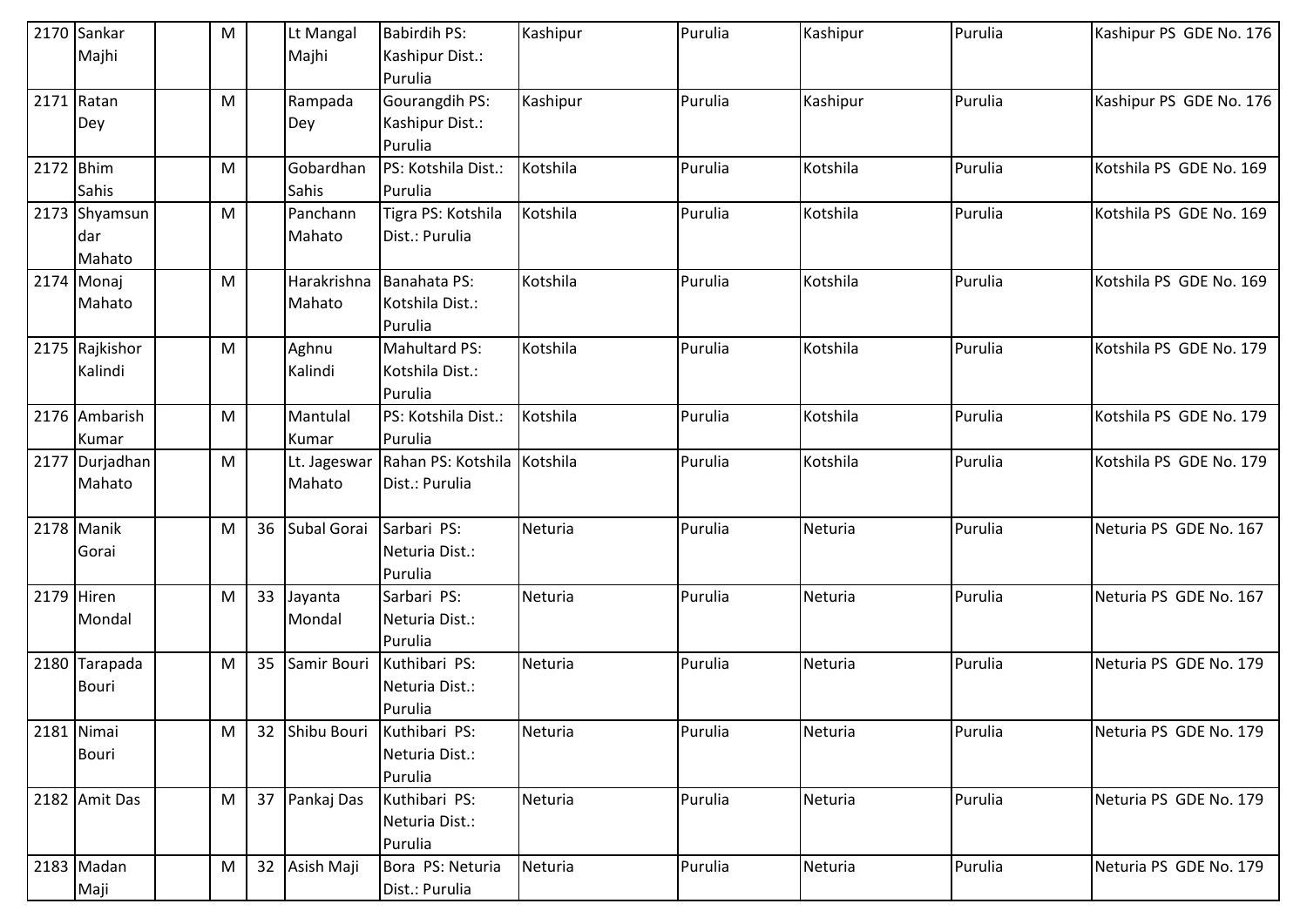|            | 2184 Goutam<br>Maji            | M | 39 | Prabir Maji            | Bora PS: Neturia<br>Dist.: Purulia                                                                 | Neturia      | Purulia         | Neturia      | Purulia | Neturia PS GDE No. 179         |
|------------|--------------------------------|---|----|------------------------|----------------------------------------------------------------------------------------------------|--------------|-----------------|--------------|---------|--------------------------------|
|            | 2185 Sanjit<br>Banerjee        | M | 29 | Samir<br>Banerjee      | Anara old colony<br>PS: Para Dist.:<br>Purulia                                                     | Para         | Purulia         | Para         | Purulia | Para PS GDE No. 52             |
|            | 2186 Bhairab<br>Banerjee       | M | 34 | Lt. Laltu<br>Banerjee  | Anara Old Colony<br>PS: Para Dist.:<br>Purulia                                                     | Para         | Purulia         | Para         | Purulia | Para PS GDE No. 52             |
|            | 2187 Amit Bauri                |   |    | Lt. Madan<br>Bauri     |                                                                                                    |              | <b>Basirhat</b> | Puncha       | Purulia | Puncha PS GDE No. 127          |
| 2188 Jiten | Hansda                         | M |    | Anil Hansda            |                                                                                                    |              | <b>Basirhat</b> | Puncha       | Purulia | Puncha PS GDE No. 127          |
|            | 2189 Kumod<br>Sing             | M |    | Lt. Pela Sing          |                                                                                                    |              | <b>Basirhat</b> | Puncha       | Purulia | Puncha PS GDE No. 127          |
|            | 2190 Bhim<br><b>Bauri</b>      | M |    | 32 Sagar Bauri         | Ketika Bauri Para,<br>Ward No-09 PS:<br>Purulia town Dist.:<br>Purulia                             | Purulia town | Purulia         | Purulia town | Purulia | Purulia town PS GDE No.<br>211 |
|            | 2191 Kalipada<br>Rajak         | M | 48 | Lt. Jagaram<br>Rajak   | Ketika Bauri Para,<br>Ward No-09 PS:<br>Purulia town Dist.:<br>Purulia                             | Purulia town | Purulia         | Purulia town | Purulia | Purulia town PS GDE No.<br>211 |
|            | 2192 Tufan<br><b>Bauri</b>     | M | 22 | Lt. Arjun<br>Bauri     | Munsef Danga,<br>Kartikdih, near<br>Mansha<br>Mandir, Ward N<br>PS: Purulia town<br>Dist.: Purulia | Purulia town | Purulia         | Purulia town | Purulia | Purulia town PS GDE No.<br>211 |
|            | 2193 Sk. Salim                 | M |    | 28 Sk. Israil          | Telkalpara,<br>Loharpara, Ward<br>No-16 PS: Purulia<br>town Dist.: Purulia                         | Purulia town | Purulia         | Purulia town | Purulia | Purulia town PS GDE No.<br>211 |
|            | 2194 Yudhistir<br><b>Bauri</b> | M | 30 | <b>Subhas</b><br>Bauri | Ketika Bauri Para,<br>Ward No-09 PS:<br>Purulia town Dist.:<br>Purulia                             | Purulia town | Purulia         | Purulia town | Purulia | Purulia town PS GDE No.<br>211 |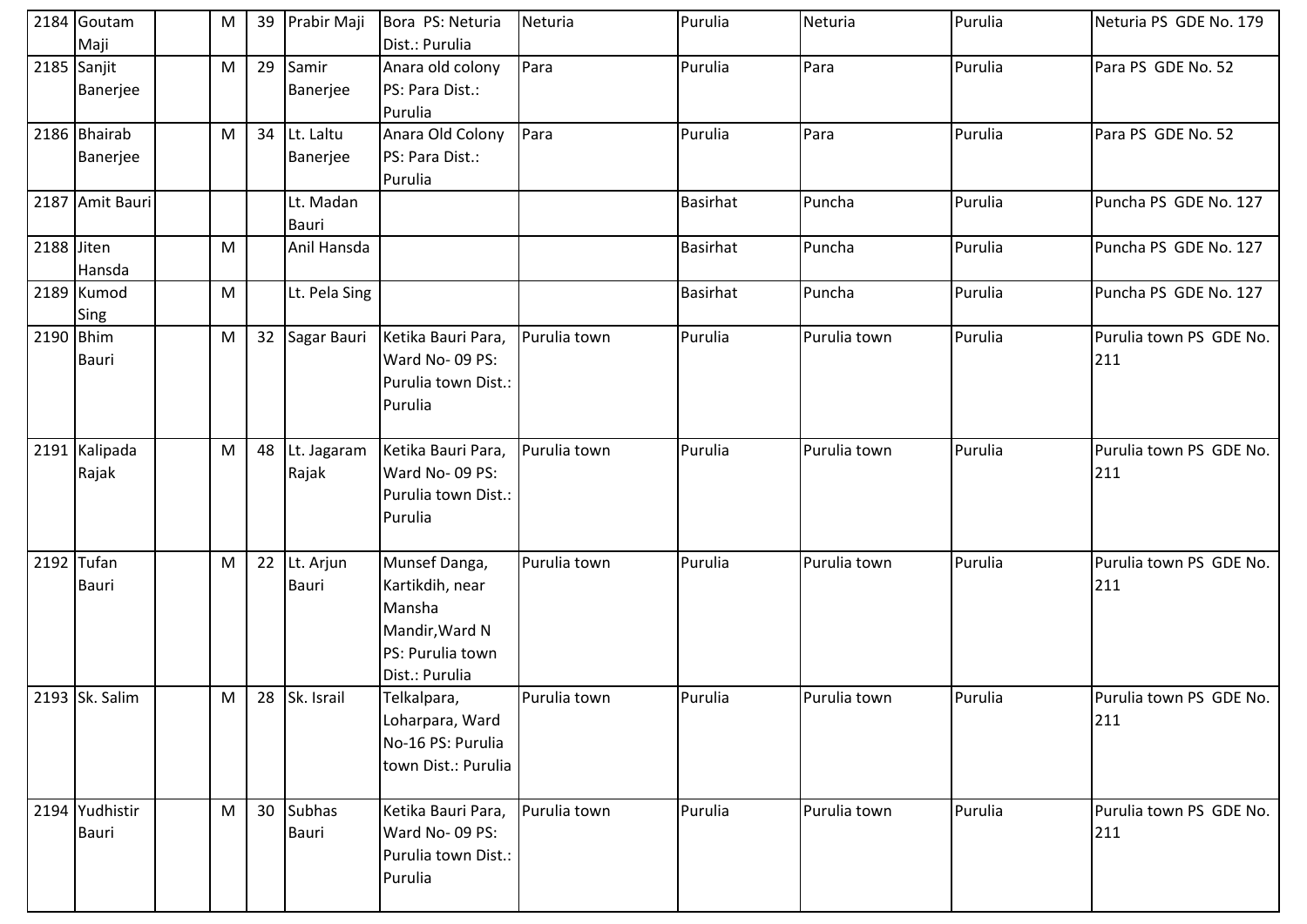|            | 2195 Dharma<br>Karmakar | M | 24 | Prakash<br>Karmakar  | Bhatbandh,<br>Kamarpara, Ward<br>No-04 PS: Purulia<br>town Dist.: Purulia                                | Purulia town | Purulia         | Purulia town | Purulia | Purulia town PS GDE No.<br>213 |
|------------|-------------------------|---|----|----------------------|----------------------------------------------------------------------------------------------------------|--------------|-----------------|--------------|---------|--------------------------------|
|            | 2196 Jitendra<br>Singh  | M | 63 | Lt. Upendra<br>Singh | Vill+P.O- Lalpur<br>Machagali, P.S-<br>Korba                                                             |              | <b>Basirhat</b> | Purulia town | Purulia | Purulia town PS GDE No.<br>213 |
|            | 2197 Anil Sing          | M |    | Lt. Hakim<br>Sing    | Vill-Tupra, P.O-<br>PindrajorBokaroa                                                                     |              | <b>Basirhat</b> | Purulia town | Purulia | Purulia town PS GDE No.<br>213 |
|            | 2198 Madan<br>Kalindi   | M | 18 | Mantu<br>Kalindi     | Dhobghata,<br><b>Horizon Colony</b><br>Near Hanuman<br>Mandir, War PS:<br>Purulia town Dist.:<br>Purulia | Purulia town | Purulia         | Purulia town | Purulia | Purulia town PS GDE No.<br>213 |
| 2199 Pintu | Mahato                  | M | 40 | Lt. Paltu<br>Mahato  | Reny Road<br>Khejuriadanga,<br>Ward No- 16 PS:<br>Purulia town Dist.:<br>Purulia                         | Purulia town | Purulia         | Purulia town | Purulia | Purulia town PS GDE No.<br>213 |
|            | 2200 Kasab<br>Bauri     | M | 23 | Subal Bauri          | Agaibari PS:<br>Raghunathpur<br>Dist.: Purulia                                                           | Raghunathpur | Purulia         | Raghunathpur | Purulia | Raghunathpur PS GDE<br>No. 211 |
|            | 2201 Prasenjit<br>Bauri | M | 28 |                      | Kishan Bauri Poradiha PS:<br>Santaldih Dist.:<br>Purulia                                                 | Santaldih    | Purulia         | Raghunathpur | Purulia | Raghunathpur PS GDE<br>No. 211 |
| 2202 Raju  | Bhandari                | M | 27 | Hemanta<br>Bhandari  | Khokra pahari                                                                                            |              | <b>Basirhat</b> | Raghunathpur | Purulia | Raghunathpur PS GDE<br>No. 211 |
|            | 2203 Amar<br>Mallick    | M | 19 | Rajesh<br>Mallick    | Joradih                                                                                                  |              | <b>Basirhat</b> | Raghunathpur | Purulia | Raghunathpur PS GDE<br>No. 211 |
|            | 2204 Rahul Das          | M | 20 |                      | Swapan Das Naragoria PS:<br>Neturia Dist.:<br>Purulia                                                    | Neturia      | Purulia         | Raghunathpur | Purulia | Raghunathpur PS GDE<br>No. 211 |
|            | 2205 Satyaban<br>Bauri  | M | 32 | Kanchan<br>Bauri     | Blockdanga, Ward<br>No. 13 PS:<br>Raghunathpur<br>Dist.: Purulia                                         | Raghunathpur | Purulia         | Raghunathpur | Purulia | Raghunathpur PS GDE<br>No. 228 |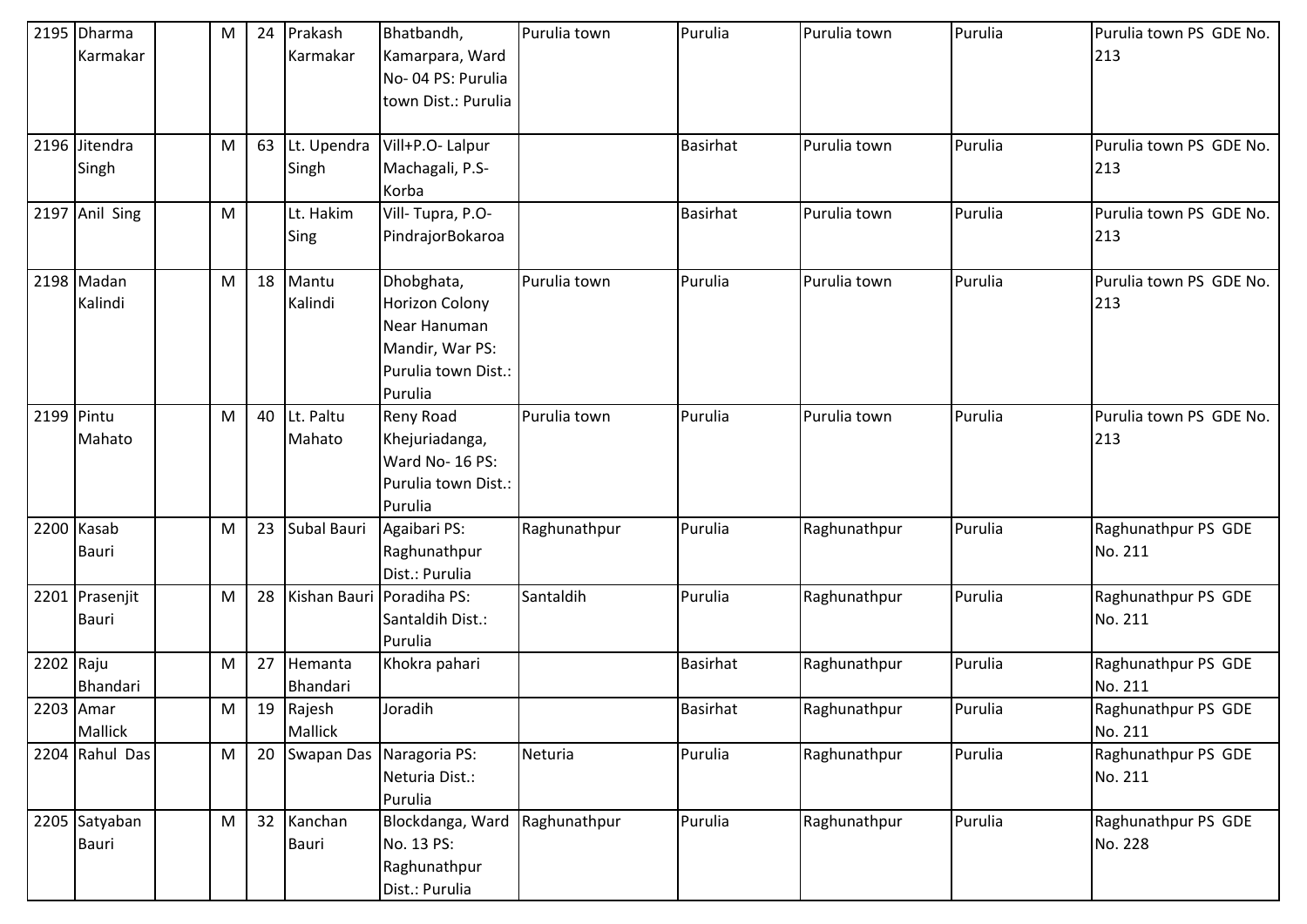|           | 2206 Uday      | M | 38 | Madhusuda        | Blockdanga, Ward              | Raghunathpur | Purulia | Raghunathpur | Purulia | Raghunathpur PS GDE      |
|-----------|----------------|---|----|------------------|-------------------------------|--------------|---------|--------------|---------|--------------------------|
|           | Bauri          |   |    | n Bauri          | No. 13 PS:                    |              |         |              |         | No. 228                  |
|           |                |   |    |                  | Raghunathpur                  |              |         |              |         |                          |
|           |                |   |    |                  | Dist.: Purulia                |              |         |              |         |                          |
|           | 2207 Dugai     | M | 42 |                  | Lt.bholanath Blockdanga, Ward | Raghunathpur | Purulia | Raghunathpur | Purulia | Raghunathpur PS GDE      |
|           | Bauri          |   |    | <b>Bauri</b>     | No. 13 PS:                    |              |         |              |         | No. 228                  |
|           |                |   |    |                  | Raghunathpur                  |              |         |              |         |                          |
|           |                |   |    |                  | Dist.: Purulia                |              |         |              |         |                          |
|           | 2208 Chinmoy   | M | 28 | Gobardhan        | Pabra PS:                     | Raghunathpur | Purulia | Raghunathpur | Purulia | Raghunathpur PS GDE      |
|           | Rajak          |   |    | Rajak            | Raghunathpur                  |              |         |              |         | No. 228                  |
|           |                |   |    |                  | Dist.: Purulia                |              |         |              |         |                          |
|           | 2209 Kalyan    | M | 33 | Lalmohan         | Pabra PS:                     | Raghunathpur | Purulia | Raghunathpur | Purulia | Raghunathpur PS GDE      |
|           | Rajak          |   |    | Rajak            | Raghunathpur                  |              |         |              |         | No. 228                  |
|           |                |   |    |                  | Dist.: Purulia                |              |         |              |         |                          |
|           | 2210 Haladhar  | M | 27 | Lt.sunil         | Kanki Basti PS:               | Santaldih    | Purulia | Santaldih    | Purulia | Santaldih PS GDE No. 158 |
|           | Gorain         |   |    | Gorain           | Santaldih Dist.:              |              |         |              |         |                          |
|           |                |   |    |                  | Purulia                       |              |         |              |         |                          |
|           | 2211 Sambhu    | M | 48 | Lt.baku          | Kanki Bazar PS:               | Santaldih    | Purulia | Santaldih    | Purulia | Santaldih PS GDE No. 158 |
|           | Mahali         |   |    | Mahali           | Santaldih Dist.:              |              |         |              |         |                          |
|           |                |   |    |                  | Purulia                       |              |         |              |         |                          |
|           | 2212 Gouranga  | M | 26 | Sadhu Roy        | Santaldih Basti PS:           | Santaldih    | Purulia | Santaldih    | Purulia | Santaldih PS GDE No. 50  |
|           | Roy            |   |    |                  | Santaldih Dist.:              |              |         |              |         |                          |
|           |                |   |    |                  | Purulia                       |              |         |              |         |                          |
|           | 2213 Gopal     | M | 44 | Lt.rampada       | Ichhar PS:                    | Santaldih    | Purulia | Santaldih    | Purulia | Santaldih PS GDE No. 50  |
|           | Kumbhaka       |   |    | Kumbhakar        | Santaldih Dist.:              |              |         |              |         |                          |
|           |                |   |    |                  | Purulia                       |              |         |              |         |                          |
|           | 2214 Jagannath | M | 30 | <b>Banku Mal</b> | Madhukunda PS:                | Santari      | Purulia | Santari      | Purulia | Santari PS GDE No. 147   |
|           | Mal            |   |    |                  | Santari Dist.:                |              |         |              |         |                          |
|           |                |   |    |                  | Purulia                       |              |         |              |         |                          |
|           | 2215 Tarpada   | M | 25 | Sahadeb          | Madhukunda PS:                | Santari      | Purulia | Santari      | Purulia | Santari PS GDE No. 147   |
|           | Mal            |   |    | Mal              | Santari Dist.:                |              |         |              |         |                          |
|           |                |   |    |                  | Purulia                       |              |         |              |         |                          |
| 2216 Tark |                | M |    | 36 Shymala       | Madhukunda PS:                | Santari      | Purulia | Santari      | Purulia | Santari PS GDE No. 147   |
|           | <b>Dhibar</b>  |   |    | Dhibar           | Santari Dist.:                |              |         |              |         |                          |
|           |                |   |    |                  | Purulia                       |              |         |              |         |                          |
| 2217 Dipu |                | M | 24 | <b>Babulal</b>   | Madhukunda PS:                | Santari      | Purulia | Santari      | Purulia | Santari PS GDE No. 147   |
|           | <b>Dhibar</b>  |   |    | Dhibar           | Santari Dist.:                |              |         |              |         |                          |
|           |                |   |    |                  | Purulia                       |              |         |              |         |                          |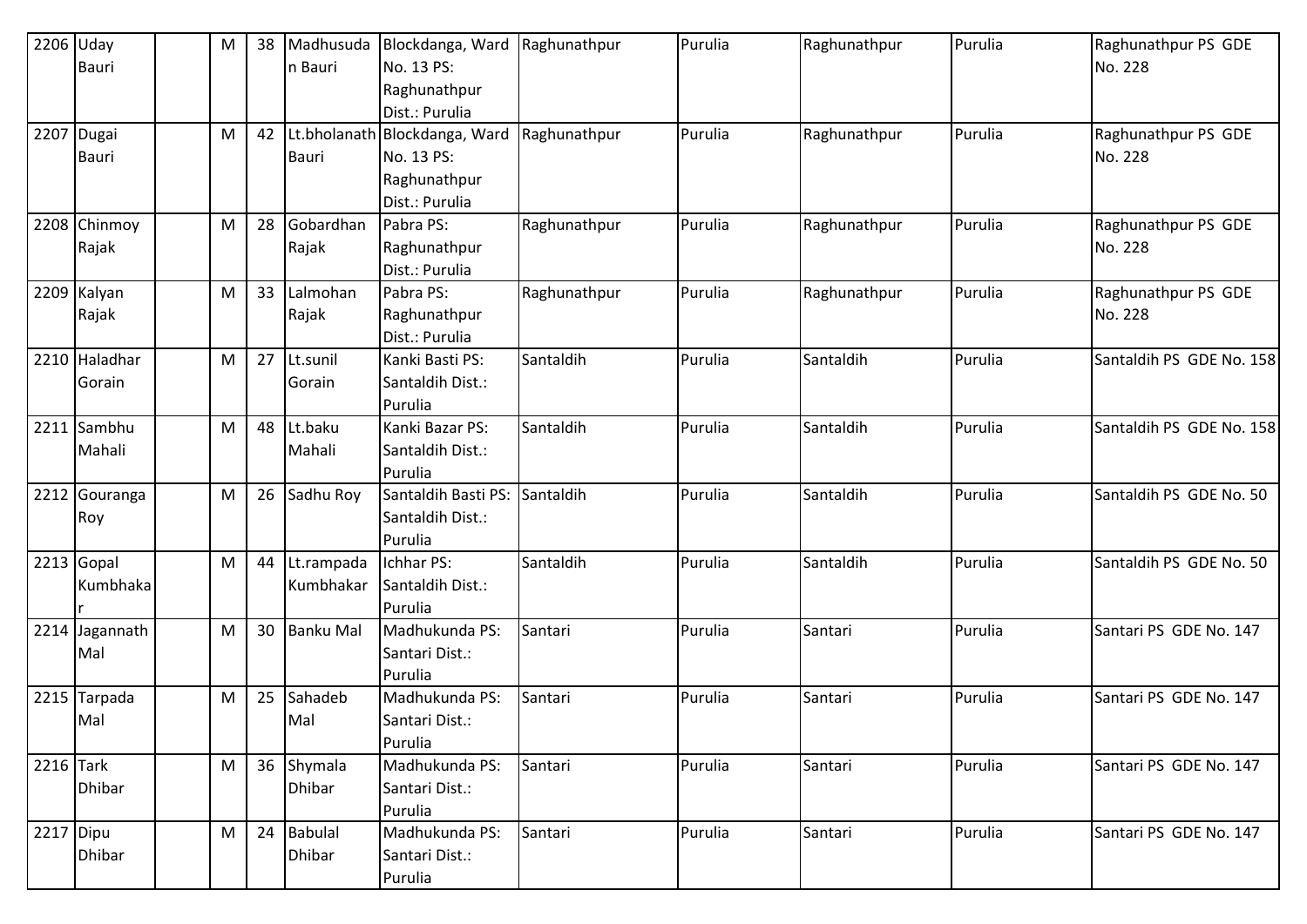|          | 2218 Ratan     | M | 28              | Bhagen        | Madhukunda PS:                | Santari   | Purulia         | Santari   | Purulia        | Santari PS GDE No. 147   |
|----------|----------------|---|-----------------|---------------|-------------------------------|-----------|-----------------|-----------|----------------|--------------------------|
|          | Kalindi        |   |                 | Kalindi       | Santari Dist.:                |           |                 |           |                |                          |
|          |                |   |                 |               | Purulia                       |           |                 |           |                |                          |
| 2219 Md. |                | M | 32 <sup>2</sup> | Faruk Ali     | Murulia PS: Santari Santari   |           | Purulia         | Santari   | Purulia        | Santari PS GDE No. 147   |
|          | Kutubbud       |   |                 |               | Dist.: Purulia                |           |                 |           |                |                          |
|          | din            |   |                 |               |                               |           |                 |           |                |                          |
|          | 2220 Dayal     | M | 22              | Kinkar        | Unchali PS: Tamna Tamna       |           | Purulia         | Tamna     | Purulia        | Tamna PS GDE No. 169     |
|          | Mahato         |   |                 | Mahato        | Dist.: Purulia                |           |                 |           |                |                          |
|          | 2221 Biplab    | M | 26              | Jayram        | Unchali PS: Tamna Tamna       |           | Purulia         | Tamna     | Purulia        | Tamna PS GDE No. 169     |
|          | Mahato         |   |                 | Mahato        | Dist.: Purulia                |           |                 |           |                |                          |
|          | 2222 Apinda    | M | 26              | Bishnu        | Unchali PS: Tamna             | Tamna     | Purulia         | Tamna     | Purulia        | Tamna PS GDE No. 169     |
|          | Mahato         |   |                 | Mahato        | Dist.: Purulia                |           |                 |           |                |                          |
|          | 2223 Nantu     | M | 24              |               | Hari Mahato Unchali PS: Tamna | Tamna     | Purulia         | Tamna     | Purulia        | Tamna PS GDE No. 169     |
|          | Mahato         |   |                 |               | Dist.: Purulia                |           |                 |           |                |                          |
|          | 2224 Bipin     | M | 28              | Chandan       | Bhadsa PS: Tamna              | Tamna     | Purulia         | Tamna     | Purulia        | Tamna PS GDE No. 169     |
|          | Sardar         |   |                 | Sardar        | Dist.: Purulia                |           |                 |           |                |                          |
|          | 2225 Prasenjit | M | 34              | Tarun         | Bhadsa PS: Tamna              | Tamna     | Purulia         | Tamna     | Purulia        | Tamna PS GDE No. 169     |
|          | Mahato         |   |                 | Mahato        | Dist.: Purulia                |           |                 |           |                |                          |
|          | 2226 Susanta   | M | 38              | Lt. Gour      | Bhadsa PS: Tamna              | Tamna     | Purulia         | Tamna     | Purulia        | Tamna PS GDE No. 169     |
|          | Mahato         |   |                 | Mahato        | Dist.: Purulia                |           |                 |           |                |                          |
| 2227     | Fatik          | M | 46              | Lt. Bhanu     | Sardardih PS:                 | Tamna     | Purulia         | Tamna     | Purulia        | Tamna PS GDE No. 169     |
|          | Sardar         |   |                 | Sardar        | Tamna Dist.:                  |           |                 |           |                |                          |
|          |                |   |                 |               | Purulia                       |           |                 |           |                |                          |
|          | 2228 Sankar    | M |                 | 31 Badal      | Sardardih PS:                 | Tamna     | Purulia         | Tamna     | Purulia        | Tamna PS GDE No. 169     |
|          | Mahato         |   |                 | Mahato        | Tamna Dist.:                  |           |                 |           |                |                          |
|          |                |   |                 |               | Purulia                       |           |                 |           |                |                          |
|          | 2229 Manik     | M | 28              | Uttam         | Sardardih PS:                 | Tamna     | Purulia         | Tamna     | Purulia        | Tamna PS GDE No. 169     |
|          | Mahato         |   |                 | Mahato        | Tamna Dist.:                  |           |                 |           |                |                          |
|          |                |   |                 |               | Purulia                       |           |                 |           |                |                          |
|          | 2230 Subha     | M |                 | Lt. Jotin Roy | PS: Kaliaganj Dist.:          | Kaliaganj | Raiganj Police  | Kaliaganj | Raiganj Police | Kaliaganj PS GDE No. 116 |
|          | Roy            |   |                 |               | Raiganj Police                |           | <b>District</b> |           | District       |                          |
|          |                |   |                 |               | District                      |           |                 |           |                |                          |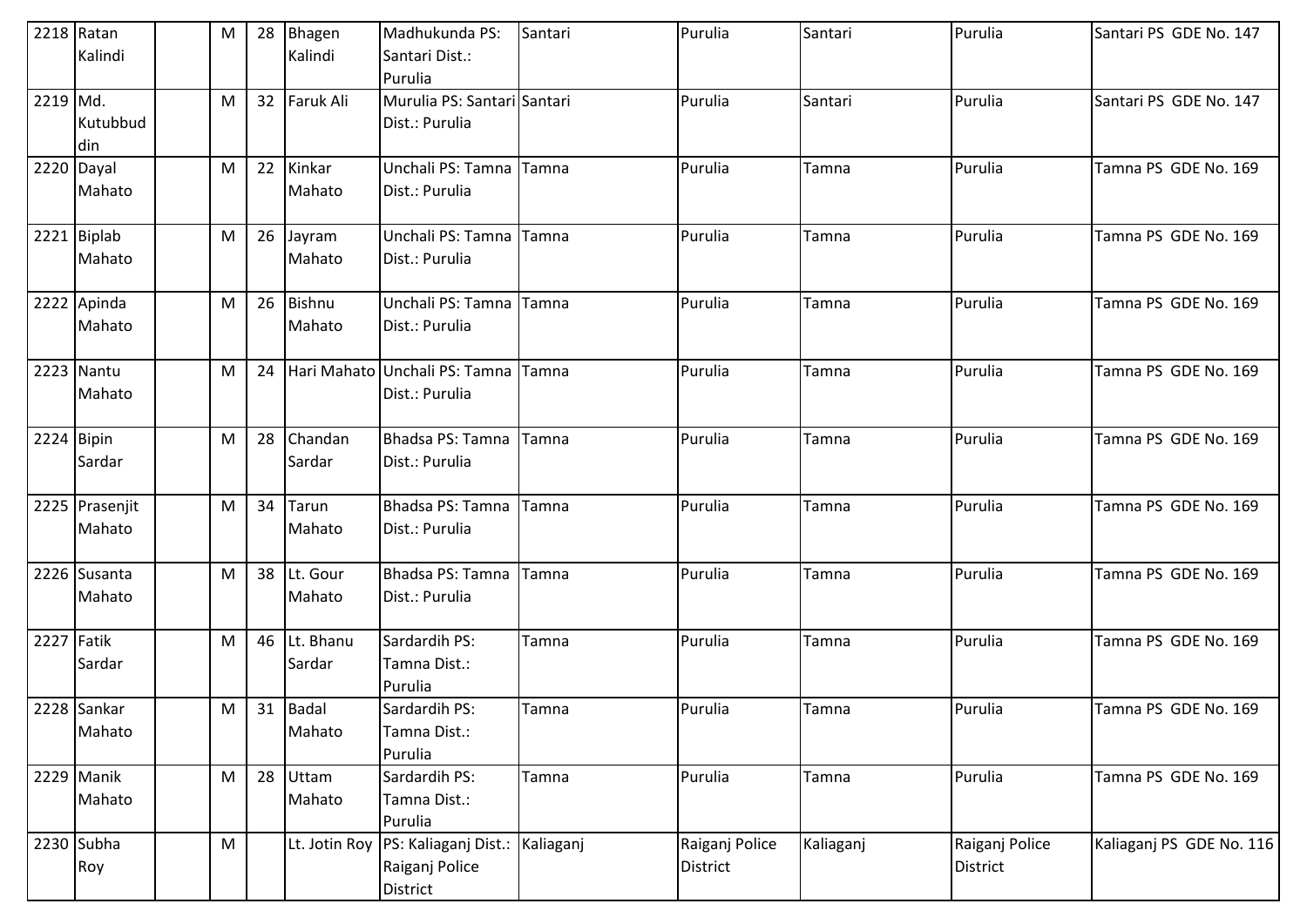| 2231       | Swapan<br>Roy          | M | Lt. Chandra<br><b>Moihan Roy</b> | PS: Kaliaganj Dist.:<br>Raiganj Police<br><b>District</b>              | Kaliaganj | Raiganj Police<br><b>District</b> | Kaliaganj | Raiganj Police<br><b>District</b> | Kaliaganj PS GDE No. 116 |
|------------|------------------------|---|----------------------------------|------------------------------------------------------------------------|-----------|-----------------------------------|-----------|-----------------------------------|--------------------------|
|            | 2232 Bimal<br>Paul     | M | Lt. Mantu<br>Paul                | PS: Kaliaganj Dist.:   Kaliaganj<br>Raiganj Police<br><b>District</b>  |           | Raiganj Police<br>District        | Kaliaganj | Raiganj Police<br><b>District</b> | Kaliaganj PS GDE No. 116 |
|            | 2233 Sukanta<br>Barman | М | Lt. Satyen<br>Barman             | PS: Kaliaganj Dist.:<br>Raiganj Police<br><b>District</b>              | Kaliaganj | Raiganj Police<br><b>District</b> | Kaliaganj | Raiganj Police<br>District        | Kaliaganj PS GDE No. 116 |
|            | 2234 Rajesh<br>Das     | М |                                  | Lt.bablu Das PS: Kaliaganj Dist.:<br>Raiganj Police<br><b>District</b> | Kaliaganj | Raiganj Police<br><b>District</b> | Kaliaganj | Raiganj Police<br><b>District</b> | Kaliaganj PS GDE No. 165 |
|            | 2235 Dos Md            | М | Parn Md                          | PS: Kaliaganj Dist.:<br>Raiganj Police<br><b>District</b>              | Kaliaganj | Raiganj Police<br><b>District</b> | Kaliaganj | Raiganj Police<br><b>District</b> | Kaliaganj PS GDE No. 165 |
|            | 2236 Nirmal<br>Barman  | М | Lt.matlul<br>Barman              | PS: Kaliaganj Dist.:<br>Raiganj Police<br><b>District</b>              | Kaliaganj | Raiganj Police<br>District        | Kaliaganj | Raiganj Police<br>District        | Kaliaganj PS GDE No. 165 |
| 2237       | Totan<br>Maitra        | M | Biswanath<br>Maitra              | PS: Kaliaganj Dist.:<br>Raiganj Police<br><b>District</b>              | Kaliaganj | Raiganj Police<br><b>District</b> | Kaliaganj | Raiganj Police<br><b>District</b> | Kaliaganj PS GDE No. 165 |
|            | 2238 Goutam<br>Sarkar  | М | Harendra<br>Nath Sarkar          | PS: Kaliaganj Dist.:<br>Raiganj Police<br><b>District</b>              | Kaliaganj | Raiganj Police<br><b>District</b> | Kaliaganj | Raiganj Police<br><b>District</b> | Kaliaganj PS GDE No. 165 |
|            | 2239 Kartick<br>Das    | М | Mahadeb<br>Das                   | PS: Kaliaganj Dist.:<br>Raiganj Police<br><b>District</b>              | Kaliaganj | Raiganj Police<br><b>District</b> | Kaliaganj | Raiganj Police<br><b>District</b> | Kaliaganj PS GDE No. 116 |
|            | 2240 Madan<br>Barman   | M | Kartik<br>Barman                 | PS: Kaliaganj Dist.:   Kaliaganj<br>Raiganj Police<br><b>District</b>  |           | Raiganj Police<br>District        | Kaliaganj | Raiganj Police<br>District        | Kaliaganj PS GDE No. 116 |
|            | 2241 Goutam<br>Barman  | M | Ashad<br>Barman                  | PS: Kaliaganj Dist.: Kaliaganj<br>Raiganj Police<br><b>District</b>    |           | Raiganj Police<br>District        | Kaliaganj | Raiganj Police<br><b>District</b> | Kaliaganj PS GDE No. 116 |
| 2242 Litan | Mahanta                | M | Dhananjoy<br>Mahanta             | PS: Kaliaganj Dist.: Kaliaganj<br>Raiganj Police<br>District           |           | Raiganj Police<br><b>District</b> | Kaliaganj | Raiganj Police<br><b>District</b> | Kaliaganj PS GDE No. 116 |
| $2243$ Ram | Sarkar                 | M | Lt. Jagadish<br>Sarkar           | PS: Kaliaganj Dist.: Kaliaganj<br>Raiganj Police<br>District           |           | Raiganj Police<br>District        | Kaliaganj | Raiganj Police<br><b>District</b> | Kaliaganj PS GDE No. 116 |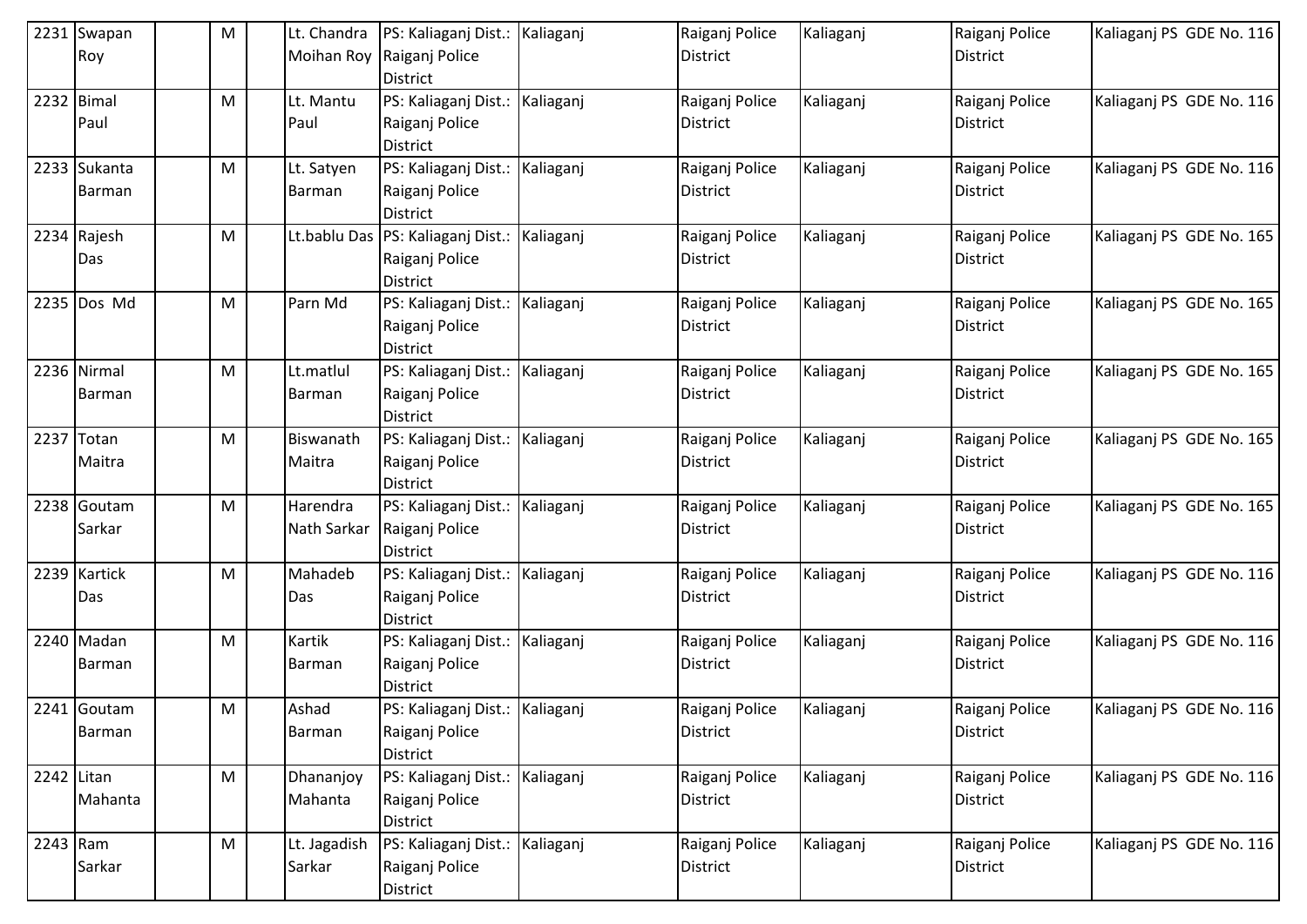|      | 2244 Mukul    | M | Lt. Lalit        | PS: Kaliaganj Dist.: Kaliaganj       |           | Raiganj Police  | Kaliaganj | Raiganj Police  | Kaliaganj PS GDE No. 116 |
|------|---------------|---|------------------|--------------------------------------|-----------|-----------------|-----------|-----------------|--------------------------|
|      | <b>Basak</b>  |   | <b>Basak</b>     | Raiganj Police                       |           | <b>District</b> |           | <b>District</b> |                          |
|      |               |   |                  | <b>District</b>                      |           |                 |           |                 |                          |
|      | 2245 Kushal   | M |                  | Lt. Jatish Shil PS: Kaliaganj Dist.: | Kaliaganj | Raiganj Police  | Kaliaganj | Raiganj Police  | Kaliaganj PS GDE No. 116 |
|      | Shil          |   |                  | Raiganj Police                       |           | <b>District</b> |           | District        |                          |
|      |               |   |                  | <b>District</b>                      |           |                 |           |                 |                          |
|      | 2246 Bibek    | M | Lt.              | PS: Kaliaganj Dist.:                 | Kaliaganj | Raiganj Police  | Kaliaganj | Raiganj Police  | Kaliaganj PS GDE No. 116 |
|      | Guha          |   | Arabibnda        | Raiganj Police                       |           | <b>District</b> |           | District        |                          |
|      |               |   | Guha             | <b>District</b>                      |           |                 |           |                 |                          |
|      | 2247 Sanjoy   | M | Lt. Ramesh       | PS: Kaliaganj Dist.:                 | Kaliaganj | Raiganj Police  | Kaliaganj | Raiganj Police  | Kaliaganj PS GDE No. 116 |
|      | Chowhan       |   | Chowhan          | Raiganj Police                       |           | <b>District</b> |           | District        |                          |
|      |               |   |                  | <b>District</b>                      |           |                 |           |                 |                          |
|      | 2248 Paritosh | M | Anil Paul        | PS: Kaliaganj Dist.:                 | Kaliaganj | Raiganj Police  | Kaliaganj | Raiganj Police  | Kaliaganj PS GDE No. 116 |
|      | Paul          |   |                  | Raiganj Police                       |           | <b>District</b> |           | <b>District</b> |                          |
|      |               |   |                  | <b>District</b>                      |           |                 |           |                 |                          |
|      | 2249 Santosh  | M | Lt. Bikram       | PS: Kaliaganj Dist.:                 | Kaliaganj | Raiganj Police  | Kaliaganj | Raiganj Police  | Kaliaganj PS GDE No. 116 |
|      | Nunia         |   | Nuniya           | Raiganj Police                       |           | <b>District</b> |           | District        |                          |
|      |               |   |                  | <b>District</b>                      |           |                 |           |                 |                          |
|      | 2250 Sanjoy   | M | <b>Bhola Roy</b> | PS: Kaliaganj Dist.: Kaliaganj       |           | Raiganj Police  | Kaliaganj | Raiganj Police  | Kaliaganj PS GDE No. 116 |
|      | Roy           |   |                  | Raiganj Police                       |           | <b>District</b> |           | District        |                          |
|      |               |   |                  | <b>District</b>                      |           |                 |           |                 |                          |
| 2251 | Mithu         | M | Paresh Das       | PS: Kaliaganj Dist.:                 | Kaliaganj | Raiganj Police  | Kaliaganj | Raiganj Police  | Kaliaganj PS GDE No. 116 |
|      | Das           |   |                  | Raiganj Police                       |           | <b>District</b> |           | <b>District</b> |                          |
|      |               |   |                  | <b>District</b>                      |           |                 |           |                 |                          |
|      | 2252 Sushanta | M | Haridas          | PS: Kaliaganj Dist.:                 | Kaliaganj | Raiganj Police  | Kaliaganj | Raiganj Police  | Kaliaganj PS GDE No. 116 |
|      | Mahanta       |   | Mahanta          | Raiganj Police                       |           | <b>District</b> |           | <b>District</b> |                          |
|      |               |   |                  | <b>District</b>                      |           |                 |           |                 |                          |
|      | 2253 Tapash   | M | <b>Bikash</b>    | PS: Kaliaganj Dist.: Kaliaganj       |           | Raiganj Police  | Kaliaganj | Raiganj Police  | Kaliaganj PS GDE No. 116 |
|      | Sarkar        |   | Sarkar           | Raiganj Police                       |           | <b>District</b> |           | District        |                          |
|      |               |   |                  | <b>District</b>                      |           |                 |           |                 |                          |
|      | 2254 Sanjit   | M | Lt. Rabi         | PS: Kaliaganj Dist.: Kaliaganj       |           | Raiganj Police  | Kaliaganj | Raiganj Police  | Kaliaganj PS GDE No. 116 |
|      | Sahani        |   | Sahani           | Raiganj Police                       |           | District        |           | District        |                          |
|      | 2255 Rajesh   | M | Subhash          | <b>District</b>                      |           |                 |           |                 | Kaliaganj PS GDE No. 116 |
|      |               |   |                  | PS: Kaliaganj Dist.: Kaliaganj       |           | Raiganj Police  | Kaliaganj | Raiganj Police  |                          |
|      | Debjharm      |   | Debsharma        | Raiganj Police<br><b>District</b>    |           | <b>District</b> |           | <b>District</b> |                          |
|      | 2256 Sushanta | M | Ram Ratan        | PS: Kaliaganj Dist.: Kaliaganj       |           | Raiganj Police  | Kaliaganj | Raiganj Police  | Kaliaganj PS GDE No. 116 |
|      | Swarnakar     |   | Swarnakar        | Raiganj Police                       |           | District        |           | District        |                          |
|      |               |   |                  |                                      |           |                 |           |                 |                          |
|      |               |   |                  | District                             |           |                 |           |                 |                          |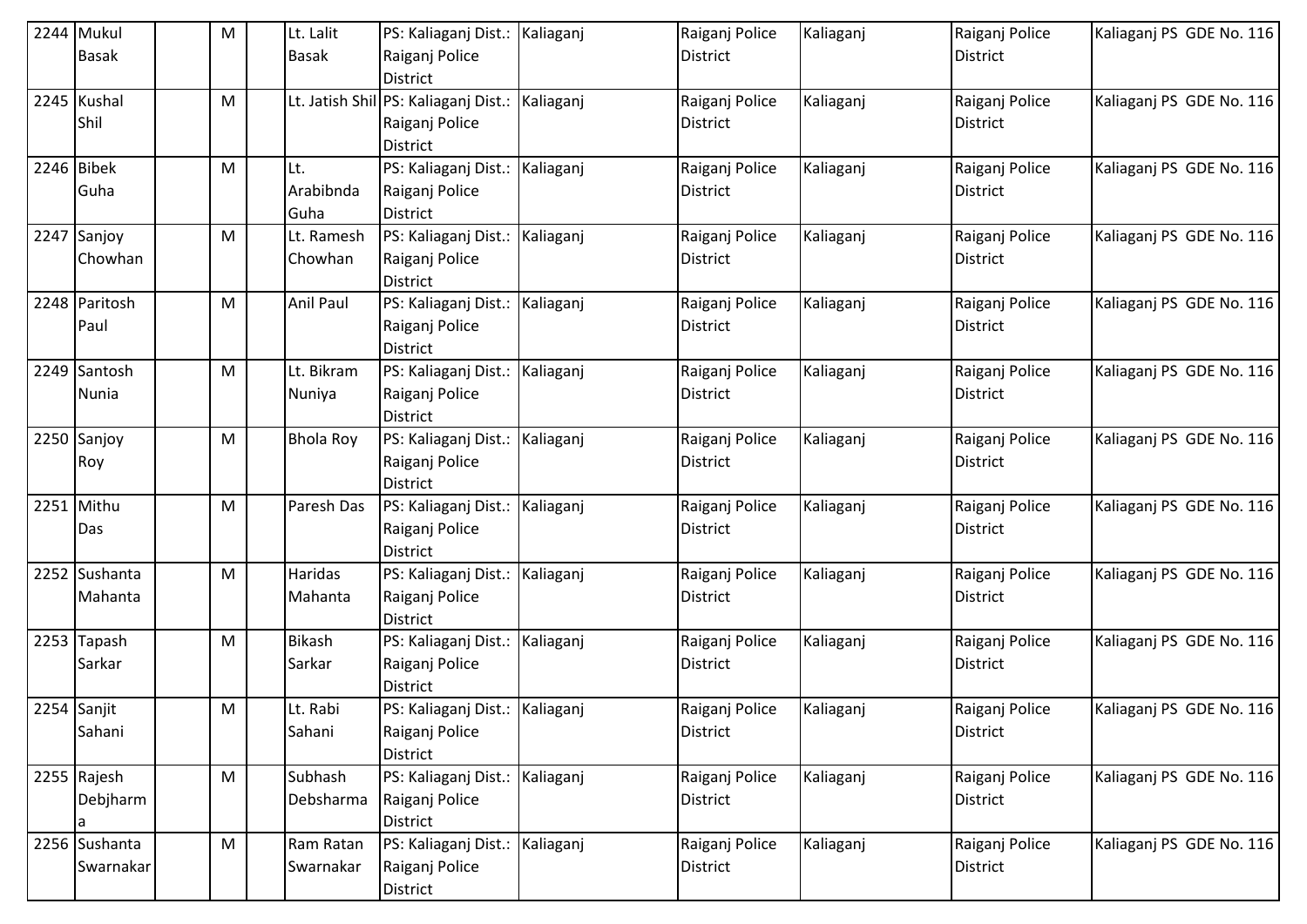|           | 2257 Makelesur | M         | Faijuddin           | PS: Kaliaganj Dist.: Kaliaganj                 |           | Raiganj Police  | Kaliaganj | Raiganj Police  | Kaliagani PS GDE No. 116 |
|-----------|----------------|-----------|---------------------|------------------------------------------------|-----------|-----------------|-----------|-----------------|--------------------------|
|           | Rahaman        |           | Hoque               | Raiganj Police                                 |           | <b>District</b> |           | <b>District</b> |                          |
|           |                |           |                     | <b>District</b>                                |           |                 |           |                 |                          |
|           | 2258 Mohini N  | M         | Bhabesh             | PS: Kaliaganj Dist.:                           | Kaliaganj | Raiganj Police  | Kaliaganj | Raiganj Police  | Kaliaganj PS GDE No. 116 |
|           | <b>Basak</b>   |           | <b>Basak</b>        | Raiganj Police                                 |           | <b>District</b> |           | <b>District</b> |                          |
|           |                |           |                     | <b>District</b>                                |           |                 |           |                 |                          |
|           | 2259 Asutosh   | M         | <b>Bipin Sarkar</b> | PS: Kaliaganj Dist.:                           | Kaliaganj | Raiganj Police  | Kaliaganj | Raiganj Police  | Kaliaganj PS GDE No. 116 |
|           | Sarkar         |           |                     | Raiganj Police<br><b>District</b>              |           | <b>District</b> |           | District        |                          |
|           | 2260 Banamali  | M         | <b>Bikash</b>       | PS: Kaliaganj Dist.:                           | Kaliaganj | Raiganj Police  | Kaliaganj | Raiganj Police  | Kaliaganj PS GDE No. 116 |
|           | Barman         |           | Barman              | Raiganj Police                                 |           | <b>District</b> |           | <b>District</b> |                          |
|           |                |           |                     | District                                       |           |                 |           |                 |                          |
|           | 2261 Sadanand  | M         | Amal Sarkar         | PS: Kaliaganj Dist.:                           | Kaliaganj | Raiganj Police  | Kaliaganj | Raiganj Police  | Kaliaganj PS GDE No. 116 |
|           | a Sarkar       |           |                     | Raiganj Police                                 |           | <b>District</b> |           | <b>District</b> |                          |
|           |                |           |                     | <b>District</b>                                |           |                 |           |                 |                          |
|           | 2262 Nayan     | M         | <b>Nakul Das</b>    | PS: Kaliaganj Dist.:                           | Kaliaganj | Raiganj Police  | Kaliaganj | Raiganj Police  | Kaliaganj PS GDE No. 116 |
|           | Das            |           |                     | Raiganj Police                                 |           | <b>District</b> |           | District        |                          |
|           |                |           |                     | <b>District</b>                                |           |                 |           |                 |                          |
|           | 2263 Taken     | M         | <b>Putul Roy</b>    | PS: Kaliaganj Dist.:                           | Kaliaganj | Raiganj Police  | Kaliaganj | Raiganj Police  | Kaliaganj PS GDE No. 116 |
|           | Roy            |           |                     | Raiganj Police                                 |           | <b>District</b> |           | District        |                          |
|           |                |           |                     | <b>District</b>                                |           |                 |           |                 |                          |
| 2264 Rabi |                | M         | <b>Bhola</b>        | PS: Kaliaganj Dist.:                           | Kaliaganj | Raiganj Police  | Kaliaganj | Raiganj Police  | Kaliaganj PS GDE No. 116 |
|           | Debsharm       |           | Debsharma           | Raiganj Police                                 |           | <b>District</b> |           | <b>District</b> |                          |
|           |                |           |                     | District                                       |           |                 |           |                 |                          |
| 2265 Raju |                | M         | Pintu               | PS: Kaliaganj Dist.:                           | Kaliaganj | Raiganj Police  | Kaliaganj | Raiganj Police  | Kaliaganj PS GDE No. 116 |
|           | Mahato         |           | Mahato              | Raiganj Police                                 |           | <b>District</b> |           | <b>District</b> |                          |
|           | 2266 Badal Das | M         | <b>Parimal Das</b>  | <b>District</b>                                |           |                 |           | Raiganj Police  | Kaliaganj PS GDE No. 116 |
|           |                |           |                     | PS: Kaliaganj Dist.:                           | Kaliaganj | Raiganj Police  | Kaliaganj |                 |                          |
|           |                |           |                     | Raiganj Police<br><b>District</b>              |           | <b>District</b> |           | <b>District</b> |                          |
|           | 2267 Biplab    | M         |                     | Santosh Das   PS: Kaliaganj Dist.:   Kaliaganj |           | Raiganj Police  | Kaliaganj | Raiganj Police  | Kaliagani PS GDE No. 116 |
|           | Das            |           |                     | Raiganj Police                                 |           | District        |           | District        |                          |
|           |                |           |                     | <b>District</b>                                |           |                 |           |                 |                          |
|           | 2268 Chandan   | M         | <b>Biren Roy</b>    | PS: Kaliaganj Dist.: Kaliaganj                 |           | Raiganj Police  | Kaliaganj | Raiganj Police  | Kaliaganj PS GDE No. 116 |
|           | Roy            |           |                     | Raiganj Police                                 |           | <b>District</b> |           | <b>District</b> |                          |
|           |                |           |                     | <b>District</b>                                |           |                 |           |                 |                          |
|           | 2269 Chutu     | ${\sf M}$ | Subha Das           | PS: Kaliaganj Dist.: Kaliaganj                 |           | Raiganj Police  | Kaliaganj | Raiganj Police  | Kaliaganj PS GDE No. 116 |
|           | Das            |           |                     | Raiganj Police                                 |           | <b>District</b> |           | District        |                          |
|           |                |           |                     | District                                       |           |                 |           |                 |                          |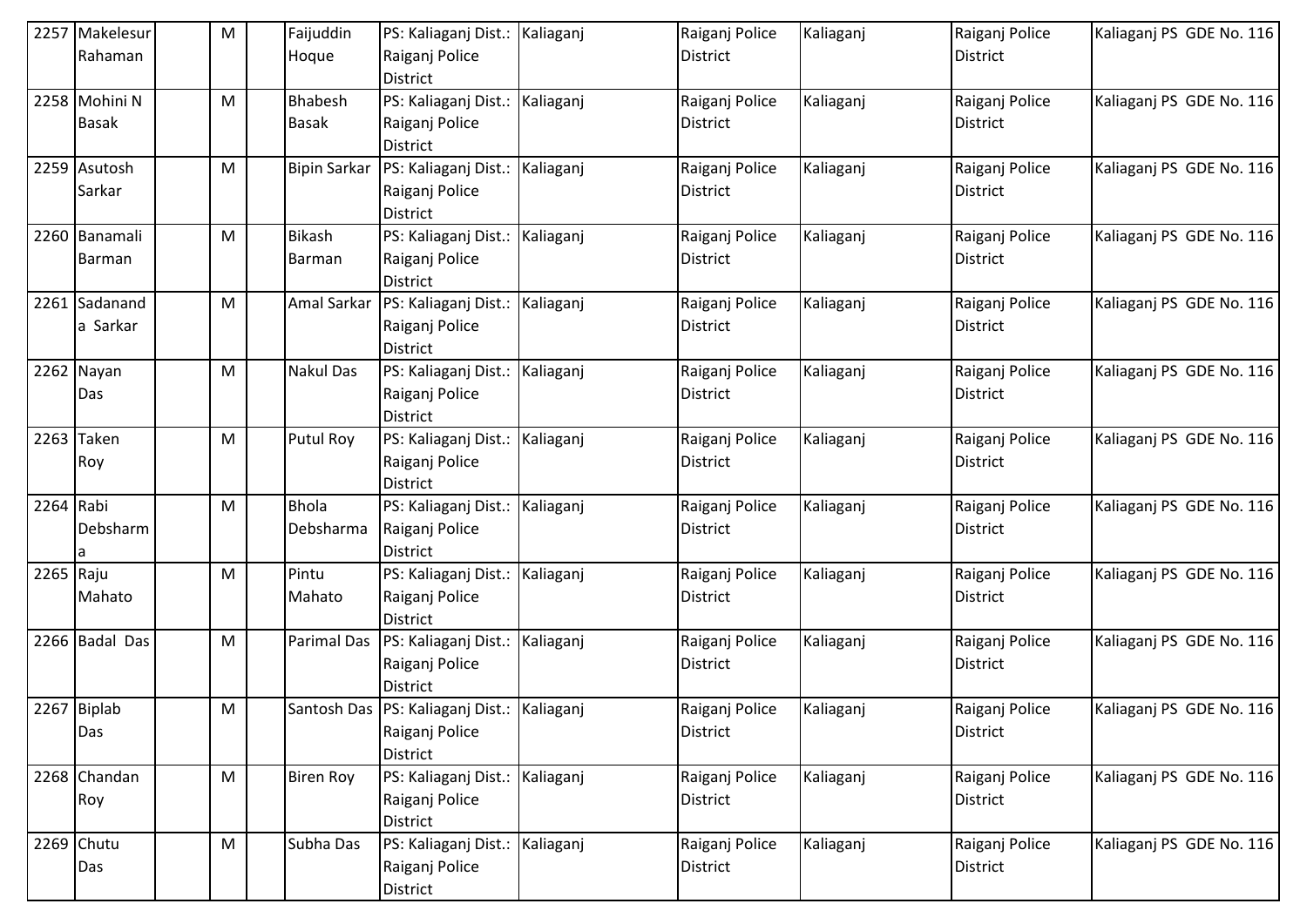| Raiganj Police<br><b>District</b><br><b>District</b><br>Sarkar<br><b>District</b><br>PS: Kaliaganj Dist.:<br>Kaliaganj<br>Kaliaganj PS GDE No. 116<br>2271 Nayan<br>M<br><b>Dhiren Roy</b><br>Raiganj Police<br>Kaliaganj<br>Raiganj Police<br>Raiganj Police<br><b>District</b><br><b>District</b><br>Roy<br><b>District</b><br>Mani Ghosh PS: Kaliaganj Dist.: Kaliaganj<br>2272 Alok<br>Kaliaganj<br>Kaliaganj PS GDE No. 116<br>Raiganj Police<br>Raiganj Police<br>M<br>Ghosh<br>Raiganj Police<br><b>District</b><br><b>District</b><br><b>District</b><br>2273 Hari Das<br>PS: Kaliaganj Dist.: Kaliaganj<br>Kaliaganj PS GDE No. 116<br>Ajit Das<br>Raiganj Police<br>Kaliaganj<br>Raiganj Police<br>M |  |
|----------------------------------------------------------------------------------------------------------------------------------------------------------------------------------------------------------------------------------------------------------------------------------------------------------------------------------------------------------------------------------------------------------------------------------------------------------------------------------------------------------------------------------------------------------------------------------------------------------------------------------------------------------------------------------------------------------------|--|
|                                                                                                                                                                                                                                                                                                                                                                                                                                                                                                                                                                                                                                                                                                                |  |
|                                                                                                                                                                                                                                                                                                                                                                                                                                                                                                                                                                                                                                                                                                                |  |
|                                                                                                                                                                                                                                                                                                                                                                                                                                                                                                                                                                                                                                                                                                                |  |
|                                                                                                                                                                                                                                                                                                                                                                                                                                                                                                                                                                                                                                                                                                                |  |
|                                                                                                                                                                                                                                                                                                                                                                                                                                                                                                                                                                                                                                                                                                                |  |
|                                                                                                                                                                                                                                                                                                                                                                                                                                                                                                                                                                                                                                                                                                                |  |
|                                                                                                                                                                                                                                                                                                                                                                                                                                                                                                                                                                                                                                                                                                                |  |
|                                                                                                                                                                                                                                                                                                                                                                                                                                                                                                                                                                                                                                                                                                                |  |
|                                                                                                                                                                                                                                                                                                                                                                                                                                                                                                                                                                                                                                                                                                                |  |
| Raiganj Police<br>District<br>District                                                                                                                                                                                                                                                                                                                                                                                                                                                                                                                                                                                                                                                                         |  |
| District                                                                                                                                                                                                                                                                                                                                                                                                                                                                                                                                                                                                                                                                                                       |  |
| Kaliaganj PS GDE No. 116<br>2274 Goutam<br>PS: Kaliaganj Dist.: Kaliaganj<br>Raiganj Police<br>Kaliaganj<br>Raiganj Police<br>M<br>Satyen                                                                                                                                                                                                                                                                                                                                                                                                                                                                                                                                                                      |  |
| Mondal<br>Raiganj Police<br><b>District</b><br>Mondal<br>District                                                                                                                                                                                                                                                                                                                                                                                                                                                                                                                                                                                                                                              |  |
| District                                                                                                                                                                                                                                                                                                                                                                                                                                                                                                                                                                                                                                                                                                       |  |
| 2275 Bibek<br>Abinash<br>PS: Kaliaganj Dist.: Kaliaganj<br>Kaliaganj PS GDE No. 116<br>M<br>Raiganj Police<br>Kaliaganj<br>Raiganj Police                                                                                                                                                                                                                                                                                                                                                                                                                                                                                                                                                                      |  |
| Raiganj Police<br>Ghosh<br>Ghosh<br><b>District</b><br><b>District</b>                                                                                                                                                                                                                                                                                                                                                                                                                                                                                                                                                                                                                                         |  |
| <b>District</b><br>Subhash                                                                                                                                                                                                                                                                                                                                                                                                                                                                                                                                                                                                                                                                                     |  |
| 2276 Raju<br>PS: Kaliaganj Dist.: Kaliaganj<br>Kaliaganj PS GDE No. 116<br>Raiganj Police<br>Kaliaganj<br>Raiganj Police<br>M                                                                                                                                                                                                                                                                                                                                                                                                                                                                                                                                                                                  |  |
| Raiganj Police<br>District<br><b>District</b><br>Barman<br>Barman                                                                                                                                                                                                                                                                                                                                                                                                                                                                                                                                                                                                                                              |  |
| <b>District</b><br>$2277$ Ratan<br>M                                                                                                                                                                                                                                                                                                                                                                                                                                                                                                                                                                                                                                                                           |  |
| PS: Kaliaganj Dist.: Kaliaganj<br>Kaliaganj PS GDE No. 116<br>Rajen<br>Raiganj Police<br>Kaliaganj<br>Raiganj Police                                                                                                                                                                                                                                                                                                                                                                                                                                                                                                                                                                                           |  |
| Debsharm<br>Debsharma<br>Raiganj Police<br>District<br>District                                                                                                                                                                                                                                                                                                                                                                                                                                                                                                                                                                                                                                                |  |
| District<br>2278 Bapi Roy<br>PS: Kaliaganj Dist.: Kaliaganj<br>Kaliaganj PS GDE No. 116<br>Biswanath<br>M                                                                                                                                                                                                                                                                                                                                                                                                                                                                                                                                                                                                      |  |
| Raiganj Police<br>Kaliaganj<br>Raiganj Police                                                                                                                                                                                                                                                                                                                                                                                                                                                                                                                                                                                                                                                                  |  |
| Raiganj Police<br>Roy<br><b>District</b><br>District<br><b>District</b>                                                                                                                                                                                                                                                                                                                                                                                                                                                                                                                                                                                                                                        |  |
| Vill- Chunamari PS: Karandighi<br>2279 Dinesh<br>M<br>Sukal Singha<br>Raiganj Police<br>Karandighi<br>Raiganj Police<br>Karandighi PS GDE No.<br>47                                                                                                                                                                                                                                                                                                                                                                                                                                                                                                                                                            |  |
| Karandighi Dist.:<br><b>District</b><br><b>District</b><br>Singha<br>166                                                                                                                                                                                                                                                                                                                                                                                                                                                                                                                                                                                                                                       |  |
| Raiganj Police                                                                                                                                                                                                                                                                                                                                                                                                                                                                                                                                                                                                                                                                                                 |  |
| <b>District</b>                                                                                                                                                                                                                                                                                                                                                                                                                                                                                                                                                                                                                                                                                                |  |
| 2280 Subal<br>Lt. Muluk<br>Chunamari, PO-<br>Karandighi<br>50<br>Karandighi<br>Raiganj Police<br>Raiganj Police<br>Karandighi PS GDE No.<br>M                                                                                                                                                                                                                                                                                                                                                                                                                                                                                                                                                                  |  |
| Singha<br>Magnavita PS:<br><b>District</b><br>166<br>Singha<br><b>District</b>                                                                                                                                                                                                                                                                                                                                                                                                                                                                                                                                                                                                                                 |  |
| Karandighi Dist.:                                                                                                                                                                                                                                                                                                                                                                                                                                                                                                                                                                                                                                                                                              |  |
| Raiganj Police                                                                                                                                                                                                                                                                                                                                                                                                                                                                                                                                                                                                                                                                                                 |  |
| District                                                                                                                                                                                                                                                                                                                                                                                                                                                                                                                                                                                                                                                                                                       |  |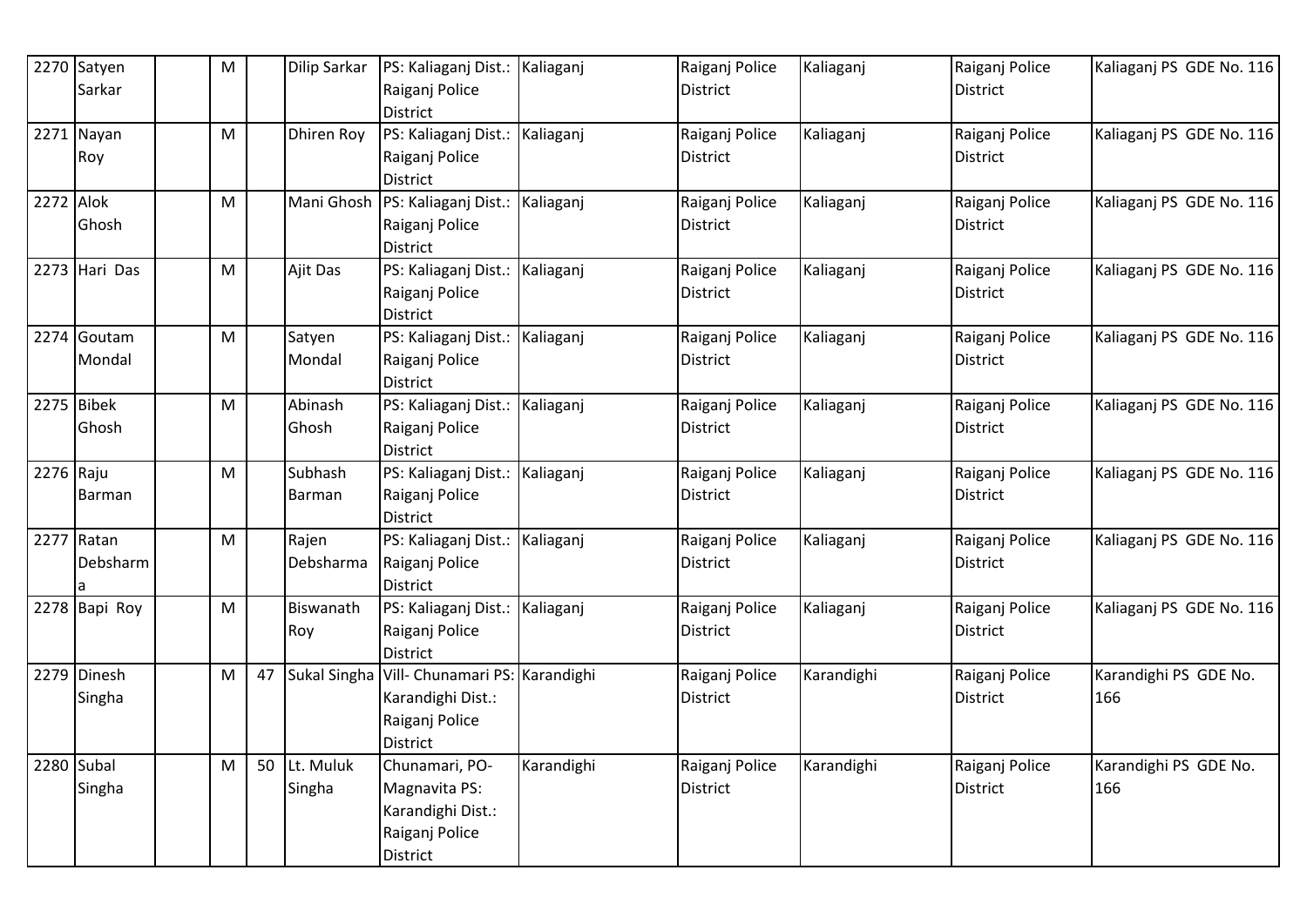|      | 2281 Rupchand<br>Singha       | M | 40 | Lt. Gangu<br>Singha                   | Chunamari, PO-<br>Magnavita PS:                                                              | Karandighi | Raiganj Police<br><b>District</b> | Karandighi | Raiganj Police<br><b>District</b> | Karandighi PS GDE No.<br>166 |
|------|-------------------------------|---|----|---------------------------------------|----------------------------------------------------------------------------------------------|------------|-----------------------------------|------------|-----------------------------------|------------------------------|
|      |                               |   |    |                                       | Karandighi Dist.:<br>Raiganj Police<br><b>District</b>                                       |            |                                   |            |                                   |                              |
|      | 2282 Rabi Saha                | M | 22 | Suresh Saha                           | Pandepur, PO-<br>Karandighi PS:<br>Karandighi Dist.:<br>Raiganj Police<br><b>District</b>    | Karandighi | Raiganj Police<br><b>District</b> | Karandighi | Raiganj Police<br><b>District</b> | Karandighi PS GDE No.<br>166 |
|      | 2283 Tanuj Das                | M | 26 | <b>Suresh Das</b>                     | Vill- Karandighi<br>Schoolpara PS:<br>Karandighi Dist.:<br>Raiganj Police<br><b>District</b> | Karandighi | Raiganj Police<br><b>District</b> | Karandighi | Raiganj Police<br><b>District</b> | Karandighi PS GDE No.<br>166 |
|      | 2284 Gpoutam<br>Das           | M | 38 | Tarapada<br>Das                       | Khikhirtola PS:<br>Karandighi Dist.:<br>Raiganj Police<br><b>District</b>                    | Karandighi | Raiganj Police<br><b>District</b> | Karandighi | Raiganj Police<br><b>District</b> | Karandighi PS GDE No.<br>166 |
|      | 2285 Rajib<br>Kumr            | M | 22 | Ajit Kumar                            | Khikhirtola PS:<br>Karandighi Dist.:<br>Raiganj Police<br><b>District</b>                    | Karandighi | Raiganj Police<br><b>District</b> | Karandighi | Raiganj Police<br><b>District</b> | Karandighi PS GDE No.<br>166 |
|      | 2286 Nihar<br>Ranjan<br>Das   | M |    | Sukdeb Das                            | Khikhirtola PS:<br>Karandighi Dist.:<br>Raiganj Police<br><b>District</b>                    | Karandighi | Raiganj Police<br><b>District</b> | Karandighi | Raiganj Police<br><b>District</b> | Karandighi PS GDE No.<br>166 |
| 2287 | Sanku<br>Nath<br>Paramanik    | M | 41 | Lt Poresh<br><b>Nath</b><br>Paramanik | Karandighi PS:<br>Karandighi Dist.:<br>Raiganj Police<br><b>District</b>                     | Karandighi | Raiganj Police<br><b>District</b> | Karandighi | Raiganj Police<br><b>District</b> | Karandighi PS GDE No.<br>166 |
|      | 2288 Madhu<br>Sudan<br>Singha | M | 42 | Bhadralal<br>Singha                   | Dukivita PS:<br>Karandighi Dist.:<br>Raiganj Police<br><b>District</b>                       | Karandighi | Raiganj Police<br><b>District</b> | Karandighi | Raiganj Police<br><b>District</b> | Karandighi PS GDE No.<br>166 |
|      | 2289 Tarun<br>Majumder        | M | 48 | Lt. Dulal Ch<br>Majumder              | Karandighi PS:<br>Karandighi Dist.:<br>Raiganj Police<br>District                            | Karandighi | Raiganj Police<br><b>District</b> | Karandighi | Raiganj Police<br>District        | Karandighi PS GDE No.<br>166 |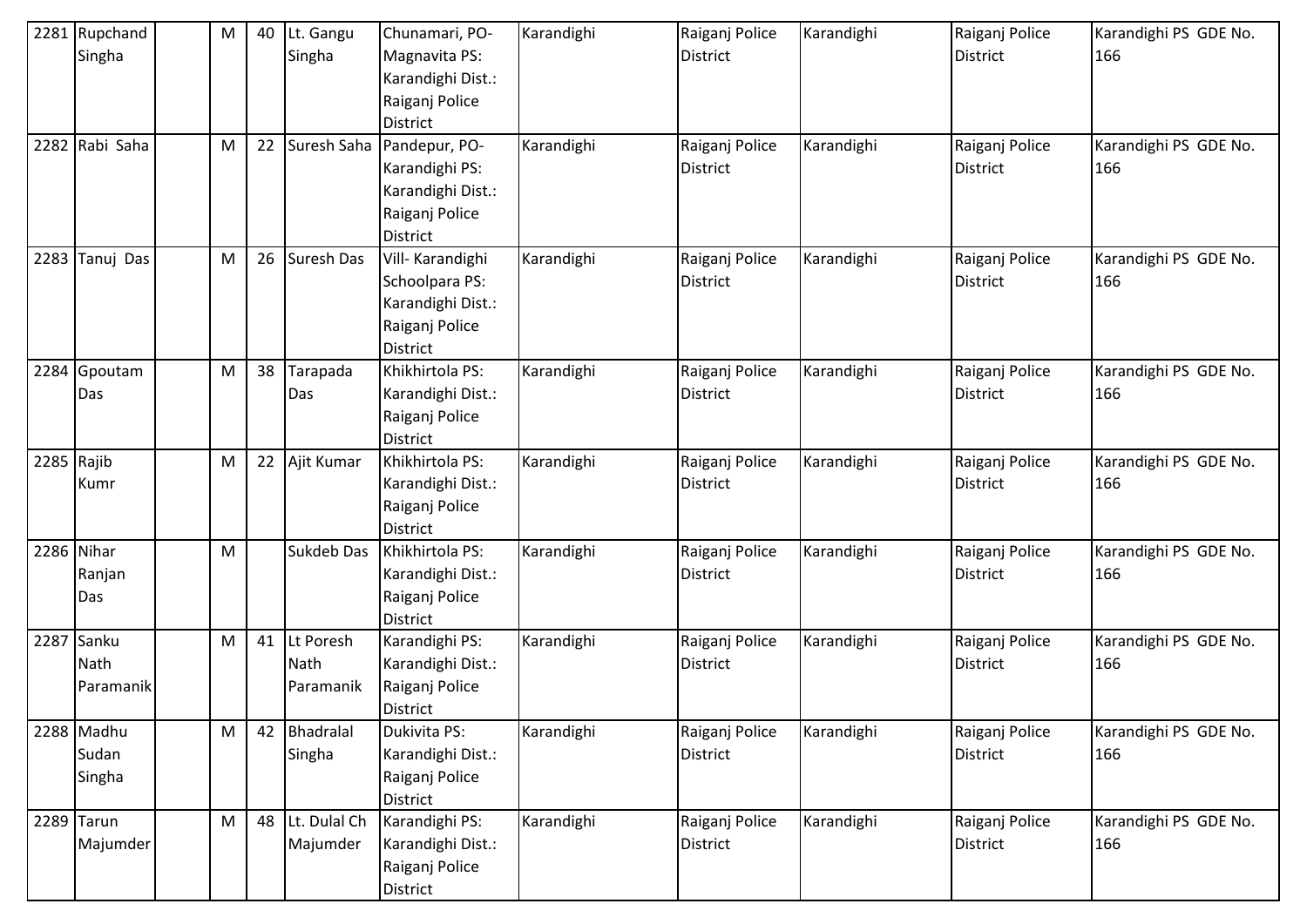| 2290 Probitra | M         | 24 | Shambhu                  | Pachpir PS:                       | Karandighi | Raiganj Police                    | Karandighi | Raiganj Police                    | Karandighi PS GDE No.        |
|---------------|-----------|----|--------------------------|-----------------------------------|------------|-----------------------------------|------------|-----------------------------------|------------------------------|
| Singha        |           |    | Singha                   | Karandighi Dist.:                 |            | <b>District</b>                   |            | <b>District</b>                   | 181                          |
|               |           |    |                          | Raiganj Police<br><b>District</b> |            |                                   |            |                                   |                              |
| 2291 Subash   | M         |    | Rajkumar                 | Benipara Sadipur                  | Karandighi | Raiganj Police                    | Karandighi | Raiganj Police                    | Karandighi PS GDE No.        |
| Singha        |           |    | Singha                   | PS: Karandighi                    |            | District                          |            | <b>District</b>                   | 181                          |
|               |           |    |                          | Dist.: Raiganj                    |            |                                   |            |                                   |                              |
|               |           |    |                          | <b>Police District</b>            |            |                                   |            |                                   |                              |
| 2292 Gopal    | M         | 38 | Lt Dundu                 | Colonipara                        | Karandighi | Raiganj Police                    | Karandighi | Raiganj Police                    | Karandighi PS GDE No.        |
| Murmu         |           |    | Murmu                    | Tungidighi PS:                    |            | District                          |            | <b>District</b>                   | 181                          |
|               |           |    |                          | Karandighi Dist.:                 |            |                                   |            |                                   |                              |
|               |           |    |                          | Raiganj Police                    |            |                                   |            |                                   |                              |
|               |           |    |                          | <b>District</b>                   |            |                                   |            |                                   |                              |
| 2293 Chandrad | M         | 40 | Lt. Jhashu               | Singhtola                         | Karandighi | Raiganj Police                    | Karandighi | Raiganj Police                    | Karandighi PS GDE No.        |
| eb            |           |    | Mahato                   | Tungidighi PS:                    |            | <b>District</b>                   |            | <b>District</b>                   | 181                          |
| Mahato        |           |    |                          | Karandighi Dist.:                 |            |                                   |            |                                   |                              |
|               |           |    |                          | Raiganj Police                    |            |                                   |            |                                   |                              |
| 2294 Mohon    | M         | 55 | Lt. Ghutu                | District<br>Dumradangi            | Karandighi | Raiganj Police                    | Karandighi | Raiganj Police                    | Karandighi PS GDE No.        |
| Singha        |           |    | Singha                   | Tungidighi PS:                    |            | <b>District</b>                   |            | <b>District</b>                   | 181                          |
|               |           |    |                          | Karandighi Dist.:                 |            |                                   |            |                                   |                              |
|               |           |    |                          | Raiganj Police                    |            |                                   |            |                                   |                              |
|               |           |    |                          | District                          |            |                                   |            |                                   |                              |
| 2295 Atuwari  | M         | 62 | Lt. Rasholal             | Chakradanfi PS:                   | Karandighi | Raiganj Police                    | Karandighi | Raiganj Police                    | Karandighi PS GDE No.        |
| Singha        |           |    | Singha                   | Karandighi Dist.:                 |            | <b>District</b>                   |            | <b>District</b>                   | 181                          |
|               |           |    |                          | Raiganj Police                    |            |                                   |            |                                   |                              |
|               |           |    |                          | <b>District</b>                   |            |                                   |            |                                   |                              |
| 2296 Dulal    | M         | 30 | Akalu Singha Pachpir PS: |                                   | Karandighi | Raiganj Police                    | Karandighi | Raiganj Police                    | Karandighi PS GDE No.        |
| Singha        |           |    |                          | Karandighi Dist.:                 |            | District                          |            | <b>District</b>                   | 181                          |
|               |           |    |                          | Raiganj Police                    |            |                                   |            |                                   |                              |
| 2297 Avigit   | ${\sf M}$ | 39 | Dalu Singha              | District                          | Karandighi |                                   | Karandighi |                                   |                              |
| Singha        |           |    |                          | Chownagar,<br>Domohana PS:        |            | Raiganj Police<br><b>District</b> |            | Raiganj Police<br><b>District</b> | Karandighi PS GDE No.<br>181 |
|               |           |    |                          | Karandighi Dist.:                 |            |                                   |            |                                   |                              |
|               |           |    |                          | Raiganj Police                    |            |                                   |            |                                   |                              |
|               |           |    |                          | District                          |            |                                   |            |                                   |                              |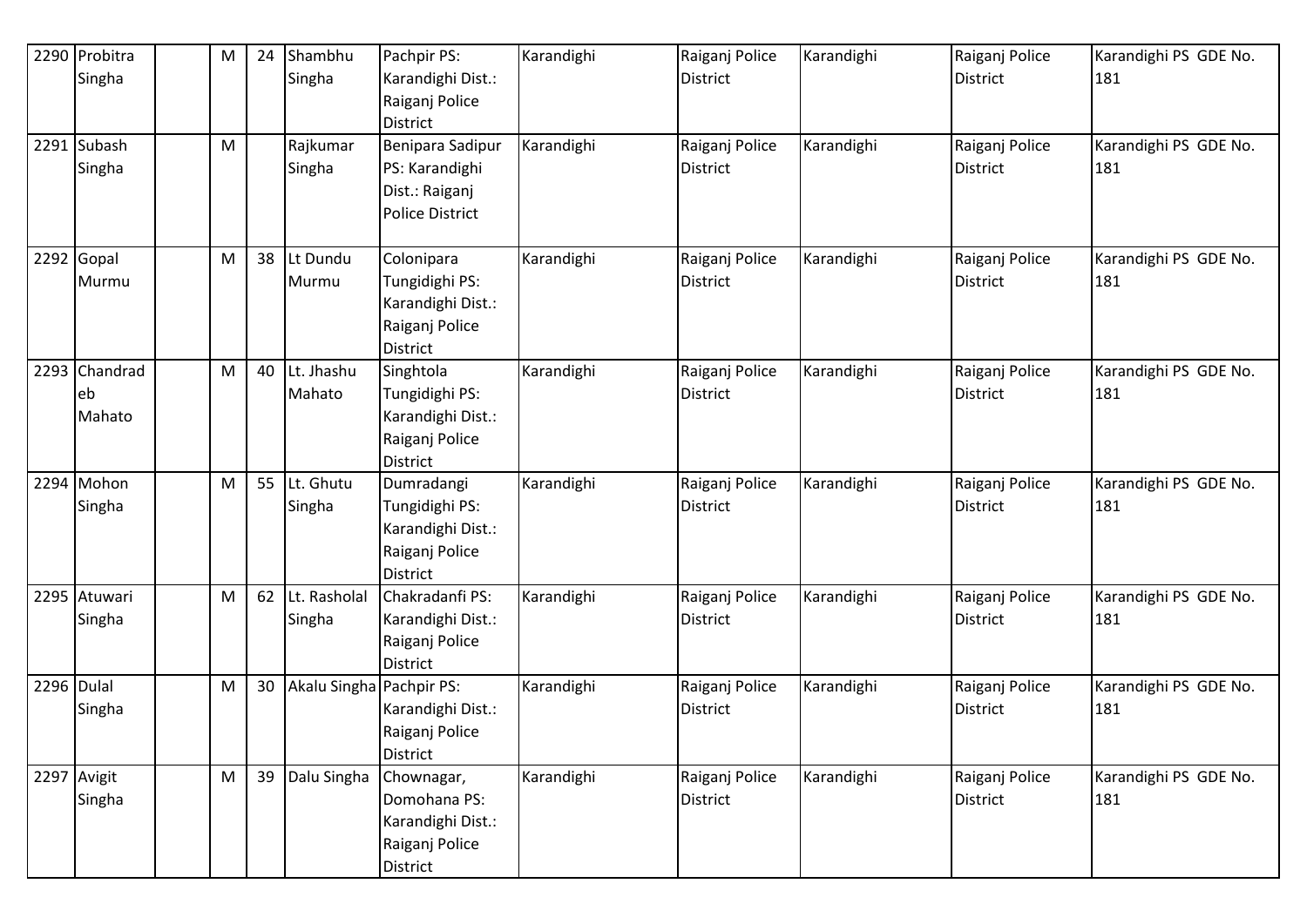|            | 2298 Bijoy    | M | 22 | Dipok Soren Dhimki, PO- |                          | Dalkhola   | <b>Islampur Police</b> | Karandighi | Raiganj Police  | Karandighi PS GDE No. |
|------------|---------------|---|----|-------------------------|--------------------------|------------|------------------------|------------|-----------------|-----------------------|
|            | Soren         |   |    |                         | Patnur PS:               |            | <b>District</b>        |            | <b>District</b> | 181                   |
|            | Soren         |   |    |                         | Dalkhola Dist.:          |            |                        |            |                 |                       |
|            |               |   |    |                         | <b>Islampur Police</b>   |            |                        |            |                 |                       |
|            |               |   |    |                         | District                 |            |                        |            |                 |                       |
|            | 2299 Nuru     | M | 28 | Marang                  | Dhimki PS:               | Dalkhola   | <b>Islampur Police</b> | Karandighi | Raiganj Police  | Karandighi PS GDE No. |
|            | Hasda         |   |    | Hasda                   | Dalkhola Dist.:          |            | <b>District</b>        |            | District        | 181                   |
|            |               |   |    |                         | <b>Islampur Police</b>   |            |                        |            |                 |                       |
|            |               |   |    |                         | <b>District</b>          |            |                        |            |                 |                       |
|            | 2300 Niranjan | M | 32 | Kalicharan              | Dhumtola, PS-            |            | <b>Basirhat</b>        | Karandighi | Raiganj Police  | Karandighi PS GDE No. |
|            | Das           |   |    | Das                     | Balarampur               |            |                        |            | <b>District</b> | 181                   |
|            | 2301 Meghnath | M | 22 | Ukanta                  | Vill- Chapaichandi       | Karandighi | Raiganj Police         | Karandighi | Raiganj Police  | Karandighi PS GDE No. |
|            | Singho        |   |    | Singha                  | PS: Karandighi           |            | <b>District</b>        |            | <b>District</b> | 186                   |
|            |               |   |    |                         | Dist.: Raiganj           |            |                        |            |                 |                       |
|            |               |   |    |                         | <b>Police District</b>   |            |                        |            |                 |                       |
|            |               |   |    |                         |                          |            |                        |            |                 |                       |
|            | 2302 Samoy    | M | 24 | Khoka Das               | Jagatpur PS:             | Karandighi | <b>Basirhat</b>        | Karandighi | Raiganj Police  | Karandighi PS GDE No. |
|            | Chanda        |   |    |                         | Karandighi               |            |                        |            | <b>District</b> | 186                   |
|            | Das           |   |    |                         |                          |            |                        |            |                 |                       |
| 2303       | Saral         | M | 52 | Lt Thanday              | Balarampur               |            | <b>Basirhat</b>        | Karandighi | Raiganj Police  | Karandighi PS GDE No. |
|            | Singha        |   |    |                         |                          |            |                        |            | <b>District</b> | 186                   |
|            | 2304 Rafikul  | M | 40 | Lt                      | Jogia PS:                | Karandighi | Raiganj Police         | Karandighi | Raiganj Police  | Karandighi PS GDE No. |
|            | Islam         |   |    | Jamaluddin              | Karandighi Dist.:        |            | District               |            | <b>District</b> | 181                   |
|            |               |   |    |                         | Raiganj Police           |            |                        |            |                 |                       |
|            |               |   |    |                         | <b>District</b>          |            |                        |            |                 |                       |
|            | 2305 Badrul   | M |    | Hasimuddin              | Dangiparea, PS-          | Goalpukur  | <b>Islampur Police</b> | Karandighi | Raiganj Police  | Karandighi PS GDE No. |
|            | Jamal         |   |    |                         | <b>Goalpukher PS:</b>    |            | District               |            | <b>District</b> | 191                   |
|            |               |   |    |                         | Goalpukur Dist.:         |            |                        |            |                 |                       |
|            |               |   |    |                         | <b>Islampur Police</b>   |            |                        |            |                 |                       |
|            |               |   |    |                         | District                 |            |                        |            |                 |                       |
| 2306 Ekbal |               | M |    | Jafiruddin              | Jadavpur PS:             | Karandighi | Raiganj Police         | Karandighi | Raiganj Police  | Karandighi PS GDE No. |
|            | Hussaion      |   |    |                         | Karandighi Dist.:        |            | <b>District</b>        |            | District        | 190                   |
|            |               |   |    |                         | Raiganj Police           |            |                        |            |                 |                       |
|            |               |   |    |                         | <b>District</b>          |            |                        |            |                 |                       |
| 2307 Ajan  |               | M |    |                         | Kisto Mohan Hatimara PS: | Chakulia   | <b>Islampur Police</b> | Karandighi | Raiganj Police  | Karandighi PS GDE No. |
|            | Kumar         |   |    | Singha                  | Chakulia Dist.:          |            | District               |            | <b>District</b> | 184                   |
|            | Singha        |   |    |                         | <b>Islampur Police</b>   |            |                        |            |                 |                       |
|            |               |   |    |                         | District                 |            |                        |            |                 |                       |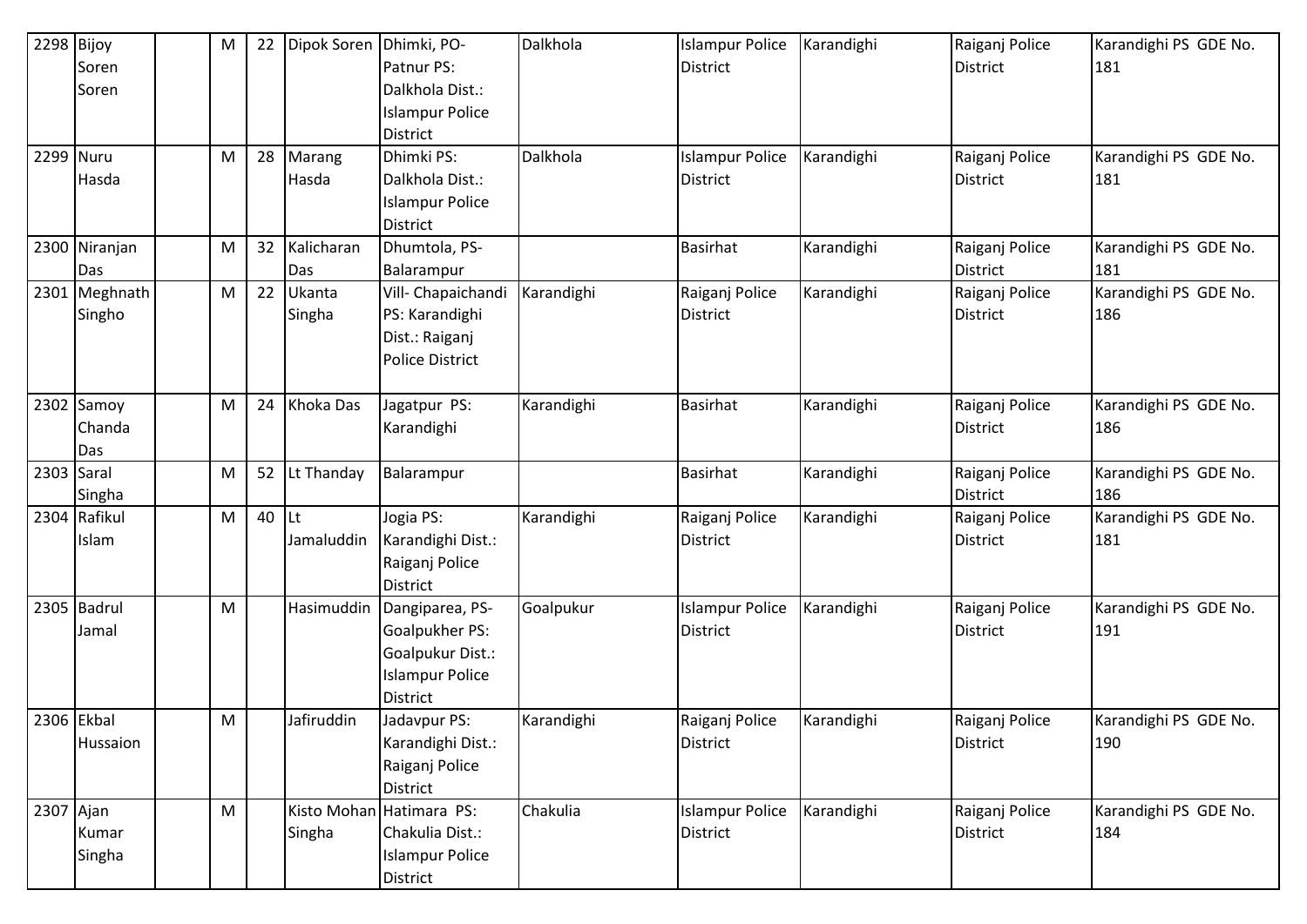|            | 2308 Binoy<br>Singha            | M | 55 | Churaman<br>Singha         | Dhatipara, PO-<br>Rasakhowa PS:<br>Chakulia Dist.:<br><b>Islampur Police</b><br><b>District</b> | Chakulia       | <b>Islampur Police</b><br><b>District</b>    | Karandighi    | Raiganj Police<br><b>District</b>  | Karandighi PS GDE No.<br>184   |
|------------|---------------------------------|---|----|----------------------------|-------------------------------------------------------------------------------------------------|----------------|----------------------------------------------|---------------|------------------------------------|--------------------------------|
|            | 2309 Dipesh<br>Barman           | M | 44 | Dinesh<br>Barman           | Rasakhowa PS:<br>Chakulia Dist.:<br><b>Islampur Police</b><br><b>District</b>                   | Chakulia       | <b>Islampur Police</b><br><b>District</b>    | Karandighi    | Raiganj Police<br><b>District</b>  | Karandighi PS GDE No.<br>184   |
|            | 2310 Suresh<br>Singha           | M | 28 | T Kumar<br>Singha          | Dangipara<br>Jharbasti PS:<br>Karandighi Dist.:<br>Raiganj Police<br><b>District</b>            | Karandighi     | Raiganj Police<br><b>District</b>            | Karandighi    | Raiganj Police<br><b>District</b>  | Karandighi PS GDE No.<br>183   |
| 2311 Dilip | Paswan                          | M | 26 | Chari<br>Paswan            | Jharbarhas PS:<br>Karandighi Dist.:<br>Raiganj Police<br><b>District</b>                        | Karandighi     | Raiganj Police<br><b>District</b>            | Karandighi    | Raiganj Police<br><b>District</b>  | Karandighi PS GDE No.<br>184   |
|            | 2312 Dharmu<br>Barman           | M |    | Lt Keket<br>Barman         | Rasakhowa PS:<br>Karandighi Dist.:<br>Raiganj Police<br>District                                | Karandighi     | Raiganj Police<br><b>District</b>            | Karandighi    | Raiganj Police<br><b>District</b>  | Karandighi PS GDE No.<br>184   |
|            | 2313 Subhan<br>Singha           | M | 42 | Lt Hriday<br>Singha        | Rasakhowa PS:<br>Karandighi Dist.:<br>Raiganj Police<br><b>District</b>                         | Karandighi     | Raiganj Police<br><b>District</b>            | Karandighi    | Raiganj Police<br><b>District</b>  | Karandighi PS GDE No.<br>181   |
|            | 2314 Parmashw<br>ar Saha        | M | 45 | Lt.gabina<br>Saha          | Dist.: Raiganj<br><b>Police District</b>                                                        |                | Raiganj Police<br><b>District</b>            | Raiganj women | Raiganj Police<br>District         | Raiganj women PS GDE<br>No. 85 |
|            | 2315 Bappa<br>Saha              |   | 30 | Raju Saha                  | PS: Barasat Dist.:<br><b>Barasat</b>                                                            | Barasat        | <b>Barasat</b>                               | Gangnapur     | Ranaghat Police<br><b>District</b> | Gangnapur PS GDE No.<br>160    |
|            | 2316 Sandip<br>Basu             |   |    | 38 Swapan<br>Basu          | PS: Barasat Dist.:<br><b>Barasat</b>                                                            | <b>Barasat</b> | <b>Barasat</b>                               | Gangnapur     | Ranaghat Police<br>District        | Gangnapur PS GDE No.<br>160    |
|            | 2317 Sumanta<br>Sarkar          |   | 26 | Subodh<br>Sarkar           | PS: Chakdah Dist.:<br>Ranaghat Police<br><b>District</b>                                        | Chakdah        | Ranaghat Police Gangnapur<br><b>District</b> |               | Ranaghat Police<br>District        | Gangnapur PS GDE No.<br>160    |
|            | 2318 Anwar<br>Hossain<br>Mondal |   | 42 | Robul<br>Hossain<br>Mondal | PS: Gangnapur<br>Dist.: Ranaghat<br><b>Police District</b>                                      | Gangnapur      | Ranaghat Police Gangnapur<br>District        |               | Ranaghat Police<br>District        | Gangnapur PS GDE No.<br>160    |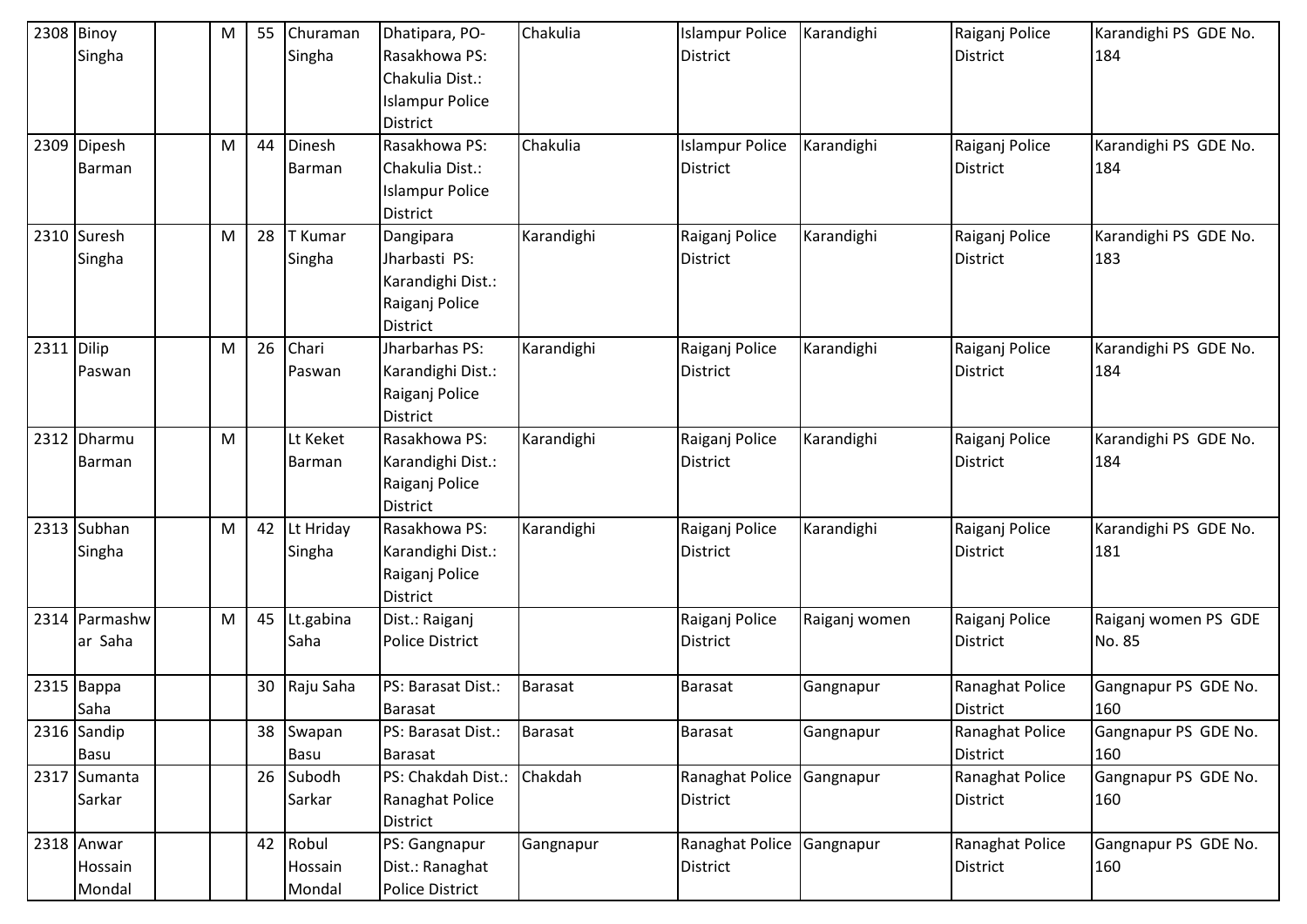|           | 2319 Goutam     |           | 35 | Sukumar       | PS: Gangnapur                         | Gangnapur | Ranaghat Police Gangnapur |                     | Ranaghat Police | Gangnapur PS GDE No.      |
|-----------|-----------------|-----------|----|---------------|---------------------------------------|-----------|---------------------------|---------------------|-----------------|---------------------------|
|           | Das             |           |    | Das           | Dist.: Ranaghat                       |           | <b>District</b>           |                     | <b>District</b> | 160                       |
|           |                 |           |    |               | <b>Police District</b>                |           |                           |                     |                 |                           |
|           | 2320 Sourav     |           | 23 | Sachin Gain   | PS: Gangnapur                         | Gangnapur | Ranaghat Police Gangnapur |                     | Ranaghat Police | Gangnapur PS GDE No.      |
|           | Gain            |           |    |               | Dist.: Ranaghat                       |           | District                  |                     | <b>District</b> | 160                       |
|           |                 |           |    |               | <b>Police District</b>                |           |                           |                     |                 |                           |
|           | 2321 Nilkamal   | M         |    | 160 Gouranga  | PS: Gangnapur                         | Gangnapur | Ranaghat Police Gangnapur |                     | Ranaghat Police | Gangnapur PS GDE No.      |
|           | Roy             |           |    | Roy           | Dist.: Ranaghat                       |           | District                  |                     | <b>District</b> | 160                       |
|           |                 |           |    |               | <b>Police District</b>                |           |                           |                     |                 |                           |
|           | 2322 Mritungoy  |           | 42 | S/o Kanti     | PS: Hanskhli Dist.:                   | Hanskhli  | Ranaghat Police Hanskhli  |                     | Ranaghat Police | Hanskhli PS GDE No. 232   |
|           | Saha            |           |    |               | Bhusen Saha Ranaghat Police           |           | District                  |                     | <b>District</b> |                           |
|           |                 |           |    |               | <b>District</b>                       |           |                           |                     |                 |                           |
|           | 2323 Debasish   |           | 40 |               | S/o Subhash PS: Hanskhli Dist.:       | Hanskhli  | Ranaghat Police Hanskhli  |                     | Ranaghat Police | Hanskhli PS GDE No. 232   |
|           | <b>Biswas</b>   |           |    | <b>Biswas</b> | Ranaghat Police                       |           | District                  |                     | <b>District</b> |                           |
|           |                 |           |    |               | District                              |           |                           |                     |                 |                           |
|           | 2324 Sayan      |           | 19 | S/O           | PS: Hanskhli Dist.:                   | Hanskhli  | Ranaghat Police Hanskhli  |                     | Ranaghat Police | Hanskhli PS GDE No. 232   |
|           | <b>Biswas</b>   |           |    | Debasish      | Ranaghat Police                       |           | District                  |                     | District        |                           |
|           |                 |           |    | <b>Biswas</b> | District                              |           |                           |                     |                 |                           |
|           | 2325 Debasish   |           | 19 | S/o Dulal     | PS: Hanskhli Dist.:                   | Hanskhli  | Ranaghat Police Hanskhli  |                     | Ranaghat Police | Hanskhli PS GDE No. 232   |
|           | <b>Biswas</b>   |           |    | <b>Biswas</b> | Ranaghat Police                       |           | District                  |                     | <b>District</b> |                           |
|           |                 |           |    |               | District                              |           |                           |                     |                 |                           |
| 2326 Raju |                 | M         |    | Kalo Sardar   | Mamjoan, PS                           | Taherpur  | Ranaghat Police           | Taherpur            | Ranaghat Police | Taherpur PS GDE No. 120   |
|           | Sardar          |           |    |               | Taherpur, Nadia                       |           | <b>District</b>           |                     | <b>District</b> |                           |
|           |                 |           |    |               | PS: Taherpur Dist.:                   |           |                           |                     |                 |                           |
|           |                 |           |    |               | Ranaghat Police                       |           |                           |                     |                 |                           |
|           |                 |           |    |               | <b>District</b>                       |           |                           |                     |                 |                           |
| 2327 Md   |                 | M         | 37 | Late Md       | 72 D Mayajan Lane Kareya              |           | Kolkata                   | Ballygunge g.r.p.s. | Sealdah G.R.P.  | Ballygunge g.r.p.s. PS    |
|           | Rohim           |           |    | Shultan       | PS: Kareya Dist.:                     |           |                           |                     |                 | <b>GDE No. 156</b>        |
|           |                 |           |    |               | Kolkata                               |           |                           |                     |                 |                           |
|           | $2328$ Sk Jafar | M         | 40 |               | Late Sk Gora 72 D Mayajan Lane Kareya |           | Kolkata                   | Ballygunge g.r.p.s. | Sealdah G.R.P.  | Ballygunge g.r.p.s. PS    |
|           |                 |           |    |               | PS: Kareya Dist.:                     |           |                           |                     |                 | GDE No. 156               |
|           |                 |           |    |               | Kolkata                               |           |                           |                     |                 |                           |
|           | 2329 Biswanath  | ${\sf M}$ | 45 | Lt. Dhiren    | 11/11                                 | Patuli    | Kolkata                   | Barasat g.r.p.s.    | Sealdah G.R.P.  | Barasat g.r.p.s. PS GDE   |
|           | Das             |           |    | Ch. Das       | Deshbandhu Road                       |           |                           |                     |                 | No. 126                   |
|           |                 |           |    |               | PS: Patuli Dist.:                     |           |                           |                     |                 |                           |
|           |                 |           |    |               | Kolkata                               |           |                           |                     |                 |                           |
|           | 2330 Dipak      | M         | 39 | Lt-deblal     | Champahati PS:                        | Baruipur  | <b>Baruipur Police</b>    | Jadavpore g.r.p.s.  | Sealdah G.R.P.  | Jadavpore g.r.p.s. PS GDE |
|           | Mallick         |           |    | Mallick       | <b>Baruipur Dist.:</b>                |           | District                  |                     |                 | No. 119                   |
|           |                 |           |    |               | <b>Baruipur Police</b>                |           |                           |                     |                 |                           |
|           |                 |           |    |               | District                              |           |                           |                     |                 |                           |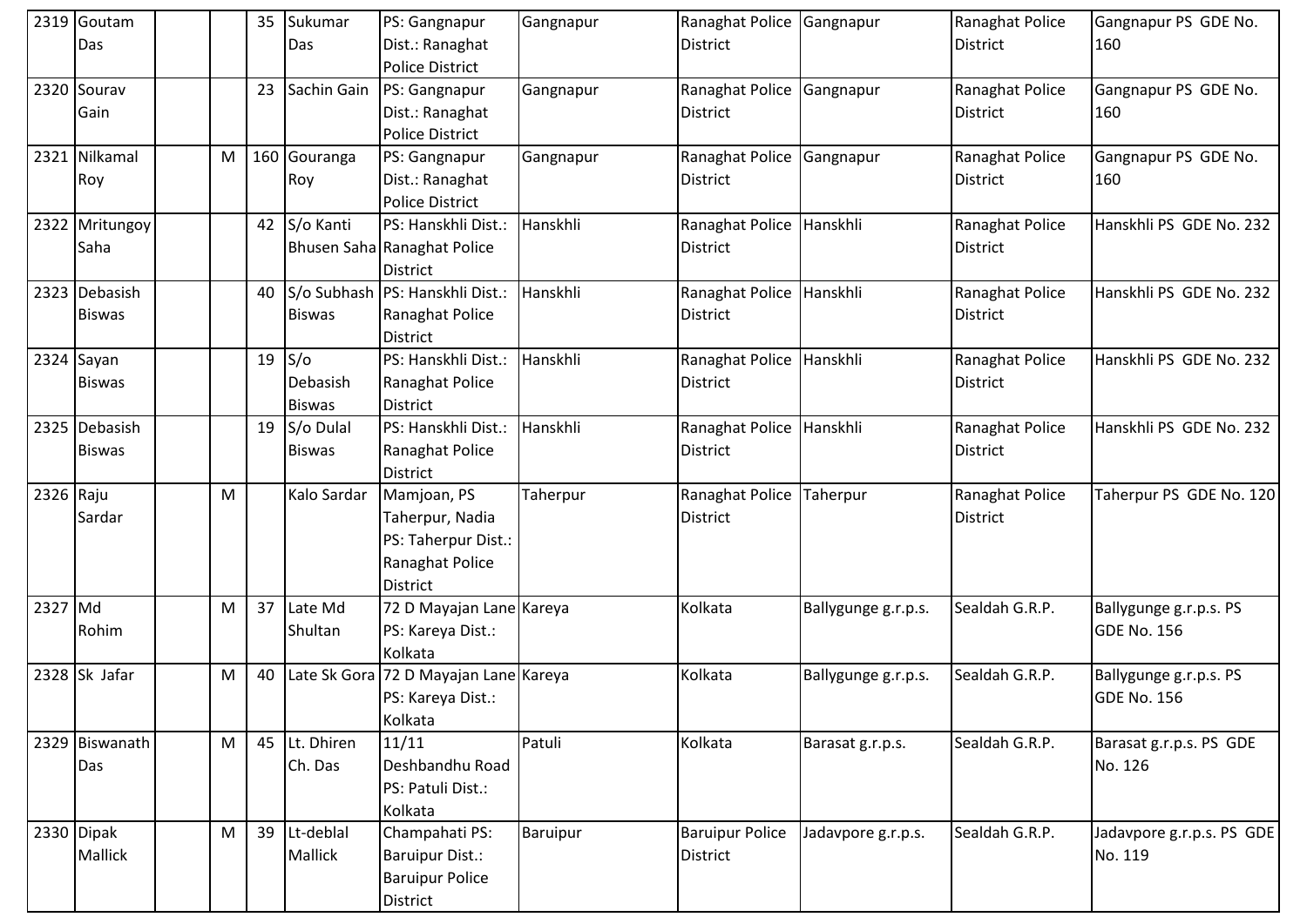|      | 2331 Prosenjit<br>Paul | M |    | 30 Sanjay Paul                    | Dabipur PS: Kultali Kultali<br>Dist.: Baruipur<br><b>Police District</b>                |              | <b>Baruipur Police</b><br><b>District</b> | Jadavpore g.r.p.s.                   | Sealdah G.R.P. | Jadavpore g.r.p.s. PS GDE<br>No. 119           |
|------|------------------------|---|----|-----------------------------------|-----------------------------------------------------------------------------------------|--------------|-------------------------------------------|--------------------------------------|----------------|------------------------------------------------|
|      | 2332 Arun Kr<br>Naskar | M |    | 52 Lt-<br>manimohan<br>Naskar     | 69 Gouranga<br>sarani PS: Garfa<br>Dist.: Kolkata                                       | Garfa        | Kolkata                                   | Jadavpore g.r.p.s.                   | Sealdah G.R.P. | Jadavpore g.r.p.s. PS GDE<br>No. 119           |
|      | 2333 Subrata<br>Das    | M | 19 | Sanjit Das                        | Sashtitala PS:<br>Krishnanagar Dist.:<br>Krishnanagar<br><b>Police District</b>         | Krishnanagar | Krishnanagar<br><b>Police District</b>    | Krishnanagar g.r.p.s.                | Sealdah G.R.P. | Krishnanagar g.r.p.s. PS<br><b>GDE No. 116</b> |
|      | 2334 Milon Sk          | M |    | $35$ Sur<br>Mahammad<br><b>Sk</b> | Tazipara PS:<br>Ranitala Dist.:<br>Murshidabad                                          | Ranitala     | Murshidabad                               | Krishnanagar g.r.p.s. Sealdah G.R.P. |                | Krishnanagar g.r.p.s. PS<br><b>GDE No. 116</b> |
|      | 2335 Ashadul<br>Mondal | М | 26 | Md Jaidul<br>Mondal               | Dogachi Dist.:<br>Murshidabad                                                           |              | Murshidabad                               | Krishnanagar g.r.p.s.                | Sealdah G.R.P. | Krishnanagar g.r.p.s. PS<br>GDE No. 116        |
|      | 2336 Sajib Saha        | M | 50 | Rajeshwar<br>Saha                 | Sodpur PS:<br>Khardah Dist.:<br><b>Barrackpore Police</b><br>Commissionerate            | Khardah      | Barrackpore<br>Police<br>Commissionerat   | Krishnanagar g.r.p.s.                | Sealdah G.R.P. | Krishnanagar g.r.p.s. PS<br><b>GDE No. 116</b> |
| 2337 | Sabdar Sk              | M |    | 31 Asrid Sk                       | Dhubulia Bottala<br>PS: Dhubulia Dist.:<br>Krishnanagar<br><b>Police District</b>       | Dhubulia     | Krishnanagar<br><b>Police District</b>    | Krishnanagar g.r.p.s. Sealdah G.R.P. |                | Krishnanagar g.r.p.s. PS<br><b>GDE No. 125</b> |
|      | 2338 Serful Sk         | M | 52 | Sk                                | Lt. Manoyar Kadarchar Pur PS:<br>Nawda Dist.:<br>Murshidabad                            | Nawda        | Murshidabad                               | Krishnanagar g.r.p.s. Sealdah G.R.P. |                | Krishnanagar g.r.p.s. PS<br><b>GDE No. 125</b> |
|      | 2339 Masud<br>Rana     | M | 22 | Abdul Salam Choto Chand           | <b>Ghara Plassey PS:</b><br>Nawda Dist.:<br>Murshidabad                                 | Nawda        | Murshidabad                               | Krishnanagar g.r.p.s. Sealdah G.R.P. |                | Krishnanagar g.r.p.s. PS<br><b>GDE No. 125</b> |
|      | 2340 Ronobir<br>Saha   | M | 30 | Uttam Saha                        | Gowrinagar<br>Masyapur PS:<br>Nabadwip Dist.:<br>Krishnanagar<br><b>Police District</b> | Nabadwip     | Krishnanagar<br><b>Police District</b>    | Krishnanagar g.r.p.s. Sealdah G.R.P. |                | Krishnanagar g.r.p.s. PS<br><b>GDE No. 125</b> |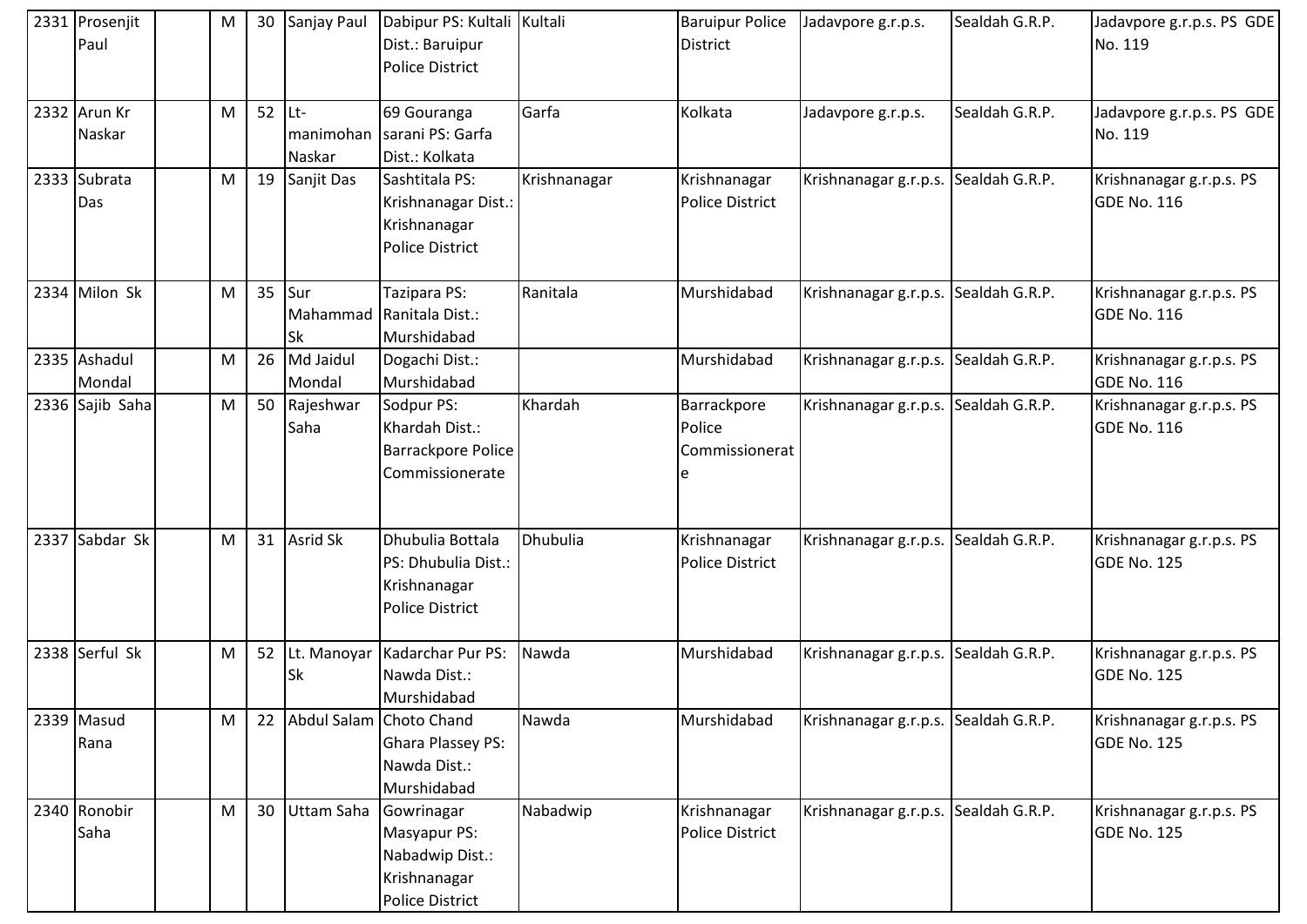| 2341 Amit Roy             | $\mathsf{M}% _{T}=\mathsf{M}_{T}\!\left( a,b\right) ,\ \mathsf{M}_{T}=\mathsf{M}_{T}\!\left( a,b\right) ,$ | 19 | Tarapada<br>Roy      | Masila P.O Siska,<br>P.S Khondaghosh<br>PS: Khandaghosh<br>Dist.: Purba<br>Burdwan                                            | Khandaghosh | Purba Burdwan                                  | Naihati g.r.p.s. | Sealdah G.R.P. | Naihati g.r.p.s. PS GDE<br>No. 159 |
|---------------------------|------------------------------------------------------------------------------------------------------------|----|----------------------|-------------------------------------------------------------------------------------------------------------------------------|-------------|------------------------------------------------|------------------|----------------|------------------------------------|
| 2342 $Raj$ Rox            | M                                                                                                          | 19 | Subash Roy           | Pandabeswer P.S<br>Khandagash PS:<br>Khandaghosh<br>Dist.: Purba<br>Burdwan                                                   | Khandaghosh | Purba Burdwan                                  | Naihati g.r.p.s. | Sealdah G.R.P. | Naihati g.r.p.s. PS GDE<br>No. 159 |
| 2343 Soumen<br>Ghosh      | M                                                                                                          | 45 | Kumaresh<br>Ghosh    | <b>Birhati</b><br>Banmikmore P.S<br>Nimta PS: Nimta<br>Dist.: Barrackpore<br>Police<br>Commissionerate                        | Nimta       | Barrackpore<br>Police<br>Commissionerat<br>e   | Naihati g.r.p.s. | Sealdah G.R.P. | Naihati g.r.p.s. PS GDE<br>No. 159 |
| 2344 Sailen<br>Natta      | M                                                                                                          | 45 | Lt Kanilal<br>Natta  | Garat Kalians P.O<br><b>Balagarh P.S</b><br><b>Balagrh PS:</b><br>Balagarh Dist.:<br><b>Hooghly Rural</b>                     | Balagarh    | <b>Hooghly Rural</b>                           | Naihati g.r.p.s. | Sealdah G.R.P. | Naihati g.r.p.s. PS GDE<br>No. 159 |
| 2345 Debashis<br>Talukder | M                                                                                                          | 47 | Lt Milon<br>Talukder | 05 no Nandan<br>Kanan P.O Hind<br>Motor P.S<br>Uttarpara PS:<br>Uttarpara Dist.:<br>Chandannagar<br>Police<br>Commissionerate | Uttarpara   | Chandannagar<br>Police<br>Commissionerat<br>le | Naihati g.r.p.s. | Sealdah G.R.P. | Naihati g.r.p.s. PS GDE<br>No. 159 |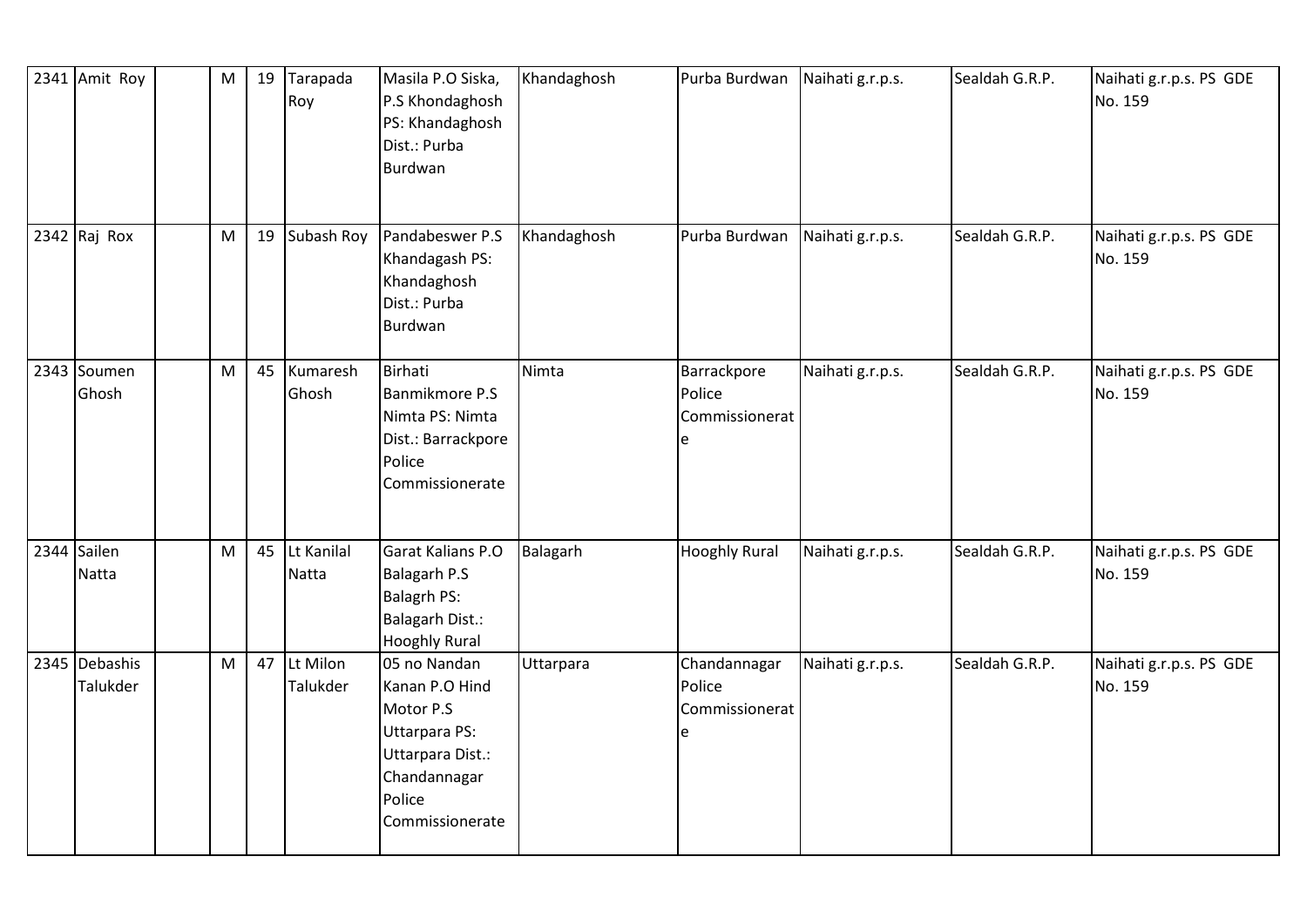|           | $2346$ Karun<br><b>Biswas</b>  | M                                                                                                          | 32 | Dhirendrona Dhantala<br>th Biwas | Dakhinpara P.S<br>Dhantala, Nadia<br>PS: Dhantala Dist.:<br>Ranaghat Police                                              | Dhantala  | Ranaghat Police Naihati g.r.p.s.<br><b>District</b> |                  | Sealdah G.R.P. | Naihati g.r.p.s. PS GDE<br>No. 159 |
|-----------|--------------------------------|------------------------------------------------------------------------------------------------------------|----|----------------------------------|--------------------------------------------------------------------------------------------------------------------------|-----------|-----------------------------------------------------|------------------|----------------|------------------------------------|
|           | 2347 Soumik<br><b>Biswas</b>   | M                                                                                                          | 21 | Sankar<br><b>Biswas</b>          | District<br>Khasbati, Halishar<br>P.S Bizpur PS:<br><b>Bizpur Dist.:</b><br><b>Barrackpore Police</b><br>Commissionerate | Bizpur    | Barrackpore<br>Police<br>Commissionerat<br>e        | Naihati g.r.p.s. | Sealdah G.R.P. | Naihati g.r.p.s. PS GDE<br>No. 149 |
|           | 2348 Aninda<br>Ghosh           | M                                                                                                          | 20 | Arobinda<br>Ghosh                | <b>Bhimpur P.S</b><br>Jangipara PS:<br>Jangipara Dist.:<br><b>Hooghly Rural</b>                                          | Jangipara | <b>Hooghly Rural</b>                                | Naihati g.r.p.s. | Sealdah G.R.P. | Naihati g.r.p.s. PS GDE<br>No. 149 |
|           | $2349$ Ajoy<br>Kumar<br>Sharma | M                                                                                                          | 30 | <b>Bijoy Kr</b><br>Sharma        | Mansatala,<br>Halishar P.S Bizpur<br>PS: Bizpur Dist.:<br>Barrackpore Police<br>Commissionerate                          | Bizpur    | Barrackpore<br>Police<br>Commissionerat<br>e        | Naihati g.r.p.s. | Sealdah G.R.P. | Naihati g.r.p.s. PS GDE<br>No. 149 |
| 2350 Raja | Mahali                         | $\mathsf{M}% _{T}=\mathsf{M}_{T}\!\left( a,b\right) ,\ \mathsf{M}_{T}=\mathsf{M}_{T}\!\left( a,b\right) ,$ | 24 | Narayan<br>Mohali                | Bamberia P.O<br>Shibpur P.S Magra<br>PS: Mogra Dist.:<br><b>Hooghly Rural</b>                                            | Mogra     | <b>Hooghly Rural</b>                                | Naihati g.r.p.s. | Sealdah G.R.P. | Naihati g.r.p.s. PS GDE<br>No. 149 |
|           | 2351 Raja Ram                  | M                                                                                                          | 20 | Kesan Ram                        | Bamberia P.O<br>Shibpur P.S Magra<br>PS: Mogra Dist.:<br><b>Hooghly Rural</b>                                            | Mogra     | <b>Hooghly Rural</b>                                | Naihati g.r.p.s. | Sealdah G.R.P. | Naihati g.r.p.s. PS GDE<br>No. 149 |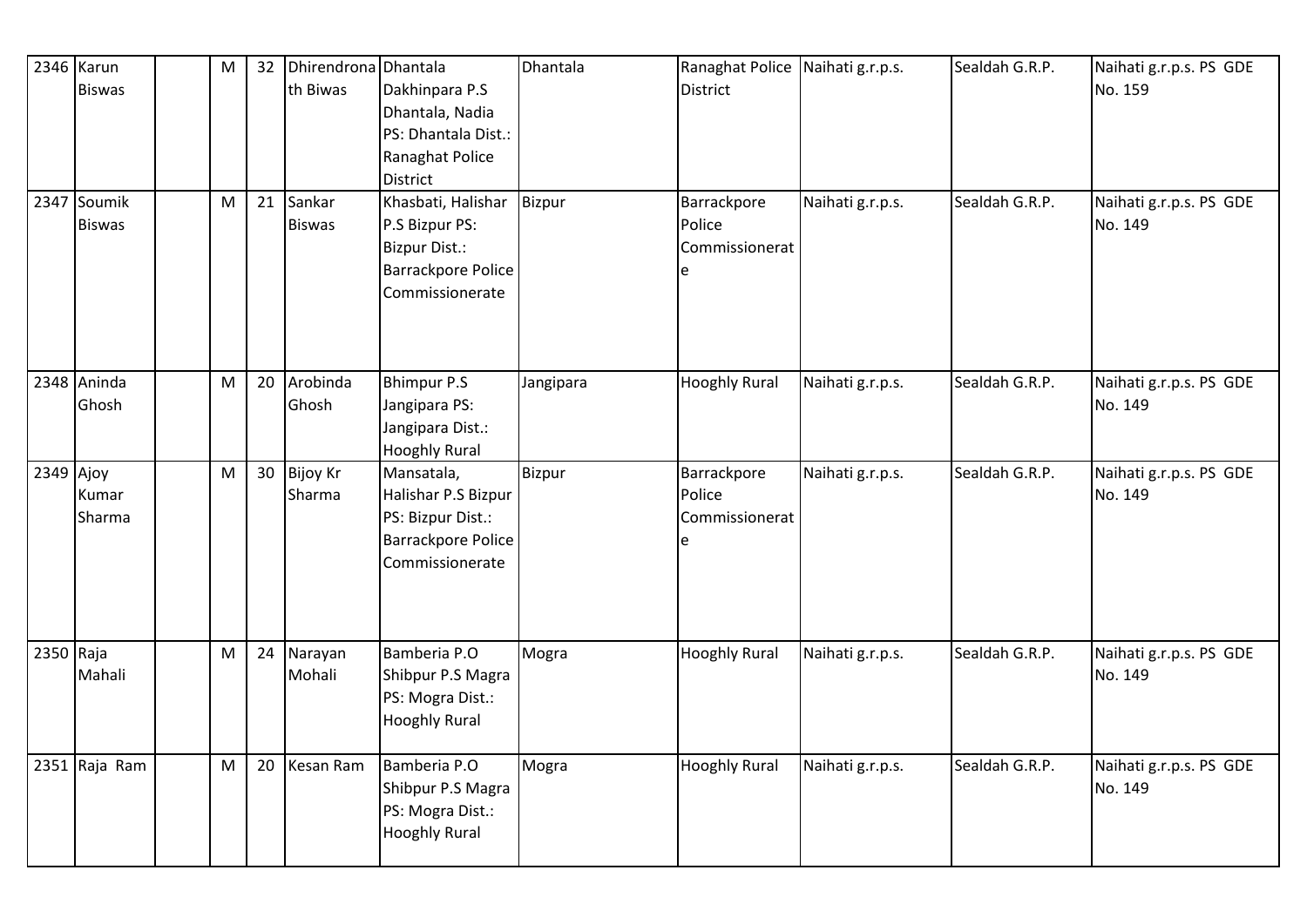| 2352 Md Firoz<br>Ahamed   | M         | 38 | Lt Abul<br>Kajhem                | Bhabagachi P.S<br>Naihati PS: Naihati<br>Dist.: Barrackpore<br>Police<br>Commissionerate                                       | Naihati    | Barrackpore<br>Police<br>Commissionerat             | Naihati g.r.p.s. | Sealdah G.R.P. | Naihati g.r.p.s. PS GDE<br>No. 149 |
|---------------------------|-----------|----|----------------------------------|--------------------------------------------------------------------------------------------------------------------------------|------------|-----------------------------------------------------|------------------|----------------|------------------------------------|
| 2353 Rabindro<br>Thakur   | M         | 52 | <b>Lt</b><br>Chandrama<br>Thakur | Budgebudge<br>Chitaganj P.O<br>Hukal Khaji P.S<br>Bojboj PS:<br>Budgebudge Dist.:<br>Diamond Harbour<br><b>Police District</b> | Budgebudge | Diamond<br>Harbour Police<br><b>District</b>        | Naihati g.r.p.s. | Sealdah G.R.P. | Naihati g.r.p.s. PS GDE<br>No. 149 |
| 2354 Akbar Sk             | M         | 42 | Idu Sk                           | Imambazer P.S<br>Chinsurah PS:<br>Chinsurah Dist.:<br>Chandannagar<br>Police<br>Commissionerate                                | Chinsurah  | Chandannagar<br>Police<br>Commissionerat            | Naihati g.r.p.s. | Sealdah G.R.P. | Naihati g.r.p.s. PS GDE<br>No. 178 |
| 2355 Soumen<br>Chatterjee | M         | 19 | Tarak<br>Chatterjee              | Chakdah KBM P.S<br>Chakdah PS:<br>Chakdah Dist.:<br>Ranaghat Police<br><b>District</b>                                         | Chakdah    | Ranaghat Police Naihati g.r.p.s.<br><b>District</b> |                  | Sealdah G.R.P. | Naihati g.r.p.s. PS GDE<br>No. 178 |
| 2356 Nityanada<br>Mondal  | M         | 58 | Lt Ananda<br>Mondal              | South Gopalpur<br>P.S Balagarh PS:<br>Balagarh Dist.:<br><b>Hooghly Rural</b>                                                  | Balagarh   | <b>Hooghly Rural</b>                                | Naihati g.r.p.s. | Sealdah G.R.P. | Naihati g.r.p.s. PS GDE<br>No. 178 |
| 2357 Biswajit<br>Chandra  | ${\sf M}$ | 36 | Biren                            | Chakdah Station<br>Chakraborty Road P.S Chakdah<br>PS: Chakdah Dist.:<br>Ranaghat Police<br><b>District</b>                    | Chakdah    | Ranaghat Police Naihati g.r.p.s.<br><b>District</b> |                  | Sealdah G.R.P. | Naihati g.r.p.s. PS GDE<br>No. 178 |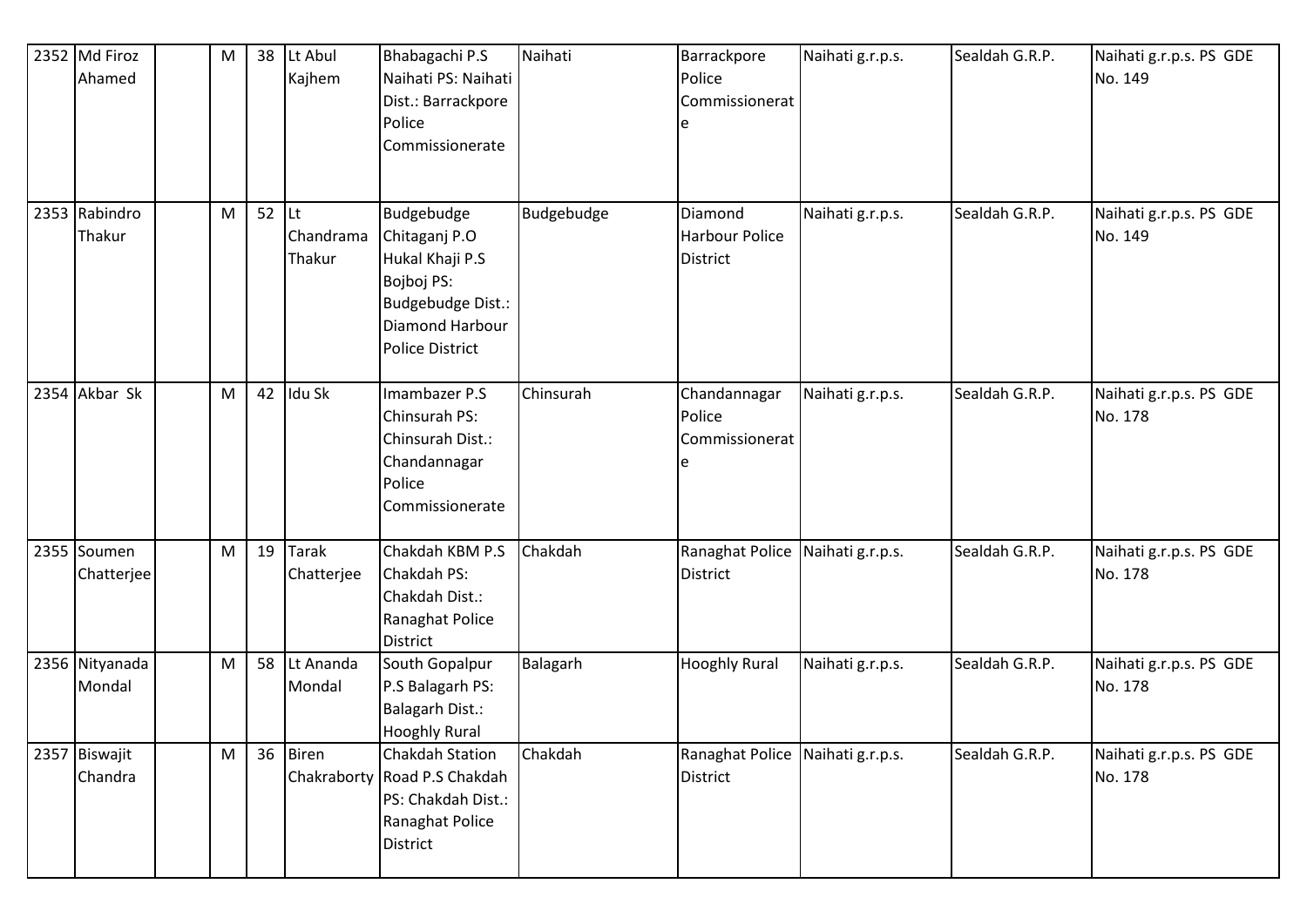| 2358 Sajal |               | M | 39 | Sukumar          | Bagnapara P.S               | Kalna    | Purba Burdwan   | Naihati g.r.p.s.                  | Sealdah G.R.P. | Naihati g.r.p.s. PS GDE  |
|------------|---------------|---|----|------------------|-----------------------------|----------|-----------------|-----------------------------------|----------------|--------------------------|
|            | Karmakar      |   |    | Karmakar         | Kalna PS: Kalna             |          |                 |                                   |                | No. 178                  |
|            |               |   |    |                  | Dist.: Purba                |          |                 |                                   |                |                          |
|            |               |   |    |                  | Burdwan                     |          |                 |                                   |                |                          |
|            | 2359 Munna    | M | 20 | Pabna            | Gouripur                    | Naihati  | Barrackpore     | Naihati g.r.p.s.                  | Sealdah G.R.P. | Naihati g.r.p.s. PS GDE  |
|            | Mallick       |   |    | <b>Mallaick</b>  | Sibalamore P.S              |          | Police          |                                   |                | No. 178                  |
|            |               |   |    |                  | Naihati PS: Naihati         |          | Commissionerat  |                                   |                |                          |
|            |               |   |    |                  | Dist.: Barrackpore          |          | e               |                                   |                |                          |
|            |               |   |    |                  | Police                      |          |                 |                                   |                |                          |
|            |               |   |    |                  | Commissionerate             |          |                 |                                   |                |                          |
|            |               |   |    |                  |                             |          |                 |                                   |                |                          |
|            |               |   |    |                  |                             |          |                 |                                   |                |                          |
|            | 2360 Mehwewb  | M |    | Motlab           | Norabati para               | Chakdah  | Ranaghat Police | Naihati g.r.p.s.                  | Sealdah G.R.P. | Naihati g.r.p.s. PS GDE  |
|            | ub            |   |    | Mondal34         | Simurali P.S                |          | <b>District</b> |                                   |                | No. 178                  |
|            | Mondal        |   |    |                  | Chakdah PS:                 |          |                 |                                   |                |                          |
|            |               |   |    |                  | Chakdah Dist.:              |          |                 |                                   |                |                          |
|            |               |   |    |                  | Ranaghat Police             |          |                 |                                   |                |                          |
|            |               |   |    |                  | District                    |          |                 |                                   |                |                          |
| 2361 Amit  |               | M | 34 | <b>Bhibuti</b>   | Bagdah PS:                  | Dhantala | Ranaghat Police | Ranaghat g.r.p.s.                 | Sealdah G.R.P. | Ranaghat g.r.p.s. PS GDE |
|            | <b>Biswas</b> |   |    | <b>Biswas</b>    | Dhantala Dist.:             |          | District        |                                   |                | No. 172                  |
|            |               |   |    |                  | Ranaghat Police             |          |                 |                                   |                |                          |
|            |               |   |    |                  | District                    |          |                 |                                   |                |                          |
|            | 2362 Samir    | M | 48 |                  | Lt. Dinupada Duttafulia PS: | Dhantala | Ranaghat Police | Ranaghat g.r.p.s.                 | Sealdah G.R.P. | Ranaghat g.r.p.s. PS GDE |
|            | <b>Biswas</b> |   |    | <b>Biswas</b>    | Dhantala Dist.:             |          | District        |                                   |                | No. 172                  |
|            |               |   |    |                  | Ranaghat Police             |          |                 |                                   |                |                          |
|            |               |   |    |                  | District                    |          |                 |                                   |                |                          |
|            | 2363 Biswajit | M | 27 | <b>Bhibuti</b>   | Niyamatpur PS:              | Ranaghat | Ranaghat Police | Ranaghat g.r.p.s.                 | Sealdah G.R.P. | Ranaghat g.r.p.s. PS GDE |
|            | <b>Biswas</b> |   |    | <b>Biswas</b>    | Ranaghat Dist.:             |          | <b>District</b> |                                   |                | No. 172                  |
|            |               |   |    |                  | Ranaghat Police             |          |                 |                                   |                |                          |
|            |               |   |    |                  | District                    |          |                 |                                   |                |                          |
|            | 2364 Jahangir | M |    | 33 Ratikul       | Dhalapi PS:                 | Dhantala |                 | Ranaghat Police Ranaghat g.r.p.s. | Sealdah G.R.P. | Ranaghat g.r.p.s. PS GDE |
|            | Tarafder      |   |    | Tarafder         | Dhantala Dist.:             |          | District        |                                   |                | No. 172                  |
|            |               |   |    |                  | Ranaghat Police             |          |                 |                                   |                |                          |
|            |               |   |    |                  | District                    |          |                 |                                   |                |                          |
|            | 2365 Sasanka  | M | 30 | <b>Bimal Das</b> | Paschim Chunuri             | Hanskhli | Ranaghat Police | Ranaghat g.r.p.s.                 | Sealdah G.R.P. | Ranaghat g.r.p.s. PS GDE |
|            | Das           |   |    |                  | PS: Hanskhli Dist.:         |          | District        |                                   |                | No. 172                  |
|            |               |   |    |                  | Ranaghat Police             |          |                 |                                   |                |                          |
|            |               |   |    |                  | District                    |          |                 |                                   |                |                          |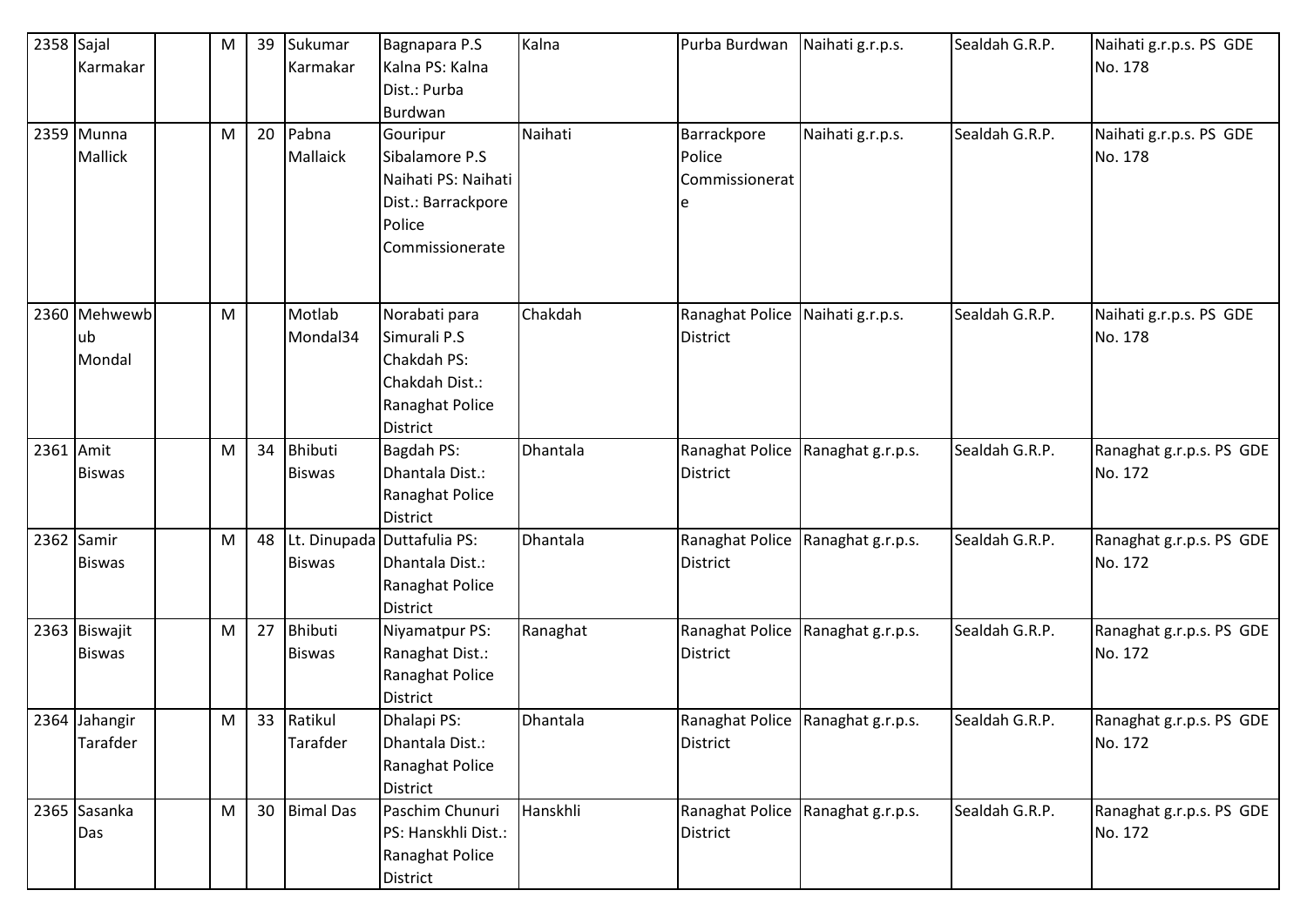| 2366 Rampada<br>Roy             | M | 45              | Paresh Roy                | Taraknagar PS:<br>Hanskhli Dist.:<br>Ranaghat Police<br><b>District</b>              | Hanskhli     | <b>District</b>                        | Ranaghat Police Ranaghat g.r.p.s. | Sealdah G.R.P. | Ranaghat g.r.p.s. PS GDE<br>No. 172                         |
|---------------------------------|---|-----------------|---------------------------|--------------------------------------------------------------------------------------|--------------|----------------------------------------|-----------------------------------|----------------|-------------------------------------------------------------|
| 2367 Prasanta<br>Sadhukha<br>n  | M | 42              | Sukumar<br>Sadhukhan      | <b>Shantipur PS:</b><br>Shantipur Dist.:<br>Ranaghat Police<br><b>District</b>       | Shantipur    | Ranaghat Police<br><b>District</b>     | Ranaghat g.r.p.s.                 | Sealdah G.R.P. | Ranaghat g.r.p.s. PS GDE<br>No. 172                         |
| 2368 Goutam<br>Mondal           | M | 45              | Hazari<br>Mondal          | Naduria, PS<br>Kotwali PS:<br>Krishnanagar Dist.:<br>Krishnanagar<br>Police District | Krishnanagar | Krishnanagar<br><b>Police District</b> | Ranaghat g.r.p.s.                 | Sealdah G.R.P. | Ranaghat g.r.p.s. PS GDE<br>No. 172                         |
| 2369 Manik<br>Halder            | M | 35              | Satish<br>Halder          | Jhawtala PS:<br>Chakdah Dist.:<br>Ranaghat Police<br><b>District</b>                 | Chakdah      | Ranaghat Police<br><b>District</b>     | Ranaghat g.r.p.s.                 | Sealdah G.R.P. | Ranaghat g.r.p.s. PS GDE<br>No. 172                         |
| 2370 Niladri<br>Chakrabor<br>ty | M | 27              | Somnath                   | 200 M.B. Road,<br>Chakraborty Birati Nimta Kol -<br>51                               |              | <b>Basirhat</b>                        | Sealdah g.r.p.s.                  | Sealdah G.R.P. | Sealdah g.r.p.s. PS<br>Outpost Bidhannagar OP<br>GDE No. 69 |
| 2371 Gopi Nath<br>Paul          | M | 50              | Paul                      | Lt. Gopal Ch. 5 No. Nehuru<br>Colony<br>Dakshindari Road<br>Lake Town Kol            |              | <b>Basirhat</b>                        | Sealdah g.r.p.s.                  | Sealdah G.R.P. | Sealdah g.r.p.s. PS<br>Outpost Bidhannagar OP<br>GDE No. 69 |
| 2372 Joydeep<br><b>Bose</b>     | M | 30              | Samar Nath<br><b>Bose</b> | <b>Bally Ghosh Para</b><br>Nischinda Howrah                                          |              | <b>Basirhat</b>                        | Sealdah g.r.p.s.                  | Sealdah G.R.P. | Sealdah g.r.p.s. PS<br>Outpost Bidhannagar OP<br>GDE No. 69 |
| 2373 Pradip<br>Kole             | M | 41              | Gobardhan<br>Kole         | Durga Rampur<br>Singur Hooghly                                                       |              | <b>Basirhat</b>                        | Sealdah g.r.p.s.                  | Sealdah G.R.P. | Sealdah g.r.p.s. PS<br>Outpost Bidhannagar OP<br>GDE No. 69 |
| 2374 Dinoband<br>hu Mistry      | M | 36              | <b>Bhudar</b><br>Misty    | Badartala Basirat<br>North 24 Pgs                                                    |              | <b>Basirhat</b>                        | Sealdah g.r.p.s.                  | Sealdah G.R.P. | Sealdah g.r.p.s. PS GDE<br>No. 197                          |
| 2375 Asraf Ali                  | M | 30 <sup>1</sup> | Ali                       | S.k. Muntaja South Kumrakhali<br>Narendrapur<br>South 24 Pgs                         |              | <b>Basirhat</b>                        | Sealdah g.r.p.s.                  | Sealdah G.R.P. | Sealdah g.r.p.s. PS GDE<br>No. 197                          |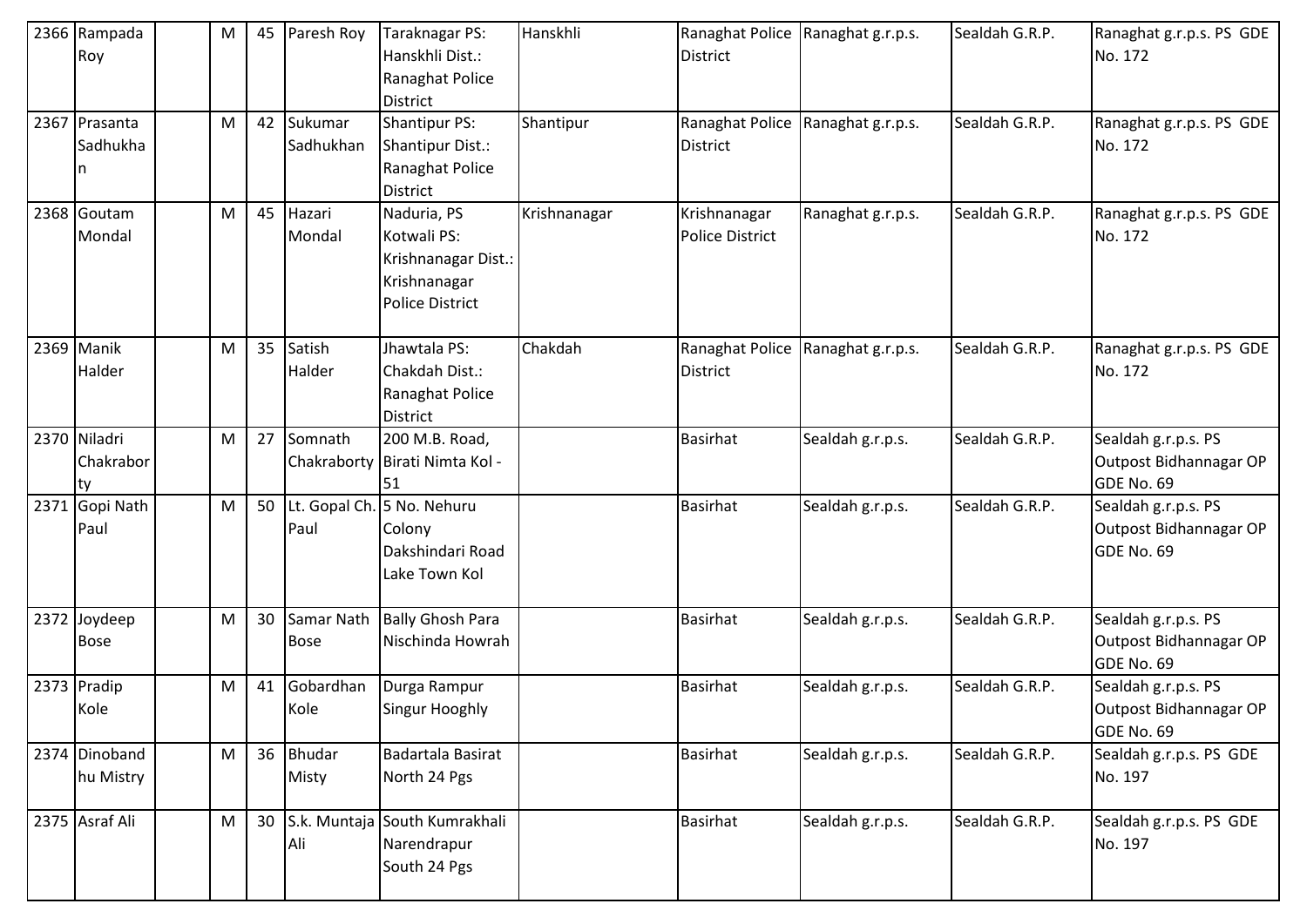| 2376 Majeda<br><b>Bibi</b><br>Mondal | F  | 37 | Sahajan<br>Mondal        | Panchghora<br>Sardarpara PS:<br><b>Baruipur Dist.:</b><br><b>Baruipur Police</b><br><b>District</b>                               | Baruipur       | <b>Baruipur Police</b><br><b>District</b>         | Sonarpur g.r.p.s.          | Sealdah G.R.P.  | Sonarpur g.r.p.s. PS GDE<br>No. 148              |
|--------------------------------------|----|----|--------------------------|-----------------------------------------------------------------------------------------------------------------------------------|----------------|---------------------------------------------------|----------------------------|-----------------|--------------------------------------------------|
| 2377 Puspa<br>Mondal                 | F. | 30 | Debu<br>Mondal           | Petua Khudiram<br>Pally, Subhasgram<br>PS: Baruipur Dist.:<br><b>Baruipur Police</b><br><b>District</b>                           | Baruipur       | <b>Baruipur Police</b><br><b>District</b>         | Sonarpur g.r.p.s.          | Sealdah G.R.P.  | Sonarpur g.r.p.s. PS GDE<br>No. 148              |
| 2378 Kashinath<br>Barman             | M  | 32 | Late<br>Sambhu<br>Barman | Pualtor PS:<br>Raigunje Dist.:<br>Raiganj Police<br><b>District</b>                                                               | Raigunje       | Raiganj Police<br><b>District</b>                 | Malda g.r.p.s.             | SILIGURI G.R.P. | Malda g.r.p.s. PS GDE No.<br>221                 |
| 2379 Memajar<br>Tudu                 | M  | 42 | <b>Mogal Tudu</b>        | Paglakuri<br>lakshimipur PS:<br>Gajole Dist.: Malda                                                                               | Gajole         | Malda                                             | Malda g.r.p.s.             | SILIGURI G.R.P. | Malda g.r.p.s. PS GDE No.<br>253                 |
| 2380 Riyazul<br>Haque                | M  | 24 | Amzad Ali                | <b>VILL-PANBARI</b><br><b>PART-III PO-</b><br><b>TULSIBIL PS-</b><br><b>GOSAIGAON</b>                                             |                | Basirhat                                          | New coochbehar<br>g.r.p.s. | SILIGURI G.R.P. | New coochbehar g.r.p.s.<br>PS GDE No. 169        |
| 2381 Afroj<br>Hussain                | M  | 20 | Sagir<br>Hussain         | Of Debidanga, P.O- Pradhannagar<br>Pradhan Nagar,<br>Darjeeling. PS:<br>Pradhannagar<br>Dist.: Siliguri Police<br>Commissionerate |                | Siliguri Police<br>Commissionerat   g.r.p.s.      | New jalpaiguri             | SILIGURI G.R.P. | New jalpaiguri g.r.p.s. PS<br><b>GDE No. 205</b> |
| 2382 Bikash<br>Basumia               | M  | 21 | <b>Haris</b><br>Basumia  | Of NJP<br>Bhaktinagar, P.O-<br>Bhaktinagar,<br>Siliguri. PS: New<br>jalpaiguri Dist.:<br>Siliguri Police<br>Commissionerate       | New jalpaiguri | Siliguri Police<br>Commissionerat   g.r.p.s.<br>e | New jalpaiguri             | SILIGURI G.R.P. | New jalpaiguri g.r.p.s. PS<br><b>GDE No. 205</b> |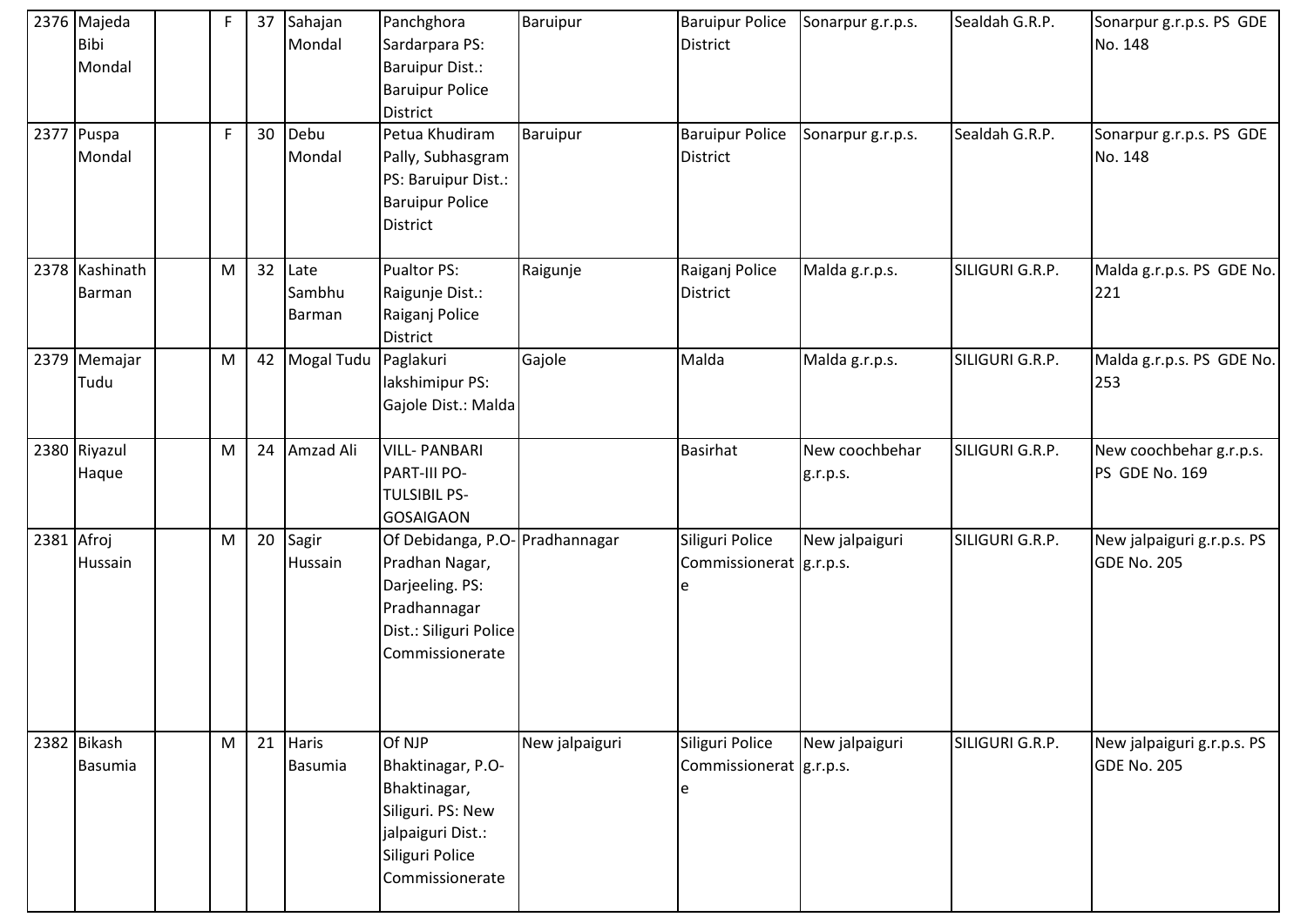|           | 2383 Nepal<br><b>Biswas</b> | M | 19 | Nil Ratan<br><b>Biswas</b> | Chittaranjan<br>Colony PS: Siliguri<br>Dist.: Siliguri Police<br>Commissionerate        | Siliguri       | Siliguri Police<br>Commissionerat      | New jalpaiguri | Siliguri Police<br>Commissionerate | New jalpaiguri PS GDE<br>No. 189                   |
|-----------|-----------------------------|---|----|----------------------------|-----------------------------------------------------------------------------------------|----------------|----------------------------------------|----------------|------------------------------------|----------------------------------------------------|
|           | 2384 Prasenjit<br>Chowdhur  | M | 29 | Ashu<br>Chowdhury          | Suryasen Colony<br>PS: New jalpaiguri<br>Dist.: Siliguri Police<br>Commissionerate      | New jalpaiguri | Siliguri Police<br>Commissionerat<br>e | New jalpaiguri | Siliguri Police<br>Commissionerate | New jalpaiguri PS GDE<br>No. 189                   |
| 2385 Biky | Singha                      | M |    | Abhay<br>Singha            | <b>Hospital More PS:</b><br>New jalpaiguri<br>Dist.: Siliguri Police<br>Commissionerate | New jalpaiguri | Siliguri Police<br>Commissionerat      | New jalpaiguri | Siliguri Police<br>Commissionerate | New jalpaiguri PS GDE<br>No. 189                   |
|           | 2386 Manoj<br>Lama          | M | 32 | Lt Achok<br>Lama           | Suryasen Colony<br>PS: New jalpaiguri<br>Dist.: Siliguri Police<br>Commissionerate      | New jalpaiguri | Siliguri Police<br>Commissionerat      | New jalpaiguri | Siliguri Police<br>Commissionerate | New jalpaiguri PS GDE<br>No. 189                   |
|           | 2387 Nitai Roy              | M |    | Darsanath<br>Roy           | PS: New jalpaiguri<br>Dist.: Siliguri Police<br>Commissionerate                         | New jalpaiguri | Siliguri Police<br>Commissionerat      | New jalpaiguri | Siliguri Police<br>Commissionerate | New jalpaiguri PS GDE<br>No. 189                   |
|           | 2388 Babi Roy               | M |    | Lt<br>Dhannajay<br>Roy     | 9 No Colony PS:<br>New jalpaiguri<br>Dist.: Siliguri Police<br>Commissionerate          | New jalpaiguri | Siliguri Police<br>Commissionerat      | New jalpaiguri | Siliguri Police<br>Commissionerate | New jalpaiguri PS Outpost<br>Ambari OP GDE No. 128 |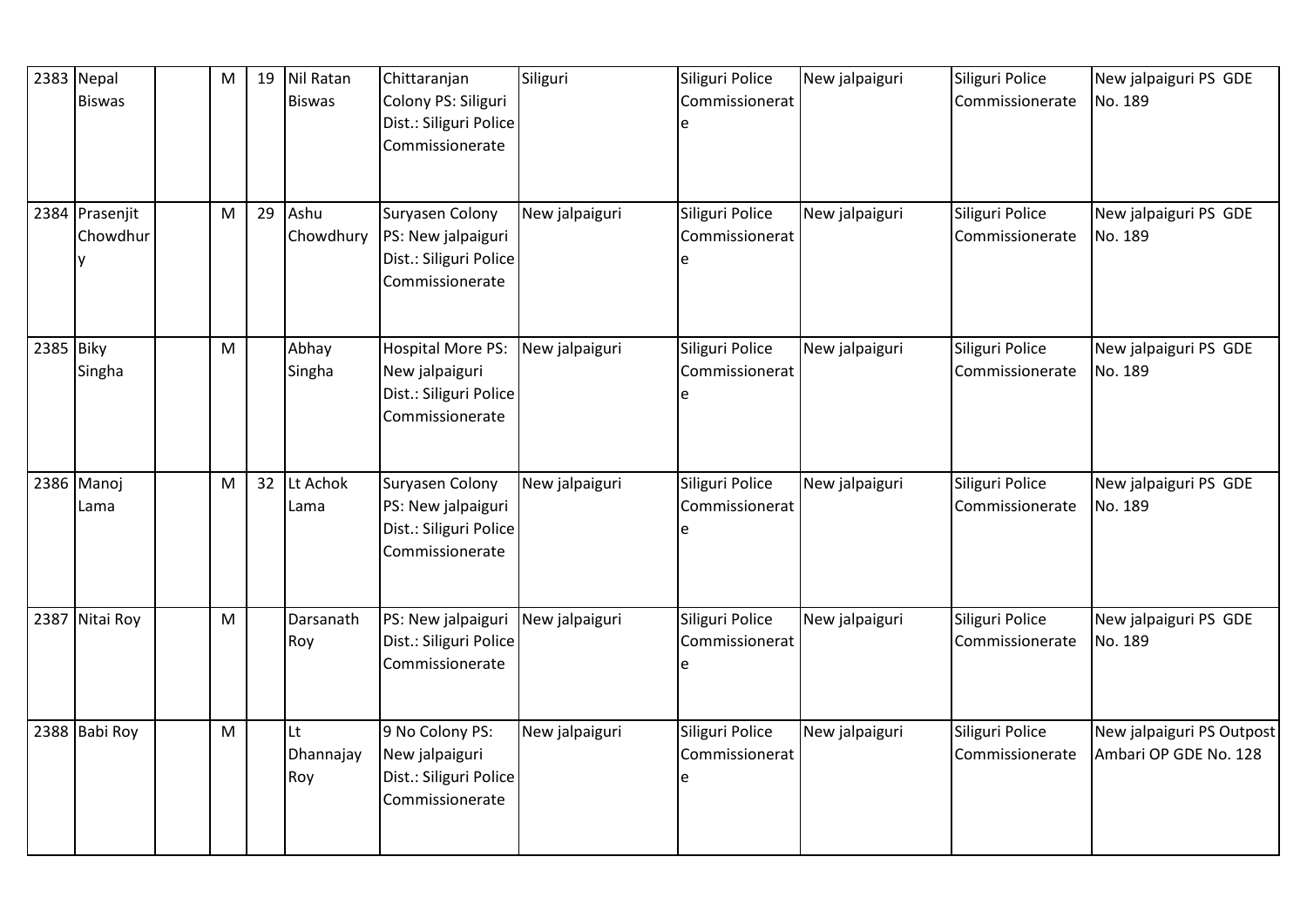|            | $2389$ Bivas          | M | 40 | Amulla                  | 90No Colony PS:                                                                                           | New jalpaiguri | Siliguri Police                        | New jalpaiguri | Siliguri Police                    | New jalpaiguri PS Outpost                          |
|------------|-----------------------|---|----|-------------------------|-----------------------------------------------------------------------------------------------------------|----------------|----------------------------------------|----------------|------------------------------------|----------------------------------------------------|
|            | Barman                |   |    | Barman                  | New jalpaiguri<br>Dist.: Siliguri Police<br>Commissionerate                                               |                | Commissionerat                         |                | Commissionerate                    | Ambari OP GDE No. 128                              |
| 2390 Sujit | Sarkar                | M | 25 | Sattaranjan<br>Sarkar   | Kamrvita PS: New<br>jalpaiguri Dist.:<br>Siliguri Police<br>Commissionerate                               | New jalpaiguri | Siliguri Police<br>Commissionerat<br>e | New jalpaiguri | Siliguri Police<br>Commissionerate | New jalpaiguri PS Outpost<br>Ambari OP GDE No. 128 |
| 2391 Raju  | <b>Biswas</b>         | M | 38 | Ranjit<br><b>Biswas</b> | Kamarvita PS: New New jalpaiguri<br>jalpaiguri Dist.:<br>Siliguri Police<br>Commissionerate               |                | Siliguri Police<br>Commissionerat<br>e | New jalpaiguri | Siliguri Police<br>Commissionerate | New jalpaiguri PS Outpost<br>Ambari OP GDE No. 128 |
|            | 2392 Badsha<br>Roy    | M | 35 | Subash Roy              | Kamarvita PS: New New jalpaiguri<br>jalpaiguri Dist.:<br>Siliguri Police<br>Commissionerate               |                | Siliguri Police<br>Commissionerat      | New jalpaiguri | Siliguri Police<br>Commissionerate | New jalpaiguri PS Outpost<br>Ambari OP GDE No. 128 |
|            | 2393 Bharat<br>Mondal | M | 41 | Paresh<br>Mondal        | Kamarvita PS: New New jalpaiguri<br>jalpaiguri Dist.:<br>Siliguri Police<br>Commissionerate               |                | Siliguri Police<br>Commissionerat      | New jalpaiguri | Siliguri Police<br>Commissionerate | New jalpaiguri PS Outpost<br>Ambari OP GDE No. 128 |
|            | 2394 Chotan<br>Sarkar | M |    |                         | Ranjit Sarkar Kamarvita PS: New New jalpaiguri<br>jalpaiguri Dist.:<br>Siliguri Police<br>Commissionerate |                | Siliguri Police<br>Commissionerat<br>e | New jalpaiguri | Siliguri Police<br>Commissionerate | New jalpaiguri PS Outpost<br>Ambari OP GDE No. 128 |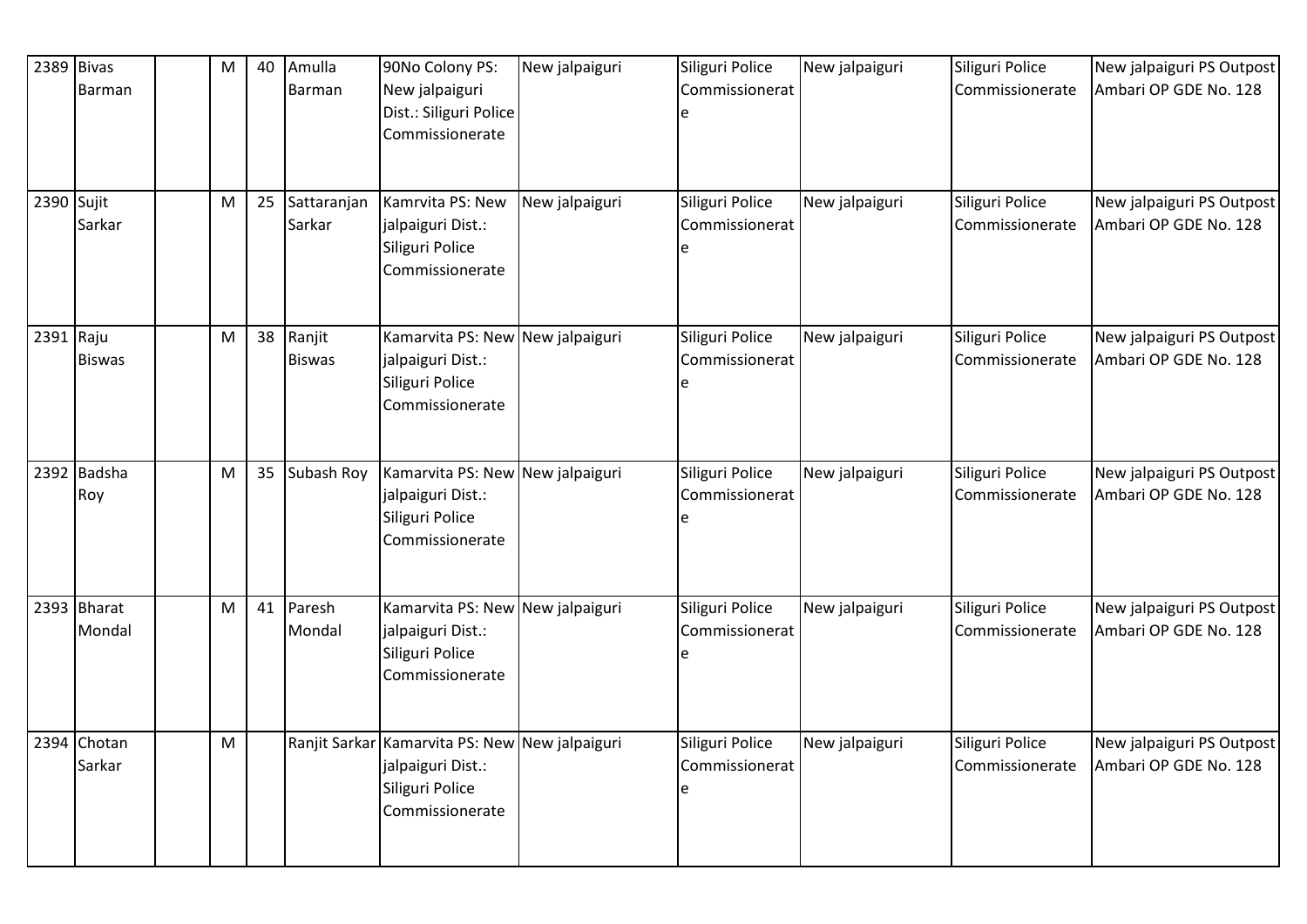|            | 2395 Manzar<br>Alam    | ${\sf M}$ | Abdul Latip          | JHARBARI,<br>GOHARAH,<br><b>BALICHAUR,</b><br><b>KANIABHITA PS:</b><br>Siliguri Dist.:<br>Siliguri Police<br>Commissionerate | Siliguri | Siliguri Police<br>Commissionerat<br>e  | Siliguri | Siliguri Police<br>Commissionerate | Siliguri PS GDE No. 95 |
|------------|------------------------|-----------|----------------------|------------------------------------------------------------------------------------------------------------------------------|----------|-----------------------------------------|----------|------------------------------------|------------------------|
|            | 2396 Nitesh<br>Kumar   | M         | Awadhesh<br>Singh    | <b>ADARSHA NAGAR</b><br>PS: Siliguri Dist.:<br>Siliguri Police<br>Commissionerate                                            | Siliguri | Siliguri Police<br>Commissionerat<br>e  | Siliguri | Siliguri Police<br>Commissionerate | Siliguri PS GDE No. 95 |
| 2397 Rahul | Alam Md.               | M         | Md.<br>Islamuddin    | <b>GOHARH PS:</b><br>Siliguri Dist.:<br>Siliguri Police<br>Commissionerate                                                   | Siliguri | Siliguri Police<br>Commissionerat<br>e  | Siliguri | Siliguri Police<br>Commissionerate | Siliguri PS GDE No. 95 |
|            | 2398 Milan<br>Khadia   | M         |                      | Ratia Khadia MUZNAI TEA PS:<br>Siliguri Dist.:<br>Siliguri Police<br>Commissionerate                                         | Siliguri | Siliguri Police<br>Commissionerat<br>e  | Siliguri | Siliguri Police<br>Commissionerate | Siliguri PS GDE No. 95 |
|            | 2399 Pradip<br>Oraon   | ${\sf M}$ | Hempa<br>Oraon       | MUZNAI TEA PS:<br>Siliguri Dist.:<br>Siliguri Police<br>Commissionerate                                                      | Siliguri | Siliguri Police<br>Commissionerat<br>e  | Siliguri | Siliguri Police<br>Commissionerate | Siliguri PS GDE No. 95 |
|            | 2400 Shibraj<br>Khadia | M         | Haricharan<br>Khadia | <b>MUZNAI TEA PS:</b><br>Siliguri Dist.:<br>Siliguri Police<br>Commissionerate                                               | Siliguri | Siliguri Police<br>Commissionerat<br>le | Siliguri | Siliguri Police<br>Commissionerate | Siliguri PS GDE No. 95 |
|            | 2401 Pratap<br>Minj    | M         | Marianus<br>Minj     | BATASI PS: Siliguri Siliguri<br>Dist.: Siliguri Police<br>Commissionerate                                                    |          | Siliguri Police<br>Commissionerat<br>le | Siliguri | Siliguri Police<br>Commissionerate | Siliguri PS GDE No. 95 |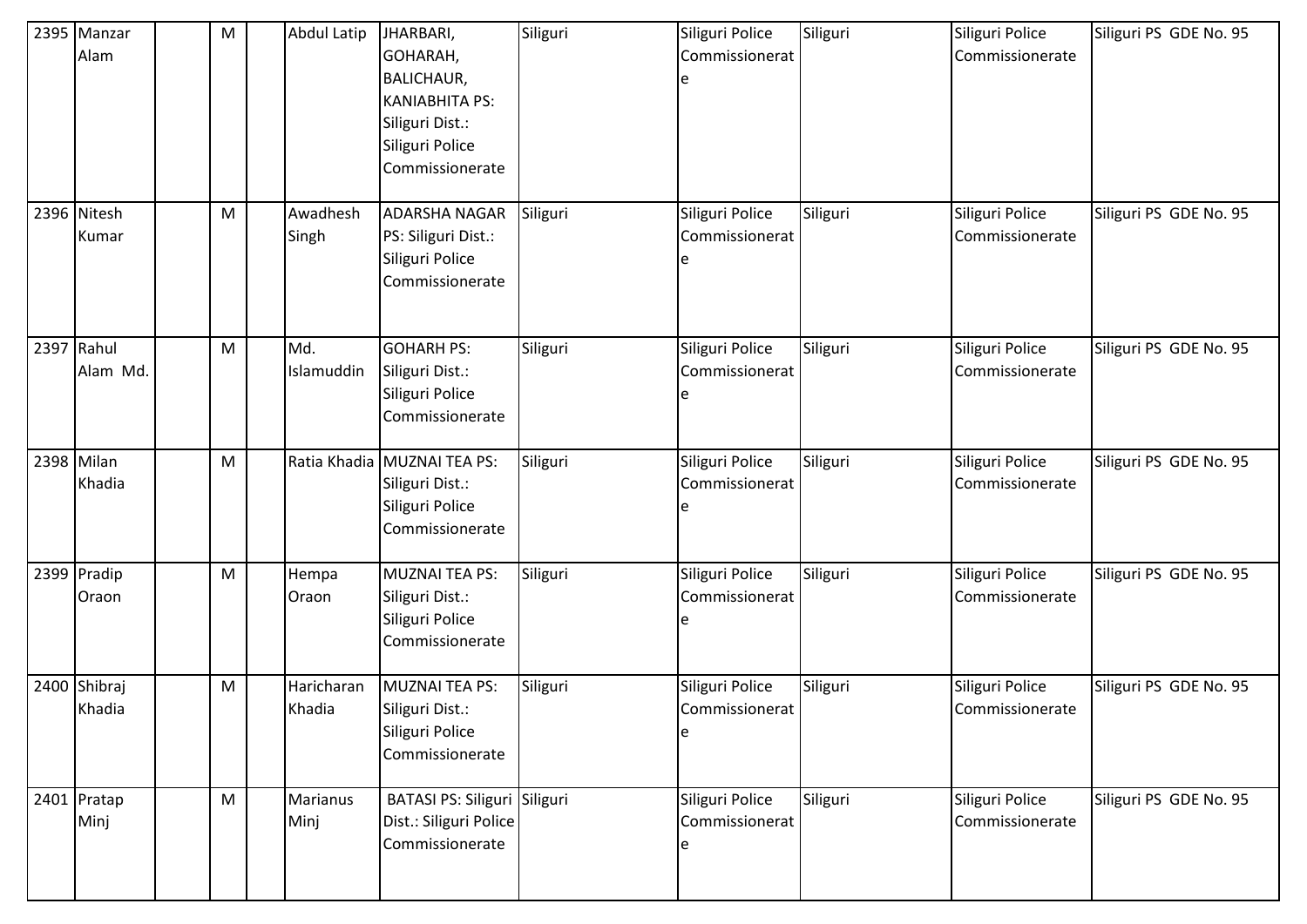|           | 2402 Akash      | M |          |            | Som Munda   BATASI PS: Siliguri | Siliguri      | Siliguri Police        | Siliguri      | Siliguri Police  | Siliguri PS GDE No. 95   |
|-----------|-----------------|---|----------|------------|---------------------------------|---------------|------------------------|---------------|------------------|--------------------------|
|           | Munda           |   |          |            | Dist.: Siliguri Police          |               | Commissionerat         |               | Commissionerate  |                          |
|           |                 |   |          |            | Commissionerate                 |               |                        |               |                  |                          |
|           |                 |   |          |            |                                 |               |                        |               |                  |                          |
|           |                 |   |          |            |                                 |               |                        |               |                  |                          |
|           | 2403 Sagar Das  | M |          | Joydeb Das | KHUDIRAM PALLY                  | Siliguri      | Siliguri Police        | Siliguri      | Siliguri Police  | Siliguri PS GDE No. 88   |
|           |                 |   |          |            | PS: Siliguri Dist.:             |               | Commissionerat         |               | Commissionerate  |                          |
|           |                 |   |          |            | Siliguri Police                 |               |                        |               |                  |                          |
|           |                 |   |          |            | Commissionerate                 |               |                        |               |                  |                          |
|           |                 |   |          |            |                                 |               |                        |               |                  |                          |
|           |                 |   |          |            |                                 |               |                        |               |                  |                          |
| 2404 Phur |                 | M |          | Pempa      | <b>NANDOK</b>                   | Siliguri      | Siliguri Police        | Siliguri      | Siliguri Police  | Siliguri PS GDE No. 88   |
|           | Tenzing         |   |          | Sherpa     | <b>SARAMSHA BUSTY</b>           |               | Commissionerat         |               | Commissionerate  |                          |
|           | Sherpa          |   |          |            | PS: Siliguri Dist.:             |               |                        |               |                  |                          |
|           |                 |   |          |            | Siliguri Police                 |               |                        |               |                  |                          |
|           |                 |   |          |            | Commissionerate                 |               |                        |               |                  |                          |
|           |                 |   |          |            |                                 |               |                        |               |                  |                          |
|           |                 |   |          |            |                                 |               |                        |               |                  |                          |
|           | 2405 Ferdaus    | M | 27       | Sakat Ali  | Sarinagar PS:                   | Mandirbazar   | Sundarban              | Dholahat      | Sundarban Police | Dholahat PS GDE No. 167  |
|           | Gazi            |   |          | Gazi       | Mandirbazar Dist.:              |               | <b>Police District</b> |               | <b>District</b>  |                          |
|           |                 |   |          |            | Sundarban Police                |               |                        |               |                  |                          |
|           |                 |   |          |            | District                        |               |                        |               |                  |                          |
|           | 2406 Sk. Saidul | M | 26       | Abdul      | Kalinagar                       | Harwood point | Sundarban              | Harwood point | Sundarban Police | Harwood point coastal PS |
|           | Islam           |   |          | Razzak     | maitirchak PS:                  | coastal       | <b>Police District</b> | coastal       | <b>District</b>  | <b>GDE No. 206</b>       |
|           |                 |   |          |            | Harwood point                   |               |                        |               |                  |                          |
|           |                 |   |          |            | coastal Dist.:                  |               |                        |               |                  |                          |
|           |                 |   |          |            | Sundarban Police                |               |                        |               |                  |                          |
|           |                 |   |          |            | District                        |               |                        |               |                  |                          |
|           | 2407 Gobinda    | M | 39       | Madhusudh  | Kakdwip                         | Harwood point | Sundarban              | Harwood point | Sundarban Police | Harwood point coastal PS |
|           | Das             |   |          | an Das     | Stemarghat PS:                  | coastal       | <b>Police District</b> | coastal       | <b>District</b>  | <b>GDE No. 206</b>       |
|           |                 |   |          |            | Harwood point                   |               |                        |               |                  |                          |
|           |                 |   |          |            | coastal Dist.:                  |               |                        |               |                  |                          |
|           |                 |   |          |            | Sundarban Police                |               |                        |               |                  |                          |
|           |                 |   |          |            | District                        |               |                        |               |                  |                          |
|           | 2408 Ranjit     | M | $26$ Lt. |            | 5 No Palpara PS:                | Harwood point | Sundarban              | Harwood point | Sundarban Police | Harwood point coastal PS |
|           | Purakait        |   |          | Sudhanna   | Harwood point                   | coastal       | Police District        | coastal       | <b>District</b>  | GDE No. 206              |
|           |                 |   |          |            | coastal Dist.:                  |               |                        |               |                  |                          |
|           |                 |   |          |            | Sundarban Police                |               |                        |               |                  |                          |
|           |                 |   |          |            | District                        |               |                        |               |                  |                          |